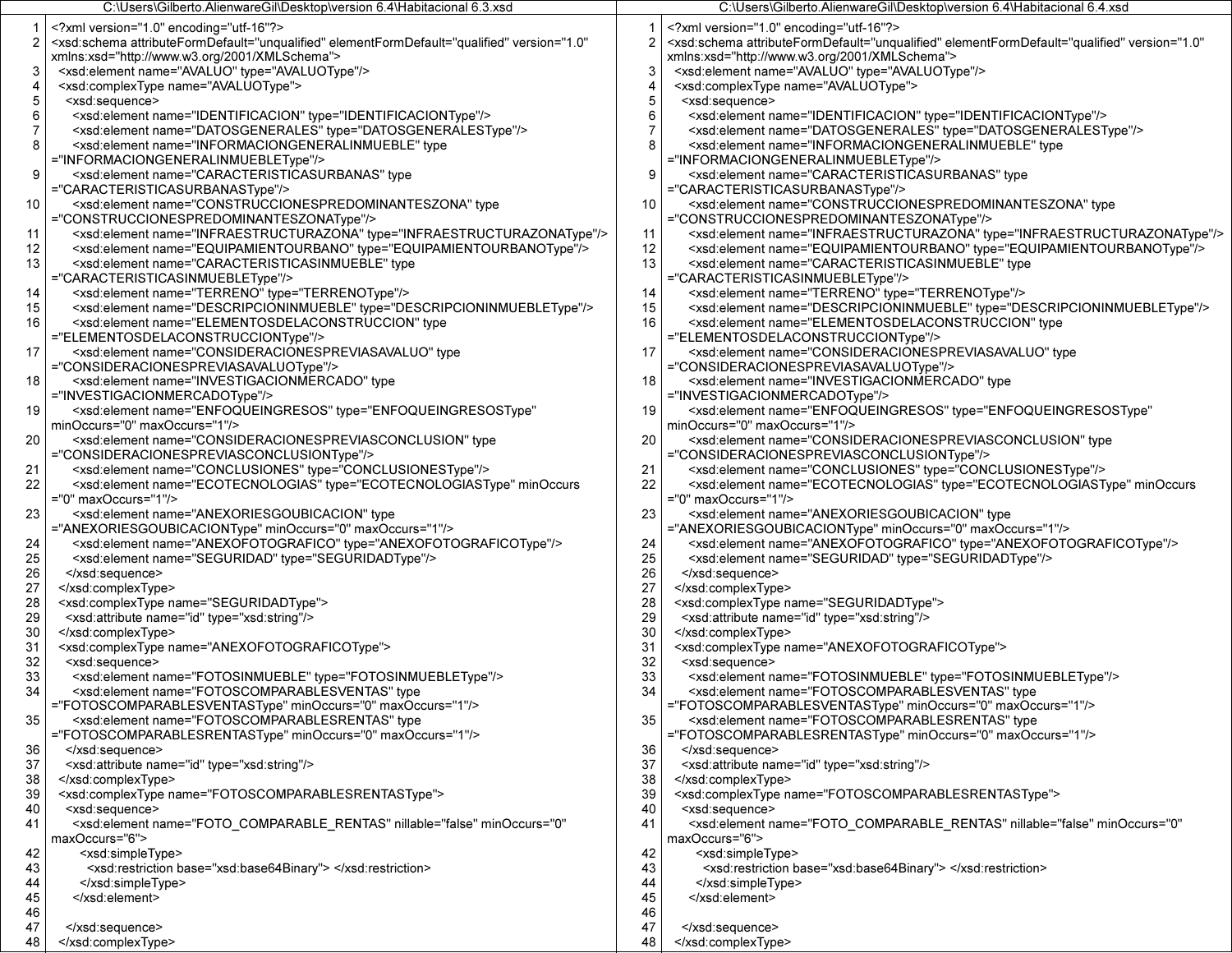|          | C:\Users\Gilberto.AlienwareGil\Desktop\version 6.4\Habitacional 6.3.xsd                                          |          | C:\Users\Gilberto.AlienwareGil\Desktop\version 6.4\Habitacional 6.4.xsd                                          |
|----------|------------------------------------------------------------------------------------------------------------------|----------|------------------------------------------------------------------------------------------------------------------|
| 49       | <xsd:complextype name="FOTOSCOMPARABLESVENTASType"></xsd:complextype>                                            | 49       | <xsd:complextype name="FOTOSCOMPARABLESVENTASType"></xsd:complextype>                                            |
| 50       | <xsd:sequence></xsd:sequence>                                                                                    | 50       | <xsd:sequence></xsd:sequence>                                                                                    |
| 51       | <xsd:element <br="" minoccurs="0" name="FOTO_COMPARABLE_VENTAS" nillable="false">maxOccurs="6"&gt;</xsd:element> | 51       | <xsd:element <br="" minoccurs="0" name="FOTO_COMPARABLE_VENTAS" nillable="false">maxOccurs="6"&gt;</xsd:element> |
| 52       | <xsd:simpletype></xsd:simpletype>                                                                                | 52       | <xsd:simpletype></xsd:simpletype>                                                                                |
| 53       | <xsd:restriction base="xsd:base64Binary"> </xsd:restriction>                                                     | 53       | <xsd:restriction base="xsd:base64Binary"> </xsd:restriction>                                                     |
| 54       |                                                                                                                  | 54       |                                                                                                                  |
| 55       |                                                                                                                  | 55       |                                                                                                                  |
| 56       |                                                                                                                  | 56       |                                                                                                                  |
| 57       |                                                                                                                  | 57       |                                                                                                                  |
| 58       |                                                                                                                  | 58       |                                                                                                                  |
| 59       | <xsd:complextype name="FOTOSINMUEBLEType"></xsd:complextype>                                                     | 59       | <xsd:complextype name="FOTOSINMUEBLEType"></xsd:complextype>                                                     |
| 60       | <xsd:sequence></xsd:sequence>                                                                                    | 60       | <xsd:sequence></xsd:sequence>                                                                                    |
| 61       | <xsd:element name="FOTO_FACHADA_PRINCIPAL" nillable="false"></xsd:element>                                       | 61       | <xsd:element <br="" minoccurs="1" name="FOTO_FACHADA_PRINCIPAL" nillable="false">maxOccurs="1"&gt;</xsd:element> |
| 62       | <xsd:simpletype></xsd:simpletype>                                                                                | 62       | <xsd:simpletype></xsd:simpletype>                                                                                |
| 63       | <xsd:restriction base="xsd:base64Binary"> </xsd:restriction>                                                     | 63       | <xsd:restriction base="xsd:base64Binary"> </xsd:restriction>                                                     |
| 64       |                                                                                                                  | 64       |                                                                                                                  |
| 65       |                                                                                                                  | 65       |                                                                                                                  |
| 66       |                                                                                                                  | 66       |                                                                                                                  |
| 67       | <xsd:element name="FOTO_FACHADA_POSTERIOR" nillable="false"></xsd:element>                                       | 67       | <xsd:element name="FOTO_FACHADA_POSTERIOR" nillable="false"></xsd:element>                                       |
| 68       | <xsd:simpletype></xsd:simpletype>                                                                                | 68       | <xsd:simpletype></xsd:simpletype>                                                                                |
| 69       | <xsd:restriction base="xsd:base64Binary"> </xsd:restriction>                                                     | 69       | <xsd:restriction base="xsd:base64Binary"> </xsd:restriction>                                                     |
| 70       |                                                                                                                  | 70       |                                                                                                                  |
| 71       |                                                                                                                  | 71       |                                                                                                                  |
| 72<br>73 | <xsd:element name="FOTO_ESTANCIA_COMEDOR" nillable="false"></xsd:element>                                        | 72<br>73 | <xsd:element name="FOTO_ESTANCIA_COMEDOR" nillable="false"></xsd:element>                                        |
| 74       | <xsd:simpletype></xsd:simpletype>                                                                                | 74       | <xsd:simpletype></xsd:simpletype>                                                                                |
| 75       | <xsd:restriction base="xsd:base64Binary"> </xsd:restriction>                                                     | 75       | <xsd:restriction base="xsd:base64Binary"> </xsd:restriction>                                                     |
| 76       |                                                                                                                  | 76       |                                                                                                                  |
| 77       |                                                                                                                  | 77       |                                                                                                                  |
| 78       |                                                                                                                  | 78       |                                                                                                                  |
| 79       | <xsd:element name="FOTO_COCINA" nillable="false"></xsd:element>                                                  | 79       | <xsd:element name="FOTO_COCINA" nillable="false"></xsd:element>                                                  |
| 80       | <xsd:simpletype></xsd:simpletype>                                                                                | 80       | <xsd:simpletype></xsd:simpletype>                                                                                |
| 81       | <xsd:restriction base="xsd:base64Binary"> </xsd:restriction>                                                     | 81       | <xsd:restriction base="xsd:base64Binary"> </xsd:restriction>                                                     |
| 82       |                                                                                                                  | 82       |                                                                                                                  |
| 83       |                                                                                                                  | 83       |                                                                                                                  |
| 84       |                                                                                                                  | 84       |                                                                                                                  |
| 85       | <xsd:element name="FOTO_BANIO" nillable="false"></xsd:element>                                                   | 85       | <xsd:element name="FOTO_BANIO" nillable="false"></xsd:element>                                                   |
| 86       | <xsd:simpletype></xsd:simpletype>                                                                                | 86       | <xsd:simpletype></xsd:simpletype>                                                                                |
| 87       | <xsd:restriction base="xsd:base64Binary"> </xsd:restriction>                                                     | 87       | <xsd:restriction base="xsd:base64Binary"> </xsd:restriction>                                                     |
| 88       | <br>                                                                                                             | 88       |                                                                                                                  |
| 89<br>90 |                                                                                                                  | 89<br>90 |                                                                                                                  |
| 91       | <xsd:element name="FOTO_RECAMARA1" nillable="false"></xsd:element>                                               | 91       | <xsd:element name="FOTO_RECAMARA1" nillable="false"></xsd:element>                                               |
| 92       | <xsd:simpletype></xsd:simpletype>                                                                                | 92       | <xsd:simpletype></xsd:simpletype>                                                                                |
| 93       | <xsd:restriction base="xsd:base64Binary"> </xsd:restriction>                                                     | 93       | <xsd:restriction base="xsd:base64Binary"> </xsd:restriction>                                                     |
| 94       | $\le$ /xsd:simpleType>                                                                                           | 94       | $\le$ /xsd:simpleType>                                                                                           |
| 95       |                                                                                                                  | 95       |                                                                                                                  |
| 96       |                                                                                                                  | 96       |                                                                                                                  |
| 97       | <xsd:element maxoccurs="1" minoccurs="0" name="FOTO_RECAMARA2" nillable="false"></xsd:element>                   | 97       | <xsd:element maxoccurs="1" minoccurs="0" name="FOTO_RECAMARA2" nillable="false"></xsd:element>                   |
| 98       | <xsd:simpletype></xsd:simpletype>                                                                                | 98       | <xsd:simpletype></xsd:simpletype>                                                                                |
| 99       | <xsd:restriction base="xsd:base64Binary"> </xsd:restriction>                                                     | 99       | <xsd:restriction base="xsd:base64Binary"> </xsd:restriction>                                                     |
| 100      |                                                                                                                  | 100      |                                                                                                                  |
| 101      |                                                                                                                  | 101      |                                                                                                                  |
| 102      |                                                                                                                  | 102      |                                                                                                                  |
| 103      | <xsd:element name="FOTO_ENTORNO" nillable="false"></xsd:element>                                                 | 103      | <xsd:element name="FOTO_ENTORNO" nillable="false"></xsd:element>                                                 |
| 104      | <xsd:simpletype></xsd:simpletype>                                                                                | 104      | <xsd:simpletype></xsd:simpletype>                                                                                |
| 105      | <xsd:restriction base="xsd:base64Binary"> </xsd:restriction>                                                     | 105      | <xsd:restriction base="xsd:base64Binary"> </xsd:restriction>                                                     |
| 106      |                                                                                                                  | 106      |                                                                                                                  |
| 107      |                                                                                                                  | 107      |                                                                                                                  |
| 108      |                                                                                                                  | 108      |                                                                                                                  |
| 109      | <xsd:element name="FOTO_PROYECTO_ARQUITECTONICO" nillable="false"></xsd:element>                                 | 109      | <xsd:element name="FOTO_PROYECTO_ARQUITECTONICO" nillable="false"></xsd:element>                                 |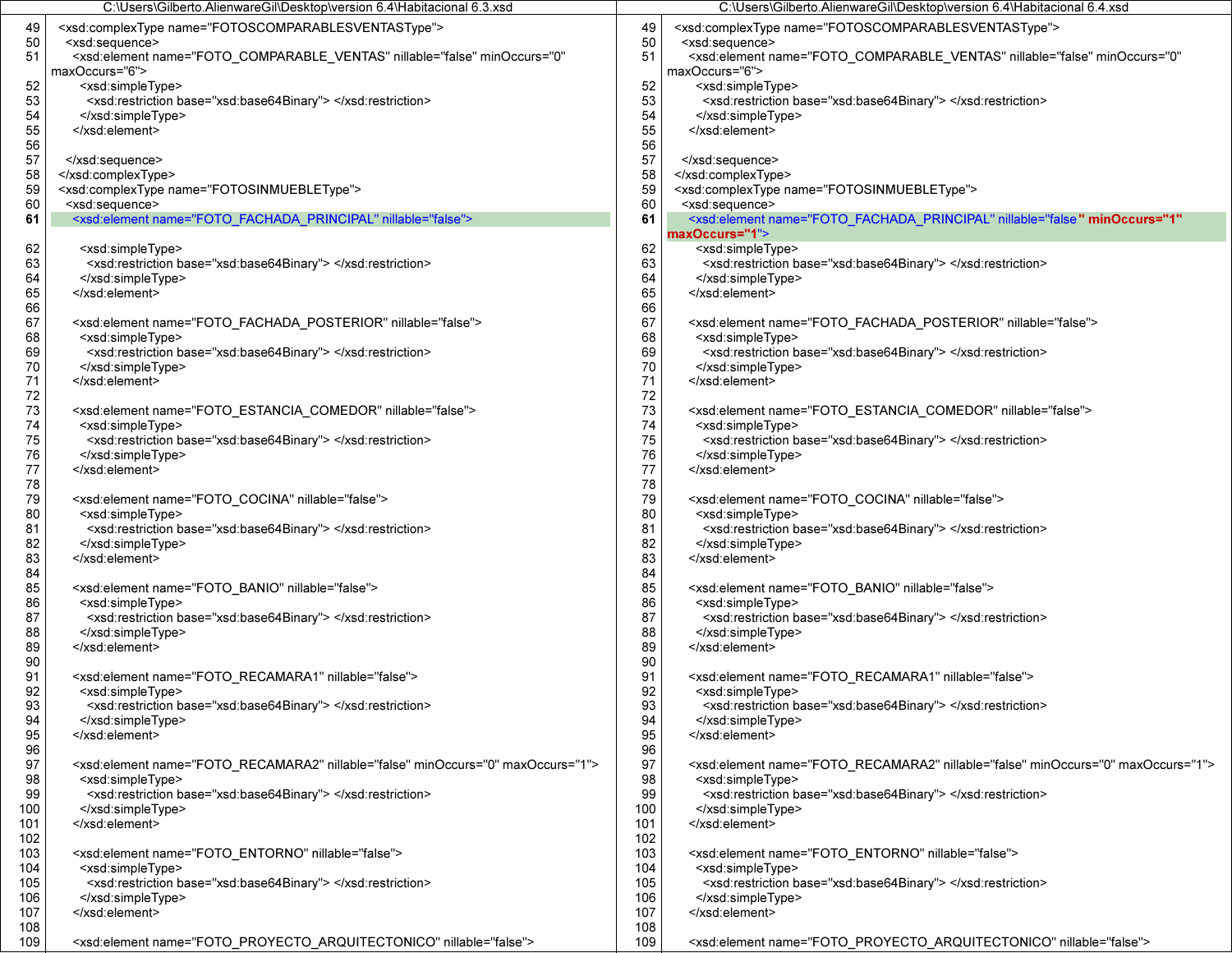|            | C:\Users\Gilberto.AlienwareGil\Desktop\version 6.4\Habitacional 6.3.xsd                                                                                                                                             |            | C:\Users\Gilberto.AlienwareGil\Desktop\version 6.4\Habitacional 6.4.xsd                                       |
|------------|---------------------------------------------------------------------------------------------------------------------------------------------------------------------------------------------------------------------|------------|---------------------------------------------------------------------------------------------------------------|
| 110        | <xsd:simpletype></xsd:simpletype>                                                                                                                                                                                   | 110        | <xsd:simpletype></xsd:simpletype>                                                                             |
| 111        | <xsd:restriction base="xsd:base64Binary"> </xsd:restriction>                                                                                                                                                        | 111        | <xsd:restriction base="xsd:base64Binary"> </xsd:restriction>                                                  |
| 112        |                                                                                                                                                                                                                     | 112        |                                                                                                               |
| 113        |                                                                                                                                                                                                                     | 113        |                                                                                                               |
| 114        |                                                                                                                                                                                                                     | 114        |                                                                                                               |
| 115        | <xsd:element maxoccurs<="" minoccurs="0" name="FOTO_OTRO" nillable="false" td=""><td>115</td><td><xsd:element maxoccurs<="" minoccurs="0" name="FOTO_OTRO" nillable="false" td=""></xsd:element></td></xsd:element> | 115        | <xsd:element maxoccurs<="" minoccurs="0" name="FOTO_OTRO" nillable="false" td=""></xsd:element>               |
|            | ="unbounded">                                                                                                                                                                                                       |            | ="unbounded">                                                                                                 |
| 116        | <xsd:simpletype></xsd:simpletype>                                                                                                                                                                                   | 116        | <xsd:simpletype></xsd:simpletype>                                                                             |
| 117        | <xsd:restriction base="xsd:base64Binary"> </xsd:restriction>                                                                                                                                                        | 117        | <xsd:restriction base="xsd:base64Binary"> </xsd:restriction>                                                  |
| 118        | $\le$ /xsd:simpleType>                                                                                                                                                                                              | 118        |                                                                                                               |
| 119        |                                                                                                                                                                                                                     | 119        |                                                                                                               |
| 120        |                                                                                                                                                                                                                     | 120        |                                                                                                               |
| 121        |                                                                                                                                                                                                                     | 121        |                                                                                                               |
| 122        |                                                                                                                                                                                                                     | 122        |                                                                                                               |
| 123        | <xsd:complextype name="ANEXORIESGOUBICACIONType"></xsd:complextype>                                                                                                                                                 | 123<br>124 | <xsd:complextype name="ANEXORIESGOUBICACIONType"></xsd:complextype>                                           |
| 124        | <xsd:sequence></xsd:sequence>                                                                                                                                                                                       | 125        | <xsd:sequence></xsd:sequence>                                                                                 |
| 125<br>126 | <xsd:element name="CVE_TERRENO_COLINDA" nillable="false"><br/><xsd:simpletype></xsd:simpletype></xsd:element>                                                                                                       | 126        | <xsd:element name="CVE_TERRENO_COLINDA" nillable="false"><br/><xsd:simpletype></xsd:simpletype></xsd:element> |
| 127        | <xsd:restriction base="xsd:integer"></xsd:restriction>                                                                                                                                                              | 127        | <xsd:restriction base="xsd:integer"></xsd:restriction>                                                        |
| 128        | <xsd:enumeration value="0"></xsd:enumeration>                                                                                                                                                                       | 128        | <xsd:enumeration value="0"></xsd:enumeration>                                                                 |
| 129        | <xsd:enumeration value="1"></xsd:enumeration>                                                                                                                                                                       | 129        | <xsd:enumeration value="1"></xsd:enumeration>                                                                 |
| 130        | <xsd:enumeration value="2"></xsd:enumeration>                                                                                                                                                                       | 130        | <xsd:enumeration value="2"></xsd:enumeration>                                                                 |
| 131        | <xsd:enumeration value="3"></xsd:enumeration>                                                                                                                                                                       | 131        | <xsd:enumeration value="3"></xsd:enumeration>                                                                 |
| 132        | <xsd:enumeration value="4"></xsd:enumeration>                                                                                                                                                                       | 132        | <xsd:enumeration value="4"></xsd:enumeration>                                                                 |
| 133        | <xsd:enumeration value="5"></xsd:enumeration>                                                                                                                                                                       | 133        | <xsd:enumeration value="5"></xsd:enumeration>                                                                 |
| 134        | <xsd:enumeration value="6"></xsd:enumeration>                                                                                                                                                                       | 134        | <xsd:enumeration value="6"></xsd:enumeration>                                                                 |
| 135        | <xsd:enumeration value="7"></xsd:enumeration>                                                                                                                                                                       | 135        | <xsd:enumeration value="7"></xsd:enumeration>                                                                 |
| 136        | <xsd:enumeration value="8"></xsd:enumeration>                                                                                                                                                                       | 136        | <xsd:enumeration value="8"></xsd:enumeration>                                                                 |
| 137        | <xsd:enumeration value="9"></xsd:enumeration>                                                                                                                                                                       | 137        | <xsd:enumeration value="9"></xsd:enumeration>                                                                 |
| 138        | <xsd:enumeration value="10"></xsd:enumeration>                                                                                                                                                                      | 138        | <xsd:enumeration value="10"></xsd:enumeration>                                                                |
| 139        | <xsd:enumeration value="11"></xsd:enumeration>                                                                                                                                                                      | 139        | <xsd:enumeration value="11"></xsd:enumeration>                                                                |
| 140        |                                                                                                                                                                                                                     | 140        |                                                                                                               |
| 141        |                                                                                                                                                                                                                     | 141        |                                                                                                               |
| 142        |                                                                                                                                                                                                                     | 142        |                                                                                                               |
| 143        |                                                                                                                                                                                                                     | 143        |                                                                                                               |
| 144        | <xsd:element name="CVE_TERRENO_UBICADO" nillable="false"></xsd:element>                                                                                                                                             | 144        | <xsd:element name="CVE_TERRENO_UBICADO" nillable="false"></xsd:element>                                       |
| 145        | <xsd:simpletype></xsd:simpletype>                                                                                                                                                                                   | 145        | <xsd:simpletype></xsd:simpletype>                                                                             |
| 146        | <xsd:restriction base="xsd:integer"></xsd:restriction>                                                                                                                                                              | 146        | <xsd:restriction base="xsd:integer"></xsd:restriction>                                                        |
| 147<br>148 | <xsd:enumeration value="0"></xsd:enumeration><br><xsd:enumeration value="1"></xsd:enumeration>                                                                                                                      | 147<br>148 | <xsd:enumeration value="0"></xsd:enumeration><br><xsd:enumeration value="1"></xsd:enumeration>                |
| 149        | <xsd:enumeration value="2"></xsd:enumeration>                                                                                                                                                                       | 149        | <xsd:enumeration value="2"></xsd:enumeration>                                                                 |
| 150        | <xsd:enumeration value="3"></xsd:enumeration>                                                                                                                                                                       | 150        | <xsd:enumeration value="3"></xsd:enumeration>                                                                 |
| 151        | <xsd:enumeration value="4"></xsd:enumeration>                                                                                                                                                                       | 151        | <xsd:enumeration value="4"></xsd:enumeration>                                                                 |
| 152        | <xsd:enumeration value="5"></xsd:enumeration>                                                                                                                                                                       | 152        | <xsd:enumeration value="5"></xsd:enumeration>                                                                 |
| 153        | <xsd:enumeration value="6"></xsd:enumeration>                                                                                                                                                                       | 153        | <xsd:enumeration value="6"></xsd:enumeration>                                                                 |
| 154        | <xsd:enumeration value="7"></xsd:enumeration>                                                                                                                                                                       | 154        | <xsd:enumeration value="7"></xsd:enumeration>                                                                 |
| 155        | <xsd:enumeration value="8"></xsd:enumeration>                                                                                                                                                                       | 155        | <xsd:enumeration value="8"></xsd:enumeration>                                                                 |
| 156        | <xsd:enumeration value="9"></xsd:enumeration>                                                                                                                                                                       | 156        | <xsd:enumeration value="9"></xsd:enumeration>                                                                 |
| 157        | <xsd:enumeration value="10"></xsd:enumeration>                                                                                                                                                                      | 157        | <xsd:enumeration value="10"></xsd:enumeration>                                                                |
| 158        |                                                                                                                                                                                                                     | 158        |                                                                                                               |
| 159        |                                                                                                                                                                                                                     | 159        |                                                                                                               |
| 160        |                                                                                                                                                                                                                     | 160        |                                                                                                               |
| 161        |                                                                                                                                                                                                                     | 161        |                                                                                                               |
| 162        | <xsd:element name="CVE_RIESGO_SOCIAL" nillable="false"></xsd:element>                                                                                                                                               | 162        | <xsd:element name="CVE_RIESGO_SOCIAL" nillable="false"></xsd:element>                                         |
| 163        | <xsd:simpletype></xsd:simpletype>                                                                                                                                                                                   | 163        | <xsd:simpletype></xsd:simpletype>                                                                             |
| 164        | <xsd:restriction base="xsd:integer"></xsd:restriction>                                                                                                                                                              | 164        | <xsd:restriction base="xsd:integer"></xsd:restriction>                                                        |
| 165        | <xsd:enumeration value="0"></xsd:enumeration>                                                                                                                                                                       | 165        | <xsd:enumeration value="0"></xsd:enumeration>                                                                 |
| 166        | <xsd:enumeration value="1"></xsd:enumeration>                                                                                                                                                                       | 166        | <xsd:enumeration value="1"></xsd:enumeration>                                                                 |
| 167        | <xsd:enumeration value="2"></xsd:enumeration><br><xsd:enumeration value="3"></xsd:enumeration>                                                                                                                      | 167<br>168 | <xsd:enumeration value="2"></xsd:enumeration><br><xsd:enumeration value="3"></xsd:enumeration>                |
| 168<br>169 |                                                                                                                                                                                                                     | 169        |                                                                                                               |
| 170        |                                                                                                                                                                                                                     | 170        |                                                                                                               |
| 171        |                                                                                                                                                                                                                     | 171        |                                                                                                               |
|            |                                                                                                                                                                                                                     |            |                                                                                                               |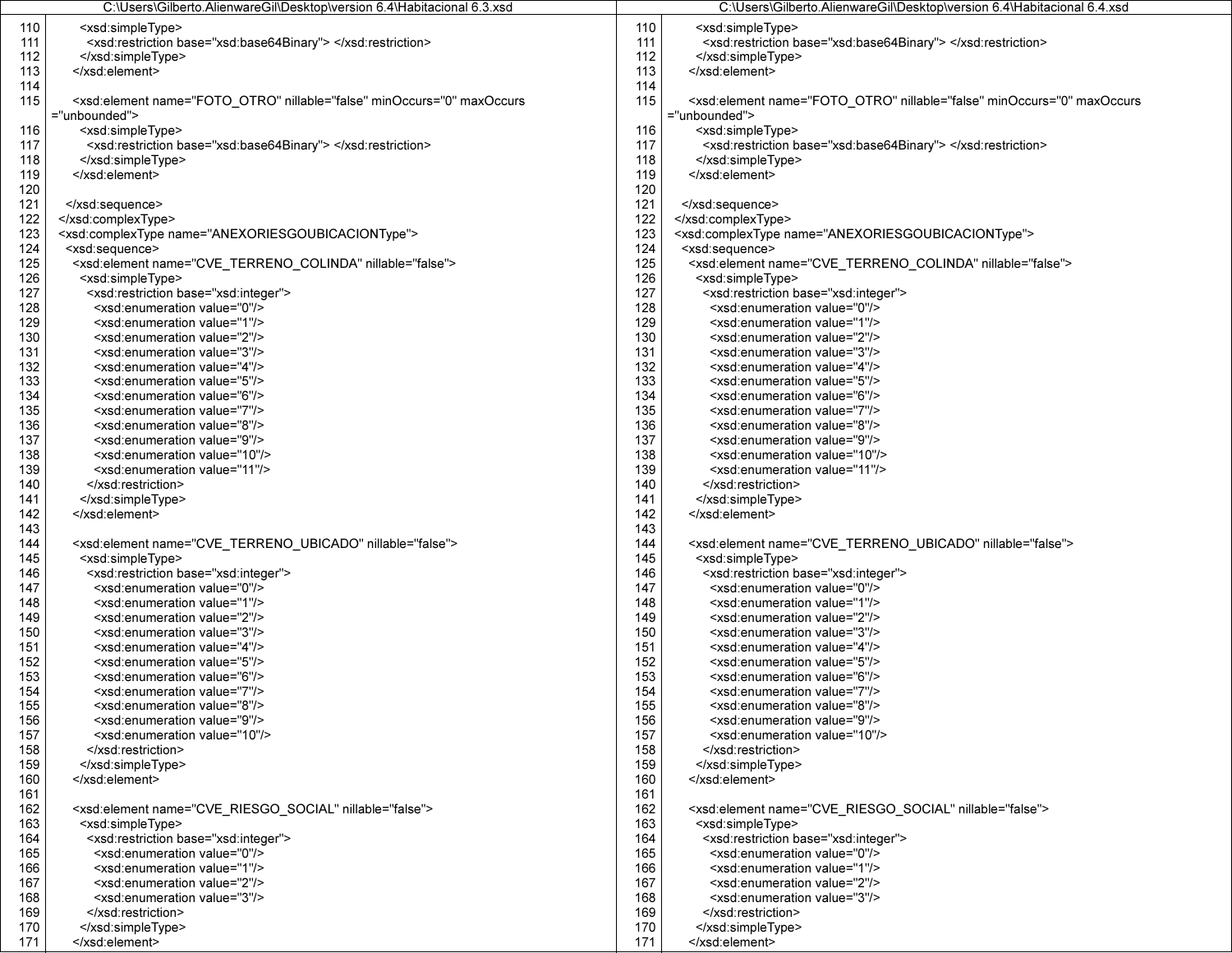|     | C:\Users\Gilberto.AlienwareGil\Desktop\version 6.4\Habitacional 6.3.xsd                                                                                                 |     | C:\Users\Gilberto.AlienwareGil\Desktop\version 6.4\Habitacional 6.4.xsd                  |
|-----|-------------------------------------------------------------------------------------------------------------------------------------------------------------------------|-----|------------------------------------------------------------------------------------------|
| 172 |                                                                                                                                                                         | 172 |                                                                                          |
|     |                                                                                                                                                                         |     |                                                                                          |
| 173 | <xsd:element name="CVE_RIESGO_COMERCIAL" nillable="false"></xsd:element>                                                                                                | 173 | <xsd:element name="CVE_RIESGO_COMERCIAL" nillable="false"></xsd:element>                 |
| 174 | <xsd:simpletype></xsd:simpletype>                                                                                                                                       | 174 | <xsd:simpletype></xsd:simpletype>                                                        |
| 175 | <xsd:restriction base="xsd:integer"></xsd:restriction>                                                                                                                  | 175 | <xsd:restriction base="xsd:integer"></xsd:restriction>                                   |
| 176 | <xsd:enumeration value="0"></xsd:enumeration>                                                                                                                           | 176 | <xsd:enumeration value="0"></xsd:enumeration>                                            |
| 177 | <xsd:enumeration value="1"></xsd:enumeration>                                                                                                                           | 177 | <xsd:enumeration value="1"></xsd:enumeration>                                            |
| 178 | <xsd:enumeration value="2"></xsd:enumeration>                                                                                                                           | 178 | <xsd:enumeration value="2"></xsd:enumeration>                                            |
| 179 |                                                                                                                                                                         | 179 |                                                                                          |
|     | <xsd:enumeration value="3"></xsd:enumeration>                                                                                                                           |     | <xsd:enumeration value="3"></xsd:enumeration>                                            |
| 180 | <xsd:enumeration value="4"></xsd:enumeration>                                                                                                                           | 180 | <xsd:enumeration value="4"></xsd:enumeration>                                            |
| 181 |                                                                                                                                                                         | 181 |                                                                                          |
| 182 |                                                                                                                                                                         | 182 |                                                                                          |
| 183 |                                                                                                                                                                         | 183 |                                                                                          |
| 184 |                                                                                                                                                                         | 184 |                                                                                          |
| 185 |                                                                                                                                                                         | 185 |                                                                                          |
| 186 | <xsd:attribute name="id" type="xsd:string"></xsd:attribute>                                                                                                             | 186 | <xsd:attribute name="id" type="xsd:string"></xsd:attribute>                              |
|     |                                                                                                                                                                         |     |                                                                                          |
| 187 |                                                                                                                                                                         | 187 |                                                                                          |
| 188 | <xsd:complextype name="ECOTECNOLOGIASType"></xsd:complextype>                                                                                                           | 188 | <xsd:complextype name="ECOTECNOLOGIASType"></xsd:complextype>                            |
| 189 | <xsd:sequence></xsd:sequence>                                                                                                                                           | 189 | <xsd:sequence></xsd:sequence>                                                            |
| 190 | <xsd:element name="INSTALACIONESESPECIALES" td="" type<=""><td>190</td><td><xsd:element name="INSTALACIONESESPECIALES" td="" type<=""></xsd:element></td></xsd:element> | 190 | <xsd:element name="INSTALACIONESESPECIALES" td="" type<=""></xsd:element>                |
|     | ="INSTALACIONESESPECIALESType"/>                                                                                                                                        |     | ="INSTALACIONESESPECIALESType"/>                                                         |
| 191 | <xsd:element name="OBRASCOMPLEMENTARIAS" td="" type<=""><td>191</td><td><xsd:element name="OBRASCOMPLEMENTARIAS" td="" type<=""></xsd:element></td></xsd:element>       | 191 | <xsd:element name="OBRASCOMPLEMENTARIAS" td="" type<=""></xsd:element>                   |
|     | ="OBRASCOMPLEMENTARIASType"/>                                                                                                                                           |     | ="OBRASCOMPLEMENTARIASType"/>                                                            |
|     |                                                                                                                                                                         |     |                                                                                          |
| 192 |                                                                                                                                                                         | 192 |                                                                                          |
| 193 | <xsd:attribute name="id" type="xsd:string"></xsd:attribute>                                                                                                             | 193 | <xsd:attribute name="id" type="xsd:string"></xsd:attribute>                              |
| 194 |                                                                                                                                                                         | 194 |                                                                                          |
| 195 | <xsd:complextype name="OBRASCOMPLEMENTARIASType"></xsd:complextype>                                                                                                     | 195 | <xsd:complextype name="OBRASCOMPLEMENTARIASType"></xsd:complextype>                      |
| 196 | <xsd:sequence></xsd:sequence>                                                                                                                                           | 196 | <xsd:sequence></xsd:sequence>                                                            |
| 197 | <xsd:element name="CONJUNTOOC" type="CONJUNTOOCType"></xsd:element>                                                                                                     | 197 | <xsd:element name="CONJUNTOOC" type="CONJUNTOOCType"></xsd:element>                      |
| 198 | <xsd:element name="VIVIENDAOC" type="VIVIENDAOCType"></xsd:element>                                                                                                     | 198 | <xsd:element name="VIVIENDAOC" type="VIVIENDAOCType"></xsd:element>                      |
|     |                                                                                                                                                                         |     |                                                                                          |
| 199 |                                                                                                                                                                         | 199 |                                                                                          |
| 200 |                                                                                                                                                                         | 200 |                                                                                          |
| 201 | <xsd:complextype name="VIVIENDAOCType"></xsd:complextype>                                                                                                               | 201 | <xsd:complextype name="VIVIENDAOCType"></xsd:complextype>                                |
| 202 | <xsd:sequence></xsd:sequence>                                                                                                                                           | 202 | <xsd:sequence></xsd:sequence>                                                            |
| 203 | <xsd:element name="CVE_ESTACIONAMIENTO_TECHADO_VIVIENDA" nillable="false"></xsd:element>                                                                                | 203 | <xsd:element name="CVE_ESTACIONAMIENTO_TECHADO_VIVIENDA" nillable="false"></xsd:element> |
| 204 | <xsd:simpletype></xsd:simpletype>                                                                                                                                       | 204 | <xsd:simpletype></xsd:simpletype>                                                        |
| 205 | <xsd:restriction base="xsd:integer"></xsd:restriction>                                                                                                                  | 205 | <xsd:restriction base="xsd:integer"></xsd:restriction>                                   |
|     | <xsd:enumeration value="0"></xsd:enumeration>                                                                                                                           | 206 | <xsd:enumeration value="0"></xsd:enumeration>                                            |
| 206 |                                                                                                                                                                         |     |                                                                                          |
| 207 | <xsd:enumeration value="1"></xsd:enumeration>                                                                                                                           | 207 | <xsd:enumeration value="1"></xsd:enumeration>                                            |
| 208 | <xsd:enumeration value="2"></xsd:enumeration>                                                                                                                           | 208 | <xsd:enumeration value="2"></xsd:enumeration>                                            |
| 209 |                                                                                                                                                                         | 209 |                                                                                          |
| 210 |                                                                                                                                                                         | 210 |                                                                                          |
| 211 |                                                                                                                                                                         | 211 |                                                                                          |
| 212 |                                                                                                                                                                         | 212 |                                                                                          |
| 213 | <xsd:element name="CVE_RAMPA_ACCESO_INTERIOR_VIVIENDA" nillable="false"></xsd:element>                                                                                  | 213 | <xsd:element name="CVE_RAMPA_ACCESO_INTERIOR_VIVIENDA" nillable="false"></xsd:element>   |
|     |                                                                                                                                                                         |     |                                                                                          |
| 214 | <xsd:simpletype></xsd:simpletype>                                                                                                                                       | 214 | <xsd:simpletype></xsd:simpletype>                                                        |
| 215 | <xsd:restriction base="xsd:integer"></xsd:restriction>                                                                                                                  | 215 | <xsd:restriction base="xsd:integer"></xsd:restriction>                                   |
| 216 | <xsd:enumeration value="0"></xsd:enumeration>                                                                                                                           | 216 | <xsd:enumeration value="0"></xsd:enumeration>                                            |
| 217 | <xsd:enumeration value="1"></xsd:enumeration>                                                                                                                           | 217 | <xsd:enumeration value="1"></xsd:enumeration>                                            |
| 218 | <xsd:enumeration value="2"></xsd:enumeration>                                                                                                                           | 218 | <xsd:enumeration value="2"></xsd:enumeration>                                            |
| 219 |                                                                                                                                                                         | 219 |                                                                                          |
| 220 |                                                                                                                                                                         | 220 |                                                                                          |
|     |                                                                                                                                                                         | 221 |                                                                                          |
| 221 |                                                                                                                                                                         |     |                                                                                          |
| 222 |                                                                                                                                                                         | 222 |                                                                                          |
| 223 | <xsd:element name="CVE_TEXTURA_ESPECIAL_PISO" nillable="false"></xsd:element>                                                                                           | 223 | <xsd:element name="CVE_TEXTURA_ESPECIAL_PISO" nillable="false"></xsd:element>            |
| 224 | <xsd:simpletype></xsd:simpletype>                                                                                                                                       | 224 | <xsd:simpletype></xsd:simpletype>                                                        |
| 225 | <xsd:restriction base="xsd:integer"></xsd:restriction>                                                                                                                  | 225 | <xsd:restriction base="xsd:integer"></xsd:restriction>                                   |
| 226 | <xsd:enumeration value="0"></xsd:enumeration>                                                                                                                           | 226 | <xsd:enumeration value="0"></xsd:enumeration>                                            |
| 227 | <xsd:enumeration value="1"></xsd:enumeration>                                                                                                                           | 227 | <xsd:enumeration value="1"></xsd:enumeration>                                            |
| 228 | <xsd:enumeration value="2"></xsd:enumeration>                                                                                                                           | 228 | <xsd:enumeration value="2"></xsd:enumeration>                                            |
|     |                                                                                                                                                                         |     |                                                                                          |
| 229 |                                                                                                                                                                         | 229 |                                                                                          |
| 230 |                                                                                                                                                                         | 230 |                                                                                          |
| 231 |                                                                                                                                                                         | 231 |                                                                                          |
| 232 |                                                                                                                                                                         | 232 |                                                                                          |
|     |                                                                                                                                                                         |     |                                                                                          |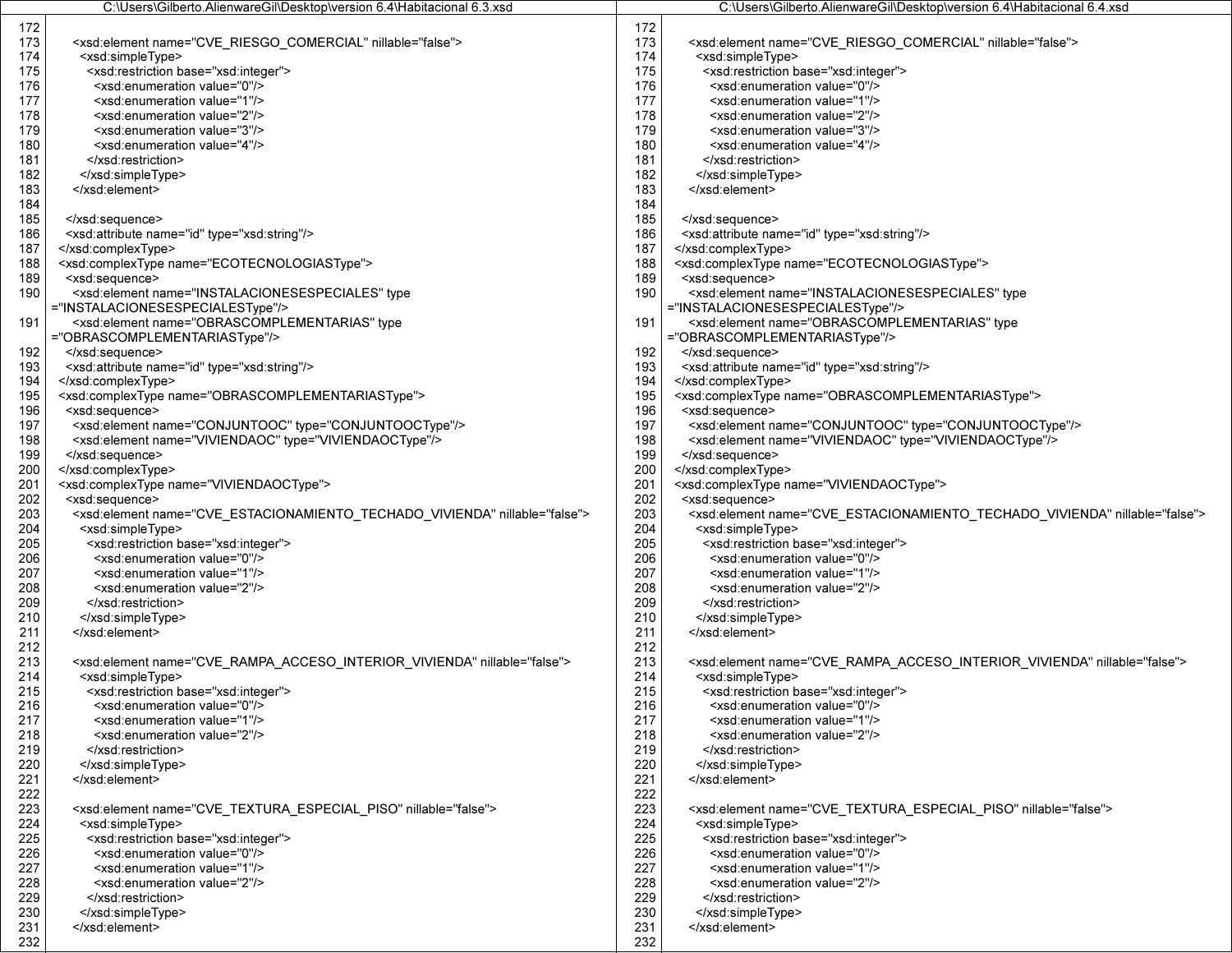|            | C:\Users\Gilberto.AlienwareGil\Desktop\version 6.4\Habitacional 6.3.xsd                                  |            | C:\Users\Gilberto.AlienwareGil\Desktop\version 6.4\Habitacional 6.4.xsd                                  |
|------------|----------------------------------------------------------------------------------------------------------|------------|----------------------------------------------------------------------------------------------------------|
| 233        | <xsd:element name="CVE_ACCESORIA" nillable="false"></xsd:element>                                        | 233        | <xsd:element name="CVE_ACCESORIA" nillable="false"></xsd:element>                                        |
| 234        | <xsd:simpletype></xsd:simpletype>                                                                        | 234        | <xsd:simpletype></xsd:simpletype>                                                                        |
| 235        | <xsd:restriction base="xsd:integer"></xsd:restriction>                                                   | 235        | <xsd:restriction base="xsd:integer"></xsd:restriction>                                                   |
| 236        | <xsd:enumeration value="0"></xsd:enumeration>                                                            | 236        | <xsd:enumeration value="0"></xsd:enumeration>                                                            |
| 237        | <xsd:enumeration value="1"></xsd:enumeration>                                                            | 237        | <xsd:enumeration value="1"></xsd:enumeration>                                                            |
| 238        | <xsd:enumeration value="2"></xsd:enumeration>                                                            | 238        | <xsd:enumeration value="2"></xsd:enumeration>                                                            |
| 239        | $\le$ /xsd:restriction>                                                                                  | 239        |                                                                                                          |
| 240        |                                                                                                          | 240        |                                                                                                          |
| 241        |                                                                                                          | 241        |                                                                                                          |
| 242        |                                                                                                          | 242        |                                                                                                          |
| 243        | <xsd:element name="CVE_CISTERNA" nillable="false"></xsd:element>                                         | 243        | <xsd:element name="CVE_CISTERNA" nillable="false"></xsd:element>                                         |
| 244        | <xsd:simpletype></xsd:simpletype>                                                                        | 244        | <xsd:simpletype></xsd:simpletype>                                                                        |
| 245        | <xsd:restriction base="xsd:integer"></xsd:restriction>                                                   | 245        | <xsd:restriction base="xsd:integer"></xsd:restriction>                                                   |
| 246        | <xsd:enumeration value="0"></xsd:enumeration>                                                            | 246        | <xsd:enumeration value="0"></xsd:enumeration>                                                            |
| 247        | <xsd:enumeration value="1"></xsd:enumeration>                                                            | 247        | <xsd:enumeration value="1"></xsd:enumeration>                                                            |
| 248        | <xsd:enumeration value="2"></xsd:enumeration>                                                            | 248        | <xsd:enumeration value="2"></xsd:enumeration>                                                            |
| 249        | $\le$ /xsd:restriction>                                                                                  | 249        |                                                                                                          |
| 250        | $\le$ /xsd:simpleType>                                                                                   | 250        |                                                                                                          |
| 251        |                                                                                                          | 251<br>252 |                                                                                                          |
| 252<br>253 |                                                                                                          | 253        |                                                                                                          |
| 254        | <xsd:element name="CVE_DUCTOCLIMA" nillable="false"><br/><xsd:simpletype></xsd:simpletype></xsd:element> | 254        | <xsd:element name="CVE_DUCTOCLIMA" nillable="false"><br/><xsd:simpletype></xsd:simpletype></xsd:element> |
| 255        | <xsd:restriction base="xsd:integer"></xsd:restriction>                                                   | 255        | <xsd:restriction base="xsd:integer"></xsd:restriction>                                                   |
| 256        | <xsd:enumeration value="0"></xsd:enumeration>                                                            | 256        | <xsd:enumeration value="0"></xsd:enumeration>                                                            |
| 257        | <xsd:enumeration value="1"></xsd:enumeration>                                                            | 257        | <xsd:enumeration value="1"></xsd:enumeration>                                                            |
| 258        | <xsd:enumeration value="2"></xsd:enumeration>                                                            | 258        | <xsd:enumeration value="2"></xsd:enumeration>                                                            |
| 259        |                                                                                                          | 259        |                                                                                                          |
| 260        |                                                                                                          | 260        |                                                                                                          |
| 261        |                                                                                                          | 261        |                                                                                                          |
| 262        |                                                                                                          | 262        |                                                                                                          |
| 263        | <xsd:element name="CVE_JAULA_TENDIDO" nillable="false"></xsd:element>                                    | 263        | <xsd:element name="CVE_JAULA_TENDIDO" nillable="false"></xsd:element>                                    |
| 264        | <xsd:simpletype></xsd:simpletype>                                                                        | 264        | <xsd:simpletype></xsd:simpletype>                                                                        |
| 265        | <xsd:restriction base="xsd:integer"></xsd:restriction>                                                   | 265        | <xsd:restriction base="xsd:integer"></xsd:restriction>                                                   |
| 266        | <xsd:enumeration value="0"></xsd:enumeration>                                                            | 266        | <xsd:enumeration value="0"></xsd:enumeration>                                                            |
| 267        | <xsd:enumeration value="1"></xsd:enumeration>                                                            | 267        | <xsd:enumeration value="1"></xsd:enumeration>                                                            |
| 268        | <xsd:enumeration value="2"></xsd:enumeration>                                                            | 268        | <xsd:enumeration value="2"></xsd:enumeration>                                                            |
| 269        | $\le$ /xsd:restriction>                                                                                  | 269        | $\le$ /xsd:restriction>                                                                                  |
| 270        |                                                                                                          | 270        |                                                                                                          |
| 271        |                                                                                                          | 271        |                                                                                                          |
| 272        |                                                                                                          | 272        |                                                                                                          |
| 273        | <xsd:element name="CVE_REJAS_PROTECCION_VENTANAS" nillable="false"></xsd:element>                        | 273        | <xsd:element name="CVE_REJAS_PROTECCION_VENTANAS" nillable="false"></xsd:element>                        |
| 274        | <xsd:simpletype></xsd:simpletype>                                                                        | 274        | <xsd:simpletype></xsd:simpletype>                                                                        |
| 275        | <xsd:restriction base="xsd:integer"></xsd:restriction>                                                   | 275        | <xsd:restriction base="xsd:integer"></xsd:restriction>                                                   |
| 276        | <xsd:enumeration value="0"></xsd:enumeration>                                                            | 276        | <xsd:enumeration value="0"></xsd:enumeration>                                                            |
| 277        | <xsd:enumeration value="1"></xsd:enumeration>                                                            | 277        | <xsd:enumeration value="1"></xsd:enumeration>                                                            |
| 278        | <xsd:enumeration value="2"></xsd:enumeration>                                                            | 278        | <xsd:enumeration value="2"></xsd:enumeration>                                                            |
| 279<br>280 | <br>                                                                                                     | 279<br>280 | <br>                                                                                                     |
| 281        |                                                                                                          | 281        |                                                                                                          |
| 282        |                                                                                                          | 282        |                                                                                                          |
| 283        | <xsd:element name="CVE_DOBLE_VIDRIOS_VENTANAS" nillable="false"></xsd:element>                           | 283        | <xsd:element name="CVE_DOBLE_VIDRIOS_VENTANAS" nillable="false"></xsd:element>                           |
| 284        | <xsd:simpletype></xsd:simpletype>                                                                        | 284        | <xsd:simpletype></xsd:simpletype>                                                                        |
| 285        | <xsd:restriction base="xsd:integer"></xsd:restriction>                                                   | 285        | <xsd:restriction base="xsd:integer"></xsd:restriction>                                                   |
| 286        | <xsd:enumeration value="0"></xsd:enumeration>                                                            | 286        | <xsd:enumeration value="0"></xsd:enumeration>                                                            |
| 287        | <xsd:enumeration value="1"></xsd:enumeration>                                                            | 287        | <xsd:enumeration value="1"></xsd:enumeration>                                                            |
| 288        | <xsd:enumeration value="2"></xsd:enumeration>                                                            | 288        | <xsd:enumeration value="2"></xsd:enumeration>                                                            |
| 289        |                                                                                                          | 289        |                                                                                                          |
| 290        |                                                                                                          | 290        |                                                                                                          |
| 291        |                                                                                                          | 291        |                                                                                                          |
| 292        |                                                                                                          | 292        |                                                                                                          |
| 293        | <xsd:element name="CVE_VIDRIOS_PELICULA_REFLECTIVA" nillable="false"></xsd:element>                      | 293        | <xsd:element name="CVE_VIDRIOS_PELICULA_REFLECTIVA" nillable="false"></xsd:element>                      |
| 294        | <xsd:simpletype></xsd:simpletype>                                                                        | 294        | <xsd:simpletype></xsd:simpletype>                                                                        |
| 295        | <xsd:restriction base="xsd:integer"></xsd:restriction>                                                   | 295        | <xsd:restriction base="xsd:integer"></xsd:restriction>                                                   |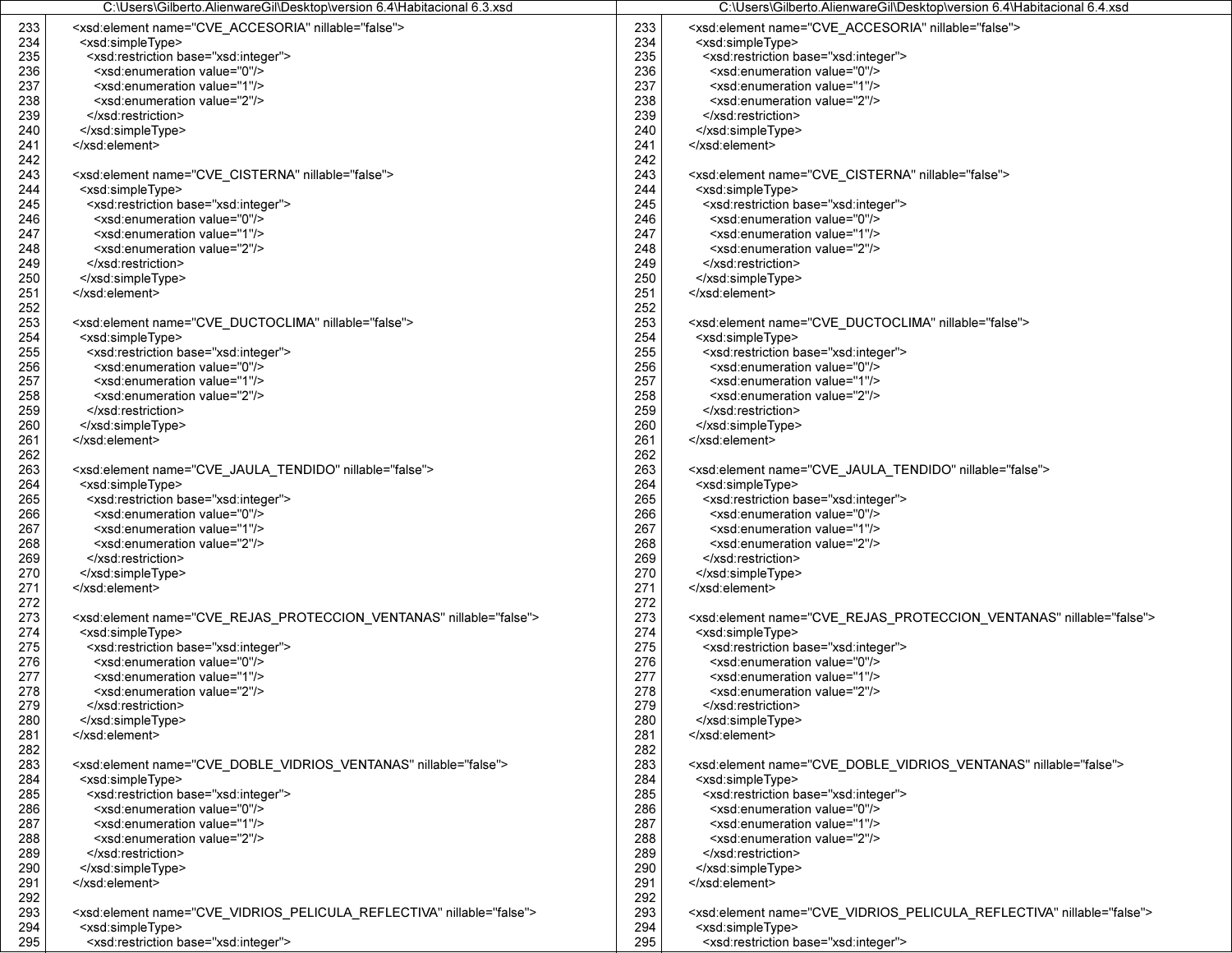| 296<br>296<br><xsd:enumeration value="0"></xsd:enumeration><br><xsd:enumeration value="0"></xsd:enumeration><br>297<br>297<br><xsd:enumeration value="1"></xsd:enumeration><br><xsd:enumeration value="1"></xsd:enumeration><br>298<br>298<br><xsd:enumeration value="2"></xsd:enumeration><br><xsd:enumeration value="2"></xsd:enumeration><br>299<br>299<br><br><br>300<br>300<br><br><br>301<br>301<br><br><br>302<br>302<br>303<br>303<br><xsd:element name="CVE_VIDRIOS_DOBLES_MARCO_PVC" nillable="false"><br/><xsd:element name="CVE_VIDRIOS_DOBLES_MARCO_PVC" nillable="false"><br/>304<br/>304<br/><xsd:simpletype><br/><xsd:simpletype><br/>305<br/>305<br/><xsd:restriction base="xsd:integer"><br/><xsd:restriction base="xsd:integer"><br/>306<br/>306<br/><xsd:enumeration value="0"></xsd:enumeration><br/><xsd:enumeration value="0"></xsd:enumeration><br/>307<br/>307<br/><xsd:enumeration value="1"></xsd:enumeration><br/><xsd:enumeration value="1"></xsd:enumeration><br/>308<br/>308<br/><xsd:enumeration value="2"></xsd:enumeration><br/><xsd:enumeration value="2"></xsd:enumeration><br/>309<br/>309<br/></xsd:restriction><br/></xsd:restriction><br/>310<br/>310<br/></xsd:simpletype><br/><math>\le</math>/xsd:simpleType&gt;<br/>311<br/></xsd:simpletype></xsd:element><br/>311<br/></xsd:element><br>312<br>312<br>313<br>313<br><xsd:element name="CVE_VIDRIOS_PELICULA_REFLECTIVA_MARCOS_PVC" nillable<br=""><xsd:element name="CVE_VIDRIOS_PELICULA_REFLECTIVA_MARCOS_PVC" nillable<br="">="false"&gt;<br/><math>="false"</math><br/><xsd:simpletype><br/>314<br/><xsd:simpletype><br/>314<br/>315<br/>315<br/><xsd:restriction base="xsd:integer"><br/><xsd:restriction base="xsd:integer"><br/>316<br/>316<br/><xsd:enumeration value="0"></xsd:enumeration><br/><xsd:enumeration value="0"></xsd:enumeration><br/>317<br/>317<br/><xsd:enumeration value="1"></xsd:enumeration><br/><xsd:enumeration value="1"></xsd:enumeration><br/>318<br/>318<br/><xsd:enumeration value="2"></xsd:enumeration><br/><xsd:enumeration value="2"></xsd:enumeration><br/>319<br/>319<br/></xsd:restriction><br/></xsd:restriction><br/>320<br/>320<br/></xsd:simpletype><br/></xsd:simpletype><br/>321<br/>321<br/></xsd:element><br/></xsd:element><br>322<br>322<br>323<br>323<br><xsd:element name="CVE_BANIO_DISCAPACITADOS" nillable="false"><br/><xsd:element name="CVE_BANIO_DISCAPACITADOS" nillable="false"><br/>324<br/>324<br/><xsd:simpletype><br/><xsd:simpletype><br/>325<br/>325<br/><xsd:restriction base="xsd:integer"><br/><xsd:restriction base="xsd:integer"><br/>326<br/>326<br/><xsd:enumeration value="0"></xsd:enumeration><br/><xsd:enumeration value="0"></xsd:enumeration><br/>327<br/>327<br/><xsd:enumeration value="1"></xsd:enumeration><br/><xsd:enumeration value="1"></xsd:enumeration><br/>328<br/>328<br/><xsd:enumeration value="2"></xsd:enumeration><br/><xsd:enumeration value="2"></xsd:enumeration><br/>329<br/>329<br/></xsd:restriction><br/></xsd:restriction><br/>330<br/>330<br/></xsd:simpletype><br/></xsd:simpletype><br/>331<br/></xsd:element><br/></xsd:element><br>331<br>332<br>332<br>333<br>333<br><xsd:element name="CVE_BANIO_DISCAPACITADOS_PLANTA_BAJA" nillable="false"><br/><xsd:element name="CVE_BANIO_DISCAPACITADOS_PLANTA_BAJA" nillable="false"><br/>334<br/>334<br/><xsd:simpletype><br/><xsd:simpletype><br/>335<br/>335<br/><xsd:restriction base="xsd:integer"><br/><xsd:restriction base="xsd:integer"><br/>336<br/>336<br/><xsd:enumeration value="0"></xsd:enumeration><br/><xsd:enumeration value="0"></xsd:enumeration><br/>337<br/>337<br/><xsd:enumeration value="1"></xsd:enumeration><br/><xsd:enumeration value="1"></xsd:enumeration><br/>338<br/>338<br/><xsd:enumeration value="2"></xsd:enumeration><br/><xsd:enumeration value="2"></xsd:enumeration><br/>339<br/>339<br/></xsd:restriction><br/></xsd:restriction><br/>340<br/>340<br/></xsd:simpletype><br/></xsd:simpletype><br/>341<br/></xsd:element><br/>341<br/></xsd:element><br>342<br>342<br>343<br>343<br><xsd:element name="CVE_BANIO_DISCAPACITADOS_REGADERA_SARDINEL" nillable<br=""><xsd:element name="CVE_BANIO_DISCAPACITADOS_REGADERA_SARDINEL" nillable<br="">="false"&gt;<br/>="false"&gt;<br/>344<br/><xsd:simpletype><br/>344<br/><xsd:simpletype><br/>345<br/>345<br/><xsd:restriction base="xsd:integer"><br/><xsd:restriction base="xsd:integer"><br/>346<br/>346<br/><xsd:enumeration value="0"></xsd:enumeration><br/><xsd:enumeration value="0"></xsd:enumeration><br/>347<br/>347<br/><xsd:enumeration value="1"></xsd:enumeration><br/><xsd:enumeration value="1"></xsd:enumeration><br/>348<br/>348<br/><xsd:enumeration value="2"></xsd:enumeration><br/><xsd:enumeration value="2"></xsd:enumeration><br/>349<br/>349<br/></xsd:restriction><br/></xsd:restriction><br/>350<br/>350<br/></xsd:simpletype><br/></xsd:simpletype><br/>351<br/>351<br/></xsd:element><br/></xsd:element><br>352<br>352<br>353<br>353<br><xsd:element name="CVE_BANIO_DISCAPACITADOS_PISOANTIDERRAPANTE" nillable<br=""><xsd:element name="CVE_BANIO_DISCAPACITADOS_PISOANTIDERRAPANTE" nillable<br="">="false"&gt;<br/>="false"&gt;<br/>354<br/>354<br/><xsd:simpletype><br/><xsd:simpletype><br/>355<br/>355<br/><xsd:restriction base="xsd:integer"><br/><xsd:restriction base="xsd:integer"></xsd:restriction></xsd:restriction></xsd:simpletype></xsd:simpletype></xsd:element></xsd:element> | C:\Users\Gilberto.AlienwareGil\Desktop\version 6.4\Habitacional 6.3.xsd | C:\Users\Gilberto.AlienwareGil\Desktop\version 6.4\Habitacional 6.4.xsd |
|---------------------------------------------------------------------------------------------------------------------------------------------------------------------------------------------------------------------------------------------------------------------------------------------------------------------------------------------------------------------------------------------------------------------------------------------------------------------------------------------------------------------------------------------------------------------------------------------------------------------------------------------------------------------------------------------------------------------------------------------------------------------------------------------------------------------------------------------------------------------------------------------------------------------------------------------------------------------------------------------------------------------------------------------------------------------------------------------------------------------------------------------------------------------------------------------------------------------------------------------------------------------------------------------------------------------------------------------------------------------------------------------------------------------------------------------------------------------------------------------------------------------------------------------------------------------------------------------------------------------------------------------------------------------------------------------------------------------------------------------------------------------------------------------------------------------------------------------------------------------------------------------------------------------------------------------------------------------------------------------------------------------------------------------------------------------------------------------------------------------------------------------------------------------------------------------------------------------------------------------------------------------------------------------------------------------------------------------------------------------------------------------------------------------------------------------------------------------------------------------------------------------------------------------------------------------------------------------------------------------------------------------------------------------------------------------------------------------------------------------------------------------------------------------------------------------------------------------------------------------------------------------------------------------------------------------------------------------------------------------------------------------------------------------------------------------------------------------------------------------------------------------------------------------------------------------------------------------------------------------------------------------------------------------------------------------------------------------------------------------------------------------------------------------------------------------------------------------------------------------------------------------------------------------------------------------------------------------------------------------------------------------------------------------------------------------------------------------------------------------------------------------------------------------------------------------------------------------------------------------------------------------------------------------------------------------------------------------------------------------------------------------------------------------------------------------------------------------------------------------------------------------------------------------------------------------------------------------------------------------------------------------------------------------------------------------------------------------------------------------------------------------------------------------------------------------------------------------------------------------------------------------------------------------------------------------------------------------------------------------------------------------------------------------------------------------------------------------------------------------------------------------------------------------------------------------------------------------------------------------------------------------------------------------------------------------------------------------------------------------------------------------------------------------------------------------------------------------------------------------------------------------------------------------------------------------------------------------------------------------------------------------------------------------------------------------------------------------------------------------------------------------------------------------------------------------------------------------------------|-------------------------------------------------------------------------|-------------------------------------------------------------------------|
|                                                                                                                                                                                                                                                                                                                                                                                                                                                                                                                                                                                                                                                                                                                                                                                                                                                                                                                                                                                                                                                                                                                                                                                                                                                                                                                                                                                                                                                                                                                                                                                                                                                                                                                                                                                                                                                                                                                                                                                                                                                                                                                                                                                                                                                                                                                                                                                                                                                                                                                                                                                                                                                                                                                                                                                                                                                                                                                                                                                                                                                                                                                                                                                                                                                                                                                                                                                                                                                                                                                                                                                                                                                                                                                                                                                                                                                                                                                                                                                                                                                                                                                                                                                                                                                                                                                                                                                                                                                                                                                                                                                                                                                                                                                                                                                                                                                                                                                                                                                                                                                                                                                                                                                                                                                                                                                                                                                                                                                                                 |                                                                         |                                                                         |
|                                                                                                                                                                                                                                                                                                                                                                                                                                                                                                                                                                                                                                                                                                                                                                                                                                                                                                                                                                                                                                                                                                                                                                                                                                                                                                                                                                                                                                                                                                                                                                                                                                                                                                                                                                                                                                                                                                                                                                                                                                                                                                                                                                                                                                                                                                                                                                                                                                                                                                                                                                                                                                                                                                                                                                                                                                                                                                                                                                                                                                                                                                                                                                                                                                                                                                                                                                                                                                                                                                                                                                                                                                                                                                                                                                                                                                                                                                                                                                                                                                                                                                                                                                                                                                                                                                                                                                                                                                                                                                                                                                                                                                                                                                                                                                                                                                                                                                                                                                                                                                                                                                                                                                                                                                                                                                                                                                                                                                                                                 |                                                                         |                                                                         |
|                                                                                                                                                                                                                                                                                                                                                                                                                                                                                                                                                                                                                                                                                                                                                                                                                                                                                                                                                                                                                                                                                                                                                                                                                                                                                                                                                                                                                                                                                                                                                                                                                                                                                                                                                                                                                                                                                                                                                                                                                                                                                                                                                                                                                                                                                                                                                                                                                                                                                                                                                                                                                                                                                                                                                                                                                                                                                                                                                                                                                                                                                                                                                                                                                                                                                                                                                                                                                                                                                                                                                                                                                                                                                                                                                                                                                                                                                                                                                                                                                                                                                                                                                                                                                                                                                                                                                                                                                                                                                                                                                                                                                                                                                                                                                                                                                                                                                                                                                                                                                                                                                                                                                                                                                                                                                                                                                                                                                                                                                 |                                                                         |                                                                         |
|                                                                                                                                                                                                                                                                                                                                                                                                                                                                                                                                                                                                                                                                                                                                                                                                                                                                                                                                                                                                                                                                                                                                                                                                                                                                                                                                                                                                                                                                                                                                                                                                                                                                                                                                                                                                                                                                                                                                                                                                                                                                                                                                                                                                                                                                                                                                                                                                                                                                                                                                                                                                                                                                                                                                                                                                                                                                                                                                                                                                                                                                                                                                                                                                                                                                                                                                                                                                                                                                                                                                                                                                                                                                                                                                                                                                                                                                                                                                                                                                                                                                                                                                                                                                                                                                                                                                                                                                                                                                                                                                                                                                                                                                                                                                                                                                                                                                                                                                                                                                                                                                                                                                                                                                                                                                                                                                                                                                                                                                                 |                                                                         |                                                                         |
|                                                                                                                                                                                                                                                                                                                                                                                                                                                                                                                                                                                                                                                                                                                                                                                                                                                                                                                                                                                                                                                                                                                                                                                                                                                                                                                                                                                                                                                                                                                                                                                                                                                                                                                                                                                                                                                                                                                                                                                                                                                                                                                                                                                                                                                                                                                                                                                                                                                                                                                                                                                                                                                                                                                                                                                                                                                                                                                                                                                                                                                                                                                                                                                                                                                                                                                                                                                                                                                                                                                                                                                                                                                                                                                                                                                                                                                                                                                                                                                                                                                                                                                                                                                                                                                                                                                                                                                                                                                                                                                                                                                                                                                                                                                                                                                                                                                                                                                                                                                                                                                                                                                                                                                                                                                                                                                                                                                                                                                                                 |                                                                         |                                                                         |
|                                                                                                                                                                                                                                                                                                                                                                                                                                                                                                                                                                                                                                                                                                                                                                                                                                                                                                                                                                                                                                                                                                                                                                                                                                                                                                                                                                                                                                                                                                                                                                                                                                                                                                                                                                                                                                                                                                                                                                                                                                                                                                                                                                                                                                                                                                                                                                                                                                                                                                                                                                                                                                                                                                                                                                                                                                                                                                                                                                                                                                                                                                                                                                                                                                                                                                                                                                                                                                                                                                                                                                                                                                                                                                                                                                                                                                                                                                                                                                                                                                                                                                                                                                                                                                                                                                                                                                                                                                                                                                                                                                                                                                                                                                                                                                                                                                                                                                                                                                                                                                                                                                                                                                                                                                                                                                                                                                                                                                                                                 |                                                                         |                                                                         |
|                                                                                                                                                                                                                                                                                                                                                                                                                                                                                                                                                                                                                                                                                                                                                                                                                                                                                                                                                                                                                                                                                                                                                                                                                                                                                                                                                                                                                                                                                                                                                                                                                                                                                                                                                                                                                                                                                                                                                                                                                                                                                                                                                                                                                                                                                                                                                                                                                                                                                                                                                                                                                                                                                                                                                                                                                                                                                                                                                                                                                                                                                                                                                                                                                                                                                                                                                                                                                                                                                                                                                                                                                                                                                                                                                                                                                                                                                                                                                                                                                                                                                                                                                                                                                                                                                                                                                                                                                                                                                                                                                                                                                                                                                                                                                                                                                                                                                                                                                                                                                                                                                                                                                                                                                                                                                                                                                                                                                                                                                 |                                                                         |                                                                         |
|                                                                                                                                                                                                                                                                                                                                                                                                                                                                                                                                                                                                                                                                                                                                                                                                                                                                                                                                                                                                                                                                                                                                                                                                                                                                                                                                                                                                                                                                                                                                                                                                                                                                                                                                                                                                                                                                                                                                                                                                                                                                                                                                                                                                                                                                                                                                                                                                                                                                                                                                                                                                                                                                                                                                                                                                                                                                                                                                                                                                                                                                                                                                                                                                                                                                                                                                                                                                                                                                                                                                                                                                                                                                                                                                                                                                                                                                                                                                                                                                                                                                                                                                                                                                                                                                                                                                                                                                                                                                                                                                                                                                                                                                                                                                                                                                                                                                                                                                                                                                                                                                                                                                                                                                                                                                                                                                                                                                                                                                                 |                                                                         |                                                                         |
|                                                                                                                                                                                                                                                                                                                                                                                                                                                                                                                                                                                                                                                                                                                                                                                                                                                                                                                                                                                                                                                                                                                                                                                                                                                                                                                                                                                                                                                                                                                                                                                                                                                                                                                                                                                                                                                                                                                                                                                                                                                                                                                                                                                                                                                                                                                                                                                                                                                                                                                                                                                                                                                                                                                                                                                                                                                                                                                                                                                                                                                                                                                                                                                                                                                                                                                                                                                                                                                                                                                                                                                                                                                                                                                                                                                                                                                                                                                                                                                                                                                                                                                                                                                                                                                                                                                                                                                                                                                                                                                                                                                                                                                                                                                                                                                                                                                                                                                                                                                                                                                                                                                                                                                                                                                                                                                                                                                                                                                                                 |                                                                         |                                                                         |
|                                                                                                                                                                                                                                                                                                                                                                                                                                                                                                                                                                                                                                                                                                                                                                                                                                                                                                                                                                                                                                                                                                                                                                                                                                                                                                                                                                                                                                                                                                                                                                                                                                                                                                                                                                                                                                                                                                                                                                                                                                                                                                                                                                                                                                                                                                                                                                                                                                                                                                                                                                                                                                                                                                                                                                                                                                                                                                                                                                                                                                                                                                                                                                                                                                                                                                                                                                                                                                                                                                                                                                                                                                                                                                                                                                                                                                                                                                                                                                                                                                                                                                                                                                                                                                                                                                                                                                                                                                                                                                                                                                                                                                                                                                                                                                                                                                                                                                                                                                                                                                                                                                                                                                                                                                                                                                                                                                                                                                                                                 |                                                                         |                                                                         |
|                                                                                                                                                                                                                                                                                                                                                                                                                                                                                                                                                                                                                                                                                                                                                                                                                                                                                                                                                                                                                                                                                                                                                                                                                                                                                                                                                                                                                                                                                                                                                                                                                                                                                                                                                                                                                                                                                                                                                                                                                                                                                                                                                                                                                                                                                                                                                                                                                                                                                                                                                                                                                                                                                                                                                                                                                                                                                                                                                                                                                                                                                                                                                                                                                                                                                                                                                                                                                                                                                                                                                                                                                                                                                                                                                                                                                                                                                                                                                                                                                                                                                                                                                                                                                                                                                                                                                                                                                                                                                                                                                                                                                                                                                                                                                                                                                                                                                                                                                                                                                                                                                                                                                                                                                                                                                                                                                                                                                                                                                 |                                                                         |                                                                         |
|                                                                                                                                                                                                                                                                                                                                                                                                                                                                                                                                                                                                                                                                                                                                                                                                                                                                                                                                                                                                                                                                                                                                                                                                                                                                                                                                                                                                                                                                                                                                                                                                                                                                                                                                                                                                                                                                                                                                                                                                                                                                                                                                                                                                                                                                                                                                                                                                                                                                                                                                                                                                                                                                                                                                                                                                                                                                                                                                                                                                                                                                                                                                                                                                                                                                                                                                                                                                                                                                                                                                                                                                                                                                                                                                                                                                                                                                                                                                                                                                                                                                                                                                                                                                                                                                                                                                                                                                                                                                                                                                                                                                                                                                                                                                                                                                                                                                                                                                                                                                                                                                                                                                                                                                                                                                                                                                                                                                                                                                                 |                                                                         |                                                                         |
|                                                                                                                                                                                                                                                                                                                                                                                                                                                                                                                                                                                                                                                                                                                                                                                                                                                                                                                                                                                                                                                                                                                                                                                                                                                                                                                                                                                                                                                                                                                                                                                                                                                                                                                                                                                                                                                                                                                                                                                                                                                                                                                                                                                                                                                                                                                                                                                                                                                                                                                                                                                                                                                                                                                                                                                                                                                                                                                                                                                                                                                                                                                                                                                                                                                                                                                                                                                                                                                                                                                                                                                                                                                                                                                                                                                                                                                                                                                                                                                                                                                                                                                                                                                                                                                                                                                                                                                                                                                                                                                                                                                                                                                                                                                                                                                                                                                                                                                                                                                                                                                                                                                                                                                                                                                                                                                                                                                                                                                                                 |                                                                         |                                                                         |
|                                                                                                                                                                                                                                                                                                                                                                                                                                                                                                                                                                                                                                                                                                                                                                                                                                                                                                                                                                                                                                                                                                                                                                                                                                                                                                                                                                                                                                                                                                                                                                                                                                                                                                                                                                                                                                                                                                                                                                                                                                                                                                                                                                                                                                                                                                                                                                                                                                                                                                                                                                                                                                                                                                                                                                                                                                                                                                                                                                                                                                                                                                                                                                                                                                                                                                                                                                                                                                                                                                                                                                                                                                                                                                                                                                                                                                                                                                                                                                                                                                                                                                                                                                                                                                                                                                                                                                                                                                                                                                                                                                                                                                                                                                                                                                                                                                                                                                                                                                                                                                                                                                                                                                                                                                                                                                                                                                                                                                                                                 |                                                                         |                                                                         |
|                                                                                                                                                                                                                                                                                                                                                                                                                                                                                                                                                                                                                                                                                                                                                                                                                                                                                                                                                                                                                                                                                                                                                                                                                                                                                                                                                                                                                                                                                                                                                                                                                                                                                                                                                                                                                                                                                                                                                                                                                                                                                                                                                                                                                                                                                                                                                                                                                                                                                                                                                                                                                                                                                                                                                                                                                                                                                                                                                                                                                                                                                                                                                                                                                                                                                                                                                                                                                                                                                                                                                                                                                                                                                                                                                                                                                                                                                                                                                                                                                                                                                                                                                                                                                                                                                                                                                                                                                                                                                                                                                                                                                                                                                                                                                                                                                                                                                                                                                                                                                                                                                                                                                                                                                                                                                                                                                                                                                                                                                 |                                                                         |                                                                         |
|                                                                                                                                                                                                                                                                                                                                                                                                                                                                                                                                                                                                                                                                                                                                                                                                                                                                                                                                                                                                                                                                                                                                                                                                                                                                                                                                                                                                                                                                                                                                                                                                                                                                                                                                                                                                                                                                                                                                                                                                                                                                                                                                                                                                                                                                                                                                                                                                                                                                                                                                                                                                                                                                                                                                                                                                                                                                                                                                                                                                                                                                                                                                                                                                                                                                                                                                                                                                                                                                                                                                                                                                                                                                                                                                                                                                                                                                                                                                                                                                                                                                                                                                                                                                                                                                                                                                                                                                                                                                                                                                                                                                                                                                                                                                                                                                                                                                                                                                                                                                                                                                                                                                                                                                                                                                                                                                                                                                                                                                                 |                                                                         |                                                                         |
|                                                                                                                                                                                                                                                                                                                                                                                                                                                                                                                                                                                                                                                                                                                                                                                                                                                                                                                                                                                                                                                                                                                                                                                                                                                                                                                                                                                                                                                                                                                                                                                                                                                                                                                                                                                                                                                                                                                                                                                                                                                                                                                                                                                                                                                                                                                                                                                                                                                                                                                                                                                                                                                                                                                                                                                                                                                                                                                                                                                                                                                                                                                                                                                                                                                                                                                                                                                                                                                                                                                                                                                                                                                                                                                                                                                                                                                                                                                                                                                                                                                                                                                                                                                                                                                                                                                                                                                                                                                                                                                                                                                                                                                                                                                                                                                                                                                                                                                                                                                                                                                                                                                                                                                                                                                                                                                                                                                                                                                                                 |                                                                         |                                                                         |
|                                                                                                                                                                                                                                                                                                                                                                                                                                                                                                                                                                                                                                                                                                                                                                                                                                                                                                                                                                                                                                                                                                                                                                                                                                                                                                                                                                                                                                                                                                                                                                                                                                                                                                                                                                                                                                                                                                                                                                                                                                                                                                                                                                                                                                                                                                                                                                                                                                                                                                                                                                                                                                                                                                                                                                                                                                                                                                                                                                                                                                                                                                                                                                                                                                                                                                                                                                                                                                                                                                                                                                                                                                                                                                                                                                                                                                                                                                                                                                                                                                                                                                                                                                                                                                                                                                                                                                                                                                                                                                                                                                                                                                                                                                                                                                                                                                                                                                                                                                                                                                                                                                                                                                                                                                                                                                                                                                                                                                                                                 |                                                                         |                                                                         |
|                                                                                                                                                                                                                                                                                                                                                                                                                                                                                                                                                                                                                                                                                                                                                                                                                                                                                                                                                                                                                                                                                                                                                                                                                                                                                                                                                                                                                                                                                                                                                                                                                                                                                                                                                                                                                                                                                                                                                                                                                                                                                                                                                                                                                                                                                                                                                                                                                                                                                                                                                                                                                                                                                                                                                                                                                                                                                                                                                                                                                                                                                                                                                                                                                                                                                                                                                                                                                                                                                                                                                                                                                                                                                                                                                                                                                                                                                                                                                                                                                                                                                                                                                                                                                                                                                                                                                                                                                                                                                                                                                                                                                                                                                                                                                                                                                                                                                                                                                                                                                                                                                                                                                                                                                                                                                                                                                                                                                                                                                 |                                                                         |                                                                         |
|                                                                                                                                                                                                                                                                                                                                                                                                                                                                                                                                                                                                                                                                                                                                                                                                                                                                                                                                                                                                                                                                                                                                                                                                                                                                                                                                                                                                                                                                                                                                                                                                                                                                                                                                                                                                                                                                                                                                                                                                                                                                                                                                                                                                                                                                                                                                                                                                                                                                                                                                                                                                                                                                                                                                                                                                                                                                                                                                                                                                                                                                                                                                                                                                                                                                                                                                                                                                                                                                                                                                                                                                                                                                                                                                                                                                                                                                                                                                                                                                                                                                                                                                                                                                                                                                                                                                                                                                                                                                                                                                                                                                                                                                                                                                                                                                                                                                                                                                                                                                                                                                                                                                                                                                                                                                                                                                                                                                                                                                                 |                                                                         |                                                                         |
|                                                                                                                                                                                                                                                                                                                                                                                                                                                                                                                                                                                                                                                                                                                                                                                                                                                                                                                                                                                                                                                                                                                                                                                                                                                                                                                                                                                                                                                                                                                                                                                                                                                                                                                                                                                                                                                                                                                                                                                                                                                                                                                                                                                                                                                                                                                                                                                                                                                                                                                                                                                                                                                                                                                                                                                                                                                                                                                                                                                                                                                                                                                                                                                                                                                                                                                                                                                                                                                                                                                                                                                                                                                                                                                                                                                                                                                                                                                                                                                                                                                                                                                                                                                                                                                                                                                                                                                                                                                                                                                                                                                                                                                                                                                                                                                                                                                                                                                                                                                                                                                                                                                                                                                                                                                                                                                                                                                                                                                                                 |                                                                         |                                                                         |
|                                                                                                                                                                                                                                                                                                                                                                                                                                                                                                                                                                                                                                                                                                                                                                                                                                                                                                                                                                                                                                                                                                                                                                                                                                                                                                                                                                                                                                                                                                                                                                                                                                                                                                                                                                                                                                                                                                                                                                                                                                                                                                                                                                                                                                                                                                                                                                                                                                                                                                                                                                                                                                                                                                                                                                                                                                                                                                                                                                                                                                                                                                                                                                                                                                                                                                                                                                                                                                                                                                                                                                                                                                                                                                                                                                                                                                                                                                                                                                                                                                                                                                                                                                                                                                                                                                                                                                                                                                                                                                                                                                                                                                                                                                                                                                                                                                                                                                                                                                                                                                                                                                                                                                                                                                                                                                                                                                                                                                                                                 |                                                                         |                                                                         |
|                                                                                                                                                                                                                                                                                                                                                                                                                                                                                                                                                                                                                                                                                                                                                                                                                                                                                                                                                                                                                                                                                                                                                                                                                                                                                                                                                                                                                                                                                                                                                                                                                                                                                                                                                                                                                                                                                                                                                                                                                                                                                                                                                                                                                                                                                                                                                                                                                                                                                                                                                                                                                                                                                                                                                                                                                                                                                                                                                                                                                                                                                                                                                                                                                                                                                                                                                                                                                                                                                                                                                                                                                                                                                                                                                                                                                                                                                                                                                                                                                                                                                                                                                                                                                                                                                                                                                                                                                                                                                                                                                                                                                                                                                                                                                                                                                                                                                                                                                                                                                                                                                                                                                                                                                                                                                                                                                                                                                                                                                 |                                                                         |                                                                         |
|                                                                                                                                                                                                                                                                                                                                                                                                                                                                                                                                                                                                                                                                                                                                                                                                                                                                                                                                                                                                                                                                                                                                                                                                                                                                                                                                                                                                                                                                                                                                                                                                                                                                                                                                                                                                                                                                                                                                                                                                                                                                                                                                                                                                                                                                                                                                                                                                                                                                                                                                                                                                                                                                                                                                                                                                                                                                                                                                                                                                                                                                                                                                                                                                                                                                                                                                                                                                                                                                                                                                                                                                                                                                                                                                                                                                                                                                                                                                                                                                                                                                                                                                                                                                                                                                                                                                                                                                                                                                                                                                                                                                                                                                                                                                                                                                                                                                                                                                                                                                                                                                                                                                                                                                                                                                                                                                                                                                                                                                                 |                                                                         |                                                                         |
|                                                                                                                                                                                                                                                                                                                                                                                                                                                                                                                                                                                                                                                                                                                                                                                                                                                                                                                                                                                                                                                                                                                                                                                                                                                                                                                                                                                                                                                                                                                                                                                                                                                                                                                                                                                                                                                                                                                                                                                                                                                                                                                                                                                                                                                                                                                                                                                                                                                                                                                                                                                                                                                                                                                                                                                                                                                                                                                                                                                                                                                                                                                                                                                                                                                                                                                                                                                                                                                                                                                                                                                                                                                                                                                                                                                                                                                                                                                                                                                                                                                                                                                                                                                                                                                                                                                                                                                                                                                                                                                                                                                                                                                                                                                                                                                                                                                                                                                                                                                                                                                                                                                                                                                                                                                                                                                                                                                                                                                                                 |                                                                         |                                                                         |
|                                                                                                                                                                                                                                                                                                                                                                                                                                                                                                                                                                                                                                                                                                                                                                                                                                                                                                                                                                                                                                                                                                                                                                                                                                                                                                                                                                                                                                                                                                                                                                                                                                                                                                                                                                                                                                                                                                                                                                                                                                                                                                                                                                                                                                                                                                                                                                                                                                                                                                                                                                                                                                                                                                                                                                                                                                                                                                                                                                                                                                                                                                                                                                                                                                                                                                                                                                                                                                                                                                                                                                                                                                                                                                                                                                                                                                                                                                                                                                                                                                                                                                                                                                                                                                                                                                                                                                                                                                                                                                                                                                                                                                                                                                                                                                                                                                                                                                                                                                                                                                                                                                                                                                                                                                                                                                                                                                                                                                                                                 |                                                                         |                                                                         |
|                                                                                                                                                                                                                                                                                                                                                                                                                                                                                                                                                                                                                                                                                                                                                                                                                                                                                                                                                                                                                                                                                                                                                                                                                                                                                                                                                                                                                                                                                                                                                                                                                                                                                                                                                                                                                                                                                                                                                                                                                                                                                                                                                                                                                                                                                                                                                                                                                                                                                                                                                                                                                                                                                                                                                                                                                                                                                                                                                                                                                                                                                                                                                                                                                                                                                                                                                                                                                                                                                                                                                                                                                                                                                                                                                                                                                                                                                                                                                                                                                                                                                                                                                                                                                                                                                                                                                                                                                                                                                                                                                                                                                                                                                                                                                                                                                                                                                                                                                                                                                                                                                                                                                                                                                                                                                                                                                                                                                                                                                 |                                                                         |                                                                         |
|                                                                                                                                                                                                                                                                                                                                                                                                                                                                                                                                                                                                                                                                                                                                                                                                                                                                                                                                                                                                                                                                                                                                                                                                                                                                                                                                                                                                                                                                                                                                                                                                                                                                                                                                                                                                                                                                                                                                                                                                                                                                                                                                                                                                                                                                                                                                                                                                                                                                                                                                                                                                                                                                                                                                                                                                                                                                                                                                                                                                                                                                                                                                                                                                                                                                                                                                                                                                                                                                                                                                                                                                                                                                                                                                                                                                                                                                                                                                                                                                                                                                                                                                                                                                                                                                                                                                                                                                                                                                                                                                                                                                                                                                                                                                                                                                                                                                                                                                                                                                                                                                                                                                                                                                                                                                                                                                                                                                                                                                                 |                                                                         |                                                                         |
|                                                                                                                                                                                                                                                                                                                                                                                                                                                                                                                                                                                                                                                                                                                                                                                                                                                                                                                                                                                                                                                                                                                                                                                                                                                                                                                                                                                                                                                                                                                                                                                                                                                                                                                                                                                                                                                                                                                                                                                                                                                                                                                                                                                                                                                                                                                                                                                                                                                                                                                                                                                                                                                                                                                                                                                                                                                                                                                                                                                                                                                                                                                                                                                                                                                                                                                                                                                                                                                                                                                                                                                                                                                                                                                                                                                                                                                                                                                                                                                                                                                                                                                                                                                                                                                                                                                                                                                                                                                                                                                                                                                                                                                                                                                                                                                                                                                                                                                                                                                                                                                                                                                                                                                                                                                                                                                                                                                                                                                                                 |                                                                         |                                                                         |
|                                                                                                                                                                                                                                                                                                                                                                                                                                                                                                                                                                                                                                                                                                                                                                                                                                                                                                                                                                                                                                                                                                                                                                                                                                                                                                                                                                                                                                                                                                                                                                                                                                                                                                                                                                                                                                                                                                                                                                                                                                                                                                                                                                                                                                                                                                                                                                                                                                                                                                                                                                                                                                                                                                                                                                                                                                                                                                                                                                                                                                                                                                                                                                                                                                                                                                                                                                                                                                                                                                                                                                                                                                                                                                                                                                                                                                                                                                                                                                                                                                                                                                                                                                                                                                                                                                                                                                                                                                                                                                                                                                                                                                                                                                                                                                                                                                                                                                                                                                                                                                                                                                                                                                                                                                                                                                                                                                                                                                                                                 |                                                                         |                                                                         |
|                                                                                                                                                                                                                                                                                                                                                                                                                                                                                                                                                                                                                                                                                                                                                                                                                                                                                                                                                                                                                                                                                                                                                                                                                                                                                                                                                                                                                                                                                                                                                                                                                                                                                                                                                                                                                                                                                                                                                                                                                                                                                                                                                                                                                                                                                                                                                                                                                                                                                                                                                                                                                                                                                                                                                                                                                                                                                                                                                                                                                                                                                                                                                                                                                                                                                                                                                                                                                                                                                                                                                                                                                                                                                                                                                                                                                                                                                                                                                                                                                                                                                                                                                                                                                                                                                                                                                                                                                                                                                                                                                                                                                                                                                                                                                                                                                                                                                                                                                                                                                                                                                                                                                                                                                                                                                                                                                                                                                                                                                 |                                                                         |                                                                         |
|                                                                                                                                                                                                                                                                                                                                                                                                                                                                                                                                                                                                                                                                                                                                                                                                                                                                                                                                                                                                                                                                                                                                                                                                                                                                                                                                                                                                                                                                                                                                                                                                                                                                                                                                                                                                                                                                                                                                                                                                                                                                                                                                                                                                                                                                                                                                                                                                                                                                                                                                                                                                                                                                                                                                                                                                                                                                                                                                                                                                                                                                                                                                                                                                                                                                                                                                                                                                                                                                                                                                                                                                                                                                                                                                                                                                                                                                                                                                                                                                                                                                                                                                                                                                                                                                                                                                                                                                                                                                                                                                                                                                                                                                                                                                                                                                                                                                                                                                                                                                                                                                                                                                                                                                                                                                                                                                                                                                                                                                                 |                                                                         |                                                                         |
|                                                                                                                                                                                                                                                                                                                                                                                                                                                                                                                                                                                                                                                                                                                                                                                                                                                                                                                                                                                                                                                                                                                                                                                                                                                                                                                                                                                                                                                                                                                                                                                                                                                                                                                                                                                                                                                                                                                                                                                                                                                                                                                                                                                                                                                                                                                                                                                                                                                                                                                                                                                                                                                                                                                                                                                                                                                                                                                                                                                                                                                                                                                                                                                                                                                                                                                                                                                                                                                                                                                                                                                                                                                                                                                                                                                                                                                                                                                                                                                                                                                                                                                                                                                                                                                                                                                                                                                                                                                                                                                                                                                                                                                                                                                                                                                                                                                                                                                                                                                                                                                                                                                                                                                                                                                                                                                                                                                                                                                                                 |                                                                         |                                                                         |
|                                                                                                                                                                                                                                                                                                                                                                                                                                                                                                                                                                                                                                                                                                                                                                                                                                                                                                                                                                                                                                                                                                                                                                                                                                                                                                                                                                                                                                                                                                                                                                                                                                                                                                                                                                                                                                                                                                                                                                                                                                                                                                                                                                                                                                                                                                                                                                                                                                                                                                                                                                                                                                                                                                                                                                                                                                                                                                                                                                                                                                                                                                                                                                                                                                                                                                                                                                                                                                                                                                                                                                                                                                                                                                                                                                                                                                                                                                                                                                                                                                                                                                                                                                                                                                                                                                                                                                                                                                                                                                                                                                                                                                                                                                                                                                                                                                                                                                                                                                                                                                                                                                                                                                                                                                                                                                                                                                                                                                                                                 |                                                                         |                                                                         |
|                                                                                                                                                                                                                                                                                                                                                                                                                                                                                                                                                                                                                                                                                                                                                                                                                                                                                                                                                                                                                                                                                                                                                                                                                                                                                                                                                                                                                                                                                                                                                                                                                                                                                                                                                                                                                                                                                                                                                                                                                                                                                                                                                                                                                                                                                                                                                                                                                                                                                                                                                                                                                                                                                                                                                                                                                                                                                                                                                                                                                                                                                                                                                                                                                                                                                                                                                                                                                                                                                                                                                                                                                                                                                                                                                                                                                                                                                                                                                                                                                                                                                                                                                                                                                                                                                                                                                                                                                                                                                                                                                                                                                                                                                                                                                                                                                                                                                                                                                                                                                                                                                                                                                                                                                                                                                                                                                                                                                                                                                 |                                                                         |                                                                         |
|                                                                                                                                                                                                                                                                                                                                                                                                                                                                                                                                                                                                                                                                                                                                                                                                                                                                                                                                                                                                                                                                                                                                                                                                                                                                                                                                                                                                                                                                                                                                                                                                                                                                                                                                                                                                                                                                                                                                                                                                                                                                                                                                                                                                                                                                                                                                                                                                                                                                                                                                                                                                                                                                                                                                                                                                                                                                                                                                                                                                                                                                                                                                                                                                                                                                                                                                                                                                                                                                                                                                                                                                                                                                                                                                                                                                                                                                                                                                                                                                                                                                                                                                                                                                                                                                                                                                                                                                                                                                                                                                                                                                                                                                                                                                                                                                                                                                                                                                                                                                                                                                                                                                                                                                                                                                                                                                                                                                                                                                                 |                                                                         |                                                                         |
|                                                                                                                                                                                                                                                                                                                                                                                                                                                                                                                                                                                                                                                                                                                                                                                                                                                                                                                                                                                                                                                                                                                                                                                                                                                                                                                                                                                                                                                                                                                                                                                                                                                                                                                                                                                                                                                                                                                                                                                                                                                                                                                                                                                                                                                                                                                                                                                                                                                                                                                                                                                                                                                                                                                                                                                                                                                                                                                                                                                                                                                                                                                                                                                                                                                                                                                                                                                                                                                                                                                                                                                                                                                                                                                                                                                                                                                                                                                                                                                                                                                                                                                                                                                                                                                                                                                                                                                                                                                                                                                                                                                                                                                                                                                                                                                                                                                                                                                                                                                                                                                                                                                                                                                                                                                                                                                                                                                                                                                                                 |                                                                         |                                                                         |
|                                                                                                                                                                                                                                                                                                                                                                                                                                                                                                                                                                                                                                                                                                                                                                                                                                                                                                                                                                                                                                                                                                                                                                                                                                                                                                                                                                                                                                                                                                                                                                                                                                                                                                                                                                                                                                                                                                                                                                                                                                                                                                                                                                                                                                                                                                                                                                                                                                                                                                                                                                                                                                                                                                                                                                                                                                                                                                                                                                                                                                                                                                                                                                                                                                                                                                                                                                                                                                                                                                                                                                                                                                                                                                                                                                                                                                                                                                                                                                                                                                                                                                                                                                                                                                                                                                                                                                                                                                                                                                                                                                                                                                                                                                                                                                                                                                                                                                                                                                                                                                                                                                                                                                                                                                                                                                                                                                                                                                                                                 |                                                                         |                                                                         |
|                                                                                                                                                                                                                                                                                                                                                                                                                                                                                                                                                                                                                                                                                                                                                                                                                                                                                                                                                                                                                                                                                                                                                                                                                                                                                                                                                                                                                                                                                                                                                                                                                                                                                                                                                                                                                                                                                                                                                                                                                                                                                                                                                                                                                                                                                                                                                                                                                                                                                                                                                                                                                                                                                                                                                                                                                                                                                                                                                                                                                                                                                                                                                                                                                                                                                                                                                                                                                                                                                                                                                                                                                                                                                                                                                                                                                                                                                                                                                                                                                                                                                                                                                                                                                                                                                                                                                                                                                                                                                                                                                                                                                                                                                                                                                                                                                                                                                                                                                                                                                                                                                                                                                                                                                                                                                                                                                                                                                                                                                 |                                                                         |                                                                         |
|                                                                                                                                                                                                                                                                                                                                                                                                                                                                                                                                                                                                                                                                                                                                                                                                                                                                                                                                                                                                                                                                                                                                                                                                                                                                                                                                                                                                                                                                                                                                                                                                                                                                                                                                                                                                                                                                                                                                                                                                                                                                                                                                                                                                                                                                                                                                                                                                                                                                                                                                                                                                                                                                                                                                                                                                                                                                                                                                                                                                                                                                                                                                                                                                                                                                                                                                                                                                                                                                                                                                                                                                                                                                                                                                                                                                                                                                                                                                                                                                                                                                                                                                                                                                                                                                                                                                                                                                                                                                                                                                                                                                                                                                                                                                                                                                                                                                                                                                                                                                                                                                                                                                                                                                                                                                                                                                                                                                                                                                                 |                                                                         |                                                                         |
|                                                                                                                                                                                                                                                                                                                                                                                                                                                                                                                                                                                                                                                                                                                                                                                                                                                                                                                                                                                                                                                                                                                                                                                                                                                                                                                                                                                                                                                                                                                                                                                                                                                                                                                                                                                                                                                                                                                                                                                                                                                                                                                                                                                                                                                                                                                                                                                                                                                                                                                                                                                                                                                                                                                                                                                                                                                                                                                                                                                                                                                                                                                                                                                                                                                                                                                                                                                                                                                                                                                                                                                                                                                                                                                                                                                                                                                                                                                                                                                                                                                                                                                                                                                                                                                                                                                                                                                                                                                                                                                                                                                                                                                                                                                                                                                                                                                                                                                                                                                                                                                                                                                                                                                                                                                                                                                                                                                                                                                                                 |                                                                         |                                                                         |
|                                                                                                                                                                                                                                                                                                                                                                                                                                                                                                                                                                                                                                                                                                                                                                                                                                                                                                                                                                                                                                                                                                                                                                                                                                                                                                                                                                                                                                                                                                                                                                                                                                                                                                                                                                                                                                                                                                                                                                                                                                                                                                                                                                                                                                                                                                                                                                                                                                                                                                                                                                                                                                                                                                                                                                                                                                                                                                                                                                                                                                                                                                                                                                                                                                                                                                                                                                                                                                                                                                                                                                                                                                                                                                                                                                                                                                                                                                                                                                                                                                                                                                                                                                                                                                                                                                                                                                                                                                                                                                                                                                                                                                                                                                                                                                                                                                                                                                                                                                                                                                                                                                                                                                                                                                                                                                                                                                                                                                                                                 |                                                                         |                                                                         |
|                                                                                                                                                                                                                                                                                                                                                                                                                                                                                                                                                                                                                                                                                                                                                                                                                                                                                                                                                                                                                                                                                                                                                                                                                                                                                                                                                                                                                                                                                                                                                                                                                                                                                                                                                                                                                                                                                                                                                                                                                                                                                                                                                                                                                                                                                                                                                                                                                                                                                                                                                                                                                                                                                                                                                                                                                                                                                                                                                                                                                                                                                                                                                                                                                                                                                                                                                                                                                                                                                                                                                                                                                                                                                                                                                                                                                                                                                                                                                                                                                                                                                                                                                                                                                                                                                                                                                                                                                                                                                                                                                                                                                                                                                                                                                                                                                                                                                                                                                                                                                                                                                                                                                                                                                                                                                                                                                                                                                                                                                 |                                                                         |                                                                         |
|                                                                                                                                                                                                                                                                                                                                                                                                                                                                                                                                                                                                                                                                                                                                                                                                                                                                                                                                                                                                                                                                                                                                                                                                                                                                                                                                                                                                                                                                                                                                                                                                                                                                                                                                                                                                                                                                                                                                                                                                                                                                                                                                                                                                                                                                                                                                                                                                                                                                                                                                                                                                                                                                                                                                                                                                                                                                                                                                                                                                                                                                                                                                                                                                                                                                                                                                                                                                                                                                                                                                                                                                                                                                                                                                                                                                                                                                                                                                                                                                                                                                                                                                                                                                                                                                                                                                                                                                                                                                                                                                                                                                                                                                                                                                                                                                                                                                                                                                                                                                                                                                                                                                                                                                                                                                                                                                                                                                                                                                                 |                                                                         |                                                                         |
|                                                                                                                                                                                                                                                                                                                                                                                                                                                                                                                                                                                                                                                                                                                                                                                                                                                                                                                                                                                                                                                                                                                                                                                                                                                                                                                                                                                                                                                                                                                                                                                                                                                                                                                                                                                                                                                                                                                                                                                                                                                                                                                                                                                                                                                                                                                                                                                                                                                                                                                                                                                                                                                                                                                                                                                                                                                                                                                                                                                                                                                                                                                                                                                                                                                                                                                                                                                                                                                                                                                                                                                                                                                                                                                                                                                                                                                                                                                                                                                                                                                                                                                                                                                                                                                                                                                                                                                                                                                                                                                                                                                                                                                                                                                                                                                                                                                                                                                                                                                                                                                                                                                                                                                                                                                                                                                                                                                                                                                                                 |                                                                         |                                                                         |
|                                                                                                                                                                                                                                                                                                                                                                                                                                                                                                                                                                                                                                                                                                                                                                                                                                                                                                                                                                                                                                                                                                                                                                                                                                                                                                                                                                                                                                                                                                                                                                                                                                                                                                                                                                                                                                                                                                                                                                                                                                                                                                                                                                                                                                                                                                                                                                                                                                                                                                                                                                                                                                                                                                                                                                                                                                                                                                                                                                                                                                                                                                                                                                                                                                                                                                                                                                                                                                                                                                                                                                                                                                                                                                                                                                                                                                                                                                                                                                                                                                                                                                                                                                                                                                                                                                                                                                                                                                                                                                                                                                                                                                                                                                                                                                                                                                                                                                                                                                                                                                                                                                                                                                                                                                                                                                                                                                                                                                                                                 |                                                                         |                                                                         |
|                                                                                                                                                                                                                                                                                                                                                                                                                                                                                                                                                                                                                                                                                                                                                                                                                                                                                                                                                                                                                                                                                                                                                                                                                                                                                                                                                                                                                                                                                                                                                                                                                                                                                                                                                                                                                                                                                                                                                                                                                                                                                                                                                                                                                                                                                                                                                                                                                                                                                                                                                                                                                                                                                                                                                                                                                                                                                                                                                                                                                                                                                                                                                                                                                                                                                                                                                                                                                                                                                                                                                                                                                                                                                                                                                                                                                                                                                                                                                                                                                                                                                                                                                                                                                                                                                                                                                                                                                                                                                                                                                                                                                                                                                                                                                                                                                                                                                                                                                                                                                                                                                                                                                                                                                                                                                                                                                                                                                                                                                 |                                                                         |                                                                         |
|                                                                                                                                                                                                                                                                                                                                                                                                                                                                                                                                                                                                                                                                                                                                                                                                                                                                                                                                                                                                                                                                                                                                                                                                                                                                                                                                                                                                                                                                                                                                                                                                                                                                                                                                                                                                                                                                                                                                                                                                                                                                                                                                                                                                                                                                                                                                                                                                                                                                                                                                                                                                                                                                                                                                                                                                                                                                                                                                                                                                                                                                                                                                                                                                                                                                                                                                                                                                                                                                                                                                                                                                                                                                                                                                                                                                                                                                                                                                                                                                                                                                                                                                                                                                                                                                                                                                                                                                                                                                                                                                                                                                                                                                                                                                                                                                                                                                                                                                                                                                                                                                                                                                                                                                                                                                                                                                                                                                                                                                                 |                                                                         |                                                                         |
|                                                                                                                                                                                                                                                                                                                                                                                                                                                                                                                                                                                                                                                                                                                                                                                                                                                                                                                                                                                                                                                                                                                                                                                                                                                                                                                                                                                                                                                                                                                                                                                                                                                                                                                                                                                                                                                                                                                                                                                                                                                                                                                                                                                                                                                                                                                                                                                                                                                                                                                                                                                                                                                                                                                                                                                                                                                                                                                                                                                                                                                                                                                                                                                                                                                                                                                                                                                                                                                                                                                                                                                                                                                                                                                                                                                                                                                                                                                                                                                                                                                                                                                                                                                                                                                                                                                                                                                                                                                                                                                                                                                                                                                                                                                                                                                                                                                                                                                                                                                                                                                                                                                                                                                                                                                                                                                                                                                                                                                                                 |                                                                         |                                                                         |
|                                                                                                                                                                                                                                                                                                                                                                                                                                                                                                                                                                                                                                                                                                                                                                                                                                                                                                                                                                                                                                                                                                                                                                                                                                                                                                                                                                                                                                                                                                                                                                                                                                                                                                                                                                                                                                                                                                                                                                                                                                                                                                                                                                                                                                                                                                                                                                                                                                                                                                                                                                                                                                                                                                                                                                                                                                                                                                                                                                                                                                                                                                                                                                                                                                                                                                                                                                                                                                                                                                                                                                                                                                                                                                                                                                                                                                                                                                                                                                                                                                                                                                                                                                                                                                                                                                                                                                                                                                                                                                                                                                                                                                                                                                                                                                                                                                                                                                                                                                                                                                                                                                                                                                                                                                                                                                                                                                                                                                                                                 |                                                                         |                                                                         |
|                                                                                                                                                                                                                                                                                                                                                                                                                                                                                                                                                                                                                                                                                                                                                                                                                                                                                                                                                                                                                                                                                                                                                                                                                                                                                                                                                                                                                                                                                                                                                                                                                                                                                                                                                                                                                                                                                                                                                                                                                                                                                                                                                                                                                                                                                                                                                                                                                                                                                                                                                                                                                                                                                                                                                                                                                                                                                                                                                                                                                                                                                                                                                                                                                                                                                                                                                                                                                                                                                                                                                                                                                                                                                                                                                                                                                                                                                                                                                                                                                                                                                                                                                                                                                                                                                                                                                                                                                                                                                                                                                                                                                                                                                                                                                                                                                                                                                                                                                                                                                                                                                                                                                                                                                                                                                                                                                                                                                                                                                 |                                                                         |                                                                         |
|                                                                                                                                                                                                                                                                                                                                                                                                                                                                                                                                                                                                                                                                                                                                                                                                                                                                                                                                                                                                                                                                                                                                                                                                                                                                                                                                                                                                                                                                                                                                                                                                                                                                                                                                                                                                                                                                                                                                                                                                                                                                                                                                                                                                                                                                                                                                                                                                                                                                                                                                                                                                                                                                                                                                                                                                                                                                                                                                                                                                                                                                                                                                                                                                                                                                                                                                                                                                                                                                                                                                                                                                                                                                                                                                                                                                                                                                                                                                                                                                                                                                                                                                                                                                                                                                                                                                                                                                                                                                                                                                                                                                                                                                                                                                                                                                                                                                                                                                                                                                                                                                                                                                                                                                                                                                                                                                                                                                                                                                                 |                                                                         |                                                                         |
|                                                                                                                                                                                                                                                                                                                                                                                                                                                                                                                                                                                                                                                                                                                                                                                                                                                                                                                                                                                                                                                                                                                                                                                                                                                                                                                                                                                                                                                                                                                                                                                                                                                                                                                                                                                                                                                                                                                                                                                                                                                                                                                                                                                                                                                                                                                                                                                                                                                                                                                                                                                                                                                                                                                                                                                                                                                                                                                                                                                                                                                                                                                                                                                                                                                                                                                                                                                                                                                                                                                                                                                                                                                                                                                                                                                                                                                                                                                                                                                                                                                                                                                                                                                                                                                                                                                                                                                                                                                                                                                                                                                                                                                                                                                                                                                                                                                                                                                                                                                                                                                                                                                                                                                                                                                                                                                                                                                                                                                                                 |                                                                         |                                                                         |
|                                                                                                                                                                                                                                                                                                                                                                                                                                                                                                                                                                                                                                                                                                                                                                                                                                                                                                                                                                                                                                                                                                                                                                                                                                                                                                                                                                                                                                                                                                                                                                                                                                                                                                                                                                                                                                                                                                                                                                                                                                                                                                                                                                                                                                                                                                                                                                                                                                                                                                                                                                                                                                                                                                                                                                                                                                                                                                                                                                                                                                                                                                                                                                                                                                                                                                                                                                                                                                                                                                                                                                                                                                                                                                                                                                                                                                                                                                                                                                                                                                                                                                                                                                                                                                                                                                                                                                                                                                                                                                                                                                                                                                                                                                                                                                                                                                                                                                                                                                                                                                                                                                                                                                                                                                                                                                                                                                                                                                                                                 |                                                                         |                                                                         |
|                                                                                                                                                                                                                                                                                                                                                                                                                                                                                                                                                                                                                                                                                                                                                                                                                                                                                                                                                                                                                                                                                                                                                                                                                                                                                                                                                                                                                                                                                                                                                                                                                                                                                                                                                                                                                                                                                                                                                                                                                                                                                                                                                                                                                                                                                                                                                                                                                                                                                                                                                                                                                                                                                                                                                                                                                                                                                                                                                                                                                                                                                                                                                                                                                                                                                                                                                                                                                                                                                                                                                                                                                                                                                                                                                                                                                                                                                                                                                                                                                                                                                                                                                                                                                                                                                                                                                                                                                                                                                                                                                                                                                                                                                                                                                                                                                                                                                                                                                                                                                                                                                                                                                                                                                                                                                                                                                                                                                                                                                 |                                                                         |                                                                         |
|                                                                                                                                                                                                                                                                                                                                                                                                                                                                                                                                                                                                                                                                                                                                                                                                                                                                                                                                                                                                                                                                                                                                                                                                                                                                                                                                                                                                                                                                                                                                                                                                                                                                                                                                                                                                                                                                                                                                                                                                                                                                                                                                                                                                                                                                                                                                                                                                                                                                                                                                                                                                                                                                                                                                                                                                                                                                                                                                                                                                                                                                                                                                                                                                                                                                                                                                                                                                                                                                                                                                                                                                                                                                                                                                                                                                                                                                                                                                                                                                                                                                                                                                                                                                                                                                                                                                                                                                                                                                                                                                                                                                                                                                                                                                                                                                                                                                                                                                                                                                                                                                                                                                                                                                                                                                                                                                                                                                                                                                                 |                                                                         |                                                                         |
|                                                                                                                                                                                                                                                                                                                                                                                                                                                                                                                                                                                                                                                                                                                                                                                                                                                                                                                                                                                                                                                                                                                                                                                                                                                                                                                                                                                                                                                                                                                                                                                                                                                                                                                                                                                                                                                                                                                                                                                                                                                                                                                                                                                                                                                                                                                                                                                                                                                                                                                                                                                                                                                                                                                                                                                                                                                                                                                                                                                                                                                                                                                                                                                                                                                                                                                                                                                                                                                                                                                                                                                                                                                                                                                                                                                                                                                                                                                                                                                                                                                                                                                                                                                                                                                                                                                                                                                                                                                                                                                                                                                                                                                                                                                                                                                                                                                                                                                                                                                                                                                                                                                                                                                                                                                                                                                                                                                                                                                                                 |                                                                         |                                                                         |
|                                                                                                                                                                                                                                                                                                                                                                                                                                                                                                                                                                                                                                                                                                                                                                                                                                                                                                                                                                                                                                                                                                                                                                                                                                                                                                                                                                                                                                                                                                                                                                                                                                                                                                                                                                                                                                                                                                                                                                                                                                                                                                                                                                                                                                                                                                                                                                                                                                                                                                                                                                                                                                                                                                                                                                                                                                                                                                                                                                                                                                                                                                                                                                                                                                                                                                                                                                                                                                                                                                                                                                                                                                                                                                                                                                                                                                                                                                                                                                                                                                                                                                                                                                                                                                                                                                                                                                                                                                                                                                                                                                                                                                                                                                                                                                                                                                                                                                                                                                                                                                                                                                                                                                                                                                                                                                                                                                                                                                                                                 |                                                                         |                                                                         |
|                                                                                                                                                                                                                                                                                                                                                                                                                                                                                                                                                                                                                                                                                                                                                                                                                                                                                                                                                                                                                                                                                                                                                                                                                                                                                                                                                                                                                                                                                                                                                                                                                                                                                                                                                                                                                                                                                                                                                                                                                                                                                                                                                                                                                                                                                                                                                                                                                                                                                                                                                                                                                                                                                                                                                                                                                                                                                                                                                                                                                                                                                                                                                                                                                                                                                                                                                                                                                                                                                                                                                                                                                                                                                                                                                                                                                                                                                                                                                                                                                                                                                                                                                                                                                                                                                                                                                                                                                                                                                                                                                                                                                                                                                                                                                                                                                                                                                                                                                                                                                                                                                                                                                                                                                                                                                                                                                                                                                                                                                 |                                                                         |                                                                         |
|                                                                                                                                                                                                                                                                                                                                                                                                                                                                                                                                                                                                                                                                                                                                                                                                                                                                                                                                                                                                                                                                                                                                                                                                                                                                                                                                                                                                                                                                                                                                                                                                                                                                                                                                                                                                                                                                                                                                                                                                                                                                                                                                                                                                                                                                                                                                                                                                                                                                                                                                                                                                                                                                                                                                                                                                                                                                                                                                                                                                                                                                                                                                                                                                                                                                                                                                                                                                                                                                                                                                                                                                                                                                                                                                                                                                                                                                                                                                                                                                                                                                                                                                                                                                                                                                                                                                                                                                                                                                                                                                                                                                                                                                                                                                                                                                                                                                                                                                                                                                                                                                                                                                                                                                                                                                                                                                                                                                                                                                                 |                                                                         |                                                                         |
|                                                                                                                                                                                                                                                                                                                                                                                                                                                                                                                                                                                                                                                                                                                                                                                                                                                                                                                                                                                                                                                                                                                                                                                                                                                                                                                                                                                                                                                                                                                                                                                                                                                                                                                                                                                                                                                                                                                                                                                                                                                                                                                                                                                                                                                                                                                                                                                                                                                                                                                                                                                                                                                                                                                                                                                                                                                                                                                                                                                                                                                                                                                                                                                                                                                                                                                                                                                                                                                                                                                                                                                                                                                                                                                                                                                                                                                                                                                                                                                                                                                                                                                                                                                                                                                                                                                                                                                                                                                                                                                                                                                                                                                                                                                                                                                                                                                                                                                                                                                                                                                                                                                                                                                                                                                                                                                                                                                                                                                                                 |                                                                         |                                                                         |
|                                                                                                                                                                                                                                                                                                                                                                                                                                                                                                                                                                                                                                                                                                                                                                                                                                                                                                                                                                                                                                                                                                                                                                                                                                                                                                                                                                                                                                                                                                                                                                                                                                                                                                                                                                                                                                                                                                                                                                                                                                                                                                                                                                                                                                                                                                                                                                                                                                                                                                                                                                                                                                                                                                                                                                                                                                                                                                                                                                                                                                                                                                                                                                                                                                                                                                                                                                                                                                                                                                                                                                                                                                                                                                                                                                                                                                                                                                                                                                                                                                                                                                                                                                                                                                                                                                                                                                                                                                                                                                                                                                                                                                                                                                                                                                                                                                                                                                                                                                                                                                                                                                                                                                                                                                                                                                                                                                                                                                                                                 |                                                                         |                                                                         |
|                                                                                                                                                                                                                                                                                                                                                                                                                                                                                                                                                                                                                                                                                                                                                                                                                                                                                                                                                                                                                                                                                                                                                                                                                                                                                                                                                                                                                                                                                                                                                                                                                                                                                                                                                                                                                                                                                                                                                                                                                                                                                                                                                                                                                                                                                                                                                                                                                                                                                                                                                                                                                                                                                                                                                                                                                                                                                                                                                                                                                                                                                                                                                                                                                                                                                                                                                                                                                                                                                                                                                                                                                                                                                                                                                                                                                                                                                                                                                                                                                                                                                                                                                                                                                                                                                                                                                                                                                                                                                                                                                                                                                                                                                                                                                                                                                                                                                                                                                                                                                                                                                                                                                                                                                                                                                                                                                                                                                                                                                 |                                                                         |                                                                         |
|                                                                                                                                                                                                                                                                                                                                                                                                                                                                                                                                                                                                                                                                                                                                                                                                                                                                                                                                                                                                                                                                                                                                                                                                                                                                                                                                                                                                                                                                                                                                                                                                                                                                                                                                                                                                                                                                                                                                                                                                                                                                                                                                                                                                                                                                                                                                                                                                                                                                                                                                                                                                                                                                                                                                                                                                                                                                                                                                                                                                                                                                                                                                                                                                                                                                                                                                                                                                                                                                                                                                                                                                                                                                                                                                                                                                                                                                                                                                                                                                                                                                                                                                                                                                                                                                                                                                                                                                                                                                                                                                                                                                                                                                                                                                                                                                                                                                                                                                                                                                                                                                                                                                                                                                                                                                                                                                                                                                                                                                                 |                                                                         |                                                                         |
|                                                                                                                                                                                                                                                                                                                                                                                                                                                                                                                                                                                                                                                                                                                                                                                                                                                                                                                                                                                                                                                                                                                                                                                                                                                                                                                                                                                                                                                                                                                                                                                                                                                                                                                                                                                                                                                                                                                                                                                                                                                                                                                                                                                                                                                                                                                                                                                                                                                                                                                                                                                                                                                                                                                                                                                                                                                                                                                                                                                                                                                                                                                                                                                                                                                                                                                                                                                                                                                                                                                                                                                                                                                                                                                                                                                                                                                                                                                                                                                                                                                                                                                                                                                                                                                                                                                                                                                                                                                                                                                                                                                                                                                                                                                                                                                                                                                                                                                                                                                                                                                                                                                                                                                                                                                                                                                                                                                                                                                                                 |                                                                         |                                                                         |
|                                                                                                                                                                                                                                                                                                                                                                                                                                                                                                                                                                                                                                                                                                                                                                                                                                                                                                                                                                                                                                                                                                                                                                                                                                                                                                                                                                                                                                                                                                                                                                                                                                                                                                                                                                                                                                                                                                                                                                                                                                                                                                                                                                                                                                                                                                                                                                                                                                                                                                                                                                                                                                                                                                                                                                                                                                                                                                                                                                                                                                                                                                                                                                                                                                                                                                                                                                                                                                                                                                                                                                                                                                                                                                                                                                                                                                                                                                                                                                                                                                                                                                                                                                                                                                                                                                                                                                                                                                                                                                                                                                                                                                                                                                                                                                                                                                                                                                                                                                                                                                                                                                                                                                                                                                                                                                                                                                                                                                                                                 |                                                                         |                                                                         |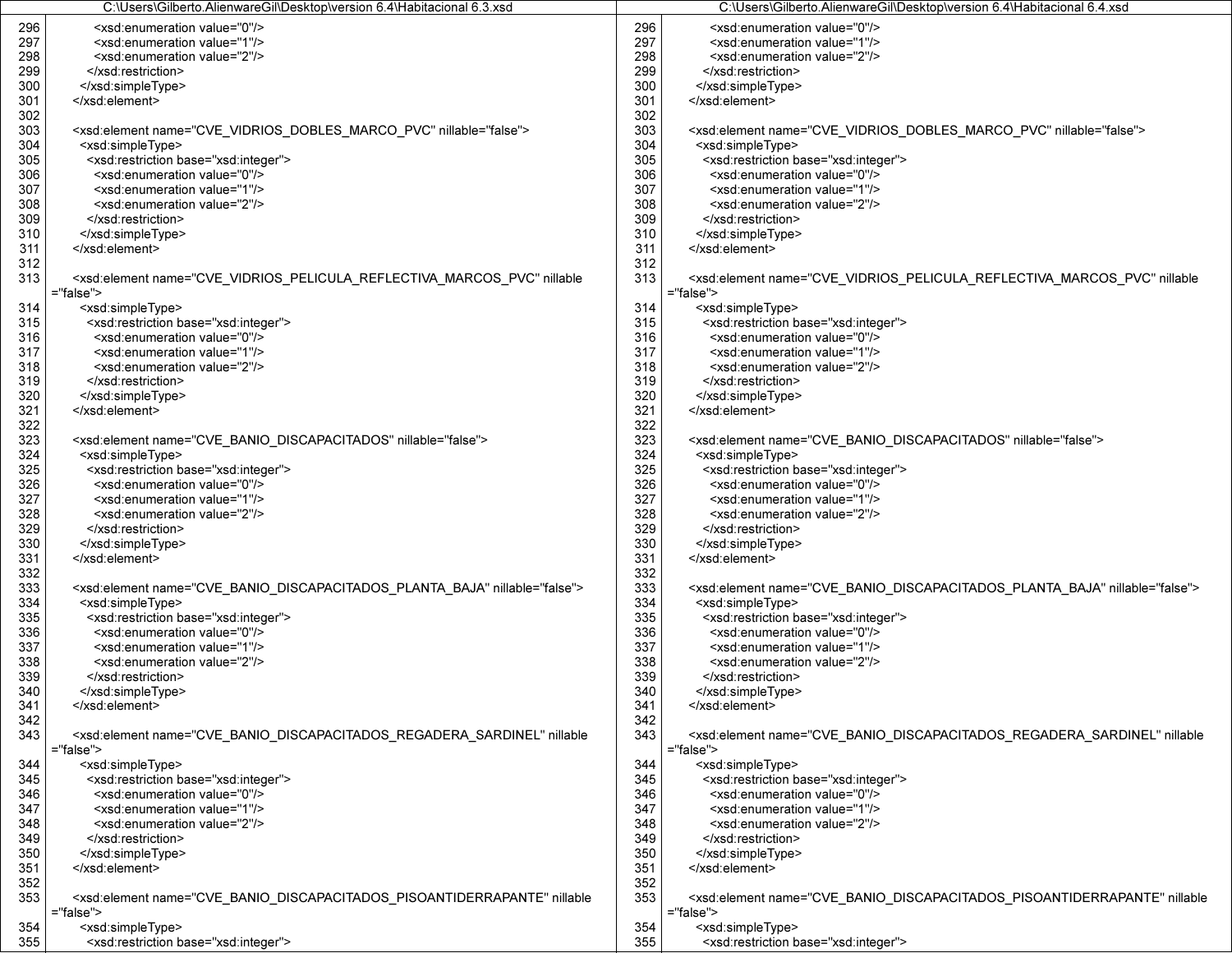|            | C:\Users\Gilberto.AlienwareGil\Desktop\version 6.4\Habitacional 6.3.xsd                                                                                                                                             |     | C:\Users\Gilberto.AlienwareGil\Desktop\version 6.4\Habitacional 6.4 xsd                         |
|------------|---------------------------------------------------------------------------------------------------------------------------------------------------------------------------------------------------------------------|-----|-------------------------------------------------------------------------------------------------|
| 356        | <xsd:enumeration value="0"></xsd:enumeration>                                                                                                                                                                       | 356 | <xsd:enumeration value="0"></xsd:enumeration>                                                   |
| 357        | <xsd:enumeration value="1"></xsd:enumeration>                                                                                                                                                                       | 357 | <xsd:enumeration value="1"></xsd:enumeration>                                                   |
|            |                                                                                                                                                                                                                     |     |                                                                                                 |
| 358        | <xsd:enumeration value="2"></xsd:enumeration>                                                                                                                                                                       | 358 | <xsd:enumeration value="2"></xsd:enumeration>                                                   |
| 359        |                                                                                                                                                                                                                     | 359 |                                                                                                 |
| 360        |                                                                                                                                                                                                                     | 360 |                                                                                                 |
| 361        |                                                                                                                                                                                                                     | 361 |                                                                                                 |
| 362        |                                                                                                                                                                                                                     | 362 |                                                                                                 |
| 363        | <xsd:element name="CVE_BANIO_DISCAPACITADOS_CHAROLA_REGADERA" nillable<="" td=""><td>363</td><td><xsd:element name="CVE_BANIO_DISCAPACITADOS_CHAROLA_REGADERA" nillable<="" td=""></xsd:element></td></xsd:element> | 363 | <xsd:element name="CVE_BANIO_DISCAPACITADOS_CHAROLA_REGADERA" nillable<="" td=""></xsd:element> |
|            | ="false">                                                                                                                                                                                                           |     | ="false">                                                                                       |
| 364        | <xsd:simpletype></xsd:simpletype>                                                                                                                                                                                   | 364 | <xsd:simpletype></xsd:simpletype>                                                               |
| 365        | <xsd:restriction base="xsd:integer"></xsd:restriction>                                                                                                                                                              | 365 | <xsd:restriction base="xsd:integer"></xsd:restriction>                                          |
| 366        | <xsd:enumeration value="0"></xsd:enumeration>                                                                                                                                                                       | 366 | <xsd:enumeration value="0"></xsd:enumeration>                                                   |
| 367        | <xsd:enumeration value="1"></xsd:enumeration>                                                                                                                                                                       | 367 | <xsd:enumeration value="1"></xsd:enumeration>                                                   |
| 368        | <xsd:enumeration value="2"></xsd:enumeration>                                                                                                                                                                       | 368 | <xsd:enumeration value="2"></xsd:enumeration>                                                   |
| 369        | $\le$ /xsd:restriction>                                                                                                                                                                                             | 369 |                                                                                                 |
| 370        |                                                                                                                                                                                                                     | 370 |                                                                                                 |
| 371        |                                                                                                                                                                                                                     | 371 |                                                                                                 |
|            |                                                                                                                                                                                                                     |     |                                                                                                 |
| 372        |                                                                                                                                                                                                                     | 372 |                                                                                                 |
| 373        | <xsd:element name<="" td=""><td>373</td><td><xsd:element name<="" td=""></xsd:element></td></xsd:element>                                                                                                           | 373 | <xsd:element name<="" td=""></xsd:element>                                                      |
|            | ="CVE_BANIO_DISCAPACITADOS_PENDIENTE_REJILLA_CAPTACION" nillable="false">                                                                                                                                           |     | ="CVE_BANIO_DISCAPACITADOS_PENDIENTE_REJILLA_CAPTACION" nillable="false">                       |
| 374        | <xsd:simpletype></xsd:simpletype>                                                                                                                                                                                   | 374 | <xsd:simpletype></xsd:simpletype>                                                               |
| 375        | <xsd:restriction base="xsd:integer"></xsd:restriction>                                                                                                                                                              | 375 | <xsd:restriction base="xsd:integer"></xsd:restriction>                                          |
| 376        | <xsd:enumeration value="0"></xsd:enumeration>                                                                                                                                                                       | 376 | <xsd:enumeration value="0"></xsd:enumeration>                                                   |
| 377        | <xsd:enumeration value="1"></xsd:enumeration>                                                                                                                                                                       | 377 | <xsd:enumeration value="1"></xsd:enumeration>                                                   |
| 378        | <xsd:enumeration value="2"></xsd:enumeration>                                                                                                                                                                       | 378 | <xsd:enumeration value="2"></xsd:enumeration>                                                   |
| 379        | $\le$ /xsd:restriction>                                                                                                                                                                                             | 379 | $\le$ /xsd:restriction>                                                                         |
| 380        |                                                                                                                                                                                                                     | 380 |                                                                                                 |
| 381        |                                                                                                                                                                                                                     | 381 |                                                                                                 |
| 382        |                                                                                                                                                                                                                     | 382 |                                                                                                 |
| 383        | <xsd:element name<="" td=""><td>383</td><td><xsd:element name<="" td=""></xsd:element></td></xsd:element>                                                                                                           | 383 | <xsd:element name<="" td=""></xsd:element>                                                      |
|            | ="CVE_BANIO_DISCAPACITADOS_SALIDA_REGADERA_TELEFONO" nillable="false">                                                                                                                                              |     | ="CVE_BANIO_DISCAPACITADOS_SALIDA_REGADERA_TELEFONO" nillable="false">                          |
|            | <xsd:simpletype></xsd:simpletype>                                                                                                                                                                                   | 384 | <xsd:simpletype></xsd:simpletype>                                                               |
| 384<br>385 | <xsd:restriction base="xsd:integer"></xsd:restriction>                                                                                                                                                              | 385 | <xsd:restriction base="xsd:integer"></xsd:restriction>                                          |
| 386        | <xsd:enumeration value="0"></xsd:enumeration>                                                                                                                                                                       | 386 | <xsd:enumeration value="0"></xsd:enumeration>                                                   |
|            |                                                                                                                                                                                                                     |     |                                                                                                 |
| 387        | <xsd:enumeration value="1"></xsd:enumeration>                                                                                                                                                                       | 387 | <xsd:enumeration value="1"></xsd:enumeration>                                                   |
| 388        | <xsd:enumeration value="2"></xsd:enumeration>                                                                                                                                                                       | 388 | <xsd:enumeration value="2"></xsd:enumeration>                                                   |
| 389        | $\le$ /xsd:restriction>                                                                                                                                                                                             | 389 |                                                                                                 |
| 390        |                                                                                                                                                                                                                     | 390 |                                                                                                 |
| 391        |                                                                                                                                                                                                                     | 391 |                                                                                                 |
| 392        |                                                                                                                                                                                                                     | 392 |                                                                                                 |
| 393        | <xsd:element name="CVE_BANIO_DISCAPACITADOS_ADECUARLAVABO" nillable<="" td=""><td>393</td><td><xsd:element name="CVE_BANIO_DISCAPACITADOS_ADECUARLAVABO" nillable<="" td=""></xsd:element></td></xsd:element>       | 393 | <xsd:element name="CVE_BANIO_DISCAPACITADOS_ADECUARLAVABO" nillable<="" td=""></xsd:element>    |
|            | ="false">                                                                                                                                                                                                           |     | ="false">                                                                                       |
| 394        | <xsd:simpletype></xsd:simpletype>                                                                                                                                                                                   | 394 | <xsd:simpletype></xsd:simpletype>                                                               |
| 395        | <xsd:restriction base="xsd:integer"></xsd:restriction>                                                                                                                                                              | 395 | <xsd:restriction base="xsd:integer"></xsd:restriction>                                          |
| 396        | <xsd:enumeration value="0"></xsd:enumeration>                                                                                                                                                                       | 396 | <xsd:enumeration value="0"></xsd:enumeration>                                                   |
| 397        | <xsd:enumeration value="1"></xsd:enumeration>                                                                                                                                                                       | 397 | <xsd:enumeration value="1"></xsd:enumeration>                                                   |
| 398        | <xsd:enumeration value="2"></xsd:enumeration>                                                                                                                                                                       | 398 | <xsd:enumeration value="2"></xsd:enumeration>                                                   |
| 399        |                                                                                                                                                                                                                     | 399 |                                                                                                 |
| 400        |                                                                                                                                                                                                                     | 400 |                                                                                                 |
| 401        |                                                                                                                                                                                                                     | 401 |                                                                                                 |
| 402        |                                                                                                                                                                                                                     | 402 |                                                                                                 |
| 403        | <xsd:element name="CVE_BANIO_DISCAPACITADOS_MANERAL_PALANCA" nillable<="" td=""><td>403</td><td><xsd:element name="CVE_BANIO_DISCAPACITADOS_MANERAL_PALANCA" nillable<="" td=""></xsd:element></td></xsd:element>   | 403 | <xsd:element name="CVE_BANIO_DISCAPACITADOS_MANERAL_PALANCA" nillable<="" td=""></xsd:element>  |
|            | ="false">                                                                                                                                                                                                           |     | ="false">                                                                                       |
|            |                                                                                                                                                                                                                     |     |                                                                                                 |
| 404        | <xsd:simpletype></xsd:simpletype>                                                                                                                                                                                   | 404 | <xsd:simpletype></xsd:simpletype>                                                               |
| 405        | <xsd:restriction base="xsd:integer"></xsd:restriction>                                                                                                                                                              | 405 | <xsd:restriction base="xsd:integer"></xsd:restriction>                                          |
| 406        | <xsd:enumeration value="0"></xsd:enumeration>                                                                                                                                                                       | 406 | <xsd:enumeration value="0"></xsd:enumeration>                                                   |
| 407        | <xsd:enumeration value="1"></xsd:enumeration>                                                                                                                                                                       | 407 | <xsd:enumeration value="1"></xsd:enumeration>                                                   |
| 408        | <xsd:enumeration value="2"></xsd:enumeration>                                                                                                                                                                       | 408 | <xsd:enumeration value="2"></xsd:enumeration>                                                   |
| 409        |                                                                                                                                                                                                                     | 409 |                                                                                                 |
| 410        |                                                                                                                                                                                                                     | 410 |                                                                                                 |
| 411        |                                                                                                                                                                                                                     | 411 |                                                                                                 |
| 412        |                                                                                                                                                                                                                     | 412 |                                                                                                 |
|            |                                                                                                                                                                                                                     |     |                                                                                                 |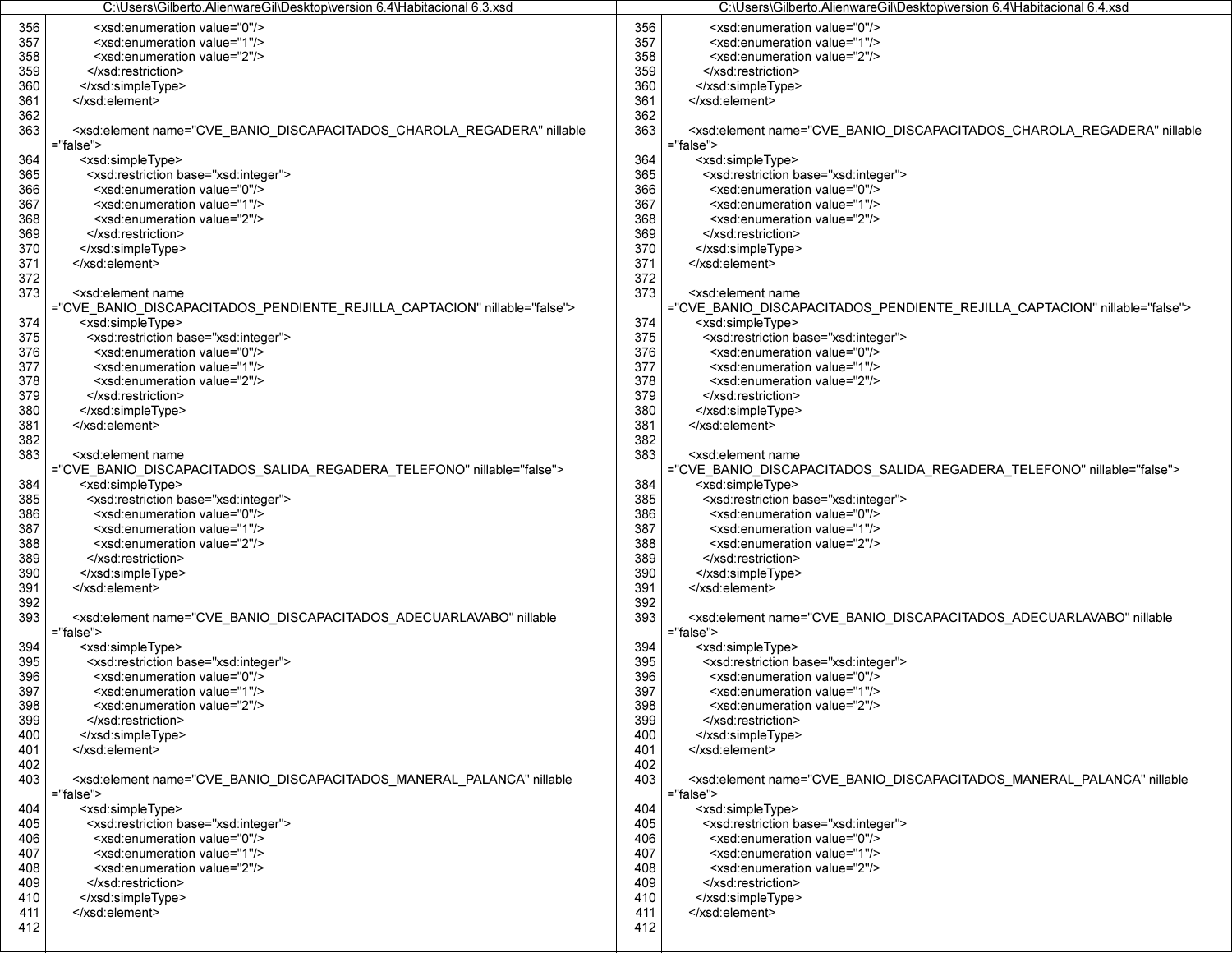|     | C:\Users\Gilberto.AlienwareGil\Desktop\version 6.4\Habitacional 6.3.xsd                                 |     | C:\Users\Gilberto.AlienwareGil\Desktop\version 6.4\Habitacional 6.4.xsd                                 |
|-----|---------------------------------------------------------------------------------------------------------|-----|---------------------------------------------------------------------------------------------------------|
| 413 | <xsd:element name="CVE_COCINA_DISCAPACITADOS_ADECUAR_TARJA" nillable<br="">="false"&gt;</xsd:element>   | 413 | <xsd:element name="CVE_COCINA_DISCAPACITADOS_ADECUAR_TARJA" nillable<br="">="false"&gt;</xsd:element>   |
| 414 | <xsd:simpletype></xsd:simpletype>                                                                       | 414 | <xsd:simpletype></xsd:simpletype>                                                                       |
| 415 | <xsd:restriction base="xsd:integer"></xsd:restriction>                                                  | 415 | <xsd:restriction base="xsd:integer"></xsd:restriction>                                                  |
| 416 | <xsd:enumeration value="0"></xsd:enumeration>                                                           | 416 | <xsd:enumeration value="0"></xsd:enumeration>                                                           |
| 417 | <xsd:enumeration value="1"></xsd:enumeration>                                                           | 417 | <xsd:enumeration value="1"></xsd:enumeration>                                                           |
|     |                                                                                                         |     |                                                                                                         |
| 418 | <xsd:enumeration value="2"></xsd:enumeration>                                                           | 418 | <xsd:enumeration value="2"></xsd:enumeration>                                                           |
| 419 |                                                                                                         | 419 |                                                                                                         |
| 420 |                                                                                                         | 420 |                                                                                                         |
| 421 |                                                                                                         | 421 |                                                                                                         |
| 422 |                                                                                                         | 422 |                                                                                                         |
| 423 | <xsd:element name="CVE_MARCO_MOVIBLE_DISCAPACITADOS" nillable="false"></xsd:element>                    | 423 | <xsd:element name="CVE_MARCO_MOVIBLE_DISCAPACITADOS" nillable="false"></xsd:element>                    |
| 424 | <xsd:simpletype></xsd:simpletype>                                                                       | 424 | <xsd:simpletype></xsd:simpletype>                                                                       |
| 425 | <xsd:restriction base="xsd:integer"></xsd:restriction>                                                  | 425 | <xsd:restriction base="xsd:integer"></xsd:restriction>                                                  |
| 426 | <xsd:enumeration value="0"></xsd:enumeration>                                                           | 426 | <xsd:enumeration value="0"></xsd:enumeration>                                                           |
| 427 | <xsd:enumeration value="1"></xsd:enumeration>                                                           | 427 | <xsd:enumeration value="1"></xsd:enumeration>                                                           |
| 428 | <xsd:enumeration value="2"></xsd:enumeration>                                                           | 428 | <xsd:enumeration value="2"></xsd:enumeration>                                                           |
| 429 |                                                                                                         | 429 |                                                                                                         |
| 430 |                                                                                                         | 430 |                                                                                                         |
| 431 |                                                                                                         | 431 |                                                                                                         |
|     |                                                                                                         |     |                                                                                                         |
| 432 |                                                                                                         | 432 |                                                                                                         |
| 433 | <xsd:element name="CVE_BANIO_DISCAPACITADOS_COLOCACIONESPEJO" nillable<br="">="false"&gt;</xsd:element> | 433 | <xsd:element name="CVE_BANIO_DISCAPACITADOS_COLOCACIONESPEJO" nillable<br="">="false"&gt;</xsd:element> |
| 434 | <xsd:simpletype></xsd:simpletype>                                                                       | 434 | <xsd:simpletype></xsd:simpletype>                                                                       |
| 435 | <xsd:restriction base="xsd:integer"></xsd:restriction>                                                  | 435 | <xsd:restriction base="xsd:integer"></xsd:restriction>                                                  |
| 436 | <xsd:enumeration value="0"></xsd:enumeration>                                                           | 436 | <xsd:enumeration value="0"></xsd:enumeration>                                                           |
| 437 | <xsd:enumeration value="1"></xsd:enumeration>                                                           | 437 | <xsd:enumeration value="1"></xsd:enumeration>                                                           |
| 438 | <xsd:enumeration value="2"></xsd:enumeration>                                                           | 438 | <xsd:enumeration value="2"></xsd:enumeration>                                                           |
| 439 |                                                                                                         | 439 |                                                                                                         |
| 440 |                                                                                                         | 440 |                                                                                                         |
| 441 |                                                                                                         | 441 |                                                                                                         |
| 442 |                                                                                                         | 442 |                                                                                                         |
| 443 | <xsd:element name="CVE_BANIO_DISCAPACITADOS_PASAMANOS" nillable="false"></xsd:element>                  | 443 | <xsd:element name="CVE_BANIO_DISCAPACITADOS_PASAMANOS" nillable="false"></xsd:element>                  |
| 444 | <xsd:simpletype></xsd:simpletype>                                                                       | 444 | <xsd:simpletype></xsd:simpletype>                                                                       |
|     |                                                                                                         | 445 |                                                                                                         |
| 445 | <xsd:restriction base="xsd:integer"></xsd:restriction>                                                  |     | <xsd:restriction base="xsd:integer"></xsd:restriction>                                                  |
| 446 | <xsd:enumeration value="0"></xsd:enumeration>                                                           | 446 | <xsd:enumeration value="0"></xsd:enumeration>                                                           |
| 447 | <xsd:enumeration value="1"></xsd:enumeration>                                                           | 447 | <xsd:enumeration value="1"></xsd:enumeration>                                                           |
| 448 | <xsd:enumeration value="2"></xsd:enumeration>                                                           | 448 | <xsd:enumeration value="2"></xsd:enumeration>                                                           |
| 449 |                                                                                                         | 449 |                                                                                                         |
| 450 |                                                                                                         | 450 |                                                                                                         |
| 451 | $\le$ /xsd:element>                                                                                     | 451 |                                                                                                         |
| 452 |                                                                                                         | 452 |                                                                                                         |
| 453 | <xsd:element name="CVE_BANIO_DISCAPACITADOS_AREASCIRCULACION" nillable<br="">="false"&gt;</xsd:element> | 453 | <xsd:element name="CVE_BANIO_DISCAPACITADOS_AREASCIRCULACION" nillable<br="">="false"&gt;</xsd:element> |
| 454 | <xsd:simpletype></xsd:simpletype>                                                                       | 454 | <xsd:simpletype></xsd:simpletype>                                                                       |
| 455 | <xsd:restriction base="xsd:integer"></xsd:restriction>                                                  | 455 | <xsd:restriction base="xsd:integer"></xsd:restriction>                                                  |
| 456 | <xsd:enumeration value="0"></xsd:enumeration>                                                           | 456 | <xsd:enumeration value="0"></xsd:enumeration>                                                           |
| 457 | <xsd:enumeration value="1"></xsd:enumeration>                                                           | 457 | <xsd:enumeration value="1"></xsd:enumeration>                                                           |
| 458 | <xsd:enumeration value="2"></xsd:enumeration>                                                           | 458 | <xsd:enumeration value="2"></xsd:enumeration>                                                           |
| 459 |                                                                                                         | 459 |                                                                                                         |
| 460 |                                                                                                         | 460 |                                                                                                         |
| 461 |                                                                                                         | 461 |                                                                                                         |
|     |                                                                                                         | 462 |                                                                                                         |
| 462 |                                                                                                         |     |                                                                                                         |
| 463 | <xsd:element name="CVE_PASILLOS" nillable="false"></xsd:element>                                        | 463 | <xsd:element name="CVE_PASILLOS" nillable="false"></xsd:element>                                        |
| 464 | <xsd:simpletype></xsd:simpletype>                                                                       | 464 | <xsd:simpletype></xsd:simpletype>                                                                       |
| 465 | <xsd:restriction base="xsd:integer"></xsd:restriction>                                                  | 465 | <xsd:restriction base="xsd:integer"></xsd:restriction>                                                  |
| 466 | <xsd:enumeration value="0"></xsd:enumeration>                                                           | 466 | <xsd:enumeration value="0"></xsd:enumeration>                                                           |
| 467 | <xsd:enumeration value="1"></xsd:enumeration>                                                           | 467 | <xsd:enumeration value="1"></xsd:enumeration>                                                           |
| 468 | <xsd:enumeration value="2"></xsd:enumeration>                                                           | 468 | <xsd:enumeration value="2"></xsd:enumeration>                                                           |
| 469 |                                                                                                         | 469 |                                                                                                         |
| 470 |                                                                                                         | 470 |                                                                                                         |
| 471 |                                                                                                         | 471 |                                                                                                         |
| 472 |                                                                                                         | 472 |                                                                                                         |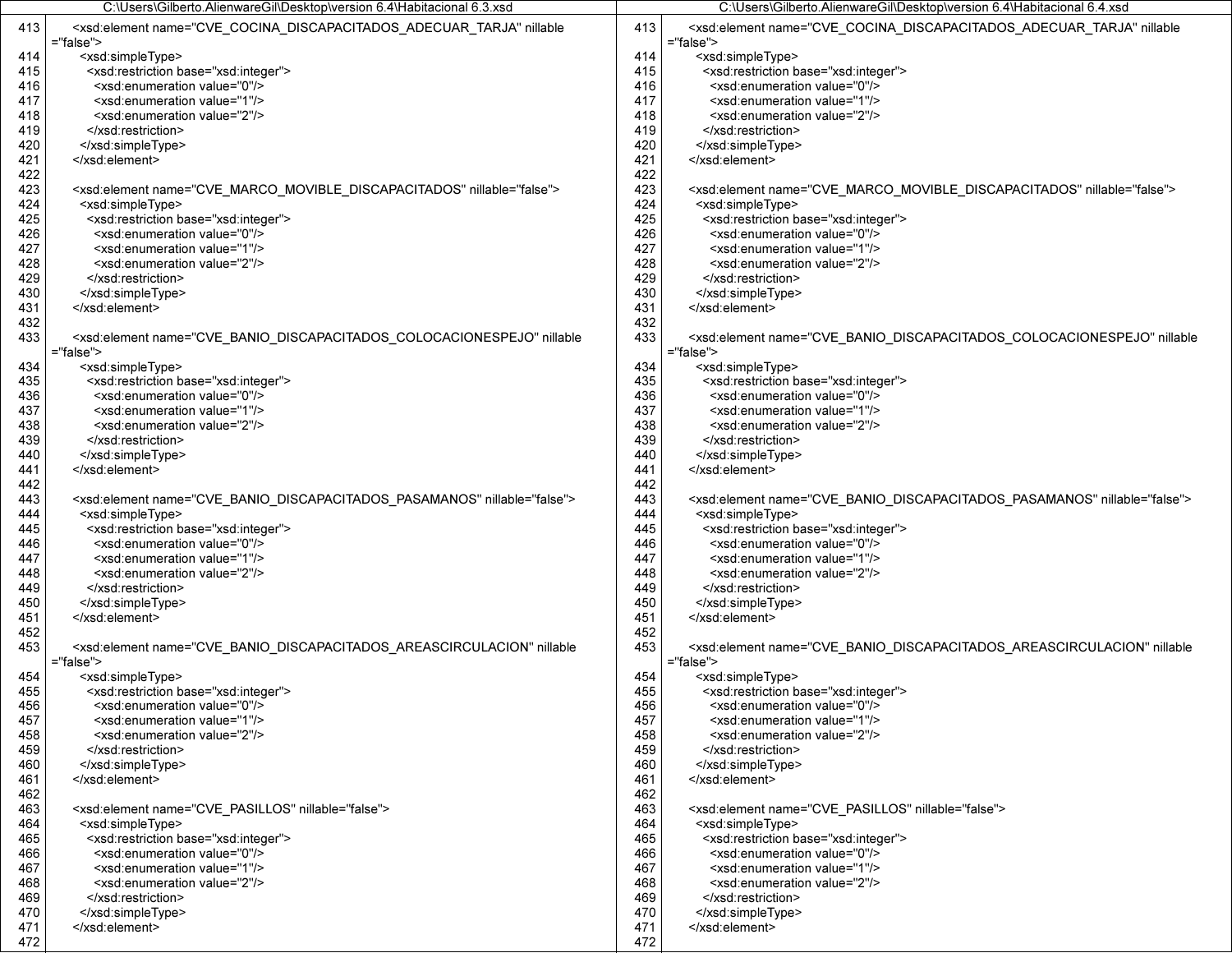|            | C:\Users\Gilberto.AlienwareGil\Desktop\version 6.4\Habitacional 6.3.xsd                                  |            | C:\Users\Gilberto.AlienwareGil\Desktop\version 6.4\Habitacional 6.4.xsd                                  |
|------------|----------------------------------------------------------------------------------------------------------|------------|----------------------------------------------------------------------------------------------------------|
| 473        | <xsd:element name="CVE_COCINA" nillable="false"></xsd:element>                                           | 473        | <xsd:element name="CVE_COCINA" nillable="false"></xsd:element>                                           |
| 474        | <xsd:simpletype></xsd:simpletype>                                                                        | 474        | <xsd:simpletype></xsd:simpletype>                                                                        |
| 475        | <xsd:restriction base="xsd:integer"></xsd:restriction>                                                   | 475        | <xsd:restriction base="xsd:integer"></xsd:restriction>                                                   |
| 476        | <xsd:enumeration value="0"></xsd:enumeration>                                                            | 476        | <xsd:enumeration value="0"></xsd:enumeration>                                                            |
| 477        | <xsd:enumeration value="1"></xsd:enumeration>                                                            | 477        | <xsd:enumeration value="1"></xsd:enumeration>                                                            |
| 478        | <xsd:enumeration value="2"></xsd:enumeration>                                                            | 478        | <xsd:enumeration value="2"></xsd:enumeration>                                                            |
| 479        |                                                                                                          | 479        |                                                                                                          |
| 480        |                                                                                                          | 480        |                                                                                                          |
| 481        |                                                                                                          | 481        |                                                                                                          |
| 482        |                                                                                                          | 482        |                                                                                                          |
| 483        | <xsd:element name="CVE_BANIO" nillable="false"></xsd:element>                                            | 483        | <xsd:element name="CVE_BANIO" nillable="false"></xsd:element>                                            |
| 484        | <xsd:simpletype></xsd:simpletype>                                                                        | 484        | <xsd:simpletype></xsd:simpletype>                                                                        |
| 485        | <xsd:restriction base="xsd:integer"></xsd:restriction>                                                   | 485        | <xsd:restriction base="xsd:integer"></xsd:restriction>                                                   |
| 486        | <xsd:enumeration value="0"></xsd:enumeration>                                                            | 486        | <xsd:enumeration value="0"></xsd:enumeration>                                                            |
| 487        | <xsd:enumeration value="1"></xsd:enumeration>                                                            | 487        | <xsd:enumeration value="1"></xsd:enumeration>                                                            |
| 488        | <xsd:enumeration value="2"></xsd:enumeration>                                                            | 488        | <xsd:enumeration value="2"></xsd:enumeration>                                                            |
| 489        |                                                                                                          | 489        |                                                                                                          |
| 490        |                                                                                                          | 490        |                                                                                                          |
| 491        |                                                                                                          | 491<br>492 |                                                                                                          |
| 492<br>493 | <xsd:element name="CVE_RECAMARA" nillable="false"></xsd:element>                                         | 493        | <xsd:element name="CVE_RECAMARA" nillable="false"></xsd:element>                                         |
| 494        | <xsd:simpletype></xsd:simpletype>                                                                        | 494        | <xsd:simpletype></xsd:simpletype>                                                                        |
| 495        | <xsd:restriction base="xsd:integer"></xsd:restriction>                                                   | 495        | <xsd:restriction base="xsd:integer"></xsd:restriction>                                                   |
| 496        | <xsd:enumeration value="0"></xsd:enumeration>                                                            | 496        | <xsd:enumeration value="0"></xsd:enumeration>                                                            |
| 497        | <xsd:enumeration value="1"></xsd:enumeration>                                                            | 497        | <xsd:enumeration value="1"></xsd:enumeration>                                                            |
| 498        | <xsd:enumeration value="2"></xsd:enumeration>                                                            | 498        | <xsd:enumeration value="2"></xsd:enumeration>                                                            |
| 499        |                                                                                                          | 499        |                                                                                                          |
| 500        |                                                                                                          | 500        |                                                                                                          |
| 501        |                                                                                                          | 501        |                                                                                                          |
| 502        |                                                                                                          | 502        |                                                                                                          |
| 503        | <xsd:element name="CVE_ACCESOS_VIVIENDA_PUERTA" nillable="false"></xsd:element>                          | 503        | <xsd:element name="CVE_ACCESOS_VIVIENDA_PUERTA" nillable="false"></xsd:element>                          |
| 504        | <xsd:simpletype></xsd:simpletype>                                                                        | 504        | <xsd:simpletype></xsd:simpletype>                                                                        |
| 505        | <xsd:restriction base="xsd:integer"></xsd:restriction>                                                   | 505        | <xsd:restriction base="xsd:integer"></xsd:restriction>                                                   |
| 506        | <xsd:enumeration value="0"></xsd:enumeration>                                                            | 506        | <xsd:enumeration value="0"></xsd:enumeration>                                                            |
| 507        | <xsd:enumeration value="1"></xsd:enumeration>                                                            | 507        | <xsd:enumeration value="1"></xsd:enumeration>                                                            |
| 508        | <xsd:enumeration value="2"></xsd:enumeration>                                                            | 508        | <xsd:enumeration value="2"></xsd:enumeration>                                                            |
| 509        |                                                                                                          | 509        |                                                                                                          |
| 510        |                                                                                                          | 510        |                                                                                                          |
| 511        |                                                                                                          | 511        |                                                                                                          |
| 512        |                                                                                                          | 512        |                                                                                                          |
| 513        | <xsd:element name="CVE_ACCESOS_ESPACIOS_INTERIORES" nillable="false"></xsd:element>                      | 513        | <xsd:element name="CVE_ACCESOS_ESPACIOS_INTERIORES" nillable="false"></xsd:element>                      |
| 514        | <xsd:simpletype></xsd:simpletype>                                                                        | 514        | <xsd:simpletype></xsd:simpletype>                                                                        |
| 515        | <xsd:restriction base="xsd:integer"><br/><xsd:enumeration value="0"></xsd:enumeration></xsd:restriction> | 515        | <xsd:restriction base="xsd:integer"><br/><xsd:enumeration value="0"></xsd:enumeration></xsd:restriction> |
| 516<br>517 | <xsd:enumeration value="1"></xsd:enumeration>                                                            | 516<br>517 | <xsd:enumeration value="1"></xsd:enumeration>                                                            |
| 518        | <xsd:enumeration value="2"></xsd:enumeration>                                                            | 518        | <xsd:enumeration value="2"></xsd:enumeration>                                                            |
| 519        |                                                                                                          | 519        |                                                                                                          |
| 520        |                                                                                                          | 520        |                                                                                                          |
| 521        |                                                                                                          | 521        |                                                                                                          |
| 522        |                                                                                                          | 522        |                                                                                                          |
| 523        | <xsd:element name="CVE_HIDROMACETEROS" nillable="false"></xsd:element>                                   | 523        | <xsd:element name="CVE_HIDROMACETEROS" nillable="false"></xsd:element>                                   |
| 524        | <xsd:simpletype></xsd:simpletype>                                                                        | 524        | <xsd:simpletype></xsd:simpletype>                                                                        |
| 525        | <xsd:restriction base="xsd:integer"></xsd:restriction>                                                   | 525        | <xsd:restriction base="xsd:integer"></xsd:restriction>                                                   |
| 526        | <xsd:enumeration value="0"></xsd:enumeration>                                                            | 526        | <xsd:enumeration value="0"></xsd:enumeration>                                                            |
| 527        | <xsd:enumeration value="1"></xsd:enumeration>                                                            | 527        | <xsd:enumeration value="1"></xsd:enumeration>                                                            |
| 528        | <xsd:enumeration value="2"></xsd:enumeration>                                                            | 528        | <xsd:enumeration value="2"></xsd:enumeration>                                                            |
| 529        |                                                                                                          | 529        |                                                                                                          |
| 530        |                                                                                                          | 530        |                                                                                                          |
| 531        |                                                                                                          | 531        |                                                                                                          |
| 532        |                                                                                                          | 532        |                                                                                                          |
| 533        | <xsd:element name="NUM_HIDROMACETEROS" nillable="false"></xsd:element>                                   | 533        | <xsd:element name="NUM_HIDROMACETEROS" nillable="false"></xsd:element>                                   |
| 534        | <xsd:simpletype></xsd:simpletype>                                                                        | 534        | <xsd:simpletype></xsd:simpletype>                                                                        |
| 535        | <xsd:restriction base="xsd:integer"></xsd:restriction>                                                   | 535        | <xsd:restriction base="xsd:integer"></xsd:restriction>                                                   |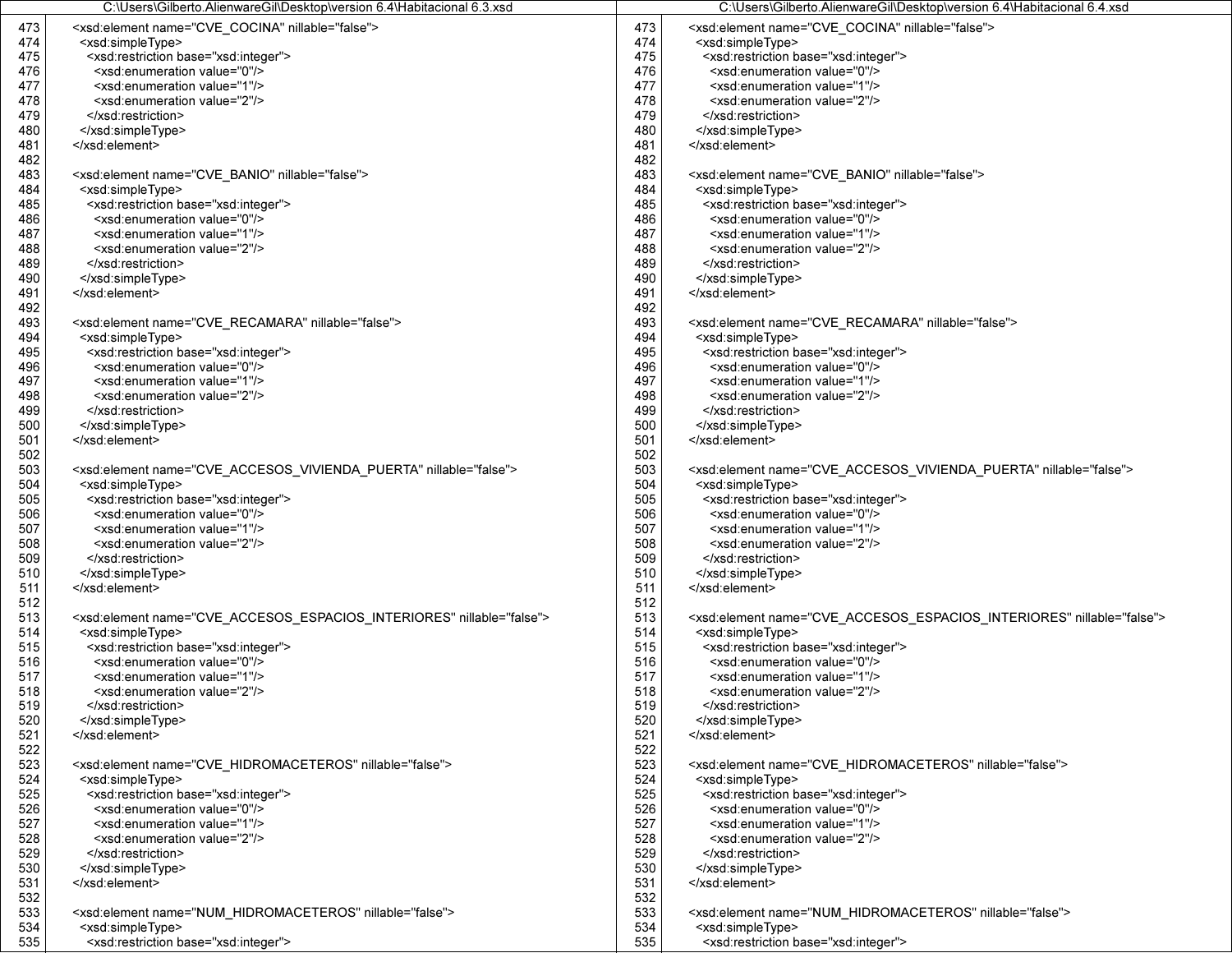|     | C:\Users\Gilberto.AlienwareGil\Desktop\version 6.4\Habitacional 6.3.xsd                                                                                                                                           |     | C:\Users\Gilberto.AlienwareGil\Desktop\version 6.4\Habitacional 6.4.xsd                        |
|-----|-------------------------------------------------------------------------------------------------------------------------------------------------------------------------------------------------------------------|-----|------------------------------------------------------------------------------------------------|
| 536 | <xsd:enumeration value="0"></xsd:enumeration>                                                                                                                                                                     | 536 | <xsd:enumeration value="0"></xsd:enumeration>                                                  |
| 537 | <xsd:enumeration value="1"></xsd:enumeration>                                                                                                                                                                     | 537 | <xsd:enumeration value="1"></xsd:enumeration>                                                  |
| 538 | <xsd:enumeration value="2"></xsd:enumeration>                                                                                                                                                                     | 538 | <xsd:enumeration value="2"></xsd:enumeration>                                                  |
| 539 | $\le$ /xsd:restriction>                                                                                                                                                                                           | 539 | $\le$ /xsd:restriction>                                                                        |
| 540 | $\le$ /xsd:simpleType>                                                                                                                                                                                            | 540 |                                                                                                |
| 541 |                                                                                                                                                                                                                   | 541 |                                                                                                |
| 542 |                                                                                                                                                                                                                   | 542 |                                                                                                |
| 543 | <xsd:element name="OTRO_TIPO_OBRAS_COMPLEMENTARIAS_VIVIENDA" nillable<="" td=""><td>543</td><td><xsd:element name="OTRO_TIPO_OBRAS_COMPLEMENTARIAS_VIVIENDA" nillable<="" td=""></xsd:element></td></xsd:element> | 543 | <xsd:element name="OTRO_TIPO_OBRAS_COMPLEMENTARIAS_VIVIENDA" nillable<="" td=""></xsd:element> |
|     | ="false">                                                                                                                                                                                                         |     | ="false">                                                                                      |
|     |                                                                                                                                                                                                                   |     |                                                                                                |
| 544 | <xsd:simpletype></xsd:simpletype>                                                                                                                                                                                 | 544 | <xsd:simpletype></xsd:simpletype>                                                              |
| 545 | <xsd:restriction base="xsd:string"></xsd:restriction>                                                                                                                                                             | 545 | <xsd:restriction base="xsd:string"></xsd:restriction>                                          |
| 546 | <xsd:minlength value="0"></xsd:minlength>                                                                                                                                                                         | 546 | <xsd:minlength value="0"></xsd:minlength>                                                      |
| 547 | <xsd:maxlength value="50"></xsd:maxlength>                                                                                                                                                                        | 547 | <xsd:maxlength value="50"></xsd:maxlength>                                                     |
| 548 | <xsd:whitespace value="collapse"></xsd:whitespace>                                                                                                                                                                | 548 | <xsd:whitespace value="collapse"></xsd:whitespace>                                             |
| 549 |                                                                                                                                                                                                                   | 549 |                                                                                                |
| 550 |                                                                                                                                                                                                                   | 550 |                                                                                                |
| 551 |                                                                                                                                                                                                                   | 551 |                                                                                                |
| 552 |                                                                                                                                                                                                                   | 552 |                                                                                                |
| 553 |                                                                                                                                                                                                                   | 553 |                                                                                                |
| 554 |                                                                                                                                                                                                                   | 554 |                                                                                                |
| 555 | <xsd:complextype name="CONJUNTOOCType"></xsd:complextype>                                                                                                                                                         | 555 | <xsd:complextype name="CONJUNTOOCType"></xsd:complextype>                                      |
| 556 | <xsd:sequence></xsd:sequence>                                                                                                                                                                                     | 556 | <xsd:sequence></xsd:sequence>                                                                  |
| 557 | <xsd:element name="CVE_CASETA_VIGILANCIA" nillable="false"></xsd:element>                                                                                                                                         | 557 | <xsd:element name="CVE_CASETA_VIGILANCIA" nillable="false"></xsd:element>                      |
| 558 | <xsd:simpletype></xsd:simpletype>                                                                                                                                                                                 | 558 | <xsd:simpletype></xsd:simpletype>                                                              |
| 559 | <xsd:restriction base="xsd:integer"></xsd:restriction>                                                                                                                                                            | 559 | <xsd:restriction base="xsd:integer"></xsd:restriction>                                         |
| 560 | <xsd:enumeration value="0"></xsd:enumeration>                                                                                                                                                                     | 560 | <xsd:enumeration value="0"></xsd:enumeration>                                                  |
| 561 | <xsd:enumeration value="1"></xsd:enumeration>                                                                                                                                                                     | 561 | <xsd:enumeration value="1"></xsd:enumeration>                                                  |
| 562 | <xsd:enumeration value="2"></xsd:enumeration>                                                                                                                                                                     | 562 | <xsd:enumeration value="2"></xsd:enumeration>                                                  |
| 563 |                                                                                                                                                                                                                   | 563 |                                                                                                |
| 564 |                                                                                                                                                                                                                   | 564 |                                                                                                |
| 565 |                                                                                                                                                                                                                   | 565 |                                                                                                |
| 566 |                                                                                                                                                                                                                   | 566 |                                                                                                |
| 567 | <xsd:element name="CVE_LOCALES_COMERCIALES" nillable="false"></xsd:element>                                                                                                                                       | 567 | <xsd:element name="CVE_LOCALES_COMERCIALES" nillable="false"></xsd:element>                    |
| 568 | <xsd:simpletype></xsd:simpletype>                                                                                                                                                                                 | 568 | <xsd:simpletype></xsd:simpletype>                                                              |
| 569 | <xsd:restriction base="xsd:integer"></xsd:restriction>                                                                                                                                                            | 569 | <xsd:restriction base="xsd:integer"></xsd:restriction>                                         |
| 570 | <xsd:enumeration value="0"></xsd:enumeration>                                                                                                                                                                     | 570 | <xsd:enumeration value="0"></xsd:enumeration>                                                  |
| 571 | <xsd:enumeration value="1"></xsd:enumeration>                                                                                                                                                                     | 571 | <xsd:enumeration value="1"></xsd:enumeration>                                                  |
| 572 | <xsd:enumeration value="2"></xsd:enumeration>                                                                                                                                                                     | 572 | <xsd:enumeration value="2"></xsd:enumeration>                                                  |
| 573 |                                                                                                                                                                                                                   | 573 |                                                                                                |
| 574 |                                                                                                                                                                                                                   | 574 |                                                                                                |
| 575 |                                                                                                                                                                                                                   | 575 |                                                                                                |
| 576 |                                                                                                                                                                                                                   | 576 |                                                                                                |
| 577 | <xsd:element name="CVE_BARDA_PERIMETRAL" nillable="false"></xsd:element>                                                                                                                                          | 577 | <xsd:element name="CVE_BARDA_PERIMETRAL" nillable="false"></xsd:element>                       |
| 578 | <xsd:simpletype></xsd:simpletype>                                                                                                                                                                                 | 578 | <xsd:simpletype></xsd:simpletype>                                                              |
| 579 | <xsd:restriction base="xsd:integer"></xsd:restriction>                                                                                                                                                            | 579 | <xsd:restriction base="xsd:integer"></xsd:restriction>                                         |
| 580 | <xsd:enumeration value="0"></xsd:enumeration>                                                                                                                                                                     | 580 | <xsd:enumeration value="0"></xsd:enumeration>                                                  |
| 581 | <xsd:enumeration value="1"></xsd:enumeration>                                                                                                                                                                     | 581 | <xsd:enumeration value="1"></xsd:enumeration>                                                  |
| 582 | <xsd:enumeration value="2"></xsd:enumeration>                                                                                                                                                                     | 582 | <xsd:enumeration value="2"></xsd:enumeration>                                                  |
| 583 |                                                                                                                                                                                                                   | 583 |                                                                                                |
| 584 |                                                                                                                                                                                                                   | 584 |                                                                                                |
| 585 |                                                                                                                                                                                                                   | 585 |                                                                                                |
| 586 |                                                                                                                                                                                                                   | 586 |                                                                                                |
| 587 | <xsd:element name="CVE_ELEVADOR" nillable="false"></xsd:element>                                                                                                                                                  | 587 | <xsd:element name="CVE_ELEVADOR" nillable="false"></xsd:element>                               |
| 588 | <xsd:simpletype></xsd:simpletype>                                                                                                                                                                                 | 588 | <xsd:simpletype></xsd:simpletype>                                                              |
| 589 | <xsd:restriction base="xsd:integer"></xsd:restriction>                                                                                                                                                            | 589 | <xsd:restriction base="xsd:integer"></xsd:restriction>                                         |
| 590 | <xsd:enumeration value="0"></xsd:enumeration>                                                                                                                                                                     | 590 | <xsd:enumeration value="0"></xsd:enumeration>                                                  |
|     |                                                                                                                                                                                                                   |     |                                                                                                |
| 591 | <xsd:enumeration value="1"></xsd:enumeration>                                                                                                                                                                     | 591 | <xsd:enumeration value="1"></xsd:enumeration>                                                  |
| 592 | <xsd:enumeration value="2"></xsd:enumeration>                                                                                                                                                                     | 592 | <xsd:enumeration value="2"></xsd:enumeration>                                                  |
| 593 |                                                                                                                                                                                                                   | 593 |                                                                                                |
| 594 |                                                                                                                                                                                                                   | 594 |                                                                                                |
| 595 |                                                                                                                                                                                                                   | 595 |                                                                                                |
| 596 |                                                                                                                                                                                                                   | 596 |                                                                                                |
| 597 | <xsd:element name="CVE_ESTACIONAMIENTO_TECHADO" nillable="false"></xsd:element>                                                                                                                                   | 597 | <xsd:element name="CVE_ESTACIONAMIENTO_TECHADO" nillable="false"></xsd:element>                |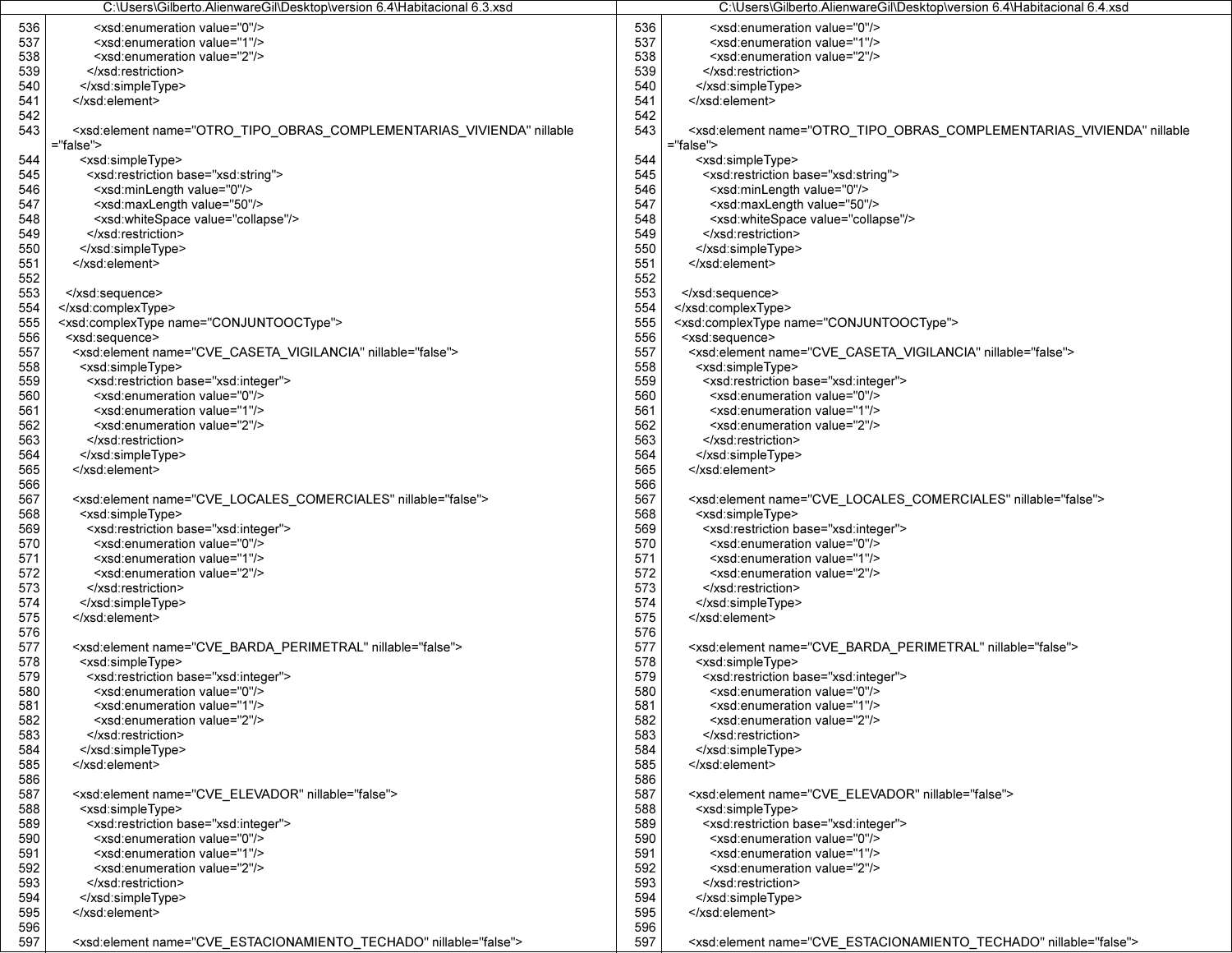|     | C:\Users\Gilberto.AlienwareGil\Desktop\version 6.4\Habitacional 6.3.xsd                |     | C:\Users\Gilberto.AlienwareGil\Desktop\version 6.4\Habitacional 6.4.xsd                |
|-----|----------------------------------------------------------------------------------------|-----|----------------------------------------------------------------------------------------|
| 598 | <xsd:simpletype></xsd:simpletype>                                                      | 598 | <xsd:simpletype></xsd:simpletype>                                                      |
| 599 | <xsd:restriction base="xsd:integer"></xsd:restriction>                                 | 599 | <xsd:restriction base="xsd:integer"></xsd:restriction>                                 |
| 600 | <xsd:enumeration value="0"></xsd:enumeration>                                          | 600 | <xsd:enumeration value="0"></xsd:enumeration>                                          |
| 601 | <xsd:enumeration value="1"></xsd:enumeration>                                          | 601 | <xsd:enumeration value="1"></xsd:enumeration>                                          |
|     | <xsd:enumeration value="2"></xsd:enumeration>                                          | 602 | <xsd:enumeration value="2"></xsd:enumeration>                                          |
| 602 |                                                                                        |     |                                                                                        |
| 603 |                                                                                        | 603 |                                                                                        |
| 604 |                                                                                        | 604 |                                                                                        |
| 605 |                                                                                        | 605 |                                                                                        |
| 606 |                                                                                        | 606 |                                                                                        |
| 607 | <xsd:element name="CVE_ESTACIONAMIENTO_VISITAS" nillable="false"></xsd:element>        | 607 | <xsd:element name="CVE_ESTACIONAMIENTO_VISITAS" nillable="false"></xsd:element>        |
| 608 | <xsd:simpletype></xsd:simpletype>                                                      | 608 | <xsd:simpletype></xsd:simpletype>                                                      |
| 609 | <xsd:restriction base="xsd:integer"></xsd:restriction>                                 | 609 | <xsd:restriction base="xsd:integer"></xsd:restriction>                                 |
| 610 | <xsd:enumeration value="0"></xsd:enumeration>                                          | 610 | <xsd:enumeration value="0"></xsd:enumeration>                                          |
| 611 | <xsd:enumeration value="1"></xsd:enumeration>                                          | 611 | <xsd:enumeration value="1"></xsd:enumeration>                                          |
| 612 | <xsd:enumeration value="2"></xsd:enumeration>                                          | 612 | <xsd:enumeration value="2"></xsd:enumeration>                                          |
| 613 |                                                                                        | 613 |                                                                                        |
| 614 |                                                                                        | 614 |                                                                                        |
| 615 |                                                                                        | 615 |                                                                                        |
| 616 |                                                                                        | 616 |                                                                                        |
| 617 | <xsd:element name="CVE_ESTACIONAMIENTO_DISCAPACITADOS" nillable="false"></xsd:element> | 617 | <xsd:element name="CVE_ESTACIONAMIENTO_DISCAPACITADOS" nillable="false"></xsd:element> |
|     |                                                                                        |     |                                                                                        |
| 618 | <xsd:simpletype></xsd:simpletype>                                                      | 618 | <xsd:simpletype></xsd:simpletype>                                                      |
| 619 | <xsd:restriction base="xsd:integer"></xsd:restriction>                                 | 619 | <xsd:restriction base="xsd:integer"></xsd:restriction>                                 |
| 620 | <xsd:enumeration value="0"></xsd:enumeration>                                          | 620 | <xsd:enumeration value="0"></xsd:enumeration>                                          |
| 621 | <xsd:enumeration value="1"></xsd:enumeration>                                          | 621 | <xsd:enumeration value="1"></xsd:enumeration>                                          |
| 622 | <xsd:enumeration value="2"></xsd:enumeration>                                          | 622 | <xsd:enumeration value="2"></xsd:enumeration>                                          |
| 623 |                                                                                        | 623 |                                                                                        |
| 624 |                                                                                        | 624 |                                                                                        |
| 625 |                                                                                        | 625 |                                                                                        |
| 626 |                                                                                        | 626 |                                                                                        |
| 627 | <xsd:element name="CVE_RAMPA_BANQUETA_DISCAPACITADOS" nillable="false"></xsd:element>  | 627 | <xsd:element name="CVE_RAMPA_BANQUETA_DISCAPACITADOS" nillable="false"></xsd:element>  |
| 628 | <xsd:simpletype></xsd:simpletype>                                                      | 628 | <xsd:simpletype></xsd:simpletype>                                                      |
| 629 | <xsd:restriction base="xsd:integer"></xsd:restriction>                                 | 629 | <xsd:restriction base="xsd:integer"></xsd:restriction>                                 |
| 630 | <xsd:enumeration value="0"></xsd:enumeration>                                          | 630 | <xsd:enumeration value="0"></xsd:enumeration>                                          |
| 631 | <xsd:enumeration value="1"></xsd:enumeration>                                          | 631 | <xsd:enumeration value="1"></xsd:enumeration>                                          |
| 632 | <xsd:enumeration value="2"></xsd:enumeration>                                          | 632 | <xsd:enumeration value="2"></xsd:enumeration>                                          |
| 633 |                                                                                        | 633 |                                                                                        |
| 634 |                                                                                        | 634 |                                                                                        |
| 635 |                                                                                        | 635 |                                                                                        |
| 636 |                                                                                        | 636 |                                                                                        |
| 637 | <xsd:element name="CVE_JUEGOS_INFANTILES" nillable="false"></xsd:element>              | 637 | <xsd:element name="CVE_JUEGOS_INFANTILES" nillable="false"></xsd:element>              |
| 638 | <xsd:simpletype></xsd:simpletype>                                                      | 638 | <xsd:simpletype></xsd:simpletype>                                                      |
| 639 | <xsd:restriction base="xsd:integer"></xsd:restriction>                                 | 639 | <xsd:restriction base="xsd:integer"></xsd:restriction>                                 |
| 640 | <xsd:enumeration value="0"></xsd:enumeration>                                          | 640 | <xsd:enumeration value="0"></xsd:enumeration>                                          |
| 641 | <xsd:enumeration value="1"></xsd:enumeration>                                          | 641 | <xsd:enumeration value="1"></xsd:enumeration>                                          |
| 642 | <xsd:enumeration value="2"></xsd:enumeration>                                          | 642 | <xsd:enumeration value="2"></xsd:enumeration>                                          |
| 643 |                                                                                        | 643 |                                                                                        |
| 644 |                                                                                        | 644 |                                                                                        |
| 645 |                                                                                        | 645 |                                                                                        |
| 646 |                                                                                        | 646 |                                                                                        |
| 647 | <xsd:element name="CVE_CANCHAS_DEPORTIVAS" nillable="false"></xsd:element>             | 647 | <xsd:element name="CVE_CANCHAS_DEPORTIVAS" nillable="false"></xsd:element>             |
| 648 | <xsd:simpletype></xsd:simpletype>                                                      | 648 | <xsd:simpletype></xsd:simpletype>                                                      |
|     |                                                                                        | 649 |                                                                                        |
| 649 | <xsd:restriction base="xsd:integer"></xsd:restriction>                                 |     | <xsd:restriction base="xsd:integer"></xsd:restriction>                                 |
| 650 | <xsd:enumeration value="0"></xsd:enumeration>                                          | 650 | <xsd:enumeration value="0"></xsd:enumeration>                                          |
| 651 | <xsd:enumeration value="1"></xsd:enumeration>                                          | 651 | <xsd:enumeration value="1"></xsd:enumeration>                                          |
| 652 | <xsd:enumeration value="2"></xsd:enumeration>                                          | 652 | <xsd:enumeration value="2"></xsd:enumeration>                                          |
| 653 |                                                                                        | 653 |                                                                                        |
| 654 |                                                                                        | 654 |                                                                                        |
| 655 |                                                                                        | 655 |                                                                                        |
| 656 |                                                                                        | 656 |                                                                                        |
| 657 | <xsd:element name="OTRO_TIPO_OBRAS_COMPLEMENTARIAS" nillable="false"></xsd:element>    | 657 | <xsd:element name="OTRO_TIPO_OBRAS_COMPLEMENTARIAS" nillable="false"></xsd:element>    |
| 658 | <xsd:simpletype></xsd:simpletype>                                                      | 658 | <xsd:simpletype></xsd:simpletype>                                                      |
| 659 | <xsd:restriction base="xsd:string"></xsd:restriction>                                  | 659 | <xsd:restriction base="xsd:string"></xsd:restriction>                                  |
| 660 | <xsd:whitespace value="collapse"></xsd:whitespace>                                     | 660 | <xsd:whitespace value="collapse"></xsd:whitespace>                                     |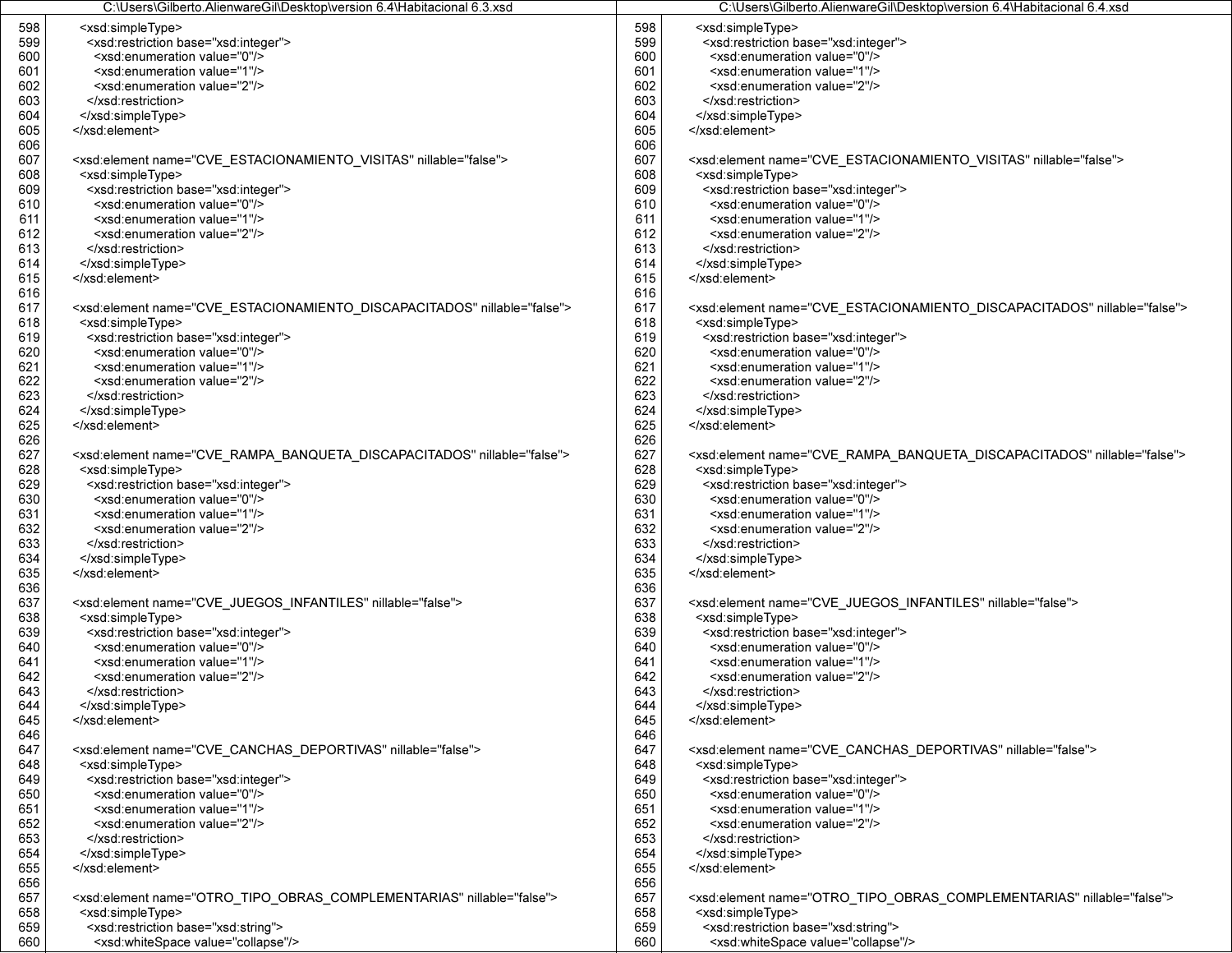|     | C:\Users\Gilberto.AlienwareGil\Desktop\version 6.4\Habitacional 6.3.xsd                                                                                                                               |     | C:\Users\Gilberto.AlienwareGil\Desktop\version 6.4\Habitacional 6.4.xsd                  |
|-----|-------------------------------------------------------------------------------------------------------------------------------------------------------------------------------------------------------|-----|------------------------------------------------------------------------------------------|
| 661 |                                                                                                                                                                                                       | 661 |                                                                                          |
| 662 |                                                                                                                                                                                                       | 662 |                                                                                          |
| 663 |                                                                                                                                                                                                       | 663 |                                                                                          |
| 664 |                                                                                                                                                                                                       | 664 |                                                                                          |
| 665 |                                                                                                                                                                                                       | 665 |                                                                                          |
| 666 |                                                                                                                                                                                                       | 666 |                                                                                          |
| 667 | <xsd:complextype name="INSTALACIONESESPECIALESType"></xsd:complextype>                                                                                                                                | 667 | <xsd:complextype name="INSTALACIONESESPECIALESType"></xsd:complextype>                   |
| 668 | <xsd:sequence></xsd:sequence>                                                                                                                                                                         | 668 | <xsd:sequence></xsd:sequence>                                                            |
| 669 | <xsd:element name="CONJUNTOIE" type="CONJUNTOIEType"></xsd:element>                                                                                                                                   | 669 | <xsd:element name="CONJUNTOIE" type="CONJUNTOIEType"></xsd:element>                      |
| 670 | <xsd:element name="VIVIENDAIE" type="VIVIENDAIEType"></xsd:element>                                                                                                                                   | 670 | <xsd:element name="VIVIENDAIE" type="VIVIENDAIEType"></xsd:element>                      |
| 671 |                                                                                                                                                                                                       | 671 |                                                                                          |
| 672 |                                                                                                                                                                                                       | 672 |                                                                                          |
| 673 | <xsd:complextype name="VIVIENDAIEType"></xsd:complextype>                                                                                                                                             | 673 | <xsd:complextype name="VIVIENDAIEType"></xsd:complextype>                                |
| 674 | <xsd:sequence></xsd:sequence>                                                                                                                                                                         | 674 | <xsd:sequence></xsd:sequence>                                                            |
| 675 | <xsd:element name="AHORRADORESAGUA" type="AHORRADORESAGUAType"></xsd:element>                                                                                                                         | 675 | <xsd:element name="AHORRADORESAGUA" type="AHORRADORESAGUAType"></xsd:element>            |
| 676 | <xsd:element name="AHORRADORESENERGIA" type="AHORRADORESENERGIAType"></xsd:element>                                                                                                                   | 676 | <xsd:element name="AHORRADORESENERGIA" type="AHORRADORESENERGIAType"></xsd:element>      |
| 677 | <xsd:element name="OTROS" type="OTROSType"></xsd:element>                                                                                                                                             | 677 | <xsd:element name="OTROS" type="OTROSType"></xsd:element>                                |
| 678 |                                                                                                                                                                                                       | 678 |                                                                                          |
| 679 |                                                                                                                                                                                                       | 679 |                                                                                          |
| 680 | <xsd:complextype name="OTROSType"></xsd:complextype>                                                                                                                                                  | 680 | <xsd:complextype name="OTROSType"></xsd:complextype>                                     |
| 681 | <xsd:sequence></xsd:sequence>                                                                                                                                                                         | 681 | <xsd:sequence></xsd:sequence>                                                            |
| 682 | <xsd:element name="CAT_VOZ_DATOS" nillable="false"></xsd:element>                                                                                                                                     | 682 | <xsd:element name="CAT_VOZ_DATOS" nillable="false"></xsd:element>                        |
| 683 | <xsd:simpletype></xsd:simpletype>                                                                                                                                                                     | 683 | <xsd:simpletype></xsd:simpletype>                                                        |
| 684 | <xsd:restriction base="xsd:integer"></xsd:restriction>                                                                                                                                                | 684 | <xsd:restriction base="xsd:integer"></xsd:restriction>                                   |
| 685 | <xsd:enumeration value="0"></xsd:enumeration>                                                                                                                                                         | 685 | <xsd:enumeration value="0"></xsd:enumeration>                                            |
| 686 | <xsd:enumeration value="1"></xsd:enumeration>                                                                                                                                                         | 686 | <xsd:enumeration value="1"></xsd:enumeration>                                            |
| 687 | <xsd:enumeration value="2"></xsd:enumeration>                                                                                                                                                         | 687 | <xsd:enumeration value="2"></xsd:enumeration>                                            |
| 688 | <xsd:enumeration value="3"></xsd:enumeration>                                                                                                                                                         | 688 | <xsd:enumeration value="3"></xsd:enumeration>                                            |
| 689 | <xsd:enumeration value="4"></xsd:enumeration>                                                                                                                                                         | 689 | <xsd:enumeration value="4"></xsd:enumeration>                                            |
| 690 | <xsd:enumeration value="5"></xsd:enumeration>                                                                                                                                                         | 690 | <xsd:enumeration value="5"></xsd:enumeration>                                            |
| 691 | $\le$ /xsd:restriction>                                                                                                                                                                               | 691 | $\le$ /xsd:restriction>                                                                  |
| 692 |                                                                                                                                                                                                       | 692 |                                                                                          |
| 693 |                                                                                                                                                                                                       | 693 |                                                                                          |
| 694 |                                                                                                                                                                                                       | 694 |                                                                                          |
| 695 | <xsd:element <="" name="CVE_MANTENIMIENTO_CONTRATADO_DESARROLLADOR" td=""><td>695</td><td><xsd:element <="" name="CVE_MANTENIMIENTO_CONTRATADO_DESARROLLADOR" td=""></xsd:element></td></xsd:element> | 695 | <xsd:element <="" name="CVE_MANTENIMIENTO_CONTRATADO_DESARROLLADOR" td=""></xsd:element> |
|     | nillable="false">                                                                                                                                                                                     |     | nillable="false">                                                                        |
| 696 | <xsd:simpletype></xsd:simpletype>                                                                                                                                                                     | 696 | <xsd:simpletype></xsd:simpletype>                                                        |
| 697 | <xsd:restriction base="xsd:integer"></xsd:restriction>                                                                                                                                                | 697 | <xsd:restriction base="xsd:integer"></xsd:restriction>                                   |
| 698 | <xsd:enumeration value="0"></xsd:enumeration>                                                                                                                                                         | 698 | <xsd:enumeration value="0"></xsd:enumeration>                                            |
| 699 | <xsd:enumeration value="1"></xsd:enumeration>                                                                                                                                                         | 699 | <xsd:enumeration value="1"></xsd:enumeration>                                            |
| 700 | <xsd:enumeration value="2"></xsd:enumeration>                                                                                                                                                         | 700 | <xsd:enumeration value="2"></xsd:enumeration>                                            |
| 701 | $\le$ /xsd:restriction>                                                                                                                                                                               | 701 | $\le$ /xsd:restriction>                                                                  |
| 702 |                                                                                                                                                                                                       | 702 |                                                                                          |
| 703 |                                                                                                                                                                                                       | 703 |                                                                                          |
| 704 |                                                                                                                                                                                                       | 704 |                                                                                          |
| 705 | <xsd:element name="CVE_SUMINAGUAPURIFICADA" nillable="false"></xsd:element>                                                                                                                           | 705 | <xsd:element name="CVE_SUMINAGUAPURIFICADA" nillable="false"></xsd:element>              |
| 706 | <xsd:simpletype></xsd:simpletype>                                                                                                                                                                     | 706 | <xsd:simpletype></xsd:simpletype>                                                        |
| 707 | <xsd:restriction base="xsd:integer"></xsd:restriction>                                                                                                                                                | 707 | <xsd:restriction base="xsd:integer"></xsd:restriction>                                   |
| 708 | <xsd:enumeration value="0"></xsd:enumeration>                                                                                                                                                         | 708 | <xsd:enumeration value="0"></xsd:enumeration>                                            |
| 709 | <xsd:enumeration value="1"></xsd:enumeration>                                                                                                                                                         | 709 | <xsd:enumeration value="1"></xsd:enumeration>                                            |
| 710 | <xsd:enumeration value="2"></xsd:enumeration>                                                                                                                                                         | 710 | <xsd:enumeration value="2"></xsd:enumeration>                                            |
| 711 |                                                                                                                                                                                                       | 711 |                                                                                          |
| 712 |                                                                                                                                                                                                       | 712 |                                                                                          |
| 713 |                                                                                                                                                                                                       | 713 |                                                                                          |
| 714 |                                                                                                                                                                                                       | 714 |                                                                                          |
| 715 | <xsd:element name="CVE_FILTROS_AGUA_PURIFICADA" nillable="false"></xsd:element>                                                                                                                       | 715 | <xsd:element name="CVE_FILTROS_AGUA_PURIFICADA" nillable="false"></xsd:element>          |
| 716 | <xsd:simpletype></xsd:simpletype>                                                                                                                                                                     | 716 | <xsd:simpletype></xsd:simpletype>                                                        |
| 717 | <xsd:restriction base="xsd:integer"></xsd:restriction>                                                                                                                                                | 717 | <xsd:restriction base="xsd:integer"></xsd:restriction>                                   |
| 718 | <xsd:enumeration value="0"></xsd:enumeration>                                                                                                                                                         | 718 | <xsd:enumeration value="0"></xsd:enumeration>                                            |
| 719 | <xsd:enumeration value="1"></xsd:enumeration>                                                                                                                                                         | 719 | <xsd:enumeration value="1"></xsd:enumeration>                                            |
| 720 | <xsd:enumeration value="2"></xsd:enumeration>                                                                                                                                                         | 720 | <xsd:enumeration value="2"></xsd:enumeration>                                            |
| 721 |                                                                                                                                                                                                       | 721 |                                                                                          |
| 722 |                                                                                                                                                                                                       | 722 |                                                                                          |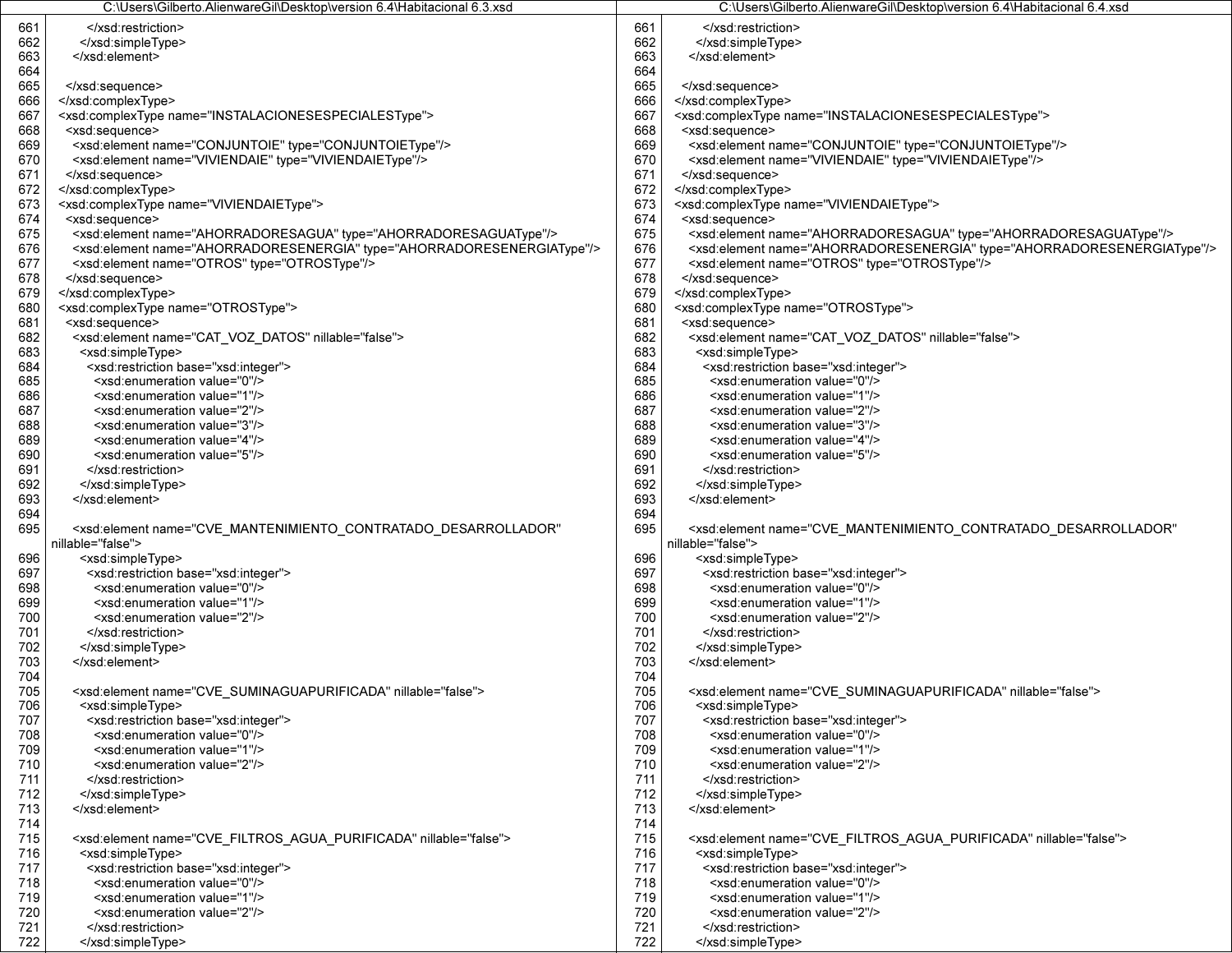| 723<br>723<br><br><br>724<br>724<br>725<br>725<br><xsd:element name="CVE_DESINFECCION_AGUA_TINACO" nillable="false"><br/><xsd:element name="CVE_DESINFECCION_AGUA_TINACO" nillable="false"><br/>726<br/>726<br/><xsd:simpletype><br/><xsd:simpletype><br/>727<br/>727<br/><xsd:restriction base="xsd:integer"><br/><xsd:restriction base="xsd:integer"><br/><xsd:enumeration value="0"></xsd:enumeration><br/>728<br/>728<br/><xsd:enumeration value="0"></xsd:enumeration><br/>729<br/><xsd:enumeration value="1"></xsd:enumeration><br/>729<br/><xsd:enumeration value="1"></xsd:enumeration></xsd:restriction></xsd:restriction></xsd:simpletype></xsd:simpletype></xsd:element></xsd:element> |  |
|---------------------------------------------------------------------------------------------------------------------------------------------------------------------------------------------------------------------------------------------------------------------------------------------------------------------------------------------------------------------------------------------------------------------------------------------------------------------------------------------------------------------------------------------------------------------------------------------------------------------------------------------------------------------------------------------------|--|
|                                                                                                                                                                                                                                                                                                                                                                                                                                                                                                                                                                                                                                                                                                   |  |
|                                                                                                                                                                                                                                                                                                                                                                                                                                                                                                                                                                                                                                                                                                   |  |
|                                                                                                                                                                                                                                                                                                                                                                                                                                                                                                                                                                                                                                                                                                   |  |
|                                                                                                                                                                                                                                                                                                                                                                                                                                                                                                                                                                                                                                                                                                   |  |
|                                                                                                                                                                                                                                                                                                                                                                                                                                                                                                                                                                                                                                                                                                   |  |
|                                                                                                                                                                                                                                                                                                                                                                                                                                                                                                                                                                                                                                                                                                   |  |
| 730<br>730<br><xsd:enumeration value="2"></xsd:enumeration><br><xsd:enumeration value="2"></xsd:enumeration>                                                                                                                                                                                                                                                                                                                                                                                                                                                                                                                                                                                      |  |
| 731<br>731<br><xsd:enumeration value="3"></xsd:enumeration><br><xsd:enumeration value="3"></xsd:enumeration>                                                                                                                                                                                                                                                                                                                                                                                                                                                                                                                                                                                      |  |
|                                                                                                                                                                                                                                                                                                                                                                                                                                                                                                                                                                                                                                                                                                   |  |
| 732<br>732<br><br>733                                                                                                                                                                                                                                                                                                                                                                                                                                                                                                                                                                                                                                                                             |  |
| 733<br><br><br>734<br>734<br>                                                                                                                                                                                                                                                                                                                                                                                                                                                                                                                                                                                                                                                                     |  |
| <br>735                                                                                                                                                                                                                                                                                                                                                                                                                                                                                                                                                                                                                                                                                           |  |
| 735                                                                                                                                                                                                                                                                                                                                                                                                                                                                                                                                                                                                                                                                                               |  |
| 736<br>736<br><xsd:element <br="" name="CVE_REDUCTOR_SEDIMENTOS_CALCIFICADOS_VIVIENDA"><xsd:element <br="" name="CVE_REDUCTOR_SEDIMENTOS_CALCIFICADOS_VIVIENDA">nillable="false"&gt;</xsd:element></xsd:element>                                                                                                                                                                                                                                                                                                                                                                                                                                                                                  |  |
| nillable="false">                                                                                                                                                                                                                                                                                                                                                                                                                                                                                                                                                                                                                                                                                 |  |
| 737<br><xsd:simpletype><br/>737<br/><xsd:simpletype></xsd:simpletype></xsd:simpletype>                                                                                                                                                                                                                                                                                                                                                                                                                                                                                                                                                                                                            |  |
| 738<br>738<br><xsd:restriction base="xsd:integer"><br/><xsd:restriction base="xsd:integer"></xsd:restriction></xsd:restriction>                                                                                                                                                                                                                                                                                                                                                                                                                                                                                                                                                                   |  |
| <xsd:enumeration value="0"></xsd:enumeration><br>739<br><xsd:enumeration value="0"></xsd:enumeration><br>739                                                                                                                                                                                                                                                                                                                                                                                                                                                                                                                                                                                      |  |
| 740<br>740<br><xsd:enumeration value="1"></xsd:enumeration><br><xsd:enumeration value="1"></xsd:enumeration>                                                                                                                                                                                                                                                                                                                                                                                                                                                                                                                                                                                      |  |
| 741<br>741<br><xsd:enumeration value="2"></xsd:enumeration><br><xsd:enumeration value="2"></xsd:enumeration>                                                                                                                                                                                                                                                                                                                                                                                                                                                                                                                                                                                      |  |
| 742<br>742<br><br>                                                                                                                                                                                                                                                                                                                                                                                                                                                                                                                                                                                                                                                                                |  |
| 743<br>743<br><br>                                                                                                                                                                                                                                                                                                                                                                                                                                                                                                                                                                                                                                                                                |  |
| 744<br>744<br><br>                                                                                                                                                                                                                                                                                                                                                                                                                                                                                                                                                                                                                                                                                |  |
| 745<br>745                                                                                                                                                                                                                                                                                                                                                                                                                                                                                                                                                                                                                                                                                        |  |
| 746<br>746<br><xsd:element name="CVE INTERFON" nillable="false"><br/><xsd:element name="CVE_INTERFON" nillable="false"></xsd:element></xsd:element>                                                                                                                                                                                                                                                                                                                                                                                                                                                                                                                                               |  |
| 747<br>747<br><xsd:simpletype><br/><xsd:simpletype></xsd:simpletype></xsd:simpletype>                                                                                                                                                                                                                                                                                                                                                                                                                                                                                                                                                                                                             |  |
| 748<br><xsd:restriction base="xsd:integer"><br/>748<br/><xsd:restriction base="xsd:integer"></xsd:restriction></xsd:restriction>                                                                                                                                                                                                                                                                                                                                                                                                                                                                                                                                                                  |  |
| <xsd:enumeration value="0"></xsd:enumeration><br>749<br><xsd:enumeration value="0"></xsd:enumeration><br>749                                                                                                                                                                                                                                                                                                                                                                                                                                                                                                                                                                                      |  |
| 750<br>750<br><xsd:enumeration value="1"></xsd:enumeration><br><xsd:enumeration value="1"></xsd:enumeration>                                                                                                                                                                                                                                                                                                                                                                                                                                                                                                                                                                                      |  |
| 751<br>751<br><xsd:enumeration value="2"></xsd:enumeration><br><xsd:enumeration value="2"></xsd:enumeration>                                                                                                                                                                                                                                                                                                                                                                                                                                                                                                                                                                                      |  |
| 752<br>752<br><br>                                                                                                                                                                                                                                                                                                                                                                                                                                                                                                                                                                                                                                                                                |  |
| 753<br>753<br><br>                                                                                                                                                                                                                                                                                                                                                                                                                                                                                                                                                                                                                                                                                |  |
| 754<br>754<br><br>                                                                                                                                                                                                                                                                                                                                                                                                                                                                                                                                                                                                                                                                                |  |
| 755<br>755                                                                                                                                                                                                                                                                                                                                                                                                                                                                                                                                                                                                                                                                                        |  |
| 756<br>756<br><xsd:element name="CVE_DOS_CIRCUITOS_ELECTRICIDAD" nillable="false"><br/><xsd:element name="CVE_DOS_CIRCUITOS_ELECTRICIDAD" nillable="false"></xsd:element></xsd:element>                                                                                                                                                                                                                                                                                                                                                                                                                                                                                                           |  |
| 757<br>757<br><xsd:simpletype><br/><xsd:simpletype></xsd:simpletype></xsd:simpletype>                                                                                                                                                                                                                                                                                                                                                                                                                                                                                                                                                                                                             |  |
| 758<br>758<br><xsd:restriction base="xsd:integer"><br/><xsd:restriction base="xsd:integer"></xsd:restriction></xsd:restriction>                                                                                                                                                                                                                                                                                                                                                                                                                                                                                                                                                                   |  |
| <xsd:enumeration value="0"></xsd:enumeration><br>759<br><xsd:enumeration value="0"></xsd:enumeration><br>759                                                                                                                                                                                                                                                                                                                                                                                                                                                                                                                                                                                      |  |
| 760<br>760<br><xsd:enumeration value="1"></xsd:enumeration><br><xsd:enumeration value="1"></xsd:enumeration>                                                                                                                                                                                                                                                                                                                                                                                                                                                                                                                                                                                      |  |
| 761<br>761<br><xsd:enumeration value="2"></xsd:enumeration><br><xsd:enumeration value="2"></xsd:enumeration>                                                                                                                                                                                                                                                                                                                                                                                                                                                                                                                                                                                      |  |
| 762<br>762<br><br>                                                                                                                                                                                                                                                                                                                                                                                                                                                                                                                                                                                                                                                                                |  |
| 763<br>763<br><br>                                                                                                                                                                                                                                                                                                                                                                                                                                                                                                                                                                                                                                                                                |  |
| 764<br>764<br><br>                                                                                                                                                                                                                                                                                                                                                                                                                                                                                                                                                                                                                                                                                |  |
| 765<br>765                                                                                                                                                                                                                                                                                                                                                                                                                                                                                                                                                                                                                                                                                        |  |
| 766<br>766<br><xsd:element name="CVE_PROTECSOLARVENTANA" nillable="false"><br/><xsd:element name="CVE_PROTECSOLARVENTANA" nillable="false"></xsd:element></xsd:element>                                                                                                                                                                                                                                                                                                                                                                                                                                                                                                                           |  |
| 767<br>767<br><xsd:simpletype><br/><xsd:simpletype></xsd:simpletype></xsd:simpletype>                                                                                                                                                                                                                                                                                                                                                                                                                                                                                                                                                                                                             |  |
| 768<br><xsd:restriction base="xsd:integer"><br/>768<br/><xsd:restriction base="xsd:integer"></xsd:restriction></xsd:restriction>                                                                                                                                                                                                                                                                                                                                                                                                                                                                                                                                                                  |  |
| 769<br>769<br><xsd:enumeration value="0"></xsd:enumeration><br><xsd:enumeration value="0"></xsd:enumeration>                                                                                                                                                                                                                                                                                                                                                                                                                                                                                                                                                                                      |  |
| 770<br><xsd:enumeration value="1"></xsd:enumeration><br>770<br><xsd:enumeration value="1"></xsd:enumeration>                                                                                                                                                                                                                                                                                                                                                                                                                                                                                                                                                                                      |  |
| 771<br><xsd:enumeration value="2"></xsd:enumeration><br>771<br><xsd:enumeration value="2"></xsd:enumeration>                                                                                                                                                                                                                                                                                                                                                                                                                                                                                                                                                                                      |  |
| 772<br><br>772<br>$\le$ /xsd:restriction>                                                                                                                                                                                                                                                                                                                                                                                                                                                                                                                                                                                                                                                         |  |
| 773<br>773<br><br>                                                                                                                                                                                                                                                                                                                                                                                                                                                                                                                                                                                                                                                                                |  |
| 774<br>774<br><br>                                                                                                                                                                                                                                                                                                                                                                                                                                                                                                                                                                                                                                                                                |  |
| 775<br>775                                                                                                                                                                                                                                                                                                                                                                                                                                                                                                                                                                                                                                                                                        |  |
| 776<br>776<br><xsd:element name="CVE_PINTURA_REFLEJANTE_TECHO" nillable="false"><br/><xsd:element name="CVE_PINTURA_REFLEJANTE_TECHO" nillable="false"></xsd:element></xsd:element>                                                                                                                                                                                                                                                                                                                                                                                                                                                                                                               |  |
| 777<br>777<br><xsd:simpletype><br/><xsd:simpletype></xsd:simpletype></xsd:simpletype>                                                                                                                                                                                                                                                                                                                                                                                                                                                                                                                                                                                                             |  |
| 778<br>778<br><xsd:restriction base="xsd:integer"><br/><xsd:restriction base="xsd:integer"></xsd:restriction></xsd:restriction>                                                                                                                                                                                                                                                                                                                                                                                                                                                                                                                                                                   |  |
| 779<br>779<br><xsd:enumeration value="0"></xsd:enumeration><br><xsd:enumeration value="0"></xsd:enumeration>                                                                                                                                                                                                                                                                                                                                                                                                                                                                                                                                                                                      |  |
| 780<br>780<br><xsd:enumeration value="1"></xsd:enumeration><br><xsd:enumeration value="1"></xsd:enumeration>                                                                                                                                                                                                                                                                                                                                                                                                                                                                                                                                                                                      |  |
| 781<br><xsd:enumeration value="2"></xsd:enumeration><br>781<br><xsd:enumeration value="2"></xsd:enumeration>                                                                                                                                                                                                                                                                                                                                                                                                                                                                                                                                                                                      |  |
| 782<br>782<br><br>                                                                                                                                                                                                                                                                                                                                                                                                                                                                                                                                                                                                                                                                                |  |
| 783<br>783<br><br>                                                                                                                                                                                                                                                                                                                                                                                                                                                                                                                                                                                                                                                                                |  |
| <br>784<br><br>784                                                                                                                                                                                                                                                                                                                                                                                                                                                                                                                                                                                                                                                                                |  |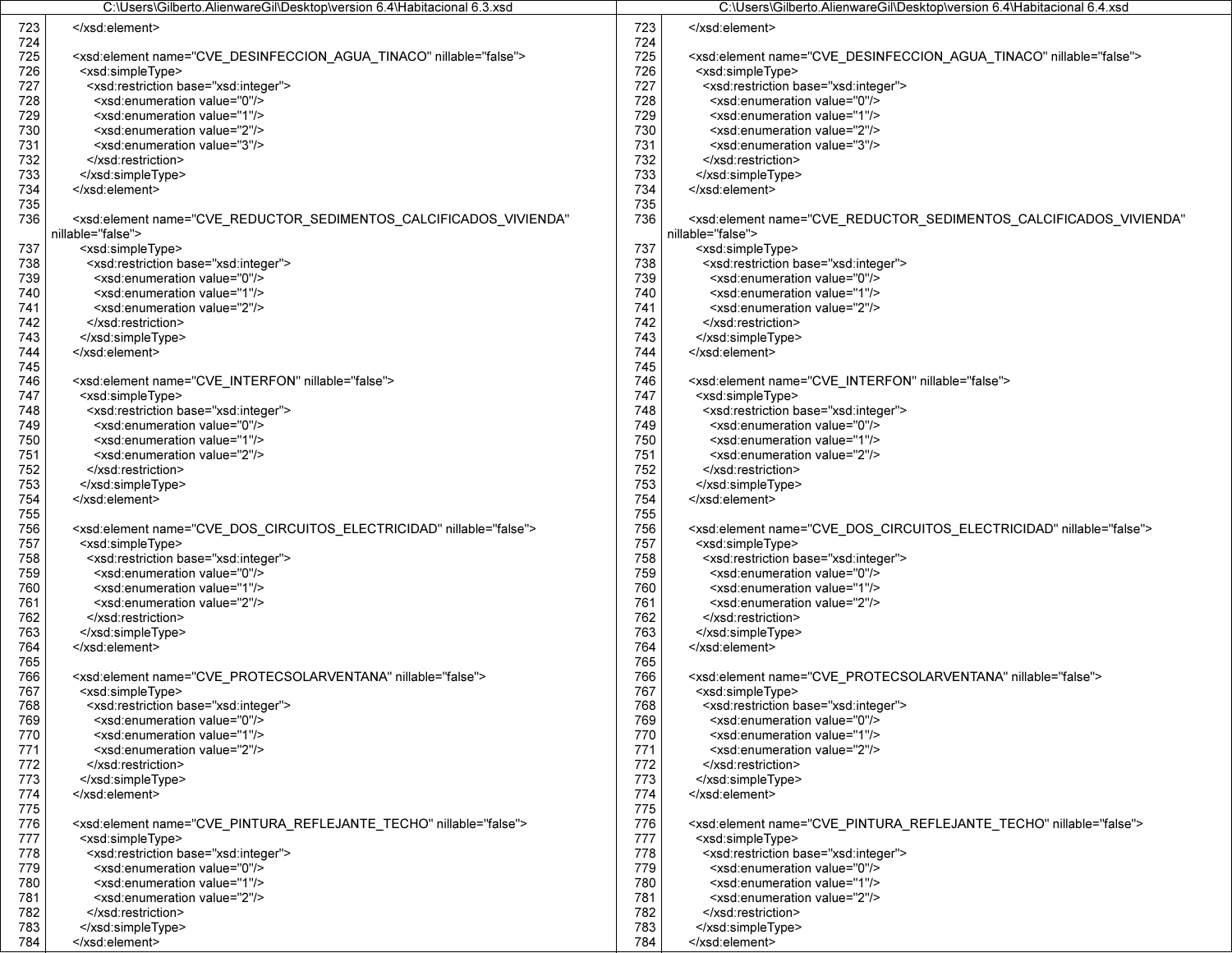| 785<br>785<br>786<br>786<br><xsd:element name="CVE_PINTURA_REFLEJANTE_MURO" nillable="false"><br/><xsd:element name="CVE_PINTURA_REFLEJANTE_MURO" nillable="false"><br/>787<br/>787<br/><xsd:simpletype><br/><xsd:simpletype><br/><xsd:restriction base="xsd:integer"><br/><xsd:restriction base="xsd:integer"><br/>788<br/>788<br/>789<br/><xsd:enumeration value="0"></xsd:enumeration><br/>789<br/><xsd:enumeration value="0"></xsd:enumeration><br/>790<br/>790<br/><xsd:enumeration value="1"></xsd:enumeration><br/><xsd:enumeration value="1"></xsd:enumeration><br/>791<br/>791<br/><xsd:enumeration value="2"></xsd:enumeration><br/><xsd:enumeration value="2"></xsd:enumeration><br/>792<br/>792<br/></xsd:restriction><br/></xsd:restriction><br/>793<br/>793<br/></xsd:simpletype><br/></xsd:simpletype><br/>794<br/></xsd:element><br/>794<br/></xsd:element><br>795<br>795<br>796<br>796<br><xsd:element name="CVE_AISLANTE_TUBERIA" nillable="false"><br/><xsd:element name="CVE_AISLANTE_TUBERIA" nillable="false"><br/>797<br/>797<br/><xsd:simpletype><br/><xsd:simpletype><br/><xsd:restriction base="xsd:integer"><br/>798<br/>798<br/><xsd:restriction base="xsd:integer"><br/>799<br/><xsd:enumeration value="0"></xsd:enumeration><br/>799<br/><xsd:enumeration value="0"></xsd:enumeration><br/>800<br/>800<br/><xsd:enumeration value="1"></xsd:enumeration><br/><xsd:enumeration value="1"></xsd:enumeration><br/>801<br/>801<br/><xsd:enumeration value="2"></xsd:enumeration><br/><xsd:enumeration value="2"></xsd:enumeration><br/>802<br/>802<br/></xsd:restriction><br/></xsd:restriction><br/>803<br/>803<br/></xsd:simpletype><br/></xsd:simpletype><br/>804<br/></xsd:element><br/>804<br/></xsd:element><br>805<br>805<br>806<br>806<br><xsd:element name="CVE_TUBERIA_TERMICA" nillable="false"><br/><xsd:element name="CVE_TUBERIA_TERMICA" nillable="false"><br/>807<br/><xsd:simpletype><br/>807<br/><xsd:simpletype><br/>808<br/>808<br/><xsd:restriction base="xsd:integer"><br/><xsd:restriction base="xsd:integer"><br/><xsd:enumeration value="0"></xsd:enumeration><br/><xsd:enumeration value="0"></xsd:enumeration><br/>809<br/>809<br/>810<br/>810<br/><xsd:enumeration value="1"></xsd:enumeration><br/><xsd:enumeration value="1"></xsd:enumeration><br/>811<br/>811<br/><xsd:enumeration value="2"></xsd:enumeration><br/><xsd:enumeration value="2"></xsd:enumeration><br/>812<br/>812<br/></xsd:restriction><br/></xsd:restriction><br/>813<br/>813<br/></xsd:simpletype><br/></xsd:simpletype><br/></xsd:element><br/>814<br/></xsd:element><br>814<br>815<br>815<br><xsd:element name="CVE_PINTURA_FOTOCATALITICA" nillable="false"><br/>816<br/><xsd:element name="CVE_PINTURA_FOTOCATALITICA" nillable="false"><br/>816<br/>817<br/><xsd:simpletype><br/>817<br/><xsd:simpletype><br/><xsd:restriction base="xsd:integer"><br/>818<br/><xsd:restriction base="xsd:integer"><br/>818<br/>819<br/><xsd:enumeration value="0"></xsd:enumeration><br/>819<br/><xsd:enumeration value="0"></xsd:enumeration><br/>820<br/>820<br/><xsd:enumeration value="1"></xsd:enumeration><br/><xsd:enumeration value="1"></xsd:enumeration><br/>821<br/>821<br/><xsd:enumeration value="2"></xsd:enumeration><br/><xsd:enumeration value="2"></xsd:enumeration><br/>822<br/>822<br/></xsd:restriction><br/></xsd:restriction><br/>823<br/>823<br/></xsd:simpletype><br/><math>\le</math>/xsd:simpleType&gt;<br/>824<br/>824<br/></xsd:simpletype></xsd:element><br/></xsd:element><br>825<br>825<br>826<br>826<br><xsd:element name="INSTALACIONESPECIALVIVIENDAOTRO" nillable="false"><br/><xsd:element name="INSTALACIONESPECIALVIVIENDAOTRO" nillable="false"><br/>827<br/>827<br/><xsd:simpletype><br/><xsd:simpletype><br/><xsd:restriction base="xsd:string"><br/><xsd:restriction base="xsd:string"><br/>828<br/>828<br/>829<br/>829<br/><xsd:minlength value="0"></xsd:minlength><br/><xsd:minlength value="0"></xsd:minlength><br/>830<br/>830<br/><xsd:maxlength value="50"></xsd:maxlength><br/><xsd:maxlength value="50"></xsd:maxlength><br/>831<br/><xsd:whitespace value="collapse"></xsd:whitespace><br/>831<br/><xsd:whitespace value="collapse"></xsd:whitespace><br/>832<br/>832<br/></xsd:restriction><br/></xsd:restriction><br/>833<br/>833<br/></xsd:simpletype><br/></xsd:simpletype><br/>834<br/></xsd:element><br/>834<br/></xsd:element><br>835<br>835<br>836<br>836<br><br><br>837<br>837<br><br><br>838<br><xsd:complextype name="AHORRADORESENERGIAType"><br/>838<br/><xsd:complextype name="AHORRADORESENERGIAType"><br/>839<br/>839<br/><xsd:sequence><br/><xsd:sequence><br/>840<br/><xsd:element name="CVE_CALENTADOR_GAS" nillable="false"><br/>840<br/><xsd:element name="CVE CALENTADOR GAS" nillable="false"><br/>841<br/><xsd:simpletype><br/>841<br/><xsd:simpletype><br/>842<br/><xsd:restriction base="xsd:integer"><br/>842<br/><xsd:restriction base="xsd:integer"><br/>843<br/><xsd:enumeration value="0"></xsd:enumeration><br/>843<br/><xsd:enumeration value="0"></xsd:enumeration><br/><xsd:enumeration value="1"></xsd:enumeration><br/>844<br/>844<br/><xsd:enumeration value="1"></xsd:enumeration><br/>845<br/>845<br/><xsd:enumeration value="2"></xsd:enumeration><br/><xsd:enumeration value="2"></xsd:enumeration><br/>846<br/><xsd:enumeration value="3"></xsd:enumeration><br/>846<br/><xsd:enumeration value="3"></xsd:enumeration><br/>847<br/>847<br/></xsd:restriction><br/></xsd:restriction></xsd:simpletype></xsd:simpletype></xsd:element></xsd:element></xsd:sequence></xsd:sequence></xsd:complextype></xsd:complextype> | C:\Users\Gilberto.AlienwareGil\Desktop\version 6.4\Habitacional 6.3.xsd | C:\Users\Gilberto.AlienwareGil\Desktop\version 6.4\Habitacional 6.4 xsd |
|-----------------------------------------------------------------------------------------------------------------------------------------------------------------------------------------------------------------------------------------------------------------------------------------------------------------------------------------------------------------------------------------------------------------------------------------------------------------------------------------------------------------------------------------------------------------------------------------------------------------------------------------------------------------------------------------------------------------------------------------------------------------------------------------------------------------------------------------------------------------------------------------------------------------------------------------------------------------------------------------------------------------------------------------------------------------------------------------------------------------------------------------------------------------------------------------------------------------------------------------------------------------------------------------------------------------------------------------------------------------------------------------------------------------------------------------------------------------------------------------------------------------------------------------------------------------------------------------------------------------------------------------------------------------------------------------------------------------------------------------------------------------------------------------------------------------------------------------------------------------------------------------------------------------------------------------------------------------------------------------------------------------------------------------------------------------------------------------------------------------------------------------------------------------------------------------------------------------------------------------------------------------------------------------------------------------------------------------------------------------------------------------------------------------------------------------------------------------------------------------------------------------------------------------------------------------------------------------------------------------------------------------------------------------------------------------------------------------------------------------------------------------------------------------------------------------------------------------------------------------------------------------------------------------------------------------------------------------------------------------------------------------------------------------------------------------------------------------------------------------------------------------------------------------------------------------------------------------------------------------------------------------------------------------------------------------------------------------------------------------------------------------------------------------------------------------------------------------------------------------------------------------------------------------------------------------------------------------------------------------------------------------------------------------------------------------------------------------------------------------------------------------------------------------------------------------------------------------------------------------------------------------------------------------------------------------------------------------------------------------------------------------------------------------------------------------------------------------------------------------------------------------------------------------------------------------------------------------------------------------------------------------------------------------------------------------------------------------------------------------------------------------------------------------------------------------------------------------------------------------------------------------------------------------------------------------------------------------------------------------------------------------------------------------------------------------------------------------------------------------------------------------------------------------------------------------------------------------------------------------------------------------------------------------------------------------------------------------------------------------------------------------------------------------------------------------------------------------------------------------------------------------------------------------------------------------------------------------------------------------------------------------------------------------------------------------------------------------------------------------------------------------------------------------------------------------------------------------------------------------------------------------------------------------------------------------------------------------------------------------------------------------|-------------------------------------------------------------------------|-------------------------------------------------------------------------|
|                                                                                                                                                                                                                                                                                                                                                                                                                                                                                                                                                                                                                                                                                                                                                                                                                                                                                                                                                                                                                                                                                                                                                                                                                                                                                                                                                                                                                                                                                                                                                                                                                                                                                                                                                                                                                                                                                                                                                                                                                                                                                                                                                                                                                                                                                                                                                                                                                                                                                                                                                                                                                                                                                                                                                                                                                                                                                                                                                                                                                                                                                                                                                                                                                                                                                                                                                                                                                                                                                                                                                                                                                                                                                                                                                                                                                                                                                                                                                                                                                                                                                                                                                                                                                                                                                                                                                                                                                                                                                                                                                                                                                                                                                                                                                                                                                                                                                                                                                                                                                                                                                                                                                                                                                                                                                                                                                                                                                                                                                                                                                                                                                                         |                                                                         |                                                                         |
|                                                                                                                                                                                                                                                                                                                                                                                                                                                                                                                                                                                                                                                                                                                                                                                                                                                                                                                                                                                                                                                                                                                                                                                                                                                                                                                                                                                                                                                                                                                                                                                                                                                                                                                                                                                                                                                                                                                                                                                                                                                                                                                                                                                                                                                                                                                                                                                                                                                                                                                                                                                                                                                                                                                                                                                                                                                                                                                                                                                                                                                                                                                                                                                                                                                                                                                                                                                                                                                                                                                                                                                                                                                                                                                                                                                                                                                                                                                                                                                                                                                                                                                                                                                                                                                                                                                                                                                                                                                                                                                                                                                                                                                                                                                                                                                                                                                                                                                                                                                                                                                                                                                                                                                                                                                                                                                                                                                                                                                                                                                                                                                                                                         |                                                                         |                                                                         |
|                                                                                                                                                                                                                                                                                                                                                                                                                                                                                                                                                                                                                                                                                                                                                                                                                                                                                                                                                                                                                                                                                                                                                                                                                                                                                                                                                                                                                                                                                                                                                                                                                                                                                                                                                                                                                                                                                                                                                                                                                                                                                                                                                                                                                                                                                                                                                                                                                                                                                                                                                                                                                                                                                                                                                                                                                                                                                                                                                                                                                                                                                                                                                                                                                                                                                                                                                                                                                                                                                                                                                                                                                                                                                                                                                                                                                                                                                                                                                                                                                                                                                                                                                                                                                                                                                                                                                                                                                                                                                                                                                                                                                                                                                                                                                                                                                                                                                                                                                                                                                                                                                                                                                                                                                                                                                                                                                                                                                                                                                                                                                                                                                                         |                                                                         |                                                                         |
|                                                                                                                                                                                                                                                                                                                                                                                                                                                                                                                                                                                                                                                                                                                                                                                                                                                                                                                                                                                                                                                                                                                                                                                                                                                                                                                                                                                                                                                                                                                                                                                                                                                                                                                                                                                                                                                                                                                                                                                                                                                                                                                                                                                                                                                                                                                                                                                                                                                                                                                                                                                                                                                                                                                                                                                                                                                                                                                                                                                                                                                                                                                                                                                                                                                                                                                                                                                                                                                                                                                                                                                                                                                                                                                                                                                                                                                                                                                                                                                                                                                                                                                                                                                                                                                                                                                                                                                                                                                                                                                                                                                                                                                                                                                                                                                                                                                                                                                                                                                                                                                                                                                                                                                                                                                                                                                                                                                                                                                                                                                                                                                                                                         |                                                                         |                                                                         |
|                                                                                                                                                                                                                                                                                                                                                                                                                                                                                                                                                                                                                                                                                                                                                                                                                                                                                                                                                                                                                                                                                                                                                                                                                                                                                                                                                                                                                                                                                                                                                                                                                                                                                                                                                                                                                                                                                                                                                                                                                                                                                                                                                                                                                                                                                                                                                                                                                                                                                                                                                                                                                                                                                                                                                                                                                                                                                                                                                                                                                                                                                                                                                                                                                                                                                                                                                                                                                                                                                                                                                                                                                                                                                                                                                                                                                                                                                                                                                                                                                                                                                                                                                                                                                                                                                                                                                                                                                                                                                                                                                                                                                                                                                                                                                                                                                                                                                                                                                                                                                                                                                                                                                                                                                                                                                                                                                                                                                                                                                                                                                                                                                                         |                                                                         |                                                                         |
|                                                                                                                                                                                                                                                                                                                                                                                                                                                                                                                                                                                                                                                                                                                                                                                                                                                                                                                                                                                                                                                                                                                                                                                                                                                                                                                                                                                                                                                                                                                                                                                                                                                                                                                                                                                                                                                                                                                                                                                                                                                                                                                                                                                                                                                                                                                                                                                                                                                                                                                                                                                                                                                                                                                                                                                                                                                                                                                                                                                                                                                                                                                                                                                                                                                                                                                                                                                                                                                                                                                                                                                                                                                                                                                                                                                                                                                                                                                                                                                                                                                                                                                                                                                                                                                                                                                                                                                                                                                                                                                                                                                                                                                                                                                                                                                                                                                                                                                                                                                                                                                                                                                                                                                                                                                                                                                                                                                                                                                                                                                                                                                                                                         |                                                                         |                                                                         |
|                                                                                                                                                                                                                                                                                                                                                                                                                                                                                                                                                                                                                                                                                                                                                                                                                                                                                                                                                                                                                                                                                                                                                                                                                                                                                                                                                                                                                                                                                                                                                                                                                                                                                                                                                                                                                                                                                                                                                                                                                                                                                                                                                                                                                                                                                                                                                                                                                                                                                                                                                                                                                                                                                                                                                                                                                                                                                                                                                                                                                                                                                                                                                                                                                                                                                                                                                                                                                                                                                                                                                                                                                                                                                                                                                                                                                                                                                                                                                                                                                                                                                                                                                                                                                                                                                                                                                                                                                                                                                                                                                                                                                                                                                                                                                                                                                                                                                                                                                                                                                                                                                                                                                                                                                                                                                                                                                                                                                                                                                                                                                                                                                                         |                                                                         |                                                                         |
|                                                                                                                                                                                                                                                                                                                                                                                                                                                                                                                                                                                                                                                                                                                                                                                                                                                                                                                                                                                                                                                                                                                                                                                                                                                                                                                                                                                                                                                                                                                                                                                                                                                                                                                                                                                                                                                                                                                                                                                                                                                                                                                                                                                                                                                                                                                                                                                                                                                                                                                                                                                                                                                                                                                                                                                                                                                                                                                                                                                                                                                                                                                                                                                                                                                                                                                                                                                                                                                                                                                                                                                                                                                                                                                                                                                                                                                                                                                                                                                                                                                                                                                                                                                                                                                                                                                                                                                                                                                                                                                                                                                                                                                                                                                                                                                                                                                                                                                                                                                                                                                                                                                                                                                                                                                                                                                                                                                                                                                                                                                                                                                                                                         |                                                                         |                                                                         |
|                                                                                                                                                                                                                                                                                                                                                                                                                                                                                                                                                                                                                                                                                                                                                                                                                                                                                                                                                                                                                                                                                                                                                                                                                                                                                                                                                                                                                                                                                                                                                                                                                                                                                                                                                                                                                                                                                                                                                                                                                                                                                                                                                                                                                                                                                                                                                                                                                                                                                                                                                                                                                                                                                                                                                                                                                                                                                                                                                                                                                                                                                                                                                                                                                                                                                                                                                                                                                                                                                                                                                                                                                                                                                                                                                                                                                                                                                                                                                                                                                                                                                                                                                                                                                                                                                                                                                                                                                                                                                                                                                                                                                                                                                                                                                                                                                                                                                                                                                                                                                                                                                                                                                                                                                                                                                                                                                                                                                                                                                                                                                                                                                                         |                                                                         |                                                                         |
|                                                                                                                                                                                                                                                                                                                                                                                                                                                                                                                                                                                                                                                                                                                                                                                                                                                                                                                                                                                                                                                                                                                                                                                                                                                                                                                                                                                                                                                                                                                                                                                                                                                                                                                                                                                                                                                                                                                                                                                                                                                                                                                                                                                                                                                                                                                                                                                                                                                                                                                                                                                                                                                                                                                                                                                                                                                                                                                                                                                                                                                                                                                                                                                                                                                                                                                                                                                                                                                                                                                                                                                                                                                                                                                                                                                                                                                                                                                                                                                                                                                                                                                                                                                                                                                                                                                                                                                                                                                                                                                                                                                                                                                                                                                                                                                                                                                                                                                                                                                                                                                                                                                                                                                                                                                                                                                                                                                                                                                                                                                                                                                                                                         |                                                                         |                                                                         |
|                                                                                                                                                                                                                                                                                                                                                                                                                                                                                                                                                                                                                                                                                                                                                                                                                                                                                                                                                                                                                                                                                                                                                                                                                                                                                                                                                                                                                                                                                                                                                                                                                                                                                                                                                                                                                                                                                                                                                                                                                                                                                                                                                                                                                                                                                                                                                                                                                                                                                                                                                                                                                                                                                                                                                                                                                                                                                                                                                                                                                                                                                                                                                                                                                                                                                                                                                                                                                                                                                                                                                                                                                                                                                                                                                                                                                                                                                                                                                                                                                                                                                                                                                                                                                                                                                                                                                                                                                                                                                                                                                                                                                                                                                                                                                                                                                                                                                                                                                                                                                                                                                                                                                                                                                                                                                                                                                                                                                                                                                                                                                                                                                                         |                                                                         |                                                                         |
|                                                                                                                                                                                                                                                                                                                                                                                                                                                                                                                                                                                                                                                                                                                                                                                                                                                                                                                                                                                                                                                                                                                                                                                                                                                                                                                                                                                                                                                                                                                                                                                                                                                                                                                                                                                                                                                                                                                                                                                                                                                                                                                                                                                                                                                                                                                                                                                                                                                                                                                                                                                                                                                                                                                                                                                                                                                                                                                                                                                                                                                                                                                                                                                                                                                                                                                                                                                                                                                                                                                                                                                                                                                                                                                                                                                                                                                                                                                                                                                                                                                                                                                                                                                                                                                                                                                                                                                                                                                                                                                                                                                                                                                                                                                                                                                                                                                                                                                                                                                                                                                                                                                                                                                                                                                                                                                                                                                                                                                                                                                                                                                                                                         |                                                                         |                                                                         |
|                                                                                                                                                                                                                                                                                                                                                                                                                                                                                                                                                                                                                                                                                                                                                                                                                                                                                                                                                                                                                                                                                                                                                                                                                                                                                                                                                                                                                                                                                                                                                                                                                                                                                                                                                                                                                                                                                                                                                                                                                                                                                                                                                                                                                                                                                                                                                                                                                                                                                                                                                                                                                                                                                                                                                                                                                                                                                                                                                                                                                                                                                                                                                                                                                                                                                                                                                                                                                                                                                                                                                                                                                                                                                                                                                                                                                                                                                                                                                                                                                                                                                                                                                                                                                                                                                                                                                                                                                                                                                                                                                                                                                                                                                                                                                                                                                                                                                                                                                                                                                                                                                                                                                                                                                                                                                                                                                                                                                                                                                                                                                                                                                                         |                                                                         |                                                                         |
|                                                                                                                                                                                                                                                                                                                                                                                                                                                                                                                                                                                                                                                                                                                                                                                                                                                                                                                                                                                                                                                                                                                                                                                                                                                                                                                                                                                                                                                                                                                                                                                                                                                                                                                                                                                                                                                                                                                                                                                                                                                                                                                                                                                                                                                                                                                                                                                                                                                                                                                                                                                                                                                                                                                                                                                                                                                                                                                                                                                                                                                                                                                                                                                                                                                                                                                                                                                                                                                                                                                                                                                                                                                                                                                                                                                                                                                                                                                                                                                                                                                                                                                                                                                                                                                                                                                                                                                                                                                                                                                                                                                                                                                                                                                                                                                                                                                                                                                                                                                                                                                                                                                                                                                                                                                                                                                                                                                                                                                                                                                                                                                                                                         |                                                                         |                                                                         |
|                                                                                                                                                                                                                                                                                                                                                                                                                                                                                                                                                                                                                                                                                                                                                                                                                                                                                                                                                                                                                                                                                                                                                                                                                                                                                                                                                                                                                                                                                                                                                                                                                                                                                                                                                                                                                                                                                                                                                                                                                                                                                                                                                                                                                                                                                                                                                                                                                                                                                                                                                                                                                                                                                                                                                                                                                                                                                                                                                                                                                                                                                                                                                                                                                                                                                                                                                                                                                                                                                                                                                                                                                                                                                                                                                                                                                                                                                                                                                                                                                                                                                                                                                                                                                                                                                                                                                                                                                                                                                                                                                                                                                                                                                                                                                                                                                                                                                                                                                                                                                                                                                                                                                                                                                                                                                                                                                                                                                                                                                                                                                                                                                                         |                                                                         |                                                                         |
|                                                                                                                                                                                                                                                                                                                                                                                                                                                                                                                                                                                                                                                                                                                                                                                                                                                                                                                                                                                                                                                                                                                                                                                                                                                                                                                                                                                                                                                                                                                                                                                                                                                                                                                                                                                                                                                                                                                                                                                                                                                                                                                                                                                                                                                                                                                                                                                                                                                                                                                                                                                                                                                                                                                                                                                                                                                                                                                                                                                                                                                                                                                                                                                                                                                                                                                                                                                                                                                                                                                                                                                                                                                                                                                                                                                                                                                                                                                                                                                                                                                                                                                                                                                                                                                                                                                                                                                                                                                                                                                                                                                                                                                                                                                                                                                                                                                                                                                                                                                                                                                                                                                                                                                                                                                                                                                                                                                                                                                                                                                                                                                                                                         |                                                                         |                                                                         |
|                                                                                                                                                                                                                                                                                                                                                                                                                                                                                                                                                                                                                                                                                                                                                                                                                                                                                                                                                                                                                                                                                                                                                                                                                                                                                                                                                                                                                                                                                                                                                                                                                                                                                                                                                                                                                                                                                                                                                                                                                                                                                                                                                                                                                                                                                                                                                                                                                                                                                                                                                                                                                                                                                                                                                                                                                                                                                                                                                                                                                                                                                                                                                                                                                                                                                                                                                                                                                                                                                                                                                                                                                                                                                                                                                                                                                                                                                                                                                                                                                                                                                                                                                                                                                                                                                                                                                                                                                                                                                                                                                                                                                                                                                                                                                                                                                                                                                                                                                                                                                                                                                                                                                                                                                                                                                                                                                                                                                                                                                                                                                                                                                                         |                                                                         |                                                                         |
|                                                                                                                                                                                                                                                                                                                                                                                                                                                                                                                                                                                                                                                                                                                                                                                                                                                                                                                                                                                                                                                                                                                                                                                                                                                                                                                                                                                                                                                                                                                                                                                                                                                                                                                                                                                                                                                                                                                                                                                                                                                                                                                                                                                                                                                                                                                                                                                                                                                                                                                                                                                                                                                                                                                                                                                                                                                                                                                                                                                                                                                                                                                                                                                                                                                                                                                                                                                                                                                                                                                                                                                                                                                                                                                                                                                                                                                                                                                                                                                                                                                                                                                                                                                                                                                                                                                                                                                                                                                                                                                                                                                                                                                                                                                                                                                                                                                                                                                                                                                                                                                                                                                                                                                                                                                                                                                                                                                                                                                                                                                                                                                                                                         |                                                                         |                                                                         |
|                                                                                                                                                                                                                                                                                                                                                                                                                                                                                                                                                                                                                                                                                                                                                                                                                                                                                                                                                                                                                                                                                                                                                                                                                                                                                                                                                                                                                                                                                                                                                                                                                                                                                                                                                                                                                                                                                                                                                                                                                                                                                                                                                                                                                                                                                                                                                                                                                                                                                                                                                                                                                                                                                                                                                                                                                                                                                                                                                                                                                                                                                                                                                                                                                                                                                                                                                                                                                                                                                                                                                                                                                                                                                                                                                                                                                                                                                                                                                                                                                                                                                                                                                                                                                                                                                                                                                                                                                                                                                                                                                                                                                                                                                                                                                                                                                                                                                                                                                                                                                                                                                                                                                                                                                                                                                                                                                                                                                                                                                                                                                                                                                                         |                                                                         |                                                                         |
|                                                                                                                                                                                                                                                                                                                                                                                                                                                                                                                                                                                                                                                                                                                                                                                                                                                                                                                                                                                                                                                                                                                                                                                                                                                                                                                                                                                                                                                                                                                                                                                                                                                                                                                                                                                                                                                                                                                                                                                                                                                                                                                                                                                                                                                                                                                                                                                                                                                                                                                                                                                                                                                                                                                                                                                                                                                                                                                                                                                                                                                                                                                                                                                                                                                                                                                                                                                                                                                                                                                                                                                                                                                                                                                                                                                                                                                                                                                                                                                                                                                                                                                                                                                                                                                                                                                                                                                                                                                                                                                                                                                                                                                                                                                                                                                                                                                                                                                                                                                                                                                                                                                                                                                                                                                                                                                                                                                                                                                                                                                                                                                                                                         |                                                                         |                                                                         |
|                                                                                                                                                                                                                                                                                                                                                                                                                                                                                                                                                                                                                                                                                                                                                                                                                                                                                                                                                                                                                                                                                                                                                                                                                                                                                                                                                                                                                                                                                                                                                                                                                                                                                                                                                                                                                                                                                                                                                                                                                                                                                                                                                                                                                                                                                                                                                                                                                                                                                                                                                                                                                                                                                                                                                                                                                                                                                                                                                                                                                                                                                                                                                                                                                                                                                                                                                                                                                                                                                                                                                                                                                                                                                                                                                                                                                                                                                                                                                                                                                                                                                                                                                                                                                                                                                                                                                                                                                                                                                                                                                                                                                                                                                                                                                                                                                                                                                                                                                                                                                                                                                                                                                                                                                                                                                                                                                                                                                                                                                                                                                                                                                                         |                                                                         |                                                                         |
|                                                                                                                                                                                                                                                                                                                                                                                                                                                                                                                                                                                                                                                                                                                                                                                                                                                                                                                                                                                                                                                                                                                                                                                                                                                                                                                                                                                                                                                                                                                                                                                                                                                                                                                                                                                                                                                                                                                                                                                                                                                                                                                                                                                                                                                                                                                                                                                                                                                                                                                                                                                                                                                                                                                                                                                                                                                                                                                                                                                                                                                                                                                                                                                                                                                                                                                                                                                                                                                                                                                                                                                                                                                                                                                                                                                                                                                                                                                                                                                                                                                                                                                                                                                                                                                                                                                                                                                                                                                                                                                                                                                                                                                                                                                                                                                                                                                                                                                                                                                                                                                                                                                                                                                                                                                                                                                                                                                                                                                                                                                                                                                                                                         |                                                                         |                                                                         |
|                                                                                                                                                                                                                                                                                                                                                                                                                                                                                                                                                                                                                                                                                                                                                                                                                                                                                                                                                                                                                                                                                                                                                                                                                                                                                                                                                                                                                                                                                                                                                                                                                                                                                                                                                                                                                                                                                                                                                                                                                                                                                                                                                                                                                                                                                                                                                                                                                                                                                                                                                                                                                                                                                                                                                                                                                                                                                                                                                                                                                                                                                                                                                                                                                                                                                                                                                                                                                                                                                                                                                                                                                                                                                                                                                                                                                                                                                                                                                                                                                                                                                                                                                                                                                                                                                                                                                                                                                                                                                                                                                                                                                                                                                                                                                                                                                                                                                                                                                                                                                                                                                                                                                                                                                                                                                                                                                                                                                                                                                                                                                                                                                                         |                                                                         |                                                                         |
|                                                                                                                                                                                                                                                                                                                                                                                                                                                                                                                                                                                                                                                                                                                                                                                                                                                                                                                                                                                                                                                                                                                                                                                                                                                                                                                                                                                                                                                                                                                                                                                                                                                                                                                                                                                                                                                                                                                                                                                                                                                                                                                                                                                                                                                                                                                                                                                                                                                                                                                                                                                                                                                                                                                                                                                                                                                                                                                                                                                                                                                                                                                                                                                                                                                                                                                                                                                                                                                                                                                                                                                                                                                                                                                                                                                                                                                                                                                                                                                                                                                                                                                                                                                                                                                                                                                                                                                                                                                                                                                                                                                                                                                                                                                                                                                                                                                                                                                                                                                                                                                                                                                                                                                                                                                                                                                                                                                                                                                                                                                                                                                                                                         |                                                                         |                                                                         |
|                                                                                                                                                                                                                                                                                                                                                                                                                                                                                                                                                                                                                                                                                                                                                                                                                                                                                                                                                                                                                                                                                                                                                                                                                                                                                                                                                                                                                                                                                                                                                                                                                                                                                                                                                                                                                                                                                                                                                                                                                                                                                                                                                                                                                                                                                                                                                                                                                                                                                                                                                                                                                                                                                                                                                                                                                                                                                                                                                                                                                                                                                                                                                                                                                                                                                                                                                                                                                                                                                                                                                                                                                                                                                                                                                                                                                                                                                                                                                                                                                                                                                                                                                                                                                                                                                                                                                                                                                                                                                                                                                                                                                                                                                                                                                                                                                                                                                                                                                                                                                                                                                                                                                                                                                                                                                                                                                                                                                                                                                                                                                                                                                                         |                                                                         |                                                                         |
|                                                                                                                                                                                                                                                                                                                                                                                                                                                                                                                                                                                                                                                                                                                                                                                                                                                                                                                                                                                                                                                                                                                                                                                                                                                                                                                                                                                                                                                                                                                                                                                                                                                                                                                                                                                                                                                                                                                                                                                                                                                                                                                                                                                                                                                                                                                                                                                                                                                                                                                                                                                                                                                                                                                                                                                                                                                                                                                                                                                                                                                                                                                                                                                                                                                                                                                                                                                                                                                                                                                                                                                                                                                                                                                                                                                                                                                                                                                                                                                                                                                                                                                                                                                                                                                                                                                                                                                                                                                                                                                                                                                                                                                                                                                                                                                                                                                                                                                                                                                                                                                                                                                                                                                                                                                                                                                                                                                                                                                                                                                                                                                                                                         |                                                                         |                                                                         |
|                                                                                                                                                                                                                                                                                                                                                                                                                                                                                                                                                                                                                                                                                                                                                                                                                                                                                                                                                                                                                                                                                                                                                                                                                                                                                                                                                                                                                                                                                                                                                                                                                                                                                                                                                                                                                                                                                                                                                                                                                                                                                                                                                                                                                                                                                                                                                                                                                                                                                                                                                                                                                                                                                                                                                                                                                                                                                                                                                                                                                                                                                                                                                                                                                                                                                                                                                                                                                                                                                                                                                                                                                                                                                                                                                                                                                                                                                                                                                                                                                                                                                                                                                                                                                                                                                                                                                                                                                                                                                                                                                                                                                                                                                                                                                                                                                                                                                                                                                                                                                                                                                                                                                                                                                                                                                                                                                                                                                                                                                                                                                                                                                                         |                                                                         |                                                                         |
|                                                                                                                                                                                                                                                                                                                                                                                                                                                                                                                                                                                                                                                                                                                                                                                                                                                                                                                                                                                                                                                                                                                                                                                                                                                                                                                                                                                                                                                                                                                                                                                                                                                                                                                                                                                                                                                                                                                                                                                                                                                                                                                                                                                                                                                                                                                                                                                                                                                                                                                                                                                                                                                                                                                                                                                                                                                                                                                                                                                                                                                                                                                                                                                                                                                                                                                                                                                                                                                                                                                                                                                                                                                                                                                                                                                                                                                                                                                                                                                                                                                                                                                                                                                                                                                                                                                                                                                                                                                                                                                                                                                                                                                                                                                                                                                                                                                                                                                                                                                                                                                                                                                                                                                                                                                                                                                                                                                                                                                                                                                                                                                                                                         |                                                                         |                                                                         |
|                                                                                                                                                                                                                                                                                                                                                                                                                                                                                                                                                                                                                                                                                                                                                                                                                                                                                                                                                                                                                                                                                                                                                                                                                                                                                                                                                                                                                                                                                                                                                                                                                                                                                                                                                                                                                                                                                                                                                                                                                                                                                                                                                                                                                                                                                                                                                                                                                                                                                                                                                                                                                                                                                                                                                                                                                                                                                                                                                                                                                                                                                                                                                                                                                                                                                                                                                                                                                                                                                                                                                                                                                                                                                                                                                                                                                                                                                                                                                                                                                                                                                                                                                                                                                                                                                                                                                                                                                                                                                                                                                                                                                                                                                                                                                                                                                                                                                                                                                                                                                                                                                                                                                                                                                                                                                                                                                                                                                                                                                                                                                                                                                                         |                                                                         |                                                                         |
|                                                                                                                                                                                                                                                                                                                                                                                                                                                                                                                                                                                                                                                                                                                                                                                                                                                                                                                                                                                                                                                                                                                                                                                                                                                                                                                                                                                                                                                                                                                                                                                                                                                                                                                                                                                                                                                                                                                                                                                                                                                                                                                                                                                                                                                                                                                                                                                                                                                                                                                                                                                                                                                                                                                                                                                                                                                                                                                                                                                                                                                                                                                                                                                                                                                                                                                                                                                                                                                                                                                                                                                                                                                                                                                                                                                                                                                                                                                                                                                                                                                                                                                                                                                                                                                                                                                                                                                                                                                                                                                                                                                                                                                                                                                                                                                                                                                                                                                                                                                                                                                                                                                                                                                                                                                                                                                                                                                                                                                                                                                                                                                                                                         |                                                                         |                                                                         |
|                                                                                                                                                                                                                                                                                                                                                                                                                                                                                                                                                                                                                                                                                                                                                                                                                                                                                                                                                                                                                                                                                                                                                                                                                                                                                                                                                                                                                                                                                                                                                                                                                                                                                                                                                                                                                                                                                                                                                                                                                                                                                                                                                                                                                                                                                                                                                                                                                                                                                                                                                                                                                                                                                                                                                                                                                                                                                                                                                                                                                                                                                                                                                                                                                                                                                                                                                                                                                                                                                                                                                                                                                                                                                                                                                                                                                                                                                                                                                                                                                                                                                                                                                                                                                                                                                                                                                                                                                                                                                                                                                                                                                                                                                                                                                                                                                                                                                                                                                                                                                                                                                                                                                                                                                                                                                                                                                                                                                                                                                                                                                                                                                                         |                                                                         |                                                                         |
|                                                                                                                                                                                                                                                                                                                                                                                                                                                                                                                                                                                                                                                                                                                                                                                                                                                                                                                                                                                                                                                                                                                                                                                                                                                                                                                                                                                                                                                                                                                                                                                                                                                                                                                                                                                                                                                                                                                                                                                                                                                                                                                                                                                                                                                                                                                                                                                                                                                                                                                                                                                                                                                                                                                                                                                                                                                                                                                                                                                                                                                                                                                                                                                                                                                                                                                                                                                                                                                                                                                                                                                                                                                                                                                                                                                                                                                                                                                                                                                                                                                                                                                                                                                                                                                                                                                                                                                                                                                                                                                                                                                                                                                                                                                                                                                                                                                                                                                                                                                                                                                                                                                                                                                                                                                                                                                                                                                                                                                                                                                                                                                                                                         |                                                                         |                                                                         |
|                                                                                                                                                                                                                                                                                                                                                                                                                                                                                                                                                                                                                                                                                                                                                                                                                                                                                                                                                                                                                                                                                                                                                                                                                                                                                                                                                                                                                                                                                                                                                                                                                                                                                                                                                                                                                                                                                                                                                                                                                                                                                                                                                                                                                                                                                                                                                                                                                                                                                                                                                                                                                                                                                                                                                                                                                                                                                                                                                                                                                                                                                                                                                                                                                                                                                                                                                                                                                                                                                                                                                                                                                                                                                                                                                                                                                                                                                                                                                                                                                                                                                                                                                                                                                                                                                                                                                                                                                                                                                                                                                                                                                                                                                                                                                                                                                                                                                                                                                                                                                                                                                                                                                                                                                                                                                                                                                                                                                                                                                                                                                                                                                                         |                                                                         |                                                                         |
|                                                                                                                                                                                                                                                                                                                                                                                                                                                                                                                                                                                                                                                                                                                                                                                                                                                                                                                                                                                                                                                                                                                                                                                                                                                                                                                                                                                                                                                                                                                                                                                                                                                                                                                                                                                                                                                                                                                                                                                                                                                                                                                                                                                                                                                                                                                                                                                                                                                                                                                                                                                                                                                                                                                                                                                                                                                                                                                                                                                                                                                                                                                                                                                                                                                                                                                                                                                                                                                                                                                                                                                                                                                                                                                                                                                                                                                                                                                                                                                                                                                                                                                                                                                                                                                                                                                                                                                                                                                                                                                                                                                                                                                                                                                                                                                                                                                                                                                                                                                                                                                                                                                                                                                                                                                                                                                                                                                                                                                                                                                                                                                                                                         |                                                                         |                                                                         |
|                                                                                                                                                                                                                                                                                                                                                                                                                                                                                                                                                                                                                                                                                                                                                                                                                                                                                                                                                                                                                                                                                                                                                                                                                                                                                                                                                                                                                                                                                                                                                                                                                                                                                                                                                                                                                                                                                                                                                                                                                                                                                                                                                                                                                                                                                                                                                                                                                                                                                                                                                                                                                                                                                                                                                                                                                                                                                                                                                                                                                                                                                                                                                                                                                                                                                                                                                                                                                                                                                                                                                                                                                                                                                                                                                                                                                                                                                                                                                                                                                                                                                                                                                                                                                                                                                                                                                                                                                                                                                                                                                                                                                                                                                                                                                                                                                                                                                                                                                                                                                                                                                                                                                                                                                                                                                                                                                                                                                                                                                                                                                                                                                                         |                                                                         |                                                                         |
|                                                                                                                                                                                                                                                                                                                                                                                                                                                                                                                                                                                                                                                                                                                                                                                                                                                                                                                                                                                                                                                                                                                                                                                                                                                                                                                                                                                                                                                                                                                                                                                                                                                                                                                                                                                                                                                                                                                                                                                                                                                                                                                                                                                                                                                                                                                                                                                                                                                                                                                                                                                                                                                                                                                                                                                                                                                                                                                                                                                                                                                                                                                                                                                                                                                                                                                                                                                                                                                                                                                                                                                                                                                                                                                                                                                                                                                                                                                                                                                                                                                                                                                                                                                                                                                                                                                                                                                                                                                                                                                                                                                                                                                                                                                                                                                                                                                                                                                                                                                                                                                                                                                                                                                                                                                                                                                                                                                                                                                                                                                                                                                                                                         |                                                                         |                                                                         |
|                                                                                                                                                                                                                                                                                                                                                                                                                                                                                                                                                                                                                                                                                                                                                                                                                                                                                                                                                                                                                                                                                                                                                                                                                                                                                                                                                                                                                                                                                                                                                                                                                                                                                                                                                                                                                                                                                                                                                                                                                                                                                                                                                                                                                                                                                                                                                                                                                                                                                                                                                                                                                                                                                                                                                                                                                                                                                                                                                                                                                                                                                                                                                                                                                                                                                                                                                                                                                                                                                                                                                                                                                                                                                                                                                                                                                                                                                                                                                                                                                                                                                                                                                                                                                                                                                                                                                                                                                                                                                                                                                                                                                                                                                                                                                                                                                                                                                                                                                                                                                                                                                                                                                                                                                                                                                                                                                                                                                                                                                                                                                                                                                                         |                                                                         |                                                                         |
|                                                                                                                                                                                                                                                                                                                                                                                                                                                                                                                                                                                                                                                                                                                                                                                                                                                                                                                                                                                                                                                                                                                                                                                                                                                                                                                                                                                                                                                                                                                                                                                                                                                                                                                                                                                                                                                                                                                                                                                                                                                                                                                                                                                                                                                                                                                                                                                                                                                                                                                                                                                                                                                                                                                                                                                                                                                                                                                                                                                                                                                                                                                                                                                                                                                                                                                                                                                                                                                                                                                                                                                                                                                                                                                                                                                                                                                                                                                                                                                                                                                                                                                                                                                                                                                                                                                                                                                                                                                                                                                                                                                                                                                                                                                                                                                                                                                                                                                                                                                                                                                                                                                                                                                                                                                                                                                                                                                                                                                                                                                                                                                                                                         |                                                                         |                                                                         |
|                                                                                                                                                                                                                                                                                                                                                                                                                                                                                                                                                                                                                                                                                                                                                                                                                                                                                                                                                                                                                                                                                                                                                                                                                                                                                                                                                                                                                                                                                                                                                                                                                                                                                                                                                                                                                                                                                                                                                                                                                                                                                                                                                                                                                                                                                                                                                                                                                                                                                                                                                                                                                                                                                                                                                                                                                                                                                                                                                                                                                                                                                                                                                                                                                                                                                                                                                                                                                                                                                                                                                                                                                                                                                                                                                                                                                                                                                                                                                                                                                                                                                                                                                                                                                                                                                                                                                                                                                                                                                                                                                                                                                                                                                                                                                                                                                                                                                                                                                                                                                                                                                                                                                                                                                                                                                                                                                                                                                                                                                                                                                                                                                                         |                                                                         |                                                                         |
|                                                                                                                                                                                                                                                                                                                                                                                                                                                                                                                                                                                                                                                                                                                                                                                                                                                                                                                                                                                                                                                                                                                                                                                                                                                                                                                                                                                                                                                                                                                                                                                                                                                                                                                                                                                                                                                                                                                                                                                                                                                                                                                                                                                                                                                                                                                                                                                                                                                                                                                                                                                                                                                                                                                                                                                                                                                                                                                                                                                                                                                                                                                                                                                                                                                                                                                                                                                                                                                                                                                                                                                                                                                                                                                                                                                                                                                                                                                                                                                                                                                                                                                                                                                                                                                                                                                                                                                                                                                                                                                                                                                                                                                                                                                                                                                                                                                                                                                                                                                                                                                                                                                                                                                                                                                                                                                                                                                                                                                                                                                                                                                                                                         |                                                                         |                                                                         |
|                                                                                                                                                                                                                                                                                                                                                                                                                                                                                                                                                                                                                                                                                                                                                                                                                                                                                                                                                                                                                                                                                                                                                                                                                                                                                                                                                                                                                                                                                                                                                                                                                                                                                                                                                                                                                                                                                                                                                                                                                                                                                                                                                                                                                                                                                                                                                                                                                                                                                                                                                                                                                                                                                                                                                                                                                                                                                                                                                                                                                                                                                                                                                                                                                                                                                                                                                                                                                                                                                                                                                                                                                                                                                                                                                                                                                                                                                                                                                                                                                                                                                                                                                                                                                                                                                                                                                                                                                                                                                                                                                                                                                                                                                                                                                                                                                                                                                                                                                                                                                                                                                                                                                                                                                                                                                                                                                                                                                                                                                                                                                                                                                                         |                                                                         |                                                                         |
|                                                                                                                                                                                                                                                                                                                                                                                                                                                                                                                                                                                                                                                                                                                                                                                                                                                                                                                                                                                                                                                                                                                                                                                                                                                                                                                                                                                                                                                                                                                                                                                                                                                                                                                                                                                                                                                                                                                                                                                                                                                                                                                                                                                                                                                                                                                                                                                                                                                                                                                                                                                                                                                                                                                                                                                                                                                                                                                                                                                                                                                                                                                                                                                                                                                                                                                                                                                                                                                                                                                                                                                                                                                                                                                                                                                                                                                                                                                                                                                                                                                                                                                                                                                                                                                                                                                                                                                                                                                                                                                                                                                                                                                                                                                                                                                                                                                                                                                                                                                                                                                                                                                                                                                                                                                                                                                                                                                                                                                                                                                                                                                                                                         |                                                                         |                                                                         |
|                                                                                                                                                                                                                                                                                                                                                                                                                                                                                                                                                                                                                                                                                                                                                                                                                                                                                                                                                                                                                                                                                                                                                                                                                                                                                                                                                                                                                                                                                                                                                                                                                                                                                                                                                                                                                                                                                                                                                                                                                                                                                                                                                                                                                                                                                                                                                                                                                                                                                                                                                                                                                                                                                                                                                                                                                                                                                                                                                                                                                                                                                                                                                                                                                                                                                                                                                                                                                                                                                                                                                                                                                                                                                                                                                                                                                                                                                                                                                                                                                                                                                                                                                                                                                                                                                                                                                                                                                                                                                                                                                                                                                                                                                                                                                                                                                                                                                                                                                                                                                                                                                                                                                                                                                                                                                                                                                                                                                                                                                                                                                                                                                                         |                                                                         |                                                                         |
|                                                                                                                                                                                                                                                                                                                                                                                                                                                                                                                                                                                                                                                                                                                                                                                                                                                                                                                                                                                                                                                                                                                                                                                                                                                                                                                                                                                                                                                                                                                                                                                                                                                                                                                                                                                                                                                                                                                                                                                                                                                                                                                                                                                                                                                                                                                                                                                                                                                                                                                                                                                                                                                                                                                                                                                                                                                                                                                                                                                                                                                                                                                                                                                                                                                                                                                                                                                                                                                                                                                                                                                                                                                                                                                                                                                                                                                                                                                                                                                                                                                                                                                                                                                                                                                                                                                                                                                                                                                                                                                                                                                                                                                                                                                                                                                                                                                                                                                                                                                                                                                                                                                                                                                                                                                                                                                                                                                                                                                                                                                                                                                                                                         |                                                                         |                                                                         |
|                                                                                                                                                                                                                                                                                                                                                                                                                                                                                                                                                                                                                                                                                                                                                                                                                                                                                                                                                                                                                                                                                                                                                                                                                                                                                                                                                                                                                                                                                                                                                                                                                                                                                                                                                                                                                                                                                                                                                                                                                                                                                                                                                                                                                                                                                                                                                                                                                                                                                                                                                                                                                                                                                                                                                                                                                                                                                                                                                                                                                                                                                                                                                                                                                                                                                                                                                                                                                                                                                                                                                                                                                                                                                                                                                                                                                                                                                                                                                                                                                                                                                                                                                                                                                                                                                                                                                                                                                                                                                                                                                                                                                                                                                                                                                                                                                                                                                                                                                                                                                                                                                                                                                                                                                                                                                                                                                                                                                                                                                                                                                                                                                                         |                                                                         |                                                                         |
|                                                                                                                                                                                                                                                                                                                                                                                                                                                                                                                                                                                                                                                                                                                                                                                                                                                                                                                                                                                                                                                                                                                                                                                                                                                                                                                                                                                                                                                                                                                                                                                                                                                                                                                                                                                                                                                                                                                                                                                                                                                                                                                                                                                                                                                                                                                                                                                                                                                                                                                                                                                                                                                                                                                                                                                                                                                                                                                                                                                                                                                                                                                                                                                                                                                                                                                                                                                                                                                                                                                                                                                                                                                                                                                                                                                                                                                                                                                                                                                                                                                                                                                                                                                                                                                                                                                                                                                                                                                                                                                                                                                                                                                                                                                                                                                                                                                                                                                                                                                                                                                                                                                                                                                                                                                                                                                                                                                                                                                                                                                                                                                                                                         |                                                                         |                                                                         |
|                                                                                                                                                                                                                                                                                                                                                                                                                                                                                                                                                                                                                                                                                                                                                                                                                                                                                                                                                                                                                                                                                                                                                                                                                                                                                                                                                                                                                                                                                                                                                                                                                                                                                                                                                                                                                                                                                                                                                                                                                                                                                                                                                                                                                                                                                                                                                                                                                                                                                                                                                                                                                                                                                                                                                                                                                                                                                                                                                                                                                                                                                                                                                                                                                                                                                                                                                                                                                                                                                                                                                                                                                                                                                                                                                                                                                                                                                                                                                                                                                                                                                                                                                                                                                                                                                                                                                                                                                                                                                                                                                                                                                                                                                                                                                                                                                                                                                                                                                                                                                                                                                                                                                                                                                                                                                                                                                                                                                                                                                                                                                                                                                                         |                                                                         |                                                                         |
|                                                                                                                                                                                                                                                                                                                                                                                                                                                                                                                                                                                                                                                                                                                                                                                                                                                                                                                                                                                                                                                                                                                                                                                                                                                                                                                                                                                                                                                                                                                                                                                                                                                                                                                                                                                                                                                                                                                                                                                                                                                                                                                                                                                                                                                                                                                                                                                                                                                                                                                                                                                                                                                                                                                                                                                                                                                                                                                                                                                                                                                                                                                                                                                                                                                                                                                                                                                                                                                                                                                                                                                                                                                                                                                                                                                                                                                                                                                                                                                                                                                                                                                                                                                                                                                                                                                                                                                                                                                                                                                                                                                                                                                                                                                                                                                                                                                                                                                                                                                                                                                                                                                                                                                                                                                                                                                                                                                                                                                                                                                                                                                                                                         |                                                                         |                                                                         |
|                                                                                                                                                                                                                                                                                                                                                                                                                                                                                                                                                                                                                                                                                                                                                                                                                                                                                                                                                                                                                                                                                                                                                                                                                                                                                                                                                                                                                                                                                                                                                                                                                                                                                                                                                                                                                                                                                                                                                                                                                                                                                                                                                                                                                                                                                                                                                                                                                                                                                                                                                                                                                                                                                                                                                                                                                                                                                                                                                                                                                                                                                                                                                                                                                                                                                                                                                                                                                                                                                                                                                                                                                                                                                                                                                                                                                                                                                                                                                                                                                                                                                                                                                                                                                                                                                                                                                                                                                                                                                                                                                                                                                                                                                                                                                                                                                                                                                                                                                                                                                                                                                                                                                                                                                                                                                                                                                                                                                                                                                                                                                                                                                                         |                                                                         |                                                                         |
|                                                                                                                                                                                                                                                                                                                                                                                                                                                                                                                                                                                                                                                                                                                                                                                                                                                                                                                                                                                                                                                                                                                                                                                                                                                                                                                                                                                                                                                                                                                                                                                                                                                                                                                                                                                                                                                                                                                                                                                                                                                                                                                                                                                                                                                                                                                                                                                                                                                                                                                                                                                                                                                                                                                                                                                                                                                                                                                                                                                                                                                                                                                                                                                                                                                                                                                                                                                                                                                                                                                                                                                                                                                                                                                                                                                                                                                                                                                                                                                                                                                                                                                                                                                                                                                                                                                                                                                                                                                                                                                                                                                                                                                                                                                                                                                                                                                                                                                                                                                                                                                                                                                                                                                                                                                                                                                                                                                                                                                                                                                                                                                                                                         |                                                                         |                                                                         |
|                                                                                                                                                                                                                                                                                                                                                                                                                                                                                                                                                                                                                                                                                                                                                                                                                                                                                                                                                                                                                                                                                                                                                                                                                                                                                                                                                                                                                                                                                                                                                                                                                                                                                                                                                                                                                                                                                                                                                                                                                                                                                                                                                                                                                                                                                                                                                                                                                                                                                                                                                                                                                                                                                                                                                                                                                                                                                                                                                                                                                                                                                                                                                                                                                                                                                                                                                                                                                                                                                                                                                                                                                                                                                                                                                                                                                                                                                                                                                                                                                                                                                                                                                                                                                                                                                                                                                                                                                                                                                                                                                                                                                                                                                                                                                                                                                                                                                                                                                                                                                                                                                                                                                                                                                                                                                                                                                                                                                                                                                                                                                                                                                                         |                                                                         |                                                                         |
|                                                                                                                                                                                                                                                                                                                                                                                                                                                                                                                                                                                                                                                                                                                                                                                                                                                                                                                                                                                                                                                                                                                                                                                                                                                                                                                                                                                                                                                                                                                                                                                                                                                                                                                                                                                                                                                                                                                                                                                                                                                                                                                                                                                                                                                                                                                                                                                                                                                                                                                                                                                                                                                                                                                                                                                                                                                                                                                                                                                                                                                                                                                                                                                                                                                                                                                                                                                                                                                                                                                                                                                                                                                                                                                                                                                                                                                                                                                                                                                                                                                                                                                                                                                                                                                                                                                                                                                                                                                                                                                                                                                                                                                                                                                                                                                                                                                                                                                                                                                                                                                                                                                                                                                                                                                                                                                                                                                                                                                                                                                                                                                                                                         |                                                                         |                                                                         |
|                                                                                                                                                                                                                                                                                                                                                                                                                                                                                                                                                                                                                                                                                                                                                                                                                                                                                                                                                                                                                                                                                                                                                                                                                                                                                                                                                                                                                                                                                                                                                                                                                                                                                                                                                                                                                                                                                                                                                                                                                                                                                                                                                                                                                                                                                                                                                                                                                                                                                                                                                                                                                                                                                                                                                                                                                                                                                                                                                                                                                                                                                                                                                                                                                                                                                                                                                                                                                                                                                                                                                                                                                                                                                                                                                                                                                                                                                                                                                                                                                                                                                                                                                                                                                                                                                                                                                                                                                                                                                                                                                                                                                                                                                                                                                                                                                                                                                                                                                                                                                                                                                                                                                                                                                                                                                                                                                                                                                                                                                                                                                                                                                                         |                                                                         |                                                                         |
|                                                                                                                                                                                                                                                                                                                                                                                                                                                                                                                                                                                                                                                                                                                                                                                                                                                                                                                                                                                                                                                                                                                                                                                                                                                                                                                                                                                                                                                                                                                                                                                                                                                                                                                                                                                                                                                                                                                                                                                                                                                                                                                                                                                                                                                                                                                                                                                                                                                                                                                                                                                                                                                                                                                                                                                                                                                                                                                                                                                                                                                                                                                                                                                                                                                                                                                                                                                                                                                                                                                                                                                                                                                                                                                                                                                                                                                                                                                                                                                                                                                                                                                                                                                                                                                                                                                                                                                                                                                                                                                                                                                                                                                                                                                                                                                                                                                                                                                                                                                                                                                                                                                                                                                                                                                                                                                                                                                                                                                                                                                                                                                                                                         |                                                                         |                                                                         |
|                                                                                                                                                                                                                                                                                                                                                                                                                                                                                                                                                                                                                                                                                                                                                                                                                                                                                                                                                                                                                                                                                                                                                                                                                                                                                                                                                                                                                                                                                                                                                                                                                                                                                                                                                                                                                                                                                                                                                                                                                                                                                                                                                                                                                                                                                                                                                                                                                                                                                                                                                                                                                                                                                                                                                                                                                                                                                                                                                                                                                                                                                                                                                                                                                                                                                                                                                                                                                                                                                                                                                                                                                                                                                                                                                                                                                                                                                                                                                                                                                                                                                                                                                                                                                                                                                                                                                                                                                                                                                                                                                                                                                                                                                                                                                                                                                                                                                                                                                                                                                                                                                                                                                                                                                                                                                                                                                                                                                                                                                                                                                                                                                                         |                                                                         |                                                                         |
|                                                                                                                                                                                                                                                                                                                                                                                                                                                                                                                                                                                                                                                                                                                                                                                                                                                                                                                                                                                                                                                                                                                                                                                                                                                                                                                                                                                                                                                                                                                                                                                                                                                                                                                                                                                                                                                                                                                                                                                                                                                                                                                                                                                                                                                                                                                                                                                                                                                                                                                                                                                                                                                                                                                                                                                                                                                                                                                                                                                                                                                                                                                                                                                                                                                                                                                                                                                                                                                                                                                                                                                                                                                                                                                                                                                                                                                                                                                                                                                                                                                                                                                                                                                                                                                                                                                                                                                                                                                                                                                                                                                                                                                                                                                                                                                                                                                                                                                                                                                                                                                                                                                                                                                                                                                                                                                                                                                                                                                                                                                                                                                                                                         |                                                                         |                                                                         |
|                                                                                                                                                                                                                                                                                                                                                                                                                                                                                                                                                                                                                                                                                                                                                                                                                                                                                                                                                                                                                                                                                                                                                                                                                                                                                                                                                                                                                                                                                                                                                                                                                                                                                                                                                                                                                                                                                                                                                                                                                                                                                                                                                                                                                                                                                                                                                                                                                                                                                                                                                                                                                                                                                                                                                                                                                                                                                                                                                                                                                                                                                                                                                                                                                                                                                                                                                                                                                                                                                                                                                                                                                                                                                                                                                                                                                                                                                                                                                                                                                                                                                                                                                                                                                                                                                                                                                                                                                                                                                                                                                                                                                                                                                                                                                                                                                                                                                                                                                                                                                                                                                                                                                                                                                                                                                                                                                                                                                                                                                                                                                                                                                                         |                                                                         |                                                                         |
|                                                                                                                                                                                                                                                                                                                                                                                                                                                                                                                                                                                                                                                                                                                                                                                                                                                                                                                                                                                                                                                                                                                                                                                                                                                                                                                                                                                                                                                                                                                                                                                                                                                                                                                                                                                                                                                                                                                                                                                                                                                                                                                                                                                                                                                                                                                                                                                                                                                                                                                                                                                                                                                                                                                                                                                                                                                                                                                                                                                                                                                                                                                                                                                                                                                                                                                                                                                                                                                                                                                                                                                                                                                                                                                                                                                                                                                                                                                                                                                                                                                                                                                                                                                                                                                                                                                                                                                                                                                                                                                                                                                                                                                                                                                                                                                                                                                                                                                                                                                                                                                                                                                                                                                                                                                                                                                                                                                                                                                                                                                                                                                                                                         |                                                                         |                                                                         |
|                                                                                                                                                                                                                                                                                                                                                                                                                                                                                                                                                                                                                                                                                                                                                                                                                                                                                                                                                                                                                                                                                                                                                                                                                                                                                                                                                                                                                                                                                                                                                                                                                                                                                                                                                                                                                                                                                                                                                                                                                                                                                                                                                                                                                                                                                                                                                                                                                                                                                                                                                                                                                                                                                                                                                                                                                                                                                                                                                                                                                                                                                                                                                                                                                                                                                                                                                                                                                                                                                                                                                                                                                                                                                                                                                                                                                                                                                                                                                                                                                                                                                                                                                                                                                                                                                                                                                                                                                                                                                                                                                                                                                                                                                                                                                                                                                                                                                                                                                                                                                                                                                                                                                                                                                                                                                                                                                                                                                                                                                                                                                                                                                                         |                                                                         |                                                                         |
|                                                                                                                                                                                                                                                                                                                                                                                                                                                                                                                                                                                                                                                                                                                                                                                                                                                                                                                                                                                                                                                                                                                                                                                                                                                                                                                                                                                                                                                                                                                                                                                                                                                                                                                                                                                                                                                                                                                                                                                                                                                                                                                                                                                                                                                                                                                                                                                                                                                                                                                                                                                                                                                                                                                                                                                                                                                                                                                                                                                                                                                                                                                                                                                                                                                                                                                                                                                                                                                                                                                                                                                                                                                                                                                                                                                                                                                                                                                                                                                                                                                                                                                                                                                                                                                                                                                                                                                                                                                                                                                                                                                                                                                                                                                                                                                                                                                                                                                                                                                                                                                                                                                                                                                                                                                                                                                                                                                                                                                                                                                                                                                                                                         |                                                                         |                                                                         |
|                                                                                                                                                                                                                                                                                                                                                                                                                                                                                                                                                                                                                                                                                                                                                                                                                                                                                                                                                                                                                                                                                                                                                                                                                                                                                                                                                                                                                                                                                                                                                                                                                                                                                                                                                                                                                                                                                                                                                                                                                                                                                                                                                                                                                                                                                                                                                                                                                                                                                                                                                                                                                                                                                                                                                                                                                                                                                                                                                                                                                                                                                                                                                                                                                                                                                                                                                                                                                                                                                                                                                                                                                                                                                                                                                                                                                                                                                                                                                                                                                                                                                                                                                                                                                                                                                                                                                                                                                                                                                                                                                                                                                                                                                                                                                                                                                                                                                                                                                                                                                                                                                                                                                                                                                                                                                                                                                                                                                                                                                                                                                                                                                                         |                                                                         |                                                                         |
|                                                                                                                                                                                                                                                                                                                                                                                                                                                                                                                                                                                                                                                                                                                                                                                                                                                                                                                                                                                                                                                                                                                                                                                                                                                                                                                                                                                                                                                                                                                                                                                                                                                                                                                                                                                                                                                                                                                                                                                                                                                                                                                                                                                                                                                                                                                                                                                                                                                                                                                                                                                                                                                                                                                                                                                                                                                                                                                                                                                                                                                                                                                                                                                                                                                                                                                                                                                                                                                                                                                                                                                                                                                                                                                                                                                                                                                                                                                                                                                                                                                                                                                                                                                                                                                                                                                                                                                                                                                                                                                                                                                                                                                                                                                                                                                                                                                                                                                                                                                                                                                                                                                                                                                                                                                                                                                                                                                                                                                                                                                                                                                                                                         |                                                                         |                                                                         |
|                                                                                                                                                                                                                                                                                                                                                                                                                                                                                                                                                                                                                                                                                                                                                                                                                                                                                                                                                                                                                                                                                                                                                                                                                                                                                                                                                                                                                                                                                                                                                                                                                                                                                                                                                                                                                                                                                                                                                                                                                                                                                                                                                                                                                                                                                                                                                                                                                                                                                                                                                                                                                                                                                                                                                                                                                                                                                                                                                                                                                                                                                                                                                                                                                                                                                                                                                                                                                                                                                                                                                                                                                                                                                                                                                                                                                                                                                                                                                                                                                                                                                                                                                                                                                                                                                                                                                                                                                                                                                                                                                                                                                                                                                                                                                                                                                                                                                                                                                                                                                                                                                                                                                                                                                                                                                                                                                                                                                                                                                                                                                                                                                                         |                                                                         |                                                                         |
|                                                                                                                                                                                                                                                                                                                                                                                                                                                                                                                                                                                                                                                                                                                                                                                                                                                                                                                                                                                                                                                                                                                                                                                                                                                                                                                                                                                                                                                                                                                                                                                                                                                                                                                                                                                                                                                                                                                                                                                                                                                                                                                                                                                                                                                                                                                                                                                                                                                                                                                                                                                                                                                                                                                                                                                                                                                                                                                                                                                                                                                                                                                                                                                                                                                                                                                                                                                                                                                                                                                                                                                                                                                                                                                                                                                                                                                                                                                                                                                                                                                                                                                                                                                                                                                                                                                                                                                                                                                                                                                                                                                                                                                                                                                                                                                                                                                                                                                                                                                                                                                                                                                                                                                                                                                                                                                                                                                                                                                                                                                                                                                                                                         |                                                                         |                                                                         |
|                                                                                                                                                                                                                                                                                                                                                                                                                                                                                                                                                                                                                                                                                                                                                                                                                                                                                                                                                                                                                                                                                                                                                                                                                                                                                                                                                                                                                                                                                                                                                                                                                                                                                                                                                                                                                                                                                                                                                                                                                                                                                                                                                                                                                                                                                                                                                                                                                                                                                                                                                                                                                                                                                                                                                                                                                                                                                                                                                                                                                                                                                                                                                                                                                                                                                                                                                                                                                                                                                                                                                                                                                                                                                                                                                                                                                                                                                                                                                                                                                                                                                                                                                                                                                                                                                                                                                                                                                                                                                                                                                                                                                                                                                                                                                                                                                                                                                                                                                                                                                                                                                                                                                                                                                                                                                                                                                                                                                                                                                                                                                                                                                                         |                                                                         |                                                                         |
|                                                                                                                                                                                                                                                                                                                                                                                                                                                                                                                                                                                                                                                                                                                                                                                                                                                                                                                                                                                                                                                                                                                                                                                                                                                                                                                                                                                                                                                                                                                                                                                                                                                                                                                                                                                                                                                                                                                                                                                                                                                                                                                                                                                                                                                                                                                                                                                                                                                                                                                                                                                                                                                                                                                                                                                                                                                                                                                                                                                                                                                                                                                                                                                                                                                                                                                                                                                                                                                                                                                                                                                                                                                                                                                                                                                                                                                                                                                                                                                                                                                                                                                                                                                                                                                                                                                                                                                                                                                                                                                                                                                                                                                                                                                                                                                                                                                                                                                                                                                                                                                                                                                                                                                                                                                                                                                                                                                                                                                                                                                                                                                                                                         |                                                                         |                                                                         |
|                                                                                                                                                                                                                                                                                                                                                                                                                                                                                                                                                                                                                                                                                                                                                                                                                                                                                                                                                                                                                                                                                                                                                                                                                                                                                                                                                                                                                                                                                                                                                                                                                                                                                                                                                                                                                                                                                                                                                                                                                                                                                                                                                                                                                                                                                                                                                                                                                                                                                                                                                                                                                                                                                                                                                                                                                                                                                                                                                                                                                                                                                                                                                                                                                                                                                                                                                                                                                                                                                                                                                                                                                                                                                                                                                                                                                                                                                                                                                                                                                                                                                                                                                                                                                                                                                                                                                                                                                                                                                                                                                                                                                                                                                                                                                                                                                                                                                                                                                                                                                                                                                                                                                                                                                                                                                                                                                                                                                                                                                                                                                                                                                                         |                                                                         |                                                                         |
|                                                                                                                                                                                                                                                                                                                                                                                                                                                                                                                                                                                                                                                                                                                                                                                                                                                                                                                                                                                                                                                                                                                                                                                                                                                                                                                                                                                                                                                                                                                                                                                                                                                                                                                                                                                                                                                                                                                                                                                                                                                                                                                                                                                                                                                                                                                                                                                                                                                                                                                                                                                                                                                                                                                                                                                                                                                                                                                                                                                                                                                                                                                                                                                                                                                                                                                                                                                                                                                                                                                                                                                                                                                                                                                                                                                                                                                                                                                                                                                                                                                                                                                                                                                                                                                                                                                                                                                                                                                                                                                                                                                                                                                                                                                                                                                                                                                                                                                                                                                                                                                                                                                                                                                                                                                                                                                                                                                                                                                                                                                                                                                                                                         |                                                                         |                                                                         |
|                                                                                                                                                                                                                                                                                                                                                                                                                                                                                                                                                                                                                                                                                                                                                                                                                                                                                                                                                                                                                                                                                                                                                                                                                                                                                                                                                                                                                                                                                                                                                                                                                                                                                                                                                                                                                                                                                                                                                                                                                                                                                                                                                                                                                                                                                                                                                                                                                                                                                                                                                                                                                                                                                                                                                                                                                                                                                                                                                                                                                                                                                                                                                                                                                                                                                                                                                                                                                                                                                                                                                                                                                                                                                                                                                                                                                                                                                                                                                                                                                                                                                                                                                                                                                                                                                                                                                                                                                                                                                                                                                                                                                                                                                                                                                                                                                                                                                                                                                                                                                                                                                                                                                                                                                                                                                                                                                                                                                                                                                                                                                                                                                                         |                                                                         |                                                                         |
|                                                                                                                                                                                                                                                                                                                                                                                                                                                                                                                                                                                                                                                                                                                                                                                                                                                                                                                                                                                                                                                                                                                                                                                                                                                                                                                                                                                                                                                                                                                                                                                                                                                                                                                                                                                                                                                                                                                                                                                                                                                                                                                                                                                                                                                                                                                                                                                                                                                                                                                                                                                                                                                                                                                                                                                                                                                                                                                                                                                                                                                                                                                                                                                                                                                                                                                                                                                                                                                                                                                                                                                                                                                                                                                                                                                                                                                                                                                                                                                                                                                                                                                                                                                                                                                                                                                                                                                                                                                                                                                                                                                                                                                                                                                                                                                                                                                                                                                                                                                                                                                                                                                                                                                                                                                                                                                                                                                                                                                                                                                                                                                                                                         |                                                                         |                                                                         |
|                                                                                                                                                                                                                                                                                                                                                                                                                                                                                                                                                                                                                                                                                                                                                                                                                                                                                                                                                                                                                                                                                                                                                                                                                                                                                                                                                                                                                                                                                                                                                                                                                                                                                                                                                                                                                                                                                                                                                                                                                                                                                                                                                                                                                                                                                                                                                                                                                                                                                                                                                                                                                                                                                                                                                                                                                                                                                                                                                                                                                                                                                                                                                                                                                                                                                                                                                                                                                                                                                                                                                                                                                                                                                                                                                                                                                                                                                                                                                                                                                                                                                                                                                                                                                                                                                                                                                                                                                                                                                                                                                                                                                                                                                                                                                                                                                                                                                                                                                                                                                                                                                                                                                                                                                                                                                                                                                                                                                                                                                                                                                                                                                                         |                                                                         |                                                                         |
|                                                                                                                                                                                                                                                                                                                                                                                                                                                                                                                                                                                                                                                                                                                                                                                                                                                                                                                                                                                                                                                                                                                                                                                                                                                                                                                                                                                                                                                                                                                                                                                                                                                                                                                                                                                                                                                                                                                                                                                                                                                                                                                                                                                                                                                                                                                                                                                                                                                                                                                                                                                                                                                                                                                                                                                                                                                                                                                                                                                                                                                                                                                                                                                                                                                                                                                                                                                                                                                                                                                                                                                                                                                                                                                                                                                                                                                                                                                                                                                                                                                                                                                                                                                                                                                                                                                                                                                                                                                                                                                                                                                                                                                                                                                                                                                                                                                                                                                                                                                                                                                                                                                                                                                                                                                                                                                                                                                                                                                                                                                                                                                                                                         |                                                                         |                                                                         |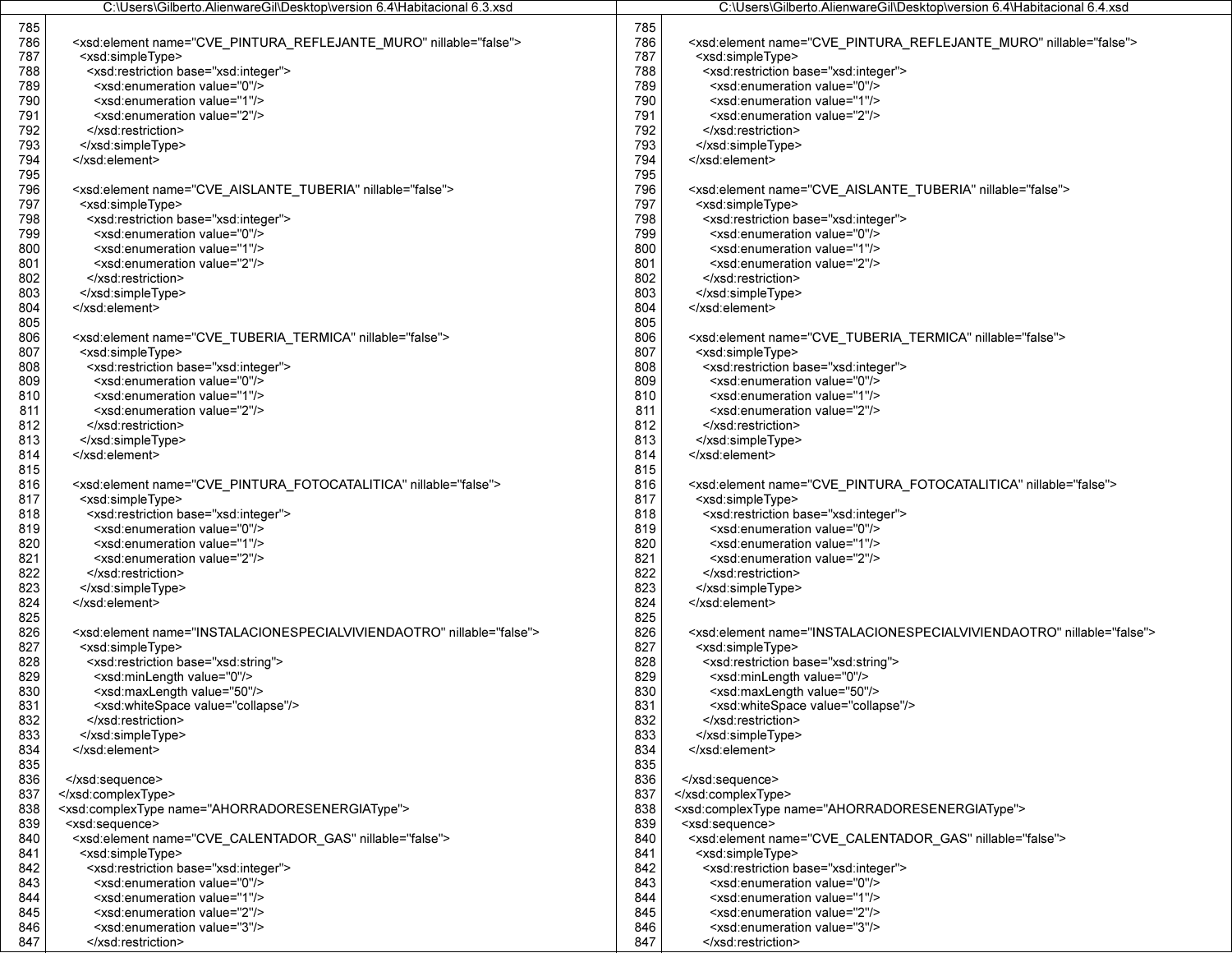| 848<br>848<br><br><br>849<br>849<br><br><br>850<br>850<br>851<br>851<br><xsd:element name="CVE_CALENTADOR_PASO" nillable="false"><br/><xsd:element name="CVE_CALENTADOR_PASO" nillable="false"><br/>852<br/>852<br/><xsd:simpletype><br/><xsd:simpletype><br/>853<br/><xsd:restriction base="xsd:integer"><br/><xsd:restriction base="xsd:integer"><br/>853<br/>854<br/><xsd:enumeration value="0"></xsd:enumeration><br/><xsd:enumeration value="0"></xsd:enumeration><br/>854<br/>855<br/>855<br/><xsd:enumeration value="1"></xsd:enumeration><br/><xsd:enumeration value="1"></xsd:enumeration><br/>856<br/>856<br/><xsd:enumeration value="2"></xsd:enumeration><br/><xsd:enumeration value="2"></xsd:enumeration><br/>857<br/>857<br/><xsd:enumeration value="3"></xsd:enumeration><br/><xsd:enumeration value="3"></xsd:enumeration><br/>858<br/>858<br/></xsd:restriction><br/></xsd:restriction><br/>859<br/>859<br/></xsd:simpletype><br/></xsd:simpletype><br/>860<br/></xsd:element><br/>860<br/></xsd:element><br>861<br>861<br><xsd:element name="CVE_SENAL_BRAILE_ENCIENDE_APAGA_BOILER" nillable="false"><br/>862<br/>862<br/><xsd:element name="CVE_SENAL_BRAILE_ENCIENDE_APAGA_BOILER" nillable="false"><br/>863<br/>863<br/><xsd:simpletype><br/><xsd:simpletype><br/>864<br/>864<br/><xsd:restriction base="xsd:integer"><br/><xsd:restriction base="xsd:integer"><br/>865<br/><xsd:enumeration value="0"></xsd:enumeration><br/>865<br/><xsd:enumeration value="0"></xsd:enumeration><br/>866<br/><xsd:enumeration value="1"></xsd:enumeration><br/><xsd:enumeration value="1"></xsd:enumeration><br/>866<br/>867<br/>867<br/><xsd:enumeration value="2"></xsd:enumeration><br/><xsd:enumeration value="2"></xsd:enumeration><br/>868<br/>868<br/></xsd:restriction><br/></xsd:restriction><br/>869<br/>869<br/></xsd:simpletype><br/></xsd:simpletype><br/>870<br/>870<br/></xsd:element><br/></xsd:element><br>871<br>871<br>872<br><xsd:element name="CVE_CALENTADOR_SOLAR_TUBOS_EVACUADOS" nillable="false"><br/><xsd:element name="CVE_CALENTADOR_SOLAR_TUBOS_EVACUADOS" nillable="false"><br/>872<br/>873<br/>873<br/><xsd:simpletype><br/><xsd:simpletype><br/>874<br/>874<br/><xsd:restriction base="xsd:integer"><br/><xsd:restriction base="xsd:integer"><br/>875<br/><xsd:enumeration value="0"></xsd:enumeration><br/><xsd:enumeration value="0"></xsd:enumeration><br/>875<br/>876<br/>876<br/><xsd:enumeration value="1"></xsd:enumeration><br/><xsd:enumeration value="1"></xsd:enumeration><br/>877<br/>877<br/><xsd:enumeration value="2"></xsd:enumeration><br/><xsd:enumeration value="2"></xsd:enumeration><br/>878<br/>878<br/><xsd:enumeration value="3"></xsd:enumeration><br/><xsd:enumeration value="3"></xsd:enumeration><br/>879<br/>879<br/></xsd:restriction><br/></xsd:restriction><br/>880<br/>880<br/></xsd:simpletype><br/></xsd:simpletype><br/>881<br/>881<br/></xsd:element><br/></xsd:element><br>882<br>882<br>883<br>883<br><xsd:element name="CVE_CALENTADOR_SOLAR" nillable="false"><br/><xsd:element name="CVE_CALENTADOR_SOLAR" nillable="false"><br/>884<br/><xsd:simpletype><br/>884<br/><xsd:simpletype><br/>885<br/><xsd:restriction base="xsd:integer"><br/>885<br/><xsd:restriction base="xsd:integer"><br/>886<br/><xsd:enumeration value="0"></xsd:enumeration><br/><xsd:enumeration value="0"></xsd:enumeration><br/>886<br/>887<br/>887<br/><xsd:enumeration value="1"></xsd:enumeration><br/><xsd:enumeration value="1"></xsd:enumeration><br/>888<br/>888<br/><xsd:enumeration value="2"></xsd:enumeration><br/><xsd:enumeration value="2"></xsd:enumeration><br/>889<br/>889<br/><xsd:enumeration value="3"></xsd:enumeration><br/><xsd:enumeration value="3"></xsd:enumeration><br/>890<br/>890<br/></xsd:restriction><br/></xsd:restriction><br/>891<br/>891<br/></xsd:simpletype><br/></xsd:simpletype><br/>892<br/>892<br/></xsd:element><br/></xsd:element><br>893<br>893<br>894<br><xsd:element name="CVE_CALENTADOR_SOLAR_TUBOS_RESPALDO_GAS" nillable<br="">894<br/><xsd:element name="CVE_CALENTADOR_SOLAR_TUBOS_RESPALDO_GAS" nillable<br="">="false"&gt;<br/>="false"&gt;<br/><xsd:simpletype><br/>895<br/><xsd:simpletype><br/>895<br/>896<br/>896<br/><xsd:restriction base="xsd:integer"><br/><xsd:restriction base="xsd:integer"><br/>897<br/><xsd:enumeration value="0"></xsd:enumeration><br/>897<br/><xsd:enumeration value="0"></xsd:enumeration><br/>898<br/>898<br/><xsd:enumeration value="1"></xsd:enumeration><br/><xsd:enumeration value="1"></xsd:enumeration><br/>899<br/>899<br/><xsd:enumeration value="2"></xsd:enumeration><br/><xsd:enumeration value="2"></xsd:enumeration><br/>900<br/>900<br/><xsd:enumeration value="3"></xsd:enumeration><br/><xsd:enumeration value="3"></xsd:enumeration><br/>901<br/>901<br/></xsd:restriction><br/></xsd:restriction><br/>902<br/>902<br/></xsd:simpletype><br/></xsd:simpletype><br/></xsd:element><br/>903<br/></xsd:element><br>903<br>904<br>904<br>905<br>905<br><xsd:element <br="" name="CVE_CALENTADOR_SOLAR_PLANO_RESPALDO_GAS_PASO"><xsd:element <br="" name="CVE_CALENTADOR_SOLAR_PLANO_RESPALDO_GAS_PASO">nillable="false"&gt;<br/>nillable="false"&gt;<br/>906<br/>906<br/><xsd:simpletype><br/><xsd:simpletype><br/>907<br/>907<br/><xsd:restriction base="xsd:integer"><br/><xsd:restriction base="xsd:integer"><br/><xsd:enumeration value="0"></xsd:enumeration><br/><xsd:enumeration value="0"></xsd:enumeration><br/>908<br/>908</xsd:restriction></xsd:restriction></xsd:simpletype></xsd:simpletype></xsd:element></xsd:element> | C:\Users\Gilberto.AlienwareGil\Desktop\version 6.4\Habitacional 6.3.xsd | C:\Users\Gilberto.AlienwareGil\Desktop\version 6.4\Habitacional 6.4.xsd |
|-------------------------------------------------------------------------------------------------------------------------------------------------------------------------------------------------------------------------------------------------------------------------------------------------------------------------------------------------------------------------------------------------------------------------------------------------------------------------------------------------------------------------------------------------------------------------------------------------------------------------------------------------------------------------------------------------------------------------------------------------------------------------------------------------------------------------------------------------------------------------------------------------------------------------------------------------------------------------------------------------------------------------------------------------------------------------------------------------------------------------------------------------------------------------------------------------------------------------------------------------------------------------------------------------------------------------------------------------------------------------------------------------------------------------------------------------------------------------------------------------------------------------------------------------------------------------------------------------------------------------------------------------------------------------------------------------------------------------------------------------------------------------------------------------------------------------------------------------------------------------------------------------------------------------------------------------------------------------------------------------------------------------------------------------------------------------------------------------------------------------------------------------------------------------------------------------------------------------------------------------------------------------------------------------------------------------------------------------------------------------------------------------------------------------------------------------------------------------------------------------------------------------------------------------------------------------------------------------------------------------------------------------------------------------------------------------------------------------------------------------------------------------------------------------------------------------------------------------------------------------------------------------------------------------------------------------------------------------------------------------------------------------------------------------------------------------------------------------------------------------------------------------------------------------------------------------------------------------------------------------------------------------------------------------------------------------------------------------------------------------------------------------------------------------------------------------------------------------------------------------------------------------------------------------------------------------------------------------------------------------------------------------------------------------------------------------------------------------------------------------------------------------------------------------------------------------------------------------------------------------------------------------------------------------------------------------------------------------------------------------------------------------------------------------------------------------------------------------------------------------------------------------------------------------------------------------------------------------------------------------------------------------------------------------------------------------------------------------------------------------------------------------------------------------------------------------------------------------------------------------------------------------------------------------------------------------------------------------------------------------------------------------------------------------------------------------------------------------------------------------------------------------------------------------------------------------------------------------------------------------------------------------------------------------------------------------------------------------------------------------------------------------------------------------------------------------------------------------------------------------------------------------------------------------------------------------------------------------------------------------------------------------------------------------------------------------------------------------------------------------------------------------------------------------------------------------------------------------------------------------------------------------------------------------------------------------------------------------------------|-------------------------------------------------------------------------|-------------------------------------------------------------------------|
|                                                                                                                                                                                                                                                                                                                                                                                                                                                                                                                                                                                                                                                                                                                                                                                                                                                                                                                                                                                                                                                                                                                                                                                                                                                                                                                                                                                                                                                                                                                                                                                                                                                                                                                                                                                                                                                                                                                                                                                                                                                                                                                                                                                                                                                                                                                                                                                                                                                                                                                                                                                                                                                                                                                                                                                                                                                                                                                                                                                                                                                                                                                                                                                                                                                                                                                                                                                                                                                                                                                                                                                                                                                                                                                                                                                                                                                                                                                                                                                                                                                                                                                                                                                                                                                                                                                                                                                                                                                                                                                                                                                                                                                                                                                                                                                                                                                                                                                                                                                                                                                                                                                                                                                                                                                                                                                                                                                                                                                                                                                                                                                                             |                                                                         |                                                                         |
|                                                                                                                                                                                                                                                                                                                                                                                                                                                                                                                                                                                                                                                                                                                                                                                                                                                                                                                                                                                                                                                                                                                                                                                                                                                                                                                                                                                                                                                                                                                                                                                                                                                                                                                                                                                                                                                                                                                                                                                                                                                                                                                                                                                                                                                                                                                                                                                                                                                                                                                                                                                                                                                                                                                                                                                                                                                                                                                                                                                                                                                                                                                                                                                                                                                                                                                                                                                                                                                                                                                                                                                                                                                                                                                                                                                                                                                                                                                                                                                                                                                                                                                                                                                                                                                                                                                                                                                                                                                                                                                                                                                                                                                                                                                                                                                                                                                                                                                                                                                                                                                                                                                                                                                                                                                                                                                                                                                                                                                                                                                                                                                                             |                                                                         |                                                                         |
|                                                                                                                                                                                                                                                                                                                                                                                                                                                                                                                                                                                                                                                                                                                                                                                                                                                                                                                                                                                                                                                                                                                                                                                                                                                                                                                                                                                                                                                                                                                                                                                                                                                                                                                                                                                                                                                                                                                                                                                                                                                                                                                                                                                                                                                                                                                                                                                                                                                                                                                                                                                                                                                                                                                                                                                                                                                                                                                                                                                                                                                                                                                                                                                                                                                                                                                                                                                                                                                                                                                                                                                                                                                                                                                                                                                                                                                                                                                                                                                                                                                                                                                                                                                                                                                                                                                                                                                                                                                                                                                                                                                                                                                                                                                                                                                                                                                                                                                                                                                                                                                                                                                                                                                                                                                                                                                                                                                                                                                                                                                                                                                                             |                                                                         |                                                                         |
|                                                                                                                                                                                                                                                                                                                                                                                                                                                                                                                                                                                                                                                                                                                                                                                                                                                                                                                                                                                                                                                                                                                                                                                                                                                                                                                                                                                                                                                                                                                                                                                                                                                                                                                                                                                                                                                                                                                                                                                                                                                                                                                                                                                                                                                                                                                                                                                                                                                                                                                                                                                                                                                                                                                                                                                                                                                                                                                                                                                                                                                                                                                                                                                                                                                                                                                                                                                                                                                                                                                                                                                                                                                                                                                                                                                                                                                                                                                                                                                                                                                                                                                                                                                                                                                                                                                                                                                                                                                                                                                                                                                                                                                                                                                                                                                                                                                                                                                                                                                                                                                                                                                                                                                                                                                                                                                                                                                                                                                                                                                                                                                                             |                                                                         |                                                                         |
|                                                                                                                                                                                                                                                                                                                                                                                                                                                                                                                                                                                                                                                                                                                                                                                                                                                                                                                                                                                                                                                                                                                                                                                                                                                                                                                                                                                                                                                                                                                                                                                                                                                                                                                                                                                                                                                                                                                                                                                                                                                                                                                                                                                                                                                                                                                                                                                                                                                                                                                                                                                                                                                                                                                                                                                                                                                                                                                                                                                                                                                                                                                                                                                                                                                                                                                                                                                                                                                                                                                                                                                                                                                                                                                                                                                                                                                                                                                                                                                                                                                                                                                                                                                                                                                                                                                                                                                                                                                                                                                                                                                                                                                                                                                                                                                                                                                                                                                                                                                                                                                                                                                                                                                                                                                                                                                                                                                                                                                                                                                                                                                                             |                                                                         |                                                                         |
|                                                                                                                                                                                                                                                                                                                                                                                                                                                                                                                                                                                                                                                                                                                                                                                                                                                                                                                                                                                                                                                                                                                                                                                                                                                                                                                                                                                                                                                                                                                                                                                                                                                                                                                                                                                                                                                                                                                                                                                                                                                                                                                                                                                                                                                                                                                                                                                                                                                                                                                                                                                                                                                                                                                                                                                                                                                                                                                                                                                                                                                                                                                                                                                                                                                                                                                                                                                                                                                                                                                                                                                                                                                                                                                                                                                                                                                                                                                                                                                                                                                                                                                                                                                                                                                                                                                                                                                                                                                                                                                                                                                                                                                                                                                                                                                                                                                                                                                                                                                                                                                                                                                                                                                                                                                                                                                                                                                                                                                                                                                                                                                                             |                                                                         |                                                                         |
|                                                                                                                                                                                                                                                                                                                                                                                                                                                                                                                                                                                                                                                                                                                                                                                                                                                                                                                                                                                                                                                                                                                                                                                                                                                                                                                                                                                                                                                                                                                                                                                                                                                                                                                                                                                                                                                                                                                                                                                                                                                                                                                                                                                                                                                                                                                                                                                                                                                                                                                                                                                                                                                                                                                                                                                                                                                                                                                                                                                                                                                                                                                                                                                                                                                                                                                                                                                                                                                                                                                                                                                                                                                                                                                                                                                                                                                                                                                                                                                                                                                                                                                                                                                                                                                                                                                                                                                                                                                                                                                                                                                                                                                                                                                                                                                                                                                                                                                                                                                                                                                                                                                                                                                                                                                                                                                                                                                                                                                                                                                                                                                                             |                                                                         |                                                                         |
|                                                                                                                                                                                                                                                                                                                                                                                                                                                                                                                                                                                                                                                                                                                                                                                                                                                                                                                                                                                                                                                                                                                                                                                                                                                                                                                                                                                                                                                                                                                                                                                                                                                                                                                                                                                                                                                                                                                                                                                                                                                                                                                                                                                                                                                                                                                                                                                                                                                                                                                                                                                                                                                                                                                                                                                                                                                                                                                                                                                                                                                                                                                                                                                                                                                                                                                                                                                                                                                                                                                                                                                                                                                                                                                                                                                                                                                                                                                                                                                                                                                                                                                                                                                                                                                                                                                                                                                                                                                                                                                                                                                                                                                                                                                                                                                                                                                                                                                                                                                                                                                                                                                                                                                                                                                                                                                                                                                                                                                                                                                                                                                                             |                                                                         |                                                                         |
|                                                                                                                                                                                                                                                                                                                                                                                                                                                                                                                                                                                                                                                                                                                                                                                                                                                                                                                                                                                                                                                                                                                                                                                                                                                                                                                                                                                                                                                                                                                                                                                                                                                                                                                                                                                                                                                                                                                                                                                                                                                                                                                                                                                                                                                                                                                                                                                                                                                                                                                                                                                                                                                                                                                                                                                                                                                                                                                                                                                                                                                                                                                                                                                                                                                                                                                                                                                                                                                                                                                                                                                                                                                                                                                                                                                                                                                                                                                                                                                                                                                                                                                                                                                                                                                                                                                                                                                                                                                                                                                                                                                                                                                                                                                                                                                                                                                                                                                                                                                                                                                                                                                                                                                                                                                                                                                                                                                                                                                                                                                                                                                                             |                                                                         |                                                                         |
|                                                                                                                                                                                                                                                                                                                                                                                                                                                                                                                                                                                                                                                                                                                                                                                                                                                                                                                                                                                                                                                                                                                                                                                                                                                                                                                                                                                                                                                                                                                                                                                                                                                                                                                                                                                                                                                                                                                                                                                                                                                                                                                                                                                                                                                                                                                                                                                                                                                                                                                                                                                                                                                                                                                                                                                                                                                                                                                                                                                                                                                                                                                                                                                                                                                                                                                                                                                                                                                                                                                                                                                                                                                                                                                                                                                                                                                                                                                                                                                                                                                                                                                                                                                                                                                                                                                                                                                                                                                                                                                                                                                                                                                                                                                                                                                                                                                                                                                                                                                                                                                                                                                                                                                                                                                                                                                                                                                                                                                                                                                                                                                                             |                                                                         |                                                                         |
|                                                                                                                                                                                                                                                                                                                                                                                                                                                                                                                                                                                                                                                                                                                                                                                                                                                                                                                                                                                                                                                                                                                                                                                                                                                                                                                                                                                                                                                                                                                                                                                                                                                                                                                                                                                                                                                                                                                                                                                                                                                                                                                                                                                                                                                                                                                                                                                                                                                                                                                                                                                                                                                                                                                                                                                                                                                                                                                                                                                                                                                                                                                                                                                                                                                                                                                                                                                                                                                                                                                                                                                                                                                                                                                                                                                                                                                                                                                                                                                                                                                                                                                                                                                                                                                                                                                                                                                                                                                                                                                                                                                                                                                                                                                                                                                                                                                                                                                                                                                                                                                                                                                                                                                                                                                                                                                                                                                                                                                                                                                                                                                                             |                                                                         |                                                                         |
|                                                                                                                                                                                                                                                                                                                                                                                                                                                                                                                                                                                                                                                                                                                                                                                                                                                                                                                                                                                                                                                                                                                                                                                                                                                                                                                                                                                                                                                                                                                                                                                                                                                                                                                                                                                                                                                                                                                                                                                                                                                                                                                                                                                                                                                                                                                                                                                                                                                                                                                                                                                                                                                                                                                                                                                                                                                                                                                                                                                                                                                                                                                                                                                                                                                                                                                                                                                                                                                                                                                                                                                                                                                                                                                                                                                                                                                                                                                                                                                                                                                                                                                                                                                                                                                                                                                                                                                                                                                                                                                                                                                                                                                                                                                                                                                                                                                                                                                                                                                                                                                                                                                                                                                                                                                                                                                                                                                                                                                                                                                                                                                                             |                                                                         |                                                                         |
|                                                                                                                                                                                                                                                                                                                                                                                                                                                                                                                                                                                                                                                                                                                                                                                                                                                                                                                                                                                                                                                                                                                                                                                                                                                                                                                                                                                                                                                                                                                                                                                                                                                                                                                                                                                                                                                                                                                                                                                                                                                                                                                                                                                                                                                                                                                                                                                                                                                                                                                                                                                                                                                                                                                                                                                                                                                                                                                                                                                                                                                                                                                                                                                                                                                                                                                                                                                                                                                                                                                                                                                                                                                                                                                                                                                                                                                                                                                                                                                                                                                                                                                                                                                                                                                                                                                                                                                                                                                                                                                                                                                                                                                                                                                                                                                                                                                                                                                                                                                                                                                                                                                                                                                                                                                                                                                                                                                                                                                                                                                                                                                                             |                                                                         |                                                                         |
|                                                                                                                                                                                                                                                                                                                                                                                                                                                                                                                                                                                                                                                                                                                                                                                                                                                                                                                                                                                                                                                                                                                                                                                                                                                                                                                                                                                                                                                                                                                                                                                                                                                                                                                                                                                                                                                                                                                                                                                                                                                                                                                                                                                                                                                                                                                                                                                                                                                                                                                                                                                                                                                                                                                                                                                                                                                                                                                                                                                                                                                                                                                                                                                                                                                                                                                                                                                                                                                                                                                                                                                                                                                                                                                                                                                                                                                                                                                                                                                                                                                                                                                                                                                                                                                                                                                                                                                                                                                                                                                                                                                                                                                                                                                                                                                                                                                                                                                                                                                                                                                                                                                                                                                                                                                                                                                                                                                                                                                                                                                                                                                                             |                                                                         |                                                                         |
|                                                                                                                                                                                                                                                                                                                                                                                                                                                                                                                                                                                                                                                                                                                                                                                                                                                                                                                                                                                                                                                                                                                                                                                                                                                                                                                                                                                                                                                                                                                                                                                                                                                                                                                                                                                                                                                                                                                                                                                                                                                                                                                                                                                                                                                                                                                                                                                                                                                                                                                                                                                                                                                                                                                                                                                                                                                                                                                                                                                                                                                                                                                                                                                                                                                                                                                                                                                                                                                                                                                                                                                                                                                                                                                                                                                                                                                                                                                                                                                                                                                                                                                                                                                                                                                                                                                                                                                                                                                                                                                                                                                                                                                                                                                                                                                                                                                                                                                                                                                                                                                                                                                                                                                                                                                                                                                                                                                                                                                                                                                                                                                                             |                                                                         |                                                                         |
|                                                                                                                                                                                                                                                                                                                                                                                                                                                                                                                                                                                                                                                                                                                                                                                                                                                                                                                                                                                                                                                                                                                                                                                                                                                                                                                                                                                                                                                                                                                                                                                                                                                                                                                                                                                                                                                                                                                                                                                                                                                                                                                                                                                                                                                                                                                                                                                                                                                                                                                                                                                                                                                                                                                                                                                                                                                                                                                                                                                                                                                                                                                                                                                                                                                                                                                                                                                                                                                                                                                                                                                                                                                                                                                                                                                                                                                                                                                                                                                                                                                                                                                                                                                                                                                                                                                                                                                                                                                                                                                                                                                                                                                                                                                                                                                                                                                                                                                                                                                                                                                                                                                                                                                                                                                                                                                                                                                                                                                                                                                                                                                                             |                                                                         |                                                                         |
|                                                                                                                                                                                                                                                                                                                                                                                                                                                                                                                                                                                                                                                                                                                                                                                                                                                                                                                                                                                                                                                                                                                                                                                                                                                                                                                                                                                                                                                                                                                                                                                                                                                                                                                                                                                                                                                                                                                                                                                                                                                                                                                                                                                                                                                                                                                                                                                                                                                                                                                                                                                                                                                                                                                                                                                                                                                                                                                                                                                                                                                                                                                                                                                                                                                                                                                                                                                                                                                                                                                                                                                                                                                                                                                                                                                                                                                                                                                                                                                                                                                                                                                                                                                                                                                                                                                                                                                                                                                                                                                                                                                                                                                                                                                                                                                                                                                                                                                                                                                                                                                                                                                                                                                                                                                                                                                                                                                                                                                                                                                                                                                                             |                                                                         |                                                                         |
|                                                                                                                                                                                                                                                                                                                                                                                                                                                                                                                                                                                                                                                                                                                                                                                                                                                                                                                                                                                                                                                                                                                                                                                                                                                                                                                                                                                                                                                                                                                                                                                                                                                                                                                                                                                                                                                                                                                                                                                                                                                                                                                                                                                                                                                                                                                                                                                                                                                                                                                                                                                                                                                                                                                                                                                                                                                                                                                                                                                                                                                                                                                                                                                                                                                                                                                                                                                                                                                                                                                                                                                                                                                                                                                                                                                                                                                                                                                                                                                                                                                                                                                                                                                                                                                                                                                                                                                                                                                                                                                                                                                                                                                                                                                                                                                                                                                                                                                                                                                                                                                                                                                                                                                                                                                                                                                                                                                                                                                                                                                                                                                                             |                                                                         |                                                                         |
|                                                                                                                                                                                                                                                                                                                                                                                                                                                                                                                                                                                                                                                                                                                                                                                                                                                                                                                                                                                                                                                                                                                                                                                                                                                                                                                                                                                                                                                                                                                                                                                                                                                                                                                                                                                                                                                                                                                                                                                                                                                                                                                                                                                                                                                                                                                                                                                                                                                                                                                                                                                                                                                                                                                                                                                                                                                                                                                                                                                                                                                                                                                                                                                                                                                                                                                                                                                                                                                                                                                                                                                                                                                                                                                                                                                                                                                                                                                                                                                                                                                                                                                                                                                                                                                                                                                                                                                                                                                                                                                                                                                                                                                                                                                                                                                                                                                                                                                                                                                                                                                                                                                                                                                                                                                                                                                                                                                                                                                                                                                                                                                                             |                                                                         |                                                                         |
|                                                                                                                                                                                                                                                                                                                                                                                                                                                                                                                                                                                                                                                                                                                                                                                                                                                                                                                                                                                                                                                                                                                                                                                                                                                                                                                                                                                                                                                                                                                                                                                                                                                                                                                                                                                                                                                                                                                                                                                                                                                                                                                                                                                                                                                                                                                                                                                                                                                                                                                                                                                                                                                                                                                                                                                                                                                                                                                                                                                                                                                                                                                                                                                                                                                                                                                                                                                                                                                                                                                                                                                                                                                                                                                                                                                                                                                                                                                                                                                                                                                                                                                                                                                                                                                                                                                                                                                                                                                                                                                                                                                                                                                                                                                                                                                                                                                                                                                                                                                                                                                                                                                                                                                                                                                                                                                                                                                                                                                                                                                                                                                                             |                                                                         |                                                                         |
|                                                                                                                                                                                                                                                                                                                                                                                                                                                                                                                                                                                                                                                                                                                                                                                                                                                                                                                                                                                                                                                                                                                                                                                                                                                                                                                                                                                                                                                                                                                                                                                                                                                                                                                                                                                                                                                                                                                                                                                                                                                                                                                                                                                                                                                                                                                                                                                                                                                                                                                                                                                                                                                                                                                                                                                                                                                                                                                                                                                                                                                                                                                                                                                                                                                                                                                                                                                                                                                                                                                                                                                                                                                                                                                                                                                                                                                                                                                                                                                                                                                                                                                                                                                                                                                                                                                                                                                                                                                                                                                                                                                                                                                                                                                                                                                                                                                                                                                                                                                                                                                                                                                                                                                                                                                                                                                                                                                                                                                                                                                                                                                                             |                                                                         |                                                                         |
|                                                                                                                                                                                                                                                                                                                                                                                                                                                                                                                                                                                                                                                                                                                                                                                                                                                                                                                                                                                                                                                                                                                                                                                                                                                                                                                                                                                                                                                                                                                                                                                                                                                                                                                                                                                                                                                                                                                                                                                                                                                                                                                                                                                                                                                                                                                                                                                                                                                                                                                                                                                                                                                                                                                                                                                                                                                                                                                                                                                                                                                                                                                                                                                                                                                                                                                                                                                                                                                                                                                                                                                                                                                                                                                                                                                                                                                                                                                                                                                                                                                                                                                                                                                                                                                                                                                                                                                                                                                                                                                                                                                                                                                                                                                                                                                                                                                                                                                                                                                                                                                                                                                                                                                                                                                                                                                                                                                                                                                                                                                                                                                                             |                                                                         |                                                                         |
|                                                                                                                                                                                                                                                                                                                                                                                                                                                                                                                                                                                                                                                                                                                                                                                                                                                                                                                                                                                                                                                                                                                                                                                                                                                                                                                                                                                                                                                                                                                                                                                                                                                                                                                                                                                                                                                                                                                                                                                                                                                                                                                                                                                                                                                                                                                                                                                                                                                                                                                                                                                                                                                                                                                                                                                                                                                                                                                                                                                                                                                                                                                                                                                                                                                                                                                                                                                                                                                                                                                                                                                                                                                                                                                                                                                                                                                                                                                                                                                                                                                                                                                                                                                                                                                                                                                                                                                                                                                                                                                                                                                                                                                                                                                                                                                                                                                                                                                                                                                                                                                                                                                                                                                                                                                                                                                                                                                                                                                                                                                                                                                                             |                                                                         |                                                                         |
|                                                                                                                                                                                                                                                                                                                                                                                                                                                                                                                                                                                                                                                                                                                                                                                                                                                                                                                                                                                                                                                                                                                                                                                                                                                                                                                                                                                                                                                                                                                                                                                                                                                                                                                                                                                                                                                                                                                                                                                                                                                                                                                                                                                                                                                                                                                                                                                                                                                                                                                                                                                                                                                                                                                                                                                                                                                                                                                                                                                                                                                                                                                                                                                                                                                                                                                                                                                                                                                                                                                                                                                                                                                                                                                                                                                                                                                                                                                                                                                                                                                                                                                                                                                                                                                                                                                                                                                                                                                                                                                                                                                                                                                                                                                                                                                                                                                                                                                                                                                                                                                                                                                                                                                                                                                                                                                                                                                                                                                                                                                                                                                                             |                                                                         |                                                                         |
|                                                                                                                                                                                                                                                                                                                                                                                                                                                                                                                                                                                                                                                                                                                                                                                                                                                                                                                                                                                                                                                                                                                                                                                                                                                                                                                                                                                                                                                                                                                                                                                                                                                                                                                                                                                                                                                                                                                                                                                                                                                                                                                                                                                                                                                                                                                                                                                                                                                                                                                                                                                                                                                                                                                                                                                                                                                                                                                                                                                                                                                                                                                                                                                                                                                                                                                                                                                                                                                                                                                                                                                                                                                                                                                                                                                                                                                                                                                                                                                                                                                                                                                                                                                                                                                                                                                                                                                                                                                                                                                                                                                                                                                                                                                                                                                                                                                                                                                                                                                                                                                                                                                                                                                                                                                                                                                                                                                                                                                                                                                                                                                                             |                                                                         |                                                                         |
|                                                                                                                                                                                                                                                                                                                                                                                                                                                                                                                                                                                                                                                                                                                                                                                                                                                                                                                                                                                                                                                                                                                                                                                                                                                                                                                                                                                                                                                                                                                                                                                                                                                                                                                                                                                                                                                                                                                                                                                                                                                                                                                                                                                                                                                                                                                                                                                                                                                                                                                                                                                                                                                                                                                                                                                                                                                                                                                                                                                                                                                                                                                                                                                                                                                                                                                                                                                                                                                                                                                                                                                                                                                                                                                                                                                                                                                                                                                                                                                                                                                                                                                                                                                                                                                                                                                                                                                                                                                                                                                                                                                                                                                                                                                                                                                                                                                                                                                                                                                                                                                                                                                                                                                                                                                                                                                                                                                                                                                                                                                                                                                                             |                                                                         |                                                                         |
|                                                                                                                                                                                                                                                                                                                                                                                                                                                                                                                                                                                                                                                                                                                                                                                                                                                                                                                                                                                                                                                                                                                                                                                                                                                                                                                                                                                                                                                                                                                                                                                                                                                                                                                                                                                                                                                                                                                                                                                                                                                                                                                                                                                                                                                                                                                                                                                                                                                                                                                                                                                                                                                                                                                                                                                                                                                                                                                                                                                                                                                                                                                                                                                                                                                                                                                                                                                                                                                                                                                                                                                                                                                                                                                                                                                                                                                                                                                                                                                                                                                                                                                                                                                                                                                                                                                                                                                                                                                                                                                                                                                                                                                                                                                                                                                                                                                                                                                                                                                                                                                                                                                                                                                                                                                                                                                                                                                                                                                                                                                                                                                                             |                                                                         |                                                                         |
|                                                                                                                                                                                                                                                                                                                                                                                                                                                                                                                                                                                                                                                                                                                                                                                                                                                                                                                                                                                                                                                                                                                                                                                                                                                                                                                                                                                                                                                                                                                                                                                                                                                                                                                                                                                                                                                                                                                                                                                                                                                                                                                                                                                                                                                                                                                                                                                                                                                                                                                                                                                                                                                                                                                                                                                                                                                                                                                                                                                                                                                                                                                                                                                                                                                                                                                                                                                                                                                                                                                                                                                                                                                                                                                                                                                                                                                                                                                                                                                                                                                                                                                                                                                                                                                                                                                                                                                                                                                                                                                                                                                                                                                                                                                                                                                                                                                                                                                                                                                                                                                                                                                                                                                                                                                                                                                                                                                                                                                                                                                                                                                                             |                                                                         |                                                                         |
|                                                                                                                                                                                                                                                                                                                                                                                                                                                                                                                                                                                                                                                                                                                                                                                                                                                                                                                                                                                                                                                                                                                                                                                                                                                                                                                                                                                                                                                                                                                                                                                                                                                                                                                                                                                                                                                                                                                                                                                                                                                                                                                                                                                                                                                                                                                                                                                                                                                                                                                                                                                                                                                                                                                                                                                                                                                                                                                                                                                                                                                                                                                                                                                                                                                                                                                                                                                                                                                                                                                                                                                                                                                                                                                                                                                                                                                                                                                                                                                                                                                                                                                                                                                                                                                                                                                                                                                                                                                                                                                                                                                                                                                                                                                                                                                                                                                                                                                                                                                                                                                                                                                                                                                                                                                                                                                                                                                                                                                                                                                                                                                                             |                                                                         |                                                                         |
|                                                                                                                                                                                                                                                                                                                                                                                                                                                                                                                                                                                                                                                                                                                                                                                                                                                                                                                                                                                                                                                                                                                                                                                                                                                                                                                                                                                                                                                                                                                                                                                                                                                                                                                                                                                                                                                                                                                                                                                                                                                                                                                                                                                                                                                                                                                                                                                                                                                                                                                                                                                                                                                                                                                                                                                                                                                                                                                                                                                                                                                                                                                                                                                                                                                                                                                                                                                                                                                                                                                                                                                                                                                                                                                                                                                                                                                                                                                                                                                                                                                                                                                                                                                                                                                                                                                                                                                                                                                                                                                                                                                                                                                                                                                                                                                                                                                                                                                                                                                                                                                                                                                                                                                                                                                                                                                                                                                                                                                                                                                                                                                                             |                                                                         |                                                                         |
|                                                                                                                                                                                                                                                                                                                                                                                                                                                                                                                                                                                                                                                                                                                                                                                                                                                                                                                                                                                                                                                                                                                                                                                                                                                                                                                                                                                                                                                                                                                                                                                                                                                                                                                                                                                                                                                                                                                                                                                                                                                                                                                                                                                                                                                                                                                                                                                                                                                                                                                                                                                                                                                                                                                                                                                                                                                                                                                                                                                                                                                                                                                                                                                                                                                                                                                                                                                                                                                                                                                                                                                                                                                                                                                                                                                                                                                                                                                                                                                                                                                                                                                                                                                                                                                                                                                                                                                                                                                                                                                                                                                                                                                                                                                                                                                                                                                                                                                                                                                                                                                                                                                                                                                                                                                                                                                                                                                                                                                                                                                                                                                                             |                                                                         |                                                                         |
|                                                                                                                                                                                                                                                                                                                                                                                                                                                                                                                                                                                                                                                                                                                                                                                                                                                                                                                                                                                                                                                                                                                                                                                                                                                                                                                                                                                                                                                                                                                                                                                                                                                                                                                                                                                                                                                                                                                                                                                                                                                                                                                                                                                                                                                                                                                                                                                                                                                                                                                                                                                                                                                                                                                                                                                                                                                                                                                                                                                                                                                                                                                                                                                                                                                                                                                                                                                                                                                                                                                                                                                                                                                                                                                                                                                                                                                                                                                                                                                                                                                                                                                                                                                                                                                                                                                                                                                                                                                                                                                                                                                                                                                                                                                                                                                                                                                                                                                                                                                                                                                                                                                                                                                                                                                                                                                                                                                                                                                                                                                                                                                                             |                                                                         |                                                                         |
|                                                                                                                                                                                                                                                                                                                                                                                                                                                                                                                                                                                                                                                                                                                                                                                                                                                                                                                                                                                                                                                                                                                                                                                                                                                                                                                                                                                                                                                                                                                                                                                                                                                                                                                                                                                                                                                                                                                                                                                                                                                                                                                                                                                                                                                                                                                                                                                                                                                                                                                                                                                                                                                                                                                                                                                                                                                                                                                                                                                                                                                                                                                                                                                                                                                                                                                                                                                                                                                                                                                                                                                                                                                                                                                                                                                                                                                                                                                                                                                                                                                                                                                                                                                                                                                                                                                                                                                                                                                                                                                                                                                                                                                                                                                                                                                                                                                                                                                                                                                                                                                                                                                                                                                                                                                                                                                                                                                                                                                                                                                                                                                                             |                                                                         |                                                                         |
|                                                                                                                                                                                                                                                                                                                                                                                                                                                                                                                                                                                                                                                                                                                                                                                                                                                                                                                                                                                                                                                                                                                                                                                                                                                                                                                                                                                                                                                                                                                                                                                                                                                                                                                                                                                                                                                                                                                                                                                                                                                                                                                                                                                                                                                                                                                                                                                                                                                                                                                                                                                                                                                                                                                                                                                                                                                                                                                                                                                                                                                                                                                                                                                                                                                                                                                                                                                                                                                                                                                                                                                                                                                                                                                                                                                                                                                                                                                                                                                                                                                                                                                                                                                                                                                                                                                                                                                                                                                                                                                                                                                                                                                                                                                                                                                                                                                                                                                                                                                                                                                                                                                                                                                                                                                                                                                                                                                                                                                                                                                                                                                                             |                                                                         |                                                                         |
|                                                                                                                                                                                                                                                                                                                                                                                                                                                                                                                                                                                                                                                                                                                                                                                                                                                                                                                                                                                                                                                                                                                                                                                                                                                                                                                                                                                                                                                                                                                                                                                                                                                                                                                                                                                                                                                                                                                                                                                                                                                                                                                                                                                                                                                                                                                                                                                                                                                                                                                                                                                                                                                                                                                                                                                                                                                                                                                                                                                                                                                                                                                                                                                                                                                                                                                                                                                                                                                                                                                                                                                                                                                                                                                                                                                                                                                                                                                                                                                                                                                                                                                                                                                                                                                                                                                                                                                                                                                                                                                                                                                                                                                                                                                                                                                                                                                                                                                                                                                                                                                                                                                                                                                                                                                                                                                                                                                                                                                                                                                                                                                                             |                                                                         |                                                                         |
|                                                                                                                                                                                                                                                                                                                                                                                                                                                                                                                                                                                                                                                                                                                                                                                                                                                                                                                                                                                                                                                                                                                                                                                                                                                                                                                                                                                                                                                                                                                                                                                                                                                                                                                                                                                                                                                                                                                                                                                                                                                                                                                                                                                                                                                                                                                                                                                                                                                                                                                                                                                                                                                                                                                                                                                                                                                                                                                                                                                                                                                                                                                                                                                                                                                                                                                                                                                                                                                                                                                                                                                                                                                                                                                                                                                                                                                                                                                                                                                                                                                                                                                                                                                                                                                                                                                                                                                                                                                                                                                                                                                                                                                                                                                                                                                                                                                                                                                                                                                                                                                                                                                                                                                                                                                                                                                                                                                                                                                                                                                                                                                                             |                                                                         |                                                                         |
|                                                                                                                                                                                                                                                                                                                                                                                                                                                                                                                                                                                                                                                                                                                                                                                                                                                                                                                                                                                                                                                                                                                                                                                                                                                                                                                                                                                                                                                                                                                                                                                                                                                                                                                                                                                                                                                                                                                                                                                                                                                                                                                                                                                                                                                                                                                                                                                                                                                                                                                                                                                                                                                                                                                                                                                                                                                                                                                                                                                                                                                                                                                                                                                                                                                                                                                                                                                                                                                                                                                                                                                                                                                                                                                                                                                                                                                                                                                                                                                                                                                                                                                                                                                                                                                                                                                                                                                                                                                                                                                                                                                                                                                                                                                                                                                                                                                                                                                                                                                                                                                                                                                                                                                                                                                                                                                                                                                                                                                                                                                                                                                                             |                                                                         |                                                                         |
|                                                                                                                                                                                                                                                                                                                                                                                                                                                                                                                                                                                                                                                                                                                                                                                                                                                                                                                                                                                                                                                                                                                                                                                                                                                                                                                                                                                                                                                                                                                                                                                                                                                                                                                                                                                                                                                                                                                                                                                                                                                                                                                                                                                                                                                                                                                                                                                                                                                                                                                                                                                                                                                                                                                                                                                                                                                                                                                                                                                                                                                                                                                                                                                                                                                                                                                                                                                                                                                                                                                                                                                                                                                                                                                                                                                                                                                                                                                                                                                                                                                                                                                                                                                                                                                                                                                                                                                                                                                                                                                                                                                                                                                                                                                                                                                                                                                                                                                                                                                                                                                                                                                                                                                                                                                                                                                                                                                                                                                                                                                                                                                                             |                                                                         |                                                                         |
|                                                                                                                                                                                                                                                                                                                                                                                                                                                                                                                                                                                                                                                                                                                                                                                                                                                                                                                                                                                                                                                                                                                                                                                                                                                                                                                                                                                                                                                                                                                                                                                                                                                                                                                                                                                                                                                                                                                                                                                                                                                                                                                                                                                                                                                                                                                                                                                                                                                                                                                                                                                                                                                                                                                                                                                                                                                                                                                                                                                                                                                                                                                                                                                                                                                                                                                                                                                                                                                                                                                                                                                                                                                                                                                                                                                                                                                                                                                                                                                                                                                                                                                                                                                                                                                                                                                                                                                                                                                                                                                                                                                                                                                                                                                                                                                                                                                                                                                                                                                                                                                                                                                                                                                                                                                                                                                                                                                                                                                                                                                                                                                                             |                                                                         |                                                                         |
|                                                                                                                                                                                                                                                                                                                                                                                                                                                                                                                                                                                                                                                                                                                                                                                                                                                                                                                                                                                                                                                                                                                                                                                                                                                                                                                                                                                                                                                                                                                                                                                                                                                                                                                                                                                                                                                                                                                                                                                                                                                                                                                                                                                                                                                                                                                                                                                                                                                                                                                                                                                                                                                                                                                                                                                                                                                                                                                                                                                                                                                                                                                                                                                                                                                                                                                                                                                                                                                                                                                                                                                                                                                                                                                                                                                                                                                                                                                                                                                                                                                                                                                                                                                                                                                                                                                                                                                                                                                                                                                                                                                                                                                                                                                                                                                                                                                                                                                                                                                                                                                                                                                                                                                                                                                                                                                                                                                                                                                                                                                                                                                                             |                                                                         |                                                                         |
|                                                                                                                                                                                                                                                                                                                                                                                                                                                                                                                                                                                                                                                                                                                                                                                                                                                                                                                                                                                                                                                                                                                                                                                                                                                                                                                                                                                                                                                                                                                                                                                                                                                                                                                                                                                                                                                                                                                                                                                                                                                                                                                                                                                                                                                                                                                                                                                                                                                                                                                                                                                                                                                                                                                                                                                                                                                                                                                                                                                                                                                                                                                                                                                                                                                                                                                                                                                                                                                                                                                                                                                                                                                                                                                                                                                                                                                                                                                                                                                                                                                                                                                                                                                                                                                                                                                                                                                                                                                                                                                                                                                                                                                                                                                                                                                                                                                                                                                                                                                                                                                                                                                                                                                                                                                                                                                                                                                                                                                                                                                                                                                                             |                                                                         |                                                                         |
|                                                                                                                                                                                                                                                                                                                                                                                                                                                                                                                                                                                                                                                                                                                                                                                                                                                                                                                                                                                                                                                                                                                                                                                                                                                                                                                                                                                                                                                                                                                                                                                                                                                                                                                                                                                                                                                                                                                                                                                                                                                                                                                                                                                                                                                                                                                                                                                                                                                                                                                                                                                                                                                                                                                                                                                                                                                                                                                                                                                                                                                                                                                                                                                                                                                                                                                                                                                                                                                                                                                                                                                                                                                                                                                                                                                                                                                                                                                                                                                                                                                                                                                                                                                                                                                                                                                                                                                                                                                                                                                                                                                                                                                                                                                                                                                                                                                                                                                                                                                                                                                                                                                                                                                                                                                                                                                                                                                                                                                                                                                                                                                                             |                                                                         |                                                                         |
|                                                                                                                                                                                                                                                                                                                                                                                                                                                                                                                                                                                                                                                                                                                                                                                                                                                                                                                                                                                                                                                                                                                                                                                                                                                                                                                                                                                                                                                                                                                                                                                                                                                                                                                                                                                                                                                                                                                                                                                                                                                                                                                                                                                                                                                                                                                                                                                                                                                                                                                                                                                                                                                                                                                                                                                                                                                                                                                                                                                                                                                                                                                                                                                                                                                                                                                                                                                                                                                                                                                                                                                                                                                                                                                                                                                                                                                                                                                                                                                                                                                                                                                                                                                                                                                                                                                                                                                                                                                                                                                                                                                                                                                                                                                                                                                                                                                                                                                                                                                                                                                                                                                                                                                                                                                                                                                                                                                                                                                                                                                                                                                                             |                                                                         |                                                                         |
|                                                                                                                                                                                                                                                                                                                                                                                                                                                                                                                                                                                                                                                                                                                                                                                                                                                                                                                                                                                                                                                                                                                                                                                                                                                                                                                                                                                                                                                                                                                                                                                                                                                                                                                                                                                                                                                                                                                                                                                                                                                                                                                                                                                                                                                                                                                                                                                                                                                                                                                                                                                                                                                                                                                                                                                                                                                                                                                                                                                                                                                                                                                                                                                                                                                                                                                                                                                                                                                                                                                                                                                                                                                                                                                                                                                                                                                                                                                                                                                                                                                                                                                                                                                                                                                                                                                                                                                                                                                                                                                                                                                                                                                                                                                                                                                                                                                                                                                                                                                                                                                                                                                                                                                                                                                                                                                                                                                                                                                                                                                                                                                                             |                                                                         |                                                                         |
|                                                                                                                                                                                                                                                                                                                                                                                                                                                                                                                                                                                                                                                                                                                                                                                                                                                                                                                                                                                                                                                                                                                                                                                                                                                                                                                                                                                                                                                                                                                                                                                                                                                                                                                                                                                                                                                                                                                                                                                                                                                                                                                                                                                                                                                                                                                                                                                                                                                                                                                                                                                                                                                                                                                                                                                                                                                                                                                                                                                                                                                                                                                                                                                                                                                                                                                                                                                                                                                                                                                                                                                                                                                                                                                                                                                                                                                                                                                                                                                                                                                                                                                                                                                                                                                                                                                                                                                                                                                                                                                                                                                                                                                                                                                                                                                                                                                                                                                                                                                                                                                                                                                                                                                                                                                                                                                                                                                                                                                                                                                                                                                                             |                                                                         |                                                                         |
|                                                                                                                                                                                                                                                                                                                                                                                                                                                                                                                                                                                                                                                                                                                                                                                                                                                                                                                                                                                                                                                                                                                                                                                                                                                                                                                                                                                                                                                                                                                                                                                                                                                                                                                                                                                                                                                                                                                                                                                                                                                                                                                                                                                                                                                                                                                                                                                                                                                                                                                                                                                                                                                                                                                                                                                                                                                                                                                                                                                                                                                                                                                                                                                                                                                                                                                                                                                                                                                                                                                                                                                                                                                                                                                                                                                                                                                                                                                                                                                                                                                                                                                                                                                                                                                                                                                                                                                                                                                                                                                                                                                                                                                                                                                                                                                                                                                                                                                                                                                                                                                                                                                                                                                                                                                                                                                                                                                                                                                                                                                                                                                                             |                                                                         |                                                                         |
|                                                                                                                                                                                                                                                                                                                                                                                                                                                                                                                                                                                                                                                                                                                                                                                                                                                                                                                                                                                                                                                                                                                                                                                                                                                                                                                                                                                                                                                                                                                                                                                                                                                                                                                                                                                                                                                                                                                                                                                                                                                                                                                                                                                                                                                                                                                                                                                                                                                                                                                                                                                                                                                                                                                                                                                                                                                                                                                                                                                                                                                                                                                                                                                                                                                                                                                                                                                                                                                                                                                                                                                                                                                                                                                                                                                                                                                                                                                                                                                                                                                                                                                                                                                                                                                                                                                                                                                                                                                                                                                                                                                                                                                                                                                                                                                                                                                                                                                                                                                                                                                                                                                                                                                                                                                                                                                                                                                                                                                                                                                                                                                                             |                                                                         |                                                                         |
|                                                                                                                                                                                                                                                                                                                                                                                                                                                                                                                                                                                                                                                                                                                                                                                                                                                                                                                                                                                                                                                                                                                                                                                                                                                                                                                                                                                                                                                                                                                                                                                                                                                                                                                                                                                                                                                                                                                                                                                                                                                                                                                                                                                                                                                                                                                                                                                                                                                                                                                                                                                                                                                                                                                                                                                                                                                                                                                                                                                                                                                                                                                                                                                                                                                                                                                                                                                                                                                                                                                                                                                                                                                                                                                                                                                                                                                                                                                                                                                                                                                                                                                                                                                                                                                                                                                                                                                                                                                                                                                                                                                                                                                                                                                                                                                                                                                                                                                                                                                                                                                                                                                                                                                                                                                                                                                                                                                                                                                                                                                                                                                                             |                                                                         |                                                                         |
|                                                                                                                                                                                                                                                                                                                                                                                                                                                                                                                                                                                                                                                                                                                                                                                                                                                                                                                                                                                                                                                                                                                                                                                                                                                                                                                                                                                                                                                                                                                                                                                                                                                                                                                                                                                                                                                                                                                                                                                                                                                                                                                                                                                                                                                                                                                                                                                                                                                                                                                                                                                                                                                                                                                                                                                                                                                                                                                                                                                                                                                                                                                                                                                                                                                                                                                                                                                                                                                                                                                                                                                                                                                                                                                                                                                                                                                                                                                                                                                                                                                                                                                                                                                                                                                                                                                                                                                                                                                                                                                                                                                                                                                                                                                                                                                                                                                                                                                                                                                                                                                                                                                                                                                                                                                                                                                                                                                                                                                                                                                                                                                                             |                                                                         |                                                                         |
|                                                                                                                                                                                                                                                                                                                                                                                                                                                                                                                                                                                                                                                                                                                                                                                                                                                                                                                                                                                                                                                                                                                                                                                                                                                                                                                                                                                                                                                                                                                                                                                                                                                                                                                                                                                                                                                                                                                                                                                                                                                                                                                                                                                                                                                                                                                                                                                                                                                                                                                                                                                                                                                                                                                                                                                                                                                                                                                                                                                                                                                                                                                                                                                                                                                                                                                                                                                                                                                                                                                                                                                                                                                                                                                                                                                                                                                                                                                                                                                                                                                                                                                                                                                                                                                                                                                                                                                                                                                                                                                                                                                                                                                                                                                                                                                                                                                                                                                                                                                                                                                                                                                                                                                                                                                                                                                                                                                                                                                                                                                                                                                                             |                                                                         |                                                                         |
|                                                                                                                                                                                                                                                                                                                                                                                                                                                                                                                                                                                                                                                                                                                                                                                                                                                                                                                                                                                                                                                                                                                                                                                                                                                                                                                                                                                                                                                                                                                                                                                                                                                                                                                                                                                                                                                                                                                                                                                                                                                                                                                                                                                                                                                                                                                                                                                                                                                                                                                                                                                                                                                                                                                                                                                                                                                                                                                                                                                                                                                                                                                                                                                                                                                                                                                                                                                                                                                                                                                                                                                                                                                                                                                                                                                                                                                                                                                                                                                                                                                                                                                                                                                                                                                                                                                                                                                                                                                                                                                                                                                                                                                                                                                                                                                                                                                                                                                                                                                                                                                                                                                                                                                                                                                                                                                                                                                                                                                                                                                                                                                                             |                                                                         |                                                                         |
|                                                                                                                                                                                                                                                                                                                                                                                                                                                                                                                                                                                                                                                                                                                                                                                                                                                                                                                                                                                                                                                                                                                                                                                                                                                                                                                                                                                                                                                                                                                                                                                                                                                                                                                                                                                                                                                                                                                                                                                                                                                                                                                                                                                                                                                                                                                                                                                                                                                                                                                                                                                                                                                                                                                                                                                                                                                                                                                                                                                                                                                                                                                                                                                                                                                                                                                                                                                                                                                                                                                                                                                                                                                                                                                                                                                                                                                                                                                                                                                                                                                                                                                                                                                                                                                                                                                                                                                                                                                                                                                                                                                                                                                                                                                                                                                                                                                                                                                                                                                                                                                                                                                                                                                                                                                                                                                                                                                                                                                                                                                                                                                                             |                                                                         |                                                                         |
|                                                                                                                                                                                                                                                                                                                                                                                                                                                                                                                                                                                                                                                                                                                                                                                                                                                                                                                                                                                                                                                                                                                                                                                                                                                                                                                                                                                                                                                                                                                                                                                                                                                                                                                                                                                                                                                                                                                                                                                                                                                                                                                                                                                                                                                                                                                                                                                                                                                                                                                                                                                                                                                                                                                                                                                                                                                                                                                                                                                                                                                                                                                                                                                                                                                                                                                                                                                                                                                                                                                                                                                                                                                                                                                                                                                                                                                                                                                                                                                                                                                                                                                                                                                                                                                                                                                                                                                                                                                                                                                                                                                                                                                                                                                                                                                                                                                                                                                                                                                                                                                                                                                                                                                                                                                                                                                                                                                                                                                                                                                                                                                                             |                                                                         |                                                                         |
|                                                                                                                                                                                                                                                                                                                                                                                                                                                                                                                                                                                                                                                                                                                                                                                                                                                                                                                                                                                                                                                                                                                                                                                                                                                                                                                                                                                                                                                                                                                                                                                                                                                                                                                                                                                                                                                                                                                                                                                                                                                                                                                                                                                                                                                                                                                                                                                                                                                                                                                                                                                                                                                                                                                                                                                                                                                                                                                                                                                                                                                                                                                                                                                                                                                                                                                                                                                                                                                                                                                                                                                                                                                                                                                                                                                                                                                                                                                                                                                                                                                                                                                                                                                                                                                                                                                                                                                                                                                                                                                                                                                                                                                                                                                                                                                                                                                                                                                                                                                                                                                                                                                                                                                                                                                                                                                                                                                                                                                                                                                                                                                                             |                                                                         |                                                                         |
|                                                                                                                                                                                                                                                                                                                                                                                                                                                                                                                                                                                                                                                                                                                                                                                                                                                                                                                                                                                                                                                                                                                                                                                                                                                                                                                                                                                                                                                                                                                                                                                                                                                                                                                                                                                                                                                                                                                                                                                                                                                                                                                                                                                                                                                                                                                                                                                                                                                                                                                                                                                                                                                                                                                                                                                                                                                                                                                                                                                                                                                                                                                                                                                                                                                                                                                                                                                                                                                                                                                                                                                                                                                                                                                                                                                                                                                                                                                                                                                                                                                                                                                                                                                                                                                                                                                                                                                                                                                                                                                                                                                                                                                                                                                                                                                                                                                                                                                                                                                                                                                                                                                                                                                                                                                                                                                                                                                                                                                                                                                                                                                                             |                                                                         |                                                                         |
|                                                                                                                                                                                                                                                                                                                                                                                                                                                                                                                                                                                                                                                                                                                                                                                                                                                                                                                                                                                                                                                                                                                                                                                                                                                                                                                                                                                                                                                                                                                                                                                                                                                                                                                                                                                                                                                                                                                                                                                                                                                                                                                                                                                                                                                                                                                                                                                                                                                                                                                                                                                                                                                                                                                                                                                                                                                                                                                                                                                                                                                                                                                                                                                                                                                                                                                                                                                                                                                                                                                                                                                                                                                                                                                                                                                                                                                                                                                                                                                                                                                                                                                                                                                                                                                                                                                                                                                                                                                                                                                                                                                                                                                                                                                                                                                                                                                                                                                                                                                                                                                                                                                                                                                                                                                                                                                                                                                                                                                                                                                                                                                                             |                                                                         |                                                                         |
|                                                                                                                                                                                                                                                                                                                                                                                                                                                                                                                                                                                                                                                                                                                                                                                                                                                                                                                                                                                                                                                                                                                                                                                                                                                                                                                                                                                                                                                                                                                                                                                                                                                                                                                                                                                                                                                                                                                                                                                                                                                                                                                                                                                                                                                                                                                                                                                                                                                                                                                                                                                                                                                                                                                                                                                                                                                                                                                                                                                                                                                                                                                                                                                                                                                                                                                                                                                                                                                                                                                                                                                                                                                                                                                                                                                                                                                                                                                                                                                                                                                                                                                                                                                                                                                                                                                                                                                                                                                                                                                                                                                                                                                                                                                                                                                                                                                                                                                                                                                                                                                                                                                                                                                                                                                                                                                                                                                                                                                                                                                                                                                                             |                                                                         |                                                                         |
|                                                                                                                                                                                                                                                                                                                                                                                                                                                                                                                                                                                                                                                                                                                                                                                                                                                                                                                                                                                                                                                                                                                                                                                                                                                                                                                                                                                                                                                                                                                                                                                                                                                                                                                                                                                                                                                                                                                                                                                                                                                                                                                                                                                                                                                                                                                                                                                                                                                                                                                                                                                                                                                                                                                                                                                                                                                                                                                                                                                                                                                                                                                                                                                                                                                                                                                                                                                                                                                                                                                                                                                                                                                                                                                                                                                                                                                                                                                                                                                                                                                                                                                                                                                                                                                                                                                                                                                                                                                                                                                                                                                                                                                                                                                                                                                                                                                                                                                                                                                                                                                                                                                                                                                                                                                                                                                                                                                                                                                                                                                                                                                                             |                                                                         |                                                                         |
|                                                                                                                                                                                                                                                                                                                                                                                                                                                                                                                                                                                                                                                                                                                                                                                                                                                                                                                                                                                                                                                                                                                                                                                                                                                                                                                                                                                                                                                                                                                                                                                                                                                                                                                                                                                                                                                                                                                                                                                                                                                                                                                                                                                                                                                                                                                                                                                                                                                                                                                                                                                                                                                                                                                                                                                                                                                                                                                                                                                                                                                                                                                                                                                                                                                                                                                                                                                                                                                                                                                                                                                                                                                                                                                                                                                                                                                                                                                                                                                                                                                                                                                                                                                                                                                                                                                                                                                                                                                                                                                                                                                                                                                                                                                                                                                                                                                                                                                                                                                                                                                                                                                                                                                                                                                                                                                                                                                                                                                                                                                                                                                                             |                                                                         |                                                                         |
|                                                                                                                                                                                                                                                                                                                                                                                                                                                                                                                                                                                                                                                                                                                                                                                                                                                                                                                                                                                                                                                                                                                                                                                                                                                                                                                                                                                                                                                                                                                                                                                                                                                                                                                                                                                                                                                                                                                                                                                                                                                                                                                                                                                                                                                                                                                                                                                                                                                                                                                                                                                                                                                                                                                                                                                                                                                                                                                                                                                                                                                                                                                                                                                                                                                                                                                                                                                                                                                                                                                                                                                                                                                                                                                                                                                                                                                                                                                                                                                                                                                                                                                                                                                                                                                                                                                                                                                                                                                                                                                                                                                                                                                                                                                                                                                                                                                                                                                                                                                                                                                                                                                                                                                                                                                                                                                                                                                                                                                                                                                                                                                                             |                                                                         |                                                                         |
|                                                                                                                                                                                                                                                                                                                                                                                                                                                                                                                                                                                                                                                                                                                                                                                                                                                                                                                                                                                                                                                                                                                                                                                                                                                                                                                                                                                                                                                                                                                                                                                                                                                                                                                                                                                                                                                                                                                                                                                                                                                                                                                                                                                                                                                                                                                                                                                                                                                                                                                                                                                                                                                                                                                                                                                                                                                                                                                                                                                                                                                                                                                                                                                                                                                                                                                                                                                                                                                                                                                                                                                                                                                                                                                                                                                                                                                                                                                                                                                                                                                                                                                                                                                                                                                                                                                                                                                                                                                                                                                                                                                                                                                                                                                                                                                                                                                                                                                                                                                                                                                                                                                                                                                                                                                                                                                                                                                                                                                                                                                                                                                                             |                                                                         |                                                                         |
|                                                                                                                                                                                                                                                                                                                                                                                                                                                                                                                                                                                                                                                                                                                                                                                                                                                                                                                                                                                                                                                                                                                                                                                                                                                                                                                                                                                                                                                                                                                                                                                                                                                                                                                                                                                                                                                                                                                                                                                                                                                                                                                                                                                                                                                                                                                                                                                                                                                                                                                                                                                                                                                                                                                                                                                                                                                                                                                                                                                                                                                                                                                                                                                                                                                                                                                                                                                                                                                                                                                                                                                                                                                                                                                                                                                                                                                                                                                                                                                                                                                                                                                                                                                                                                                                                                                                                                                                                                                                                                                                                                                                                                                                                                                                                                                                                                                                                                                                                                                                                                                                                                                                                                                                                                                                                                                                                                                                                                                                                                                                                                                                             |                                                                         |                                                                         |
|                                                                                                                                                                                                                                                                                                                                                                                                                                                                                                                                                                                                                                                                                                                                                                                                                                                                                                                                                                                                                                                                                                                                                                                                                                                                                                                                                                                                                                                                                                                                                                                                                                                                                                                                                                                                                                                                                                                                                                                                                                                                                                                                                                                                                                                                                                                                                                                                                                                                                                                                                                                                                                                                                                                                                                                                                                                                                                                                                                                                                                                                                                                                                                                                                                                                                                                                                                                                                                                                                                                                                                                                                                                                                                                                                                                                                                                                                                                                                                                                                                                                                                                                                                                                                                                                                                                                                                                                                                                                                                                                                                                                                                                                                                                                                                                                                                                                                                                                                                                                                                                                                                                                                                                                                                                                                                                                                                                                                                                                                                                                                                                                             |                                                                         |                                                                         |
|                                                                                                                                                                                                                                                                                                                                                                                                                                                                                                                                                                                                                                                                                                                                                                                                                                                                                                                                                                                                                                                                                                                                                                                                                                                                                                                                                                                                                                                                                                                                                                                                                                                                                                                                                                                                                                                                                                                                                                                                                                                                                                                                                                                                                                                                                                                                                                                                                                                                                                                                                                                                                                                                                                                                                                                                                                                                                                                                                                                                                                                                                                                                                                                                                                                                                                                                                                                                                                                                                                                                                                                                                                                                                                                                                                                                                                                                                                                                                                                                                                                                                                                                                                                                                                                                                                                                                                                                                                                                                                                                                                                                                                                                                                                                                                                                                                                                                                                                                                                                                                                                                                                                                                                                                                                                                                                                                                                                                                                                                                                                                                                                             |                                                                         |                                                                         |
|                                                                                                                                                                                                                                                                                                                                                                                                                                                                                                                                                                                                                                                                                                                                                                                                                                                                                                                                                                                                                                                                                                                                                                                                                                                                                                                                                                                                                                                                                                                                                                                                                                                                                                                                                                                                                                                                                                                                                                                                                                                                                                                                                                                                                                                                                                                                                                                                                                                                                                                                                                                                                                                                                                                                                                                                                                                                                                                                                                                                                                                                                                                                                                                                                                                                                                                                                                                                                                                                                                                                                                                                                                                                                                                                                                                                                                                                                                                                                                                                                                                                                                                                                                                                                                                                                                                                                                                                                                                                                                                                                                                                                                                                                                                                                                                                                                                                                                                                                                                                                                                                                                                                                                                                                                                                                                                                                                                                                                                                                                                                                                                                             |                                                                         |                                                                         |
|                                                                                                                                                                                                                                                                                                                                                                                                                                                                                                                                                                                                                                                                                                                                                                                                                                                                                                                                                                                                                                                                                                                                                                                                                                                                                                                                                                                                                                                                                                                                                                                                                                                                                                                                                                                                                                                                                                                                                                                                                                                                                                                                                                                                                                                                                                                                                                                                                                                                                                                                                                                                                                                                                                                                                                                                                                                                                                                                                                                                                                                                                                                                                                                                                                                                                                                                                                                                                                                                                                                                                                                                                                                                                                                                                                                                                                                                                                                                                                                                                                                                                                                                                                                                                                                                                                                                                                                                                                                                                                                                                                                                                                                                                                                                                                                                                                                                                                                                                                                                                                                                                                                                                                                                                                                                                                                                                                                                                                                                                                                                                                                                             |                                                                         |                                                                         |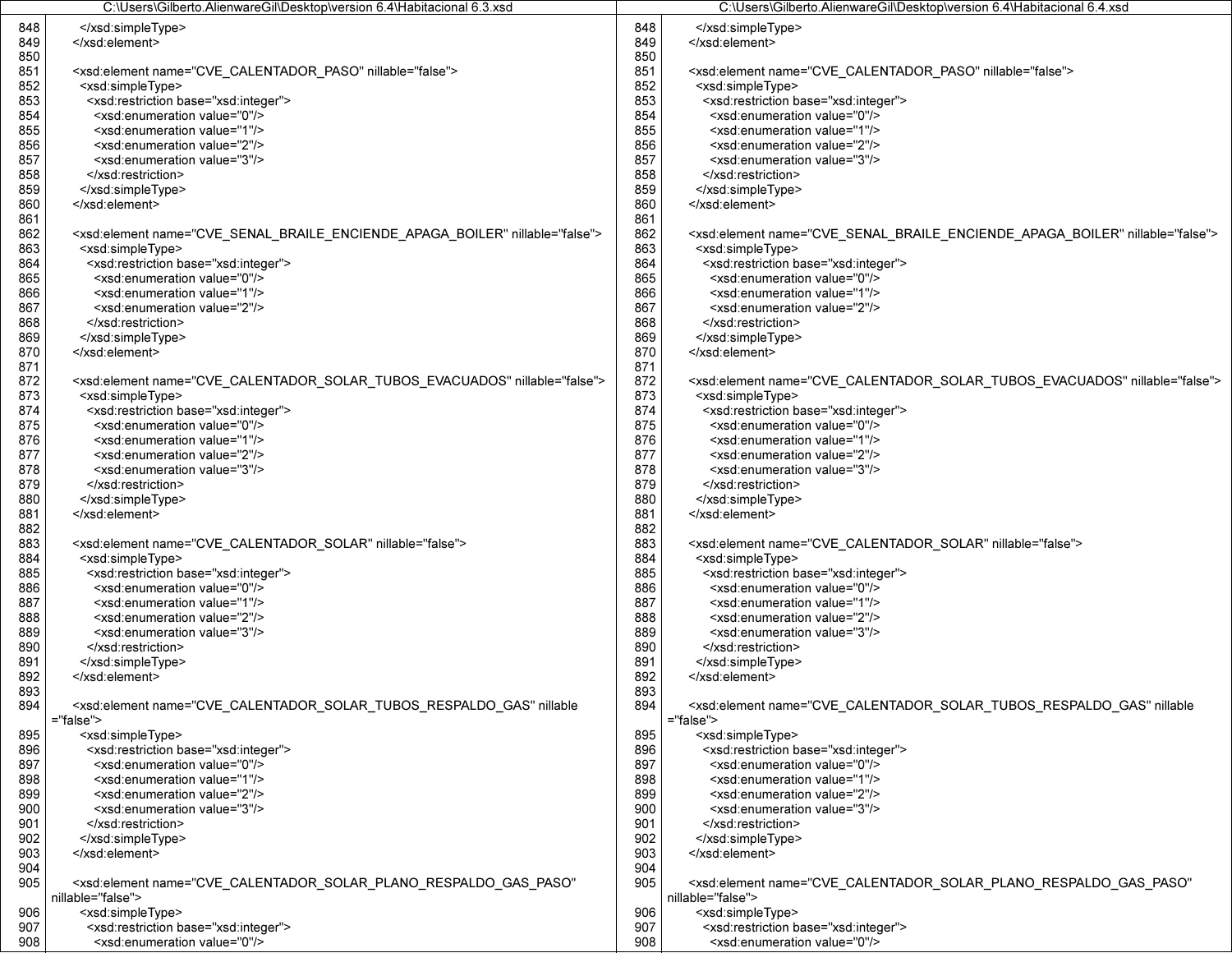|     | C:\Users\Gilberto.AlienwareGil\Desktop\version 6.4\Habitacional 6.3.xsd                                                                                                                                     |     | C:\Users\Gilberto.AlienwareGil\Desktop\version 6.4\Habitacional 6.4.xsd                     |
|-----|-------------------------------------------------------------------------------------------------------------------------------------------------------------------------------------------------------------|-----|---------------------------------------------------------------------------------------------|
| 909 | <xsd:enumeration value="1"></xsd:enumeration>                                                                                                                                                               | 909 | <xsd:enumeration value="1"></xsd:enumeration>                                               |
| 910 | <xsd:enumeration value="2"></xsd:enumeration>                                                                                                                                                               | 910 | <xsd:enumeration value="2"></xsd:enumeration>                                               |
| 911 | <xsd:enumeration value="3"></xsd:enumeration>                                                                                                                                                               | 911 | <xsd:enumeration value="3"></xsd:enumeration>                                               |
| 912 |                                                                                                                                                                                                             | 912 |                                                                                             |
| 913 | $\le$ /xsd:simpleType>                                                                                                                                                                                      | 913 |                                                                                             |
| 914 |                                                                                                                                                                                                             | 914 |                                                                                             |
| 915 |                                                                                                                                                                                                             | 915 |                                                                                             |
| 916 | <xsd:element <="" name="CVE_CALENTADOR_SOLAR_TUBOS_RESPALDO_ELECTRICO" td=""><td>916</td><td><xsd:element <="" name="CVE_CALENTADOR_SOLAR_TUBOS_RESPALDO_ELECTRICO" td=""></xsd:element></td></xsd:element> | 916 | <xsd:element <="" name="CVE_CALENTADOR_SOLAR_TUBOS_RESPALDO_ELECTRICO" td=""></xsd:element> |
|     | nillable="false">                                                                                                                                                                                           |     | nillable="false">                                                                           |
|     |                                                                                                                                                                                                             | 917 |                                                                                             |
| 917 | <xsd:simpletype><br/><xsd:restriction base="xsd:integer"></xsd:restriction></xsd:simpletype>                                                                                                                | 918 | <xsd:simpletype></xsd:simpletype>                                                           |
| 918 |                                                                                                                                                                                                             |     | <xsd:restriction base="xsd:integer"></xsd:restriction>                                      |
| 919 | <xsd:enumeration value="0"></xsd:enumeration>                                                                                                                                                               | 919 | <xsd:enumeration value="0"></xsd:enumeration>                                               |
| 920 | <xsd:enumeration value="1"></xsd:enumeration>                                                                                                                                                               | 920 | <xsd:enumeration value="1"></xsd:enumeration>                                               |
| 921 | <xsd:enumeration value="2"></xsd:enumeration>                                                                                                                                                               | 921 | <xsd:enumeration value="2"></xsd:enumeration>                                               |
| 922 | <xsd:enumeration value="3"></xsd:enumeration>                                                                                                                                                               | 922 | <xsd:enumeration value="3"></xsd:enumeration>                                               |
| 923 |                                                                                                                                                                                                             | 923 | $\le$ /xsd:restriction>                                                                     |
| 924 |                                                                                                                                                                                                             | 924 |                                                                                             |
| 925 |                                                                                                                                                                                                             | 925 |                                                                                             |
| 926 |                                                                                                                                                                                                             | 926 |                                                                                             |
| 927 | <xsd:element <="" name="CVE_CALENTADOR_SOLAR_PLANO_RESPALDO_ELECTRICO" td=""><td>927</td><td><xsd:element <="" name="CVE_CALENTADOR_SOLAR_PLANO_RESPALDO_ELECTRICO" td=""></xsd:element></td></xsd:element> | 927 | <xsd:element <="" name="CVE_CALENTADOR_SOLAR_PLANO_RESPALDO_ELECTRICO" td=""></xsd:element> |
|     | nillable="false">                                                                                                                                                                                           |     | nillable="false">                                                                           |
| 928 | <xsd:simpletype></xsd:simpletype>                                                                                                                                                                           | 928 | <xsd:simpletype></xsd:simpletype>                                                           |
| 929 | <xsd:restriction base="xsd:integer"></xsd:restriction>                                                                                                                                                      | 929 | <xsd:restriction base="xsd:integer"></xsd:restriction>                                      |
| 930 | <xsd:enumeration value="0"></xsd:enumeration>                                                                                                                                                               | 930 | <xsd:enumeration value="0"></xsd:enumeration>                                               |
| 931 | <xsd:enumeration value="1"></xsd:enumeration>                                                                                                                                                               | 931 | <xsd:enumeration value="1"></xsd:enumeration>                                               |
| 932 | <xsd:enumeration value="2"></xsd:enumeration>                                                                                                                                                               | 932 | <xsd:enumeration value="2"></xsd:enumeration>                                               |
| 933 | <xsd:enumeration value="3"></xsd:enumeration>                                                                                                                                                               | 933 | <xsd:enumeration value="3"></xsd:enumeration>                                               |
| 934 |                                                                                                                                                                                                             | 934 |                                                                                             |
| 935 |                                                                                                                                                                                                             | 935 |                                                                                             |
| 936 |                                                                                                                                                                                                             | 936 |                                                                                             |
| 937 |                                                                                                                                                                                                             | 937 |                                                                                             |
| 938 | <xsd:element name="CVE_AIRE_ACONDICIONADO" nillable="false"></xsd:element>                                                                                                                                  | 938 | <xsd:element name="CVE_AIRE_ACONDICIONADO" nillable="false"></xsd:element>                  |
| 939 | <xsd:simpletype></xsd:simpletype>                                                                                                                                                                           | 939 | <xsd:simpletype></xsd:simpletype>                                                           |
| 940 | <xsd:restriction base="xsd:integer"></xsd:restriction>                                                                                                                                                      | 940 | <xsd:restriction base="xsd:integer"></xsd:restriction>                                      |
| 941 | <xsd:enumeration value="0"></xsd:enumeration>                                                                                                                                                               | 941 | <xsd:enumeration value="0"></xsd:enumeration>                                               |
| 942 | <xsd:enumeration value="1"></xsd:enumeration>                                                                                                                                                               | 942 | <xsd:enumeration value="1"></xsd:enumeration>                                               |
| 943 | <xsd:enumeration value="2"></xsd:enumeration>                                                                                                                                                               | 943 | <xsd:enumeration value="2"></xsd:enumeration>                                               |
| 944 |                                                                                                                                                                                                             | 944 |                                                                                             |
| 945 |                                                                                                                                                                                                             | 945 |                                                                                             |
| 946 |                                                                                                                                                                                                             | 946 |                                                                                             |
| 947 |                                                                                                                                                                                                             | 947 |                                                                                             |
| 948 | <xsd:element name="CVE_BRAILE_AIRE_ACONDICIONADO" nillable="false"></xsd:element>                                                                                                                           | 948 | <xsd:element name="CVE_BRAILE_AIRE_ACONDICIONADO" nillable="false"></xsd:element>           |
| 949 | <xsd:simpletype></xsd:simpletype>                                                                                                                                                                           | 949 | <xsd:simpletype></xsd:simpletype>                                                           |
| 950 | <xsd:restriction base="xsd:integer"></xsd:restriction>                                                                                                                                                      | 950 | <xsd:restriction base="xsd:integer"></xsd:restriction>                                      |
| 951 | <xsd:enumeration value="0"></xsd:enumeration>                                                                                                                                                               | 951 | <xsd:enumeration value="0"></xsd:enumeration>                                               |
| 952 | <xsd:enumeration value="1"></xsd:enumeration>                                                                                                                                                               | 952 | <xsd:enumeration value="1"></xsd:enumeration>                                               |
| 953 | <xsd:enumeration value="2"></xsd:enumeration>                                                                                                                                                               | 953 | <xsd:enumeration value="2"></xsd:enumeration>                                               |
| 954 |                                                                                                                                                                                                             | 954 | $\le$ /xsd:restriction>                                                                     |
| 955 |                                                                                                                                                                                                             | 955 |                                                                                             |
| 956 |                                                                                                                                                                                                             | 956 |                                                                                             |
| 957 |                                                                                                                                                                                                             | 957 |                                                                                             |
| 958 | <xsd:element name="CVE_UBICACION_AIRE_ACONDICIONADO" nillable="false"></xsd:element>                                                                                                                        | 958 | <xsd:element name="CVE_UBICACION_AIRE_ACONDICIONADO" nillable="false"></xsd:element>        |
| 959 | <xsd:simpletype></xsd:simpletype>                                                                                                                                                                           | 959 | <xsd:simpletype></xsd:simpletype>                                                           |
| 960 | <xsd:restriction base="xsd:integer"></xsd:restriction>                                                                                                                                                      | 960 | <xsd:restriction base="xsd:integer"></xsd:restriction>                                      |
| 961 | <xsd:enumeration value="0"></xsd:enumeration>                                                                                                                                                               | 961 | <xsd:enumeration value="0"></xsd:enumeration>                                               |
| 962 | <xsd:enumeration value="1"></xsd:enumeration>                                                                                                                                                               | 962 | <xsd:enumeration value="1"></xsd:enumeration>                                               |
| 963 | <xsd:enumeration value="2"></xsd:enumeration>                                                                                                                                                               | 963 | <xsd:enumeration value="2"></xsd:enumeration>                                               |
| 964 | <xsd:enumeration value="3"></xsd:enumeration>                                                                                                                                                               | 964 | <xsd:enumeration value="3"></xsd:enumeration>                                               |
| 965 | <xsd:enumeration value="4"></xsd:enumeration>                                                                                                                                                               | 965 | <xsd:enumeration value="4"></xsd:enumeration>                                               |
| 966 | <xsd:enumeration value="5"></xsd:enumeration>                                                                                                                                                               | 966 | <xsd:enumeration value="5"></xsd:enumeration>                                               |
| 967 | <xsd:enumeration value="6"></xsd:enumeration>                                                                                                                                                               | 967 | <xsd:enumeration value="6"></xsd:enumeration>                                               |
| 968 | <xsd:enumeration value="7"></xsd:enumeration>                                                                                                                                                               | 968 | <xsd:enumeration value="7"></xsd:enumeration>                                               |
| 969 | <xsd:enumeration value="8"></xsd:enumeration>                                                                                                                                                               | 969 | <xsd:enumeration value="8"></xsd:enumeration>                                               |
|     |                                                                                                                                                                                                             |     |                                                                                             |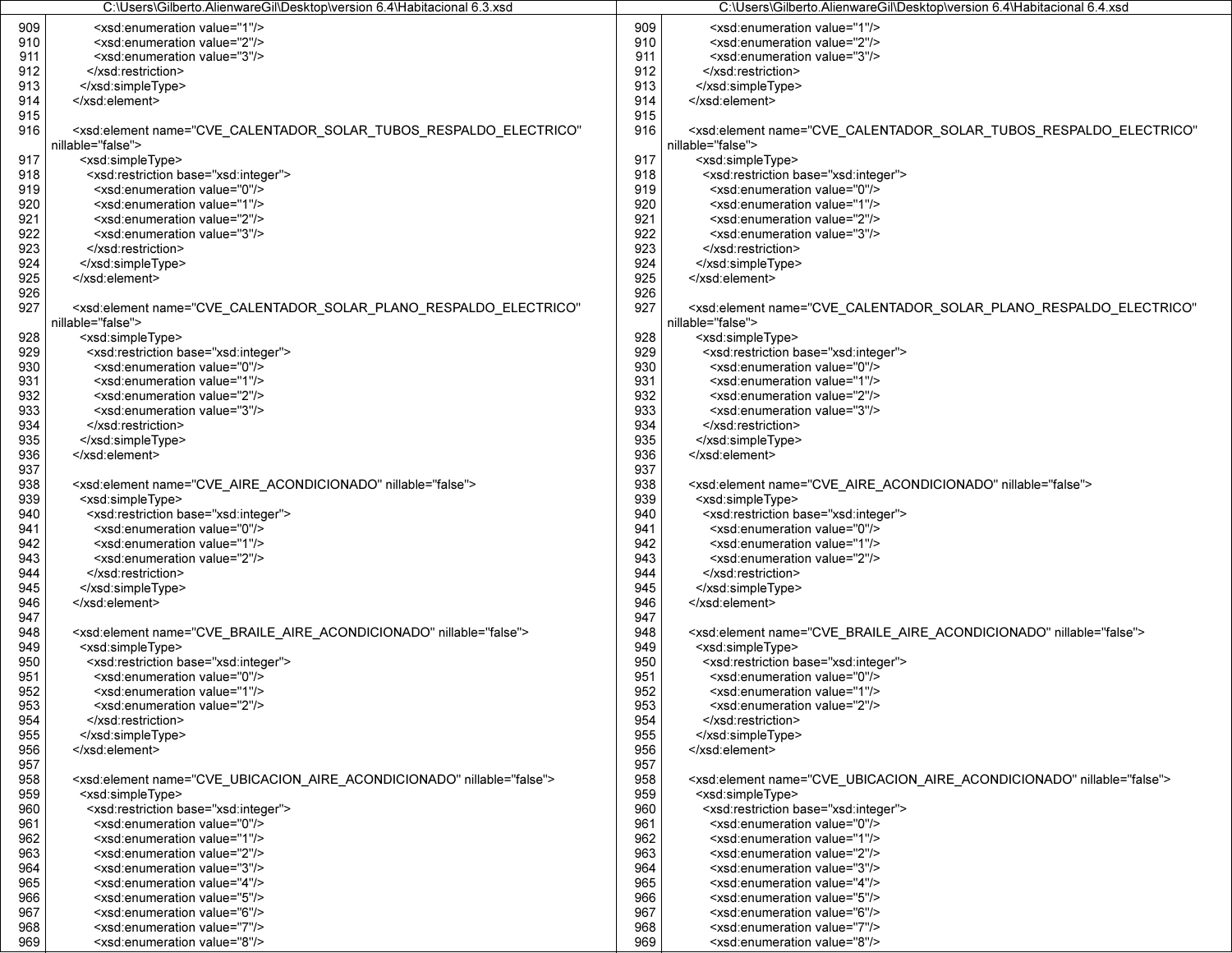|      | C:\Users\Gilberto.AlienwareGil\Desktop\version 6.4\Habitacional 6.3.xsd                                                                                                                                        |      | C:\Users\Gilberto.AlienwareGil\Desktop\version 6.4\Habitacional 6.4 xsd                      |
|------|----------------------------------------------------------------------------------------------------------------------------------------------------------------------------------------------------------------|------|----------------------------------------------------------------------------------------------|
| 970  |                                                                                                                                                                                                                | 970  |                                                                                              |
| 971  |                                                                                                                                                                                                                | 971  |                                                                                              |
| 972  | $\le$ /xsd:element>                                                                                                                                                                                            | 972  |                                                                                              |
| 973  |                                                                                                                                                                                                                | 973  |                                                                                              |
|      |                                                                                                                                                                                                                |      |                                                                                              |
| 974  | <xsd:element name="CVE_AISLANTERMICO_TECHO_NOMMX" nillable="false"></xsd:element>                                                                                                                              | 974  | <xsd:element name="CVE_AISLANTERMICO_TECHO_NOMMX" nillable="false"></xsd:element>            |
| 975  | <xsd:simpletype></xsd:simpletype>                                                                                                                                                                              | 975  | <xsd:simpletype></xsd:simpletype>                                                            |
| 976  | <xsd:restriction base="xsd:integer"></xsd:restriction>                                                                                                                                                         | 976  | <xsd:restriction base="xsd:integer"></xsd:restriction>                                       |
| 977  | <xsd:enumeration value="0"></xsd:enumeration>                                                                                                                                                                  | 977  | <xsd:enumeration value="0"></xsd:enumeration>                                                |
| 978  | <xsd:enumeration value="1"></xsd:enumeration>                                                                                                                                                                  | 978  | <xsd:enumeration value="1"></xsd:enumeration>                                                |
| 979  | <xsd:enumeration value="2"></xsd:enumeration>                                                                                                                                                                  | 979  | <xsd:enumeration value="2"></xsd:enumeration>                                                |
| 980  |                                                                                                                                                                                                                | 980  |                                                                                              |
| 981  |                                                                                                                                                                                                                | 981  |                                                                                              |
| 982  |                                                                                                                                                                                                                | 982  |                                                                                              |
| 983  |                                                                                                                                                                                                                | 983  |                                                                                              |
| 984  | <xsd:element name="CVE_AISLANTERMICO_MURO_NOMMX" nillable="false"></xsd:element>                                                                                                                               | 984  | <xsd:element name="CVE_AISLANTERMICO_MURO_NOMMX" nillable="false"></xsd:element>             |
| 985  | <xsd:simpletype></xsd:simpletype>                                                                                                                                                                              | 985  | <xsd:simpletype></xsd:simpletype>                                                            |
| 986  | <xsd:restriction base="xsd:integer"></xsd:restriction>                                                                                                                                                         | 986  | <xsd:restriction base="xsd:integer"></xsd:restriction>                                       |
| 987  | <xsd:enumeration value="0"></xsd:enumeration>                                                                                                                                                                  | 987  | <xsd:enumeration value="0"></xsd:enumeration>                                                |
| 988  | <xsd:enumeration value="1"></xsd:enumeration>                                                                                                                                                                  | 988  | <xsd:enumeration value="1"></xsd:enumeration>                                                |
| 989  | <xsd:enumeration value="2"></xsd:enumeration>                                                                                                                                                                  | 989  | <xsd:enumeration value="2"></xsd:enumeration>                                                |
|      |                                                                                                                                                                                                                |      |                                                                                              |
| 990  |                                                                                                                                                                                                                | 990  |                                                                                              |
| 991  |                                                                                                                                                                                                                | 991  |                                                                                              |
| 992  |                                                                                                                                                                                                                | 992  |                                                                                              |
| 993  |                                                                                                                                                                                                                | 993  |                                                                                              |
| 994  | <xsd:element name="CVE_AISLANTERMICO_PUERTA_VENTANA" nillable="false"></xsd:element>                                                                                                                           | 994  | <xsd:element name="CVE_AISLANTERMICO_PUERTA_VENTANA" nillable="false"></xsd:element>         |
| 995  | <xsd:simpletype></xsd:simpletype>                                                                                                                                                                              | 995  | <xsd:simpletype></xsd:simpletype>                                                            |
| 996  | <xsd:restriction base="xsd:integer"></xsd:restriction>                                                                                                                                                         | 996  | <xsd:restriction base="xsd:integer"></xsd:restriction>                                       |
| 997  | <xsd:enumeration value="0"></xsd:enumeration>                                                                                                                                                                  | 997  | <xsd:enumeration value="0"></xsd:enumeration>                                                |
| 998  | <xsd:enumeration value="1"></xsd:enumeration>                                                                                                                                                                  | 998  | <xsd:enumeration value="1"></xsd:enumeration>                                                |
| 999  | <xsd:enumeration value="2"></xsd:enumeration>                                                                                                                                                                  | 999  | <xsd:enumeration value="2"></xsd:enumeration>                                                |
| 1000 | <xsd:enumeration value="3"></xsd:enumeration>                                                                                                                                                                  | 1000 | <xsd:enumeration value="3"></xsd:enumeration>                                                |
| 1001 |                                                                                                                                                                                                                | 1001 |                                                                                              |
| 1002 |                                                                                                                                                                                                                | 1002 |                                                                                              |
| 1003 |                                                                                                                                                                                                                | 1003 |                                                                                              |
| 1004 |                                                                                                                                                                                                                | 1004 |                                                                                              |
| 1005 | <xsd:element name="CVE_VENTILADOR_SOLAR_CORRIENTE_DIRECTA" nillable="false"></xsd:element>                                                                                                                     | 1005 | <xsd:element name="CVE_VENTILADOR_SOLAR_CORRIENTE_DIRECTA" nillable="false"></xsd:element>   |
| 1006 | <xsd:simpletype></xsd:simpletype>                                                                                                                                                                              | 1006 | <xsd:simpletype></xsd:simpletype>                                                            |
| 1007 | <xsd:restriction base="xsd:integer"></xsd:restriction>                                                                                                                                                         | 1007 | <xsd:restriction base="xsd:integer"></xsd:restriction>                                       |
| 1008 | <xsd:enumeration value="0"></xsd:enumeration>                                                                                                                                                                  | 1008 | <xsd:enumeration value="0"></xsd:enumeration>                                                |
| 1009 | <xsd:enumeration value="1"></xsd:enumeration>                                                                                                                                                                  | 1009 | <xsd:enumeration value="1"></xsd:enumeration>                                                |
| 1010 | <xsd:enumeration value="2"></xsd:enumeration>                                                                                                                                                                  | 1010 | <xsd:enumeration value="2"></xsd:enumeration>                                                |
| 1011 |                                                                                                                                                                                                                | 1011 |                                                                                              |
| 1012 |                                                                                                                                                                                                                | 1012 |                                                                                              |
| 1013 |                                                                                                                                                                                                                | 1013 |                                                                                              |
| 1014 |                                                                                                                                                                                                                | 1014 |                                                                                              |
| 1015 | <xsd:element name="CVE_VENTILADOR_SOLAR_CORRIENTE_ALTERNA" nillable<="" td=""><td>1015</td><td><xsd:element name="CVE_VENTILADOR_SOLAR_CORRIENTE_ALTERNA" nillable<="" td=""></xsd:element></td></xsd:element> | 1015 | <xsd:element name="CVE_VENTILADOR_SOLAR_CORRIENTE_ALTERNA" nillable<="" td=""></xsd:element> |
|      | ="false">                                                                                                                                                                                                      |      | ="false">                                                                                    |
| 1016 | <xsd:simpletype></xsd:simpletype>                                                                                                                                                                              | 1016 | <xsd:simpletype></xsd:simpletype>                                                            |
| 1017 | <xsd:restriction base="xsd:integer"></xsd:restriction>                                                                                                                                                         | 1017 | <xsd:restriction base="xsd:integer"></xsd:restriction>                                       |
| 1018 | <xsd:enumeration value="0"></xsd:enumeration>                                                                                                                                                                  | 1018 | <xsd:enumeration value="0"></xsd:enumeration>                                                |
| 1019 | <xsd:enumeration value="1"></xsd:enumeration>                                                                                                                                                                  | 1019 | <xsd:enumeration value="1"></xsd:enumeration>                                                |
| 1020 | <xsd:enumeration value="2"></xsd:enumeration>                                                                                                                                                                  | 1020 | <xsd:enumeration value="2"></xsd:enumeration>                                                |
|      |                                                                                                                                                                                                                |      |                                                                                              |
| 1021 |                                                                                                                                                                                                                | 1021 |                                                                                              |
| 1022 |                                                                                                                                                                                                                | 1022 |                                                                                              |
| 1023 |                                                                                                                                                                                                                | 1023 |                                                                                              |
| 1024 |                                                                                                                                                                                                                | 1024 |                                                                                              |
| 1025 | <xsd:element name="CVE_VENTILADOR_CUERDA_ALTA_POTENCIA" nillable="false"></xsd:element>                                                                                                                        | 1025 | <xsd:element name="CVE_VENTILADOR_CUERDA_ALTA_POTENCIA" nillable="false"></xsd:element>      |
| 1026 | <xsd:simpletype></xsd:simpletype>                                                                                                                                                                              | 1026 | <xsd:simpletype></xsd:simpletype>                                                            |
| 1027 | <xsd:restriction base="xsd:integer"></xsd:restriction>                                                                                                                                                         | 1027 | <xsd:restriction base="xsd:integer"></xsd:restriction>                                       |
| 1028 | <xsd:enumeration value="0"></xsd:enumeration>                                                                                                                                                                  | 1028 | <xsd:enumeration value="0"></xsd:enumeration>                                                |
| 1029 | <xsd:enumeration value="1"></xsd:enumeration>                                                                                                                                                                  | 1029 | <xsd:enumeration value="1"></xsd:enumeration>                                                |
| 1030 | <xsd:enumeration value="2"></xsd:enumeration>                                                                                                                                                                  | 1030 | <xsd:enumeration value="2"></xsd:enumeration>                                                |
| 1031 | <xsd:enumeration value="3"></xsd:enumeration>                                                                                                                                                                  | 1031 | <xsd:enumeration value="3"></xsd:enumeration>                                                |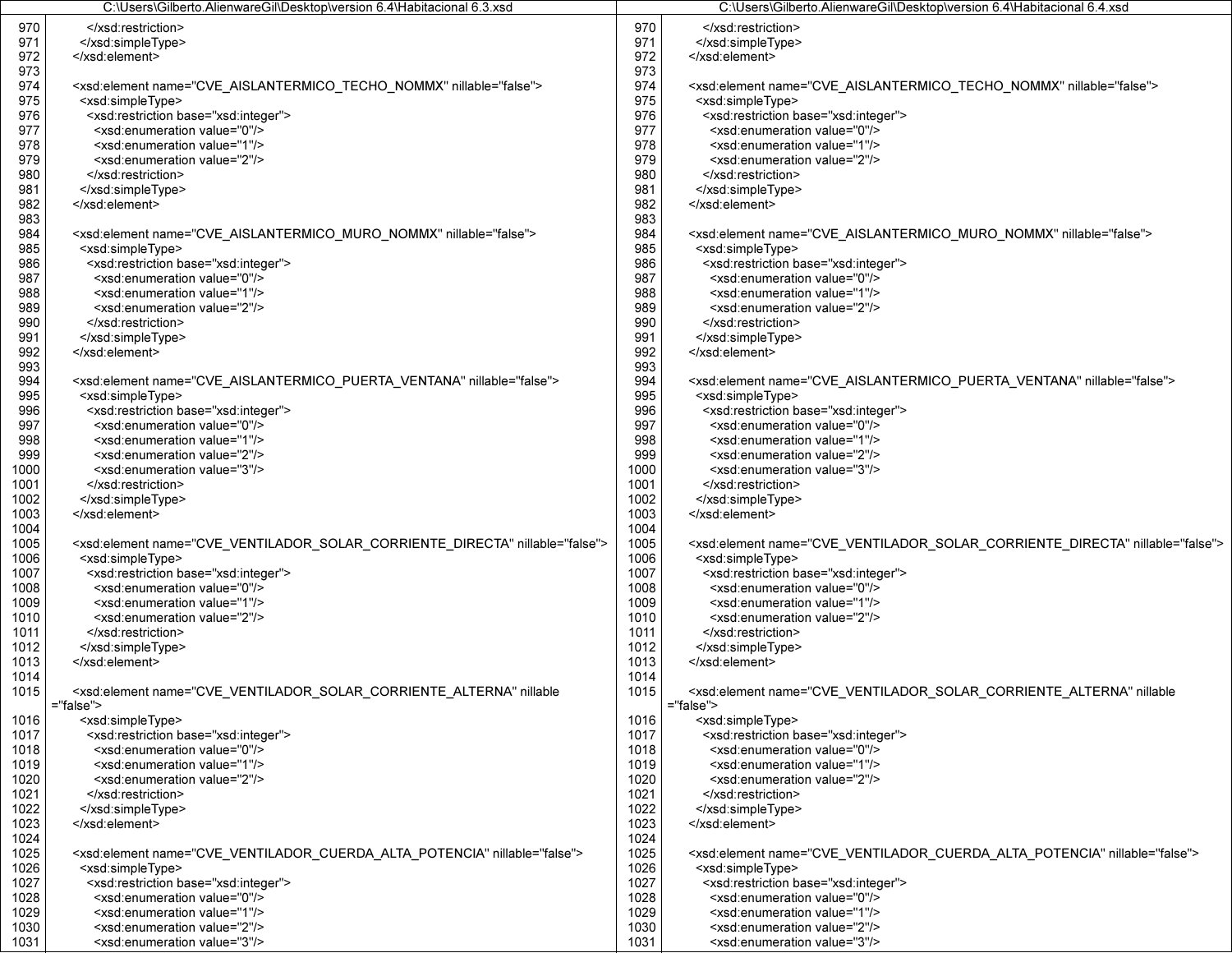| 1032<br>1032<br><br><br>1033<br>1033<br><br><br>1034<br>1034<br>$\le$ /xsd:element><br><br>1035<br>1035<br>1036<br>1036<br><xsd:element name="CVE_VENTILADOR_CUERDA_BAJA_POTENCIA" nillable="false"><br/><xsd:element name="CVE_VENTILADOR_CUERDA_BAJA_POTENCIA" nillable="false"><br/>1037<br/>1037<br/><xsd:simpletype><br/><xsd:simpletype><br/>1038<br/>1038<br/><xsd:restriction base="xsd:integer"><br/><xsd:restriction base="xsd:integer"><br/>1039<br/><xsd:enumeration value="0"></xsd:enumeration><br/>1039<br/><xsd:enumeration value="0"></xsd:enumeration><br/>1040<br/>1040<br/><xsd:enumeration value="1"></xsd:enumeration><br/><xsd:enumeration value="1"></xsd:enumeration><br/>1041<br/>1041<br/><xsd:enumeration value="2"></xsd:enumeration><br/><xsd:enumeration value="2"></xsd:enumeration><br/>1042<br/>1042<br/><xsd:enumeration value="3"></xsd:enumeration><br/><xsd:enumeration value="3"></xsd:enumeration><br/>1043<br/>1043<br/></xsd:restriction><br/></xsd:restriction><br/></xsd:simpletype><br/>1044<br/>1044<br/></xsd:simpletype><br/>1045<br/>1045<br/></xsd:element><br/></xsd:element><br>1046<br>1046<br><xsd:element name="CVE_SIST_ENCENDIDO_DE_LUCES" nillable="false"><br/>1047<br/><xsd:element name="CVE_SIST_ENCENDIDO_DE_LUCES" nillable="false"><br/>1047<br/>1048<br/>1048<br/><xsd:simpletype><br/><xsd:simpletype><br/>1049<br/>1049<br/><xsd:restriction base="xsd:integer"><br/><xsd:restriction base="xsd:integer"><br/><xsd:enumeration value="0"></xsd:enumeration><br/>1050<br/><xsd:enumeration value="0"></xsd:enumeration><br/>1050<br/>1051<br/>1051<br/><xsd:enumeration value="1"></xsd:enumeration><br/><xsd:enumeration value="1"></xsd:enumeration><br/>1052<br/>1052<br/><xsd:enumeration value="2"></xsd:enumeration><br/><xsd:enumeration value="2"></xsd:enumeration><br/>1053<br/>1053<br/></xsd:restriction><br/><math>\le</math>/xsd:restriction&gt;<br/>1054<br/></xsd:restriction></xsd:simpletype><br/>1054<br/></xsd:simpletype><br/>1055<br/>1055<br/></xsd:element><br/></xsd:element><br>1056<br>1056<br>1057<br>1057<br><xsd:element name="CVE_CAPTACION_ENERGIA" nillable="false"><br/><xsd:element name="CVE_CAPTACION_ENERGIA" nillable="false"><br/>1058<br/>1058<br/><xsd:simpletype><br/><xsd:simpletype><br/>1059<br/><xsd:restriction base="xsd:integer"><br/>1059<br/><xsd:restriction base="xsd:integer"><br/>1060<br/><xsd:enumeration value="0"></xsd:enumeration><br/>1060<br/><xsd:enumeration value="0"></xsd:enumeration><br/>1061<br/>1061<br/><xsd:enumeration value="1"></xsd:enumeration><br/><xsd:enumeration value="1"></xsd:enumeration><br/>1062<br/>1062<br/><xsd:enumeration value="2"></xsd:enumeration><br/><xsd:enumeration value="2"></xsd:enumeration><br/>1063<br/>1063<br/></xsd:restriction><br/></xsd:restriction><br/>1064<br/>1064<br/></xsd:simpletype><br/></xsd:simpletype><br/>1065<br/>1065<br/></xsd:element><br/></xsd:element><br>1066<br>1066<br>1067<br>1067<br><xsd:element name="CVE_FOCOS_AHORRADORES" nillable="false"><br/><xsd:element name="CVE_FOCOS_AHORRADORES" nillable="false"><br/>1068<br/>1068<br/><xsd:simpletype><br/><xsd:simpletype><br/><xsd:restriction base="xsd:integer"><br/>1069<br/><xsd:restriction base="xsd:integer"><br/>1069<br/>1070<br/><xsd:enumeration value="0"></xsd:enumeration><br/>1070<br/><xsd:enumeration value="0"></xsd:enumeration><br/>1071<br/>1071<br/><xsd:enumeration value="1"></xsd:enumeration><br/><xsd:enumeration value="1"></xsd:enumeration><br/>1072<br/><xsd:enumeration value="2"></xsd:enumeration><br/>1072<br/><xsd:enumeration value="2"></xsd:enumeration><br/>1073<br/>1073<br/><xsd:enumeration value="3"></xsd:enumeration><br/><xsd:enumeration value="3"></xsd:enumeration><br/>1074<br/>1074<br/></xsd:restriction><br/></xsd:restriction><br/>1075<br/>1075<br/></xsd:simpletype><br/></xsd:simpletype><br/>1076<br/>1076<br/></xsd:element><br/></xsd:element><br>1077<br>1077<br>1078<br><xsd:element name="CVE_FOCOS_LED_LUZ_DIRIGIDA" nillable="false"><br/>1078<br/><xsd:element name="CVE_FOCOS_LED_LUZ_DIRIGIDA" nillable="false"><br/>1079<br/>1079<br/><xsd:simpletype><br/><xsd:simpletype><br/>1080<br/><xsd:restriction base="xsd:integer"><br/>1080<br/><xsd:restriction base="xsd:integer"><br/><xsd:enumeration value="0"></xsd:enumeration><br/>1081<br/><xsd:enumeration value="0"></xsd:enumeration><br/>1081<br/>1082<br/>1082<br/><xsd:enumeration value="1"></xsd:enumeration><br/><xsd:enumeration value="1"></xsd:enumeration><br/>1083<br/>1083<br/><xsd:enumeration value="2"></xsd:enumeration><br/><xsd:enumeration value="2"></xsd:enumeration><br/>1084<br/>1084<br/><xsd:enumeration value="3"></xsd:enumeration><br/><xsd:enumeration value="3"></xsd:enumeration><br/>1085<br/>1085<br/></xsd:restriction><br/></xsd:restriction><br/>1086<br/>1086<br/></xsd:simpletype><br/></xsd:simpletype><br/>1087<br/></xsd:element><br/>1087<br/></xsd:element><br>1088<br>1088<br>1089<br><xsd:element name="CVE_FOCOS_LED_LUZ_DIFUSA" nillable="false"><br/>1089<br/><xsd:element name="CVE_FOCOS_LED_LUZ_DIFUSA" nillable="false"><br/>1090<br/>1090<br/><xsd:simpletype><br/><xsd:simpletype><br/>1091<br/><xsd:restriction base="xsd:integer"><br/>1091<br/><xsd:restriction base="xsd:integer"><br/>1092<br/><xsd:enumeration value="0"></xsd:enumeration><br/>1092<br/><xsd:enumeration value="0"></xsd:enumeration><br/>1093<br/>1093<br/><xsd:enumeration value="1"></xsd:enumeration><br/><xsd:enumeration value="1"></xsd:enumeration><br/>1094<br/>1094<br/><xsd:enumeration value="2"></xsd:enumeration><br/><xsd:enumeration value="2"></xsd:enumeration></xsd:restriction></xsd:restriction></xsd:simpletype></xsd:simpletype></xsd:element></xsd:element> | C:\Users\Gilberto.AlienwareGil\Desktop\version 6.4\Habitacional 6.3.xsd | C:\Users\Gilberto.AlienwareGil\Desktop\version 6.4\Habitacional 6.4 xsd |
|-----------------------------------------------------------------------------------------------------------------------------------------------------------------------------------------------------------------------------------------------------------------------------------------------------------------------------------------------------------------------------------------------------------------------------------------------------------------------------------------------------------------------------------------------------------------------------------------------------------------------------------------------------------------------------------------------------------------------------------------------------------------------------------------------------------------------------------------------------------------------------------------------------------------------------------------------------------------------------------------------------------------------------------------------------------------------------------------------------------------------------------------------------------------------------------------------------------------------------------------------------------------------------------------------------------------------------------------------------------------------------------------------------------------------------------------------------------------------------------------------------------------------------------------------------------------------------------------------------------------------------------------------------------------------------------------------------------------------------------------------------------------------------------------------------------------------------------------------------------------------------------------------------------------------------------------------------------------------------------------------------------------------------------------------------------------------------------------------------------------------------------------------------------------------------------------------------------------------------------------------------------------------------------------------------------------------------------------------------------------------------------------------------------------------------------------------------------------------------------------------------------------------------------------------------------------------------------------------------------------------------------------------------------------------------------------------------------------------------------------------------------------------------------------------------------------------------------------------------------------------------------------------------------------------------------------------------------------------------------------------------------------------------------------------------------------------------------------------------------------------------------------------------------------------------------------------------------------------------------------------------------------------------------------------------------------------------------------------------------------------------------------------------------------------------------------------------------------------------------------------------------------------------------------------------------------------------------------------------------------------------------------------------------------------------------------------------------------------------------------------------------------------------------------------------------------------------------------------------------------------------------------------------------------------------------------------------------------------------------------------------------------------------------------------------------------------------------------------------------------------------------------------------------------------------------------------------------------------------------------------------------------------------------------------------------------------------------------------------------------------------------------------------------------------------------------------------------------------------------------------------------------------------------------------------------------------------------------------------------------------------------------------------------------------------------------------------------------------------------------------------------------------------------------------------------------------------------------------------------------------------------------------------------------------------------------------------------------------------------------------------------------------------------------------------------------------------------------------------------------------------------------------------------------------------------------------------------------------------------------------------------------------------------------------------------------------------------------------------------------------------------------------------------------------------------------------------------------------------------------------------------------------------------------------------------------------------------------------------------------------------------------------------------------------------------------------------------------------------------------------------------------------------------------------------------------|-------------------------------------------------------------------------|-------------------------------------------------------------------------|
|                                                                                                                                                                                                                                                                                                                                                                                                                                                                                                                                                                                                                                                                                                                                                                                                                                                                                                                                                                                                                                                                                                                                                                                                                                                                                                                                                                                                                                                                                                                                                                                                                                                                                                                                                                                                                                                                                                                                                                                                                                                                                                                                                                                                                                                                                                                                                                                                                                                                                                                                                                                                                                                                                                                                                                                                                                                                                                                                                                                                                                                                                                                                                                                                                                                                                                                                                                                                                                                                                                                                                                                                                                                                                                                                                                                                                                                                                                                                                                                                                                                                                                                                                                                                                                                                                                                                                                                                                                                                                                                                                                                                                                                                                                                                                                                                                                                                                                                                                                                                                                                                                                                                                                                                                                                                                                                                                                                                                                                                                                                                                                                                                                                                                                                                                                                                                 |                                                                         |                                                                         |
|                                                                                                                                                                                                                                                                                                                                                                                                                                                                                                                                                                                                                                                                                                                                                                                                                                                                                                                                                                                                                                                                                                                                                                                                                                                                                                                                                                                                                                                                                                                                                                                                                                                                                                                                                                                                                                                                                                                                                                                                                                                                                                                                                                                                                                                                                                                                                                                                                                                                                                                                                                                                                                                                                                                                                                                                                                                                                                                                                                                                                                                                                                                                                                                                                                                                                                                                                                                                                                                                                                                                                                                                                                                                                                                                                                                                                                                                                                                                                                                                                                                                                                                                                                                                                                                                                                                                                                                                                                                                                                                                                                                                                                                                                                                                                                                                                                                                                                                                                                                                                                                                                                                                                                                                                                                                                                                                                                                                                                                                                                                                                                                                                                                                                                                                                                                                                 |                                                                         |                                                                         |
|                                                                                                                                                                                                                                                                                                                                                                                                                                                                                                                                                                                                                                                                                                                                                                                                                                                                                                                                                                                                                                                                                                                                                                                                                                                                                                                                                                                                                                                                                                                                                                                                                                                                                                                                                                                                                                                                                                                                                                                                                                                                                                                                                                                                                                                                                                                                                                                                                                                                                                                                                                                                                                                                                                                                                                                                                                                                                                                                                                                                                                                                                                                                                                                                                                                                                                                                                                                                                                                                                                                                                                                                                                                                                                                                                                                                                                                                                                                                                                                                                                                                                                                                                                                                                                                                                                                                                                                                                                                                                                                                                                                                                                                                                                                                                                                                                                                                                                                                                                                                                                                                                                                                                                                                                                                                                                                                                                                                                                                                                                                                                                                                                                                                                                                                                                                                                 |                                                                         |                                                                         |
|                                                                                                                                                                                                                                                                                                                                                                                                                                                                                                                                                                                                                                                                                                                                                                                                                                                                                                                                                                                                                                                                                                                                                                                                                                                                                                                                                                                                                                                                                                                                                                                                                                                                                                                                                                                                                                                                                                                                                                                                                                                                                                                                                                                                                                                                                                                                                                                                                                                                                                                                                                                                                                                                                                                                                                                                                                                                                                                                                                                                                                                                                                                                                                                                                                                                                                                                                                                                                                                                                                                                                                                                                                                                                                                                                                                                                                                                                                                                                                                                                                                                                                                                                                                                                                                                                                                                                                                                                                                                                                                                                                                                                                                                                                                                                                                                                                                                                                                                                                                                                                                                                                                                                                                                                                                                                                                                                                                                                                                                                                                                                                                                                                                                                                                                                                                                                 |                                                                         |                                                                         |
|                                                                                                                                                                                                                                                                                                                                                                                                                                                                                                                                                                                                                                                                                                                                                                                                                                                                                                                                                                                                                                                                                                                                                                                                                                                                                                                                                                                                                                                                                                                                                                                                                                                                                                                                                                                                                                                                                                                                                                                                                                                                                                                                                                                                                                                                                                                                                                                                                                                                                                                                                                                                                                                                                                                                                                                                                                                                                                                                                                                                                                                                                                                                                                                                                                                                                                                                                                                                                                                                                                                                                                                                                                                                                                                                                                                                                                                                                                                                                                                                                                                                                                                                                                                                                                                                                                                                                                                                                                                                                                                                                                                                                                                                                                                                                                                                                                                                                                                                                                                                                                                                                                                                                                                                                                                                                                                                                                                                                                                                                                                                                                                                                                                                                                                                                                                                                 |                                                                         |                                                                         |
|                                                                                                                                                                                                                                                                                                                                                                                                                                                                                                                                                                                                                                                                                                                                                                                                                                                                                                                                                                                                                                                                                                                                                                                                                                                                                                                                                                                                                                                                                                                                                                                                                                                                                                                                                                                                                                                                                                                                                                                                                                                                                                                                                                                                                                                                                                                                                                                                                                                                                                                                                                                                                                                                                                                                                                                                                                                                                                                                                                                                                                                                                                                                                                                                                                                                                                                                                                                                                                                                                                                                                                                                                                                                                                                                                                                                                                                                                                                                                                                                                                                                                                                                                                                                                                                                                                                                                                                                                                                                                                                                                                                                                                                                                                                                                                                                                                                                                                                                                                                                                                                                                                                                                                                                                                                                                                                                                                                                                                                                                                                                                                                                                                                                                                                                                                                                                 |                                                                         |                                                                         |
|                                                                                                                                                                                                                                                                                                                                                                                                                                                                                                                                                                                                                                                                                                                                                                                                                                                                                                                                                                                                                                                                                                                                                                                                                                                                                                                                                                                                                                                                                                                                                                                                                                                                                                                                                                                                                                                                                                                                                                                                                                                                                                                                                                                                                                                                                                                                                                                                                                                                                                                                                                                                                                                                                                                                                                                                                                                                                                                                                                                                                                                                                                                                                                                                                                                                                                                                                                                                                                                                                                                                                                                                                                                                                                                                                                                                                                                                                                                                                                                                                                                                                                                                                                                                                                                                                                                                                                                                                                                                                                                                                                                                                                                                                                                                                                                                                                                                                                                                                                                                                                                                                                                                                                                                                                                                                                                                                                                                                                                                                                                                                                                                                                                                                                                                                                                                                 |                                                                         |                                                                         |
|                                                                                                                                                                                                                                                                                                                                                                                                                                                                                                                                                                                                                                                                                                                                                                                                                                                                                                                                                                                                                                                                                                                                                                                                                                                                                                                                                                                                                                                                                                                                                                                                                                                                                                                                                                                                                                                                                                                                                                                                                                                                                                                                                                                                                                                                                                                                                                                                                                                                                                                                                                                                                                                                                                                                                                                                                                                                                                                                                                                                                                                                                                                                                                                                                                                                                                                                                                                                                                                                                                                                                                                                                                                                                                                                                                                                                                                                                                                                                                                                                                                                                                                                                                                                                                                                                                                                                                                                                                                                                                                                                                                                                                                                                                                                                                                                                                                                                                                                                                                                                                                                                                                                                                                                                                                                                                                                                                                                                                                                                                                                                                                                                                                                                                                                                                                                                 |                                                                         |                                                                         |
|                                                                                                                                                                                                                                                                                                                                                                                                                                                                                                                                                                                                                                                                                                                                                                                                                                                                                                                                                                                                                                                                                                                                                                                                                                                                                                                                                                                                                                                                                                                                                                                                                                                                                                                                                                                                                                                                                                                                                                                                                                                                                                                                                                                                                                                                                                                                                                                                                                                                                                                                                                                                                                                                                                                                                                                                                                                                                                                                                                                                                                                                                                                                                                                                                                                                                                                                                                                                                                                                                                                                                                                                                                                                                                                                                                                                                                                                                                                                                                                                                                                                                                                                                                                                                                                                                                                                                                                                                                                                                                                                                                                                                                                                                                                                                                                                                                                                                                                                                                                                                                                                                                                                                                                                                                                                                                                                                                                                                                                                                                                                                                                                                                                                                                                                                                                                                 |                                                                         |                                                                         |
|                                                                                                                                                                                                                                                                                                                                                                                                                                                                                                                                                                                                                                                                                                                                                                                                                                                                                                                                                                                                                                                                                                                                                                                                                                                                                                                                                                                                                                                                                                                                                                                                                                                                                                                                                                                                                                                                                                                                                                                                                                                                                                                                                                                                                                                                                                                                                                                                                                                                                                                                                                                                                                                                                                                                                                                                                                                                                                                                                                                                                                                                                                                                                                                                                                                                                                                                                                                                                                                                                                                                                                                                                                                                                                                                                                                                                                                                                                                                                                                                                                                                                                                                                                                                                                                                                                                                                                                                                                                                                                                                                                                                                                                                                                                                                                                                                                                                                                                                                                                                                                                                                                                                                                                                                                                                                                                                                                                                                                                                                                                                                                                                                                                                                                                                                                                                                 |                                                                         |                                                                         |
|                                                                                                                                                                                                                                                                                                                                                                                                                                                                                                                                                                                                                                                                                                                                                                                                                                                                                                                                                                                                                                                                                                                                                                                                                                                                                                                                                                                                                                                                                                                                                                                                                                                                                                                                                                                                                                                                                                                                                                                                                                                                                                                                                                                                                                                                                                                                                                                                                                                                                                                                                                                                                                                                                                                                                                                                                                                                                                                                                                                                                                                                                                                                                                                                                                                                                                                                                                                                                                                                                                                                                                                                                                                                                                                                                                                                                                                                                                                                                                                                                                                                                                                                                                                                                                                                                                                                                                                                                                                                                                                                                                                                                                                                                                                                                                                                                                                                                                                                                                                                                                                                                                                                                                                                                                                                                                                                                                                                                                                                                                                                                                                                                                                                                                                                                                                                                 |                                                                         |                                                                         |
|                                                                                                                                                                                                                                                                                                                                                                                                                                                                                                                                                                                                                                                                                                                                                                                                                                                                                                                                                                                                                                                                                                                                                                                                                                                                                                                                                                                                                                                                                                                                                                                                                                                                                                                                                                                                                                                                                                                                                                                                                                                                                                                                                                                                                                                                                                                                                                                                                                                                                                                                                                                                                                                                                                                                                                                                                                                                                                                                                                                                                                                                                                                                                                                                                                                                                                                                                                                                                                                                                                                                                                                                                                                                                                                                                                                                                                                                                                                                                                                                                                                                                                                                                                                                                                                                                                                                                                                                                                                                                                                                                                                                                                                                                                                                                                                                                                                                                                                                                                                                                                                                                                                                                                                                                                                                                                                                                                                                                                                                                                                                                                                                                                                                                                                                                                                                                 |                                                                         |                                                                         |
|                                                                                                                                                                                                                                                                                                                                                                                                                                                                                                                                                                                                                                                                                                                                                                                                                                                                                                                                                                                                                                                                                                                                                                                                                                                                                                                                                                                                                                                                                                                                                                                                                                                                                                                                                                                                                                                                                                                                                                                                                                                                                                                                                                                                                                                                                                                                                                                                                                                                                                                                                                                                                                                                                                                                                                                                                                                                                                                                                                                                                                                                                                                                                                                                                                                                                                                                                                                                                                                                                                                                                                                                                                                                                                                                                                                                                                                                                                                                                                                                                                                                                                                                                                                                                                                                                                                                                                                                                                                                                                                                                                                                                                                                                                                                                                                                                                                                                                                                                                                                                                                                                                                                                                                                                                                                                                                                                                                                                                                                                                                                                                                                                                                                                                                                                                                                                 |                                                                         |                                                                         |
|                                                                                                                                                                                                                                                                                                                                                                                                                                                                                                                                                                                                                                                                                                                                                                                                                                                                                                                                                                                                                                                                                                                                                                                                                                                                                                                                                                                                                                                                                                                                                                                                                                                                                                                                                                                                                                                                                                                                                                                                                                                                                                                                                                                                                                                                                                                                                                                                                                                                                                                                                                                                                                                                                                                                                                                                                                                                                                                                                                                                                                                                                                                                                                                                                                                                                                                                                                                                                                                                                                                                                                                                                                                                                                                                                                                                                                                                                                                                                                                                                                                                                                                                                                                                                                                                                                                                                                                                                                                                                                                                                                                                                                                                                                                                                                                                                                                                                                                                                                                                                                                                                                                                                                                                                                                                                                                                                                                                                                                                                                                                                                                                                                                                                                                                                                                                                 |                                                                         |                                                                         |
|                                                                                                                                                                                                                                                                                                                                                                                                                                                                                                                                                                                                                                                                                                                                                                                                                                                                                                                                                                                                                                                                                                                                                                                                                                                                                                                                                                                                                                                                                                                                                                                                                                                                                                                                                                                                                                                                                                                                                                                                                                                                                                                                                                                                                                                                                                                                                                                                                                                                                                                                                                                                                                                                                                                                                                                                                                                                                                                                                                                                                                                                                                                                                                                                                                                                                                                                                                                                                                                                                                                                                                                                                                                                                                                                                                                                                                                                                                                                                                                                                                                                                                                                                                                                                                                                                                                                                                                                                                                                                                                                                                                                                                                                                                                                                                                                                                                                                                                                                                                                                                                                                                                                                                                                                                                                                                                                                                                                                                                                                                                                                                                                                                                                                                                                                                                                                 |                                                                         |                                                                         |
|                                                                                                                                                                                                                                                                                                                                                                                                                                                                                                                                                                                                                                                                                                                                                                                                                                                                                                                                                                                                                                                                                                                                                                                                                                                                                                                                                                                                                                                                                                                                                                                                                                                                                                                                                                                                                                                                                                                                                                                                                                                                                                                                                                                                                                                                                                                                                                                                                                                                                                                                                                                                                                                                                                                                                                                                                                                                                                                                                                                                                                                                                                                                                                                                                                                                                                                                                                                                                                                                                                                                                                                                                                                                                                                                                                                                                                                                                                                                                                                                                                                                                                                                                                                                                                                                                                                                                                                                                                                                                                                                                                                                                                                                                                                                                                                                                                                                                                                                                                                                                                                                                                                                                                                                                                                                                                                                                                                                                                                                                                                                                                                                                                                                                                                                                                                                                 |                                                                         |                                                                         |
|                                                                                                                                                                                                                                                                                                                                                                                                                                                                                                                                                                                                                                                                                                                                                                                                                                                                                                                                                                                                                                                                                                                                                                                                                                                                                                                                                                                                                                                                                                                                                                                                                                                                                                                                                                                                                                                                                                                                                                                                                                                                                                                                                                                                                                                                                                                                                                                                                                                                                                                                                                                                                                                                                                                                                                                                                                                                                                                                                                                                                                                                                                                                                                                                                                                                                                                                                                                                                                                                                                                                                                                                                                                                                                                                                                                                                                                                                                                                                                                                                                                                                                                                                                                                                                                                                                                                                                                                                                                                                                                                                                                                                                                                                                                                                                                                                                                                                                                                                                                                                                                                                                                                                                                                                                                                                                                                                                                                                                                                                                                                                                                                                                                                                                                                                                                                                 |                                                                         |                                                                         |
|                                                                                                                                                                                                                                                                                                                                                                                                                                                                                                                                                                                                                                                                                                                                                                                                                                                                                                                                                                                                                                                                                                                                                                                                                                                                                                                                                                                                                                                                                                                                                                                                                                                                                                                                                                                                                                                                                                                                                                                                                                                                                                                                                                                                                                                                                                                                                                                                                                                                                                                                                                                                                                                                                                                                                                                                                                                                                                                                                                                                                                                                                                                                                                                                                                                                                                                                                                                                                                                                                                                                                                                                                                                                                                                                                                                                                                                                                                                                                                                                                                                                                                                                                                                                                                                                                                                                                                                                                                                                                                                                                                                                                                                                                                                                                                                                                                                                                                                                                                                                                                                                                                                                                                                                                                                                                                                                                                                                                                                                                                                                                                                                                                                                                                                                                                                                                 |                                                                         |                                                                         |
|                                                                                                                                                                                                                                                                                                                                                                                                                                                                                                                                                                                                                                                                                                                                                                                                                                                                                                                                                                                                                                                                                                                                                                                                                                                                                                                                                                                                                                                                                                                                                                                                                                                                                                                                                                                                                                                                                                                                                                                                                                                                                                                                                                                                                                                                                                                                                                                                                                                                                                                                                                                                                                                                                                                                                                                                                                                                                                                                                                                                                                                                                                                                                                                                                                                                                                                                                                                                                                                                                                                                                                                                                                                                                                                                                                                                                                                                                                                                                                                                                                                                                                                                                                                                                                                                                                                                                                                                                                                                                                                                                                                                                                                                                                                                                                                                                                                                                                                                                                                                                                                                                                                                                                                                                                                                                                                                                                                                                                                                                                                                                                                                                                                                                                                                                                                                                 |                                                                         |                                                                         |
|                                                                                                                                                                                                                                                                                                                                                                                                                                                                                                                                                                                                                                                                                                                                                                                                                                                                                                                                                                                                                                                                                                                                                                                                                                                                                                                                                                                                                                                                                                                                                                                                                                                                                                                                                                                                                                                                                                                                                                                                                                                                                                                                                                                                                                                                                                                                                                                                                                                                                                                                                                                                                                                                                                                                                                                                                                                                                                                                                                                                                                                                                                                                                                                                                                                                                                                                                                                                                                                                                                                                                                                                                                                                                                                                                                                                                                                                                                                                                                                                                                                                                                                                                                                                                                                                                                                                                                                                                                                                                                                                                                                                                                                                                                                                                                                                                                                                                                                                                                                                                                                                                                                                                                                                                                                                                                                                                                                                                                                                                                                                                                                                                                                                                                                                                                                                                 |                                                                         |                                                                         |
|                                                                                                                                                                                                                                                                                                                                                                                                                                                                                                                                                                                                                                                                                                                                                                                                                                                                                                                                                                                                                                                                                                                                                                                                                                                                                                                                                                                                                                                                                                                                                                                                                                                                                                                                                                                                                                                                                                                                                                                                                                                                                                                                                                                                                                                                                                                                                                                                                                                                                                                                                                                                                                                                                                                                                                                                                                                                                                                                                                                                                                                                                                                                                                                                                                                                                                                                                                                                                                                                                                                                                                                                                                                                                                                                                                                                                                                                                                                                                                                                                                                                                                                                                                                                                                                                                                                                                                                                                                                                                                                                                                                                                                                                                                                                                                                                                                                                                                                                                                                                                                                                                                                                                                                                                                                                                                                                                                                                                                                                                                                                                                                                                                                                                                                                                                                                                 |                                                                         |                                                                         |
|                                                                                                                                                                                                                                                                                                                                                                                                                                                                                                                                                                                                                                                                                                                                                                                                                                                                                                                                                                                                                                                                                                                                                                                                                                                                                                                                                                                                                                                                                                                                                                                                                                                                                                                                                                                                                                                                                                                                                                                                                                                                                                                                                                                                                                                                                                                                                                                                                                                                                                                                                                                                                                                                                                                                                                                                                                                                                                                                                                                                                                                                                                                                                                                                                                                                                                                                                                                                                                                                                                                                                                                                                                                                                                                                                                                                                                                                                                                                                                                                                                                                                                                                                                                                                                                                                                                                                                                                                                                                                                                                                                                                                                                                                                                                                                                                                                                                                                                                                                                                                                                                                                                                                                                                                                                                                                                                                                                                                                                                                                                                                                                                                                                                                                                                                                                                                 |                                                                         |                                                                         |
|                                                                                                                                                                                                                                                                                                                                                                                                                                                                                                                                                                                                                                                                                                                                                                                                                                                                                                                                                                                                                                                                                                                                                                                                                                                                                                                                                                                                                                                                                                                                                                                                                                                                                                                                                                                                                                                                                                                                                                                                                                                                                                                                                                                                                                                                                                                                                                                                                                                                                                                                                                                                                                                                                                                                                                                                                                                                                                                                                                                                                                                                                                                                                                                                                                                                                                                                                                                                                                                                                                                                                                                                                                                                                                                                                                                                                                                                                                                                                                                                                                                                                                                                                                                                                                                                                                                                                                                                                                                                                                                                                                                                                                                                                                                                                                                                                                                                                                                                                                                                                                                                                                                                                                                                                                                                                                                                                                                                                                                                                                                                                                                                                                                                                                                                                                                                                 |                                                                         |                                                                         |
|                                                                                                                                                                                                                                                                                                                                                                                                                                                                                                                                                                                                                                                                                                                                                                                                                                                                                                                                                                                                                                                                                                                                                                                                                                                                                                                                                                                                                                                                                                                                                                                                                                                                                                                                                                                                                                                                                                                                                                                                                                                                                                                                                                                                                                                                                                                                                                                                                                                                                                                                                                                                                                                                                                                                                                                                                                                                                                                                                                                                                                                                                                                                                                                                                                                                                                                                                                                                                                                                                                                                                                                                                                                                                                                                                                                                                                                                                                                                                                                                                                                                                                                                                                                                                                                                                                                                                                                                                                                                                                                                                                                                                                                                                                                                                                                                                                                                                                                                                                                                                                                                                                                                                                                                                                                                                                                                                                                                                                                                                                                                                                                                                                                                                                                                                                                                                 |                                                                         |                                                                         |
|                                                                                                                                                                                                                                                                                                                                                                                                                                                                                                                                                                                                                                                                                                                                                                                                                                                                                                                                                                                                                                                                                                                                                                                                                                                                                                                                                                                                                                                                                                                                                                                                                                                                                                                                                                                                                                                                                                                                                                                                                                                                                                                                                                                                                                                                                                                                                                                                                                                                                                                                                                                                                                                                                                                                                                                                                                                                                                                                                                                                                                                                                                                                                                                                                                                                                                                                                                                                                                                                                                                                                                                                                                                                                                                                                                                                                                                                                                                                                                                                                                                                                                                                                                                                                                                                                                                                                                                                                                                                                                                                                                                                                                                                                                                                                                                                                                                                                                                                                                                                                                                                                                                                                                                                                                                                                                                                                                                                                                                                                                                                                                                                                                                                                                                                                                                                                 |                                                                         |                                                                         |
|                                                                                                                                                                                                                                                                                                                                                                                                                                                                                                                                                                                                                                                                                                                                                                                                                                                                                                                                                                                                                                                                                                                                                                                                                                                                                                                                                                                                                                                                                                                                                                                                                                                                                                                                                                                                                                                                                                                                                                                                                                                                                                                                                                                                                                                                                                                                                                                                                                                                                                                                                                                                                                                                                                                                                                                                                                                                                                                                                                                                                                                                                                                                                                                                                                                                                                                                                                                                                                                                                                                                                                                                                                                                                                                                                                                                                                                                                                                                                                                                                                                                                                                                                                                                                                                                                                                                                                                                                                                                                                                                                                                                                                                                                                                                                                                                                                                                                                                                                                                                                                                                                                                                                                                                                                                                                                                                                                                                                                                                                                                                                                                                                                                                                                                                                                                                                 |                                                                         |                                                                         |
|                                                                                                                                                                                                                                                                                                                                                                                                                                                                                                                                                                                                                                                                                                                                                                                                                                                                                                                                                                                                                                                                                                                                                                                                                                                                                                                                                                                                                                                                                                                                                                                                                                                                                                                                                                                                                                                                                                                                                                                                                                                                                                                                                                                                                                                                                                                                                                                                                                                                                                                                                                                                                                                                                                                                                                                                                                                                                                                                                                                                                                                                                                                                                                                                                                                                                                                                                                                                                                                                                                                                                                                                                                                                                                                                                                                                                                                                                                                                                                                                                                                                                                                                                                                                                                                                                                                                                                                                                                                                                                                                                                                                                                                                                                                                                                                                                                                                                                                                                                                                                                                                                                                                                                                                                                                                                                                                                                                                                                                                                                                                                                                                                                                                                                                                                                                                                 |                                                                         |                                                                         |
|                                                                                                                                                                                                                                                                                                                                                                                                                                                                                                                                                                                                                                                                                                                                                                                                                                                                                                                                                                                                                                                                                                                                                                                                                                                                                                                                                                                                                                                                                                                                                                                                                                                                                                                                                                                                                                                                                                                                                                                                                                                                                                                                                                                                                                                                                                                                                                                                                                                                                                                                                                                                                                                                                                                                                                                                                                                                                                                                                                                                                                                                                                                                                                                                                                                                                                                                                                                                                                                                                                                                                                                                                                                                                                                                                                                                                                                                                                                                                                                                                                                                                                                                                                                                                                                                                                                                                                                                                                                                                                                                                                                                                                                                                                                                                                                                                                                                                                                                                                                                                                                                                                                                                                                                                                                                                                                                                                                                                                                                                                                                                                                                                                                                                                                                                                                                                 |                                                                         |                                                                         |
|                                                                                                                                                                                                                                                                                                                                                                                                                                                                                                                                                                                                                                                                                                                                                                                                                                                                                                                                                                                                                                                                                                                                                                                                                                                                                                                                                                                                                                                                                                                                                                                                                                                                                                                                                                                                                                                                                                                                                                                                                                                                                                                                                                                                                                                                                                                                                                                                                                                                                                                                                                                                                                                                                                                                                                                                                                                                                                                                                                                                                                                                                                                                                                                                                                                                                                                                                                                                                                                                                                                                                                                                                                                                                                                                                                                                                                                                                                                                                                                                                                                                                                                                                                                                                                                                                                                                                                                                                                                                                                                                                                                                                                                                                                                                                                                                                                                                                                                                                                                                                                                                                                                                                                                                                                                                                                                                                                                                                                                                                                                                                                                                                                                                                                                                                                                                                 |                                                                         |                                                                         |
|                                                                                                                                                                                                                                                                                                                                                                                                                                                                                                                                                                                                                                                                                                                                                                                                                                                                                                                                                                                                                                                                                                                                                                                                                                                                                                                                                                                                                                                                                                                                                                                                                                                                                                                                                                                                                                                                                                                                                                                                                                                                                                                                                                                                                                                                                                                                                                                                                                                                                                                                                                                                                                                                                                                                                                                                                                                                                                                                                                                                                                                                                                                                                                                                                                                                                                                                                                                                                                                                                                                                                                                                                                                                                                                                                                                                                                                                                                                                                                                                                                                                                                                                                                                                                                                                                                                                                                                                                                                                                                                                                                                                                                                                                                                                                                                                                                                                                                                                                                                                                                                                                                                                                                                                                                                                                                                                                                                                                                                                                                                                                                                                                                                                                                                                                                                                                 |                                                                         |                                                                         |
|                                                                                                                                                                                                                                                                                                                                                                                                                                                                                                                                                                                                                                                                                                                                                                                                                                                                                                                                                                                                                                                                                                                                                                                                                                                                                                                                                                                                                                                                                                                                                                                                                                                                                                                                                                                                                                                                                                                                                                                                                                                                                                                                                                                                                                                                                                                                                                                                                                                                                                                                                                                                                                                                                                                                                                                                                                                                                                                                                                                                                                                                                                                                                                                                                                                                                                                                                                                                                                                                                                                                                                                                                                                                                                                                                                                                                                                                                                                                                                                                                                                                                                                                                                                                                                                                                                                                                                                                                                                                                                                                                                                                                                                                                                                                                                                                                                                                                                                                                                                                                                                                                                                                                                                                                                                                                                                                                                                                                                                                                                                                                                                                                                                                                                                                                                                                                 |                                                                         |                                                                         |
|                                                                                                                                                                                                                                                                                                                                                                                                                                                                                                                                                                                                                                                                                                                                                                                                                                                                                                                                                                                                                                                                                                                                                                                                                                                                                                                                                                                                                                                                                                                                                                                                                                                                                                                                                                                                                                                                                                                                                                                                                                                                                                                                                                                                                                                                                                                                                                                                                                                                                                                                                                                                                                                                                                                                                                                                                                                                                                                                                                                                                                                                                                                                                                                                                                                                                                                                                                                                                                                                                                                                                                                                                                                                                                                                                                                                                                                                                                                                                                                                                                                                                                                                                                                                                                                                                                                                                                                                                                                                                                                                                                                                                                                                                                                                                                                                                                                                                                                                                                                                                                                                                                                                                                                                                                                                                                                                                                                                                                                                                                                                                                                                                                                                                                                                                                                                                 |                                                                         |                                                                         |
|                                                                                                                                                                                                                                                                                                                                                                                                                                                                                                                                                                                                                                                                                                                                                                                                                                                                                                                                                                                                                                                                                                                                                                                                                                                                                                                                                                                                                                                                                                                                                                                                                                                                                                                                                                                                                                                                                                                                                                                                                                                                                                                                                                                                                                                                                                                                                                                                                                                                                                                                                                                                                                                                                                                                                                                                                                                                                                                                                                                                                                                                                                                                                                                                                                                                                                                                                                                                                                                                                                                                                                                                                                                                                                                                                                                                                                                                                                                                                                                                                                                                                                                                                                                                                                                                                                                                                                                                                                                                                                                                                                                                                                                                                                                                                                                                                                                                                                                                                                                                                                                                                                                                                                                                                                                                                                                                                                                                                                                                                                                                                                                                                                                                                                                                                                                                                 |                                                                         |                                                                         |
|                                                                                                                                                                                                                                                                                                                                                                                                                                                                                                                                                                                                                                                                                                                                                                                                                                                                                                                                                                                                                                                                                                                                                                                                                                                                                                                                                                                                                                                                                                                                                                                                                                                                                                                                                                                                                                                                                                                                                                                                                                                                                                                                                                                                                                                                                                                                                                                                                                                                                                                                                                                                                                                                                                                                                                                                                                                                                                                                                                                                                                                                                                                                                                                                                                                                                                                                                                                                                                                                                                                                                                                                                                                                                                                                                                                                                                                                                                                                                                                                                                                                                                                                                                                                                                                                                                                                                                                                                                                                                                                                                                                                                                                                                                                                                                                                                                                                                                                                                                                                                                                                                                                                                                                                                                                                                                                                                                                                                                                                                                                                                                                                                                                                                                                                                                                                                 |                                                                         |                                                                         |
|                                                                                                                                                                                                                                                                                                                                                                                                                                                                                                                                                                                                                                                                                                                                                                                                                                                                                                                                                                                                                                                                                                                                                                                                                                                                                                                                                                                                                                                                                                                                                                                                                                                                                                                                                                                                                                                                                                                                                                                                                                                                                                                                                                                                                                                                                                                                                                                                                                                                                                                                                                                                                                                                                                                                                                                                                                                                                                                                                                                                                                                                                                                                                                                                                                                                                                                                                                                                                                                                                                                                                                                                                                                                                                                                                                                                                                                                                                                                                                                                                                                                                                                                                                                                                                                                                                                                                                                                                                                                                                                                                                                                                                                                                                                                                                                                                                                                                                                                                                                                                                                                                                                                                                                                                                                                                                                                                                                                                                                                                                                                                                                                                                                                                                                                                                                                                 |                                                                         |                                                                         |
|                                                                                                                                                                                                                                                                                                                                                                                                                                                                                                                                                                                                                                                                                                                                                                                                                                                                                                                                                                                                                                                                                                                                                                                                                                                                                                                                                                                                                                                                                                                                                                                                                                                                                                                                                                                                                                                                                                                                                                                                                                                                                                                                                                                                                                                                                                                                                                                                                                                                                                                                                                                                                                                                                                                                                                                                                                                                                                                                                                                                                                                                                                                                                                                                                                                                                                                                                                                                                                                                                                                                                                                                                                                                                                                                                                                                                                                                                                                                                                                                                                                                                                                                                                                                                                                                                                                                                                                                                                                                                                                                                                                                                                                                                                                                                                                                                                                                                                                                                                                                                                                                                                                                                                                                                                                                                                                                                                                                                                                                                                                                                                                                                                                                                                                                                                                                                 |                                                                         |                                                                         |
|                                                                                                                                                                                                                                                                                                                                                                                                                                                                                                                                                                                                                                                                                                                                                                                                                                                                                                                                                                                                                                                                                                                                                                                                                                                                                                                                                                                                                                                                                                                                                                                                                                                                                                                                                                                                                                                                                                                                                                                                                                                                                                                                                                                                                                                                                                                                                                                                                                                                                                                                                                                                                                                                                                                                                                                                                                                                                                                                                                                                                                                                                                                                                                                                                                                                                                                                                                                                                                                                                                                                                                                                                                                                                                                                                                                                                                                                                                                                                                                                                                                                                                                                                                                                                                                                                                                                                                                                                                                                                                                                                                                                                                                                                                                                                                                                                                                                                                                                                                                                                                                                                                                                                                                                                                                                                                                                                                                                                                                                                                                                                                                                                                                                                                                                                                                                                 |                                                                         |                                                                         |
|                                                                                                                                                                                                                                                                                                                                                                                                                                                                                                                                                                                                                                                                                                                                                                                                                                                                                                                                                                                                                                                                                                                                                                                                                                                                                                                                                                                                                                                                                                                                                                                                                                                                                                                                                                                                                                                                                                                                                                                                                                                                                                                                                                                                                                                                                                                                                                                                                                                                                                                                                                                                                                                                                                                                                                                                                                                                                                                                                                                                                                                                                                                                                                                                                                                                                                                                                                                                                                                                                                                                                                                                                                                                                                                                                                                                                                                                                                                                                                                                                                                                                                                                                                                                                                                                                                                                                                                                                                                                                                                                                                                                                                                                                                                                                                                                                                                                                                                                                                                                                                                                                                                                                                                                                                                                                                                                                                                                                                                                                                                                                                                                                                                                                                                                                                                                                 |                                                                         |                                                                         |
|                                                                                                                                                                                                                                                                                                                                                                                                                                                                                                                                                                                                                                                                                                                                                                                                                                                                                                                                                                                                                                                                                                                                                                                                                                                                                                                                                                                                                                                                                                                                                                                                                                                                                                                                                                                                                                                                                                                                                                                                                                                                                                                                                                                                                                                                                                                                                                                                                                                                                                                                                                                                                                                                                                                                                                                                                                                                                                                                                                                                                                                                                                                                                                                                                                                                                                                                                                                                                                                                                                                                                                                                                                                                                                                                                                                                                                                                                                                                                                                                                                                                                                                                                                                                                                                                                                                                                                                                                                                                                                                                                                                                                                                                                                                                                                                                                                                                                                                                                                                                                                                                                                                                                                                                                                                                                                                                                                                                                                                                                                                                                                                                                                                                                                                                                                                                                 |                                                                         |                                                                         |
|                                                                                                                                                                                                                                                                                                                                                                                                                                                                                                                                                                                                                                                                                                                                                                                                                                                                                                                                                                                                                                                                                                                                                                                                                                                                                                                                                                                                                                                                                                                                                                                                                                                                                                                                                                                                                                                                                                                                                                                                                                                                                                                                                                                                                                                                                                                                                                                                                                                                                                                                                                                                                                                                                                                                                                                                                                                                                                                                                                                                                                                                                                                                                                                                                                                                                                                                                                                                                                                                                                                                                                                                                                                                                                                                                                                                                                                                                                                                                                                                                                                                                                                                                                                                                                                                                                                                                                                                                                                                                                                                                                                                                                                                                                                                                                                                                                                                                                                                                                                                                                                                                                                                                                                                                                                                                                                                                                                                                                                                                                                                                                                                                                                                                                                                                                                                                 |                                                                         |                                                                         |
|                                                                                                                                                                                                                                                                                                                                                                                                                                                                                                                                                                                                                                                                                                                                                                                                                                                                                                                                                                                                                                                                                                                                                                                                                                                                                                                                                                                                                                                                                                                                                                                                                                                                                                                                                                                                                                                                                                                                                                                                                                                                                                                                                                                                                                                                                                                                                                                                                                                                                                                                                                                                                                                                                                                                                                                                                                                                                                                                                                                                                                                                                                                                                                                                                                                                                                                                                                                                                                                                                                                                                                                                                                                                                                                                                                                                                                                                                                                                                                                                                                                                                                                                                                                                                                                                                                                                                                                                                                                                                                                                                                                                                                                                                                                                                                                                                                                                                                                                                                                                                                                                                                                                                                                                                                                                                                                                                                                                                                                                                                                                                                                                                                                                                                                                                                                                                 |                                                                         |                                                                         |
|                                                                                                                                                                                                                                                                                                                                                                                                                                                                                                                                                                                                                                                                                                                                                                                                                                                                                                                                                                                                                                                                                                                                                                                                                                                                                                                                                                                                                                                                                                                                                                                                                                                                                                                                                                                                                                                                                                                                                                                                                                                                                                                                                                                                                                                                                                                                                                                                                                                                                                                                                                                                                                                                                                                                                                                                                                                                                                                                                                                                                                                                                                                                                                                                                                                                                                                                                                                                                                                                                                                                                                                                                                                                                                                                                                                                                                                                                                                                                                                                                                                                                                                                                                                                                                                                                                                                                                                                                                                                                                                                                                                                                                                                                                                                                                                                                                                                                                                                                                                                                                                                                                                                                                                                                                                                                                                                                                                                                                                                                                                                                                                                                                                                                                                                                                                                                 |                                                                         |                                                                         |
|                                                                                                                                                                                                                                                                                                                                                                                                                                                                                                                                                                                                                                                                                                                                                                                                                                                                                                                                                                                                                                                                                                                                                                                                                                                                                                                                                                                                                                                                                                                                                                                                                                                                                                                                                                                                                                                                                                                                                                                                                                                                                                                                                                                                                                                                                                                                                                                                                                                                                                                                                                                                                                                                                                                                                                                                                                                                                                                                                                                                                                                                                                                                                                                                                                                                                                                                                                                                                                                                                                                                                                                                                                                                                                                                                                                                                                                                                                                                                                                                                                                                                                                                                                                                                                                                                                                                                                                                                                                                                                                                                                                                                                                                                                                                                                                                                                                                                                                                                                                                                                                                                                                                                                                                                                                                                                                                                                                                                                                                                                                                                                                                                                                                                                                                                                                                                 |                                                                         |                                                                         |
|                                                                                                                                                                                                                                                                                                                                                                                                                                                                                                                                                                                                                                                                                                                                                                                                                                                                                                                                                                                                                                                                                                                                                                                                                                                                                                                                                                                                                                                                                                                                                                                                                                                                                                                                                                                                                                                                                                                                                                                                                                                                                                                                                                                                                                                                                                                                                                                                                                                                                                                                                                                                                                                                                                                                                                                                                                                                                                                                                                                                                                                                                                                                                                                                                                                                                                                                                                                                                                                                                                                                                                                                                                                                                                                                                                                                                                                                                                                                                                                                                                                                                                                                                                                                                                                                                                                                                                                                                                                                                                                                                                                                                                                                                                                                                                                                                                                                                                                                                                                                                                                                                                                                                                                                                                                                                                                                                                                                                                                                                                                                                                                                                                                                                                                                                                                                                 |                                                                         |                                                                         |
|                                                                                                                                                                                                                                                                                                                                                                                                                                                                                                                                                                                                                                                                                                                                                                                                                                                                                                                                                                                                                                                                                                                                                                                                                                                                                                                                                                                                                                                                                                                                                                                                                                                                                                                                                                                                                                                                                                                                                                                                                                                                                                                                                                                                                                                                                                                                                                                                                                                                                                                                                                                                                                                                                                                                                                                                                                                                                                                                                                                                                                                                                                                                                                                                                                                                                                                                                                                                                                                                                                                                                                                                                                                                                                                                                                                                                                                                                                                                                                                                                                                                                                                                                                                                                                                                                                                                                                                                                                                                                                                                                                                                                                                                                                                                                                                                                                                                                                                                                                                                                                                                                                                                                                                                                                                                                                                                                                                                                                                                                                                                                                                                                                                                                                                                                                                                                 |                                                                         |                                                                         |
|                                                                                                                                                                                                                                                                                                                                                                                                                                                                                                                                                                                                                                                                                                                                                                                                                                                                                                                                                                                                                                                                                                                                                                                                                                                                                                                                                                                                                                                                                                                                                                                                                                                                                                                                                                                                                                                                                                                                                                                                                                                                                                                                                                                                                                                                                                                                                                                                                                                                                                                                                                                                                                                                                                                                                                                                                                                                                                                                                                                                                                                                                                                                                                                                                                                                                                                                                                                                                                                                                                                                                                                                                                                                                                                                                                                                                                                                                                                                                                                                                                                                                                                                                                                                                                                                                                                                                                                                                                                                                                                                                                                                                                                                                                                                                                                                                                                                                                                                                                                                                                                                                                                                                                                                                                                                                                                                                                                                                                                                                                                                                                                                                                                                                                                                                                                                                 |                                                                         |                                                                         |
|                                                                                                                                                                                                                                                                                                                                                                                                                                                                                                                                                                                                                                                                                                                                                                                                                                                                                                                                                                                                                                                                                                                                                                                                                                                                                                                                                                                                                                                                                                                                                                                                                                                                                                                                                                                                                                                                                                                                                                                                                                                                                                                                                                                                                                                                                                                                                                                                                                                                                                                                                                                                                                                                                                                                                                                                                                                                                                                                                                                                                                                                                                                                                                                                                                                                                                                                                                                                                                                                                                                                                                                                                                                                                                                                                                                                                                                                                                                                                                                                                                                                                                                                                                                                                                                                                                                                                                                                                                                                                                                                                                                                                                                                                                                                                                                                                                                                                                                                                                                                                                                                                                                                                                                                                                                                                                                                                                                                                                                                                                                                                                                                                                                                                                                                                                                                                 |                                                                         |                                                                         |
|                                                                                                                                                                                                                                                                                                                                                                                                                                                                                                                                                                                                                                                                                                                                                                                                                                                                                                                                                                                                                                                                                                                                                                                                                                                                                                                                                                                                                                                                                                                                                                                                                                                                                                                                                                                                                                                                                                                                                                                                                                                                                                                                                                                                                                                                                                                                                                                                                                                                                                                                                                                                                                                                                                                                                                                                                                                                                                                                                                                                                                                                                                                                                                                                                                                                                                                                                                                                                                                                                                                                                                                                                                                                                                                                                                                                                                                                                                                                                                                                                                                                                                                                                                                                                                                                                                                                                                                                                                                                                                                                                                                                                                                                                                                                                                                                                                                                                                                                                                                                                                                                                                                                                                                                                                                                                                                                                                                                                                                                                                                                                                                                                                                                                                                                                                                                                 |                                                                         |                                                                         |
|                                                                                                                                                                                                                                                                                                                                                                                                                                                                                                                                                                                                                                                                                                                                                                                                                                                                                                                                                                                                                                                                                                                                                                                                                                                                                                                                                                                                                                                                                                                                                                                                                                                                                                                                                                                                                                                                                                                                                                                                                                                                                                                                                                                                                                                                                                                                                                                                                                                                                                                                                                                                                                                                                                                                                                                                                                                                                                                                                                                                                                                                                                                                                                                                                                                                                                                                                                                                                                                                                                                                                                                                                                                                                                                                                                                                                                                                                                                                                                                                                                                                                                                                                                                                                                                                                                                                                                                                                                                                                                                                                                                                                                                                                                                                                                                                                                                                                                                                                                                                                                                                                                                                                                                                                                                                                                                                                                                                                                                                                                                                                                                                                                                                                                                                                                                                                 |                                                                         |                                                                         |
|                                                                                                                                                                                                                                                                                                                                                                                                                                                                                                                                                                                                                                                                                                                                                                                                                                                                                                                                                                                                                                                                                                                                                                                                                                                                                                                                                                                                                                                                                                                                                                                                                                                                                                                                                                                                                                                                                                                                                                                                                                                                                                                                                                                                                                                                                                                                                                                                                                                                                                                                                                                                                                                                                                                                                                                                                                                                                                                                                                                                                                                                                                                                                                                                                                                                                                                                                                                                                                                                                                                                                                                                                                                                                                                                                                                                                                                                                                                                                                                                                                                                                                                                                                                                                                                                                                                                                                                                                                                                                                                                                                                                                                                                                                                                                                                                                                                                                                                                                                                                                                                                                                                                                                                                                                                                                                                                                                                                                                                                                                                                                                                                                                                                                                                                                                                                                 |                                                                         |                                                                         |
|                                                                                                                                                                                                                                                                                                                                                                                                                                                                                                                                                                                                                                                                                                                                                                                                                                                                                                                                                                                                                                                                                                                                                                                                                                                                                                                                                                                                                                                                                                                                                                                                                                                                                                                                                                                                                                                                                                                                                                                                                                                                                                                                                                                                                                                                                                                                                                                                                                                                                                                                                                                                                                                                                                                                                                                                                                                                                                                                                                                                                                                                                                                                                                                                                                                                                                                                                                                                                                                                                                                                                                                                                                                                                                                                                                                                                                                                                                                                                                                                                                                                                                                                                                                                                                                                                                                                                                                                                                                                                                                                                                                                                                                                                                                                                                                                                                                                                                                                                                                                                                                                                                                                                                                                                                                                                                                                                                                                                                                                                                                                                                                                                                                                                                                                                                                                                 |                                                                         |                                                                         |
|                                                                                                                                                                                                                                                                                                                                                                                                                                                                                                                                                                                                                                                                                                                                                                                                                                                                                                                                                                                                                                                                                                                                                                                                                                                                                                                                                                                                                                                                                                                                                                                                                                                                                                                                                                                                                                                                                                                                                                                                                                                                                                                                                                                                                                                                                                                                                                                                                                                                                                                                                                                                                                                                                                                                                                                                                                                                                                                                                                                                                                                                                                                                                                                                                                                                                                                                                                                                                                                                                                                                                                                                                                                                                                                                                                                                                                                                                                                                                                                                                                                                                                                                                                                                                                                                                                                                                                                                                                                                                                                                                                                                                                                                                                                                                                                                                                                                                                                                                                                                                                                                                                                                                                                                                                                                                                                                                                                                                                                                                                                                                                                                                                                                                                                                                                                                                 |                                                                         |                                                                         |
|                                                                                                                                                                                                                                                                                                                                                                                                                                                                                                                                                                                                                                                                                                                                                                                                                                                                                                                                                                                                                                                                                                                                                                                                                                                                                                                                                                                                                                                                                                                                                                                                                                                                                                                                                                                                                                                                                                                                                                                                                                                                                                                                                                                                                                                                                                                                                                                                                                                                                                                                                                                                                                                                                                                                                                                                                                                                                                                                                                                                                                                                                                                                                                                                                                                                                                                                                                                                                                                                                                                                                                                                                                                                                                                                                                                                                                                                                                                                                                                                                                                                                                                                                                                                                                                                                                                                                                                                                                                                                                                                                                                                                                                                                                                                                                                                                                                                                                                                                                                                                                                                                                                                                                                                                                                                                                                                                                                                                                                                                                                                                                                                                                                                                                                                                                                                                 |                                                                         |                                                                         |
|                                                                                                                                                                                                                                                                                                                                                                                                                                                                                                                                                                                                                                                                                                                                                                                                                                                                                                                                                                                                                                                                                                                                                                                                                                                                                                                                                                                                                                                                                                                                                                                                                                                                                                                                                                                                                                                                                                                                                                                                                                                                                                                                                                                                                                                                                                                                                                                                                                                                                                                                                                                                                                                                                                                                                                                                                                                                                                                                                                                                                                                                                                                                                                                                                                                                                                                                                                                                                                                                                                                                                                                                                                                                                                                                                                                                                                                                                                                                                                                                                                                                                                                                                                                                                                                                                                                                                                                                                                                                                                                                                                                                                                                                                                                                                                                                                                                                                                                                                                                                                                                                                                                                                                                                                                                                                                                                                                                                                                                                                                                                                                                                                                                                                                                                                                                                                 |                                                                         |                                                                         |
|                                                                                                                                                                                                                                                                                                                                                                                                                                                                                                                                                                                                                                                                                                                                                                                                                                                                                                                                                                                                                                                                                                                                                                                                                                                                                                                                                                                                                                                                                                                                                                                                                                                                                                                                                                                                                                                                                                                                                                                                                                                                                                                                                                                                                                                                                                                                                                                                                                                                                                                                                                                                                                                                                                                                                                                                                                                                                                                                                                                                                                                                                                                                                                                                                                                                                                                                                                                                                                                                                                                                                                                                                                                                                                                                                                                                                                                                                                                                                                                                                                                                                                                                                                                                                                                                                                                                                                                                                                                                                                                                                                                                                                                                                                                                                                                                                                                                                                                                                                                                                                                                                                                                                                                                                                                                                                                                                                                                                                                                                                                                                                                                                                                                                                                                                                                                                 |                                                                         |                                                                         |
|                                                                                                                                                                                                                                                                                                                                                                                                                                                                                                                                                                                                                                                                                                                                                                                                                                                                                                                                                                                                                                                                                                                                                                                                                                                                                                                                                                                                                                                                                                                                                                                                                                                                                                                                                                                                                                                                                                                                                                                                                                                                                                                                                                                                                                                                                                                                                                                                                                                                                                                                                                                                                                                                                                                                                                                                                                                                                                                                                                                                                                                                                                                                                                                                                                                                                                                                                                                                                                                                                                                                                                                                                                                                                                                                                                                                                                                                                                                                                                                                                                                                                                                                                                                                                                                                                                                                                                                                                                                                                                                                                                                                                                                                                                                                                                                                                                                                                                                                                                                                                                                                                                                                                                                                                                                                                                                                                                                                                                                                                                                                                                                                                                                                                                                                                                                                                 |                                                                         |                                                                         |
|                                                                                                                                                                                                                                                                                                                                                                                                                                                                                                                                                                                                                                                                                                                                                                                                                                                                                                                                                                                                                                                                                                                                                                                                                                                                                                                                                                                                                                                                                                                                                                                                                                                                                                                                                                                                                                                                                                                                                                                                                                                                                                                                                                                                                                                                                                                                                                                                                                                                                                                                                                                                                                                                                                                                                                                                                                                                                                                                                                                                                                                                                                                                                                                                                                                                                                                                                                                                                                                                                                                                                                                                                                                                                                                                                                                                                                                                                                                                                                                                                                                                                                                                                                                                                                                                                                                                                                                                                                                                                                                                                                                                                                                                                                                                                                                                                                                                                                                                                                                                                                                                                                                                                                                                                                                                                                                                                                                                                                                                                                                                                                                                                                                                                                                                                                                                                 |                                                                         |                                                                         |
|                                                                                                                                                                                                                                                                                                                                                                                                                                                                                                                                                                                                                                                                                                                                                                                                                                                                                                                                                                                                                                                                                                                                                                                                                                                                                                                                                                                                                                                                                                                                                                                                                                                                                                                                                                                                                                                                                                                                                                                                                                                                                                                                                                                                                                                                                                                                                                                                                                                                                                                                                                                                                                                                                                                                                                                                                                                                                                                                                                                                                                                                                                                                                                                                                                                                                                                                                                                                                                                                                                                                                                                                                                                                                                                                                                                                                                                                                                                                                                                                                                                                                                                                                                                                                                                                                                                                                                                                                                                                                                                                                                                                                                                                                                                                                                                                                                                                                                                                                                                                                                                                                                                                                                                                                                                                                                                                                                                                                                                                                                                                                                                                                                                                                                                                                                                                                 |                                                                         |                                                                         |
|                                                                                                                                                                                                                                                                                                                                                                                                                                                                                                                                                                                                                                                                                                                                                                                                                                                                                                                                                                                                                                                                                                                                                                                                                                                                                                                                                                                                                                                                                                                                                                                                                                                                                                                                                                                                                                                                                                                                                                                                                                                                                                                                                                                                                                                                                                                                                                                                                                                                                                                                                                                                                                                                                                                                                                                                                                                                                                                                                                                                                                                                                                                                                                                                                                                                                                                                                                                                                                                                                                                                                                                                                                                                                                                                                                                                                                                                                                                                                                                                                                                                                                                                                                                                                                                                                                                                                                                                                                                                                                                                                                                                                                                                                                                                                                                                                                                                                                                                                                                                                                                                                                                                                                                                                                                                                                                                                                                                                                                                                                                                                                                                                                                                                                                                                                                                                 |                                                                         |                                                                         |
|                                                                                                                                                                                                                                                                                                                                                                                                                                                                                                                                                                                                                                                                                                                                                                                                                                                                                                                                                                                                                                                                                                                                                                                                                                                                                                                                                                                                                                                                                                                                                                                                                                                                                                                                                                                                                                                                                                                                                                                                                                                                                                                                                                                                                                                                                                                                                                                                                                                                                                                                                                                                                                                                                                                                                                                                                                                                                                                                                                                                                                                                                                                                                                                                                                                                                                                                                                                                                                                                                                                                                                                                                                                                                                                                                                                                                                                                                                                                                                                                                                                                                                                                                                                                                                                                                                                                                                                                                                                                                                                                                                                                                                                                                                                                                                                                                                                                                                                                                                                                                                                                                                                                                                                                                                                                                                                                                                                                                                                                                                                                                                                                                                                                                                                                                                                                                 |                                                                         |                                                                         |
|                                                                                                                                                                                                                                                                                                                                                                                                                                                                                                                                                                                                                                                                                                                                                                                                                                                                                                                                                                                                                                                                                                                                                                                                                                                                                                                                                                                                                                                                                                                                                                                                                                                                                                                                                                                                                                                                                                                                                                                                                                                                                                                                                                                                                                                                                                                                                                                                                                                                                                                                                                                                                                                                                                                                                                                                                                                                                                                                                                                                                                                                                                                                                                                                                                                                                                                                                                                                                                                                                                                                                                                                                                                                                                                                                                                                                                                                                                                                                                                                                                                                                                                                                                                                                                                                                                                                                                                                                                                                                                                                                                                                                                                                                                                                                                                                                                                                                                                                                                                                                                                                                                                                                                                                                                                                                                                                                                                                                                                                                                                                                                                                                                                                                                                                                                                                                 |                                                                         |                                                                         |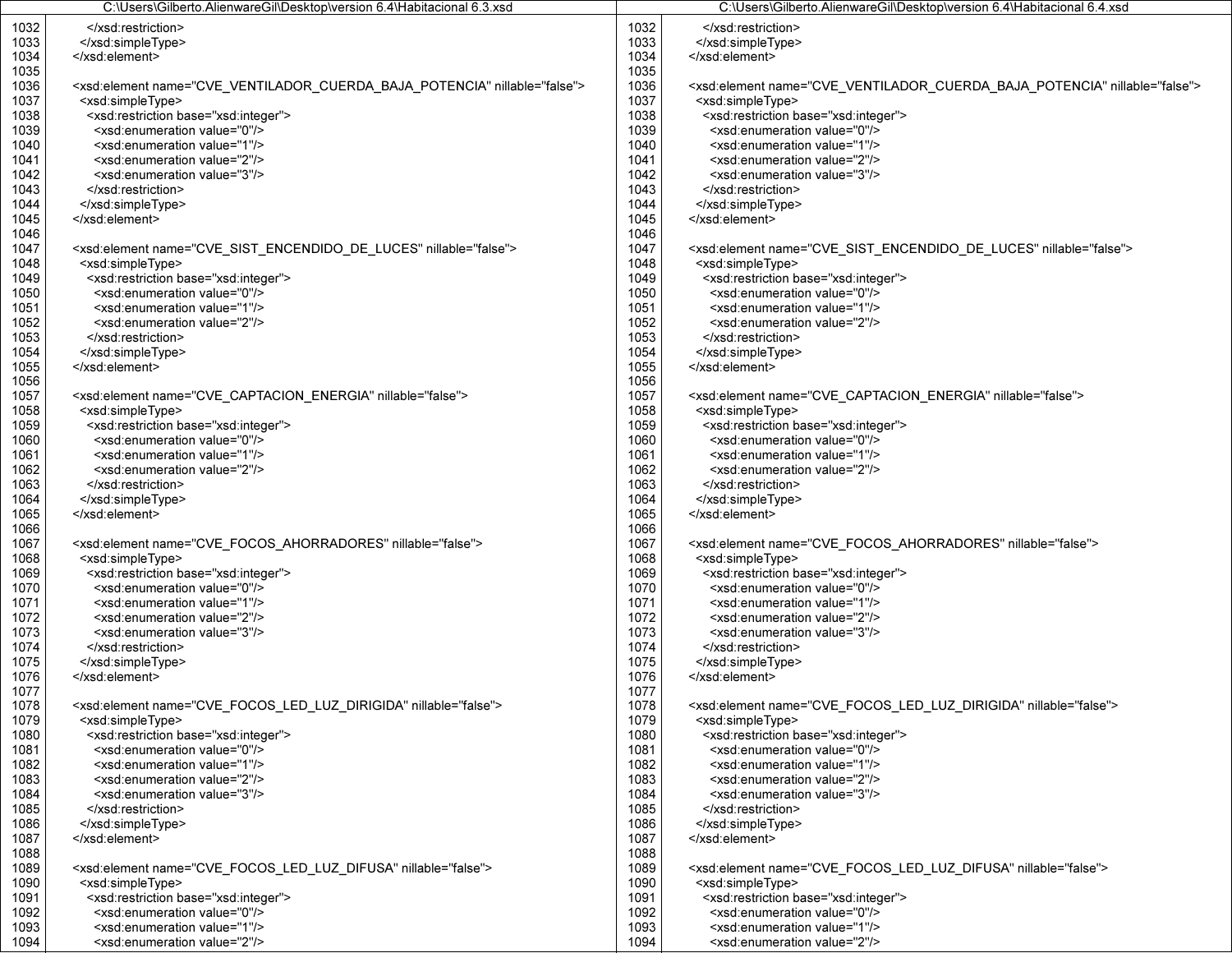|      | C:\Users\Gilberto.AlienwareGil\Desktop\version 6.4\Habitacional 6.3.xsd               |      | C:\Users\Gilberto.AlienwareGil\Desktop\version 6.4\Habitacional 6.4.xsd               |
|------|---------------------------------------------------------------------------------------|------|---------------------------------------------------------------------------------------|
| 1095 | <xsd:enumeration value="3"></xsd:enumeration>                                         | 1095 | <xsd:enumeration value="3"></xsd:enumeration>                                         |
| 1096 | $\le$ /xsd:restriction>                                                               | 1096 | $\le$ /xsd:restriction>                                                               |
| 1097 |                                                                                       | 1097 |                                                                                       |
| 1098 |                                                                                       | 1098 |                                                                                       |
| 1099 |                                                                                       | 1099 |                                                                                       |
| 1100 | <xsd:element name="CVE_ILUMINACION_NATURAL" nillable="false"></xsd:element>           | 1100 | <xsd:element name="CVE_ILUMINACION_NATURAL" nillable="false"></xsd:element>           |
| 1101 | <xsd:simpletype></xsd:simpletype>                                                     | 1101 | <xsd:simpletype></xsd:simpletype>                                                     |
| 1102 | <xsd:restriction base="xsd:integer"></xsd:restriction>                                | 1102 | <xsd:restriction base="xsd:integer"></xsd:restriction>                                |
| 1103 | <xsd:enumeration value="0"></xsd:enumeration>                                         | 1103 | <xsd:enumeration value="0"></xsd:enumeration>                                         |
| 1104 | <xsd:enumeration value="1"></xsd:enumeration>                                         | 1104 | <xsd:enumeration value="1"></xsd:enumeration>                                         |
| 1105 | <xsd:enumeration value="2"></xsd:enumeration>                                         | 1105 | <xsd:enumeration value="2"></xsd:enumeration>                                         |
| 1106 | $\le$ /xsd:restriction>                                                               | 1106 |                                                                                       |
| 1107 |                                                                                       | 1107 |                                                                                       |
| 1108 |                                                                                       | 1108 |                                                                                       |
| 1109 |                                                                                       | 1109 |                                                                                       |
| 1110 | <xsd:element name="CVE_ESTABILIZADOR_ESTATICO" nillable="false"></xsd:element>        | 1110 | <xsd:element name="CVE_ESTABILIZADOR_ESTATICO" nillable="false"></xsd:element>        |
| 1111 | <xsd:simpletype></xsd:simpletype>                                                     | 1111 | <xsd:simpletype></xsd:simpletype>                                                     |
| 1112 | <xsd:restriction base="xsd:integer"></xsd:restriction>                                | 1112 | <xsd:restriction base="xsd:integer"></xsd:restriction>                                |
| 1113 | <xsd:enumeration value="0"></xsd:enumeration>                                         | 1113 | <xsd:enumeration value="0"></xsd:enumeration>                                         |
| 1114 | <xsd:enumeration value="1"></xsd:enumeration>                                         | 1114 | <xsd:enumeration value="1"></xsd:enumeration>                                         |
| 1115 | <xsd:enumeration value="2"></xsd:enumeration>                                         | 1115 | <xsd:enumeration value="2"></xsd:enumeration>                                         |
| 1116 | $\le$ /xsd:restriction>                                                               | 1116 |                                                                                       |
| 1117 |                                                                                       | 1117 |                                                                                       |
| 1118 |                                                                                       | 1118 |                                                                                       |
| 1119 |                                                                                       | 1119 |                                                                                       |
| 1120 | <xsd:element name="CVE_DISPOSITIVO_AHORRADOR_GAS" nillable="false"></xsd:element>     | 1120 | <xsd:element name="CVE_DISPOSITIVO_AHORRADOR_GAS" nillable="false"></xsd:element>     |
| 1121 | <xsd:simpletype></xsd:simpletype>                                                     | 1121 | <xsd:simpletype></xsd:simpletype>                                                     |
| 1122 | <xsd:restriction base="xsd:integer"></xsd:restriction>                                | 1122 | <xsd:restriction base="xsd:integer"></xsd:restriction>                                |
| 1123 | <xsd:enumeration value="0"></xsd:enumeration>                                         | 1123 | <xsd:enumeration value="0"></xsd:enumeration>                                         |
| 1124 | <xsd:enumeration value="1"></xsd:enumeration>                                         | 1124 | <xsd:enumeration value="1"></xsd:enumeration>                                         |
| 1125 | <xsd:enumeration value="2"></xsd:enumeration>                                         | 1125 | <xsd:enumeration value="2"></xsd:enumeration>                                         |
| 1126 |                                                                                       | 1126 |                                                                                       |
| 1127 |                                                                                       | 1127 |                                                                                       |
| 1128 |                                                                                       | 1128 |                                                                                       |
| 1129 |                                                                                       | 1129 |                                                                                       |
| 1130 |                                                                                       | 1130 |                                                                                       |
| 1131 |                                                                                       | 1131 |                                                                                       |
| 1132 | <xsd:complextype name="AHORRADORESAGUAType"></xsd:complextype>                        | 1132 | <xsd:complextype name="AHORRADORESAGUAType"></xsd:complextype>                        |
| 1133 | <xsd:sequence></xsd:sequence>                                                         | 1133 | <xsd:sequence></xsd:sequence>                                                         |
| 1134 | <xsd:element name="CVE_WC_ECONOMIZA_AGUA_SEIS" nillable="false"></xsd:element>        | 1134 | <xsd:element name="CVE_WC_ECONOMIZA_AGUA_SEIS" nillable="false"></xsd:element>        |
| 1135 | <xsd:simpletype></xsd:simpletype>                                                     | 1135 | <xsd:simpletype></xsd:simpletype>                                                     |
| 1136 | <xsd:restriction base="xsd:integer"></xsd:restriction>                                | 1136 | <xsd:restriction base="xsd:integer"></xsd:restriction>                                |
| 1137 | <xsd:enumeration value="0"></xsd:enumeration>                                         | 1137 | <xsd:enumeration value="0"></xsd:enumeration>                                         |
| 1138 | <xsd:enumeration value="1"></xsd:enumeration>                                         | 1138 | <xsd:enumeration value="1"></xsd:enumeration>                                         |
| 1139 | <xsd:enumeration value="2"></xsd:enumeration>                                         | 1139 | <xsd:enumeration value="2"></xsd:enumeration>                                         |
| 1140 | <xsd:enumeration value="3"></xsd:enumeration>                                         | 1140 | <xsd:enumeration value="3"></xsd:enumeration>                                         |
| 1141 |                                                                                       | 1141 | $\le$ /xsd:restriction>                                                               |
| 1142 |                                                                                       | 1142 |                                                                                       |
| 1143 |                                                                                       | 1143 |                                                                                       |
| 1144 |                                                                                       | 1144 |                                                                                       |
| 1145 | <xsd:element name="CVE_WC_ECONOMIZA_AGUA_CINCO" nillable="false"></xsd:element>       | 1145 | <xsd:element name="CVE_WC_ECONOMIZA_AGUA_CINCO" nillable="false"></xsd:element>       |
| 1146 | <xsd:simpletype></xsd:simpletype>                                                     | 1146 | <xsd:simpletype></xsd:simpletype>                                                     |
| 1147 | <xsd:restriction base="xsd:integer"></xsd:restriction>                                | 1147 | <xsd:restriction base="xsd:integer"></xsd:restriction>                                |
| 1148 | <xsd:enumeration value="0"></xsd:enumeration>                                         | 1148 | <xsd:enumeration value="0"></xsd:enumeration>                                         |
| 1149 | <xsd:enumeration value="1"></xsd:enumeration>                                         | 1149 | <xsd:enumeration value="1"></xsd:enumeration>                                         |
| 1150 | <xsd:enumeration value="2"></xsd:enumeration>                                         | 1150 | <xsd:enumeration value="2"></xsd:enumeration>                                         |
| 1151 | <xsd:enumeration value="3"></xsd:enumeration>                                         | 1151 | <xsd:enumeration value="3"></xsd:enumeration>                                         |
| 1152 |                                                                                       | 1152 |                                                                                       |
| 1153 |                                                                                       | 1153 |                                                                                       |
| 1154 |                                                                                       | 1154 |                                                                                       |
| 1155 |                                                                                       | 1155 |                                                                                       |
| 1156 | <xsd:element name="CVE_ECONOMIZADOR_AGUA_DOBLE_BOTON" nillable="false"></xsd:element> | 1156 | <xsd:element name="CVE_ECONOMIZADOR_AGUA_DOBLE_BOTON" nillable="false"></xsd:element> |
| 1157 | <xsd:simpletype></xsd:simpletype>                                                     | 1157 | <xsd:simpletype></xsd:simpletype>                                                     |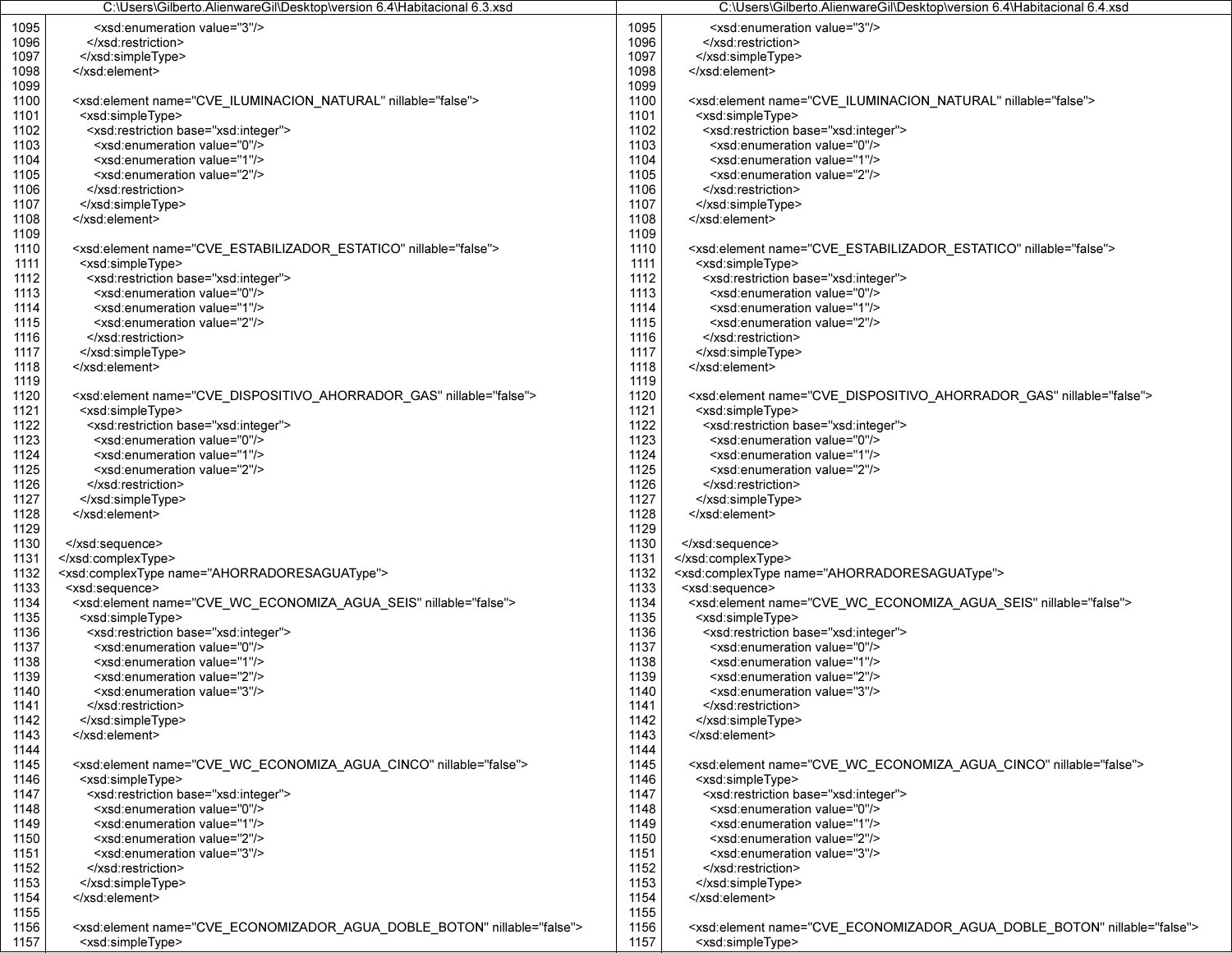|      | C:\Users\Gilberto.AlienwareGil\Desktop\version 6.4\Habitacional 6.3.xsd                                                                                                                                              |      | C:\Users\Gilberto.AlienwareGil\Desktop\version 6.4\Habitacional 6.4.xsd                         |
|------|----------------------------------------------------------------------------------------------------------------------------------------------------------------------------------------------------------------------|------|-------------------------------------------------------------------------------------------------|
| 1158 | <xsd:restriction base="xsd:integer"></xsd:restriction>                                                                                                                                                               | 1158 | <xsd:restriction base="xsd:integer"></xsd:restriction>                                          |
| 1159 |                                                                                                                                                                                                                      | 1159 | <xsd:enumeration value="0"></xsd:enumeration>                                                   |
|      | <xsd:enumeration value="0"></xsd:enumeration>                                                                                                                                                                        |      |                                                                                                 |
| 1160 | <xsd:enumeration value="1"></xsd:enumeration>                                                                                                                                                                        | 1160 | <xsd:enumeration value="1"></xsd:enumeration>                                                   |
| 1161 | <xsd:enumeration value="2"></xsd:enumeration>                                                                                                                                                                        | 1161 | <xsd:enumeration value="2"></xsd:enumeration>                                                   |
| 1162 | <xsd:enumeration value="3"></xsd:enumeration>                                                                                                                                                                        | 1162 | <xsd:enumeration value="3"></xsd:enumeration>                                                   |
| 1163 | $\le$ /xsd:restriction>                                                                                                                                                                                              | 1163 |                                                                                                 |
| 1164 |                                                                                                                                                                                                                      | 1164 |                                                                                                 |
| 1165 |                                                                                                                                                                                                                      | 1165 |                                                                                                 |
|      |                                                                                                                                                                                                                      |      |                                                                                                 |
| 1166 |                                                                                                                                                                                                                      | 1166 |                                                                                                 |
| 1167 | <xsd:element name="CVE_DOBLE_DESCARGA_INODORO_NORMAL" nillable="false"></xsd:element>                                                                                                                                | 1167 | <xsd:element name="CVE_DOBLE_DESCARGA_INODORO_NORMAL" nillable="false"></xsd:element>           |
| 1168 | <xsd:simpletype></xsd:simpletype>                                                                                                                                                                                    | 1168 | <xsd:simpletype></xsd:simpletype>                                                               |
| 1169 | <xsd:restriction base="xsd:integer"></xsd:restriction>                                                                                                                                                               | 1169 | <xsd:restriction base="xsd:integer"></xsd:restriction>                                          |
| 1170 | <xsd:enumeration value="0"></xsd:enumeration>                                                                                                                                                                        | 1170 | <xsd:enumeration value="0"></xsd:enumeration>                                                   |
| 1171 | <xsd:enumeration value="1"></xsd:enumeration>                                                                                                                                                                        | 1171 | <xsd:enumeration value="1"></xsd:enumeration>                                                   |
| 1172 | <xsd:enumeration value="2"></xsd:enumeration>                                                                                                                                                                        | 1172 | <xsd:enumeration value="2"></xsd:enumeration>                                                   |
|      |                                                                                                                                                                                                                      |      |                                                                                                 |
| 1173 |                                                                                                                                                                                                                      | 1173 |                                                                                                 |
| 1174 |                                                                                                                                                                                                                      | 1174 |                                                                                                 |
| 1175 |                                                                                                                                                                                                                      | 1175 |                                                                                                 |
| 1176 |                                                                                                                                                                                                                      | 1176 |                                                                                                 |
| 1177 | <xsd:element name="CVE_LLAVES_AHORRO_AGUA_LAVABOS_BANIO" nillable="false"></xsd:element>                                                                                                                             | 1177 | <xsd:element name="CVE_LLAVES_AHORRO_AGUA_LAVABOS_BANIO" nillable="false"></xsd:element>        |
| 1178 | <xsd:simpletype></xsd:simpletype>                                                                                                                                                                                    | 1178 | <xsd:simpletype></xsd:simpletype>                                                               |
| 1179 | <xsd:restriction base="xsd:integer"></xsd:restriction>                                                                                                                                                               | 1179 | <xsd:restriction base="xsd:integer"></xsd:restriction>                                          |
|      |                                                                                                                                                                                                                      |      |                                                                                                 |
| 1180 | <xsd:enumeration value="0"></xsd:enumeration>                                                                                                                                                                        | 1180 | <xsd:enumeration value="0"></xsd:enumeration>                                                   |
| 1181 | <xsd:enumeration value="1"></xsd:enumeration>                                                                                                                                                                        | 1181 | <xsd:enumeration value="1"></xsd:enumeration>                                                   |
| 1182 | <xsd:enumeration value="2"></xsd:enumeration>                                                                                                                                                                        | 1182 | <xsd:enumeration value="2"></xsd:enumeration>                                                   |
| 1183 | <xsd:enumeration value="3"></xsd:enumeration>                                                                                                                                                                        | 1183 | <xsd:enumeration value="3"></xsd:enumeration>                                                   |
| 1184 |                                                                                                                                                                                                                      | 1184 |                                                                                                 |
| 1185 |                                                                                                                                                                                                                      | 1185 |                                                                                                 |
| 1186 |                                                                                                                                                                                                                      | 1186 |                                                                                                 |
| 1187 |                                                                                                                                                                                                                      | 1187 |                                                                                                 |
| 1188 |                                                                                                                                                                                                                      | 1188 |                                                                                                 |
|      | <xsd:element name="CVE_REDUCCION_FLUJO_LLAVES_LAVABO" nillable="false"></xsd:element>                                                                                                                                |      | <xsd:element name="CVE_REDUCCION_FLUJO_LLAVES_LAVABO" nillable="false"></xsd:element>           |
| 1189 | <xsd:simpletype></xsd:simpletype>                                                                                                                                                                                    | 1189 | <xsd:simpletype></xsd:simpletype>                                                               |
| 1190 | <xsd:restriction base="xsd:integer"></xsd:restriction>                                                                                                                                                               | 1190 | <xsd:restriction base="xsd:integer"></xsd:restriction>                                          |
| 1191 | <xsd:enumeration value="0"></xsd:enumeration>                                                                                                                                                                        | 1191 | <xsd:enumeration value="0"></xsd:enumeration>                                                   |
| 1192 | <xsd:enumeration value="1"></xsd:enumeration>                                                                                                                                                                        | 1192 | <xsd:enumeration value="1"></xsd:enumeration>                                                   |
| 1193 | <xsd:enumeration value="2"></xsd:enumeration>                                                                                                                                                                        | 1193 | <xsd:enumeration value="2"></xsd:enumeration>                                                   |
| 1194 | <xsd:enumeration value="3"></xsd:enumeration>                                                                                                                                                                        | 1194 | <xsd:enumeration value="3"></xsd:enumeration>                                                   |
| 1195 |                                                                                                                                                                                                                      | 1195 |                                                                                                 |
| 1196 |                                                                                                                                                                                                                      | 1196 |                                                                                                 |
|      |                                                                                                                                                                                                                      |      |                                                                                                 |
| 1197 |                                                                                                                                                                                                                      | 1197 |                                                                                                 |
| 1198 |                                                                                                                                                                                                                      | 1198 |                                                                                                 |
| 1199 | <xsd:element name="CVE_SENAL_BRAILE_AGUA_FRIA_CALIENTE_BANIO" nillable<="" td=""><td>1199</td><td><xsd:element name="CVE_SENAL_BRAILE_AGUA_FRIA_CALIENTE_BANIO" nillable<="" td=""></xsd:element></td></xsd:element> | 1199 | <xsd:element name="CVE_SENAL_BRAILE_AGUA_FRIA_CALIENTE_BANIO" nillable<="" td=""></xsd:element> |
|      | ="false">                                                                                                                                                                                                            |      | ="false">                                                                                       |
| 1200 | <xsd:simpletype></xsd:simpletype>                                                                                                                                                                                    | 1200 | <xsd:simpletype></xsd:simpletype>                                                               |
| 1201 | <xsd:restriction base="xsd:integer"></xsd:restriction>                                                                                                                                                               | 1201 | <xsd:restriction base="xsd:integer"></xsd:restriction>                                          |
| 1202 | <xsd:enumeration value="0"></xsd:enumeration>                                                                                                                                                                        | 1202 | <xsd:enumeration value="0"></xsd:enumeration>                                                   |
| 1203 | <xsd:enumeration value="1"></xsd:enumeration>                                                                                                                                                                        | 1203 | <xsd:enumeration value="1"></xsd:enumeration>                                                   |
| 1204 | <xsd:enumeration value="2"></xsd:enumeration>                                                                                                                                                                        | 1204 | <xsd:enumeration value="2"></xsd:enumeration>                                                   |
| 1205 |                                                                                                                                                                                                                      | 1205 |                                                                                                 |
|      |                                                                                                                                                                                                                      |      |                                                                                                 |
| 1206 |                                                                                                                                                                                                                      | 1206 |                                                                                                 |
| 1207 |                                                                                                                                                                                                                      | 1207 |                                                                                                 |
| 1208 |                                                                                                                                                                                                                      | 1208 |                                                                                                 |
| 1209 | <xsd:element name="CVE_REGADERA_AHORRADOR_INTEGRADO" nillable="false"></xsd:element>                                                                                                                                 | 1209 | <xsd:element name="CVE_REGADERA_AHORRADOR_INTEGRADO" nillable="false"></xsd:element>            |
| 1210 | <xsd:simpletype></xsd:simpletype>                                                                                                                                                                                    | 1210 | <xsd:simpletype></xsd:simpletype>                                                               |
| 1211 | <xsd:restriction base="xsd:integer"></xsd:restriction>                                                                                                                                                               | 1211 | <xsd:restriction base="xsd:integer"></xsd:restriction>                                          |
| 1212 | <xsd:enumeration value="0"></xsd:enumeration>                                                                                                                                                                        | 1212 | <xsd:enumeration value="0"></xsd:enumeration>                                                   |
| 1213 | <xsd:enumeration value="1"></xsd:enumeration>                                                                                                                                                                        | 1213 | <xsd:enumeration value="1"></xsd:enumeration>                                                   |
| 1214 | <xsd:enumeration value="2"></xsd:enumeration>                                                                                                                                                                        | 1214 | <xsd:enumeration value="2"></xsd:enumeration>                                                   |
|      |                                                                                                                                                                                                                      |      |                                                                                                 |
| 1215 | <xsd:enumeration value="3"></xsd:enumeration>                                                                                                                                                                        | 1215 | <xsd:enumeration value="3"></xsd:enumeration>                                                   |
| 1216 |                                                                                                                                                                                                                      | 1216 |                                                                                                 |
| 1217 |                                                                                                                                                                                                                      | 1217 |                                                                                                 |
| 1218 |                                                                                                                                                                                                                      | 1218 |                                                                                                 |
| 1219 |                                                                                                                                                                                                                      | 1219 |                                                                                                 |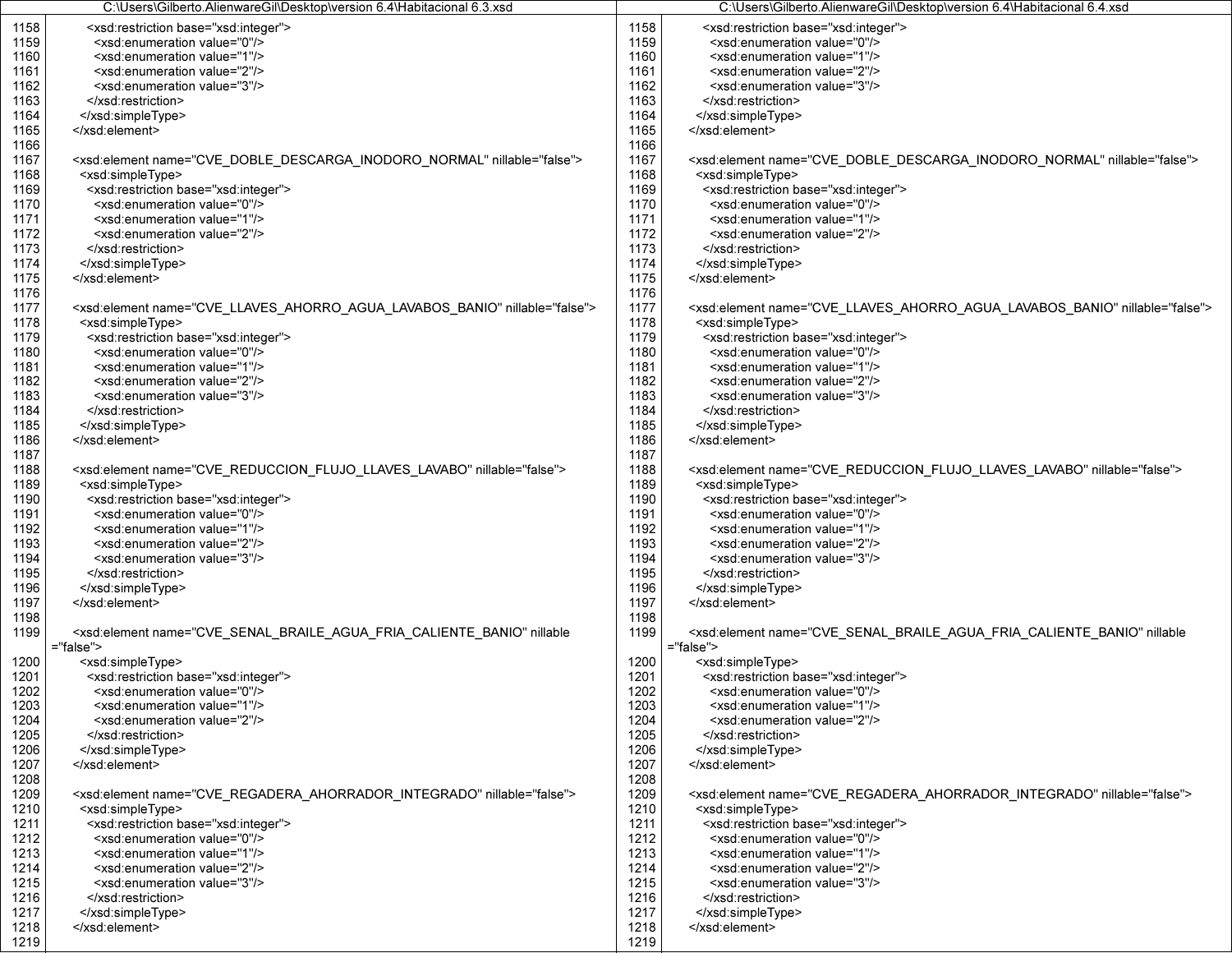|      | C:\Users\Gilberto.AlienwareGil\Desktop\version 6.4\Habitacional 6.3.xsd                                                                                                                                                |      | C:\Users\Gilberto.AlienwareGil\Desktop\version 6.4\Habitacional 6.4.xsd                                    |
|------|------------------------------------------------------------------------------------------------------------------------------------------------------------------------------------------------------------------------|------|------------------------------------------------------------------------------------------------------------|
| 1220 | <xsd:element <br="" name="CVE_SENAL_BRAILE_AGUA_FRIA_CALIENTE_REGADERA">nillable="false"&gt;</xsd:element>                                                                                                             | 1220 | <xsd:element <br="" name="CVE_SENAL_BRAILE_AGUA_FRIA_CALIENTE_REGADERA">nillable="false"&gt;</xsd:element> |
| 1221 | <xsd:simpletype></xsd:simpletype>                                                                                                                                                                                      | 1221 | <xsd:simpletype></xsd:simpletype>                                                                          |
| 1222 | <xsd:restriction base="xsd:integer"></xsd:restriction>                                                                                                                                                                 | 1222 | <xsd:restriction base="xsd:integer"></xsd:restriction>                                                     |
| 1223 | <xsd:enumeration value="0"></xsd:enumeration>                                                                                                                                                                          | 1223 | <xsd:enumeration value="0"></xsd:enumeration>                                                              |
| 1224 | <xsd:enumeration value="1"></xsd:enumeration>                                                                                                                                                                          | 1224 | <xsd:enumeration value="1"></xsd:enumeration>                                                              |
|      |                                                                                                                                                                                                                        |      |                                                                                                            |
| 1225 | <xsd:enumeration value="2"></xsd:enumeration>                                                                                                                                                                          | 1225 | <xsd:enumeration value="2"></xsd:enumeration>                                                              |
| 1226 | $\le$ /xsd:restriction>                                                                                                                                                                                                | 1226 |                                                                                                            |
| 1227 |                                                                                                                                                                                                                        | 1227 |                                                                                                            |
| 1228 |                                                                                                                                                                                                                        | 1228 |                                                                                                            |
| 1229 |                                                                                                                                                                                                                        | 1229 |                                                                                                            |
| 1230 | <xsd:element name="CVE_REGADERA_AHORRA_AGUA" nillable="false"></xsd:element>                                                                                                                                           | 1230 | <xsd:element name="CVE_REGADERA_AHORRA_AGUA" nillable="false"></xsd:element>                               |
| 1231 | <xsd:simpletype></xsd:simpletype>                                                                                                                                                                                      | 1231 | <xsd:simpletype></xsd:simpletype>                                                                          |
| 1232 | <xsd:restriction base="xsd:integer"></xsd:restriction>                                                                                                                                                                 | 1232 | <xsd:restriction base="xsd:integer"></xsd:restriction>                                                     |
| 1233 | <xsd:enumeration value="0"></xsd:enumeration>                                                                                                                                                                          | 1233 | <xsd:enumeration value="0"></xsd:enumeration>                                                              |
| 1234 | <xsd:enumeration value="1"></xsd:enumeration>                                                                                                                                                                          | 1234 | <xsd:enumeration value="1"></xsd:enumeration>                                                              |
| 1235 | <xsd:enumeration value="2"></xsd:enumeration>                                                                                                                                                                          | 1235 | <xsd:enumeration value="2"></xsd:enumeration>                                                              |
| 1236 | <xsd:enumeration value="3"></xsd:enumeration>                                                                                                                                                                          | 1236 | <xsd:enumeration value="3"></xsd:enumeration>                                                              |
| 1237 |                                                                                                                                                                                                                        | 1237 |                                                                                                            |
| 1238 |                                                                                                                                                                                                                        | 1238 |                                                                                                            |
|      |                                                                                                                                                                                                                        |      |                                                                                                            |
| 1239 |                                                                                                                                                                                                                        | 1239 |                                                                                                            |
| 1240 |                                                                                                                                                                                                                        | 1240 |                                                                                                            |
| 1241 | <xsd:element name="CVE_REGADERA_AHORRA_AGUA_COCINA" nillable="false"></xsd:element>                                                                                                                                    | 1241 | <xsd:element name="CVE_REGADERA_AHORRA_AGUA_COCINA" nillable="false"></xsd:element>                        |
| 1242 | <xsd:simpletype></xsd:simpletype>                                                                                                                                                                                      | 1242 | <xsd:simpletype></xsd:simpletype>                                                                          |
| 1243 | <xsd:restriction base="xsd:integer"></xsd:restriction>                                                                                                                                                                 | 1243 | <xsd:restriction base="xsd:integer"></xsd:restriction>                                                     |
| 1244 | <xsd:enumeration value="0"></xsd:enumeration>                                                                                                                                                                          | 1244 | <xsd:enumeration value="0"></xsd:enumeration>                                                              |
| 1245 | <xsd:enumeration value="1"></xsd:enumeration>                                                                                                                                                                          | 1245 | <xsd:enumeration value="1"></xsd:enumeration>                                                              |
| 1246 | <xsd:enumeration value="2"></xsd:enumeration>                                                                                                                                                                          | 1246 | <xsd:enumeration value="2"></xsd:enumeration>                                                              |
| 1247 | <xsd:enumeration value="3"></xsd:enumeration>                                                                                                                                                                          | 1247 | <xsd:enumeration value="3"></xsd:enumeration>                                                              |
| 1248 |                                                                                                                                                                                                                        | 1248 |                                                                                                            |
| 1249 |                                                                                                                                                                                                                        | 1249 |                                                                                                            |
| 1250 |                                                                                                                                                                                                                        | 1250 |                                                                                                            |
| 1251 |                                                                                                                                                                                                                        | 1251 |                                                                                                            |
| 1252 | <xsd:element name="CVE_REDUCCION_FLUJO_LLAVE_COCINA" nillable="false"></xsd:element>                                                                                                                                   | 1252 | <xsd:element name="CVE_REDUCCION_FLUJO_LLAVE_COCINA" nillable="false"></xsd:element>                       |
| 1253 | <xsd:simpletype></xsd:simpletype>                                                                                                                                                                                      | 1253 | <xsd:simpletype></xsd:simpletype>                                                                          |
| 1254 | <xsd:restriction base="xsd:integer"></xsd:restriction>                                                                                                                                                                 | 1254 | <xsd:restriction base="xsd:integer"></xsd:restriction>                                                     |
| 1255 | <xsd:enumeration value="0"></xsd:enumeration>                                                                                                                                                                          | 1255 | <xsd:enumeration value="0"></xsd:enumeration>                                                              |
|      |                                                                                                                                                                                                                        |      |                                                                                                            |
| 1256 | <xsd:enumeration value="1"></xsd:enumeration>                                                                                                                                                                          | 1256 | <xsd:enumeration value="1"></xsd:enumeration>                                                              |
| 1257 | <xsd:enumeration value="2"></xsd:enumeration>                                                                                                                                                                          | 1257 | <xsd:enumeration value="2"></xsd:enumeration>                                                              |
| 1258 |                                                                                                                                                                                                                        | 1258 |                                                                                                            |
| 1259 |                                                                                                                                                                                                                        | 1259 |                                                                                                            |
| 1260 |                                                                                                                                                                                                                        | 1260 |                                                                                                            |
| 1261 |                                                                                                                                                                                                                        | 1261 |                                                                                                            |
| 1262 | <xsd:element name="CVE_SENAL_BRAILE_AGUA_FRIA_CALIENTE_COCINA" nillable<="" td=""><td>1262</td><td><xsd:element name="CVE_SENAL_BRAILE_AGUA_FRIA_CALIENTE_COCINA" nillable<="" td=""></xsd:element></td></xsd:element> | 1262 | <xsd:element name="CVE_SENAL_BRAILE_AGUA_FRIA_CALIENTE_COCINA" nillable<="" td=""></xsd:element>           |
|      | ="false">                                                                                                                                                                                                              |      | ="false">                                                                                                  |
| 1263 | <xsd:simpletype></xsd:simpletype>                                                                                                                                                                                      | 1263 | <xsd:simpletype></xsd:simpletype>                                                                          |
| 1264 | <xsd:restriction base="xsd:integer"></xsd:restriction>                                                                                                                                                                 | 1264 | <xsd:restriction base="xsd:integer"></xsd:restriction>                                                     |
| 1265 | <xsd:enumeration value="0"></xsd:enumeration>                                                                                                                                                                          | 1265 | <xsd:enumeration value="0"></xsd:enumeration>                                                              |
| 1266 | <xsd:enumeration value="1"></xsd:enumeration>                                                                                                                                                                          | 1266 | <xsd:enumeration value="1"></xsd:enumeration>                                                              |
| 1267 | <xsd:enumeration value="2"></xsd:enumeration>                                                                                                                                                                          | 1267 | <xsd:enumeration value="2"></xsd:enumeration>                                                              |
| 1268 | $\le$ /xsd:restriction>                                                                                                                                                                                                | 1268 |                                                                                                            |
| 1269 |                                                                                                                                                                                                                        | 1269 |                                                                                                            |
| 1270 |                                                                                                                                                                                                                        | 1270 |                                                                                                            |
| 1271 |                                                                                                                                                                                                                        | 1271 |                                                                                                            |
| 1272 | <xsd:element name="CVE_VALVULA_REGULA_FLUJO_SUMINISTRO" nillable="false"></xsd:element>                                                                                                                                | 1272 | <xsd:element name="CVE_VALVULA_REGULA_FLUJO_SUMINISTRO" nillable="false"></xsd:element>                    |
| 1273 | <xsd:simpletype></xsd:simpletype>                                                                                                                                                                                      | 1273 | <xsd:simpletype></xsd:simpletype>                                                                          |
|      |                                                                                                                                                                                                                        | 1274 |                                                                                                            |
| 1274 | <xsd:restriction base="xsd:integer"></xsd:restriction>                                                                                                                                                                 |      | <xsd:restriction base="xsd:integer"></xsd:restriction>                                                     |
| 1275 | <xsd:enumeration value="0"></xsd:enumeration>                                                                                                                                                                          | 1275 | <xsd:enumeration value="0"></xsd:enumeration>                                                              |
| 1276 | <xsd:enumeration value="1"></xsd:enumeration>                                                                                                                                                                          | 1276 | <xsd:enumeration value="1"></xsd:enumeration>                                                              |
| 1277 | <xsd:enumeration value="2"></xsd:enumeration>                                                                                                                                                                          | 1277 | <xsd:enumeration value="2"></xsd:enumeration>                                                              |
| 1278 |                                                                                                                                                                                                                        | 1278 |                                                                                                            |
| 1279 |                                                                                                                                                                                                                        | 1279 |                                                                                                            |
| 1280 |                                                                                                                                                                                                                        | 1280 |                                                                                                            |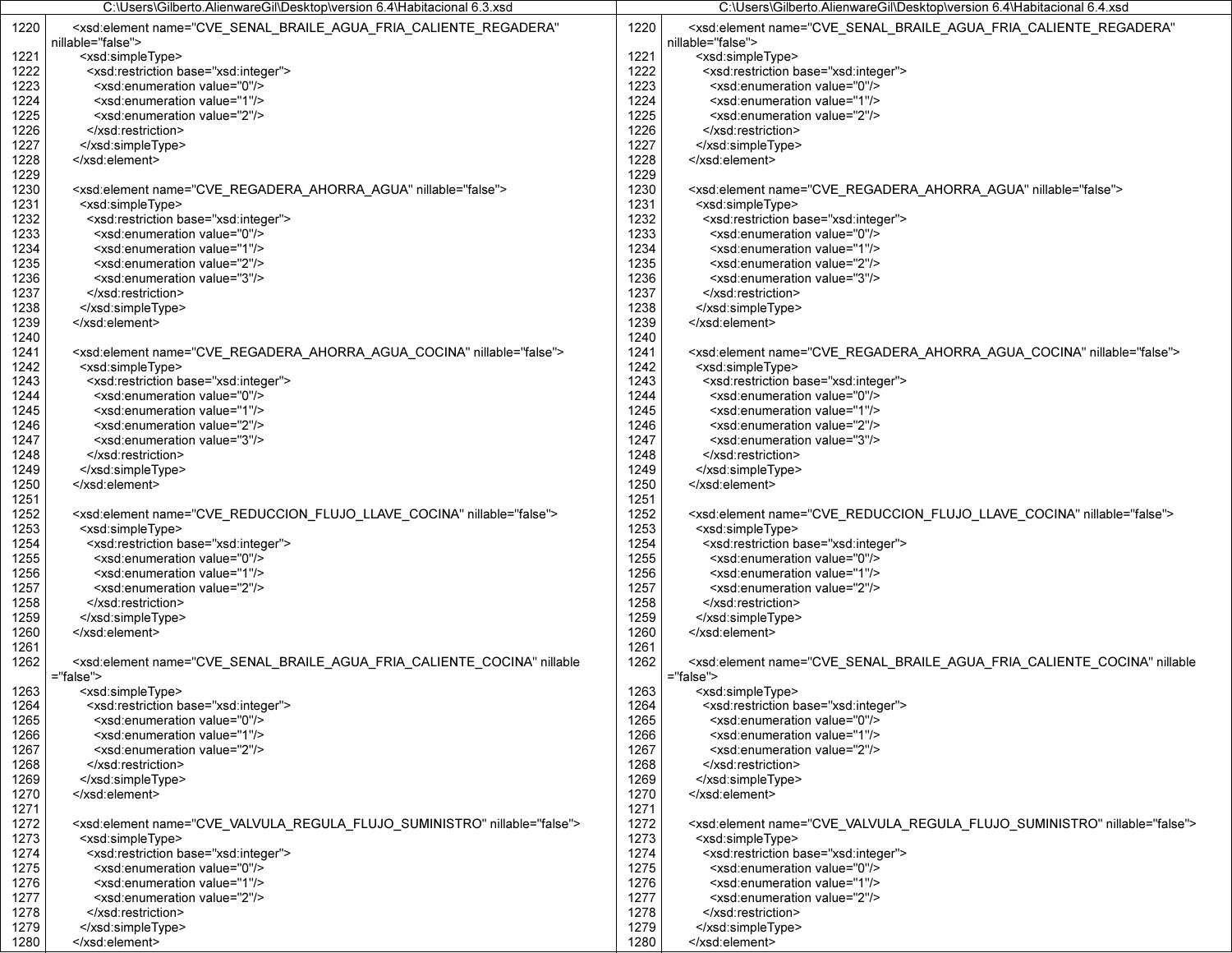|      | C:\Users\Gilberto.AlienwareGil\Desktop\version 6.4\Habitacional 6.3.xsd                  |      | C:\Users\Gilberto.AlienwareGil\Desktop\version 6.4\Habitacional 6.4.xsd                  |
|------|------------------------------------------------------------------------------------------|------|------------------------------------------------------------------------------------------|
|      |                                                                                          |      |                                                                                          |
| 1281 |                                                                                          | 1281 |                                                                                          |
| 1282 | <xsd:element name="CVE_CAPTACION_AGUA_PLUVIAL_VIVIENDA" nillable="false"></xsd:element>  | 1282 | <xsd:element name="CVE_CAPTACION_AGUA_PLUVIAL_VIVIENDA" nillable="false"></xsd:element>  |
| 1283 | <xsd:simpletype></xsd:simpletype>                                                        | 1283 | <xsd:simpletype></xsd:simpletype>                                                        |
| 1284 | <xsd:restriction base="xsd:integer"></xsd:restriction>                                   | 1284 | <xsd:restriction base="xsd:integer"></xsd:restriction>                                   |
|      | <xsd:enumeration value="0"></xsd:enumeration>                                            | 1285 | <xsd:enumeration value="0"></xsd:enumeration>                                            |
| 1285 |                                                                                          |      |                                                                                          |
| 1286 | <xsd:enumeration value="1"></xsd:enumeration>                                            | 1286 | <xsd:enumeration value="1"></xsd:enumeration>                                            |
| 1287 | <xsd:enumeration value="2"></xsd:enumeration>                                            | 1287 | <xsd:enumeration value="2"></xsd:enumeration>                                            |
| 1288 |                                                                                          | 1288 | $\le$ /xsd:restriction>                                                                  |
|      |                                                                                          | 1289 |                                                                                          |
| 1289 |                                                                                          |      |                                                                                          |
| 1290 |                                                                                          | 1290 |                                                                                          |
| 1291 |                                                                                          | 1291 |                                                                                          |
| 1292 |                                                                                          | 1292 |                                                                                          |
| 1293 |                                                                                          | 1293 |                                                                                          |
|      |                                                                                          |      |                                                                                          |
| 1294 | <xsd:complextype name="CONJUNTOIEType"></xsd:complextype>                                | 1294 | <xsd:complextype name="CONJUNTOIEType"></xsd:complextype>                                |
| 1295 | <xsd:sequence></xsd:sequence>                                                            | 1295 | <xsd:sequence></xsd:sequence>                                                            |
| 1296 | <xsd:element name="CVE_DESCARGA_AGUA_RESIDUAL" nillable="false"></xsd:element>           | 1296 | <xsd:element name="CVE_DESCARGA_AGUA_RESIDUAL" nillable="false"></xsd:element>           |
| 1297 | <xsd:simpletype></xsd:simpletype>                                                        | 1297 | <xsd:simpletype></xsd:simpletype>                                                        |
|      |                                                                                          | 1298 |                                                                                          |
| 1298 | <xsd:restriction base="xsd:integer"></xsd:restriction>                                   |      | <xsd:restriction base="xsd:integer"></xsd:restriction>                                   |
| 1299 | <xsd:enumeration value="0"></xsd:enumeration>                                            | 1299 | <xsd:enumeration value="0"></xsd:enumeration>                                            |
| 1300 | <xsd:enumeration value="1"></xsd:enumeration>                                            | 1300 | <xsd:enumeration value="1"></xsd:enumeration>                                            |
| 1301 | <xsd:enumeration value="2"></xsd:enumeration>                                            | 1301 | <xsd:enumeration value="2"></xsd:enumeration>                                            |
| 1302 | $\le$ /xsd:restriction>                                                                  | 1302 |                                                                                          |
|      |                                                                                          |      |                                                                                          |
| 1303 |                                                                                          | 1303 |                                                                                          |
| 1304 |                                                                                          | 1304 |                                                                                          |
| 1305 |                                                                                          | 1305 |                                                                                          |
| 1306 | <xsd:element name="CVE_TRATAMIENTO_AGUA" nillable="false"></xsd:element>                 | 1306 | <xsd:element name="CVE_TRATAMIENTO_AGUA" nillable="false"></xsd:element>                 |
| 1307 | <xsd:simpletype></xsd:simpletype>                                                        | 1307 | <xsd:simpletype></xsd:simpletype>                                                        |
|      |                                                                                          |      |                                                                                          |
| 1308 | <xsd:restriction base="xsd:integer"></xsd:restriction>                                   | 1308 | <xsd:restriction base="xsd:integer"></xsd:restriction>                                   |
| 1309 | <xsd:enumeration value="0"></xsd:enumeration>                                            | 1309 | <xsd:enumeration value="0"></xsd:enumeration>                                            |
| 1310 | <xsd:enumeration value="1"></xsd:enumeration>                                            | 1310 | <xsd:enumeration value="1"></xsd:enumeration>                                            |
| 1311 | <xsd:enumeration value="2"></xsd:enumeration>                                            | 1311 | <xsd:enumeration value="2"></xsd:enumeration>                                            |
| 1312 |                                                                                          | 1312 | $\le$ /xsd:restriction>                                                                  |
|      |                                                                                          |      |                                                                                          |
| 1313 |                                                                                          | 1313 |                                                                                          |
| 1314 |                                                                                          | 1314 |                                                                                          |
| 1315 |                                                                                          | 1315 |                                                                                          |
| 1316 | <xsd:element name="CVE_SIST_REUSO_AGUA_RESIDUAL_TRATADA" nillable="false"></xsd:element> | 1316 | <xsd:element name="CVE_SIST_REUSO_AGUA_RESIDUAL_TRATADA" nillable="false"></xsd:element> |
| 1317 | <xsd:simpletype></xsd:simpletype>                                                        | 1317 | <xsd:simpletype></xsd:simpletype>                                                        |
| 1318 | <xsd:restriction base="xsd:integer"></xsd:restriction>                                   | 1318 | <xsd:restriction base="xsd:integer"></xsd:restriction>                                   |
|      |                                                                                          |      |                                                                                          |
| 1319 | <xsd:enumeration value="0"></xsd:enumeration>                                            | 1319 | <xsd:enumeration value="0"></xsd:enumeration>                                            |
| 1320 | <xsd:enumeration value="1"></xsd:enumeration>                                            | 1320 | <xsd:enumeration value="1"></xsd:enumeration>                                            |
| 1321 | <xsd:enumeration value="2"></xsd:enumeration>                                            | 1321 | <xsd:enumeration value="2"></xsd:enumeration>                                            |
| 1322 |                                                                                          | 1322 |                                                                                          |
|      |                                                                                          |      |                                                                                          |
| 1323 |                                                                                          | 1323 |                                                                                          |
| 1324 |                                                                                          | 1324 |                                                                                          |
| 1325 |                                                                                          | 1325 |                                                                                          |
| 1326 | <xsd:element name="CVE_SIST_TRAT_REUT_AGUAS_JABONOSAS" nillable="false"></xsd:element>   | 1326 | <xsd:element name="CVE_SIST_TRAT_REUT_AGUAS_JABONOSAS" nillable="false"></xsd:element>   |
| 1327 | <xsd:simpletype></xsd:simpletype>                                                        | 1327 | <xsd:simpletype></xsd:simpletype>                                                        |
| 1328 | <xsd:restriction base="xsd:integer"></xsd:restriction>                                   | 1328 | <xsd:restriction base="xsd:integer"></xsd:restriction>                                   |
|      |                                                                                          |      |                                                                                          |
| 1329 | <xsd:enumeration value="0"></xsd:enumeration>                                            | 1329 | <xsd:enumeration value="0"></xsd:enumeration>                                            |
| 1330 | <xsd:enumeration value="1"></xsd:enumeration>                                            | 1330 | <xsd:enumeration value="1"></xsd:enumeration>                                            |
| 1331 | <xsd:enumeration value="2"></xsd:enumeration>                                            | 1331 | <xsd:enumeration value="2"></xsd:enumeration>                                            |
| 1332 |                                                                                          | 1332 |                                                                                          |
| 1333 |                                                                                          | 1333 |                                                                                          |
|      |                                                                                          |      |                                                                                          |
| 1334 |                                                                                          | 1334 |                                                                                          |
| 1335 |                                                                                          | 1335 |                                                                                          |
| 1336 | <xsd:element name="CVE_DRENAJE_PRETRATADO_AGUAS_NEGRAS" nillable="false"></xsd:element>  | 1336 | <xsd:element name="CVE_DRENAJE_PRETRATADO_AGUAS_NEGRAS" nillable="false"></xsd:element>  |
| 1337 | <xsd:simpletype></xsd:simpletype>                                                        | 1337 | <xsd:simpletype></xsd:simpletype>                                                        |
| 1338 | <xsd:restriction base="xsd:integer"></xsd:restriction>                                   | 1338 | <xsd:restriction base="xsd:integer"></xsd:restriction>                                   |
| 1339 | <xsd:enumeration value="0"></xsd:enumeration>                                            | 1339 | <xsd:enumeration value="0"></xsd:enumeration>                                            |
|      |                                                                                          |      |                                                                                          |
| 1340 | <xsd:enumeration value="1"></xsd:enumeration>                                            | 1340 | <xsd:enumeration value="1"></xsd:enumeration>                                            |
| 1341 | <xsd:enumeration value="2"></xsd:enumeration>                                            | 1341 | <xsd:enumeration value="2"></xsd:enumeration>                                            |
| 1342 |                                                                                          | 1342 |                                                                                          |
| 1343 |                                                                                          | 1343 |                                                                                          |
|      |                                                                                          |      |                                                                                          |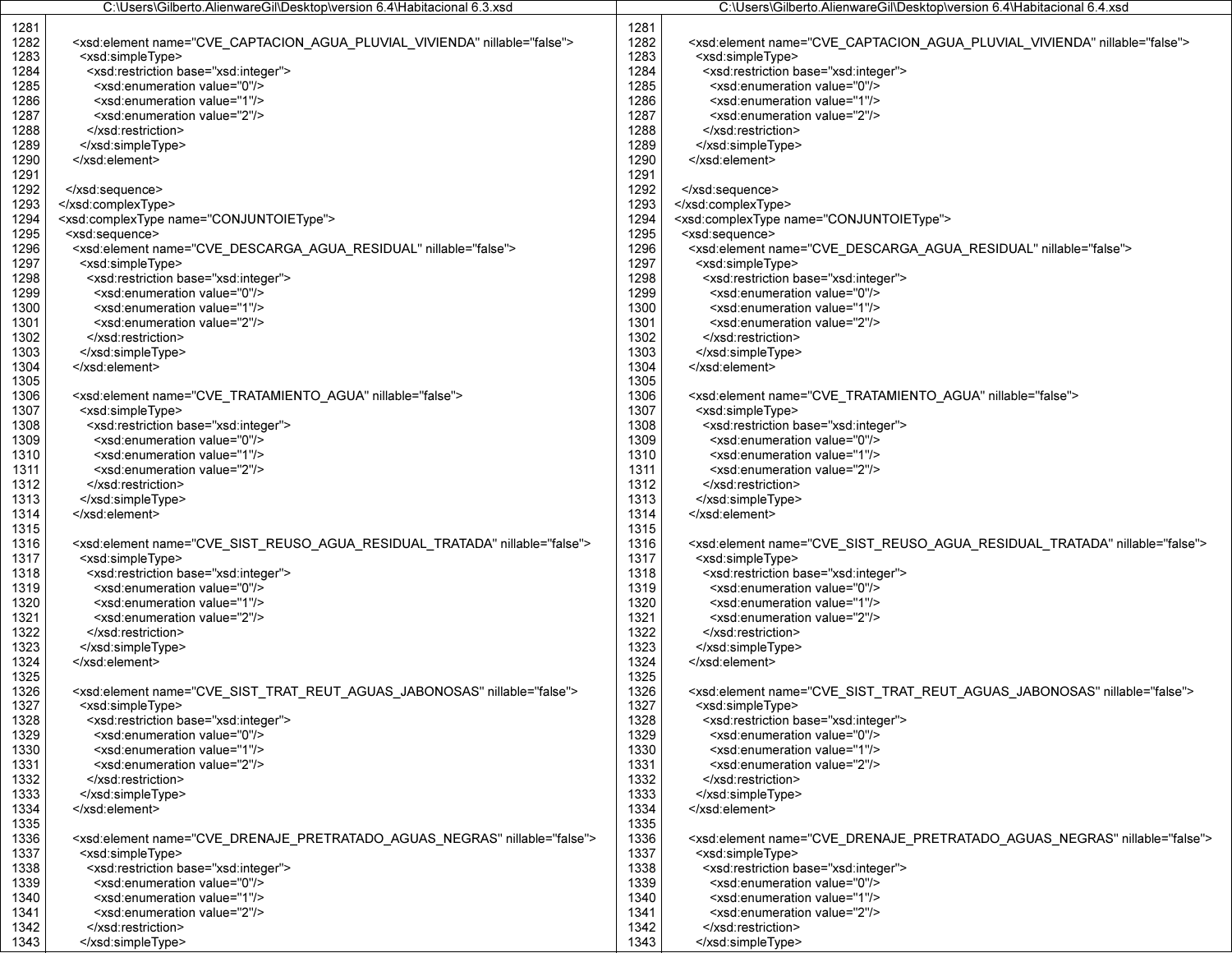|              | C:\Users\Gilberto.AlienwareGil\Desktop\version 6.4\Habitacional 6.3.xsd                                                                                                                                        |              | C:\Users\Gilberto.AlienwareGil\Desktop\version 6.4\Habitacional 6.4 xsd                                    |
|--------------|----------------------------------------------------------------------------------------------------------------------------------------------------------------------------------------------------------------|--------------|------------------------------------------------------------------------------------------------------------|
| 1344<br>1345 |                                                                                                                                                                                                                | 1344<br>1345 |                                                                                                            |
| 1346         | <xsd:element name="CVE_CAPTACION_AGUA" nillable="false"></xsd:element>                                                                                                                                         | 1346         | <xsd:element name="CVE_CAPTACION_AGUA" nillable="false"></xsd:element>                                     |
| 1347         | <xsd:simpletype></xsd:simpletype>                                                                                                                                                                              | 1347         | <xsd:simpletype></xsd:simpletype>                                                                          |
| 1348         | <xsd:restriction base="xsd:integer"></xsd:restriction>                                                                                                                                                         | 1348         | <xsd:restriction base="xsd:integer"></xsd:restriction>                                                     |
| 1349         | <xsd:enumeration value="0"></xsd:enumeration>                                                                                                                                                                  | 1349         | <xsd:enumeration value="0"></xsd:enumeration>                                                              |
| 1350         | <xsd:enumeration value="1"></xsd:enumeration>                                                                                                                                                                  | 1350         | <xsd:enumeration value="1"></xsd:enumeration>                                                              |
| 1351         | <xsd:enumeration value="2"></xsd:enumeration>                                                                                                                                                                  | 1351         | <xsd:enumeration value="2"></xsd:enumeration>                                                              |
| 1352         |                                                                                                                                                                                                                | 1352         |                                                                                                            |
| 1353         |                                                                                                                                                                                                                | 1353         |                                                                                                            |
| 1354         |                                                                                                                                                                                                                | 1354         |                                                                                                            |
| 1355         |                                                                                                                                                                                                                | 1355         |                                                                                                            |
| 1356         | <xsd:element name="CVE_SEPARACION_BASURA" nillable="false"></xsd:element>                                                                                                                                      | 1356         | <xsd:element name="CVE_SEPARACION_BASURA" nillable="false"></xsd:element>                                  |
| 1357         | <xsd:simpletype></xsd:simpletype>                                                                                                                                                                              | 1357         | <xsd:simpletype></xsd:simpletype>                                                                          |
| 1358         | <xsd:restriction base="xsd:integer"></xsd:restriction>                                                                                                                                                         | 1358         | <xsd:restriction base="xsd:integer"></xsd:restriction>                                                     |
| 1359         | <xsd:enumeration value="0"></xsd:enumeration>                                                                                                                                                                  | 1359         | <xsd:enumeration value="0"></xsd:enumeration>                                                              |
| 1360         | <xsd:enumeration value="1"></xsd:enumeration>                                                                                                                                                                  | 1360         | <xsd:enumeration value="1"></xsd:enumeration>                                                              |
| 1361         | <xsd:enumeration value="2"></xsd:enumeration>                                                                                                                                                                  | 1361         | <xsd:enumeration value="2"></xsd:enumeration>                                                              |
| 1362         | <xsd:enumeration value="3"></xsd:enumeration>                                                                                                                                                                  | 1362         | <xsd:enumeration value="3"></xsd:enumeration>                                                              |
|              |                                                                                                                                                                                                                | 1363         |                                                                                                            |
|              |                                                                                                                                                                                                                | 1364         |                                                                                                            |
|              |                                                                                                                                                                                                                | 1365         |                                                                                                            |
|              |                                                                                                                                                                                                                | 1366         |                                                                                                            |
|              |                                                                                                                                                                                                                | 1367<br>1368 | <xsd:element name="CVE_AREAS_VERDES" nillable="false"><br/><xsd:simpletype></xsd:simpletype></xsd:element> |
|              |                                                                                                                                                                                                                | 1369         | <xsd:restriction base="xsd:integer"></xsd:restriction>                                                     |
|              |                                                                                                                                                                                                                | 1370         | <xsd:enumeration value="0"></xsd:enumeration>                                                              |
|              |                                                                                                                                                                                                                | 1371         | <xsd:enumeration value="1"></xsd:enumeration>                                                              |
|              |                                                                                                                                                                                                                | 1372         | <xsd:enumeration value="2"></xsd:enumeration>                                                              |
| 1363         |                                                                                                                                                                                                                | 1373         |                                                                                                            |
| 1364         |                                                                                                                                                                                                                | 1374         |                                                                                                            |
| 1365         |                                                                                                                                                                                                                | 1375         |                                                                                                            |
| 1366         |                                                                                                                                                                                                                | 1376         |                                                                                                            |
| 1367         | <xsd:element name="CVE_CONT_ELAB_COMPOSTA" nillable="false"></xsd:element>                                                                                                                                     | 1377         | <xsd:element name="CVE_CONT_ELAB_COMPOSTA" nillable="false"></xsd:element>                                 |
| 1368         | <xsd:simpletype></xsd:simpletype>                                                                                                                                                                              | 1378         | <xsd:simpletype></xsd:simpletype>                                                                          |
| 1369         | <xsd:restriction base="xsd:integer"></xsd:restriction>                                                                                                                                                         | 1379         | <xsd:restriction base="xsd:integer"></xsd:restriction>                                                     |
| 1370         | <xsd:enumeration value="0"></xsd:enumeration>                                                                                                                                                                  | 1380         | <xsd:enumeration value="0"></xsd:enumeration>                                                              |
| 1371         | <xsd:enumeration value="1"></xsd:enumeration>                                                                                                                                                                  | 1381         | <xsd:enumeration value="1"></xsd:enumeration>                                                              |
| 1372         | <xsd:enumeration value="2"></xsd:enumeration>                                                                                                                                                                  | 1382         | <xsd:enumeration value="2"></xsd:enumeration>                                                              |
| 1373         |                                                                                                                                                                                                                | 1383         |                                                                                                            |
| 1374         |                                                                                                                                                                                                                | 1384         |                                                                                                            |
| 1375         |                                                                                                                                                                                                                | 1385         |                                                                                                            |
| 1376         |                                                                                                                                                                                                                | 1386         |                                                                                                            |
| 1377         | <xsd:element name="CVE_FOTOALUMBRADOPUBLICO" nillable="false"></xsd:element>                                                                                                                                   | 1387         | <xsd:element name="CVE_FOTOALUMBRADOPUBLICO" nillable="false"></xsd:element>                               |
| 1378         | <xsd:simpletype></xsd:simpletype>                                                                                                                                                                              | 1388         | <xsd:simpletype></xsd:simpletype>                                                                          |
| 1379         | <xsd:restriction base="xsd:integer"></xsd:restriction>                                                                                                                                                         | 1389         | <xsd:restriction base="xsd:integer"></xsd:restriction>                                                     |
| 1380<br>1381 | <xsd:enumeration value="0"></xsd:enumeration><br><xsd:enumeration value="1"></xsd:enumeration>                                                                                                                 | 1390<br>1391 | <xsd:enumeration value="0"></xsd:enumeration><br><xsd:enumeration value="1"></xsd:enumeration>             |
| 1382         | <xsd:enumeration value="2"></xsd:enumeration>                                                                                                                                                                  | 1392         | <xsd:enumeration value="2"></xsd:enumeration>                                                              |
| 1383         |                                                                                                                                                                                                                | 1393         |                                                                                                            |
| 1384         |                                                                                                                                                                                                                | 1394         |                                                                                                            |
| 1385         |                                                                                                                                                                                                                | 1395         |                                                                                                            |
| 1386         |                                                                                                                                                                                                                | 1396         |                                                                                                            |
| 1387         | <xsd:element name="CVE_CAPTACION_SOLAR_CALENTAMIENTO_AGUA" nillable<="" td=""><td>1397</td><td><xsd:element name="CVE_CAPTACION_SOLAR_CALENTAMIENTO_AGUA" nillable<="" td=""></xsd:element></td></xsd:element> | 1397         | <xsd:element name="CVE_CAPTACION_SOLAR_CALENTAMIENTO_AGUA" nillable<="" td=""></xsd:element>               |
|              | ="false">                                                                                                                                                                                                      |              | ="false">                                                                                                  |
| 1388         | <xsd:simpletype></xsd:simpletype>                                                                                                                                                                              | 1398         | <xsd:simpletype></xsd:simpletype>                                                                          |
| 1389         | <xsd:restriction base="xsd:integer"></xsd:restriction>                                                                                                                                                         | 1399         | <xsd:restriction base="xsd:integer"></xsd:restriction>                                                     |
| 1390         | <xsd:enumeration value="0"></xsd:enumeration>                                                                                                                                                                  | 1400         | <xsd:enumeration value="0"></xsd:enumeration>                                                              |
| 1391         | <xsd:enumeration value="1"></xsd:enumeration>                                                                                                                                                                  | 1401         | <xsd:enumeration value="1"></xsd:enumeration>                                                              |
| 1392         | <xsd:enumeration value="2"></xsd:enumeration>                                                                                                                                                                  | 1402         | <xsd:enumeration value="2"></xsd:enumeration>                                                              |
| 1393         |                                                                                                                                                                                                                | 1403         |                                                                                                            |
| 1394         |                                                                                                                                                                                                                | 1404         |                                                                                                            |
| 1395         |                                                                                                                                                                                                                | 1405         |                                                                                                            |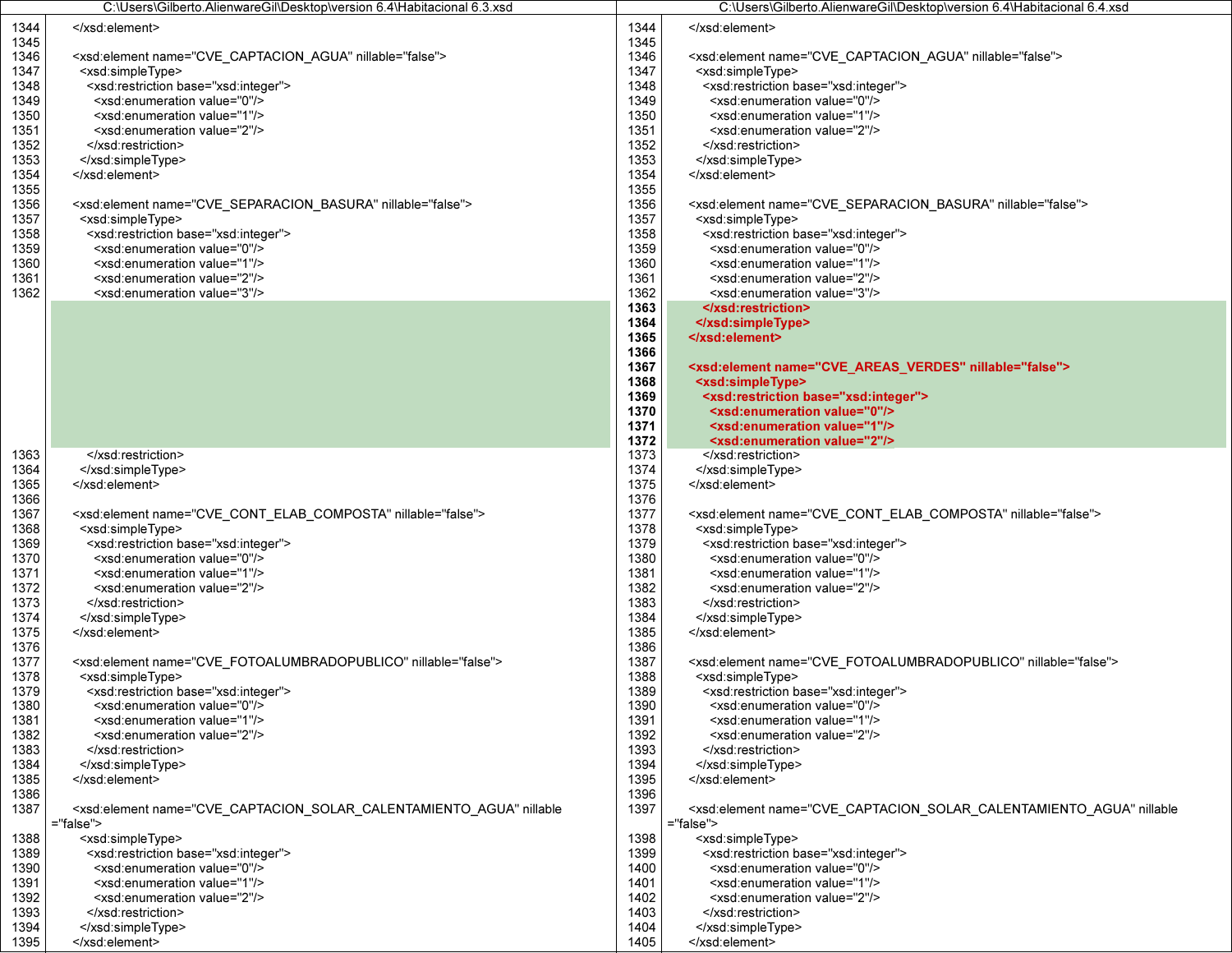|              | C:\Users\Gilberto.AlienwareGil\Desktop\version 6.4\Habitacional 6.3.xsd                                     |              | C:\Users\Gilberto.AlienwareGil\Desktop\version 6.4\Habitacional 6.4.xsd                                     |
|--------------|-------------------------------------------------------------------------------------------------------------|--------------|-------------------------------------------------------------------------------------------------------------|
| 1396         |                                                                                                             | 1406         |                                                                                                             |
| 1397         | <xsd:element name="CVE_AGUA_PURIFICADA" nillable="false"></xsd:element>                                     | 1407         | <xsd:element name="CVE_AGUA_PURIFICADA" nillable="false"></xsd:element>                                     |
| 1398         | <xsd:simpletype></xsd:simpletype>                                                                           | 1408         | <xsd:simpletype></xsd:simpletype>                                                                           |
| 1399         | <xsd:restriction base="xsd:integer"></xsd:restriction>                                                      | 1409         | <xsd:restriction base="xsd:integer"></xsd:restriction>                                                      |
| 1400         | <xsd:enumeration value="0"></xsd:enumeration>                                                               | 1410         | <xsd:enumeration value="0"></xsd:enumeration>                                                               |
| 1401         | <xsd:enumeration value="1"></xsd:enumeration>                                                               | 1411         | <xsd:enumeration value="1"></xsd:enumeration>                                                               |
| 1402         | <xsd:enumeration value="2"></xsd:enumeration>                                                               | 1412         | <xsd:enumeration value="2"></xsd:enumeration>                                                               |
| 1403         |                                                                                                             | 1413         | $\le$ /xsd:restriction>                                                                                     |
| 1404         |                                                                                                             | 1414         |                                                                                                             |
| 1405         |                                                                                                             | 1415         |                                                                                                             |
| 1406         |                                                                                                             | 1416         |                                                                                                             |
| 1407         | <xsd:element name="CVE_SENBRAILENUMONOMEDIFICIO" nillable="false"></xsd:element>                            | 1417         | <xsd:element name="CVE_SENBRAILENUMONOMEDIFICIO" nillable="false"></xsd:element>                            |
| 1408         | <xsd:simpletype></xsd:simpletype>                                                                           | 1418         | <xsd:simpletype></xsd:simpletype>                                                                           |
| 1409         | <xsd:restriction base="xsd:integer"></xsd:restriction>                                                      | 1419         | <xsd:restriction base="xsd:integer"></xsd:restriction>                                                      |
| 1410         | <xsd:enumeration value="0"></xsd:enumeration>                                                               | 1420         | <xsd:enumeration value="0"></xsd:enumeration>                                                               |
| 1411         | <xsd:enumeration value="1"></xsd:enumeration>                                                               | 1421         | <xsd:enumeration value="1"></xsd:enumeration>                                                               |
| 1412         | <xsd:enumeration value="2"></xsd:enumeration>                                                               | 1422         | <xsd:enumeration value="2"></xsd:enumeration>                                                               |
| 1413         |                                                                                                             | 1423         |                                                                                                             |
| 1414         |                                                                                                             | 1424         |                                                                                                             |
| 1415         |                                                                                                             | 1425         |                                                                                                             |
| 1416         |                                                                                                             | 1426         |                                                                                                             |
| 1417         | <xsd:element name="CVE_SENBRAILECALLEINTER" nillable="false"></xsd:element>                                 | 1427         | <xsd:element name="CVE_SENBRAILECALLEINTER" nillable="false"></xsd:element>                                 |
| 1418         | <xsd:simpletype></xsd:simpletype>                                                                           | 1428         | <xsd:simpletype></xsd:simpletype>                                                                           |
| 1419         | <xsd:restriction base="xsd:integer"></xsd:restriction>                                                      | 1429         | <xsd:restriction base="xsd:integer"></xsd:restriction>                                                      |
| 1420         | <xsd:enumeration value="0"></xsd:enumeration>                                                               | 1430         | <xsd:enumeration value="0"></xsd:enumeration>                                                               |
| 1421         | <xsd:enumeration value="1"></xsd:enumeration>                                                               | 1431         | <xsd:enumeration value="1"></xsd:enumeration>                                                               |
| 1422         | <xsd:enumeration value="2"></xsd:enumeration>                                                               | 1432         | <xsd:enumeration value="2"></xsd:enumeration>                                                               |
| 1423         |                                                                                                             | 1433         | $\le$ /xsd:restriction>                                                                                     |
| 1424         |                                                                                                             | 1434         |                                                                                                             |
| 1425         |                                                                                                             | 1435         |                                                                                                             |
| 1426         |                                                                                                             | 1436         |                                                                                                             |
| 1427         | <xsd:element name="CVE_NUMPISOINCFINBARANDAL" nillable="false"></xsd:element>                               | 1437         | <xsd:element name="CVE_NUMPISOINCFINBARANDAL" nillable="false"></xsd:element>                               |
| 1428         | <xsd:simpletype></xsd:simpletype>                                                                           | 1438         | <xsd:simpletype></xsd:simpletype>                                                                           |
| 1429         | <xsd:restriction base="xsd:integer"></xsd:restriction>                                                      | 1439         | <xsd:restriction base="xsd:integer"></xsd:restriction>                                                      |
| 1430         | <xsd:enumeration value="0"></xsd:enumeration>                                                               | 1440         | <xsd:enumeration value="0"></xsd:enumeration>                                                               |
| 1431         | <xsd:enumeration value="1"></xsd:enumeration>                                                               | 1441         | <xsd:enumeration value="1"></xsd:enumeration>                                                               |
| 1432<br>1433 | <xsd:enumeration value="2"></xsd:enumeration><br>                                                           | 1442<br>1443 | <xsd:enumeration value="2"></xsd:enumeration><br>                                                           |
| 1434         |                                                                                                             | 1444         |                                                                                                             |
| 1435         |                                                                                                             | 1445         |                                                                                                             |
| 1436         |                                                                                                             | 1446         |                                                                                                             |
| 1437         | <xsd:element name="CVE_NUMDEPTOPORPISO" nillable="false"></xsd:element>                                     | 1447         | <xsd:element name="CVE_NUMDEPTOPORPISO" nillable="false"></xsd:element>                                     |
| 1438         | <xsd:simpletype></xsd:simpletype>                                                                           | 1448         | <xsd:simpletype></xsd:simpletype>                                                                           |
| 1439         | <xsd:restriction base="xsd:integer"></xsd:restriction>                                                      | 1449         | <xsd:restriction base="xsd:integer"></xsd:restriction>                                                      |
| 1440         | <xsd:enumeration value="0"></xsd:enumeration>                                                               | 1450         | <xsd:enumeration value="0"></xsd:enumeration>                                                               |
| 1441         | <xsd:enumeration value="1"></xsd:enumeration>                                                               | 1451         | <xsd:enumeration value="1"></xsd:enumeration>                                                               |
| 1442         | <xsd:enumeration value="2"></xsd:enumeration>                                                               | 1452         | <xsd:enumeration value="2"></xsd:enumeration>                                                               |
| 1443         |                                                                                                             | 1453         |                                                                                                             |
| 1444         |                                                                                                             | 1454         |                                                                                                             |
| 1445         |                                                                                                             | 1455         |                                                                                                             |
| 1446         |                                                                                                             | 1456         |                                                                                                             |
| 1447         | <xsd:element name="CVE_BOTONELEVABRAILE" nillable="false"></xsd:element>                                    | 1457         | <xsd:element name="CVE_BOTONELEVABRAILE" nillable="false"></xsd:element>                                    |
| 1448         | <xsd:simpletype></xsd:simpletype>                                                                           | 1458         | <xsd:simpletype></xsd:simpletype>                                                                           |
| 1449         | <xsd:restriction base="xsd:integer"></xsd:restriction>                                                      | 1459         | <xsd:restriction base="xsd:integer"></xsd:restriction>                                                      |
| 1450         | <xsd:enumeration value="0"></xsd:enumeration>                                                               | 1460         | <xsd:enumeration value="0"></xsd:enumeration>                                                               |
| 1451         | <xsd:enumeration value="1"></xsd:enumeration>                                                               | 1461         | <xsd:enumeration value="1"></xsd:enumeration>                                                               |
| 1452         | <xsd:enumeration value="2"></xsd:enumeration>                                                               | 1462         | <xsd:enumeration value="2"></xsd:enumeration>                                                               |
| 1453         |                                                                                                             | 1463         |                                                                                                             |
| 1454         |                                                                                                             | 1464         |                                                                                                             |
| 1455         |                                                                                                             | 1465         |                                                                                                             |
| 1456         |                                                                                                             | 1466         |                                                                                                             |
| 1457         | <xsd:element <br="" name="CVE_REDUCTOR_SEDIMENTOS_CALCIFICADOS_CONJUNTO">nillable="false"&gt;</xsd:element> | 1467         | <xsd:element <br="" name="CVE_REDUCTOR_SEDIMENTOS_CALCIFICADOS_CONJUNTO">nillable="false"&gt;</xsd:element> |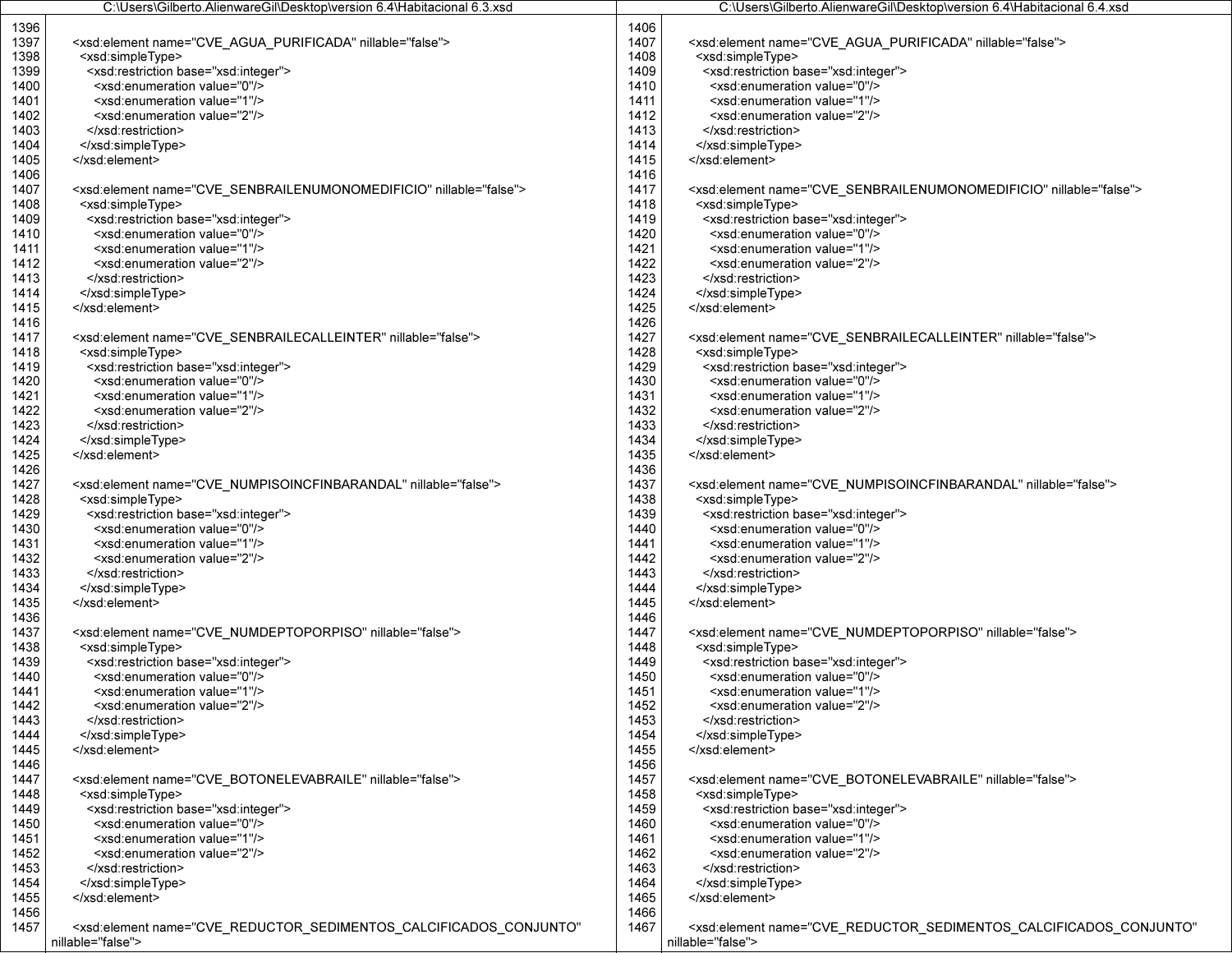|              | C:\Users\Gilberto.AlienwareGil\Desktop\version 6.4\Habitacional 6.3.xsd                                      |              | C:\Users\Gilberto.AlienwareGil\Desktop\version 6.4\Habitacional 6.4.xsd                                      |
|--------------|--------------------------------------------------------------------------------------------------------------|--------------|--------------------------------------------------------------------------------------------------------------|
| 1458         | <xsd:simpletype></xsd:simpletype>                                                                            | 1468         | <xsd:simpletype></xsd:simpletype>                                                                            |
| 1459         | <xsd:restriction base="xsd:integer"></xsd:restriction>                                                       | 1469         | <xsd:restriction base="xsd:integer"></xsd:restriction>                                                       |
| 1460         | <xsd:enumeration value="0"></xsd:enumeration>                                                                | 1470         | <xsd:enumeration value="0"></xsd:enumeration>                                                                |
| 1461         | <xsd:enumeration value="1"></xsd:enumeration>                                                                | 1471         | <xsd:enumeration value="1"></xsd:enumeration>                                                                |
| 1462         | <xsd:enumeration value="2"></xsd:enumeration>                                                                | 1472         | <xsd:enumeration value="2"></xsd:enumeration>                                                                |
| 1463         |                                                                                                              | 1473         |                                                                                                              |
| 1464         |                                                                                                              | 1474         |                                                                                                              |
| 1465         |                                                                                                              | 1475         |                                                                                                              |
| 1466         |                                                                                                              | 1476         |                                                                                                              |
| 1467         | <xsd:element name="CVE_CAMARAS_SEGURIDAD" nillable="false"></xsd:element>                                    | 1477         | <xsd:element name="CVE_CAMARAS_SEGURIDAD" nillable="false"></xsd:element>                                    |
| 1468         | <xsd:simpletype></xsd:simpletype>                                                                            | 1478         | <xsd:simpletype></xsd:simpletype>                                                                            |
| 1469         | <xsd:restriction base="xsd:integer"></xsd:restriction>                                                       | 1479         | <xsd:restriction base="xsd:integer"></xsd:restriction>                                                       |
| 1470         | <xsd:enumeration value="0"></xsd:enumeration>                                                                | 1480         | <xsd:enumeration value="0"></xsd:enumeration>                                                                |
| 1471         | <xsd:enumeration value="1"></xsd:enumeration>                                                                | 1481<br>1482 | <xsd:enumeration value="1"></xsd:enumeration>                                                                |
| 1472<br>1473 | <xsd:enumeration value="2"></xsd:enumeration><br><xsd:enumeration value="3"></xsd:enumeration>               | 1483         | <xsd:enumeration value="2"></xsd:enumeration><br><xsd:enumeration value="3"></xsd:enumeration>               |
| 1474         |                                                                                                              | 1484         |                                                                                                              |
| 1475         |                                                                                                              | 1485         |                                                                                                              |
| 1476         |                                                                                                              | 1486         |                                                                                                              |
| 1477         |                                                                                                              | 1487         |                                                                                                              |
| 1478         | <xsd:element name="OTRO_TIPO_INSTALACION_CONJUNTO" nillable="false"></xsd:element>                           | 1488         | <xsd:element name="OTRO_TIPO_INSTALACION_CONJUNTO" nillable="false"></xsd:element>                           |
| 1479         | <xsd:simpletype></xsd:simpletype>                                                                            | 1489         | <xsd:simpletype></xsd:simpletype>                                                                            |
| 1480         | <xsd:restriction base="xsd:string"></xsd:restriction>                                                        | 1490         | <xsd:restriction base="xsd:string"></xsd:restriction>                                                        |
| 1481         | <xsd:whitespace value="collapse"></xsd:whitespace>                                                           | 1491         | <xsd:whitespace value="collapse"></xsd:whitespace>                                                           |
| 1482         |                                                                                                              | 1492         |                                                                                                              |
| 1483         |                                                                                                              | 1493         |                                                                                                              |
| 1484         |                                                                                                              | 1494         |                                                                                                              |
| 1485         |                                                                                                              | 1495         |                                                                                                              |
| 1486         |                                                                                                              | 1496         |                                                                                                              |
| 1487         |                                                                                                              | 1497         |                                                                                                              |
| 1488         | <xsd:complextype name="CONCLUSIONESType"></xsd:complextype>                                                  | 1498         | <xsd:complextype name="CONCLUSIONESType"></xsd:complextype>                                                  |
| 1489         | <xsd:sequence></xsd:sequence>                                                                                | 1499         | <xsd:sequence></xsd:sequence>                                                                                |
| 1490         | <xsd:element name="VALORREFERIDO" type="VALORREFERIDOType"></xsd:element>                                    | 1500         | <xsd:element name="VALORREFERIDO" type="VALORREFERIDOType"></xsd:element>                                    |
| 1491         | <xsd:element name="DECLARACIONESYADVERTENCIAS" nillable="false"></xsd:element>                               | 1501         | <xsd:element name="DECLARACIONESYADVERTENCIAS" nillable="false"></xsd:element>                               |
| 1492         | <xsd:simpletype></xsd:simpletype>                                                                            | 1502<br>1503 | <xsd:simpletype></xsd:simpletype>                                                                            |
| 1493<br>1494 | <xsd:restriction base="xsd:string"><br/><xsd:whitespace value="collapse"></xsd:whitespace></xsd:restriction> | 1504         | <xsd:restriction base="xsd:string"><br/><xsd:whitespace value="collapse"></xsd:whitespace></xsd:restriction> |
| 1495         |                                                                                                              | 1505         |                                                                                                              |
| 1496         |                                                                                                              | 1506         |                                                                                                              |
| 1497         |                                                                                                              | 1507         |                                                                                                              |
| 1498         |                                                                                                              | 1508         |                                                                                                              |
| 1499         | <xsd:element name="IMPORTE_TOTAL_ENFOQUE_DE_COSTOS" nillable="false"></xsd:element>                          | 1509         | <xsd:element name="IMPORTE_TOTAL_ENFOQUE_DE_COSTOS" nillable="false"></xsd:element>                          |
| 1500         | <xsd:simpletype></xsd:simpletype>                                                                            | 1510         | <xsd:simpletype></xsd:simpletype>                                                                            |
| 1501         | <xsd:restriction base="xsd:decimal"></xsd:restriction>                                                       | 1511         | <xsd:restriction base="xsd:decimal"></xsd:restriction>                                                       |
| 1502         | <xsd:fractiondigits value="2"></xsd:fractiondigits>                                                          | 1512         | <xsd:fractiondigits value="2"></xsd:fractiondigits>                                                          |
| 1503         |                                                                                                              | 1513         |                                                                                                              |
| 1504         |                                                                                                              | 1514         |                                                                                                              |
| 1505         |                                                                                                              | 1515         |                                                                                                              |
| 1506         |                                                                                                              | 1516         |                                                                                                              |
| 1507         | <xsd:element name="MONTO_INSTALACIONES_CONJUNTO" nillable="false"></xsd:element>                             | 1517         | <xsd:element name="MONTO_INSTALACIONES_CONJUNTO" nillable="false"></xsd:element>                             |
| 1508         | <xsd:simpletype></xsd:simpletype>                                                                            | 1518         | <xsd:simpletype></xsd:simpletype>                                                                            |
| 1509         | <xsd:restriction base="xsd:decimal"></xsd:restriction>                                                       | 1519         | <xsd:restriction base="xsd:decimal"></xsd:restriction>                                                       |
| 1510<br>1511 | <xsd:fractiondigits value="2"></xsd:fractiondigits><br>                                                      | 1520<br>1521 | <xsd:fractiondigits value="2"></xsd:fractiondigits><br>                                                      |
| 1512         |                                                                                                              | 1522         |                                                                                                              |
| 1513         |                                                                                                              | 1523         |                                                                                                              |
| 1514         |                                                                                                              | 1524         |                                                                                                              |
| 1515         | <xsd:element name="MONTO_INSTALACIONES_VIVIENDA" nillable="false"></xsd:element>                             | 1525         | <xsd:element name="MONTO_INSTALACIONES_VIVIENDA" nillable="false"></xsd:element>                             |
| 1516         | <xsd:simpletype></xsd:simpletype>                                                                            | 1526         | <xsd:simpletype></xsd:simpletype>                                                                            |
| 1517         | <xsd:restriction base="xsd:decimal"></xsd:restriction>                                                       | 1527         | <xsd:restriction base="xsd:decimal"></xsd:restriction>                                                       |
| 1518         | <xsd:fractiondigits value="2"></xsd:fractiondigits>                                                          | 1528         | <xsd:fractiondigits value="2"></xsd:fractiondigits>                                                          |
| 1519         |                                                                                                              | 1529         |                                                                                                              |
| 1520         |                                                                                                              | 1530         |                                                                                                              |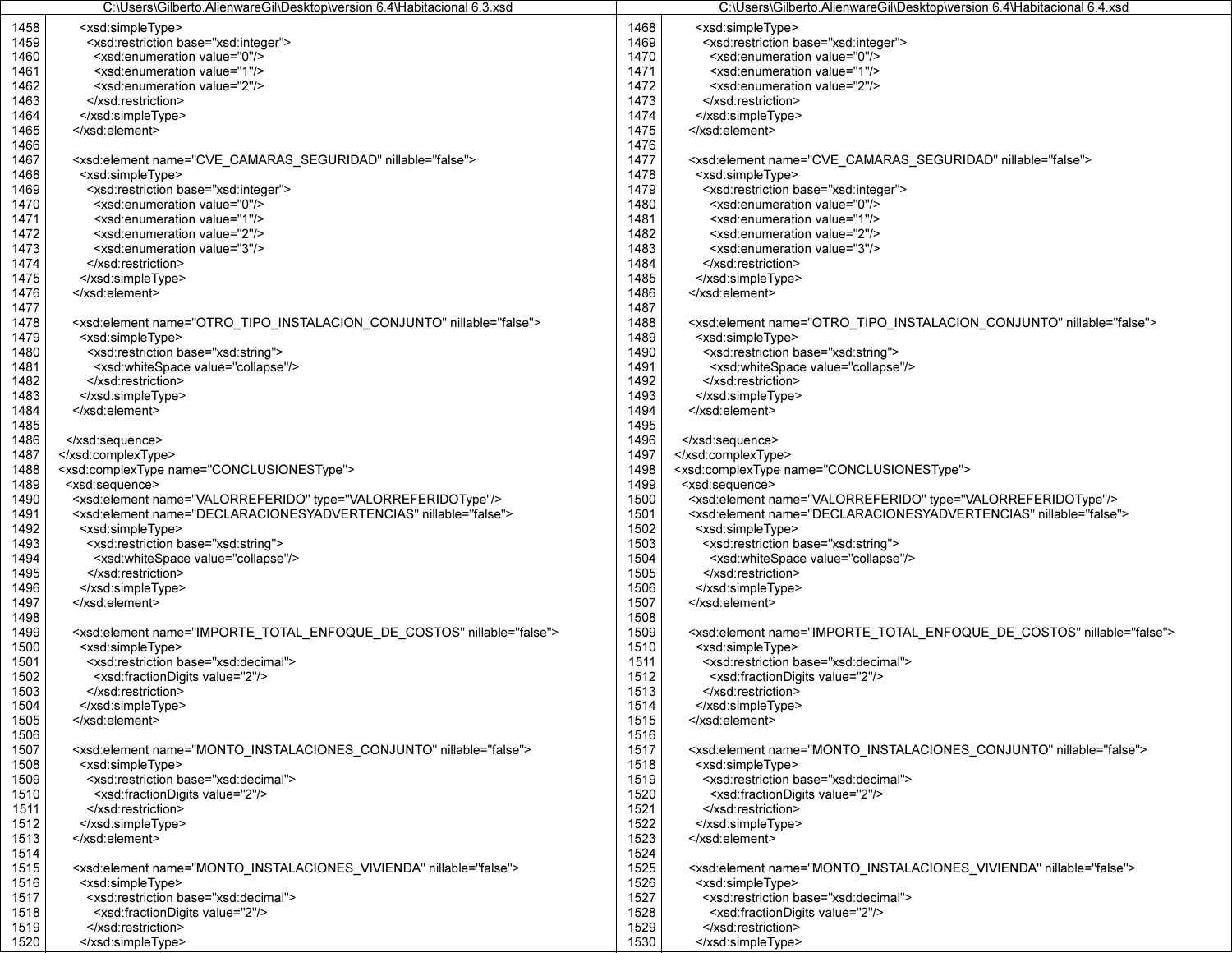|              | C:\Users\Gilberto.AlienwareGil\Desktop\version 6.4\Habitacional 6.3.xsd                                                 |              | C:\Users\Gilberto.AlienwareGil\Desktop\version 6.4\Habitacional 6.4.xsd                                                 |
|--------------|-------------------------------------------------------------------------------------------------------------------------|--------------|-------------------------------------------------------------------------------------------------------------------------|
| 1521         |                                                                                                                         | 1531         |                                                                                                                         |
| 1522         |                                                                                                                         | 1532         |                                                                                                                         |
| 1523         | <xsd:element name="VALOR_COMPARATIVO_INMUEBLE" nillable="false"></xsd:element>                                          | 1533         | <xsd:element name="VALOR_COMPARATIVO_INMUEBLE" nillable="false"></xsd:element>                                          |
| 1524         | <xsd:simpletype></xsd:simpletype>                                                                                       | 1534         | <xsd:simpletype></xsd:simpletype>                                                                                       |
| 1525         | <xsd:restriction base="xsd:decimal"></xsd:restriction>                                                                  | 1535         | <xsd:restriction base="xsd:decimal"></xsd:restriction>                                                                  |
| 1526         | <xsd:fractiondigits value="2"></xsd:fractiondigits>                                                                     | 1536         | <xsd:fractiondigits value="2"></xsd:fractiondigits>                                                                     |
| 1527         |                                                                                                                         | 1537         |                                                                                                                         |
| 1528         |                                                                                                                         | 1538         |                                                                                                                         |
| 1529         |                                                                                                                         | 1539         |                                                                                                                         |
| 1530         |                                                                                                                         | 1540         |                                                                                                                         |
| 1531<br>1532 | <xsd:element name="VALOR_COMPARATIVO_INMUEBLE_M2" nillable="false"><br/><xsd:simpletype></xsd:simpletype></xsd:element> | 1541<br>1542 | <xsd:element name="VALOR_COMPARATIVO_INMUEBLE_M2" nillable="false"><br/><xsd:simpletype></xsd:simpletype></xsd:element> |
| 1533         | <xsd:restriction base="xsd:decimal"></xsd:restriction>                                                                  | 1543         | <xsd:restriction base="xsd:decimal"></xsd:restriction>                                                                  |
| 1534         | <xsd:fractiondigits value="2"></xsd:fractiondigits>                                                                     | 1544         | <xsd:fractiondigits value="2"></xsd:fractiondigits>                                                                     |
| 1535         |                                                                                                                         | 1545         |                                                                                                                         |
| 1536         |                                                                                                                         | 1546         |                                                                                                                         |
| 1537         |                                                                                                                         | 1547         |                                                                                                                         |
| 1538         |                                                                                                                         | 1548         |                                                                                                                         |
| 1539         | <xsd:element name="VALOR_FISICO_TERRENO" nillable="false"></xsd:element>                                                | 1549         | <xsd:element name="VALOR_FISICO_TERRENO" nillable="false"></xsd:element>                                                |
| 1540         | <xsd:simpletype></xsd:simpletype>                                                                                       | 1550         | <xsd:simpletype></xsd:simpletype>                                                                                       |
| 1541         | <xsd:restriction base="xsd:decimal"></xsd:restriction>                                                                  | 1551         | <xsd:restriction base="xsd:decimal"></xsd:restriction>                                                                  |
| 1542         | <xsd:fractiondigits value="2"></xsd:fractiondigits>                                                                     | 1552         | <xsd:fractiondigits value="2"></xsd:fractiondigits>                                                                     |
| 1543         |                                                                                                                         | 1553         |                                                                                                                         |
| 1544         |                                                                                                                         | 1554         |                                                                                                                         |
| 1545         |                                                                                                                         | 1555         |                                                                                                                         |
| 1546         |                                                                                                                         | 1556         |                                                                                                                         |
| 1547         | <xsd:element name="VALOR_FISICO_TERRENO_M2" nillable="false"></xsd:element>                                             | 1557         | <xsd:element name="VALOR_FISICO_TERRENO_M2" nillable="false"></xsd:element>                                             |
| 1548         | <xsd:simpletype></xsd:simpletype>                                                                                       | 1558<br>1559 | <xsd:simpletype></xsd:simpletype>                                                                                       |
| 1549<br>1550 | <xsd:restriction base="xsd:decimal"><br/><xsd:fractiondigits value="2"></xsd:fractiondigits></xsd:restriction>          | 1560         | <xsd:restriction base="xsd:decimal"><br/><xsd:fractiondigits value="2"></xsd:fractiondigits></xsd:restriction>          |
| 1551         |                                                                                                                         | 1561         |                                                                                                                         |
| 1552         |                                                                                                                         | 1562         |                                                                                                                         |
| 1553         |                                                                                                                         | 1563         |                                                                                                                         |
| 1554         |                                                                                                                         | 1564         |                                                                                                                         |
| 1555         | <xsd:element name="VALOR_FISICO_CONSTRUCCION" nillable="false"></xsd:element>                                           | 1565         | <xsd:element name="VALOR_FISICO_CONSTRUCCION" nillable="false"></xsd:element>                                           |
| 1556         | <xsd:simpletype></xsd:simpletype>                                                                                       | 1566         | <xsd:simpletype></xsd:simpletype>                                                                                       |
| 1557         | <xsd:restriction base="xsd:decimal"></xsd:restriction>                                                                  | 1567         | <xsd:restriction base="xsd:decimal"></xsd:restriction>                                                                  |
| 1558         | <xsd:fractiondigits value="2"></xsd:fractiondigits>                                                                     | 1568         | <xsd:fractiondigits value="2"></xsd:fractiondigits>                                                                     |
| 1559         |                                                                                                                         | 1569         |                                                                                                                         |
| 1560         |                                                                                                                         | 1570         |                                                                                                                         |
| 1561         |                                                                                                                         | 1571         |                                                                                                                         |
| 1562         |                                                                                                                         | 1572         |                                                                                                                         |
| 1563         | <xsd:element name="VALOR_FISICO_CONSTRUCCION_M2" nillable="false"></xsd:element>                                        | 1573         | <xsd:element name="VALOR_FISICO_CONSTRUCCION_M2" nillable="false"></xsd:element>                                        |
| 1564         | <xsd:simpletype></xsd:simpletype>                                                                                       | 1574<br>1575 | <xsd:simpletype></xsd:simpletype>                                                                                       |
| 1565<br>1566 | <xsd:restriction base="xsd:decimal"></xsd:restriction>                                                                  | 1576         | <xsd:restriction base="xsd:decimal"></xsd:restriction>                                                                  |
| 1567         | <xsd:fractiondigits value="2"></xsd:fractiondigits><br>$\le$ /xsd:restriction>                                          | 1577         | <xsd:fractiondigits value="2"></xsd:fractiondigits><br>                                                                 |
| 1568         |                                                                                                                         | 1578         |                                                                                                                         |
| 1569         |                                                                                                                         | 1579         |                                                                                                                         |
| 1570         |                                                                                                                         | 1580         |                                                                                                                         |
| 1571         | <xsd:element name="VALOR_FISICO_INST_ELEMENTOS_COMUNES" nillable="false"></xsd:element>                                 | 1581         | <xsd:element name="VALOR_FISICO_INST_ELEMENTOS_COMUNES" nillable="false"></xsd:element>                                 |
| 1572         | <xsd:simpletype></xsd:simpletype>                                                                                       | 1582         | <xsd:simpletype></xsd:simpletype>                                                                                       |
| 1573         | <xsd:restriction base="xsd:decimal"></xsd:restriction>                                                                  | 1583         | <xsd:restriction base="xsd:decimal"></xsd:restriction>                                                                  |
| 1574         | <xsd:fractiondigits value="2"></xsd:fractiondigits>                                                                     | 1584         | <xsd:fractiondigits value="2"></xsd:fractiondigits>                                                                     |
| 1575         |                                                                                                                         | 1585         |                                                                                                                         |
| 1576         |                                                                                                                         | 1586         |                                                                                                                         |
| 1577         |                                                                                                                         | 1587         |                                                                                                                         |
| 1578         |                                                                                                                         | 1588         |                                                                                                                         |
| 1579         | <xsd:element name="VALOR_RESIDUAL" nillable="true"></xsd:element>                                                       | 1589         | <xsd:element name="VALOR_RESIDUAL" nillable="true"></xsd:element>                                                       |
| 1580         | <xsd:simpletype></xsd:simpletype>                                                                                       | 1590         | <xsd:simpletype></xsd:simpletype>                                                                                       |
| 1581         | <xsd:restriction base="xsd:decimal"></xsd:restriction>                                                                  | 1591         | <xsd:restriction base="xsd:decimal"></xsd:restriction>                                                                  |
| 1582         | <xsd:fractiondigits value="2"></xsd:fractiondigits>                                                                     | 1592         | <xsd:fractiondigits value="2"></xsd:fractiondigits>                                                                     |
| 1583         |                                                                                                                         | 1593         |                                                                                                                         |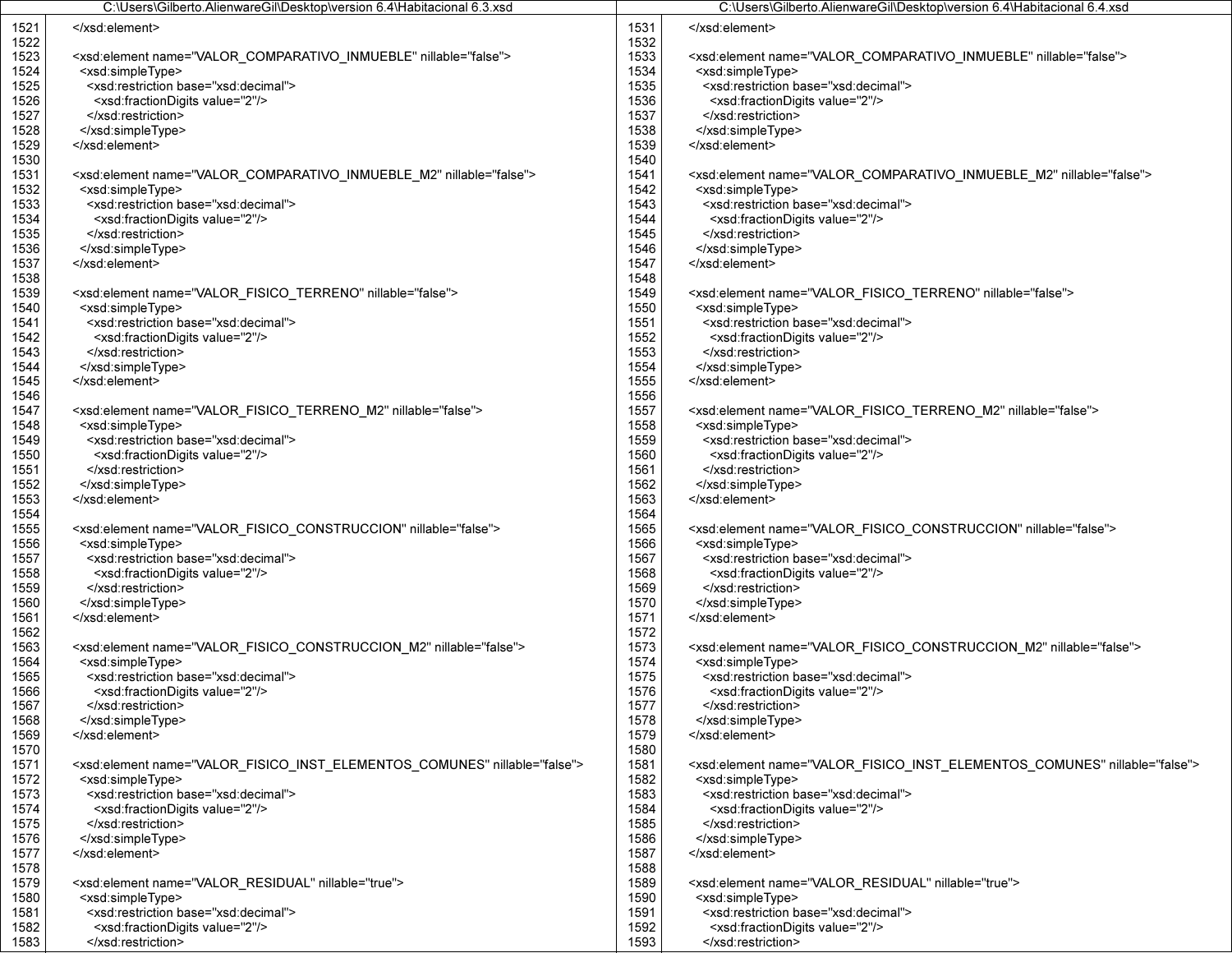|              | C:\Users\Gilberto.AlienwareGil\Desktop\version 6.4\Habitacional 6.3.xsd                       |              | C:\Users\Gilberto.AlienwareGil\Desktop\version 6.4\Habitacional 6.4.xsd                                      |
|--------------|-----------------------------------------------------------------------------------------------|--------------|--------------------------------------------------------------------------------------------------------------|
| 1584         |                                                                                               | 1594         |                                                                                                              |
| 1585         |                                                                                               | 1595         |                                                                                                              |
| 1586         |                                                                                               | 1596         |                                                                                                              |
| 1587         | <xsd:element name="VALOR_HIPOTETICO" nillable="true"></xsd:element>                           | 1597         | <xsd:element name="VALOR_HIPOTETICO" nillable="true"></xsd:element>                                          |
| 1588         | <xsd:simpletype></xsd:simpletype>                                                             | 1598         | <xsd:simpletype></xsd:simpletype>                                                                            |
| 1589         | <xsd:restriction base="xsd:decimal"></xsd:restriction>                                        | 1599         | <xsd:restriction base="xsd:decimal"></xsd:restriction>                                                       |
| 1590         | <xsd:fractiondigits value="2"></xsd:fractiondigits>                                           | 1600         | <xsd:fractiondigits value="2"></xsd:fractiondigits>                                                          |
| 1591         |                                                                                               | 1601         |                                                                                                              |
| 1592         |                                                                                               | 1602         |                                                                                                              |
| 1593         |                                                                                               | 1603         |                                                                                                              |
| 1594         |                                                                                               | 1604         |                                                                                                              |
| 1595         | <xsd:element name="IMPORTE_VALOR_CONCLUIDO" nillable="false"></xsd:element>                   | 1605         | <xsd:element name="IMPORTE_VALOR_CONCLUIDO" nillable="false"></xsd:element>                                  |
| 1596         | <xsd:simpletype></xsd:simpletype>                                                             | 1606         | <xsd:simpletype></xsd:simpletype>                                                                            |
| 1597         | <xsd:restriction base="xsd:decimal"></xsd:restriction>                                        | 1607         | <xsd:restriction base="xsd:decimal"></xsd:restriction>                                                       |
| 1598         | <xsd:fractiondigits value="2"></xsd:fractiondigits>                                           | 1608         | <xsd:fractiondigits value="2"></xsd:fractiondigits>                                                          |
| 1599         |                                                                                               | 1609         |                                                                                                              |
| 1600         |                                                                                               | 1610         |                                                                                                              |
| 1601         |                                                                                               | 1611         |                                                                                                              |
| 1602         |                                                                                               | 1612         |                                                                                                              |
| 1603         | <xsd:element name="VALOR_CONCLUIDO_LETRA" nillable="false"></xsd:element>                     | 1613<br>1614 | <xsd:element name="VALOR_CONCLUIDO_LETRA" nillable="false"></xsd:element>                                    |
| 1604<br>1605 | <xsd:simpletype><br/><xsd:restriction base="xsd:string"></xsd:restriction></xsd:simpletype>   | 1615         | <xsd:simpletype></xsd:simpletype>                                                                            |
| 1606         | <xsd:whitespace value="collapse"></xsd:whitespace>                                            | 1616         | <xsd:restriction base="xsd:string"><br/><xsd:whitespace value="collapse"></xsd:whitespace></xsd:restriction> |
| 1607         |                                                                                               | 1617         |                                                                                                              |
| 1608         |                                                                                               | 1618         |                                                                                                              |
| 1609         |                                                                                               | 1619         |                                                                                                              |
| 1610         |                                                                                               | 1620         |                                                                                                              |
| 1611         | <xsd:element name="IMPORTE_COBRADO" nillable="false"></xsd:element>                           | 1621         | <xsd:element name="IMPORTE_COBRADO" nillable="false"></xsd:element>                                          |
| 1612         | <xsd:simpletype></xsd:simpletype>                                                             | 1622         | <xsd:simpletype></xsd:simpletype>                                                                            |
| 1613         | <xsd:restriction base="xsd:decimal"></xsd:restriction>                                        | 1623         | <xsd:restriction base="xsd:decimal"></xsd:restriction>                                                       |
| 1614         | <xsd:fractiondigits value="2"></xsd:fractiondigits>                                           | 1624         | <xsd:fractiondigits value="2"></xsd:fractiondigits>                                                          |
| 1615         |                                                                                               | 1625         |                                                                                                              |
| 1616         |                                                                                               | 1626         |                                                                                                              |
| 1617         |                                                                                               | 1627         |                                                                                                              |
| 1618         |                                                                                               | 1628         |                                                                                                              |
| 1619         |                                                                                               | 1629         |                                                                                                              |
| 1620         | <xsd:attribute name="id" type="xsd:string"></xsd:attribute>                                   | 1630         | <xsd:attribute name="id" type="xsd:string"></xsd:attribute>                                                  |
| 1621         |                                                                                               | 1631         |                                                                                                              |
| 1622         | <xsd:complextype name="VALORREFERIDOType"></xsd:complextype>                                  | 1632         | <xsd:complextype name="VALORREFERIDOType"></xsd:complextype>                                                 |
| 1623         | <xsd:sequence></xsd:sequence>                                                                 | 1633         | <xsd:sequence></xsd:sequence>                                                                                |
| 1624         | <xsd:element name="FECHA_VALOR_REFERIDO"></xsd:element>                                       | 1634         | <xsd:element name="FECHA_VALOR_REFERIDO"></xsd:element>                                                      |
| 1625         | <xsd:simpletype></xsd:simpletype>                                                             | 1635         | <xsd:simpletype></xsd:simpletype>                                                                            |
| 1626         | <xsd:restriction base="xsd:string"></xsd:restriction>                                         | 1636         | <xsd:restriction base="xsd:string"></xsd:restriction>                                                        |
| 1627         | <xsd:pattern value="[0-2][0-2][0-9][0-9][-][0-1][0-9][-][0-3][0-9]"></xsd:pattern>            | 1637         | <xsd:pattern value="[0-2][0-2][0-9][0-9][-][0-1][0-9][-][0-3][0-9]"></xsd:pattern>                           |
| 1628         |                                                                                               | 1638         |                                                                                                              |
| 1629         |                                                                                               | 1639         |                                                                                                              |
| 1630         |                                                                                               | 1640         |                                                                                                              |
| 1631         |                                                                                               | 1641         |                                                                                                              |
| 1632         | <xsd:element name="INDICE_ANTIGUO" nillable="true"></xsd:element>                             | 1642<br>1643 | <xsd:element name="INDICE_ANTIGUO" nillable="true"></xsd:element>                                            |
| 1633<br>1634 | <xsd:simpletype><br/><xsd:restriction base="xsd:decimal"> </xsd:restriction></xsd:simpletype> | 1644         | <xsd:simpletype><br/><xsd:restriction base="xsd:decimal"> </xsd:restriction></xsd:simpletype>                |
| 1635         |                                                                                               | 1645         |                                                                                                              |
| 1636         |                                                                                               | 1646         |                                                                                                              |
| 1637         |                                                                                               | 1647         |                                                                                                              |
| 1638         | <xsd:element name="INDICE_ACTUAL" nillable="true"></xsd:element>                              | 1648         | <xsd:element name="INDICE_ACTUAL" nillable="true"></xsd:element>                                             |
| 1639         | <xsd:simpletype></xsd:simpletype>                                                             | 1649         | <xsd:simpletype></xsd:simpletype>                                                                            |
| 1640         | <xsd:restriction base="xsd:decimal"> </xsd:restriction>                                       | 1650         | <xsd:restriction base="xsd:decimal"> </xsd:restriction>                                                      |
| 1641         |                                                                                               | 1651         |                                                                                                              |
| 1642         |                                                                                               | 1652         |                                                                                                              |
| 1643         |                                                                                               | 1653         |                                                                                                              |
| 1644         | <xsd:element name="FACTOR_CONVERSION" nillable="true"></xsd:element>                          | 1654         | <xsd:element name="FACTOR_CONVERSION" nillable="true"></xsd:element>                                         |
| 1645         | <xsd:simpletype></xsd:simpletype>                                                             | 1655         | <xsd:simpletype></xsd:simpletype>                                                                            |
| 1646         | <xsd:restriction base="xsd:decimal"> </xsd:restriction>                                       | 1656         | <xsd:restriction base="xsd:decimal"> </xsd:restriction>                                                      |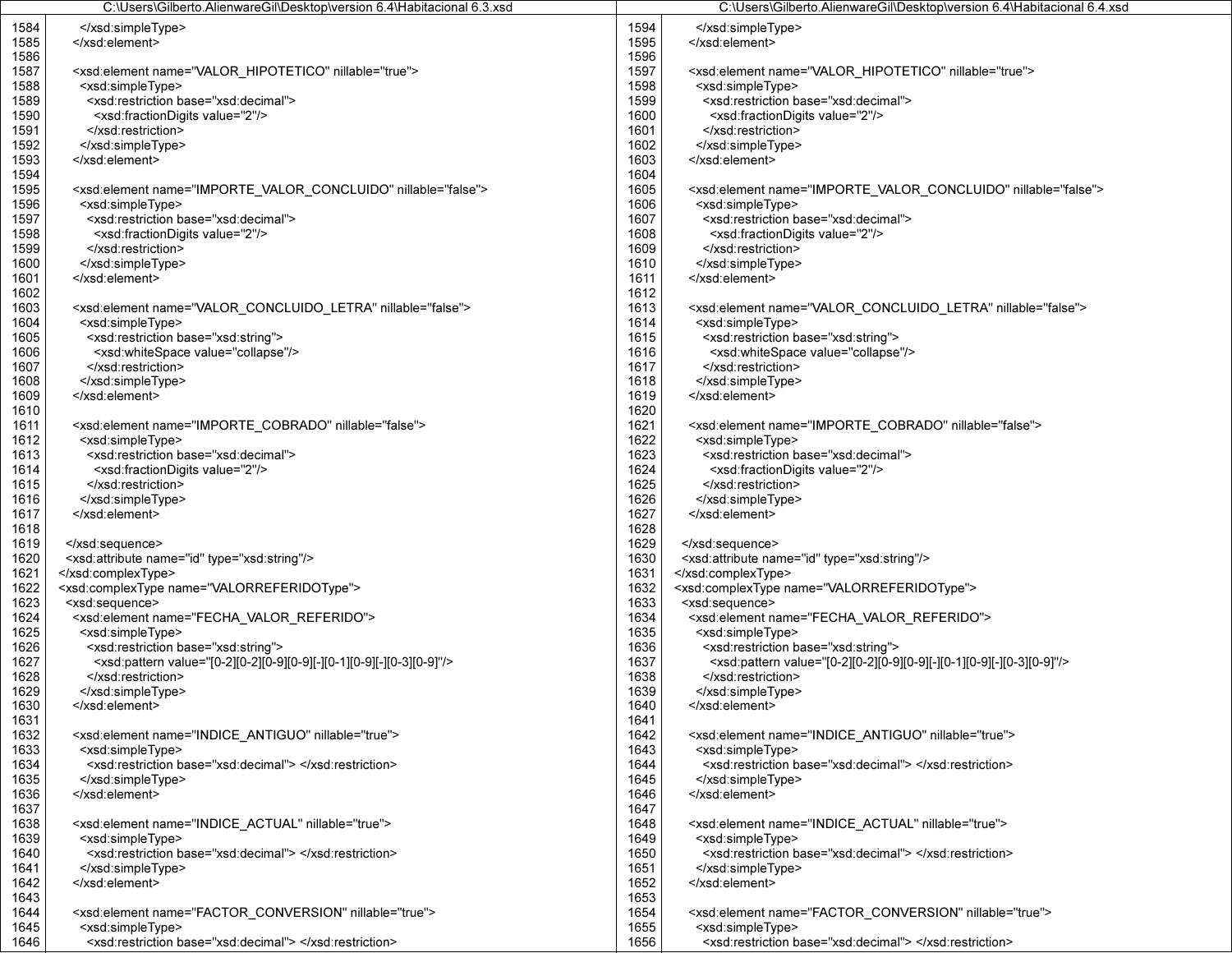|      | C:\Users\Gilberto.AlienwareGil\Desktop\version 6.4\Habitacional 6.3.xsd                |      | C:\Users\Gilberto.AlienwareGil\Desktop\version 6.4\Habitacional 6.4 xsd                |
|------|----------------------------------------------------------------------------------------|------|----------------------------------------------------------------------------------------|
| 1647 |                                                                                        | 1657 |                                                                                        |
| 1648 |                                                                                        | 1658 |                                                                                        |
| 1649 |                                                                                        | 1659 |                                                                                        |
| 1650 | <xsd:element name="VALOR_REFERIDO" nillable="true"></xsd:element>                      | 1660 | <xsd:element name="VALOR_REFERIDO" nillable="true"></xsd:element>                      |
| 1651 | <xsd:simpletype></xsd:simpletype>                                                      | 1661 | <xsd:simpletype></xsd:simpletype>                                                      |
|      |                                                                                        | 1662 | <xsd:restriction base="xsd:decimal"></xsd:restriction>                                 |
| 1652 | <xsd:restriction base="xsd:decimal"></xsd:restriction>                                 |      |                                                                                        |
| 1653 | <xsd:fractiondigits value="2"></xsd:fractiondigits>                                    | 1663 | <xsd:fractiondigits value="2"></xsd:fractiondigits>                                    |
| 1654 |                                                                                        | 1664 |                                                                                        |
| 1655 |                                                                                        | 1665 |                                                                                        |
| 1656 |                                                                                        | 1666 |                                                                                        |
| 1657 |                                                                                        | 1667 |                                                                                        |
| 1658 |                                                                                        | 1668 |                                                                                        |
| 1659 |                                                                                        | 1669 |                                                                                        |
| 1660 | <xsd:complextype name="CONSIDERACIONESPREVIASCONCLUSIONType"></xsd:complextype>        | 1670 | <xsd:complextype name="CONSIDERACIONESPREVIASCONCLUSIONType"></xsd:complextype>        |
| 1661 | <xsd:sequence></xsd:sequence>                                                          | 1671 | <xsd:sequence></xsd:sequence>                                                          |
| 1662 | <xsd:element name="CONSIDERACIONES_PREVIAS_CONCLUSION" nillable="false"></xsd:element> | 1672 | <xsd:element name="CONSIDERACIONES_PREVIAS_CONCLUSION" nillable="false"></xsd:element> |
| 1663 | <xsd:simpletype></xsd:simpletype>                                                      | 1673 | <xsd:simpletype></xsd:simpletype>                                                      |
|      |                                                                                        | 1674 |                                                                                        |
| 1664 | <xsd:restriction base="xsd:string"></xsd:restriction>                                  |      | <xsd:restriction base="xsd:string"></xsd:restriction>                                  |
| 1665 | <xsd:minlength value="0"></xsd:minlength>                                              | 1675 | <xsd:minlength value="0"></xsd:minlength>                                              |
| 1666 | <xsd:maxlength value="2000"></xsd:maxlength>                                           | 1676 | <xsd:maxlength value="2000"></xsd:maxlength>                                           |
| 1667 | <xsd:whitespace value="collapse"></xsd:whitespace>                                     | 1677 | <xsd:whitespace value="collapse"></xsd:whitespace>                                     |
| 1668 |                                                                                        | 1678 |                                                                                        |
| 1669 |                                                                                        | 1679 |                                                                                        |
| 1670 |                                                                                        | 1680 |                                                                                        |
| 1671 |                                                                                        | 1681 |                                                                                        |
| 1672 |                                                                                        | 1682 |                                                                                        |
| 1673 | <xsd:attribute name="id" type="xsd:string"></xsd:attribute>                            | 1683 | <xsd:attribute name="id" type="xsd:string"></xsd:attribute>                            |
| 1674 |                                                                                        | 1684 |                                                                                        |
| 1675 | <xsd:complextype name="ENFOQUEINGRESOSType"></xsd:complextype>                         | 1685 | <xsd:complextype name="ENFOQUEINGRESOSType"></xsd:complextype>                         |
| 1676 | <xsd:sequence></xsd:sequence>                                                          | 1686 | <xsd:sequence></xsd:sequence>                                                          |
| 1677 |                                                                                        | 1687 |                                                                                        |
|      | <xsd:element name="IM_RENTAS_SUPERFICIE_VENDIBLE" nillable="false"></xsd:element>      |      | <xsd:element name="IM_RENTAS_SUPERFICIE_VENDIBLE" nillable="false"></xsd:element>      |
| 1678 | <xsd:simpletype></xsd:simpletype>                                                      | 1688 | <xsd:simpletype></xsd:simpletype>                                                      |
| 1679 | <xsd:restriction base="xsd:decimal"></xsd:restriction>                                 | 1689 | <xsd:restriction base="xsd:decimal"></xsd:restriction>                                 |
| 1680 | <xsd:fractiondigits value="2"></xsd:fractiondigits>                                    | 1690 | <xsd:fractiondigits value="2"></xsd:fractiondigits>                                    |
| 1681 |                                                                                        | 1691 |                                                                                        |
| 1682 |                                                                                        | 1692 |                                                                                        |
| 1683 |                                                                                        | 1693 |                                                                                        |
| 1684 |                                                                                        | 1694 |                                                                                        |
| 1685 | <xsd:element name="IM_RENTAS_UNIDAD_RENTABLE" nillable="false"></xsd:element>          | 1695 | <xsd:element name="IM_RENTAS_UNIDAD_RENTABLE" nillable="false"></xsd:element>          |
| 1686 | <xsd:simpletype></xsd:simpletype>                                                      | 1696 | <xsd:simpletype></xsd:simpletype>                                                      |
| 1687 | <xsd:restriction base="xsd:string"></xsd:restriction>                                  | 1697 | <xsd:restriction base="xsd:string"></xsd:restriction>                                  |
| 1688 | <xsd:minlength value="0"></xsd:minlength>                                              | 1698 | <xsd:minlength value="0"></xsd:minlength>                                              |
| 1689 | <xsd:maxlength value="100"></xsd:maxlength>                                            | 1699 | <xsd:maxlength value="100"></xsd:maxlength>                                            |
| 1690 | <xsd:whitespace value="collapse"></xsd:whitespace>                                     | 1700 | <xsd:whitespace value="collapse"></xsd:whitespace>                                     |
| 1691 |                                                                                        | 1701 |                                                                                        |
| 1692 |                                                                                        | 1702 |                                                                                        |
| 1693 |                                                                                        | 1703 |                                                                                        |
| 1694 |                                                                                        | 1704 |                                                                                        |
|      |                                                                                        | 1705 |                                                                                        |
| 1695 | <xsd:element name="RENTA_BRUTA_MENSUAL" nillable="false"></xsd:element>                |      | <xsd:element name="RENTA_BRUTA_MENSUAL" nillable="false"></xsd:element>                |
| 1696 | <xsd:simpletype></xsd:simpletype>                                                      | 1706 | <xsd:simpletype></xsd:simpletype>                                                      |
| 1697 | <xsd:restriction base="xsd:decimal"></xsd:restriction>                                 | 1707 | <xsd:restriction base="xsd:decimal"></xsd:restriction>                                 |
| 1698 | <xsd:fractiondigits value="2"></xsd:fractiondigits>                                    | 1708 | <xsd:fractiondigits value="2"></xsd:fractiondigits>                                    |
| 1699 | $\le$ /xsd:restriction>                                                                | 1709 |                                                                                        |
| 1700 |                                                                                        | 1710 |                                                                                        |
| 1701 |                                                                                        | 1711 |                                                                                        |
| 1702 |                                                                                        | 1712 |                                                                                        |
| 1703 | <xsd:element name="DEDUCCIONES" type="DEDUCCIONESType"></xsd:element>                  | 1713 | <xsd:element name="DEDUCCIONES" type="DEDUCCIONESType"></xsd:element>                  |
| 1704 | <xsd:element name="DEDUCCIONES_MENSUALES" nillable="false"></xsd:element>              | 1714 | <xsd:element name="DEDUCCIONES MENSUALES" nillable="false"></xsd:element>              |
| 1705 | <xsd:simpletype></xsd:simpletype>                                                      | 1715 | <xsd:simpletype></xsd:simpletype>                                                      |
| 1706 | <xsd:restriction base="xsd:decimal"></xsd:restriction>                                 | 1716 | <xsd:restriction base="xsd:decimal"></xsd:restriction>                                 |
| 1707 | <xsd:fractiondigits value="2"></xsd:fractiondigits>                                    | 1717 | <xsd:fractiondigits value="2"></xsd:fractiondigits>                                    |
| 1708 |                                                                                        | 1718 |                                                                                        |
| 1709 |                                                                                        | 1719 |                                                                                        |
|      |                                                                                        |      |                                                                                        |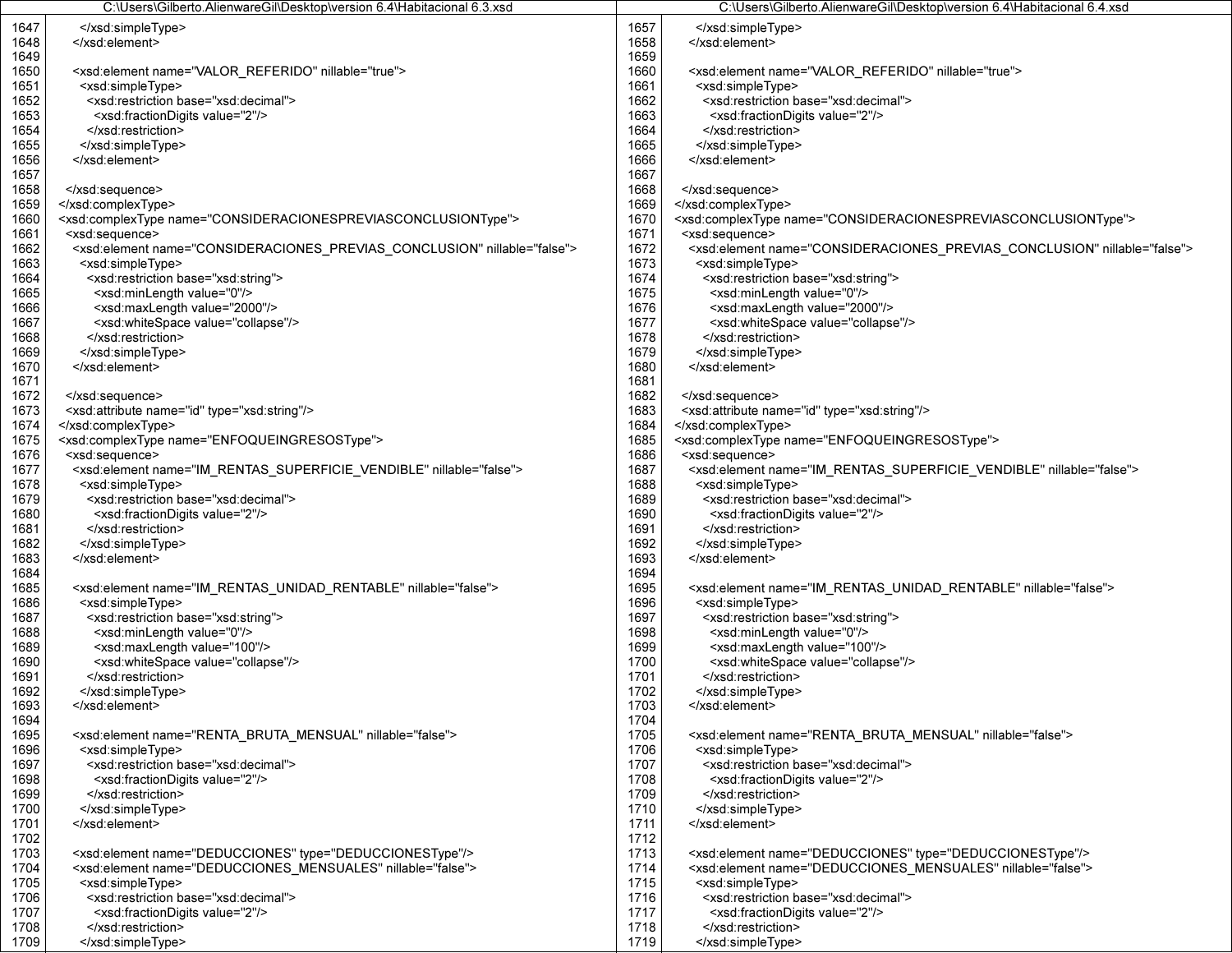|              | C:\Users\Gilberto.AlienwareGil\Desktop\version 6.4\Habitacional 6.3.xsd                      |              | C:\Users\Gilberto.AlienwareGil\Desktop\version 6.4\Habitacional 6.4.xsd                      |
|--------------|----------------------------------------------------------------------------------------------|--------------|----------------------------------------------------------------------------------------------|
| 1710         |                                                                                              | 1720         | $\le$ /xsd:element>                                                                          |
| 1711         |                                                                                              | 1721         |                                                                                              |
| 1712         | <xsd:element name="PORCENTAJE_DUCCIONES_MENSUALES" nillable="false"></xsd:element>           | 1722         | <xsd:element name="PORCENTAJE_DUCCIONES_MENSUALES" nillable="false"></xsd:element>           |
| 1713         | <xsd:simpletype></xsd:simpletype>                                                            | 1723         | <xsd:simpletype></xsd:simpletype>                                                            |
| 1714         | <xsd:restriction base="xsd:decimal"></xsd:restriction>                                       | 1724         | <xsd:restriction base="xsd:decimal"></xsd:restriction>                                       |
| 1715         | <xsd:fractiondigits value="2"></xsd:fractiondigits>                                          | 1725         | <xsd:fractiondigits value="2"></xsd:fractiondigits>                                          |
| 1716         |                                                                                              | 1726         |                                                                                              |
| 1717         |                                                                                              | 1727         |                                                                                              |
| 1718         |                                                                                              | 1728         |                                                                                              |
| 1719         |                                                                                              | 1729         |                                                                                              |
| 1720         | <xsd:element name="PRODUCTO_LIQUIDO_ANUAL" nillable="false"></xsd:element>                   | 1730         | <xsd:element name="PRODUCTO_LIQUIDO_ANUAL" nillable="false"></xsd:element>                   |
| 1721         | <xsd:simpletype></xsd:simpletype>                                                            | 1731         | <xsd:simpletype></xsd:simpletype>                                                            |
| 1722         | <xsd:restriction base="xsd:decimal"></xsd:restriction>                                       | 1732         | <xsd:restriction base="xsd:decimal"></xsd:restriction>                                       |
| 1723         | <xsd:fractiondigits value="2"></xsd:fractiondigits>                                          | 1733         | <xsd:fractiondigits value="2"></xsd:fractiondigits>                                          |
| 1724         |                                                                                              | 1734         |                                                                                              |
| 1725         |                                                                                              | 1735         |                                                                                              |
| 1726         |                                                                                              | 1736         |                                                                                              |
| 1727         |                                                                                              | 1737         |                                                                                              |
| 1728         | <xsd:element name="PRODUCTO_LIQUIDO_MENSUAL" nillable="false"></xsd:element>                 | 1738         | <xsd:element name="PRODUCTO_LIQUIDO_MENSUAL" nillable="false"></xsd:element>                 |
| 1729         | <xsd:simpletype><br/><xsd:restriction base="xsd:decimal"></xsd:restriction></xsd:simpletype> | 1739<br>1740 | <xsd:simpletype><br/><xsd:restriction base="xsd:decimal"></xsd:restriction></xsd:simpletype> |
| 1730<br>1731 | <xsd:fractiondigits value="2"></xsd:fractiondigits>                                          | 1741         |                                                                                              |
| 1732         | $\le$ /xsd:restriction>                                                                      | 1742         | <xsd:fractiondigits value="2"></xsd:fractiondigits><br>                                      |
| 1733         |                                                                                              | 1743         |                                                                                              |
| 1734         |                                                                                              | 1744         |                                                                                              |
| 1735         |                                                                                              | 1745         |                                                                                              |
| 1736         | <xsd:element name="TASA_CAPITALIZACION_APLICABLE" nillable="false"></xsd:element>            | 1746         | <xsd:element name="TASA_CAPITALIZACION_APLICABLE" nillable="false"></xsd:element>            |
| 1737         | <xsd:simpletype></xsd:simpletype>                                                            | 1747         | <xsd:simpletype></xsd:simpletype>                                                            |
| 1738         | <xsd:restriction base="xsd:decimal"></xsd:restriction>                                       | 1748         | <xsd:restriction base="xsd:decimal"></xsd:restriction>                                       |
| 1739         | <xsd:fractiondigits value="2"></xsd:fractiondigits>                                          | 1749         | <xsd:fractiondigits value="2"></xsd:fractiondigits>                                          |
| 1740         |                                                                                              | 1750         |                                                                                              |
| 1741         |                                                                                              | 1751         |                                                                                              |
| 1742         |                                                                                              | 1752         |                                                                                              |
| 1743         |                                                                                              | 1753         |                                                                                              |
| 1744         | <xsd:element name="VIDA_UTIL_REMANENTE" nillable="false"></xsd:element>                      | 1754         | <xsd:element name="VIDA_UTIL_REMANENTE" nillable="false"></xsd:element>                      |
| 1745         | <xsd:simpletype></xsd:simpletype>                                                            | 1755         | <xsd:simpletype></xsd:simpletype>                                                            |
| 1746         | <xsd:restriction base="xsd:decimal"></xsd:restriction>                                       | 1756         | <xsd:restriction base="xsd:decimal"></xsd:restriction>                                       |
| 1747         | <xsd:fractiondigits value="2"></xsd:fractiondigits>                                          | 1757         | <xsd:fractiondigits value="2"></xsd:fractiondigits>                                          |
| 1748         |                                                                                              | 1758         |                                                                                              |
| 1749         |                                                                                              | 1759         |                                                                                              |
| 1750         |                                                                                              | 1760         |                                                                                              |
| 1751         |                                                                                              | 1761         |                                                                                              |
| 1752         | <xsd:element name="IMPORTE_ENFOQUE_INGRESOS" nillable="false"></xsd:element>                 | 1762         | <xsd:element name="IMPORTE_ENFOQUE_INGRESOS" nillable="false"></xsd:element>                 |
| 1753         | <xsd:simpletype></xsd:simpletype>                                                            | 1763         | <xsd:simpletype></xsd:simpletype>                                                            |
| 1754         | <xsd:restriction base="xsd:decimal"></xsd:restriction>                                       | 1764         | <xsd:restriction base="xsd:decimal"></xsd:restriction>                                       |
| 1755         | <xsd:fractiondigits value="2"></xsd:fractiondigits>                                          | 1765         | <xsd:fractiondigits value="2"></xsd:fractiondigits>                                          |
| 1756         | $\le$ /xsd:restriction>                                                                      | 1766         |                                                                                              |
| 1757         |                                                                                              | 1767         |                                                                                              |
| 1758         |                                                                                              | 1768         |                                                                                              |
| 1759<br>1760 |                                                                                              | 1769<br>1770 |                                                                                              |
| 1761         | <xsd:attribute name="id" type="xsd:string"></xsd:attribute>                                  | 1771         | <xsd:attribute name="id" type="xsd:string"></xsd:attribute>                                  |
| 1762         |                                                                                              | 1772         |                                                                                              |
| 1763         | <xsd:complextype name="DEDUCCIONESType"></xsd:complextype>                                   | 1773         | <xsd:complextype name="DEDUCCIONESType"></xsd:complextype>                                   |
| 1764         | <xsd:sequence></xsd:sequence>                                                                | 1774         | <xsd:sequence></xsd:sequence>                                                                |
| 1765         | <xsd:element name="VACIOS" nillable="false"></xsd:element>                                   | 1775         | <xsd:element name="VACIOS" nillable="false"></xsd:element>                                   |
| 1766         | <xsd:simpletype></xsd:simpletype>                                                            | 1776         | <xsd:simpletype></xsd:simpletype>                                                            |
| 1767         | <xsd:restriction base="xsd:decimal"></xsd:restriction>                                       | 1777         | <xsd:restriction base="xsd:decimal"></xsd:restriction>                                       |
| 1768         | <xsd:fractiondigits value="2"></xsd:fractiondigits>                                          | 1778         | <xsd:fractiondigits value="2"></xsd:fractiondigits>                                          |
| 1769         |                                                                                              | 1779         |                                                                                              |
| 1770         |                                                                                              |              |                                                                                              |
|              |                                                                                              |              |                                                                                              |
| 1771         | <br>                                                                                         | 1780<br>1781 | <br>                                                                                         |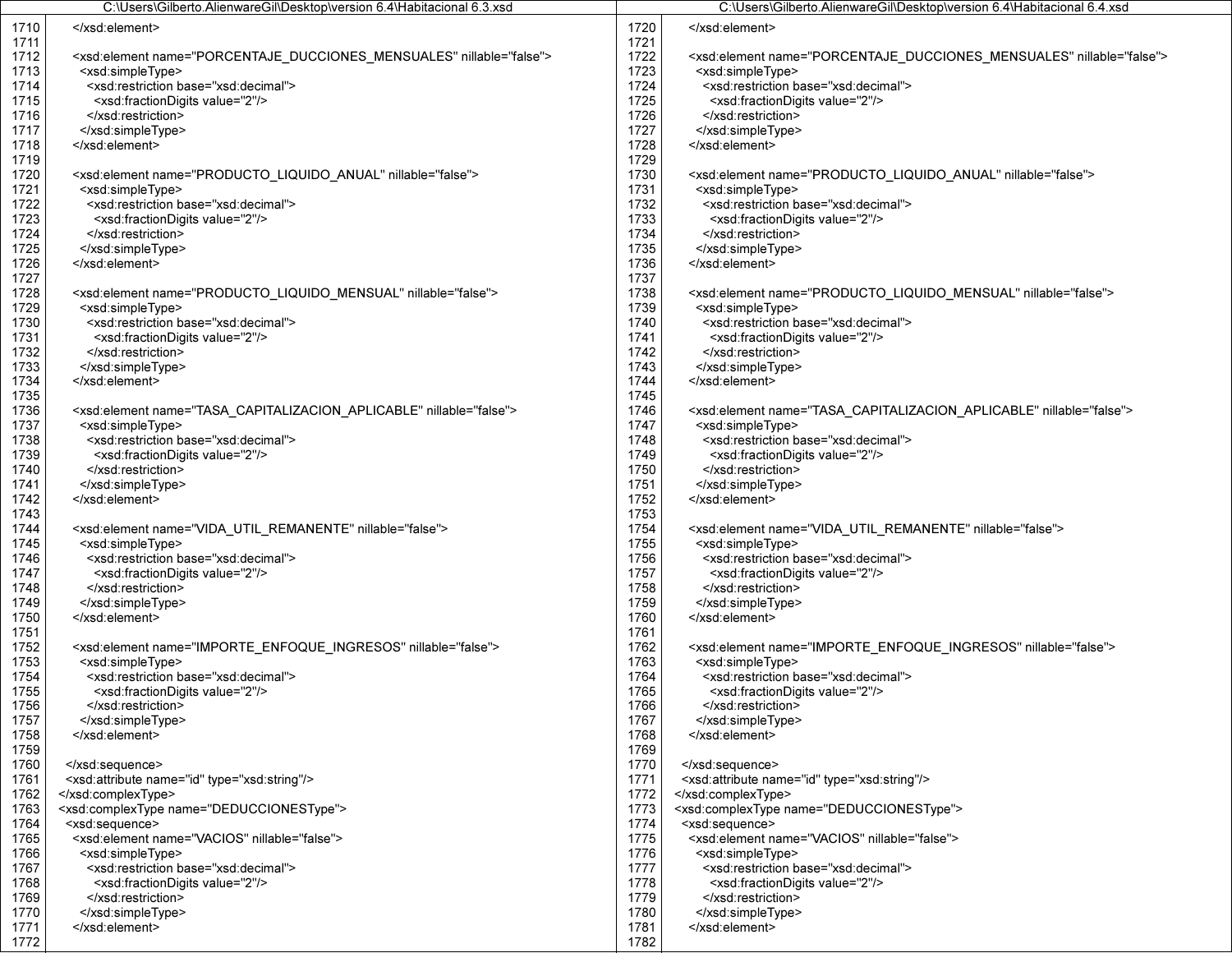| 1773<br>1783<br><xsd:element name="PORCENTAJE_DE_VACIOS" nillable="false"><br/><xsd:element name="PORCENTAJE_DE_VACIOS" nillable="false"><br/>1774<br/>1784<br/><xsd:simpletype><br/><xsd:simpletype><br/>1775<br/>1785<br/><xsd:restriction base="xsd:decimal"><br/><xsd:restriction base="xsd:decimal"><br/>1776<br/>1786<br/><xsd:fractiondigits value="2"></xsd:fractiondigits><br/><xsd:fractiondigits value="2"></xsd:fractiondigits><br/>1777<br/>1787<br/></xsd:restriction><br/></xsd:restriction><br/>1778<br/>1788<br/></xsd:simpletype><br/></xsd:simpletype><br/>1779<br/>1789<br/></xsd:element><br/></xsd:element><br>1780<br>1790<br>1781<br>1791<br><xsd:element name="IMPUESTO_PREDIAL" nillable="false"><br/><xsd:element name="IMPUESTO_PREDIAL" nillable="false"><br/>1782<br/><xsd:simpletype><br/>1792<br/><xsd:simpletype><br/>1783<br/>1793<br/><xsd:restriction base="xsd:decimal"><br/><xsd:restriction base="xsd:decimal"><br/>1784<br/>1794<br/><xsd:fractiondigits value="2"></xsd:fractiondigits><br/><xsd:fractiondigits value="2"></xsd:fractiondigits><br/>1785<br/>1795<br/></xsd:restriction><br/></xsd:restriction><br/>1786<br/>1796<br/></xsd:simpletype><br/></xsd:simpletype><br/>1787<br/>1797<br/></xsd:element><br/></xsd:element><br>1788<br>1798<br>1799<br>1789<br><xsd:element name="PORCENTAJE_DEL_IMPUESTOPREDIAL" nillable="false"><br/><xsd:element name="PORCENTAJE_DEL_IMPUESTOPREDIAL" nillable="false"><br/>1790<br/>1800<br/><xsd:simpletype><br/><xsd:simpletype><br/>1791<br/><xsd:restriction base="xsd:decimal"><br/><xsd:restriction base="xsd:decimal"><br/>1801<br/>1792<br/>1802<br/><xsd:fractiondigits value="2"></xsd:fractiondigits><br/><xsd:fractiondigits value="2"></xsd:fractiondigits><br/>1793<br/>1803<br/></xsd:restriction><br/></xsd:restriction><br/>1794<br/>1804<br/></xsd:simpletype><br/></xsd:simpletype><br/>1795<br/>1805<br/></xsd:element><br/></xsd:element><br>1796<br>1806<br>1797<br>1807<br><xsd:element name="SERVICIO_AGUA" nillable="false"><br/><xsd:element name="SERVICIO_AGUA" nillable="false"><br/>1798<br/><xsd:simpletype><br/>1808<br/><xsd:simpletype><br/>1799<br/><xsd:restriction base="xsd:decimal"><br/>1809<br/><xsd:restriction base="xsd:decimal"><br/>1800<br/><xsd:fractiondigits value="2"></xsd:fractiondigits><br/>1810<br/><xsd:fractiondigits value="2"></xsd:fractiondigits><br/>1801<br/>1811<br/></xsd:restriction><br/></xsd:restriction><br/>1802<br/>1812<br/></xsd:simpletype><br/></xsd:simpletype><br/>1803<br/>1813<br/></xsd:element><br/></xsd:element><br>1804<br>1814<br>1805<br>1815<br><xsd:element name="PORCENTAJE_DE_AGUA" nillable="false"><br/><xsd:element name="PORCENTAJE_DE_AGUA" nillable="false"><br/>1806<br/>1816<br/><xsd:simpletype><br/><xsd:simpletype><br/>1807<br/>1817<br/><xsd:restriction base="xsd:decimal"><br/><xsd:restriction base="xsd:decimal"><br/>1808<br/>1818<br/><xsd:fractiondigits value="2"></xsd:fractiondigits><br/><xsd:fractiondigits value="2"></xsd:fractiondigits><br/>1809<br/>1819<br/></xsd:restriction><br/><math>\le</math>/xsd:restriction&gt;<br/>1810<br/></xsd:restriction></xsd:simpletype><br/>1820<br/></xsd:simpletype><br/>1811<br/>1821<br/></xsd:element><br/></xsd:element><br>1812<br>1822<br>1813<br>1823<br><xsd:element name="CONSERVACION_MANTENIMIENTO" nillable="false"><br/><xsd:element name="CONSERVACION_MANTENIMIENTO" nillable="false"><br/>1814<br/>1824<br/><xsd:simpletype><br/><xsd:simpletype><br/>1815<br/>1825<br/><xsd:restriction base="xsd:decimal"><br/><xsd:restriction base="xsd:decimal"><br/>1816<br/><xsd:fractiondigits value="2"></xsd:fractiondigits><br/>1826<br/><xsd:fractiondigits value="2"></xsd:fractiondigits><br/>1817<br/></xsd:restriction><br/>1827<br/></xsd:restriction><br/>1818<br/>1828<br/></xsd:simpletype><br/></xsd:simpletype><br/>1819<br/>1829<br/></xsd:element><br/></xsd:element><br>1820<br>1830<br>1821<br>1831<br><xsd:element name="PORCENTAJE DE CONSERVACIONYMANT" nillable="false"><br/><xsd:element name="PORCENTAJE DE CONSERVACIONYMANT" nillable="false"><br/>1822<br/>1832<br/><xsd:simpletype><br/><xsd:simpletype><br/>1823<br/><xsd:restriction base="xsd:decimal"><br/>1833<br/><xsd:restriction base="xsd:decimal"><br/>1824<br/><xsd:fractiondigits value="2"></xsd:fractiondigits><br/>1834<br/><xsd:fractiondigits value="2"></xsd:fractiondigits><br/>1825<br/></xsd:restriction><br/>1835<br/></xsd:restriction><br/>1826<br/></xsd:simpletype><br/>1836<br/></xsd:simpletype><br/>1827<br/></xsd:element><br/>1837<br/></xsd:element><br>1828<br>1838<br>1829<br><xsd:element name="SERVICIO_ENERGIA_ELECTRICA" nillable="false"><br/>1839<br/><xsd:element name="SERVICIO_ENERGIA_ELECTRICA" nillable="false"><br/>1830<br/>1840<br/><xsd:simpletype><br/><xsd:simpletype><br/>1831<br/><xsd:restriction base="xsd:decimal"><br/><xsd:restriction base="xsd:decimal"><br/>1841<br/>1832<br/>1842<br/><xsd:fractiondigits value="2"></xsd:fractiondigits><br/><xsd:fractiondigits value="2"></xsd:fractiondigits><br/>1833<br/>1843<br/></xsd:restriction><br/></xsd:restriction></xsd:simpletype></xsd:simpletype></xsd:element></xsd:element> |      | C:\Users\Gilberto.AlienwareGil\Desktop\version 6.4\Habitacional 6.3.xsd |      | C:\Users\Gilberto.AlienwareGil\Desktop\version 6.4\Habitacional 6.4.xsd |
|-------------------------------------------------------------------------------------------------------------------------------------------------------------------------------------------------------------------------------------------------------------------------------------------------------------------------------------------------------------------------------------------------------------------------------------------------------------------------------------------------------------------------------------------------------------------------------------------------------------------------------------------------------------------------------------------------------------------------------------------------------------------------------------------------------------------------------------------------------------------------------------------------------------------------------------------------------------------------------------------------------------------------------------------------------------------------------------------------------------------------------------------------------------------------------------------------------------------------------------------------------------------------------------------------------------------------------------------------------------------------------------------------------------------------------------------------------------------------------------------------------------------------------------------------------------------------------------------------------------------------------------------------------------------------------------------------------------------------------------------------------------------------------------------------------------------------------------------------------------------------------------------------------------------------------------------------------------------------------------------------------------------------------------------------------------------------------------------------------------------------------------------------------------------------------------------------------------------------------------------------------------------------------------------------------------------------------------------------------------------------------------------------------------------------------------------------------------------------------------------------------------------------------------------------------------------------------------------------------------------------------------------------------------------------------------------------------------------------------------------------------------------------------------------------------------------------------------------------------------------------------------------------------------------------------------------------------------------------------------------------------------------------------------------------------------------------------------------------------------------------------------------------------------------------------------------------------------------------------------------------------------------------------------------------------------------------------------------------------------------------------------------------------------------------------------------------------------------------------------------------------------------------------------------------------------------------------------------------------------------------------------------------------------------------------------------------------------------------------------------------------------------------------------------------------------------------------------------------------------------------------------------------------------------------------------------------------------------------------------------------------------------------------------------------------------------------------------------------------------------------------------------------------------------------------------------------------------------------------------------------------------------------------------------------------------------------------------------------------------------------------------------------------------------------------------------------------------------------------------------------------------------------------------------------------------------------------------------------------------------------------------------------------------------------------------------------------------------------------------------------------------------------------------------------------------------------------------------------------------------------------------------------------------------------------------------------------------------------------------------------------------------------------------------------------------------------------------------------------------------------------------------------------------------------------------------------------------------------------------------|------|-------------------------------------------------------------------------|------|-------------------------------------------------------------------------|
|                                                                                                                                                                                                                                                                                                                                                                                                                                                                                                                                                                                                                                                                                                                                                                                                                                                                                                                                                                                                                                                                                                                                                                                                                                                                                                                                                                                                                                                                                                                                                                                                                                                                                                                                                                                                                                                                                                                                                                                                                                                                                                                                                                                                                                                                                                                                                                                                                                                                                                                                                                                                                                                                                                                                                                                                                                                                                                                                                                                                                                                                                                                                                                                                                                                                                                                                                                                                                                                                                                                                                                                                                                                                                                                                                                                                                                                                                                                                                                                                                                                                                                                                                                                                                                                                                                                                                                                                                                                                                                                                                                                                                                                                                                                                                                                                                                                                                                                                                                                                                                                                                                                                                                                                                                           |      |                                                                         |      |                                                                         |
|                                                                                                                                                                                                                                                                                                                                                                                                                                                                                                                                                                                                                                                                                                                                                                                                                                                                                                                                                                                                                                                                                                                                                                                                                                                                                                                                                                                                                                                                                                                                                                                                                                                                                                                                                                                                                                                                                                                                                                                                                                                                                                                                                                                                                                                                                                                                                                                                                                                                                                                                                                                                                                                                                                                                                                                                                                                                                                                                                                                                                                                                                                                                                                                                                                                                                                                                                                                                                                                                                                                                                                                                                                                                                                                                                                                                                                                                                                                                                                                                                                                                                                                                                                                                                                                                                                                                                                                                                                                                                                                                                                                                                                                                                                                                                                                                                                                                                                                                                                                                                                                                                                                                                                                                                                           |      |                                                                         |      |                                                                         |
|                                                                                                                                                                                                                                                                                                                                                                                                                                                                                                                                                                                                                                                                                                                                                                                                                                                                                                                                                                                                                                                                                                                                                                                                                                                                                                                                                                                                                                                                                                                                                                                                                                                                                                                                                                                                                                                                                                                                                                                                                                                                                                                                                                                                                                                                                                                                                                                                                                                                                                                                                                                                                                                                                                                                                                                                                                                                                                                                                                                                                                                                                                                                                                                                                                                                                                                                                                                                                                                                                                                                                                                                                                                                                                                                                                                                                                                                                                                                                                                                                                                                                                                                                                                                                                                                                                                                                                                                                                                                                                                                                                                                                                                                                                                                                                                                                                                                                                                                                                                                                                                                                                                                                                                                                                           |      |                                                                         |      |                                                                         |
|                                                                                                                                                                                                                                                                                                                                                                                                                                                                                                                                                                                                                                                                                                                                                                                                                                                                                                                                                                                                                                                                                                                                                                                                                                                                                                                                                                                                                                                                                                                                                                                                                                                                                                                                                                                                                                                                                                                                                                                                                                                                                                                                                                                                                                                                                                                                                                                                                                                                                                                                                                                                                                                                                                                                                                                                                                                                                                                                                                                                                                                                                                                                                                                                                                                                                                                                                                                                                                                                                                                                                                                                                                                                                                                                                                                                                                                                                                                                                                                                                                                                                                                                                                                                                                                                                                                                                                                                                                                                                                                                                                                                                                                                                                                                                                                                                                                                                                                                                                                                                                                                                                                                                                                                                                           |      |                                                                         |      |                                                                         |
|                                                                                                                                                                                                                                                                                                                                                                                                                                                                                                                                                                                                                                                                                                                                                                                                                                                                                                                                                                                                                                                                                                                                                                                                                                                                                                                                                                                                                                                                                                                                                                                                                                                                                                                                                                                                                                                                                                                                                                                                                                                                                                                                                                                                                                                                                                                                                                                                                                                                                                                                                                                                                                                                                                                                                                                                                                                                                                                                                                                                                                                                                                                                                                                                                                                                                                                                                                                                                                                                                                                                                                                                                                                                                                                                                                                                                                                                                                                                                                                                                                                                                                                                                                                                                                                                                                                                                                                                                                                                                                                                                                                                                                                                                                                                                                                                                                                                                                                                                                                                                                                                                                                                                                                                                                           |      |                                                                         |      |                                                                         |
|                                                                                                                                                                                                                                                                                                                                                                                                                                                                                                                                                                                                                                                                                                                                                                                                                                                                                                                                                                                                                                                                                                                                                                                                                                                                                                                                                                                                                                                                                                                                                                                                                                                                                                                                                                                                                                                                                                                                                                                                                                                                                                                                                                                                                                                                                                                                                                                                                                                                                                                                                                                                                                                                                                                                                                                                                                                                                                                                                                                                                                                                                                                                                                                                                                                                                                                                                                                                                                                                                                                                                                                                                                                                                                                                                                                                                                                                                                                                                                                                                                                                                                                                                                                                                                                                                                                                                                                                                                                                                                                                                                                                                                                                                                                                                                                                                                                                                                                                                                                                                                                                                                                                                                                                                                           |      |                                                                         |      |                                                                         |
|                                                                                                                                                                                                                                                                                                                                                                                                                                                                                                                                                                                                                                                                                                                                                                                                                                                                                                                                                                                                                                                                                                                                                                                                                                                                                                                                                                                                                                                                                                                                                                                                                                                                                                                                                                                                                                                                                                                                                                                                                                                                                                                                                                                                                                                                                                                                                                                                                                                                                                                                                                                                                                                                                                                                                                                                                                                                                                                                                                                                                                                                                                                                                                                                                                                                                                                                                                                                                                                                                                                                                                                                                                                                                                                                                                                                                                                                                                                                                                                                                                                                                                                                                                                                                                                                                                                                                                                                                                                                                                                                                                                                                                                                                                                                                                                                                                                                                                                                                                                                                                                                                                                                                                                                                                           |      |                                                                         |      |                                                                         |
|                                                                                                                                                                                                                                                                                                                                                                                                                                                                                                                                                                                                                                                                                                                                                                                                                                                                                                                                                                                                                                                                                                                                                                                                                                                                                                                                                                                                                                                                                                                                                                                                                                                                                                                                                                                                                                                                                                                                                                                                                                                                                                                                                                                                                                                                                                                                                                                                                                                                                                                                                                                                                                                                                                                                                                                                                                                                                                                                                                                                                                                                                                                                                                                                                                                                                                                                                                                                                                                                                                                                                                                                                                                                                                                                                                                                                                                                                                                                                                                                                                                                                                                                                                                                                                                                                                                                                                                                                                                                                                                                                                                                                                                                                                                                                                                                                                                                                                                                                                                                                                                                                                                                                                                                                                           |      |                                                                         |      |                                                                         |
|                                                                                                                                                                                                                                                                                                                                                                                                                                                                                                                                                                                                                                                                                                                                                                                                                                                                                                                                                                                                                                                                                                                                                                                                                                                                                                                                                                                                                                                                                                                                                                                                                                                                                                                                                                                                                                                                                                                                                                                                                                                                                                                                                                                                                                                                                                                                                                                                                                                                                                                                                                                                                                                                                                                                                                                                                                                                                                                                                                                                                                                                                                                                                                                                                                                                                                                                                                                                                                                                                                                                                                                                                                                                                                                                                                                                                                                                                                                                                                                                                                                                                                                                                                                                                                                                                                                                                                                                                                                                                                                                                                                                                                                                                                                                                                                                                                                                                                                                                                                                                                                                                                                                                                                                                                           |      |                                                                         |      |                                                                         |
|                                                                                                                                                                                                                                                                                                                                                                                                                                                                                                                                                                                                                                                                                                                                                                                                                                                                                                                                                                                                                                                                                                                                                                                                                                                                                                                                                                                                                                                                                                                                                                                                                                                                                                                                                                                                                                                                                                                                                                                                                                                                                                                                                                                                                                                                                                                                                                                                                                                                                                                                                                                                                                                                                                                                                                                                                                                                                                                                                                                                                                                                                                                                                                                                                                                                                                                                                                                                                                                                                                                                                                                                                                                                                                                                                                                                                                                                                                                                                                                                                                                                                                                                                                                                                                                                                                                                                                                                                                                                                                                                                                                                                                                                                                                                                                                                                                                                                                                                                                                                                                                                                                                                                                                                                                           |      |                                                                         |      |                                                                         |
|                                                                                                                                                                                                                                                                                                                                                                                                                                                                                                                                                                                                                                                                                                                                                                                                                                                                                                                                                                                                                                                                                                                                                                                                                                                                                                                                                                                                                                                                                                                                                                                                                                                                                                                                                                                                                                                                                                                                                                                                                                                                                                                                                                                                                                                                                                                                                                                                                                                                                                                                                                                                                                                                                                                                                                                                                                                                                                                                                                                                                                                                                                                                                                                                                                                                                                                                                                                                                                                                                                                                                                                                                                                                                                                                                                                                                                                                                                                                                                                                                                                                                                                                                                                                                                                                                                                                                                                                                                                                                                                                                                                                                                                                                                                                                                                                                                                                                                                                                                                                                                                                                                                                                                                                                                           |      |                                                                         |      |                                                                         |
|                                                                                                                                                                                                                                                                                                                                                                                                                                                                                                                                                                                                                                                                                                                                                                                                                                                                                                                                                                                                                                                                                                                                                                                                                                                                                                                                                                                                                                                                                                                                                                                                                                                                                                                                                                                                                                                                                                                                                                                                                                                                                                                                                                                                                                                                                                                                                                                                                                                                                                                                                                                                                                                                                                                                                                                                                                                                                                                                                                                                                                                                                                                                                                                                                                                                                                                                                                                                                                                                                                                                                                                                                                                                                                                                                                                                                                                                                                                                                                                                                                                                                                                                                                                                                                                                                                                                                                                                                                                                                                                                                                                                                                                                                                                                                                                                                                                                                                                                                                                                                                                                                                                                                                                                                                           |      |                                                                         |      |                                                                         |
|                                                                                                                                                                                                                                                                                                                                                                                                                                                                                                                                                                                                                                                                                                                                                                                                                                                                                                                                                                                                                                                                                                                                                                                                                                                                                                                                                                                                                                                                                                                                                                                                                                                                                                                                                                                                                                                                                                                                                                                                                                                                                                                                                                                                                                                                                                                                                                                                                                                                                                                                                                                                                                                                                                                                                                                                                                                                                                                                                                                                                                                                                                                                                                                                                                                                                                                                                                                                                                                                                                                                                                                                                                                                                                                                                                                                                                                                                                                                                                                                                                                                                                                                                                                                                                                                                                                                                                                                                                                                                                                                                                                                                                                                                                                                                                                                                                                                                                                                                                                                                                                                                                                                                                                                                                           |      |                                                                         |      |                                                                         |
|                                                                                                                                                                                                                                                                                                                                                                                                                                                                                                                                                                                                                                                                                                                                                                                                                                                                                                                                                                                                                                                                                                                                                                                                                                                                                                                                                                                                                                                                                                                                                                                                                                                                                                                                                                                                                                                                                                                                                                                                                                                                                                                                                                                                                                                                                                                                                                                                                                                                                                                                                                                                                                                                                                                                                                                                                                                                                                                                                                                                                                                                                                                                                                                                                                                                                                                                                                                                                                                                                                                                                                                                                                                                                                                                                                                                                                                                                                                                                                                                                                                                                                                                                                                                                                                                                                                                                                                                                                                                                                                                                                                                                                                                                                                                                                                                                                                                                                                                                                                                                                                                                                                                                                                                                                           |      |                                                                         |      |                                                                         |
|                                                                                                                                                                                                                                                                                                                                                                                                                                                                                                                                                                                                                                                                                                                                                                                                                                                                                                                                                                                                                                                                                                                                                                                                                                                                                                                                                                                                                                                                                                                                                                                                                                                                                                                                                                                                                                                                                                                                                                                                                                                                                                                                                                                                                                                                                                                                                                                                                                                                                                                                                                                                                                                                                                                                                                                                                                                                                                                                                                                                                                                                                                                                                                                                                                                                                                                                                                                                                                                                                                                                                                                                                                                                                                                                                                                                                                                                                                                                                                                                                                                                                                                                                                                                                                                                                                                                                                                                                                                                                                                                                                                                                                                                                                                                                                                                                                                                                                                                                                                                                                                                                                                                                                                                                                           |      |                                                                         |      |                                                                         |
|                                                                                                                                                                                                                                                                                                                                                                                                                                                                                                                                                                                                                                                                                                                                                                                                                                                                                                                                                                                                                                                                                                                                                                                                                                                                                                                                                                                                                                                                                                                                                                                                                                                                                                                                                                                                                                                                                                                                                                                                                                                                                                                                                                                                                                                                                                                                                                                                                                                                                                                                                                                                                                                                                                                                                                                                                                                                                                                                                                                                                                                                                                                                                                                                                                                                                                                                                                                                                                                                                                                                                                                                                                                                                                                                                                                                                                                                                                                                                                                                                                                                                                                                                                                                                                                                                                                                                                                                                                                                                                                                                                                                                                                                                                                                                                                                                                                                                                                                                                                                                                                                                                                                                                                                                                           |      |                                                                         |      |                                                                         |
|                                                                                                                                                                                                                                                                                                                                                                                                                                                                                                                                                                                                                                                                                                                                                                                                                                                                                                                                                                                                                                                                                                                                                                                                                                                                                                                                                                                                                                                                                                                                                                                                                                                                                                                                                                                                                                                                                                                                                                                                                                                                                                                                                                                                                                                                                                                                                                                                                                                                                                                                                                                                                                                                                                                                                                                                                                                                                                                                                                                                                                                                                                                                                                                                                                                                                                                                                                                                                                                                                                                                                                                                                                                                                                                                                                                                                                                                                                                                                                                                                                                                                                                                                                                                                                                                                                                                                                                                                                                                                                                                                                                                                                                                                                                                                                                                                                                                                                                                                                                                                                                                                                                                                                                                                                           |      |                                                                         |      |                                                                         |
|                                                                                                                                                                                                                                                                                                                                                                                                                                                                                                                                                                                                                                                                                                                                                                                                                                                                                                                                                                                                                                                                                                                                                                                                                                                                                                                                                                                                                                                                                                                                                                                                                                                                                                                                                                                                                                                                                                                                                                                                                                                                                                                                                                                                                                                                                                                                                                                                                                                                                                                                                                                                                                                                                                                                                                                                                                                                                                                                                                                                                                                                                                                                                                                                                                                                                                                                                                                                                                                                                                                                                                                                                                                                                                                                                                                                                                                                                                                                                                                                                                                                                                                                                                                                                                                                                                                                                                                                                                                                                                                                                                                                                                                                                                                                                                                                                                                                                                                                                                                                                                                                                                                                                                                                                                           |      |                                                                         |      |                                                                         |
|                                                                                                                                                                                                                                                                                                                                                                                                                                                                                                                                                                                                                                                                                                                                                                                                                                                                                                                                                                                                                                                                                                                                                                                                                                                                                                                                                                                                                                                                                                                                                                                                                                                                                                                                                                                                                                                                                                                                                                                                                                                                                                                                                                                                                                                                                                                                                                                                                                                                                                                                                                                                                                                                                                                                                                                                                                                                                                                                                                                                                                                                                                                                                                                                                                                                                                                                                                                                                                                                                                                                                                                                                                                                                                                                                                                                                                                                                                                                                                                                                                                                                                                                                                                                                                                                                                                                                                                                                                                                                                                                                                                                                                                                                                                                                                                                                                                                                                                                                                                                                                                                                                                                                                                                                                           |      |                                                                         |      |                                                                         |
|                                                                                                                                                                                                                                                                                                                                                                                                                                                                                                                                                                                                                                                                                                                                                                                                                                                                                                                                                                                                                                                                                                                                                                                                                                                                                                                                                                                                                                                                                                                                                                                                                                                                                                                                                                                                                                                                                                                                                                                                                                                                                                                                                                                                                                                                                                                                                                                                                                                                                                                                                                                                                                                                                                                                                                                                                                                                                                                                                                                                                                                                                                                                                                                                                                                                                                                                                                                                                                                                                                                                                                                                                                                                                                                                                                                                                                                                                                                                                                                                                                                                                                                                                                                                                                                                                                                                                                                                                                                                                                                                                                                                                                                                                                                                                                                                                                                                                                                                                                                                                                                                                                                                                                                                                                           |      |                                                                         |      |                                                                         |
|                                                                                                                                                                                                                                                                                                                                                                                                                                                                                                                                                                                                                                                                                                                                                                                                                                                                                                                                                                                                                                                                                                                                                                                                                                                                                                                                                                                                                                                                                                                                                                                                                                                                                                                                                                                                                                                                                                                                                                                                                                                                                                                                                                                                                                                                                                                                                                                                                                                                                                                                                                                                                                                                                                                                                                                                                                                                                                                                                                                                                                                                                                                                                                                                                                                                                                                                                                                                                                                                                                                                                                                                                                                                                                                                                                                                                                                                                                                                                                                                                                                                                                                                                                                                                                                                                                                                                                                                                                                                                                                                                                                                                                                                                                                                                                                                                                                                                                                                                                                                                                                                                                                                                                                                                                           |      |                                                                         |      |                                                                         |
|                                                                                                                                                                                                                                                                                                                                                                                                                                                                                                                                                                                                                                                                                                                                                                                                                                                                                                                                                                                                                                                                                                                                                                                                                                                                                                                                                                                                                                                                                                                                                                                                                                                                                                                                                                                                                                                                                                                                                                                                                                                                                                                                                                                                                                                                                                                                                                                                                                                                                                                                                                                                                                                                                                                                                                                                                                                                                                                                                                                                                                                                                                                                                                                                                                                                                                                                                                                                                                                                                                                                                                                                                                                                                                                                                                                                                                                                                                                                                                                                                                                                                                                                                                                                                                                                                                                                                                                                                                                                                                                                                                                                                                                                                                                                                                                                                                                                                                                                                                                                                                                                                                                                                                                                                                           |      |                                                                         |      |                                                                         |
|                                                                                                                                                                                                                                                                                                                                                                                                                                                                                                                                                                                                                                                                                                                                                                                                                                                                                                                                                                                                                                                                                                                                                                                                                                                                                                                                                                                                                                                                                                                                                                                                                                                                                                                                                                                                                                                                                                                                                                                                                                                                                                                                                                                                                                                                                                                                                                                                                                                                                                                                                                                                                                                                                                                                                                                                                                                                                                                                                                                                                                                                                                                                                                                                                                                                                                                                                                                                                                                                                                                                                                                                                                                                                                                                                                                                                                                                                                                                                                                                                                                                                                                                                                                                                                                                                                                                                                                                                                                                                                                                                                                                                                                                                                                                                                                                                                                                                                                                                                                                                                                                                                                                                                                                                                           |      |                                                                         |      |                                                                         |
|                                                                                                                                                                                                                                                                                                                                                                                                                                                                                                                                                                                                                                                                                                                                                                                                                                                                                                                                                                                                                                                                                                                                                                                                                                                                                                                                                                                                                                                                                                                                                                                                                                                                                                                                                                                                                                                                                                                                                                                                                                                                                                                                                                                                                                                                                                                                                                                                                                                                                                                                                                                                                                                                                                                                                                                                                                                                                                                                                                                                                                                                                                                                                                                                                                                                                                                                                                                                                                                                                                                                                                                                                                                                                                                                                                                                                                                                                                                                                                                                                                                                                                                                                                                                                                                                                                                                                                                                                                                                                                                                                                                                                                                                                                                                                                                                                                                                                                                                                                                                                                                                                                                                                                                                                                           |      |                                                                         |      |                                                                         |
|                                                                                                                                                                                                                                                                                                                                                                                                                                                                                                                                                                                                                                                                                                                                                                                                                                                                                                                                                                                                                                                                                                                                                                                                                                                                                                                                                                                                                                                                                                                                                                                                                                                                                                                                                                                                                                                                                                                                                                                                                                                                                                                                                                                                                                                                                                                                                                                                                                                                                                                                                                                                                                                                                                                                                                                                                                                                                                                                                                                                                                                                                                                                                                                                                                                                                                                                                                                                                                                                                                                                                                                                                                                                                                                                                                                                                                                                                                                                                                                                                                                                                                                                                                                                                                                                                                                                                                                                                                                                                                                                                                                                                                                                                                                                                                                                                                                                                                                                                                                                                                                                                                                                                                                                                                           |      |                                                                         |      |                                                                         |
|                                                                                                                                                                                                                                                                                                                                                                                                                                                                                                                                                                                                                                                                                                                                                                                                                                                                                                                                                                                                                                                                                                                                                                                                                                                                                                                                                                                                                                                                                                                                                                                                                                                                                                                                                                                                                                                                                                                                                                                                                                                                                                                                                                                                                                                                                                                                                                                                                                                                                                                                                                                                                                                                                                                                                                                                                                                                                                                                                                                                                                                                                                                                                                                                                                                                                                                                                                                                                                                                                                                                                                                                                                                                                                                                                                                                                                                                                                                                                                                                                                                                                                                                                                                                                                                                                                                                                                                                                                                                                                                                                                                                                                                                                                                                                                                                                                                                                                                                                                                                                                                                                                                                                                                                                                           |      |                                                                         |      |                                                                         |
|                                                                                                                                                                                                                                                                                                                                                                                                                                                                                                                                                                                                                                                                                                                                                                                                                                                                                                                                                                                                                                                                                                                                                                                                                                                                                                                                                                                                                                                                                                                                                                                                                                                                                                                                                                                                                                                                                                                                                                                                                                                                                                                                                                                                                                                                                                                                                                                                                                                                                                                                                                                                                                                                                                                                                                                                                                                                                                                                                                                                                                                                                                                                                                                                                                                                                                                                                                                                                                                                                                                                                                                                                                                                                                                                                                                                                                                                                                                                                                                                                                                                                                                                                                                                                                                                                                                                                                                                                                                                                                                                                                                                                                                                                                                                                                                                                                                                                                                                                                                                                                                                                                                                                                                                                                           |      |                                                                         |      |                                                                         |
|                                                                                                                                                                                                                                                                                                                                                                                                                                                                                                                                                                                                                                                                                                                                                                                                                                                                                                                                                                                                                                                                                                                                                                                                                                                                                                                                                                                                                                                                                                                                                                                                                                                                                                                                                                                                                                                                                                                                                                                                                                                                                                                                                                                                                                                                                                                                                                                                                                                                                                                                                                                                                                                                                                                                                                                                                                                                                                                                                                                                                                                                                                                                                                                                                                                                                                                                                                                                                                                                                                                                                                                                                                                                                                                                                                                                                                                                                                                                                                                                                                                                                                                                                                                                                                                                                                                                                                                                                                                                                                                                                                                                                                                                                                                                                                                                                                                                                                                                                                                                                                                                                                                                                                                                                                           |      |                                                                         |      |                                                                         |
|                                                                                                                                                                                                                                                                                                                                                                                                                                                                                                                                                                                                                                                                                                                                                                                                                                                                                                                                                                                                                                                                                                                                                                                                                                                                                                                                                                                                                                                                                                                                                                                                                                                                                                                                                                                                                                                                                                                                                                                                                                                                                                                                                                                                                                                                                                                                                                                                                                                                                                                                                                                                                                                                                                                                                                                                                                                                                                                                                                                                                                                                                                                                                                                                                                                                                                                                                                                                                                                                                                                                                                                                                                                                                                                                                                                                                                                                                                                                                                                                                                                                                                                                                                                                                                                                                                                                                                                                                                                                                                                                                                                                                                                                                                                                                                                                                                                                                                                                                                                                                                                                                                                                                                                                                                           |      |                                                                         |      |                                                                         |
|                                                                                                                                                                                                                                                                                                                                                                                                                                                                                                                                                                                                                                                                                                                                                                                                                                                                                                                                                                                                                                                                                                                                                                                                                                                                                                                                                                                                                                                                                                                                                                                                                                                                                                                                                                                                                                                                                                                                                                                                                                                                                                                                                                                                                                                                                                                                                                                                                                                                                                                                                                                                                                                                                                                                                                                                                                                                                                                                                                                                                                                                                                                                                                                                                                                                                                                                                                                                                                                                                                                                                                                                                                                                                                                                                                                                                                                                                                                                                                                                                                                                                                                                                                                                                                                                                                                                                                                                                                                                                                                                                                                                                                                                                                                                                                                                                                                                                                                                                                                                                                                                                                                                                                                                                                           |      |                                                                         |      |                                                                         |
|                                                                                                                                                                                                                                                                                                                                                                                                                                                                                                                                                                                                                                                                                                                                                                                                                                                                                                                                                                                                                                                                                                                                                                                                                                                                                                                                                                                                                                                                                                                                                                                                                                                                                                                                                                                                                                                                                                                                                                                                                                                                                                                                                                                                                                                                                                                                                                                                                                                                                                                                                                                                                                                                                                                                                                                                                                                                                                                                                                                                                                                                                                                                                                                                                                                                                                                                                                                                                                                                                                                                                                                                                                                                                                                                                                                                                                                                                                                                                                                                                                                                                                                                                                                                                                                                                                                                                                                                                                                                                                                                                                                                                                                                                                                                                                                                                                                                                                                                                                                                                                                                                                                                                                                                                                           |      |                                                                         |      |                                                                         |
|                                                                                                                                                                                                                                                                                                                                                                                                                                                                                                                                                                                                                                                                                                                                                                                                                                                                                                                                                                                                                                                                                                                                                                                                                                                                                                                                                                                                                                                                                                                                                                                                                                                                                                                                                                                                                                                                                                                                                                                                                                                                                                                                                                                                                                                                                                                                                                                                                                                                                                                                                                                                                                                                                                                                                                                                                                                                                                                                                                                                                                                                                                                                                                                                                                                                                                                                                                                                                                                                                                                                                                                                                                                                                                                                                                                                                                                                                                                                                                                                                                                                                                                                                                                                                                                                                                                                                                                                                                                                                                                                                                                                                                                                                                                                                                                                                                                                                                                                                                                                                                                                                                                                                                                                                                           |      |                                                                         |      |                                                                         |
|                                                                                                                                                                                                                                                                                                                                                                                                                                                                                                                                                                                                                                                                                                                                                                                                                                                                                                                                                                                                                                                                                                                                                                                                                                                                                                                                                                                                                                                                                                                                                                                                                                                                                                                                                                                                                                                                                                                                                                                                                                                                                                                                                                                                                                                                                                                                                                                                                                                                                                                                                                                                                                                                                                                                                                                                                                                                                                                                                                                                                                                                                                                                                                                                                                                                                                                                                                                                                                                                                                                                                                                                                                                                                                                                                                                                                                                                                                                                                                                                                                                                                                                                                                                                                                                                                                                                                                                                                                                                                                                                                                                                                                                                                                                                                                                                                                                                                                                                                                                                                                                                                                                                                                                                                                           |      |                                                                         |      |                                                                         |
|                                                                                                                                                                                                                                                                                                                                                                                                                                                                                                                                                                                                                                                                                                                                                                                                                                                                                                                                                                                                                                                                                                                                                                                                                                                                                                                                                                                                                                                                                                                                                                                                                                                                                                                                                                                                                                                                                                                                                                                                                                                                                                                                                                                                                                                                                                                                                                                                                                                                                                                                                                                                                                                                                                                                                                                                                                                                                                                                                                                                                                                                                                                                                                                                                                                                                                                                                                                                                                                                                                                                                                                                                                                                                                                                                                                                                                                                                                                                                                                                                                                                                                                                                                                                                                                                                                                                                                                                                                                                                                                                                                                                                                                                                                                                                                                                                                                                                                                                                                                                                                                                                                                                                                                                                                           |      |                                                                         |      |                                                                         |
|                                                                                                                                                                                                                                                                                                                                                                                                                                                                                                                                                                                                                                                                                                                                                                                                                                                                                                                                                                                                                                                                                                                                                                                                                                                                                                                                                                                                                                                                                                                                                                                                                                                                                                                                                                                                                                                                                                                                                                                                                                                                                                                                                                                                                                                                                                                                                                                                                                                                                                                                                                                                                                                                                                                                                                                                                                                                                                                                                                                                                                                                                                                                                                                                                                                                                                                                                                                                                                                                                                                                                                                                                                                                                                                                                                                                                                                                                                                                                                                                                                                                                                                                                                                                                                                                                                                                                                                                                                                                                                                                                                                                                                                                                                                                                                                                                                                                                                                                                                                                                                                                                                                                                                                                                                           |      |                                                                         |      |                                                                         |
|                                                                                                                                                                                                                                                                                                                                                                                                                                                                                                                                                                                                                                                                                                                                                                                                                                                                                                                                                                                                                                                                                                                                                                                                                                                                                                                                                                                                                                                                                                                                                                                                                                                                                                                                                                                                                                                                                                                                                                                                                                                                                                                                                                                                                                                                                                                                                                                                                                                                                                                                                                                                                                                                                                                                                                                                                                                                                                                                                                                                                                                                                                                                                                                                                                                                                                                                                                                                                                                                                                                                                                                                                                                                                                                                                                                                                                                                                                                                                                                                                                                                                                                                                                                                                                                                                                                                                                                                                                                                                                                                                                                                                                                                                                                                                                                                                                                                                                                                                                                                                                                                                                                                                                                                                                           |      |                                                                         |      |                                                                         |
|                                                                                                                                                                                                                                                                                                                                                                                                                                                                                                                                                                                                                                                                                                                                                                                                                                                                                                                                                                                                                                                                                                                                                                                                                                                                                                                                                                                                                                                                                                                                                                                                                                                                                                                                                                                                                                                                                                                                                                                                                                                                                                                                                                                                                                                                                                                                                                                                                                                                                                                                                                                                                                                                                                                                                                                                                                                                                                                                                                                                                                                                                                                                                                                                                                                                                                                                                                                                                                                                                                                                                                                                                                                                                                                                                                                                                                                                                                                                                                                                                                                                                                                                                                                                                                                                                                                                                                                                                                                                                                                                                                                                                                                                                                                                                                                                                                                                                                                                                                                                                                                                                                                                                                                                                                           |      |                                                                         |      |                                                                         |
|                                                                                                                                                                                                                                                                                                                                                                                                                                                                                                                                                                                                                                                                                                                                                                                                                                                                                                                                                                                                                                                                                                                                                                                                                                                                                                                                                                                                                                                                                                                                                                                                                                                                                                                                                                                                                                                                                                                                                                                                                                                                                                                                                                                                                                                                                                                                                                                                                                                                                                                                                                                                                                                                                                                                                                                                                                                                                                                                                                                                                                                                                                                                                                                                                                                                                                                                                                                                                                                                                                                                                                                                                                                                                                                                                                                                                                                                                                                                                                                                                                                                                                                                                                                                                                                                                                                                                                                                                                                                                                                                                                                                                                                                                                                                                                                                                                                                                                                                                                                                                                                                                                                                                                                                                                           |      |                                                                         |      |                                                                         |
|                                                                                                                                                                                                                                                                                                                                                                                                                                                                                                                                                                                                                                                                                                                                                                                                                                                                                                                                                                                                                                                                                                                                                                                                                                                                                                                                                                                                                                                                                                                                                                                                                                                                                                                                                                                                                                                                                                                                                                                                                                                                                                                                                                                                                                                                                                                                                                                                                                                                                                                                                                                                                                                                                                                                                                                                                                                                                                                                                                                                                                                                                                                                                                                                                                                                                                                                                                                                                                                                                                                                                                                                                                                                                                                                                                                                                                                                                                                                                                                                                                                                                                                                                                                                                                                                                                                                                                                                                                                                                                                                                                                                                                                                                                                                                                                                                                                                                                                                                                                                                                                                                                                                                                                                                                           |      |                                                                         |      |                                                                         |
|                                                                                                                                                                                                                                                                                                                                                                                                                                                                                                                                                                                                                                                                                                                                                                                                                                                                                                                                                                                                                                                                                                                                                                                                                                                                                                                                                                                                                                                                                                                                                                                                                                                                                                                                                                                                                                                                                                                                                                                                                                                                                                                                                                                                                                                                                                                                                                                                                                                                                                                                                                                                                                                                                                                                                                                                                                                                                                                                                                                                                                                                                                                                                                                                                                                                                                                                                                                                                                                                                                                                                                                                                                                                                                                                                                                                                                                                                                                                                                                                                                                                                                                                                                                                                                                                                                                                                                                                                                                                                                                                                                                                                                                                                                                                                                                                                                                                                                                                                                                                                                                                                                                                                                                                                                           |      |                                                                         |      |                                                                         |
|                                                                                                                                                                                                                                                                                                                                                                                                                                                                                                                                                                                                                                                                                                                                                                                                                                                                                                                                                                                                                                                                                                                                                                                                                                                                                                                                                                                                                                                                                                                                                                                                                                                                                                                                                                                                                                                                                                                                                                                                                                                                                                                                                                                                                                                                                                                                                                                                                                                                                                                                                                                                                                                                                                                                                                                                                                                                                                                                                                                                                                                                                                                                                                                                                                                                                                                                                                                                                                                                                                                                                                                                                                                                                                                                                                                                                                                                                                                                                                                                                                                                                                                                                                                                                                                                                                                                                                                                                                                                                                                                                                                                                                                                                                                                                                                                                                                                                                                                                                                                                                                                                                                                                                                                                                           |      |                                                                         |      |                                                                         |
|                                                                                                                                                                                                                                                                                                                                                                                                                                                                                                                                                                                                                                                                                                                                                                                                                                                                                                                                                                                                                                                                                                                                                                                                                                                                                                                                                                                                                                                                                                                                                                                                                                                                                                                                                                                                                                                                                                                                                                                                                                                                                                                                                                                                                                                                                                                                                                                                                                                                                                                                                                                                                                                                                                                                                                                                                                                                                                                                                                                                                                                                                                                                                                                                                                                                                                                                                                                                                                                                                                                                                                                                                                                                                                                                                                                                                                                                                                                                                                                                                                                                                                                                                                                                                                                                                                                                                                                                                                                                                                                                                                                                                                                                                                                                                                                                                                                                                                                                                                                                                                                                                                                                                                                                                                           |      |                                                                         |      |                                                                         |
|                                                                                                                                                                                                                                                                                                                                                                                                                                                                                                                                                                                                                                                                                                                                                                                                                                                                                                                                                                                                                                                                                                                                                                                                                                                                                                                                                                                                                                                                                                                                                                                                                                                                                                                                                                                                                                                                                                                                                                                                                                                                                                                                                                                                                                                                                                                                                                                                                                                                                                                                                                                                                                                                                                                                                                                                                                                                                                                                                                                                                                                                                                                                                                                                                                                                                                                                                                                                                                                                                                                                                                                                                                                                                                                                                                                                                                                                                                                                                                                                                                                                                                                                                                                                                                                                                                                                                                                                                                                                                                                                                                                                                                                                                                                                                                                                                                                                                                                                                                                                                                                                                                                                                                                                                                           |      |                                                                         |      |                                                                         |
|                                                                                                                                                                                                                                                                                                                                                                                                                                                                                                                                                                                                                                                                                                                                                                                                                                                                                                                                                                                                                                                                                                                                                                                                                                                                                                                                                                                                                                                                                                                                                                                                                                                                                                                                                                                                                                                                                                                                                                                                                                                                                                                                                                                                                                                                                                                                                                                                                                                                                                                                                                                                                                                                                                                                                                                                                                                                                                                                                                                                                                                                                                                                                                                                                                                                                                                                                                                                                                                                                                                                                                                                                                                                                                                                                                                                                                                                                                                                                                                                                                                                                                                                                                                                                                                                                                                                                                                                                                                                                                                                                                                                                                                                                                                                                                                                                                                                                                                                                                                                                                                                                                                                                                                                                                           |      |                                                                         |      |                                                                         |
|                                                                                                                                                                                                                                                                                                                                                                                                                                                                                                                                                                                                                                                                                                                                                                                                                                                                                                                                                                                                                                                                                                                                                                                                                                                                                                                                                                                                                                                                                                                                                                                                                                                                                                                                                                                                                                                                                                                                                                                                                                                                                                                                                                                                                                                                                                                                                                                                                                                                                                                                                                                                                                                                                                                                                                                                                                                                                                                                                                                                                                                                                                                                                                                                                                                                                                                                                                                                                                                                                                                                                                                                                                                                                                                                                                                                                                                                                                                                                                                                                                                                                                                                                                                                                                                                                                                                                                                                                                                                                                                                                                                                                                                                                                                                                                                                                                                                                                                                                                                                                                                                                                                                                                                                                                           |      |                                                                         |      |                                                                         |
|                                                                                                                                                                                                                                                                                                                                                                                                                                                                                                                                                                                                                                                                                                                                                                                                                                                                                                                                                                                                                                                                                                                                                                                                                                                                                                                                                                                                                                                                                                                                                                                                                                                                                                                                                                                                                                                                                                                                                                                                                                                                                                                                                                                                                                                                                                                                                                                                                                                                                                                                                                                                                                                                                                                                                                                                                                                                                                                                                                                                                                                                                                                                                                                                                                                                                                                                                                                                                                                                                                                                                                                                                                                                                                                                                                                                                                                                                                                                                                                                                                                                                                                                                                                                                                                                                                                                                                                                                                                                                                                                                                                                                                                                                                                                                                                                                                                                                                                                                                                                                                                                                                                                                                                                                                           |      |                                                                         |      |                                                                         |
|                                                                                                                                                                                                                                                                                                                                                                                                                                                                                                                                                                                                                                                                                                                                                                                                                                                                                                                                                                                                                                                                                                                                                                                                                                                                                                                                                                                                                                                                                                                                                                                                                                                                                                                                                                                                                                                                                                                                                                                                                                                                                                                                                                                                                                                                                                                                                                                                                                                                                                                                                                                                                                                                                                                                                                                                                                                                                                                                                                                                                                                                                                                                                                                                                                                                                                                                                                                                                                                                                                                                                                                                                                                                                                                                                                                                                                                                                                                                                                                                                                                                                                                                                                                                                                                                                                                                                                                                                                                                                                                                                                                                                                                                                                                                                                                                                                                                                                                                                                                                                                                                                                                                                                                                                                           |      |                                                                         |      |                                                                         |
|                                                                                                                                                                                                                                                                                                                                                                                                                                                                                                                                                                                                                                                                                                                                                                                                                                                                                                                                                                                                                                                                                                                                                                                                                                                                                                                                                                                                                                                                                                                                                                                                                                                                                                                                                                                                                                                                                                                                                                                                                                                                                                                                                                                                                                                                                                                                                                                                                                                                                                                                                                                                                                                                                                                                                                                                                                                                                                                                                                                                                                                                                                                                                                                                                                                                                                                                                                                                                                                                                                                                                                                                                                                                                                                                                                                                                                                                                                                                                                                                                                                                                                                                                                                                                                                                                                                                                                                                                                                                                                                                                                                                                                                                                                                                                                                                                                                                                                                                                                                                                                                                                                                                                                                                                                           |      |                                                                         |      |                                                                         |
|                                                                                                                                                                                                                                                                                                                                                                                                                                                                                                                                                                                                                                                                                                                                                                                                                                                                                                                                                                                                                                                                                                                                                                                                                                                                                                                                                                                                                                                                                                                                                                                                                                                                                                                                                                                                                                                                                                                                                                                                                                                                                                                                                                                                                                                                                                                                                                                                                                                                                                                                                                                                                                                                                                                                                                                                                                                                                                                                                                                                                                                                                                                                                                                                                                                                                                                                                                                                                                                                                                                                                                                                                                                                                                                                                                                                                                                                                                                                                                                                                                                                                                                                                                                                                                                                                                                                                                                                                                                                                                                                                                                                                                                                                                                                                                                                                                                                                                                                                                                                                                                                                                                                                                                                                                           |      |                                                                         |      |                                                                         |
|                                                                                                                                                                                                                                                                                                                                                                                                                                                                                                                                                                                                                                                                                                                                                                                                                                                                                                                                                                                                                                                                                                                                                                                                                                                                                                                                                                                                                                                                                                                                                                                                                                                                                                                                                                                                                                                                                                                                                                                                                                                                                                                                                                                                                                                                                                                                                                                                                                                                                                                                                                                                                                                                                                                                                                                                                                                                                                                                                                                                                                                                                                                                                                                                                                                                                                                                                                                                                                                                                                                                                                                                                                                                                                                                                                                                                                                                                                                                                                                                                                                                                                                                                                                                                                                                                                                                                                                                                                                                                                                                                                                                                                                                                                                                                                                                                                                                                                                                                                                                                                                                                                                                                                                                                                           |      |                                                                         |      |                                                                         |
|                                                                                                                                                                                                                                                                                                                                                                                                                                                                                                                                                                                                                                                                                                                                                                                                                                                                                                                                                                                                                                                                                                                                                                                                                                                                                                                                                                                                                                                                                                                                                                                                                                                                                                                                                                                                                                                                                                                                                                                                                                                                                                                                                                                                                                                                                                                                                                                                                                                                                                                                                                                                                                                                                                                                                                                                                                                                                                                                                                                                                                                                                                                                                                                                                                                                                                                                                                                                                                                                                                                                                                                                                                                                                                                                                                                                                                                                                                                                                                                                                                                                                                                                                                                                                                                                                                                                                                                                                                                                                                                                                                                                                                                                                                                                                                                                                                                                                                                                                                                                                                                                                                                                                                                                                                           |      |                                                                         |      |                                                                         |
|                                                                                                                                                                                                                                                                                                                                                                                                                                                                                                                                                                                                                                                                                                                                                                                                                                                                                                                                                                                                                                                                                                                                                                                                                                                                                                                                                                                                                                                                                                                                                                                                                                                                                                                                                                                                                                                                                                                                                                                                                                                                                                                                                                                                                                                                                                                                                                                                                                                                                                                                                                                                                                                                                                                                                                                                                                                                                                                                                                                                                                                                                                                                                                                                                                                                                                                                                                                                                                                                                                                                                                                                                                                                                                                                                                                                                                                                                                                                                                                                                                                                                                                                                                                                                                                                                                                                                                                                                                                                                                                                                                                                                                                                                                                                                                                                                                                                                                                                                                                                                                                                                                                                                                                                                                           |      |                                                                         |      |                                                                         |
|                                                                                                                                                                                                                                                                                                                                                                                                                                                                                                                                                                                                                                                                                                                                                                                                                                                                                                                                                                                                                                                                                                                                                                                                                                                                                                                                                                                                                                                                                                                                                                                                                                                                                                                                                                                                                                                                                                                                                                                                                                                                                                                                                                                                                                                                                                                                                                                                                                                                                                                                                                                                                                                                                                                                                                                                                                                                                                                                                                                                                                                                                                                                                                                                                                                                                                                                                                                                                                                                                                                                                                                                                                                                                                                                                                                                                                                                                                                                                                                                                                                                                                                                                                                                                                                                                                                                                                                                                                                                                                                                                                                                                                                                                                                                                                                                                                                                                                                                                                                                                                                                                                                                                                                                                                           |      |                                                                         |      |                                                                         |
|                                                                                                                                                                                                                                                                                                                                                                                                                                                                                                                                                                                                                                                                                                                                                                                                                                                                                                                                                                                                                                                                                                                                                                                                                                                                                                                                                                                                                                                                                                                                                                                                                                                                                                                                                                                                                                                                                                                                                                                                                                                                                                                                                                                                                                                                                                                                                                                                                                                                                                                                                                                                                                                                                                                                                                                                                                                                                                                                                                                                                                                                                                                                                                                                                                                                                                                                                                                                                                                                                                                                                                                                                                                                                                                                                                                                                                                                                                                                                                                                                                                                                                                                                                                                                                                                                                                                                                                                                                                                                                                                                                                                                                                                                                                                                                                                                                                                                                                                                                                                                                                                                                                                                                                                                                           |      |                                                                         |      |                                                                         |
|                                                                                                                                                                                                                                                                                                                                                                                                                                                                                                                                                                                                                                                                                                                                                                                                                                                                                                                                                                                                                                                                                                                                                                                                                                                                                                                                                                                                                                                                                                                                                                                                                                                                                                                                                                                                                                                                                                                                                                                                                                                                                                                                                                                                                                                                                                                                                                                                                                                                                                                                                                                                                                                                                                                                                                                                                                                                                                                                                                                                                                                                                                                                                                                                                                                                                                                                                                                                                                                                                                                                                                                                                                                                                                                                                                                                                                                                                                                                                                                                                                                                                                                                                                                                                                                                                                                                                                                                                                                                                                                                                                                                                                                                                                                                                                                                                                                                                                                                                                                                                                                                                                                                                                                                                                           |      |                                                                         |      |                                                                         |
|                                                                                                                                                                                                                                                                                                                                                                                                                                                                                                                                                                                                                                                                                                                                                                                                                                                                                                                                                                                                                                                                                                                                                                                                                                                                                                                                                                                                                                                                                                                                                                                                                                                                                                                                                                                                                                                                                                                                                                                                                                                                                                                                                                                                                                                                                                                                                                                                                                                                                                                                                                                                                                                                                                                                                                                                                                                                                                                                                                                                                                                                                                                                                                                                                                                                                                                                                                                                                                                                                                                                                                                                                                                                                                                                                                                                                                                                                                                                                                                                                                                                                                                                                                                                                                                                                                                                                                                                                                                                                                                                                                                                                                                                                                                                                                                                                                                                                                                                                                                                                                                                                                                                                                                                                                           |      |                                                                         |      |                                                                         |
|                                                                                                                                                                                                                                                                                                                                                                                                                                                                                                                                                                                                                                                                                                                                                                                                                                                                                                                                                                                                                                                                                                                                                                                                                                                                                                                                                                                                                                                                                                                                                                                                                                                                                                                                                                                                                                                                                                                                                                                                                                                                                                                                                                                                                                                                                                                                                                                                                                                                                                                                                                                                                                                                                                                                                                                                                                                                                                                                                                                                                                                                                                                                                                                                                                                                                                                                                                                                                                                                                                                                                                                                                                                                                                                                                                                                                                                                                                                                                                                                                                                                                                                                                                                                                                                                                                                                                                                                                                                                                                                                                                                                                                                                                                                                                                                                                                                                                                                                                                                                                                                                                                                                                                                                                                           |      |                                                                         |      |                                                                         |
|                                                                                                                                                                                                                                                                                                                                                                                                                                                                                                                                                                                                                                                                                                                                                                                                                                                                                                                                                                                                                                                                                                                                                                                                                                                                                                                                                                                                                                                                                                                                                                                                                                                                                                                                                                                                                                                                                                                                                                                                                                                                                                                                                                                                                                                                                                                                                                                                                                                                                                                                                                                                                                                                                                                                                                                                                                                                                                                                                                                                                                                                                                                                                                                                                                                                                                                                                                                                                                                                                                                                                                                                                                                                                                                                                                                                                                                                                                                                                                                                                                                                                                                                                                                                                                                                                                                                                                                                                                                                                                                                                                                                                                                                                                                                                                                                                                                                                                                                                                                                                                                                                                                                                                                                                                           |      |                                                                         |      |                                                                         |
|                                                                                                                                                                                                                                                                                                                                                                                                                                                                                                                                                                                                                                                                                                                                                                                                                                                                                                                                                                                                                                                                                                                                                                                                                                                                                                                                                                                                                                                                                                                                                                                                                                                                                                                                                                                                                                                                                                                                                                                                                                                                                                                                                                                                                                                                                                                                                                                                                                                                                                                                                                                                                                                                                                                                                                                                                                                                                                                                                                                                                                                                                                                                                                                                                                                                                                                                                                                                                                                                                                                                                                                                                                                                                                                                                                                                                                                                                                                                                                                                                                                                                                                                                                                                                                                                                                                                                                                                                                                                                                                                                                                                                                                                                                                                                                                                                                                                                                                                                                                                                                                                                                                                                                                                                                           |      |                                                                         |      |                                                                         |
|                                                                                                                                                                                                                                                                                                                                                                                                                                                                                                                                                                                                                                                                                                                                                                                                                                                                                                                                                                                                                                                                                                                                                                                                                                                                                                                                                                                                                                                                                                                                                                                                                                                                                                                                                                                                                                                                                                                                                                                                                                                                                                                                                                                                                                                                                                                                                                                                                                                                                                                                                                                                                                                                                                                                                                                                                                                                                                                                                                                                                                                                                                                                                                                                                                                                                                                                                                                                                                                                                                                                                                                                                                                                                                                                                                                                                                                                                                                                                                                                                                                                                                                                                                                                                                                                                                                                                                                                                                                                                                                                                                                                                                                                                                                                                                                                                                                                                                                                                                                                                                                                                                                                                                                                                                           | 1834 |                                                                         | 1844 |                                                                         |
| 1835<br>1845<br><br>                                                                                                                                                                                                                                                                                                                                                                                                                                                                                                                                                                                                                                                                                                                                                                                                                                                                                                                                                                                                                                                                                                                                                                                                                                                                                                                                                                                                                                                                                                                                                                                                                                                                                                                                                                                                                                                                                                                                                                                                                                                                                                                                                                                                                                                                                                                                                                                                                                                                                                                                                                                                                                                                                                                                                                                                                                                                                                                                                                                                                                                                                                                                                                                                                                                                                                                                                                                                                                                                                                                                                                                                                                                                                                                                                                                                                                                                                                                                                                                                                                                                                                                                                                                                                                                                                                                                                                                                                                                                                                                                                                                                                                                                                                                                                                                                                                                                                                                                                                                                                                                                                                                                                                                                                      |      |                                                                         |      |                                                                         |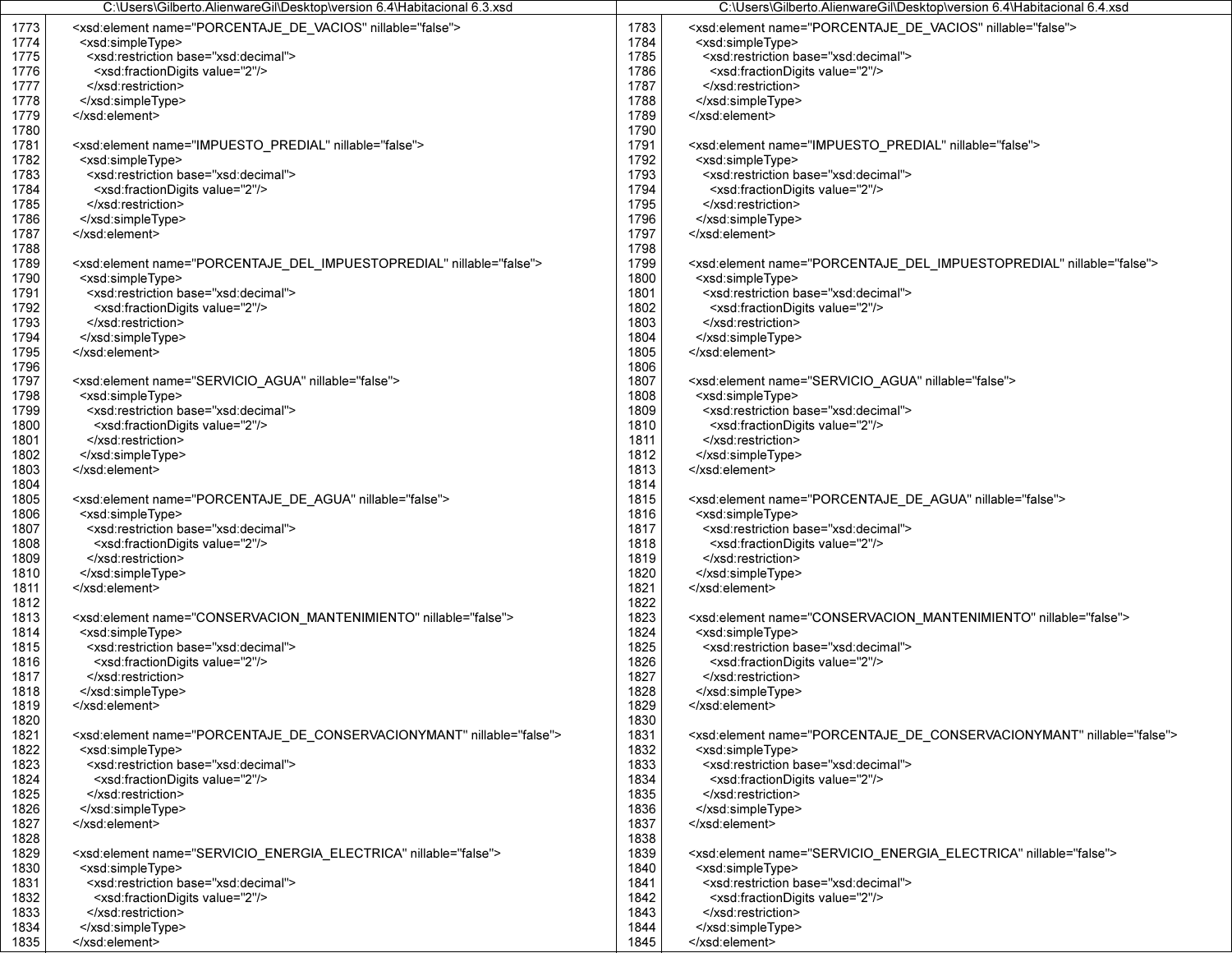|      | C:\Users\Gilberto.AlienwareGil\Desktop\version 6.4\Habitacional 6.3.xsd              |      | C:\Users\Gilberto.AlienwareGil\Desktop\version 6.4\Habitacional 6.4.xsd              |
|------|--------------------------------------------------------------------------------------|------|--------------------------------------------------------------------------------------|
| 1836 |                                                                                      | 1846 |                                                                                      |
| 1837 | <xsd:element name="PORCENTAJE_DE_ENERGIA" nillable="false"></xsd:element>            | 1847 | <xsd:element name="PORCENTAJE_DE_ENERGIA" nillable="false"></xsd:element>            |
| 1838 | <xsd:simpletype></xsd:simpletype>                                                    | 1848 | <xsd:simpletype></xsd:simpletype>                                                    |
| 1839 | <xsd:restriction base="xsd:decimal"></xsd:restriction>                               | 1849 | <xsd:restriction base="xsd:decimal"></xsd:restriction>                               |
| 1840 | <xsd:fractiondigits value="2"></xsd:fractiondigits>                                  | 1850 | <xsd:fractiondigits value="2"></xsd:fractiondigits>                                  |
| 1841 |                                                                                      | 1851 |                                                                                      |
| 1842 |                                                                                      | 1852 |                                                                                      |
|      |                                                                                      | 1853 |                                                                                      |
| 1843 |                                                                                      | 1854 |                                                                                      |
| 1844 |                                                                                      |      |                                                                                      |
| 1845 | <xsd:element name="ADMINISTRACION" nillable="false"></xsd:element>                   | 1855 | <xsd:element name="ADMINISTRACION" nillable="false"></xsd:element>                   |
| 1846 | <xsd:simpletype></xsd:simpletype>                                                    | 1856 | <xsd:simpletype></xsd:simpletype>                                                    |
| 1847 | <xsd:restriction base="xsd:decimal"></xsd:restriction>                               | 1857 | <xsd:restriction base="xsd:decimal"></xsd:restriction>                               |
| 1848 | <xsd:fractiondigits value="2"></xsd:fractiondigits>                                  | 1858 | <xsd:fractiondigits value="2"></xsd:fractiondigits>                                  |
| 1849 |                                                                                      | 1859 |                                                                                      |
| 1850 |                                                                                      | 1860 |                                                                                      |
| 1851 |                                                                                      | 1861 |                                                                                      |
| 1852 |                                                                                      | 1862 |                                                                                      |
| 1853 | <xsd:element name="PORCENTAJE_DE_ADMINISTRACION" nillable="false"></xsd:element>     | 1863 | <xsd:element name="PORCENTAJE_DE_ADMINISTRACION" nillable="false"></xsd:element>     |
| 1854 | <xsd:simpletype></xsd:simpletype>                                                    | 1864 | <xsd:simpletype></xsd:simpletype>                                                    |
| 1855 | <xsd:restriction base="xsd:decimal"></xsd:restriction>                               | 1865 | <xsd:restriction base="xsd:decimal"></xsd:restriction>                               |
| 1856 | <xsd:fractiondigits value="2"></xsd:fractiondigits>                                  | 1866 | <xsd:fractiondigits value="2"></xsd:fractiondigits>                                  |
| 1857 |                                                                                      | 1867 |                                                                                      |
| 1858 |                                                                                      | 1868 |                                                                                      |
| 1859 |                                                                                      | 1869 |                                                                                      |
| 1860 |                                                                                      | 1870 |                                                                                      |
| 1861 | <xsd:element name="SEGUROS" nillable="false"></xsd:element>                          | 1871 | <xsd:element name="SEGUROS" nillable="false"></xsd:element>                          |
| 1862 | <xsd:simpletype></xsd:simpletype>                                                    | 1872 | <xsd:simpletype></xsd:simpletype>                                                    |
| 1863 | <xsd:restriction base="xsd:decimal"></xsd:restriction>                               | 1873 | <xsd:restriction base="xsd:decimal"></xsd:restriction>                               |
| 1864 | <xsd:fractiondigits value="2"></xsd:fractiondigits>                                  | 1874 | <xsd:fractiondigits value="2"></xsd:fractiondigits>                                  |
| 1865 |                                                                                      | 1875 |                                                                                      |
| 1866 |                                                                                      | 1876 |                                                                                      |
| 1867 |                                                                                      | 1877 |                                                                                      |
| 1868 |                                                                                      | 1878 |                                                                                      |
| 1869 | <xsd:element name="PORCENTAJE_DE_SEGUROS" nillable="false"></xsd:element>            | 1879 | <xsd:element name="PORCENTAJE_DE_SEGUROS" nillable="false"></xsd:element>            |
| 1870 | <xsd:simpletype></xsd:simpletype>                                                    | 1880 | <xsd:simpletype></xsd:simpletype>                                                    |
| 1871 | <xsd:restriction base="xsd:decimal"></xsd:restriction>                               | 1881 | <xsd:restriction base="xsd:decimal"></xsd:restriction>                               |
| 1872 |                                                                                      | 1882 |                                                                                      |
| 1873 | <xsd:fractiondigits value="2"></xsd:fractiondigits><br>                              | 1883 | <xsd:fractiondigits value="2"></xsd:fractiondigits><br>                              |
|      |                                                                                      |      |                                                                                      |
| 1874 |                                                                                      | 1884 |                                                                                      |
| 1875 |                                                                                      | 1885 |                                                                                      |
| 1876 |                                                                                      | 1886 |                                                                                      |
| 1877 | <xsd:element name="DEPRECIACION_FISCAL" nillable="false"></xsd:element>              | 1887 | <xsd:element name="DEPRECIACION_FISCAL" nillable="false"></xsd:element>              |
| 1878 | <xsd:simpletype></xsd:simpletype>                                                    | 1888 | <xsd:simpletype></xsd:simpletype>                                                    |
| 1879 | <xsd:restriction base="xsd:decimal"></xsd:restriction>                               | 1889 | <xsd:restriction base="xsd:decimal"></xsd:restriction>                               |
| 1880 | <xsd:fractiondigits value="2"></xsd:fractiondigits>                                  | 1890 | <xsd:fractiondigits value="2"></xsd:fractiondigits>                                  |
| 1881 |                                                                                      | 1891 |                                                                                      |
| 1882 |                                                                                      | 1892 |                                                                                      |
| 1883 |                                                                                      | 1893 |                                                                                      |
| 1884 |                                                                                      | 1894 |                                                                                      |
| 1885 | <xsd:element name="PORCENTAJE_DE_DEPRECIACIONFISCAL" nillable="false"></xsd:element> | 1895 | <xsd:element name="PORCENTAJE_DE_DEPRECIACIONFISCAL" nillable="false"></xsd:element> |
| 1886 | <xsd:simpletype></xsd:simpletype>                                                    | 1896 | <xsd:simpletype></xsd:simpletype>                                                    |
| 1887 | <xsd:restriction base="xsd:decimal"></xsd:restriction>                               | 1897 | <xsd:restriction base="xsd:decimal"></xsd:restriction>                               |
| 1888 | <xsd:fractiondigits value="2"></xsd:fractiondigits>                                  | 1898 | <xsd:fractiondigits value="2"></xsd:fractiondigits>                                  |
| 1889 |                                                                                      | 1899 |                                                                                      |
| 1890 |                                                                                      | 1900 |                                                                                      |
| 1891 |                                                                                      | 1901 |                                                                                      |
| 1892 |                                                                                      | 1902 |                                                                                      |
| 1893 | <xsd:element name="OTROS" nillable="false"></xsd:element>                            | 1903 | <xsd:element name="OTROS" nillable="false"></xsd:element>                            |
| 1894 | <xsd:simpletype></xsd:simpletype>                                                    | 1904 | <xsd:simpletype></xsd:simpletype>                                                    |
| 1895 | <xsd:restriction base="xsd:decimal"></xsd:restriction>                               | 1905 | <xsd:restriction base="xsd:decimal"></xsd:restriction>                               |
| 1896 | <xsd:fractiondigits value="2"></xsd:fractiondigits>                                  | 1906 | <xsd:fractiondigits value="2"></xsd:fractiondigits>                                  |
| 1897 |                                                                                      | 1907 |                                                                                      |
| 1898 |                                                                                      | 1908 |                                                                                      |
|      |                                                                                      |      |                                                                                      |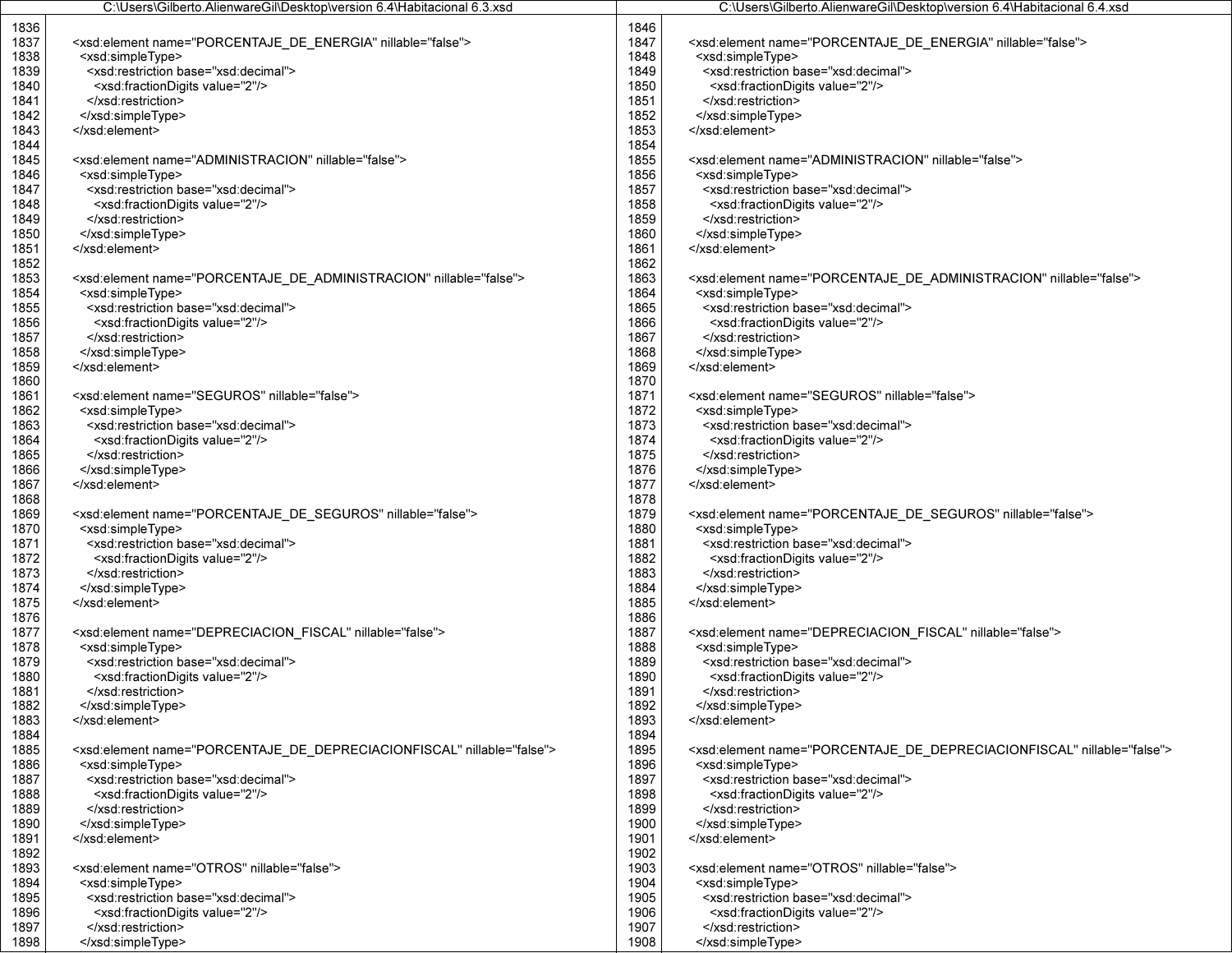|              | C:\Users\Gilberto.AlienwareGil\Desktop\version 6.4\Habitacional 6.3.xsd                                                                                                                                                |              | C:\Users\Gilberto.AlienwareGil\Desktop\version 6.4\Habitacional 6.4.xsd                          |
|--------------|------------------------------------------------------------------------------------------------------------------------------------------------------------------------------------------------------------------------|--------------|--------------------------------------------------------------------------------------------------|
| 1899<br>1900 |                                                                                                                                                                                                                        | 1909<br>1910 |                                                                                                  |
| 1901         | <xsd:element name="PORCENTAJE_DE_OTROS" nillable="false"></xsd:element>                                                                                                                                                | 1911         | <xsd:element name="PORCENTAJE_DE_OTROS" nillable="false"></xsd:element>                          |
| 1902         | <xsd:simpletype></xsd:simpletype>                                                                                                                                                                                      | 1912         | <xsd:simpletype></xsd:simpletype>                                                                |
| 1903         | <xsd:restriction base="xsd:decimal"></xsd:restriction>                                                                                                                                                                 | 1913         | <xsd:restriction base="xsd:decimal"></xsd:restriction>                                           |
| 1904         | <xsd:fractiondigits value="2"></xsd:fractiondigits>                                                                                                                                                                    | 1914         | <xsd:fractiondigits value="2"></xsd:fractiondigits>                                              |
| 1905         |                                                                                                                                                                                                                        | 1915         |                                                                                                  |
| 1906         |                                                                                                                                                                                                                        | 1916         |                                                                                                  |
|              | <br>                                                                                                                                                                                                                   | 1917         | <br>                                                                                             |
| 1907         |                                                                                                                                                                                                                        |              |                                                                                                  |
| 1908         |                                                                                                                                                                                                                        | 1918         |                                                                                                  |
| 1909         | <xsd:element name="DEDUCCIONES_FISCALES" nillable="false"></xsd:element>                                                                                                                                               | 1919         | <xsd:element name="DEDUCCIONES_FISCALES" nillable="false"></xsd:element>                         |
| 1910         | <xsd:simpletype><br/><xsd:restriction base="xsd:decimal"></xsd:restriction></xsd:simpletype>                                                                                                                           | 1920         | <xsd:simpletype></xsd:simpletype>                                                                |
| 1911         |                                                                                                                                                                                                                        | 1921         | <xsd:restriction base="xsd:decimal"></xsd:restriction>                                           |
| 1912         | <xsd:fractiondigits value="2"></xsd:fractiondigits>                                                                                                                                                                    | 1922         | <xsd:fractiondigits value="2"></xsd:fractiondigits>                                              |
| 1913         |                                                                                                                                                                                                                        | 1923         |                                                                                                  |
| 1914         |                                                                                                                                                                                                                        | 1924         |                                                                                                  |
| 1915         |                                                                                                                                                                                                                        | 1925         |                                                                                                  |
| 1916         |                                                                                                                                                                                                                        | 1926         |                                                                                                  |
| 1917         | <xsd:element name="PORCENTAJE_DE_DEDUCCIONESFISCALES" nillable="false"></xsd:element>                                                                                                                                  | 1927         | <xsd:element name="PORCENTAJE DE DEDUCCIONESFISCALES" nillable="false"></xsd:element>            |
| 1918         | <xsd:simpletype></xsd:simpletype>                                                                                                                                                                                      | 1928         | <xsd:simpletype></xsd:simpletype>                                                                |
| 1919         | <xsd:restriction base="xsd:decimal"></xsd:restriction>                                                                                                                                                                 | 1929         | <xsd:restriction base="xsd:decimal"></xsd:restriction>                                           |
| 1920         | <xsd:fractiondigits value="2"></xsd:fractiondigits>                                                                                                                                                                    | 1930         | <xsd:fractiondigits value="2"></xsd:fractiondigits>                                              |
| 1921         |                                                                                                                                                                                                                        | 1931         |                                                                                                  |
| 1922         |                                                                                                                                                                                                                        | 1932         |                                                                                                  |
| 1923         |                                                                                                                                                                                                                        | 1933         |                                                                                                  |
| 1924         |                                                                                                                                                                                                                        | 1934         |                                                                                                  |
| 1925         | <xsd:element name="ISR" nillable="false"></xsd:element>                                                                                                                                                                | 1935         | <xsd:element name="ISR" nillable="false"></xsd:element>                                          |
| 1926         | <xsd:simpletype></xsd:simpletype>                                                                                                                                                                                      | 1936         | <xsd:simpletype></xsd:simpletype>                                                                |
| 1927         | <xsd:restriction base="xsd:decimal"></xsd:restriction>                                                                                                                                                                 | 1937         | <xsd:restriction base="xsd:decimal"></xsd:restriction>                                           |
| 1928         | <xsd:fractiondigits value="2"></xsd:fractiondigits>                                                                                                                                                                    | 1938         | <xsd:fractiondigits value="2"></xsd:fractiondigits>                                              |
| 1929         |                                                                                                                                                                                                                        | 1939         |                                                                                                  |
| 1930         |                                                                                                                                                                                                                        | 1940         |                                                                                                  |
| 1931         |                                                                                                                                                                                                                        | 1941         |                                                                                                  |
| 1932         |                                                                                                                                                                                                                        | 1942         |                                                                                                  |
| 1933         | <xsd:element name="PORCENTAJE_DE_ISR" nillable="false"></xsd:element>                                                                                                                                                  | 1943         | <xsd:element name="PORCENTAJE_DE_ISR" nillable="false"></xsd:element>                            |
| 1934         | <xsd:simpletype></xsd:simpletype>                                                                                                                                                                                      | 1944         | <xsd:simpletype></xsd:simpletype>                                                                |
| 1935         | <xsd:restriction base="xsd:decimal"></xsd:restriction>                                                                                                                                                                 | 1945         | <xsd:restriction base="xsd:decimal"></xsd:restriction>                                           |
| 1936         | <xsd:fractiondigits value="2"></xsd:fractiondigits>                                                                                                                                                                    | 1946         | <xsd:fractiondigits value="2"></xsd:fractiondigits>                                              |
| 1937         |                                                                                                                                                                                                                        | 1947         |                                                                                                  |
| 1938         |                                                                                                                                                                                                                        | 1948         |                                                                                                  |
| 1939         | $\le$ /xsd:element>                                                                                                                                                                                                    | 1949         |                                                                                                  |
| 1940         |                                                                                                                                                                                                                        | 1950         |                                                                                                  |
| 1941         |                                                                                                                                                                                                                        | 1951         |                                                                                                  |
| 1942         |                                                                                                                                                                                                                        | 1952         |                                                                                                  |
| 1943         | <xsd:complextype name="INVESTIGACIONMERCADOType"></xsd:complextype>                                                                                                                                                    | 1953         | <xsd:complextype name="INVESTIGACIONMERCADOType"></xsd:complextype>                              |
| 1944         | <xsd:sequence></xsd:sequence>                                                                                                                                                                                          | 1954         | <xsd:sequence></xsd:sequence>                                                                    |
| 1945         | <xsd:element name="TERRENOS" type="TERRENOSType"></xsd:element>                                                                                                                                                        | 1955         | <xsd:element name="TERRENOS" type="TERRENOSType"></xsd:element>                                  |
| 1946         | <xsd:element maxoccurs="1" minoccurs="0" name="VENTAS" type="VENTASType"></xsd:element>                                                                                                                                | 1956         | <xsd:element maxoccurs="1" minoccurs="0" name="VENTAS" type="VENTASType"></xsd:element>          |
| 1947         | <xsd:element maxoccurs="1" minoccurs="0" name="RENTAS" type="RENTASType"></xsd:element>                                                                                                                                | 1957         | <xsd:element maxoccurs="1" minoccurs="0" name="RENTAS" type="RENTASType"></xsd:element>          |
| 1948         |                                                                                                                                                                                                                        | 1958         |                                                                                                  |
| 1949         | <xsd:attribute name="id" type="xsd:string"></xsd:attribute>                                                                                                                                                            | 1959         | <xsd:attribute name="id" type="xsd:string"></xsd:attribute>                                      |
| 1950         |                                                                                                                                                                                                                        | 1960         |                                                                                                  |
| 1951         | <xsd:complextype name="RENTASType"></xsd:complextype>                                                                                                                                                                  | 1961         | <xsd:complextype name="RENTASType"></xsd:complextype>                                            |
| 1952         | <xsd:sequence></xsd:sequence>                                                                                                                                                                                          | 1962         | <xsd:sequence></xsd:sequence>                                                                    |
| 1953         | <xsd:element <="" name="INVESTIGACIONRENTAS" td="" type="INVESTIGACIONRENTASType"><td>1963</td><td><xsd:element <="" name="INVESTIGACIONRENTAS" td="" type="INVESTIGACIONRENTASType"></xsd:element></td></xsd:element> | 1963         | <xsd:element <="" name="INVESTIGACIONRENTAS" td="" type="INVESTIGACIONRENTASType"></xsd:element> |
|              | minOccurs="4" maxOccurs="6"/>                                                                                                                                                                                          |              | minOccurs="4" maxOccurs="6"/>                                                                    |
| 1954         | <xsd:element name="CONCLUSIONHOMOLOGACIONRENTAS" td="" type<=""><td>1964</td><td><xsd:element name="CONCLUSIONHOMOLOGACIONRENTAS" td="" type<=""></xsd:element></td></xsd:element>                                     | 1964         | <xsd:element name="CONCLUSIONHOMOLOGACIONRENTAS" td="" type<=""></xsd:element>                   |
|              | ="CONCLUSIONHOMOLOGACIONRENTASType"/>                                                                                                                                                                                  |              | ="CONCLUSIONHOMOLOGACIONRENTASType"/>                                                            |
| 1955         |                                                                                                                                                                                                                        | 1965         |                                                                                                  |
| 1956         |                                                                                                                                                                                                                        | 1966         |                                                                                                  |
| 1957         | <xsd:complextype name="CONCLUSIONHOMOLOGACIONRENTASType"></xsd:complextype>                                                                                                                                            | 1967         | <xsd:complextype name="CONCLUSIONHOMOLOGACIONRENTASType"></xsd:complextype>                      |
| 1958         | <xsd:sequence></xsd:sequence>                                                                                                                                                                                          | 1968         | <xsd:sequence></xsd:sequence>                                                                    |
|              |                                                                                                                                                                                                                        |              |                                                                                                  |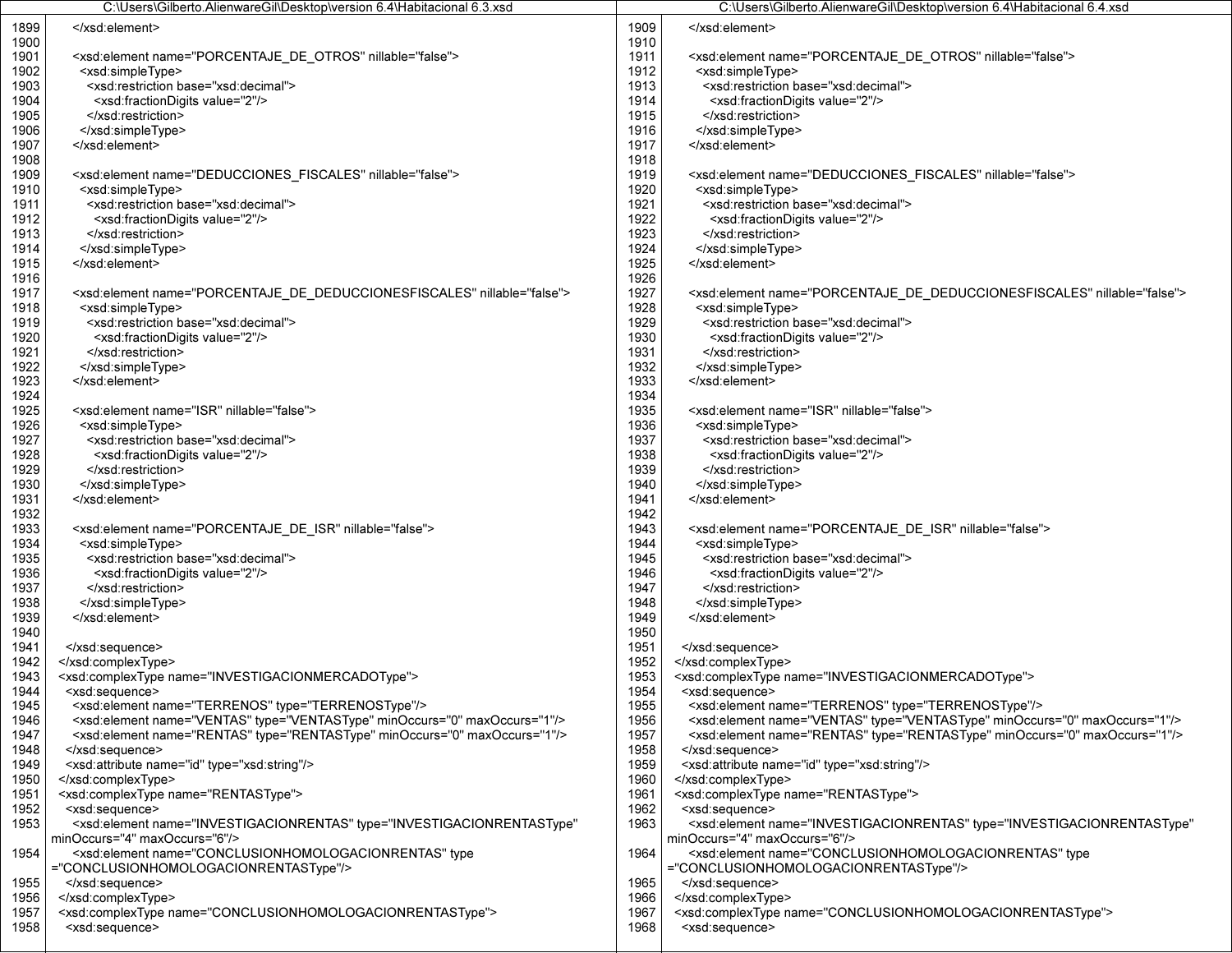|              | C:\Users\Gilberto.AlienwareGil\Desktop\version 6.4\Habitacional 6.3.xsd                                                                                                                                                |              | C:\Users\Gilberto.AlienwareGil\Desktop\version 6.4\Habitacional 6.4 xsd                                     |
|--------------|------------------------------------------------------------------------------------------------------------------------------------------------------------------------------------------------------------------------|--------------|-------------------------------------------------------------------------------------------------------------|
| 1959         | <xsd:element name="IM_RENTAS_VALOR_UNITARIO_TIERRA_PROMEDIO" nillable<br="">="false"&gt;</xsd:element>                                                                                                                 | 1969         | <xsd:element name="IM_RENTAS_VALOR_UNITARIO_TIERRA_PROMEDIO" nillable<br="">="false"&gt;</xsd:element>      |
| 1960         | <xsd:simpletype></xsd:simpletype>                                                                                                                                                                                      | 1970         | <xsd:simpletype></xsd:simpletype>                                                                           |
| 1961         | <xsd:restriction base="xsd:decimal"></xsd:restriction>                                                                                                                                                                 | 1971         | <xsd:restriction base="xsd:decimal"></xsd:restriction>                                                      |
| 1962         | <xsd:fractiondigits value="2"></xsd:fractiondigits>                                                                                                                                                                    | 1972         | <xsd:fractiondigits value="2"></xsd:fractiondigits>                                                         |
| 1963         |                                                                                                                                                                                                                        | 1973         |                                                                                                             |
|              |                                                                                                                                                                                                                        |              |                                                                                                             |
| 1964         |                                                                                                                                                                                                                        | 1974         |                                                                                                             |
| 1965         |                                                                                                                                                                                                                        | 1975         |                                                                                                             |
| 1966         |                                                                                                                                                                                                                        | 1976         |                                                                                                             |
| 1967         | <xsd:element <="" name="IM_RENTAS_VALOR_UNITARIO_SIN_HOMOLOGAR_MINIMO" td=""><td>1977</td><td><xsd:element <="" name="IM_RENTAS_VALOR_UNITARIO_SIN_HOMOLOGAR_MINIMO" td=""></xsd:element></td></xsd:element>           | 1977         | <xsd:element <="" name="IM_RENTAS_VALOR_UNITARIO_SIN_HOMOLOGAR_MINIMO" td=""></xsd:element>                 |
|              | nillable="false">                                                                                                                                                                                                      |              | nillable="false">                                                                                           |
| 1968         | <xsd:simpletype></xsd:simpletype>                                                                                                                                                                                      | 1978         | <xsd:simpletype></xsd:simpletype>                                                                           |
| 1969         | <xsd:restriction base="xsd:decimal"></xsd:restriction>                                                                                                                                                                 | 1979         | <xsd:restriction base="xsd:decimal"></xsd:restriction>                                                      |
| 1970         | <xsd:fractiondigits value="2"></xsd:fractiondigits>                                                                                                                                                                    | 1980         | <xsd:fractiondigits value="2"></xsd:fractiondigits>                                                         |
| 1971         |                                                                                                                                                                                                                        | 1981         |                                                                                                             |
| 1972         |                                                                                                                                                                                                                        | 1982         |                                                                                                             |
| 1973         |                                                                                                                                                                                                                        | 1983         |                                                                                                             |
| 1974         |                                                                                                                                                                                                                        | 1984         |                                                                                                             |
| 1975         | <xsd:element <br="" name="IM_RENTAS_VALOR_UNITARIO_SIN_HOMOLOGAR_MAXIMO">nillable="false"&gt;</xsd:element>                                                                                                            | 1985         | <xsd:element <br="" name="IM_RENTAS_VALOR_UNITARIO_SIN_HOMOLOGAR_MAXIMO">nillable="false"&gt;</xsd:element> |
| 1976         | <xsd:simpletype></xsd:simpletype>                                                                                                                                                                                      | 1986         | <xsd:simpletype></xsd:simpletype>                                                                           |
| 1977         | <xsd:restriction base="xsd:decimal"></xsd:restriction>                                                                                                                                                                 | 1987         | <xsd:restriction base="xsd:decimal"></xsd:restriction>                                                      |
| 1978         | <xsd:fractiondigits value="2"></xsd:fractiondigits>                                                                                                                                                                    | 1988         | <xsd:fractiondigits value="2"></xsd:fractiondigits>                                                         |
| 1979         |                                                                                                                                                                                                                        | 1989         |                                                                                                             |
| 1980         |                                                                                                                                                                                                                        | 1990         |                                                                                                             |
| 1981         |                                                                                                                                                                                                                        | 1991         |                                                                                                             |
| 1982         |                                                                                                                                                                                                                        | 1992         |                                                                                                             |
| 1983         | <xsd:element name="IM_RENTAS_VALOR_UNITARIO_HOMOLOGADO_MINIMO" nillable<="" td=""><td>1993</td><td><xsd:element name="IM_RENTAS_VALOR_UNITARIO_HOMOLOGADO_MINIMO" nillable<="" td=""></xsd:element></td></xsd:element> | 1993         | <xsd:element name="IM_RENTAS_VALOR_UNITARIO_HOMOLOGADO_MINIMO" nillable<="" td=""></xsd:element>            |
|              | ="false">                                                                                                                                                                                                              |              | ="false">                                                                                                   |
| 1984         | <xsd:simpletype></xsd:simpletype>                                                                                                                                                                                      | 1994         | <xsd:simpletype></xsd:simpletype>                                                                           |
| 1985         | <xsd:restriction base="xsd:decimal"></xsd:restriction>                                                                                                                                                                 | 1995         | <xsd:restriction base="xsd:decimal"></xsd:restriction>                                                      |
| 1986         | <xsd:fractiondigits value="2"></xsd:fractiondigits>                                                                                                                                                                    | 1996         | <xsd:fractiondigits value="2"></xsd:fractiondigits>                                                         |
| 1987         |                                                                                                                                                                                                                        | 1997         |                                                                                                             |
| 1988         |                                                                                                                                                                                                                        | 1998         |                                                                                                             |
| 1989         |                                                                                                                                                                                                                        | 1999         |                                                                                                             |
| 1990         |                                                                                                                                                                                                                        | 2000         |                                                                                                             |
| 1991         | <xsd:element <br="" name="IM_RENTAS_VALOR_UNITARIO_HOMOLOGADO_MAXIMO">nillable="false"&gt;</xsd:element>                                                                                                               | 2001         | <xsd:element <br="" name="IM_RENTAS_VALOR_UNITARIO_HOMOLOGADO_MAXIMO">nillable="false"&gt;</xsd:element>    |
| 1992         | <xsd:simpletype></xsd:simpletype>                                                                                                                                                                                      | 2002         | <xsd:simpletype></xsd:simpletype>                                                                           |
| 1993         | <xsd:restriction base="xsd:decimal"></xsd:restriction>                                                                                                                                                                 | 2003         | <xsd:restriction base="xsd:decimal"></xsd:restriction>                                                      |
| 1994         | <xsd:fractiondigits value="2"></xsd:fractiondigits>                                                                                                                                                                    | 2004         | <xsd:fractiondigits value="2"></xsd:fractiondigits>                                                         |
| 1995         |                                                                                                                                                                                                                        | 2005         |                                                                                                             |
| 1996         |                                                                                                                                                                                                                        | 2006         |                                                                                                             |
| 1997         |                                                                                                                                                                                                                        | 2007         |                                                                                                             |
| 1998         |                                                                                                                                                                                                                        | 2008         |                                                                                                             |
| 1999         | <xsd:element name="IM_RENTAS_RENTAUNITARIA_M2" nillable="false"></xsd:element>                                                                                                                                         | 2009         | <xsd:element name="IM_RENTAS_RENTAUNITARIA_M2" nillable="false"></xsd:element>                              |
|              |                                                                                                                                                                                                                        |              |                                                                                                             |
| 2000<br>2001 | <xsd:simpletype><br/><xsd:restriction base="xsd:decimal"></xsd:restriction></xsd:simpletype>                                                                                                                           | 2010<br>2011 | <xsd:simpletype><br/><xsd:restriction base="xsd:decimal"></xsd:restriction></xsd:simpletype>                |
| 2002         | <xsd:fractiondigits value="2"></xsd:fractiondigits>                                                                                                                                                                    | 2012         | <xsd:fractiondigits value="2"></xsd:fractiondigits>                                                         |
| 2003         |                                                                                                                                                                                                                        | 2013         |                                                                                                             |
| 2004         |                                                                                                                                                                                                                        | 2014         |                                                                                                             |
| 2005         |                                                                                                                                                                                                                        | 2015         |                                                                                                             |
| 2006         |                                                                                                                                                                                                                        | 2016         |                                                                                                             |
|              |                                                                                                                                                                                                                        |              |                                                                                                             |
| 2007<br>2008 | <br>                                                                                                                                                                                                                   | 2017<br>2018 |                                                                                                             |
|              |                                                                                                                                                                                                                        | 2019         |                                                                                                             |
| 2009         | <xsd:complextype name="INVESTIGACIONRENTASType"></xsd:complextype>                                                                                                                                                     |              | <xsd:complextype name="INVESTIGACIONRENTASType"></xsd:complextype>                                          |
| 2010         | <xsd:sequence></xsd:sequence>                                                                                                                                                                                          | 2020         | <xsd:sequence></xsd:sequence>                                                                               |
| 2011<br>2012 | <xsd:element name="IM_RENTAS_CALLE" nillable="false"><br/><xsd:simpletype></xsd:simpletype></xsd:element>                                                                                                              | 2021<br>2022 | <xsd:element name="IM_RENTAS_CALLE" nillable="false"><br/><xsd:simpletype></xsd:simpletype></xsd:element>   |
|              |                                                                                                                                                                                                                        |              |                                                                                                             |
| 2013<br>2014 | <xsd:restriction base="xsd:string"><br/><xsd:minlength value="1"></xsd:minlength></xsd:restriction>                                                                                                                    | 2023<br>2024 | <xsd:restriction base="xsd:string"><br/><xsd:minlength value="1"></xsd:minlength></xsd:restriction>         |
| 2015         | <xsd:maxlength value="100"></xsd:maxlength>                                                                                                                                                                            | 2025         | <xsd:maxlength value="100"></xsd:maxlength>                                                                 |
| 2016         | <xsd:whitespace value="collapse"></xsd:whitespace>                                                                                                                                                                     | 2026         | <xsd:whitespace value="collapse"></xsd:whitespace>                                                          |
|              |                                                                                                                                                                                                                        |              |                                                                                                             |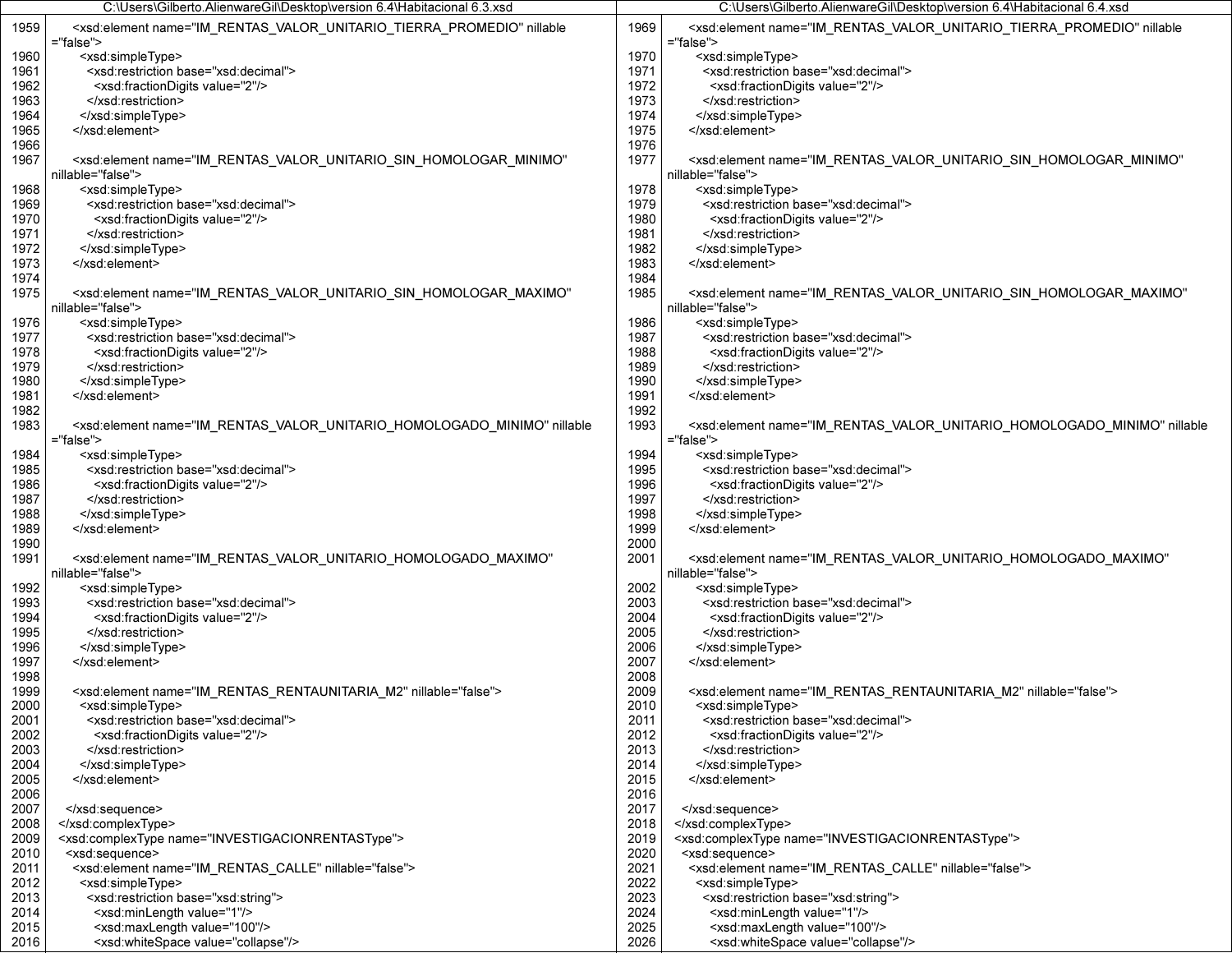|      | C:\Users\Gilberto.AlienwareGil\Desktop\version 6.4\Habitacional 6.3.xsd                                                                                                  |      | C:\Users\Gilberto.AlienwareGil\Desktop\version 6.4\Habitacional 6.4.xsd                   |
|------|--------------------------------------------------------------------------------------------------------------------------------------------------------------------------|------|-------------------------------------------------------------------------------------------|
| 2017 |                                                                                                                                                                          | 2027 |                                                                                           |
| 2018 |                                                                                                                                                                          | 2028 |                                                                                           |
| 2019 | $\le$ /xsd:element>                                                                                                                                                      | 2029 | $\le$ /xsd:element>                                                                       |
| 2020 |                                                                                                                                                                          | 2030 |                                                                                           |
| 2021 | <xsd:element name="IM_RENTAS_COLONIA" nillable="false"></xsd:element>                                                                                                    | 2031 | <xsd:element name="IM_RENTAS_COLONIA" nillable="false"></xsd:element>                     |
|      | <xsd:simpletype></xsd:simpletype>                                                                                                                                        | 2032 | <xsd:simpletype></xsd:simpletype>                                                         |
| 2022 |                                                                                                                                                                          |      |                                                                                           |
| 2023 | <xsd:restriction base="xsd:string"></xsd:restriction>                                                                                                                    | 2033 | <xsd:restriction base="xsd:string"></xsd:restriction>                                     |
| 2024 | <xsd:minlength value="1"></xsd:minlength>                                                                                                                                | 2034 | <xsd:minlength value="1"></xsd:minlength>                                                 |
| 2025 | <xsd:maxlength value="50"></xsd:maxlength>                                                                                                                               | 2035 | <xsd:maxlength value="50"></xsd:maxlength>                                                |
| 2026 | <xsd:whitespace value="collapse"></xsd:whitespace>                                                                                                                       | 2036 | <xsd:whitespace value="collapse"></xsd:whitespace>                                        |
| 2027 |                                                                                                                                                                          | 2037 |                                                                                           |
| 2028 |                                                                                                                                                                          | 2038 |                                                                                           |
| 2029 |                                                                                                                                                                          | 2039 |                                                                                           |
| 2030 |                                                                                                                                                                          | 2040 |                                                                                           |
| 2031 | <xsd:element name="IM_RENTAS_DELEGACION" nillable="false"></xsd:element>                                                                                                 | 2041 | <xsd:element name="IM_RENTAS_DELEGACION" nillable="false"></xsd:element>                  |
| 2032 | <xsd:simpletype></xsd:simpletype>                                                                                                                                        | 2042 | <xsd:simpletype></xsd:simpletype>                                                         |
| 2033 | <xsd:restriction base="xsd:string"></xsd:restriction>                                                                                                                    | 2043 | <xsd:restriction base="xsd:string"></xsd:restriction>                                     |
| 2034 | <xsd:minlength value="1"></xsd:minlength>                                                                                                                                | 2044 | <xsd:minlength value="1"></xsd:minlength>                                                 |
|      |                                                                                                                                                                          |      |                                                                                           |
| 2035 | <xsd:maxlength value="50"></xsd:maxlength>                                                                                                                               | 2045 | <xsd:maxlength value="50"></xsd:maxlength>                                                |
| 2036 | <xsd:whitespace value="collapse"></xsd:whitespace>                                                                                                                       | 2046 | <xsd:whitespace value="collapse"></xsd:whitespace>                                        |
| 2037 |                                                                                                                                                                          | 2047 |                                                                                           |
| 2038 |                                                                                                                                                                          | 2048 |                                                                                           |
| 2039 |                                                                                                                                                                          | 2049 |                                                                                           |
| 2040 |                                                                                                                                                                          | 2050 |                                                                                           |
| 2041 | <xsd:element name="IM_RENTAS_CODIGO_POSTAL" nillable="false"></xsd:element>                                                                                              | 2051 | <xsd:element name="IM_RENTAS_CODIGO_POSTAL" nillable="false"></xsd:element>               |
| 2042 | <xsd:simpletype></xsd:simpletype>                                                                                                                                        | 2052 | <xsd:simpletype></xsd:simpletype>                                                         |
| 2043 | <xsd:restriction base="xsd:string"></xsd:restriction>                                                                                                                    | 2053 | <xsd:restriction base="xsd:string"></xsd:restriction>                                     |
| 2044 | <xsd:minlength value="1"></xsd:minlength>                                                                                                                                | 2054 | <xsd:minlength value="1"></xsd:minlength>                                                 |
| 2045 | <xsd:maxlength value="5"></xsd:maxlength>                                                                                                                                | 2055 | <xsd:maxlength value="5"></xsd:maxlength>                                                 |
| 2046 | <xsd:whitespace value="collapse"></xsd:whitespace>                                                                                                                       | 2056 | <xsd:whitespace value="collapse"></xsd:whitespace>                                        |
| 2047 |                                                                                                                                                                          | 2057 |                                                                                           |
|      |                                                                                                                                                                          |      |                                                                                           |
| 2048 |                                                                                                                                                                          | 2058 |                                                                                           |
| 2049 |                                                                                                                                                                          | 2059 |                                                                                           |
| 2050 |                                                                                                                                                                          | 2060 |                                                                                           |
| 2051 | <xsd:element name="FUENTEINFORMACIONRENTAS" td="" type<=""><td>2061</td><td><xsd:element name="FUENTEINFORMACIONRENTAS" td="" type<=""></xsd:element></td></xsd:element> | 2061 | <xsd:element name="FUENTEINFORMACIONRENTAS" td="" type<=""></xsd:element>                 |
|      | ="FUENTEINFORMACIONRENTASType"/>                                                                                                                                         |      | ="FUENTEINFORMACIONRENTASType"/>                                                          |
| 2052 | <xsd:element name="IM_RENTAS_EDAD" nillable="false"></xsd:element>                                                                                                       | 2062 | <xsd:element name="IM_RENTAS_EDAD" nillable="false"></xsd:element>                        |
| 2053 | <xsd:simpletype></xsd:simpletype>                                                                                                                                        | 2063 | <xsd:simpletype></xsd:simpletype>                                                         |
| 2054 | <xsd:restriction base="xsd:integer"> </xsd:restriction>                                                                                                                  | 2064 | <xsd:restriction base="xsd:integer"> </xsd:restriction>                                   |
| 2055 |                                                                                                                                                                          | 2065 |                                                                                           |
| 2056 |                                                                                                                                                                          | 2066 | $\le$ /xsd:element>                                                                       |
| 2057 |                                                                                                                                                                          | 2067 |                                                                                           |
| 2058 | <xsd:element name="IM_RENTAS_DESCRIPCIONDELCOMPARABLE" nillable="false"></xsd:element>                                                                                   | 2068 | <xsd:element name="IM_RENTAS_DESCRIPCIONDELCOMPARABLE" nillable="false"></xsd:element>    |
| 2059 | <xsd:simpletype></xsd:simpletype>                                                                                                                                        | 2069 | <xsd:simpletype></xsd:simpletype>                                                         |
| 2060 | <xsd:restriction base="xsd:string"></xsd:restriction>                                                                                                                    | 2070 | <xsd:restriction base="xsd:string"></xsd:restriction>                                     |
| 2061 | <xsd:minlength value="0"></xsd:minlength>                                                                                                                                | 2071 | <xsd:minlength value="0"></xsd:minlength>                                                 |
|      |                                                                                                                                                                          |      |                                                                                           |
| 2062 | <xsd:maxlength value="250"></xsd:maxlength>                                                                                                                              | 2072 | <xsd:maxlength value="250"></xsd:maxlength>                                               |
| 2063 | <xsd:whitespace value="collapse"></xsd:whitespace>                                                                                                                       | 2073 | <xsd:whitespace value="collapse"></xsd:whitespace>                                        |
| 2064 |                                                                                                                                                                          | 2074 |                                                                                           |
| 2065 |                                                                                                                                                                          | 2075 |                                                                                           |
| 2066 |                                                                                                                                                                          | 2076 |                                                                                           |
| 2067 |                                                                                                                                                                          | 2077 |                                                                                           |
| 2068 | <xsd:element name="IM_RENTAS_SUPERFICIEVENDIBLEPORUNIDAD" nillable="false"></xsd:element>                                                                                | 2078 | <xsd:element name="IM_RENTAS_SUPERFICIEVENDIBLEPORUNIDAD" nillable="false"></xsd:element> |
| 2069 | <xsd:simpletype></xsd:simpletype>                                                                                                                                        | 2079 | <xsd:simpletype></xsd:simpletype>                                                         |
| 2070 | <xsd:restriction base="xsd:decimal"></xsd:restriction>                                                                                                                   | 2080 | <xsd:restriction base="xsd:decimal"></xsd:restriction>                                    |
| 2071 | <xsd:fractiondigits value="2"></xsd:fractiondigits>                                                                                                                      | 2081 | <xsd:fractiondigits value="2"></xsd:fractiondigits>                                       |
| 2072 |                                                                                                                                                                          | 2082 |                                                                                           |
| 2073 |                                                                                                                                                                          | 2083 |                                                                                           |
| 2074 |                                                                                                                                                                          | 2084 |                                                                                           |
| 2075 |                                                                                                                                                                          | 2085 |                                                                                           |
| 2076 | <xsd:element name="IM_RENTAS_UNITARIO" nillable="false"></xsd:element>                                                                                                   | 2086 | <xsd:element name="IM_RENTAS_UNITARIO" nillable="false"></xsd:element>                    |
| 2077 | <xsd:simpletype></xsd:simpletype>                                                                                                                                        | 2087 | <xsd:simpletype></xsd:simpletype>                                                         |
| 2078 | <xsd:restriction base="xsd:decimal"></xsd:restriction>                                                                                                                   | 2088 | <xsd:restriction base="xsd:decimal"></xsd:restriction>                                    |
|      |                                                                                                                                                                          |      |                                                                                           |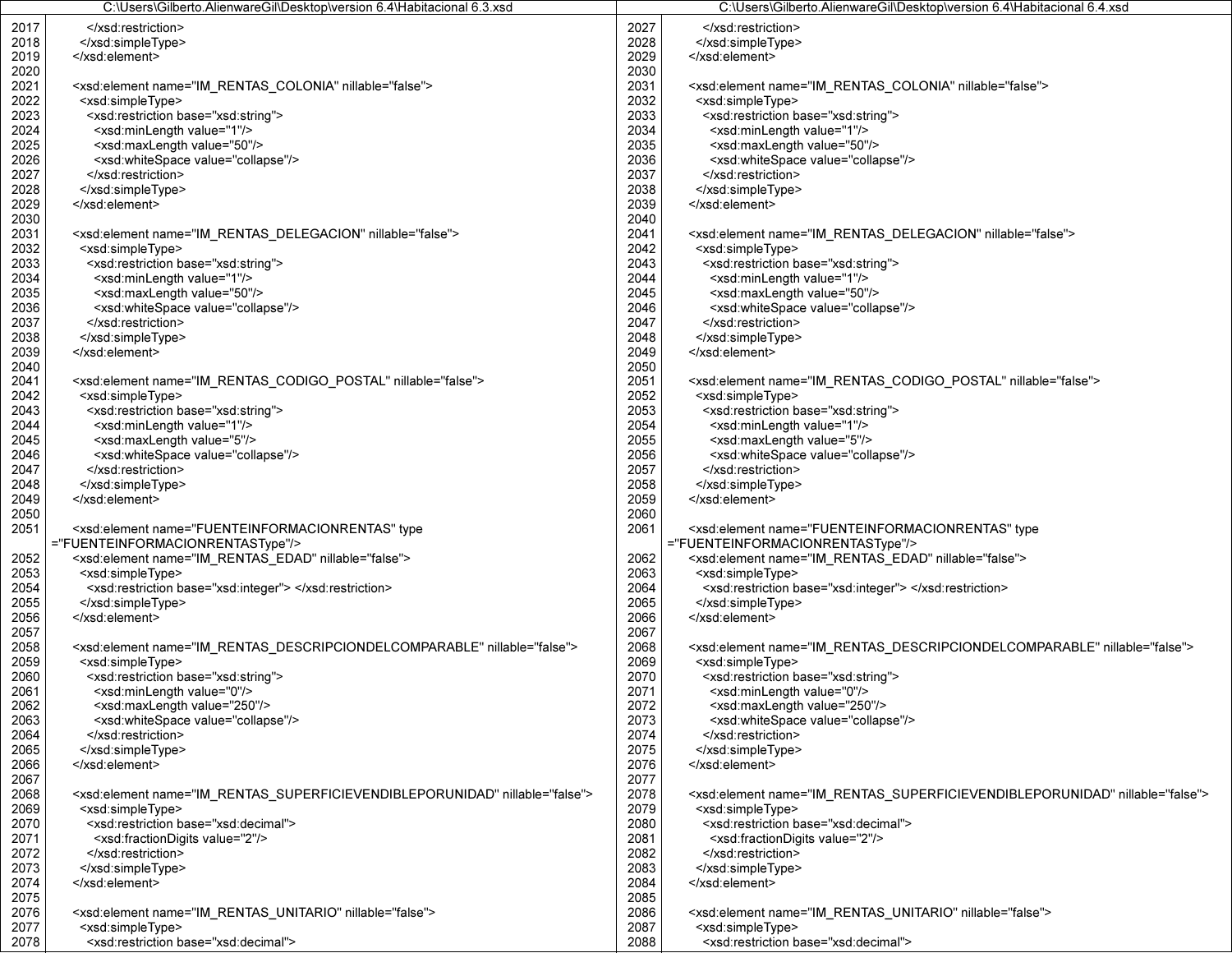|              | C:\Users\Gilberto.AlienwareGil\Desktop\version 6.4\Habitacional 6.3.xsd                                                                                                                                                    |              | C:\Users\Gilberto.AlienwareGil\Desktop\version 6.4\Habitacional 6.4 xsd                            |
|--------------|----------------------------------------------------------------------------------------------------------------------------------------------------------------------------------------------------------------------------|--------------|----------------------------------------------------------------------------------------------------|
| 2079         | <xsd:fractiondigits value="2"></xsd:fractiondigits>                                                                                                                                                                        | 2089         | <xsd:fractiondigits value="2"></xsd:fractiondigits>                                                |
| 2080         |                                                                                                                                                                                                                            | 2090         |                                                                                                    |
| 2081         |                                                                                                                                                                                                                            | 2091         |                                                                                                    |
| 2082         |                                                                                                                                                                                                                            | 2092         |                                                                                                    |
| 2083         |                                                                                                                                                                                                                            | 2093         |                                                                                                    |
| 2084         | <xsd:element name="IM_RENTAS_PRECIOSOLICITADO" nillable="false"></xsd:element>                                                                                                                                             | 2094         | <xsd:element name="IM_RENTAS_PRECIOSOLICITADO" nillable="false"></xsd:element>                     |
| 2085         | <xsd:simpletype></xsd:simpletype>                                                                                                                                                                                          | 2095         | <xsd:simpletype></xsd:simpletype>                                                                  |
| 2086         | <xsd:restriction base="xsd:decimal"></xsd:restriction>                                                                                                                                                                     | 2096         | <xsd:restriction base="xsd:decimal"></xsd:restriction>                                             |
| 2087         | <xsd:fractiondigits value="2"></xsd:fractiondigits>                                                                                                                                                                        | 2097         | <xsd:fractiondigits value="2"></xsd:fractiondigits>                                                |
| 2088         |                                                                                                                                                                                                                            | 2098         |                                                                                                    |
| 2089         |                                                                                                                                                                                                                            | 2099         |                                                                                                    |
| 2090         |                                                                                                                                                                                                                            | 2100         |                                                                                                    |
| 2091         |                                                                                                                                                                                                                            | 2101         |                                                                                                    |
| 2092         | <xsd:element name="IM_RENTAS_FRAPLICAR" nillable="false"></xsd:element>                                                                                                                                                    | 2102         | <xsd:element name="IM_RENTAS_FRAPLICAR" nillable="false"></xsd:element>                            |
| 2093         | <xsd:simpletype></xsd:simpletype>                                                                                                                                                                                          | 2103         | <xsd:simpletype></xsd:simpletype>                                                                  |
| 2094         | <xsd:restriction base="xsd:decimal"></xsd:restriction>                                                                                                                                                                     | 2104         | <xsd:restriction base="xsd:decimal"></xsd:restriction>                                             |
| 2095         | <xsd:fractiondigits value="4"></xsd:fractiondigits>                                                                                                                                                                        | 2105         | <xsd:fractiondigits value="4"></xsd:fractiondigits>                                                |
| 2096         |                                                                                                                                                                                                                            | 2106         |                                                                                                    |
| 2097         |                                                                                                                                                                                                                            | 2107         |                                                                                                    |
| 2098         |                                                                                                                                                                                                                            | 2108         |                                                                                                    |
| 2099         |                                                                                                                                                                                                                            | 2109         |                                                                                                    |
| 2100         | <xsd:element name="IM_RENTAS_FACTOR_DENEGOCIACION" nillable="false"></xsd:element>                                                                                                                                         | 2110         | <xsd:element name="IM_RENTAS_FACTOR_DENEGOCIACION" nillable="false"></xsd:element>                 |
| 2101         | <xsd:simpletype><br/><xsd:restriction base="xsd:decimal"></xsd:restriction></xsd:simpletype>                                                                                                                               | 2111         | <xsd:simpletype><br/><xsd:restriction base="xsd:decimal"></xsd:restriction></xsd:simpletype>       |
| 2102<br>2103 | <xsd:fractiondigits value="2"></xsd:fractiondigits>                                                                                                                                                                        | 2112<br>2113 | <xsd:fractiondigits value="2"></xsd:fractiondigits>                                                |
|              |                                                                                                                                                                                                                            |              |                                                                                                    |
| 2104<br>2105 |                                                                                                                                                                                                                            | 2114<br>2115 |                                                                                                    |
| 2106         |                                                                                                                                                                                                                            | 2116         |                                                                                                    |
| 2107         |                                                                                                                                                                                                                            | 2117         |                                                                                                    |
| 2108         |                                                                                                                                                                                                                            | 2118         |                                                                                                    |
| 2109         |                                                                                                                                                                                                                            | 2119         |                                                                                                    |
| 2110         | <xsd:complextype name="FUENTEINFORMACIONRENTASType"></xsd:complextype>                                                                                                                                                     | 2120         | <xsd:complextype name="FUENTEINFORMACIONRENTASType"></xsd:complextype>                             |
| 2111         | <xsd:sequence></xsd:sequence>                                                                                                                                                                                              | 2121         | <xsd:sequence></xsd:sequence>                                                                      |
| 2112         | <xsd:element name="IM_RENTAS_TELEFONO" nillable="false"></xsd:element>                                                                                                                                                     | 2122         | <xsd:element name="IM_RENTAS_TELEFONO" nillable="false"></xsd:element>                             |
| 2113         | <xsd:simpletype></xsd:simpletype>                                                                                                                                                                                          | 2123         | <xsd:simpletype></xsd:simpletype>                                                                  |
| 2114         | <xsd:restriction base="xsd:string"></xsd:restriction>                                                                                                                                                                      | 2124         | <xsd:restriction base="xsd:string"></xsd:restriction>                                              |
| 2115         | <xsd:minlength value="1"></xsd:minlength>                                                                                                                                                                                  | 2125         | <xsd:minlength value="1"></xsd:minlength>                                                          |
| 2116         | <xsd:maxlength value="20"></xsd:maxlength>                                                                                                                                                                                 | 2126         | <xsd:maxlength value="20"></xsd:maxlength>                                                         |
| 2117         | <xsd:whitespace value="collapse"></xsd:whitespace>                                                                                                                                                                         | 2127         | <xsd:whitespace value="collapse"></xsd:whitespace>                                                 |
| 2118         |                                                                                                                                                                                                                            | 2128         |                                                                                                    |
| 2119         |                                                                                                                                                                                                                            | 2129         |                                                                                                    |
| 2120         |                                                                                                                                                                                                                            | 2130         |                                                                                                    |
| 2121         |                                                                                                                                                                                                                            | 2131         |                                                                                                    |
| 2122         | <xsd:element name="IM_RENTAS_INFORMANTE" nillable="false"></xsd:element>                                                                                                                                                   | 2132         | <xsd:element name="IM_RENTAS_INFORMANTE" nillable="false"></xsd:element>                           |
| 2123         | <xsd:simpletype></xsd:simpletype>                                                                                                                                                                                          | 2133         | <xsd:simpletype></xsd:simpletype>                                                                  |
| 2124         | <xsd:restriction base="xsd:string"></xsd:restriction>                                                                                                                                                                      | 2134         | <xsd:restriction base="xsd:string"></xsd:restriction>                                              |
| 2125         | <xsd:minlength value="1"></xsd:minlength>                                                                                                                                                                                  | 2135         | <xsd:minlength value="1"></xsd:minlength>                                                          |
| 2126         | <xsd:maxlength value="100"></xsd:maxlength>                                                                                                                                                                                | 2136         | <xsd:maxlength value="100"></xsd:maxlength>                                                        |
| 2127         | <xsd:whitespace value="collapse"></xsd:whitespace>                                                                                                                                                                         | 2137         | <xsd:whitespace value="collapse"></xsd:whitespace>                                                 |
| 2128         |                                                                                                                                                                                                                            | 2138         |                                                                                                    |
| 2129         |                                                                                                                                                                                                                            | 2139         |                                                                                                    |
| 2130         |                                                                                                                                                                                                                            | 2140         |                                                                                                    |
| 2131         |                                                                                                                                                                                                                            | 2141         |                                                                                                    |
| 2132         |                                                                                                                                                                                                                            | 2142<br>2143 |                                                                                                    |
| 2133<br>2134 | <br><xsd:complextype name="VENTASType"></xsd:complextype>                                                                                                                                                                  | 2144         | <br><xsd:complextype name="VENTASType"></xsd:complextype>                                          |
| 2135         | <xsd:sequence></xsd:sequence>                                                                                                                                                                                              | 2145         | <xsd:sequence></xsd:sequence>                                                                      |
| 2136         | <xsd:element <="" name="INVESTIGACIONVENTAS" td="" type="INVESTIGACIONVENTASType"><td>2146</td><td><xsd:element <="" name="INVESTIGACIONVENTAS" td="" type="INVESTIGACIONVENTASType"></xsd:element></td></xsd:element>     | 2146         | <xsd:element <="" name="INVESTIGACIONVENTAS" td="" type="INVESTIGACIONVENTASType"></xsd:element>   |
|              | minOccurs="4" maxOccurs="6"/>                                                                                                                                                                                              |              | minOccurs="4" maxOccurs="6"/>                                                                      |
| 2137         | <xsd:element name="CONCLUSIONHOMOLOGACIONVENTAS" td="" type<=""><td>2147</td><td><xsd:element name="CONCLUSIONHOMOLOGACIONVENTAS" td="" type<=""></xsd:element></td></xsd:element>                                         | 2147         | <xsd:element name="CONCLUSIONHOMOLOGACIONVENTAS" td="" type<=""></xsd:element>                     |
|              | ="CONCLUSIONHOMOLOGACIONVENTASType"/>                                                                                                                                                                                      |              | ="CONCLUSIONHOMOLOGACIONVENTASType"/>                                                              |
| 2138         | <xsd:element name="IM_VENTAS_VALOR_UNITARIO_APLICABLE_AVALUO_M2" nillable<="" td=""><td>2148</td><td><xsd:element name="IM_VENTAS_VALOR_UNITARIO_APLICABLE_AVALUO_M2" nillable<="" td=""></xsd:element></td></xsd:element> | 2148         | <xsd:element name="IM_VENTAS_VALOR_UNITARIO_APLICABLE_AVALUO_M2" nillable<="" td=""></xsd:element> |
|              | ="false">                                                                                                                                                                                                                  |              | ="false">                                                                                          |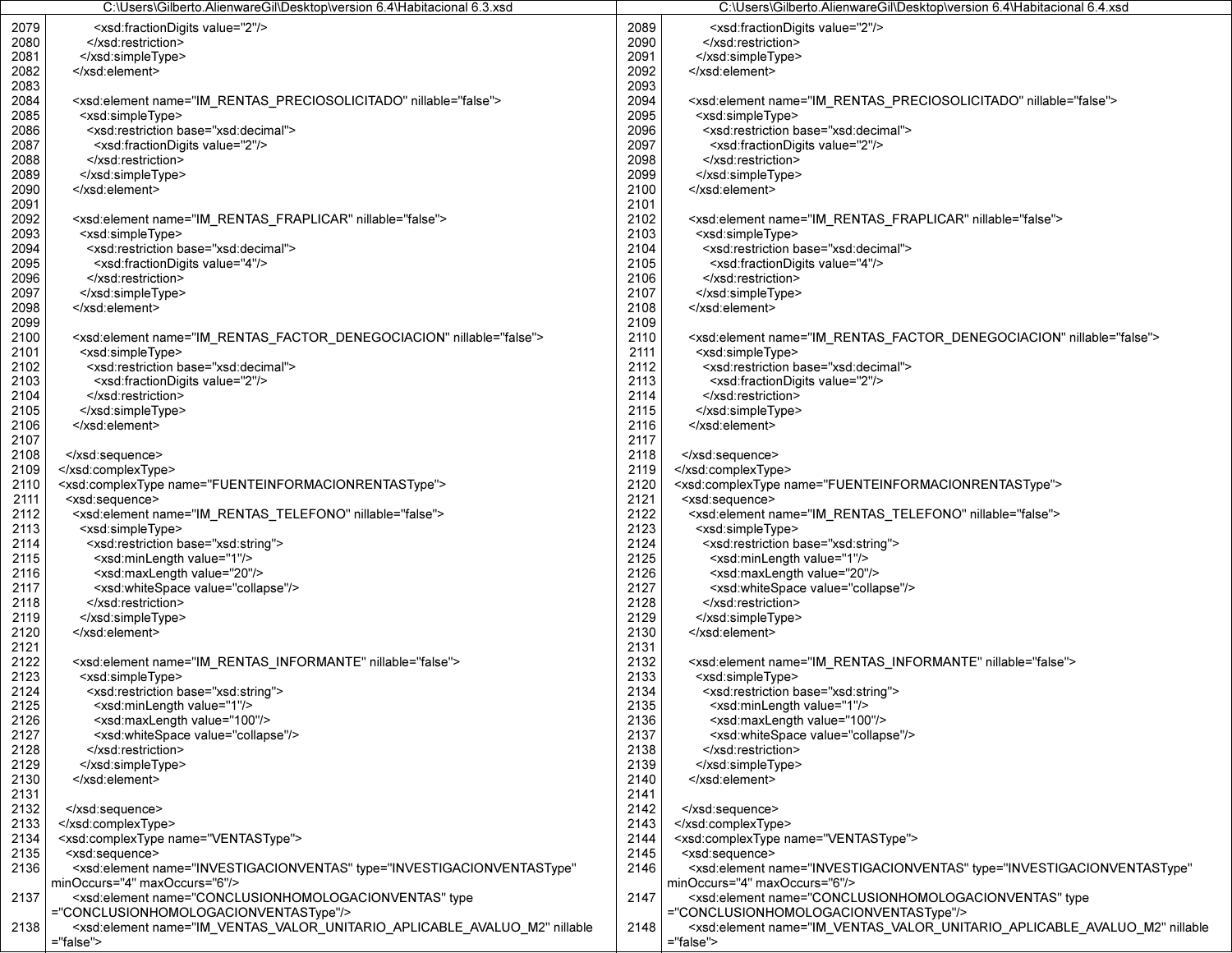| 2139<br>2149<br><xsd:simpletype><br/><xsd:simpletype><br/>2140<br/><xsd:restriction base="xsd:decimal"><br/>2150<br/><xsd:restriction base="xsd:decimal"><br/>2151<br/>2141<br/><xsd:fractiondigits value="2"></xsd:fractiondigits><br/><xsd:fractiondigits value="2"></xsd:fractiondigits><br/>2152<br/>2142<br/></xsd:restriction><br/><math>\le</math>/xsd:restriction&gt;<br/>2143<br/>2153<br/></xsd:restriction></xsd:simpletype><br/></xsd:simpletype><br>2144<br>2154<br><br><br>2145<br>2155<br>2156<br>2146<br><xsd:element name="IM_VENTAS_VALOR_MERCADO_INMUEBLE" nillable="false"><br/><xsd:element name="IM_VENTAS_VALOR_MERCADO_INMUEBLE" nillable="false"><br/>2157<br/>2147<br/><xsd:simpletype><br/><xsd:simpletype><br/>2148<br/><xsd:restriction base="xsd:decimal"><br/>2158<br/><xsd:restriction base="xsd:decimal"><br/>2149<br/>2159<br/><xsd:fractiondigits value="2"></xsd:fractiondigits><br/><xsd:fractiondigits value="2"></xsd:fractiondigits><br/>2150<br/>2160<br/></xsd:restriction><br/></xsd:restriction><br/>2151<br/></xsd:simpletype><br/>2161<br/></xsd:simpletype><br/>2152<br/>2162<br/></xsd:element><br/></xsd:element><br>2153<br>2163<br>2154<br>2164<br><xsd:element name="IM_VENTAS_SUPERFICIE_VENDIBLE" nillable="false"><br/><xsd:element name="IM_VENTAS_SUPERFICIE_VENDIBLE" nillable="false"><br/>2155<br/>2165<br/><xsd:simpletype><br/><xsd:simpletype><br/>2156<br/><xsd:restriction base="xsd:decimal"><br/>2166<br/><xsd:restriction base="xsd:decimal"><br/>2157<br/>2167<br/><xsd:fractiondigits value="2"></xsd:fractiondigits><br/><xsd:fractiondigits value="2"></xsd:fractiondigits><br/>2158<br/></xsd:restriction><br/>2168<br/></xsd:restriction><br/>2159<br/>2169<br/></xsd:simpletype><br/></xsd:simpletype><br/>2160<br/></xsd:element><br/>2170<br/></xsd:element><br>2161<br>2171<br>2172<br>2162<br><xsd:element name="IM_VENTAS_DIFERENCIAL_FISICO_MERCADO" nillable="false"><br/><xsd:element name="IM_VENTAS_DIFERENCIAL_FISICO_MERCADO" nillable="false"><br/>2163<br/>2173<br/><xsd:simpletype><br/><xsd:simpletype><br/>2164<br/><xsd:restriction base="xsd:decimal"><br/>2174<br/><xsd:restriction base="xsd:decimal"><br/>2175<br/>2165<br/><xsd:fractiondigits value="2"></xsd:fractiondigits><br/><xsd:fractiondigits value="2"></xsd:fractiondigits><br/>2166<br/>2176<br/></xsd:restriction><br/></xsd:restriction><br/>2167<br/>2177<br/></xsd:simpletype><br/></xsd:simpletype><br/>2168<br/>2178<br/></xsd:element><br/></xsd:element><br>2179<br>2169<br>2170<br>2180<br><br><br>2171<br>2181<br><br><br>2182<br>2172<br><xsd:complextype name="CONCLUSIONHOMOLOGACIONVENTASType"><br/><xsd:complextype name="CONCLUSIONHOMOLOGACIONVENTASType"><br/>2173<br/>2183<br/><xsd:sequence><br/><xsd:sequence><br/>2174<br/><xsd:element name="IM_VENTAS_CONSTRUCCION" nillable="false"><br/>2184<br/><xsd:element name="IM_VENTAS_CONSTRUCCION" nillable="false"><br/>2175<br/>2185<br/><xsd:simpletype><br/><xsd:simpletype><br/>2186<br/>2176<br/><xsd:restriction base="xsd:decimal"><br/><xsd:restriction base="xsd:decimal"><br/>2187<br/>2177<br/><xsd:fractiondigits value="2"></xsd:fractiondigits><br/><xsd:fractiondigits value="2"></xsd:fractiondigits><br/>2178<br/></xsd:restriction><br/>2188<br/></xsd:restriction><br/>2179<br/>2189<br/></xsd:simpletype><br/></xsd:simpletype><br/>2180<br/>2190<br/></xsd:element><br/></xsd:element><br/>2181<br/>2191<br/>2182<br/>2192<br/><xsd:element name="IM_VENTAS_TERRENO" nillable="false"><br/><xsd:element name="IM_VENTAS_TERRENO" nillable="false"><br/>2183<br/>2193<br/><xsd:simpletype><br/><xsd:simpletype><br/>2194<br/>2184<br/><xsd:restriction base="xsd:decimal"><br/><xsd:restriction base="xsd:decimal"><br/>2185<br/><xsd:fractiondigits value="2"></xsd:fractiondigits><br/>2195<br/><xsd:fractiondigits value="2"></xsd:fractiondigits><br/>2186<br/>2196<br/></xsd:restriction><br/></xsd:restriction><br/>2187<br/>2197<br/></xsd:simpletype><br/></xsd:simpletype><br/>2188<br/>2198<br/></xsd:element><br/></xsd:element><br/>2189<br/>2199<br/>2190<br/><xsd:element name="IM_VENTAS_AREA_VUT" nillable="false"><br/>2200<br/><xsd:element name="IM_VENTAS_AREA_VUT" nillable="false"><br/>2191<br/>2201<br/><xsd:simpletype><br/><xsd:simpletype><br/>2192<br/><xsd:restriction base="xsd:decimal"><br/>2202<br/><xsd:restriction base="xsd:decimal"><br/>2193<br/>2203<br/><xsd:fractiondigits value="2"></xsd:fractiondigits><br/><xsd:fractiondigits value="2"></xsd:fractiondigits><br/>2194<br/>2204<br/></xsd:restriction><br/></xsd:restriction><br/>2195<br/>2205<br/></xsd:simpletype><br/></xsd:simpletype><br/>2196<br/>2206<br/></xsd:element><br/></xsd:element><br/>2207<br/>2197<br/>2198<br/><xsd:element name="IM_VENTAS_AREA_VUC" nillable="false"><br/>2208<br/><xsd:element name="IM_VENTAS_AREA_VUC" nillable="false"><br/>2209<br/>2199<br/><xsd:simpletype><br/><xsd:simpletype><br/>2200<br/><xsd:restriction base="xsd:decimal"><br/>2210<br/><xsd:restriction base="xsd:decimal"><br/>2201<br/><xsd:fractiondigits value="2"></xsd:fractiondigits><br/>2211<br/><xsd:fractiondigits value="2"></xsd:fractiondigits></xsd:restriction></xsd:restriction></xsd:simpletype></xsd:simpletype></xsd:element></xsd:element></xsd:sequence></xsd:sequence></xsd:complextype></xsd:complextype> | C:\Users\Gilberto.AlienwareGil\Desktop\version 6.4\Habitacional 6.3.xsd | C:\Users\Gilberto.AlienwareGil\Desktop\version 6.4\Habitacional 6.4.xsd |
|---------------------------------------------------------------------------------------------------------------------------------------------------------------------------------------------------------------------------------------------------------------------------------------------------------------------------------------------------------------------------------------------------------------------------------------------------------------------------------------------------------------------------------------------------------------------------------------------------------------------------------------------------------------------------------------------------------------------------------------------------------------------------------------------------------------------------------------------------------------------------------------------------------------------------------------------------------------------------------------------------------------------------------------------------------------------------------------------------------------------------------------------------------------------------------------------------------------------------------------------------------------------------------------------------------------------------------------------------------------------------------------------------------------------------------------------------------------------------------------------------------------------------------------------------------------------------------------------------------------------------------------------------------------------------------------------------------------------------------------------------------------------------------------------------------------------------------------------------------------------------------------------------------------------------------------------------------------------------------------------------------------------------------------------------------------------------------------------------------------------------------------------------------------------------------------------------------------------------------------------------------------------------------------------------------------------------------------------------------------------------------------------------------------------------------------------------------------------------------------------------------------------------------------------------------------------------------------------------------------------------------------------------------------------------------------------------------------------------------------------------------------------------------------------------------------------------------------------------------------------------------------------------------------------------------------------------------------------------------------------------------------------------------------------------------------------------------------------------------------------------------------------------------------------------------------------------------------------------------------------------------------------------------------------------------------------------------------------------------------------------------------------------------------------------------------------------------------------------------------------------------------------------------------------------------------------------------------------------------------------------------------------------------------------------------------------------------------------------------------------------------------------------------------------------------------------------------------------------------------------------------------------------------------------------------------------------------------------------------------------------------------------------------------------------------------------------------------------------------------------------------------------------------------------------------------------------------------------------------------------------------------------------------------------------------------------------------------------------------------------------------------------------------------------------------------------------------------------------------------------------------------------------------------------------------------------------------------------------------------------------------------------------------------------------------------------------------------------------------------------------------------------------------------------------------------------------------------------------------------------------------------------------------------------------------------------------------------------------------------------------------------------------------------------------------------------------------------------------------------------------------------------------------------------------------------------------------------------------------------------------------------------------------------------------------------------------------------------------------------------------------------------|-------------------------------------------------------------------------|-------------------------------------------------------------------------|
|                                                                                                                                                                                                                                                                                                                                                                                                                                                                                                                                                                                                                                                                                                                                                                                                                                                                                                                                                                                                                                                                                                                                                                                                                                                                                                                                                                                                                                                                                                                                                                                                                                                                                                                                                                                                                                                                                                                                                                                                                                                                                                                                                                                                                                                                                                                                                                                                                                                                                                                                                                                                                                                                                                                                                                                                                                                                                                                                                                                                                                                                                                                                                                                                                                                                                                                                                                                                                                                                                                                                                                                                                                                                                                                                                                                                                                                                                                                                                                                                                                                                                                                                                                                                                                                                                                                                                                                                                                                                                                                                                                                                                                                                                                                                                                                                                                                                                                                                                                                                                                                                                                                                                                                                                                                                                                                                                                                             |                                                                         |                                                                         |
|                                                                                                                                                                                                                                                                                                                                                                                                                                                                                                                                                                                                                                                                                                                                                                                                                                                                                                                                                                                                                                                                                                                                                                                                                                                                                                                                                                                                                                                                                                                                                                                                                                                                                                                                                                                                                                                                                                                                                                                                                                                                                                                                                                                                                                                                                                                                                                                                                                                                                                                                                                                                                                                                                                                                                                                                                                                                                                                                                                                                                                                                                                                                                                                                                                                                                                                                                                                                                                                                                                                                                                                                                                                                                                                                                                                                                                                                                                                                                                                                                                                                                                                                                                                                                                                                                                                                                                                                                                                                                                                                                                                                                                                                                                                                                                                                                                                                                                                                                                                                                                                                                                                                                                                                                                                                                                                                                                                             |                                                                         |                                                                         |
|                                                                                                                                                                                                                                                                                                                                                                                                                                                                                                                                                                                                                                                                                                                                                                                                                                                                                                                                                                                                                                                                                                                                                                                                                                                                                                                                                                                                                                                                                                                                                                                                                                                                                                                                                                                                                                                                                                                                                                                                                                                                                                                                                                                                                                                                                                                                                                                                                                                                                                                                                                                                                                                                                                                                                                                                                                                                                                                                                                                                                                                                                                                                                                                                                                                                                                                                                                                                                                                                                                                                                                                                                                                                                                                                                                                                                                                                                                                                                                                                                                                                                                                                                                                                                                                                                                                                                                                                                                                                                                                                                                                                                                                                                                                                                                                                                                                                                                                                                                                                                                                                                                                                                                                                                                                                                                                                                                                             |                                                                         |                                                                         |
|                                                                                                                                                                                                                                                                                                                                                                                                                                                                                                                                                                                                                                                                                                                                                                                                                                                                                                                                                                                                                                                                                                                                                                                                                                                                                                                                                                                                                                                                                                                                                                                                                                                                                                                                                                                                                                                                                                                                                                                                                                                                                                                                                                                                                                                                                                                                                                                                                                                                                                                                                                                                                                                                                                                                                                                                                                                                                                                                                                                                                                                                                                                                                                                                                                                                                                                                                                                                                                                                                                                                                                                                                                                                                                                                                                                                                                                                                                                                                                                                                                                                                                                                                                                                                                                                                                                                                                                                                                                                                                                                                                                                                                                                                                                                                                                                                                                                                                                                                                                                                                                                                                                                                                                                                                                                                                                                                                                             |                                                                         |                                                                         |
|                                                                                                                                                                                                                                                                                                                                                                                                                                                                                                                                                                                                                                                                                                                                                                                                                                                                                                                                                                                                                                                                                                                                                                                                                                                                                                                                                                                                                                                                                                                                                                                                                                                                                                                                                                                                                                                                                                                                                                                                                                                                                                                                                                                                                                                                                                                                                                                                                                                                                                                                                                                                                                                                                                                                                                                                                                                                                                                                                                                                                                                                                                                                                                                                                                                                                                                                                                                                                                                                                                                                                                                                                                                                                                                                                                                                                                                                                                                                                                                                                                                                                                                                                                                                                                                                                                                                                                                                                                                                                                                                                                                                                                                                                                                                                                                                                                                                                                                                                                                                                                                                                                                                                                                                                                                                                                                                                                                             |                                                                         |                                                                         |
|                                                                                                                                                                                                                                                                                                                                                                                                                                                                                                                                                                                                                                                                                                                                                                                                                                                                                                                                                                                                                                                                                                                                                                                                                                                                                                                                                                                                                                                                                                                                                                                                                                                                                                                                                                                                                                                                                                                                                                                                                                                                                                                                                                                                                                                                                                                                                                                                                                                                                                                                                                                                                                                                                                                                                                                                                                                                                                                                                                                                                                                                                                                                                                                                                                                                                                                                                                                                                                                                                                                                                                                                                                                                                                                                                                                                                                                                                                                                                                                                                                                                                                                                                                                                                                                                                                                                                                                                                                                                                                                                                                                                                                                                                                                                                                                                                                                                                                                                                                                                                                                                                                                                                                                                                                                                                                                                                                                             |                                                                         |                                                                         |
|                                                                                                                                                                                                                                                                                                                                                                                                                                                                                                                                                                                                                                                                                                                                                                                                                                                                                                                                                                                                                                                                                                                                                                                                                                                                                                                                                                                                                                                                                                                                                                                                                                                                                                                                                                                                                                                                                                                                                                                                                                                                                                                                                                                                                                                                                                                                                                                                                                                                                                                                                                                                                                                                                                                                                                                                                                                                                                                                                                                                                                                                                                                                                                                                                                                                                                                                                                                                                                                                                                                                                                                                                                                                                                                                                                                                                                                                                                                                                                                                                                                                                                                                                                                                                                                                                                                                                                                                                                                                                                                                                                                                                                                                                                                                                                                                                                                                                                                                                                                                                                                                                                                                                                                                                                                                                                                                                                                             |                                                                         |                                                                         |
|                                                                                                                                                                                                                                                                                                                                                                                                                                                                                                                                                                                                                                                                                                                                                                                                                                                                                                                                                                                                                                                                                                                                                                                                                                                                                                                                                                                                                                                                                                                                                                                                                                                                                                                                                                                                                                                                                                                                                                                                                                                                                                                                                                                                                                                                                                                                                                                                                                                                                                                                                                                                                                                                                                                                                                                                                                                                                                                                                                                                                                                                                                                                                                                                                                                                                                                                                                                                                                                                                                                                                                                                                                                                                                                                                                                                                                                                                                                                                                                                                                                                                                                                                                                                                                                                                                                                                                                                                                                                                                                                                                                                                                                                                                                                                                                                                                                                                                                                                                                                                                                                                                                                                                                                                                                                                                                                                                                             |                                                                         |                                                                         |
|                                                                                                                                                                                                                                                                                                                                                                                                                                                                                                                                                                                                                                                                                                                                                                                                                                                                                                                                                                                                                                                                                                                                                                                                                                                                                                                                                                                                                                                                                                                                                                                                                                                                                                                                                                                                                                                                                                                                                                                                                                                                                                                                                                                                                                                                                                                                                                                                                                                                                                                                                                                                                                                                                                                                                                                                                                                                                                                                                                                                                                                                                                                                                                                                                                                                                                                                                                                                                                                                                                                                                                                                                                                                                                                                                                                                                                                                                                                                                                                                                                                                                                                                                                                                                                                                                                                                                                                                                                                                                                                                                                                                                                                                                                                                                                                                                                                                                                                                                                                                                                                                                                                                                                                                                                                                                                                                                                                             |                                                                         |                                                                         |
|                                                                                                                                                                                                                                                                                                                                                                                                                                                                                                                                                                                                                                                                                                                                                                                                                                                                                                                                                                                                                                                                                                                                                                                                                                                                                                                                                                                                                                                                                                                                                                                                                                                                                                                                                                                                                                                                                                                                                                                                                                                                                                                                                                                                                                                                                                                                                                                                                                                                                                                                                                                                                                                                                                                                                                                                                                                                                                                                                                                                                                                                                                                                                                                                                                                                                                                                                                                                                                                                                                                                                                                                                                                                                                                                                                                                                                                                                                                                                                                                                                                                                                                                                                                                                                                                                                                                                                                                                                                                                                                                                                                                                                                                                                                                                                                                                                                                                                                                                                                                                                                                                                                                                                                                                                                                                                                                                                                             |                                                                         |                                                                         |
|                                                                                                                                                                                                                                                                                                                                                                                                                                                                                                                                                                                                                                                                                                                                                                                                                                                                                                                                                                                                                                                                                                                                                                                                                                                                                                                                                                                                                                                                                                                                                                                                                                                                                                                                                                                                                                                                                                                                                                                                                                                                                                                                                                                                                                                                                                                                                                                                                                                                                                                                                                                                                                                                                                                                                                                                                                                                                                                                                                                                                                                                                                                                                                                                                                                                                                                                                                                                                                                                                                                                                                                                                                                                                                                                                                                                                                                                                                                                                                                                                                                                                                                                                                                                                                                                                                                                                                                                                                                                                                                                                                                                                                                                                                                                                                                                                                                                                                                                                                                                                                                                                                                                                                                                                                                                                                                                                                                             |                                                                         |                                                                         |
|                                                                                                                                                                                                                                                                                                                                                                                                                                                                                                                                                                                                                                                                                                                                                                                                                                                                                                                                                                                                                                                                                                                                                                                                                                                                                                                                                                                                                                                                                                                                                                                                                                                                                                                                                                                                                                                                                                                                                                                                                                                                                                                                                                                                                                                                                                                                                                                                                                                                                                                                                                                                                                                                                                                                                                                                                                                                                                                                                                                                                                                                                                                                                                                                                                                                                                                                                                                                                                                                                                                                                                                                                                                                                                                                                                                                                                                                                                                                                                                                                                                                                                                                                                                                                                                                                                                                                                                                                                                                                                                                                                                                                                                                                                                                                                                                                                                                                                                                                                                                                                                                                                                                                                                                                                                                                                                                                                                             |                                                                         |                                                                         |
|                                                                                                                                                                                                                                                                                                                                                                                                                                                                                                                                                                                                                                                                                                                                                                                                                                                                                                                                                                                                                                                                                                                                                                                                                                                                                                                                                                                                                                                                                                                                                                                                                                                                                                                                                                                                                                                                                                                                                                                                                                                                                                                                                                                                                                                                                                                                                                                                                                                                                                                                                                                                                                                                                                                                                                                                                                                                                                                                                                                                                                                                                                                                                                                                                                                                                                                                                                                                                                                                                                                                                                                                                                                                                                                                                                                                                                                                                                                                                                                                                                                                                                                                                                                                                                                                                                                                                                                                                                                                                                                                                                                                                                                                                                                                                                                                                                                                                                                                                                                                                                                                                                                                                                                                                                                                                                                                                                                             |                                                                         |                                                                         |
|                                                                                                                                                                                                                                                                                                                                                                                                                                                                                                                                                                                                                                                                                                                                                                                                                                                                                                                                                                                                                                                                                                                                                                                                                                                                                                                                                                                                                                                                                                                                                                                                                                                                                                                                                                                                                                                                                                                                                                                                                                                                                                                                                                                                                                                                                                                                                                                                                                                                                                                                                                                                                                                                                                                                                                                                                                                                                                                                                                                                                                                                                                                                                                                                                                                                                                                                                                                                                                                                                                                                                                                                                                                                                                                                                                                                                                                                                                                                                                                                                                                                                                                                                                                                                                                                                                                                                                                                                                                                                                                                                                                                                                                                                                                                                                                                                                                                                                                                                                                                                                                                                                                                                                                                                                                                                                                                                                                             |                                                                         |                                                                         |
|                                                                                                                                                                                                                                                                                                                                                                                                                                                                                                                                                                                                                                                                                                                                                                                                                                                                                                                                                                                                                                                                                                                                                                                                                                                                                                                                                                                                                                                                                                                                                                                                                                                                                                                                                                                                                                                                                                                                                                                                                                                                                                                                                                                                                                                                                                                                                                                                                                                                                                                                                                                                                                                                                                                                                                                                                                                                                                                                                                                                                                                                                                                                                                                                                                                                                                                                                                                                                                                                                                                                                                                                                                                                                                                                                                                                                                                                                                                                                                                                                                                                                                                                                                                                                                                                                                                                                                                                                                                                                                                                                                                                                                                                                                                                                                                                                                                                                                                                                                                                                                                                                                                                                                                                                                                                                                                                                                                             |                                                                         |                                                                         |
|                                                                                                                                                                                                                                                                                                                                                                                                                                                                                                                                                                                                                                                                                                                                                                                                                                                                                                                                                                                                                                                                                                                                                                                                                                                                                                                                                                                                                                                                                                                                                                                                                                                                                                                                                                                                                                                                                                                                                                                                                                                                                                                                                                                                                                                                                                                                                                                                                                                                                                                                                                                                                                                                                                                                                                                                                                                                                                                                                                                                                                                                                                                                                                                                                                                                                                                                                                                                                                                                                                                                                                                                                                                                                                                                                                                                                                                                                                                                                                                                                                                                                                                                                                                                                                                                                                                                                                                                                                                                                                                                                                                                                                                                                                                                                                                                                                                                                                                                                                                                                                                                                                                                                                                                                                                                                                                                                                                             |                                                                         |                                                                         |
|                                                                                                                                                                                                                                                                                                                                                                                                                                                                                                                                                                                                                                                                                                                                                                                                                                                                                                                                                                                                                                                                                                                                                                                                                                                                                                                                                                                                                                                                                                                                                                                                                                                                                                                                                                                                                                                                                                                                                                                                                                                                                                                                                                                                                                                                                                                                                                                                                                                                                                                                                                                                                                                                                                                                                                                                                                                                                                                                                                                                                                                                                                                                                                                                                                                                                                                                                                                                                                                                                                                                                                                                                                                                                                                                                                                                                                                                                                                                                                                                                                                                                                                                                                                                                                                                                                                                                                                                                                                                                                                                                                                                                                                                                                                                                                                                                                                                                                                                                                                                                                                                                                                                                                                                                                                                                                                                                                                             |                                                                         |                                                                         |
|                                                                                                                                                                                                                                                                                                                                                                                                                                                                                                                                                                                                                                                                                                                                                                                                                                                                                                                                                                                                                                                                                                                                                                                                                                                                                                                                                                                                                                                                                                                                                                                                                                                                                                                                                                                                                                                                                                                                                                                                                                                                                                                                                                                                                                                                                                                                                                                                                                                                                                                                                                                                                                                                                                                                                                                                                                                                                                                                                                                                                                                                                                                                                                                                                                                                                                                                                                                                                                                                                                                                                                                                                                                                                                                                                                                                                                                                                                                                                                                                                                                                                                                                                                                                                                                                                                                                                                                                                                                                                                                                                                                                                                                                                                                                                                                                                                                                                                                                                                                                                                                                                                                                                                                                                                                                                                                                                                                             |                                                                         |                                                                         |
|                                                                                                                                                                                                                                                                                                                                                                                                                                                                                                                                                                                                                                                                                                                                                                                                                                                                                                                                                                                                                                                                                                                                                                                                                                                                                                                                                                                                                                                                                                                                                                                                                                                                                                                                                                                                                                                                                                                                                                                                                                                                                                                                                                                                                                                                                                                                                                                                                                                                                                                                                                                                                                                                                                                                                                                                                                                                                                                                                                                                                                                                                                                                                                                                                                                                                                                                                                                                                                                                                                                                                                                                                                                                                                                                                                                                                                                                                                                                                                                                                                                                                                                                                                                                                                                                                                                                                                                                                                                                                                                                                                                                                                                                                                                                                                                                                                                                                                                                                                                                                                                                                                                                                                                                                                                                                                                                                                                             |                                                                         |                                                                         |
|                                                                                                                                                                                                                                                                                                                                                                                                                                                                                                                                                                                                                                                                                                                                                                                                                                                                                                                                                                                                                                                                                                                                                                                                                                                                                                                                                                                                                                                                                                                                                                                                                                                                                                                                                                                                                                                                                                                                                                                                                                                                                                                                                                                                                                                                                                                                                                                                                                                                                                                                                                                                                                                                                                                                                                                                                                                                                                                                                                                                                                                                                                                                                                                                                                                                                                                                                                                                                                                                                                                                                                                                                                                                                                                                                                                                                                                                                                                                                                                                                                                                                                                                                                                                                                                                                                                                                                                                                                                                                                                                                                                                                                                                                                                                                                                                                                                                                                                                                                                                                                                                                                                                                                                                                                                                                                                                                                                             |                                                                         |                                                                         |
|                                                                                                                                                                                                                                                                                                                                                                                                                                                                                                                                                                                                                                                                                                                                                                                                                                                                                                                                                                                                                                                                                                                                                                                                                                                                                                                                                                                                                                                                                                                                                                                                                                                                                                                                                                                                                                                                                                                                                                                                                                                                                                                                                                                                                                                                                                                                                                                                                                                                                                                                                                                                                                                                                                                                                                                                                                                                                                                                                                                                                                                                                                                                                                                                                                                                                                                                                                                                                                                                                                                                                                                                                                                                                                                                                                                                                                                                                                                                                                                                                                                                                                                                                                                                                                                                                                                                                                                                                                                                                                                                                                                                                                                                                                                                                                                                                                                                                                                                                                                                                                                                                                                                                                                                                                                                                                                                                                                             |                                                                         |                                                                         |
|                                                                                                                                                                                                                                                                                                                                                                                                                                                                                                                                                                                                                                                                                                                                                                                                                                                                                                                                                                                                                                                                                                                                                                                                                                                                                                                                                                                                                                                                                                                                                                                                                                                                                                                                                                                                                                                                                                                                                                                                                                                                                                                                                                                                                                                                                                                                                                                                                                                                                                                                                                                                                                                                                                                                                                                                                                                                                                                                                                                                                                                                                                                                                                                                                                                                                                                                                                                                                                                                                                                                                                                                                                                                                                                                                                                                                                                                                                                                                                                                                                                                                                                                                                                                                                                                                                                                                                                                                                                                                                                                                                                                                                                                                                                                                                                                                                                                                                                                                                                                                                                                                                                                                                                                                                                                                                                                                                                             |                                                                         |                                                                         |
|                                                                                                                                                                                                                                                                                                                                                                                                                                                                                                                                                                                                                                                                                                                                                                                                                                                                                                                                                                                                                                                                                                                                                                                                                                                                                                                                                                                                                                                                                                                                                                                                                                                                                                                                                                                                                                                                                                                                                                                                                                                                                                                                                                                                                                                                                                                                                                                                                                                                                                                                                                                                                                                                                                                                                                                                                                                                                                                                                                                                                                                                                                                                                                                                                                                                                                                                                                                                                                                                                                                                                                                                                                                                                                                                                                                                                                                                                                                                                                                                                                                                                                                                                                                                                                                                                                                                                                                                                                                                                                                                                                                                                                                                                                                                                                                                                                                                                                                                                                                                                                                                                                                                                                                                                                                                                                                                                                                             |                                                                         |                                                                         |
|                                                                                                                                                                                                                                                                                                                                                                                                                                                                                                                                                                                                                                                                                                                                                                                                                                                                                                                                                                                                                                                                                                                                                                                                                                                                                                                                                                                                                                                                                                                                                                                                                                                                                                                                                                                                                                                                                                                                                                                                                                                                                                                                                                                                                                                                                                                                                                                                                                                                                                                                                                                                                                                                                                                                                                                                                                                                                                                                                                                                                                                                                                                                                                                                                                                                                                                                                                                                                                                                                                                                                                                                                                                                                                                                                                                                                                                                                                                                                                                                                                                                                                                                                                                                                                                                                                                                                                                                                                                                                                                                                                                                                                                                                                                                                                                                                                                                                                                                                                                                                                                                                                                                                                                                                                                                                                                                                                                             |                                                                         |                                                                         |
|                                                                                                                                                                                                                                                                                                                                                                                                                                                                                                                                                                                                                                                                                                                                                                                                                                                                                                                                                                                                                                                                                                                                                                                                                                                                                                                                                                                                                                                                                                                                                                                                                                                                                                                                                                                                                                                                                                                                                                                                                                                                                                                                                                                                                                                                                                                                                                                                                                                                                                                                                                                                                                                                                                                                                                                                                                                                                                                                                                                                                                                                                                                                                                                                                                                                                                                                                                                                                                                                                                                                                                                                                                                                                                                                                                                                                                                                                                                                                                                                                                                                                                                                                                                                                                                                                                                                                                                                                                                                                                                                                                                                                                                                                                                                                                                                                                                                                                                                                                                                                                                                                                                                                                                                                                                                                                                                                                                             |                                                                         |                                                                         |
|                                                                                                                                                                                                                                                                                                                                                                                                                                                                                                                                                                                                                                                                                                                                                                                                                                                                                                                                                                                                                                                                                                                                                                                                                                                                                                                                                                                                                                                                                                                                                                                                                                                                                                                                                                                                                                                                                                                                                                                                                                                                                                                                                                                                                                                                                                                                                                                                                                                                                                                                                                                                                                                                                                                                                                                                                                                                                                                                                                                                                                                                                                                                                                                                                                                                                                                                                                                                                                                                                                                                                                                                                                                                                                                                                                                                                                                                                                                                                                                                                                                                                                                                                                                                                                                                                                                                                                                                                                                                                                                                                                                                                                                                                                                                                                                                                                                                                                                                                                                                                                                                                                                                                                                                                                                                                                                                                                                             |                                                                         |                                                                         |
|                                                                                                                                                                                                                                                                                                                                                                                                                                                                                                                                                                                                                                                                                                                                                                                                                                                                                                                                                                                                                                                                                                                                                                                                                                                                                                                                                                                                                                                                                                                                                                                                                                                                                                                                                                                                                                                                                                                                                                                                                                                                                                                                                                                                                                                                                                                                                                                                                                                                                                                                                                                                                                                                                                                                                                                                                                                                                                                                                                                                                                                                                                                                                                                                                                                                                                                                                                                                                                                                                                                                                                                                                                                                                                                                                                                                                                                                                                                                                                                                                                                                                                                                                                                                                                                                                                                                                                                                                                                                                                                                                                                                                                                                                                                                                                                                                                                                                                                                                                                                                                                                                                                                                                                                                                                                                                                                                                                             |                                                                         |                                                                         |
|                                                                                                                                                                                                                                                                                                                                                                                                                                                                                                                                                                                                                                                                                                                                                                                                                                                                                                                                                                                                                                                                                                                                                                                                                                                                                                                                                                                                                                                                                                                                                                                                                                                                                                                                                                                                                                                                                                                                                                                                                                                                                                                                                                                                                                                                                                                                                                                                                                                                                                                                                                                                                                                                                                                                                                                                                                                                                                                                                                                                                                                                                                                                                                                                                                                                                                                                                                                                                                                                                                                                                                                                                                                                                                                                                                                                                                                                                                                                                                                                                                                                                                                                                                                                                                                                                                                                                                                                                                                                                                                                                                                                                                                                                                                                                                                                                                                                                                                                                                                                                                                                                                                                                                                                                                                                                                                                                                                             |                                                                         |                                                                         |
|                                                                                                                                                                                                                                                                                                                                                                                                                                                                                                                                                                                                                                                                                                                                                                                                                                                                                                                                                                                                                                                                                                                                                                                                                                                                                                                                                                                                                                                                                                                                                                                                                                                                                                                                                                                                                                                                                                                                                                                                                                                                                                                                                                                                                                                                                                                                                                                                                                                                                                                                                                                                                                                                                                                                                                                                                                                                                                                                                                                                                                                                                                                                                                                                                                                                                                                                                                                                                                                                                                                                                                                                                                                                                                                                                                                                                                                                                                                                                                                                                                                                                                                                                                                                                                                                                                                                                                                                                                                                                                                                                                                                                                                                                                                                                                                                                                                                                                                                                                                                                                                                                                                                                                                                                                                                                                                                                                                             |                                                                         |                                                                         |
|                                                                                                                                                                                                                                                                                                                                                                                                                                                                                                                                                                                                                                                                                                                                                                                                                                                                                                                                                                                                                                                                                                                                                                                                                                                                                                                                                                                                                                                                                                                                                                                                                                                                                                                                                                                                                                                                                                                                                                                                                                                                                                                                                                                                                                                                                                                                                                                                                                                                                                                                                                                                                                                                                                                                                                                                                                                                                                                                                                                                                                                                                                                                                                                                                                                                                                                                                                                                                                                                                                                                                                                                                                                                                                                                                                                                                                                                                                                                                                                                                                                                                                                                                                                                                                                                                                                                                                                                                                                                                                                                                                                                                                                                                                                                                                                                                                                                                                                                                                                                                                                                                                                                                                                                                                                                                                                                                                                             |                                                                         |                                                                         |
|                                                                                                                                                                                                                                                                                                                                                                                                                                                                                                                                                                                                                                                                                                                                                                                                                                                                                                                                                                                                                                                                                                                                                                                                                                                                                                                                                                                                                                                                                                                                                                                                                                                                                                                                                                                                                                                                                                                                                                                                                                                                                                                                                                                                                                                                                                                                                                                                                                                                                                                                                                                                                                                                                                                                                                                                                                                                                                                                                                                                                                                                                                                                                                                                                                                                                                                                                                                                                                                                                                                                                                                                                                                                                                                                                                                                                                                                                                                                                                                                                                                                                                                                                                                                                                                                                                                                                                                                                                                                                                                                                                                                                                                                                                                                                                                                                                                                                                                                                                                                                                                                                                                                                                                                                                                                                                                                                                                             |                                                                         |                                                                         |
|                                                                                                                                                                                                                                                                                                                                                                                                                                                                                                                                                                                                                                                                                                                                                                                                                                                                                                                                                                                                                                                                                                                                                                                                                                                                                                                                                                                                                                                                                                                                                                                                                                                                                                                                                                                                                                                                                                                                                                                                                                                                                                                                                                                                                                                                                                                                                                                                                                                                                                                                                                                                                                                                                                                                                                                                                                                                                                                                                                                                                                                                                                                                                                                                                                                                                                                                                                                                                                                                                                                                                                                                                                                                                                                                                                                                                                                                                                                                                                                                                                                                                                                                                                                                                                                                                                                                                                                                                                                                                                                                                                                                                                                                                                                                                                                                                                                                                                                                                                                                                                                                                                                                                                                                                                                                                                                                                                                             |                                                                         |                                                                         |
|                                                                                                                                                                                                                                                                                                                                                                                                                                                                                                                                                                                                                                                                                                                                                                                                                                                                                                                                                                                                                                                                                                                                                                                                                                                                                                                                                                                                                                                                                                                                                                                                                                                                                                                                                                                                                                                                                                                                                                                                                                                                                                                                                                                                                                                                                                                                                                                                                                                                                                                                                                                                                                                                                                                                                                                                                                                                                                                                                                                                                                                                                                                                                                                                                                                                                                                                                                                                                                                                                                                                                                                                                                                                                                                                                                                                                                                                                                                                                                                                                                                                                                                                                                                                                                                                                                                                                                                                                                                                                                                                                                                                                                                                                                                                                                                                                                                                                                                                                                                                                                                                                                                                                                                                                                                                                                                                                                                             |                                                                         |                                                                         |
|                                                                                                                                                                                                                                                                                                                                                                                                                                                                                                                                                                                                                                                                                                                                                                                                                                                                                                                                                                                                                                                                                                                                                                                                                                                                                                                                                                                                                                                                                                                                                                                                                                                                                                                                                                                                                                                                                                                                                                                                                                                                                                                                                                                                                                                                                                                                                                                                                                                                                                                                                                                                                                                                                                                                                                                                                                                                                                                                                                                                                                                                                                                                                                                                                                                                                                                                                                                                                                                                                                                                                                                                                                                                                                                                                                                                                                                                                                                                                                                                                                                                                                                                                                                                                                                                                                                                                                                                                                                                                                                                                                                                                                                                                                                                                                                                                                                                                                                                                                                                                                                                                                                                                                                                                                                                                                                                                                                             |                                                                         |                                                                         |
|                                                                                                                                                                                                                                                                                                                                                                                                                                                                                                                                                                                                                                                                                                                                                                                                                                                                                                                                                                                                                                                                                                                                                                                                                                                                                                                                                                                                                                                                                                                                                                                                                                                                                                                                                                                                                                                                                                                                                                                                                                                                                                                                                                                                                                                                                                                                                                                                                                                                                                                                                                                                                                                                                                                                                                                                                                                                                                                                                                                                                                                                                                                                                                                                                                                                                                                                                                                                                                                                                                                                                                                                                                                                                                                                                                                                                                                                                                                                                                                                                                                                                                                                                                                                                                                                                                                                                                                                                                                                                                                                                                                                                                                                                                                                                                                                                                                                                                                                                                                                                                                                                                                                                                                                                                                                                                                                                                                             |                                                                         |                                                                         |
|                                                                                                                                                                                                                                                                                                                                                                                                                                                                                                                                                                                                                                                                                                                                                                                                                                                                                                                                                                                                                                                                                                                                                                                                                                                                                                                                                                                                                                                                                                                                                                                                                                                                                                                                                                                                                                                                                                                                                                                                                                                                                                                                                                                                                                                                                                                                                                                                                                                                                                                                                                                                                                                                                                                                                                                                                                                                                                                                                                                                                                                                                                                                                                                                                                                                                                                                                                                                                                                                                                                                                                                                                                                                                                                                                                                                                                                                                                                                                                                                                                                                                                                                                                                                                                                                                                                                                                                                                                                                                                                                                                                                                                                                                                                                                                                                                                                                                                                                                                                                                                                                                                                                                                                                                                                                                                                                                                                             |                                                                         |                                                                         |
|                                                                                                                                                                                                                                                                                                                                                                                                                                                                                                                                                                                                                                                                                                                                                                                                                                                                                                                                                                                                                                                                                                                                                                                                                                                                                                                                                                                                                                                                                                                                                                                                                                                                                                                                                                                                                                                                                                                                                                                                                                                                                                                                                                                                                                                                                                                                                                                                                                                                                                                                                                                                                                                                                                                                                                                                                                                                                                                                                                                                                                                                                                                                                                                                                                                                                                                                                                                                                                                                                                                                                                                                                                                                                                                                                                                                                                                                                                                                                                                                                                                                                                                                                                                                                                                                                                                                                                                                                                                                                                                                                                                                                                                                                                                                                                                                                                                                                                                                                                                                                                                                                                                                                                                                                                                                                                                                                                                             |                                                                         |                                                                         |
|                                                                                                                                                                                                                                                                                                                                                                                                                                                                                                                                                                                                                                                                                                                                                                                                                                                                                                                                                                                                                                                                                                                                                                                                                                                                                                                                                                                                                                                                                                                                                                                                                                                                                                                                                                                                                                                                                                                                                                                                                                                                                                                                                                                                                                                                                                                                                                                                                                                                                                                                                                                                                                                                                                                                                                                                                                                                                                                                                                                                                                                                                                                                                                                                                                                                                                                                                                                                                                                                                                                                                                                                                                                                                                                                                                                                                                                                                                                                                                                                                                                                                                                                                                                                                                                                                                                                                                                                                                                                                                                                                                                                                                                                                                                                                                                                                                                                                                                                                                                                                                                                                                                                                                                                                                                                                                                                                                                             |                                                                         |                                                                         |
|                                                                                                                                                                                                                                                                                                                                                                                                                                                                                                                                                                                                                                                                                                                                                                                                                                                                                                                                                                                                                                                                                                                                                                                                                                                                                                                                                                                                                                                                                                                                                                                                                                                                                                                                                                                                                                                                                                                                                                                                                                                                                                                                                                                                                                                                                                                                                                                                                                                                                                                                                                                                                                                                                                                                                                                                                                                                                                                                                                                                                                                                                                                                                                                                                                                                                                                                                                                                                                                                                                                                                                                                                                                                                                                                                                                                                                                                                                                                                                                                                                                                                                                                                                                                                                                                                                                                                                                                                                                                                                                                                                                                                                                                                                                                                                                                                                                                                                                                                                                                                                                                                                                                                                                                                                                                                                                                                                                             |                                                                         |                                                                         |
|                                                                                                                                                                                                                                                                                                                                                                                                                                                                                                                                                                                                                                                                                                                                                                                                                                                                                                                                                                                                                                                                                                                                                                                                                                                                                                                                                                                                                                                                                                                                                                                                                                                                                                                                                                                                                                                                                                                                                                                                                                                                                                                                                                                                                                                                                                                                                                                                                                                                                                                                                                                                                                                                                                                                                                                                                                                                                                                                                                                                                                                                                                                                                                                                                                                                                                                                                                                                                                                                                                                                                                                                                                                                                                                                                                                                                                                                                                                                                                                                                                                                                                                                                                                                                                                                                                                                                                                                                                                                                                                                                                                                                                                                                                                                                                                                                                                                                                                                                                                                                                                                                                                                                                                                                                                                                                                                                                                             |                                                                         |                                                                         |
|                                                                                                                                                                                                                                                                                                                                                                                                                                                                                                                                                                                                                                                                                                                                                                                                                                                                                                                                                                                                                                                                                                                                                                                                                                                                                                                                                                                                                                                                                                                                                                                                                                                                                                                                                                                                                                                                                                                                                                                                                                                                                                                                                                                                                                                                                                                                                                                                                                                                                                                                                                                                                                                                                                                                                                                                                                                                                                                                                                                                                                                                                                                                                                                                                                                                                                                                                                                                                                                                                                                                                                                                                                                                                                                                                                                                                                                                                                                                                                                                                                                                                                                                                                                                                                                                                                                                                                                                                                                                                                                                                                                                                                                                                                                                                                                                                                                                                                                                                                                                                                                                                                                                                                                                                                                                                                                                                                                             |                                                                         |                                                                         |
|                                                                                                                                                                                                                                                                                                                                                                                                                                                                                                                                                                                                                                                                                                                                                                                                                                                                                                                                                                                                                                                                                                                                                                                                                                                                                                                                                                                                                                                                                                                                                                                                                                                                                                                                                                                                                                                                                                                                                                                                                                                                                                                                                                                                                                                                                                                                                                                                                                                                                                                                                                                                                                                                                                                                                                                                                                                                                                                                                                                                                                                                                                                                                                                                                                                                                                                                                                                                                                                                                                                                                                                                                                                                                                                                                                                                                                                                                                                                                                                                                                                                                                                                                                                                                                                                                                                                                                                                                                                                                                                                                                                                                                                                                                                                                                                                                                                                                                                                                                                                                                                                                                                                                                                                                                                                                                                                                                                             |                                                                         |                                                                         |
|                                                                                                                                                                                                                                                                                                                                                                                                                                                                                                                                                                                                                                                                                                                                                                                                                                                                                                                                                                                                                                                                                                                                                                                                                                                                                                                                                                                                                                                                                                                                                                                                                                                                                                                                                                                                                                                                                                                                                                                                                                                                                                                                                                                                                                                                                                                                                                                                                                                                                                                                                                                                                                                                                                                                                                                                                                                                                                                                                                                                                                                                                                                                                                                                                                                                                                                                                                                                                                                                                                                                                                                                                                                                                                                                                                                                                                                                                                                                                                                                                                                                                                                                                                                                                                                                                                                                                                                                                                                                                                                                                                                                                                                                                                                                                                                                                                                                                                                                                                                                                                                                                                                                                                                                                                                                                                                                                                                             |                                                                         |                                                                         |
|                                                                                                                                                                                                                                                                                                                                                                                                                                                                                                                                                                                                                                                                                                                                                                                                                                                                                                                                                                                                                                                                                                                                                                                                                                                                                                                                                                                                                                                                                                                                                                                                                                                                                                                                                                                                                                                                                                                                                                                                                                                                                                                                                                                                                                                                                                                                                                                                                                                                                                                                                                                                                                                                                                                                                                                                                                                                                                                                                                                                                                                                                                                                                                                                                                                                                                                                                                                                                                                                                                                                                                                                                                                                                                                                                                                                                                                                                                                                                                                                                                                                                                                                                                                                                                                                                                                                                                                                                                                                                                                                                                                                                                                                                                                                                                                                                                                                                                                                                                                                                                                                                                                                                                                                                                                                                                                                                                                             |                                                                         |                                                                         |
|                                                                                                                                                                                                                                                                                                                                                                                                                                                                                                                                                                                                                                                                                                                                                                                                                                                                                                                                                                                                                                                                                                                                                                                                                                                                                                                                                                                                                                                                                                                                                                                                                                                                                                                                                                                                                                                                                                                                                                                                                                                                                                                                                                                                                                                                                                                                                                                                                                                                                                                                                                                                                                                                                                                                                                                                                                                                                                                                                                                                                                                                                                                                                                                                                                                                                                                                                                                                                                                                                                                                                                                                                                                                                                                                                                                                                                                                                                                                                                                                                                                                                                                                                                                                                                                                                                                                                                                                                                                                                                                                                                                                                                                                                                                                                                                                                                                                                                                                                                                                                                                                                                                                                                                                                                                                                                                                                                                             |                                                                         |                                                                         |
|                                                                                                                                                                                                                                                                                                                                                                                                                                                                                                                                                                                                                                                                                                                                                                                                                                                                                                                                                                                                                                                                                                                                                                                                                                                                                                                                                                                                                                                                                                                                                                                                                                                                                                                                                                                                                                                                                                                                                                                                                                                                                                                                                                                                                                                                                                                                                                                                                                                                                                                                                                                                                                                                                                                                                                                                                                                                                                                                                                                                                                                                                                                                                                                                                                                                                                                                                                                                                                                                                                                                                                                                                                                                                                                                                                                                                                                                                                                                                                                                                                                                                                                                                                                                                                                                                                                                                                                                                                                                                                                                                                                                                                                                                                                                                                                                                                                                                                                                                                                                                                                                                                                                                                                                                                                                                                                                                                                             |                                                                         |                                                                         |
|                                                                                                                                                                                                                                                                                                                                                                                                                                                                                                                                                                                                                                                                                                                                                                                                                                                                                                                                                                                                                                                                                                                                                                                                                                                                                                                                                                                                                                                                                                                                                                                                                                                                                                                                                                                                                                                                                                                                                                                                                                                                                                                                                                                                                                                                                                                                                                                                                                                                                                                                                                                                                                                                                                                                                                                                                                                                                                                                                                                                                                                                                                                                                                                                                                                                                                                                                                                                                                                                                                                                                                                                                                                                                                                                                                                                                                                                                                                                                                                                                                                                                                                                                                                                                                                                                                                                                                                                                                                                                                                                                                                                                                                                                                                                                                                                                                                                                                                                                                                                                                                                                                                                                                                                                                                                                                                                                                                             |                                                                         |                                                                         |
|                                                                                                                                                                                                                                                                                                                                                                                                                                                                                                                                                                                                                                                                                                                                                                                                                                                                                                                                                                                                                                                                                                                                                                                                                                                                                                                                                                                                                                                                                                                                                                                                                                                                                                                                                                                                                                                                                                                                                                                                                                                                                                                                                                                                                                                                                                                                                                                                                                                                                                                                                                                                                                                                                                                                                                                                                                                                                                                                                                                                                                                                                                                                                                                                                                                                                                                                                                                                                                                                                                                                                                                                                                                                                                                                                                                                                                                                                                                                                                                                                                                                                                                                                                                                                                                                                                                                                                                                                                                                                                                                                                                                                                                                                                                                                                                                                                                                                                                                                                                                                                                                                                                                                                                                                                                                                                                                                                                             |                                                                         |                                                                         |
|                                                                                                                                                                                                                                                                                                                                                                                                                                                                                                                                                                                                                                                                                                                                                                                                                                                                                                                                                                                                                                                                                                                                                                                                                                                                                                                                                                                                                                                                                                                                                                                                                                                                                                                                                                                                                                                                                                                                                                                                                                                                                                                                                                                                                                                                                                                                                                                                                                                                                                                                                                                                                                                                                                                                                                                                                                                                                                                                                                                                                                                                                                                                                                                                                                                                                                                                                                                                                                                                                                                                                                                                                                                                                                                                                                                                                                                                                                                                                                                                                                                                                                                                                                                                                                                                                                                                                                                                                                                                                                                                                                                                                                                                                                                                                                                                                                                                                                                                                                                                                                                                                                                                                                                                                                                                                                                                                                                             |                                                                         |                                                                         |
|                                                                                                                                                                                                                                                                                                                                                                                                                                                                                                                                                                                                                                                                                                                                                                                                                                                                                                                                                                                                                                                                                                                                                                                                                                                                                                                                                                                                                                                                                                                                                                                                                                                                                                                                                                                                                                                                                                                                                                                                                                                                                                                                                                                                                                                                                                                                                                                                                                                                                                                                                                                                                                                                                                                                                                                                                                                                                                                                                                                                                                                                                                                                                                                                                                                                                                                                                                                                                                                                                                                                                                                                                                                                                                                                                                                                                                                                                                                                                                                                                                                                                                                                                                                                                                                                                                                                                                                                                                                                                                                                                                                                                                                                                                                                                                                                                                                                                                                                                                                                                                                                                                                                                                                                                                                                                                                                                                                             |                                                                         |                                                                         |
|                                                                                                                                                                                                                                                                                                                                                                                                                                                                                                                                                                                                                                                                                                                                                                                                                                                                                                                                                                                                                                                                                                                                                                                                                                                                                                                                                                                                                                                                                                                                                                                                                                                                                                                                                                                                                                                                                                                                                                                                                                                                                                                                                                                                                                                                                                                                                                                                                                                                                                                                                                                                                                                                                                                                                                                                                                                                                                                                                                                                                                                                                                                                                                                                                                                                                                                                                                                                                                                                                                                                                                                                                                                                                                                                                                                                                                                                                                                                                                                                                                                                                                                                                                                                                                                                                                                                                                                                                                                                                                                                                                                                                                                                                                                                                                                                                                                                                                                                                                                                                                                                                                                                                                                                                                                                                                                                                                                             |                                                                         |                                                                         |
|                                                                                                                                                                                                                                                                                                                                                                                                                                                                                                                                                                                                                                                                                                                                                                                                                                                                                                                                                                                                                                                                                                                                                                                                                                                                                                                                                                                                                                                                                                                                                                                                                                                                                                                                                                                                                                                                                                                                                                                                                                                                                                                                                                                                                                                                                                                                                                                                                                                                                                                                                                                                                                                                                                                                                                                                                                                                                                                                                                                                                                                                                                                                                                                                                                                                                                                                                                                                                                                                                                                                                                                                                                                                                                                                                                                                                                                                                                                                                                                                                                                                                                                                                                                                                                                                                                                                                                                                                                                                                                                                                                                                                                                                                                                                                                                                                                                                                                                                                                                                                                                                                                                                                                                                                                                                                                                                                                                             |                                                                         |                                                                         |
|                                                                                                                                                                                                                                                                                                                                                                                                                                                                                                                                                                                                                                                                                                                                                                                                                                                                                                                                                                                                                                                                                                                                                                                                                                                                                                                                                                                                                                                                                                                                                                                                                                                                                                                                                                                                                                                                                                                                                                                                                                                                                                                                                                                                                                                                                                                                                                                                                                                                                                                                                                                                                                                                                                                                                                                                                                                                                                                                                                                                                                                                                                                                                                                                                                                                                                                                                                                                                                                                                                                                                                                                                                                                                                                                                                                                                                                                                                                                                                                                                                                                                                                                                                                                                                                                                                                                                                                                                                                                                                                                                                                                                                                                                                                                                                                                                                                                                                                                                                                                                                                                                                                                                                                                                                                                                                                                                                                             |                                                                         |                                                                         |
|                                                                                                                                                                                                                                                                                                                                                                                                                                                                                                                                                                                                                                                                                                                                                                                                                                                                                                                                                                                                                                                                                                                                                                                                                                                                                                                                                                                                                                                                                                                                                                                                                                                                                                                                                                                                                                                                                                                                                                                                                                                                                                                                                                                                                                                                                                                                                                                                                                                                                                                                                                                                                                                                                                                                                                                                                                                                                                                                                                                                                                                                                                                                                                                                                                                                                                                                                                                                                                                                                                                                                                                                                                                                                                                                                                                                                                                                                                                                                                                                                                                                                                                                                                                                                                                                                                                                                                                                                                                                                                                                                                                                                                                                                                                                                                                                                                                                                                                                                                                                                                                                                                                                                                                                                                                                                                                                                                                             |                                                                         |                                                                         |
|                                                                                                                                                                                                                                                                                                                                                                                                                                                                                                                                                                                                                                                                                                                                                                                                                                                                                                                                                                                                                                                                                                                                                                                                                                                                                                                                                                                                                                                                                                                                                                                                                                                                                                                                                                                                                                                                                                                                                                                                                                                                                                                                                                                                                                                                                                                                                                                                                                                                                                                                                                                                                                                                                                                                                                                                                                                                                                                                                                                                                                                                                                                                                                                                                                                                                                                                                                                                                                                                                                                                                                                                                                                                                                                                                                                                                                                                                                                                                                                                                                                                                                                                                                                                                                                                                                                                                                                                                                                                                                                                                                                                                                                                                                                                                                                                                                                                                                                                                                                                                                                                                                                                                                                                                                                                                                                                                                                             |                                                                         |                                                                         |
|                                                                                                                                                                                                                                                                                                                                                                                                                                                                                                                                                                                                                                                                                                                                                                                                                                                                                                                                                                                                                                                                                                                                                                                                                                                                                                                                                                                                                                                                                                                                                                                                                                                                                                                                                                                                                                                                                                                                                                                                                                                                                                                                                                                                                                                                                                                                                                                                                                                                                                                                                                                                                                                                                                                                                                                                                                                                                                                                                                                                                                                                                                                                                                                                                                                                                                                                                                                                                                                                                                                                                                                                                                                                                                                                                                                                                                                                                                                                                                                                                                                                                                                                                                                                                                                                                                                                                                                                                                                                                                                                                                                                                                                                                                                                                                                                                                                                                                                                                                                                                                                                                                                                                                                                                                                                                                                                                                                             |                                                                         |                                                                         |
|                                                                                                                                                                                                                                                                                                                                                                                                                                                                                                                                                                                                                                                                                                                                                                                                                                                                                                                                                                                                                                                                                                                                                                                                                                                                                                                                                                                                                                                                                                                                                                                                                                                                                                                                                                                                                                                                                                                                                                                                                                                                                                                                                                                                                                                                                                                                                                                                                                                                                                                                                                                                                                                                                                                                                                                                                                                                                                                                                                                                                                                                                                                                                                                                                                                                                                                                                                                                                                                                                                                                                                                                                                                                                                                                                                                                                                                                                                                                                                                                                                                                                                                                                                                                                                                                                                                                                                                                                                                                                                                                                                                                                                                                                                                                                                                                                                                                                                                                                                                                                                                                                                                                                                                                                                                                                                                                                                                             |                                                                         |                                                                         |
|                                                                                                                                                                                                                                                                                                                                                                                                                                                                                                                                                                                                                                                                                                                                                                                                                                                                                                                                                                                                                                                                                                                                                                                                                                                                                                                                                                                                                                                                                                                                                                                                                                                                                                                                                                                                                                                                                                                                                                                                                                                                                                                                                                                                                                                                                                                                                                                                                                                                                                                                                                                                                                                                                                                                                                                                                                                                                                                                                                                                                                                                                                                                                                                                                                                                                                                                                                                                                                                                                                                                                                                                                                                                                                                                                                                                                                                                                                                                                                                                                                                                                                                                                                                                                                                                                                                                                                                                                                                                                                                                                                                                                                                                                                                                                                                                                                                                                                                                                                                                                                                                                                                                                                                                                                                                                                                                                                                             |                                                                         |                                                                         |
|                                                                                                                                                                                                                                                                                                                                                                                                                                                                                                                                                                                                                                                                                                                                                                                                                                                                                                                                                                                                                                                                                                                                                                                                                                                                                                                                                                                                                                                                                                                                                                                                                                                                                                                                                                                                                                                                                                                                                                                                                                                                                                                                                                                                                                                                                                                                                                                                                                                                                                                                                                                                                                                                                                                                                                                                                                                                                                                                                                                                                                                                                                                                                                                                                                                                                                                                                                                                                                                                                                                                                                                                                                                                                                                                                                                                                                                                                                                                                                                                                                                                                                                                                                                                                                                                                                                                                                                                                                                                                                                                                                                                                                                                                                                                                                                                                                                                                                                                                                                                                                                                                                                                                                                                                                                                                                                                                                                             |                                                                         |                                                                         |
|                                                                                                                                                                                                                                                                                                                                                                                                                                                                                                                                                                                                                                                                                                                                                                                                                                                                                                                                                                                                                                                                                                                                                                                                                                                                                                                                                                                                                                                                                                                                                                                                                                                                                                                                                                                                                                                                                                                                                                                                                                                                                                                                                                                                                                                                                                                                                                                                                                                                                                                                                                                                                                                                                                                                                                                                                                                                                                                                                                                                                                                                                                                                                                                                                                                                                                                                                                                                                                                                                                                                                                                                                                                                                                                                                                                                                                                                                                                                                                                                                                                                                                                                                                                                                                                                                                                                                                                                                                                                                                                                                                                                                                                                                                                                                                                                                                                                                                                                                                                                                                                                                                                                                                                                                                                                                                                                                                                             |                                                                         |                                                                         |
|                                                                                                                                                                                                                                                                                                                                                                                                                                                                                                                                                                                                                                                                                                                                                                                                                                                                                                                                                                                                                                                                                                                                                                                                                                                                                                                                                                                                                                                                                                                                                                                                                                                                                                                                                                                                                                                                                                                                                                                                                                                                                                                                                                                                                                                                                                                                                                                                                                                                                                                                                                                                                                                                                                                                                                                                                                                                                                                                                                                                                                                                                                                                                                                                                                                                                                                                                                                                                                                                                                                                                                                                                                                                                                                                                                                                                                                                                                                                                                                                                                                                                                                                                                                                                                                                                                                                                                                                                                                                                                                                                                                                                                                                                                                                                                                                                                                                                                                                                                                                                                                                                                                                                                                                                                                                                                                                                                                             |                                                                         |                                                                         |
|                                                                                                                                                                                                                                                                                                                                                                                                                                                                                                                                                                                                                                                                                                                                                                                                                                                                                                                                                                                                                                                                                                                                                                                                                                                                                                                                                                                                                                                                                                                                                                                                                                                                                                                                                                                                                                                                                                                                                                                                                                                                                                                                                                                                                                                                                                                                                                                                                                                                                                                                                                                                                                                                                                                                                                                                                                                                                                                                                                                                                                                                                                                                                                                                                                                                                                                                                                                                                                                                                                                                                                                                                                                                                                                                                                                                                                                                                                                                                                                                                                                                                                                                                                                                                                                                                                                                                                                                                                                                                                                                                                                                                                                                                                                                                                                                                                                                                                                                                                                                                                                                                                                                                                                                                                                                                                                                                                                             |                                                                         |                                                                         |
|                                                                                                                                                                                                                                                                                                                                                                                                                                                                                                                                                                                                                                                                                                                                                                                                                                                                                                                                                                                                                                                                                                                                                                                                                                                                                                                                                                                                                                                                                                                                                                                                                                                                                                                                                                                                                                                                                                                                                                                                                                                                                                                                                                                                                                                                                                                                                                                                                                                                                                                                                                                                                                                                                                                                                                                                                                                                                                                                                                                                                                                                                                                                                                                                                                                                                                                                                                                                                                                                                                                                                                                                                                                                                                                                                                                                                                                                                                                                                                                                                                                                                                                                                                                                                                                                                                                                                                                                                                                                                                                                                                                                                                                                                                                                                                                                                                                                                                                                                                                                                                                                                                                                                                                                                                                                                                                                                                                             |                                                                         |                                                                         |
|                                                                                                                                                                                                                                                                                                                                                                                                                                                                                                                                                                                                                                                                                                                                                                                                                                                                                                                                                                                                                                                                                                                                                                                                                                                                                                                                                                                                                                                                                                                                                                                                                                                                                                                                                                                                                                                                                                                                                                                                                                                                                                                                                                                                                                                                                                                                                                                                                                                                                                                                                                                                                                                                                                                                                                                                                                                                                                                                                                                                                                                                                                                                                                                                                                                                                                                                                                                                                                                                                                                                                                                                                                                                                                                                                                                                                                                                                                                                                                                                                                                                                                                                                                                                                                                                                                                                                                                                                                                                                                                                                                                                                                                                                                                                                                                                                                                                                                                                                                                                                                                                                                                                                                                                                                                                                                                                                                                             |                                                                         |                                                                         |
|                                                                                                                                                                                                                                                                                                                                                                                                                                                                                                                                                                                                                                                                                                                                                                                                                                                                                                                                                                                                                                                                                                                                                                                                                                                                                                                                                                                                                                                                                                                                                                                                                                                                                                                                                                                                                                                                                                                                                                                                                                                                                                                                                                                                                                                                                                                                                                                                                                                                                                                                                                                                                                                                                                                                                                                                                                                                                                                                                                                                                                                                                                                                                                                                                                                                                                                                                                                                                                                                                                                                                                                                                                                                                                                                                                                                                                                                                                                                                                                                                                                                                                                                                                                                                                                                                                                                                                                                                                                                                                                                                                                                                                                                                                                                                                                                                                                                                                                                                                                                                                                                                                                                                                                                                                                                                                                                                                                             |                                                                         |                                                                         |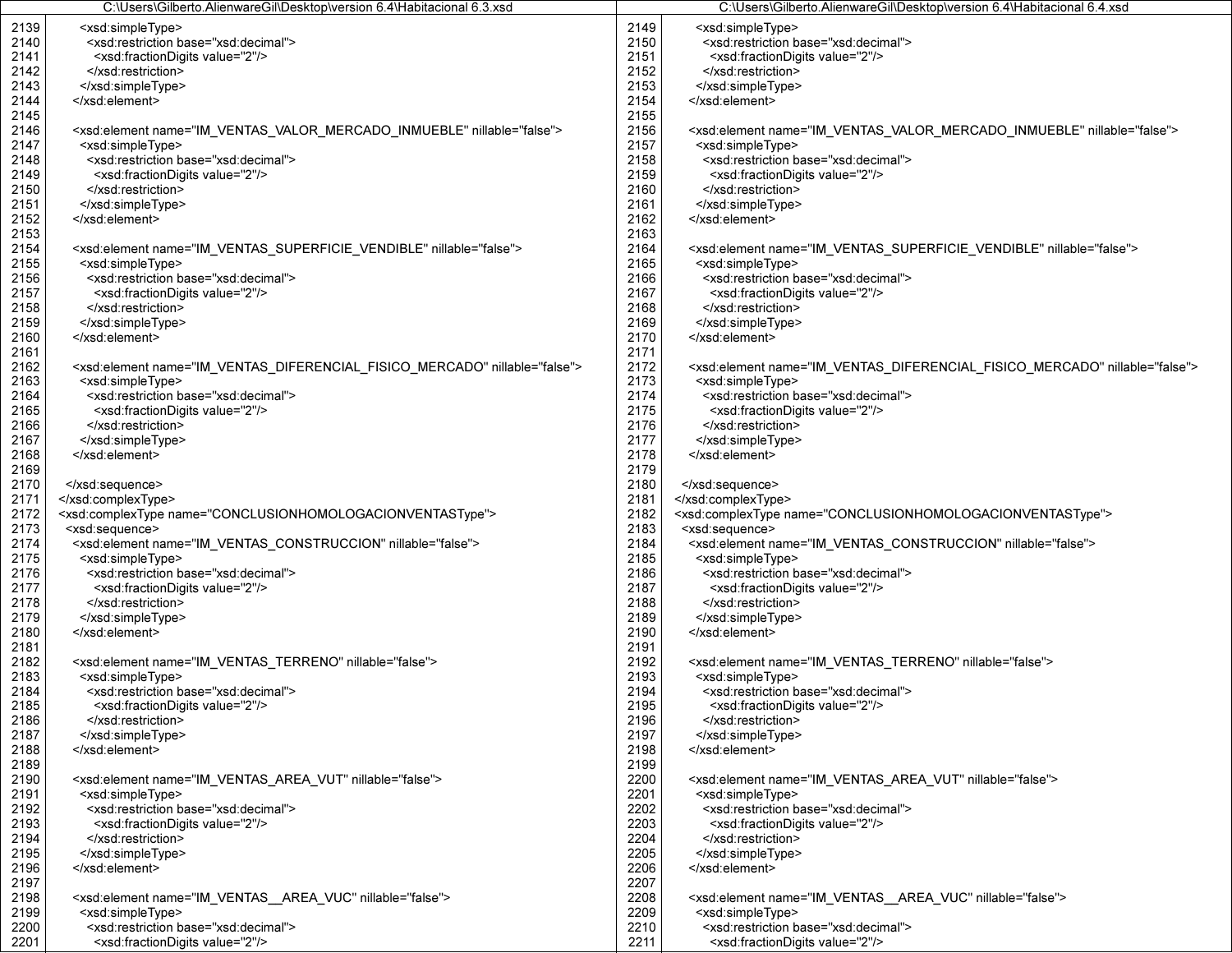|              | C:\Users\Gilberto.AlienwareGil\Desktop\version 6.4\Habitacional 6.3.xsd                                                                                                                                |              | C:\Users\Gilberto.AlienwareGil\Desktop\version 6.4\Habitacional 6.4.xsd                                     |
|--------------|--------------------------------------------------------------------------------------------------------------------------------------------------------------------------------------------------------|--------------|-------------------------------------------------------------------------------------------------------------|
| 2202         |                                                                                                                                                                                                        | 2212         |                                                                                                             |
| 2203         |                                                                                                                                                                                                        | 2213         |                                                                                                             |
| 2204         |                                                                                                                                                                                                        | 2214         |                                                                                                             |
| 2205         |                                                                                                                                                                                                        | 2215         |                                                                                                             |
| 2206         | <xsd:element name="IM_VENTAS_VALOR_UNITARIO_TIERRA_PROMEDIO" nillable<br="">="false"&gt;</xsd:element>                                                                                                 | 2216         | <xsd:element name="IM_VENTAS_VALOR_UNITARIO_TIERRA_PROMEDIO" nillable<br="">="false"&gt;</xsd:element>      |
| 2207         | <xsd:simpletype></xsd:simpletype>                                                                                                                                                                      | 2217         | <xsd:simpletype></xsd:simpletype>                                                                           |
| 2208         | <xsd:restriction base="xsd:decimal"></xsd:restriction>                                                                                                                                                 | 2218         | <xsd:restriction base="xsd:decimal"></xsd:restriction>                                                      |
| 2209         | <xsd:fractiondigits value="2"></xsd:fractiondigits>                                                                                                                                                    | 2219         | <xsd:fractiondigits value="2"></xsd:fractiondigits>                                                         |
| 2210         |                                                                                                                                                                                                        | 2220         |                                                                                                             |
| 2211         |                                                                                                                                                                                                        | 2221         |                                                                                                             |
| 2212         |                                                                                                                                                                                                        | 2222         |                                                                                                             |
| 2213         |                                                                                                                                                                                                        | 2223         |                                                                                                             |
| 2214         | <xsd:element <br="" name="IM_VENTAS_VALOR_UNITARIO_SIN_HOMOLOGAR_MINIMO">nillable="false"&gt;</xsd:element>                                                                                            | 2224         | <xsd:element <br="" name="IM_VENTAS_VALOR_UNITARIO_SIN_HOMOLOGAR_MINIMO">nillable="false"&gt;</xsd:element> |
| 2215         | <xsd:simpletype></xsd:simpletype>                                                                                                                                                                      | 2225         | <xsd:simpletype></xsd:simpletype>                                                                           |
| 2216         | <xsd:restriction base="xsd:decimal"></xsd:restriction>                                                                                                                                                 | 2226         | <xsd:restriction base="xsd:decimal"></xsd:restriction>                                                      |
| 2217         | <xsd:fractiondigits value="2"></xsd:fractiondigits>                                                                                                                                                    | 2227         | <xsd:fractiondigits value="2"></xsd:fractiondigits>                                                         |
| 2218         |                                                                                                                                                                                                        | 2228         |                                                                                                             |
| 2219         |                                                                                                                                                                                                        | 2229         |                                                                                                             |
| 2220         |                                                                                                                                                                                                        | 2230         |                                                                                                             |
| 2221         |                                                                                                                                                                                                        | 2231         |                                                                                                             |
| 2222         | <xsd:element <br="" name="IM_VENTAS_VALOR_UNITARIO_SIN_HOMOLOGAR_MAXIMO">nillable="false"&gt;</xsd:element>                                                                                            | 2232         | <xsd:element <br="" name="IM_VENTAS_VALOR_UNITARIO_SIN_HOMOLOGAR_MAXIMO">nillable="false"&gt;</xsd:element> |
| 2223         | <xsd:simpletype></xsd:simpletype>                                                                                                                                                                      | 2233         | <xsd:simpletype></xsd:simpletype>                                                                           |
| 2224         | <xsd:restriction base="xsd:decimal"></xsd:restriction>                                                                                                                                                 | 2234         | <xsd:restriction base="xsd:decimal"></xsd:restriction>                                                      |
| 2225         | <xsd:fractiondigits value="2"></xsd:fractiondigits>                                                                                                                                                    | 2235         | <xsd:fractiondigits value="2"></xsd:fractiondigits>                                                         |
| 2226         |                                                                                                                                                                                                        | 2236         |                                                                                                             |
| 2227         |                                                                                                                                                                                                        | 2237         |                                                                                                             |
| 2228         |                                                                                                                                                                                                        | 2238         |                                                                                                             |
| 2229         |                                                                                                                                                                                                        | 2239         |                                                                                                             |
| 2230         | <xsd:element name="IM_VENTAS_VALOR_UNITARIO_HOMOLOGADO_MINIMO" nillable<br="">="false"&gt;</xsd:element>                                                                                               | 2240         | <xsd:element name="IM_VENTAS_VALOR_UNITARIO_HOMOLOGADO_MINIMO" nillable<br="">="false"&gt;</xsd:element>    |
| 2231         | <xsd:simpletype></xsd:simpletype>                                                                                                                                                                      | 2241         | <xsd:simpletype></xsd:simpletype>                                                                           |
| 2232         | <xsd:restriction base="xsd:decimal"></xsd:restriction>                                                                                                                                                 | 2242         | <xsd:restriction base="xsd:decimal"></xsd:restriction>                                                      |
| 2233         | <xsd:fractiondigits value="2"></xsd:fractiondigits>                                                                                                                                                    | 2243         | <xsd:fractiondigits value="2"></xsd:fractiondigits>                                                         |
| 2234         |                                                                                                                                                                                                        | 2244         |                                                                                                             |
| 2235         |                                                                                                                                                                                                        | 2245         |                                                                                                             |
| 2236         |                                                                                                                                                                                                        | 2246         |                                                                                                             |
| 2237         |                                                                                                                                                                                                        | 2247         |                                                                                                             |
| 2238         | <xsd:element <="" name="IM_VENTAS_VALOR_UNITARIO_HOMOLOGADO_MAXIMO" td=""><td>2248</td><td><xsd:element <="" name="IM_VENTAS_VALOR_UNITARIO_HOMOLOGADO_MAXIMO" td=""></xsd:element></td></xsd:element> | 2248         | <xsd:element <="" name="IM_VENTAS_VALOR_UNITARIO_HOMOLOGADO_MAXIMO" td=""></xsd:element>                    |
|              | nillable="false">                                                                                                                                                                                      |              | nillable="false">                                                                                           |
| 2239         | <xsd:simpletype></xsd:simpletype>                                                                                                                                                                      | 2249         | <xsd:simpletype></xsd:simpletype>                                                                           |
| 2240         | <xsd:restriction base="xsd:decimal"></xsd:restriction>                                                                                                                                                 | 2250         | <xsd:restriction base="xsd:decimal"></xsd:restriction>                                                      |
| 2241         | <xsd:fractiondigits value="2"></xsd:fractiondigits>                                                                                                                                                    | 2251         | <xsd:fractiondigits value="2"></xsd:fractiondigits>                                                         |
| 2242         | $\le$ /xsd:restriction>                                                                                                                                                                                | 2252         |                                                                                                             |
| 2243         |                                                                                                                                                                                                        | 2253         |                                                                                                             |
| 2244         |                                                                                                                                                                                                        | 2254         |                                                                                                             |
| 2245         |                                                                                                                                                                                                        | 2255         |                                                                                                             |
| 2246         |                                                                                                                                                                                                        | 2256         |                                                                                                             |
| 2247         |                                                                                                                                                                                                        | 2257         |                                                                                                             |
| 2248         | <xsd:complextype name="INVESTIGACIONVENTASType"></xsd:complextype>                                                                                                                                     | 2258         | <xsd:complextype name="INVESTIGACIONVENTASType"></xsd:complextype>                                          |
| 2249         | <xsd:sequence></xsd:sequence>                                                                                                                                                                          | 2259         | <xsd:sequence></xsd:sequence>                                                                               |
| 2250         | <xsd:element name="IM_VENTAS_CALLE" nillable="false"></xsd:element>                                                                                                                                    | 2260         | <xsd:element name="IM_VENTAS_CALLE" nillable="false"></xsd:element>                                         |
| 2251<br>2252 | <xsd:simpletype><br/><xsd:restriction base="xsd:string"></xsd:restriction></xsd:simpletype>                                                                                                            | 2261<br>2262 | <xsd:simpletype><br/><xsd:restriction base="xsd:string"></xsd:restriction></xsd:simpletype>                 |
| 2253         | <xsd:minlength value="1"></xsd:minlength>                                                                                                                                                              | 2263         | <xsd:minlength value="1"></xsd:minlength>                                                                   |
| 2254         | <xsd:maxlength value="100"></xsd:maxlength>                                                                                                                                                            | 2264         | <xsd:maxlength value="100"></xsd:maxlength>                                                                 |
| 2255         | <xsd:whitespace value="collapse"></xsd:whitespace>                                                                                                                                                     | 2265         | <xsd:whitespace value="collapse"></xsd:whitespace>                                                          |
| 2256         |                                                                                                                                                                                                        | 2266         |                                                                                                             |
| 2257         |                                                                                                                                                                                                        | 2267         |                                                                                                             |
| 2258         |                                                                                                                                                                                                        | 2268         |                                                                                                             |
| 2259         |                                                                                                                                                                                                        | 2269         |                                                                                                             |
|              |                                                                                                                                                                                                        |              |                                                                                                             |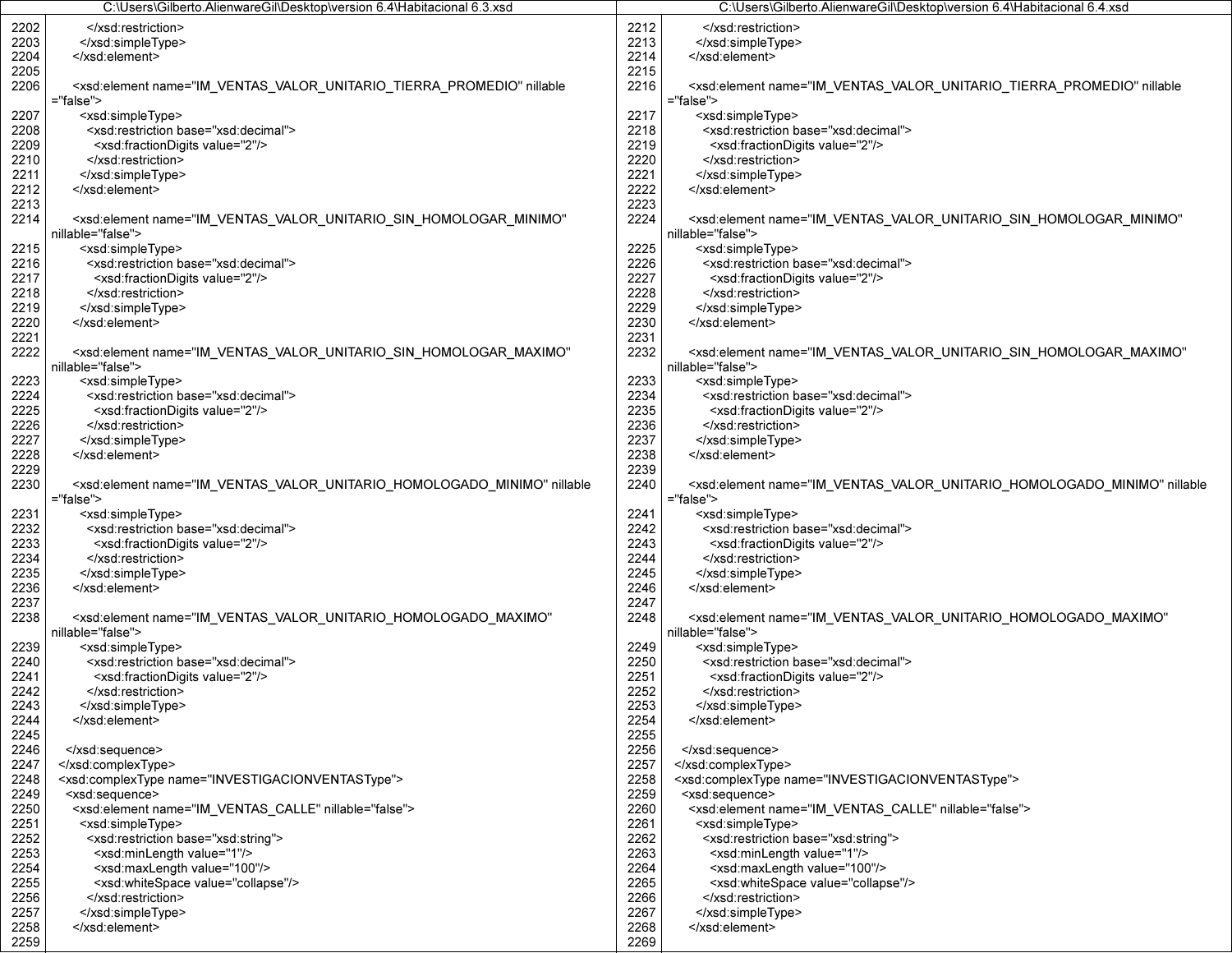|      | C:\Users\Gilberto.AlienwareGil\Desktop\version 6.4\Habitacional 6.3.xsd                                                                                                  |      | C:\Users\Gilberto.AlienwareGil\Desktop\version 6.4\Habitacional 6.4.xsd                |
|------|--------------------------------------------------------------------------------------------------------------------------------------------------------------------------|------|----------------------------------------------------------------------------------------|
| 2260 | <xsd:element name="IM_VENTAS_COLONIA" nillable="false"></xsd:element>                                                                                                    | 2270 | <xsd:element name="IM_VENTAS_COLONIA" nillable="false"></xsd:element>                  |
| 2261 | <xsd:simpletype></xsd:simpletype>                                                                                                                                        | 2271 | <xsd:simpletype></xsd:simpletype>                                                      |
| 2262 | <xsd:restriction base="xsd:string"></xsd:restriction>                                                                                                                    | 2272 | <xsd:restriction base="xsd:string"></xsd:restriction>                                  |
| 2263 | <xsd:minlength value="1"></xsd:minlength>                                                                                                                                | 2273 | <xsd:minlength value="1"></xsd:minlength>                                              |
| 2264 | <xsd:maxlength value="50"></xsd:maxlength>                                                                                                                               | 2274 | <xsd:maxlength value="50"></xsd:maxlength>                                             |
|      |                                                                                                                                                                          |      |                                                                                        |
| 2265 | <xsd:whitespace value="collapse"></xsd:whitespace>                                                                                                                       | 2275 | <xsd:whitespace value="collapse"></xsd:whitespace>                                     |
| 2266 |                                                                                                                                                                          | 2276 |                                                                                        |
| 2267 |                                                                                                                                                                          | 2277 |                                                                                        |
| 2268 |                                                                                                                                                                          | 2278 |                                                                                        |
| 2269 |                                                                                                                                                                          | 2279 |                                                                                        |
| 2270 | <xsd:element name="IM_VENTAS_DELEGACION" nillable="false"></xsd:element>                                                                                                 | 2280 | <xsd:element name="IM_VENTAS_DELEGACION" nillable="false"></xsd:element>               |
| 2271 | <xsd:simpletype></xsd:simpletype>                                                                                                                                        | 2281 | <xsd:simpletype></xsd:simpletype>                                                      |
| 2272 | <xsd:restriction base="xsd:string"></xsd:restriction>                                                                                                                    | 2282 | <xsd:restriction base="xsd:string"></xsd:restriction>                                  |
| 2273 | <xsd:minlength value="1"></xsd:minlength>                                                                                                                                | 2283 | <xsd:minlength value="1"></xsd:minlength>                                              |
| 2274 | <xsd:maxlength value="50"></xsd:maxlength>                                                                                                                               | 2284 | <xsd:maxlength value="50"></xsd:maxlength>                                             |
| 2275 | <xsd:whitespace value="collapse"></xsd:whitespace>                                                                                                                       | 2285 | <xsd:whitespace value="collapse"></xsd:whitespace>                                     |
| 2276 |                                                                                                                                                                          | 2286 |                                                                                        |
| 2277 |                                                                                                                                                                          | 2287 |                                                                                        |
| 2278 |                                                                                                                                                                          | 2288 |                                                                                        |
| 2279 |                                                                                                                                                                          | 2289 |                                                                                        |
| 2280 |                                                                                                                                                                          | 2290 | <xsd:element name="IM_VENTAS_CODIGO_POSTAL" nillable="false"></xsd:element>            |
|      | <xsd:element name="IM_VENTAS_CODIGO_POSTAL" nillable="false"></xsd:element>                                                                                              |      |                                                                                        |
| 2281 | <xsd:simpletype></xsd:simpletype>                                                                                                                                        | 2291 | <xsd:simpletype></xsd:simpletype>                                                      |
| 2282 | <xsd:restriction base="xsd:string"></xsd:restriction>                                                                                                                    | 2292 | <xsd:restriction base="xsd:string"></xsd:restriction>                                  |
| 2283 | <xsd:minlength value="1"></xsd:minlength>                                                                                                                                | 2293 | <xsd:minlength value="1"></xsd:minlength>                                              |
| 2284 | <xsd:maxlength value="5"></xsd:maxlength>                                                                                                                                | 2294 | <xsd:maxlength value="5"></xsd:maxlength>                                              |
| 2285 | <xsd:whitespace value="collapse"></xsd:whitespace>                                                                                                                       | 2295 | <xsd:whitespace value="collapse"></xsd:whitespace>                                     |
| 2286 |                                                                                                                                                                          | 2296 |                                                                                        |
| 2287 |                                                                                                                                                                          | 2297 |                                                                                        |
| 2288 |                                                                                                                                                                          | 2298 |                                                                                        |
| 2289 |                                                                                                                                                                          | 2299 |                                                                                        |
| 2290 | <xsd:element name="FUENTEINFORMACIONVENTAS" td="" type<=""><td>2300</td><td><xsd:element name="FUENTEINFORMACIONVENTAS" td="" type<=""></xsd:element></td></xsd:element> | 2300 | <xsd:element name="FUENTEINFORMACIONVENTAS" td="" type<=""></xsd:element>              |
|      | ="FUENTEINFORMACIONVENTASType"/>                                                                                                                                         |      | ="FUENTEINFORMACIONVENTASType"/>                                                       |
| 2291 | <xsd:element name="IM_VENTAS_EDAD" nillable="false"></xsd:element>                                                                                                       | 2301 | <xsd:element name="IM_VENTAS_EDAD" nillable="false"></xsd:element>                     |
| 2292 | <xsd:simpletype></xsd:simpletype>                                                                                                                                        | 2302 | <xsd:simpletype></xsd:simpletype>                                                      |
| 2293 | <xsd:restriction base="xsd:integer"> </xsd:restriction>                                                                                                                  | 2303 | <xsd:restriction base="xsd:integer"> </xsd:restriction>                                |
| 2294 |                                                                                                                                                                          | 2304 |                                                                                        |
| 2295 |                                                                                                                                                                          | 2305 |                                                                                        |
| 2296 |                                                                                                                                                                          | 2306 |                                                                                        |
| 2297 | <xsd:element name="IM_VENTAS_CONSERVACION" nillable="false"></xsd:element>                                                                                               | 2307 | <xsd:element name="IM_VENTAS_CONSERVACION" nillable="false"></xsd:element>             |
| 2298 | <xsd:simpletype></xsd:simpletype>                                                                                                                                        | 2308 | <xsd:simpletype></xsd:simpletype>                                                      |
| 2299 | <xsd:restriction base="xsd:string"> </xsd:restriction>                                                                                                                   | 2309 | <xsd:restriction base="xsd:string"> </xsd:restriction>                                 |
| 2300 |                                                                                                                                                                          | 2310 |                                                                                        |
| 2301 |                                                                                                                                                                          | 2311 |                                                                                        |
| 2302 |                                                                                                                                                                          | 2312 |                                                                                        |
| 2303 | <xsd:element name="IM_VENTAS_FECHA"></xsd:element>                                                                                                                       | 2313 | <xsd:element name="IM_VENTAS_FECHA"></xsd:element>                                     |
| 2304 | <xsd:simpletype></xsd:simpletype>                                                                                                                                        | 2314 | <xsd:simpletype></xsd:simpletype>                                                      |
| 2305 | <xsd:restriction base="xsd:string"></xsd:restriction>                                                                                                                    | 2315 | <xsd:restriction base="xsd:string"></xsd:restriction>                                  |
| 2306 | <xsd:pattern value="[0-2][0-2][0-9][0-9][-][0-1][0-9][-][0-3][0-9]"></xsd:pattern>                                                                                       | 2316 | <xsd:pattern value="[0-2][0-2][0-9][0-9][-][0-1][0-9][-][0-3][0-9]"></xsd:pattern>     |
| 2307 |                                                                                                                                                                          | 2317 |                                                                                        |
| 2308 |                                                                                                                                                                          | 2318 |                                                                                        |
| 2309 |                                                                                                                                                                          | 2319 |                                                                                        |
| 2310 |                                                                                                                                                                          | 2320 |                                                                                        |
|      |                                                                                                                                                                          |      |                                                                                        |
| 2311 | <xsd:element name="IM_VENTAS_DESCRIPCIONDELCOMPARABLE" nillable="false"></xsd:element>                                                                                   | 2321 | <xsd:element name="IM_VENTAS_DESCRIPCIONDELCOMPARABLE" nillable="false"></xsd:element> |
| 2312 | <xsd:simpletype></xsd:simpletype>                                                                                                                                        | 2322 | <xsd:simpletype></xsd:simpletype>                                                      |
| 2313 | <xsd:restriction base="xsd:string"></xsd:restriction>                                                                                                                    | 2323 | <xsd:restriction base="xsd:string"></xsd:restriction>                                  |
| 2314 | <xsd:minlength value="0"></xsd:minlength>                                                                                                                                | 2324 | <xsd:minlength value="0"></xsd:minlength>                                              |
| 2315 | <xsd:maxlength value="250"></xsd:maxlength>                                                                                                                              | 2325 | <xsd:maxlength value="250"></xsd:maxlength>                                            |
| 2316 | <xsd:whitespace value="collapse"></xsd:whitespace>                                                                                                                       | 2326 | <xsd:whitespace value="collapse"></xsd:whitespace>                                     |
| 2317 |                                                                                                                                                                          | 2327 |                                                                                        |
| 2318 |                                                                                                                                                                          | 2328 |                                                                                        |
| 2319 |                                                                                                                                                                          | 2329 |                                                                                        |
| 2320 |                                                                                                                                                                          | 2330 |                                                                                        |
| 2321 | <xsd:element name="IM_VENTAS_SUPERFICIE_TERRENO" nillable="false"></xsd:element>                                                                                         | 2331 | <xsd:element name="IM_VENTAS_SUPERFICIE_TERRENO" nillable="false"></xsd:element>       |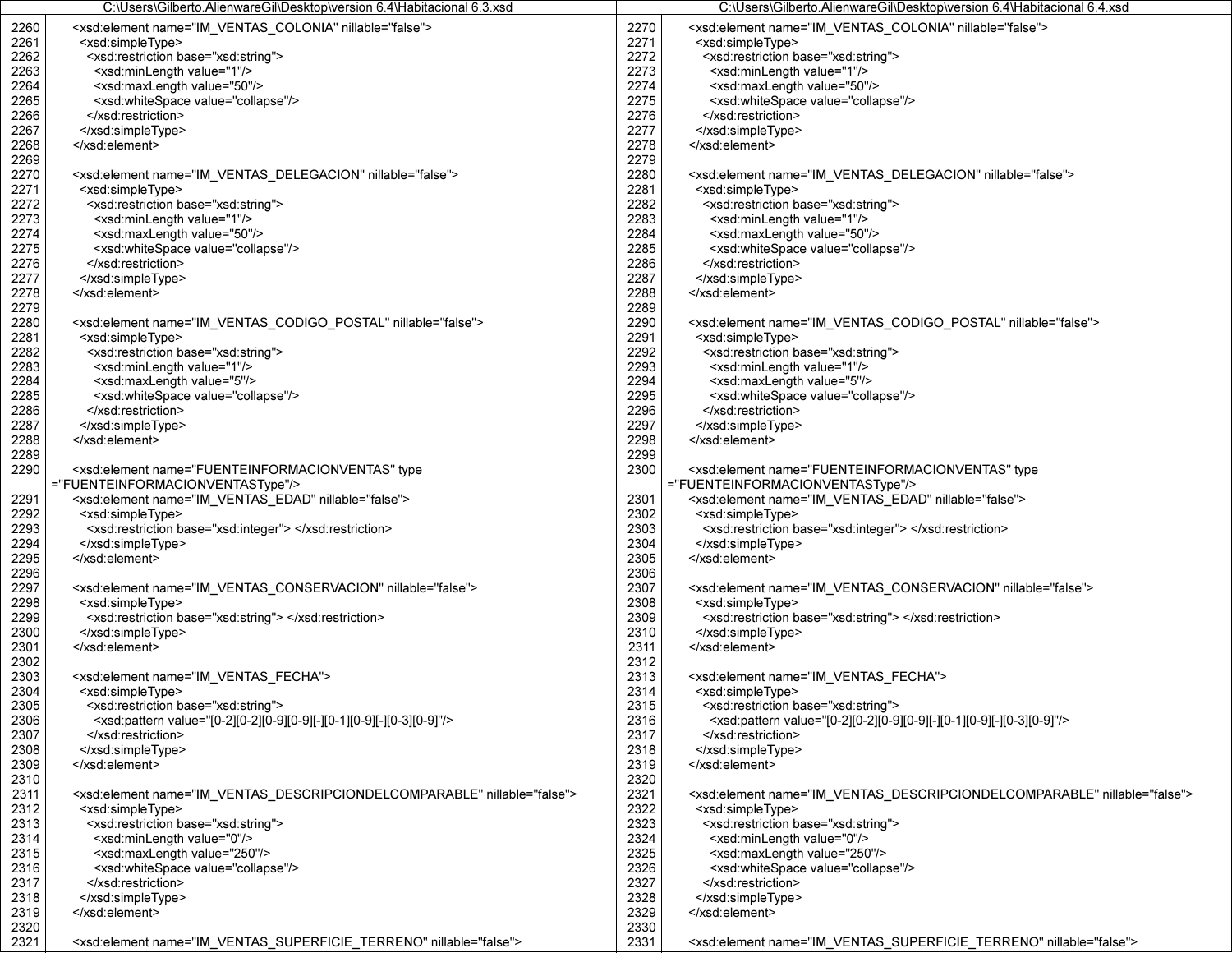|              | C:\Users\Gilberto.AlienwareGil\Desktop\version 6.4\Habitacional 6.3.xsd                      |              | C:\Users\Gilberto.AlienwareGil\Desktop\version 6.4\Habitacional 6.4.xsd                      |
|--------------|----------------------------------------------------------------------------------------------|--------------|----------------------------------------------------------------------------------------------|
| 2322         | <xsd:simpletype></xsd:simpletype>                                                            | 2332         | <xsd:simpletype></xsd:simpletype>                                                            |
| 2323         | <xsd:restriction base="xsd:decimal"></xsd:restriction>                                       | 2333         | <xsd:restriction base="xsd:decimal"></xsd:restriction>                                       |
| 2324         | <xsd:fractiondigits value="2"></xsd:fractiondigits>                                          | 2334         | <xsd:fractiondigits value="2"></xsd:fractiondigits>                                          |
| 2325         |                                                                                              | 2335         |                                                                                              |
| 2326         |                                                                                              | 2336         |                                                                                              |
| 2327         |                                                                                              | 2337         |                                                                                              |
| 2328         |                                                                                              | 2338         |                                                                                              |
| 2329         | <xsd:element name="IM_VENTAS_CONSTRUCCION" nillable="false"></xsd:element>                   | 2339         | <xsd:element name="IM_VENTAS_CONSTRUCCION" nillable="false"></xsd:element>                   |
| 2330         | <xsd:simpletype></xsd:simpletype>                                                            | 2340         | <xsd:simpletype></xsd:simpletype>                                                            |
| 2331         | <xsd:restriction base="xsd:decimal"></xsd:restriction>                                       | 2341         | <xsd:restriction base="xsd:decimal"></xsd:restriction>                                       |
| 2332         | <xsd:fractiondigits value="2"></xsd:fractiondigits>                                          | 2342         | <xsd:fractiondigits value="2"></xsd:fractiondigits>                                          |
| 2333         |                                                                                              | 2343         |                                                                                              |
| 2334         |                                                                                              | 2344         |                                                                                              |
| 2335         |                                                                                              | 2345         |                                                                                              |
| 2336         |                                                                                              | 2346<br>2347 |                                                                                              |
| 2337<br>2338 | <xsd:element name="IM_VENTAS_PRECIOSOLICITADO" nillable="false"></xsd:element>               |              | <xsd:element name="IM_VENTAS_PRECIOSOLICITADO" nillable="false"></xsd:element>               |
| 2339         | <xsd:simpletype><br/><xsd:restriction base="xsd:decimal"></xsd:restriction></xsd:simpletype> | 2348<br>2349 | <xsd:simpletype><br/><xsd:restriction base="xsd:decimal"></xsd:restriction></xsd:simpletype> |
| 2340         | <xsd:fractiondigits value="2"></xsd:fractiondigits>                                          | 2350         | <xsd:fractiondigits value="2"></xsd:fractiondigits>                                          |
| 2341         |                                                                                              | 2351         |                                                                                              |
| 2342         |                                                                                              | 2352         |                                                                                              |
| 2343         |                                                                                              | 2353         |                                                                                              |
| 2344         |                                                                                              | 2354         |                                                                                              |
| 2345         | <xsd:element name="IM_VENTAS_VUT" nillable="false"></xsd:element>                            | 2355         | <xsd:element name="IM_VENTAS_VUT" nillable="false"></xsd:element>                            |
| 2346         | <xsd:simpletype></xsd:simpletype>                                                            | 2356         | <xsd:simpletype></xsd:simpletype>                                                            |
| 2347         | <xsd:restriction base="xsd:decimal"></xsd:restriction>                                       | 2357         | <xsd:restriction base="xsd:decimal"></xsd:restriction>                                       |
| 2348         | <xsd:fractiondigits value="2"></xsd:fractiondigits>                                          | 2358         | <xsd:fractiondigits value="2"></xsd:fractiondigits>                                          |
| 2349         |                                                                                              | 2359         |                                                                                              |
| 2350         |                                                                                              | 2360         |                                                                                              |
| 2351         |                                                                                              | 2361         |                                                                                              |
| 2352         |                                                                                              | 2362         |                                                                                              |
| 2353         | <xsd:element name="IM_VENTAS_VUC" nillable="false"></xsd:element>                            | 2363         | <xsd:element name="IM_VENTAS_VUC" nillable="false"></xsd:element>                            |
| 2354         | <xsd:simpletype></xsd:simpletype>                                                            | 2364         | <xsd:simpletype></xsd:simpletype>                                                            |
| 2355         | <xsd:restriction base="xsd:decimal"></xsd:restriction>                                       | 2365         | <xsd:restriction base="xsd:decimal"></xsd:restriction>                                       |
| 2356         | <xsd:fractiondigits value="2"></xsd:fractiondigits>                                          | 2366         | <xsd:fractiondigits value="2"></xsd:fractiondigits>                                          |
| 2357<br>2358 | <br>                                                                                         | 2367<br>2368 | <br>                                                                                         |
| 2359         | $\le$ /xsd:element>                                                                          | 2369         |                                                                                              |
| 2360         |                                                                                              | 2370         |                                                                                              |
| 2361         | <xsd:element name="FACTORESVENTAS" type="FACTORESVENTASType"></xsd:element>                  | 2371         | <xsd:element name="FACTORESVENTAS" type="FACTORESVENTASType"></xsd:element>                  |
| 2362         | <xsd:element name="IM_VENTAS_FRES" nillable="false"></xsd:element>                           | 2372         | <xsd:element name="IM_VENTAS_FRES" nillable="false"></xsd:element>                           |
| 2363         | <xsd:simpletype></xsd:simpletype>                                                            | 2373         | <xsd:simpletype></xsd:simpletype>                                                            |
| 2364         | <xsd:restriction base="xsd:decimal"></xsd:restriction>                                       | 2374         | <xsd:restriction base="xsd:decimal"></xsd:restriction>                                       |
| 2365         | <xsd:fractiondigits value="4"></xsd:fractiondigits>                                          | 2375         | <xsd:fractiondigits value="4"></xsd:fractiondigits>                                          |
| 2366         |                                                                                              | 2376         |                                                                                              |
| 2367         |                                                                                              | 2377         |                                                                                              |
| 2368         |                                                                                              | 2378         |                                                                                              |
| 2369         |                                                                                              | 2379         |                                                                                              |
| 2370         | <xsd:element name="IM_VENTAS_FNEG" nillable="false"></xsd:element>                           | 2380         | <xsd:element name="IM_VENTAS_FNEG" nillable="false"></xsd:element>                           |
| 2371         | <xsd:simpletype></xsd:simpletype>                                                            | 2381         | <xsd:simpletype></xsd:simpletype>                                                            |
| 2372         | <xsd:restriction base="xsd:decimal"></xsd:restriction>                                       | 2382         | <xsd:restriction base="xsd:decimal"></xsd:restriction>                                       |
| 2373         | <xsd:fractiondigits value="2"></xsd:fractiondigits>                                          | 2383         | <xsd:fractiondigits value="2"></xsd:fractiondigits>                                          |
| 2374         |                                                                                              | 2384         |                                                                                              |
| 2375         | <br>                                                                                         | 2385         |                                                                                              |
| 2376<br>2377 |                                                                                              | 2386<br>2387 |                                                                                              |
| 2378         | <xsd:element name="IM_VENTAS_VALOR_UNITARIO" nillable="false"></xsd:element>                 | 2388         | <xsd:element name="IM_VENTAS_VALOR_UNITARIO" nillable="false"></xsd:element>                 |
| 2379         | <xsd:simpletype></xsd:simpletype>                                                            | 2389         | <xsd:simpletype></xsd:simpletype>                                                            |
| 2380         | <xsd:restriction base="xsd:decimal"></xsd:restriction>                                       | 2390         | <xsd:restriction base="xsd:decimal"></xsd:restriction>                                       |
| 2381         | <xsd:fractiondigits value="2"></xsd:fractiondigits>                                          | 2391         | <xsd:fractiondigits value="2"></xsd:fractiondigits>                                          |
| 2382         |                                                                                              | 2392         |                                                                                              |
| 2383         |                                                                                              | 2393         |                                                                                              |
| 2384         |                                                                                              | 2394         |                                                                                              |

Г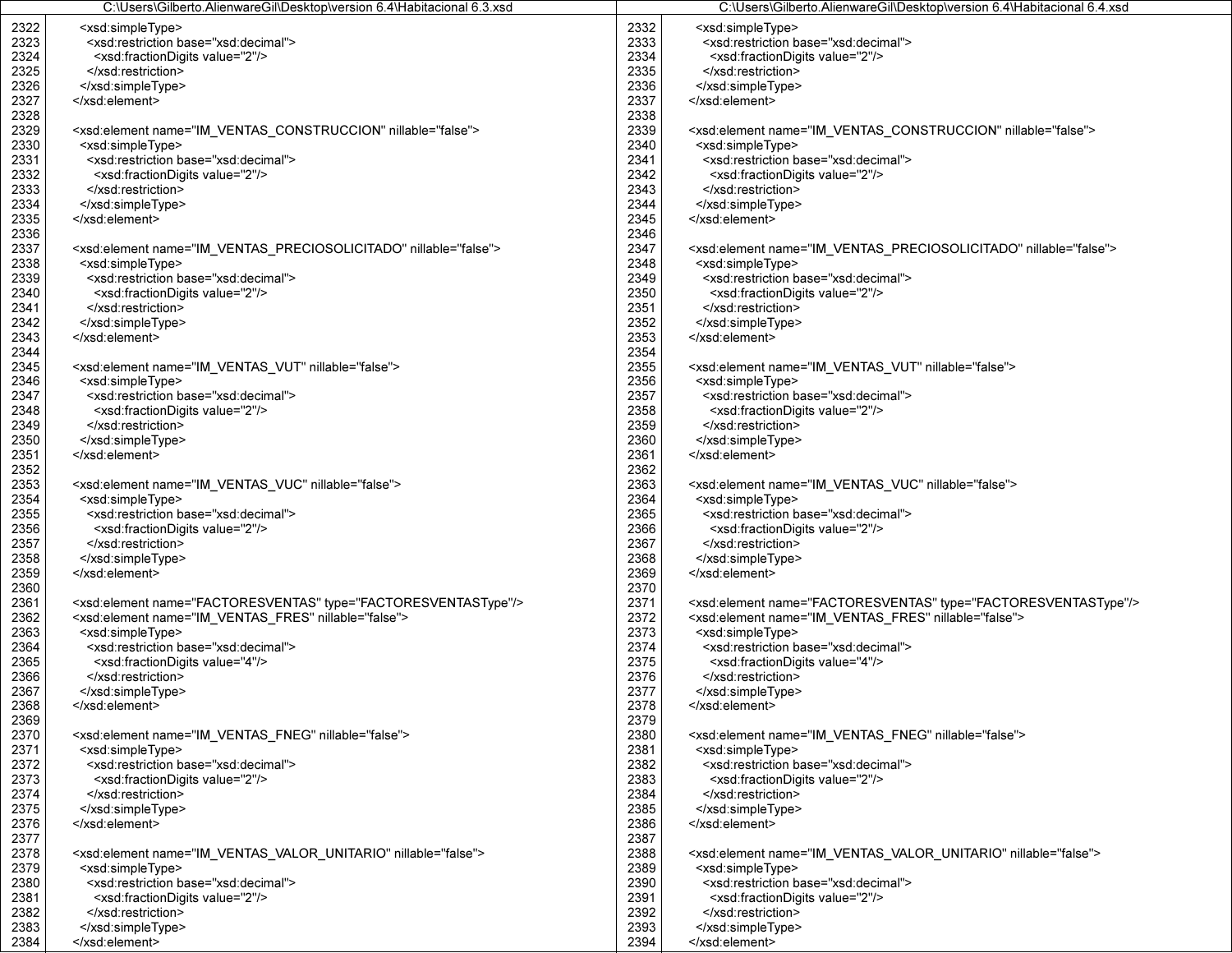|      | C:\Users\Gilberto.AlienwareGil\Desktop\version 6.4\Habitacional 6.3.xsd                                                                                                                                                |      | C:\Users\Gilberto.AlienwareGil\Desktop\version 6.4\Habitacional 6.4.xsd                          |
|------|------------------------------------------------------------------------------------------------------------------------------------------------------------------------------------------------------------------------|------|--------------------------------------------------------------------------------------------------|
| 2385 |                                                                                                                                                                                                                        | 2395 |                                                                                                  |
| 2386 | <xsd:element name="IM_VENTAS_VALOR_UNITARIO_TIERRA_HOMOLOGADO" nillable<="" td=""><td>2396</td><td><xsd:element name="IM_VENTAS_VALOR_UNITARIO_TIERRA_HOMOLOGADO" nillable<="" td=""></xsd:element></td></xsd:element> | 2396 | <xsd:element name="IM_VENTAS_VALOR_UNITARIO_TIERRA_HOMOLOGADO" nillable<="" td=""></xsd:element> |
|      | ="false">                                                                                                                                                                                                              |      | ="false">                                                                                        |
| 2387 | <xsd:simpletype></xsd:simpletype>                                                                                                                                                                                      | 2397 | <xsd:simpletype></xsd:simpletype>                                                                |
| 2388 | <xsd:restriction base="xsd:decimal"></xsd:restriction>                                                                                                                                                                 | 2398 | <xsd:restriction base="xsd:decimal"></xsd:restriction>                                           |
| 2389 | <xsd:fractiondigits value="2"></xsd:fractiondigits>                                                                                                                                                                    | 2399 | <xsd:fractiondigits value="2"></xsd:fractiondigits>                                              |
| 2390 |                                                                                                                                                                                                                        | 2400 |                                                                                                  |
| 2391 |                                                                                                                                                                                                                        | 2401 |                                                                                                  |
| 2392 |                                                                                                                                                                                                                        | 2402 |                                                                                                  |
| 2393 |                                                                                                                                                                                                                        | 2403 |                                                                                                  |
| 2394 |                                                                                                                                                                                                                        | 2404 |                                                                                                  |
| 2395 |                                                                                                                                                                                                                        | 2405 |                                                                                                  |
| 2396 | <xsd:complextype name="FACTORESVENTASType"></xsd:complextype>                                                                                                                                                          | 2406 | <xsd:complextype name="FACTORESVENTASType"></xsd:complextype>                                    |
| 2397 | <xsd:sequence></xsd:sequence>                                                                                                                                                                                          | 2407 | <xsd:sequence></xsd:sequence>                                                                    |
|      |                                                                                                                                                                                                                        | 2408 | <xsd:element name="IM_VENTAS_FIC" nillable="false"></xsd:element>                                |
| 2398 | <xsd:element name="IM_VENTAS_FIC" nillable="false"></xsd:element>                                                                                                                                                      | 2409 |                                                                                                  |
| 2399 | <xsd:simpletype></xsd:simpletype>                                                                                                                                                                                      |      | <xsd:simpletype></xsd:simpletype>                                                                |
| 2400 | <xsd:restriction base="xsd:decimal"></xsd:restriction>                                                                                                                                                                 | 2410 | <xsd:restriction base="xsd:decimal"></xsd:restriction>                                           |
| 2401 | <xsd:fractiondigits value="2"></xsd:fractiondigits>                                                                                                                                                                    | 2411 | <xsd:fractiondigits value="2"></xsd:fractiondigits>                                              |
| 2402 |                                                                                                                                                                                                                        | 2412 |                                                                                                  |
| 2403 |                                                                                                                                                                                                                        | 2413 |                                                                                                  |
| 2404 |                                                                                                                                                                                                                        | 2414 |                                                                                                  |
| 2405 |                                                                                                                                                                                                                        | 2415 |                                                                                                  |
| 2406 | <xsd:element name="IM_VENTAS_FSU" nillable="false"></xsd:element>                                                                                                                                                      | 2416 | <xsd:element name="IM_VENTAS_FSU" nillable="false"></xsd:element>                                |
| 2407 | <xsd:simpletype></xsd:simpletype>                                                                                                                                                                                      | 2417 | <xsd:simpletype></xsd:simpletype>                                                                |
| 2408 | <xsd:restriction base="xsd:decimal"></xsd:restriction>                                                                                                                                                                 | 2418 | <xsd:restriction base="xsd:decimal"></xsd:restriction>                                           |
| 2409 | <xsd:fractiondigits value="2"></xsd:fractiondigits>                                                                                                                                                                    | 2419 | <xsd:fractiondigits value="2"></xsd:fractiondigits>                                              |
| 2410 |                                                                                                                                                                                                                        | 2420 |                                                                                                  |
| 2411 |                                                                                                                                                                                                                        | 2421 |                                                                                                  |
| 2412 |                                                                                                                                                                                                                        | 2422 |                                                                                                  |
| 2413 |                                                                                                                                                                                                                        | 2423 |                                                                                                  |
| 2414 | <xsd:element name="IM_VENTAS_FZO" nillable="false"></xsd:element>                                                                                                                                                      | 2424 | <xsd:element name="IM_VENTAS_FZO" nillable="false"></xsd:element>                                |
| 2415 | <xsd:simpletype></xsd:simpletype>                                                                                                                                                                                      | 2425 | <xsd:simpletype></xsd:simpletype>                                                                |
| 2416 | <xsd:restriction base="xsd:decimal"></xsd:restriction>                                                                                                                                                                 | 2426 | <xsd:restriction base="xsd:decimal"></xsd:restriction>                                           |
| 2417 | <xsd:fractiondigits value="2"></xsd:fractiondigits>                                                                                                                                                                    | 2427 | <xsd:fractiondigits value="2"></xsd:fractiondigits>                                              |
| 2418 |                                                                                                                                                                                                                        | 2428 |                                                                                                  |
| 2419 |                                                                                                                                                                                                                        | 2429 |                                                                                                  |
| 2420 |                                                                                                                                                                                                                        | 2430 |                                                                                                  |
| 2421 |                                                                                                                                                                                                                        | 2431 |                                                                                                  |
| 2422 | <xsd:element name="IM_VENTAS_FUB" nillable="false"></xsd:element>                                                                                                                                                      | 2432 | <xsd:element name="IM_VENTAS_FUB" nillable="false"></xsd:element>                                |
| 2423 | <xsd:simpletype></xsd:simpletype>                                                                                                                                                                                      | 2433 | <xsd:simpletype></xsd:simpletype>                                                                |
| 2424 | <xsd:restriction base="xsd:decimal"></xsd:restriction>                                                                                                                                                                 | 2434 | <xsd:restriction base="xsd:decimal"></xsd:restriction>                                           |
| 2425 | <xsd:fractiondigits value="2"></xsd:fractiondigits>                                                                                                                                                                    | 2435 | <xsd:fractiondigits value="2"></xsd:fractiondigits>                                              |
| 2426 |                                                                                                                                                                                                                        | 2436 |                                                                                                  |
| 2427 |                                                                                                                                                                                                                        | 2437 |                                                                                                  |
| 2428 |                                                                                                                                                                                                                        | 2438 |                                                                                                  |
| 2429 |                                                                                                                                                                                                                        | 2439 |                                                                                                  |
| 2430 | <xsd:element name="IM_VENTAS_FED" nillable="false"></xsd:element>                                                                                                                                                      | 2440 | <xsd:element name="IM_VENTAS_FED" nillable="false"></xsd:element>                                |
| 2431 | <xsd:simpletype></xsd:simpletype>                                                                                                                                                                                      | 2441 | <xsd:simpletype></xsd:simpletype>                                                                |
| 2432 | <xsd:restriction base="xsd:decimal"></xsd:restriction>                                                                                                                                                                 | 2442 | <xsd:restriction base="xsd:decimal"></xsd:restriction>                                           |
| 2433 | <xsd:fractiondigits value="2"></xsd:fractiondigits>                                                                                                                                                                    | 2443 | <xsd:fractiondigits value="2"></xsd:fractiondigits>                                              |
| 2434 |                                                                                                                                                                                                                        | 2444 |                                                                                                  |
| 2435 |                                                                                                                                                                                                                        | 2445 |                                                                                                  |
| 2436 |                                                                                                                                                                                                                        | 2446 |                                                                                                  |
| 2437 |                                                                                                                                                                                                                        | 2447 |                                                                                                  |
| 2438 | <xsd:element name="IM_VENTAS_FCONSERV" nillable="false"></xsd:element>                                                                                                                                                 | 2448 | <xsd:element name="IM_VENTAS_FCONSERV" nillable="false"></xsd:element>                           |
| 2439 | <xsd:simpletype></xsd:simpletype>                                                                                                                                                                                      | 2449 | <xsd:simpletype></xsd:simpletype>                                                                |
| 2440 | <xsd:restriction base="xsd:decimal"></xsd:restriction>                                                                                                                                                                 | 2450 | <xsd:restriction base="xsd:decimal"></xsd:restriction>                                           |
| 2441 | <xsd:fractiondigits value="2"></xsd:fractiondigits>                                                                                                                                                                    | 2451 | <xsd:fractiondigits value="2"></xsd:fractiondigits>                                              |
| 2442 |                                                                                                                                                                                                                        | 2452 |                                                                                                  |
| 2443 |                                                                                                                                                                                                                        | 2453 |                                                                                                  |
| 2444 |                                                                                                                                                                                                                        | 2454 |                                                                                                  |
|      |                                                                                                                                                                                                                        | 2455 |                                                                                                  |
| 2445 |                                                                                                                                                                                                                        |      |                                                                                                  |
| 2446 |                                                                                                                                                                                                                        | 2456 |                                                                                                  |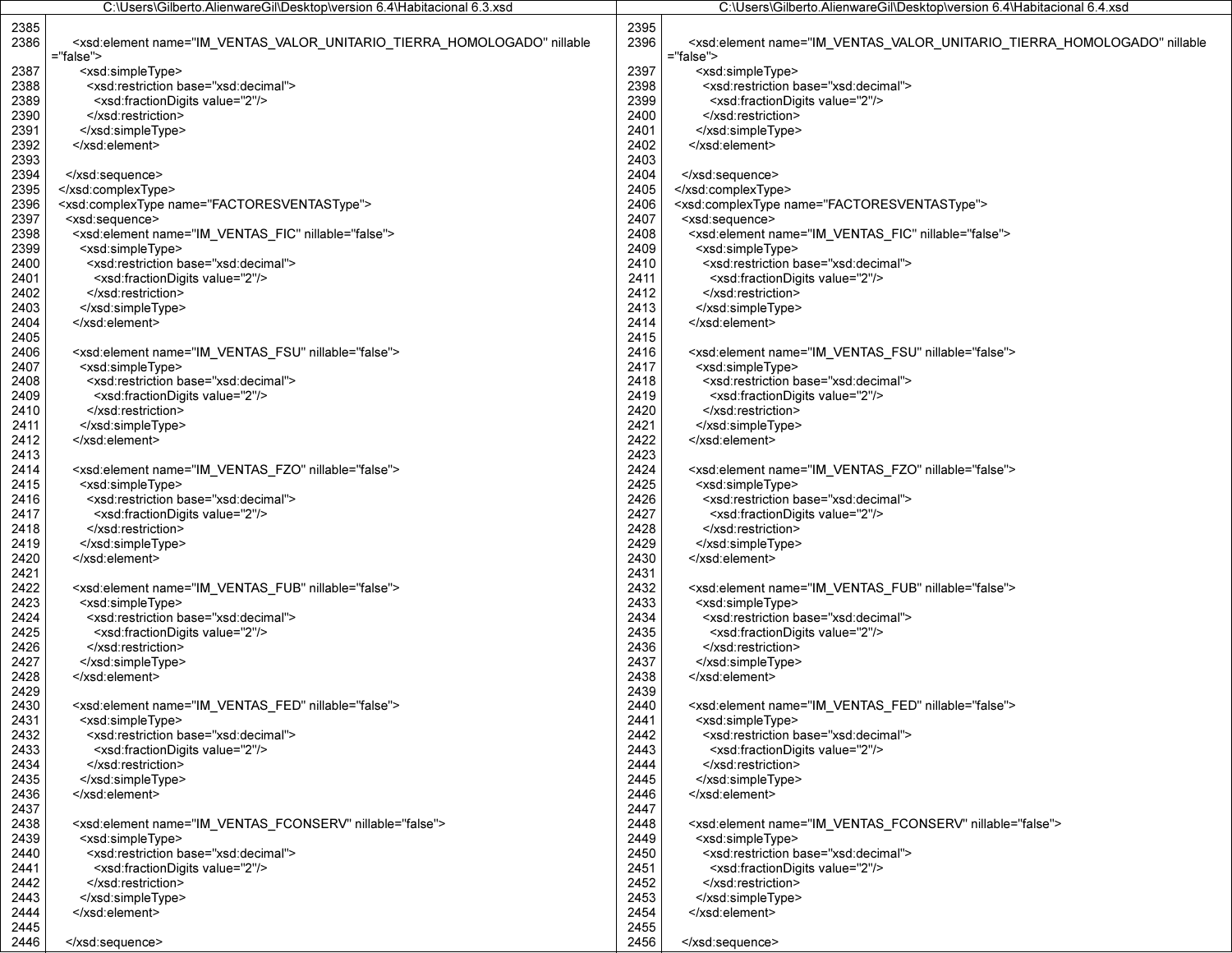| 2457<br>2447<br><br><br>2458<br><xsd:complextype name="FUENTEINFORMACIONVENTASType"><br/><xsd:complextype name="FUENTEINFORMACIONVENTASType"><br/>2448<br/>2449<br/>2459<br/><xsd:sequence><br/><xsd:sequence><br/>2460<br/>2450<br/><xsd:element name="IM_VENTAS_TELEFONO" nillable="false"><br/><xsd:element name="IM_VENTAS_TELEFONO" nillable="false"><br/>2461<br/>2451<br/><xsd:simpletype><br/><xsd:simpletype><br/><xsd:restriction base="xsd:string"><br/>2462<br/>2452<br/><xsd:restriction base="xsd:string"><br/>2463<br/>2453<br/><xsd:minlength value="1"></xsd:minlength><br/><xsd:minlength value="1"></xsd:minlength><br/>2464<br/>2454<br/><xsd:maxlength value="20"></xsd:maxlength><br/><xsd:maxlength value="20"></xsd:maxlength><br/>2455<br/>2465<br/><xsd:whitespace value="collapse"></xsd:whitespace><br/><xsd:whitespace value="collapse"></xsd:whitespace><br/>2456<br/></xsd:restriction><br/>2466<br/></xsd:restriction><br/>2467<br/>2457<br/></xsd:simpletype><br/></xsd:simpletype><br/>2468<br/></xsd:element><br/>2458<br/></xsd:element><br/>2469<br/>2459<br/>2470<br/>2460<br/><xsd:element name="IM_VENTAS_INFORMANTE" nillable="false"><br/><xsd:element name="IM_VENTAS_INFORMANTE" nillable="false"><br/>2461<br/>2471<br/><xsd:simpletype><br/><xsd:simpletype><br/>2462<br/><xsd:restriction base="xsd:string"><br/>2472<br/><xsd:restriction base="xsd:string"><br/>2473<br/>2463<br/><xsd:minlength value="1"></xsd:minlength><br/><xsd:minlength value="1"></xsd:minlength><br/>2464<br/>2474<br/><xsd:maxlength value="100"></xsd:maxlength><br/><xsd:maxlength value="100"></xsd:maxlength><br/>2475<br/>2465<br/><xsd:whitespace value="collapse"></xsd:whitespace><br/><xsd:whitespace value="collapse"></xsd:whitespace><br/></xsd:restriction><br/>2476<br/></xsd:restriction><br/>2466<br/>2477<br/>2467<br/></xsd:simpletype><br/></xsd:simpletype><br/>2468<br/>2478<br/></xsd:element><br/></xsd:element><br/>2479<br/>2469<br/>2480<br/>2470<br/></xsd:sequence><br/></xsd:sequence><br/></xsd:complextype><br/></xsd:complextype><br>2471<br>2481<br><xsd:complextype name="TERRENOSType"><br/>2482<br/>2472<br/><xsd:complextype name="TERRENOSType"><br/>2483<br/>2473<br/><xsd:sequence><br/><xsd:sequence><br/>2484<br/>2474<br/><xsd:choice><br/><xsd:choice><br/><xsd:element name="TERRENOSDIRECTOS" type="TERRENOSDIRECTOSType"></xsd:element><br/>2485<br/><xsd:element name="TERRENOSDIRECTOS" type="TERRENOSDIRECTOSType"></xsd:element><br/>2475<br/><xsd:element name="TERRENOSRESIDUAL" type="TERRENOSRESIDUALType"></xsd:element><br/>2486<br/><xsd:element name="TERRENOSRESIDUAL" type="TERRENOSRESIDUALType"></xsd:element><br/>2476<br/>2487<br/>2477<br/></xsd:choice><br/></xsd:choice><br/><xsd:element name="IM_VALOR_UNITARIO_TIERRA_APLICABLE_AVALUO_M2" nillable<br="">2488<br/><xsd:element name="IM_VALOR_UNITARIO_TIERRA_APLICABLE_AVALUO_M2" nillable<br="">2478<br/>="false"&gt;<br/>="false"&gt;<br/>2489<br/>2479<br/><xsd:simpletype><br/><xsd:simpletype><br/><xsd:restriction base="xsd:decimal"><br/>2490<br/><xsd:restriction base="xsd:decimal"><br/>2480<br/>2491<br/>2481<br/><xsd:fractiondigits value="2"></xsd:fractiondigits><br/><xsd:fractiondigits value="2"></xsd:fractiondigits><br/>2482<br/>2492<br/></xsd:restriction><br/></xsd:restriction><br/>2493<br/>2483<br/></xsd:simpletype><br/></xsd:simpletype><br/>2494<br/>2484<br/></xsd:element><br/></xsd:element><br/>2495<br/>2485<br/>2496<br/></xsd:sequence><br/>2486<br/></xsd:sequence><br/>2497<br/>2487<br/></xsd:complextype><br/></xsd:complextype><br><xsd:complextype name="TERRENOSRESIDUALType"><br/>2498<br/>2488<br/><xsd:complextype name="TERRENOSRESIDUALType"><br/>2499<br/>2489<br/><xsd:sequence><br/><xsd:sequence><br/><xsd:element name="IM_TIPODEPRODUCTOINMOBILIARIOPROPUESTO" nillable="true"><br/>2500<br/><xsd:element name="IM_TIPODEPRODUCTOINMOBILIARIOPROPUESTO" nillable="true"><br/>2490<br/>2501<br/>2491<br/><xsd:simpletype><br/><xsd:simpletype><br/>2492<br/><xsd:restriction base="xsd:string"><br/>2502<br/><xsd:restriction base="xsd:string"><br/>2493<br/><xsd:minlength value="0"></xsd:minlength><br/>2503<br/><xsd:minlength value="0"></xsd:minlength><br/>2494<br/><xsd:maxlength value="50"></xsd:maxlength><br/>2504<br/><xsd:maxlength value="50"></xsd:maxlength><br/><xsd:whitespace value="collapse"></xsd:whitespace><br/>2505<br/><xsd:whitespace value="collapse"></xsd:whitespace><br/>2495<br/>2496<br/></xsd:restriction><br/>2506<br/></xsd:restriction><br/>2507<br/>2497<br/></xsd:simpletype><br/></xsd:simpletype><br/>2498<br/>2508<br/></xsd:element><br/></xsd:element><br/>2499<br/>2509<br/>2500<br/><xsd:element name="IM_NUMERO_UNIDADES_VENDIBLES" nillable="true"><br/>2510<br/><xsd:element name="IM_NUMERO_UNIDADES_VENDIBLES" nillable="true"><br/>2501<br/>2511<br/><xsd:simpletype><br/><xsd:simpletype><br/><xsd:restriction base="xsd:integer"> </xsd:restriction><br/>2512<br/><xsd:restriction base="xsd:integer"> </xsd:restriction><br/>2502<br/>2503<br/></xsd:simpletype><br/>2513<br/></xsd:simpletype><br/>2504<br/></xsd:element><br/>2514<br/></xsd:element><br/>2505<br/>2515<br/>2506<br/>2516<br/><xsd:element name="IM_SUPERFICIE_VENDIBLE_UNIDAD" nillable="true"><br/><xsd:element name="IM_SUPERFICIE_VENDIBLE_UNIDAD" nillable="true"><br/>2507<br/>2517<br/><xsd:simpletype><br/><xsd:simpletype><br/>2508<br/><xsd:restriction base="xsd:decimal"><br/>2518<br/><xsd:restriction base="xsd:decimal"></xsd:restriction></xsd:restriction></xsd:simpletype></xsd:simpletype></xsd:element></xsd:element></xsd:sequence></xsd:sequence></xsd:complextype></xsd:complextype> | C:\Users\Gilberto.AlienwareGil\Desktop\version 6.4\Habitacional 6.3.xsd | C:\Users\Gilberto.AlienwareGil\Desktop\version 6.4\Habitacional 6.4.xsd |
|----------------------------------------------------------------------------------------------------------------------------------------------------------------------------------------------------------------------------------------------------------------------------------------------------------------------------------------------------------------------------------------------------------------------------------------------------------------------------------------------------------------------------------------------------------------------------------------------------------------------------------------------------------------------------------------------------------------------------------------------------------------------------------------------------------------------------------------------------------------------------------------------------------------------------------------------------------------------------------------------------------------------------------------------------------------------------------------------------------------------------------------------------------------------------------------------------------------------------------------------------------------------------------------------------------------------------------------------------------------------------------------------------------------------------------------------------------------------------------------------------------------------------------------------------------------------------------------------------------------------------------------------------------------------------------------------------------------------------------------------------------------------------------------------------------------------------------------------------------------------------------------------------------------------------------------------------------------------------------------------------------------------------------------------------------------------------------------------------------------------------------------------------------------------------------------------------------------------------------------------------------------------------------------------------------------------------------------------------------------------------------------------------------------------------------------------------------------------------------------------------------------------------------------------------------------------------------------------------------------------------------------------------------------------------------------------------------------------------------------------------------------------------------------------------------------------------------------------------------------------------------------------------------------------------------------------------------------------------------------------------------------------------------------------------------------------------------------------------------------------------------------------------------------------------------------------------------------------------------------------------------------------------------------------------------------------------------------------------------------------------------------------------------------------------------------------------------------------------------------------------------------------------------------------------------------------------------------------------------------------------------------------------------------------------------------------------------------------------------------------------------------------------------------------------------------------------------------------------------------------------------------------------------------------------------------------------------------------------------------------------------------------------------------------------------------------------------------------------------------------------------------------------------------------------------------------------------------------------------------------------------------------------------------------------------------------------------------------------------------------------------------------------------------------------------------------------------------------------------------------------------------------------------------------------------------------------------------------------------------------------------------------------------------------------------------------------------------------------------------------------------------------------------------------------------------------------------------------------------------------------------------------------------------------------------------------------------------------------------------------------------------------------------------------------------------------------------------------------------------------------------------------------------------------------------------------------------------------------------------------------------------------------------------------------------------------------------------------------------------------------------------------------------------------------------------------------------------------------------------------------------------------------------------------------------------------------------------------------------------------------------------------------------------------------------------------------------------------------------------------------|-------------------------------------------------------------------------|-------------------------------------------------------------------------|
|                                                                                                                                                                                                                                                                                                                                                                                                                                                                                                                                                                                                                                                                                                                                                                                                                                                                                                                                                                                                                                                                                                                                                                                                                                                                                                                                                                                                                                                                                                                                                                                                                                                                                                                                                                                                                                                                                                                                                                                                                                                                                                                                                                                                                                                                                                                                                                                                                                                                                                                                                                                                                                                                                                                                                                                                                                                                                                                                                                                                                                                                                                                                                                                                                                                                                                                                                                                                                                                                                                                                                                                                                                                                                                                                                                                                                                                                                                                                                                                                                                                                                                                                                                                                                                                                                                                                                                                                                                                                                                                                                                                                                                                                                                                                                                                                                                                                                                                                                                                                                                                                                                                                                                                                                                                                                                                                                                                                                                                                                                                                                                                                                                                                                                                                                    |                                                                         |                                                                         |
|                                                                                                                                                                                                                                                                                                                                                                                                                                                                                                                                                                                                                                                                                                                                                                                                                                                                                                                                                                                                                                                                                                                                                                                                                                                                                                                                                                                                                                                                                                                                                                                                                                                                                                                                                                                                                                                                                                                                                                                                                                                                                                                                                                                                                                                                                                                                                                                                                                                                                                                                                                                                                                                                                                                                                                                                                                                                                                                                                                                                                                                                                                                                                                                                                                                                                                                                                                                                                                                                                                                                                                                                                                                                                                                                                                                                                                                                                                                                                                                                                                                                                                                                                                                                                                                                                                                                                                                                                                                                                                                                                                                                                                                                                                                                                                                                                                                                                                                                                                                                                                                                                                                                                                                                                                                                                                                                                                                                                                                                                                                                                                                                                                                                                                                                                    |                                                                         |                                                                         |
|                                                                                                                                                                                                                                                                                                                                                                                                                                                                                                                                                                                                                                                                                                                                                                                                                                                                                                                                                                                                                                                                                                                                                                                                                                                                                                                                                                                                                                                                                                                                                                                                                                                                                                                                                                                                                                                                                                                                                                                                                                                                                                                                                                                                                                                                                                                                                                                                                                                                                                                                                                                                                                                                                                                                                                                                                                                                                                                                                                                                                                                                                                                                                                                                                                                                                                                                                                                                                                                                                                                                                                                                                                                                                                                                                                                                                                                                                                                                                                                                                                                                                                                                                                                                                                                                                                                                                                                                                                                                                                                                                                                                                                                                                                                                                                                                                                                                                                                                                                                                                                                                                                                                                                                                                                                                                                                                                                                                                                                                                                                                                                                                                                                                                                                                                    |                                                                         |                                                                         |
|                                                                                                                                                                                                                                                                                                                                                                                                                                                                                                                                                                                                                                                                                                                                                                                                                                                                                                                                                                                                                                                                                                                                                                                                                                                                                                                                                                                                                                                                                                                                                                                                                                                                                                                                                                                                                                                                                                                                                                                                                                                                                                                                                                                                                                                                                                                                                                                                                                                                                                                                                                                                                                                                                                                                                                                                                                                                                                                                                                                                                                                                                                                                                                                                                                                                                                                                                                                                                                                                                                                                                                                                                                                                                                                                                                                                                                                                                                                                                                                                                                                                                                                                                                                                                                                                                                                                                                                                                                                                                                                                                                                                                                                                                                                                                                                                                                                                                                                                                                                                                                                                                                                                                                                                                                                                                                                                                                                                                                                                                                                                                                                                                                                                                                                                                    |                                                                         |                                                                         |
|                                                                                                                                                                                                                                                                                                                                                                                                                                                                                                                                                                                                                                                                                                                                                                                                                                                                                                                                                                                                                                                                                                                                                                                                                                                                                                                                                                                                                                                                                                                                                                                                                                                                                                                                                                                                                                                                                                                                                                                                                                                                                                                                                                                                                                                                                                                                                                                                                                                                                                                                                                                                                                                                                                                                                                                                                                                                                                                                                                                                                                                                                                                                                                                                                                                                                                                                                                                                                                                                                                                                                                                                                                                                                                                                                                                                                                                                                                                                                                                                                                                                                                                                                                                                                                                                                                                                                                                                                                                                                                                                                                                                                                                                                                                                                                                                                                                                                                                                                                                                                                                                                                                                                                                                                                                                                                                                                                                                                                                                                                                                                                                                                                                                                                                                                    |                                                                         |                                                                         |
|                                                                                                                                                                                                                                                                                                                                                                                                                                                                                                                                                                                                                                                                                                                                                                                                                                                                                                                                                                                                                                                                                                                                                                                                                                                                                                                                                                                                                                                                                                                                                                                                                                                                                                                                                                                                                                                                                                                                                                                                                                                                                                                                                                                                                                                                                                                                                                                                                                                                                                                                                                                                                                                                                                                                                                                                                                                                                                                                                                                                                                                                                                                                                                                                                                                                                                                                                                                                                                                                                                                                                                                                                                                                                                                                                                                                                                                                                                                                                                                                                                                                                                                                                                                                                                                                                                                                                                                                                                                                                                                                                                                                                                                                                                                                                                                                                                                                                                                                                                                                                                                                                                                                                                                                                                                                                                                                                                                                                                                                                                                                                                                                                                                                                                                                                    |                                                                         |                                                                         |
|                                                                                                                                                                                                                                                                                                                                                                                                                                                                                                                                                                                                                                                                                                                                                                                                                                                                                                                                                                                                                                                                                                                                                                                                                                                                                                                                                                                                                                                                                                                                                                                                                                                                                                                                                                                                                                                                                                                                                                                                                                                                                                                                                                                                                                                                                                                                                                                                                                                                                                                                                                                                                                                                                                                                                                                                                                                                                                                                                                                                                                                                                                                                                                                                                                                                                                                                                                                                                                                                                                                                                                                                                                                                                                                                                                                                                                                                                                                                                                                                                                                                                                                                                                                                                                                                                                                                                                                                                                                                                                                                                                                                                                                                                                                                                                                                                                                                                                                                                                                                                                                                                                                                                                                                                                                                                                                                                                                                                                                                                                                                                                                                                                                                                                                                                    |                                                                         |                                                                         |
|                                                                                                                                                                                                                                                                                                                                                                                                                                                                                                                                                                                                                                                                                                                                                                                                                                                                                                                                                                                                                                                                                                                                                                                                                                                                                                                                                                                                                                                                                                                                                                                                                                                                                                                                                                                                                                                                                                                                                                                                                                                                                                                                                                                                                                                                                                                                                                                                                                                                                                                                                                                                                                                                                                                                                                                                                                                                                                                                                                                                                                                                                                                                                                                                                                                                                                                                                                                                                                                                                                                                                                                                                                                                                                                                                                                                                                                                                                                                                                                                                                                                                                                                                                                                                                                                                                                                                                                                                                                                                                                                                                                                                                                                                                                                                                                                                                                                                                                                                                                                                                                                                                                                                                                                                                                                                                                                                                                                                                                                                                                                                                                                                                                                                                                                                    |                                                                         |                                                                         |
|                                                                                                                                                                                                                                                                                                                                                                                                                                                                                                                                                                                                                                                                                                                                                                                                                                                                                                                                                                                                                                                                                                                                                                                                                                                                                                                                                                                                                                                                                                                                                                                                                                                                                                                                                                                                                                                                                                                                                                                                                                                                                                                                                                                                                                                                                                                                                                                                                                                                                                                                                                                                                                                                                                                                                                                                                                                                                                                                                                                                                                                                                                                                                                                                                                                                                                                                                                                                                                                                                                                                                                                                                                                                                                                                                                                                                                                                                                                                                                                                                                                                                                                                                                                                                                                                                                                                                                                                                                                                                                                                                                                                                                                                                                                                                                                                                                                                                                                                                                                                                                                                                                                                                                                                                                                                                                                                                                                                                                                                                                                                                                                                                                                                                                                                                    |                                                                         |                                                                         |
|                                                                                                                                                                                                                                                                                                                                                                                                                                                                                                                                                                                                                                                                                                                                                                                                                                                                                                                                                                                                                                                                                                                                                                                                                                                                                                                                                                                                                                                                                                                                                                                                                                                                                                                                                                                                                                                                                                                                                                                                                                                                                                                                                                                                                                                                                                                                                                                                                                                                                                                                                                                                                                                                                                                                                                                                                                                                                                                                                                                                                                                                                                                                                                                                                                                                                                                                                                                                                                                                                                                                                                                                                                                                                                                                                                                                                                                                                                                                                                                                                                                                                                                                                                                                                                                                                                                                                                                                                                                                                                                                                                                                                                                                                                                                                                                                                                                                                                                                                                                                                                                                                                                                                                                                                                                                                                                                                                                                                                                                                                                                                                                                                                                                                                                                                    |                                                                         |                                                                         |
|                                                                                                                                                                                                                                                                                                                                                                                                                                                                                                                                                                                                                                                                                                                                                                                                                                                                                                                                                                                                                                                                                                                                                                                                                                                                                                                                                                                                                                                                                                                                                                                                                                                                                                                                                                                                                                                                                                                                                                                                                                                                                                                                                                                                                                                                                                                                                                                                                                                                                                                                                                                                                                                                                                                                                                                                                                                                                                                                                                                                                                                                                                                                                                                                                                                                                                                                                                                                                                                                                                                                                                                                                                                                                                                                                                                                                                                                                                                                                                                                                                                                                                                                                                                                                                                                                                                                                                                                                                                                                                                                                                                                                                                                                                                                                                                                                                                                                                                                                                                                                                                                                                                                                                                                                                                                                                                                                                                                                                                                                                                                                                                                                                                                                                                                                    |                                                                         |                                                                         |
|                                                                                                                                                                                                                                                                                                                                                                                                                                                                                                                                                                                                                                                                                                                                                                                                                                                                                                                                                                                                                                                                                                                                                                                                                                                                                                                                                                                                                                                                                                                                                                                                                                                                                                                                                                                                                                                                                                                                                                                                                                                                                                                                                                                                                                                                                                                                                                                                                                                                                                                                                                                                                                                                                                                                                                                                                                                                                                                                                                                                                                                                                                                                                                                                                                                                                                                                                                                                                                                                                                                                                                                                                                                                                                                                                                                                                                                                                                                                                                                                                                                                                                                                                                                                                                                                                                                                                                                                                                                                                                                                                                                                                                                                                                                                                                                                                                                                                                                                                                                                                                                                                                                                                                                                                                                                                                                                                                                                                                                                                                                                                                                                                                                                                                                                                    |                                                                         |                                                                         |
|                                                                                                                                                                                                                                                                                                                                                                                                                                                                                                                                                                                                                                                                                                                                                                                                                                                                                                                                                                                                                                                                                                                                                                                                                                                                                                                                                                                                                                                                                                                                                                                                                                                                                                                                                                                                                                                                                                                                                                                                                                                                                                                                                                                                                                                                                                                                                                                                                                                                                                                                                                                                                                                                                                                                                                                                                                                                                                                                                                                                                                                                                                                                                                                                                                                                                                                                                                                                                                                                                                                                                                                                                                                                                                                                                                                                                                                                                                                                                                                                                                                                                                                                                                                                                                                                                                                                                                                                                                                                                                                                                                                                                                                                                                                                                                                                                                                                                                                                                                                                                                                                                                                                                                                                                                                                                                                                                                                                                                                                                                                                                                                                                                                                                                                                                    |                                                                         |                                                                         |
|                                                                                                                                                                                                                                                                                                                                                                                                                                                                                                                                                                                                                                                                                                                                                                                                                                                                                                                                                                                                                                                                                                                                                                                                                                                                                                                                                                                                                                                                                                                                                                                                                                                                                                                                                                                                                                                                                                                                                                                                                                                                                                                                                                                                                                                                                                                                                                                                                                                                                                                                                                                                                                                                                                                                                                                                                                                                                                                                                                                                                                                                                                                                                                                                                                                                                                                                                                                                                                                                                                                                                                                                                                                                                                                                                                                                                                                                                                                                                                                                                                                                                                                                                                                                                                                                                                                                                                                                                                                                                                                                                                                                                                                                                                                                                                                                                                                                                                                                                                                                                                                                                                                                                                                                                                                                                                                                                                                                                                                                                                                                                                                                                                                                                                                                                    |                                                                         |                                                                         |
|                                                                                                                                                                                                                                                                                                                                                                                                                                                                                                                                                                                                                                                                                                                                                                                                                                                                                                                                                                                                                                                                                                                                                                                                                                                                                                                                                                                                                                                                                                                                                                                                                                                                                                                                                                                                                                                                                                                                                                                                                                                                                                                                                                                                                                                                                                                                                                                                                                                                                                                                                                                                                                                                                                                                                                                                                                                                                                                                                                                                                                                                                                                                                                                                                                                                                                                                                                                                                                                                                                                                                                                                                                                                                                                                                                                                                                                                                                                                                                                                                                                                                                                                                                                                                                                                                                                                                                                                                                                                                                                                                                                                                                                                                                                                                                                                                                                                                                                                                                                                                                                                                                                                                                                                                                                                                                                                                                                                                                                                                                                                                                                                                                                                                                                                                    |                                                                         |                                                                         |
|                                                                                                                                                                                                                                                                                                                                                                                                                                                                                                                                                                                                                                                                                                                                                                                                                                                                                                                                                                                                                                                                                                                                                                                                                                                                                                                                                                                                                                                                                                                                                                                                                                                                                                                                                                                                                                                                                                                                                                                                                                                                                                                                                                                                                                                                                                                                                                                                                                                                                                                                                                                                                                                                                                                                                                                                                                                                                                                                                                                                                                                                                                                                                                                                                                                                                                                                                                                                                                                                                                                                                                                                                                                                                                                                                                                                                                                                                                                                                                                                                                                                                                                                                                                                                                                                                                                                                                                                                                                                                                                                                                                                                                                                                                                                                                                                                                                                                                                                                                                                                                                                                                                                                                                                                                                                                                                                                                                                                                                                                                                                                                                                                                                                                                                                                    |                                                                         |                                                                         |
|                                                                                                                                                                                                                                                                                                                                                                                                                                                                                                                                                                                                                                                                                                                                                                                                                                                                                                                                                                                                                                                                                                                                                                                                                                                                                                                                                                                                                                                                                                                                                                                                                                                                                                                                                                                                                                                                                                                                                                                                                                                                                                                                                                                                                                                                                                                                                                                                                                                                                                                                                                                                                                                                                                                                                                                                                                                                                                                                                                                                                                                                                                                                                                                                                                                                                                                                                                                                                                                                                                                                                                                                                                                                                                                                                                                                                                                                                                                                                                                                                                                                                                                                                                                                                                                                                                                                                                                                                                                                                                                                                                                                                                                                                                                                                                                                                                                                                                                                                                                                                                                                                                                                                                                                                                                                                                                                                                                                                                                                                                                                                                                                                                                                                                                                                    |                                                                         |                                                                         |
|                                                                                                                                                                                                                                                                                                                                                                                                                                                                                                                                                                                                                                                                                                                                                                                                                                                                                                                                                                                                                                                                                                                                                                                                                                                                                                                                                                                                                                                                                                                                                                                                                                                                                                                                                                                                                                                                                                                                                                                                                                                                                                                                                                                                                                                                                                                                                                                                                                                                                                                                                                                                                                                                                                                                                                                                                                                                                                                                                                                                                                                                                                                                                                                                                                                                                                                                                                                                                                                                                                                                                                                                                                                                                                                                                                                                                                                                                                                                                                                                                                                                                                                                                                                                                                                                                                                                                                                                                                                                                                                                                                                                                                                                                                                                                                                                                                                                                                                                                                                                                                                                                                                                                                                                                                                                                                                                                                                                                                                                                                                                                                                                                                                                                                                                                    |                                                                         |                                                                         |
|                                                                                                                                                                                                                                                                                                                                                                                                                                                                                                                                                                                                                                                                                                                                                                                                                                                                                                                                                                                                                                                                                                                                                                                                                                                                                                                                                                                                                                                                                                                                                                                                                                                                                                                                                                                                                                                                                                                                                                                                                                                                                                                                                                                                                                                                                                                                                                                                                                                                                                                                                                                                                                                                                                                                                                                                                                                                                                                                                                                                                                                                                                                                                                                                                                                                                                                                                                                                                                                                                                                                                                                                                                                                                                                                                                                                                                                                                                                                                                                                                                                                                                                                                                                                                                                                                                                                                                                                                                                                                                                                                                                                                                                                                                                                                                                                                                                                                                                                                                                                                                                                                                                                                                                                                                                                                                                                                                                                                                                                                                                                                                                                                                                                                                                                                    |                                                                         |                                                                         |
|                                                                                                                                                                                                                                                                                                                                                                                                                                                                                                                                                                                                                                                                                                                                                                                                                                                                                                                                                                                                                                                                                                                                                                                                                                                                                                                                                                                                                                                                                                                                                                                                                                                                                                                                                                                                                                                                                                                                                                                                                                                                                                                                                                                                                                                                                                                                                                                                                                                                                                                                                                                                                                                                                                                                                                                                                                                                                                                                                                                                                                                                                                                                                                                                                                                                                                                                                                                                                                                                                                                                                                                                                                                                                                                                                                                                                                                                                                                                                                                                                                                                                                                                                                                                                                                                                                                                                                                                                                                                                                                                                                                                                                                                                                                                                                                                                                                                                                                                                                                                                                                                                                                                                                                                                                                                                                                                                                                                                                                                                                                                                                                                                                                                                                                                                    |                                                                         |                                                                         |
|                                                                                                                                                                                                                                                                                                                                                                                                                                                                                                                                                                                                                                                                                                                                                                                                                                                                                                                                                                                                                                                                                                                                                                                                                                                                                                                                                                                                                                                                                                                                                                                                                                                                                                                                                                                                                                                                                                                                                                                                                                                                                                                                                                                                                                                                                                                                                                                                                                                                                                                                                                                                                                                                                                                                                                                                                                                                                                                                                                                                                                                                                                                                                                                                                                                                                                                                                                                                                                                                                                                                                                                                                                                                                                                                                                                                                                                                                                                                                                                                                                                                                                                                                                                                                                                                                                                                                                                                                                                                                                                                                                                                                                                                                                                                                                                                                                                                                                                                                                                                                                                                                                                                                                                                                                                                                                                                                                                                                                                                                                                                                                                                                                                                                                                                                    |                                                                         |                                                                         |
|                                                                                                                                                                                                                                                                                                                                                                                                                                                                                                                                                                                                                                                                                                                                                                                                                                                                                                                                                                                                                                                                                                                                                                                                                                                                                                                                                                                                                                                                                                                                                                                                                                                                                                                                                                                                                                                                                                                                                                                                                                                                                                                                                                                                                                                                                                                                                                                                                                                                                                                                                                                                                                                                                                                                                                                                                                                                                                                                                                                                                                                                                                                                                                                                                                                                                                                                                                                                                                                                                                                                                                                                                                                                                                                                                                                                                                                                                                                                                                                                                                                                                                                                                                                                                                                                                                                                                                                                                                                                                                                                                                                                                                                                                                                                                                                                                                                                                                                                                                                                                                                                                                                                                                                                                                                                                                                                                                                                                                                                                                                                                                                                                                                                                                                                                    |                                                                         |                                                                         |
|                                                                                                                                                                                                                                                                                                                                                                                                                                                                                                                                                                                                                                                                                                                                                                                                                                                                                                                                                                                                                                                                                                                                                                                                                                                                                                                                                                                                                                                                                                                                                                                                                                                                                                                                                                                                                                                                                                                                                                                                                                                                                                                                                                                                                                                                                                                                                                                                                                                                                                                                                                                                                                                                                                                                                                                                                                                                                                                                                                                                                                                                                                                                                                                                                                                                                                                                                                                                                                                                                                                                                                                                                                                                                                                                                                                                                                                                                                                                                                                                                                                                                                                                                                                                                                                                                                                                                                                                                                                                                                                                                                                                                                                                                                                                                                                                                                                                                                                                                                                                                                                                                                                                                                                                                                                                                                                                                                                                                                                                                                                                                                                                                                                                                                                                                    |                                                                         |                                                                         |
|                                                                                                                                                                                                                                                                                                                                                                                                                                                                                                                                                                                                                                                                                                                                                                                                                                                                                                                                                                                                                                                                                                                                                                                                                                                                                                                                                                                                                                                                                                                                                                                                                                                                                                                                                                                                                                                                                                                                                                                                                                                                                                                                                                                                                                                                                                                                                                                                                                                                                                                                                                                                                                                                                                                                                                                                                                                                                                                                                                                                                                                                                                                                                                                                                                                                                                                                                                                                                                                                                                                                                                                                                                                                                                                                                                                                                                                                                                                                                                                                                                                                                                                                                                                                                                                                                                                                                                                                                                                                                                                                                                                                                                                                                                                                                                                                                                                                                                                                                                                                                                                                                                                                                                                                                                                                                                                                                                                                                                                                                                                                                                                                                                                                                                                                                    |                                                                         |                                                                         |
|                                                                                                                                                                                                                                                                                                                                                                                                                                                                                                                                                                                                                                                                                                                                                                                                                                                                                                                                                                                                                                                                                                                                                                                                                                                                                                                                                                                                                                                                                                                                                                                                                                                                                                                                                                                                                                                                                                                                                                                                                                                                                                                                                                                                                                                                                                                                                                                                                                                                                                                                                                                                                                                                                                                                                                                                                                                                                                                                                                                                                                                                                                                                                                                                                                                                                                                                                                                                                                                                                                                                                                                                                                                                                                                                                                                                                                                                                                                                                                                                                                                                                                                                                                                                                                                                                                                                                                                                                                                                                                                                                                                                                                                                                                                                                                                                                                                                                                                                                                                                                                                                                                                                                                                                                                                                                                                                                                                                                                                                                                                                                                                                                                                                                                                                                    |                                                                         |                                                                         |
|                                                                                                                                                                                                                                                                                                                                                                                                                                                                                                                                                                                                                                                                                                                                                                                                                                                                                                                                                                                                                                                                                                                                                                                                                                                                                                                                                                                                                                                                                                                                                                                                                                                                                                                                                                                                                                                                                                                                                                                                                                                                                                                                                                                                                                                                                                                                                                                                                                                                                                                                                                                                                                                                                                                                                                                                                                                                                                                                                                                                                                                                                                                                                                                                                                                                                                                                                                                                                                                                                                                                                                                                                                                                                                                                                                                                                                                                                                                                                                                                                                                                                                                                                                                                                                                                                                                                                                                                                                                                                                                                                                                                                                                                                                                                                                                                                                                                                                                                                                                                                                                                                                                                                                                                                                                                                                                                                                                                                                                                                                                                                                                                                                                                                                                                                    |                                                                         |                                                                         |
|                                                                                                                                                                                                                                                                                                                                                                                                                                                                                                                                                                                                                                                                                                                                                                                                                                                                                                                                                                                                                                                                                                                                                                                                                                                                                                                                                                                                                                                                                                                                                                                                                                                                                                                                                                                                                                                                                                                                                                                                                                                                                                                                                                                                                                                                                                                                                                                                                                                                                                                                                                                                                                                                                                                                                                                                                                                                                                                                                                                                                                                                                                                                                                                                                                                                                                                                                                                                                                                                                                                                                                                                                                                                                                                                                                                                                                                                                                                                                                                                                                                                                                                                                                                                                                                                                                                                                                                                                                                                                                                                                                                                                                                                                                                                                                                                                                                                                                                                                                                                                                                                                                                                                                                                                                                                                                                                                                                                                                                                                                                                                                                                                                                                                                                                                    |                                                                         |                                                                         |
|                                                                                                                                                                                                                                                                                                                                                                                                                                                                                                                                                                                                                                                                                                                                                                                                                                                                                                                                                                                                                                                                                                                                                                                                                                                                                                                                                                                                                                                                                                                                                                                                                                                                                                                                                                                                                                                                                                                                                                                                                                                                                                                                                                                                                                                                                                                                                                                                                                                                                                                                                                                                                                                                                                                                                                                                                                                                                                                                                                                                                                                                                                                                                                                                                                                                                                                                                                                                                                                                                                                                                                                                                                                                                                                                                                                                                                                                                                                                                                                                                                                                                                                                                                                                                                                                                                                                                                                                                                                                                                                                                                                                                                                                                                                                                                                                                                                                                                                                                                                                                                                                                                                                                                                                                                                                                                                                                                                                                                                                                                                                                                                                                                                                                                                                                    |                                                                         |                                                                         |
|                                                                                                                                                                                                                                                                                                                                                                                                                                                                                                                                                                                                                                                                                                                                                                                                                                                                                                                                                                                                                                                                                                                                                                                                                                                                                                                                                                                                                                                                                                                                                                                                                                                                                                                                                                                                                                                                                                                                                                                                                                                                                                                                                                                                                                                                                                                                                                                                                                                                                                                                                                                                                                                                                                                                                                                                                                                                                                                                                                                                                                                                                                                                                                                                                                                                                                                                                                                                                                                                                                                                                                                                                                                                                                                                                                                                                                                                                                                                                                                                                                                                                                                                                                                                                                                                                                                                                                                                                                                                                                                                                                                                                                                                                                                                                                                                                                                                                                                                                                                                                                                                                                                                                                                                                                                                                                                                                                                                                                                                                                                                                                                                                                                                                                                                                    |                                                                         |                                                                         |
|                                                                                                                                                                                                                                                                                                                                                                                                                                                                                                                                                                                                                                                                                                                                                                                                                                                                                                                                                                                                                                                                                                                                                                                                                                                                                                                                                                                                                                                                                                                                                                                                                                                                                                                                                                                                                                                                                                                                                                                                                                                                                                                                                                                                                                                                                                                                                                                                                                                                                                                                                                                                                                                                                                                                                                                                                                                                                                                                                                                                                                                                                                                                                                                                                                                                                                                                                                                                                                                                                                                                                                                                                                                                                                                                                                                                                                                                                                                                                                                                                                                                                                                                                                                                                                                                                                                                                                                                                                                                                                                                                                                                                                                                                                                                                                                                                                                                                                                                                                                                                                                                                                                                                                                                                                                                                                                                                                                                                                                                                                                                                                                                                                                                                                                                                    |                                                                         |                                                                         |
|                                                                                                                                                                                                                                                                                                                                                                                                                                                                                                                                                                                                                                                                                                                                                                                                                                                                                                                                                                                                                                                                                                                                                                                                                                                                                                                                                                                                                                                                                                                                                                                                                                                                                                                                                                                                                                                                                                                                                                                                                                                                                                                                                                                                                                                                                                                                                                                                                                                                                                                                                                                                                                                                                                                                                                                                                                                                                                                                                                                                                                                                                                                                                                                                                                                                                                                                                                                                                                                                                                                                                                                                                                                                                                                                                                                                                                                                                                                                                                                                                                                                                                                                                                                                                                                                                                                                                                                                                                                                                                                                                                                                                                                                                                                                                                                                                                                                                                                                                                                                                                                                                                                                                                                                                                                                                                                                                                                                                                                                                                                                                                                                                                                                                                                                                    |                                                                         |                                                                         |
|                                                                                                                                                                                                                                                                                                                                                                                                                                                                                                                                                                                                                                                                                                                                                                                                                                                                                                                                                                                                                                                                                                                                                                                                                                                                                                                                                                                                                                                                                                                                                                                                                                                                                                                                                                                                                                                                                                                                                                                                                                                                                                                                                                                                                                                                                                                                                                                                                                                                                                                                                                                                                                                                                                                                                                                                                                                                                                                                                                                                                                                                                                                                                                                                                                                                                                                                                                                                                                                                                                                                                                                                                                                                                                                                                                                                                                                                                                                                                                                                                                                                                                                                                                                                                                                                                                                                                                                                                                                                                                                                                                                                                                                                                                                                                                                                                                                                                                                                                                                                                                                                                                                                                                                                                                                                                                                                                                                                                                                                                                                                                                                                                                                                                                                                                    |                                                                         |                                                                         |
|                                                                                                                                                                                                                                                                                                                                                                                                                                                                                                                                                                                                                                                                                                                                                                                                                                                                                                                                                                                                                                                                                                                                                                                                                                                                                                                                                                                                                                                                                                                                                                                                                                                                                                                                                                                                                                                                                                                                                                                                                                                                                                                                                                                                                                                                                                                                                                                                                                                                                                                                                                                                                                                                                                                                                                                                                                                                                                                                                                                                                                                                                                                                                                                                                                                                                                                                                                                                                                                                                                                                                                                                                                                                                                                                                                                                                                                                                                                                                                                                                                                                                                                                                                                                                                                                                                                                                                                                                                                                                                                                                                                                                                                                                                                                                                                                                                                                                                                                                                                                                                                                                                                                                                                                                                                                                                                                                                                                                                                                                                                                                                                                                                                                                                                                                    |                                                                         |                                                                         |
|                                                                                                                                                                                                                                                                                                                                                                                                                                                                                                                                                                                                                                                                                                                                                                                                                                                                                                                                                                                                                                                                                                                                                                                                                                                                                                                                                                                                                                                                                                                                                                                                                                                                                                                                                                                                                                                                                                                                                                                                                                                                                                                                                                                                                                                                                                                                                                                                                                                                                                                                                                                                                                                                                                                                                                                                                                                                                                                                                                                                                                                                                                                                                                                                                                                                                                                                                                                                                                                                                                                                                                                                                                                                                                                                                                                                                                                                                                                                                                                                                                                                                                                                                                                                                                                                                                                                                                                                                                                                                                                                                                                                                                                                                                                                                                                                                                                                                                                                                                                                                                                                                                                                                                                                                                                                                                                                                                                                                                                                                                                                                                                                                                                                                                                                                    |                                                                         |                                                                         |
|                                                                                                                                                                                                                                                                                                                                                                                                                                                                                                                                                                                                                                                                                                                                                                                                                                                                                                                                                                                                                                                                                                                                                                                                                                                                                                                                                                                                                                                                                                                                                                                                                                                                                                                                                                                                                                                                                                                                                                                                                                                                                                                                                                                                                                                                                                                                                                                                                                                                                                                                                                                                                                                                                                                                                                                                                                                                                                                                                                                                                                                                                                                                                                                                                                                                                                                                                                                                                                                                                                                                                                                                                                                                                                                                                                                                                                                                                                                                                                                                                                                                                                                                                                                                                                                                                                                                                                                                                                                                                                                                                                                                                                                                                                                                                                                                                                                                                                                                                                                                                                                                                                                                                                                                                                                                                                                                                                                                                                                                                                                                                                                                                                                                                                                                                    |                                                                         |                                                                         |
|                                                                                                                                                                                                                                                                                                                                                                                                                                                                                                                                                                                                                                                                                                                                                                                                                                                                                                                                                                                                                                                                                                                                                                                                                                                                                                                                                                                                                                                                                                                                                                                                                                                                                                                                                                                                                                                                                                                                                                                                                                                                                                                                                                                                                                                                                                                                                                                                                                                                                                                                                                                                                                                                                                                                                                                                                                                                                                                                                                                                                                                                                                                                                                                                                                                                                                                                                                                                                                                                                                                                                                                                                                                                                                                                                                                                                                                                                                                                                                                                                                                                                                                                                                                                                                                                                                                                                                                                                                                                                                                                                                                                                                                                                                                                                                                                                                                                                                                                                                                                                                                                                                                                                                                                                                                                                                                                                                                                                                                                                                                                                                                                                                                                                                                                                    |                                                                         |                                                                         |
|                                                                                                                                                                                                                                                                                                                                                                                                                                                                                                                                                                                                                                                                                                                                                                                                                                                                                                                                                                                                                                                                                                                                                                                                                                                                                                                                                                                                                                                                                                                                                                                                                                                                                                                                                                                                                                                                                                                                                                                                                                                                                                                                                                                                                                                                                                                                                                                                                                                                                                                                                                                                                                                                                                                                                                                                                                                                                                                                                                                                                                                                                                                                                                                                                                                                                                                                                                                                                                                                                                                                                                                                                                                                                                                                                                                                                                                                                                                                                                                                                                                                                                                                                                                                                                                                                                                                                                                                                                                                                                                                                                                                                                                                                                                                                                                                                                                                                                                                                                                                                                                                                                                                                                                                                                                                                                                                                                                                                                                                                                                                                                                                                                                                                                                                                    |                                                                         |                                                                         |
|                                                                                                                                                                                                                                                                                                                                                                                                                                                                                                                                                                                                                                                                                                                                                                                                                                                                                                                                                                                                                                                                                                                                                                                                                                                                                                                                                                                                                                                                                                                                                                                                                                                                                                                                                                                                                                                                                                                                                                                                                                                                                                                                                                                                                                                                                                                                                                                                                                                                                                                                                                                                                                                                                                                                                                                                                                                                                                                                                                                                                                                                                                                                                                                                                                                                                                                                                                                                                                                                                                                                                                                                                                                                                                                                                                                                                                                                                                                                                                                                                                                                                                                                                                                                                                                                                                                                                                                                                                                                                                                                                                                                                                                                                                                                                                                                                                                                                                                                                                                                                                                                                                                                                                                                                                                                                                                                                                                                                                                                                                                                                                                                                                                                                                                                                    |                                                                         |                                                                         |
|                                                                                                                                                                                                                                                                                                                                                                                                                                                                                                                                                                                                                                                                                                                                                                                                                                                                                                                                                                                                                                                                                                                                                                                                                                                                                                                                                                                                                                                                                                                                                                                                                                                                                                                                                                                                                                                                                                                                                                                                                                                                                                                                                                                                                                                                                                                                                                                                                                                                                                                                                                                                                                                                                                                                                                                                                                                                                                                                                                                                                                                                                                                                                                                                                                                                                                                                                                                                                                                                                                                                                                                                                                                                                                                                                                                                                                                                                                                                                                                                                                                                                                                                                                                                                                                                                                                                                                                                                                                                                                                                                                                                                                                                                                                                                                                                                                                                                                                                                                                                                                                                                                                                                                                                                                                                                                                                                                                                                                                                                                                                                                                                                                                                                                                                                    |                                                                         |                                                                         |
|                                                                                                                                                                                                                                                                                                                                                                                                                                                                                                                                                                                                                                                                                                                                                                                                                                                                                                                                                                                                                                                                                                                                                                                                                                                                                                                                                                                                                                                                                                                                                                                                                                                                                                                                                                                                                                                                                                                                                                                                                                                                                                                                                                                                                                                                                                                                                                                                                                                                                                                                                                                                                                                                                                                                                                                                                                                                                                                                                                                                                                                                                                                                                                                                                                                                                                                                                                                                                                                                                                                                                                                                                                                                                                                                                                                                                                                                                                                                                                                                                                                                                                                                                                                                                                                                                                                                                                                                                                                                                                                                                                                                                                                                                                                                                                                                                                                                                                                                                                                                                                                                                                                                                                                                                                                                                                                                                                                                                                                                                                                                                                                                                                                                                                                                                    |                                                                         |                                                                         |
|                                                                                                                                                                                                                                                                                                                                                                                                                                                                                                                                                                                                                                                                                                                                                                                                                                                                                                                                                                                                                                                                                                                                                                                                                                                                                                                                                                                                                                                                                                                                                                                                                                                                                                                                                                                                                                                                                                                                                                                                                                                                                                                                                                                                                                                                                                                                                                                                                                                                                                                                                                                                                                                                                                                                                                                                                                                                                                                                                                                                                                                                                                                                                                                                                                                                                                                                                                                                                                                                                                                                                                                                                                                                                                                                                                                                                                                                                                                                                                                                                                                                                                                                                                                                                                                                                                                                                                                                                                                                                                                                                                                                                                                                                                                                                                                                                                                                                                                                                                                                                                                                                                                                                                                                                                                                                                                                                                                                                                                                                                                                                                                                                                                                                                                                                    |                                                                         |                                                                         |
|                                                                                                                                                                                                                                                                                                                                                                                                                                                                                                                                                                                                                                                                                                                                                                                                                                                                                                                                                                                                                                                                                                                                                                                                                                                                                                                                                                                                                                                                                                                                                                                                                                                                                                                                                                                                                                                                                                                                                                                                                                                                                                                                                                                                                                                                                                                                                                                                                                                                                                                                                                                                                                                                                                                                                                                                                                                                                                                                                                                                                                                                                                                                                                                                                                                                                                                                                                                                                                                                                                                                                                                                                                                                                                                                                                                                                                                                                                                                                                                                                                                                                                                                                                                                                                                                                                                                                                                                                                                                                                                                                                                                                                                                                                                                                                                                                                                                                                                                                                                                                                                                                                                                                                                                                                                                                                                                                                                                                                                                                                                                                                                                                                                                                                                                                    |                                                                         |                                                                         |
|                                                                                                                                                                                                                                                                                                                                                                                                                                                                                                                                                                                                                                                                                                                                                                                                                                                                                                                                                                                                                                                                                                                                                                                                                                                                                                                                                                                                                                                                                                                                                                                                                                                                                                                                                                                                                                                                                                                                                                                                                                                                                                                                                                                                                                                                                                                                                                                                                                                                                                                                                                                                                                                                                                                                                                                                                                                                                                                                                                                                                                                                                                                                                                                                                                                                                                                                                                                                                                                                                                                                                                                                                                                                                                                                                                                                                                                                                                                                                                                                                                                                                                                                                                                                                                                                                                                                                                                                                                                                                                                                                                                                                                                                                                                                                                                                                                                                                                                                                                                                                                                                                                                                                                                                                                                                                                                                                                                                                                                                                                                                                                                                                                                                                                                                                    |                                                                         |                                                                         |
|                                                                                                                                                                                                                                                                                                                                                                                                                                                                                                                                                                                                                                                                                                                                                                                                                                                                                                                                                                                                                                                                                                                                                                                                                                                                                                                                                                                                                                                                                                                                                                                                                                                                                                                                                                                                                                                                                                                                                                                                                                                                                                                                                                                                                                                                                                                                                                                                                                                                                                                                                                                                                                                                                                                                                                                                                                                                                                                                                                                                                                                                                                                                                                                                                                                                                                                                                                                                                                                                                                                                                                                                                                                                                                                                                                                                                                                                                                                                                                                                                                                                                                                                                                                                                                                                                                                                                                                                                                                                                                                                                                                                                                                                                                                                                                                                                                                                                                                                                                                                                                                                                                                                                                                                                                                                                                                                                                                                                                                                                                                                                                                                                                                                                                                                                    |                                                                         |                                                                         |
|                                                                                                                                                                                                                                                                                                                                                                                                                                                                                                                                                                                                                                                                                                                                                                                                                                                                                                                                                                                                                                                                                                                                                                                                                                                                                                                                                                                                                                                                                                                                                                                                                                                                                                                                                                                                                                                                                                                                                                                                                                                                                                                                                                                                                                                                                                                                                                                                                                                                                                                                                                                                                                                                                                                                                                                                                                                                                                                                                                                                                                                                                                                                                                                                                                                                                                                                                                                                                                                                                                                                                                                                                                                                                                                                                                                                                                                                                                                                                                                                                                                                                                                                                                                                                                                                                                                                                                                                                                                                                                                                                                                                                                                                                                                                                                                                                                                                                                                                                                                                                                                                                                                                                                                                                                                                                                                                                                                                                                                                                                                                                                                                                                                                                                                                                    |                                                                         |                                                                         |
|                                                                                                                                                                                                                                                                                                                                                                                                                                                                                                                                                                                                                                                                                                                                                                                                                                                                                                                                                                                                                                                                                                                                                                                                                                                                                                                                                                                                                                                                                                                                                                                                                                                                                                                                                                                                                                                                                                                                                                                                                                                                                                                                                                                                                                                                                                                                                                                                                                                                                                                                                                                                                                                                                                                                                                                                                                                                                                                                                                                                                                                                                                                                                                                                                                                                                                                                                                                                                                                                                                                                                                                                                                                                                                                                                                                                                                                                                                                                                                                                                                                                                                                                                                                                                                                                                                                                                                                                                                                                                                                                                                                                                                                                                                                                                                                                                                                                                                                                                                                                                                                                                                                                                                                                                                                                                                                                                                                                                                                                                                                                                                                                                                                                                                                                                    |                                                                         |                                                                         |
|                                                                                                                                                                                                                                                                                                                                                                                                                                                                                                                                                                                                                                                                                                                                                                                                                                                                                                                                                                                                                                                                                                                                                                                                                                                                                                                                                                                                                                                                                                                                                                                                                                                                                                                                                                                                                                                                                                                                                                                                                                                                                                                                                                                                                                                                                                                                                                                                                                                                                                                                                                                                                                                                                                                                                                                                                                                                                                                                                                                                                                                                                                                                                                                                                                                                                                                                                                                                                                                                                                                                                                                                                                                                                                                                                                                                                                                                                                                                                                                                                                                                                                                                                                                                                                                                                                                                                                                                                                                                                                                                                                                                                                                                                                                                                                                                                                                                                                                                                                                                                                                                                                                                                                                                                                                                                                                                                                                                                                                                                                                                                                                                                                                                                                                                                    |                                                                         |                                                                         |
|                                                                                                                                                                                                                                                                                                                                                                                                                                                                                                                                                                                                                                                                                                                                                                                                                                                                                                                                                                                                                                                                                                                                                                                                                                                                                                                                                                                                                                                                                                                                                                                                                                                                                                                                                                                                                                                                                                                                                                                                                                                                                                                                                                                                                                                                                                                                                                                                                                                                                                                                                                                                                                                                                                                                                                                                                                                                                                                                                                                                                                                                                                                                                                                                                                                                                                                                                                                                                                                                                                                                                                                                                                                                                                                                                                                                                                                                                                                                                                                                                                                                                                                                                                                                                                                                                                                                                                                                                                                                                                                                                                                                                                                                                                                                                                                                                                                                                                                                                                                                                                                                                                                                                                                                                                                                                                                                                                                                                                                                                                                                                                                                                                                                                                                                                    |                                                                         |                                                                         |
|                                                                                                                                                                                                                                                                                                                                                                                                                                                                                                                                                                                                                                                                                                                                                                                                                                                                                                                                                                                                                                                                                                                                                                                                                                                                                                                                                                                                                                                                                                                                                                                                                                                                                                                                                                                                                                                                                                                                                                                                                                                                                                                                                                                                                                                                                                                                                                                                                                                                                                                                                                                                                                                                                                                                                                                                                                                                                                                                                                                                                                                                                                                                                                                                                                                                                                                                                                                                                                                                                                                                                                                                                                                                                                                                                                                                                                                                                                                                                                                                                                                                                                                                                                                                                                                                                                                                                                                                                                                                                                                                                                                                                                                                                                                                                                                                                                                                                                                                                                                                                                                                                                                                                                                                                                                                                                                                                                                                                                                                                                                                                                                                                                                                                                                                                    |                                                                         |                                                                         |
|                                                                                                                                                                                                                                                                                                                                                                                                                                                                                                                                                                                                                                                                                                                                                                                                                                                                                                                                                                                                                                                                                                                                                                                                                                                                                                                                                                                                                                                                                                                                                                                                                                                                                                                                                                                                                                                                                                                                                                                                                                                                                                                                                                                                                                                                                                                                                                                                                                                                                                                                                                                                                                                                                                                                                                                                                                                                                                                                                                                                                                                                                                                                                                                                                                                                                                                                                                                                                                                                                                                                                                                                                                                                                                                                                                                                                                                                                                                                                                                                                                                                                                                                                                                                                                                                                                                                                                                                                                                                                                                                                                                                                                                                                                                                                                                                                                                                                                                                                                                                                                                                                                                                                                                                                                                                                                                                                                                                                                                                                                                                                                                                                                                                                                                                                    |                                                                         |                                                                         |
|                                                                                                                                                                                                                                                                                                                                                                                                                                                                                                                                                                                                                                                                                                                                                                                                                                                                                                                                                                                                                                                                                                                                                                                                                                                                                                                                                                                                                                                                                                                                                                                                                                                                                                                                                                                                                                                                                                                                                                                                                                                                                                                                                                                                                                                                                                                                                                                                                                                                                                                                                                                                                                                                                                                                                                                                                                                                                                                                                                                                                                                                                                                                                                                                                                                                                                                                                                                                                                                                                                                                                                                                                                                                                                                                                                                                                                                                                                                                                                                                                                                                                                                                                                                                                                                                                                                                                                                                                                                                                                                                                                                                                                                                                                                                                                                                                                                                                                                                                                                                                                                                                                                                                                                                                                                                                                                                                                                                                                                                                                                                                                                                                                                                                                                                                    |                                                                         |                                                                         |
|                                                                                                                                                                                                                                                                                                                                                                                                                                                                                                                                                                                                                                                                                                                                                                                                                                                                                                                                                                                                                                                                                                                                                                                                                                                                                                                                                                                                                                                                                                                                                                                                                                                                                                                                                                                                                                                                                                                                                                                                                                                                                                                                                                                                                                                                                                                                                                                                                                                                                                                                                                                                                                                                                                                                                                                                                                                                                                                                                                                                                                                                                                                                                                                                                                                                                                                                                                                                                                                                                                                                                                                                                                                                                                                                                                                                                                                                                                                                                                                                                                                                                                                                                                                                                                                                                                                                                                                                                                                                                                                                                                                                                                                                                                                                                                                                                                                                                                                                                                                                                                                                                                                                                                                                                                                                                                                                                                                                                                                                                                                                                                                                                                                                                                                                                    |                                                                         |                                                                         |
|                                                                                                                                                                                                                                                                                                                                                                                                                                                                                                                                                                                                                                                                                                                                                                                                                                                                                                                                                                                                                                                                                                                                                                                                                                                                                                                                                                                                                                                                                                                                                                                                                                                                                                                                                                                                                                                                                                                                                                                                                                                                                                                                                                                                                                                                                                                                                                                                                                                                                                                                                                                                                                                                                                                                                                                                                                                                                                                                                                                                                                                                                                                                                                                                                                                                                                                                                                                                                                                                                                                                                                                                                                                                                                                                                                                                                                                                                                                                                                                                                                                                                                                                                                                                                                                                                                                                                                                                                                                                                                                                                                                                                                                                                                                                                                                                                                                                                                                                                                                                                                                                                                                                                                                                                                                                                                                                                                                                                                                                                                                                                                                                                                                                                                                                                    |                                                                         |                                                                         |
|                                                                                                                                                                                                                                                                                                                                                                                                                                                                                                                                                                                                                                                                                                                                                                                                                                                                                                                                                                                                                                                                                                                                                                                                                                                                                                                                                                                                                                                                                                                                                                                                                                                                                                                                                                                                                                                                                                                                                                                                                                                                                                                                                                                                                                                                                                                                                                                                                                                                                                                                                                                                                                                                                                                                                                                                                                                                                                                                                                                                                                                                                                                                                                                                                                                                                                                                                                                                                                                                                                                                                                                                                                                                                                                                                                                                                                                                                                                                                                                                                                                                                                                                                                                                                                                                                                                                                                                                                                                                                                                                                                                                                                                                                                                                                                                                                                                                                                                                                                                                                                                                                                                                                                                                                                                                                                                                                                                                                                                                                                                                                                                                                                                                                                                                                    |                                                                         |                                                                         |
|                                                                                                                                                                                                                                                                                                                                                                                                                                                                                                                                                                                                                                                                                                                                                                                                                                                                                                                                                                                                                                                                                                                                                                                                                                                                                                                                                                                                                                                                                                                                                                                                                                                                                                                                                                                                                                                                                                                                                                                                                                                                                                                                                                                                                                                                                                                                                                                                                                                                                                                                                                                                                                                                                                                                                                                                                                                                                                                                                                                                                                                                                                                                                                                                                                                                                                                                                                                                                                                                                                                                                                                                                                                                                                                                                                                                                                                                                                                                                                                                                                                                                                                                                                                                                                                                                                                                                                                                                                                                                                                                                                                                                                                                                                                                                                                                                                                                                                                                                                                                                                                                                                                                                                                                                                                                                                                                                                                                                                                                                                                                                                                                                                                                                                                                                    |                                                                         |                                                                         |
|                                                                                                                                                                                                                                                                                                                                                                                                                                                                                                                                                                                                                                                                                                                                                                                                                                                                                                                                                                                                                                                                                                                                                                                                                                                                                                                                                                                                                                                                                                                                                                                                                                                                                                                                                                                                                                                                                                                                                                                                                                                                                                                                                                                                                                                                                                                                                                                                                                                                                                                                                                                                                                                                                                                                                                                                                                                                                                                                                                                                                                                                                                                                                                                                                                                                                                                                                                                                                                                                                                                                                                                                                                                                                                                                                                                                                                                                                                                                                                                                                                                                                                                                                                                                                                                                                                                                                                                                                                                                                                                                                                                                                                                                                                                                                                                                                                                                                                                                                                                                                                                                                                                                                                                                                                                                                                                                                                                                                                                                                                                                                                                                                                                                                                                                                    |                                                                         |                                                                         |
|                                                                                                                                                                                                                                                                                                                                                                                                                                                                                                                                                                                                                                                                                                                                                                                                                                                                                                                                                                                                                                                                                                                                                                                                                                                                                                                                                                                                                                                                                                                                                                                                                                                                                                                                                                                                                                                                                                                                                                                                                                                                                                                                                                                                                                                                                                                                                                                                                                                                                                                                                                                                                                                                                                                                                                                                                                                                                                                                                                                                                                                                                                                                                                                                                                                                                                                                                                                                                                                                                                                                                                                                                                                                                                                                                                                                                                                                                                                                                                                                                                                                                                                                                                                                                                                                                                                                                                                                                                                                                                                                                                                                                                                                                                                                                                                                                                                                                                                                                                                                                                                                                                                                                                                                                                                                                                                                                                                                                                                                                                                                                                                                                                                                                                                                                    |                                                                         |                                                                         |
|                                                                                                                                                                                                                                                                                                                                                                                                                                                                                                                                                                                                                                                                                                                                                                                                                                                                                                                                                                                                                                                                                                                                                                                                                                                                                                                                                                                                                                                                                                                                                                                                                                                                                                                                                                                                                                                                                                                                                                                                                                                                                                                                                                                                                                                                                                                                                                                                                                                                                                                                                                                                                                                                                                                                                                                                                                                                                                                                                                                                                                                                                                                                                                                                                                                                                                                                                                                                                                                                                                                                                                                                                                                                                                                                                                                                                                                                                                                                                                                                                                                                                                                                                                                                                                                                                                                                                                                                                                                                                                                                                                                                                                                                                                                                                                                                                                                                                                                                                                                                                                                                                                                                                                                                                                                                                                                                                                                                                                                                                                                                                                                                                                                                                                                                                    |                                                                         |                                                                         |
|                                                                                                                                                                                                                                                                                                                                                                                                                                                                                                                                                                                                                                                                                                                                                                                                                                                                                                                                                                                                                                                                                                                                                                                                                                                                                                                                                                                                                                                                                                                                                                                                                                                                                                                                                                                                                                                                                                                                                                                                                                                                                                                                                                                                                                                                                                                                                                                                                                                                                                                                                                                                                                                                                                                                                                                                                                                                                                                                                                                                                                                                                                                                                                                                                                                                                                                                                                                                                                                                                                                                                                                                                                                                                                                                                                                                                                                                                                                                                                                                                                                                                                                                                                                                                                                                                                                                                                                                                                                                                                                                                                                                                                                                                                                                                                                                                                                                                                                                                                                                                                                                                                                                                                                                                                                                                                                                                                                                                                                                                                                                                                                                                                                                                                                                                    |                                                                         |                                                                         |
|                                                                                                                                                                                                                                                                                                                                                                                                                                                                                                                                                                                                                                                                                                                                                                                                                                                                                                                                                                                                                                                                                                                                                                                                                                                                                                                                                                                                                                                                                                                                                                                                                                                                                                                                                                                                                                                                                                                                                                                                                                                                                                                                                                                                                                                                                                                                                                                                                                                                                                                                                                                                                                                                                                                                                                                                                                                                                                                                                                                                                                                                                                                                                                                                                                                                                                                                                                                                                                                                                                                                                                                                                                                                                                                                                                                                                                                                                                                                                                                                                                                                                                                                                                                                                                                                                                                                                                                                                                                                                                                                                                                                                                                                                                                                                                                                                                                                                                                                                                                                                                                                                                                                                                                                                                                                                                                                                                                                                                                                                                                                                                                                                                                                                                                                                    |                                                                         |                                                                         |
|                                                                                                                                                                                                                                                                                                                                                                                                                                                                                                                                                                                                                                                                                                                                                                                                                                                                                                                                                                                                                                                                                                                                                                                                                                                                                                                                                                                                                                                                                                                                                                                                                                                                                                                                                                                                                                                                                                                                                                                                                                                                                                                                                                                                                                                                                                                                                                                                                                                                                                                                                                                                                                                                                                                                                                                                                                                                                                                                                                                                                                                                                                                                                                                                                                                                                                                                                                                                                                                                                                                                                                                                                                                                                                                                                                                                                                                                                                                                                                                                                                                                                                                                                                                                                                                                                                                                                                                                                                                                                                                                                                                                                                                                                                                                                                                                                                                                                                                                                                                                                                                                                                                                                                                                                                                                                                                                                                                                                                                                                                                                                                                                                                                                                                                                                    |                                                                         |                                                                         |
|                                                                                                                                                                                                                                                                                                                                                                                                                                                                                                                                                                                                                                                                                                                                                                                                                                                                                                                                                                                                                                                                                                                                                                                                                                                                                                                                                                                                                                                                                                                                                                                                                                                                                                                                                                                                                                                                                                                                                                                                                                                                                                                                                                                                                                                                                                                                                                                                                                                                                                                                                                                                                                                                                                                                                                                                                                                                                                                                                                                                                                                                                                                                                                                                                                                                                                                                                                                                                                                                                                                                                                                                                                                                                                                                                                                                                                                                                                                                                                                                                                                                                                                                                                                                                                                                                                                                                                                                                                                                                                                                                                                                                                                                                                                                                                                                                                                                                                                                                                                                                                                                                                                                                                                                                                                                                                                                                                                                                                                                                                                                                                                                                                                                                                                                                    |                                                                         |                                                                         |
|                                                                                                                                                                                                                                                                                                                                                                                                                                                                                                                                                                                                                                                                                                                                                                                                                                                                                                                                                                                                                                                                                                                                                                                                                                                                                                                                                                                                                                                                                                                                                                                                                                                                                                                                                                                                                                                                                                                                                                                                                                                                                                                                                                                                                                                                                                                                                                                                                                                                                                                                                                                                                                                                                                                                                                                                                                                                                                                                                                                                                                                                                                                                                                                                                                                                                                                                                                                                                                                                                                                                                                                                                                                                                                                                                                                                                                                                                                                                                                                                                                                                                                                                                                                                                                                                                                                                                                                                                                                                                                                                                                                                                                                                                                                                                                                                                                                                                                                                                                                                                                                                                                                                                                                                                                                                                                                                                                                                                                                                                                                                                                                                                                                                                                                                                    |                                                                         |                                                                         |
|                                                                                                                                                                                                                                                                                                                                                                                                                                                                                                                                                                                                                                                                                                                                                                                                                                                                                                                                                                                                                                                                                                                                                                                                                                                                                                                                                                                                                                                                                                                                                                                                                                                                                                                                                                                                                                                                                                                                                                                                                                                                                                                                                                                                                                                                                                                                                                                                                                                                                                                                                                                                                                                                                                                                                                                                                                                                                                                                                                                                                                                                                                                                                                                                                                                                                                                                                                                                                                                                                                                                                                                                                                                                                                                                                                                                                                                                                                                                                                                                                                                                                                                                                                                                                                                                                                                                                                                                                                                                                                                                                                                                                                                                                                                                                                                                                                                                                                                                                                                                                                                                                                                                                                                                                                                                                                                                                                                                                                                                                                                                                                                                                                                                                                                                                    |                                                                         |                                                                         |
|                                                                                                                                                                                                                                                                                                                                                                                                                                                                                                                                                                                                                                                                                                                                                                                                                                                                                                                                                                                                                                                                                                                                                                                                                                                                                                                                                                                                                                                                                                                                                                                                                                                                                                                                                                                                                                                                                                                                                                                                                                                                                                                                                                                                                                                                                                                                                                                                                                                                                                                                                                                                                                                                                                                                                                                                                                                                                                                                                                                                                                                                                                                                                                                                                                                                                                                                                                                                                                                                                                                                                                                                                                                                                                                                                                                                                                                                                                                                                                                                                                                                                                                                                                                                                                                                                                                                                                                                                                                                                                                                                                                                                                                                                                                                                                                                                                                                                                                                                                                                                                                                                                                                                                                                                                                                                                                                                                                                                                                                                                                                                                                                                                                                                                                                                    |                                                                         |                                                                         |
|                                                                                                                                                                                                                                                                                                                                                                                                                                                                                                                                                                                                                                                                                                                                                                                                                                                                                                                                                                                                                                                                                                                                                                                                                                                                                                                                                                                                                                                                                                                                                                                                                                                                                                                                                                                                                                                                                                                                                                                                                                                                                                                                                                                                                                                                                                                                                                                                                                                                                                                                                                                                                                                                                                                                                                                                                                                                                                                                                                                                                                                                                                                                                                                                                                                                                                                                                                                                                                                                                                                                                                                                                                                                                                                                                                                                                                                                                                                                                                                                                                                                                                                                                                                                                                                                                                                                                                                                                                                                                                                                                                                                                                                                                                                                                                                                                                                                                                                                                                                                                                                                                                                                                                                                                                                                                                                                                                                                                                                                                                                                                                                                                                                                                                                                                    |                                                                         |                                                                         |
|                                                                                                                                                                                                                                                                                                                                                                                                                                                                                                                                                                                                                                                                                                                                                                                                                                                                                                                                                                                                                                                                                                                                                                                                                                                                                                                                                                                                                                                                                                                                                                                                                                                                                                                                                                                                                                                                                                                                                                                                                                                                                                                                                                                                                                                                                                                                                                                                                                                                                                                                                                                                                                                                                                                                                                                                                                                                                                                                                                                                                                                                                                                                                                                                                                                                                                                                                                                                                                                                                                                                                                                                                                                                                                                                                                                                                                                                                                                                                                                                                                                                                                                                                                                                                                                                                                                                                                                                                                                                                                                                                                                                                                                                                                                                                                                                                                                                                                                                                                                                                                                                                                                                                                                                                                                                                                                                                                                                                                                                                                                                                                                                                                                                                                                                                    |                                                                         |                                                                         |
|                                                                                                                                                                                                                                                                                                                                                                                                                                                                                                                                                                                                                                                                                                                                                                                                                                                                                                                                                                                                                                                                                                                                                                                                                                                                                                                                                                                                                                                                                                                                                                                                                                                                                                                                                                                                                                                                                                                                                                                                                                                                                                                                                                                                                                                                                                                                                                                                                                                                                                                                                                                                                                                                                                                                                                                                                                                                                                                                                                                                                                                                                                                                                                                                                                                                                                                                                                                                                                                                                                                                                                                                                                                                                                                                                                                                                                                                                                                                                                                                                                                                                                                                                                                                                                                                                                                                                                                                                                                                                                                                                                                                                                                                                                                                                                                                                                                                                                                                                                                                                                                                                                                                                                                                                                                                                                                                                                                                                                                                                                                                                                                                                                                                                                                                                    |                                                                         |                                                                         |
|                                                                                                                                                                                                                                                                                                                                                                                                                                                                                                                                                                                                                                                                                                                                                                                                                                                                                                                                                                                                                                                                                                                                                                                                                                                                                                                                                                                                                                                                                                                                                                                                                                                                                                                                                                                                                                                                                                                                                                                                                                                                                                                                                                                                                                                                                                                                                                                                                                                                                                                                                                                                                                                                                                                                                                                                                                                                                                                                                                                                                                                                                                                                                                                                                                                                                                                                                                                                                                                                                                                                                                                                                                                                                                                                                                                                                                                                                                                                                                                                                                                                                                                                                                                                                                                                                                                                                                                                                                                                                                                                                                                                                                                                                                                                                                                                                                                                                                                                                                                                                                                                                                                                                                                                                                                                                                                                                                                                                                                                                                                                                                                                                                                                                                                                                    |                                                                         |                                                                         |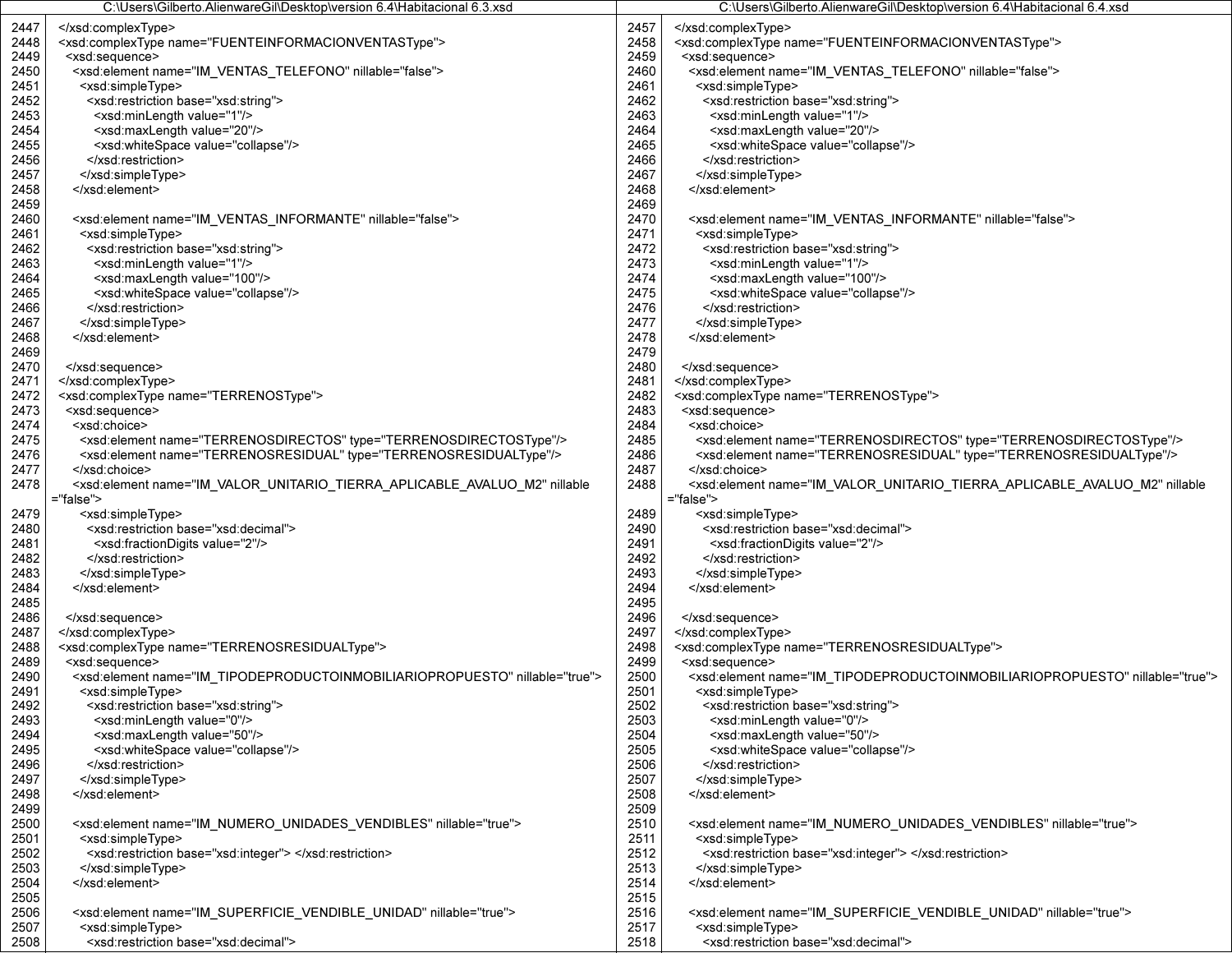| C:\Users\Gilberto.AlienwareGil\Desktop\version 6.4\Habitacional 6.3.xsd |                                                                                                                                                                                                                        | C:\Users\Gilberto.AlienwareGil\Desktop\version 6.4\Habitacional 6.4.xsd |                                                                                                  |  |
|-------------------------------------------------------------------------|------------------------------------------------------------------------------------------------------------------------------------------------------------------------------------------------------------------------|-------------------------------------------------------------------------|--------------------------------------------------------------------------------------------------|--|
| 2509                                                                    | <xsd:fractiondigits value="2"></xsd:fractiondigits>                                                                                                                                                                    | 2519                                                                    | <xsd:fractiondigits value="2"></xsd:fractiondigits>                                              |  |
| 2510                                                                    |                                                                                                                                                                                                                        | 2520                                                                    |                                                                                                  |  |
| 2511                                                                    |                                                                                                                                                                                                                        | 2521                                                                    |                                                                                                  |  |
| 2512                                                                    |                                                                                                                                                                                                                        | 2522                                                                    |                                                                                                  |  |
| 2513                                                                    |                                                                                                                                                                                                                        | 2523                                                                    |                                                                                                  |  |
| 2514                                                                    | <xsd:element <="" name="COMPARABLESRESIDUAL" td="" type="COMPARABLESRESIDUALType"><td>2524</td><td><xsd:element <="" name="COMPARABLESRESIDUAL" td="" type="COMPARABLESRESIDUALType"></xsd:element></td></xsd:element> | 2524                                                                    | <xsd:element <="" name="COMPARABLESRESIDUAL" td="" type="COMPARABLESRESIDUALType"></xsd:element> |  |
|                                                                         | minOccurs="4" maxOccurs="4"/>                                                                                                                                                                                          |                                                                         | minOccurs="4" maxOccurs="4"/>                                                                    |  |
| 2515                                                                    | <xsd:element name="CONCLUSIONHOMOLOGACIONRESIDUAL" td="" type<=""><td>2525</td><td><xsd:element name="CONCLUSIONHOMOLOGACIONRESIDUAL" td="" type<=""></xsd:element></td></xsd:element>                                 | 2525                                                                    | <xsd:element name="CONCLUSIONHOMOLOGACIONRESIDUAL" td="" type<=""></xsd:element>                 |  |
|                                                                         | ="CONCLUSIONHOMOLOGACIONRESIDUALType" minOccurs="0" maxOccurs="1"/>                                                                                                                                                    |                                                                         | ="CONCLUSIONHOMOLOGACIONRESIDUALType" minOccurs="0" maxOccurs="1"/>                              |  |
|                                                                         | <xsd:element name="IM_TOTAL_INGRESOS" nillable="true"></xsd:element>                                                                                                                                                   | 2526                                                                    | <xsd:element name="IM_TOTAL_INGRESOS" nillable="true"></xsd:element>                             |  |
| 2516<br>2517                                                            | <xsd:simpletype></xsd:simpletype>                                                                                                                                                                                      | 2527                                                                    | <xsd:simpletype></xsd:simpletype>                                                                |  |
|                                                                         | <xsd:restriction base="xsd:decimal"></xsd:restriction>                                                                                                                                                                 | 2528                                                                    |                                                                                                  |  |
| 2518                                                                    |                                                                                                                                                                                                                        |                                                                         | <xsd:restriction base="xsd:decimal"></xsd:restriction>                                           |  |
| 2519                                                                    | <xsd:fractiondigits value="2"></xsd:fractiondigits>                                                                                                                                                                    | 2529                                                                    | <xsd:fractiondigits value="2"></xsd:fractiondigits>                                              |  |
| 2520                                                                    |                                                                                                                                                                                                                        | 2530                                                                    |                                                                                                  |  |
| 2521                                                                    |                                                                                                                                                                                                                        | 2531                                                                    |                                                                                                  |  |
| 2522                                                                    |                                                                                                                                                                                                                        | 2532                                                                    |                                                                                                  |  |
| 2523                                                                    |                                                                                                                                                                                                                        | 2533                                                                    |                                                                                                  |  |
| 2524                                                                    | <xsd:element name="IM_TOTAL_EGRESOS" nillable="true"></xsd:element>                                                                                                                                                    | 2534                                                                    | <xsd:element name="IM_TOTAL_EGRESOS" nillable="true"></xsd:element>                              |  |
| 2525                                                                    | <xsd:simpletype></xsd:simpletype>                                                                                                                                                                                      | 2535                                                                    | <xsd:simpletype></xsd:simpletype>                                                                |  |
| 2526                                                                    | <xsd:restriction base="xsd:decimal"></xsd:restriction>                                                                                                                                                                 | 2536                                                                    | <xsd:restriction base="xsd:decimal"></xsd:restriction>                                           |  |
| 2527                                                                    | <xsd:fractiondigits value="2"></xsd:fractiondigits>                                                                                                                                                                    | 2537                                                                    | <xsd:fractiondigits value="2"></xsd:fractiondigits>                                              |  |
| 2528                                                                    | $\le$ /xsd:restriction>                                                                                                                                                                                                | 2538                                                                    |                                                                                                  |  |
| 2529                                                                    |                                                                                                                                                                                                                        | 2539                                                                    |                                                                                                  |  |
| 2530                                                                    |                                                                                                                                                                                                                        | 2540                                                                    |                                                                                                  |  |
| 2531                                                                    |                                                                                                                                                                                                                        | 2541                                                                    |                                                                                                  |  |
| 2532                                                                    | <xsd:element name="IM_UTILIDAD_PROPUESTA" nillable="true"></xsd:element>                                                                                                                                               | 2542                                                                    | <xsd:element name="IM_UTILIDAD_PROPUESTA" nillable="true"></xsd:element>                         |  |
| 2533                                                                    | <xsd:simpletype></xsd:simpletype>                                                                                                                                                                                      | 2543                                                                    | <xsd:simpletype></xsd:simpletype>                                                                |  |
| 2534                                                                    | <xsd:restriction base="xsd:decimal"></xsd:restriction>                                                                                                                                                                 | 2544                                                                    | <xsd:restriction base="xsd:decimal"></xsd:restriction>                                           |  |
| 2535                                                                    | <xsd:fractiondigits value="2"></xsd:fractiondigits>                                                                                                                                                                    | 2545                                                                    | <xsd:fractiondigits value="2"></xsd:fractiondigits>                                              |  |
| 2536                                                                    |                                                                                                                                                                                                                        | 2546                                                                    |                                                                                                  |  |
| 2537                                                                    |                                                                                                                                                                                                                        | 2547                                                                    |                                                                                                  |  |
| 2538                                                                    |                                                                                                                                                                                                                        | 2548                                                                    |                                                                                                  |  |
| 2539                                                                    |                                                                                                                                                                                                                        | 2549                                                                    |                                                                                                  |  |
| 2540                                                                    | <xsd:element name="IM_VALOR_UNITARIO_TIERRA_RESIDUAL" nillable="true"></xsd:element>                                                                                                                                   | 2550                                                                    | <xsd:element name="IM_VALOR_UNITARIO_TIERRA_RESIDUAL" nillable="true"></xsd:element>             |  |
| 2541                                                                    | <xsd:simpletype></xsd:simpletype>                                                                                                                                                                                      | 2551                                                                    | <xsd:simpletype></xsd:simpletype>                                                                |  |
| 2542                                                                    | <xsd:restriction base="xsd:decimal"></xsd:restriction>                                                                                                                                                                 | 2552                                                                    | <xsd:restriction base="xsd:decimal"></xsd:restriction>                                           |  |
| 2543                                                                    | <xsd:fractiondigits value="2"></xsd:fractiondigits>                                                                                                                                                                    | 2553                                                                    | <xsd:fractiondigits value="2"></xsd:fractiondigits>                                              |  |
| 2544                                                                    |                                                                                                                                                                                                                        | 2554                                                                    |                                                                                                  |  |
| 2545                                                                    |                                                                                                                                                                                                                        | 2555                                                                    |                                                                                                  |  |
| 2546                                                                    |                                                                                                                                                                                                                        | 2556                                                                    |                                                                                                  |  |
| 2547                                                                    |                                                                                                                                                                                                                        | 2557                                                                    |                                                                                                  |  |
| 2548                                                                    |                                                                                                                                                                                                                        | 2558                                                                    |                                                                                                  |  |
| 2549                                                                    |                                                                                                                                                                                                                        | 2559                                                                    |                                                                                                  |  |
| 2550                                                                    | <xsd:complextype name="CONCLUSIONHOMOLOGACIONRESIDUALType"></xsd:complextype>                                                                                                                                          | 2560                                                                    | <xsd:complextype name="CONCLUSIONHOMOLOGACIONRESIDUALType"></xsd:complextype>                    |  |
| 2551                                                                    | <xsd:sequence></xsd:sequence>                                                                                                                                                                                          | 2561                                                                    | <xsd:sequence></xsd:sequence>                                                                    |  |
| 2552                                                                    | <xsd:element name="IM_VALOR_UNITARIO_TIERRA_PROMEDIO" nillable="true"></xsd:element>                                                                                                                                   | 2562                                                                    | <xsd:element name="IM_VALOR_UNITARIO_TIERRA_PROMEDIO" nillable="true"></xsd:element>             |  |
| 2553                                                                    | <xsd:simpletype></xsd:simpletype>                                                                                                                                                                                      | 2563                                                                    | <xsd:simpletype></xsd:simpletype>                                                                |  |
| 2554                                                                    | <xsd:restriction base="xsd:decimal"></xsd:restriction>                                                                                                                                                                 | 2564                                                                    | <xsd:restriction base="xsd:decimal"></xsd:restriction>                                           |  |
| 2555                                                                    | <xsd:fractiondigits value="2"></xsd:fractiondigits>                                                                                                                                                                    | 2565                                                                    | <xsd:fractiondigits value="2"></xsd:fractiondigits>                                              |  |
| 2556                                                                    |                                                                                                                                                                                                                        | 2566                                                                    |                                                                                                  |  |
| 2557                                                                    |                                                                                                                                                                                                                        | 2567                                                                    |                                                                                                  |  |
| 2558                                                                    |                                                                                                                                                                                                                        | 2568                                                                    |                                                                                                  |  |
| 2559                                                                    |                                                                                                                                                                                                                        | 2569                                                                    |                                                                                                  |  |
| 2560                                                                    | <xsd:element name="IM_VALOR_UNITARIO_SIN_HOMOLOGAR_MINIMO" nillable="true"></xsd:element>                                                                                                                              | 2570                                                                    | <xsd:element name="IM_VALOR_UNITARIO_SIN_HOMOLOGAR_MINIMO" nillable="true"></xsd:element>        |  |
| 2561                                                                    | <xsd:simpletype></xsd:simpletype>                                                                                                                                                                                      | 2571                                                                    | <xsd:simpletype></xsd:simpletype>                                                                |  |
| 2562                                                                    | <xsd:restriction base="xsd:decimal"></xsd:restriction>                                                                                                                                                                 | 2572                                                                    | <xsd:restriction base="xsd:decimal"></xsd:restriction>                                           |  |
| 2563                                                                    | <xsd:fractiondigits value="2"></xsd:fractiondigits>                                                                                                                                                                    | 2573                                                                    | <xsd:fractiondigits value="2"></xsd:fractiondigits>                                              |  |
| 2564                                                                    |                                                                                                                                                                                                                        | 2574                                                                    |                                                                                                  |  |
| 2565                                                                    |                                                                                                                                                                                                                        | 2575                                                                    |                                                                                                  |  |
| 2566                                                                    |                                                                                                                                                                                                                        | 2576                                                                    |                                                                                                  |  |
| 2567                                                                    |                                                                                                                                                                                                                        | 2577                                                                    |                                                                                                  |  |
| 2568                                                                    | <xsd:element name="IM_VALOR_UNITARIO_SIN_HOMOLOGAR_MAXIMO" nillable="true"></xsd:element>                                                                                                                              | 2578                                                                    | <xsd:element name="IM_VALOR_UNITARIO_SIN_HOMOLOGAR_MAXIMO" nillable="true"></xsd:element>        |  |
| 2569                                                                    | <xsd:simpletype></xsd:simpletype>                                                                                                                                                                                      | 2579                                                                    | <xsd:simpletype></xsd:simpletype>                                                                |  |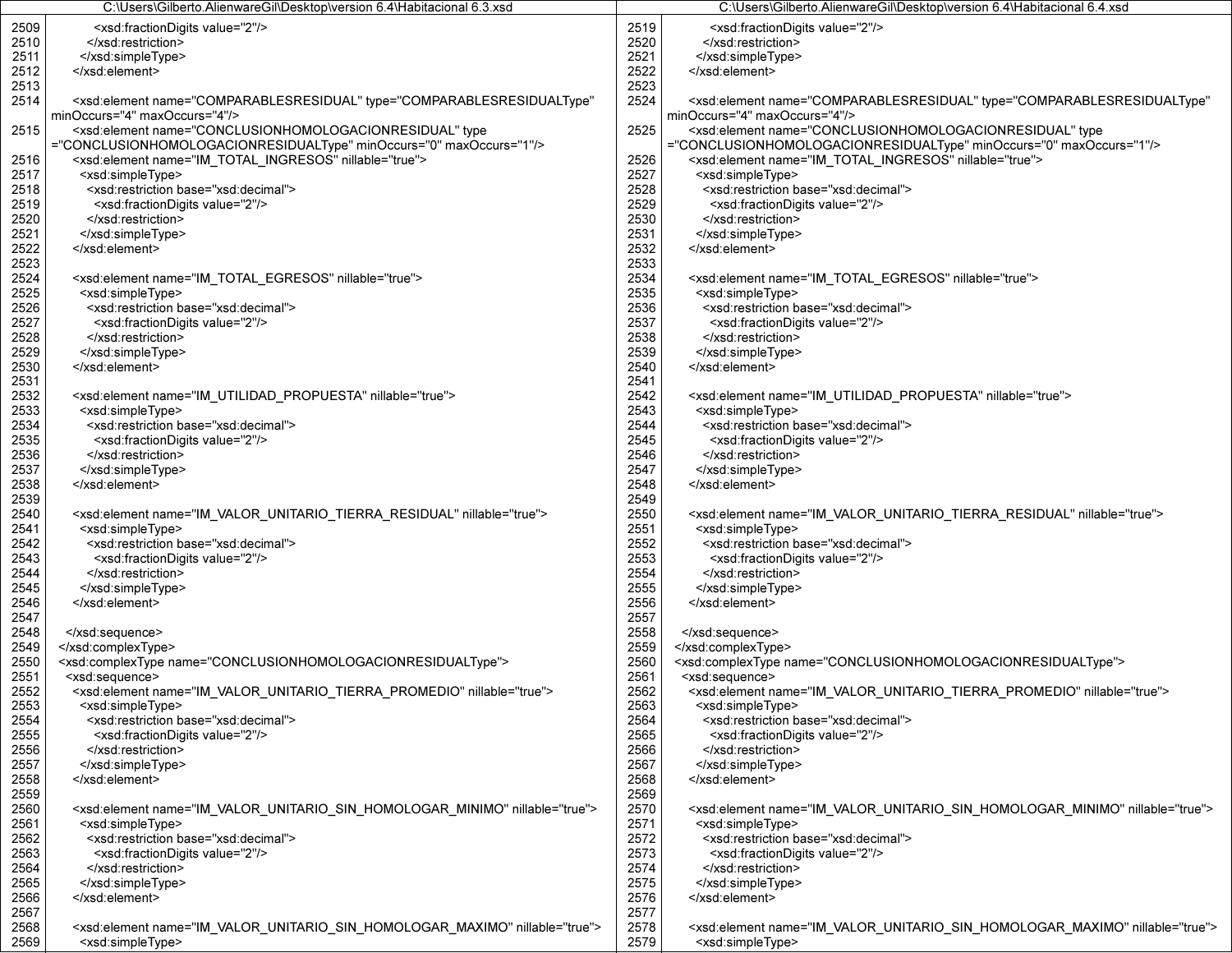|      | C:\Users\Gilberto.AlienwareGil\Desktop\version 6.4\Habitacional 6.3.xsd                 |      | C:\Users\Gilberto.AlienwareGil\Desktop\version 6.4\Habitacional 6.4 xsd                 |
|------|-----------------------------------------------------------------------------------------|------|-----------------------------------------------------------------------------------------|
| 2570 | <xsd:restriction base="xsd:decimal"></xsd:restriction>                                  | 2580 | <xsd:restriction base="xsd:decimal"></xsd:restriction>                                  |
| 2571 | <xsd:fractiondigits value="2"></xsd:fractiondigits>                                     | 2581 | <xsd:fractiondigits value="2"></xsd:fractiondigits>                                     |
|      |                                                                                         | 2582 |                                                                                         |
| 2572 |                                                                                         |      |                                                                                         |
| 2573 |                                                                                         | 2583 |                                                                                         |
| 2574 |                                                                                         | 2584 |                                                                                         |
| 2575 |                                                                                         | 2585 |                                                                                         |
| 2576 | <xsd:element name="IM_VALOR_UNITARIO_HOMOLOGADO_MINIMO" nillable="true"></xsd:element>  | 2586 | <xsd:element name="IM_VALOR_UNITARIO_HOMOLOGADO_MINIMO" nillable="true"></xsd:element>  |
| 2577 | <xsd:simpletype></xsd:simpletype>                                                       | 2587 | <xsd:simpletype></xsd:simpletype>                                                       |
| 2578 | <xsd:restriction base="xsd:decimal"></xsd:restriction>                                  | 2588 | <xsd:restriction base="xsd:decimal"></xsd:restriction>                                  |
| 2579 | <xsd:fractiondigits value="2"></xsd:fractiondigits>                                     | 2589 | <xsd:fractiondigits value="2"></xsd:fractiondigits>                                     |
| 2580 |                                                                                         | 2590 |                                                                                         |
| 2581 |                                                                                         | 2591 |                                                                                         |
| 2582 |                                                                                         | 2592 |                                                                                         |
|      |                                                                                         |      |                                                                                         |
| 2583 |                                                                                         | 2593 |                                                                                         |
| 2584 | <xsd:element name="IM_VALOR_UNITARIO_HOMOLOGADO_MAXIMO" nillable="true"></xsd:element>  | 2594 | <xsd:element name="IM_VALOR_UNITARIO_HOMOLOGADO_MAXIMO" nillable="true"></xsd:element>  |
| 2585 | <xsd:simpletype></xsd:simpletype>                                                       | 2595 | <xsd:simpletype></xsd:simpletype>                                                       |
| 2586 | <xsd:restriction base="xsd:decimal"></xsd:restriction>                                  | 2596 | <xsd:restriction base="xsd:decimal"></xsd:restriction>                                  |
| 2587 | <xsd:fractiondigits value="2"></xsd:fractiondigits>                                     | 2597 | <xsd:fractiondigits value="2"></xsd:fractiondigits>                                     |
| 2588 |                                                                                         | 2598 |                                                                                         |
| 2589 |                                                                                         | 2599 |                                                                                         |
| 2590 |                                                                                         | 2600 |                                                                                         |
| 2591 |                                                                                         | 2601 |                                                                                         |
| 2592 | <xsd:element name="IM_VALOR_UNITARIO_APLICABLE_RESIDUAL" nillable="true"></xsd:element> | 2602 | <xsd:element name="IM_VALOR_UNITARIO_APLICABLE_RESIDUAL" nillable="true"></xsd:element> |
| 2593 | <xsd:simpletype></xsd:simpletype>                                                       | 2603 | <xsd:simpletype></xsd:simpletype>                                                       |
|      |                                                                                         | 2604 |                                                                                         |
| 2594 | <xsd:restriction base="xsd:decimal"></xsd:restriction>                                  |      | <xsd:restriction base="xsd:decimal"></xsd:restriction>                                  |
| 2595 | <xsd:fractiondigits value="2"></xsd:fractiondigits>                                     | 2605 | <xsd:fractiondigits value="2"></xsd:fractiondigits>                                     |
| 2596 |                                                                                         | 2606 | $\le$ /xsd:restriction>                                                                 |
| 2597 |                                                                                         | 2607 |                                                                                         |
| 2598 |                                                                                         | 2608 |                                                                                         |
| 2599 |                                                                                         | 2609 |                                                                                         |
| 2600 |                                                                                         | 2610 |                                                                                         |
| 2601 |                                                                                         | 2611 |                                                                                         |
| 2602 | <xsd:complextype name="COMPARABLESRESIDUALType"></xsd:complextype>                      | 2612 | <xsd:complextype name="COMPARABLESRESIDUALType"></xsd:complextype>                      |
| 2603 | <xsd:sequence></xsd:sequence>                                                           | 2613 | <xsd:sequence></xsd:sequence>                                                           |
| 2604 | <xsd:element name="IM_CALLE_COMPARABLES" nillable="true"></xsd:element>                 | 2614 | <xsd:element name="IM_CALLE_COMPARABLES" nillable="true"></xsd:element>                 |
| 2605 | <xsd:simpletype></xsd:simpletype>                                                       | 2615 | <xsd:simpletype></xsd:simpletype>                                                       |
|      |                                                                                         | 2616 |                                                                                         |
| 2606 | <xsd:restriction base="xsd:string"></xsd:restriction>                                   |      | <xsd:restriction base="xsd:string"></xsd:restriction>                                   |
| 2607 | <xsd:minlength value="1"></xsd:minlength>                                               | 2617 | <xsd:minlength value="1"></xsd:minlength>                                               |
| 2608 | <xsd:maxlength value="100"></xsd:maxlength>                                             | 2618 | <xsd:maxlength value="100"></xsd:maxlength>                                             |
| 2609 | <xsd:whitespace value="collapse"></xsd:whitespace>                                      | 2619 | <xsd:whitespace value="collapse"></xsd:whitespace>                                      |
| 2610 |                                                                                         | 2620 |                                                                                         |
| 2611 |                                                                                         | 2621 |                                                                                         |
| 2612 |                                                                                         | 2622 |                                                                                         |
| 2613 |                                                                                         | 2623 |                                                                                         |
| 2614 | <xsd:element name="IM_COLONIA_COMPARABLES" nillable="true"></xsd:element>               | 2624 | <xsd:element name="IM_COLONIA_COMPARABLES" nillable="true"></xsd:element>               |
| 2615 | <xsd:simpletype></xsd:simpletype>                                                       | 2625 | <xsd:simpletype></xsd:simpletype>                                                       |
| 2616 | <xsd:restriction base="xsd:string"></xsd:restriction>                                   | 2626 | <xsd:restriction base="xsd:string"></xsd:restriction>                                   |
| 2617 | <xsd:minlength value="1"></xsd:minlength>                                               | 2627 | <xsd:minlength value="1"></xsd:minlength>                                               |
| 2618 | <xsd:maxlength value="50"></xsd:maxlength>                                              | 2628 | <xsd:maxlength value="50"></xsd:maxlength>                                              |
| 2619 |                                                                                         | 2629 |                                                                                         |
|      | <xsd:whitespace value="collapse"></xsd:whitespace>                                      |      | <xsd:whitespace value="collapse"></xsd:whitespace>                                      |
| 2620 |                                                                                         | 2630 |                                                                                         |
| 2621 |                                                                                         | 2631 |                                                                                         |
| 2622 |                                                                                         | 2632 |                                                                                         |
| 2623 |                                                                                         | 2633 |                                                                                         |
| 2624 | <xsd:element name="IM_DELEGACION_COMPARABLES" nillable="true"></xsd:element>            | 2634 | <xsd:element name="IM_DELEGACION_COMPARABLES" nillable="true"></xsd:element>            |
| 2625 | <xsd:simpletype></xsd:simpletype>                                                       | 2635 | <xsd:simpletype></xsd:simpletype>                                                       |
| 2626 | <xsd:restriction base="xsd:string"></xsd:restriction>                                   | 2636 | <xsd:restriction base="xsd:string"></xsd:restriction>                                   |
| 2627 | <xsd:minlength value="1"></xsd:minlength>                                               | 2637 | <xsd:minlength value="1"></xsd:minlength>                                               |
| 2628 | <xsd:maxlength value="50"></xsd:maxlength>                                              | 2638 | <xsd:maxlength value="50"></xsd:maxlength>                                              |
| 2629 | <xsd:whitespace value="collapse"></xsd:whitespace>                                      | 2639 | <xsd:whitespace value="collapse"></xsd:whitespace>                                      |
| 2630 |                                                                                         | 2640 |                                                                                         |
| 2631 |                                                                                         | 2641 |                                                                                         |
| 2632 |                                                                                         | 2642 |                                                                                         |
|      |                                                                                         |      |                                                                                         |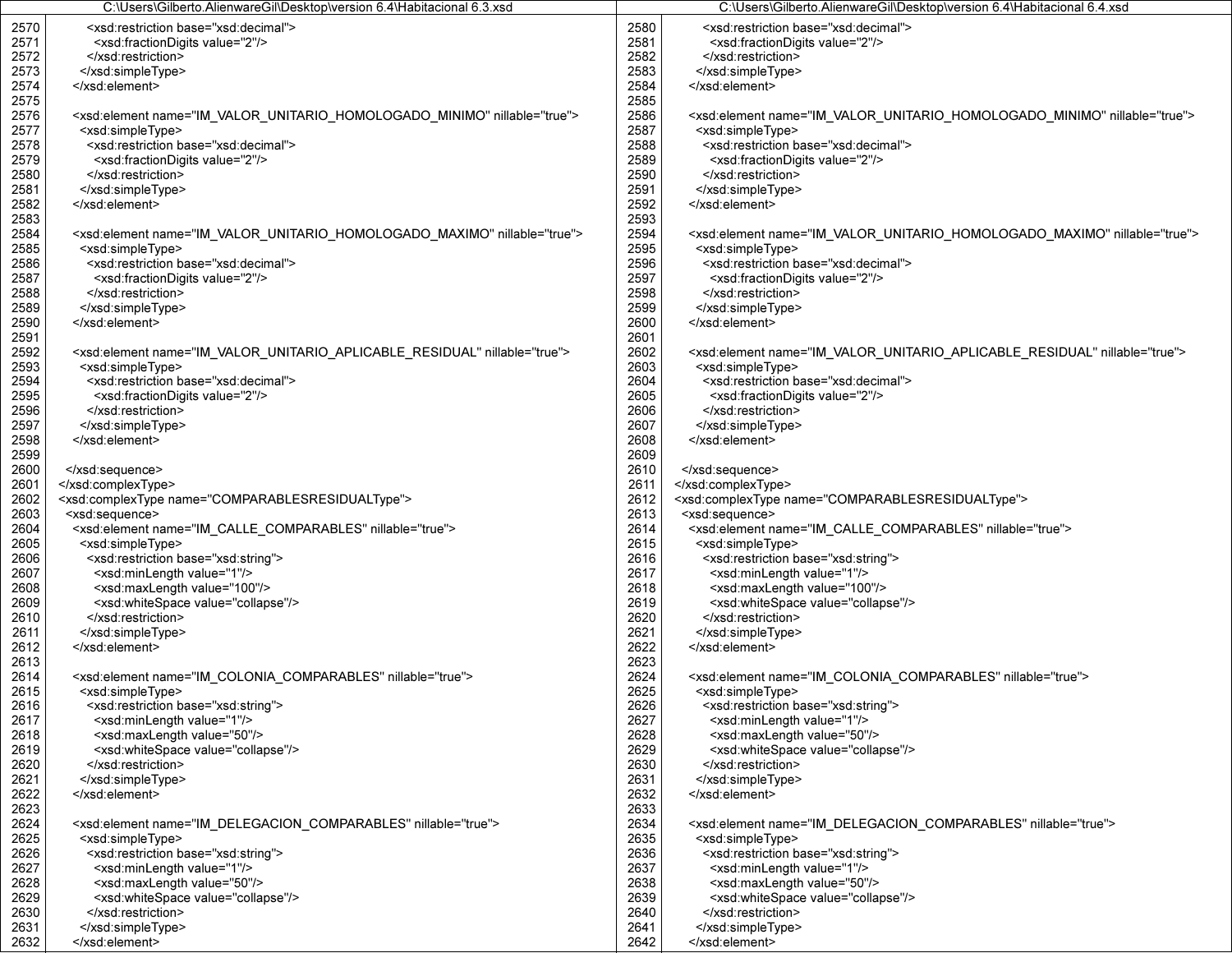|      | C:\Users\Gilberto.AlienwareGil\Desktop\version 6.4\Habitacional 6.3.xsd                  |      | C:\Users\Gilberto.AlienwareGil\Desktop\version 6.4\Habitacional 6.4.xsd                  |
|------|------------------------------------------------------------------------------------------|------|------------------------------------------------------------------------------------------|
| 2633 |                                                                                          | 2643 |                                                                                          |
|      |                                                                                          |      |                                                                                          |
| 2634 | <xsd:element name="IM_CODIGO_POSTAL_COMPARABLES" nillable="true"></xsd:element>          | 2644 | <xsd:element name="IM_CODIGO_POSTAL_COMPARABLES" nillable="true"></xsd:element>          |
| 2635 | <xsd:simpletype></xsd:simpletype>                                                        | 2645 | <xsd:simpletype></xsd:simpletype>                                                        |
| 2636 | <xsd:restriction base="xsd:string"></xsd:restriction>                                    | 2646 | <xsd:restriction base="xsd:string"></xsd:restriction>                                    |
| 2637 | <xsd:minlength value="1"></xsd:minlength>                                                | 2647 | <xsd:minlength value="1"></xsd:minlength>                                                |
| 2638 | <xsd:maxlength value="5"></xsd:maxlength>                                                | 2648 | <xsd:maxlength value="5"></xsd:maxlength>                                                |
|      |                                                                                          |      |                                                                                          |
| 2639 | <xsd:whitespace value="collapse"></xsd:whitespace>                                       | 2649 | <xsd:whitespace value="collapse"></xsd:whitespace>                                       |
| 2640 |                                                                                          | 2650 |                                                                                          |
| 2641 |                                                                                          | 2651 |                                                                                          |
| 2642 |                                                                                          | 2652 |                                                                                          |
| 2643 |                                                                                          | 2653 |                                                                                          |
|      |                                                                                          |      |                                                                                          |
| 2644 | <xsd:element name="FUENTEINFORMACION" type="FUENTEINFORMACIONType"></xsd:element>        | 2654 | <xsd:element name="FUENTEINFORMACION" type="FUENTEINFORMACIONType"></xsd:element>        |
| 2645 | <xsd:element name="IM_DESCRIPCION_PREDIO_COMPARABLES" nillable="true"></xsd:element>     | 2655 | <xsd:element name="IM_DESCRIPCION_PREDIO_COMPARABLES" nillable="true"></xsd:element>     |
| 2646 | <xsd:simpletype></xsd:simpletype>                                                        | 2656 | <xsd:simpletype></xsd:simpletype>                                                        |
| 2647 | <xsd:restriction base="xsd:string"></xsd:restriction>                                    | 2657 | <xsd:restriction base="xsd:string"></xsd:restriction>                                    |
| 2648 | <xsd:minlength value="0"></xsd:minlength>                                                | 2658 | <xsd:minlength value="0"></xsd:minlength>                                                |
|      |                                                                                          |      |                                                                                          |
| 2649 | <xsd:maxlength value="250"></xsd:maxlength>                                              | 2659 | <xsd:maxlength value="250"></xsd:maxlength>                                              |
| 2650 | <xsd:whitespace value="collapse"></xsd:whitespace>                                       | 2660 | <xsd:whitespace value="collapse"></xsd:whitespace>                                       |
| 2651 |                                                                                          | 2661 |                                                                                          |
| 2652 |                                                                                          | 2662 |                                                                                          |
| 2653 |                                                                                          | 2663 |                                                                                          |
|      |                                                                                          |      |                                                                                          |
| 2654 |                                                                                          | 2664 |                                                                                          |
| 2655 | <xsd:element name="IM_SUPERFICIE_VENDIBLE" nillable="true"></xsd:element>                | 2665 | <xsd:element name="IM_SUPERFICIE_VENDIBLE" nillable="true"></xsd:element>                |
| 2656 | <xsd:simpletype></xsd:simpletype>                                                        | 2666 | <xsd:simpletype></xsd:simpletype>                                                        |
| 2657 | <xsd:restriction base="xsd:decimal"></xsd:restriction>                                   | 2667 | <xsd:restriction base="xsd:decimal"></xsd:restriction>                                   |
| 2658 | <xsd:fractiondigits value="2"></xsd:fractiondigits>                                      | 2668 | <xsd:fractiondigits value="2"></xsd:fractiondigits>                                      |
|      |                                                                                          |      |                                                                                          |
| 2659 |                                                                                          | 2669 |                                                                                          |
| 2660 |                                                                                          | 2670 |                                                                                          |
| 2661 |                                                                                          | 2671 |                                                                                          |
| 2662 |                                                                                          | 2672 |                                                                                          |
| 2663 |                                                                                          | 2673 |                                                                                          |
|      | <xsd:element name="IM_FECHA_COMPARABLES"></xsd:element>                                  |      | <xsd:element name="IM_FECHA_COMPARABLES"></xsd:element>                                  |
| 2664 | <xsd:simpletype></xsd:simpletype>                                                        | 2674 | <xsd:simpletype></xsd:simpletype>                                                        |
| 2665 | <xsd:restriction base="xsd:string"></xsd:restriction>                                    | 2675 | <xsd:restriction base="xsd:string"></xsd:restriction>                                    |
| 2666 | <xsd:pattern value="[0-2][0-2][0-9][0-9][-][0-1][0-9][-][0-3][0-9]"></xsd:pattern>       | 2676 | <xsd:pattern value="[0-2][0-2][0-9][0-9][-][0-1][0-9][-][0-3][0-9]"></xsd:pattern>       |
| 2667 |                                                                                          | 2677 |                                                                                          |
|      |                                                                                          | 2678 |                                                                                          |
| 2668 |                                                                                          |      |                                                                                          |
| 2669 |                                                                                          | 2679 |                                                                                          |
| 2670 |                                                                                          | 2680 |                                                                                          |
| 2671 | <xsd:element name="IM_PRECIO_SOLICITADO_COMPARABLES" nillable="true"></xsd:element>      | 2681 | <xsd:element name="IM_PRECIO_SOLICITADO_COMPARABLES" nillable="true"></xsd:element>      |
| 2672 | <xsd:simpletype></xsd:simpletype>                                                        | 2682 | <xsd:simpletype></xsd:simpletype>                                                        |
| 2673 | <xsd:restriction base="xsd:decimal"></xsd:restriction>                                   | 2683 | <xsd:restriction base="xsd:decimal"></xsd:restriction>                                   |
|      |                                                                                          |      |                                                                                          |
| 2674 | <xsd:fractiondigits value="2"></xsd:fractiondigits>                                      | 2684 | <xsd:fractiondigits value="2"></xsd:fractiondigits>                                      |
| 2675 |                                                                                          | 2685 |                                                                                          |
| 2676 |                                                                                          | 2686 |                                                                                          |
| 2677 |                                                                                          | 2687 |                                                                                          |
| 2678 |                                                                                          | 2688 |                                                                                          |
|      |                                                                                          |      |                                                                                          |
| 2679 | <xsd:element name="IM_FACTOR_DENEGOCIACION" nillable="true"></xsd:element>               | 2689 | <xsd:element name="IM_FACTOR_DENEGOCIACION" nillable="true"></xsd:element>               |
| 2680 | <xsd:simpletype></xsd:simpletype>                                                        | 2690 | <xsd:simpletype></xsd:simpletype>                                                        |
| 2681 | <xsd:restriction base="xsd:decimal"></xsd:restriction>                                   | 2691 | <xsd:restriction base="xsd:decimal"></xsd:restriction>                                   |
| 2682 | <xsd:fractiondigits value="2"></xsd:fractiondigits>                                      | 2692 | <xsd:fractiondigits value="2"></xsd:fractiondigits>                                      |
| 2683 |                                                                                          | 2693 |                                                                                          |
|      |                                                                                          |      |                                                                                          |
| 2684 |                                                                                          | 2694 |                                                                                          |
| 2685 |                                                                                          | 2695 |                                                                                          |
| 2686 |                                                                                          | 2696 |                                                                                          |
| 2687 | <xsd:element name="IM_VALOR_UNITARIO_DETIERRAHOMOLOGADO_" nillable="true"></xsd:element> | 2697 | <xsd:element name="IM_VALOR_UNITARIO_DETIERRAHOMOLOGADO_" nillable="true"></xsd:element> |
| 2688 | <xsd:simpletype></xsd:simpletype>                                                        | 2698 | <xsd:simpletype></xsd:simpletype>                                                        |
|      |                                                                                          |      |                                                                                          |
| 2689 | <xsd:restriction base="xsd:decimal"></xsd:restriction>                                   | 2699 | <xsd:restriction base="xsd:decimal"></xsd:restriction>                                   |
| 2690 | <xsd:fractiondigits value="2"></xsd:fractiondigits>                                      | 2700 | <xsd:fractiondigits value="2"></xsd:fractiondigits>                                      |
| 2691 |                                                                                          | 2701 |                                                                                          |
| 2692 |                                                                                          | 2702 |                                                                                          |
|      |                                                                                          |      |                                                                                          |
| 2693 |                                                                                          | 2703 |                                                                                          |
| 2694 |                                                                                          | 2704 |                                                                                          |
| 2695 |                                                                                          | 2705 |                                                                                          |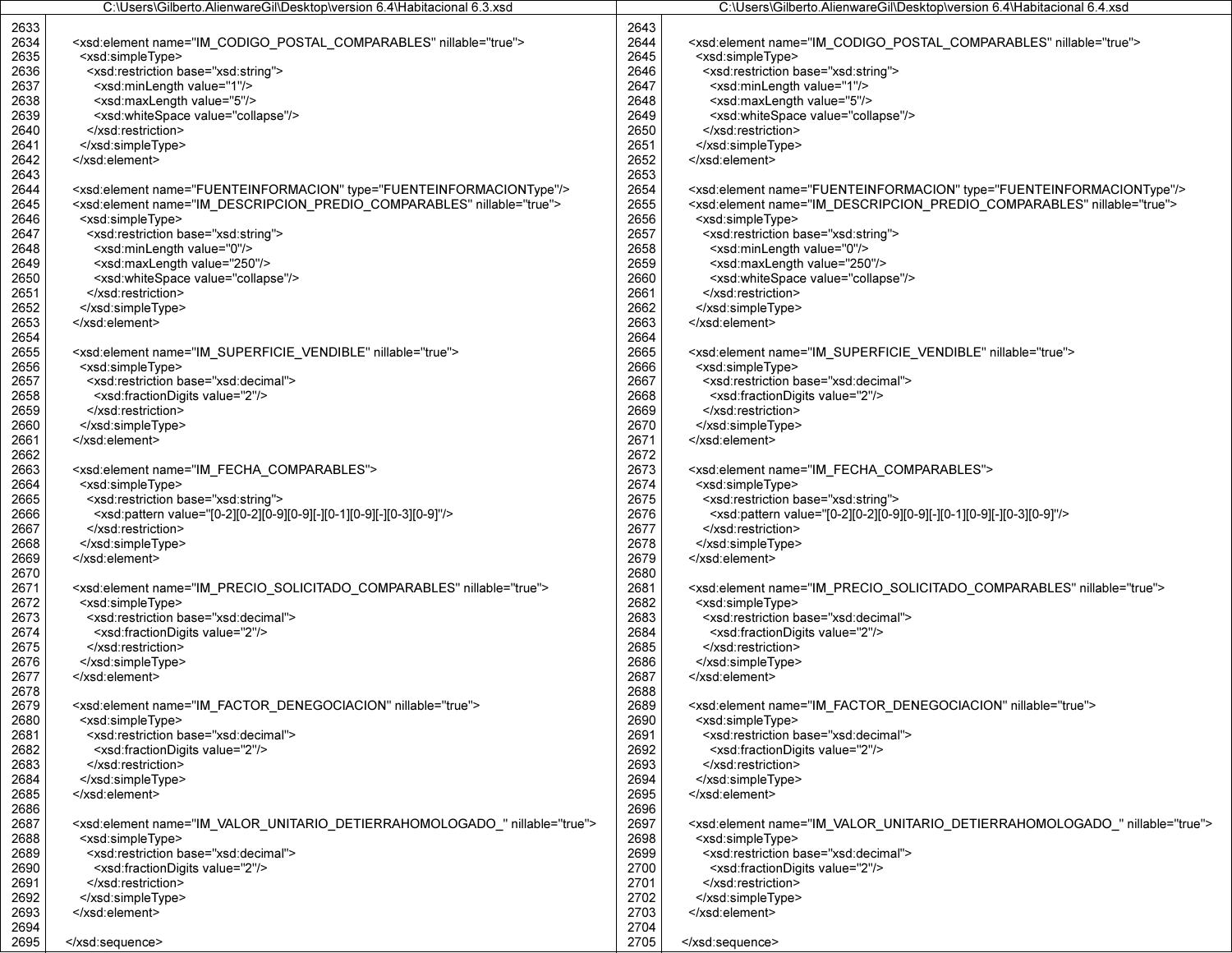|      | C:\Users\Gilberto.AlienwareGil\Desktop\version 6.4\Habitacional 6.3.xsd                                                                                                                                        |      | C:\Users\Gilberto.AlienwareGil\Desktop\version 6.4\Habitacional 6.4.xsd                      |
|------|----------------------------------------------------------------------------------------------------------------------------------------------------------------------------------------------------------------|------|----------------------------------------------------------------------------------------------|
| 2696 |                                                                                                                                                                                                                | 2706 |                                                                                              |
| 2697 | <xsd:complextype name="FUENTEINFORMACIONType"></xsd:complextype>                                                                                                                                               | 2707 | <xsd:complextype name="FUENTEINFORMACIONType"></xsd:complextype>                             |
| 2698 | <xsd:sequence></xsd:sequence>                                                                                                                                                                                  | 2708 | <xsd:sequence></xsd:sequence>                                                                |
| 2699 | <xsd:element name="IM_TELEFONO_COMPARABLES" nillable="true"></xsd:element>                                                                                                                                     | 2709 | <xsd:element name="IM_TELEFONO_COMPARABLES" nillable="true"></xsd:element>                   |
| 2700 | <xsd:simpletype></xsd:simpletype>                                                                                                                                                                              | 2710 | <xsd:simpletype></xsd:simpletype>                                                            |
|      | <xsd:restriction base="xsd:string"></xsd:restriction>                                                                                                                                                          | 2711 |                                                                                              |
| 2701 |                                                                                                                                                                                                                |      | <xsd:restriction base="xsd:string"></xsd:restriction>                                        |
| 2702 | <xsd:minlength value="1"></xsd:minlength>                                                                                                                                                                      | 2712 | <xsd:minlength value="1"></xsd:minlength>                                                    |
| 2703 | <xsd:maxlength value="20"></xsd:maxlength>                                                                                                                                                                     | 2713 | <xsd:maxlength value="20"></xsd:maxlength>                                                   |
| 2704 | <xsd:whitespace value="collapse"></xsd:whitespace>                                                                                                                                                             | 2714 | <xsd:whitespace value="collapse"></xsd:whitespace>                                           |
| 2705 |                                                                                                                                                                                                                | 2715 |                                                                                              |
| 2706 |                                                                                                                                                                                                                | 2716 |                                                                                              |
| 2707 |                                                                                                                                                                                                                | 2717 |                                                                                              |
| 2708 |                                                                                                                                                                                                                | 2718 |                                                                                              |
| 2709 | <xsd:element name="IM_INFORMANTE_COMPARABLES" nillable="true"></xsd:element>                                                                                                                                   | 2719 | <xsd:element name="IM_INFORMANTE_COMPARABLES" nillable="true"></xsd:element>                 |
| 2710 | <xsd:simpletype></xsd:simpletype>                                                                                                                                                                              | 2720 | <xsd:simpletype></xsd:simpletype>                                                            |
| 2711 | <xsd:restriction base="xsd:string"></xsd:restriction>                                                                                                                                                          | 2721 | <xsd:restriction base="xsd:string"></xsd:restriction>                                        |
| 2712 | <xsd:minlength value="1"></xsd:minlength>                                                                                                                                                                      | 2722 | <xsd:minlength value="1"></xsd:minlength>                                                    |
| 2713 | <xsd:maxlength value="100"></xsd:maxlength>                                                                                                                                                                    | 2723 | <xsd:maxlength value="100"></xsd:maxlength>                                                  |
| 2714 | <xsd:whitespace value="collapse"></xsd:whitespace>                                                                                                                                                             | 2724 | <xsd:whitespace value="collapse"></xsd:whitespace>                                           |
| 2715 |                                                                                                                                                                                                                | 2725 |                                                                                              |
| 2716 |                                                                                                                                                                                                                | 2726 |                                                                                              |
| 2717 | $\le$ /xsd:element>                                                                                                                                                                                            | 2727 |                                                                                              |
|      |                                                                                                                                                                                                                | 2728 |                                                                                              |
| 2718 |                                                                                                                                                                                                                |      |                                                                                              |
| 2719 |                                                                                                                                                                                                                | 2729 |                                                                                              |
| 2720 |                                                                                                                                                                                                                | 2730 |                                                                                              |
| 2721 | <xsd:complextype name="TERRENOSDIRECTOSType"></xsd:complextype>                                                                                                                                                | 2731 | <xsd:complextype name="TERRENOSDIRECTOSType"></xsd:complextype>                              |
| 2722 | <xsd:sequence></xsd:sequence>                                                                                                                                                                                  | 2732 | <xsd:sequence></xsd:sequence>                                                                |
| 2723 | <xsd:element name="COMPARABLESDIRECTOS" td="" type<=""><td>2733</td><td><xsd:element name="COMPARABLESDIRECTOS" td="" type<=""></xsd:element></td></xsd:element>                                               | 2733 | <xsd:element name="COMPARABLESDIRECTOS" td="" type<=""></xsd:element>                        |
|      | ="COMPARABLESDIRECTOSType" minOccurs="4" maxOccurs="4"/>                                                                                                                                                       |      | ="COMPARABLESDIRECTOSType" minOccurs="4" maxOccurs="4"/>                                     |
| 2724 | <xsd:element name="CONCLUSIONHOMOLOGACIONTERRENOS" td="" type<=""><td>2734</td><td><xsd:element name="CONCLUSIONHOMOLOGACIONTERRENOS" td="" type<=""></xsd:element></td></xsd:element>                         | 2734 | <xsd:element name="CONCLUSIONHOMOLOGACIONTERRENOS" td="" type<=""></xsd:element>             |
|      | ="CONCLUSIONHOMOLOGACIONTERRENOSType"/>                                                                                                                                                                        |      | ="CONCLUSIONHOMOLOGACIONTERRENOSType"/>                                                      |
| 2725 |                                                                                                                                                                                                                | 2735 |                                                                                              |
| 2726 |                                                                                                                                                                                                                | 2736 |                                                                                              |
| 2727 | <xsd:complextype name="CONCLUSIONHOMOLOGACIONTERRENOSType"></xsd:complextype>                                                                                                                                  | 2737 | <xsd:complextype name="CONCLUSIONHOMOLOGACIONTERRENOSType"></xsd:complextype>                |
| 2728 | <xsd:sequence></xsd:sequence>                                                                                                                                                                                  | 2738 | <xsd:sequence></xsd:sequence>                                                                |
| 2729 | <xsd:element name="IM_VALOR_UNITARIO_PROMEDIO" nillable="false"></xsd:element>                                                                                                                                 | 2739 | <xsd:element name="IM_VALOR_UNITARIO_PROMEDIO" nillable="false"></xsd:element>               |
| 2730 | <xsd:simpletype></xsd:simpletype>                                                                                                                                                                              | 2740 | <xsd:simpletype></xsd:simpletype>                                                            |
| 2731 | <xsd:restriction base="xsd:decimal"> </xsd:restriction>                                                                                                                                                        | 2741 | <xsd:restriction base="xsd:decimal"> </xsd:restriction>                                      |
| 2732 |                                                                                                                                                                                                                | 2742 |                                                                                              |
|      |                                                                                                                                                                                                                | 2743 |                                                                                              |
| 2733 |                                                                                                                                                                                                                |      |                                                                                              |
| 2734 |                                                                                                                                                                                                                | 2744 |                                                                                              |
| 2735 | <xsd:element <="" name="IM_VALOR_UNITARIO_SIN_HOMOLOGAR_MINIMO_TERRENO" td=""><td>2745</td><td><xsd:element <="" name="IM_VALOR_UNITARIO_SIN_HOMOLOGAR_MINIMO_TERRENO" td=""></xsd:element></td></xsd:element> | 2745 | <xsd:element <="" name="IM_VALOR_UNITARIO_SIN_HOMOLOGAR_MINIMO_TERRENO" td=""></xsd:element> |
|      | nillable="false">                                                                                                                                                                                              |      | nillable="false">                                                                            |
| 2736 | <xsd:simpletype></xsd:simpletype>                                                                                                                                                                              | 2746 | <xsd:simpletype></xsd:simpletype>                                                            |
| 2737 | <xsd:restriction base="xsd:decimal"></xsd:restriction>                                                                                                                                                         | 2747 | <xsd:restriction base="xsd:decimal"></xsd:restriction>                                       |
| 2738 | <xsd:fractiondigits value="2"></xsd:fractiondigits>                                                                                                                                                            | 2748 | <xsd:fractiondigits value="2"></xsd:fractiondigits>                                          |
| 2739 |                                                                                                                                                                                                                | 2749 |                                                                                              |
| 2740 |                                                                                                                                                                                                                | 2750 |                                                                                              |
| 2741 |                                                                                                                                                                                                                | 2751 |                                                                                              |
| 2742 |                                                                                                                                                                                                                | 2752 |                                                                                              |
| 2743 | <xsd:element <="" name="IM_VALOR_UNITARIO_SIN_HOMOLOGAR_MAXIMO_TERRENO" td=""><td>2753</td><td><xsd:element <="" name="IM_VALOR_UNITARIO_SIN_HOMOLOGAR_MAXIMO_TERRENO" td=""></xsd:element></td></xsd:element> | 2753 | <xsd:element <="" name="IM_VALOR_UNITARIO_SIN_HOMOLOGAR_MAXIMO_TERRENO" td=""></xsd:element> |
|      | nillable="false">                                                                                                                                                                                              |      | nillable="false">                                                                            |
| 2744 | <xsd:simpletype></xsd:simpletype>                                                                                                                                                                              | 2754 | <xsd:simpletype></xsd:simpletype>                                                            |
| 2745 | <xsd:restriction base="xsd:decimal"></xsd:restriction>                                                                                                                                                         | 2755 | <xsd:restriction base="xsd:decimal"></xsd:restriction>                                       |
| 2746 | <xsd:fractiondigits value="2"></xsd:fractiondigits>                                                                                                                                                            | 2756 | <xsd:fractiondigits value="2"></xsd:fractiondigits>                                          |
| 2747 |                                                                                                                                                                                                                | 2757 |                                                                                              |
| 2748 |                                                                                                                                                                                                                | 2758 |                                                                                              |
| 2749 |                                                                                                                                                                                                                | 2759 |                                                                                              |
| 2750 |                                                                                                                                                                                                                | 2760 |                                                                                              |
|      |                                                                                                                                                                                                                |      |                                                                                              |
| 2751 | <xsd:element <="" name="IM_VALOR_UNITARIO_HOMOLOGADO_MINIMO_TERRENO" td=""><td>2761</td><td><xsd:element <="" name="IM_VALOR_UNITARIO_HOMOLOGADO_MINIMO_TERRENO" td=""></xsd:element></td></xsd:element>       | 2761 | <xsd:element <="" name="IM_VALOR_UNITARIO_HOMOLOGADO_MINIMO_TERRENO" td=""></xsd:element>    |
|      | nillable="false">                                                                                                                                                                                              |      | nillable="false">                                                                            |
| 2752 | <xsd:simpletype></xsd:simpletype>                                                                                                                                                                              | 2762 | <xsd:simpletype></xsd:simpletype>                                                            |
| 2753 | <xsd:restriction base="xsd:decimal"></xsd:restriction>                                                                                                                                                         | 2763 | <xsd:restriction base="xsd:decimal"></xsd:restriction>                                       |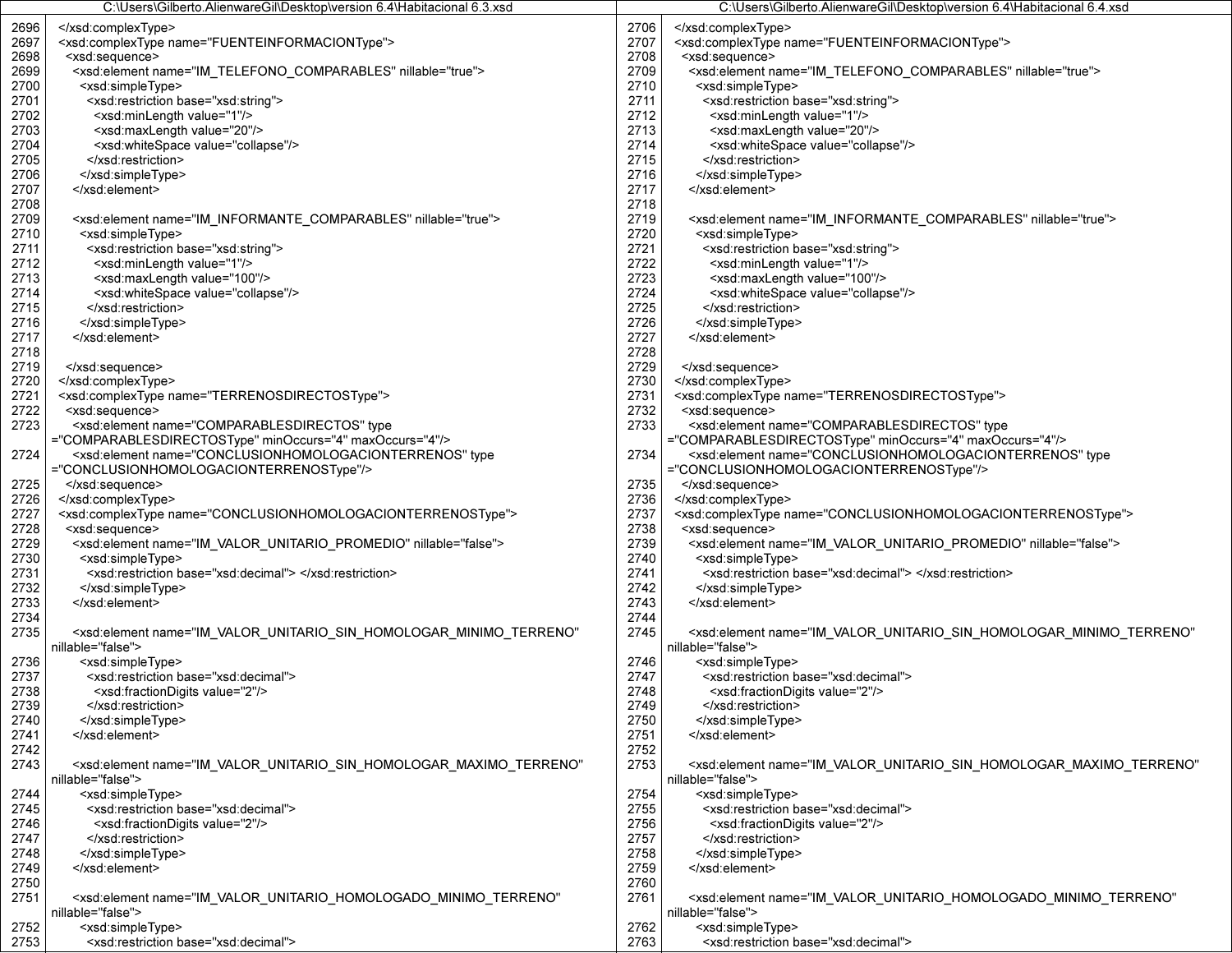| 2754<br>2764<br><xsd:fractiondigits value="2"></xsd:fractiondigits><br><xsd:fractiondigits value="2"></xsd:fractiondigits><br>2755<br>2765<br><br><br>2756<br>2766<br><br><br>2757<br>2767<br><br><br>2768<br>2758<br>2759<br>2769<br><xsd:element <br="" name="IM_VALOR_UNITARIO_HOMOLOGADO_MAXIMO_TERRENO"><xsd:element <br="" name="IM_VALOR_UNITARIO_HOMOLOGADO_MAXIMO_TERRENO">nillable="false"&gt;<br/>nillable="false"&gt;<br/>2760<br/>2770<br/><xsd:simpletype><br/><xsd:simpletype><br/>2761<br/>2771<br/><xsd:restriction base="xsd:decimal"><br/><xsd:restriction base="xsd:decimal"><br/>2762<br/><xsd:fractiondigits value="2"></xsd:fractiondigits><br/>2772<br/><xsd:fractiondigits value="2"></xsd:fractiondigits><br/>2763<br/>2773<br/></xsd:restriction><br/></xsd:restriction><br/>2764<br/>2774<br/></xsd:simpletype><br/></xsd:simpletype><br/>2765<br/>2775<br/></xsd:element><br/></xsd:element><br>2766<br>2776<br>2767<br>2777<br><br><br>2768<br><br>2778<br><br>2769<br>2779<br><xsd:complextype name="COMPARABLESDIRECTOSType"><br/><xsd:complextype name="COMPARABLESDIRECTOSType"><br/>2770<br/>2780<br/><xsd:sequence><br/><xsd:sequence><br/>2781<br/>2771<br/><xsd:element name="IM_CALLE_TERRENO" nillable="false"><br/><xsd:element name="IM_CALLE_TERRENO" nillable="false"><br/>2772<br/>2782<br/><xsd:simpletype><br/><xsd:simpletype><br/>2773<br/>2783<br/><xsd:restriction base="xsd:string"><br/><xsd:restriction base="xsd:string"><br/>2774<br/>2784<br/><xsd:minlength value="1"></xsd:minlength><br/><xsd:minlength value="1"></xsd:minlength><br/>2775<br/>2785<br/><xsd:maxlength value="100"></xsd:maxlength><br/><xsd:maxlength value="100"></xsd:maxlength><br/>2776<br/>2786<br/><xsd:whitespace value="collapse"></xsd:whitespace><br/><xsd:whitespace value="collapse"></xsd:whitespace><br/>2777<br/></xsd:restriction><br/>2787<br/></xsd:restriction><br/>2778<br/>2788<br/></xsd:simpletype><br/></xsd:simpletype><br/>2779<br/>2789<br/></xsd:element><br/></xsd:element><br/>2780<br/>2790<br/>2781<br/>2791<br/><xsd:element name="IM_COLONIA_TERRENO" nillable="false"><br/><xsd:element name="IM_COLONIA_TERRENO" nillable="false"><br/>2782<br/>2792<br/><xsd:simpletype><br/><xsd:simpletype><br/>2783<br/>2793<br/><xsd:restriction base="xsd:string"><br/><xsd:restriction base="xsd:string"><br/>2784<br/>2794<br/><xsd:minlength value="1"></xsd:minlength><br/><xsd:minlength value="1"></xsd:minlength><br/>2785<br/>2795<br/><xsd:maxlength value="100"></xsd:maxlength><br/><xsd:maxlength value="100"></xsd:maxlength><br/>2786<br/>2796<br/><xsd:whitespace value="collapse"></xsd:whitespace><br/><xsd:whitespace value="collapse"></xsd:whitespace><br/>2787<br/></xsd:restriction><br/>2797<br/></xsd:restriction><br/>2788<br/>2798<br/></xsd:simpletype><br/></xsd:simpletype><br/>2789<br/>2799<br/></xsd:element><br/></xsd:element><br/>2790<br/>2800<br/>2791<br/>2801<br/><xsd:element name="IM_DELEGACION_TERRENO" nillable="false"><br/><xsd:element name="IM_DELEGACION_TERRENO" nillable="false"><br/>2792<br/>2802<br/><xsd:simpletype><br/><xsd:simpletype><br/>2793<br/>2803<br/><xsd:restriction base="xsd:string"><br/><xsd:restriction base="xsd:string"><br/>2794<br/>2804<br/><xsd:minlength value="1"></xsd:minlength><br/><xsd:minlength value="1"></xsd:minlength><br/>2795<br/>2805<br/><xsd:maxlength value="50"></xsd:maxlength><br/><xsd:maxlength value="50"></xsd:maxlength><br/>2796<br/><xsd:whitespace value="collapse"></xsd:whitespace><br/>2806<br/><xsd:whitespace value="collapse"></xsd:whitespace><br/>2797<br/>2807<br/></xsd:restriction><br/></xsd:restriction><br/>2808<br/>2798<br/></xsd:simpletype><br/></xsd:simpletype><br/>2799<br/></xsd:element><br/>2809<br/></xsd:element><br/>2800<br/>2810<br/>2801<br/>2811<br/><xsd:element name="IM_CODIGO_POSTAL_TERRENO" nillable="false"><br/><xsd:element name="IM_CODIGO_POSTAL_TERRENO" nillable="false"><br/>2802<br/><xsd:simpletype><br/>2812<br/><xsd:simpletype><br/>2803<br/>2813<br/><xsd:restriction base="xsd:string"><br/><xsd:restriction base="xsd:string"><br/>2804<br/>2814<br/><xsd:minlength value="1"></xsd:minlength><br/><xsd:minlength value="1"></xsd:minlength><br/>2815<br/>2805<br/><xsd:maxlength value="5"></xsd:maxlength><br/><xsd:maxlength value="5"></xsd:maxlength><br/>2806<br/>2816<br/><xsd:whitespace value="collapse"></xsd:whitespace><br/><xsd:whitespace value="collapse"></xsd:whitespace><br/>2807<br/>2817<br/></xsd:restriction><br/></xsd:restriction><br/>2808<br/>2818<br/></xsd:simpletype><br/></xsd:simpletype><br/>2809<br/>2819<br/></xsd:element><br/></xsd:element><br/>2810<br/>2820<br/>2811<br/>2821<br/><xsd:element name="FUENTEINFORMACIONTERRENOS" type<br=""><xsd:element name="FUENTEINFORMACIONTERRENOS" type<br="">="FUENTEINFORMACIONTERRENOSType"/&gt;<br/>="FUENTEINFORMACIONTERRENOSType"/&gt;<br/><xsd:element name="IM_DESCRIPCIONDELPREDIO_TERRENO" nillable="false"><br/>2822<br/><xsd:element name="IM_DESCRIPCIONDELPREDIO_TERRENO" nillable="false"><br/>2812<br/>2823<br/>2813<br/><xsd:simpletype><br/><xsd:simpletype><br/><xsd:restriction base="xsd:string"><br/>2824<br/>2814<br/><xsd:restriction base="xsd:string"></xsd:restriction></xsd:restriction></xsd:simpletype></xsd:simpletype></xsd:element></xsd:element></xsd:element></xsd:element></xsd:sequence></xsd:sequence></xsd:complextype></xsd:complextype> | C:\Users\Gilberto.AlienwareGil\Desktop\version 6.4\Habitacional 6.3.xsd | C:\Users\Gilberto.AlienwareGil\Desktop\version 6.4\Habitacional 6.4 xsd |
|----------------------------------------------------------------------------------------------------------------------------------------------------------------------------------------------------------------------------------------------------------------------------------------------------------------------------------------------------------------------------------------------------------------------------------------------------------------------------------------------------------------------------------------------------------------------------------------------------------------------------------------------------------------------------------------------------------------------------------------------------------------------------------------------------------------------------------------------------------------------------------------------------------------------------------------------------------------------------------------------------------------------------------------------------------------------------------------------------------------------------------------------------------------------------------------------------------------------------------------------------------------------------------------------------------------------------------------------------------------------------------------------------------------------------------------------------------------------------------------------------------------------------------------------------------------------------------------------------------------------------------------------------------------------------------------------------------------------------------------------------------------------------------------------------------------------------------------------------------------------------------------------------------------------------------------------------------------------------------------------------------------------------------------------------------------------------------------------------------------------------------------------------------------------------------------------------------------------------------------------------------------------------------------------------------------------------------------------------------------------------------------------------------------------------------------------------------------------------------------------------------------------------------------------------------------------------------------------------------------------------------------------------------------------------------------------------------------------------------------------------------------------------------------------------------------------------------------------------------------------------------------------------------------------------------------------------------------------------------------------------------------------------------------------------------------------------------------------------------------------------------------------------------------------------------------------------------------------------------------------------------------------------------------------------------------------------------------------------------------------------------------------------------------------------------------------------------------------------------------------------------------------------------------------------------------------------------------------------------------------------------------------------------------------------------------------------------------------------------------------------------------------------------------------------------------------------------------------------------------------------------------------------------------------------------------------------------------------------------------------------------------------------------------------------------------------------------------------------------------------------------------------------------------------------------------------------------------------------------------------------------------------------------------------------------------------------------------------------------------------------------------------------------------------------------------------------------------------------------------------------------------------------------------------------------------------------------------------------------------------------------------------------------------------------------------------------------------------------------------------------------------------------------------------------------------------------------------------------------------------------------------------------------------------------------------------------------------------------------------------------------------------------------------------------------------------------------------------------------------------------------------------------------------------------------------------------------------------------------------------------------------------------------------------------------------------------------------------------------------------------------------------------------------------------------------------------------------------------------------|-------------------------------------------------------------------------|-------------------------------------------------------------------------|
|                                                                                                                                                                                                                                                                                                                                                                                                                                                                                                                                                                                                                                                                                                                                                                                                                                                                                                                                                                                                                                                                                                                                                                                                                                                                                                                                                                                                                                                                                                                                                                                                                                                                                                                                                                                                                                                                                                                                                                                                                                                                                                                                                                                                                                                                                                                                                                                                                                                                                                                                                                                                                                                                                                                                                                                                                                                                                                                                                                                                                                                                                                                                                                                                                                                                                                                                                                                                                                                                                                                                                                                                                                                                                                                                                                                                                                                                                                                                                                                                                                                                                                                                                                                                                                                                                                                                                                                                                                                                                                                                                                                                                                                                                                                                                                                                                                                                                                                                                                                                                                                                                                                                                                                                                                                                                                                                                                                                                                                                                        |                                                                         |                                                                         |
|                                                                                                                                                                                                                                                                                                                                                                                                                                                                                                                                                                                                                                                                                                                                                                                                                                                                                                                                                                                                                                                                                                                                                                                                                                                                                                                                                                                                                                                                                                                                                                                                                                                                                                                                                                                                                                                                                                                                                                                                                                                                                                                                                                                                                                                                                                                                                                                                                                                                                                                                                                                                                                                                                                                                                                                                                                                                                                                                                                                                                                                                                                                                                                                                                                                                                                                                                                                                                                                                                                                                                                                                                                                                                                                                                                                                                                                                                                                                                                                                                                                                                                                                                                                                                                                                                                                                                                                                                                                                                                                                                                                                                                                                                                                                                                                                                                                                                                                                                                                                                                                                                                                                                                                                                                                                                                                                                                                                                                                                                        |                                                                         |                                                                         |
|                                                                                                                                                                                                                                                                                                                                                                                                                                                                                                                                                                                                                                                                                                                                                                                                                                                                                                                                                                                                                                                                                                                                                                                                                                                                                                                                                                                                                                                                                                                                                                                                                                                                                                                                                                                                                                                                                                                                                                                                                                                                                                                                                                                                                                                                                                                                                                                                                                                                                                                                                                                                                                                                                                                                                                                                                                                                                                                                                                                                                                                                                                                                                                                                                                                                                                                                                                                                                                                                                                                                                                                                                                                                                                                                                                                                                                                                                                                                                                                                                                                                                                                                                                                                                                                                                                                                                                                                                                                                                                                                                                                                                                                                                                                                                                                                                                                                                                                                                                                                                                                                                                                                                                                                                                                                                                                                                                                                                                                                                        |                                                                         |                                                                         |
|                                                                                                                                                                                                                                                                                                                                                                                                                                                                                                                                                                                                                                                                                                                                                                                                                                                                                                                                                                                                                                                                                                                                                                                                                                                                                                                                                                                                                                                                                                                                                                                                                                                                                                                                                                                                                                                                                                                                                                                                                                                                                                                                                                                                                                                                                                                                                                                                                                                                                                                                                                                                                                                                                                                                                                                                                                                                                                                                                                                                                                                                                                                                                                                                                                                                                                                                                                                                                                                                                                                                                                                                                                                                                                                                                                                                                                                                                                                                                                                                                                                                                                                                                                                                                                                                                                                                                                                                                                                                                                                                                                                                                                                                                                                                                                                                                                                                                                                                                                                                                                                                                                                                                                                                                                                                                                                                                                                                                                                                                        |                                                                         |                                                                         |
|                                                                                                                                                                                                                                                                                                                                                                                                                                                                                                                                                                                                                                                                                                                                                                                                                                                                                                                                                                                                                                                                                                                                                                                                                                                                                                                                                                                                                                                                                                                                                                                                                                                                                                                                                                                                                                                                                                                                                                                                                                                                                                                                                                                                                                                                                                                                                                                                                                                                                                                                                                                                                                                                                                                                                                                                                                                                                                                                                                                                                                                                                                                                                                                                                                                                                                                                                                                                                                                                                                                                                                                                                                                                                                                                                                                                                                                                                                                                                                                                                                                                                                                                                                                                                                                                                                                                                                                                                                                                                                                                                                                                                                                                                                                                                                                                                                                                                                                                                                                                                                                                                                                                                                                                                                                                                                                                                                                                                                                                                        |                                                                         |                                                                         |
|                                                                                                                                                                                                                                                                                                                                                                                                                                                                                                                                                                                                                                                                                                                                                                                                                                                                                                                                                                                                                                                                                                                                                                                                                                                                                                                                                                                                                                                                                                                                                                                                                                                                                                                                                                                                                                                                                                                                                                                                                                                                                                                                                                                                                                                                                                                                                                                                                                                                                                                                                                                                                                                                                                                                                                                                                                                                                                                                                                                                                                                                                                                                                                                                                                                                                                                                                                                                                                                                                                                                                                                                                                                                                                                                                                                                                                                                                                                                                                                                                                                                                                                                                                                                                                                                                                                                                                                                                                                                                                                                                                                                                                                                                                                                                                                                                                                                                                                                                                                                                                                                                                                                                                                                                                                                                                                                                                                                                                                                                        |                                                                         |                                                                         |
|                                                                                                                                                                                                                                                                                                                                                                                                                                                                                                                                                                                                                                                                                                                                                                                                                                                                                                                                                                                                                                                                                                                                                                                                                                                                                                                                                                                                                                                                                                                                                                                                                                                                                                                                                                                                                                                                                                                                                                                                                                                                                                                                                                                                                                                                                                                                                                                                                                                                                                                                                                                                                                                                                                                                                                                                                                                                                                                                                                                                                                                                                                                                                                                                                                                                                                                                                                                                                                                                                                                                                                                                                                                                                                                                                                                                                                                                                                                                                                                                                                                                                                                                                                                                                                                                                                                                                                                                                                                                                                                                                                                                                                                                                                                                                                                                                                                                                                                                                                                                                                                                                                                                                                                                                                                                                                                                                                                                                                                                                        |                                                                         |                                                                         |
|                                                                                                                                                                                                                                                                                                                                                                                                                                                                                                                                                                                                                                                                                                                                                                                                                                                                                                                                                                                                                                                                                                                                                                                                                                                                                                                                                                                                                                                                                                                                                                                                                                                                                                                                                                                                                                                                                                                                                                                                                                                                                                                                                                                                                                                                                                                                                                                                                                                                                                                                                                                                                                                                                                                                                                                                                                                                                                                                                                                                                                                                                                                                                                                                                                                                                                                                                                                                                                                                                                                                                                                                                                                                                                                                                                                                                                                                                                                                                                                                                                                                                                                                                                                                                                                                                                                                                                                                                                                                                                                                                                                                                                                                                                                                                                                                                                                                                                                                                                                                                                                                                                                                                                                                                                                                                                                                                                                                                                                                                        |                                                                         |                                                                         |
|                                                                                                                                                                                                                                                                                                                                                                                                                                                                                                                                                                                                                                                                                                                                                                                                                                                                                                                                                                                                                                                                                                                                                                                                                                                                                                                                                                                                                                                                                                                                                                                                                                                                                                                                                                                                                                                                                                                                                                                                                                                                                                                                                                                                                                                                                                                                                                                                                                                                                                                                                                                                                                                                                                                                                                                                                                                                                                                                                                                                                                                                                                                                                                                                                                                                                                                                                                                                                                                                                                                                                                                                                                                                                                                                                                                                                                                                                                                                                                                                                                                                                                                                                                                                                                                                                                                                                                                                                                                                                                                                                                                                                                                                                                                                                                                                                                                                                                                                                                                                                                                                                                                                                                                                                                                                                                                                                                                                                                                                                        |                                                                         |                                                                         |
|                                                                                                                                                                                                                                                                                                                                                                                                                                                                                                                                                                                                                                                                                                                                                                                                                                                                                                                                                                                                                                                                                                                                                                                                                                                                                                                                                                                                                                                                                                                                                                                                                                                                                                                                                                                                                                                                                                                                                                                                                                                                                                                                                                                                                                                                                                                                                                                                                                                                                                                                                                                                                                                                                                                                                                                                                                                                                                                                                                                                                                                                                                                                                                                                                                                                                                                                                                                                                                                                                                                                                                                                                                                                                                                                                                                                                                                                                                                                                                                                                                                                                                                                                                                                                                                                                                                                                                                                                                                                                                                                                                                                                                                                                                                                                                                                                                                                                                                                                                                                                                                                                                                                                                                                                                                                                                                                                                                                                                                                                        |                                                                         |                                                                         |
|                                                                                                                                                                                                                                                                                                                                                                                                                                                                                                                                                                                                                                                                                                                                                                                                                                                                                                                                                                                                                                                                                                                                                                                                                                                                                                                                                                                                                                                                                                                                                                                                                                                                                                                                                                                                                                                                                                                                                                                                                                                                                                                                                                                                                                                                                                                                                                                                                                                                                                                                                                                                                                                                                                                                                                                                                                                                                                                                                                                                                                                                                                                                                                                                                                                                                                                                                                                                                                                                                                                                                                                                                                                                                                                                                                                                                                                                                                                                                                                                                                                                                                                                                                                                                                                                                                                                                                                                                                                                                                                                                                                                                                                                                                                                                                                                                                                                                                                                                                                                                                                                                                                                                                                                                                                                                                                                                                                                                                                                                        |                                                                         |                                                                         |
|                                                                                                                                                                                                                                                                                                                                                                                                                                                                                                                                                                                                                                                                                                                                                                                                                                                                                                                                                                                                                                                                                                                                                                                                                                                                                                                                                                                                                                                                                                                                                                                                                                                                                                                                                                                                                                                                                                                                                                                                                                                                                                                                                                                                                                                                                                                                                                                                                                                                                                                                                                                                                                                                                                                                                                                                                                                                                                                                                                                                                                                                                                                                                                                                                                                                                                                                                                                                                                                                                                                                                                                                                                                                                                                                                                                                                                                                                                                                                                                                                                                                                                                                                                                                                                                                                                                                                                                                                                                                                                                                                                                                                                                                                                                                                                                                                                                                                                                                                                                                                                                                                                                                                                                                                                                                                                                                                                                                                                                                                        |                                                                         |                                                                         |
|                                                                                                                                                                                                                                                                                                                                                                                                                                                                                                                                                                                                                                                                                                                                                                                                                                                                                                                                                                                                                                                                                                                                                                                                                                                                                                                                                                                                                                                                                                                                                                                                                                                                                                                                                                                                                                                                                                                                                                                                                                                                                                                                                                                                                                                                                                                                                                                                                                                                                                                                                                                                                                                                                                                                                                                                                                                                                                                                                                                                                                                                                                                                                                                                                                                                                                                                                                                                                                                                                                                                                                                                                                                                                                                                                                                                                                                                                                                                                                                                                                                                                                                                                                                                                                                                                                                                                                                                                                                                                                                                                                                                                                                                                                                                                                                                                                                                                                                                                                                                                                                                                                                                                                                                                                                                                                                                                                                                                                                                                        |                                                                         |                                                                         |
|                                                                                                                                                                                                                                                                                                                                                                                                                                                                                                                                                                                                                                                                                                                                                                                                                                                                                                                                                                                                                                                                                                                                                                                                                                                                                                                                                                                                                                                                                                                                                                                                                                                                                                                                                                                                                                                                                                                                                                                                                                                                                                                                                                                                                                                                                                                                                                                                                                                                                                                                                                                                                                                                                                                                                                                                                                                                                                                                                                                                                                                                                                                                                                                                                                                                                                                                                                                                                                                                                                                                                                                                                                                                                                                                                                                                                                                                                                                                                                                                                                                                                                                                                                                                                                                                                                                                                                                                                                                                                                                                                                                                                                                                                                                                                                                                                                                                                                                                                                                                                                                                                                                                                                                                                                                                                                                                                                                                                                                                                        |                                                                         |                                                                         |
|                                                                                                                                                                                                                                                                                                                                                                                                                                                                                                                                                                                                                                                                                                                                                                                                                                                                                                                                                                                                                                                                                                                                                                                                                                                                                                                                                                                                                                                                                                                                                                                                                                                                                                                                                                                                                                                                                                                                                                                                                                                                                                                                                                                                                                                                                                                                                                                                                                                                                                                                                                                                                                                                                                                                                                                                                                                                                                                                                                                                                                                                                                                                                                                                                                                                                                                                                                                                                                                                                                                                                                                                                                                                                                                                                                                                                                                                                                                                                                                                                                                                                                                                                                                                                                                                                                                                                                                                                                                                                                                                                                                                                                                                                                                                                                                                                                                                                                                                                                                                                                                                                                                                                                                                                                                                                                                                                                                                                                                                                        |                                                                         |                                                                         |
|                                                                                                                                                                                                                                                                                                                                                                                                                                                                                                                                                                                                                                                                                                                                                                                                                                                                                                                                                                                                                                                                                                                                                                                                                                                                                                                                                                                                                                                                                                                                                                                                                                                                                                                                                                                                                                                                                                                                                                                                                                                                                                                                                                                                                                                                                                                                                                                                                                                                                                                                                                                                                                                                                                                                                                                                                                                                                                                                                                                                                                                                                                                                                                                                                                                                                                                                                                                                                                                                                                                                                                                                                                                                                                                                                                                                                                                                                                                                                                                                                                                                                                                                                                                                                                                                                                                                                                                                                                                                                                                                                                                                                                                                                                                                                                                                                                                                                                                                                                                                                                                                                                                                                                                                                                                                                                                                                                                                                                                                                        |                                                                         |                                                                         |
|                                                                                                                                                                                                                                                                                                                                                                                                                                                                                                                                                                                                                                                                                                                                                                                                                                                                                                                                                                                                                                                                                                                                                                                                                                                                                                                                                                                                                                                                                                                                                                                                                                                                                                                                                                                                                                                                                                                                                                                                                                                                                                                                                                                                                                                                                                                                                                                                                                                                                                                                                                                                                                                                                                                                                                                                                                                                                                                                                                                                                                                                                                                                                                                                                                                                                                                                                                                                                                                                                                                                                                                                                                                                                                                                                                                                                                                                                                                                                                                                                                                                                                                                                                                                                                                                                                                                                                                                                                                                                                                                                                                                                                                                                                                                                                                                                                                                                                                                                                                                                                                                                                                                                                                                                                                                                                                                                                                                                                                                                        |                                                                         |                                                                         |
|                                                                                                                                                                                                                                                                                                                                                                                                                                                                                                                                                                                                                                                                                                                                                                                                                                                                                                                                                                                                                                                                                                                                                                                                                                                                                                                                                                                                                                                                                                                                                                                                                                                                                                                                                                                                                                                                                                                                                                                                                                                                                                                                                                                                                                                                                                                                                                                                                                                                                                                                                                                                                                                                                                                                                                                                                                                                                                                                                                                                                                                                                                                                                                                                                                                                                                                                                                                                                                                                                                                                                                                                                                                                                                                                                                                                                                                                                                                                                                                                                                                                                                                                                                                                                                                                                                                                                                                                                                                                                                                                                                                                                                                                                                                                                                                                                                                                                                                                                                                                                                                                                                                                                                                                                                                                                                                                                                                                                                                                                        |                                                                         |                                                                         |
|                                                                                                                                                                                                                                                                                                                                                                                                                                                                                                                                                                                                                                                                                                                                                                                                                                                                                                                                                                                                                                                                                                                                                                                                                                                                                                                                                                                                                                                                                                                                                                                                                                                                                                                                                                                                                                                                                                                                                                                                                                                                                                                                                                                                                                                                                                                                                                                                                                                                                                                                                                                                                                                                                                                                                                                                                                                                                                                                                                                                                                                                                                                                                                                                                                                                                                                                                                                                                                                                                                                                                                                                                                                                                                                                                                                                                                                                                                                                                                                                                                                                                                                                                                                                                                                                                                                                                                                                                                                                                                                                                                                                                                                                                                                                                                                                                                                                                                                                                                                                                                                                                                                                                                                                                                                                                                                                                                                                                                                                                        |                                                                         |                                                                         |
|                                                                                                                                                                                                                                                                                                                                                                                                                                                                                                                                                                                                                                                                                                                                                                                                                                                                                                                                                                                                                                                                                                                                                                                                                                                                                                                                                                                                                                                                                                                                                                                                                                                                                                                                                                                                                                                                                                                                                                                                                                                                                                                                                                                                                                                                                                                                                                                                                                                                                                                                                                                                                                                                                                                                                                                                                                                                                                                                                                                                                                                                                                                                                                                                                                                                                                                                                                                                                                                                                                                                                                                                                                                                                                                                                                                                                                                                                                                                                                                                                                                                                                                                                                                                                                                                                                                                                                                                                                                                                                                                                                                                                                                                                                                                                                                                                                                                                                                                                                                                                                                                                                                                                                                                                                                                                                                                                                                                                                                                                        |                                                                         |                                                                         |
|                                                                                                                                                                                                                                                                                                                                                                                                                                                                                                                                                                                                                                                                                                                                                                                                                                                                                                                                                                                                                                                                                                                                                                                                                                                                                                                                                                                                                                                                                                                                                                                                                                                                                                                                                                                                                                                                                                                                                                                                                                                                                                                                                                                                                                                                                                                                                                                                                                                                                                                                                                                                                                                                                                                                                                                                                                                                                                                                                                                                                                                                                                                                                                                                                                                                                                                                                                                                                                                                                                                                                                                                                                                                                                                                                                                                                                                                                                                                                                                                                                                                                                                                                                                                                                                                                                                                                                                                                                                                                                                                                                                                                                                                                                                                                                                                                                                                                                                                                                                                                                                                                                                                                                                                                                                                                                                                                                                                                                                                                        |                                                                         |                                                                         |
|                                                                                                                                                                                                                                                                                                                                                                                                                                                                                                                                                                                                                                                                                                                                                                                                                                                                                                                                                                                                                                                                                                                                                                                                                                                                                                                                                                                                                                                                                                                                                                                                                                                                                                                                                                                                                                                                                                                                                                                                                                                                                                                                                                                                                                                                                                                                                                                                                                                                                                                                                                                                                                                                                                                                                                                                                                                                                                                                                                                                                                                                                                                                                                                                                                                                                                                                                                                                                                                                                                                                                                                                                                                                                                                                                                                                                                                                                                                                                                                                                                                                                                                                                                                                                                                                                                                                                                                                                                                                                                                                                                                                                                                                                                                                                                                                                                                                                                                                                                                                                                                                                                                                                                                                                                                                                                                                                                                                                                                                                        |                                                                         |                                                                         |
|                                                                                                                                                                                                                                                                                                                                                                                                                                                                                                                                                                                                                                                                                                                                                                                                                                                                                                                                                                                                                                                                                                                                                                                                                                                                                                                                                                                                                                                                                                                                                                                                                                                                                                                                                                                                                                                                                                                                                                                                                                                                                                                                                                                                                                                                                                                                                                                                                                                                                                                                                                                                                                                                                                                                                                                                                                                                                                                                                                                                                                                                                                                                                                                                                                                                                                                                                                                                                                                                                                                                                                                                                                                                                                                                                                                                                                                                                                                                                                                                                                                                                                                                                                                                                                                                                                                                                                                                                                                                                                                                                                                                                                                                                                                                                                                                                                                                                                                                                                                                                                                                                                                                                                                                                                                                                                                                                                                                                                                                                        |                                                                         |                                                                         |
|                                                                                                                                                                                                                                                                                                                                                                                                                                                                                                                                                                                                                                                                                                                                                                                                                                                                                                                                                                                                                                                                                                                                                                                                                                                                                                                                                                                                                                                                                                                                                                                                                                                                                                                                                                                                                                                                                                                                                                                                                                                                                                                                                                                                                                                                                                                                                                                                                                                                                                                                                                                                                                                                                                                                                                                                                                                                                                                                                                                                                                                                                                                                                                                                                                                                                                                                                                                                                                                                                                                                                                                                                                                                                                                                                                                                                                                                                                                                                                                                                                                                                                                                                                                                                                                                                                                                                                                                                                                                                                                                                                                                                                                                                                                                                                                                                                                                                                                                                                                                                                                                                                                                                                                                                                                                                                                                                                                                                                                                                        |                                                                         |                                                                         |
|                                                                                                                                                                                                                                                                                                                                                                                                                                                                                                                                                                                                                                                                                                                                                                                                                                                                                                                                                                                                                                                                                                                                                                                                                                                                                                                                                                                                                                                                                                                                                                                                                                                                                                                                                                                                                                                                                                                                                                                                                                                                                                                                                                                                                                                                                                                                                                                                                                                                                                                                                                                                                                                                                                                                                                                                                                                                                                                                                                                                                                                                                                                                                                                                                                                                                                                                                                                                                                                                                                                                                                                                                                                                                                                                                                                                                                                                                                                                                                                                                                                                                                                                                                                                                                                                                                                                                                                                                                                                                                                                                                                                                                                                                                                                                                                                                                                                                                                                                                                                                                                                                                                                                                                                                                                                                                                                                                                                                                                                                        |                                                                         |                                                                         |
|                                                                                                                                                                                                                                                                                                                                                                                                                                                                                                                                                                                                                                                                                                                                                                                                                                                                                                                                                                                                                                                                                                                                                                                                                                                                                                                                                                                                                                                                                                                                                                                                                                                                                                                                                                                                                                                                                                                                                                                                                                                                                                                                                                                                                                                                                                                                                                                                                                                                                                                                                                                                                                                                                                                                                                                                                                                                                                                                                                                                                                                                                                                                                                                                                                                                                                                                                                                                                                                                                                                                                                                                                                                                                                                                                                                                                                                                                                                                                                                                                                                                                                                                                                                                                                                                                                                                                                                                                                                                                                                                                                                                                                                                                                                                                                                                                                                                                                                                                                                                                                                                                                                                                                                                                                                                                                                                                                                                                                                                                        |                                                                         |                                                                         |
|                                                                                                                                                                                                                                                                                                                                                                                                                                                                                                                                                                                                                                                                                                                                                                                                                                                                                                                                                                                                                                                                                                                                                                                                                                                                                                                                                                                                                                                                                                                                                                                                                                                                                                                                                                                                                                                                                                                                                                                                                                                                                                                                                                                                                                                                                                                                                                                                                                                                                                                                                                                                                                                                                                                                                                                                                                                                                                                                                                                                                                                                                                                                                                                                                                                                                                                                                                                                                                                                                                                                                                                                                                                                                                                                                                                                                                                                                                                                                                                                                                                                                                                                                                                                                                                                                                                                                                                                                                                                                                                                                                                                                                                                                                                                                                                                                                                                                                                                                                                                                                                                                                                                                                                                                                                                                                                                                                                                                                                                                        |                                                                         |                                                                         |
|                                                                                                                                                                                                                                                                                                                                                                                                                                                                                                                                                                                                                                                                                                                                                                                                                                                                                                                                                                                                                                                                                                                                                                                                                                                                                                                                                                                                                                                                                                                                                                                                                                                                                                                                                                                                                                                                                                                                                                                                                                                                                                                                                                                                                                                                                                                                                                                                                                                                                                                                                                                                                                                                                                                                                                                                                                                                                                                                                                                                                                                                                                                                                                                                                                                                                                                                                                                                                                                                                                                                                                                                                                                                                                                                                                                                                                                                                                                                                                                                                                                                                                                                                                                                                                                                                                                                                                                                                                                                                                                                                                                                                                                                                                                                                                                                                                                                                                                                                                                                                                                                                                                                                                                                                                                                                                                                                                                                                                                                                        |                                                                         |                                                                         |
|                                                                                                                                                                                                                                                                                                                                                                                                                                                                                                                                                                                                                                                                                                                                                                                                                                                                                                                                                                                                                                                                                                                                                                                                                                                                                                                                                                                                                                                                                                                                                                                                                                                                                                                                                                                                                                                                                                                                                                                                                                                                                                                                                                                                                                                                                                                                                                                                                                                                                                                                                                                                                                                                                                                                                                                                                                                                                                                                                                                                                                                                                                                                                                                                                                                                                                                                                                                                                                                                                                                                                                                                                                                                                                                                                                                                                                                                                                                                                                                                                                                                                                                                                                                                                                                                                                                                                                                                                                                                                                                                                                                                                                                                                                                                                                                                                                                                                                                                                                                                                                                                                                                                                                                                                                                                                                                                                                                                                                                                                        |                                                                         |                                                                         |
|                                                                                                                                                                                                                                                                                                                                                                                                                                                                                                                                                                                                                                                                                                                                                                                                                                                                                                                                                                                                                                                                                                                                                                                                                                                                                                                                                                                                                                                                                                                                                                                                                                                                                                                                                                                                                                                                                                                                                                                                                                                                                                                                                                                                                                                                                                                                                                                                                                                                                                                                                                                                                                                                                                                                                                                                                                                                                                                                                                                                                                                                                                                                                                                                                                                                                                                                                                                                                                                                                                                                                                                                                                                                                                                                                                                                                                                                                                                                                                                                                                                                                                                                                                                                                                                                                                                                                                                                                                                                                                                                                                                                                                                                                                                                                                                                                                                                                                                                                                                                                                                                                                                                                                                                                                                                                                                                                                                                                                                                                        |                                                                         |                                                                         |
|                                                                                                                                                                                                                                                                                                                                                                                                                                                                                                                                                                                                                                                                                                                                                                                                                                                                                                                                                                                                                                                                                                                                                                                                                                                                                                                                                                                                                                                                                                                                                                                                                                                                                                                                                                                                                                                                                                                                                                                                                                                                                                                                                                                                                                                                                                                                                                                                                                                                                                                                                                                                                                                                                                                                                                                                                                                                                                                                                                                                                                                                                                                                                                                                                                                                                                                                                                                                                                                                                                                                                                                                                                                                                                                                                                                                                                                                                                                                                                                                                                                                                                                                                                                                                                                                                                                                                                                                                                                                                                                                                                                                                                                                                                                                                                                                                                                                                                                                                                                                                                                                                                                                                                                                                                                                                                                                                                                                                                                                                        |                                                                         |                                                                         |
|                                                                                                                                                                                                                                                                                                                                                                                                                                                                                                                                                                                                                                                                                                                                                                                                                                                                                                                                                                                                                                                                                                                                                                                                                                                                                                                                                                                                                                                                                                                                                                                                                                                                                                                                                                                                                                                                                                                                                                                                                                                                                                                                                                                                                                                                                                                                                                                                                                                                                                                                                                                                                                                                                                                                                                                                                                                                                                                                                                                                                                                                                                                                                                                                                                                                                                                                                                                                                                                                                                                                                                                                                                                                                                                                                                                                                                                                                                                                                                                                                                                                                                                                                                                                                                                                                                                                                                                                                                                                                                                                                                                                                                                                                                                                                                                                                                                                                                                                                                                                                                                                                                                                                                                                                                                                                                                                                                                                                                                                                        |                                                                         |                                                                         |
|                                                                                                                                                                                                                                                                                                                                                                                                                                                                                                                                                                                                                                                                                                                                                                                                                                                                                                                                                                                                                                                                                                                                                                                                                                                                                                                                                                                                                                                                                                                                                                                                                                                                                                                                                                                                                                                                                                                                                                                                                                                                                                                                                                                                                                                                                                                                                                                                                                                                                                                                                                                                                                                                                                                                                                                                                                                                                                                                                                                                                                                                                                                                                                                                                                                                                                                                                                                                                                                                                                                                                                                                                                                                                                                                                                                                                                                                                                                                                                                                                                                                                                                                                                                                                                                                                                                                                                                                                                                                                                                                                                                                                                                                                                                                                                                                                                                                                                                                                                                                                                                                                                                                                                                                                                                                                                                                                                                                                                                                                        |                                                                         |                                                                         |
|                                                                                                                                                                                                                                                                                                                                                                                                                                                                                                                                                                                                                                                                                                                                                                                                                                                                                                                                                                                                                                                                                                                                                                                                                                                                                                                                                                                                                                                                                                                                                                                                                                                                                                                                                                                                                                                                                                                                                                                                                                                                                                                                                                                                                                                                                                                                                                                                                                                                                                                                                                                                                                                                                                                                                                                                                                                                                                                                                                                                                                                                                                                                                                                                                                                                                                                                                                                                                                                                                                                                                                                                                                                                                                                                                                                                                                                                                                                                                                                                                                                                                                                                                                                                                                                                                                                                                                                                                                                                                                                                                                                                                                                                                                                                                                                                                                                                                                                                                                                                                                                                                                                                                                                                                                                                                                                                                                                                                                                                                        |                                                                         |                                                                         |
|                                                                                                                                                                                                                                                                                                                                                                                                                                                                                                                                                                                                                                                                                                                                                                                                                                                                                                                                                                                                                                                                                                                                                                                                                                                                                                                                                                                                                                                                                                                                                                                                                                                                                                                                                                                                                                                                                                                                                                                                                                                                                                                                                                                                                                                                                                                                                                                                                                                                                                                                                                                                                                                                                                                                                                                                                                                                                                                                                                                                                                                                                                                                                                                                                                                                                                                                                                                                                                                                                                                                                                                                                                                                                                                                                                                                                                                                                                                                                                                                                                                                                                                                                                                                                                                                                                                                                                                                                                                                                                                                                                                                                                                                                                                                                                                                                                                                                                                                                                                                                                                                                                                                                                                                                                                                                                                                                                                                                                                                                        |                                                                         |                                                                         |
|                                                                                                                                                                                                                                                                                                                                                                                                                                                                                                                                                                                                                                                                                                                                                                                                                                                                                                                                                                                                                                                                                                                                                                                                                                                                                                                                                                                                                                                                                                                                                                                                                                                                                                                                                                                                                                                                                                                                                                                                                                                                                                                                                                                                                                                                                                                                                                                                                                                                                                                                                                                                                                                                                                                                                                                                                                                                                                                                                                                                                                                                                                                                                                                                                                                                                                                                                                                                                                                                                                                                                                                                                                                                                                                                                                                                                                                                                                                                                                                                                                                                                                                                                                                                                                                                                                                                                                                                                                                                                                                                                                                                                                                                                                                                                                                                                                                                                                                                                                                                                                                                                                                                                                                                                                                                                                                                                                                                                                                                                        |                                                                         |                                                                         |
|                                                                                                                                                                                                                                                                                                                                                                                                                                                                                                                                                                                                                                                                                                                                                                                                                                                                                                                                                                                                                                                                                                                                                                                                                                                                                                                                                                                                                                                                                                                                                                                                                                                                                                                                                                                                                                                                                                                                                                                                                                                                                                                                                                                                                                                                                                                                                                                                                                                                                                                                                                                                                                                                                                                                                                                                                                                                                                                                                                                                                                                                                                                                                                                                                                                                                                                                                                                                                                                                                                                                                                                                                                                                                                                                                                                                                                                                                                                                                                                                                                                                                                                                                                                                                                                                                                                                                                                                                                                                                                                                                                                                                                                                                                                                                                                                                                                                                                                                                                                                                                                                                                                                                                                                                                                                                                                                                                                                                                                                                        |                                                                         |                                                                         |
|                                                                                                                                                                                                                                                                                                                                                                                                                                                                                                                                                                                                                                                                                                                                                                                                                                                                                                                                                                                                                                                                                                                                                                                                                                                                                                                                                                                                                                                                                                                                                                                                                                                                                                                                                                                                                                                                                                                                                                                                                                                                                                                                                                                                                                                                                                                                                                                                                                                                                                                                                                                                                                                                                                                                                                                                                                                                                                                                                                                                                                                                                                                                                                                                                                                                                                                                                                                                                                                                                                                                                                                                                                                                                                                                                                                                                                                                                                                                                                                                                                                                                                                                                                                                                                                                                                                                                                                                                                                                                                                                                                                                                                                                                                                                                                                                                                                                                                                                                                                                                                                                                                                                                                                                                                                                                                                                                                                                                                                                                        |                                                                         |                                                                         |
|                                                                                                                                                                                                                                                                                                                                                                                                                                                                                                                                                                                                                                                                                                                                                                                                                                                                                                                                                                                                                                                                                                                                                                                                                                                                                                                                                                                                                                                                                                                                                                                                                                                                                                                                                                                                                                                                                                                                                                                                                                                                                                                                                                                                                                                                                                                                                                                                                                                                                                                                                                                                                                                                                                                                                                                                                                                                                                                                                                                                                                                                                                                                                                                                                                                                                                                                                                                                                                                                                                                                                                                                                                                                                                                                                                                                                                                                                                                                                                                                                                                                                                                                                                                                                                                                                                                                                                                                                                                                                                                                                                                                                                                                                                                                                                                                                                                                                                                                                                                                                                                                                                                                                                                                                                                                                                                                                                                                                                                                                        |                                                                         |                                                                         |
|                                                                                                                                                                                                                                                                                                                                                                                                                                                                                                                                                                                                                                                                                                                                                                                                                                                                                                                                                                                                                                                                                                                                                                                                                                                                                                                                                                                                                                                                                                                                                                                                                                                                                                                                                                                                                                                                                                                                                                                                                                                                                                                                                                                                                                                                                                                                                                                                                                                                                                                                                                                                                                                                                                                                                                                                                                                                                                                                                                                                                                                                                                                                                                                                                                                                                                                                                                                                                                                                                                                                                                                                                                                                                                                                                                                                                                                                                                                                                                                                                                                                                                                                                                                                                                                                                                                                                                                                                                                                                                                                                                                                                                                                                                                                                                                                                                                                                                                                                                                                                                                                                                                                                                                                                                                                                                                                                                                                                                                                                        |                                                                         |                                                                         |
|                                                                                                                                                                                                                                                                                                                                                                                                                                                                                                                                                                                                                                                                                                                                                                                                                                                                                                                                                                                                                                                                                                                                                                                                                                                                                                                                                                                                                                                                                                                                                                                                                                                                                                                                                                                                                                                                                                                                                                                                                                                                                                                                                                                                                                                                                                                                                                                                                                                                                                                                                                                                                                                                                                                                                                                                                                                                                                                                                                                                                                                                                                                                                                                                                                                                                                                                                                                                                                                                                                                                                                                                                                                                                                                                                                                                                                                                                                                                                                                                                                                                                                                                                                                                                                                                                                                                                                                                                                                                                                                                                                                                                                                                                                                                                                                                                                                                                                                                                                                                                                                                                                                                                                                                                                                                                                                                                                                                                                                                                        |                                                                         |                                                                         |
|                                                                                                                                                                                                                                                                                                                                                                                                                                                                                                                                                                                                                                                                                                                                                                                                                                                                                                                                                                                                                                                                                                                                                                                                                                                                                                                                                                                                                                                                                                                                                                                                                                                                                                                                                                                                                                                                                                                                                                                                                                                                                                                                                                                                                                                                                                                                                                                                                                                                                                                                                                                                                                                                                                                                                                                                                                                                                                                                                                                                                                                                                                                                                                                                                                                                                                                                                                                                                                                                                                                                                                                                                                                                                                                                                                                                                                                                                                                                                                                                                                                                                                                                                                                                                                                                                                                                                                                                                                                                                                                                                                                                                                                                                                                                                                                                                                                                                                                                                                                                                                                                                                                                                                                                                                                                                                                                                                                                                                                                                        |                                                                         |                                                                         |
|                                                                                                                                                                                                                                                                                                                                                                                                                                                                                                                                                                                                                                                                                                                                                                                                                                                                                                                                                                                                                                                                                                                                                                                                                                                                                                                                                                                                                                                                                                                                                                                                                                                                                                                                                                                                                                                                                                                                                                                                                                                                                                                                                                                                                                                                                                                                                                                                                                                                                                                                                                                                                                                                                                                                                                                                                                                                                                                                                                                                                                                                                                                                                                                                                                                                                                                                                                                                                                                                                                                                                                                                                                                                                                                                                                                                                                                                                                                                                                                                                                                                                                                                                                                                                                                                                                                                                                                                                                                                                                                                                                                                                                                                                                                                                                                                                                                                                                                                                                                                                                                                                                                                                                                                                                                                                                                                                                                                                                                                                        |                                                                         |                                                                         |
|                                                                                                                                                                                                                                                                                                                                                                                                                                                                                                                                                                                                                                                                                                                                                                                                                                                                                                                                                                                                                                                                                                                                                                                                                                                                                                                                                                                                                                                                                                                                                                                                                                                                                                                                                                                                                                                                                                                                                                                                                                                                                                                                                                                                                                                                                                                                                                                                                                                                                                                                                                                                                                                                                                                                                                                                                                                                                                                                                                                                                                                                                                                                                                                                                                                                                                                                                                                                                                                                                                                                                                                                                                                                                                                                                                                                                                                                                                                                                                                                                                                                                                                                                                                                                                                                                                                                                                                                                                                                                                                                                                                                                                                                                                                                                                                                                                                                                                                                                                                                                                                                                                                                                                                                                                                                                                                                                                                                                                                                                        |                                                                         |                                                                         |
|                                                                                                                                                                                                                                                                                                                                                                                                                                                                                                                                                                                                                                                                                                                                                                                                                                                                                                                                                                                                                                                                                                                                                                                                                                                                                                                                                                                                                                                                                                                                                                                                                                                                                                                                                                                                                                                                                                                                                                                                                                                                                                                                                                                                                                                                                                                                                                                                                                                                                                                                                                                                                                                                                                                                                                                                                                                                                                                                                                                                                                                                                                                                                                                                                                                                                                                                                                                                                                                                                                                                                                                                                                                                                                                                                                                                                                                                                                                                                                                                                                                                                                                                                                                                                                                                                                                                                                                                                                                                                                                                                                                                                                                                                                                                                                                                                                                                                                                                                                                                                                                                                                                                                                                                                                                                                                                                                                                                                                                                                        |                                                                         |                                                                         |
|                                                                                                                                                                                                                                                                                                                                                                                                                                                                                                                                                                                                                                                                                                                                                                                                                                                                                                                                                                                                                                                                                                                                                                                                                                                                                                                                                                                                                                                                                                                                                                                                                                                                                                                                                                                                                                                                                                                                                                                                                                                                                                                                                                                                                                                                                                                                                                                                                                                                                                                                                                                                                                                                                                                                                                                                                                                                                                                                                                                                                                                                                                                                                                                                                                                                                                                                                                                                                                                                                                                                                                                                                                                                                                                                                                                                                                                                                                                                                                                                                                                                                                                                                                                                                                                                                                                                                                                                                                                                                                                                                                                                                                                                                                                                                                                                                                                                                                                                                                                                                                                                                                                                                                                                                                                                                                                                                                                                                                                                                        |                                                                         |                                                                         |
|                                                                                                                                                                                                                                                                                                                                                                                                                                                                                                                                                                                                                                                                                                                                                                                                                                                                                                                                                                                                                                                                                                                                                                                                                                                                                                                                                                                                                                                                                                                                                                                                                                                                                                                                                                                                                                                                                                                                                                                                                                                                                                                                                                                                                                                                                                                                                                                                                                                                                                                                                                                                                                                                                                                                                                                                                                                                                                                                                                                                                                                                                                                                                                                                                                                                                                                                                                                                                                                                                                                                                                                                                                                                                                                                                                                                                                                                                                                                                                                                                                                                                                                                                                                                                                                                                                                                                                                                                                                                                                                                                                                                                                                                                                                                                                                                                                                                                                                                                                                                                                                                                                                                                                                                                                                                                                                                                                                                                                                                                        |                                                                         |                                                                         |
|                                                                                                                                                                                                                                                                                                                                                                                                                                                                                                                                                                                                                                                                                                                                                                                                                                                                                                                                                                                                                                                                                                                                                                                                                                                                                                                                                                                                                                                                                                                                                                                                                                                                                                                                                                                                                                                                                                                                                                                                                                                                                                                                                                                                                                                                                                                                                                                                                                                                                                                                                                                                                                                                                                                                                                                                                                                                                                                                                                                                                                                                                                                                                                                                                                                                                                                                                                                                                                                                                                                                                                                                                                                                                                                                                                                                                                                                                                                                                                                                                                                                                                                                                                                                                                                                                                                                                                                                                                                                                                                                                                                                                                                                                                                                                                                                                                                                                                                                                                                                                                                                                                                                                                                                                                                                                                                                                                                                                                                                                        |                                                                         |                                                                         |
|                                                                                                                                                                                                                                                                                                                                                                                                                                                                                                                                                                                                                                                                                                                                                                                                                                                                                                                                                                                                                                                                                                                                                                                                                                                                                                                                                                                                                                                                                                                                                                                                                                                                                                                                                                                                                                                                                                                                                                                                                                                                                                                                                                                                                                                                                                                                                                                                                                                                                                                                                                                                                                                                                                                                                                                                                                                                                                                                                                                                                                                                                                                                                                                                                                                                                                                                                                                                                                                                                                                                                                                                                                                                                                                                                                                                                                                                                                                                                                                                                                                                                                                                                                                                                                                                                                                                                                                                                                                                                                                                                                                                                                                                                                                                                                                                                                                                                                                                                                                                                                                                                                                                                                                                                                                                                                                                                                                                                                                                                        |                                                                         |                                                                         |
|                                                                                                                                                                                                                                                                                                                                                                                                                                                                                                                                                                                                                                                                                                                                                                                                                                                                                                                                                                                                                                                                                                                                                                                                                                                                                                                                                                                                                                                                                                                                                                                                                                                                                                                                                                                                                                                                                                                                                                                                                                                                                                                                                                                                                                                                                                                                                                                                                                                                                                                                                                                                                                                                                                                                                                                                                                                                                                                                                                                                                                                                                                                                                                                                                                                                                                                                                                                                                                                                                                                                                                                                                                                                                                                                                                                                                                                                                                                                                                                                                                                                                                                                                                                                                                                                                                                                                                                                                                                                                                                                                                                                                                                                                                                                                                                                                                                                                                                                                                                                                                                                                                                                                                                                                                                                                                                                                                                                                                                                                        |                                                                         |                                                                         |
|                                                                                                                                                                                                                                                                                                                                                                                                                                                                                                                                                                                                                                                                                                                                                                                                                                                                                                                                                                                                                                                                                                                                                                                                                                                                                                                                                                                                                                                                                                                                                                                                                                                                                                                                                                                                                                                                                                                                                                                                                                                                                                                                                                                                                                                                                                                                                                                                                                                                                                                                                                                                                                                                                                                                                                                                                                                                                                                                                                                                                                                                                                                                                                                                                                                                                                                                                                                                                                                                                                                                                                                                                                                                                                                                                                                                                                                                                                                                                                                                                                                                                                                                                                                                                                                                                                                                                                                                                                                                                                                                                                                                                                                                                                                                                                                                                                                                                                                                                                                                                                                                                                                                                                                                                                                                                                                                                                                                                                                                                        |                                                                         |                                                                         |
|                                                                                                                                                                                                                                                                                                                                                                                                                                                                                                                                                                                                                                                                                                                                                                                                                                                                                                                                                                                                                                                                                                                                                                                                                                                                                                                                                                                                                                                                                                                                                                                                                                                                                                                                                                                                                                                                                                                                                                                                                                                                                                                                                                                                                                                                                                                                                                                                                                                                                                                                                                                                                                                                                                                                                                                                                                                                                                                                                                                                                                                                                                                                                                                                                                                                                                                                                                                                                                                                                                                                                                                                                                                                                                                                                                                                                                                                                                                                                                                                                                                                                                                                                                                                                                                                                                                                                                                                                                                                                                                                                                                                                                                                                                                                                                                                                                                                                                                                                                                                                                                                                                                                                                                                                                                                                                                                                                                                                                                                                        |                                                                         |                                                                         |
|                                                                                                                                                                                                                                                                                                                                                                                                                                                                                                                                                                                                                                                                                                                                                                                                                                                                                                                                                                                                                                                                                                                                                                                                                                                                                                                                                                                                                                                                                                                                                                                                                                                                                                                                                                                                                                                                                                                                                                                                                                                                                                                                                                                                                                                                                                                                                                                                                                                                                                                                                                                                                                                                                                                                                                                                                                                                                                                                                                                                                                                                                                                                                                                                                                                                                                                                                                                                                                                                                                                                                                                                                                                                                                                                                                                                                                                                                                                                                                                                                                                                                                                                                                                                                                                                                                                                                                                                                                                                                                                                                                                                                                                                                                                                                                                                                                                                                                                                                                                                                                                                                                                                                                                                                                                                                                                                                                                                                                                                                        |                                                                         |                                                                         |
|                                                                                                                                                                                                                                                                                                                                                                                                                                                                                                                                                                                                                                                                                                                                                                                                                                                                                                                                                                                                                                                                                                                                                                                                                                                                                                                                                                                                                                                                                                                                                                                                                                                                                                                                                                                                                                                                                                                                                                                                                                                                                                                                                                                                                                                                                                                                                                                                                                                                                                                                                                                                                                                                                                                                                                                                                                                                                                                                                                                                                                                                                                                                                                                                                                                                                                                                                                                                                                                                                                                                                                                                                                                                                                                                                                                                                                                                                                                                                                                                                                                                                                                                                                                                                                                                                                                                                                                                                                                                                                                                                                                                                                                                                                                                                                                                                                                                                                                                                                                                                                                                                                                                                                                                                                                                                                                                                                                                                                                                                        |                                                                         |                                                                         |
|                                                                                                                                                                                                                                                                                                                                                                                                                                                                                                                                                                                                                                                                                                                                                                                                                                                                                                                                                                                                                                                                                                                                                                                                                                                                                                                                                                                                                                                                                                                                                                                                                                                                                                                                                                                                                                                                                                                                                                                                                                                                                                                                                                                                                                                                                                                                                                                                                                                                                                                                                                                                                                                                                                                                                                                                                                                                                                                                                                                                                                                                                                                                                                                                                                                                                                                                                                                                                                                                                                                                                                                                                                                                                                                                                                                                                                                                                                                                                                                                                                                                                                                                                                                                                                                                                                                                                                                                                                                                                                                                                                                                                                                                                                                                                                                                                                                                                                                                                                                                                                                                                                                                                                                                                                                                                                                                                                                                                                                                                        |                                                                         |                                                                         |
|                                                                                                                                                                                                                                                                                                                                                                                                                                                                                                                                                                                                                                                                                                                                                                                                                                                                                                                                                                                                                                                                                                                                                                                                                                                                                                                                                                                                                                                                                                                                                                                                                                                                                                                                                                                                                                                                                                                                                                                                                                                                                                                                                                                                                                                                                                                                                                                                                                                                                                                                                                                                                                                                                                                                                                                                                                                                                                                                                                                                                                                                                                                                                                                                                                                                                                                                                                                                                                                                                                                                                                                                                                                                                                                                                                                                                                                                                                                                                                                                                                                                                                                                                                                                                                                                                                                                                                                                                                                                                                                                                                                                                                                                                                                                                                                                                                                                                                                                                                                                                                                                                                                                                                                                                                                                                                                                                                                                                                                                                        |                                                                         |                                                                         |
|                                                                                                                                                                                                                                                                                                                                                                                                                                                                                                                                                                                                                                                                                                                                                                                                                                                                                                                                                                                                                                                                                                                                                                                                                                                                                                                                                                                                                                                                                                                                                                                                                                                                                                                                                                                                                                                                                                                                                                                                                                                                                                                                                                                                                                                                                                                                                                                                                                                                                                                                                                                                                                                                                                                                                                                                                                                                                                                                                                                                                                                                                                                                                                                                                                                                                                                                                                                                                                                                                                                                                                                                                                                                                                                                                                                                                                                                                                                                                                                                                                                                                                                                                                                                                                                                                                                                                                                                                                                                                                                                                                                                                                                                                                                                                                                                                                                                                                                                                                                                                                                                                                                                                                                                                                                                                                                                                                                                                                                                                        |                                                                         |                                                                         |
|                                                                                                                                                                                                                                                                                                                                                                                                                                                                                                                                                                                                                                                                                                                                                                                                                                                                                                                                                                                                                                                                                                                                                                                                                                                                                                                                                                                                                                                                                                                                                                                                                                                                                                                                                                                                                                                                                                                                                                                                                                                                                                                                                                                                                                                                                                                                                                                                                                                                                                                                                                                                                                                                                                                                                                                                                                                                                                                                                                                                                                                                                                                                                                                                                                                                                                                                                                                                                                                                                                                                                                                                                                                                                                                                                                                                                                                                                                                                                                                                                                                                                                                                                                                                                                                                                                                                                                                                                                                                                                                                                                                                                                                                                                                                                                                                                                                                                                                                                                                                                                                                                                                                                                                                                                                                                                                                                                                                                                                                                        |                                                                         |                                                                         |
|                                                                                                                                                                                                                                                                                                                                                                                                                                                                                                                                                                                                                                                                                                                                                                                                                                                                                                                                                                                                                                                                                                                                                                                                                                                                                                                                                                                                                                                                                                                                                                                                                                                                                                                                                                                                                                                                                                                                                                                                                                                                                                                                                                                                                                                                                                                                                                                                                                                                                                                                                                                                                                                                                                                                                                                                                                                                                                                                                                                                                                                                                                                                                                                                                                                                                                                                                                                                                                                                                                                                                                                                                                                                                                                                                                                                                                                                                                                                                                                                                                                                                                                                                                                                                                                                                                                                                                                                                                                                                                                                                                                                                                                                                                                                                                                                                                                                                                                                                                                                                                                                                                                                                                                                                                                                                                                                                                                                                                                                                        |                                                                         |                                                                         |
|                                                                                                                                                                                                                                                                                                                                                                                                                                                                                                                                                                                                                                                                                                                                                                                                                                                                                                                                                                                                                                                                                                                                                                                                                                                                                                                                                                                                                                                                                                                                                                                                                                                                                                                                                                                                                                                                                                                                                                                                                                                                                                                                                                                                                                                                                                                                                                                                                                                                                                                                                                                                                                                                                                                                                                                                                                                                                                                                                                                                                                                                                                                                                                                                                                                                                                                                                                                                                                                                                                                                                                                                                                                                                                                                                                                                                                                                                                                                                                                                                                                                                                                                                                                                                                                                                                                                                                                                                                                                                                                                                                                                                                                                                                                                                                                                                                                                                                                                                                                                                                                                                                                                                                                                                                                                                                                                                                                                                                                                                        |                                                                         |                                                                         |
|                                                                                                                                                                                                                                                                                                                                                                                                                                                                                                                                                                                                                                                                                                                                                                                                                                                                                                                                                                                                                                                                                                                                                                                                                                                                                                                                                                                                                                                                                                                                                                                                                                                                                                                                                                                                                                                                                                                                                                                                                                                                                                                                                                                                                                                                                                                                                                                                                                                                                                                                                                                                                                                                                                                                                                                                                                                                                                                                                                                                                                                                                                                                                                                                                                                                                                                                                                                                                                                                                                                                                                                                                                                                                                                                                                                                                                                                                                                                                                                                                                                                                                                                                                                                                                                                                                                                                                                                                                                                                                                                                                                                                                                                                                                                                                                                                                                                                                                                                                                                                                                                                                                                                                                                                                                                                                                                                                                                                                                                                        |                                                                         |                                                                         |
|                                                                                                                                                                                                                                                                                                                                                                                                                                                                                                                                                                                                                                                                                                                                                                                                                                                                                                                                                                                                                                                                                                                                                                                                                                                                                                                                                                                                                                                                                                                                                                                                                                                                                                                                                                                                                                                                                                                                                                                                                                                                                                                                                                                                                                                                                                                                                                                                                                                                                                                                                                                                                                                                                                                                                                                                                                                                                                                                                                                                                                                                                                                                                                                                                                                                                                                                                                                                                                                                                                                                                                                                                                                                                                                                                                                                                                                                                                                                                                                                                                                                                                                                                                                                                                                                                                                                                                                                                                                                                                                                                                                                                                                                                                                                                                                                                                                                                                                                                                                                                                                                                                                                                                                                                                                                                                                                                                                                                                                                                        |                                                                         |                                                                         |
|                                                                                                                                                                                                                                                                                                                                                                                                                                                                                                                                                                                                                                                                                                                                                                                                                                                                                                                                                                                                                                                                                                                                                                                                                                                                                                                                                                                                                                                                                                                                                                                                                                                                                                                                                                                                                                                                                                                                                                                                                                                                                                                                                                                                                                                                                                                                                                                                                                                                                                                                                                                                                                                                                                                                                                                                                                                                                                                                                                                                                                                                                                                                                                                                                                                                                                                                                                                                                                                                                                                                                                                                                                                                                                                                                                                                                                                                                                                                                                                                                                                                                                                                                                                                                                                                                                                                                                                                                                                                                                                                                                                                                                                                                                                                                                                                                                                                                                                                                                                                                                                                                                                                                                                                                                                                                                                                                                                                                                                                                        |                                                                         |                                                                         |
|                                                                                                                                                                                                                                                                                                                                                                                                                                                                                                                                                                                                                                                                                                                                                                                                                                                                                                                                                                                                                                                                                                                                                                                                                                                                                                                                                                                                                                                                                                                                                                                                                                                                                                                                                                                                                                                                                                                                                                                                                                                                                                                                                                                                                                                                                                                                                                                                                                                                                                                                                                                                                                                                                                                                                                                                                                                                                                                                                                                                                                                                                                                                                                                                                                                                                                                                                                                                                                                                                                                                                                                                                                                                                                                                                                                                                                                                                                                                                                                                                                                                                                                                                                                                                                                                                                                                                                                                                                                                                                                                                                                                                                                                                                                                                                                                                                                                                                                                                                                                                                                                                                                                                                                                                                                                                                                                                                                                                                                                                        |                                                                         |                                                                         |
|                                                                                                                                                                                                                                                                                                                                                                                                                                                                                                                                                                                                                                                                                                                                                                                                                                                                                                                                                                                                                                                                                                                                                                                                                                                                                                                                                                                                                                                                                                                                                                                                                                                                                                                                                                                                                                                                                                                                                                                                                                                                                                                                                                                                                                                                                                                                                                                                                                                                                                                                                                                                                                                                                                                                                                                                                                                                                                                                                                                                                                                                                                                                                                                                                                                                                                                                                                                                                                                                                                                                                                                                                                                                                                                                                                                                                                                                                                                                                                                                                                                                                                                                                                                                                                                                                                                                                                                                                                                                                                                                                                                                                                                                                                                                                                                                                                                                                                                                                                                                                                                                                                                                                                                                                                                                                                                                                                                                                                                                                        |                                                                         |                                                                         |
|                                                                                                                                                                                                                                                                                                                                                                                                                                                                                                                                                                                                                                                                                                                                                                                                                                                                                                                                                                                                                                                                                                                                                                                                                                                                                                                                                                                                                                                                                                                                                                                                                                                                                                                                                                                                                                                                                                                                                                                                                                                                                                                                                                                                                                                                                                                                                                                                                                                                                                                                                                                                                                                                                                                                                                                                                                                                                                                                                                                                                                                                                                                                                                                                                                                                                                                                                                                                                                                                                                                                                                                                                                                                                                                                                                                                                                                                                                                                                                                                                                                                                                                                                                                                                                                                                                                                                                                                                                                                                                                                                                                                                                                                                                                                                                                                                                                                                                                                                                                                                                                                                                                                                                                                                                                                                                                                                                                                                                                                                        |                                                                         |                                                                         |
|                                                                                                                                                                                                                                                                                                                                                                                                                                                                                                                                                                                                                                                                                                                                                                                                                                                                                                                                                                                                                                                                                                                                                                                                                                                                                                                                                                                                                                                                                                                                                                                                                                                                                                                                                                                                                                                                                                                                                                                                                                                                                                                                                                                                                                                                                                                                                                                                                                                                                                                                                                                                                                                                                                                                                                                                                                                                                                                                                                                                                                                                                                                                                                                                                                                                                                                                                                                                                                                                                                                                                                                                                                                                                                                                                                                                                                                                                                                                                                                                                                                                                                                                                                                                                                                                                                                                                                                                                                                                                                                                                                                                                                                                                                                                                                                                                                                                                                                                                                                                                                                                                                                                                                                                                                                                                                                                                                                                                                                                                        |                                                                         |                                                                         |
|                                                                                                                                                                                                                                                                                                                                                                                                                                                                                                                                                                                                                                                                                                                                                                                                                                                                                                                                                                                                                                                                                                                                                                                                                                                                                                                                                                                                                                                                                                                                                                                                                                                                                                                                                                                                                                                                                                                                                                                                                                                                                                                                                                                                                                                                                                                                                                                                                                                                                                                                                                                                                                                                                                                                                                                                                                                                                                                                                                                                                                                                                                                                                                                                                                                                                                                                                                                                                                                                                                                                                                                                                                                                                                                                                                                                                                                                                                                                                                                                                                                                                                                                                                                                                                                                                                                                                                                                                                                                                                                                                                                                                                                                                                                                                                                                                                                                                                                                                                                                                                                                                                                                                                                                                                                                                                                                                                                                                                                                                        |                                                                         |                                                                         |
|                                                                                                                                                                                                                                                                                                                                                                                                                                                                                                                                                                                                                                                                                                                                                                                                                                                                                                                                                                                                                                                                                                                                                                                                                                                                                                                                                                                                                                                                                                                                                                                                                                                                                                                                                                                                                                                                                                                                                                                                                                                                                                                                                                                                                                                                                                                                                                                                                                                                                                                                                                                                                                                                                                                                                                                                                                                                                                                                                                                                                                                                                                                                                                                                                                                                                                                                                                                                                                                                                                                                                                                                                                                                                                                                                                                                                                                                                                                                                                                                                                                                                                                                                                                                                                                                                                                                                                                                                                                                                                                                                                                                                                                                                                                                                                                                                                                                                                                                                                                                                                                                                                                                                                                                                                                                                                                                                                                                                                                                                        |                                                                         |                                                                         |
|                                                                                                                                                                                                                                                                                                                                                                                                                                                                                                                                                                                                                                                                                                                                                                                                                                                                                                                                                                                                                                                                                                                                                                                                                                                                                                                                                                                                                                                                                                                                                                                                                                                                                                                                                                                                                                                                                                                                                                                                                                                                                                                                                                                                                                                                                                                                                                                                                                                                                                                                                                                                                                                                                                                                                                                                                                                                                                                                                                                                                                                                                                                                                                                                                                                                                                                                                                                                                                                                                                                                                                                                                                                                                                                                                                                                                                                                                                                                                                                                                                                                                                                                                                                                                                                                                                                                                                                                                                                                                                                                                                                                                                                                                                                                                                                                                                                                                                                                                                                                                                                                                                                                                                                                                                                                                                                                                                                                                                                                                        |                                                                         |                                                                         |
|                                                                                                                                                                                                                                                                                                                                                                                                                                                                                                                                                                                                                                                                                                                                                                                                                                                                                                                                                                                                                                                                                                                                                                                                                                                                                                                                                                                                                                                                                                                                                                                                                                                                                                                                                                                                                                                                                                                                                                                                                                                                                                                                                                                                                                                                                                                                                                                                                                                                                                                                                                                                                                                                                                                                                                                                                                                                                                                                                                                                                                                                                                                                                                                                                                                                                                                                                                                                                                                                                                                                                                                                                                                                                                                                                                                                                                                                                                                                                                                                                                                                                                                                                                                                                                                                                                                                                                                                                                                                                                                                                                                                                                                                                                                                                                                                                                                                                                                                                                                                                                                                                                                                                                                                                                                                                                                                                                                                                                                                                        |                                                                         |                                                                         |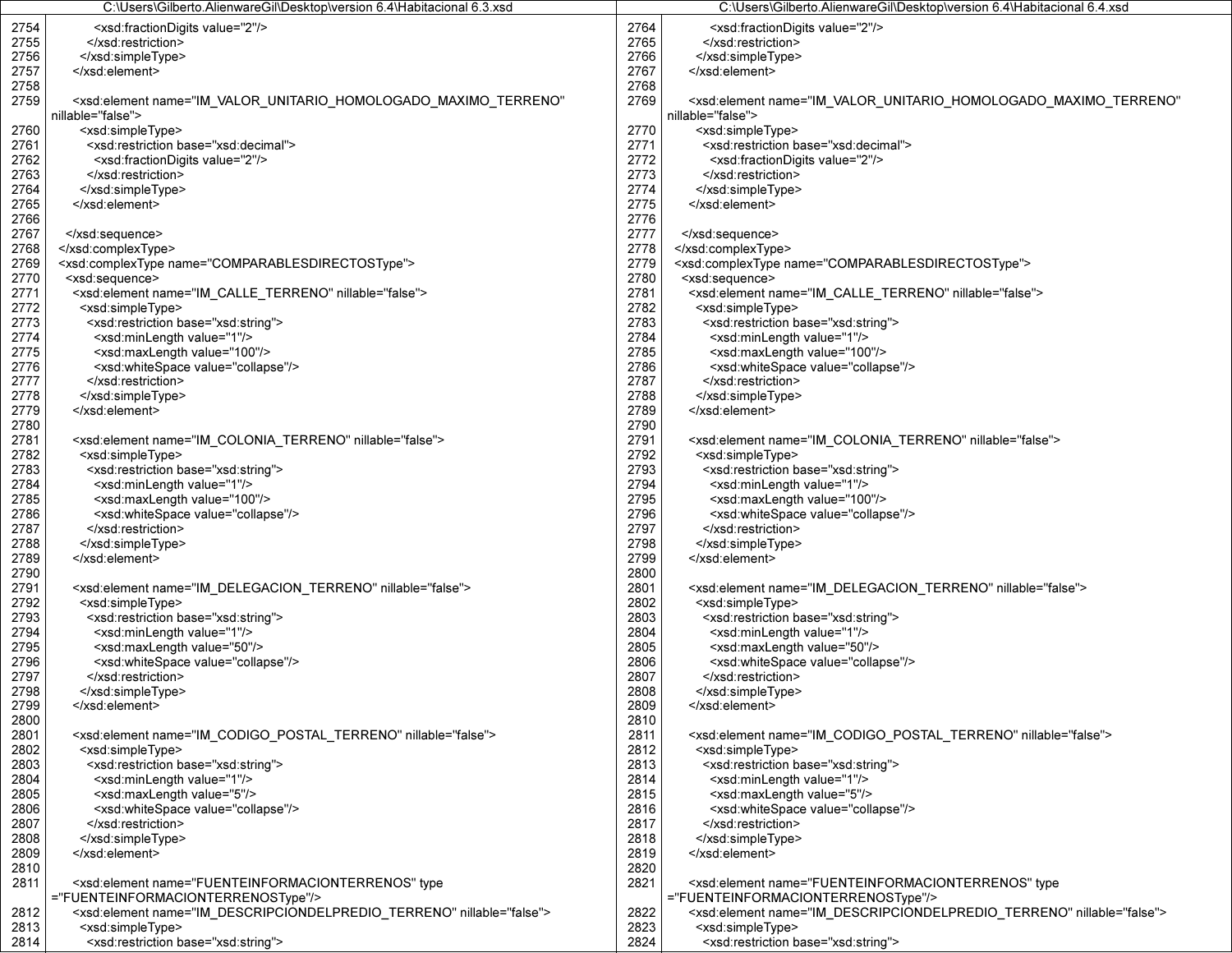|              | C:\Users\Gilberto.AlienwareGil\Desktop\version 6.4\Habitacional 6.3.xsd                      |              | C:\Users\Gilberto.AlienwareGil\Desktop\version 6.4\Habitacional 6.4.xsd                      |
|--------------|----------------------------------------------------------------------------------------------|--------------|----------------------------------------------------------------------------------------------|
| 2815         | <xsd:minlength value="0"></xsd:minlength>                                                    | 2825         | <xsd:minlength value="0"></xsd:minlength>                                                    |
| 2816         | <xsd:maxlength value="250"></xsd:maxlength>                                                  | 2826         | <xsd:maxlength value="250"></xsd:maxlength>                                                  |
| 2817         | <xsd:whitespace value="collapse"></xsd:whitespace>                                           | 2827         | <xsd:whitespace value="collapse"></xsd:whitespace>                                           |
| 2818         |                                                                                              | 2828         |                                                                                              |
| 2819         | $\le$ /xsd:simpleType>                                                                       | 2829         |                                                                                              |
| 2820         |                                                                                              | 2830         |                                                                                              |
| 2821         |                                                                                              | 2831         |                                                                                              |
| 2822         | <xsd:element name="IM_CUS_TERRENO" nillable="false"></xsd:element>                           | 2832         | <xsd:element name="IM_CUS_TERRENO" nillable="false"></xsd:element>                           |
| 2823         | <xsd:simpletype></xsd:simpletype>                                                            | 2833         | <xsd:simpletype></xsd:simpletype>                                                            |
| 2824         | <xsd:restriction base="xsd:decimal"></xsd:restriction>                                       | 2834         | <xsd:restriction base="xsd:decimal"></xsd:restriction>                                       |
| 2825         | <xsd:fractiondigits value="2"></xsd:fractiondigits>                                          | 2835         | <xsd:fractiondigits value="2"></xsd:fractiondigits>                                          |
| 2826         |                                                                                              | 2836         |                                                                                              |
| 2827         |                                                                                              | 2837         |                                                                                              |
| 2828         |                                                                                              | 2838         |                                                                                              |
| 2829         |                                                                                              | 2839<br>2840 |                                                                                              |
| 2830         | <xsd:element name="IM_SUPERFICIE_TERRENO" nillable="false"></xsd:element>                    |              | <xsd:element name="IM_SUPERFICIE_TERRENO" nillable="false"></xsd:element>                    |
| 2831<br>2832 | <xsd:simpletype><br/><xsd:restriction base="xsd:decimal"></xsd:restriction></xsd:simpletype> | 2841<br>2842 | <xsd:simpletype><br/><xsd:restriction base="xsd:decimal"></xsd:restriction></xsd:simpletype> |
| 2833         | <xsd:fractiondigits value="2"></xsd:fractiondigits>                                          | 2843         | <xsd:fractiondigits value="2"></xsd:fractiondigits>                                          |
| 2834         |                                                                                              | 2844         |                                                                                              |
| 2835         |                                                                                              | 2845         |                                                                                              |
| 2836         |                                                                                              | 2846         |                                                                                              |
| 2837         |                                                                                              | 2847         |                                                                                              |
| 2838         | <xsd:element name="IM_PRECIOSOLICITADO_TERRENO" nillable="false"></xsd:element>              | 2848         | <xsd:element name="IM_PRECIOSOLICITADO_TERRENO" nillable="false"></xsd:element>              |
| 2839         | <xsd:simpletype></xsd:simpletype>                                                            | 2849         | <xsd:simpletype></xsd:simpletype>                                                            |
| 2840         | <xsd:restriction base="xsd:decimal"></xsd:restriction>                                       | 2850         | <xsd:restriction base="xsd:decimal"></xsd:restriction>                                       |
| 2841         | <xsd:fractiondigits value="2"></xsd:fractiondigits>                                          | 2851         | <xsd:fractiondigits value="2"></xsd:fractiondigits>                                          |
| 2842         |                                                                                              | 2852         |                                                                                              |
| 2843         |                                                                                              | 2853         |                                                                                              |
| 2844         |                                                                                              | 2854         |                                                                                              |
| 2845         |                                                                                              | 2855         |                                                                                              |
| 2846         | <xsd:element name="IM_FECHA_TERRENO"></xsd:element>                                          | 2856         | <xsd:element name="IM_FECHA_TERRENO"></xsd:element>                                          |
| 2847         | <xsd:simpletype></xsd:simpletype>                                                            | 2857         | <xsd:simpletype></xsd:simpletype>                                                            |
| 2848         | <xsd:restriction base="xsd:string"></xsd:restriction>                                        | 2858         | <xsd:restriction base="xsd:string"></xsd:restriction>                                        |
| 2849         | <xsd:pattern value="[0-2][0-2][0-9][0-9][-][0-1][0-9][-][0-3][0-9]"></xsd:pattern>           | 2859         | <xsd:pattern value="[0-2][0-2][0-9][0-9][-][0-1][0-9][-][0-3][0-9]"></xsd:pattern>           |
| 2850<br>2851 | <br>                                                                                         | 2860<br>2861 | <br>                                                                                         |
| 2852         | $\le$ /xsd:element>                                                                          | 2862         |                                                                                              |
| 2853         |                                                                                              | 2863         |                                                                                              |
| 2854         | <xsd:element name="IM_B" nillable="true"></xsd:element>                                      | 2864         | <xsd:element name="IM_B" nillable="true"></xsd:element>                                      |
| 2855         | <xsd:simpletype></xsd:simpletype>                                                            | 2865         | <xsd:simpletype></xsd:simpletype>                                                            |
| 2856         | <xsd:restriction base="xsd:decimal"></xsd:restriction>                                       | 2866         | <xsd:restriction base="xsd:decimal"></xsd:restriction>                                       |
| 2857         | <xsd:fractiondigits value="2"></xsd:fractiondigits>                                          | 2867         | <xsd:fractiondigits value="2"></xsd:fractiondigits>                                          |
| 2858         |                                                                                              | 2868         |                                                                                              |
| 2859         |                                                                                              | 2869         |                                                                                              |
| 2860         |                                                                                              | 2870         |                                                                                              |
| 2861         |                                                                                              | 2871         |                                                                                              |
| 2862         | <xsd:element name="IM_PAGOS" nillable="true"></xsd:element>                                  | 2872         | <xsd:element name="IM_PAGOS" nillable="true"></xsd:element>                                  |
| 2863         | <xsd:simpletype></xsd:simpletype>                                                            | 2873         | <xsd:simpletype></xsd:simpletype>                                                            |
| 2864         | <xsd:restriction base="xsd:decimal"></xsd:restriction>                                       | 2874         | <xsd:restriction base="xsd:decimal"></xsd:restriction>                                       |
| 2865         | <xsd:fractiondigits value="2"></xsd:fractiondigits>                                          | 2875         | <xsd:fractiondigits value="2"></xsd:fractiondigits>                                          |
| 2866         |                                                                                              | 2876         |                                                                                              |
| 2867         |                                                                                              | 2877         |                                                                                              |
| 2868<br>2869 |                                                                                              | 2878<br>2879 |                                                                                              |
| 2870         | <xsd:element name="IM_DEMERITO" nillable="true"></xsd:element>                               | 2880         | <xsd:element name="IM_DEMERITO" nillable="true"></xsd:element>                               |
| 2871         | <xsd:simpletype></xsd:simpletype>                                                            | 2881         | <xsd:simpletype></xsd:simpletype>                                                            |
| 2872         | <xsd:restriction base="xsd:decimal"></xsd:restriction>                                       | 2882         | <xsd:restriction base="xsd:decimal"></xsd:restriction>                                       |
| 2873         | <xsd:fractiondigits value="2"></xsd:fractiondigits>                                          | 2883         | <xsd:fractiondigits value="2"></xsd:fractiondigits>                                          |
| 2874         |                                                                                              | 2884         |                                                                                              |
| 2875         |                                                                                              | 2885         |                                                                                              |
| 2876         |                                                                                              | 2886         |                                                                                              |
| 2877         |                                                                                              | 2887         |                                                                                              |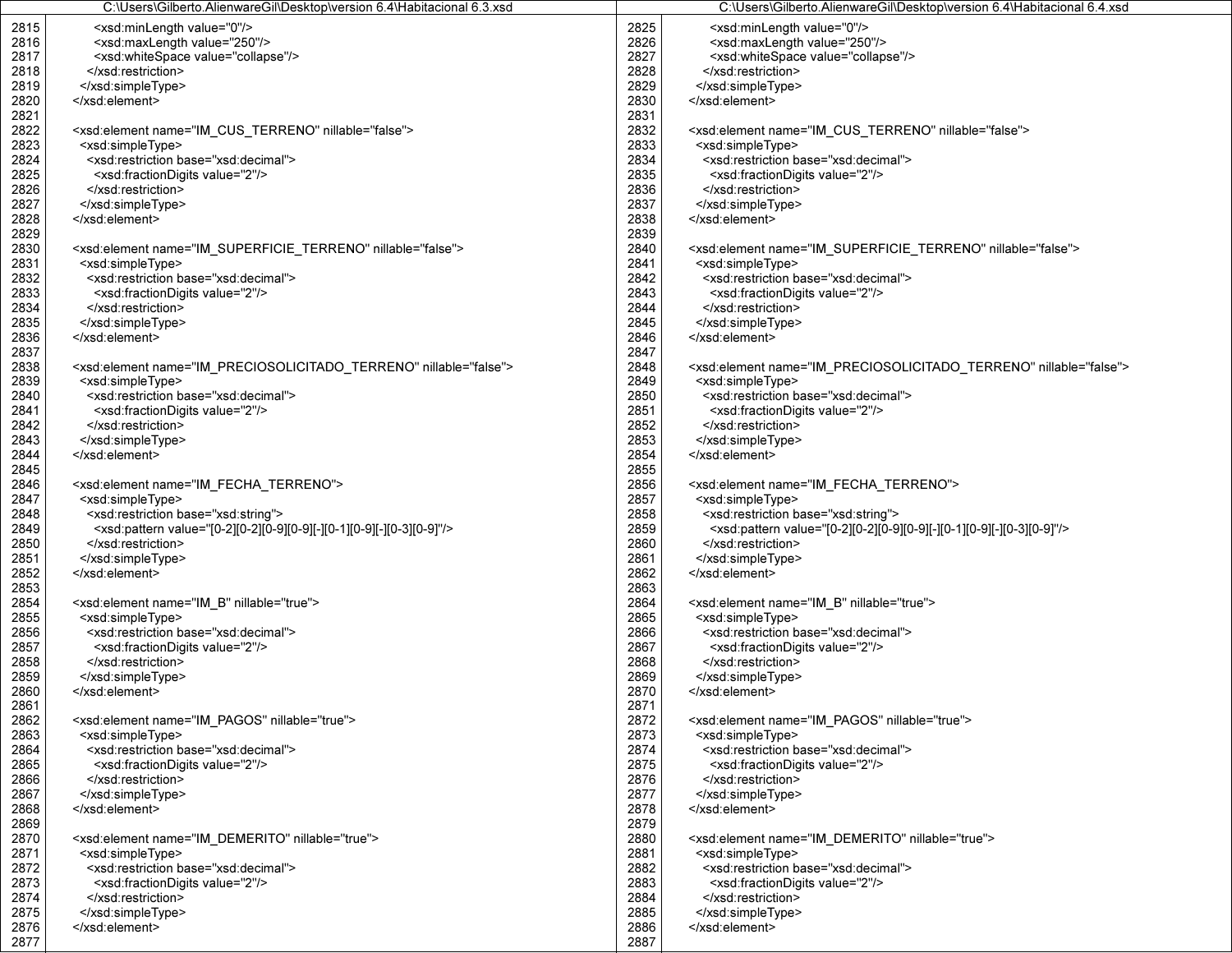|              | C:\Users\Gilberto.AlienwareGil\Desktop\version 6.4\Habitacional 6.3.xsd                                                                                                                                        |              | C:\Users\Gilberto.AlienwareGil\Desktop\version 6.4\Habitacional 6.4.xsd                                        |
|--------------|----------------------------------------------------------------------------------------------------------------------------------------------------------------------------------------------------------------|--------------|----------------------------------------------------------------------------------------------------------------|
| 2878         | <xsd:element name="FACTORESTERRENOS" type="FACTORESTERRENOSType"></xsd:element>                                                                                                                                | 2888         | <xsd:element name="FACTORESTERRENOS" type="FACTORESTERRENOSType"></xsd:element>                                |
| 2879         | <xsd:element name="IM_FACTOR_DENEGOCIACION_TERRENO" nillable="false"></xsd:element>                                                                                                                            | 2889         | <xsd:element name="IM_FACTOR_DENEGOCIACION_TERRENO" nillable="false"></xsd:element>                            |
| 2880         | <xsd:simpletype></xsd:simpletype>                                                                                                                                                                              | 2890         | <xsd:simpletype></xsd:simpletype>                                                                              |
| 2881         | <xsd:restriction base="xsd:decimal"></xsd:restriction>                                                                                                                                                         | 2891         | <xsd:restriction base="xsd:decimal"></xsd:restriction>                                                         |
| 2882         | <xsd:fractiondigits value="2"></xsd:fractiondigits>                                                                                                                                                            | 2892         | <xsd:fractiondigits value="2"></xsd:fractiondigits>                                                            |
| 2883         |                                                                                                                                                                                                                | 2893         |                                                                                                                |
| 2884         |                                                                                                                                                                                                                | 2894         |                                                                                                                |
| 2885         |                                                                                                                                                                                                                | 2895         |                                                                                                                |
| 2886         |                                                                                                                                                                                                                | 2896         |                                                                                                                |
|              |                                                                                                                                                                                                                |              |                                                                                                                |
| 2887         | <xsd:element name="IM_FRE_TERRENO" nillable="false"></xsd:element>                                                                                                                                             | 2897<br>2898 | <xsd:element name="IM_FRE_TERRENO" nillable="false"></xsd:element>                                             |
| 2888         | <xsd:simpletype></xsd:simpletype>                                                                                                                                                                              |              | <xsd:simpletype></xsd:simpletype>                                                                              |
| 2889         | <xsd:restriction base="xsd:decimal"></xsd:restriction>                                                                                                                                                         | 2899         | <xsd:restriction base="xsd:decimal"></xsd:restriction>                                                         |
| 2890         | <xsd:fractiondigits value="4"></xsd:fractiondigits>                                                                                                                                                            | 2900         | <xsd:fractiondigits value="4"></xsd:fractiondigits>                                                            |
| 2891         |                                                                                                                                                                                                                | 2901         | $\le$ /xsd:restriction>                                                                                        |
| 2892         |                                                                                                                                                                                                                | 2902         |                                                                                                                |
| 2893         |                                                                                                                                                                                                                | 2903         |                                                                                                                |
| 2894         |                                                                                                                                                                                                                | 2904         |                                                                                                                |
| 2895         | <xsd:element name="IM_VALOR_UNITARIO" nillable="false"></xsd:element>                                                                                                                                          | 2905         | <xsd:element name="IM_VALOR_UNITARIO" nillable="false"></xsd:element>                                          |
| 2896         | <xsd:simpletype></xsd:simpletype>                                                                                                                                                                              | 2906         | <xsd:simpletype></xsd:simpletype>                                                                              |
| 2897         | <xsd:restriction base="xsd:decimal"></xsd:restriction>                                                                                                                                                         | 2907         | <xsd:restriction base="xsd:decimal"></xsd:restriction>                                                         |
| 2898         | <xsd:fractiondigits value="2"></xsd:fractiondigits>                                                                                                                                                            | 2908         | <xsd:fractiondigits value="2"></xsd:fractiondigits>                                                            |
| 2899         |                                                                                                                                                                                                                | 2909         | $\le$ /xsd:restriction>                                                                                        |
| 2900         |                                                                                                                                                                                                                | 2910         |                                                                                                                |
| 2901         |                                                                                                                                                                                                                | 2911         |                                                                                                                |
| 2902         |                                                                                                                                                                                                                | 2912         |                                                                                                                |
| 2903         | <xsd:element <="" name="IM_VALOR_UNITARIO_DE_TIERRA_HOMOLOGADO_TERRENO" td=""><td>2913</td><td><xsd:element <="" name="IM_VALOR_UNITARIO_DE_TIERRA_HOMOLOGADO_TERRENO" td=""></xsd:element></td></xsd:element> | 2913         | <xsd:element <="" name="IM_VALOR_UNITARIO_DE_TIERRA_HOMOLOGADO_TERRENO" td=""></xsd:element>                   |
|              | nillable="false">                                                                                                                                                                                              |              | nillable="false">                                                                                              |
| 2904         | <xsd:simpletype></xsd:simpletype>                                                                                                                                                                              | 2914         | <xsd:simpletype></xsd:simpletype>                                                                              |
| 2905         | <xsd:restriction base="xsd:decimal"></xsd:restriction>                                                                                                                                                         | 2915         | <xsd:restriction base="xsd:decimal"></xsd:restriction>                                                         |
| 2906         | <xsd:fractiondigits value="2"></xsd:fractiondigits>                                                                                                                                                            | 2916         | <xsd:fractiondigits value="2"></xsd:fractiondigits>                                                            |
| 2907         |                                                                                                                                                                                                                | 2917         |                                                                                                                |
| 2908         |                                                                                                                                                                                                                | 2918         |                                                                                                                |
| 2909         |                                                                                                                                                                                                                | 2919         |                                                                                                                |
| 2910         |                                                                                                                                                                                                                | 2920         |                                                                                                                |
| 2911         |                                                                                                                                                                                                                | 2921         |                                                                                                                |
| 2912         |                                                                                                                                                                                                                | 2922         |                                                                                                                |
| 2913         | <xsd:complextype name="FACTORESTERRENOSType"></xsd:complextype>                                                                                                                                                | 2923         | <xsd:complextype name="FACTORESTERRENOSType"></xsd:complextype>                                                |
| 2914         | <xsd:sequence></xsd:sequence>                                                                                                                                                                                  | 2924         | <xsd:sequence></xsd:sequence>                                                                                  |
| 2915         | <xsd:element name="IM_FZO_TERRENO" nillable="false"></xsd:element>                                                                                                                                             | 2925         | <xsd:element name="IM_FZO_TERRENO" nillable="false"></xsd:element>                                             |
| 2916         | <xsd:simpletype></xsd:simpletype>                                                                                                                                                                              | 2926         | <xsd:simpletype></xsd:simpletype>                                                                              |
| 2917         | <xsd:restriction base="xsd:decimal"></xsd:restriction>                                                                                                                                                         | 2927         | <xsd:restriction base="xsd:decimal"></xsd:restriction>                                                         |
| 2918         | <xsd:fractiondigits value="2"></xsd:fractiondigits>                                                                                                                                                            | 2928         | <xsd:fractiondigits value="2"></xsd:fractiondigits>                                                            |
| 2919         |                                                                                                                                                                                                                | 2929         |                                                                                                                |
| 2920         |                                                                                                                                                                                                                | 2930         |                                                                                                                |
| 2921         |                                                                                                                                                                                                                | 2931         |                                                                                                                |
| 2922         |                                                                                                                                                                                                                | 2932         |                                                                                                                |
| 2923         | <xsd:element name="IM_FUB_TERRENO" nillable="false"></xsd:element>                                                                                                                                             | 2933         | <xsd:element name="IM_FUB_TERRENO" nillable="false"></xsd:element>                                             |
| 2924         | <xsd:simpletype></xsd:simpletype>                                                                                                                                                                              | 2934         | <xsd:simpletype></xsd:simpletype>                                                                              |
| 2925         | <xsd:restriction base="xsd:decimal"></xsd:restriction>                                                                                                                                                         | 2935         | <xsd:restriction base="xsd:decimal"></xsd:restriction>                                                         |
| 2926         | <xsd:fractiondigits value="2"></xsd:fractiondigits>                                                                                                                                                            | 2936         | <xsd:fractiondigits value="2"></xsd:fractiondigits>                                                            |
| 2927         |                                                                                                                                                                                                                | 2937         |                                                                                                                |
| 2928         |                                                                                                                                                                                                                | 2938         |                                                                                                                |
| 2929         |                                                                                                                                                                                                                | 2939         |                                                                                                                |
| 2930         |                                                                                                                                                                                                                | 2940         |                                                                                                                |
| 2931         | <xsd:element name="IM_FFR_TERRENO" nillable="false"></xsd:element>                                                                                                                                             | 2941         | <xsd:element name="IM_FFR_TERRENO" nillable="false"></xsd:element>                                             |
| 2932         | <xsd:simpletype></xsd:simpletype>                                                                                                                                                                              | 2942         | <xsd:simpletype></xsd:simpletype>                                                                              |
|              | <xsd:restriction base="xsd:decimal"></xsd:restriction>                                                                                                                                                         |              |                                                                                                                |
| 2933<br>2934 | <xsd:fractiondigits value="2"></xsd:fractiondigits>                                                                                                                                                            | 2943<br>2944 | <xsd:restriction base="xsd:decimal"><br/><xsd:fractiondigits value="2"></xsd:fractiondigits></xsd:restriction> |
| 2935         |                                                                                                                                                                                                                | 2945         |                                                                                                                |
|              |                                                                                                                                                                                                                |              |                                                                                                                |
| 2936         |                                                                                                                                                                                                                | 2946         |                                                                                                                |
| 2937         |                                                                                                                                                                                                                | 2947         |                                                                                                                |
| 2938         |                                                                                                                                                                                                                | 2948         |                                                                                                                |
| 2939         | <xsd:element name="IM_FFO_TERRENO" nillable="false"></xsd:element>                                                                                                                                             | 2949         | <xsd:element name="IM_FFO_TERRENO" nillable="false"></xsd:element>                                             |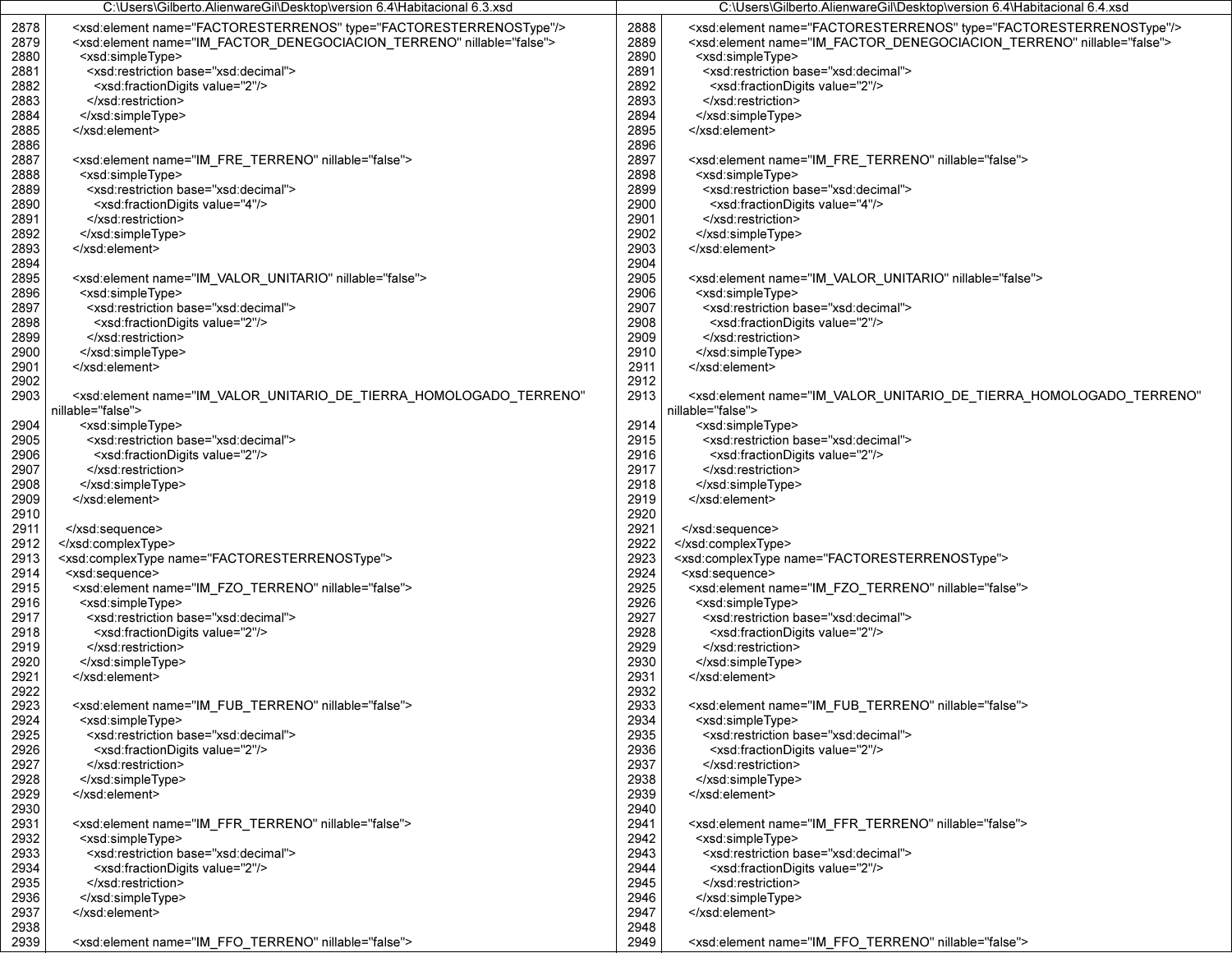|              | C:\Users\Gilberto.AlienwareGil\Desktop\version 6.4\Habitacional 6.3.xsd                     |              | C:\Users\Gilberto.AlienwareGil\Desktop\version 6.4\Habitacional 6.4.xsd                                 |
|--------------|---------------------------------------------------------------------------------------------|--------------|---------------------------------------------------------------------------------------------------------|
| 2940         | <xsd:simpletype></xsd:simpletype>                                                           | 2950         | <xsd:simpletype></xsd:simpletype>                                                                       |
| 2941         | <xsd:restriction base="xsd:decimal"></xsd:restriction>                                      | 2951         | <xsd:restriction base="xsd:decimal"></xsd:restriction>                                                  |
| 2942         | <xsd:fractiondigits value="2"></xsd:fractiondigits>                                         | 2952         | <xsd:fractiondigits value="2"></xsd:fractiondigits>                                                     |
| 2943         |                                                                                             | 2953         | $\le$ /xsd:restriction>                                                                                 |
| 2944         |                                                                                             | 2954         |                                                                                                         |
| 2945         |                                                                                             | 2955         |                                                                                                         |
| 2946         |                                                                                             | 2956         |                                                                                                         |
| 2947         | <xsd:element name="IM_FSU_TERRENO" nillable="false"></xsd:element>                          | 2957         | <xsd:element name="IM_FSU_TERRENO" nillable="false"></xsd:element>                                      |
| 2948         | <xsd:simpletype></xsd:simpletype>                                                           | 2958         | <xsd:simpletype></xsd:simpletype>                                                                       |
| 2949         | <xsd:restriction base="xsd:decimal"></xsd:restriction>                                      | 2959         | <xsd:restriction base="xsd:decimal"></xsd:restriction>                                                  |
| 2950         | <xsd:fractiondigits value="2"></xsd:fractiondigits>                                         | 2960         | <xsd:fractiondigits value="2"></xsd:fractiondigits>                                                     |
| 2951         |                                                                                             | 2961         |                                                                                                         |
| 2952         |                                                                                             | 2962         |                                                                                                         |
| 2953         |                                                                                             | 2963         |                                                                                                         |
| 2954         |                                                                                             | 2964         |                                                                                                         |
| 2955         | <xsd:element name="IM_USO" nillable="false"></xsd:element>                                  | 2965         | <xsd:element name="IM_USO" nillable="false"></xsd:element>                                              |
| 2956         | <xsd:simpletype></xsd:simpletype>                                                           | 2966         | <xsd:simpletype></xsd:simpletype>                                                                       |
| 2957         | <xsd:restriction base="xsd:decimal"></xsd:restriction>                                      | 2967         | <xsd:restriction base="xsd:decimal"></xsd:restriction>                                                  |
| 2958         | <xsd:fractiondigits value="2"></xsd:fractiondigits>                                         | 2968         | <xsd:fractiondigits value="2"></xsd:fractiondigits>                                                     |
| 2959         |                                                                                             | 2969         |                                                                                                         |
| 2960         |                                                                                             | 2970         |                                                                                                         |
| 2961         |                                                                                             | 2971         |                                                                                                         |
| 2962<br>2963 | <xsd:element name="IM_TOPOGRAFIA" nillable="false"></xsd:element>                           | 2972<br>2973 |                                                                                                         |
| 2964         | <xsd:simpletype></xsd:simpletype>                                                           | 2974         | <xsd:element name="IM_TOPOGRAFIA" nillable="false"><br/><xsd:simpletype></xsd:simpletype></xsd:element> |
| 2965         | <xsd:restriction base="xsd:decimal"></xsd:restriction>                                      | 2975         | <xsd:restriction base="xsd:decimal"></xsd:restriction>                                                  |
| 2966         | <xsd:fractiondigits value="2"></xsd:fractiondigits>                                         | 2976         | <xsd:fractiondigits value="2"></xsd:fractiondigits>                                                     |
| 2967         |                                                                                             | 2977         |                                                                                                         |
| 2968         |                                                                                             | 2978         |                                                                                                         |
| 2969         |                                                                                             | 2979         |                                                                                                         |
| 2970         |                                                                                             | 2980         |                                                                                                         |
| 2971         |                                                                                             | 2981         |                                                                                                         |
| 2972         |                                                                                             | 2982         |                                                                                                         |
| 2973         | <xsd:complextype name="FUENTEINFORMACIONTERRENOSType"></xsd:complextype>                    | 2983         | <xsd:complextype name="FUENTEINFORMACIONTERRENOSType"></xsd:complextype>                                |
| 2974         | <xsd:sequence></xsd:sequence>                                                               | 2984         | <xsd:sequence></xsd:sequence>                                                                           |
| 2975         | <xsd:element name="IM_TELEFONO_TERRENO" nillable="false"></xsd:element>                     | 2985         | <xsd:element name="IM_TELEFONO_TERRENO" nillable="false"></xsd:element>                                 |
| 2976         | <xsd:simpletype></xsd:simpletype>                                                           | 2986         | <xsd:simpletype></xsd:simpletype>                                                                       |
| 2977         | <xsd:restriction base="xsd:string"></xsd:restriction>                                       | 2987         | <xsd:restriction base="xsd:string"></xsd:restriction>                                                   |
| 2978         | <xsd:minlength value="1"></xsd:minlength>                                                   | 2988         | <xsd:minlength value="1"></xsd:minlength>                                                               |
| 2979         | <xsd:maxlength value="20"></xsd:maxlength>                                                  | 2989         | <xsd:maxlength value="20"></xsd:maxlength>                                                              |
| 2980         | <xsd:whitespace value="collapse"></xsd:whitespace>                                          | 2990         | <xsd:whitespace value="collapse"></xsd:whitespace>                                                      |
| 2981         |                                                                                             | 2991         |                                                                                                         |
| 2982         |                                                                                             | 2992         |                                                                                                         |
| 2983         |                                                                                             | 2993         |                                                                                                         |
| 2984         |                                                                                             | 2994         |                                                                                                         |
| 2985         | <xsd:element name="IM_INFORMANTE_TERRENO" nillable="false"></xsd:element>                   | 2995         | <xsd:element name="IM_INFORMANTE_TERRENO" nillable="false"></xsd:element>                               |
| 2986         | <xsd:simpletype><br/><xsd:restriction base="xsd:string"></xsd:restriction></xsd:simpletype> | 2996         | <xsd:simpletype><br/><xsd:restriction base="xsd:string"></xsd:restriction></xsd:simpletype>             |
| 2987<br>2988 |                                                                                             | 2997<br>2998 |                                                                                                         |
| 2989         | <xsd:minlength value="1"></xsd:minlength><br><xsd:maxlength value="100"></xsd:maxlength>    | 2999         | <xsd:minlength value="1"></xsd:minlength><br><xsd:maxlength value="100"></xsd:maxlength>                |
| 2990         | <xsd:whitespace value="collapse"></xsd:whitespace>                                          | 3000         | <xsd:whitespace value="collapse"></xsd:whitespace>                                                      |
| 2991         |                                                                                             | 3001         |                                                                                                         |
| 2992         |                                                                                             | 3002         |                                                                                                         |
| 2993         |                                                                                             | 3003         |                                                                                                         |
| 2994         |                                                                                             | 3004         |                                                                                                         |
| 2995         |                                                                                             | 3005         |                                                                                                         |
| 2996         |                                                                                             | 3006         |                                                                                                         |
| 2997         | <xsd:complextype name="CONSIDERACIONESPREVIASAVALUOType"></xsd:complextype>                 | 3007         | <xsd:complextype name="CONSIDERACIONESPREVIASAVALUOType"></xsd:complextype>                             |
| 2998         | <xsd:sequence></xsd:sequence>                                                               | 3008         | <xsd:sequence></xsd:sequence>                                                                           |
| 2999         | <xsd:element name="CONSIDERACIONES_PREVIAS_AVALUO" nillable="false"></xsd:element>          | 3009         | <xsd:element name="CONSIDERACIONES_PREVIAS_AVALUO" nillable="false"></xsd:element>                      |
| 3000         | <xsd:simpletype></xsd:simpletype>                                                           | 3010         | <xsd:simpletype></xsd:simpletype>                                                                       |
| 3001         | <xsd:restriction base="xsd:string"></xsd:restriction>                                       | 3011         | <xsd:restriction base="xsd:string"></xsd:restriction>                                                   |
| 3002         | <xsd:minlength value="0"></xsd:minlength>                                                   | 3012         | <xsd:minlength value="0"></xsd:minlength>                                                               |

Г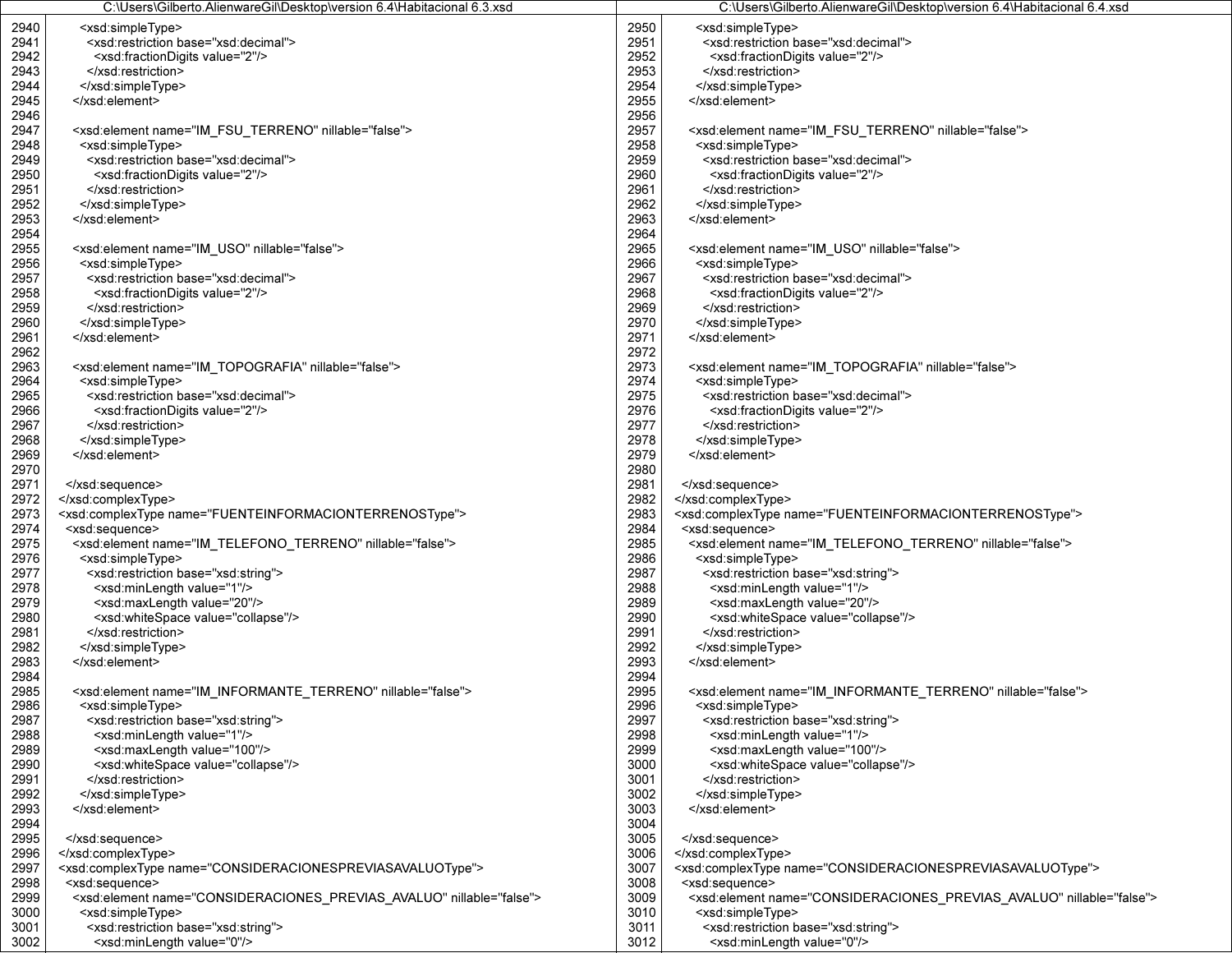|      | C:\Users\Gilberto.AlienwareGil\Desktop\version 6.4\Habitacional 6.3.xsd                                                                                                                                                |      | C:\Users\Gilberto.AlienwareGil\Desktop\version 6.4\Habitacional 6.4.xsd                          |
|------|------------------------------------------------------------------------------------------------------------------------------------------------------------------------------------------------------------------------|------|--------------------------------------------------------------------------------------------------|
| 3003 | <xsd:maxlength value="2000"></xsd:maxlength>                                                                                                                                                                           | 3013 | <xsd:maxlength value="2000"></xsd:maxlength>                                                     |
|      |                                                                                                                                                                                                                        |      |                                                                                                  |
| 3004 | <xsd:whitespace value="collapse"></xsd:whitespace>                                                                                                                                                                     | 3014 | <xsd:whitespace value="collapse"></xsd:whitespace>                                               |
| 3005 |                                                                                                                                                                                                                        | 3015 |                                                                                                  |
| 3006 |                                                                                                                                                                                                                        | 3016 |                                                                                                  |
| 3007 |                                                                                                                                                                                                                        | 3017 |                                                                                                  |
| 3008 |                                                                                                                                                                                                                        | 3018 |                                                                                                  |
| 3009 |                                                                                                                                                                                                                        | 3019 |                                                                                                  |
| 3010 | <xsd:attribute name="id" type="xsd:string"></xsd:attribute>                                                                                                                                                            | 3020 | <xsd:attribute name="id" type="xsd:string"></xsd:attribute>                                      |
|      |                                                                                                                                                                                                                        |      |                                                                                                  |
| 3011 |                                                                                                                                                                                                                        | 3021 |                                                                                                  |
| 3012 | <xsd:complextype name="ELEMENTOSDELACONSTRUCCIONType"></xsd:complextype>                                                                                                                                               | 3022 | <xsd:complextype name="ELEMENTOSDELACONSTRUCCIONType"></xsd:complextype>                         |
| 3013 | <xsd:sequence></xsd:sequence>                                                                                                                                                                                          | 3023 | <xsd:sequence></xsd:sequence>                                                                    |
| 3014 | <xsd:element name="ACABADOS" type="ACABADOSType"></xsd:element>                                                                                                                                                        | 3024 | <xsd:element name="ACABADOS" type="ACABADOSType"></xsd:element>                                  |
| 3015 | <xsd:element name="OTROSELEMENTOS" type="OTROSELEMENTOSType"></xsd:element>                                                                                                                                            | 3025 | <xsd:element name="OTROSELEMENTOS" type="OTROSELEMENTOSType"></xsd:element>                      |
| 3016 | <xsd:element name="INSTALACIONESESPECIALESEC" td="" type<=""><td>3026</td><td><xsd:element name="INSTALACIONESESPECIALESEC" td="" type<=""></xsd:element></td></xsd:element>                                           | 3026 | <xsd:element name="INSTALACIONESESPECIALESEC" td="" type<=""></xsd:element>                      |
|      | ="INSTALACIONESESPECIALESECType"/>                                                                                                                                                                                     |      | ="INSTALACIONESESPECIALESECType"/>                                                               |
| 3017 | <xsd:element name="ELEMENTOSACCESORIOSEC" td="" type<=""><td>3027</td><td><xsd:element name="ELEMENTOSACCESORIOSEC" td="" type<=""></xsd:element></td></xsd:element>                                                   | 3027 | <xsd:element name="ELEMENTOSACCESORIOSEC" td="" type<=""></xsd:element>                          |
|      |                                                                                                                                                                                                                        |      |                                                                                                  |
|      | ="ELEMENTOSACCESORIOSECType"/>                                                                                                                                                                                         |      | ="ELEMENTOSACCESORIOSECType"/>                                                                   |
| 3018 | <xsd:element name="OBRASCOMPLEMENTARIASEC" td="" type<=""><td>3028</td><td><xsd:element name="OBRASCOMPLEMENTARIASEC" td="" type<=""></xsd:element></td></xsd:element>                                                 | 3028 | <xsd:element name="OBRASCOMPLEMENTARIASEC" td="" type<=""></xsd:element>                         |
|      | ="OBRASCOMPLEMENTARIASECType"/>                                                                                                                                                                                        |      | ="OBRASCOMPLEMENTARIASECType"/>                                                                  |
| 3019 | <xsd:element name<="" td=""><td>3029</td><td><xsd:element name<="" td=""></xsd:element></td></xsd:element>                                                                                                             | 3029 | <xsd:element name<="" td=""></xsd:element>                                                       |
|      | ="IMPORTE_TOTAL_INSTALACIONES_ACCESORIOS_COMPLEMENTARIAS_PRIVATIVA                                                                                                                                                     |      | ="IMPORTE_TOTAL_INSTALACIONES_ACCESORIOS_COMPLEMENTARIAS_PRIVATIVA                               |
|      | S" nillable="false">                                                                                                                                                                                                   |      | S" nillable="false">                                                                             |
| 3020 | <xsd:simpletype></xsd:simpletype>                                                                                                                                                                                      | 3030 | <xsd:simpletype></xsd:simpletype>                                                                |
|      |                                                                                                                                                                                                                        |      |                                                                                                  |
| 3021 | <xsd:restriction base="xsd:decimal"></xsd:restriction>                                                                                                                                                                 | 3031 | <xsd:restriction base="xsd:decimal"></xsd:restriction>                                           |
| 3022 | <xsd:fractiondigits value="2"></xsd:fractiondigits>                                                                                                                                                                    | 3032 | <xsd:fractiondigits value="2"></xsd:fractiondigits>                                              |
| 3023 | $\le$ /xsd:restriction>                                                                                                                                                                                                | 3033 | $\le$ /xsd:restriction>                                                                          |
| 3024 |                                                                                                                                                                                                                        | 3034 | $\le$ /xsd:simpleType>                                                                           |
| 3025 |                                                                                                                                                                                                                        | 3035 |                                                                                                  |
| 3026 |                                                                                                                                                                                                                        | 3036 |                                                                                                  |
| 3027 | <xsd:element name<="" td=""><td>3037</td><td><xsd:element name<="" td=""></xsd:element></td></xsd:element>                                                                                                             | 3037 | <xsd:element name<="" td=""></xsd:element>                                                       |
|      | ="IMPORTE_TOTAL_INSTALACIONES_ACCESORIOS_COMPLEMENTARIAS_COMUNES"                                                                                                                                                      |      | ="IMPORTE_TOTAL_INSTALACIONES_ACCESORIOS_COMPLEMENTARIAS_COMUNES"                                |
|      |                                                                                                                                                                                                                        |      |                                                                                                  |
|      | nillable="false">                                                                                                                                                                                                      |      | nillable="false">                                                                                |
| 3028 | <xsd:simpletype></xsd:simpletype>                                                                                                                                                                                      | 3038 | <xsd:simpletype></xsd:simpletype>                                                                |
| 3029 | <xsd:restriction base="xsd:decimal"></xsd:restriction>                                                                                                                                                                 | 3039 | <xsd:restriction base="xsd:decimal"></xsd:restriction>                                           |
| 3030 | <xsd:fractiondigits value="2"></xsd:fractiondigits>                                                                                                                                                                    | 3040 | <xsd:fractiondigits value="2"></xsd:fractiondigits>                                              |
| 3031 |                                                                                                                                                                                                                        | 3041 |                                                                                                  |
| 3032 |                                                                                                                                                                                                                        | 3042 |                                                                                                  |
| 3033 |                                                                                                                                                                                                                        | 3043 |                                                                                                  |
| 3034 |                                                                                                                                                                                                                        | 3044 |                                                                                                  |
| 3035 |                                                                                                                                                                                                                        | 3045 |                                                                                                  |
|      | <xsd:element name<="" td=""><td></td><td><xsd:element name<="" td=""></xsd:element></td></xsd:element>                                                                                                                 |      | <xsd:element name<="" td=""></xsd:element>                                                       |
|      | ="IMPORTE_INDIVISO_INSTALACIONES_ESPECIALES_OBRAS_COMPLEMENTARIAS_Y_                                                                                                                                                   |      | ="IMPORTE_INDIVISO_INSTALACIONES_ESPECIALES_OBRAS_COMPLEMENTARIAS_Y_                             |
|      | ELEMENTOS_ACCESORIOS_COMUNES" nillable="false">                                                                                                                                                                        |      | ELEMENTOS_ACCESORIOS_COMUNES" nillable="false">                                                  |
| 3036 | <xsd:simpletype></xsd:simpletype>                                                                                                                                                                                      | 3046 | <xsd:simpletype></xsd:simpletype>                                                                |
| 3037 | <xsd:restriction base="xsd:decimal"></xsd:restriction>                                                                                                                                                                 | 3047 | <xsd:restriction base="xsd:decimal"></xsd:restriction>                                           |
| 3038 | <xsd:fractiondigits value="2"></xsd:fractiondigits>                                                                                                                                                                    | 3048 | <xsd:fractiondigits value="2"></xsd:fractiondigits>                                              |
| 3039 | $\le$ /xsd:restriction>                                                                                                                                                                                                | 3049 | $\le$ /xsd:restriction>                                                                          |
| 3040 |                                                                                                                                                                                                                        | 3050 |                                                                                                  |
| 3041 |                                                                                                                                                                                                                        | 3051 |                                                                                                  |
|      |                                                                                                                                                                                                                        |      |                                                                                                  |
| 3042 |                                                                                                                                                                                                                        | 3052 |                                                                                                  |
| 3043 |                                                                                                                                                                                                                        | 3053 |                                                                                                  |
| 3044 | <xsd:attribute name="id" type="xsd:string"></xsd:attribute>                                                                                                                                                            | 3054 | <xsd:attribute name="id" type="xsd:string"></xsd:attribute>                                      |
| 3045 |                                                                                                                                                                                                                        | 3055 |                                                                                                  |
| 3046 | <xsd:complextype name="OBRASCOMPLEMENTARIASECType"></xsd:complextype>                                                                                                                                                  | 3056 | <xsd:complextype name="OBRASCOMPLEMENTARIASECType"></xsd:complextype>                            |
| 3047 | <xsd:sequence></xsd:sequence>                                                                                                                                                                                          | 3057 | <xsd:sequence></xsd:sequence>                                                                    |
| 3048 | <xsd:element <="" minoccurs="0" name="PRIVATIVASOC" td="" type="PRIVATIVASOCType"><td>3058</td><td><xsd:element <="" minoccurs="0" name="PRIVATIVASOC" td="" type="PRIVATIVASOCType"></xsd:element></td></xsd:element> | 3058 | <xsd:element <="" minoccurs="0" name="PRIVATIVASOC" td="" type="PRIVATIVASOCType"></xsd:element> |
|      | maxOccurs="unbounded"/>                                                                                                                                                                                                |      | maxOccurs="unbounded"/>                                                                          |
|      | <xsd:element <="" minoccurs="0" name="COMUNESOC" td="" type="COMUNESOCType"><td>3059</td><td></td></xsd:element>                                                                                                       | 3059 |                                                                                                  |
| 3049 |                                                                                                                                                                                                                        |      | <xsd:element <="" minoccurs="0" name="COMUNESOC" td="" type="COMUNESOCType"></xsd:element>       |
|      | maxOccurs="unbounded"/>                                                                                                                                                                                                |      | maxOccurs="unbounded"/>                                                                          |
| 3050 | <xsd:element <="" name="IMPORTE_TOTAL_OBRA_COMPLEMENTARIA_PRIVATIVAS" td=""><td>3060</td><td><xsd:element <="" name="IMPORTE_TOTAL_OBRA_COMPLEMENTARIA_PRIVATIVAS" td=""></xsd:element></td></xsd:element>             | 3060 | <xsd:element <="" name="IMPORTE_TOTAL_OBRA_COMPLEMENTARIA_PRIVATIVAS" td=""></xsd:element>       |
|      | nillable="false">                                                                                                                                                                                                      |      | nillable="false">                                                                                |
| 3051 | <xsd:simpletype></xsd:simpletype>                                                                                                                                                                                      | 3061 | <xsd:simpletype></xsd:simpletype>                                                                |
| 3052 | <xsd:restriction base="xsd:decimal"></xsd:restriction>                                                                                                                                                                 | 3062 | <xsd:restriction base="xsd:decimal"></xsd:restriction>                                           |
| 3053 | <xsd:fractiondigits value="2"></xsd:fractiondigits>                                                                                                                                                                    | 3063 | <xsd:fractiondigits value="2"></xsd:fractiondigits>                                              |
|      |                                                                                                                                                                                                                        |      |                                                                                                  |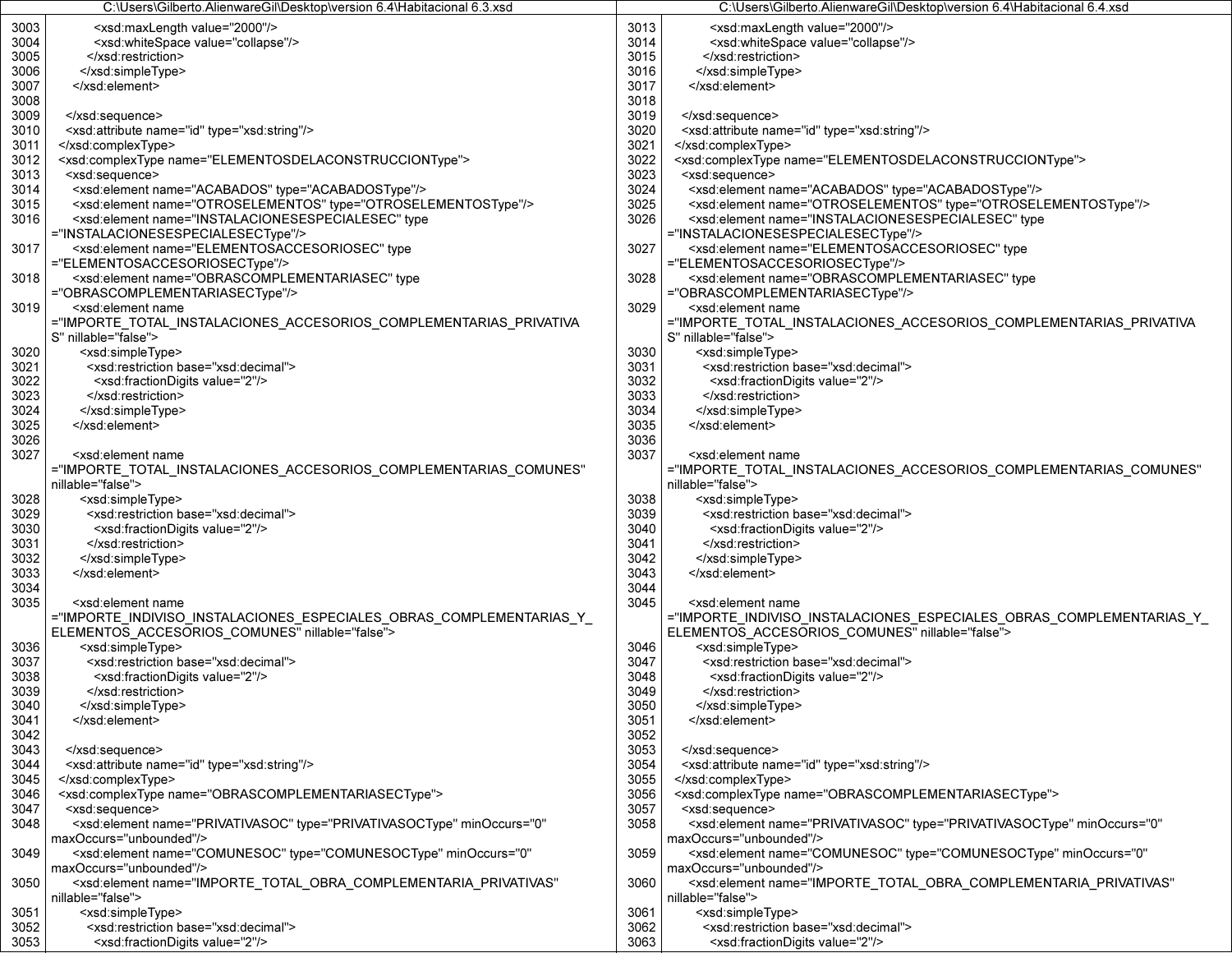|      | C:\Users\Gilberto.AlienwareGil\Desktop\version 6.4\Habitacional 6.3.xsd                                                                                                                                              |      | C:\Users\Gilberto.AlienwareGil\Desktop\version 6.4\Habitacional 6.4.xsd                         |
|------|----------------------------------------------------------------------------------------------------------------------------------------------------------------------------------------------------------------------|------|-------------------------------------------------------------------------------------------------|
| 3054 |                                                                                                                                                                                                                      | 3064 |                                                                                                 |
|      |                                                                                                                                                                                                                      | 3065 |                                                                                                 |
| 3055 |                                                                                                                                                                                                                      |      |                                                                                                 |
| 3056 |                                                                                                                                                                                                                      | 3066 |                                                                                                 |
| 3057 |                                                                                                                                                                                                                      | 3067 |                                                                                                 |
| 3058 | <xsd:element name="IMPORTE_TOTAL_OBRA_COMPLEMENTARIA_COMUNES" nillable<="" td=""><td>3068</td><td><xsd:element name="IMPORTE_TOTAL_OBRA_COMPLEMENTARIA_COMUNES" nillable<="" td=""></xsd:element></td></xsd:element> | 3068 | <xsd:element name="IMPORTE_TOTAL_OBRA_COMPLEMENTARIA_COMUNES" nillable<="" td=""></xsd:element> |
|      | ="false">                                                                                                                                                                                                            |      | ="false">                                                                                       |
| 3059 | <xsd:simpletype></xsd:simpletype>                                                                                                                                                                                    | 3069 | <xsd:simpletype></xsd:simpletype>                                                               |
| 3060 | <xsd:restriction base="xsd:decimal"></xsd:restriction>                                                                                                                                                               | 3070 | <xsd:restriction base="xsd:decimal"></xsd:restriction>                                          |
| 3061 | <xsd:fractiondigits value="2"></xsd:fractiondigits>                                                                                                                                                                  | 3071 | <xsd:fractiondigits value="2"></xsd:fractiondigits>                                             |
|      |                                                                                                                                                                                                                      |      |                                                                                                 |
| 3062 |                                                                                                                                                                                                                      | 3072 |                                                                                                 |
| 3063 |                                                                                                                                                                                                                      | 3073 |                                                                                                 |
| 3064 |                                                                                                                                                                                                                      | 3074 |                                                                                                 |
| 3065 |                                                                                                                                                                                                                      | 3075 |                                                                                                 |
| 3066 |                                                                                                                                                                                                                      | 3076 |                                                                                                 |
| 3067 |                                                                                                                                                                                                                      | 3077 |                                                                                                 |
| 3068 | <xsd:complextype name="COMUNESOCType"></xsd:complextype>                                                                                                                                                             | 3078 | <xsd:complextype name="COMUNESOCType"></xsd:complextype>                                        |
| 3069 | <xsd:sequence></xsd:sequence>                                                                                                                                                                                        | 3079 | <xsd:sequence></xsd:sequence>                                                                   |
| 3070 |                                                                                                                                                                                                                      | 3080 |                                                                                                 |
|      | <xsd:element name="CLAVE_OBRA_COMPLEMENTARIA_COMUN" nillable="false"></xsd:element>                                                                                                                                  |      | <xsd:element name="CLAVE_OBRA_COMPLEMENTARIA_COMUN" nillable="false"></xsd:element>             |
| 3071 | <xsd:simpletype></xsd:simpletype>                                                                                                                                                                                    | 3081 | <xsd:simpletype></xsd:simpletype>                                                               |
| 3072 | <xsd:restriction base="xsd:string"></xsd:restriction>                                                                                                                                                                | 3082 | <xsd:restriction base="xsd:string"></xsd:restriction>                                           |
| 3073 | <xsd:minlength value="1"></xsd:minlength>                                                                                                                                                                            | 3083 | <xsd:minlength value="1"></xsd:minlength>                                                       |
| 3074 | <xsd:maxlength value="4"></xsd:maxlength>                                                                                                                                                                            | 3084 | <xsd:maxlength value="4"></xsd:maxlength>                                                       |
| 3075 | <xsd:whitespace value="collapse"></xsd:whitespace>                                                                                                                                                                   | 3085 | <xsd:whitespace value="collapse"></xsd:whitespace>                                              |
| 3076 |                                                                                                                                                                                                                      | 3086 |                                                                                                 |
| 3077 |                                                                                                                                                                                                                      | 3087 |                                                                                                 |
|      |                                                                                                                                                                                                                      |      |                                                                                                 |
| 3078 |                                                                                                                                                                                                                      | 3088 |                                                                                                 |
| 3079 |                                                                                                                                                                                                                      | 3089 |                                                                                                 |
| 3080 | <xsd:element name="DESCRIPCION_OBRA_COMPLEMENTARIA_COMUN" nillable<="" td=""><td>3090</td><td><xsd:element name="DESCRIPCION_OBRA_COMPLEMENTARIA_COMUN" nillable<="" td=""></xsd:element></td></xsd:element>         | 3090 | <xsd:element name="DESCRIPCION_OBRA_COMPLEMENTARIA_COMUN" nillable<="" td=""></xsd:element>     |
|      | ="false">                                                                                                                                                                                                            |      | ="false">                                                                                       |
| 3081 | <xsd:simpletype></xsd:simpletype>                                                                                                                                                                                    | 3091 | <xsd:simpletype></xsd:simpletype>                                                               |
| 3082 | <xsd:restriction base="xsd:string"></xsd:restriction>                                                                                                                                                                | 3092 | <xsd:restriction base="xsd:string"></xsd:restriction>                                           |
| 3083 | <xsd:minlength value="1"></xsd:minlength>                                                                                                                                                                            | 3093 | <xsd:minlength value="1"></xsd:minlength>                                                       |
| 3084 | <xsd:maxlength value="100"></xsd:maxlength>                                                                                                                                                                          | 3094 | <xsd:maxlength value="100"></xsd:maxlength>                                                     |
| 3085 |                                                                                                                                                                                                                      | 3095 |                                                                                                 |
|      | <xsd:whitespace value="collapse"></xsd:whitespace>                                                                                                                                                                   |      | <xsd:whitespace value="collapse"></xsd:whitespace>                                              |
| 3086 |                                                                                                                                                                                                                      | 3096 |                                                                                                 |
| 3087 |                                                                                                                                                                                                                      | 3097 |                                                                                                 |
| 3088 |                                                                                                                                                                                                                      | 3098 |                                                                                                 |
| 3089 |                                                                                                                                                                                                                      | 3099 |                                                                                                 |
| 3090 | <xsd:element name="UNIDAD_OBRA_COMPLEMENTARIA_COMUN" nillable="false"></xsd:element>                                                                                                                                 | 3100 | <xsd:element name="UNIDAD_OBRA_COMPLEMENTARIA_COMUN" nillable="false"></xsd:element>            |
| 3091 | <xsd:simpletype></xsd:simpletype>                                                                                                                                                                                    | 3101 | <xsd:simpletype></xsd:simpletype>                                                               |
| 3092 | <xsd:restriction base="xsd:string"></xsd:restriction>                                                                                                                                                                | 3102 | <xsd:restriction base="xsd:string"></xsd:restriction>                                           |
|      |                                                                                                                                                                                                                      |      |                                                                                                 |
| 3093 | <xsd:minlength value="1"></xsd:minlength>                                                                                                                                                                            | 3103 | <xsd:minlength value="1"></xsd:minlength>                                                       |
| 3094 | <xsd:maxlength value="10"></xsd:maxlength>                                                                                                                                                                           | 3104 | <xsd:maxlength value="10"></xsd:maxlength>                                                      |
| 3095 | <xsd:whitespace value="collapse"></xsd:whitespace>                                                                                                                                                                   | 3105 | <xsd:whitespace value="collapse"></xsd:whitespace>                                              |
| 3096 |                                                                                                                                                                                                                      | 3106 |                                                                                                 |
| 3097 |                                                                                                                                                                                                                      | 3107 |                                                                                                 |
| 3098 |                                                                                                                                                                                                                      | 3108 |                                                                                                 |
| 3099 |                                                                                                                                                                                                                      | 3109 |                                                                                                 |
| 3100 | <xsd:element name="CANTIDAD_OBRA_COMPLEMENTARIA_COMUN" nillable="false"></xsd:element>                                                                                                                               | 3110 | <xsd:element name="CANTIDAD_OBRA_COMPLEMENTARIA_COMUN" nillable="false"></xsd:element>          |
|      |                                                                                                                                                                                                                      |      |                                                                                                 |
| 3101 | <xsd:simpletype></xsd:simpletype>                                                                                                                                                                                    | 3111 | <xsd:simpletype></xsd:simpletype>                                                               |
| 3102 | <xsd:restriction base="xsd:decimal"></xsd:restriction>                                                                                                                                                               | 3112 | <xsd:restriction base="xsd:decimal"></xsd:restriction>                                          |
| 3103 | <xsd:fractiondigits value="2"></xsd:fractiondigits>                                                                                                                                                                  | 3113 | <xsd:fractiondigits value="2"></xsd:fractiondigits>                                             |
| 3104 |                                                                                                                                                                                                                      | 3114 |                                                                                                 |
| 3105 |                                                                                                                                                                                                                      | 3115 |                                                                                                 |
| 3106 |                                                                                                                                                                                                                      | 3116 |                                                                                                 |
| 3107 |                                                                                                                                                                                                                      | 3117 |                                                                                                 |
| 3108 | <xsd:element name="EDAD_OBRA_COMPLEMENTARIA_COMUN" nillable="false"></xsd:element>                                                                                                                                   | 3118 |                                                                                                 |
|      |                                                                                                                                                                                                                      |      | <xsd:element name="EDAD_OBRA_COMPLEMENTARIA_COMUN" nillable="false"></xsd:element>              |
| 3109 | <xsd:simpletype></xsd:simpletype>                                                                                                                                                                                    | 3119 | <xsd:simpletype></xsd:simpletype>                                                               |
| 3110 | <xsd:restriction base="xsd:integer"> </xsd:restriction>                                                                                                                                                              | 3120 | <xsd:restriction base="xsd:integer"> </xsd:restriction>                                         |
| 3111 |                                                                                                                                                                                                                      | 3121 |                                                                                                 |
| 3112 |                                                                                                                                                                                                                      | 3122 |                                                                                                 |
| 3113 |                                                                                                                                                                                                                      | 3123 |                                                                                                 |
|      |                                                                                                                                                                                                                      |      |                                                                                                 |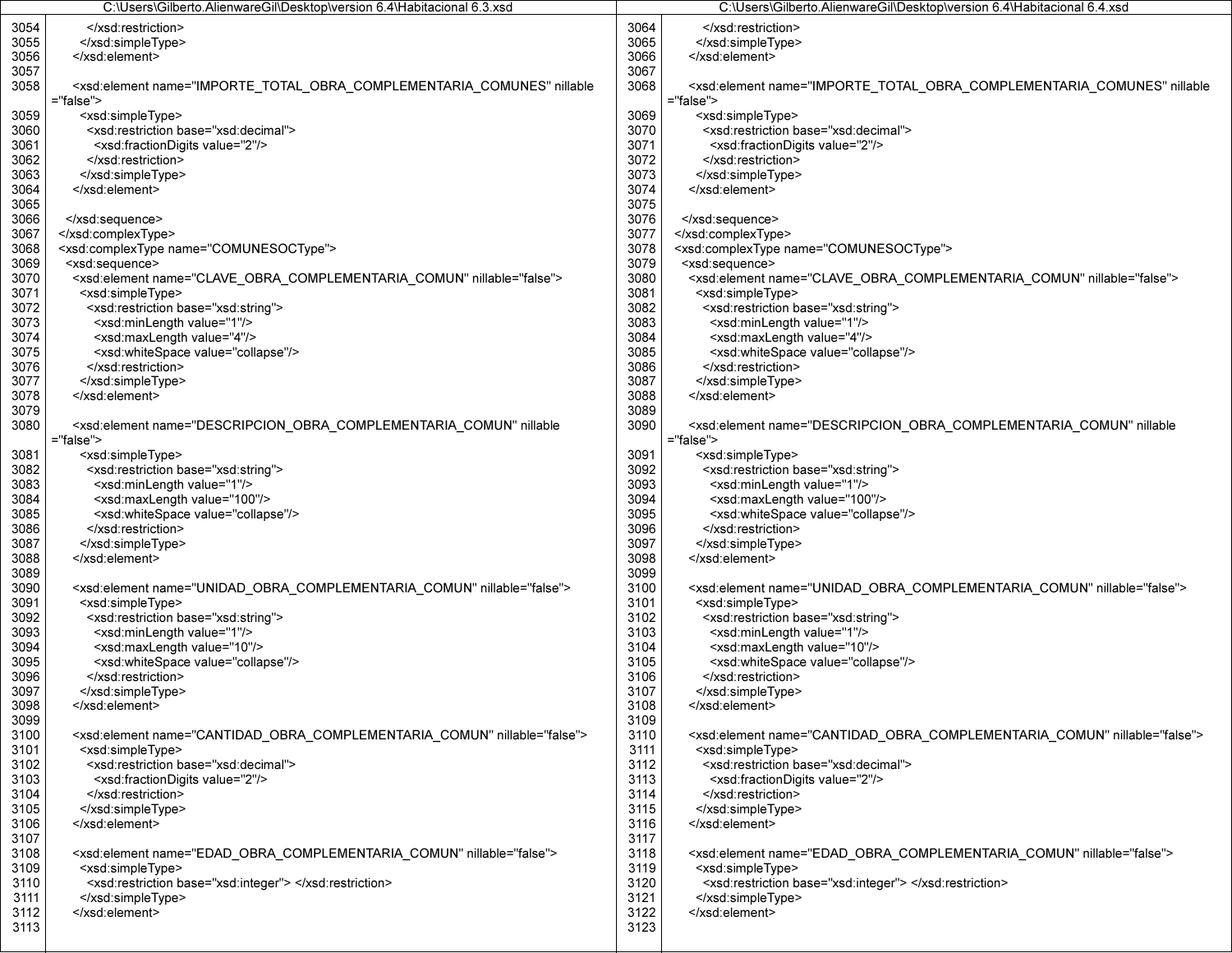|      | C:\Users\Gilberto.AlienwareGil\Desktop\version 6.4\Habitacional 6.3.xsd                                                                                                                                            |      | C:\Users\Gilberto.AlienwareGil\Desktop\version 6.4\Habitacional 6.4.xsd                                 |
|------|--------------------------------------------------------------------------------------------------------------------------------------------------------------------------------------------------------------------|------|---------------------------------------------------------------------------------------------------------|
| 3114 | <xsd:element name="VIDA_UTIL_TOTAL_OBRA_COMPLEMENTARIA_COMUN" nillable<br="">="false"&gt;</xsd:element>                                                                                                            | 3124 | <xsd:element name="VIDA_UTIL_TOTAL_OBRA_COMPLEMENTARIA_COMUN" nillable<br="">="false"&gt;</xsd:element> |
| 3115 | <xsd:simpletype></xsd:simpletype>                                                                                                                                                                                  | 3125 | <xsd:simpletype></xsd:simpletype>                                                                       |
| 3116 | <xsd:restriction base="xsd:integer"> </xsd:restriction>                                                                                                                                                            | 3126 | <xsd:restriction base="xsd:integer"> </xsd:restriction>                                                 |
| 3117 |                                                                                                                                                                                                                    | 3127 |                                                                                                         |
|      |                                                                                                                                                                                                                    |      |                                                                                                         |
| 3118 |                                                                                                                                                                                                                    | 3128 |                                                                                                         |
| 3119 |                                                                                                                                                                                                                    | 3129 |                                                                                                         |
| 3120 | <xsd:element name="VALOR_UNITARIO_OBRA_COMPLEMENTARIA_COMUN" nillable<="" td=""><td>3130</td><td><xsd:element name="VALOR_UNITARIO_OBRA_COMPLEMENTARIA_COMUN" nillable<="" td=""></xsd:element></td></xsd:element> | 3130 | <xsd:element name="VALOR_UNITARIO_OBRA_COMPLEMENTARIA_COMUN" nillable<="" td=""></xsd:element>          |
|      | ="false">                                                                                                                                                                                                          |      | ="false">                                                                                               |
| 3121 | <xsd:simpletype></xsd:simpletype>                                                                                                                                                                                  | 3131 | <xsd:simpletype></xsd:simpletype>                                                                       |
| 3122 | <xsd:restriction base="xsd:decimal"></xsd:restriction>                                                                                                                                                             | 3132 | <xsd:restriction base="xsd:decimal"></xsd:restriction>                                                  |
| 3123 | <xsd:fractiondigits value="2"></xsd:fractiondigits>                                                                                                                                                                | 3133 | <xsd:fractiondigits value="2"></xsd:fractiondigits>                                                     |
| 3124 |                                                                                                                                                                                                                    | 3134 |                                                                                                         |
| 3125 |                                                                                                                                                                                                                    | 3135 |                                                                                                         |
| 3126 |                                                                                                                                                                                                                    | 3136 |                                                                                                         |
| 3127 |                                                                                                                                                                                                                    | 3137 |                                                                                                         |
| 3128 | <xsd:element name="FACTOR_EDAD_OBRA_COMPLEMENTARIA_COMUN" nillable<="" td=""><td>3138</td><td><xsd:element name="FACTOR_EDAD_OBRA_COMPLEMENTARIA_COMUN" nillable<="" td=""></xsd:element></td></xsd:element>       | 3138 | <xsd:element name="FACTOR_EDAD_OBRA_COMPLEMENTARIA_COMUN" nillable<="" td=""></xsd:element>             |
|      | ="false">                                                                                                                                                                                                          |      | ="false">                                                                                               |
| 3129 | <xsd:simpletype></xsd:simpletype>                                                                                                                                                                                  | 3139 | <xsd:simpletype></xsd:simpletype>                                                                       |
| 3130 | <xsd:restriction base="xsd:decimal"></xsd:restriction>                                                                                                                                                             | 3140 | <xsd:restriction base="xsd:decimal"></xsd:restriction>                                                  |
| 3131 | <xsd:fractiondigits value="2"></xsd:fractiondigits>                                                                                                                                                                | 3141 | <xsd:fractiondigits value="2"></xsd:fractiondigits>                                                     |
| 3132 |                                                                                                                                                                                                                    | 3142 | $\le$ /xsd:restriction>                                                                                 |
| 3133 |                                                                                                                                                                                                                    | 3143 |                                                                                                         |
| 3134 |                                                                                                                                                                                                                    | 3144 |                                                                                                         |
| 3135 |                                                                                                                                                                                                                    |      |                                                                                                         |
|      | <xsd:element name="VIDA_REMANENTE_OBRA_COMPLEMENTARIA_COMUN" nillable<="" td=""><td>3145</td><td></td></xsd:element>                                                                                               | 3145 |                                                                                                         |
| 3136 | ="false">                                                                                                                                                                                                          | 3146 | <xsd:element name="VIDA_REMANENTE_OBRA_COMPLEMENTARIA_COMUN" nillable<br="">="false"&gt;</xsd:element>  |
|      |                                                                                                                                                                                                                    | 3147 |                                                                                                         |
| 3137 | <xsd:simpletype></xsd:simpletype>                                                                                                                                                                                  |      | <xsd:simpletype></xsd:simpletype>                                                                       |
| 3138 | <xsd:restriction base="xsd:integer"> </xsd:restriction>                                                                                                                                                            | 3148 | <xsd:restriction base="xsd:integer"> </xsd:restriction>                                                 |
| 3139 |                                                                                                                                                                                                                    | 3149 |                                                                                                         |
| 3140 |                                                                                                                                                                                                                    | 3150 |                                                                                                         |
| 3141 |                                                                                                                                                                                                                    | 3151 |                                                                                                         |
| 3142 | <xsd:element <="" name="FACTOR_CONSERVACION_OBRA_COMPLEMENTARIA_COMUN" td=""><td>3152</td><td><xsd:element <="" name="FACTOR_CONSERVACION_OBRA_COMPLEMENTARIA_COMUN" td=""></xsd:element></td></xsd:element>       | 3152 | <xsd:element <="" name="FACTOR_CONSERVACION_OBRA_COMPLEMENTARIA_COMUN" td=""></xsd:element>             |
|      | nillable="false">                                                                                                                                                                                                  |      | nillable="false">                                                                                       |
| 3143 | <xsd:simpletype></xsd:simpletype>                                                                                                                                                                                  | 3153 | <xsd:simpletype></xsd:simpletype>                                                                       |
| 3144 | <xsd:restriction base="xsd:decimal"></xsd:restriction>                                                                                                                                                             | 3154 | <xsd:restriction base="xsd:decimal"></xsd:restriction>                                                  |
| 3145 | <xsd:fractiondigits value="2"></xsd:fractiondigits>                                                                                                                                                                | 3155 | <xsd:fractiondigits value="2"></xsd:fractiondigits>                                                     |
| 3146 |                                                                                                                                                                                                                    | 3156 |                                                                                                         |
| 3147 |                                                                                                                                                                                                                    | 3157 |                                                                                                         |
| 3148 |                                                                                                                                                                                                                    | 3158 |                                                                                                         |
| 3149 |                                                                                                                                                                                                                    | 3159 |                                                                                                         |
| 3150 | <xsd:element <="" name="FACTOR_RESULTANTE_OBRA_COMPLEMENTARIA_COMUN" td=""><td>3160</td><td><xsd:element <="" name="FACTOR_RESULTANTE_OBRA_COMPLEMENTARIA_COMUN" td=""></xsd:element></td></xsd:element>           | 3160 | <xsd:element <="" name="FACTOR_RESULTANTE_OBRA_COMPLEMENTARIA_COMUN" td=""></xsd:element>               |
|      | nillable="false">                                                                                                                                                                                                  |      | nillable="false">                                                                                       |
| 3151 | <xsd:simpletype></xsd:simpletype>                                                                                                                                                                                  | 3161 | <xsd:simpletype></xsd:simpletype>                                                                       |
| 3152 | <xsd:restriction base="xsd:decimal"></xsd:restriction>                                                                                                                                                             | 3162 | <xsd:restriction base="xsd:decimal"></xsd:restriction>                                                  |
| 3153 | <xsd:fractiondigits value="2"></xsd:fractiondigits>                                                                                                                                                                | 3163 | <xsd:fractiondigits value="2"></xsd:fractiondigits>                                                     |
| 3154 |                                                                                                                                                                                                                    | 3164 |                                                                                                         |
| 3155 |                                                                                                                                                                                                                    | 3165 |                                                                                                         |
| 3156 |                                                                                                                                                                                                                    | 3166 |                                                                                                         |
| 3157 |                                                                                                                                                                                                                    | 3167 |                                                                                                         |
| 3158 | <xsd:element name="VRNETO_OBRA_COMPLEMENTARIA_COMUN" nillable="false"></xsd:element>                                                                                                                               | 3168 | <xsd:element name="VRNETO_OBRA_COMPLEMENTARIA_COMUN" nillable="false"></xsd:element>                    |
| 3159 | <xsd:simpletype></xsd:simpletype>                                                                                                                                                                                  | 3169 | <xsd:simpletype></xsd:simpletype>                                                                       |
| 3160 | <xsd:restriction base="xsd:decimal"></xsd:restriction>                                                                                                                                                             | 3170 | <xsd:restriction base="xsd:decimal"></xsd:restriction>                                                  |
| 3161 | <xsd:fractiondigits value="2"></xsd:fractiondigits>                                                                                                                                                                | 3171 | <xsd:fractiondigits value="2"></xsd:fractiondigits>                                                     |
| 3162 |                                                                                                                                                                                                                    | 3172 |                                                                                                         |
| 3163 |                                                                                                                                                                                                                    | 3173 |                                                                                                         |
| 3164 |                                                                                                                                                                                                                    | 3174 |                                                                                                         |
| 3165 |                                                                                                                                                                                                                    | 3175 |                                                                                                         |
| 3166 | <xsd:element name="INDIVISO_COMUNES" nillable="false"></xsd:element>                                                                                                                                               | 3176 | <xsd:element name="INDIVISO_COMUNES" nillable="false"></xsd:element>                                    |
| 3167 | <xsd:simpletype></xsd:simpletype>                                                                                                                                                                                  | 3177 | <xsd:simpletype></xsd:simpletype>                                                                       |
| 3168 | <xsd:restriction base="xsd:decimal"></xsd:restriction>                                                                                                                                                             | 3178 | <xsd:restriction base="xsd:decimal"></xsd:restriction>                                                  |
| 3169 | <xsd:fractiondigits value="8"></xsd:fractiondigits>                                                                                                                                                                | 3179 | <xsd:fractiondigits value="8"></xsd:fractiondigits>                                                     |
| 3170 |                                                                                                                                                                                                                    | 3180 |                                                                                                         |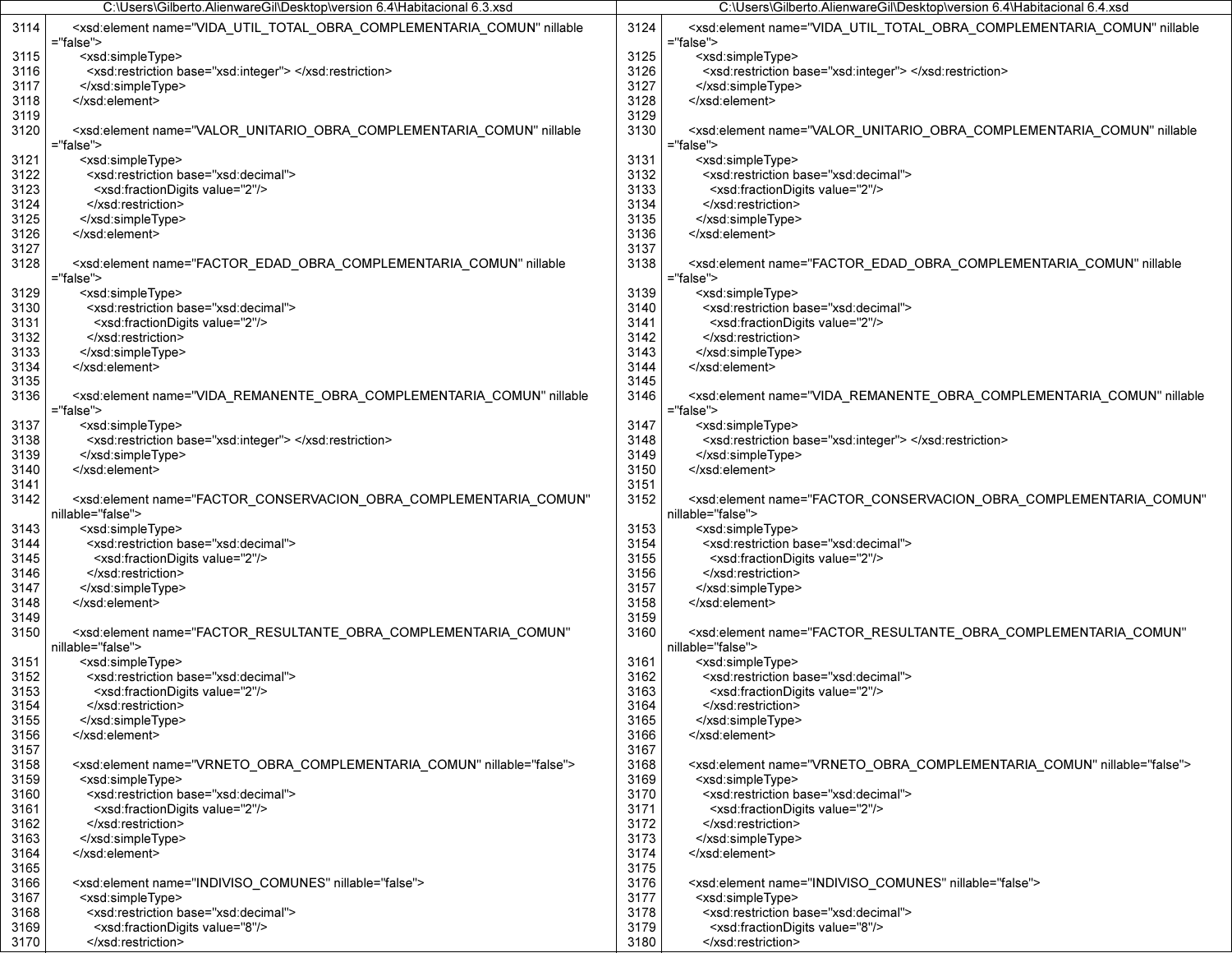|      | C:\Users\Gilberto.AlienwareGil\Desktop\version 6.4\Habitacional 6.3.xsd                                                                                                                                                |      | C:\Users\Gilberto.AlienwareGil\Desktop\version 6.4\Habitacional 6.4.xsd                          |
|------|------------------------------------------------------------------------------------------------------------------------------------------------------------------------------------------------------------------------|------|--------------------------------------------------------------------------------------------------|
| 3171 |                                                                                                                                                                                                                        | 3181 |                                                                                                  |
|      |                                                                                                                                                                                                                        | 3182 |                                                                                                  |
| 3172 |                                                                                                                                                                                                                        |      |                                                                                                  |
| 3173 |                                                                                                                                                                                                                        | 3183 |                                                                                                  |
| 3174 | <xsd:element name="IMPORTE_OBRA_COMPLEMENTARIA_COMUN" nillable="false"></xsd:element>                                                                                                                                  | 3184 | <xsd:element name="IMPORTE_OBRA_COMPLEMENTARIA_COMUN" nillable="false"></xsd:element>            |
| 3175 | <xsd:simpletype></xsd:simpletype>                                                                                                                                                                                      | 3185 | <xsd:simpletype></xsd:simpletype>                                                                |
| 3176 | <xsd:restriction base="xsd:decimal"></xsd:restriction>                                                                                                                                                                 | 3186 | <xsd:restriction base="xsd:decimal"></xsd:restriction>                                           |
| 3177 | <xsd:fractiondigits value="2"></xsd:fractiondigits>                                                                                                                                                                    | 3187 | <xsd:fractiondigits value="2"></xsd:fractiondigits>                                              |
| 3178 |                                                                                                                                                                                                                        | 3188 | $\le$ /xsd:restriction>                                                                          |
|      |                                                                                                                                                                                                                        | 3189 |                                                                                                  |
| 3179 |                                                                                                                                                                                                                        |      |                                                                                                  |
| 3180 |                                                                                                                                                                                                                        | 3190 |                                                                                                  |
| 3181 |                                                                                                                                                                                                                        | 3191 |                                                                                                  |
| 3182 |                                                                                                                                                                                                                        | 3192 |                                                                                                  |
| 3183 |                                                                                                                                                                                                                        | 3193 |                                                                                                  |
| 3184 | <xsd:complextype name="PRIVATIVASOCType"></xsd:complextype>                                                                                                                                                            | 3194 | <xsd:complextype name="PRIVATIVASOCType"></xsd:complextype>                                      |
| 3185 | <xsd:sequence></xsd:sequence>                                                                                                                                                                                          | 3195 | <xsd:sequence></xsd:sequence>                                                                    |
| 3186 | <xsd:element name="CLAVE_OBRA_COMPLEMENTARIA_PRIVATIVAS" nillable="false"></xsd:element>                                                                                                                               | 3196 | <xsd:element name="CLAVE_OBRA_COMPLEMENTARIA_PRIVATIVAS" nillable="false"></xsd:element>         |
| 3187 | <xsd:simpletype></xsd:simpletype>                                                                                                                                                                                      | 3197 | <xsd:simpletype></xsd:simpletype>                                                                |
| 3188 | <xsd:restriction base="xsd:string"></xsd:restriction>                                                                                                                                                                  | 3198 | <xsd:restriction base="xsd:string"></xsd:restriction>                                            |
|      |                                                                                                                                                                                                                        |      |                                                                                                  |
| 3189 | <xsd:minlength value="1"></xsd:minlength>                                                                                                                                                                              | 3199 | <xsd:minlength value="1"></xsd:minlength>                                                        |
| 3190 | <xsd:maxlength value="4"></xsd:maxlength>                                                                                                                                                                              | 3200 | <xsd:maxlength value="4"></xsd:maxlength>                                                        |
| 3191 | <xsd:whitespace value="collapse"></xsd:whitespace>                                                                                                                                                                     | 3201 | <xsd:whitespace value="collapse"></xsd:whitespace>                                               |
| 3192 | $\le$ /xsd:restriction>                                                                                                                                                                                                | 3202 | $\le$ /xsd:restriction>                                                                          |
| 3193 |                                                                                                                                                                                                                        | 3203 |                                                                                                  |
| 3194 |                                                                                                                                                                                                                        | 3204 |                                                                                                  |
| 3195 |                                                                                                                                                                                                                        | 3205 |                                                                                                  |
| 3196 | <xsd:element name="DESCRIPCION_OBRA_COMPLEMENTARIA_PRIVATIVAS" nillable<="" td=""><td>3206</td><td><xsd:element name="DESCRIPCION_OBRA_COMPLEMENTARIA_PRIVATIVAS" nillable<="" td=""></xsd:element></td></xsd:element> | 3206 | <xsd:element name="DESCRIPCION_OBRA_COMPLEMENTARIA_PRIVATIVAS" nillable<="" td=""></xsd:element> |
|      | ="false">                                                                                                                                                                                                              |      | ="false">                                                                                        |
|      |                                                                                                                                                                                                                        |      |                                                                                                  |
| 3197 | <xsd:simpletype></xsd:simpletype>                                                                                                                                                                                      | 3207 | <xsd:simpletype></xsd:simpletype>                                                                |
| 3198 | <xsd:restriction base="xsd:string"></xsd:restriction>                                                                                                                                                                  | 3208 | <xsd:restriction base="xsd:string"></xsd:restriction>                                            |
| 3199 | <xsd:minlength value="1"></xsd:minlength>                                                                                                                                                                              | 3209 | <xsd:minlength value="1"></xsd:minlength>                                                        |
| 3200 | <xsd:maxlength value="100"></xsd:maxlength>                                                                                                                                                                            | 3210 | <xsd:maxlength value="100"></xsd:maxlength>                                                      |
| 3201 | <xsd:whitespace value="collapse"></xsd:whitespace>                                                                                                                                                                     | 3211 | <xsd:whitespace value="collapse"></xsd:whitespace>                                               |
| 3202 |                                                                                                                                                                                                                        | 3212 |                                                                                                  |
| 3203 |                                                                                                                                                                                                                        | 3213 |                                                                                                  |
| 3204 |                                                                                                                                                                                                                        | 3214 |                                                                                                  |
| 3205 |                                                                                                                                                                                                                        | 3215 |                                                                                                  |
| 3206 | <xsd:element name="UNIDAD_OBRA_COMPLEMENTARIA_PRIVATIVAS" nillable="false"></xsd:element>                                                                                                                              | 3216 | <xsd:element name="UNIDAD_OBRA_COMPLEMENTARIA_PRIVATIVAS" nillable="false"></xsd:element>        |
|      |                                                                                                                                                                                                                        | 3217 |                                                                                                  |
| 3207 | <xsd:simpletype></xsd:simpletype>                                                                                                                                                                                      |      | <xsd:simpletype></xsd:simpletype>                                                                |
| 3208 | <xsd:restriction base="xsd:string"></xsd:restriction>                                                                                                                                                                  | 3218 | <xsd:restriction base="xsd:string"></xsd:restriction>                                            |
| 3209 | <xsd:minlength value="1"></xsd:minlength>                                                                                                                                                                              | 3219 | <xsd:minlength value="1"></xsd:minlength>                                                        |
| 3210 | <xsd:maxlength value="10"></xsd:maxlength>                                                                                                                                                                             | 3220 | <xsd:maxlength value="10"></xsd:maxlength>                                                       |
| 3211 | <xsd:whitespace value="collapse"></xsd:whitespace>                                                                                                                                                                     | 3221 | <xsd:whitespace value="collapse"></xsd:whitespace>                                               |
| 3212 |                                                                                                                                                                                                                        | 3222 |                                                                                                  |
| 3213 |                                                                                                                                                                                                                        | 3223 |                                                                                                  |
| 3214 |                                                                                                                                                                                                                        | 3224 |                                                                                                  |
| 3215 |                                                                                                                                                                                                                        | 3225 |                                                                                                  |
|      |                                                                                                                                                                                                                        |      |                                                                                                  |
| 3216 | <xsd:element name="CANTIDAD_OBRA_COMPLEMENTARIA_PRIVATIVAS" nillable<="" td=""><td>3226</td><td><xsd:element name="CANTIDAD_OBRA_COMPLEMENTARIA_PRIVATIVAS" nillable<="" td=""></xsd:element></td></xsd:element>       | 3226 | <xsd:element name="CANTIDAD_OBRA_COMPLEMENTARIA_PRIVATIVAS" nillable<="" td=""></xsd:element>    |
|      | ="false">                                                                                                                                                                                                              |      | ="false">                                                                                        |
| 3217 | <xsd:simpletype></xsd:simpletype>                                                                                                                                                                                      | 3227 | <xsd:simpletype></xsd:simpletype>                                                                |
| 3218 | <xsd:restriction base="xsd:decimal"></xsd:restriction>                                                                                                                                                                 | 3228 | <xsd:restriction base="xsd:decimal"></xsd:restriction>                                           |
| 3219 | <xsd:fractiondigits value="2"></xsd:fractiondigits>                                                                                                                                                                    | 3229 | <xsd:fractiondigits value="2"></xsd:fractiondigits>                                              |
| 3220 |                                                                                                                                                                                                                        | 3230 | $\le$ /xsd:restriction>                                                                          |
| 3221 |                                                                                                                                                                                                                        | 3231 |                                                                                                  |
| 3222 |                                                                                                                                                                                                                        | 3232 |                                                                                                  |
| 3223 |                                                                                                                                                                                                                        | 3233 |                                                                                                  |
| 3224 | <xsd:element name="EDAD_OBRA_COMPLEMENTARIA_PRIVATIVAS" nillable="false"></xsd:element>                                                                                                                                | 3234 | <xsd:element name="EDAD_OBRA_COMPLEMENTARIA_PRIVATIVAS" nillable="false"></xsd:element>          |
|      |                                                                                                                                                                                                                        | 3235 |                                                                                                  |
| 3225 | <xsd:simpletype></xsd:simpletype>                                                                                                                                                                                      |      | <xsd:simpletype></xsd:simpletype>                                                                |
| 3226 | <xsd:restriction base="xsd:integer"> </xsd:restriction>                                                                                                                                                                | 3236 | <xsd:restriction base="xsd:integer"> </xsd:restriction>                                          |
| 3227 | $\le$ /xsd:simpleType>                                                                                                                                                                                                 | 3237 |                                                                                                  |
| 3228 |                                                                                                                                                                                                                        | 3238 |                                                                                                  |
| 3229 |                                                                                                                                                                                                                        | 3239 |                                                                                                  |
| 3230 | <xsd:element <="" name="VIDA_UTIL_TOTAL_OBRA_COMPLEMENTARIA_PRIVATIVAS" td=""><td>3240</td><td><xsd:element <="" name="VIDA_UTIL_TOTAL_OBRA_COMPLEMENTARIA_PRIVATIVAS" td=""></xsd:element></td></xsd:element>         | 3240 | <xsd:element <="" name="VIDA_UTIL_TOTAL_OBRA_COMPLEMENTARIA_PRIVATIVAS" td=""></xsd:element>     |
|      | nillable="false">                                                                                                                                                                                                      |      | nillable="false">                                                                                |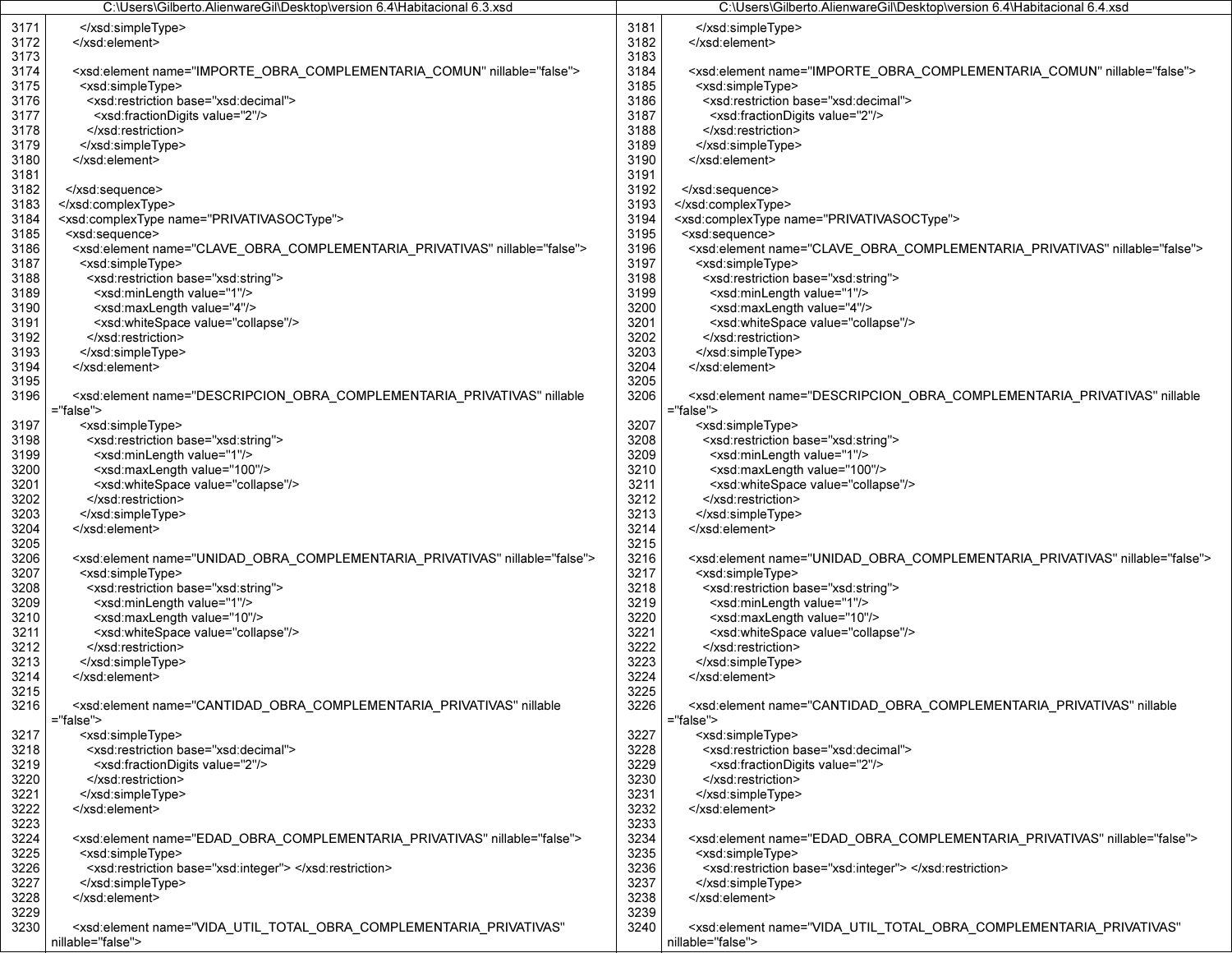|      | C:\Users\Gilberto.AlienwareGil\Desktop\version 6.4\Habitacional 6.3.xsd                                                                                                                                                |      | C:\Users\Gilberto.AlienwareGil\Desktop\version 6.4\Habitacional 6.4.xsd                          |
|------|------------------------------------------------------------------------------------------------------------------------------------------------------------------------------------------------------------------------|------|--------------------------------------------------------------------------------------------------|
| 3231 | <xsd:simpletype></xsd:simpletype>                                                                                                                                                                                      | 3241 | <xsd:simpletype></xsd:simpletype>                                                                |
| 3232 | <xsd:restriction base="xsd:integer"> </xsd:restriction>                                                                                                                                                                | 3242 | <xsd:restriction base="xsd:integer"> </xsd:restriction>                                          |
|      |                                                                                                                                                                                                                        |      |                                                                                                  |
| 3233 |                                                                                                                                                                                                                        | 3243 |                                                                                                  |
| 3234 |                                                                                                                                                                                                                        | 3244 |                                                                                                  |
| 3235 |                                                                                                                                                                                                                        | 3245 |                                                                                                  |
| 3236 | <xsd:element <="" name="VALOR_UNITARIO_OBRA_COMPLEMENTARIA_PRIVATIVAS" td=""><td>3246</td><td><xsd:element <="" name="VALOR_UNITARIO_OBRA_COMPLEMENTARIA_PRIVATIVAS" td=""></xsd:element></td></xsd:element>           | 3246 | <xsd:element <="" name="VALOR_UNITARIO_OBRA_COMPLEMENTARIA_PRIVATIVAS" td=""></xsd:element>      |
|      | nillable="false">                                                                                                                                                                                                      |      | nillable="false">                                                                                |
| 3237 | <xsd:simpletype></xsd:simpletype>                                                                                                                                                                                      | 3247 | <xsd:simpletype></xsd:simpletype>                                                                |
| 3238 | <xsd:restriction base="xsd:decimal"></xsd:restriction>                                                                                                                                                                 | 3248 | <xsd:restriction base="xsd:decimal"></xsd:restriction>                                           |
|      |                                                                                                                                                                                                                        |      |                                                                                                  |
| 3239 | <xsd:fractiondigits value="2"></xsd:fractiondigits>                                                                                                                                                                    | 3249 | <xsd:fractiondigits value="2"></xsd:fractiondigits>                                              |
| 3240 |                                                                                                                                                                                                                        | 3250 |                                                                                                  |
| 3241 |                                                                                                                                                                                                                        | 3251 |                                                                                                  |
| 3242 |                                                                                                                                                                                                                        | 3252 |                                                                                                  |
| 3243 |                                                                                                                                                                                                                        | 3253 |                                                                                                  |
| 3244 | <xsd:element name="FACTOR_EDAD_OBRA_COMPLEMENTARIA_PRIVATIVAS" nillable<="" td=""><td>3254</td><td><xsd:element name="FACTOR_EDAD_OBRA_COMPLEMENTARIA_PRIVATIVAS" nillable<="" td=""></xsd:element></td></xsd:element> | 3254 | <xsd:element name="FACTOR_EDAD_OBRA_COMPLEMENTARIA_PRIVATIVAS" nillable<="" td=""></xsd:element> |
|      | ="false">                                                                                                                                                                                                              |      | ="false">                                                                                        |
|      |                                                                                                                                                                                                                        |      |                                                                                                  |
| 3245 | <xsd:simpletype></xsd:simpletype>                                                                                                                                                                                      | 3255 | <xsd:simpletype></xsd:simpletype>                                                                |
| 3246 | <xsd:restriction base="xsd:decimal"></xsd:restriction>                                                                                                                                                                 | 3256 | <xsd:restriction base="xsd:decimal"></xsd:restriction>                                           |
| 3247 | <xsd:fractiondigits value="2"></xsd:fractiondigits>                                                                                                                                                                    | 3257 | <xsd:fractiondigits value="2"></xsd:fractiondigits>                                              |
| 3248 |                                                                                                                                                                                                                        | 3258 |                                                                                                  |
| 3249 |                                                                                                                                                                                                                        | 3259 |                                                                                                  |
| 3250 |                                                                                                                                                                                                                        | 3260 |                                                                                                  |
|      |                                                                                                                                                                                                                        |      |                                                                                                  |
| 3251 |                                                                                                                                                                                                                        | 3261 |                                                                                                  |
| 3252 | <xsd:element <="" name="VIDA_REMANENTE_OBRA_COMPLEMENTARIA_PRIVATIVAS" td=""><td>3262</td><td><xsd:element <="" name="VIDA_REMANENTE_OBRA_COMPLEMENTARIA_PRIVATIVAS" td=""></xsd:element></td></xsd:element>           | 3262 | <xsd:element <="" name="VIDA_REMANENTE_OBRA_COMPLEMENTARIA_PRIVATIVAS" td=""></xsd:element>      |
|      | nillable="false">                                                                                                                                                                                                      |      | nillable="false">                                                                                |
| 3253 | <xsd:simpletype></xsd:simpletype>                                                                                                                                                                                      | 3263 | <xsd:simpletype></xsd:simpletype>                                                                |
| 3254 | <xsd:restriction base="xsd:integer"> </xsd:restriction>                                                                                                                                                                | 3264 | <xsd:restriction base="xsd:integer"> </xsd:restriction>                                          |
| 3255 | $\le$ /xsd:simpleType>                                                                                                                                                                                                 | 3265 |                                                                                                  |
| 3256 |                                                                                                                                                                                                                        | 3266 |                                                                                                  |
|      |                                                                                                                                                                                                                        |      |                                                                                                  |
| 3257 |                                                                                                                                                                                                                        | 3267 |                                                                                                  |
| 3258 | <xsd:element name<="" td=""><td>3268</td><td><xsd:element name<="" td=""></xsd:element></td></xsd:element>                                                                                                             | 3268 | <xsd:element name<="" td=""></xsd:element>                                                       |
|      | ="FACTOR_CONSERVACION_OBRA_COMPLEMENTARIA_PRIVATIVAS" nillable="false">                                                                                                                                                |      | ="FACTOR_CONSERVACION_OBRA_COMPLEMENTARIA_PRIVATIVAS" nillable="false">                          |
| 3259 | <xsd:simpletype></xsd:simpletype>                                                                                                                                                                                      | 3269 | <xsd:simpletype></xsd:simpletype>                                                                |
| 3260 | <xsd:restriction base="xsd:decimal"></xsd:restriction>                                                                                                                                                                 | 3270 | <xsd:restriction base="xsd:decimal"></xsd:restriction>                                           |
| 3261 | <xsd:fractiondigits value="2"></xsd:fractiondigits>                                                                                                                                                                    | 3271 | <xsd:fractiondigits value="2"></xsd:fractiondigits>                                              |
|      |                                                                                                                                                                                                                        |      |                                                                                                  |
| 3262 |                                                                                                                                                                                                                        | 3272 |                                                                                                  |
| 3263 |                                                                                                                                                                                                                        | 3273 |                                                                                                  |
| 3264 |                                                                                                                                                                                                                        | 3274 |                                                                                                  |
| 3265 |                                                                                                                                                                                                                        | 3275 |                                                                                                  |
| 3266 | <xsd:element name<="" td=""><td>3276</td><td><xsd:element name<="" td=""></xsd:element></td></xsd:element>                                                                                                             | 3276 | <xsd:element name<="" td=""></xsd:element>                                                       |
|      | ="FACTOR_RESULTANTE_OBRA_COMPLEMENTARIA_PRIVATIVAS" nillable="false">                                                                                                                                                  |      | ="FACTOR_RESULTANTE_OBRA_COMPLEMENTARIA_PRIVATIVAS" nillable="false">                            |
| 3267 | <xsd:simpletype></xsd:simpletype>                                                                                                                                                                                      | 3277 | <xsd:simpletype></xsd:simpletype>                                                                |
| 3268 | <xsd:restriction base="xsd:decimal"></xsd:restriction>                                                                                                                                                                 | 3278 | <xsd:restriction base="xsd:decimal"></xsd:restriction>                                           |
|      |                                                                                                                                                                                                                        |      |                                                                                                  |
| 3269 | <xsd:fractiondigits value="2"></xsd:fractiondigits>                                                                                                                                                                    | 3279 | <xsd:fractiondigits value="2"></xsd:fractiondigits>                                              |
| 3270 |                                                                                                                                                                                                                        | 3280 |                                                                                                  |
| 3271 |                                                                                                                                                                                                                        | 3281 |                                                                                                  |
| 3272 |                                                                                                                                                                                                                        | 3282 |                                                                                                  |
| 3273 |                                                                                                                                                                                                                        | 3283 |                                                                                                  |
| 3274 | <xsd:element name="VRNETO_OBRA_COMPLEMENTARIA_PRIVATIVAS" nillable="false"></xsd:element>                                                                                                                              | 3284 | <xsd:element name="VRNETO_OBRA_COMPLEMENTARIA_PRIVATIVAS" nillable="false"></xsd:element>        |
| 3275 | <xsd:simpletype></xsd:simpletype>                                                                                                                                                                                      | 3285 | <xsd:simpletype></xsd:simpletype>                                                                |
|      |                                                                                                                                                                                                                        |      |                                                                                                  |
| 3276 | <xsd:restriction base="xsd:decimal"></xsd:restriction>                                                                                                                                                                 | 3286 | <xsd:restriction base="xsd:decimal"></xsd:restriction>                                           |
| 3277 | <xsd:fractiondigits value="2"></xsd:fractiondigits>                                                                                                                                                                    | 3287 | <xsd:fractiondigits value="2"></xsd:fractiondigits>                                              |
| 3278 |                                                                                                                                                                                                                        | 3288 |                                                                                                  |
| 3279 |                                                                                                                                                                                                                        | 3289 |                                                                                                  |
| 3280 |                                                                                                                                                                                                                        | 3290 |                                                                                                  |
| 3281 |                                                                                                                                                                                                                        | 3291 |                                                                                                  |
|      |                                                                                                                                                                                                                        | 3292 |                                                                                                  |
| 3282 | <xsd:element name="IMPORTE_OBRA_COMPLEMENTARIA_PRIVATIVAS" nillable="false"></xsd:element>                                                                                                                             |      | <xsd:element name="IMPORTE_OBRA_COMPLEMENTARIA_PRIVATIVAS" nillable="false"></xsd:element>       |
| 3283 | <xsd:simpletype></xsd:simpletype>                                                                                                                                                                                      | 3293 | <xsd:simpletype></xsd:simpletype>                                                                |
| 3284 | <xsd:restriction base="xsd:decimal"></xsd:restriction>                                                                                                                                                                 | 3294 | <xsd:restriction base="xsd:decimal"></xsd:restriction>                                           |
| 3285 | <xsd:fractiondigits value="2"></xsd:fractiondigits>                                                                                                                                                                    | 3295 | <xsd:fractiondigits value="2"></xsd:fractiondigits>                                              |
| 3286 |                                                                                                                                                                                                                        | 3296 |                                                                                                  |
| 3287 |                                                                                                                                                                                                                        | 3297 |                                                                                                  |
| 3288 |                                                                                                                                                                                                                        | 3298 |                                                                                                  |
|      |                                                                                                                                                                                                                        |      |                                                                                                  |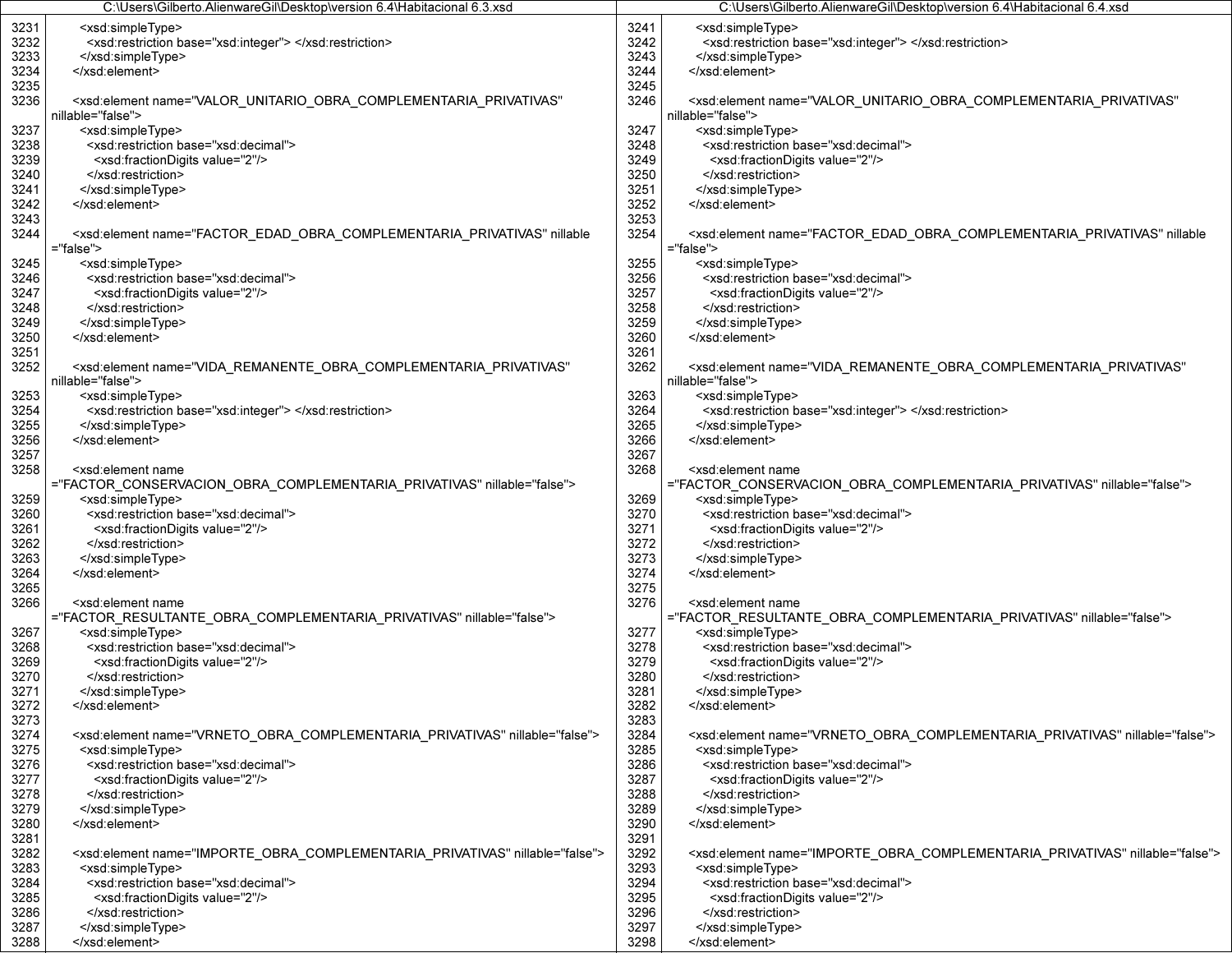|      | C:\Users\Gilberto.AlienwareGil\Desktop\version 6.4\Habitacional 6.3.xsd                                                                                                                                                      |      | C:\Users\Gilberto.AlienwareGil\Desktop\version 6.4\Habitacional 6.4.xsd                             |
|------|------------------------------------------------------------------------------------------------------------------------------------------------------------------------------------------------------------------------------|------|-----------------------------------------------------------------------------------------------------|
| 3289 |                                                                                                                                                                                                                              | 3299 |                                                                                                     |
|      |                                                                                                                                                                                                                              |      |                                                                                                     |
| 3290 |                                                                                                                                                                                                                              | 3300 |                                                                                                     |
| 3291 |                                                                                                                                                                                                                              | 3301 |                                                                                                     |
| 3292 | <xsd:complextype name="ELEMENTOSACCESORIOSECType"></xsd:complextype>                                                                                                                                                         | 3302 | <xsd:complextype name="ELEMENTOSACCESORIOSECType"></xsd:complextype>                                |
| 3293 | <xsd:sequence></xsd:sequence>                                                                                                                                                                                                | 3303 | <xsd:sequence></xsd:sequence>                                                                       |
| 3294 | <xsd:element <="" minoccurs="0" name="PRIVATIVASEA" td="" type="PRIVATIVASEAType"><td>3304</td><td><xsd:element <="" minoccurs="0" name="PRIVATIVASEA" td="" type="PRIVATIVASEAType"></xsd:element></td></xsd:element>       | 3304 | <xsd:element <="" minoccurs="0" name="PRIVATIVASEA" td="" type="PRIVATIVASEAType"></xsd:element>    |
|      |                                                                                                                                                                                                                              |      | maxOccurs="unbounded"/>                                                                             |
|      | maxOccurs="unbounded"/>                                                                                                                                                                                                      |      |                                                                                                     |
| 3295 | <xsd:element maxoccurs<="" minoccurs="0" name="COMUNESEA" td="" type="COMUNESEAType"><td>3305</td><td><xsd:element maxoccurs<="" minoccurs="0" name="COMUNESEA" td="" type="COMUNESEAType"></xsd:element></td></xsd:element> | 3305 | <xsd:element maxoccurs<="" minoccurs="0" name="COMUNESEA" td="" type="COMUNESEAType"></xsd:element> |
|      | ="unbounded"/>                                                                                                                                                                                                               |      | ="unbounded"/>                                                                                      |
| 3296 | <xsd:element <="" name="IMPORTE_TOTAL_ELEMENTOS_ACCESORIOS_PRIVATIVAS" td=""><td>3306</td><td><xsd:element <="" name="IMPORTE_TOTAL_ELEMENTOS_ACCESORIOS_PRIVATIVAS" td=""></xsd:element></td></xsd:element>                 | 3306 | <xsd:element <="" name="IMPORTE_TOTAL_ELEMENTOS_ACCESORIOS_PRIVATIVAS" td=""></xsd:element>         |
|      | nillable="false">                                                                                                                                                                                                            |      | nillable="false">                                                                                   |
| 3297 | <xsd:simpletype></xsd:simpletype>                                                                                                                                                                                            | 3307 | <xsd:simpletype></xsd:simpletype>                                                                   |
|      |                                                                                                                                                                                                                              | 3308 |                                                                                                     |
| 3298 | <xsd:restriction base="xsd:decimal"></xsd:restriction>                                                                                                                                                                       |      | <xsd:restriction base="xsd:decimal"></xsd:restriction>                                              |
| 3299 | <xsd:fractiondigits value="2"></xsd:fractiondigits>                                                                                                                                                                          | 3309 | <xsd:fractiondigits value="2"></xsd:fractiondigits>                                                 |
| 3300 |                                                                                                                                                                                                                              | 3310 |                                                                                                     |
| 3301 |                                                                                                                                                                                                                              | 3311 |                                                                                                     |
| 3302 |                                                                                                                                                                                                                              | 3312 |                                                                                                     |
| 3303 |                                                                                                                                                                                                                              | 3313 |                                                                                                     |
|      |                                                                                                                                                                                                                              |      |                                                                                                     |
| 3304 | <xsd:element <="" name="IMPORTE_TOTAL_ELEMENTOS_ACCESORIOS_COMUNES" td=""><td>3314</td><td><xsd:element <="" name="IMPORTE_TOTAL_ELEMENTOS_ACCESORIOS_COMUNES" td=""></xsd:element></td></xsd:element>                       | 3314 | <xsd:element <="" name="IMPORTE_TOTAL_ELEMENTOS_ACCESORIOS_COMUNES" td=""></xsd:element>            |
|      | nillable="false">                                                                                                                                                                                                            |      | nillable="false">                                                                                   |
| 3305 | <xsd:simpletype></xsd:simpletype>                                                                                                                                                                                            | 3315 | <xsd:simpletype></xsd:simpletype>                                                                   |
| 3306 | <xsd:restriction base="xsd:decimal"></xsd:restriction>                                                                                                                                                                       | 3316 | <xsd:restriction base="xsd:decimal"></xsd:restriction>                                              |
| 3307 | <xsd:fractiondigits value="2"></xsd:fractiondigits>                                                                                                                                                                          | 3317 | <xsd:fractiondigits value="2"></xsd:fractiondigits>                                                 |
| 3308 |                                                                                                                                                                                                                              | 3318 |                                                                                                     |
|      |                                                                                                                                                                                                                              |      |                                                                                                     |
| 3309 |                                                                                                                                                                                                                              | 3319 |                                                                                                     |
| 3310 |                                                                                                                                                                                                                              | 3320 |                                                                                                     |
| 3311 |                                                                                                                                                                                                                              | 3321 |                                                                                                     |
| 3312 |                                                                                                                                                                                                                              | 3322 |                                                                                                     |
| 3313 |                                                                                                                                                                                                                              | 3323 |                                                                                                     |
| 3314 | <xsd:complextype name="COMUNESEAType"></xsd:complextype>                                                                                                                                                                     | 3324 | <xsd:complextype name="COMUNESEAType"></xsd:complextype>                                            |
|      |                                                                                                                                                                                                                              |      |                                                                                                     |
| 3315 | <xsd:sequence></xsd:sequence>                                                                                                                                                                                                | 3325 | <xsd:sequence></xsd:sequence>                                                                       |
| 3316 | <xsd:element name="CLAVE_ELEMENTO_ACCESORIO_COMUNES" nillable="false"></xsd:element>                                                                                                                                         | 3326 | <xsd:element name="CLAVE_ELEMENTO_ACCESORIO_COMUNES" nillable="false"></xsd:element>                |
| 3317 | <xsd:simpletype></xsd:simpletype>                                                                                                                                                                                            | 3327 | <xsd:simpletype></xsd:simpletype>                                                                   |
| 3318 | <xsd:restriction base="xsd:string"></xsd:restriction>                                                                                                                                                                        | 3328 | <xsd:restriction base="xsd:string"></xsd:restriction>                                               |
| 3319 | <xsd:minlength value="1"></xsd:minlength>                                                                                                                                                                                    | 3329 | <xsd:minlength value="1"></xsd:minlength>                                                           |
| 3320 |                                                                                                                                                                                                                              | 3330 |                                                                                                     |
|      | <xsd:maxlength value="4"></xsd:maxlength>                                                                                                                                                                                    |      | <xsd:maxlength value="4"></xsd:maxlength>                                                           |
| 3321 | <xsd:whitespace value="collapse"></xsd:whitespace>                                                                                                                                                                           | 3331 | <xsd:whitespace value="collapse"></xsd:whitespace>                                                  |
| 3322 |                                                                                                                                                                                                                              | 3332 |                                                                                                     |
| 3323 |                                                                                                                                                                                                                              | 3333 |                                                                                                     |
| 3324 |                                                                                                                                                                                                                              | 3334 |                                                                                                     |
| 3325 |                                                                                                                                                                                                                              | 3335 |                                                                                                     |
| 3326 | <xsd:element name="DESCRIPCION_ELEMENTO_ACCESORIO_COMUNES" nillable<="" td=""><td>3336</td><td><xsd:element name="DESCRIPCION_ELEMENTO_ACCESORIO_COMUNES" nillable<="" td=""></xsd:element></td></xsd:element>               | 3336 | <xsd:element name="DESCRIPCION_ELEMENTO_ACCESORIO_COMUNES" nillable<="" td=""></xsd:element>        |
|      |                                                                                                                                                                                                                              |      |                                                                                                     |
|      | ="false">                                                                                                                                                                                                                    |      | ="false">                                                                                           |
| 3327 | <xsd:simpletype></xsd:simpletype>                                                                                                                                                                                            | 3337 | <xsd:simpletype></xsd:simpletype>                                                                   |
| 3328 | <xsd:restriction base="xsd:string"></xsd:restriction>                                                                                                                                                                        | 3338 | <xsd:restriction base="xsd:string"></xsd:restriction>                                               |
| 3329 | <xsd:minlength value="1"></xsd:minlength>                                                                                                                                                                                    | 3339 | <xsd:minlength value="1"></xsd:minlength>                                                           |
| 3330 | <xsd:maxlength value="100"></xsd:maxlength>                                                                                                                                                                                  | 3340 | <xsd:maxlength value="100"></xsd:maxlength>                                                         |
| 3331 | <xsd:whitespace value="collapse"></xsd:whitespace>                                                                                                                                                                           | 3341 | <xsd:whitespace value="collapse"></xsd:whitespace>                                                  |
| 3332 |                                                                                                                                                                                                                              | 3342 |                                                                                                     |
|      |                                                                                                                                                                                                                              |      |                                                                                                     |
| 3333 |                                                                                                                                                                                                                              | 3343 |                                                                                                     |
| 3334 |                                                                                                                                                                                                                              | 3344 |                                                                                                     |
| 3335 |                                                                                                                                                                                                                              | 3345 |                                                                                                     |
| 3336 | <xsd:element name="UNIDAD_ELEMENTO_ACCESORIO_COMUNES" nillable="false"></xsd:element>                                                                                                                                        | 3346 | <xsd:element name="UNIDAD_ELEMENTO_ACCESORIO_COMUNES" nillable="false"></xsd:element>               |
| 3337 | <xsd:simpletype></xsd:simpletype>                                                                                                                                                                                            | 3347 | <xsd:simpletype></xsd:simpletype>                                                                   |
| 3338 | <xsd:restriction base="xsd:string"></xsd:restriction>                                                                                                                                                                        | 3348 | <xsd:restriction base="xsd:string"></xsd:restriction>                                               |
|      |                                                                                                                                                                                                                              |      |                                                                                                     |
| 3339 | <xsd:minlength value="1"></xsd:minlength>                                                                                                                                                                                    | 3349 | <xsd:minlength value="1"></xsd:minlength>                                                           |
| 3340 | <xsd:maxlength value="10"></xsd:maxlength>                                                                                                                                                                                   | 3350 | <xsd:maxlength value="10"></xsd:maxlength>                                                          |
| 3341 | <xsd:whitespace value="collapse"></xsd:whitespace>                                                                                                                                                                           | 3351 | <xsd:whitespace value="collapse"></xsd:whitespace>                                                  |
| 3342 |                                                                                                                                                                                                                              | 3352 |                                                                                                     |
| 3343 |                                                                                                                                                                                                                              | 3353 |                                                                                                     |
| 3344 |                                                                                                                                                                                                                              | 3354 |                                                                                                     |
|      |                                                                                                                                                                                                                              |      |                                                                                                     |
| 3345 |                                                                                                                                                                                                                              | 3355 |                                                                                                     |
| 3346 | <xsd:element name="CANTIDAD_ELEMENTO_ACCESORIO_COMUNES" nillable="false"></xsd:element>                                                                                                                                      | 3356 | <xsd:element name="CANTIDAD_ELEMENTO_ACCESORIO_COMUNES" nillable="false"></xsd:element>             |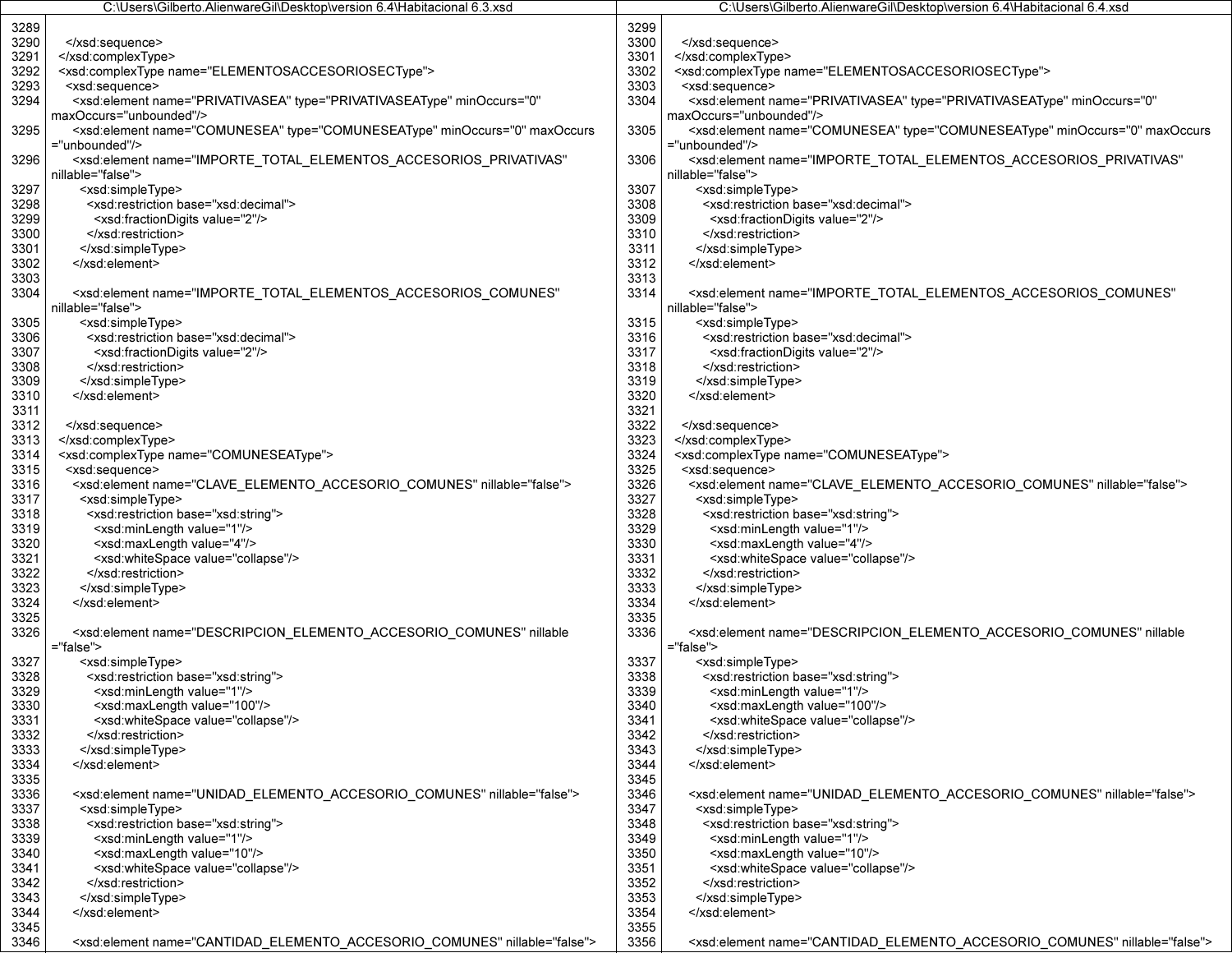|      | C:\Users\Gilberto.AlienwareGil\Desktop\version 6.4\Habitacional 6.3.xsd                                                                                                                                                |              | C:\Users\Gilberto.AlienwareGil\Desktop\version 6.4\Habitacional 6.4.xsd                          |
|------|------------------------------------------------------------------------------------------------------------------------------------------------------------------------------------------------------------------------|--------------|--------------------------------------------------------------------------------------------------|
| 3347 | <xsd:simpletype></xsd:simpletype>                                                                                                                                                                                      | 3357         | <xsd:simpletype></xsd:simpletype>                                                                |
| 3348 | <xsd:restriction base="xsd:decimal"></xsd:restriction>                                                                                                                                                                 | 3358         | <xsd:restriction base="xsd:decimal"></xsd:restriction>                                           |
| 3349 | <xsd:fractiondigits value="2"></xsd:fractiondigits>                                                                                                                                                                    | 3359         | <xsd:fractiondigits value="2"></xsd:fractiondigits>                                              |
| 3350 |                                                                                                                                                                                                                        | 3360         |                                                                                                  |
| 3351 |                                                                                                                                                                                                                        | 3361         |                                                                                                  |
| 3352 |                                                                                                                                                                                                                        | 3362         |                                                                                                  |
| 3353 |                                                                                                                                                                                                                        | 3363         |                                                                                                  |
| 3354 | <xsd:element name="EDAD_ELEMENTO_ACCESORIO_COMUNES" nillable="false"></xsd:element>                                                                                                                                    | 3364         | <xsd:element name="EDAD_ELEMENTO_ACCESORIO_COMUNES" nillable="false"></xsd:element>              |
| 3355 | <xsd:simpletype></xsd:simpletype>                                                                                                                                                                                      | 3365         | <xsd:simpletype></xsd:simpletype>                                                                |
|      | <xsd:restriction base="xsd:integer"> </xsd:restriction>                                                                                                                                                                | 3366         | <xsd:restriction base="xsd:integer"> </xsd:restriction>                                          |
| 3356 |                                                                                                                                                                                                                        |              |                                                                                                  |
| 3357 | <br>                                                                                                                                                                                                                   | 3367<br>3368 | <br>                                                                                             |
| 3358 |                                                                                                                                                                                                                        |              |                                                                                                  |
| 3359 |                                                                                                                                                                                                                        | 3369         |                                                                                                  |
| 3360 | <xsd:element name="VIDA_UTIL_TOTAL_ELEMENTO_ACCESORIO_COMUNES" nillable<="" td=""><td>3370</td><td><xsd:element name="VIDA_UTIL_TOTAL_ELEMENTO_ACCESORIO_COMUNES" nillable<="" td=""></xsd:element></td></xsd:element> | 3370         | <xsd:element name="VIDA_UTIL_TOTAL_ELEMENTO_ACCESORIO_COMUNES" nillable<="" td=""></xsd:element> |
|      | ="false">                                                                                                                                                                                                              |              | ="false">                                                                                        |
| 3361 | <xsd:simpletype></xsd:simpletype>                                                                                                                                                                                      | 3371         | <xsd:simpletype></xsd:simpletype>                                                                |
| 3362 | <xsd:restriction base="xsd:integer"> </xsd:restriction>                                                                                                                                                                | 3372         | <xsd:restriction base="xsd:integer"> </xsd:restriction>                                          |
| 3363 |                                                                                                                                                                                                                        | 3373         |                                                                                                  |
| 3364 |                                                                                                                                                                                                                        | 3374         |                                                                                                  |
| 3365 |                                                                                                                                                                                                                        | 3375         |                                                                                                  |
| 3366 | <xsd:element name="VALOR_UNITARIO_ELEMENTO_ACCESORIO_COMUNES" nillable<="" td=""><td>3376</td><td><xsd:element name="VALOR_UNITARIO_ELEMENTO_ACCESORIO_COMUNES" nillable<="" td=""></xsd:element></td></xsd:element>   | 3376         | <xsd:element name="VALOR_UNITARIO_ELEMENTO_ACCESORIO_COMUNES" nillable<="" td=""></xsd:element>  |
|      | ="false">                                                                                                                                                                                                              |              | ="false">                                                                                        |
| 3367 | <xsd:simpletype></xsd:simpletype>                                                                                                                                                                                      | 3377         | <xsd:simpletype></xsd:simpletype>                                                                |
| 3368 | <xsd:restriction base="xsd:decimal"></xsd:restriction>                                                                                                                                                                 | 3378         | <xsd:restriction base="xsd:decimal"></xsd:restriction>                                           |
| 3369 | <xsd:fractiondigits value="2"></xsd:fractiondigits>                                                                                                                                                                    | 3379         | <xsd:fractiondigits value="2"></xsd:fractiondigits>                                              |
| 3370 |                                                                                                                                                                                                                        | 3380         |                                                                                                  |
| 3371 |                                                                                                                                                                                                                        | 3381         |                                                                                                  |
| 3372 |                                                                                                                                                                                                                        | 3382         |                                                                                                  |
| 3373 |                                                                                                                                                                                                                        | 3383         |                                                                                                  |
| 3374 | <xsd:element name="FACTOR_EDAD_ELEMENTO_ACCESORIO_COMUNES" nillable<="" td=""><td>3384</td><td><xsd:element name="FACTOR_EDAD_ELEMENTO_ACCESORIO_COMUNES" nillable<="" td=""></xsd:element></td></xsd:element>         | 3384         | <xsd:element name="FACTOR_EDAD_ELEMENTO_ACCESORIO_COMUNES" nillable<="" td=""></xsd:element>     |
|      | ="false">                                                                                                                                                                                                              |              | ="false">                                                                                        |
| 3375 | <xsd:simpletype></xsd:simpletype>                                                                                                                                                                                      | 3385         | <xsd:simpletype></xsd:simpletype>                                                                |
| 3376 | <xsd:restriction base="xsd:decimal"></xsd:restriction>                                                                                                                                                                 | 3386         | <xsd:restriction base="xsd:decimal"></xsd:restriction>                                           |
| 3377 | <xsd:fractiondigits value="2"></xsd:fractiondigits>                                                                                                                                                                    | 3387         | <xsd:fractiondigits value="2"></xsd:fractiondigits>                                              |
| 3378 |                                                                                                                                                                                                                        | 3388         |                                                                                                  |
| 3379 |                                                                                                                                                                                                                        | 3389         |                                                                                                  |
| 3380 |                                                                                                                                                                                                                        | 3390         |                                                                                                  |
| 3381 |                                                                                                                                                                                                                        | 3391         |                                                                                                  |
| 3382 | <xsd:element name="VIDA_REMANENTE_ELEMENTO_ACCESORIO_COMUNES" nillable<="" td=""><td>3392</td><td><xsd:element name="VIDA_REMANENTE_ELEMENTO_ACCESORIO_COMUNES" nillable<="" td=""></xsd:element></td></xsd:element>   | 3392         | <xsd:element name="VIDA_REMANENTE_ELEMENTO_ACCESORIO_COMUNES" nillable<="" td=""></xsd:element>  |
|      | ="false">                                                                                                                                                                                                              |              | ="false">                                                                                        |
| 3383 | <xsd:simpletype></xsd:simpletype>                                                                                                                                                                                      | 3393         | <xsd:simpletype></xsd:simpletype>                                                                |
| 3384 | <xsd:restriction base="xsd:integer"> </xsd:restriction>                                                                                                                                                                | 3394         | <xsd:restriction base="xsd:integer"> </xsd:restriction>                                          |
| 3385 |                                                                                                                                                                                                                        | 3395         |                                                                                                  |
|      |                                                                                                                                                                                                                        | 3396         | <br>                                                                                             |
| 3386 |                                                                                                                                                                                                                        |              |                                                                                                  |
| 3387 |                                                                                                                                                                                                                        | 3397         |                                                                                                  |
| 3388 | <xsd:element name<="" td=""><td>3398</td><td><xsd:element name<="" td=""></xsd:element></td></xsd:element>                                                                                                             | 3398         | <xsd:element name<="" td=""></xsd:element>                                                       |
|      | ="FACTOR_CONSERVACION_ELEMENTO_ACCESORIO_COMUNES" nillable="false">                                                                                                                                                    |              | ="FACTOR_CONSERVACION_ELEMENTO_ACCESORIO_COMUNES" nillable="false">                              |
| 3389 | <xsd:simpletype></xsd:simpletype>                                                                                                                                                                                      | 3399         | <xsd:simpletype></xsd:simpletype>                                                                |
| 3390 | <xsd:restriction base="xsd:decimal"></xsd:restriction>                                                                                                                                                                 | 3400         | <xsd:restriction base="xsd:decimal"></xsd:restriction>                                           |
| 3391 | <xsd:fractiondigits value="2"></xsd:fractiondigits>                                                                                                                                                                    | 3401         | <xsd:fractiondigits value="2"></xsd:fractiondigits>                                              |
| 3392 |                                                                                                                                                                                                                        | 3402         |                                                                                                  |
| 3393 |                                                                                                                                                                                                                        | 3403         |                                                                                                  |
| 3394 |                                                                                                                                                                                                                        | 3404         |                                                                                                  |
| 3395 |                                                                                                                                                                                                                        | 3405         |                                                                                                  |
| 3396 | <xsd:element <="" name="FACTOR_RESULTANTE_ELEMENTO_ACCESORIO_COMUNES" td=""><td>3406</td><td><xsd:element <="" name="FACTOR_RESULTANTE_ELEMENTO_ACCESORIO_COMUNES" td=""></xsd:element></td></xsd:element>             | 3406         | <xsd:element <="" name="FACTOR_RESULTANTE_ELEMENTO_ACCESORIO_COMUNES" td=""></xsd:element>       |
|      | nillable="false">                                                                                                                                                                                                      |              | nillable="false">                                                                                |
| 3397 | <xsd:simpletype></xsd:simpletype>                                                                                                                                                                                      | 3407         | <xsd:simpletype></xsd:simpletype>                                                                |
| 3398 | <xsd:restriction base="xsd:decimal"></xsd:restriction>                                                                                                                                                                 | 3408         | <xsd:restriction base="xsd:decimal"></xsd:restriction>                                           |
| 3399 | <xsd:fractiondigits value="2"></xsd:fractiondigits>                                                                                                                                                                    | 3409         | <xsd:fractiondigits value="2"></xsd:fractiondigits>                                              |
| 3400 |                                                                                                                                                                                                                        | 3410         |                                                                                                  |
| 3401 |                                                                                                                                                                                                                        | 3411         |                                                                                                  |
| 3402 |                                                                                                                                                                                                                        | 3412         |                                                                                                  |
| 3403 |                                                                                                                                                                                                                        | 3413         |                                                                                                  |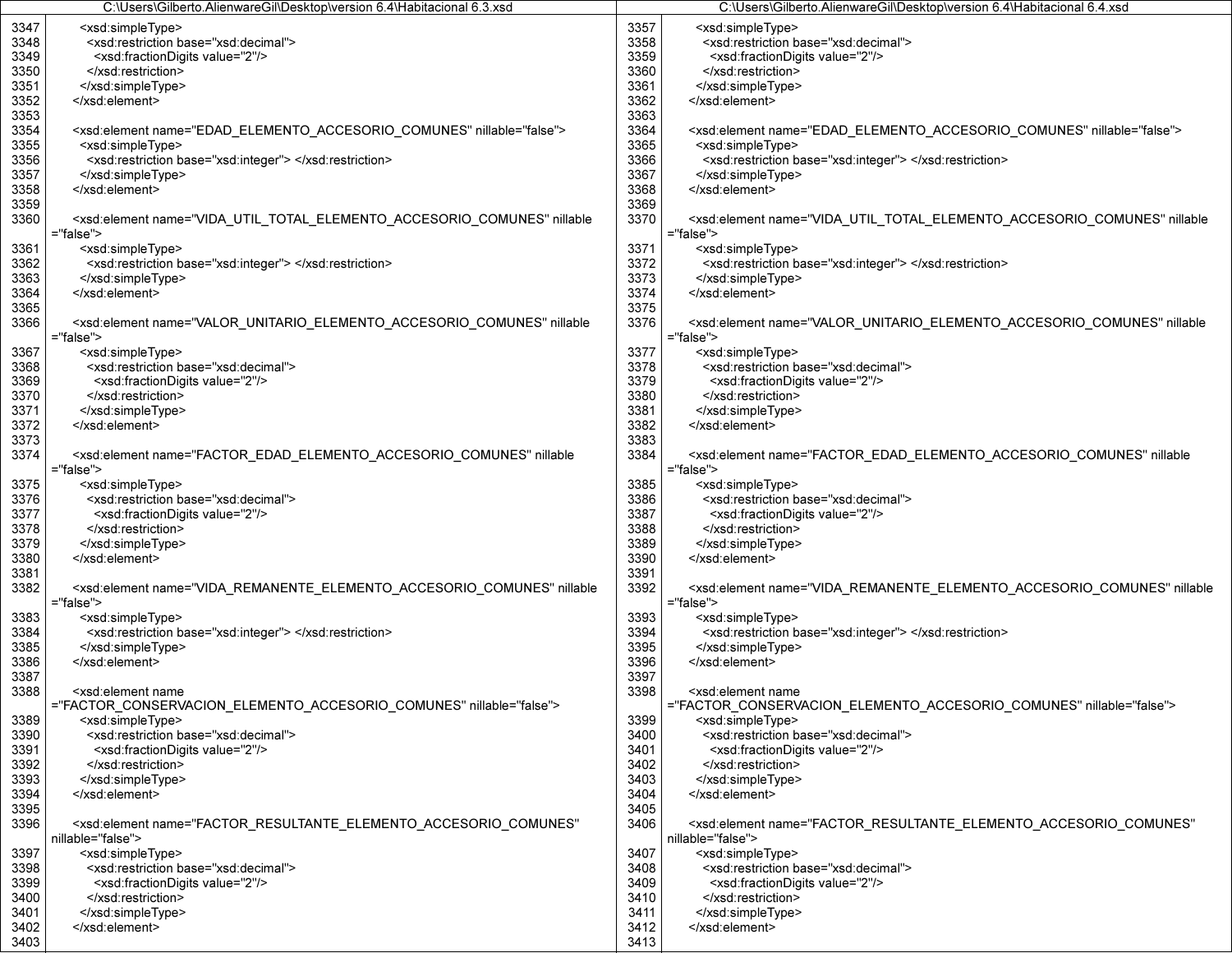|      | C:\Users\Gilberto.AlienwareGil\Desktop\version 6.4\Habitacional 6.3.xsd                                                                                                                                              |      | C:\Users\Gilberto.AlienwareGil\Desktop\version 6.4\Habitacional 6.4.xsd                                           |
|------|----------------------------------------------------------------------------------------------------------------------------------------------------------------------------------------------------------------------|------|-------------------------------------------------------------------------------------------------------------------|
| 3404 | <xsd:element name<br="">="VALOR_REPOSICION_NETO_M2_ELEMENTO_ACCESORIO_COMUNES" nillable="false"&gt;</xsd:element>                                                                                                    | 3414 | <xsd:element name<br="">="VALOR_REPOSICION_NETO_M2_ELEMENTO_ACCESORIO_COMUNES" nillable="false"&gt;</xsd:element> |
| 3405 | <xsd:simpletype></xsd:simpletype>                                                                                                                                                                                    | 3415 | <xsd:simpletype></xsd:simpletype>                                                                                 |
| 3406 | <xsd:restriction base="xsd:decimal"></xsd:restriction>                                                                                                                                                               | 3416 | <xsd:restriction base="xsd:decimal"></xsd:restriction>                                                            |
| 3407 | <xsd:fractiondigits value="2"></xsd:fractiondigits>                                                                                                                                                                  | 3417 | <xsd:fractiondigits value="2"></xsd:fractiondigits>                                                               |
| 3408 |                                                                                                                                                                                                                      | 3418 |                                                                                                                   |
|      |                                                                                                                                                                                                                      | 3419 |                                                                                                                   |
| 3409 |                                                                                                                                                                                                                      |      |                                                                                                                   |
| 3410 |                                                                                                                                                                                                                      | 3420 |                                                                                                                   |
| 3411 |                                                                                                                                                                                                                      | 3421 |                                                                                                                   |
| 3412 | <xsd:element name="INDIVISO_COMUNES" nillable="false"></xsd:element>                                                                                                                                                 | 3422 | <xsd:element name="INDIVISO_COMUNES" nillable="false"></xsd:element>                                              |
| 3413 | <xsd:simpletype></xsd:simpletype>                                                                                                                                                                                    | 3423 | <xsd:simpletype></xsd:simpletype>                                                                                 |
| 3414 | <xsd:restriction base="xsd:decimal"></xsd:restriction>                                                                                                                                                               | 3424 | <xsd:restriction base="xsd:decimal"></xsd:restriction>                                                            |
| 3415 | <xsd:fractiondigits value="8"></xsd:fractiondigits>                                                                                                                                                                  | 3425 | <xsd:fractiondigits value="8"></xsd:fractiondigits>                                                               |
| 3416 |                                                                                                                                                                                                                      | 3426 |                                                                                                                   |
| 3417 |                                                                                                                                                                                                                      | 3427 |                                                                                                                   |
| 3418 |                                                                                                                                                                                                                      | 3428 |                                                                                                                   |
| 3419 |                                                                                                                                                                                                                      | 3429 |                                                                                                                   |
| 3420 | <xsd:element name="IMPORTE_ELEMENTO_ACCESORIO_COMUNES" nillable="false"></xsd:element>                                                                                                                               | 3430 | <xsd:element name="IMPORTE_ELEMENTO_ACCESORIO_COMUNES" nillable="false"></xsd:element>                            |
| 3421 | <xsd:simpletype></xsd:simpletype>                                                                                                                                                                                    | 3431 | <xsd:simpletype></xsd:simpletype>                                                                                 |
| 3422 | <xsd:restriction base="xsd:decimal"></xsd:restriction>                                                                                                                                                               | 3432 | <xsd:restriction base="xsd:decimal"></xsd:restriction>                                                            |
|      |                                                                                                                                                                                                                      |      |                                                                                                                   |
| 3423 | <xsd:fractiondigits value="2"></xsd:fractiondigits>                                                                                                                                                                  | 3433 | <xsd:fractiondigits value="2"></xsd:fractiondigits>                                                               |
| 3424 |                                                                                                                                                                                                                      | 3434 |                                                                                                                   |
| 3425 |                                                                                                                                                                                                                      | 3435 |                                                                                                                   |
| 3426 |                                                                                                                                                                                                                      | 3436 |                                                                                                                   |
| 3427 |                                                                                                                                                                                                                      | 3437 |                                                                                                                   |
| 3428 |                                                                                                                                                                                                                      | 3438 |                                                                                                                   |
| 3429 |                                                                                                                                                                                                                      | 3439 |                                                                                                                   |
| 3430 | <xsd:complextype name="PRIVATIVASEAType"></xsd:complextype>                                                                                                                                                          | 3440 | <xsd:complextype name="PRIVATIVASEAType"></xsd:complextype>                                                       |
| 3431 | <xsd:sequence></xsd:sequence>                                                                                                                                                                                        | 3441 | <xsd:sequence></xsd:sequence>                                                                                     |
| 3432 | <xsd:element name="CLAVE_ELEMENTO_ACCESORIO_PRIVATIVAS" nillable="false"></xsd:element>                                                                                                                              | 3442 | <xsd:element name="CLAVE_ELEMENTO_ACCESORIO_PRIVATIVAS" nillable="false"></xsd:element>                           |
| 3433 | <xsd:simpletype></xsd:simpletype>                                                                                                                                                                                    | 3443 | <xsd:simpletype></xsd:simpletype>                                                                                 |
| 3434 | <xsd:restriction base="xsd:string"></xsd:restriction>                                                                                                                                                                | 3444 | <xsd:restriction base="xsd:string"></xsd:restriction>                                                             |
| 3435 | <xsd:minlength value="1"></xsd:minlength>                                                                                                                                                                            | 3445 | <xsd:minlength value="1"></xsd:minlength>                                                                         |
| 3436 | <xsd:maxlength value="4"></xsd:maxlength>                                                                                                                                                                            | 3446 | <xsd:maxlength value="4"></xsd:maxlength>                                                                         |
| 3437 | <xsd:whitespace value="collapse"></xsd:whitespace>                                                                                                                                                                   | 3447 | <xsd:whitespace value="collapse"></xsd:whitespace>                                                                |
|      |                                                                                                                                                                                                                      | 3448 |                                                                                                                   |
| 3438 |                                                                                                                                                                                                                      | 3449 |                                                                                                                   |
| 3439 |                                                                                                                                                                                                                      |      |                                                                                                                   |
| 3440 |                                                                                                                                                                                                                      | 3450 |                                                                                                                   |
| 3441 |                                                                                                                                                                                                                      | 3451 |                                                                                                                   |
| 3442 | <xsd:element name="DESCRIPCION_ELEMENTO_ACCESORIO_PRIVATIVAS" nillable<="" td=""><td>3452</td><td><xsd:element name="DESCRIPCION_ELEMENTO_ACCESORIO_PRIVATIVAS" nillable<="" td=""></xsd:element></td></xsd:element> | 3452 | <xsd:element name="DESCRIPCION_ELEMENTO_ACCESORIO_PRIVATIVAS" nillable<="" td=""></xsd:element>                   |
|      | ="false">                                                                                                                                                                                                            |      | ="false">                                                                                                         |
| 3443 | <xsd:simpletype></xsd:simpletype>                                                                                                                                                                                    | 3453 | <xsd:simpletype></xsd:simpletype>                                                                                 |
| 3444 | <xsd:restriction base="xsd:string"></xsd:restriction>                                                                                                                                                                | 3454 | <xsd:restriction base="xsd:string"></xsd:restriction>                                                             |
| 3445 | <xsd:minlength value="1"></xsd:minlength>                                                                                                                                                                            | 3455 | <xsd:minlength value="1"></xsd:minlength>                                                                         |
| 3446 | <xsd:maxlength value="100"></xsd:maxlength>                                                                                                                                                                          | 3456 | <xsd:maxlength value="100"></xsd:maxlength>                                                                       |
| 3447 | <xsd:whitespace value="collapse"></xsd:whitespace>                                                                                                                                                                   | 3457 | <xsd:whitespace value="collapse"></xsd:whitespace>                                                                |
| 3448 |                                                                                                                                                                                                                      | 3458 |                                                                                                                   |
| 3449 |                                                                                                                                                                                                                      | 3459 |                                                                                                                   |
| 3450 |                                                                                                                                                                                                                      | 3460 |                                                                                                                   |
| 3451 |                                                                                                                                                                                                                      | 3461 |                                                                                                                   |
| 3452 | <xsd:element name="UNIDAD_ELEMENTO_ACCESORIO_PRIVATIVAS" nillable="false"></xsd:element>                                                                                                                             | 3462 | <xsd:element name="UNIDAD_ELEMENTO_ACCESORIO_PRIVATIVAS" nillable="false"></xsd:element>                          |
| 3453 | <xsd:simpletype></xsd:simpletype>                                                                                                                                                                                    | 3463 | <xsd:simpletype></xsd:simpletype>                                                                                 |
| 3454 | <xsd:restriction base="xsd:string"></xsd:restriction>                                                                                                                                                                | 3464 | <xsd:restriction base="xsd:string"></xsd:restriction>                                                             |
| 3455 | <xsd:minlength value="1"></xsd:minlength>                                                                                                                                                                            | 3465 | <xsd:minlength value="1"></xsd:minlength>                                                                         |
| 3456 | <xsd:maxlength value="10"></xsd:maxlength>                                                                                                                                                                           | 3466 | <xsd:maxlength value="10"></xsd:maxlength>                                                                        |
| 3457 | <xsd:whitespace value="collapse"></xsd:whitespace>                                                                                                                                                                   | 3467 | <xsd:whitespace value="collapse"></xsd:whitespace>                                                                |
|      |                                                                                                                                                                                                                      |      |                                                                                                                   |
| 3458 |                                                                                                                                                                                                                      | 3468 |                                                                                                                   |
| 3459 |                                                                                                                                                                                                                      | 3469 |                                                                                                                   |
| 3460 |                                                                                                                                                                                                                      | 3470 |                                                                                                                   |
| 3461 |                                                                                                                                                                                                                      | 3471 |                                                                                                                   |
| 3462 | <xsd:element name="CANTIDAD_ELEMENTO_ACCESORIO_PRIVATIVAS" nillable="false"></xsd:element>                                                                                                                           | 3472 | <xsd:element name="CANTIDAD_ELEMENTO_ACCESORIO_PRIVATIVAS" nillable="false"></xsd:element>                        |
| 3463 | <xsd:simpletype></xsd:simpletype>                                                                                                                                                                                    | 3473 | <xsd:simpletype></xsd:simpletype>                                                                                 |
| 3464 | <xsd:restriction base="xsd:decimal"></xsd:restriction>                                                                                                                                                               | 3474 | <xsd:restriction base="xsd:decimal"></xsd:restriction>                                                            |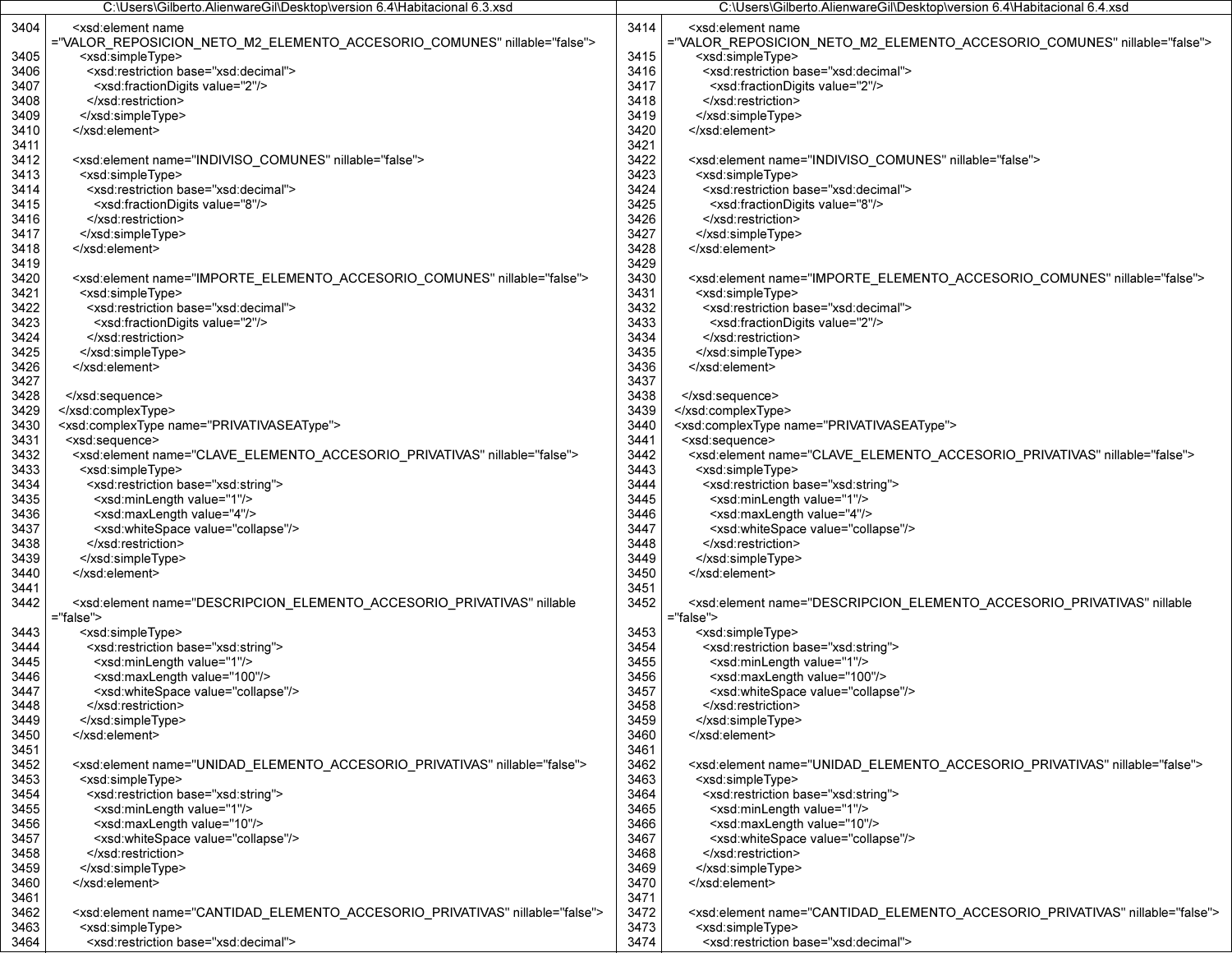|      | C:\Users\Gilberto.AlienwareGil\Desktop\version 6.4\Habitacional 6.3.xsd                                                                                                                                              |      | C:\Users\Gilberto.AlienwareGil\Desktop\version 6.4\Habitacional 6.4.xsd                         |
|------|----------------------------------------------------------------------------------------------------------------------------------------------------------------------------------------------------------------------|------|-------------------------------------------------------------------------------------------------|
| 3465 | <xsd:fractiondigits value="2"></xsd:fractiondigits>                                                                                                                                                                  | 3475 | <xsd:fractiondigits value="2"></xsd:fractiondigits>                                             |
| 3466 |                                                                                                                                                                                                                      | 3476 |                                                                                                 |
| 3467 |                                                                                                                                                                                                                      | 3477 |                                                                                                 |
| 3468 |                                                                                                                                                                                                                      | 3478 |                                                                                                 |
| 3469 |                                                                                                                                                                                                                      | 3479 |                                                                                                 |
| 3470 | <xsd:element name="EDAD_ELEMENTO_ACCESORIO_PRIVATIVAS" nillable="false"></xsd:element>                                                                                                                               | 3480 | <xsd:element name="EDAD_ELEMENTO_ACCESORIO_PRIVATIVAS" nillable="false"></xsd:element>          |
| 3471 | <xsd:simpletype></xsd:simpletype>                                                                                                                                                                                    | 3481 | <xsd:simpletype></xsd:simpletype>                                                               |
| 3472 | <xsd:restriction base="xsd:integer"> </xsd:restriction>                                                                                                                                                              | 3482 | <xsd:restriction base="xsd:integer"> </xsd:restriction>                                         |
| 3473 |                                                                                                                                                                                                                      | 3483 |                                                                                                 |
| 3474 |                                                                                                                                                                                                                      | 3484 |                                                                                                 |
| 3475 |                                                                                                                                                                                                                      | 3485 |                                                                                                 |
| 3476 | <xsd:element <="" name="VIDA_UTIL_TOTAL_ELEMENTO_ACCESORIO_PRIVATIVAS" td=""><td>3486</td><td><xsd:element <="" name="VIDA_UTIL_TOTAL_ELEMENTO_ACCESORIO_PRIVATIVAS" td=""></xsd:element></td></xsd:element>         | 3486 | <xsd:element <="" name="VIDA_UTIL_TOTAL_ELEMENTO_ACCESORIO_PRIVATIVAS" td=""></xsd:element>     |
|      | nillable="false">                                                                                                                                                                                                    |      | nillable="false">                                                                               |
|      |                                                                                                                                                                                                                      |      |                                                                                                 |
| 3477 | <xsd:simpletype></xsd:simpletype>                                                                                                                                                                                    | 3487 | <xsd:simpletype></xsd:simpletype>                                                               |
| 3478 | <xsd:restriction base="xsd:integer"> </xsd:restriction>                                                                                                                                                              | 3488 | <xsd:restriction base="xsd:integer"> </xsd:restriction>                                         |
| 3479 |                                                                                                                                                                                                                      | 3489 |                                                                                                 |
| 3480 |                                                                                                                                                                                                                      | 3490 |                                                                                                 |
| 3481 |                                                                                                                                                                                                                      | 3491 |                                                                                                 |
| 3482 | <xsd:element <="" name="VALOR_UNITARIO_ELEMENTO_ACCESORIO_PRIVATIVAS" td=""><td>3492</td><td><xsd:element <="" name="VALOR_UNITARIO_ELEMENTO_ACCESORIO_PRIVATIVAS" td=""></xsd:element></td></xsd:element>           | 3492 | <xsd:element <="" name="VALOR_UNITARIO_ELEMENTO_ACCESORIO_PRIVATIVAS" td=""></xsd:element>      |
|      | nillable="false">                                                                                                                                                                                                    |      | nillable="false">                                                                               |
| 3483 | <xsd:simpletype></xsd:simpletype>                                                                                                                                                                                    | 3493 | <xsd:simpletype></xsd:simpletype>                                                               |
| 3484 | <xsd:restriction base="xsd:decimal"></xsd:restriction>                                                                                                                                                               | 3494 | <xsd:restriction base="xsd:decimal"></xsd:restriction>                                          |
| 3485 | <xsd:fractiondigits value="2"></xsd:fractiondigits>                                                                                                                                                                  | 3495 | <xsd:fractiondigits value="2"></xsd:fractiondigits>                                             |
| 3486 |                                                                                                                                                                                                                      | 3496 |                                                                                                 |
| 3487 |                                                                                                                                                                                                                      | 3497 |                                                                                                 |
| 3488 |                                                                                                                                                                                                                      | 3498 |                                                                                                 |
| 3489 |                                                                                                                                                                                                                      | 3499 |                                                                                                 |
| 3490 | <xsd:element name="FACTOR_EDAD_ELEMENTO_ACCESORIO_PRIVATIVAS" nillable<="" td=""><td>3500</td><td><xsd:element name="FACTOR_EDAD_ELEMENTO_ACCESORIO_PRIVATIVAS" nillable<="" td=""></xsd:element></td></xsd:element> | 3500 | <xsd:element name="FACTOR_EDAD_ELEMENTO_ACCESORIO_PRIVATIVAS" nillable<="" td=""></xsd:element> |
|      | ="false">                                                                                                                                                                                                            |      | ="false">                                                                                       |
| 3491 | <xsd:simpletype></xsd:simpletype>                                                                                                                                                                                    | 3501 | <xsd:simpletype></xsd:simpletype>                                                               |
| 3492 | <xsd:restriction base="xsd:decimal"></xsd:restriction>                                                                                                                                                               | 3502 | <xsd:restriction base="xsd:decimal"></xsd:restriction>                                          |
| 3493 | <xsd:fractiondigits value="2"></xsd:fractiondigits>                                                                                                                                                                  | 3503 | <xsd:fractiondigits value="2"></xsd:fractiondigits>                                             |
| 3494 |                                                                                                                                                                                                                      | 3504 |                                                                                                 |
| 3495 |                                                                                                                                                                                                                      | 3505 |                                                                                                 |
| 3496 |                                                                                                                                                                                                                      | 3506 |                                                                                                 |
| 3497 |                                                                                                                                                                                                                      | 3507 |                                                                                                 |
| 3498 | <xsd:element <="" name="VIDA_REMANENTE_ELEMENTO_ACCESORIO_PRIVATIVAS" td=""><td>3508</td><td><xsd:element <="" name="VIDA_REMANENTE_ELEMENTO_ACCESORIO_PRIVATIVAS" td=""></xsd:element></td></xsd:element>           | 3508 | <xsd:element <="" name="VIDA_REMANENTE_ELEMENTO_ACCESORIO_PRIVATIVAS" td=""></xsd:element>      |
|      | nillable="false">                                                                                                                                                                                                    |      | nillable="false">                                                                               |
| 3499 | <xsd:simpletype></xsd:simpletype>                                                                                                                                                                                    | 3509 | <xsd:simpletype></xsd:simpletype>                                                               |
| 3500 | <xsd:restriction base="xsd:integer"> </xsd:restriction>                                                                                                                                                              | 3510 | <xsd:restriction base="xsd:integer"> </xsd:restriction>                                         |
| 3501 |                                                                                                                                                                                                                      | 3511 |                                                                                                 |
| 3502 |                                                                                                                                                                                                                      | 3512 |                                                                                                 |
| 3503 |                                                                                                                                                                                                                      | 3513 |                                                                                                 |
| 3504 | <xsd:element name<="" td=""><td>3514</td><td><xsd:element name<="" td=""></xsd:element></td></xsd:element>                                                                                                           | 3514 | <xsd:element name<="" td=""></xsd:element>                                                      |
|      | ="FACTOR_CONSERVACION_ELEMENTO_ACCESORIO_PRIVATIVAS" nillable="false">                                                                                                                                               |      | ="FACTOR_CONSERVACION_ELEMENTO_ACCESORIO_PRIVATIVAS" nillable="false">                          |
| 3505 | <xsd:simpletype></xsd:simpletype>                                                                                                                                                                                    | 3515 | <xsd:simpletype></xsd:simpletype>                                                               |
| 3506 | <xsd:restriction base="xsd:decimal"></xsd:restriction>                                                                                                                                                               | 3516 | <xsd:restriction base="xsd:decimal"></xsd:restriction>                                          |
| 3507 | <xsd:fractiondigits value="2"></xsd:fractiondigits>                                                                                                                                                                  | 3517 | <xsd:fractiondigits value="2"></xsd:fractiondigits>                                             |
| 3508 |                                                                                                                                                                                                                      | 3518 |                                                                                                 |
| 3509 |                                                                                                                                                                                                                      | 3519 |                                                                                                 |
| 3510 |                                                                                                                                                                                                                      | 3520 |                                                                                                 |
| 3511 |                                                                                                                                                                                                                      | 3521 |                                                                                                 |
| 3512 | <xsd:element <="" name="FACTOR_RESULTANTE_ELEMENTO_ACCESORIO_PRIVATIVAS" td=""><td>3522</td><td><xsd:element <="" name="FACTOR_RESULTANTE_ELEMENTO_ACCESORIO_PRIVATIVAS" td=""></xsd:element></td></xsd:element>     | 3522 | <xsd:element <="" name="FACTOR_RESULTANTE_ELEMENTO_ACCESORIO_PRIVATIVAS" td=""></xsd:element>   |
|      | nillable="false">                                                                                                                                                                                                    |      | nillable="false">                                                                               |
| 3513 | <xsd:simpletype></xsd:simpletype>                                                                                                                                                                                    | 3523 | <xsd:simpletype></xsd:simpletype>                                                               |
| 3514 | <xsd:restriction base="xsd:decimal"></xsd:restriction>                                                                                                                                                               | 3524 | <xsd:restriction base="xsd:decimal"></xsd:restriction>                                          |
| 3515 | <xsd:fractiondigits value="2"></xsd:fractiondigits>                                                                                                                                                                  | 3525 | <xsd:fractiondigits value="2"></xsd:fractiondigits>                                             |
| 3516 |                                                                                                                                                                                                                      | 3526 |                                                                                                 |
| 3517 |                                                                                                                                                                                                                      | 3527 |                                                                                                 |
| 3518 |                                                                                                                                                                                                                      | 3528 |                                                                                                 |
| 3519 |                                                                                                                                                                                                                      | 3529 |                                                                                                 |
|      |                                                                                                                                                                                                                      |      |                                                                                                 |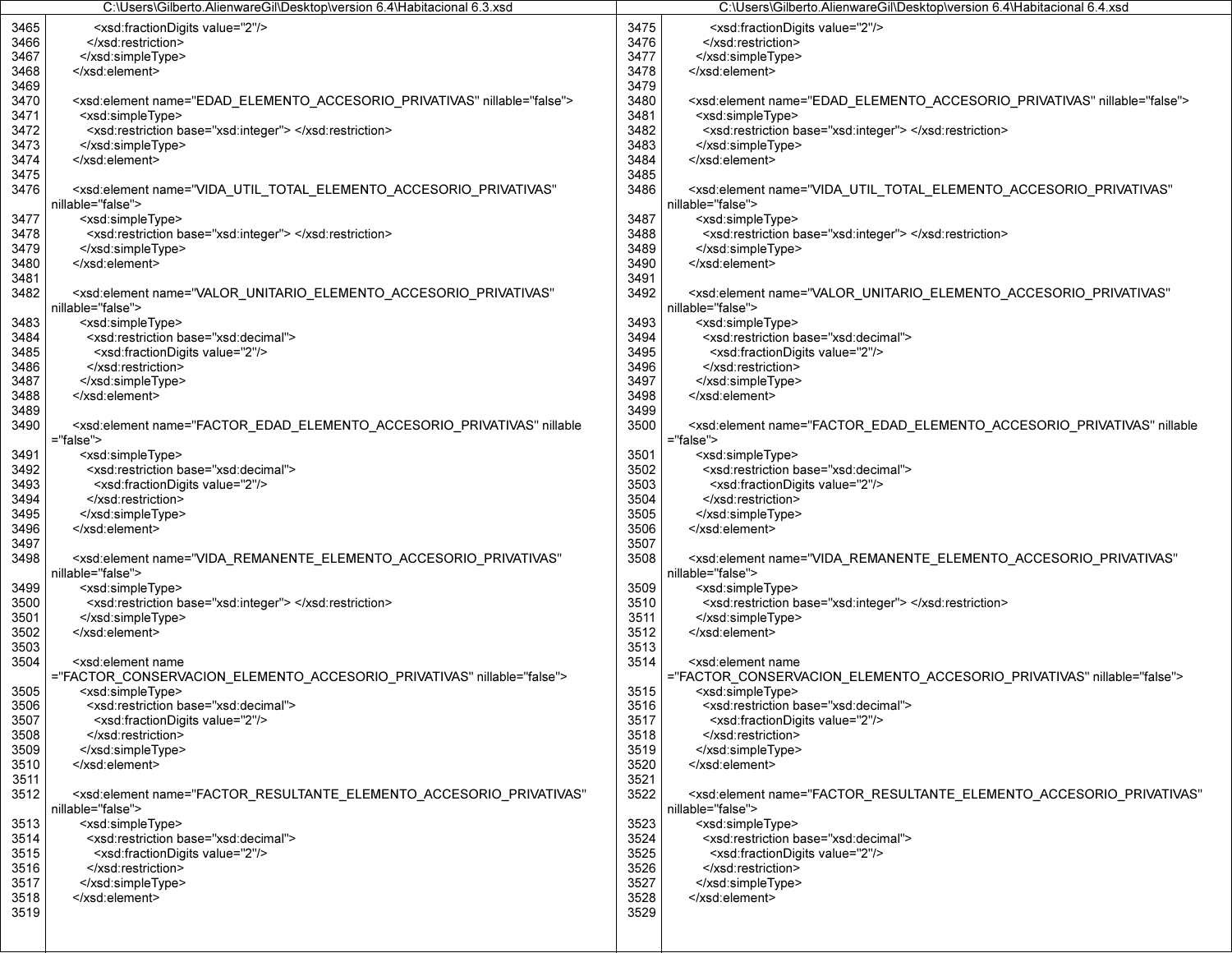|      | C:\Users\Gilberto.AlienwareGil\Desktop\version 6.4\Habitacional 6.3.xsd                                                                                                                                                      |      | C:\Users\Gilberto.AlienwareGil\Desktop\version 6.4\Habitacional 6.4.xsd                             |
|------|------------------------------------------------------------------------------------------------------------------------------------------------------------------------------------------------------------------------------|------|-----------------------------------------------------------------------------------------------------|
| 3520 | <xsd:element name<="" td=""><td>3530</td><td><xsd:element name<="" td=""></xsd:element></td></xsd:element>                                                                                                                   | 3530 | <xsd:element name<="" td=""></xsd:element>                                                          |
|      | ="VALOR_REPOSICION_NETO_M2_ELEMENTO_ACCESORIO_PRIVATIVAS" nillable                                                                                                                                                           |      | ="VALOR_REPOSICION_NETO_M2_ELEMENTO_ACCESORIO_PRIVATIVAS" nillable                                  |
|      | ="false">                                                                                                                                                                                                                    |      | ="false">                                                                                           |
|      |                                                                                                                                                                                                                              |      |                                                                                                     |
| 3521 | <xsd:simpletype></xsd:simpletype>                                                                                                                                                                                            | 3531 | <xsd:simpletype></xsd:simpletype>                                                                   |
| 3522 | <xsd:restriction base="xsd:decimal"></xsd:restriction>                                                                                                                                                                       | 3532 | <xsd:restriction base="xsd:decimal"></xsd:restriction>                                              |
| 3523 | <xsd:fractiondigits value="2"></xsd:fractiondigits>                                                                                                                                                                          | 3533 | <xsd:fractiondigits value="2"></xsd:fractiondigits>                                                 |
| 3524 |                                                                                                                                                                                                                              | 3534 |                                                                                                     |
| 3525 |                                                                                                                                                                                                                              | 3535 |                                                                                                     |
| 3526 |                                                                                                                                                                                                                              | 3536 |                                                                                                     |
| 3527 |                                                                                                                                                                                                                              | 3537 |                                                                                                     |
| 3528 | <xsd:element name="IMPORTE_ELEMENTO_ACCESORIO_PRIVATIVAS" nillable="false"></xsd:element>                                                                                                                                    | 3538 | <xsd:element name="IMPORTE_ELEMENTO_ACCESORIO_PRIVATIVAS" nillable="false"></xsd:element>           |
| 3529 | <xsd:simpletype></xsd:simpletype>                                                                                                                                                                                            | 3539 | <xsd:simpletype></xsd:simpletype>                                                                   |
|      |                                                                                                                                                                                                                              |      |                                                                                                     |
| 3530 | <xsd:restriction base="xsd:decimal"></xsd:restriction>                                                                                                                                                                       | 3540 | <xsd:restriction base="xsd:decimal"></xsd:restriction>                                              |
| 3531 | <xsd:fractiondigits value="2"></xsd:fractiondigits>                                                                                                                                                                          | 3541 | <xsd:fractiondigits value="2"></xsd:fractiondigits>                                                 |
| 3532 |                                                                                                                                                                                                                              | 3542 |                                                                                                     |
| 3533 |                                                                                                                                                                                                                              | 3543 |                                                                                                     |
| 3534 |                                                                                                                                                                                                                              | 3544 |                                                                                                     |
| 3535 |                                                                                                                                                                                                                              | 3545 |                                                                                                     |
| 3536 |                                                                                                                                                                                                                              | 3546 |                                                                                                     |
| 3537 |                                                                                                                                                                                                                              | 3547 |                                                                                                     |
| 3538 | <xsd:complextype name="INSTALACIONESESPECIALESECType"></xsd:complextype>                                                                                                                                                     | 3548 | <xsd:complextype name="INSTALACIONESESPECIALESECType"></xsd:complextype>                            |
| 3539 | <xsd:sequence></xsd:sequence>                                                                                                                                                                                                | 3549 | <xsd:sequence></xsd:sequence>                                                                       |
|      |                                                                                                                                                                                                                              |      |                                                                                                     |
| 3540 | <xsd:element <="" minoccurs="0" name="PRIVATIVASIE" td="" type="PRIVATIVASIEType"><td>3550</td><td><xsd:element <="" minoccurs="0" name="PRIVATIVASIE" td="" type="PRIVATIVASIEType"></xsd:element></td></xsd:element>       | 3550 | <xsd:element <="" minoccurs="0" name="PRIVATIVASIE" td="" type="PRIVATIVASIEType"></xsd:element>    |
|      | maxOccurs="unbounded"/>                                                                                                                                                                                                      |      | maxOccurs="unbounded"/>                                                                             |
| 3541 | <xsd:element maxoccurs<="" minoccurs="0" name="COMUNESIE" td="" type="COMUNESIEType"><td>3551</td><td><xsd:element maxoccurs<="" minoccurs="0" name="COMUNESIE" td="" type="COMUNESIEType"></xsd:element></td></xsd:element> | 3551 | <xsd:element maxoccurs<="" minoccurs="0" name="COMUNESIE" td="" type="COMUNESIEType"></xsd:element> |
|      | $=$ "unbounded"/>                                                                                                                                                                                                            |      | ="unbounded"/>                                                                                      |
| 3542 | <xsd:element <="" name="IMPORTE_TOTAL_INSTALACIONES_ESPECIALES_PRIVATIVAS" td=""><td>3552</td><td><xsd:element <="" name="IMPORTE_TOTAL_INSTALACIONES_ESPECIALES_PRIVATIVAS" td=""></xsd:element></td></xsd:element>         | 3552 | <xsd:element <="" name="IMPORTE_TOTAL_INSTALACIONES_ESPECIALES_PRIVATIVAS" td=""></xsd:element>     |
|      | nillable="false">                                                                                                                                                                                                            |      | nillable="false">                                                                                   |
| 3543 | <xsd:simpletype></xsd:simpletype>                                                                                                                                                                                            | 3553 | <xsd:simpletype></xsd:simpletype>                                                                   |
| 3544 | <xsd:restriction base="xsd:decimal"></xsd:restriction>                                                                                                                                                                       | 3554 | <xsd:restriction base="xsd:decimal"></xsd:restriction>                                              |
| 3545 | <xsd:fractiondigits value="2"></xsd:fractiondigits>                                                                                                                                                                          | 3555 | <xsd:fractiondigits value="2"></xsd:fractiondigits>                                                 |
|      |                                                                                                                                                                                                                              |      |                                                                                                     |
| 3546 |                                                                                                                                                                                                                              | 3556 |                                                                                                     |
| 3547 |                                                                                                                                                                                                                              | 3557 |                                                                                                     |
| 3548 |                                                                                                                                                                                                                              | 3558 |                                                                                                     |
| 3549 |                                                                                                                                                                                                                              | 3559 |                                                                                                     |
| 3550 | <xsd:element <="" name="IMPORTE_TOTAL_INSTALACIONES_ESPECIALES_COMUNES" td=""><td>3560</td><td><xsd:element <="" name="IMPORTE_TOTAL_INSTALACIONES_ESPECIALES_COMUNES" td=""></xsd:element></td></xsd:element>               | 3560 | <xsd:element <="" name="IMPORTE_TOTAL_INSTALACIONES_ESPECIALES_COMUNES" td=""></xsd:element>        |
|      | nillable="false">                                                                                                                                                                                                            |      | nillable="false">                                                                                   |
| 3551 | <xsd:simpletype></xsd:simpletype>                                                                                                                                                                                            | 3561 | <xsd:simpletype></xsd:simpletype>                                                                   |
| 3552 | <xsd:restriction base="xsd:decimal"></xsd:restriction>                                                                                                                                                                       | 3562 | <xsd:restriction base="xsd:decimal"></xsd:restriction>                                              |
| 3553 | <xsd:fractiondigits value="2"></xsd:fractiondigits>                                                                                                                                                                          | 3563 | <xsd:fractiondigits value="2"></xsd:fractiondigits>                                                 |
| 3554 |                                                                                                                                                                                                                              | 3564 |                                                                                                     |
|      |                                                                                                                                                                                                                              | 3565 |                                                                                                     |
| 3555 |                                                                                                                                                                                                                              |      |                                                                                                     |
| 3556 |                                                                                                                                                                                                                              | 3566 |                                                                                                     |
| 3557 |                                                                                                                                                                                                                              | 3567 |                                                                                                     |
| 3558 |                                                                                                                                                                                                                              | 3568 |                                                                                                     |
| 3559 |                                                                                                                                                                                                                              | 3569 |                                                                                                     |
| 3560 | <xsd:complextype name="COMUNESIEType"></xsd:complextype>                                                                                                                                                                     | 3570 | <xsd:complextype name="COMUNESIEType"></xsd:complextype>                                            |
| 3561 | <xsd:sequence></xsd:sequence>                                                                                                                                                                                                | 3571 | <xsd:sequence></xsd:sequence>                                                                       |
| 3562 | <xsd:element name="CLAVE_INSTALACION_ESPECIAL_COMUNES" nillable="false"></xsd:element>                                                                                                                                       | 3572 | <xsd:element name="CLAVE_INSTALACION_ESPECIAL_COMUNES" nillable="false"></xsd:element>              |
| 3563 | <xsd:simpletype></xsd:simpletype>                                                                                                                                                                                            | 3573 | <xsd:simpletype></xsd:simpletype>                                                                   |
| 3564 | <xsd:restriction base="xsd:string"></xsd:restriction>                                                                                                                                                                        | 3574 | <xsd:restriction base="xsd:string"></xsd:restriction>                                               |
| 3565 | <xsd:minlength value="1"></xsd:minlength>                                                                                                                                                                                    | 3575 | <xsd:minlength value="1"></xsd:minlength>                                                           |
|      |                                                                                                                                                                                                                              |      |                                                                                                     |
| 3566 | <xsd:maxlength value="4"></xsd:maxlength>                                                                                                                                                                                    | 3576 | <xsd:maxlength value="4"></xsd:maxlength>                                                           |
| 3567 | <xsd:whitespace value="collapse"></xsd:whitespace>                                                                                                                                                                           | 3577 | <xsd:whitespace value="collapse"></xsd:whitespace>                                                  |
| 3568 |                                                                                                                                                                                                                              | 3578 |                                                                                                     |
| 3569 |                                                                                                                                                                                                                              | 3579 |                                                                                                     |
| 3570 |                                                                                                                                                                                                                              | 3580 |                                                                                                     |
| 3571 |                                                                                                                                                                                                                              | 3581 |                                                                                                     |
| 3572 | <xsd:element name="DESCRIPCION_INSTALACION_ESPECIAL_COMUNES" nillable<="" td=""><td>3582</td><td><xsd:element name="DESCRIPCION_INSTALACION_ESPECIAL_COMUNES" nillable<="" td=""></xsd:element></td></xsd:element>           | 3582 | <xsd:element name="DESCRIPCION_INSTALACION_ESPECIAL_COMUNES" nillable<="" td=""></xsd:element>      |
|      | ="false">                                                                                                                                                                                                                    |      | ="false">                                                                                           |
| 3573 | <xsd:simpletype></xsd:simpletype>                                                                                                                                                                                            | 3583 | <xsd:simpletype></xsd:simpletype>                                                                   |
| 3574 | <xsd:restriction base="xsd:string"></xsd:restriction>                                                                                                                                                                        | 3584 | <xsd:restriction base="xsd:string"></xsd:restriction>                                               |
|      |                                                                                                                                                                                                                              |      |                                                                                                     |
| 3575 | <xsd:minlength value="1"></xsd:minlength>                                                                                                                                                                                    | 3585 | <xsd:minlength value="1"></xsd:minlength>                                                           |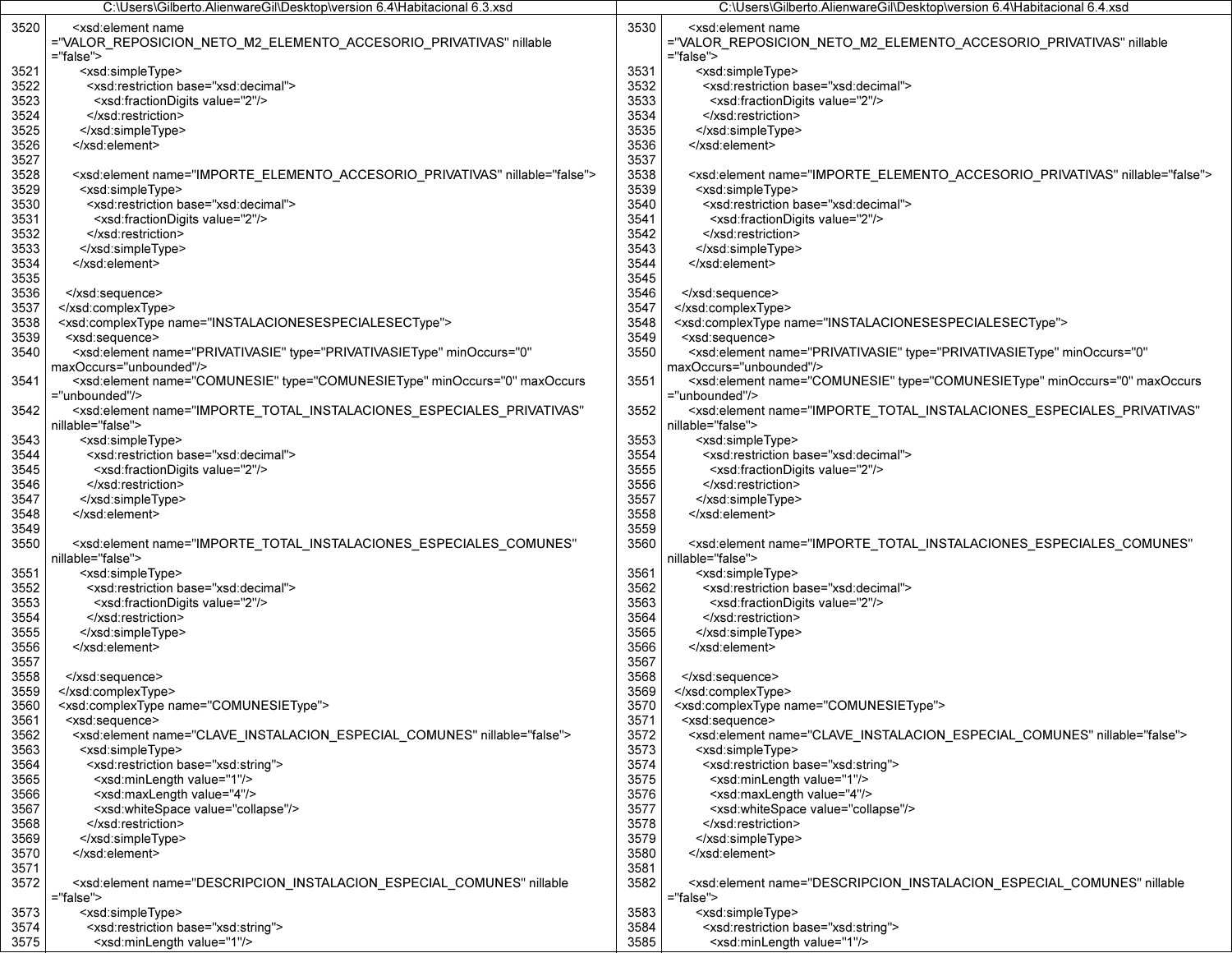|      | C:\Users\Gilberto.AlienwareGil\Desktop\version 6.4\Habitacional 6.3.xsd                                                                                                                                                    |      | C:\Users\Gilberto.AlienwareGil\Desktop\version 6.4\Habitacional 6.4.xsd                            |
|------|----------------------------------------------------------------------------------------------------------------------------------------------------------------------------------------------------------------------------|------|----------------------------------------------------------------------------------------------------|
| 3576 | <xsd:maxlength value="100"></xsd:maxlength>                                                                                                                                                                                | 3586 | <xsd:maxlength value="100"></xsd:maxlength>                                                        |
| 3577 | <xsd:whitespace value="collapse"></xsd:whitespace>                                                                                                                                                                         | 3587 | <xsd:whitespace value="collapse"></xsd:whitespace>                                                 |
| 3578 |                                                                                                                                                                                                                            | 3588 |                                                                                                    |
| 3579 |                                                                                                                                                                                                                            | 3589 |                                                                                                    |
| 3580 |                                                                                                                                                                                                                            | 3590 |                                                                                                    |
| 3581 |                                                                                                                                                                                                                            | 3591 |                                                                                                    |
| 3582 | <xsd:element name="UNIDAD_INSTALACION_ESPECIAL_COMUNES" nillable="false"></xsd:element>                                                                                                                                    | 3592 | <xsd:element name="UNIDAD_INSTALACION_ESPECIAL_COMUNES" nillable="false"></xsd:element>            |
| 3583 | <xsd:simpletype></xsd:simpletype>                                                                                                                                                                                          | 3593 | <xsd:simpletype></xsd:simpletype>                                                                  |
| 3584 | <xsd:restriction base="xsd:string"></xsd:restriction>                                                                                                                                                                      | 3594 | <xsd:restriction base="xsd:string"></xsd:restriction>                                              |
| 3585 | <xsd:minlength value="1"></xsd:minlength>                                                                                                                                                                                  | 3595 | <xsd:minlength value="1"></xsd:minlength>                                                          |
| 3586 | <xsd:maxlength value="10"></xsd:maxlength>                                                                                                                                                                                 | 3596 | <xsd:maxlength value="10"></xsd:maxlength>                                                         |
| 3587 | <xsd:whitespace value="collapse"></xsd:whitespace>                                                                                                                                                                         | 3597 | <xsd:whitespace value="collapse"></xsd:whitespace>                                                 |
| 3588 |                                                                                                                                                                                                                            | 3598 |                                                                                                    |
| 3589 |                                                                                                                                                                                                                            | 3599 |                                                                                                    |
| 3590 |                                                                                                                                                                                                                            | 3600 |                                                                                                    |
| 3591 |                                                                                                                                                                                                                            | 3601 |                                                                                                    |
| 3592 | <xsd:element name="CANTIDAD_INSTALACION_ESPECIAL_COMUNES" nillable="false"></xsd:element>                                                                                                                                  | 3602 | <xsd:element name="CANTIDAD_INSTALACION_ESPECIAL_COMUNES" nillable="false"></xsd:element>          |
| 3593 | <xsd:simpletype></xsd:simpletype>                                                                                                                                                                                          | 3603 | <xsd:simpletype></xsd:simpletype>                                                                  |
| 3594 | <xsd:restriction base="xsd:decimal"></xsd:restriction>                                                                                                                                                                     | 3604 | <xsd:restriction base="xsd:decimal"></xsd:restriction>                                             |
| 3595 | <xsd:fractiondigits value="2"></xsd:fractiondigits>                                                                                                                                                                        | 3605 | <xsd:fractiondigits value="2"></xsd:fractiondigits>                                                |
| 3596 |                                                                                                                                                                                                                            | 3606 |                                                                                                    |
| 3597 |                                                                                                                                                                                                                            | 3607 |                                                                                                    |
| 3598 |                                                                                                                                                                                                                            | 3608 |                                                                                                    |
| 3599 |                                                                                                                                                                                                                            | 3609 |                                                                                                    |
| 3600 | <xsd:element name="EDAD_INSTALACION_ESPECIAL_COMUNES" nillable="false"></xsd:element>                                                                                                                                      | 3610 | <xsd:element name="EDAD_INSTALACION_ESPECIAL_COMUNES" nillable="false"></xsd:element>              |
| 3601 | <xsd:simpletype></xsd:simpletype>                                                                                                                                                                                          | 3611 | <xsd:simpletype></xsd:simpletype>                                                                  |
| 3602 | <xsd:restriction base="xsd:integer"> </xsd:restriction>                                                                                                                                                                    | 3612 | <xsd:restriction base="xsd:integer"> </xsd:restriction>                                            |
| 3603 |                                                                                                                                                                                                                            | 3613 |                                                                                                    |
| 3604 |                                                                                                                                                                                                                            | 3614 |                                                                                                    |
| 3605 |                                                                                                                                                                                                                            | 3615 |                                                                                                    |
| 3606 | <xsd:element name="VIDA_UTIL_TOTAL_INSTALACION_ESPECIAL_COMUNES" nillable<="" td=""><td>3616</td><td><xsd:element name="VIDA_UTIL_TOTAL_INSTALACION_ESPECIAL_COMUNES" nillable<="" td=""></xsd:element></td></xsd:element> | 3616 | <xsd:element name="VIDA_UTIL_TOTAL_INSTALACION_ESPECIAL_COMUNES" nillable<="" td=""></xsd:element> |
|      | ="false">                                                                                                                                                                                                                  |      | ="false">                                                                                          |
| 3607 | <xsd:simpletype></xsd:simpletype>                                                                                                                                                                                          | 3617 | <xsd:simpletype></xsd:simpletype>                                                                  |
| 3608 | <xsd:restriction base="xsd:integer"> </xsd:restriction>                                                                                                                                                                    | 3618 | <xsd:restriction base="xsd:integer"> </xsd:restriction>                                            |
| 3609 |                                                                                                                                                                                                                            | 3619 |                                                                                                    |
| 3610 |                                                                                                                                                                                                                            | 3620 |                                                                                                    |
| 3611 |                                                                                                                                                                                                                            | 3621 |                                                                                                    |
| 3612 | <xsd:element name="VALOR_UNITARIO_INSTALACION_ESPECIAL_COMUNES" nillable<="" td=""><td>3622</td><td><xsd:element name="VALOR_UNITARIO_INSTALACION_ESPECIAL_COMUNES" nillable<="" td=""></xsd:element></td></xsd:element>   | 3622 | <xsd:element name="VALOR_UNITARIO_INSTALACION_ESPECIAL_COMUNES" nillable<="" td=""></xsd:element>  |
|      | ="false">                                                                                                                                                                                                                  |      | ="false">                                                                                          |
| 3613 | <xsd:simpletype></xsd:simpletype>                                                                                                                                                                                          | 3623 | <xsd:simpletype></xsd:simpletype>                                                                  |
| 3614 | <xsd:restriction base="xsd:decimal"></xsd:restriction>                                                                                                                                                                     | 3624 | <xsd:restriction base="xsd:decimal"></xsd:restriction>                                             |
| 3615 | <xsd:fractiondigits value="2"></xsd:fractiondigits>                                                                                                                                                                        | 3625 | <xsd:fractiondigits value="2"></xsd:fractiondigits>                                                |
| 3616 |                                                                                                                                                                                                                            | 3626 |                                                                                                    |
| 3617 |                                                                                                                                                                                                                            | 3627 |                                                                                                    |
| 3618 |                                                                                                                                                                                                                            | 3628 |                                                                                                    |
| 3619 |                                                                                                                                                                                                                            | 3629 |                                                                                                    |
| 3620 | <xsd:element name="FACTOR_EDAD_INSTALACION_ESPECIAL_COMUNES" nillable<="" td=""><td>3630</td><td><xsd:element name="FACTOR_EDAD_INSTALACION_ESPECIAL_COMUNES" nillable<="" td=""></xsd:element></td></xsd:element>         | 3630 | <xsd:element name="FACTOR_EDAD_INSTALACION_ESPECIAL_COMUNES" nillable<="" td=""></xsd:element>     |
|      | ="false">                                                                                                                                                                                                                  |      | ="false">                                                                                          |
| 3621 | <xsd:simpletype></xsd:simpletype>                                                                                                                                                                                          | 3631 | <xsd:simpletype></xsd:simpletype>                                                                  |
| 3622 | <xsd:restriction base="xsd:decimal"></xsd:restriction>                                                                                                                                                                     | 3632 | <xsd:restriction base="xsd:decimal"></xsd:restriction>                                             |
| 3623 | <xsd:fractiondigits value="2"></xsd:fractiondigits>                                                                                                                                                                        | 3633 | <xsd:fractiondigits value="2"></xsd:fractiondigits>                                                |
| 3624 |                                                                                                                                                                                                                            | 3634 |                                                                                                    |
| 3625 |                                                                                                                                                                                                                            | 3635 |                                                                                                    |
| 3626 |                                                                                                                                                                                                                            | 3636 |                                                                                                    |
| 3627 |                                                                                                                                                                                                                            | 3637 |                                                                                                    |
| 3628 | <xsd:element name="VIDA_REMANENTE_COMUNES" nillable="false"></xsd:element>                                                                                                                                                 | 3638 | <xsd:element name="VIDA_REMANENTE_COMUNES" nillable="false"></xsd:element>                         |
| 3629 | <xsd:simpletype></xsd:simpletype>                                                                                                                                                                                          | 3639 | <xsd:simpletype></xsd:simpletype>                                                                  |
| 3630 | <xsd:restriction base="xsd:integer"> </xsd:restriction>                                                                                                                                                                    | 3640 | <xsd:restriction base="xsd:integer"> </xsd:restriction>                                            |
| 3631 |                                                                                                                                                                                                                            | 3641 |                                                                                                    |
| 3632 |                                                                                                                                                                                                                            | 3642 |                                                                                                    |
| 3633 |                                                                                                                                                                                                                            | 3643 |                                                                                                    |
| 3634 | <xsd:element name="FACTOR_CONSERVACION_COMUNES" nillable="false"></xsd:element>                                                                                                                                            | 3644 | <xsd:element name="FACTOR_CONSERVACION_COMUNES" nillable="false"></xsd:element>                    |
| 3635 | <xsd:simpletype></xsd:simpletype>                                                                                                                                                                                          | 3645 | <xsd:simpletype></xsd:simpletype>                                                                  |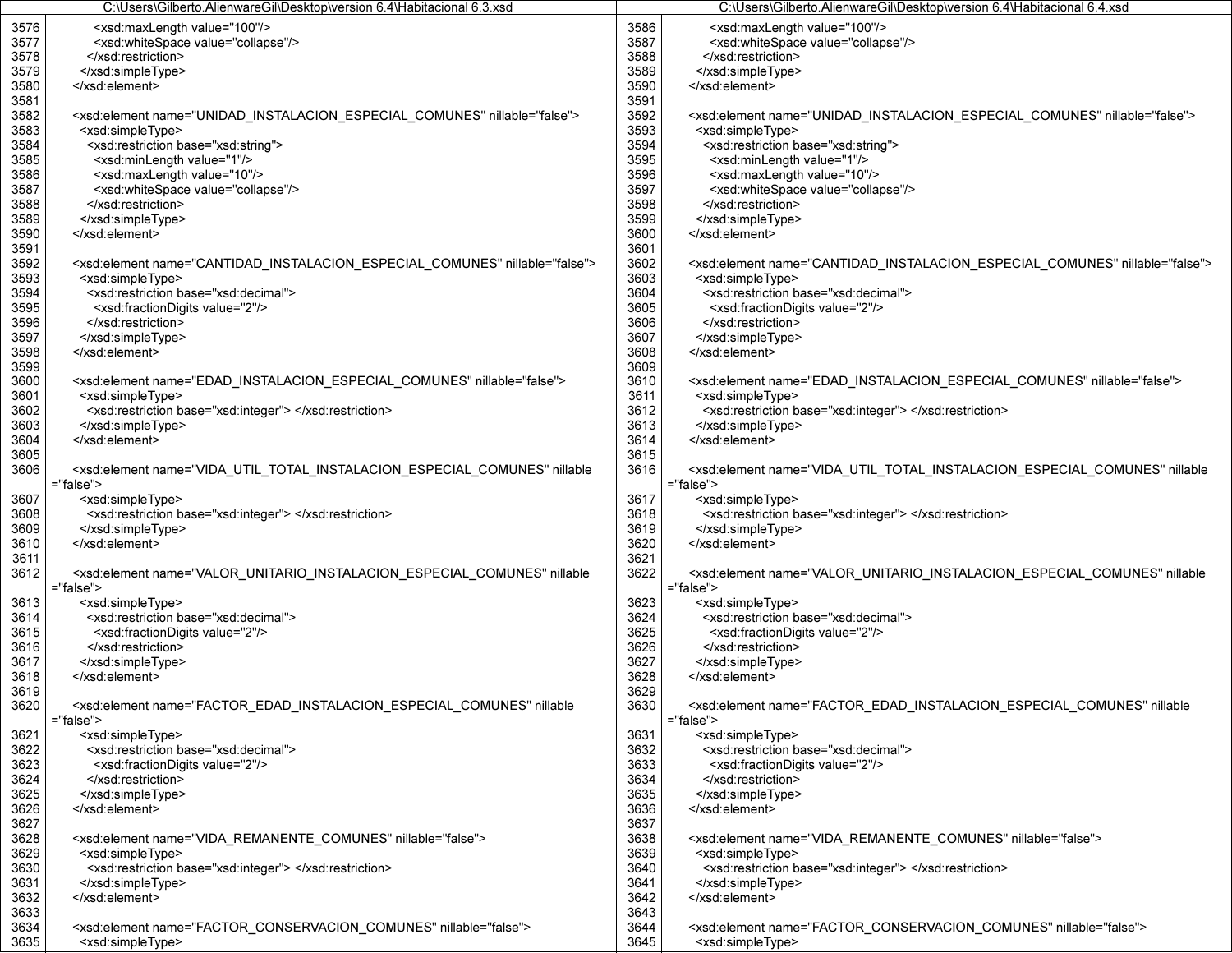|      | C:\Users\Gilberto.AlienwareGil\Desktop\version 6.4\Habitacional 6.3.xsd                                                                                                                                              | C:\Users\Gilberto.AlienwareGil\Desktop\version 6.4\Habitacional 6.4.xsd                                   |
|------|----------------------------------------------------------------------------------------------------------------------------------------------------------------------------------------------------------------------|-----------------------------------------------------------------------------------------------------------|
| 3636 | <xsd:restriction base="xsd:decimal"></xsd:restriction>                                                                                                                                                               | 3646<br><xsd:restriction base="xsd:decimal"></xsd:restriction>                                            |
|      |                                                                                                                                                                                                                      | 3647                                                                                                      |
| 3637 | <xsd:fractiondigits value="2"></xsd:fractiondigits>                                                                                                                                                                  | <xsd:fractiondigits value="2"></xsd:fractiondigits>                                                       |
| 3638 |                                                                                                                                                                                                                      | 3648<br>                                                                                                  |
| 3639 |                                                                                                                                                                                                                      | 3649<br>                                                                                                  |
| 3640 |                                                                                                                                                                                                                      | 3650<br>                                                                                                  |
| 3641 |                                                                                                                                                                                                                      | 3651                                                                                                      |
| 3642 | <xsd:element name="FACTOR_RESULTANTE_COMUNES" nillable="false"></xsd:element>                                                                                                                                        | 3652<br><xsd:element name="FACTOR_RESULTANTE_COMUNES" nillable="false"></xsd:element>                     |
| 3643 | <xsd:simpletype></xsd:simpletype>                                                                                                                                                                                    | 3653<br><xsd:simpletype></xsd:simpletype>                                                                 |
| 3644 | <xsd:restriction base="xsd:decimal"></xsd:restriction>                                                                                                                                                               | 3654<br><xsd:restriction base="xsd:decimal"></xsd:restriction>                                            |
|      |                                                                                                                                                                                                                      |                                                                                                           |
| 3645 | <xsd:fractiondigits value="2"></xsd:fractiondigits>                                                                                                                                                                  | 3655<br><xsd:fractiondigits value="2"></xsd:fractiondigits>                                               |
| 3646 |                                                                                                                                                                                                                      | 3656<br>                                                                                                  |
| 3647 |                                                                                                                                                                                                                      | 3657<br>                                                                                                  |
| 3648 | $\le$ /xsd:element>                                                                                                                                                                                                  | 3658<br>                                                                                                  |
| 3649 |                                                                                                                                                                                                                      | 3659                                                                                                      |
| 3650 | <xsd:element name="VALOR_REPOSICION_NETO_M2_COMUNES" nillable="false"></xsd:element>                                                                                                                                 | 3660<br><xsd:element name="VALOR_REPOSICION_NETO_M2_COMUNES" nillable="false"></xsd:element>              |
| 3651 | <xsd:simpletype></xsd:simpletype>                                                                                                                                                                                    | 3661<br><xsd:simpletype></xsd:simpletype>                                                                 |
| 3652 | <xsd:restriction base="xsd:decimal"></xsd:restriction>                                                                                                                                                               | 3662<br><xsd:restriction base="xsd:decimal"></xsd:restriction>                                            |
|      |                                                                                                                                                                                                                      | 3663                                                                                                      |
| 3653 | <xsd:fractiondigits value="2"></xsd:fractiondigits>                                                                                                                                                                  | <xsd:fractiondigits value="2"></xsd:fractiondigits>                                                       |
| 3654 |                                                                                                                                                                                                                      | <br>3664                                                                                                  |
| 3655 |                                                                                                                                                                                                                      | 3665<br>                                                                                                  |
| 3656 |                                                                                                                                                                                                                      | 3666<br>                                                                                                  |
| 3657 |                                                                                                                                                                                                                      | 3667                                                                                                      |
| 3658 | <xsd:element name="INDIVISO_COMUNES" nillable="false"></xsd:element>                                                                                                                                                 | 3668<br><xsd:element name="INDIVISO_COMUNES" nillable="false"></xsd:element>                              |
| 3659 | <xsd:simpletype></xsd:simpletype>                                                                                                                                                                                    | 3669<br><xsd:simpletype></xsd:simpletype>                                                                 |
| 3660 | <xsd:restriction base="xsd:decimal"></xsd:restriction>                                                                                                                                                               | 3670<br><xsd:restriction base="xsd:decimal"></xsd:restriction>                                            |
|      |                                                                                                                                                                                                                      |                                                                                                           |
| 3661 | <xsd:fractiondigits value="8"></xsd:fractiondigits>                                                                                                                                                                  | 3671<br><xsd:fractiondigits value="8"></xsd:fractiondigits>                                               |
| 3662 |                                                                                                                                                                                                                      | 3672<br>                                                                                                  |
| 3663 |                                                                                                                                                                                                                      | 3673<br>                                                                                                  |
| 3664 |                                                                                                                                                                                                                      | 3674<br>                                                                                                  |
| 3665 |                                                                                                                                                                                                                      | 3675                                                                                                      |
| 3666 | <xsd:element name="IMPORTEINSTALACION_ESPECIAL_COMUNES" nillable="false"></xsd:element>                                                                                                                              | 3676<br><xsd:element name="IMPORTEINSTALACION_ESPECIAL_COMUNES" nillable="false"></xsd:element>           |
| 3667 | <xsd:simpletype></xsd:simpletype>                                                                                                                                                                                    | 3677<br><xsd:simpletype></xsd:simpletype>                                                                 |
| 3668 | <xsd:restriction base="xsd:decimal"></xsd:restriction>                                                                                                                                                               | 3678<br><xsd:restriction base="xsd:decimal"></xsd:restriction>                                            |
|      |                                                                                                                                                                                                                      |                                                                                                           |
| 3669 | <xsd:fractiondigits value="2"></xsd:fractiondigits>                                                                                                                                                                  | 3679<br><xsd:fractiondigits value="2"></xsd:fractiondigits>                                               |
| 3670 |                                                                                                                                                                                                                      | 3680<br>                                                                                                  |
| 3671 |                                                                                                                                                                                                                      | 3681<br>                                                                                                  |
| 3672 |                                                                                                                                                                                                                      | 3682<br>                                                                                                  |
| 3673 |                                                                                                                                                                                                                      | 3683                                                                                                      |
| 3674 |                                                                                                                                                                                                                      | 3684<br>                                                                                                  |
| 3675 |                                                                                                                                                                                                                      | 3685<br>                                                                                                  |
| 3676 | <xsd:complextype name="PRIVATIVASIEType"></xsd:complextype>                                                                                                                                                          | 3686<br><xsd:complextype name="PRIVATIVASIEType"></xsd:complextype>                                       |
|      |                                                                                                                                                                                                                      |                                                                                                           |
| 3677 | <xsd:sequence></xsd:sequence>                                                                                                                                                                                        | 3687<br><xsd:sequence></xsd:sequence>                                                                     |
| 3678 | <xsd:element name="CLAVE_INSTALACION_ESPECIAL_PRIVATIVAS" nillable="false"></xsd:element>                                                                                                                            | 3688<br><xsd:element name="CLAVE_INSTALACION_ESPECIAL_PRIVATIVAS" nillable="false"></xsd:element>         |
| 3679 | <xsd:simpletype></xsd:simpletype>                                                                                                                                                                                    | 3689<br><xsd:simpletype></xsd:simpletype>                                                                 |
| 3680 | <xsd:restriction base="xsd:string"></xsd:restriction>                                                                                                                                                                | 3690<br><xsd:restriction base="xsd:string"></xsd:restriction>                                             |
| 3681 | <xsd:minlength value="4"></xsd:minlength>                                                                                                                                                                            | 3691<br><xsd:minlength value="4"></xsd:minlength>                                                         |
| 3682 | <xsd:maxlength value="4"></xsd:maxlength>                                                                                                                                                                            | 3692<br><xsd:maxlength value="4"></xsd:maxlength>                                                         |
| 3683 | <xsd:whitespace value="collapse"></xsd:whitespace>                                                                                                                                                                   | 3693<br><xsd:whitespace value="collapse"></xsd:whitespace>                                                |
|      |                                                                                                                                                                                                                      | 3694<br>                                                                                                  |
| 3684 |                                                                                                                                                                                                                      |                                                                                                           |
| 3685 |                                                                                                                                                                                                                      | 3695<br>                                                                                                  |
| 3686 |                                                                                                                                                                                                                      | 3696<br>                                                                                                  |
| 3687 |                                                                                                                                                                                                                      | 3697                                                                                                      |
| 3688 | <xsd:element name="DESCRIPCION_INSTALACION_ESPECIAL_PRIVATIVAS" nillable<="" td=""><td>3698<br/><xsd:element name="DESCRIPCION_INSTALACION_ESPECIAL_PRIVATIVAS" nillable<="" td=""></xsd:element></td></xsd:element> | 3698<br><xsd:element name="DESCRIPCION_INSTALACION_ESPECIAL_PRIVATIVAS" nillable<="" td=""></xsd:element> |
|      | ="false">                                                                                                                                                                                                            | ="false">                                                                                                 |
| 3689 | <xsd:simpletype></xsd:simpletype>                                                                                                                                                                                    | 3699<br><xsd:simpletype></xsd:simpletype>                                                                 |
| 3690 | <xsd:restriction base="xsd:string"></xsd:restriction>                                                                                                                                                                | 3700<br><xsd:restriction base="xsd:string"></xsd:restriction>                                             |
|      |                                                                                                                                                                                                                      |                                                                                                           |
| 3691 | <xsd:minlength value="1"></xsd:minlength>                                                                                                                                                                            | <xsd:minlength value="1"></xsd:minlength><br>3701                                                         |
| 3692 | <xsd:maxlength value="100"></xsd:maxlength>                                                                                                                                                                          | 3702<br><xsd:maxlength value="100"></xsd:maxlength>                                                       |
| 3693 | <xsd:whitespace value="collapse"></xsd:whitespace>                                                                                                                                                                   | 3703<br><xsd:whitespace value="collapse"></xsd:whitespace>                                                |
| 3694 |                                                                                                                                                                                                                      | 3704<br>                                                                                                  |
| 3695 |                                                                                                                                                                                                                      | 3705<br>                                                                                                  |
| 3696 |                                                                                                                                                                                                                      | 3706<br>                                                                                                  |
| 3697 |                                                                                                                                                                                                                      | 3707                                                                                                      |
|      |                                                                                                                                                                                                                      |                                                                                                           |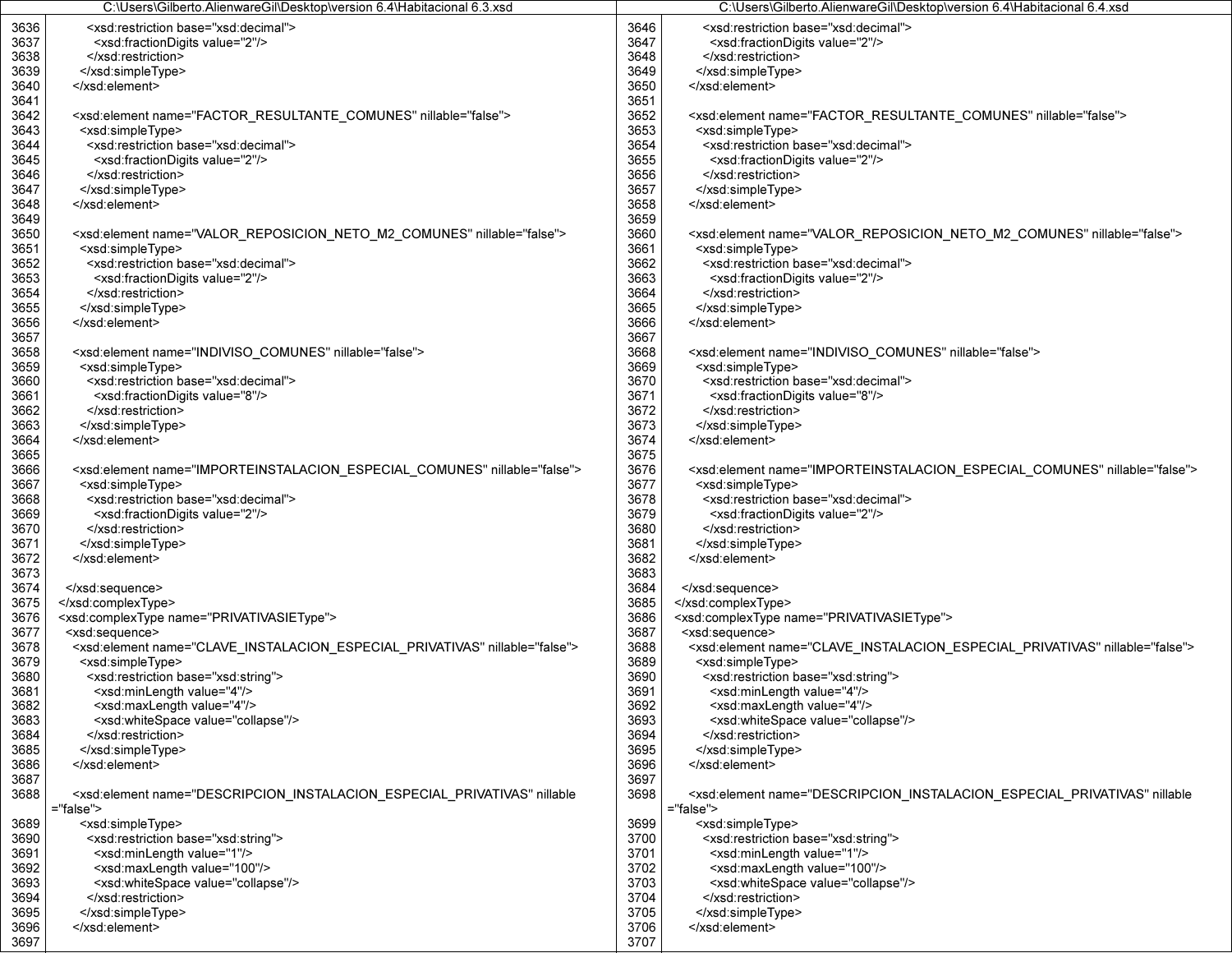|      | C:\Users\Gilberto.AlienwareGil\Desktop\version 6.4\Habitacional 6.3.xsd                                                                                                                                                  |      | C:\Users\Gilberto.AlienwareGil\Desktop\version 6.4\Habitacional 6.4 xsd                           |
|------|--------------------------------------------------------------------------------------------------------------------------------------------------------------------------------------------------------------------------|------|---------------------------------------------------------------------------------------------------|
| 3698 | <xsd:element name="UNIDAD_INSTALACION_ESPECIAL_PRIVATIVAS" nillable="false"></xsd:element>                                                                                                                               | 3708 | <xsd:element name="UNIDAD_INSTALACION_ESPECIAL_PRIVATIVAS" nillable="false"></xsd:element>        |
| 3699 | <xsd:simpletype></xsd:simpletype>                                                                                                                                                                                        | 3709 | <xsd:simpletype></xsd:simpletype>                                                                 |
| 3700 | <xsd:restriction base="xsd:string"></xsd:restriction>                                                                                                                                                                    | 3710 | <xsd:restriction base="xsd:string"></xsd:restriction>                                             |
| 3701 | <xsd:minlength value="1"></xsd:minlength>                                                                                                                                                                                | 3711 | <xsd:minlength value="1"></xsd:minlength>                                                         |
| 3702 | <xsd:maxlength value="10"></xsd:maxlength>                                                                                                                                                                               | 3712 | <xsd:maxlength value="10"></xsd:maxlength>                                                        |
|      |                                                                                                                                                                                                                          |      |                                                                                                   |
| 3703 | <xsd:whitespace value="collapse"></xsd:whitespace>                                                                                                                                                                       | 3713 | <xsd:whitespace value="collapse"></xsd:whitespace>                                                |
| 3704 |                                                                                                                                                                                                                          | 3714 |                                                                                                   |
| 3705 |                                                                                                                                                                                                                          | 3715 |                                                                                                   |
| 3706 |                                                                                                                                                                                                                          | 3716 |                                                                                                   |
| 3707 |                                                                                                                                                                                                                          | 3717 |                                                                                                   |
| 3708 | <xsd:element name="CANTIDAD_INSTALACION_ESPECIAL_PRIVATIVAS" nillable="false"></xsd:element>                                                                                                                             | 3718 | <xsd:element name="CANTIDAD_INSTALACION_ESPECIAL_PRIVATIVAS" nillable="false"></xsd:element>      |
| 3709 | <xsd:simpletype></xsd:simpletype>                                                                                                                                                                                        | 3719 | <xsd:simpletype></xsd:simpletype>                                                                 |
| 3710 | <xsd:restriction base="xsd:decimal"></xsd:restriction>                                                                                                                                                                   | 3720 | <xsd:restriction base="xsd:decimal"></xsd:restriction>                                            |
| 3711 | <xsd:fractiondigits value="2"></xsd:fractiondigits>                                                                                                                                                                      | 3721 | <xsd:fractiondigits value="2"></xsd:fractiondigits>                                               |
| 3712 |                                                                                                                                                                                                                          | 3722 |                                                                                                   |
| 3713 |                                                                                                                                                                                                                          | 3723 |                                                                                                   |
| 3714 |                                                                                                                                                                                                                          | 3724 |                                                                                                   |
| 3715 |                                                                                                                                                                                                                          | 3725 |                                                                                                   |
| 3716 | <xsd:element name="EDAD_INSTALACION_ESPECIAL_PRIVATIVAS" nillable="false"></xsd:element>                                                                                                                                 | 3726 | <xsd:element name="EDAD_INSTALACION_ESPECIAL_PRIVATIVAS" nillable="false"></xsd:element>          |
| 3717 | <xsd:simpletype></xsd:simpletype>                                                                                                                                                                                        | 3727 | <xsd:simpletype></xsd:simpletype>                                                                 |
| 3718 | <xsd:restriction base="xsd:integer"> </xsd:restriction>                                                                                                                                                                  | 3728 | <xsd:restriction base="xsd:integer"> </xsd:restriction>                                           |
| 3719 |                                                                                                                                                                                                                          | 3729 |                                                                                                   |
| 3720 |                                                                                                                                                                                                                          | 3730 |                                                                                                   |
| 3721 |                                                                                                                                                                                                                          | 3731 |                                                                                                   |
| 3722 | <xsd:element <="" name="VIDA_UTIL_TOTAL_INSTALACION_ESPECIAL_PRIVATIVAS" td=""><td>3732</td><td><xsd:element <="" name="VIDA_UTIL_TOTAL_INSTALACION_ESPECIAL_PRIVATIVAS" td=""></xsd:element></td></xsd:element>         | 3732 | <xsd:element <="" name="VIDA_UTIL_TOTAL_INSTALACION_ESPECIAL_PRIVATIVAS" td=""></xsd:element>     |
|      | nillable="false">                                                                                                                                                                                                        |      | nillable="false">                                                                                 |
| 3723 | <xsd:simpletype></xsd:simpletype>                                                                                                                                                                                        | 3733 | <xsd:simpletype></xsd:simpletype>                                                                 |
|      |                                                                                                                                                                                                                          | 3734 |                                                                                                   |
| 3724 | <xsd:restriction base="xsd:integer"> </xsd:restriction>                                                                                                                                                                  |      | <xsd:restriction base="xsd:integer"> </xsd:restriction>                                           |
| 3725 |                                                                                                                                                                                                                          | 3735 |                                                                                                   |
| 3726 |                                                                                                                                                                                                                          | 3736 |                                                                                                   |
| 3727 |                                                                                                                                                                                                                          | 3737 |                                                                                                   |
| 3728 | <xsd:element <="" name="VALOR_UNITARIO_INSTALACION_ESPECIAL_PRIVATIVAS" td=""><td>3738</td><td><xsd:element <="" name="VALOR_UNITARIO_INSTALACION_ESPECIAL_PRIVATIVAS" td=""></xsd:element></td></xsd:element>           | 3738 | <xsd:element <="" name="VALOR_UNITARIO_INSTALACION_ESPECIAL_PRIVATIVAS" td=""></xsd:element>      |
|      | nillable="false">                                                                                                                                                                                                        |      | nillable="false">                                                                                 |
| 3729 | <xsd:simpletype></xsd:simpletype>                                                                                                                                                                                        | 3739 | <xsd:simpletype></xsd:simpletype>                                                                 |
| 3730 | <xsd:restriction base="xsd:decimal"></xsd:restriction>                                                                                                                                                                   | 3740 | <xsd:restriction base="xsd:decimal"></xsd:restriction>                                            |
| 3731 | <xsd:fractiondigits value="2"></xsd:fractiondigits>                                                                                                                                                                      | 3741 | <xsd:fractiondigits value="2"></xsd:fractiondigits>                                               |
| 3732 | $\le$ /xsd:restriction>                                                                                                                                                                                                  | 3742 |                                                                                                   |
| 3733 |                                                                                                                                                                                                                          | 3743 |                                                                                                   |
| 3734 |                                                                                                                                                                                                                          | 3744 |                                                                                                   |
| 3735 |                                                                                                                                                                                                                          | 3745 |                                                                                                   |
| 3736 | <xsd:element name="FACTOR_EDAD_INSTALACION_ESPECIAL_PRIVATIVAS" nillable<="" td=""><td>3746</td><td><xsd:element name="FACTOR_EDAD_INSTALACION_ESPECIAL_PRIVATIVAS" nillable<="" td=""></xsd:element></td></xsd:element> | 3746 | <xsd:element name="FACTOR_EDAD_INSTALACION_ESPECIAL_PRIVATIVAS" nillable<="" td=""></xsd:element> |
|      | ="false">                                                                                                                                                                                                                |      | ="false">                                                                                         |
| 3737 | <xsd:simpletype></xsd:simpletype>                                                                                                                                                                                        | 3747 | <xsd:simpletype></xsd:simpletype>                                                                 |
| 3738 | <xsd:restriction base="xsd:decimal"></xsd:restriction>                                                                                                                                                                   | 3748 | <xsd:restriction base="xsd:decimal"></xsd:restriction>                                            |
| 3739 | <xsd:fractiondigits value="2"></xsd:fractiondigits>                                                                                                                                                                      | 3749 | <xsd:fractiondigits value="2"></xsd:fractiondigits>                                               |
| 3740 |                                                                                                                                                                                                                          | 3750 |                                                                                                   |
| 3741 |                                                                                                                                                                                                                          | 3751 |                                                                                                   |
| 3742 |                                                                                                                                                                                                                          | 3752 |                                                                                                   |
| 3743 |                                                                                                                                                                                                                          | 3753 |                                                                                                   |
| 3744 | <xsd:element name="VIDA_REMANENTE_PRIVATIVAS" nillable="false"></xsd:element>                                                                                                                                            | 3754 | <xsd:element name="VIDA_REMANENTE_PRIVATIVAS" nillable="false"></xsd:element>                     |
| 3745 | <xsd:simpletype></xsd:simpletype>                                                                                                                                                                                        | 3755 | <xsd:simpletype></xsd:simpletype>                                                                 |
| 3746 | <xsd:restriction base="xsd:integer"> </xsd:restriction>                                                                                                                                                                  | 3756 | <xsd:restriction base="xsd:integer"> </xsd:restriction>                                           |
| 3747 |                                                                                                                                                                                                                          | 3757 |                                                                                                   |
| 3748 |                                                                                                                                                                                                                          | 3758 |                                                                                                   |
| 3749 |                                                                                                                                                                                                                          | 3759 |                                                                                                   |
| 3750 | <xsd:element name="FACTOR CONSERVACION PRIVATIVAS" nillable="false"></xsd:element>                                                                                                                                       | 3760 | <xsd:element name="FACTOR_CONSERVACION_PRIVATIVAS" nillable="false"></xsd:element>                |
| 3751 | <xsd:simpletype></xsd:simpletype>                                                                                                                                                                                        | 3761 | <xsd:simpletype></xsd:simpletype>                                                                 |
| 3752 | <xsd:restriction base="xsd:decimal"></xsd:restriction>                                                                                                                                                                   | 3762 | <xsd:restriction base="xsd:decimal"></xsd:restriction>                                            |
| 3753 | <xsd:fractiondigits value="2"></xsd:fractiondigits>                                                                                                                                                                      | 3763 | <xsd:fractiondigits value="2"></xsd:fractiondigits>                                               |
| 3754 |                                                                                                                                                                                                                          | 3764 |                                                                                                   |
| 3755 |                                                                                                                                                                                                                          | 3765 |                                                                                                   |
| 3756 |                                                                                                                                                                                                                          | 3766 |                                                                                                   |
| 3757 |                                                                                                                                                                                                                          | 3767 |                                                                                                   |
|      |                                                                                                                                                                                                                          |      |                                                                                                   |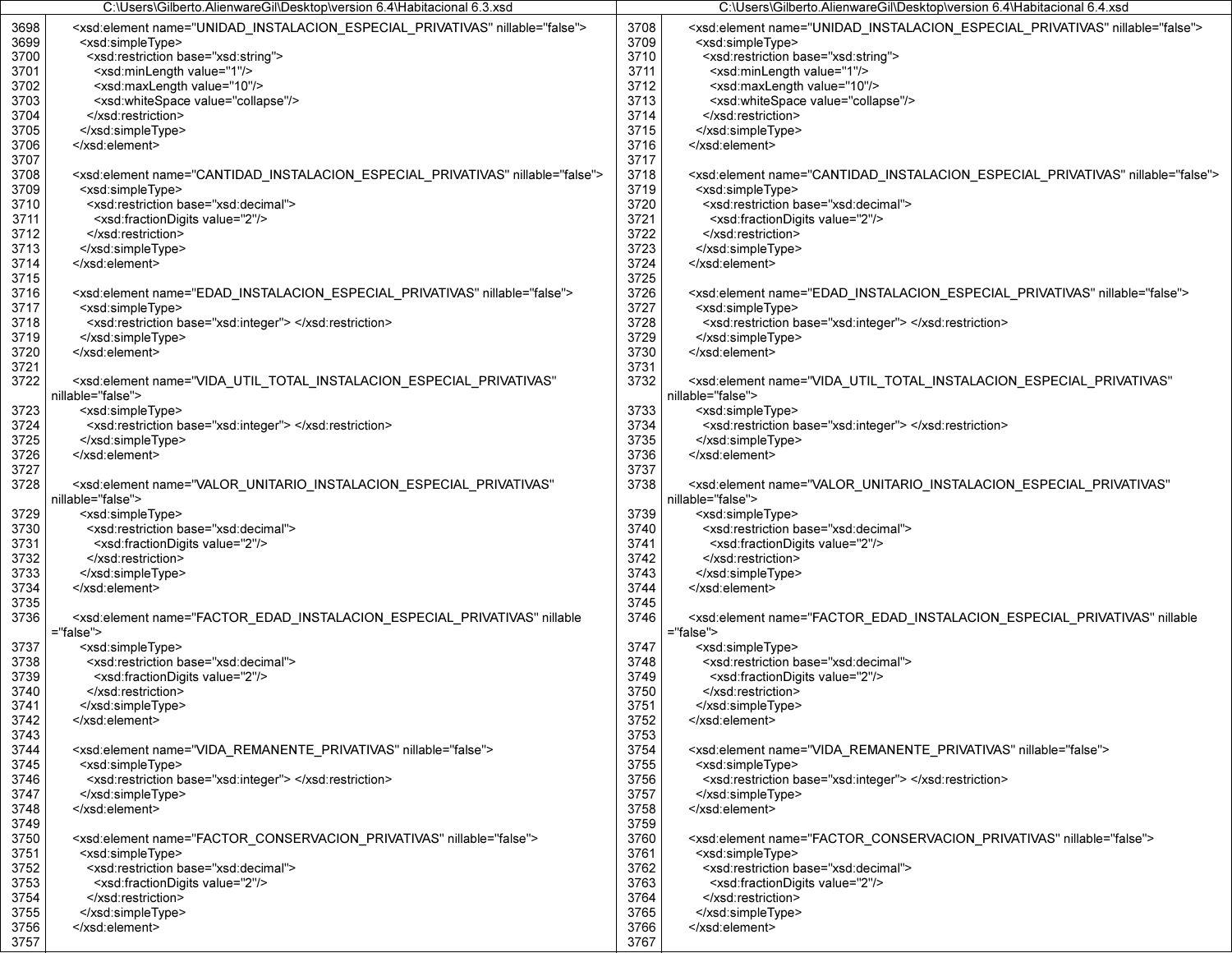|              | C:\Users\Gilberto.AlienwareGil\Desktop\version 6.4\Habitacional 6.3.xsd                                                                                                                        |              | C:\Users\Gilberto.AlienwareGil\Desktop\version 6.4\Habitacional 6.4.xsd                                                |
|--------------|------------------------------------------------------------------------------------------------------------------------------------------------------------------------------------------------|--------------|------------------------------------------------------------------------------------------------------------------------|
| 3758<br>3759 | <xsd:element name="FACTOR_RESULTANTE_PRIVATIVAS" nillable="false"><br/><xsd:simpletype></xsd:simpletype></xsd:element>                                                                         | 3768<br>3769 | <xsd:element name="FACTOR_RESULTANTE_PRIVATIVAS" nillable="false"><br/><xsd:simpletype></xsd:simpletype></xsd:element> |
| 3760         | <xsd:restriction base="xsd:decimal"></xsd:restriction>                                                                                                                                         | 3770         | <xsd:restriction base="xsd:decimal"></xsd:restriction>                                                                 |
| 3761         | <xsd:fractiondigits value="2"></xsd:fractiondigits>                                                                                                                                            | 3771         | <xsd:fractiondigits value="2"></xsd:fractiondigits>                                                                    |
|              |                                                                                                                                                                                                |              |                                                                                                                        |
| 3762         |                                                                                                                                                                                                | 3772         |                                                                                                                        |
| 3763         |                                                                                                                                                                                                | 3773         |                                                                                                                        |
| 3764         |                                                                                                                                                                                                | 3774         |                                                                                                                        |
| 3765         |                                                                                                                                                                                                | 3775         |                                                                                                                        |
| 3766         | <xsd:element name="VALOR_REPOSICION_NETO_M2_PRIVATIVAS" nillable="false"></xsd:element>                                                                                                        | 3776         | <xsd:element name="VALOR_REPOSICION_NETO_M2_PRIVATIVAS" nillable="false"></xsd:element>                                |
| 3767         | <xsd:simpletype></xsd:simpletype>                                                                                                                                                              | 3777         | <xsd:simpletype></xsd:simpletype>                                                                                      |
| 3768         | <xsd:restriction base="xsd:decimal"></xsd:restriction>                                                                                                                                         | 3778         | <xsd:restriction base="xsd:decimal"></xsd:restriction>                                                                 |
| 3769         | <xsd:fractiondigits value="2"></xsd:fractiondigits>                                                                                                                                            | 3779         | <xsd:fractiondigits value="2"></xsd:fractiondigits>                                                                    |
| 3770         | $\le$ /xsd:restriction>                                                                                                                                                                        | 3780         | $\le$ /xsd:restriction>                                                                                                |
| 3771         |                                                                                                                                                                                                | 3781         |                                                                                                                        |
| 3772         |                                                                                                                                                                                                | 3782         |                                                                                                                        |
| 3773         |                                                                                                                                                                                                | 3783         |                                                                                                                        |
| 3774         | <xsd:element name="IMPORTE_INSTALACION_ESPECIAL_PRIVATIVAS" nillable="false"></xsd:element>                                                                                                    | 3784         | <xsd:element name="IMPORTE_INSTALACION_ESPECIAL_PRIVATIVAS" nillable="false"></xsd:element>                            |
| 3775         | <xsd:simpletype></xsd:simpletype>                                                                                                                                                              | 3785         | <xsd:simpletype></xsd:simpletype>                                                                                      |
|              |                                                                                                                                                                                                | 3786         | <xsd:restriction base="xsd:decimal"></xsd:restriction>                                                                 |
| 3776         | <xsd:restriction base="xsd:decimal"></xsd:restriction>                                                                                                                                         |              |                                                                                                                        |
| 3777         | <xsd:fractiondigits value="2"></xsd:fractiondigits>                                                                                                                                            | 3787         | <xsd:fractiondigits value="2"></xsd:fractiondigits>                                                                    |
| 3778         |                                                                                                                                                                                                | 3788         |                                                                                                                        |
| 3779         |                                                                                                                                                                                                | 3789         |                                                                                                                        |
| 3780         |                                                                                                                                                                                                | 3790         |                                                                                                                        |
| 3781         |                                                                                                                                                                                                | 3791         |                                                                                                                        |
| 3782         |                                                                                                                                                                                                | 3792         |                                                                                                                        |
| 3783         |                                                                                                                                                                                                | 3793         |                                                                                                                        |
| 3784         | <xsd:complextype name="OTROSELEMENTOSType"></xsd:complextype>                                                                                                                                  | 3794         | <xsd:complextype name="OTROSELEMENTOSType"></xsd:complextype>                                                          |
| 3785         | <xsd:sequence></xsd:sequence>                                                                                                                                                                  | 3795         | <xsd:sequence></xsd:sequence>                                                                                          |
| 3786         | <xsd:element name="OBRANEGRA" type="OBRANEGRAType"></xsd:element>                                                                                                                              | 3796         | <xsd:element name="OBRANEGRA" type="OBRANEGRAType"></xsd:element>                                                      |
| 3787         | <xsd:element name="REVESTIMIENTOSACABADOS" td="" type<=""><td>3797</td><td><xsd:element name="REVESTIMIENTOSACABADOS" td="" type<=""></xsd:element></td></xsd:element>                         | 3797         | <xsd:element name="REVESTIMIENTOSACABADOS" td="" type<=""></xsd:element>                                               |
|              | ="REVESTIMIENTOSACABADOSType"/>                                                                                                                                                                |              | ="REVESTIMIENTOSACABADOSType"/>                                                                                        |
| 3788         | <xsd:element name="CARPINTERIA" type="CARPINTERIAType"></xsd:element>                                                                                                                          | 3798         | <xsd:element name="CARPINTERIA" type="CARPINTERIAType"></xsd:element>                                                  |
| 3789         | <xsd:element name="ELECTRICAS" nillable="false"></xsd:element>                                                                                                                                 | 3799         | <xsd:element name="ELECTRICAS" nillable="false"></xsd:element>                                                         |
| 3790         | <xsd:simpletype></xsd:simpletype>                                                                                                                                                              | 3800         | <xsd:simpletype></xsd:simpletype>                                                                                      |
| 3791         | <xsd:restriction base="xsd:string"></xsd:restriction>                                                                                                                                          | 3801         | <xsd:restriction base="xsd:string"></xsd:restriction>                                                                  |
| 3792         | <xsd:minlength value="0"></xsd:minlength>                                                                                                                                                      | 3802         | <xsd:minlength value="0"></xsd:minlength>                                                                              |
| 3793         | <xsd:maxlength value="250"></xsd:maxlength>                                                                                                                                                    | 3803         | <xsd:maxlength value="250"></xsd:maxlength>                                                                            |
| 3794         | <xsd:whitespace value="collapse"></xsd:whitespace>                                                                                                                                             | 3804         | <xsd:whitespace value="collapse"></xsd:whitespace>                                                                     |
| 3795         |                                                                                                                                                                                                | 3805         |                                                                                                                        |
| 3796         |                                                                                                                                                                                                | 3806         |                                                                                                                        |
| 3797         | $\le$ /xsd:element>                                                                                                                                                                            | 3807         |                                                                                                                        |
| 3798         |                                                                                                                                                                                                | 3808         |                                                                                                                        |
| 3799         | <xsd:element name="INSTALACIONESHIDRAULICASSANITARIAS" td="" type<=""><td>3809</td><td><xsd:element name="INSTALACIONESHIDRAULICASSANITARIAS" td="" type<=""></xsd:element></td></xsd:element> | 3809         | <xsd:element name="INSTALACIONESHIDRAULICASSANITARIAS" td="" type<=""></xsd:element>                                   |
|              | ="INSTALACIONESHIDRAULICASSANITARIASType"/>                                                                                                                                                    |              | ="INSTALACIONESHIDRAULICASSANITARIASType"/>                                                                            |
| 3800         | <xsd:element name="PUERTASYVENTANERIAMETALICA" td="" type<=""><td>3810</td><td><xsd:element name="PUERTASYVENTANERIAMETALICA" td="" type<=""></xsd:element></td></xsd:element>                 | 3810         | <xsd:element name="PUERTASYVENTANERIAMETALICA" td="" type<=""></xsd:element>                                           |
|              | ="PUERTASYVENTANERIAMETALICAType"/>                                                                                                                                                            |              | ="PUERTASYVENTANERIAMETALICAType"/>                                                                                    |
| 3801         | <xsd:element name="VIDRERIA" nillable="false"></xsd:element>                                                                                                                                   | 3811         | <xsd:element name="VIDRERIA" nillable="false"></xsd:element>                                                           |
| 3802         | <xsd:simpletype></xsd:simpletype>                                                                                                                                                              | 3812         | <xsd:simpletype></xsd:simpletype>                                                                                      |
| 3803         | <xsd:restriction base="xsd:string"></xsd:restriction>                                                                                                                                          | 3813         | <xsd:restriction base="xsd:string"></xsd:restriction>                                                                  |
| 3804         | <xsd:minlength value="0"></xsd:minlength>                                                                                                                                                      | 3814         | <xsd:minlength value="0"></xsd:minlength>                                                                              |
| 3805         | <xsd:maxlength value="250"></xsd:maxlength>                                                                                                                                                    | 3815         | <xsd:maxlength value="250"></xsd:maxlength>                                                                            |
| 3806         | <xsd:whitespace value="collapse"></xsd:whitespace>                                                                                                                                             | 3816         | <xsd:whitespace value="collapse"></xsd:whitespace>                                                                     |
| 3807         |                                                                                                                                                                                                | 3817         |                                                                                                                        |
| 3808         |                                                                                                                                                                                                | 3818         |                                                                                                                        |
| 3809         |                                                                                                                                                                                                | 3819         |                                                                                                                        |
| 3810         |                                                                                                                                                                                                | 3820         |                                                                                                                        |
| 3811         | <xsd:element name="CERRAJERIA" nillable="false"></xsd:element>                                                                                                                                 | 3821         | <xsd:element name="CERRAJERIA" nillable="false"></xsd:element>                                                         |
| 3812         | <xsd:simpletype></xsd:simpletype>                                                                                                                                                              | 3822         | <xsd:simpletype></xsd:simpletype>                                                                                      |
| 3813         | <xsd:restriction base="xsd:string"></xsd:restriction>                                                                                                                                          | 3823         | <xsd:restriction base="xsd:string"></xsd:restriction>                                                                  |
| 3814         | <xsd:minlength value="0"></xsd:minlength>                                                                                                                                                      | 3824         | <xsd:minlength value="0"></xsd:minlength>                                                                              |
| 3815         | <xsd:maxlength value="250"></xsd:maxlength>                                                                                                                                                    | 3825         | <xsd:maxlength value="250"></xsd:maxlength>                                                                            |
| 3816         | <xsd:whitespace value="collapse"></xsd:whitespace>                                                                                                                                             | 3826         | <xsd:whitespace value="collapse"></xsd:whitespace>                                                                     |
| 3817         |                                                                                                                                                                                                | 3827         |                                                                                                                        |
|              |                                                                                                                                                                                                |              |                                                                                                                        |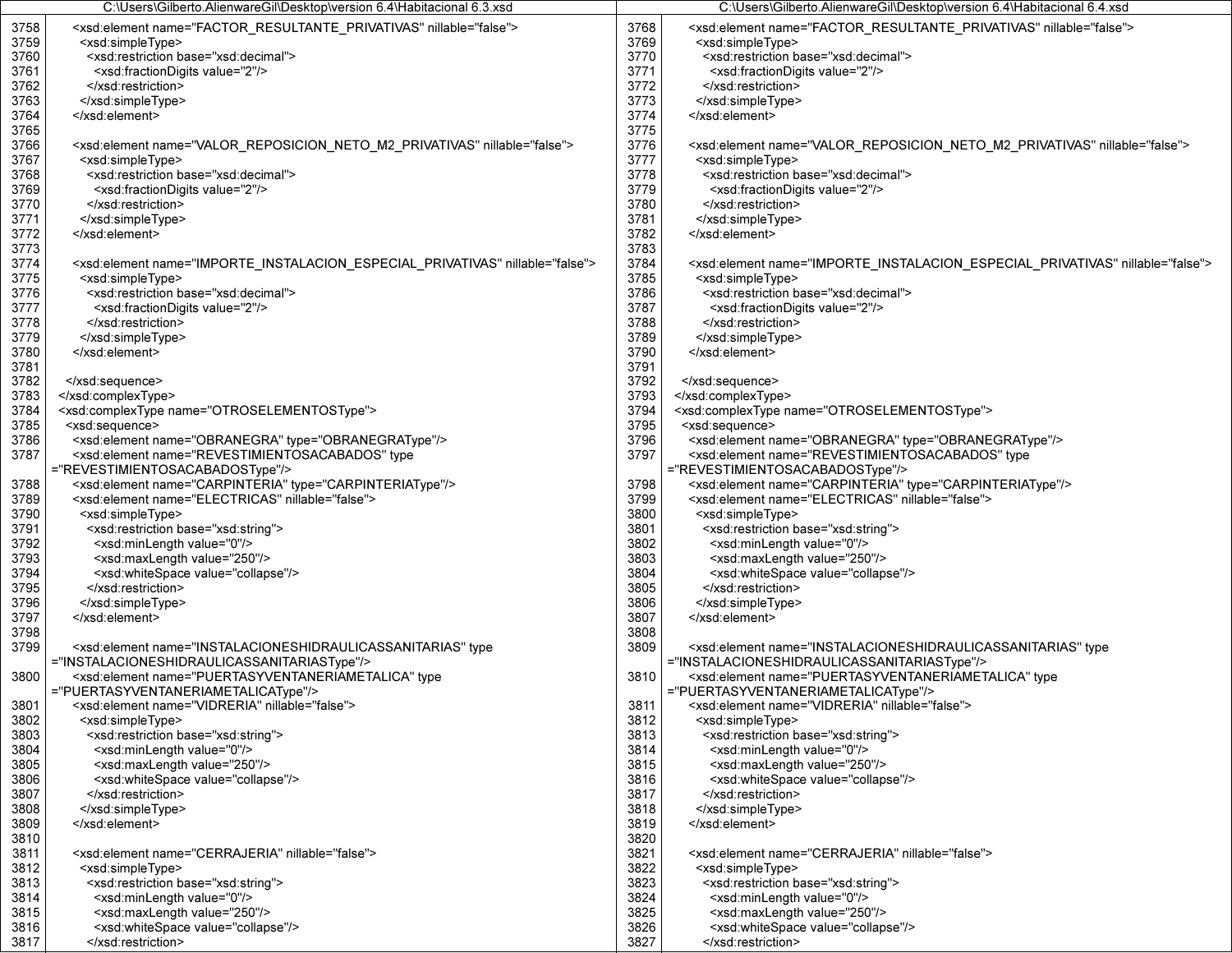| 3828<br>3818<br><br><br>3819<br><br>3829<br><br>3830<br>3820<br>3821<br>3831<br><xsd:element name="FACHADAS" nillable="false"><br/><xsd:element name="FACHADAS" nillable="false"><br/>3822<br/>3832<br/><xsd:simpletype><br/><xsd:simpletype><br/>3823<br/>3833<br/><xsd:restriction base="xsd:string"><br/><xsd:restriction base="xsd:string"><br/>3824<br/>3834<br/><xsd:minlength value="0"></xsd:minlength><br/><xsd:minlength value="0"></xsd:minlength><br/>3835<br/>3825<br/><xsd:maxlength value="250"></xsd:maxlength><br/><xsd:maxlength value="250"></xsd:maxlength><br/>3826<br/>3836<br/><xsd:whitespace value="collapse"></xsd:whitespace><br/><xsd:whitespace value="collapse"></xsd:whitespace><br/>3827<br/></xsd:restriction><br/>3837<br/></xsd:restriction><br/>3828<br/>3838<br/></xsd:simpletype><br/></xsd:simpletype><br/>3839<br/>3829<br/></xsd:element><br/></xsd:element><br>3830<br>3840<br>3831<br>3841<br><xsd:element name="ELEVADOR" nillable="false"><br/><xsd:element name="ELEVADOR" nillable="false"><br/>3832<br/><xsd:simpletype><br/>3842<br/><xsd:simpletype><br/>3843<br/><xsd:restriction base="xsd:integer"><br/>3833<br/><xsd:restriction base="xsd:integer"><br/>3834<br/>3844<br/><xsd:mininclusive value="0"></xsd:mininclusive><br/><xsd:mininclusive value="0"></xsd:mininclusive><br/>3835<br/>3845<br/><xsd:maxinclusive value="99"></xsd:maxinclusive><br/><xsd:maxinclusive value="99"></xsd:maxinclusive><br/>3846<br/>3836<br/></xsd:restriction><br/></xsd:restriction><br/>3837<br/>3847<br/></xsd:simpletype><br/></xsd:simpletype><br/>3838<br/>3848<br/></xsd:element><br/></xsd:element><br>3849<br>3839<br>3840<br><br>3850<br><br>3841<br>3851<br><br><br><xsd:complextype name="PUERTASYVENTANERIAMETALICAType"><br/>3852<br/><xsd:complextype name="PUERTASYVENTANERIAMETALICAType"><br/>3842<br/>3853<br/>3843<br/><xsd:sequence><br/><xsd:sequence><br/>3854<br/>3844<br/><xsd:element name="HERRERIA" nillable="false"><br/><xsd:element name="HERRERIA" nillable="false"><br/>3845<br/><xsd:simpletype><br/>3855<br/><xsd:simpletype><br/>3856<br/>3846<br/><xsd:restriction base="xsd:string"><br/><xsd:restriction base="xsd:string"><br/>3847<br/>3857<br/><xsd:minlength value="0"></xsd:minlength><br/><xsd:minlength value="0"></xsd:minlength><br/>3858<br/>3848<br/><xsd:maxlength value="250"></xsd:maxlength><br/><xsd:maxlength value="250"></xsd:maxlength><br/>3859<br/>3849<br/><xsd:whitespace value="collapse"></xsd:whitespace><br/><xsd:whitespace value="collapse"></xsd:whitespace><br/>3850<br/>3860<br/></xsd:restriction><br/></xsd:restriction><br/>3861<br/></xsd:simpletype><br/>3851<br/></xsd:simpletype><br/>3852<br/>3862<br/></xsd:element><br/></xsd:element><br/>3853<br/>3863<br/>3854<br/><xsd:element name="VENTANERIA" nillable="false"><br/>3864<br/><xsd:element name="VENTANERIA" nillable="false"><br/>3865<br/><xsd:simpletype><br/>3855<br/><xsd:simpletype><br/>3866<br/>3856<br/><xsd:restriction base="xsd:string"><br/><xsd:restriction base="xsd:string"><br/><xsd:minlength value="0"></xsd:minlength><br/>3867<br/><xsd:minlength value="0"></xsd:minlength><br/>3857<br/>3868<br/>3858<br/><xsd:maxlength value="250"></xsd:maxlength><br/><xsd:maxlength value="250"></xsd:maxlength><br/>3859<br/>3869<br/><xsd:whitespace value="collapse"></xsd:whitespace><br/><xsd:whitespace value="collapse"></xsd:whitespace><br/>3870<br/>3860<br/></xsd:restriction><br/></xsd:restriction><br/>3871<br/></xsd:simpletype><br/>3861<br/></xsd:simpletype><br/>3862<br/></xsd:element><br/>3872<br/></xsd:element><br/>3873<br/>3863<br/>3874<br/>3864<br/></xsd:sequence><br/></xsd:sequence><br/>3865<br/>3875<br/></xsd:complextype><br/></xsd:complextype><br>3866<br>3876<br><xsd:complextype name="INSTALACIONESHIDRAULICASSANITARIASType"><br/><xsd:complextype name="INSTALACIONESHIDRAULICASSANITARIASType"><br/>3877<br/>3867<br/><xsd:sequence><br/><xsd:sequence><br/>3868<br/>3878<br/><xsd:element name="MUEBLES_BANIO" nillable="false"><br/><xsd:element name="MUEBLES_BANIO" nillable="false"><br/>3879<br/>3869<br/><xsd:simpletype><br/><xsd:simpletype><br/>3880<br/>3870<br/><xsd:restriction base="xsd:string"><br/><xsd:restriction base="xsd:string"><br/>3871<br/>3881<br/><xsd:minlength value="0"></xsd:minlength><br/><xsd:minlength value="0"></xsd:minlength><br/>3872<br/>3882<br/><xsd:maxlength value="250"></xsd:maxlength><br/><xsd:maxlength value="250"></xsd:maxlength><br/>3873<br/>3883<br/><xsd:whitespace value="collapse"></xsd:whitespace><br/><xsd:whitespace value="collapse"></xsd:whitespace><br/>3884<br/>3874<br/></xsd:restriction><br/></xsd:restriction><br/>3875<br/></xsd:simpletype><br/>3885<br/></xsd:simpletype><br/>3886<br/></xsd:element><br/>3876<br/></xsd:element><br/>3877<br/>3887<br/>3878<br/>3888<br/><xsd:element name="RAMALEOS_HIDRAULICOS" nillable="false"><br/><xsd:element name="RAMALEOS_HIDRAULICOS" nillable="false"><br/>3889<br/>3879<br/><xsd:simpletype><br/><xsd:simpletype><br/>3890<br/>3880<br/><xsd:restriction base="xsd:string"><br/><xsd:restriction base="xsd:string"></xsd:restriction></xsd:restriction></xsd:simpletype></xsd:simpletype></xsd:element></xsd:element></xsd:sequence></xsd:sequence></xsd:complextype></xsd:complextype> | C:\Users\Gilberto.AlienwareGil\Desktop\version 6.4\Habitacional 6.3.xsd | C:\Users\Gilberto.AlienwareGil\Desktop\version 6.4\Habitacional 6.4 xsd |
|------------------------------------------------------------------------------------------------------------------------------------------------------------------------------------------------------------------------------------------------------------------------------------------------------------------------------------------------------------------------------------------------------------------------------------------------------------------------------------------------------------------------------------------------------------------------------------------------------------------------------------------------------------------------------------------------------------------------------------------------------------------------------------------------------------------------------------------------------------------------------------------------------------------------------------------------------------------------------------------------------------------------------------------------------------------------------------------------------------------------------------------------------------------------------------------------------------------------------------------------------------------------------------------------------------------------------------------------------------------------------------------------------------------------------------------------------------------------------------------------------------------------------------------------------------------------------------------------------------------------------------------------------------------------------------------------------------------------------------------------------------------------------------------------------------------------------------------------------------------------------------------------------------------------------------------------------------------------------------------------------------------------------------------------------------------------------------------------------------------------------------------------------------------------------------------------------------------------------------------------------------------------------------------------------------------------------------------------------------------------------------------------------------------------------------------------------------------------------------------------------------------------------------------------------------------------------------------------------------------------------------------------------------------------------------------------------------------------------------------------------------------------------------------------------------------------------------------------------------------------------------------------------------------------------------------------------------------------------------------------------------------------------------------------------------------------------------------------------------------------------------------------------------------------------------------------------------------------------------------------------------------------------------------------------------------------------------------------------------------------------------------------------------------------------------------------------------------------------------------------------------------------------------------------------------------------------------------------------------------------------------------------------------------------------------------------------------------------------------------------------------------------------------------------------------------------------------------------------------------------------------------------------------------------------------------------------------------------------------------------------------------------------------------------------------------------------------------------------------------------------------------------------------------------------------------------------------------------------------------------------------------------------------------------------------------------------------------------------------------------------------------------------------------------------------------------------------------------------------------------------------------------------------------------------------------------------------------------------------------------------------------------------------------------------------------------------------------------------------------------------------------------------------------------------------------------------------------------------------------------------------------------------------------------------------------------------------------------------------------------------------------------------------------------------------------------------------------------------------------------------------------------------------------------------------------------------------------------------------------------------------------------------------------------------------------------------------------------------------|-------------------------------------------------------------------------|-------------------------------------------------------------------------|
|                                                                                                                                                                                                                                                                                                                                                                                                                                                                                                                                                                                                                                                                                                                                                                                                                                                                                                                                                                                                                                                                                                                                                                                                                                                                                                                                                                                                                                                                                                                                                                                                                                                                                                                                                                                                                                                                                                                                                                                                                                                                                                                                                                                                                                                                                                                                                                                                                                                                                                                                                                                                                                                                                                                                                                                                                                                                                                                                                                                                                                                                                                                                                                                                                                                                                                                                                                                                                                                                                                                                                                                                                                                                                                                                                                                                                                                                                                                                                                                                                                                                                                                                                                                                                                                                                                                                                                                                                                                                                                                                                                                                                                                                                                                                                                                                                                                                                                                                                                                                                                                                                                                                                                                                                                                                                                                                                            |                                                                         |                                                                         |
|                                                                                                                                                                                                                                                                                                                                                                                                                                                                                                                                                                                                                                                                                                                                                                                                                                                                                                                                                                                                                                                                                                                                                                                                                                                                                                                                                                                                                                                                                                                                                                                                                                                                                                                                                                                                                                                                                                                                                                                                                                                                                                                                                                                                                                                                                                                                                                                                                                                                                                                                                                                                                                                                                                                                                                                                                                                                                                                                                                                                                                                                                                                                                                                                                                                                                                                                                                                                                                                                                                                                                                                                                                                                                                                                                                                                                                                                                                                                                                                                                                                                                                                                                                                                                                                                                                                                                                                                                                                                                                                                                                                                                                                                                                                                                                                                                                                                                                                                                                                                                                                                                                                                                                                                                                                                                                                                                            |                                                                         |                                                                         |
|                                                                                                                                                                                                                                                                                                                                                                                                                                                                                                                                                                                                                                                                                                                                                                                                                                                                                                                                                                                                                                                                                                                                                                                                                                                                                                                                                                                                                                                                                                                                                                                                                                                                                                                                                                                                                                                                                                                                                                                                                                                                                                                                                                                                                                                                                                                                                                                                                                                                                                                                                                                                                                                                                                                                                                                                                                                                                                                                                                                                                                                                                                                                                                                                                                                                                                                                                                                                                                                                                                                                                                                                                                                                                                                                                                                                                                                                                                                                                                                                                                                                                                                                                                                                                                                                                                                                                                                                                                                                                                                                                                                                                                                                                                                                                                                                                                                                                                                                                                                                                                                                                                                                                                                                                                                                                                                                                            |                                                                         |                                                                         |
|                                                                                                                                                                                                                                                                                                                                                                                                                                                                                                                                                                                                                                                                                                                                                                                                                                                                                                                                                                                                                                                                                                                                                                                                                                                                                                                                                                                                                                                                                                                                                                                                                                                                                                                                                                                                                                                                                                                                                                                                                                                                                                                                                                                                                                                                                                                                                                                                                                                                                                                                                                                                                                                                                                                                                                                                                                                                                                                                                                                                                                                                                                                                                                                                                                                                                                                                                                                                                                                                                                                                                                                                                                                                                                                                                                                                                                                                                                                                                                                                                                                                                                                                                                                                                                                                                                                                                                                                                                                                                                                                                                                                                                                                                                                                                                                                                                                                                                                                                                                                                                                                                                                                                                                                                                                                                                                                                            |                                                                         |                                                                         |
|                                                                                                                                                                                                                                                                                                                                                                                                                                                                                                                                                                                                                                                                                                                                                                                                                                                                                                                                                                                                                                                                                                                                                                                                                                                                                                                                                                                                                                                                                                                                                                                                                                                                                                                                                                                                                                                                                                                                                                                                                                                                                                                                                                                                                                                                                                                                                                                                                                                                                                                                                                                                                                                                                                                                                                                                                                                                                                                                                                                                                                                                                                                                                                                                                                                                                                                                                                                                                                                                                                                                                                                                                                                                                                                                                                                                                                                                                                                                                                                                                                                                                                                                                                                                                                                                                                                                                                                                                                                                                                                                                                                                                                                                                                                                                                                                                                                                                                                                                                                                                                                                                                                                                                                                                                                                                                                                                            |                                                                         |                                                                         |
|                                                                                                                                                                                                                                                                                                                                                                                                                                                                                                                                                                                                                                                                                                                                                                                                                                                                                                                                                                                                                                                                                                                                                                                                                                                                                                                                                                                                                                                                                                                                                                                                                                                                                                                                                                                                                                                                                                                                                                                                                                                                                                                                                                                                                                                                                                                                                                                                                                                                                                                                                                                                                                                                                                                                                                                                                                                                                                                                                                                                                                                                                                                                                                                                                                                                                                                                                                                                                                                                                                                                                                                                                                                                                                                                                                                                                                                                                                                                                                                                                                                                                                                                                                                                                                                                                                                                                                                                                                                                                                                                                                                                                                                                                                                                                                                                                                                                                                                                                                                                                                                                                                                                                                                                                                                                                                                                                            |                                                                         |                                                                         |
|                                                                                                                                                                                                                                                                                                                                                                                                                                                                                                                                                                                                                                                                                                                                                                                                                                                                                                                                                                                                                                                                                                                                                                                                                                                                                                                                                                                                                                                                                                                                                                                                                                                                                                                                                                                                                                                                                                                                                                                                                                                                                                                                                                                                                                                                                                                                                                                                                                                                                                                                                                                                                                                                                                                                                                                                                                                                                                                                                                                                                                                                                                                                                                                                                                                                                                                                                                                                                                                                                                                                                                                                                                                                                                                                                                                                                                                                                                                                                                                                                                                                                                                                                                                                                                                                                                                                                                                                                                                                                                                                                                                                                                                                                                                                                                                                                                                                                                                                                                                                                                                                                                                                                                                                                                                                                                                                                            |                                                                         |                                                                         |
|                                                                                                                                                                                                                                                                                                                                                                                                                                                                                                                                                                                                                                                                                                                                                                                                                                                                                                                                                                                                                                                                                                                                                                                                                                                                                                                                                                                                                                                                                                                                                                                                                                                                                                                                                                                                                                                                                                                                                                                                                                                                                                                                                                                                                                                                                                                                                                                                                                                                                                                                                                                                                                                                                                                                                                                                                                                                                                                                                                                                                                                                                                                                                                                                                                                                                                                                                                                                                                                                                                                                                                                                                                                                                                                                                                                                                                                                                                                                                                                                                                                                                                                                                                                                                                                                                                                                                                                                                                                                                                                                                                                                                                                                                                                                                                                                                                                                                                                                                                                                                                                                                                                                                                                                                                                                                                                                                            |                                                                         |                                                                         |
|                                                                                                                                                                                                                                                                                                                                                                                                                                                                                                                                                                                                                                                                                                                                                                                                                                                                                                                                                                                                                                                                                                                                                                                                                                                                                                                                                                                                                                                                                                                                                                                                                                                                                                                                                                                                                                                                                                                                                                                                                                                                                                                                                                                                                                                                                                                                                                                                                                                                                                                                                                                                                                                                                                                                                                                                                                                                                                                                                                                                                                                                                                                                                                                                                                                                                                                                                                                                                                                                                                                                                                                                                                                                                                                                                                                                                                                                                                                                                                                                                                                                                                                                                                                                                                                                                                                                                                                                                                                                                                                                                                                                                                                                                                                                                                                                                                                                                                                                                                                                                                                                                                                                                                                                                                                                                                                                                            |                                                                         |                                                                         |
|                                                                                                                                                                                                                                                                                                                                                                                                                                                                                                                                                                                                                                                                                                                                                                                                                                                                                                                                                                                                                                                                                                                                                                                                                                                                                                                                                                                                                                                                                                                                                                                                                                                                                                                                                                                                                                                                                                                                                                                                                                                                                                                                                                                                                                                                                                                                                                                                                                                                                                                                                                                                                                                                                                                                                                                                                                                                                                                                                                                                                                                                                                                                                                                                                                                                                                                                                                                                                                                                                                                                                                                                                                                                                                                                                                                                                                                                                                                                                                                                                                                                                                                                                                                                                                                                                                                                                                                                                                                                                                                                                                                                                                                                                                                                                                                                                                                                                                                                                                                                                                                                                                                                                                                                                                                                                                                                                            |                                                                         |                                                                         |
|                                                                                                                                                                                                                                                                                                                                                                                                                                                                                                                                                                                                                                                                                                                                                                                                                                                                                                                                                                                                                                                                                                                                                                                                                                                                                                                                                                                                                                                                                                                                                                                                                                                                                                                                                                                                                                                                                                                                                                                                                                                                                                                                                                                                                                                                                                                                                                                                                                                                                                                                                                                                                                                                                                                                                                                                                                                                                                                                                                                                                                                                                                                                                                                                                                                                                                                                                                                                                                                                                                                                                                                                                                                                                                                                                                                                                                                                                                                                                                                                                                                                                                                                                                                                                                                                                                                                                                                                                                                                                                                                                                                                                                                                                                                                                                                                                                                                                                                                                                                                                                                                                                                                                                                                                                                                                                                                                            |                                                                         |                                                                         |
|                                                                                                                                                                                                                                                                                                                                                                                                                                                                                                                                                                                                                                                                                                                                                                                                                                                                                                                                                                                                                                                                                                                                                                                                                                                                                                                                                                                                                                                                                                                                                                                                                                                                                                                                                                                                                                                                                                                                                                                                                                                                                                                                                                                                                                                                                                                                                                                                                                                                                                                                                                                                                                                                                                                                                                                                                                                                                                                                                                                                                                                                                                                                                                                                                                                                                                                                                                                                                                                                                                                                                                                                                                                                                                                                                                                                                                                                                                                                                                                                                                                                                                                                                                                                                                                                                                                                                                                                                                                                                                                                                                                                                                                                                                                                                                                                                                                                                                                                                                                                                                                                                                                                                                                                                                                                                                                                                            |                                                                         |                                                                         |
|                                                                                                                                                                                                                                                                                                                                                                                                                                                                                                                                                                                                                                                                                                                                                                                                                                                                                                                                                                                                                                                                                                                                                                                                                                                                                                                                                                                                                                                                                                                                                                                                                                                                                                                                                                                                                                                                                                                                                                                                                                                                                                                                                                                                                                                                                                                                                                                                                                                                                                                                                                                                                                                                                                                                                                                                                                                                                                                                                                                                                                                                                                                                                                                                                                                                                                                                                                                                                                                                                                                                                                                                                                                                                                                                                                                                                                                                                                                                                                                                                                                                                                                                                                                                                                                                                                                                                                                                                                                                                                                                                                                                                                                                                                                                                                                                                                                                                                                                                                                                                                                                                                                                                                                                                                                                                                                                                            |                                                                         |                                                                         |
|                                                                                                                                                                                                                                                                                                                                                                                                                                                                                                                                                                                                                                                                                                                                                                                                                                                                                                                                                                                                                                                                                                                                                                                                                                                                                                                                                                                                                                                                                                                                                                                                                                                                                                                                                                                                                                                                                                                                                                                                                                                                                                                                                                                                                                                                                                                                                                                                                                                                                                                                                                                                                                                                                                                                                                                                                                                                                                                                                                                                                                                                                                                                                                                                                                                                                                                                                                                                                                                                                                                                                                                                                                                                                                                                                                                                                                                                                                                                                                                                                                                                                                                                                                                                                                                                                                                                                                                                                                                                                                                                                                                                                                                                                                                                                                                                                                                                                                                                                                                                                                                                                                                                                                                                                                                                                                                                                            |                                                                         |                                                                         |
|                                                                                                                                                                                                                                                                                                                                                                                                                                                                                                                                                                                                                                                                                                                                                                                                                                                                                                                                                                                                                                                                                                                                                                                                                                                                                                                                                                                                                                                                                                                                                                                                                                                                                                                                                                                                                                                                                                                                                                                                                                                                                                                                                                                                                                                                                                                                                                                                                                                                                                                                                                                                                                                                                                                                                                                                                                                                                                                                                                                                                                                                                                                                                                                                                                                                                                                                                                                                                                                                                                                                                                                                                                                                                                                                                                                                                                                                                                                                                                                                                                                                                                                                                                                                                                                                                                                                                                                                                                                                                                                                                                                                                                                                                                                                                                                                                                                                                                                                                                                                                                                                                                                                                                                                                                                                                                                                                            |                                                                         |                                                                         |
|                                                                                                                                                                                                                                                                                                                                                                                                                                                                                                                                                                                                                                                                                                                                                                                                                                                                                                                                                                                                                                                                                                                                                                                                                                                                                                                                                                                                                                                                                                                                                                                                                                                                                                                                                                                                                                                                                                                                                                                                                                                                                                                                                                                                                                                                                                                                                                                                                                                                                                                                                                                                                                                                                                                                                                                                                                                                                                                                                                                                                                                                                                                                                                                                                                                                                                                                                                                                                                                                                                                                                                                                                                                                                                                                                                                                                                                                                                                                                                                                                                                                                                                                                                                                                                                                                                                                                                                                                                                                                                                                                                                                                                                                                                                                                                                                                                                                                                                                                                                                                                                                                                                                                                                                                                                                                                                                                            |                                                                         |                                                                         |
|                                                                                                                                                                                                                                                                                                                                                                                                                                                                                                                                                                                                                                                                                                                                                                                                                                                                                                                                                                                                                                                                                                                                                                                                                                                                                                                                                                                                                                                                                                                                                                                                                                                                                                                                                                                                                                                                                                                                                                                                                                                                                                                                                                                                                                                                                                                                                                                                                                                                                                                                                                                                                                                                                                                                                                                                                                                                                                                                                                                                                                                                                                                                                                                                                                                                                                                                                                                                                                                                                                                                                                                                                                                                                                                                                                                                                                                                                                                                                                                                                                                                                                                                                                                                                                                                                                                                                                                                                                                                                                                                                                                                                                                                                                                                                                                                                                                                                                                                                                                                                                                                                                                                                                                                                                                                                                                                                            |                                                                         |                                                                         |
|                                                                                                                                                                                                                                                                                                                                                                                                                                                                                                                                                                                                                                                                                                                                                                                                                                                                                                                                                                                                                                                                                                                                                                                                                                                                                                                                                                                                                                                                                                                                                                                                                                                                                                                                                                                                                                                                                                                                                                                                                                                                                                                                                                                                                                                                                                                                                                                                                                                                                                                                                                                                                                                                                                                                                                                                                                                                                                                                                                                                                                                                                                                                                                                                                                                                                                                                                                                                                                                                                                                                                                                                                                                                                                                                                                                                                                                                                                                                                                                                                                                                                                                                                                                                                                                                                                                                                                                                                                                                                                                                                                                                                                                                                                                                                                                                                                                                                                                                                                                                                                                                                                                                                                                                                                                                                                                                                            |                                                                         |                                                                         |
|                                                                                                                                                                                                                                                                                                                                                                                                                                                                                                                                                                                                                                                                                                                                                                                                                                                                                                                                                                                                                                                                                                                                                                                                                                                                                                                                                                                                                                                                                                                                                                                                                                                                                                                                                                                                                                                                                                                                                                                                                                                                                                                                                                                                                                                                                                                                                                                                                                                                                                                                                                                                                                                                                                                                                                                                                                                                                                                                                                                                                                                                                                                                                                                                                                                                                                                                                                                                                                                                                                                                                                                                                                                                                                                                                                                                                                                                                                                                                                                                                                                                                                                                                                                                                                                                                                                                                                                                                                                                                                                                                                                                                                                                                                                                                                                                                                                                                                                                                                                                                                                                                                                                                                                                                                                                                                                                                            |                                                                         |                                                                         |
|                                                                                                                                                                                                                                                                                                                                                                                                                                                                                                                                                                                                                                                                                                                                                                                                                                                                                                                                                                                                                                                                                                                                                                                                                                                                                                                                                                                                                                                                                                                                                                                                                                                                                                                                                                                                                                                                                                                                                                                                                                                                                                                                                                                                                                                                                                                                                                                                                                                                                                                                                                                                                                                                                                                                                                                                                                                                                                                                                                                                                                                                                                                                                                                                                                                                                                                                                                                                                                                                                                                                                                                                                                                                                                                                                                                                                                                                                                                                                                                                                                                                                                                                                                                                                                                                                                                                                                                                                                                                                                                                                                                                                                                                                                                                                                                                                                                                                                                                                                                                                                                                                                                                                                                                                                                                                                                                                            |                                                                         |                                                                         |
|                                                                                                                                                                                                                                                                                                                                                                                                                                                                                                                                                                                                                                                                                                                                                                                                                                                                                                                                                                                                                                                                                                                                                                                                                                                                                                                                                                                                                                                                                                                                                                                                                                                                                                                                                                                                                                                                                                                                                                                                                                                                                                                                                                                                                                                                                                                                                                                                                                                                                                                                                                                                                                                                                                                                                                                                                                                                                                                                                                                                                                                                                                                                                                                                                                                                                                                                                                                                                                                                                                                                                                                                                                                                                                                                                                                                                                                                                                                                                                                                                                                                                                                                                                                                                                                                                                                                                                                                                                                                                                                                                                                                                                                                                                                                                                                                                                                                                                                                                                                                                                                                                                                                                                                                                                                                                                                                                            |                                                                         |                                                                         |
|                                                                                                                                                                                                                                                                                                                                                                                                                                                                                                                                                                                                                                                                                                                                                                                                                                                                                                                                                                                                                                                                                                                                                                                                                                                                                                                                                                                                                                                                                                                                                                                                                                                                                                                                                                                                                                                                                                                                                                                                                                                                                                                                                                                                                                                                                                                                                                                                                                                                                                                                                                                                                                                                                                                                                                                                                                                                                                                                                                                                                                                                                                                                                                                                                                                                                                                                                                                                                                                                                                                                                                                                                                                                                                                                                                                                                                                                                                                                                                                                                                                                                                                                                                                                                                                                                                                                                                                                                                                                                                                                                                                                                                                                                                                                                                                                                                                                                                                                                                                                                                                                                                                                                                                                                                                                                                                                                            |                                                                         |                                                                         |
|                                                                                                                                                                                                                                                                                                                                                                                                                                                                                                                                                                                                                                                                                                                                                                                                                                                                                                                                                                                                                                                                                                                                                                                                                                                                                                                                                                                                                                                                                                                                                                                                                                                                                                                                                                                                                                                                                                                                                                                                                                                                                                                                                                                                                                                                                                                                                                                                                                                                                                                                                                                                                                                                                                                                                                                                                                                                                                                                                                                                                                                                                                                                                                                                                                                                                                                                                                                                                                                                                                                                                                                                                                                                                                                                                                                                                                                                                                                                                                                                                                                                                                                                                                                                                                                                                                                                                                                                                                                                                                                                                                                                                                                                                                                                                                                                                                                                                                                                                                                                                                                                                                                                                                                                                                                                                                                                                            |                                                                         |                                                                         |
|                                                                                                                                                                                                                                                                                                                                                                                                                                                                                                                                                                                                                                                                                                                                                                                                                                                                                                                                                                                                                                                                                                                                                                                                                                                                                                                                                                                                                                                                                                                                                                                                                                                                                                                                                                                                                                                                                                                                                                                                                                                                                                                                                                                                                                                                                                                                                                                                                                                                                                                                                                                                                                                                                                                                                                                                                                                                                                                                                                                                                                                                                                                                                                                                                                                                                                                                                                                                                                                                                                                                                                                                                                                                                                                                                                                                                                                                                                                                                                                                                                                                                                                                                                                                                                                                                                                                                                                                                                                                                                                                                                                                                                                                                                                                                                                                                                                                                                                                                                                                                                                                                                                                                                                                                                                                                                                                                            |                                                                         |                                                                         |
|                                                                                                                                                                                                                                                                                                                                                                                                                                                                                                                                                                                                                                                                                                                                                                                                                                                                                                                                                                                                                                                                                                                                                                                                                                                                                                                                                                                                                                                                                                                                                                                                                                                                                                                                                                                                                                                                                                                                                                                                                                                                                                                                                                                                                                                                                                                                                                                                                                                                                                                                                                                                                                                                                                                                                                                                                                                                                                                                                                                                                                                                                                                                                                                                                                                                                                                                                                                                                                                                                                                                                                                                                                                                                                                                                                                                                                                                                                                                                                                                                                                                                                                                                                                                                                                                                                                                                                                                                                                                                                                                                                                                                                                                                                                                                                                                                                                                                                                                                                                                                                                                                                                                                                                                                                                                                                                                                            |                                                                         |                                                                         |
|                                                                                                                                                                                                                                                                                                                                                                                                                                                                                                                                                                                                                                                                                                                                                                                                                                                                                                                                                                                                                                                                                                                                                                                                                                                                                                                                                                                                                                                                                                                                                                                                                                                                                                                                                                                                                                                                                                                                                                                                                                                                                                                                                                                                                                                                                                                                                                                                                                                                                                                                                                                                                                                                                                                                                                                                                                                                                                                                                                                                                                                                                                                                                                                                                                                                                                                                                                                                                                                                                                                                                                                                                                                                                                                                                                                                                                                                                                                                                                                                                                                                                                                                                                                                                                                                                                                                                                                                                                                                                                                                                                                                                                                                                                                                                                                                                                                                                                                                                                                                                                                                                                                                                                                                                                                                                                                                                            |                                                                         |                                                                         |
|                                                                                                                                                                                                                                                                                                                                                                                                                                                                                                                                                                                                                                                                                                                                                                                                                                                                                                                                                                                                                                                                                                                                                                                                                                                                                                                                                                                                                                                                                                                                                                                                                                                                                                                                                                                                                                                                                                                                                                                                                                                                                                                                                                                                                                                                                                                                                                                                                                                                                                                                                                                                                                                                                                                                                                                                                                                                                                                                                                                                                                                                                                                                                                                                                                                                                                                                                                                                                                                                                                                                                                                                                                                                                                                                                                                                                                                                                                                                                                                                                                                                                                                                                                                                                                                                                                                                                                                                                                                                                                                                                                                                                                                                                                                                                                                                                                                                                                                                                                                                                                                                                                                                                                                                                                                                                                                                                            |                                                                         |                                                                         |
|                                                                                                                                                                                                                                                                                                                                                                                                                                                                                                                                                                                                                                                                                                                                                                                                                                                                                                                                                                                                                                                                                                                                                                                                                                                                                                                                                                                                                                                                                                                                                                                                                                                                                                                                                                                                                                                                                                                                                                                                                                                                                                                                                                                                                                                                                                                                                                                                                                                                                                                                                                                                                                                                                                                                                                                                                                                                                                                                                                                                                                                                                                                                                                                                                                                                                                                                                                                                                                                                                                                                                                                                                                                                                                                                                                                                                                                                                                                                                                                                                                                                                                                                                                                                                                                                                                                                                                                                                                                                                                                                                                                                                                                                                                                                                                                                                                                                                                                                                                                                                                                                                                                                                                                                                                                                                                                                                            |                                                                         |                                                                         |
|                                                                                                                                                                                                                                                                                                                                                                                                                                                                                                                                                                                                                                                                                                                                                                                                                                                                                                                                                                                                                                                                                                                                                                                                                                                                                                                                                                                                                                                                                                                                                                                                                                                                                                                                                                                                                                                                                                                                                                                                                                                                                                                                                                                                                                                                                                                                                                                                                                                                                                                                                                                                                                                                                                                                                                                                                                                                                                                                                                                                                                                                                                                                                                                                                                                                                                                                                                                                                                                                                                                                                                                                                                                                                                                                                                                                                                                                                                                                                                                                                                                                                                                                                                                                                                                                                                                                                                                                                                                                                                                                                                                                                                                                                                                                                                                                                                                                                                                                                                                                                                                                                                                                                                                                                                                                                                                                                            |                                                                         |                                                                         |
|                                                                                                                                                                                                                                                                                                                                                                                                                                                                                                                                                                                                                                                                                                                                                                                                                                                                                                                                                                                                                                                                                                                                                                                                                                                                                                                                                                                                                                                                                                                                                                                                                                                                                                                                                                                                                                                                                                                                                                                                                                                                                                                                                                                                                                                                                                                                                                                                                                                                                                                                                                                                                                                                                                                                                                                                                                                                                                                                                                                                                                                                                                                                                                                                                                                                                                                                                                                                                                                                                                                                                                                                                                                                                                                                                                                                                                                                                                                                                                                                                                                                                                                                                                                                                                                                                                                                                                                                                                                                                                                                                                                                                                                                                                                                                                                                                                                                                                                                                                                                                                                                                                                                                                                                                                                                                                                                                            |                                                                         |                                                                         |
|                                                                                                                                                                                                                                                                                                                                                                                                                                                                                                                                                                                                                                                                                                                                                                                                                                                                                                                                                                                                                                                                                                                                                                                                                                                                                                                                                                                                                                                                                                                                                                                                                                                                                                                                                                                                                                                                                                                                                                                                                                                                                                                                                                                                                                                                                                                                                                                                                                                                                                                                                                                                                                                                                                                                                                                                                                                                                                                                                                                                                                                                                                                                                                                                                                                                                                                                                                                                                                                                                                                                                                                                                                                                                                                                                                                                                                                                                                                                                                                                                                                                                                                                                                                                                                                                                                                                                                                                                                                                                                                                                                                                                                                                                                                                                                                                                                                                                                                                                                                                                                                                                                                                                                                                                                                                                                                                                            |                                                                         |                                                                         |
|                                                                                                                                                                                                                                                                                                                                                                                                                                                                                                                                                                                                                                                                                                                                                                                                                                                                                                                                                                                                                                                                                                                                                                                                                                                                                                                                                                                                                                                                                                                                                                                                                                                                                                                                                                                                                                                                                                                                                                                                                                                                                                                                                                                                                                                                                                                                                                                                                                                                                                                                                                                                                                                                                                                                                                                                                                                                                                                                                                                                                                                                                                                                                                                                                                                                                                                                                                                                                                                                                                                                                                                                                                                                                                                                                                                                                                                                                                                                                                                                                                                                                                                                                                                                                                                                                                                                                                                                                                                                                                                                                                                                                                                                                                                                                                                                                                                                                                                                                                                                                                                                                                                                                                                                                                                                                                                                                            |                                                                         |                                                                         |
|                                                                                                                                                                                                                                                                                                                                                                                                                                                                                                                                                                                                                                                                                                                                                                                                                                                                                                                                                                                                                                                                                                                                                                                                                                                                                                                                                                                                                                                                                                                                                                                                                                                                                                                                                                                                                                                                                                                                                                                                                                                                                                                                                                                                                                                                                                                                                                                                                                                                                                                                                                                                                                                                                                                                                                                                                                                                                                                                                                                                                                                                                                                                                                                                                                                                                                                                                                                                                                                                                                                                                                                                                                                                                                                                                                                                                                                                                                                                                                                                                                                                                                                                                                                                                                                                                                                                                                                                                                                                                                                                                                                                                                                                                                                                                                                                                                                                                                                                                                                                                                                                                                                                                                                                                                                                                                                                                            |                                                                         |                                                                         |
|                                                                                                                                                                                                                                                                                                                                                                                                                                                                                                                                                                                                                                                                                                                                                                                                                                                                                                                                                                                                                                                                                                                                                                                                                                                                                                                                                                                                                                                                                                                                                                                                                                                                                                                                                                                                                                                                                                                                                                                                                                                                                                                                                                                                                                                                                                                                                                                                                                                                                                                                                                                                                                                                                                                                                                                                                                                                                                                                                                                                                                                                                                                                                                                                                                                                                                                                                                                                                                                                                                                                                                                                                                                                                                                                                                                                                                                                                                                                                                                                                                                                                                                                                                                                                                                                                                                                                                                                                                                                                                                                                                                                                                                                                                                                                                                                                                                                                                                                                                                                                                                                                                                                                                                                                                                                                                                                                            |                                                                         |                                                                         |
|                                                                                                                                                                                                                                                                                                                                                                                                                                                                                                                                                                                                                                                                                                                                                                                                                                                                                                                                                                                                                                                                                                                                                                                                                                                                                                                                                                                                                                                                                                                                                                                                                                                                                                                                                                                                                                                                                                                                                                                                                                                                                                                                                                                                                                                                                                                                                                                                                                                                                                                                                                                                                                                                                                                                                                                                                                                                                                                                                                                                                                                                                                                                                                                                                                                                                                                                                                                                                                                                                                                                                                                                                                                                                                                                                                                                                                                                                                                                                                                                                                                                                                                                                                                                                                                                                                                                                                                                                                                                                                                                                                                                                                                                                                                                                                                                                                                                                                                                                                                                                                                                                                                                                                                                                                                                                                                                                            |                                                                         |                                                                         |
|                                                                                                                                                                                                                                                                                                                                                                                                                                                                                                                                                                                                                                                                                                                                                                                                                                                                                                                                                                                                                                                                                                                                                                                                                                                                                                                                                                                                                                                                                                                                                                                                                                                                                                                                                                                                                                                                                                                                                                                                                                                                                                                                                                                                                                                                                                                                                                                                                                                                                                                                                                                                                                                                                                                                                                                                                                                                                                                                                                                                                                                                                                                                                                                                                                                                                                                                                                                                                                                                                                                                                                                                                                                                                                                                                                                                                                                                                                                                                                                                                                                                                                                                                                                                                                                                                                                                                                                                                                                                                                                                                                                                                                                                                                                                                                                                                                                                                                                                                                                                                                                                                                                                                                                                                                                                                                                                                            |                                                                         |                                                                         |
|                                                                                                                                                                                                                                                                                                                                                                                                                                                                                                                                                                                                                                                                                                                                                                                                                                                                                                                                                                                                                                                                                                                                                                                                                                                                                                                                                                                                                                                                                                                                                                                                                                                                                                                                                                                                                                                                                                                                                                                                                                                                                                                                                                                                                                                                                                                                                                                                                                                                                                                                                                                                                                                                                                                                                                                                                                                                                                                                                                                                                                                                                                                                                                                                                                                                                                                                                                                                                                                                                                                                                                                                                                                                                                                                                                                                                                                                                                                                                                                                                                                                                                                                                                                                                                                                                                                                                                                                                                                                                                                                                                                                                                                                                                                                                                                                                                                                                                                                                                                                                                                                                                                                                                                                                                                                                                                                                            |                                                                         |                                                                         |
|                                                                                                                                                                                                                                                                                                                                                                                                                                                                                                                                                                                                                                                                                                                                                                                                                                                                                                                                                                                                                                                                                                                                                                                                                                                                                                                                                                                                                                                                                                                                                                                                                                                                                                                                                                                                                                                                                                                                                                                                                                                                                                                                                                                                                                                                                                                                                                                                                                                                                                                                                                                                                                                                                                                                                                                                                                                                                                                                                                                                                                                                                                                                                                                                                                                                                                                                                                                                                                                                                                                                                                                                                                                                                                                                                                                                                                                                                                                                                                                                                                                                                                                                                                                                                                                                                                                                                                                                                                                                                                                                                                                                                                                                                                                                                                                                                                                                                                                                                                                                                                                                                                                                                                                                                                                                                                                                                            |                                                                         |                                                                         |
|                                                                                                                                                                                                                                                                                                                                                                                                                                                                                                                                                                                                                                                                                                                                                                                                                                                                                                                                                                                                                                                                                                                                                                                                                                                                                                                                                                                                                                                                                                                                                                                                                                                                                                                                                                                                                                                                                                                                                                                                                                                                                                                                                                                                                                                                                                                                                                                                                                                                                                                                                                                                                                                                                                                                                                                                                                                                                                                                                                                                                                                                                                                                                                                                                                                                                                                                                                                                                                                                                                                                                                                                                                                                                                                                                                                                                                                                                                                                                                                                                                                                                                                                                                                                                                                                                                                                                                                                                                                                                                                                                                                                                                                                                                                                                                                                                                                                                                                                                                                                                                                                                                                                                                                                                                                                                                                                                            |                                                                         |                                                                         |
|                                                                                                                                                                                                                                                                                                                                                                                                                                                                                                                                                                                                                                                                                                                                                                                                                                                                                                                                                                                                                                                                                                                                                                                                                                                                                                                                                                                                                                                                                                                                                                                                                                                                                                                                                                                                                                                                                                                                                                                                                                                                                                                                                                                                                                                                                                                                                                                                                                                                                                                                                                                                                                                                                                                                                                                                                                                                                                                                                                                                                                                                                                                                                                                                                                                                                                                                                                                                                                                                                                                                                                                                                                                                                                                                                                                                                                                                                                                                                                                                                                                                                                                                                                                                                                                                                                                                                                                                                                                                                                                                                                                                                                                                                                                                                                                                                                                                                                                                                                                                                                                                                                                                                                                                                                                                                                                                                            |                                                                         |                                                                         |
|                                                                                                                                                                                                                                                                                                                                                                                                                                                                                                                                                                                                                                                                                                                                                                                                                                                                                                                                                                                                                                                                                                                                                                                                                                                                                                                                                                                                                                                                                                                                                                                                                                                                                                                                                                                                                                                                                                                                                                                                                                                                                                                                                                                                                                                                                                                                                                                                                                                                                                                                                                                                                                                                                                                                                                                                                                                                                                                                                                                                                                                                                                                                                                                                                                                                                                                                                                                                                                                                                                                                                                                                                                                                                                                                                                                                                                                                                                                                                                                                                                                                                                                                                                                                                                                                                                                                                                                                                                                                                                                                                                                                                                                                                                                                                                                                                                                                                                                                                                                                                                                                                                                                                                                                                                                                                                                                                            |                                                                         |                                                                         |
|                                                                                                                                                                                                                                                                                                                                                                                                                                                                                                                                                                                                                                                                                                                                                                                                                                                                                                                                                                                                                                                                                                                                                                                                                                                                                                                                                                                                                                                                                                                                                                                                                                                                                                                                                                                                                                                                                                                                                                                                                                                                                                                                                                                                                                                                                                                                                                                                                                                                                                                                                                                                                                                                                                                                                                                                                                                                                                                                                                                                                                                                                                                                                                                                                                                                                                                                                                                                                                                                                                                                                                                                                                                                                                                                                                                                                                                                                                                                                                                                                                                                                                                                                                                                                                                                                                                                                                                                                                                                                                                                                                                                                                                                                                                                                                                                                                                                                                                                                                                                                                                                                                                                                                                                                                                                                                                                                            |                                                                         |                                                                         |
|                                                                                                                                                                                                                                                                                                                                                                                                                                                                                                                                                                                                                                                                                                                                                                                                                                                                                                                                                                                                                                                                                                                                                                                                                                                                                                                                                                                                                                                                                                                                                                                                                                                                                                                                                                                                                                                                                                                                                                                                                                                                                                                                                                                                                                                                                                                                                                                                                                                                                                                                                                                                                                                                                                                                                                                                                                                                                                                                                                                                                                                                                                                                                                                                                                                                                                                                                                                                                                                                                                                                                                                                                                                                                                                                                                                                                                                                                                                                                                                                                                                                                                                                                                                                                                                                                                                                                                                                                                                                                                                                                                                                                                                                                                                                                                                                                                                                                                                                                                                                                                                                                                                                                                                                                                                                                                                                                            |                                                                         |                                                                         |
|                                                                                                                                                                                                                                                                                                                                                                                                                                                                                                                                                                                                                                                                                                                                                                                                                                                                                                                                                                                                                                                                                                                                                                                                                                                                                                                                                                                                                                                                                                                                                                                                                                                                                                                                                                                                                                                                                                                                                                                                                                                                                                                                                                                                                                                                                                                                                                                                                                                                                                                                                                                                                                                                                                                                                                                                                                                                                                                                                                                                                                                                                                                                                                                                                                                                                                                                                                                                                                                                                                                                                                                                                                                                                                                                                                                                                                                                                                                                                                                                                                                                                                                                                                                                                                                                                                                                                                                                                                                                                                                                                                                                                                                                                                                                                                                                                                                                                                                                                                                                                                                                                                                                                                                                                                                                                                                                                            |                                                                         |                                                                         |
|                                                                                                                                                                                                                                                                                                                                                                                                                                                                                                                                                                                                                                                                                                                                                                                                                                                                                                                                                                                                                                                                                                                                                                                                                                                                                                                                                                                                                                                                                                                                                                                                                                                                                                                                                                                                                                                                                                                                                                                                                                                                                                                                                                                                                                                                                                                                                                                                                                                                                                                                                                                                                                                                                                                                                                                                                                                                                                                                                                                                                                                                                                                                                                                                                                                                                                                                                                                                                                                                                                                                                                                                                                                                                                                                                                                                                                                                                                                                                                                                                                                                                                                                                                                                                                                                                                                                                                                                                                                                                                                                                                                                                                                                                                                                                                                                                                                                                                                                                                                                                                                                                                                                                                                                                                                                                                                                                            |                                                                         |                                                                         |
|                                                                                                                                                                                                                                                                                                                                                                                                                                                                                                                                                                                                                                                                                                                                                                                                                                                                                                                                                                                                                                                                                                                                                                                                                                                                                                                                                                                                                                                                                                                                                                                                                                                                                                                                                                                                                                                                                                                                                                                                                                                                                                                                                                                                                                                                                                                                                                                                                                                                                                                                                                                                                                                                                                                                                                                                                                                                                                                                                                                                                                                                                                                                                                                                                                                                                                                                                                                                                                                                                                                                                                                                                                                                                                                                                                                                                                                                                                                                                                                                                                                                                                                                                                                                                                                                                                                                                                                                                                                                                                                                                                                                                                                                                                                                                                                                                                                                                                                                                                                                                                                                                                                                                                                                                                                                                                                                                            |                                                                         |                                                                         |
|                                                                                                                                                                                                                                                                                                                                                                                                                                                                                                                                                                                                                                                                                                                                                                                                                                                                                                                                                                                                                                                                                                                                                                                                                                                                                                                                                                                                                                                                                                                                                                                                                                                                                                                                                                                                                                                                                                                                                                                                                                                                                                                                                                                                                                                                                                                                                                                                                                                                                                                                                                                                                                                                                                                                                                                                                                                                                                                                                                                                                                                                                                                                                                                                                                                                                                                                                                                                                                                                                                                                                                                                                                                                                                                                                                                                                                                                                                                                                                                                                                                                                                                                                                                                                                                                                                                                                                                                                                                                                                                                                                                                                                                                                                                                                                                                                                                                                                                                                                                                                                                                                                                                                                                                                                                                                                                                                            |                                                                         |                                                                         |
|                                                                                                                                                                                                                                                                                                                                                                                                                                                                                                                                                                                                                                                                                                                                                                                                                                                                                                                                                                                                                                                                                                                                                                                                                                                                                                                                                                                                                                                                                                                                                                                                                                                                                                                                                                                                                                                                                                                                                                                                                                                                                                                                                                                                                                                                                                                                                                                                                                                                                                                                                                                                                                                                                                                                                                                                                                                                                                                                                                                                                                                                                                                                                                                                                                                                                                                                                                                                                                                                                                                                                                                                                                                                                                                                                                                                                                                                                                                                                                                                                                                                                                                                                                                                                                                                                                                                                                                                                                                                                                                                                                                                                                                                                                                                                                                                                                                                                                                                                                                                                                                                                                                                                                                                                                                                                                                                                            |                                                                         |                                                                         |
|                                                                                                                                                                                                                                                                                                                                                                                                                                                                                                                                                                                                                                                                                                                                                                                                                                                                                                                                                                                                                                                                                                                                                                                                                                                                                                                                                                                                                                                                                                                                                                                                                                                                                                                                                                                                                                                                                                                                                                                                                                                                                                                                                                                                                                                                                                                                                                                                                                                                                                                                                                                                                                                                                                                                                                                                                                                                                                                                                                                                                                                                                                                                                                                                                                                                                                                                                                                                                                                                                                                                                                                                                                                                                                                                                                                                                                                                                                                                                                                                                                                                                                                                                                                                                                                                                                                                                                                                                                                                                                                                                                                                                                                                                                                                                                                                                                                                                                                                                                                                                                                                                                                                                                                                                                                                                                                                                            |                                                                         |                                                                         |
|                                                                                                                                                                                                                                                                                                                                                                                                                                                                                                                                                                                                                                                                                                                                                                                                                                                                                                                                                                                                                                                                                                                                                                                                                                                                                                                                                                                                                                                                                                                                                                                                                                                                                                                                                                                                                                                                                                                                                                                                                                                                                                                                                                                                                                                                                                                                                                                                                                                                                                                                                                                                                                                                                                                                                                                                                                                                                                                                                                                                                                                                                                                                                                                                                                                                                                                                                                                                                                                                                                                                                                                                                                                                                                                                                                                                                                                                                                                                                                                                                                                                                                                                                                                                                                                                                                                                                                                                                                                                                                                                                                                                                                                                                                                                                                                                                                                                                                                                                                                                                                                                                                                                                                                                                                                                                                                                                            |                                                                         |                                                                         |
|                                                                                                                                                                                                                                                                                                                                                                                                                                                                                                                                                                                                                                                                                                                                                                                                                                                                                                                                                                                                                                                                                                                                                                                                                                                                                                                                                                                                                                                                                                                                                                                                                                                                                                                                                                                                                                                                                                                                                                                                                                                                                                                                                                                                                                                                                                                                                                                                                                                                                                                                                                                                                                                                                                                                                                                                                                                                                                                                                                                                                                                                                                                                                                                                                                                                                                                                                                                                                                                                                                                                                                                                                                                                                                                                                                                                                                                                                                                                                                                                                                                                                                                                                                                                                                                                                                                                                                                                                                                                                                                                                                                                                                                                                                                                                                                                                                                                                                                                                                                                                                                                                                                                                                                                                                                                                                                                                            |                                                                         |                                                                         |
|                                                                                                                                                                                                                                                                                                                                                                                                                                                                                                                                                                                                                                                                                                                                                                                                                                                                                                                                                                                                                                                                                                                                                                                                                                                                                                                                                                                                                                                                                                                                                                                                                                                                                                                                                                                                                                                                                                                                                                                                                                                                                                                                                                                                                                                                                                                                                                                                                                                                                                                                                                                                                                                                                                                                                                                                                                                                                                                                                                                                                                                                                                                                                                                                                                                                                                                                                                                                                                                                                                                                                                                                                                                                                                                                                                                                                                                                                                                                                                                                                                                                                                                                                                                                                                                                                                                                                                                                                                                                                                                                                                                                                                                                                                                                                                                                                                                                                                                                                                                                                                                                                                                                                                                                                                                                                                                                                            |                                                                         |                                                                         |
|                                                                                                                                                                                                                                                                                                                                                                                                                                                                                                                                                                                                                                                                                                                                                                                                                                                                                                                                                                                                                                                                                                                                                                                                                                                                                                                                                                                                                                                                                                                                                                                                                                                                                                                                                                                                                                                                                                                                                                                                                                                                                                                                                                                                                                                                                                                                                                                                                                                                                                                                                                                                                                                                                                                                                                                                                                                                                                                                                                                                                                                                                                                                                                                                                                                                                                                                                                                                                                                                                                                                                                                                                                                                                                                                                                                                                                                                                                                                                                                                                                                                                                                                                                                                                                                                                                                                                                                                                                                                                                                                                                                                                                                                                                                                                                                                                                                                                                                                                                                                                                                                                                                                                                                                                                                                                                                                                            |                                                                         |                                                                         |
|                                                                                                                                                                                                                                                                                                                                                                                                                                                                                                                                                                                                                                                                                                                                                                                                                                                                                                                                                                                                                                                                                                                                                                                                                                                                                                                                                                                                                                                                                                                                                                                                                                                                                                                                                                                                                                                                                                                                                                                                                                                                                                                                                                                                                                                                                                                                                                                                                                                                                                                                                                                                                                                                                                                                                                                                                                                                                                                                                                                                                                                                                                                                                                                                                                                                                                                                                                                                                                                                                                                                                                                                                                                                                                                                                                                                                                                                                                                                                                                                                                                                                                                                                                                                                                                                                                                                                                                                                                                                                                                                                                                                                                                                                                                                                                                                                                                                                                                                                                                                                                                                                                                                                                                                                                                                                                                                                            |                                                                         |                                                                         |
|                                                                                                                                                                                                                                                                                                                                                                                                                                                                                                                                                                                                                                                                                                                                                                                                                                                                                                                                                                                                                                                                                                                                                                                                                                                                                                                                                                                                                                                                                                                                                                                                                                                                                                                                                                                                                                                                                                                                                                                                                                                                                                                                                                                                                                                                                                                                                                                                                                                                                                                                                                                                                                                                                                                                                                                                                                                                                                                                                                                                                                                                                                                                                                                                                                                                                                                                                                                                                                                                                                                                                                                                                                                                                                                                                                                                                                                                                                                                                                                                                                                                                                                                                                                                                                                                                                                                                                                                                                                                                                                                                                                                                                                                                                                                                                                                                                                                                                                                                                                                                                                                                                                                                                                                                                                                                                                                                            |                                                                         |                                                                         |
|                                                                                                                                                                                                                                                                                                                                                                                                                                                                                                                                                                                                                                                                                                                                                                                                                                                                                                                                                                                                                                                                                                                                                                                                                                                                                                                                                                                                                                                                                                                                                                                                                                                                                                                                                                                                                                                                                                                                                                                                                                                                                                                                                                                                                                                                                                                                                                                                                                                                                                                                                                                                                                                                                                                                                                                                                                                                                                                                                                                                                                                                                                                                                                                                                                                                                                                                                                                                                                                                                                                                                                                                                                                                                                                                                                                                                                                                                                                                                                                                                                                                                                                                                                                                                                                                                                                                                                                                                                                                                                                                                                                                                                                                                                                                                                                                                                                                                                                                                                                                                                                                                                                                                                                                                                                                                                                                                            |                                                                         |                                                                         |
|                                                                                                                                                                                                                                                                                                                                                                                                                                                                                                                                                                                                                                                                                                                                                                                                                                                                                                                                                                                                                                                                                                                                                                                                                                                                                                                                                                                                                                                                                                                                                                                                                                                                                                                                                                                                                                                                                                                                                                                                                                                                                                                                                                                                                                                                                                                                                                                                                                                                                                                                                                                                                                                                                                                                                                                                                                                                                                                                                                                                                                                                                                                                                                                                                                                                                                                                                                                                                                                                                                                                                                                                                                                                                                                                                                                                                                                                                                                                                                                                                                                                                                                                                                                                                                                                                                                                                                                                                                                                                                                                                                                                                                                                                                                                                                                                                                                                                                                                                                                                                                                                                                                                                                                                                                                                                                                                                            |                                                                         |                                                                         |
|                                                                                                                                                                                                                                                                                                                                                                                                                                                                                                                                                                                                                                                                                                                                                                                                                                                                                                                                                                                                                                                                                                                                                                                                                                                                                                                                                                                                                                                                                                                                                                                                                                                                                                                                                                                                                                                                                                                                                                                                                                                                                                                                                                                                                                                                                                                                                                                                                                                                                                                                                                                                                                                                                                                                                                                                                                                                                                                                                                                                                                                                                                                                                                                                                                                                                                                                                                                                                                                                                                                                                                                                                                                                                                                                                                                                                                                                                                                                                                                                                                                                                                                                                                                                                                                                                                                                                                                                                                                                                                                                                                                                                                                                                                                                                                                                                                                                                                                                                                                                                                                                                                                                                                                                                                                                                                                                                            |                                                                         |                                                                         |
|                                                                                                                                                                                                                                                                                                                                                                                                                                                                                                                                                                                                                                                                                                                                                                                                                                                                                                                                                                                                                                                                                                                                                                                                                                                                                                                                                                                                                                                                                                                                                                                                                                                                                                                                                                                                                                                                                                                                                                                                                                                                                                                                                                                                                                                                                                                                                                                                                                                                                                                                                                                                                                                                                                                                                                                                                                                                                                                                                                                                                                                                                                                                                                                                                                                                                                                                                                                                                                                                                                                                                                                                                                                                                                                                                                                                                                                                                                                                                                                                                                                                                                                                                                                                                                                                                                                                                                                                                                                                                                                                                                                                                                                                                                                                                                                                                                                                                                                                                                                                                                                                                                                                                                                                                                                                                                                                                            |                                                                         |                                                                         |
|                                                                                                                                                                                                                                                                                                                                                                                                                                                                                                                                                                                                                                                                                                                                                                                                                                                                                                                                                                                                                                                                                                                                                                                                                                                                                                                                                                                                                                                                                                                                                                                                                                                                                                                                                                                                                                                                                                                                                                                                                                                                                                                                                                                                                                                                                                                                                                                                                                                                                                                                                                                                                                                                                                                                                                                                                                                                                                                                                                                                                                                                                                                                                                                                                                                                                                                                                                                                                                                                                                                                                                                                                                                                                                                                                                                                                                                                                                                                                                                                                                                                                                                                                                                                                                                                                                                                                                                                                                                                                                                                                                                                                                                                                                                                                                                                                                                                                                                                                                                                                                                                                                                                                                                                                                                                                                                                                            |                                                                         |                                                                         |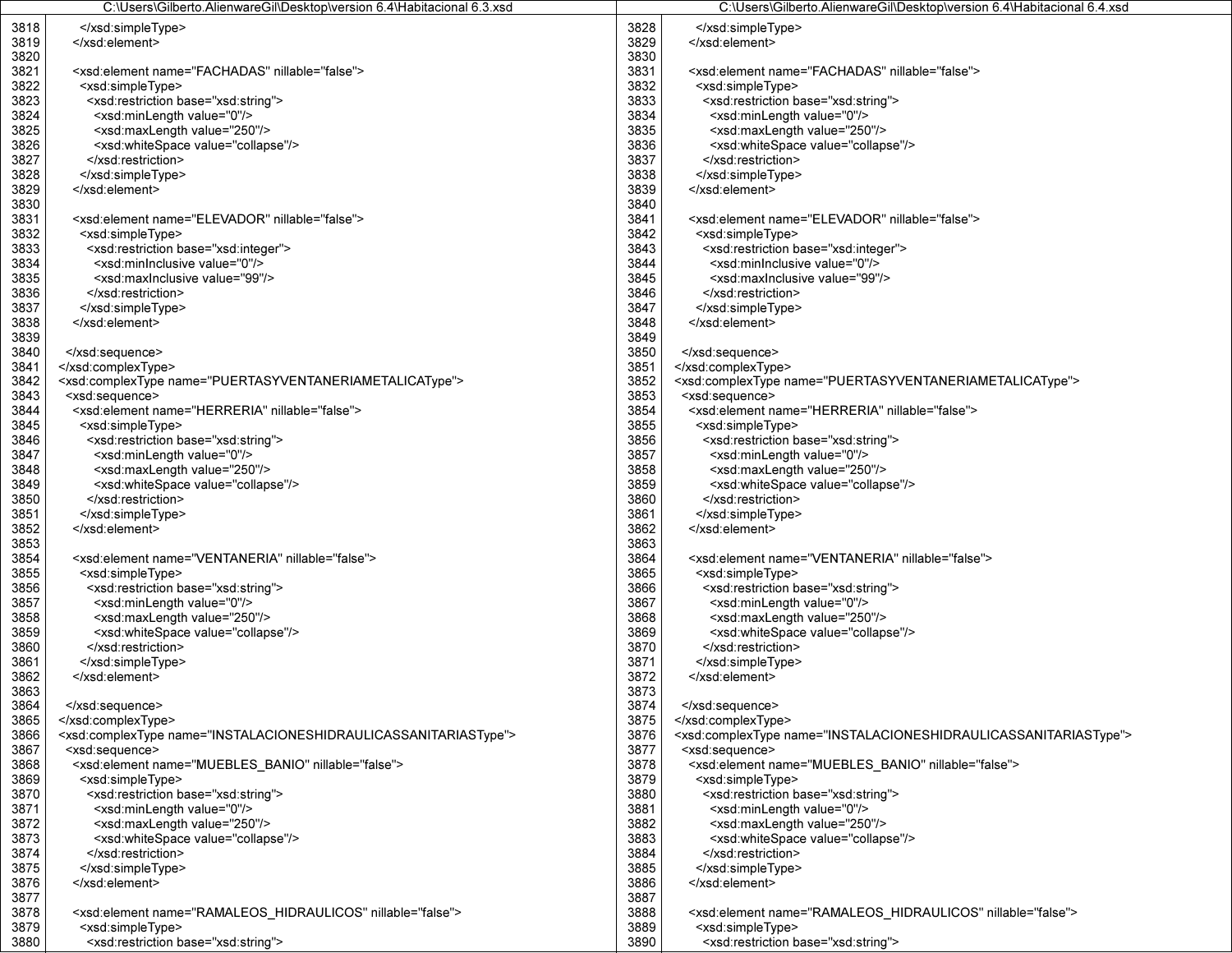|              | C:\Users\Gilberto.AlienwareGil\Desktop\version 6.4\Habitacional 6.3.xsd                  |              | C:\Users\Gilberto.AlienwareGil\Desktop\version 6.4\Habitacional 6.4.xsd                  |
|--------------|------------------------------------------------------------------------------------------|--------------|------------------------------------------------------------------------------------------|
| 3881         | <xsd:minlength value="0"></xsd:minlength>                                                | 3891         | <xsd:minlength value="0"></xsd:minlength>                                                |
| 3882         | <xsd:maxlength value="250"></xsd:maxlength>                                              | 3892         | <xsd:maxlength value="250"></xsd:maxlength>                                              |
| 3883         | <xsd:whitespace value="collapse"></xsd:whitespace>                                       | 3893         | <xsd:whitespace value="collapse"></xsd:whitespace>                                       |
| 3884         |                                                                                          | 3894         |                                                                                          |
| 3885         |                                                                                          | 3895         |                                                                                          |
| 3886         |                                                                                          | 3896         |                                                                                          |
| 3887         |                                                                                          | 3897         |                                                                                          |
| 3888         | <xsd:element name="RAMALEOS_SANITARIOS" nillable="false"></xsd:element>                  | 3898         | <xsd:element name="RAMALEOS_SANITARIOS" nillable="false"></xsd:element>                  |
| 3889         | <xsd:simpletype></xsd:simpletype>                                                        | 3899         | <xsd:simpletype></xsd:simpletype>                                                        |
| 3890         | <xsd:restriction base="xsd:string"></xsd:restriction>                                    | 3900         | <xsd:restriction base="xsd:string"></xsd:restriction>                                    |
| 3891         | <xsd:minlength value="0"></xsd:minlength>                                                | 3901         | <xsd:minlength value="0"></xsd:minlength>                                                |
| 3892         | <xsd:maxlength value="250"></xsd:maxlength>                                              | 3902         | <xsd:maxlength value="250"></xsd:maxlength>                                              |
| 3893         | <xsd:whitespace value="collapse"></xsd:whitespace>                                       | 3903         | <xsd:whitespace value="collapse"></xsd:whitespace>                                       |
| 3894<br>3895 | <br>                                                                                     | 3904<br>3905 | <br>                                                                                     |
| 3896         |                                                                                          | 3906         |                                                                                          |
| 3897         |                                                                                          | 3907         |                                                                                          |
| 3898         |                                                                                          | 3908         |                                                                                          |
| 3899         |                                                                                          | 3909         |                                                                                          |
| 3900         | <xsd:complextype name="CARPINTERIAType"></xsd:complextype>                               | 3910         | <xsd:complextype name="CARPINTERIAType"></xsd:complextype>                               |
| 3901         | <xsd:sequence></xsd:sequence>                                                            | 3911         | <xsd:sequence></xsd:sequence>                                                            |
| 3902         | <xsd:element name="PUERTAS_INTERIORES" nillable="false"></xsd:element>                   | 3912         | <xsd:element name="PUERTAS_INTERIORES" nillable="false"></xsd:element>                   |
| 3903         | <xsd:simpletype></xsd:simpletype>                                                        | 3913         | <xsd:simpletype></xsd:simpletype>                                                        |
| 3904         | <xsd:restriction base="xsd:string"></xsd:restriction>                                    | 3914         | <xsd:restriction base="xsd:string"></xsd:restriction>                                    |
| 3905         | <xsd:minlength value="0"></xsd:minlength>                                                | 3915         | <xsd:minlength value="0"></xsd:minlength>                                                |
| 3906         | <xsd:maxlength value="250"></xsd:maxlength>                                              | 3916         | <xsd:maxlength value="250"></xsd:maxlength>                                              |
| 3907         | <xsd:whitespace value="collapse"></xsd:whitespace>                                       | 3917         | <xsd:whitespace value="collapse"></xsd:whitespace>                                       |
| 3908         |                                                                                          | 3918         |                                                                                          |
| 3909         |                                                                                          | 3919         |                                                                                          |
| 3910         |                                                                                          | 3920         |                                                                                          |
| 3911         |                                                                                          | 3921         |                                                                                          |
| 3912         | <xsd:element name="GUARDAROPAS" nillable="false"></xsd:element>                          | 3922         | <xsd:element name="GUARDAROPAS" nillable="false"></xsd:element>                          |
| 3913         | <xsd:simpletype></xsd:simpletype>                                                        | 3923         | <xsd:simpletype></xsd:simpletype>                                                        |
| 3914         | <xsd:restriction base="xsd:string"></xsd:restriction>                                    | 3924         | <xsd:restriction base="xsd:string"></xsd:restriction>                                    |
| 3915<br>3916 | <xsd:minlength value="0"></xsd:minlength><br><xsd:maxlength value="250"></xsd:maxlength> | 3925<br>3926 | <xsd:minlength value="0"></xsd:minlength><br><xsd:maxlength value="250"></xsd:maxlength> |
| 3917         | <xsd:whitespace value="collapse"></xsd:whitespace>                                       | 3927         | <xsd:whitespace value="collapse"></xsd:whitespace>                                       |
| 3918         |                                                                                          | 3928         |                                                                                          |
| 3919         |                                                                                          | 3929         |                                                                                          |
| 3920         |                                                                                          | 3930         |                                                                                          |
| 3921         |                                                                                          | 3931         |                                                                                          |
| 3922         | <xsd:element name="MUEBLES_EMPOTRADOS_FIJOS" nillable="false"></xsd:element>             | 3932         | <xsd:element name="MUEBLES EMPOTRADOS FIJOS" nillable="false"></xsd:element>             |
| 3923         | <xsd:simpletype></xsd:simpletype>                                                        | 3933         | <xsd:simpletype></xsd:simpletype>                                                        |
| 3924         | <xsd:restriction base="xsd:string"></xsd:restriction>                                    | 3934         | <xsd:restriction base="xsd:string"></xsd:restriction>                                    |
| 3925         | <xsd:minlength value="0"></xsd:minlength>                                                | 3935         | <xsd:minlength value="0"></xsd:minlength>                                                |
| 3926         | <xsd:maxlength value="250"></xsd:maxlength>                                              | 3936         | <xsd:maxlength value="250"></xsd:maxlength>                                              |
| 3927         | <xsd:whitespace value="collapse"></xsd:whitespace>                                       | 3937         | <xsd:whitespace value="collapse"></xsd:whitespace>                                       |
| 3928         |                                                                                          | 3938         |                                                                                          |
| 3929         |                                                                                          | 3939         |                                                                                          |
| 3930         |                                                                                          | 3940         |                                                                                          |
| 3931         |                                                                                          | 3941         |                                                                                          |
| 3932         |                                                                                          | 3942<br>3943 |                                                                                          |
| 3933<br>3934 | <br><xsd:complextype name="REVESTIMIENTOSACABADOSType"></xsd:complextype>                | 3944         | <br><xsd:complextype name="REVESTIMIENTOSACABADOSType"></xsd:complextype>                |
| 3935         | <xsd:sequence></xsd:sequence>                                                            | 3945         | <xsd:sequence></xsd:sequence>                                                            |
| 3936         | <xsd:element name="LAMBRINES" nillable="false"></xsd:element>                            | 3946         | <xsd:element name="LAMBRINES" nillable="false"></xsd:element>                            |
| 3937         | <xsd:simpletype></xsd:simpletype>                                                        | 3947         | <xsd:simpletype></xsd:simpletype>                                                        |
| 3938         | <xsd:restriction base="xsd:string"></xsd:restriction>                                    | 3948         | <xsd:restriction base="xsd:string"></xsd:restriction>                                    |
| 3939         | <xsd:minlength value="0"></xsd:minlength>                                                | 3949         | <xsd:minlength value="0"></xsd:minlength>                                                |
| 3940         | <xsd:maxlength value="250"></xsd:maxlength>                                              | 3950         | <xsd:maxlength value="250"></xsd:maxlength>                                              |
| 3941         | <xsd:whitespace value="collapse"></xsd:whitespace>                                       | 3951         | <xsd:whitespace value="collapse"></xsd:whitespace>                                       |
| 3942         |                                                                                          | 3952         |                                                                                          |
| 3943         |                                                                                          | 3953         |                                                                                          |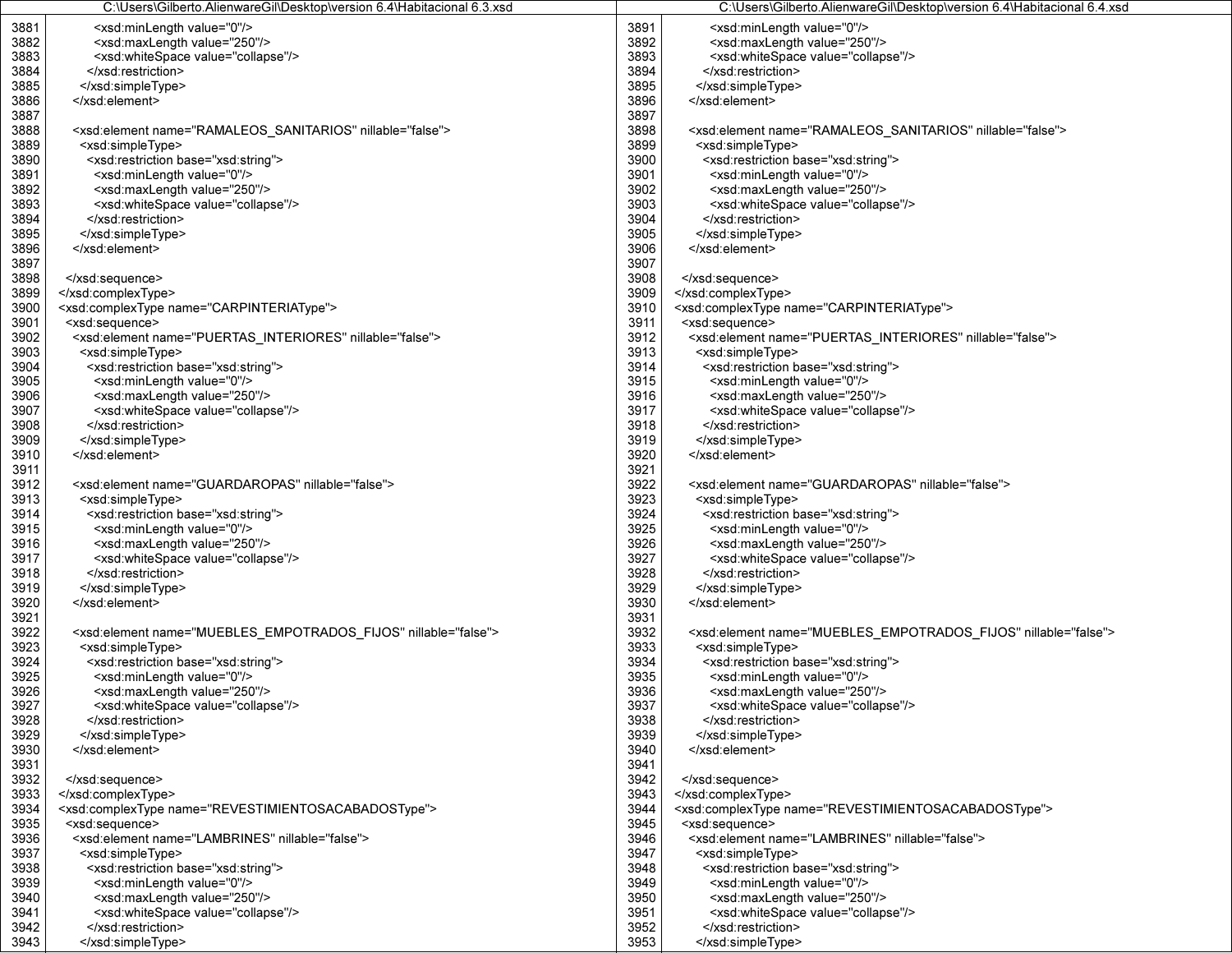|              | C:\Users\Gilberto.AlienwareGil\Desktop\version 6.4\Habitacional 6.3.xsd       |              | C:\Users\Gilberto.AlienwareGil\Desktop\version 6.4\Habitacional 6.4.xsd       |
|--------------|-------------------------------------------------------------------------------|--------------|-------------------------------------------------------------------------------|
| 3944<br>3945 |                                                                               | 3954<br>3955 | $\le$ /xsd:element>                                                           |
| 3946         | <xsd:element name="ZOCLOS" nillable="false"></xsd:element>                    | 3956         | <xsd:element name="ZOCLOS" nillable="false"></xsd:element>                    |
| 3947         | <xsd:simpletype></xsd:simpletype>                                             | 3957         | <xsd:simpletype></xsd:simpletype>                                             |
| 3948         | <xsd:restriction base="xsd:string"></xsd:restriction>                         | 3958         | <xsd:restriction base="xsd:string"></xsd:restriction>                         |
| 3949         | <xsd:minlength value="0"></xsd:minlength>                                     | 3959         | <xsd:minlength value="0"></xsd:minlength>                                     |
| 3950         | <xsd:maxlength value="250"></xsd:maxlength>                                   | 3960         | <xsd:maxlength value="250"></xsd:maxlength>                                   |
| 3951         | <xsd:whitespace value="collapse"></xsd:whitespace>                            | 3961         | <xsd:whitespace value="collapse"></xsd:whitespace>                            |
| 3952         |                                                                               | 3962         |                                                                               |
|              |                                                                               |              |                                                                               |
| 3953         | <br>                                                                          | 3963         | <br>                                                                          |
| 3954         |                                                                               | 3964         |                                                                               |
| 3955         | <xsd:element name="PINTURA" nillable="false"></xsd:element>                   | 3965<br>3966 | <xsd:element name="PINTURA" nillable="false"></xsd:element>                   |
| 3956         |                                                                               |              |                                                                               |
| 3957         | <xsd:simpletype></xsd:simpletype>                                             | 3967         | <xsd:simpletype></xsd:simpletype>                                             |
| 3958         | <xsd:restriction base="xsd:string"></xsd:restriction>                         | 3968         | <xsd:restriction base="xsd:string"></xsd:restriction>                         |
| 3959         | <xsd:minlength value="0"></xsd:minlength>                                     | 3969         | <xsd:minlength value="0"></xsd:minlength>                                     |
| 3960         | <xsd:maxlength value="250"></xsd:maxlength>                                   | 3970         | <xsd:maxlength value="250"></xsd:maxlength>                                   |
| 3961         | <xsd:whitespace value="collapse"></xsd:whitespace>                            | 3971         | <xsd:whitespace value="collapse"></xsd:whitespace>                            |
| 3962         |                                                                               | 3972         |                                                                               |
| 3963         |                                                                               | 3973         |                                                                               |
| 3964         |                                                                               | 3974         |                                                                               |
| 3965         |                                                                               | 3975         |                                                                               |
| 3966         | <xsd:element name="RECUBRIMIENTOS_ESPECIALES" nillable="false"></xsd:element> | 3976         | <xsd:element name="RECUBRIMIENTOS_ESPECIALES" nillable="false"></xsd:element> |
| 3967         | <xsd:simpletype></xsd:simpletype>                                             | 3977         | <xsd:simpletype></xsd:simpletype>                                             |
| 3968         | <xsd:restriction base="xsd:string"></xsd:restriction>                         | 3978         | <xsd:restriction base="xsd:string"></xsd:restriction>                         |
| 3969         | <xsd:minlength value="0"></xsd:minlength>                                     | 3979         | <xsd:minlength value="0"></xsd:minlength>                                     |
| 3970         | <xsd:maxlength value="250"></xsd:maxlength>                                   | 3980         | <xsd:maxlength value="250"></xsd:maxlength>                                   |
| 3971         | <xsd:whitespace value="collapse"></xsd:whitespace>                            | 3981         | <xsd:whitespace value="collapse"></xsd:whitespace>                            |
| 3972         |                                                                               | 3982         |                                                                               |
| 3973         |                                                                               | 3983         |                                                                               |
| 3974         |                                                                               | 3984         |                                                                               |
| 3975         |                                                                               | 3985         |                                                                               |
| 3976         |                                                                               | 3986         |                                                                               |
| 3977         |                                                                               | 3987         |                                                                               |
| 3978         | <xsd:complextype name="OBRANEGRAType"></xsd:complextype>                      | 3988         | <xsd:complextype name="OBRANEGRAType"></xsd:complextype>                      |
| 3979         | <xsd:sequence></xsd:sequence>                                                 | 3989         | <xsd:sequence></xsd:sequence>                                                 |
| 3980         | <xsd:element name="CIMENTACION" nillable="false"></xsd:element>               | 3990         | <xsd:element name="CIMENTACION" nillable="false"></xsd:element>               |
| 3981         | <xsd:simpletype></xsd:simpletype>                                             | 3991         | <xsd:simpletype></xsd:simpletype>                                             |
| 3982         | <xsd:restriction base="xsd:string"></xsd:restriction>                         | 3992         | <xsd:restriction base="xsd:string"></xsd:restriction>                         |
| 3983         | <xsd:minlength value="0"></xsd:minlength>                                     | 3993         | <xsd:minlength value="0"></xsd:minlength>                                     |
| 3984         | <xsd:maxlength value="250"></xsd:maxlength>                                   | 3994         | <xsd:maxlength value="250"></xsd:maxlength>                                   |
| 3985         | <xsd:whitespace value="collapse"></xsd:whitespace>                            | 3995         | <xsd:whitespace value="collapse"></xsd:whitespace>                            |
| 3986         |                                                                               | 3996         |                                                                               |
| 3987         |                                                                               | 3997         |                                                                               |
| 3988         |                                                                               | 3998         |                                                                               |
| 3989         |                                                                               | 3999         |                                                                               |
| 3990         | <xsd:element name="ESTRUCTURA" nillable="false"></xsd:element>                | 4000         | <xsd:element name="ESTRUCTURA" nillable="false"></xsd:element>                |
| 3991         | <xsd:simpletype></xsd:simpletype>                                             | 4001         | <xsd:simpletype></xsd:simpletype>                                             |
| 3992         | <xsd:restriction base="xsd:string"></xsd:restriction>                         | 4002         | <xsd:restriction base="xsd:string"></xsd:restriction>                         |
| 3993         | <xsd:minlength value="0"></xsd:minlength>                                     | 4003         | <xsd:minlength value="0"></xsd:minlength>                                     |
| 3994         | <xsd:maxlength value="250"></xsd:maxlength>                                   | 4004         | <xsd:maxlength value="250"></xsd:maxlength>                                   |
| 3995         | <xsd:whitespace value="collapse"></xsd:whitespace>                            | 4005         | <xsd:whitespace value="collapse"></xsd:whitespace>                            |
| 3996         |                                                                               | 4006         |                                                                               |
| 3997         |                                                                               | 4007         |                                                                               |
| 3998         |                                                                               | 4008         |                                                                               |
| 3999         |                                                                               | 4009         |                                                                               |
| 4000         | <xsd:element name="MUROS" nillable="false"></xsd:element>                     | 4010         | <xsd:element name="MUROS" nillable="false"></xsd:element>                     |
| 4001         | <xsd:simpletype></xsd:simpletype>                                             | 4011         | <xsd:simpletype></xsd:simpletype>                                             |
| 4002         | <xsd:restriction base="xsd:string"></xsd:restriction>                         | 4012         | <xsd:restriction base="xsd:string"></xsd:restriction>                         |
| 4003         | <xsd:minlength value="0"></xsd:minlength>                                     | 4013         | <xsd:minlength value="0"></xsd:minlength>                                     |
| 4004         | <xsd:maxlength value="250"></xsd:maxlength>                                   | 4014         | <xsd:maxlength value="250"></xsd:maxlength>                                   |
| 4005         | <xsd:whitespace value="collapse"></xsd:whitespace>                            | 4015         | <xsd:whitespace value="collapse"></xsd:whitespace>                            |
| 4006         |                                                                               | 4016         |                                                                               |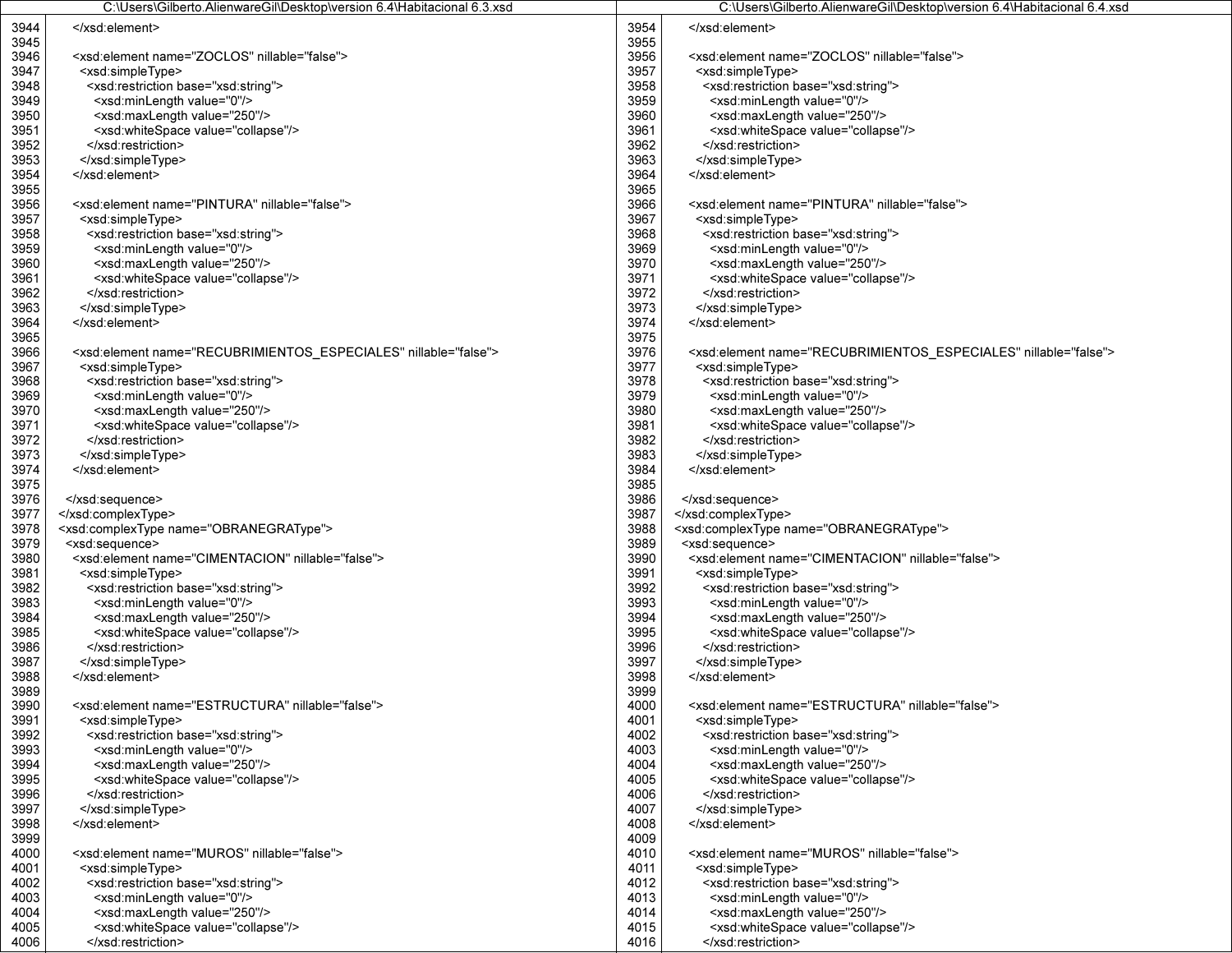| 4017<br>4007<br><br><br>4018<br>4008<br>$\le$ /xsd:element><br><br>4019<br>4009<br>4020<br>4010<br><xsd:element name="ENTREPISOS" nillable="false"><br/><xsd:element name="ENTREPISOS" nillable="false"><br/>4021<br/>4011<br/><xsd:simpletype><br/><xsd:simpletype><br/>4022<br/>4012<br/><xsd:restriction base="xsd:string"><br/><xsd:restriction base="xsd:string"><br/>4023<br/>4013<br/><xsd:minlength value="0"></xsd:minlength><br/><xsd:minlength value="0"></xsd:minlength><br/>4024<br/>4014<br/><xsd:maxlength value="250"></xsd:maxlength><br/><xsd:maxlength value="250"></xsd:maxlength><br/>4025<br/>4015<br/><xsd:whitespace value="collapse"></xsd:whitespace><br/><xsd:whitespace value="collapse"></xsd:whitespace><br/></xsd:restriction><br/>4026<br/></xsd:restriction><br/>4016<br/>4017<br/></xsd:simpletype><br/>4027<br/></xsd:simpletype><br/></xsd:element><br/>4028<br/></xsd:element><br>4018<br>4029<br>4019<br>4030<br>4020<br><xsd:element name="TECHOS" nillable="false"><br/><xsd:element name="TECHOS" nillable="false"><br/>4031<br/>4021<br/><xsd:simpletype><br/><xsd:simpletype><br/>4032<br/>4022<br/><xsd:restriction base="xsd:string"><br/><xsd:restriction base="xsd:string"><br/>4033<br/>4023<br/><xsd:minlength value="0"></xsd:minlength><br/><xsd:minlength value="0"></xsd:minlength><br/>4034<br/>4024<br/><xsd:maxlength value="250"></xsd:maxlength><br/><xsd:maxlength value="250"></xsd:maxlength><br/>4035<br/>4025<br/><xsd:whitespace value="collapse"></xsd:whitespace><br/><xsd:whitespace value="collapse"></xsd:whitespace><br/>4026<br/></xsd:restriction><br/>4036<br/></xsd:restriction><br/>4027<br/>4037<br/></xsd:simpletype><br/></xsd:simpletype><br/>4038<br/>4028<br/><math>\le</math>/xsd:element&gt;<br/></xsd:element><br/>4029<br/>4039<br/>4040<br/>4030<br/><xsd:element name="AZOTEAS" nillable="false"><br/><xsd:element name="AZOTEAS" nillable="false"><br/><xsd:simpletype><br/>4041<br/>4031<br/><xsd:simpletype><br/>4042<br/>4032<br/><xsd:restriction base="xsd:string"><br/><xsd:restriction base="xsd:string"><br/>4033<br/>4043<br/><xsd:minlength value="0"></xsd:minlength><br/><xsd:minlength value="0"></xsd:minlength><br/>4044<br/>4034<br/><xsd:maxlength value="250"></xsd:maxlength><br/><xsd:maxlength value="250"></xsd:maxlength><br/>4035<br/>4045<br/><xsd:whitespace value="collapse"></xsd:whitespace><br/><xsd:whitespace value="collapse"></xsd:whitespace><br/>4046<br/></xsd:restriction><br/>4036<br/></xsd:restriction><br/>4037<br/>4047<br/></xsd:simpletype><br/></xsd:simpletype><br/>4038<br/>4048<br/></xsd:element><br/><math>\le</math>/xsd:element&gt;<br/>4049<br/>4039<br/>4050<br/><xsd:element name="BARDAS" nillable="false"><br/>4040<br/><xsd:element name="BARDAS" nillable="false"><br/>4051<br/>4041<br/><xsd:simpletype><br/><xsd:simpletype><br/>4052<br/><xsd:restriction base="xsd:string"><br/><xsd:restriction base="xsd:string"><br/>4042<br/><xsd:minlength value="0"></xsd:minlength><br/>4053<br/>4043<br/><xsd:minlength value="0"></xsd:minlength><br/>4054<br/>4044<br/><xsd:maxlength value="250"></xsd:maxlength><br/><xsd:maxlength value="250"></xsd:maxlength><br/>4055<br/>4045<br/><xsd:whitespace value="collapse"></xsd:whitespace><br/><xsd:whitespace value="collapse"></xsd:whitespace><br/>4056<br/>4046<br/></xsd:restriction><br/></xsd:restriction><br/>4057<br/>4047<br/></xsd:simpletype><br/></xsd:simpletype><br/>4058<br/></xsd:element><br/>4048<br/><math>\le</math>/xsd:element&gt;<br/>4059<br/>4049<br/><br/>4060<br/><br/>4050<br/>4061<br/>4051<br/><br/><br/>4062<br/>4052<br/><xsd:complextype name="ACABADOSType"><br/><xsd:complextype name="ACABADOSType"><br/>4053<br/><xsd:sequence><br/>4063<br/><xsd:sequence><br/><xsd:element name="RECAMARAS" type="RECAMARASType"></xsd:element><br/>4064<br/><xsd:element name="RECAMARAS" type="RECAMARASType"></xsd:element><br/>4054<br/><xsd:element name="ESTANCIACOMEDOR" type="ESTANCIACOMEDORType"></xsd:element><br/>4065<br/><xsd:element name="ESTANCIACOMEDOR" type="ESTANCIACOMEDORType"></xsd:element><br/>4055<br/><xsd:element name="BANIOS" type="BANIOSType"></xsd:element><br/>4066<br/><xsd:element name="BANIOS" type="BANIOSType"></xsd:element><br/>4056<br/><xsd:element name="ESCALERAS" type="ESCALERASType"></xsd:element><br/>4067<br/><xsd:element name="ESCALERAS" type="ESCALERASType"></xsd:element><br/>4057<br/><xsd:element name="COCINA" type="COCINAType"></xsd:element><br/>4068<br/><xsd:element name="COCINA" type="COCINAType"></xsd:element><br/>4058<br/><xsd:element name="PATIOSERVICIO" type="PATIOSERVICIOType"></xsd:element><br/>4069<br/><xsd:element name="PATIOSERVICIO" type="PATIOSERVICIOType"></xsd:element><br/>4059<br/><xsd:element name="ESTACIONAMIENTO" type="ESTACIONAMIENTOType"></xsd:element><br/>4070<br/><xsd:element name="ESTACIONAMIENTO" type="ESTACIONAMIENTOType"></xsd:element><br/>4060<br/>4071<br/>4061<br/><xsd:element name="FACHADA" type="FACHADAType"></xsd:element><br/><xsd:element name="FACHADA" type="FACHADAType"></xsd:element><br/>4072<br/>4062<br/></xsd:sequence><br/></xsd:sequence><br/>4073<br/></xsd:complextype><br/>4063<br/></xsd:complextype><br/>4074<br/>4064<br/><xsd:complextype name="FACHADAType"><br/><xsd:complextype name="FACHADAType"><br/>4075<br/>4065<br/><xsd:sequence><br/><xsd:sequence><br/>4076<br/>4066<br/><xsd:element name="ACABADOS_FACHADA_PISO" nillable="false"><br/><xsd:element name="ACABADOS_FACHADA_PISO" nillable="false"><br/>4077<br/>4067<br/><xsd:simpletype><br/><xsd:simpletype><br/><xsd:restriction base="xsd:string"><br/>4078<br/>4068<br/><xsd:restriction base="xsd:string"><br/>4079<br/>4069<br/><xsd:minlength value="0"></xsd:minlength><br/><xsd:minlength value="0"></xsd:minlength></xsd:restriction></xsd:restriction></xsd:simpletype></xsd:simpletype></xsd:element></xsd:element></xsd:sequence></xsd:sequence></xsd:complextype></xsd:complextype></xsd:element></xsd:element></xsd:element> | C:\Users\Gilberto.AlienwareGil\Desktop\version 6.4\Habitacional 6.3.xsd | C:\Users\Gilberto.AlienwareGil\Desktop\version 6.4\Habitacional 6.4.xsd |
|----------------------------------------------------------------------------------------------------------------------------------------------------------------------------------------------------------------------------------------------------------------------------------------------------------------------------------------------------------------------------------------------------------------------------------------------------------------------------------------------------------------------------------------------------------------------------------------------------------------------------------------------------------------------------------------------------------------------------------------------------------------------------------------------------------------------------------------------------------------------------------------------------------------------------------------------------------------------------------------------------------------------------------------------------------------------------------------------------------------------------------------------------------------------------------------------------------------------------------------------------------------------------------------------------------------------------------------------------------------------------------------------------------------------------------------------------------------------------------------------------------------------------------------------------------------------------------------------------------------------------------------------------------------------------------------------------------------------------------------------------------------------------------------------------------------------------------------------------------------------------------------------------------------------------------------------------------------------------------------------------------------------------------------------------------------------------------------------------------------------------------------------------------------------------------------------------------------------------------------------------------------------------------------------------------------------------------------------------------------------------------------------------------------------------------------------------------------------------------------------------------------------------------------------------------------------------------------------------------------------------------------------------------------------------------------------------------------------------------------------------------------------------------------------------------------------------------------------------------------------------------------------------------------------------------------------------------------------------------------------------------------------------------------------------------------------------------------------------------------------------------------------------------------------------------------------------------------------------------------------------------------------------------------------------------------------------------------------------------------------------------------------------------------------------------------------------------------------------------------------------------------------------------------------------------------------------------------------------------------------------------------------------------------------------------------------------------------------------------------------------------------------------------------------------------------------------------------------------------------------------------------------------------------------------------------------------------------------------------------------------------------------------------------------------------------------------------------------------------------------------------------------------------------------------------------------------------------------------------------------------------------------------------------------------------------------------------------------------------------------------------------------------------------------------------------------------------------------------------------------------------------------------------------------------------------------------------------------------------------------------------------------------------------------------------------------------------------------------------------------------------------------------------------------------------------------------------------------------------------------------------------------------------------------------------------------------------------------------------------------------------------------------------------------------------------------------------------------------------------------------------------------------------------------------------------------------------------------------------------------------------------------------------------------------------------------------------------------------------------------------------------------------------------------------------------------------------------------------------------------------------------------------------------------------------------------------------------------------------------------------------------------------------------------------------------------------------------------------------------------------------------------------------------------------------------------------------------------------------------------------------------------------------------------------------------------------------------------------------------------------------------------------------------------------------------------------------------|-------------------------------------------------------------------------|-------------------------------------------------------------------------|
|                                                                                                                                                                                                                                                                                                                                                                                                                                                                                                                                                                                                                                                                                                                                                                                                                                                                                                                                                                                                                                                                                                                                                                                                                                                                                                                                                                                                                                                                                                                                                                                                                                                                                                                                                                                                                                                                                                                                                                                                                                                                                                                                                                                                                                                                                                                                                                                                                                                                                                                                                                                                                                                                                                                                                                                                                                                                                                                                                                                                                                                                                                                                                                                                                                                                                                                                                                                                                                                                                                                                                                                                                                                                                                                                                                                                                                                                                                                                                                                                                                                                                                                                                                                                                                                                                                                                                                                                                                                                                                                                                                                                                                                                                                                                                                                                                                                                                                                                                                                                                                                                                                                                                                                                                                                                                                                                                                                                                                                                                                                                                                                                                                                                                                                                                                                                                                                                                                                                                                                                                                                                                        |                                                                         |                                                                         |
|                                                                                                                                                                                                                                                                                                                                                                                                                                                                                                                                                                                                                                                                                                                                                                                                                                                                                                                                                                                                                                                                                                                                                                                                                                                                                                                                                                                                                                                                                                                                                                                                                                                                                                                                                                                                                                                                                                                                                                                                                                                                                                                                                                                                                                                                                                                                                                                                                                                                                                                                                                                                                                                                                                                                                                                                                                                                                                                                                                                                                                                                                                                                                                                                                                                                                                                                                                                                                                                                                                                                                                                                                                                                                                                                                                                                                                                                                                                                                                                                                                                                                                                                                                                                                                                                                                                                                                                                                                                                                                                                                                                                                                                                                                                                                                                                                                                                                                                                                                                                                                                                                                                                                                                                                                                                                                                                                                                                                                                                                                                                                                                                                                                                                                                                                                                                                                                                                                                                                                                                                                                                                        |                                                                         |                                                                         |
|                                                                                                                                                                                                                                                                                                                                                                                                                                                                                                                                                                                                                                                                                                                                                                                                                                                                                                                                                                                                                                                                                                                                                                                                                                                                                                                                                                                                                                                                                                                                                                                                                                                                                                                                                                                                                                                                                                                                                                                                                                                                                                                                                                                                                                                                                                                                                                                                                                                                                                                                                                                                                                                                                                                                                                                                                                                                                                                                                                                                                                                                                                                                                                                                                                                                                                                                                                                                                                                                                                                                                                                                                                                                                                                                                                                                                                                                                                                                                                                                                                                                                                                                                                                                                                                                                                                                                                                                                                                                                                                                                                                                                                                                                                                                                                                                                                                                                                                                                                                                                                                                                                                                                                                                                                                                                                                                                                                                                                                                                                                                                                                                                                                                                                                                                                                                                                                                                                                                                                                                                                                                                        |                                                                         |                                                                         |
|                                                                                                                                                                                                                                                                                                                                                                                                                                                                                                                                                                                                                                                                                                                                                                                                                                                                                                                                                                                                                                                                                                                                                                                                                                                                                                                                                                                                                                                                                                                                                                                                                                                                                                                                                                                                                                                                                                                                                                                                                                                                                                                                                                                                                                                                                                                                                                                                                                                                                                                                                                                                                                                                                                                                                                                                                                                                                                                                                                                                                                                                                                                                                                                                                                                                                                                                                                                                                                                                                                                                                                                                                                                                                                                                                                                                                                                                                                                                                                                                                                                                                                                                                                                                                                                                                                                                                                                                                                                                                                                                                                                                                                                                                                                                                                                                                                                                                                                                                                                                                                                                                                                                                                                                                                                                                                                                                                                                                                                                                                                                                                                                                                                                                                                                                                                                                                                                                                                                                                                                                                                                                        |                                                                         |                                                                         |
|                                                                                                                                                                                                                                                                                                                                                                                                                                                                                                                                                                                                                                                                                                                                                                                                                                                                                                                                                                                                                                                                                                                                                                                                                                                                                                                                                                                                                                                                                                                                                                                                                                                                                                                                                                                                                                                                                                                                                                                                                                                                                                                                                                                                                                                                                                                                                                                                                                                                                                                                                                                                                                                                                                                                                                                                                                                                                                                                                                                                                                                                                                                                                                                                                                                                                                                                                                                                                                                                                                                                                                                                                                                                                                                                                                                                                                                                                                                                                                                                                                                                                                                                                                                                                                                                                                                                                                                                                                                                                                                                                                                                                                                                                                                                                                                                                                                                                                                                                                                                                                                                                                                                                                                                                                                                                                                                                                                                                                                                                                                                                                                                                                                                                                                                                                                                                                                                                                                                                                                                                                                                                        |                                                                         |                                                                         |
|                                                                                                                                                                                                                                                                                                                                                                                                                                                                                                                                                                                                                                                                                                                                                                                                                                                                                                                                                                                                                                                                                                                                                                                                                                                                                                                                                                                                                                                                                                                                                                                                                                                                                                                                                                                                                                                                                                                                                                                                                                                                                                                                                                                                                                                                                                                                                                                                                                                                                                                                                                                                                                                                                                                                                                                                                                                                                                                                                                                                                                                                                                                                                                                                                                                                                                                                                                                                                                                                                                                                                                                                                                                                                                                                                                                                                                                                                                                                                                                                                                                                                                                                                                                                                                                                                                                                                                                                                                                                                                                                                                                                                                                                                                                                                                                                                                                                                                                                                                                                                                                                                                                                                                                                                                                                                                                                                                                                                                                                                                                                                                                                                                                                                                                                                                                                                                                                                                                                                                                                                                                                                        |                                                                         |                                                                         |
|                                                                                                                                                                                                                                                                                                                                                                                                                                                                                                                                                                                                                                                                                                                                                                                                                                                                                                                                                                                                                                                                                                                                                                                                                                                                                                                                                                                                                                                                                                                                                                                                                                                                                                                                                                                                                                                                                                                                                                                                                                                                                                                                                                                                                                                                                                                                                                                                                                                                                                                                                                                                                                                                                                                                                                                                                                                                                                                                                                                                                                                                                                                                                                                                                                                                                                                                                                                                                                                                                                                                                                                                                                                                                                                                                                                                                                                                                                                                                                                                                                                                                                                                                                                                                                                                                                                                                                                                                                                                                                                                                                                                                                                                                                                                                                                                                                                                                                                                                                                                                                                                                                                                                                                                                                                                                                                                                                                                                                                                                                                                                                                                                                                                                                                                                                                                                                                                                                                                                                                                                                                                                        |                                                                         |                                                                         |
|                                                                                                                                                                                                                                                                                                                                                                                                                                                                                                                                                                                                                                                                                                                                                                                                                                                                                                                                                                                                                                                                                                                                                                                                                                                                                                                                                                                                                                                                                                                                                                                                                                                                                                                                                                                                                                                                                                                                                                                                                                                                                                                                                                                                                                                                                                                                                                                                                                                                                                                                                                                                                                                                                                                                                                                                                                                                                                                                                                                                                                                                                                                                                                                                                                                                                                                                                                                                                                                                                                                                                                                                                                                                                                                                                                                                                                                                                                                                                                                                                                                                                                                                                                                                                                                                                                                                                                                                                                                                                                                                                                                                                                                                                                                                                                                                                                                                                                                                                                                                                                                                                                                                                                                                                                                                                                                                                                                                                                                                                                                                                                                                                                                                                                                                                                                                                                                                                                                                                                                                                                                                                        |                                                                         |                                                                         |
|                                                                                                                                                                                                                                                                                                                                                                                                                                                                                                                                                                                                                                                                                                                                                                                                                                                                                                                                                                                                                                                                                                                                                                                                                                                                                                                                                                                                                                                                                                                                                                                                                                                                                                                                                                                                                                                                                                                                                                                                                                                                                                                                                                                                                                                                                                                                                                                                                                                                                                                                                                                                                                                                                                                                                                                                                                                                                                                                                                                                                                                                                                                                                                                                                                                                                                                                                                                                                                                                                                                                                                                                                                                                                                                                                                                                                                                                                                                                                                                                                                                                                                                                                                                                                                                                                                                                                                                                                                                                                                                                                                                                                                                                                                                                                                                                                                                                                                                                                                                                                                                                                                                                                                                                                                                                                                                                                                                                                                                                                                                                                                                                                                                                                                                                                                                                                                                                                                                                                                                                                                                                                        |                                                                         |                                                                         |
|                                                                                                                                                                                                                                                                                                                                                                                                                                                                                                                                                                                                                                                                                                                                                                                                                                                                                                                                                                                                                                                                                                                                                                                                                                                                                                                                                                                                                                                                                                                                                                                                                                                                                                                                                                                                                                                                                                                                                                                                                                                                                                                                                                                                                                                                                                                                                                                                                                                                                                                                                                                                                                                                                                                                                                                                                                                                                                                                                                                                                                                                                                                                                                                                                                                                                                                                                                                                                                                                                                                                                                                                                                                                                                                                                                                                                                                                                                                                                                                                                                                                                                                                                                                                                                                                                                                                                                                                                                                                                                                                                                                                                                                                                                                                                                                                                                                                                                                                                                                                                                                                                                                                                                                                                                                                                                                                                                                                                                                                                                                                                                                                                                                                                                                                                                                                                                                                                                                                                                                                                                                                                        |                                                                         |                                                                         |
|                                                                                                                                                                                                                                                                                                                                                                                                                                                                                                                                                                                                                                                                                                                                                                                                                                                                                                                                                                                                                                                                                                                                                                                                                                                                                                                                                                                                                                                                                                                                                                                                                                                                                                                                                                                                                                                                                                                                                                                                                                                                                                                                                                                                                                                                                                                                                                                                                                                                                                                                                                                                                                                                                                                                                                                                                                                                                                                                                                                                                                                                                                                                                                                                                                                                                                                                                                                                                                                                                                                                                                                                                                                                                                                                                                                                                                                                                                                                                                                                                                                                                                                                                                                                                                                                                                                                                                                                                                                                                                                                                                                                                                                                                                                                                                                                                                                                                                                                                                                                                                                                                                                                                                                                                                                                                                                                                                                                                                                                                                                                                                                                                                                                                                                                                                                                                                                                                                                                                                                                                                                                                        |                                                                         |                                                                         |
|                                                                                                                                                                                                                                                                                                                                                                                                                                                                                                                                                                                                                                                                                                                                                                                                                                                                                                                                                                                                                                                                                                                                                                                                                                                                                                                                                                                                                                                                                                                                                                                                                                                                                                                                                                                                                                                                                                                                                                                                                                                                                                                                                                                                                                                                                                                                                                                                                                                                                                                                                                                                                                                                                                                                                                                                                                                                                                                                                                                                                                                                                                                                                                                                                                                                                                                                                                                                                                                                                                                                                                                                                                                                                                                                                                                                                                                                                                                                                                                                                                                                                                                                                                                                                                                                                                                                                                                                                                                                                                                                                                                                                                                                                                                                                                                                                                                                                                                                                                                                                                                                                                                                                                                                                                                                                                                                                                                                                                                                                                                                                                                                                                                                                                                                                                                                                                                                                                                                                                                                                                                                                        |                                                                         |                                                                         |
|                                                                                                                                                                                                                                                                                                                                                                                                                                                                                                                                                                                                                                                                                                                                                                                                                                                                                                                                                                                                                                                                                                                                                                                                                                                                                                                                                                                                                                                                                                                                                                                                                                                                                                                                                                                                                                                                                                                                                                                                                                                                                                                                                                                                                                                                                                                                                                                                                                                                                                                                                                                                                                                                                                                                                                                                                                                                                                                                                                                                                                                                                                                                                                                                                                                                                                                                                                                                                                                                                                                                                                                                                                                                                                                                                                                                                                                                                                                                                                                                                                                                                                                                                                                                                                                                                                                                                                                                                                                                                                                                                                                                                                                                                                                                                                                                                                                                                                                                                                                                                                                                                                                                                                                                                                                                                                                                                                                                                                                                                                                                                                                                                                                                                                                                                                                                                                                                                                                                                                                                                                                                                        |                                                                         |                                                                         |
|                                                                                                                                                                                                                                                                                                                                                                                                                                                                                                                                                                                                                                                                                                                                                                                                                                                                                                                                                                                                                                                                                                                                                                                                                                                                                                                                                                                                                                                                                                                                                                                                                                                                                                                                                                                                                                                                                                                                                                                                                                                                                                                                                                                                                                                                                                                                                                                                                                                                                                                                                                                                                                                                                                                                                                                                                                                                                                                                                                                                                                                                                                                                                                                                                                                                                                                                                                                                                                                                                                                                                                                                                                                                                                                                                                                                                                                                                                                                                                                                                                                                                                                                                                                                                                                                                                                                                                                                                                                                                                                                                                                                                                                                                                                                                                                                                                                                                                                                                                                                                                                                                                                                                                                                                                                                                                                                                                                                                                                                                                                                                                                                                                                                                                                                                                                                                                                                                                                                                                                                                                                                                        |                                                                         |                                                                         |
|                                                                                                                                                                                                                                                                                                                                                                                                                                                                                                                                                                                                                                                                                                                                                                                                                                                                                                                                                                                                                                                                                                                                                                                                                                                                                                                                                                                                                                                                                                                                                                                                                                                                                                                                                                                                                                                                                                                                                                                                                                                                                                                                                                                                                                                                                                                                                                                                                                                                                                                                                                                                                                                                                                                                                                                                                                                                                                                                                                                                                                                                                                                                                                                                                                                                                                                                                                                                                                                                                                                                                                                                                                                                                                                                                                                                                                                                                                                                                                                                                                                                                                                                                                                                                                                                                                                                                                                                                                                                                                                                                                                                                                                                                                                                                                                                                                                                                                                                                                                                                                                                                                                                                                                                                                                                                                                                                                                                                                                                                                                                                                                                                                                                                                                                                                                                                                                                                                                                                                                                                                                                                        |                                                                         |                                                                         |
|                                                                                                                                                                                                                                                                                                                                                                                                                                                                                                                                                                                                                                                                                                                                                                                                                                                                                                                                                                                                                                                                                                                                                                                                                                                                                                                                                                                                                                                                                                                                                                                                                                                                                                                                                                                                                                                                                                                                                                                                                                                                                                                                                                                                                                                                                                                                                                                                                                                                                                                                                                                                                                                                                                                                                                                                                                                                                                                                                                                                                                                                                                                                                                                                                                                                                                                                                                                                                                                                                                                                                                                                                                                                                                                                                                                                                                                                                                                                                                                                                                                                                                                                                                                                                                                                                                                                                                                                                                                                                                                                                                                                                                                                                                                                                                                                                                                                                                                                                                                                                                                                                                                                                                                                                                                                                                                                                                                                                                                                                                                                                                                                                                                                                                                                                                                                                                                                                                                                                                                                                                                                                        |                                                                         |                                                                         |
|                                                                                                                                                                                                                                                                                                                                                                                                                                                                                                                                                                                                                                                                                                                                                                                                                                                                                                                                                                                                                                                                                                                                                                                                                                                                                                                                                                                                                                                                                                                                                                                                                                                                                                                                                                                                                                                                                                                                                                                                                                                                                                                                                                                                                                                                                                                                                                                                                                                                                                                                                                                                                                                                                                                                                                                                                                                                                                                                                                                                                                                                                                                                                                                                                                                                                                                                                                                                                                                                                                                                                                                                                                                                                                                                                                                                                                                                                                                                                                                                                                                                                                                                                                                                                                                                                                                                                                                                                                                                                                                                                                                                                                                                                                                                                                                                                                                                                                                                                                                                                                                                                                                                                                                                                                                                                                                                                                                                                                                                                                                                                                                                                                                                                                                                                                                                                                                                                                                                                                                                                                                                                        |                                                                         |                                                                         |
|                                                                                                                                                                                                                                                                                                                                                                                                                                                                                                                                                                                                                                                                                                                                                                                                                                                                                                                                                                                                                                                                                                                                                                                                                                                                                                                                                                                                                                                                                                                                                                                                                                                                                                                                                                                                                                                                                                                                                                                                                                                                                                                                                                                                                                                                                                                                                                                                                                                                                                                                                                                                                                                                                                                                                                                                                                                                                                                                                                                                                                                                                                                                                                                                                                                                                                                                                                                                                                                                                                                                                                                                                                                                                                                                                                                                                                                                                                                                                                                                                                                                                                                                                                                                                                                                                                                                                                                                                                                                                                                                                                                                                                                                                                                                                                                                                                                                                                                                                                                                                                                                                                                                                                                                                                                                                                                                                                                                                                                                                                                                                                                                                                                                                                                                                                                                                                                                                                                                                                                                                                                                                        |                                                                         |                                                                         |
|                                                                                                                                                                                                                                                                                                                                                                                                                                                                                                                                                                                                                                                                                                                                                                                                                                                                                                                                                                                                                                                                                                                                                                                                                                                                                                                                                                                                                                                                                                                                                                                                                                                                                                                                                                                                                                                                                                                                                                                                                                                                                                                                                                                                                                                                                                                                                                                                                                                                                                                                                                                                                                                                                                                                                                                                                                                                                                                                                                                                                                                                                                                                                                                                                                                                                                                                                                                                                                                                                                                                                                                                                                                                                                                                                                                                                                                                                                                                                                                                                                                                                                                                                                                                                                                                                                                                                                                                                                                                                                                                                                                                                                                                                                                                                                                                                                                                                                                                                                                                                                                                                                                                                                                                                                                                                                                                                                                                                                                                                                                                                                                                                                                                                                                                                                                                                                                                                                                                                                                                                                                                                        |                                                                         |                                                                         |
|                                                                                                                                                                                                                                                                                                                                                                                                                                                                                                                                                                                                                                                                                                                                                                                                                                                                                                                                                                                                                                                                                                                                                                                                                                                                                                                                                                                                                                                                                                                                                                                                                                                                                                                                                                                                                                                                                                                                                                                                                                                                                                                                                                                                                                                                                                                                                                                                                                                                                                                                                                                                                                                                                                                                                                                                                                                                                                                                                                                                                                                                                                                                                                                                                                                                                                                                                                                                                                                                                                                                                                                                                                                                                                                                                                                                                                                                                                                                                                                                                                                                                                                                                                                                                                                                                                                                                                                                                                                                                                                                                                                                                                                                                                                                                                                                                                                                                                                                                                                                                                                                                                                                                                                                                                                                                                                                                                                                                                                                                                                                                                                                                                                                                                                                                                                                                                                                                                                                                                                                                                                                                        |                                                                         |                                                                         |
|                                                                                                                                                                                                                                                                                                                                                                                                                                                                                                                                                                                                                                                                                                                                                                                                                                                                                                                                                                                                                                                                                                                                                                                                                                                                                                                                                                                                                                                                                                                                                                                                                                                                                                                                                                                                                                                                                                                                                                                                                                                                                                                                                                                                                                                                                                                                                                                                                                                                                                                                                                                                                                                                                                                                                                                                                                                                                                                                                                                                                                                                                                                                                                                                                                                                                                                                                                                                                                                                                                                                                                                                                                                                                                                                                                                                                                                                                                                                                                                                                                                                                                                                                                                                                                                                                                                                                                                                                                                                                                                                                                                                                                                                                                                                                                                                                                                                                                                                                                                                                                                                                                                                                                                                                                                                                                                                                                                                                                                                                                                                                                                                                                                                                                                                                                                                                                                                                                                                                                                                                                                                                        |                                                                         |                                                                         |
|                                                                                                                                                                                                                                                                                                                                                                                                                                                                                                                                                                                                                                                                                                                                                                                                                                                                                                                                                                                                                                                                                                                                                                                                                                                                                                                                                                                                                                                                                                                                                                                                                                                                                                                                                                                                                                                                                                                                                                                                                                                                                                                                                                                                                                                                                                                                                                                                                                                                                                                                                                                                                                                                                                                                                                                                                                                                                                                                                                                                                                                                                                                                                                                                                                                                                                                                                                                                                                                                                                                                                                                                                                                                                                                                                                                                                                                                                                                                                                                                                                                                                                                                                                                                                                                                                                                                                                                                                                                                                                                                                                                                                                                                                                                                                                                                                                                                                                                                                                                                                                                                                                                                                                                                                                                                                                                                                                                                                                                                                                                                                                                                                                                                                                                                                                                                                                                                                                                                                                                                                                                                                        |                                                                         |                                                                         |
|                                                                                                                                                                                                                                                                                                                                                                                                                                                                                                                                                                                                                                                                                                                                                                                                                                                                                                                                                                                                                                                                                                                                                                                                                                                                                                                                                                                                                                                                                                                                                                                                                                                                                                                                                                                                                                                                                                                                                                                                                                                                                                                                                                                                                                                                                                                                                                                                                                                                                                                                                                                                                                                                                                                                                                                                                                                                                                                                                                                                                                                                                                                                                                                                                                                                                                                                                                                                                                                                                                                                                                                                                                                                                                                                                                                                                                                                                                                                                                                                                                                                                                                                                                                                                                                                                                                                                                                                                                                                                                                                                                                                                                                                                                                                                                                                                                                                                                                                                                                                                                                                                                                                                                                                                                                                                                                                                                                                                                                                                                                                                                                                                                                                                                                                                                                                                                                                                                                                                                                                                                                                                        |                                                                         |                                                                         |
|                                                                                                                                                                                                                                                                                                                                                                                                                                                                                                                                                                                                                                                                                                                                                                                                                                                                                                                                                                                                                                                                                                                                                                                                                                                                                                                                                                                                                                                                                                                                                                                                                                                                                                                                                                                                                                                                                                                                                                                                                                                                                                                                                                                                                                                                                                                                                                                                                                                                                                                                                                                                                                                                                                                                                                                                                                                                                                                                                                                                                                                                                                                                                                                                                                                                                                                                                                                                                                                                                                                                                                                                                                                                                                                                                                                                                                                                                                                                                                                                                                                                                                                                                                                                                                                                                                                                                                                                                                                                                                                                                                                                                                                                                                                                                                                                                                                                                                                                                                                                                                                                                                                                                                                                                                                                                                                                                                                                                                                                                                                                                                                                                                                                                                                                                                                                                                                                                                                                                                                                                                                                                        |                                                                         |                                                                         |
|                                                                                                                                                                                                                                                                                                                                                                                                                                                                                                                                                                                                                                                                                                                                                                                                                                                                                                                                                                                                                                                                                                                                                                                                                                                                                                                                                                                                                                                                                                                                                                                                                                                                                                                                                                                                                                                                                                                                                                                                                                                                                                                                                                                                                                                                                                                                                                                                                                                                                                                                                                                                                                                                                                                                                                                                                                                                                                                                                                                                                                                                                                                                                                                                                                                                                                                                                                                                                                                                                                                                                                                                                                                                                                                                                                                                                                                                                                                                                                                                                                                                                                                                                                                                                                                                                                                                                                                                                                                                                                                                                                                                                                                                                                                                                                                                                                                                                                                                                                                                                                                                                                                                                                                                                                                                                                                                                                                                                                                                                                                                                                                                                                                                                                                                                                                                                                                                                                                                                                                                                                                                                        |                                                                         |                                                                         |
|                                                                                                                                                                                                                                                                                                                                                                                                                                                                                                                                                                                                                                                                                                                                                                                                                                                                                                                                                                                                                                                                                                                                                                                                                                                                                                                                                                                                                                                                                                                                                                                                                                                                                                                                                                                                                                                                                                                                                                                                                                                                                                                                                                                                                                                                                                                                                                                                                                                                                                                                                                                                                                                                                                                                                                                                                                                                                                                                                                                                                                                                                                                                                                                                                                                                                                                                                                                                                                                                                                                                                                                                                                                                                                                                                                                                                                                                                                                                                                                                                                                                                                                                                                                                                                                                                                                                                                                                                                                                                                                                                                                                                                                                                                                                                                                                                                                                                                                                                                                                                                                                                                                                                                                                                                                                                                                                                                                                                                                                                                                                                                                                                                                                                                                                                                                                                                                                                                                                                                                                                                                                                        |                                                                         |                                                                         |
|                                                                                                                                                                                                                                                                                                                                                                                                                                                                                                                                                                                                                                                                                                                                                                                                                                                                                                                                                                                                                                                                                                                                                                                                                                                                                                                                                                                                                                                                                                                                                                                                                                                                                                                                                                                                                                                                                                                                                                                                                                                                                                                                                                                                                                                                                                                                                                                                                                                                                                                                                                                                                                                                                                                                                                                                                                                                                                                                                                                                                                                                                                                                                                                                                                                                                                                                                                                                                                                                                                                                                                                                                                                                                                                                                                                                                                                                                                                                                                                                                                                                                                                                                                                                                                                                                                                                                                                                                                                                                                                                                                                                                                                                                                                                                                                                                                                                                                                                                                                                                                                                                                                                                                                                                                                                                                                                                                                                                                                                                                                                                                                                                                                                                                                                                                                                                                                                                                                                                                                                                                                                                        |                                                                         |                                                                         |
|                                                                                                                                                                                                                                                                                                                                                                                                                                                                                                                                                                                                                                                                                                                                                                                                                                                                                                                                                                                                                                                                                                                                                                                                                                                                                                                                                                                                                                                                                                                                                                                                                                                                                                                                                                                                                                                                                                                                                                                                                                                                                                                                                                                                                                                                                                                                                                                                                                                                                                                                                                                                                                                                                                                                                                                                                                                                                                                                                                                                                                                                                                                                                                                                                                                                                                                                                                                                                                                                                                                                                                                                                                                                                                                                                                                                                                                                                                                                                                                                                                                                                                                                                                                                                                                                                                                                                                                                                                                                                                                                                                                                                                                                                                                                                                                                                                                                                                                                                                                                                                                                                                                                                                                                                                                                                                                                                                                                                                                                                                                                                                                                                                                                                                                                                                                                                                                                                                                                                                                                                                                                                        |                                                                         |                                                                         |
|                                                                                                                                                                                                                                                                                                                                                                                                                                                                                                                                                                                                                                                                                                                                                                                                                                                                                                                                                                                                                                                                                                                                                                                                                                                                                                                                                                                                                                                                                                                                                                                                                                                                                                                                                                                                                                                                                                                                                                                                                                                                                                                                                                                                                                                                                                                                                                                                                                                                                                                                                                                                                                                                                                                                                                                                                                                                                                                                                                                                                                                                                                                                                                                                                                                                                                                                                                                                                                                                                                                                                                                                                                                                                                                                                                                                                                                                                                                                                                                                                                                                                                                                                                                                                                                                                                                                                                                                                                                                                                                                                                                                                                                                                                                                                                                                                                                                                                                                                                                                                                                                                                                                                                                                                                                                                                                                                                                                                                                                                                                                                                                                                                                                                                                                                                                                                                                                                                                                                                                                                                                                                        |                                                                         |                                                                         |
|                                                                                                                                                                                                                                                                                                                                                                                                                                                                                                                                                                                                                                                                                                                                                                                                                                                                                                                                                                                                                                                                                                                                                                                                                                                                                                                                                                                                                                                                                                                                                                                                                                                                                                                                                                                                                                                                                                                                                                                                                                                                                                                                                                                                                                                                                                                                                                                                                                                                                                                                                                                                                                                                                                                                                                                                                                                                                                                                                                                                                                                                                                                                                                                                                                                                                                                                                                                                                                                                                                                                                                                                                                                                                                                                                                                                                                                                                                                                                                                                                                                                                                                                                                                                                                                                                                                                                                                                                                                                                                                                                                                                                                                                                                                                                                                                                                                                                                                                                                                                                                                                                                                                                                                                                                                                                                                                                                                                                                                                                                                                                                                                                                                                                                                                                                                                                                                                                                                                                                                                                                                                                        |                                                                         |                                                                         |
|                                                                                                                                                                                                                                                                                                                                                                                                                                                                                                                                                                                                                                                                                                                                                                                                                                                                                                                                                                                                                                                                                                                                                                                                                                                                                                                                                                                                                                                                                                                                                                                                                                                                                                                                                                                                                                                                                                                                                                                                                                                                                                                                                                                                                                                                                                                                                                                                                                                                                                                                                                                                                                                                                                                                                                                                                                                                                                                                                                                                                                                                                                                                                                                                                                                                                                                                                                                                                                                                                                                                                                                                                                                                                                                                                                                                                                                                                                                                                                                                                                                                                                                                                                                                                                                                                                                                                                                                                                                                                                                                                                                                                                                                                                                                                                                                                                                                                                                                                                                                                                                                                                                                                                                                                                                                                                                                                                                                                                                                                                                                                                                                                                                                                                                                                                                                                                                                                                                                                                                                                                                                                        |                                                                         |                                                                         |
|                                                                                                                                                                                                                                                                                                                                                                                                                                                                                                                                                                                                                                                                                                                                                                                                                                                                                                                                                                                                                                                                                                                                                                                                                                                                                                                                                                                                                                                                                                                                                                                                                                                                                                                                                                                                                                                                                                                                                                                                                                                                                                                                                                                                                                                                                                                                                                                                                                                                                                                                                                                                                                                                                                                                                                                                                                                                                                                                                                                                                                                                                                                                                                                                                                                                                                                                                                                                                                                                                                                                                                                                                                                                                                                                                                                                                                                                                                                                                                                                                                                                                                                                                                                                                                                                                                                                                                                                                                                                                                                                                                                                                                                                                                                                                                                                                                                                                                                                                                                                                                                                                                                                                                                                                                                                                                                                                                                                                                                                                                                                                                                                                                                                                                                                                                                                                                                                                                                                                                                                                                                                                        |                                                                         |                                                                         |
|                                                                                                                                                                                                                                                                                                                                                                                                                                                                                                                                                                                                                                                                                                                                                                                                                                                                                                                                                                                                                                                                                                                                                                                                                                                                                                                                                                                                                                                                                                                                                                                                                                                                                                                                                                                                                                                                                                                                                                                                                                                                                                                                                                                                                                                                                                                                                                                                                                                                                                                                                                                                                                                                                                                                                                                                                                                                                                                                                                                                                                                                                                                                                                                                                                                                                                                                                                                                                                                                                                                                                                                                                                                                                                                                                                                                                                                                                                                                                                                                                                                                                                                                                                                                                                                                                                                                                                                                                                                                                                                                                                                                                                                                                                                                                                                                                                                                                                                                                                                                                                                                                                                                                                                                                                                                                                                                                                                                                                                                                                                                                                                                                                                                                                                                                                                                                                                                                                                                                                                                                                                                                        |                                                                         |                                                                         |
|                                                                                                                                                                                                                                                                                                                                                                                                                                                                                                                                                                                                                                                                                                                                                                                                                                                                                                                                                                                                                                                                                                                                                                                                                                                                                                                                                                                                                                                                                                                                                                                                                                                                                                                                                                                                                                                                                                                                                                                                                                                                                                                                                                                                                                                                                                                                                                                                                                                                                                                                                                                                                                                                                                                                                                                                                                                                                                                                                                                                                                                                                                                                                                                                                                                                                                                                                                                                                                                                                                                                                                                                                                                                                                                                                                                                                                                                                                                                                                                                                                                                                                                                                                                                                                                                                                                                                                                                                                                                                                                                                                                                                                                                                                                                                                                                                                                                                                                                                                                                                                                                                                                                                                                                                                                                                                                                                                                                                                                                                                                                                                                                                                                                                                                                                                                                                                                                                                                                                                                                                                                                                        |                                                                         |                                                                         |
|                                                                                                                                                                                                                                                                                                                                                                                                                                                                                                                                                                                                                                                                                                                                                                                                                                                                                                                                                                                                                                                                                                                                                                                                                                                                                                                                                                                                                                                                                                                                                                                                                                                                                                                                                                                                                                                                                                                                                                                                                                                                                                                                                                                                                                                                                                                                                                                                                                                                                                                                                                                                                                                                                                                                                                                                                                                                                                                                                                                                                                                                                                                                                                                                                                                                                                                                                                                                                                                                                                                                                                                                                                                                                                                                                                                                                                                                                                                                                                                                                                                                                                                                                                                                                                                                                                                                                                                                                                                                                                                                                                                                                                                                                                                                                                                                                                                                                                                                                                                                                                                                                                                                                                                                                                                                                                                                                                                                                                                                                                                                                                                                                                                                                                                                                                                                                                                                                                                                                                                                                                                                                        |                                                                         |                                                                         |
|                                                                                                                                                                                                                                                                                                                                                                                                                                                                                                                                                                                                                                                                                                                                                                                                                                                                                                                                                                                                                                                                                                                                                                                                                                                                                                                                                                                                                                                                                                                                                                                                                                                                                                                                                                                                                                                                                                                                                                                                                                                                                                                                                                                                                                                                                                                                                                                                                                                                                                                                                                                                                                                                                                                                                                                                                                                                                                                                                                                                                                                                                                                                                                                                                                                                                                                                                                                                                                                                                                                                                                                                                                                                                                                                                                                                                                                                                                                                                                                                                                                                                                                                                                                                                                                                                                                                                                                                                                                                                                                                                                                                                                                                                                                                                                                                                                                                                                                                                                                                                                                                                                                                                                                                                                                                                                                                                                                                                                                                                                                                                                                                                                                                                                                                                                                                                                                                                                                                                                                                                                                                                        |                                                                         |                                                                         |
|                                                                                                                                                                                                                                                                                                                                                                                                                                                                                                                                                                                                                                                                                                                                                                                                                                                                                                                                                                                                                                                                                                                                                                                                                                                                                                                                                                                                                                                                                                                                                                                                                                                                                                                                                                                                                                                                                                                                                                                                                                                                                                                                                                                                                                                                                                                                                                                                                                                                                                                                                                                                                                                                                                                                                                                                                                                                                                                                                                                                                                                                                                                                                                                                                                                                                                                                                                                                                                                                                                                                                                                                                                                                                                                                                                                                                                                                                                                                                                                                                                                                                                                                                                                                                                                                                                                                                                                                                                                                                                                                                                                                                                                                                                                                                                                                                                                                                                                                                                                                                                                                                                                                                                                                                                                                                                                                                                                                                                                                                                                                                                                                                                                                                                                                                                                                                                                                                                                                                                                                                                                                                        |                                                                         |                                                                         |
|                                                                                                                                                                                                                                                                                                                                                                                                                                                                                                                                                                                                                                                                                                                                                                                                                                                                                                                                                                                                                                                                                                                                                                                                                                                                                                                                                                                                                                                                                                                                                                                                                                                                                                                                                                                                                                                                                                                                                                                                                                                                                                                                                                                                                                                                                                                                                                                                                                                                                                                                                                                                                                                                                                                                                                                                                                                                                                                                                                                                                                                                                                                                                                                                                                                                                                                                                                                                                                                                                                                                                                                                                                                                                                                                                                                                                                                                                                                                                                                                                                                                                                                                                                                                                                                                                                                                                                                                                                                                                                                                                                                                                                                                                                                                                                                                                                                                                                                                                                                                                                                                                                                                                                                                                                                                                                                                                                                                                                                                                                                                                                                                                                                                                                                                                                                                                                                                                                                                                                                                                                                                                        |                                                                         |                                                                         |
|                                                                                                                                                                                                                                                                                                                                                                                                                                                                                                                                                                                                                                                                                                                                                                                                                                                                                                                                                                                                                                                                                                                                                                                                                                                                                                                                                                                                                                                                                                                                                                                                                                                                                                                                                                                                                                                                                                                                                                                                                                                                                                                                                                                                                                                                                                                                                                                                                                                                                                                                                                                                                                                                                                                                                                                                                                                                                                                                                                                                                                                                                                                                                                                                                                                                                                                                                                                                                                                                                                                                                                                                                                                                                                                                                                                                                                                                                                                                                                                                                                                                                                                                                                                                                                                                                                                                                                                                                                                                                                                                                                                                                                                                                                                                                                                                                                                                                                                                                                                                                                                                                                                                                                                                                                                                                                                                                                                                                                                                                                                                                                                                                                                                                                                                                                                                                                                                                                                                                                                                                                                                                        |                                                                         |                                                                         |
|                                                                                                                                                                                                                                                                                                                                                                                                                                                                                                                                                                                                                                                                                                                                                                                                                                                                                                                                                                                                                                                                                                                                                                                                                                                                                                                                                                                                                                                                                                                                                                                                                                                                                                                                                                                                                                                                                                                                                                                                                                                                                                                                                                                                                                                                                                                                                                                                                                                                                                                                                                                                                                                                                                                                                                                                                                                                                                                                                                                                                                                                                                                                                                                                                                                                                                                                                                                                                                                                                                                                                                                                                                                                                                                                                                                                                                                                                                                                                                                                                                                                                                                                                                                                                                                                                                                                                                                                                                                                                                                                                                                                                                                                                                                                                                                                                                                                                                                                                                                                                                                                                                                                                                                                                                                                                                                                                                                                                                                                                                                                                                                                                                                                                                                                                                                                                                                                                                                                                                                                                                                                                        |                                                                         |                                                                         |
|                                                                                                                                                                                                                                                                                                                                                                                                                                                                                                                                                                                                                                                                                                                                                                                                                                                                                                                                                                                                                                                                                                                                                                                                                                                                                                                                                                                                                                                                                                                                                                                                                                                                                                                                                                                                                                                                                                                                                                                                                                                                                                                                                                                                                                                                                                                                                                                                                                                                                                                                                                                                                                                                                                                                                                                                                                                                                                                                                                                                                                                                                                                                                                                                                                                                                                                                                                                                                                                                                                                                                                                                                                                                                                                                                                                                                                                                                                                                                                                                                                                                                                                                                                                                                                                                                                                                                                                                                                                                                                                                                                                                                                                                                                                                                                                                                                                                                                                                                                                                                                                                                                                                                                                                                                                                                                                                                                                                                                                                                                                                                                                                                                                                                                                                                                                                                                                                                                                                                                                                                                                                                        |                                                                         |                                                                         |
|                                                                                                                                                                                                                                                                                                                                                                                                                                                                                                                                                                                                                                                                                                                                                                                                                                                                                                                                                                                                                                                                                                                                                                                                                                                                                                                                                                                                                                                                                                                                                                                                                                                                                                                                                                                                                                                                                                                                                                                                                                                                                                                                                                                                                                                                                                                                                                                                                                                                                                                                                                                                                                                                                                                                                                                                                                                                                                                                                                                                                                                                                                                                                                                                                                                                                                                                                                                                                                                                                                                                                                                                                                                                                                                                                                                                                                                                                                                                                                                                                                                                                                                                                                                                                                                                                                                                                                                                                                                                                                                                                                                                                                                                                                                                                                                                                                                                                                                                                                                                                                                                                                                                                                                                                                                                                                                                                                                                                                                                                                                                                                                                                                                                                                                                                                                                                                                                                                                                                                                                                                                                                        |                                                                         |                                                                         |
|                                                                                                                                                                                                                                                                                                                                                                                                                                                                                                                                                                                                                                                                                                                                                                                                                                                                                                                                                                                                                                                                                                                                                                                                                                                                                                                                                                                                                                                                                                                                                                                                                                                                                                                                                                                                                                                                                                                                                                                                                                                                                                                                                                                                                                                                                                                                                                                                                                                                                                                                                                                                                                                                                                                                                                                                                                                                                                                                                                                                                                                                                                                                                                                                                                                                                                                                                                                                                                                                                                                                                                                                                                                                                                                                                                                                                                                                                                                                                                                                                                                                                                                                                                                                                                                                                                                                                                                                                                                                                                                                                                                                                                                                                                                                                                                                                                                                                                                                                                                                                                                                                                                                                                                                                                                                                                                                                                                                                                                                                                                                                                                                                                                                                                                                                                                                                                                                                                                                                                                                                                                                                        |                                                                         |                                                                         |
|                                                                                                                                                                                                                                                                                                                                                                                                                                                                                                                                                                                                                                                                                                                                                                                                                                                                                                                                                                                                                                                                                                                                                                                                                                                                                                                                                                                                                                                                                                                                                                                                                                                                                                                                                                                                                                                                                                                                                                                                                                                                                                                                                                                                                                                                                                                                                                                                                                                                                                                                                                                                                                                                                                                                                                                                                                                                                                                                                                                                                                                                                                                                                                                                                                                                                                                                                                                                                                                                                                                                                                                                                                                                                                                                                                                                                                                                                                                                                                                                                                                                                                                                                                                                                                                                                                                                                                                                                                                                                                                                                                                                                                                                                                                                                                                                                                                                                                                                                                                                                                                                                                                                                                                                                                                                                                                                                                                                                                                                                                                                                                                                                                                                                                                                                                                                                                                                                                                                                                                                                                                                                        |                                                                         |                                                                         |
|                                                                                                                                                                                                                                                                                                                                                                                                                                                                                                                                                                                                                                                                                                                                                                                                                                                                                                                                                                                                                                                                                                                                                                                                                                                                                                                                                                                                                                                                                                                                                                                                                                                                                                                                                                                                                                                                                                                                                                                                                                                                                                                                                                                                                                                                                                                                                                                                                                                                                                                                                                                                                                                                                                                                                                                                                                                                                                                                                                                                                                                                                                                                                                                                                                                                                                                                                                                                                                                                                                                                                                                                                                                                                                                                                                                                                                                                                                                                                                                                                                                                                                                                                                                                                                                                                                                                                                                                                                                                                                                                                                                                                                                                                                                                                                                                                                                                                                                                                                                                                                                                                                                                                                                                                                                                                                                                                                                                                                                                                                                                                                                                                                                                                                                                                                                                                                                                                                                                                                                                                                                                                        |                                                                         |                                                                         |
|                                                                                                                                                                                                                                                                                                                                                                                                                                                                                                                                                                                                                                                                                                                                                                                                                                                                                                                                                                                                                                                                                                                                                                                                                                                                                                                                                                                                                                                                                                                                                                                                                                                                                                                                                                                                                                                                                                                                                                                                                                                                                                                                                                                                                                                                                                                                                                                                                                                                                                                                                                                                                                                                                                                                                                                                                                                                                                                                                                                                                                                                                                                                                                                                                                                                                                                                                                                                                                                                                                                                                                                                                                                                                                                                                                                                                                                                                                                                                                                                                                                                                                                                                                                                                                                                                                                                                                                                                                                                                                                                                                                                                                                                                                                                                                                                                                                                                                                                                                                                                                                                                                                                                                                                                                                                                                                                                                                                                                                                                                                                                                                                                                                                                                                                                                                                                                                                                                                                                                                                                                                                                        |                                                                         |                                                                         |
|                                                                                                                                                                                                                                                                                                                                                                                                                                                                                                                                                                                                                                                                                                                                                                                                                                                                                                                                                                                                                                                                                                                                                                                                                                                                                                                                                                                                                                                                                                                                                                                                                                                                                                                                                                                                                                                                                                                                                                                                                                                                                                                                                                                                                                                                                                                                                                                                                                                                                                                                                                                                                                                                                                                                                                                                                                                                                                                                                                                                                                                                                                                                                                                                                                                                                                                                                                                                                                                                                                                                                                                                                                                                                                                                                                                                                                                                                                                                                                                                                                                                                                                                                                                                                                                                                                                                                                                                                                                                                                                                                                                                                                                                                                                                                                                                                                                                                                                                                                                                                                                                                                                                                                                                                                                                                                                                                                                                                                                                                                                                                                                                                                                                                                                                                                                                                                                                                                                                                                                                                                                                                        |                                                                         |                                                                         |
|                                                                                                                                                                                                                                                                                                                                                                                                                                                                                                                                                                                                                                                                                                                                                                                                                                                                                                                                                                                                                                                                                                                                                                                                                                                                                                                                                                                                                                                                                                                                                                                                                                                                                                                                                                                                                                                                                                                                                                                                                                                                                                                                                                                                                                                                                                                                                                                                                                                                                                                                                                                                                                                                                                                                                                                                                                                                                                                                                                                                                                                                                                                                                                                                                                                                                                                                                                                                                                                                                                                                                                                                                                                                                                                                                                                                                                                                                                                                                                                                                                                                                                                                                                                                                                                                                                                                                                                                                                                                                                                                                                                                                                                                                                                                                                                                                                                                                                                                                                                                                                                                                                                                                                                                                                                                                                                                                                                                                                                                                                                                                                                                                                                                                                                                                                                                                                                                                                                                                                                                                                                                                        |                                                                         |                                                                         |
|                                                                                                                                                                                                                                                                                                                                                                                                                                                                                                                                                                                                                                                                                                                                                                                                                                                                                                                                                                                                                                                                                                                                                                                                                                                                                                                                                                                                                                                                                                                                                                                                                                                                                                                                                                                                                                                                                                                                                                                                                                                                                                                                                                                                                                                                                                                                                                                                                                                                                                                                                                                                                                                                                                                                                                                                                                                                                                                                                                                                                                                                                                                                                                                                                                                                                                                                                                                                                                                                                                                                                                                                                                                                                                                                                                                                                                                                                                                                                                                                                                                                                                                                                                                                                                                                                                                                                                                                                                                                                                                                                                                                                                                                                                                                                                                                                                                                                                                                                                                                                                                                                                                                                                                                                                                                                                                                                                                                                                                                                                                                                                                                                                                                                                                                                                                                                                                                                                                                                                                                                                                                                        |                                                                         |                                                                         |
|                                                                                                                                                                                                                                                                                                                                                                                                                                                                                                                                                                                                                                                                                                                                                                                                                                                                                                                                                                                                                                                                                                                                                                                                                                                                                                                                                                                                                                                                                                                                                                                                                                                                                                                                                                                                                                                                                                                                                                                                                                                                                                                                                                                                                                                                                                                                                                                                                                                                                                                                                                                                                                                                                                                                                                                                                                                                                                                                                                                                                                                                                                                                                                                                                                                                                                                                                                                                                                                                                                                                                                                                                                                                                                                                                                                                                                                                                                                                                                                                                                                                                                                                                                                                                                                                                                                                                                                                                                                                                                                                                                                                                                                                                                                                                                                                                                                                                                                                                                                                                                                                                                                                                                                                                                                                                                                                                                                                                                                                                                                                                                                                                                                                                                                                                                                                                                                                                                                                                                                                                                                                                        |                                                                         |                                                                         |
|                                                                                                                                                                                                                                                                                                                                                                                                                                                                                                                                                                                                                                                                                                                                                                                                                                                                                                                                                                                                                                                                                                                                                                                                                                                                                                                                                                                                                                                                                                                                                                                                                                                                                                                                                                                                                                                                                                                                                                                                                                                                                                                                                                                                                                                                                                                                                                                                                                                                                                                                                                                                                                                                                                                                                                                                                                                                                                                                                                                                                                                                                                                                                                                                                                                                                                                                                                                                                                                                                                                                                                                                                                                                                                                                                                                                                                                                                                                                                                                                                                                                                                                                                                                                                                                                                                                                                                                                                                                                                                                                                                                                                                                                                                                                                                                                                                                                                                                                                                                                                                                                                                                                                                                                                                                                                                                                                                                                                                                                                                                                                                                                                                                                                                                                                                                                                                                                                                                                                                                                                                                                                        |                                                                         |                                                                         |
|                                                                                                                                                                                                                                                                                                                                                                                                                                                                                                                                                                                                                                                                                                                                                                                                                                                                                                                                                                                                                                                                                                                                                                                                                                                                                                                                                                                                                                                                                                                                                                                                                                                                                                                                                                                                                                                                                                                                                                                                                                                                                                                                                                                                                                                                                                                                                                                                                                                                                                                                                                                                                                                                                                                                                                                                                                                                                                                                                                                                                                                                                                                                                                                                                                                                                                                                                                                                                                                                                                                                                                                                                                                                                                                                                                                                                                                                                                                                                                                                                                                                                                                                                                                                                                                                                                                                                                                                                                                                                                                                                                                                                                                                                                                                                                                                                                                                                                                                                                                                                                                                                                                                                                                                                                                                                                                                                                                                                                                                                                                                                                                                                                                                                                                                                                                                                                                                                                                                                                                                                                                                                        |                                                                         |                                                                         |
|                                                                                                                                                                                                                                                                                                                                                                                                                                                                                                                                                                                                                                                                                                                                                                                                                                                                                                                                                                                                                                                                                                                                                                                                                                                                                                                                                                                                                                                                                                                                                                                                                                                                                                                                                                                                                                                                                                                                                                                                                                                                                                                                                                                                                                                                                                                                                                                                                                                                                                                                                                                                                                                                                                                                                                                                                                                                                                                                                                                                                                                                                                                                                                                                                                                                                                                                                                                                                                                                                                                                                                                                                                                                                                                                                                                                                                                                                                                                                                                                                                                                                                                                                                                                                                                                                                                                                                                                                                                                                                                                                                                                                                                                                                                                                                                                                                                                                                                                                                                                                                                                                                                                                                                                                                                                                                                                                                                                                                                                                                                                                                                                                                                                                                                                                                                                                                                                                                                                                                                                                                                                                        |                                                                         |                                                                         |
|                                                                                                                                                                                                                                                                                                                                                                                                                                                                                                                                                                                                                                                                                                                                                                                                                                                                                                                                                                                                                                                                                                                                                                                                                                                                                                                                                                                                                                                                                                                                                                                                                                                                                                                                                                                                                                                                                                                                                                                                                                                                                                                                                                                                                                                                                                                                                                                                                                                                                                                                                                                                                                                                                                                                                                                                                                                                                                                                                                                                                                                                                                                                                                                                                                                                                                                                                                                                                                                                                                                                                                                                                                                                                                                                                                                                                                                                                                                                                                                                                                                                                                                                                                                                                                                                                                                                                                                                                                                                                                                                                                                                                                                                                                                                                                                                                                                                                                                                                                                                                                                                                                                                                                                                                                                                                                                                                                                                                                                                                                                                                                                                                                                                                                                                                                                                                                                                                                                                                                                                                                                                                        |                                                                         |                                                                         |
|                                                                                                                                                                                                                                                                                                                                                                                                                                                                                                                                                                                                                                                                                                                                                                                                                                                                                                                                                                                                                                                                                                                                                                                                                                                                                                                                                                                                                                                                                                                                                                                                                                                                                                                                                                                                                                                                                                                                                                                                                                                                                                                                                                                                                                                                                                                                                                                                                                                                                                                                                                                                                                                                                                                                                                                                                                                                                                                                                                                                                                                                                                                                                                                                                                                                                                                                                                                                                                                                                                                                                                                                                                                                                                                                                                                                                                                                                                                                                                                                                                                                                                                                                                                                                                                                                                                                                                                                                                                                                                                                                                                                                                                                                                                                                                                                                                                                                                                                                                                                                                                                                                                                                                                                                                                                                                                                                                                                                                                                                                                                                                                                                                                                                                                                                                                                                                                                                                                                                                                                                                                                                        |                                                                         |                                                                         |
|                                                                                                                                                                                                                                                                                                                                                                                                                                                                                                                                                                                                                                                                                                                                                                                                                                                                                                                                                                                                                                                                                                                                                                                                                                                                                                                                                                                                                                                                                                                                                                                                                                                                                                                                                                                                                                                                                                                                                                                                                                                                                                                                                                                                                                                                                                                                                                                                                                                                                                                                                                                                                                                                                                                                                                                                                                                                                                                                                                                                                                                                                                                                                                                                                                                                                                                                                                                                                                                                                                                                                                                                                                                                                                                                                                                                                                                                                                                                                                                                                                                                                                                                                                                                                                                                                                                                                                                                                                                                                                                                                                                                                                                                                                                                                                                                                                                                                                                                                                                                                                                                                                                                                                                                                                                                                                                                                                                                                                                                                                                                                                                                                                                                                                                                                                                                                                                                                                                                                                                                                                                                                        |                                                                         |                                                                         |
|                                                                                                                                                                                                                                                                                                                                                                                                                                                                                                                                                                                                                                                                                                                                                                                                                                                                                                                                                                                                                                                                                                                                                                                                                                                                                                                                                                                                                                                                                                                                                                                                                                                                                                                                                                                                                                                                                                                                                                                                                                                                                                                                                                                                                                                                                                                                                                                                                                                                                                                                                                                                                                                                                                                                                                                                                                                                                                                                                                                                                                                                                                                                                                                                                                                                                                                                                                                                                                                                                                                                                                                                                                                                                                                                                                                                                                                                                                                                                                                                                                                                                                                                                                                                                                                                                                                                                                                                                                                                                                                                                                                                                                                                                                                                                                                                                                                                                                                                                                                                                                                                                                                                                                                                                                                                                                                                                                                                                                                                                                                                                                                                                                                                                                                                                                                                                                                                                                                                                                                                                                                                                        |                                                                         |                                                                         |
|                                                                                                                                                                                                                                                                                                                                                                                                                                                                                                                                                                                                                                                                                                                                                                                                                                                                                                                                                                                                                                                                                                                                                                                                                                                                                                                                                                                                                                                                                                                                                                                                                                                                                                                                                                                                                                                                                                                                                                                                                                                                                                                                                                                                                                                                                                                                                                                                                                                                                                                                                                                                                                                                                                                                                                                                                                                                                                                                                                                                                                                                                                                                                                                                                                                                                                                                                                                                                                                                                                                                                                                                                                                                                                                                                                                                                                                                                                                                                                                                                                                                                                                                                                                                                                                                                                                                                                                                                                                                                                                                                                                                                                                                                                                                                                                                                                                                                                                                                                                                                                                                                                                                                                                                                                                                                                                                                                                                                                                                                                                                                                                                                                                                                                                                                                                                                                                                                                                                                                                                                                                                                        |                                                                         |                                                                         |
|                                                                                                                                                                                                                                                                                                                                                                                                                                                                                                                                                                                                                                                                                                                                                                                                                                                                                                                                                                                                                                                                                                                                                                                                                                                                                                                                                                                                                                                                                                                                                                                                                                                                                                                                                                                                                                                                                                                                                                                                                                                                                                                                                                                                                                                                                                                                                                                                                                                                                                                                                                                                                                                                                                                                                                                                                                                                                                                                                                                                                                                                                                                                                                                                                                                                                                                                                                                                                                                                                                                                                                                                                                                                                                                                                                                                                                                                                                                                                                                                                                                                                                                                                                                                                                                                                                                                                                                                                                                                                                                                                                                                                                                                                                                                                                                                                                                                                                                                                                                                                                                                                                                                                                                                                                                                                                                                                                                                                                                                                                                                                                                                                                                                                                                                                                                                                                                                                                                                                                                                                                                                                        |                                                                         |                                                                         |
|                                                                                                                                                                                                                                                                                                                                                                                                                                                                                                                                                                                                                                                                                                                                                                                                                                                                                                                                                                                                                                                                                                                                                                                                                                                                                                                                                                                                                                                                                                                                                                                                                                                                                                                                                                                                                                                                                                                                                                                                                                                                                                                                                                                                                                                                                                                                                                                                                                                                                                                                                                                                                                                                                                                                                                                                                                                                                                                                                                                                                                                                                                                                                                                                                                                                                                                                                                                                                                                                                                                                                                                                                                                                                                                                                                                                                                                                                                                                                                                                                                                                                                                                                                                                                                                                                                                                                                                                                                                                                                                                                                                                                                                                                                                                                                                                                                                                                                                                                                                                                                                                                                                                                                                                                                                                                                                                                                                                                                                                                                                                                                                                                                                                                                                                                                                                                                                                                                                                                                                                                                                                                        |                                                                         |                                                                         |
|                                                                                                                                                                                                                                                                                                                                                                                                                                                                                                                                                                                                                                                                                                                                                                                                                                                                                                                                                                                                                                                                                                                                                                                                                                                                                                                                                                                                                                                                                                                                                                                                                                                                                                                                                                                                                                                                                                                                                                                                                                                                                                                                                                                                                                                                                                                                                                                                                                                                                                                                                                                                                                                                                                                                                                                                                                                                                                                                                                                                                                                                                                                                                                                                                                                                                                                                                                                                                                                                                                                                                                                                                                                                                                                                                                                                                                                                                                                                                                                                                                                                                                                                                                                                                                                                                                                                                                                                                                                                                                                                                                                                                                                                                                                                                                                                                                                                                                                                                                                                                                                                                                                                                                                                                                                                                                                                                                                                                                                                                                                                                                                                                                                                                                                                                                                                                                                                                                                                                                                                                                                                                        |                                                                         |                                                                         |
|                                                                                                                                                                                                                                                                                                                                                                                                                                                                                                                                                                                                                                                                                                                                                                                                                                                                                                                                                                                                                                                                                                                                                                                                                                                                                                                                                                                                                                                                                                                                                                                                                                                                                                                                                                                                                                                                                                                                                                                                                                                                                                                                                                                                                                                                                                                                                                                                                                                                                                                                                                                                                                                                                                                                                                                                                                                                                                                                                                                                                                                                                                                                                                                                                                                                                                                                                                                                                                                                                                                                                                                                                                                                                                                                                                                                                                                                                                                                                                                                                                                                                                                                                                                                                                                                                                                                                                                                                                                                                                                                                                                                                                                                                                                                                                                                                                                                                                                                                                                                                                                                                                                                                                                                                                                                                                                                                                                                                                                                                                                                                                                                                                                                                                                                                                                                                                                                                                                                                                                                                                                                                        |                                                                         |                                                                         |
|                                                                                                                                                                                                                                                                                                                                                                                                                                                                                                                                                                                                                                                                                                                                                                                                                                                                                                                                                                                                                                                                                                                                                                                                                                                                                                                                                                                                                                                                                                                                                                                                                                                                                                                                                                                                                                                                                                                                                                                                                                                                                                                                                                                                                                                                                                                                                                                                                                                                                                                                                                                                                                                                                                                                                                                                                                                                                                                                                                                                                                                                                                                                                                                                                                                                                                                                                                                                                                                                                                                                                                                                                                                                                                                                                                                                                                                                                                                                                                                                                                                                                                                                                                                                                                                                                                                                                                                                                                                                                                                                                                                                                                                                                                                                                                                                                                                                                                                                                                                                                                                                                                                                                                                                                                                                                                                                                                                                                                                                                                                                                                                                                                                                                                                                                                                                                                                                                                                                                                                                                                                                                        |                                                                         |                                                                         |
|                                                                                                                                                                                                                                                                                                                                                                                                                                                                                                                                                                                                                                                                                                                                                                                                                                                                                                                                                                                                                                                                                                                                                                                                                                                                                                                                                                                                                                                                                                                                                                                                                                                                                                                                                                                                                                                                                                                                                                                                                                                                                                                                                                                                                                                                                                                                                                                                                                                                                                                                                                                                                                                                                                                                                                                                                                                                                                                                                                                                                                                                                                                                                                                                                                                                                                                                                                                                                                                                                                                                                                                                                                                                                                                                                                                                                                                                                                                                                                                                                                                                                                                                                                                                                                                                                                                                                                                                                                                                                                                                                                                                                                                                                                                                                                                                                                                                                                                                                                                                                                                                                                                                                                                                                                                                                                                                                                                                                                                                                                                                                                                                                                                                                                                                                                                                                                                                                                                                                                                                                                                                                        |                                                                         |                                                                         |
|                                                                                                                                                                                                                                                                                                                                                                                                                                                                                                                                                                                                                                                                                                                                                                                                                                                                                                                                                                                                                                                                                                                                                                                                                                                                                                                                                                                                                                                                                                                                                                                                                                                                                                                                                                                                                                                                                                                                                                                                                                                                                                                                                                                                                                                                                                                                                                                                                                                                                                                                                                                                                                                                                                                                                                                                                                                                                                                                                                                                                                                                                                                                                                                                                                                                                                                                                                                                                                                                                                                                                                                                                                                                                                                                                                                                                                                                                                                                                                                                                                                                                                                                                                                                                                                                                                                                                                                                                                                                                                                                                                                                                                                                                                                                                                                                                                                                                                                                                                                                                                                                                                                                                                                                                                                                                                                                                                                                                                                                                                                                                                                                                                                                                                                                                                                                                                                                                                                                                                                                                                                                                        |                                                                         |                                                                         |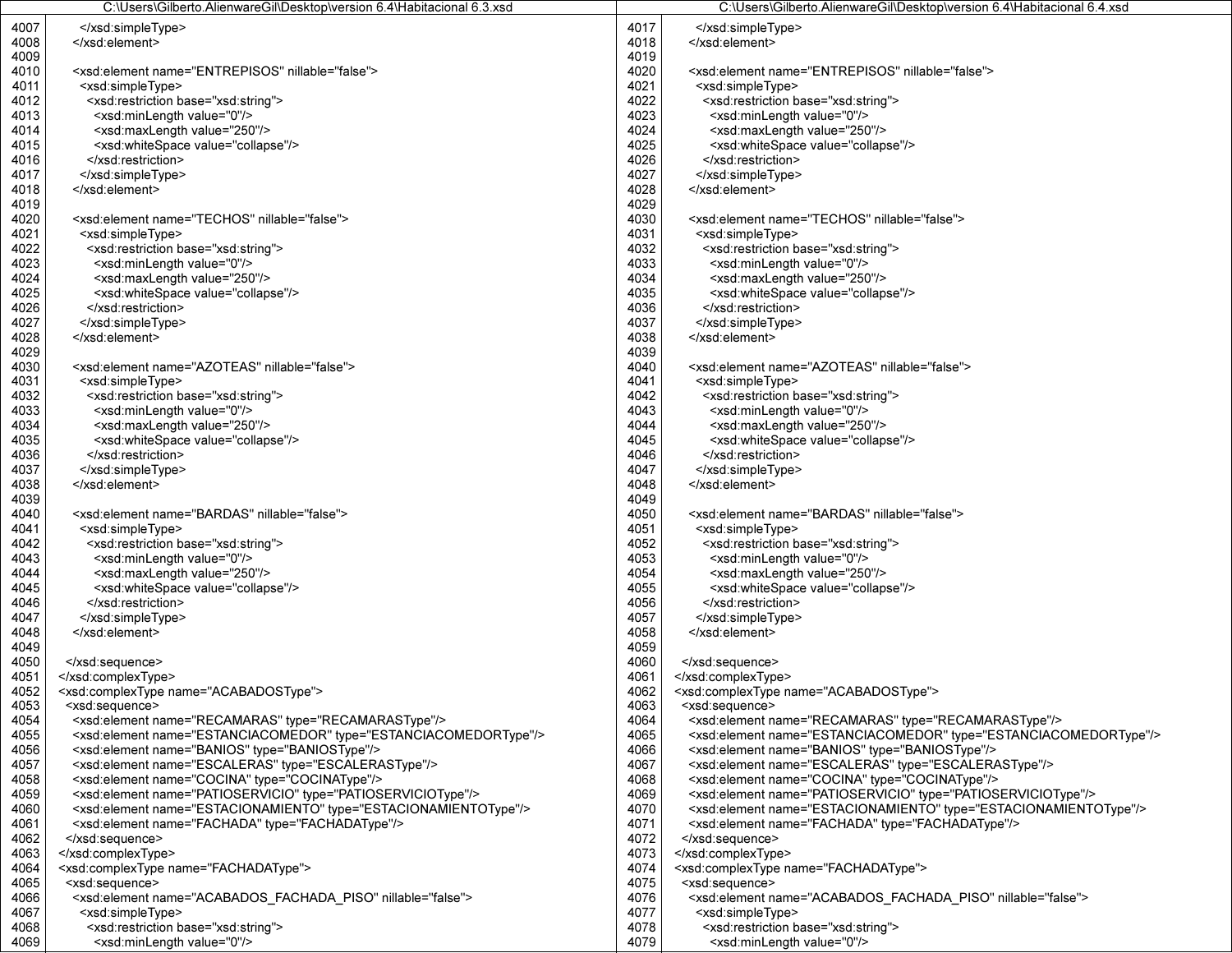| 4070<br>4080<br><xsd:maxlength value="200"></xsd:maxlength><br><xsd:maxlength value="200"></xsd:maxlength><br>4071<br>4081<br><xsd:whitespace value="collapse"></xsd:whitespace><br><xsd:whitespace value="collapse"></xsd:whitespace><br>4072<br><br>4082<br><br>4073<br><br>4083<br><br>4074<br>4084<br><br><br>4075<br>4085<br>4076<br><xsd:element name="ACABADOS_FACHADA_MURO" nillable="false"><br/>4086<br/><xsd:element name="ACABADOS_FACHADA_MURO" nillable="false"><br/>4077<br/>4087<br/><xsd:simpletype><br/><xsd:simpletype><br/>4078<br/><xsd:restriction base="xsd:string"><br/><xsd:restriction base="xsd:string"><br/>4088<br/>4079<br/>4089<br/><xsd:minlength value="0"></xsd:minlength><br/><xsd:minlength value="0"></xsd:minlength><br/>4080<br/>4090<br/><xsd:maxlength value="200"></xsd:maxlength><br/><xsd:maxlength value="200"></xsd:maxlength><br/>4081<br/>4091<br/><xsd:whitespace value="collapse"></xsd:whitespace><br/><xsd:whitespace value="collapse"></xsd:whitespace><br/>4092<br/>4082<br/></xsd:restriction><br/></xsd:restriction><br/>4083<br/>4093<br/></xsd:simpletype><br/></xsd:simpletype><br/>4084<br/></xsd:element><br/>4094<br/></xsd:element><br>4085<br>4095<br>4086<br><xsd:element name="ACABADOS_FACHADA_PLAFON" nillable="false"><br/>4096<br/><xsd:element name="ACABADOS_FACHADA_PLAFON" nillable="false"><br/>4087<br/>4097<br/><xsd:simpletype><br/><xsd:simpletype><br/>4088<br/><xsd:restriction base="xsd:string"><br/>4098<br/><xsd:restriction base="xsd:string"><br/>4089<br/>4099<br/><xsd:minlength value="0"></xsd:minlength><br/><xsd:minlength value="0"></xsd:minlength><br/>4090<br/><xsd:maxlength value="200"></xsd:maxlength><br/>4100<br/><xsd:maxlength value="200"></xsd:maxlength><br/>4091<br/><xsd:whitespace value="collapse"></xsd:whitespace><br/>4101<br/><xsd:whitespace value="collapse"></xsd:whitespace><br/>4092<br/></xsd:restriction><br/>4102<br/></xsd:restriction><br/>4093<br/></xsd:simpletype><br/>4103<br/></xsd:simpletype><br/>4094<br/>4104<br/></xsd:element><br/></xsd:element><br>4095<br>4105<br>4096<br>4106<br><br><br>4097<br><br>4107<br><br>4098<br><xsd:complextype name="ESTACIONAMIENTOType"><br/>4108<br/><xsd:complextype name="ESTACIONAMIENTOType"><br/>4099<br/>4109<br/><xsd:sequence><br/><xsd:sequence><br/><xsd:element name="ACABADOS_ESTACIONAMIENTO_PISO" nillable="false"><br/>4100<br/><xsd:element name="ACABADOS_ESTACIONAMIENTO_PISO" nillable="false"><br/>4110<br/>4111<br/>4101<br/><xsd:simpletype><br/><xsd:simpletype><br/>4102<br/><xsd:restriction base="xsd:string"><br/>4112<br/><xsd:restriction base="xsd:string"><br/>4103<br/>4113<br/><xsd:minlength value="0"></xsd:minlength><br/><xsd:minlength value="0"></xsd:minlength><br/>4104<br/><xsd:maxlength value="200"></xsd:maxlength><br/>4114<br/><xsd:maxlength value="200"></xsd:maxlength><br/>4105<br/><xsd:whitespace value="collapse"></xsd:whitespace><br/>4115<br/><xsd:whitespace value="collapse"></xsd:whitespace><br/>4106<br/></xsd:restriction><br/>4116<br/></xsd:restriction><br/>4107<br/></xsd:simpletype><br/>4117<br/></xsd:simpletype><br/>4108<br/>4118<br/></xsd:element><br/></xsd:element><br/>4109<br/>4119<br/>4110<br/><xsd:element name="ACABADOS_ESTACIONAMIENTO_MURO" nillable="false"><br/>4120<br/><xsd:element name="ACABADOS_ESTACIONAMIENTO_MURO" nillable="false"><br/>4111<br/>4121<br/><xsd:simpletype><br/><xsd:simpletype><br/>4112<br/><xsd:restriction base="xsd:string"><br/>4122<br/><xsd:restriction base="xsd:string"><br/>4113<br/><xsd:minlength value="0"></xsd:minlength><br/>4123<br/><xsd:minlength value="0"></xsd:minlength></xsd:restriction></xsd:restriction></xsd:simpletype></xsd:simpletype></xsd:element></xsd:element></xsd:sequence></xsd:sequence></xsd:complextype></xsd:complextype> |
|----------------------------------------------------------------------------------------------------------------------------------------------------------------------------------------------------------------------------------------------------------------------------------------------------------------------------------------------------------------------------------------------------------------------------------------------------------------------------------------------------------------------------------------------------------------------------------------------------------------------------------------------------------------------------------------------------------------------------------------------------------------------------------------------------------------------------------------------------------------------------------------------------------------------------------------------------------------------------------------------------------------------------------------------------------------------------------------------------------------------------------------------------------------------------------------------------------------------------------------------------------------------------------------------------------------------------------------------------------------------------------------------------------------------------------------------------------------------------------------------------------------------------------------------------------------------------------------------------------------------------------------------------------------------------------------------------------------------------------------------------------------------------------------------------------------------------------------------------------------------------------------------------------------------------------------------------------------------------------------------------------------------------------------------------------------------------------------------------------------------------------------------------------------------------------------------------------------------------------------------------------------------------------------------------------------------------------------------------------------------------------------------------------------------------------------------------------------------------------------------------------------------------------------------------------------------------------------------------------------------------------------------------------------------------------------------------------------------------------------------------------------------------------------------------------------------------------------------------------------------------------------------------------------------------------------------------------------------------------------------------------------------------------------------------------------------------------------------------------------------------------------------------------------------------------------------------------------------------------------------------------------------------------------------------------------------------------------------------------------------------------------------------------------------------------------------------------------------------------------------------------------------------------------------------------------------------------------------------------------------------------------------------------------------------------------------------------------------------------------------------------------------------------------------------------------------------------------------------------------|
|                                                                                                                                                                                                                                                                                                                                                                                                                                                                                                                                                                                                                                                                                                                                                                                                                                                                                                                                                                                                                                                                                                                                                                                                                                                                                                                                                                                                                                                                                                                                                                                                                                                                                                                                                                                                                                                                                                                                                                                                                                                                                                                                                                                                                                                                                                                                                                                                                                                                                                                                                                                                                                                                                                                                                                                                                                                                                                                                                                                                                                                                                                                                                                                                                                                                                                                                                                                                                                                                                                                                                                                                                                                                                                                                                                                                                                                                |
|                                                                                                                                                                                                                                                                                                                                                                                                                                                                                                                                                                                                                                                                                                                                                                                                                                                                                                                                                                                                                                                                                                                                                                                                                                                                                                                                                                                                                                                                                                                                                                                                                                                                                                                                                                                                                                                                                                                                                                                                                                                                                                                                                                                                                                                                                                                                                                                                                                                                                                                                                                                                                                                                                                                                                                                                                                                                                                                                                                                                                                                                                                                                                                                                                                                                                                                                                                                                                                                                                                                                                                                                                                                                                                                                                                                                                                                                |
|                                                                                                                                                                                                                                                                                                                                                                                                                                                                                                                                                                                                                                                                                                                                                                                                                                                                                                                                                                                                                                                                                                                                                                                                                                                                                                                                                                                                                                                                                                                                                                                                                                                                                                                                                                                                                                                                                                                                                                                                                                                                                                                                                                                                                                                                                                                                                                                                                                                                                                                                                                                                                                                                                                                                                                                                                                                                                                                                                                                                                                                                                                                                                                                                                                                                                                                                                                                                                                                                                                                                                                                                                                                                                                                                                                                                                                                                |
|                                                                                                                                                                                                                                                                                                                                                                                                                                                                                                                                                                                                                                                                                                                                                                                                                                                                                                                                                                                                                                                                                                                                                                                                                                                                                                                                                                                                                                                                                                                                                                                                                                                                                                                                                                                                                                                                                                                                                                                                                                                                                                                                                                                                                                                                                                                                                                                                                                                                                                                                                                                                                                                                                                                                                                                                                                                                                                                                                                                                                                                                                                                                                                                                                                                                                                                                                                                                                                                                                                                                                                                                                                                                                                                                                                                                                                                                |
|                                                                                                                                                                                                                                                                                                                                                                                                                                                                                                                                                                                                                                                                                                                                                                                                                                                                                                                                                                                                                                                                                                                                                                                                                                                                                                                                                                                                                                                                                                                                                                                                                                                                                                                                                                                                                                                                                                                                                                                                                                                                                                                                                                                                                                                                                                                                                                                                                                                                                                                                                                                                                                                                                                                                                                                                                                                                                                                                                                                                                                                                                                                                                                                                                                                                                                                                                                                                                                                                                                                                                                                                                                                                                                                                                                                                                                                                |
|                                                                                                                                                                                                                                                                                                                                                                                                                                                                                                                                                                                                                                                                                                                                                                                                                                                                                                                                                                                                                                                                                                                                                                                                                                                                                                                                                                                                                                                                                                                                                                                                                                                                                                                                                                                                                                                                                                                                                                                                                                                                                                                                                                                                                                                                                                                                                                                                                                                                                                                                                                                                                                                                                                                                                                                                                                                                                                                                                                                                                                                                                                                                                                                                                                                                                                                                                                                                                                                                                                                                                                                                                                                                                                                                                                                                                                                                |
|                                                                                                                                                                                                                                                                                                                                                                                                                                                                                                                                                                                                                                                                                                                                                                                                                                                                                                                                                                                                                                                                                                                                                                                                                                                                                                                                                                                                                                                                                                                                                                                                                                                                                                                                                                                                                                                                                                                                                                                                                                                                                                                                                                                                                                                                                                                                                                                                                                                                                                                                                                                                                                                                                                                                                                                                                                                                                                                                                                                                                                                                                                                                                                                                                                                                                                                                                                                                                                                                                                                                                                                                                                                                                                                                                                                                                                                                |
|                                                                                                                                                                                                                                                                                                                                                                                                                                                                                                                                                                                                                                                                                                                                                                                                                                                                                                                                                                                                                                                                                                                                                                                                                                                                                                                                                                                                                                                                                                                                                                                                                                                                                                                                                                                                                                                                                                                                                                                                                                                                                                                                                                                                                                                                                                                                                                                                                                                                                                                                                                                                                                                                                                                                                                                                                                                                                                                                                                                                                                                                                                                                                                                                                                                                                                                                                                                                                                                                                                                                                                                                                                                                                                                                                                                                                                                                |
|                                                                                                                                                                                                                                                                                                                                                                                                                                                                                                                                                                                                                                                                                                                                                                                                                                                                                                                                                                                                                                                                                                                                                                                                                                                                                                                                                                                                                                                                                                                                                                                                                                                                                                                                                                                                                                                                                                                                                                                                                                                                                                                                                                                                                                                                                                                                                                                                                                                                                                                                                                                                                                                                                                                                                                                                                                                                                                                                                                                                                                                                                                                                                                                                                                                                                                                                                                                                                                                                                                                                                                                                                                                                                                                                                                                                                                                                |
|                                                                                                                                                                                                                                                                                                                                                                                                                                                                                                                                                                                                                                                                                                                                                                                                                                                                                                                                                                                                                                                                                                                                                                                                                                                                                                                                                                                                                                                                                                                                                                                                                                                                                                                                                                                                                                                                                                                                                                                                                                                                                                                                                                                                                                                                                                                                                                                                                                                                                                                                                                                                                                                                                                                                                                                                                                                                                                                                                                                                                                                                                                                                                                                                                                                                                                                                                                                                                                                                                                                                                                                                                                                                                                                                                                                                                                                                |
|                                                                                                                                                                                                                                                                                                                                                                                                                                                                                                                                                                                                                                                                                                                                                                                                                                                                                                                                                                                                                                                                                                                                                                                                                                                                                                                                                                                                                                                                                                                                                                                                                                                                                                                                                                                                                                                                                                                                                                                                                                                                                                                                                                                                                                                                                                                                                                                                                                                                                                                                                                                                                                                                                                                                                                                                                                                                                                                                                                                                                                                                                                                                                                                                                                                                                                                                                                                                                                                                                                                                                                                                                                                                                                                                                                                                                                                                |
|                                                                                                                                                                                                                                                                                                                                                                                                                                                                                                                                                                                                                                                                                                                                                                                                                                                                                                                                                                                                                                                                                                                                                                                                                                                                                                                                                                                                                                                                                                                                                                                                                                                                                                                                                                                                                                                                                                                                                                                                                                                                                                                                                                                                                                                                                                                                                                                                                                                                                                                                                                                                                                                                                                                                                                                                                                                                                                                                                                                                                                                                                                                                                                                                                                                                                                                                                                                                                                                                                                                                                                                                                                                                                                                                                                                                                                                                |
|                                                                                                                                                                                                                                                                                                                                                                                                                                                                                                                                                                                                                                                                                                                                                                                                                                                                                                                                                                                                                                                                                                                                                                                                                                                                                                                                                                                                                                                                                                                                                                                                                                                                                                                                                                                                                                                                                                                                                                                                                                                                                                                                                                                                                                                                                                                                                                                                                                                                                                                                                                                                                                                                                                                                                                                                                                                                                                                                                                                                                                                                                                                                                                                                                                                                                                                                                                                                                                                                                                                                                                                                                                                                                                                                                                                                                                                                |
|                                                                                                                                                                                                                                                                                                                                                                                                                                                                                                                                                                                                                                                                                                                                                                                                                                                                                                                                                                                                                                                                                                                                                                                                                                                                                                                                                                                                                                                                                                                                                                                                                                                                                                                                                                                                                                                                                                                                                                                                                                                                                                                                                                                                                                                                                                                                                                                                                                                                                                                                                                                                                                                                                                                                                                                                                                                                                                                                                                                                                                                                                                                                                                                                                                                                                                                                                                                                                                                                                                                                                                                                                                                                                                                                                                                                                                                                |
|                                                                                                                                                                                                                                                                                                                                                                                                                                                                                                                                                                                                                                                                                                                                                                                                                                                                                                                                                                                                                                                                                                                                                                                                                                                                                                                                                                                                                                                                                                                                                                                                                                                                                                                                                                                                                                                                                                                                                                                                                                                                                                                                                                                                                                                                                                                                                                                                                                                                                                                                                                                                                                                                                                                                                                                                                                                                                                                                                                                                                                                                                                                                                                                                                                                                                                                                                                                                                                                                                                                                                                                                                                                                                                                                                                                                                                                                |
|                                                                                                                                                                                                                                                                                                                                                                                                                                                                                                                                                                                                                                                                                                                                                                                                                                                                                                                                                                                                                                                                                                                                                                                                                                                                                                                                                                                                                                                                                                                                                                                                                                                                                                                                                                                                                                                                                                                                                                                                                                                                                                                                                                                                                                                                                                                                                                                                                                                                                                                                                                                                                                                                                                                                                                                                                                                                                                                                                                                                                                                                                                                                                                                                                                                                                                                                                                                                                                                                                                                                                                                                                                                                                                                                                                                                                                                                |
|                                                                                                                                                                                                                                                                                                                                                                                                                                                                                                                                                                                                                                                                                                                                                                                                                                                                                                                                                                                                                                                                                                                                                                                                                                                                                                                                                                                                                                                                                                                                                                                                                                                                                                                                                                                                                                                                                                                                                                                                                                                                                                                                                                                                                                                                                                                                                                                                                                                                                                                                                                                                                                                                                                                                                                                                                                                                                                                                                                                                                                                                                                                                                                                                                                                                                                                                                                                                                                                                                                                                                                                                                                                                                                                                                                                                                                                                |
|                                                                                                                                                                                                                                                                                                                                                                                                                                                                                                                                                                                                                                                                                                                                                                                                                                                                                                                                                                                                                                                                                                                                                                                                                                                                                                                                                                                                                                                                                                                                                                                                                                                                                                                                                                                                                                                                                                                                                                                                                                                                                                                                                                                                                                                                                                                                                                                                                                                                                                                                                                                                                                                                                                                                                                                                                                                                                                                                                                                                                                                                                                                                                                                                                                                                                                                                                                                                                                                                                                                                                                                                                                                                                                                                                                                                                                                                |
|                                                                                                                                                                                                                                                                                                                                                                                                                                                                                                                                                                                                                                                                                                                                                                                                                                                                                                                                                                                                                                                                                                                                                                                                                                                                                                                                                                                                                                                                                                                                                                                                                                                                                                                                                                                                                                                                                                                                                                                                                                                                                                                                                                                                                                                                                                                                                                                                                                                                                                                                                                                                                                                                                                                                                                                                                                                                                                                                                                                                                                                                                                                                                                                                                                                                                                                                                                                                                                                                                                                                                                                                                                                                                                                                                                                                                                                                |
|                                                                                                                                                                                                                                                                                                                                                                                                                                                                                                                                                                                                                                                                                                                                                                                                                                                                                                                                                                                                                                                                                                                                                                                                                                                                                                                                                                                                                                                                                                                                                                                                                                                                                                                                                                                                                                                                                                                                                                                                                                                                                                                                                                                                                                                                                                                                                                                                                                                                                                                                                                                                                                                                                                                                                                                                                                                                                                                                                                                                                                                                                                                                                                                                                                                                                                                                                                                                                                                                                                                                                                                                                                                                                                                                                                                                                                                                |
|                                                                                                                                                                                                                                                                                                                                                                                                                                                                                                                                                                                                                                                                                                                                                                                                                                                                                                                                                                                                                                                                                                                                                                                                                                                                                                                                                                                                                                                                                                                                                                                                                                                                                                                                                                                                                                                                                                                                                                                                                                                                                                                                                                                                                                                                                                                                                                                                                                                                                                                                                                                                                                                                                                                                                                                                                                                                                                                                                                                                                                                                                                                                                                                                                                                                                                                                                                                                                                                                                                                                                                                                                                                                                                                                                                                                                                                                |
|                                                                                                                                                                                                                                                                                                                                                                                                                                                                                                                                                                                                                                                                                                                                                                                                                                                                                                                                                                                                                                                                                                                                                                                                                                                                                                                                                                                                                                                                                                                                                                                                                                                                                                                                                                                                                                                                                                                                                                                                                                                                                                                                                                                                                                                                                                                                                                                                                                                                                                                                                                                                                                                                                                                                                                                                                                                                                                                                                                                                                                                                                                                                                                                                                                                                                                                                                                                                                                                                                                                                                                                                                                                                                                                                                                                                                                                                |
|                                                                                                                                                                                                                                                                                                                                                                                                                                                                                                                                                                                                                                                                                                                                                                                                                                                                                                                                                                                                                                                                                                                                                                                                                                                                                                                                                                                                                                                                                                                                                                                                                                                                                                                                                                                                                                                                                                                                                                                                                                                                                                                                                                                                                                                                                                                                                                                                                                                                                                                                                                                                                                                                                                                                                                                                                                                                                                                                                                                                                                                                                                                                                                                                                                                                                                                                                                                                                                                                                                                                                                                                                                                                                                                                                                                                                                                                |
|                                                                                                                                                                                                                                                                                                                                                                                                                                                                                                                                                                                                                                                                                                                                                                                                                                                                                                                                                                                                                                                                                                                                                                                                                                                                                                                                                                                                                                                                                                                                                                                                                                                                                                                                                                                                                                                                                                                                                                                                                                                                                                                                                                                                                                                                                                                                                                                                                                                                                                                                                                                                                                                                                                                                                                                                                                                                                                                                                                                                                                                                                                                                                                                                                                                                                                                                                                                                                                                                                                                                                                                                                                                                                                                                                                                                                                                                |
|                                                                                                                                                                                                                                                                                                                                                                                                                                                                                                                                                                                                                                                                                                                                                                                                                                                                                                                                                                                                                                                                                                                                                                                                                                                                                                                                                                                                                                                                                                                                                                                                                                                                                                                                                                                                                                                                                                                                                                                                                                                                                                                                                                                                                                                                                                                                                                                                                                                                                                                                                                                                                                                                                                                                                                                                                                                                                                                                                                                                                                                                                                                                                                                                                                                                                                                                                                                                                                                                                                                                                                                                                                                                                                                                                                                                                                                                |
|                                                                                                                                                                                                                                                                                                                                                                                                                                                                                                                                                                                                                                                                                                                                                                                                                                                                                                                                                                                                                                                                                                                                                                                                                                                                                                                                                                                                                                                                                                                                                                                                                                                                                                                                                                                                                                                                                                                                                                                                                                                                                                                                                                                                                                                                                                                                                                                                                                                                                                                                                                                                                                                                                                                                                                                                                                                                                                                                                                                                                                                                                                                                                                                                                                                                                                                                                                                                                                                                                                                                                                                                                                                                                                                                                                                                                                                                |
|                                                                                                                                                                                                                                                                                                                                                                                                                                                                                                                                                                                                                                                                                                                                                                                                                                                                                                                                                                                                                                                                                                                                                                                                                                                                                                                                                                                                                                                                                                                                                                                                                                                                                                                                                                                                                                                                                                                                                                                                                                                                                                                                                                                                                                                                                                                                                                                                                                                                                                                                                                                                                                                                                                                                                                                                                                                                                                                                                                                                                                                                                                                                                                                                                                                                                                                                                                                                                                                                                                                                                                                                                                                                                                                                                                                                                                                                |
|                                                                                                                                                                                                                                                                                                                                                                                                                                                                                                                                                                                                                                                                                                                                                                                                                                                                                                                                                                                                                                                                                                                                                                                                                                                                                                                                                                                                                                                                                                                                                                                                                                                                                                                                                                                                                                                                                                                                                                                                                                                                                                                                                                                                                                                                                                                                                                                                                                                                                                                                                                                                                                                                                                                                                                                                                                                                                                                                                                                                                                                                                                                                                                                                                                                                                                                                                                                                                                                                                                                                                                                                                                                                                                                                                                                                                                                                |
|                                                                                                                                                                                                                                                                                                                                                                                                                                                                                                                                                                                                                                                                                                                                                                                                                                                                                                                                                                                                                                                                                                                                                                                                                                                                                                                                                                                                                                                                                                                                                                                                                                                                                                                                                                                                                                                                                                                                                                                                                                                                                                                                                                                                                                                                                                                                                                                                                                                                                                                                                                                                                                                                                                                                                                                                                                                                                                                                                                                                                                                                                                                                                                                                                                                                                                                                                                                                                                                                                                                                                                                                                                                                                                                                                                                                                                                                |
|                                                                                                                                                                                                                                                                                                                                                                                                                                                                                                                                                                                                                                                                                                                                                                                                                                                                                                                                                                                                                                                                                                                                                                                                                                                                                                                                                                                                                                                                                                                                                                                                                                                                                                                                                                                                                                                                                                                                                                                                                                                                                                                                                                                                                                                                                                                                                                                                                                                                                                                                                                                                                                                                                                                                                                                                                                                                                                                                                                                                                                                                                                                                                                                                                                                                                                                                                                                                                                                                                                                                                                                                                                                                                                                                                                                                                                                                |
|                                                                                                                                                                                                                                                                                                                                                                                                                                                                                                                                                                                                                                                                                                                                                                                                                                                                                                                                                                                                                                                                                                                                                                                                                                                                                                                                                                                                                                                                                                                                                                                                                                                                                                                                                                                                                                                                                                                                                                                                                                                                                                                                                                                                                                                                                                                                                                                                                                                                                                                                                                                                                                                                                                                                                                                                                                                                                                                                                                                                                                                                                                                                                                                                                                                                                                                                                                                                                                                                                                                                                                                                                                                                                                                                                                                                                                                                |
|                                                                                                                                                                                                                                                                                                                                                                                                                                                                                                                                                                                                                                                                                                                                                                                                                                                                                                                                                                                                                                                                                                                                                                                                                                                                                                                                                                                                                                                                                                                                                                                                                                                                                                                                                                                                                                                                                                                                                                                                                                                                                                                                                                                                                                                                                                                                                                                                                                                                                                                                                                                                                                                                                                                                                                                                                                                                                                                                                                                                                                                                                                                                                                                                                                                                                                                                                                                                                                                                                                                                                                                                                                                                                                                                                                                                                                                                |
|                                                                                                                                                                                                                                                                                                                                                                                                                                                                                                                                                                                                                                                                                                                                                                                                                                                                                                                                                                                                                                                                                                                                                                                                                                                                                                                                                                                                                                                                                                                                                                                                                                                                                                                                                                                                                                                                                                                                                                                                                                                                                                                                                                                                                                                                                                                                                                                                                                                                                                                                                                                                                                                                                                                                                                                                                                                                                                                                                                                                                                                                                                                                                                                                                                                                                                                                                                                                                                                                                                                                                                                                                                                                                                                                                                                                                                                                |
|                                                                                                                                                                                                                                                                                                                                                                                                                                                                                                                                                                                                                                                                                                                                                                                                                                                                                                                                                                                                                                                                                                                                                                                                                                                                                                                                                                                                                                                                                                                                                                                                                                                                                                                                                                                                                                                                                                                                                                                                                                                                                                                                                                                                                                                                                                                                                                                                                                                                                                                                                                                                                                                                                                                                                                                                                                                                                                                                                                                                                                                                                                                                                                                                                                                                                                                                                                                                                                                                                                                                                                                                                                                                                                                                                                                                                                                                |
|                                                                                                                                                                                                                                                                                                                                                                                                                                                                                                                                                                                                                                                                                                                                                                                                                                                                                                                                                                                                                                                                                                                                                                                                                                                                                                                                                                                                                                                                                                                                                                                                                                                                                                                                                                                                                                                                                                                                                                                                                                                                                                                                                                                                                                                                                                                                                                                                                                                                                                                                                                                                                                                                                                                                                                                                                                                                                                                                                                                                                                                                                                                                                                                                                                                                                                                                                                                                                                                                                                                                                                                                                                                                                                                                                                                                                                                                |
|                                                                                                                                                                                                                                                                                                                                                                                                                                                                                                                                                                                                                                                                                                                                                                                                                                                                                                                                                                                                                                                                                                                                                                                                                                                                                                                                                                                                                                                                                                                                                                                                                                                                                                                                                                                                                                                                                                                                                                                                                                                                                                                                                                                                                                                                                                                                                                                                                                                                                                                                                                                                                                                                                                                                                                                                                                                                                                                                                                                                                                                                                                                                                                                                                                                                                                                                                                                                                                                                                                                                                                                                                                                                                                                                                                                                                                                                |
|                                                                                                                                                                                                                                                                                                                                                                                                                                                                                                                                                                                                                                                                                                                                                                                                                                                                                                                                                                                                                                                                                                                                                                                                                                                                                                                                                                                                                                                                                                                                                                                                                                                                                                                                                                                                                                                                                                                                                                                                                                                                                                                                                                                                                                                                                                                                                                                                                                                                                                                                                                                                                                                                                                                                                                                                                                                                                                                                                                                                                                                                                                                                                                                                                                                                                                                                                                                                                                                                                                                                                                                                                                                                                                                                                                                                                                                                |
|                                                                                                                                                                                                                                                                                                                                                                                                                                                                                                                                                                                                                                                                                                                                                                                                                                                                                                                                                                                                                                                                                                                                                                                                                                                                                                                                                                                                                                                                                                                                                                                                                                                                                                                                                                                                                                                                                                                                                                                                                                                                                                                                                                                                                                                                                                                                                                                                                                                                                                                                                                                                                                                                                                                                                                                                                                                                                                                                                                                                                                                                                                                                                                                                                                                                                                                                                                                                                                                                                                                                                                                                                                                                                                                                                                                                                                                                |
|                                                                                                                                                                                                                                                                                                                                                                                                                                                                                                                                                                                                                                                                                                                                                                                                                                                                                                                                                                                                                                                                                                                                                                                                                                                                                                                                                                                                                                                                                                                                                                                                                                                                                                                                                                                                                                                                                                                                                                                                                                                                                                                                                                                                                                                                                                                                                                                                                                                                                                                                                                                                                                                                                                                                                                                                                                                                                                                                                                                                                                                                                                                                                                                                                                                                                                                                                                                                                                                                                                                                                                                                                                                                                                                                                                                                                                                                |
|                                                                                                                                                                                                                                                                                                                                                                                                                                                                                                                                                                                                                                                                                                                                                                                                                                                                                                                                                                                                                                                                                                                                                                                                                                                                                                                                                                                                                                                                                                                                                                                                                                                                                                                                                                                                                                                                                                                                                                                                                                                                                                                                                                                                                                                                                                                                                                                                                                                                                                                                                                                                                                                                                                                                                                                                                                                                                                                                                                                                                                                                                                                                                                                                                                                                                                                                                                                                                                                                                                                                                                                                                                                                                                                                                                                                                                                                |
|                                                                                                                                                                                                                                                                                                                                                                                                                                                                                                                                                                                                                                                                                                                                                                                                                                                                                                                                                                                                                                                                                                                                                                                                                                                                                                                                                                                                                                                                                                                                                                                                                                                                                                                                                                                                                                                                                                                                                                                                                                                                                                                                                                                                                                                                                                                                                                                                                                                                                                                                                                                                                                                                                                                                                                                                                                                                                                                                                                                                                                                                                                                                                                                                                                                                                                                                                                                                                                                                                                                                                                                                                                                                                                                                                                                                                                                                |
|                                                                                                                                                                                                                                                                                                                                                                                                                                                                                                                                                                                                                                                                                                                                                                                                                                                                                                                                                                                                                                                                                                                                                                                                                                                                                                                                                                                                                                                                                                                                                                                                                                                                                                                                                                                                                                                                                                                                                                                                                                                                                                                                                                                                                                                                                                                                                                                                                                                                                                                                                                                                                                                                                                                                                                                                                                                                                                                                                                                                                                                                                                                                                                                                                                                                                                                                                                                                                                                                                                                                                                                                                                                                                                                                                                                                                                                                |
| 4114<br><xsd:maxlength value="200"></xsd:maxlength><br>4124<br><xsd:maxlength value="200"></xsd:maxlength>                                                                                                                                                                                                                                                                                                                                                                                                                                                                                                                                                                                                                                                                                                                                                                                                                                                                                                                                                                                                                                                                                                                                                                                                                                                                                                                                                                                                                                                                                                                                                                                                                                                                                                                                                                                                                                                                                                                                                                                                                                                                                                                                                                                                                                                                                                                                                                                                                                                                                                                                                                                                                                                                                                                                                                                                                                                                                                                                                                                                                                                                                                                                                                                                                                                                                                                                                                                                                                                                                                                                                                                                                                                                                                                                                     |
| 4115<br>4125<br><xsd:whitespace value="collapse"></xsd:whitespace><br><xsd:whitespace value="collapse"></xsd:whitespace>                                                                                                                                                                                                                                                                                                                                                                                                                                                                                                                                                                                                                                                                                                                                                                                                                                                                                                                                                                                                                                                                                                                                                                                                                                                                                                                                                                                                                                                                                                                                                                                                                                                                                                                                                                                                                                                                                                                                                                                                                                                                                                                                                                                                                                                                                                                                                                                                                                                                                                                                                                                                                                                                                                                                                                                                                                                                                                                                                                                                                                                                                                                                                                                                                                                                                                                                                                                                                                                                                                                                                                                                                                                                                                                                       |
| 4116<br>4126<br>$\le$ /xsd:restriction><br>                                                                                                                                                                                                                                                                                                                                                                                                                                                                                                                                                                                                                                                                                                                                                                                                                                                                                                                                                                                                                                                                                                                                                                                                                                                                                                                                                                                                                                                                                                                                                                                                                                                                                                                                                                                                                                                                                                                                                                                                                                                                                                                                                                                                                                                                                                                                                                                                                                                                                                                                                                                                                                                                                                                                                                                                                                                                                                                                                                                                                                                                                                                                                                                                                                                                                                                                                                                                                                                                                                                                                                                                                                                                                                                                                                                                                    |
| 4117<br>4127<br><br>                                                                                                                                                                                                                                                                                                                                                                                                                                                                                                                                                                                                                                                                                                                                                                                                                                                                                                                                                                                                                                                                                                                                                                                                                                                                                                                                                                                                                                                                                                                                                                                                                                                                                                                                                                                                                                                                                                                                                                                                                                                                                                                                                                                                                                                                                                                                                                                                                                                                                                                                                                                                                                                                                                                                                                                                                                                                                                                                                                                                                                                                                                                                                                                                                                                                                                                                                                                                                                                                                                                                                                                                                                                                                                                                                                                                                                           |
| 4118<br>4128<br><br>                                                                                                                                                                                                                                                                                                                                                                                                                                                                                                                                                                                                                                                                                                                                                                                                                                                                                                                                                                                                                                                                                                                                                                                                                                                                                                                                                                                                                                                                                                                                                                                                                                                                                                                                                                                                                                                                                                                                                                                                                                                                                                                                                                                                                                                                                                                                                                                                                                                                                                                                                                                                                                                                                                                                                                                                                                                                                                                                                                                                                                                                                                                                                                                                                                                                                                                                                                                                                                                                                                                                                                                                                                                                                                                                                                                                                                           |
| 4119<br>4129                                                                                                                                                                                                                                                                                                                                                                                                                                                                                                                                                                                                                                                                                                                                                                                                                                                                                                                                                                                                                                                                                                                                                                                                                                                                                                                                                                                                                                                                                                                                                                                                                                                                                                                                                                                                                                                                                                                                                                                                                                                                                                                                                                                                                                                                                                                                                                                                                                                                                                                                                                                                                                                                                                                                                                                                                                                                                                                                                                                                                                                                                                                                                                                                                                                                                                                                                                                                                                                                                                                                                                                                                                                                                                                                                                                                                                                   |
| 4120<br><xsd:element name="ACABADOS_ESTACIONAMIENTO_PLAFON" nillable="false"><br/>4130<br/><xsd:element name="ACABADOS_ESTACIONAMIENTO_PLAFON" nillable="false"></xsd:element></xsd:element>                                                                                                                                                                                                                                                                                                                                                                                                                                                                                                                                                                                                                                                                                                                                                                                                                                                                                                                                                                                                                                                                                                                                                                                                                                                                                                                                                                                                                                                                                                                                                                                                                                                                                                                                                                                                                                                                                                                                                                                                                                                                                                                                                                                                                                                                                                                                                                                                                                                                                                                                                                                                                                                                                                                                                                                                                                                                                                                                                                                                                                                                                                                                                                                                                                                                                                                                                                                                                                                                                                                                                                                                                                                                   |
| 4121<br>4131<br><xsd:simpletype><br/><xsd:simpletype></xsd:simpletype></xsd:simpletype>                                                                                                                                                                                                                                                                                                                                                                                                                                                                                                                                                                                                                                                                                                                                                                                                                                                                                                                                                                                                                                                                                                                                                                                                                                                                                                                                                                                                                                                                                                                                                                                                                                                                                                                                                                                                                                                                                                                                                                                                                                                                                                                                                                                                                                                                                                                                                                                                                                                                                                                                                                                                                                                                                                                                                                                                                                                                                                                                                                                                                                                                                                                                                                                                                                                                                                                                                                                                                                                                                                                                                                                                                                                                                                                                                                        |
| <xsd:restriction base="xsd:string"><br/>4122<br/><xsd:restriction base="xsd:string"><br/>4132</xsd:restriction></xsd:restriction>                                                                                                                                                                                                                                                                                                                                                                                                                                                                                                                                                                                                                                                                                                                                                                                                                                                                                                                                                                                                                                                                                                                                                                                                                                                                                                                                                                                                                                                                                                                                                                                                                                                                                                                                                                                                                                                                                                                                                                                                                                                                                                                                                                                                                                                                                                                                                                                                                                                                                                                                                                                                                                                                                                                                                                                                                                                                                                                                                                                                                                                                                                                                                                                                                                                                                                                                                                                                                                                                                                                                                                                                                                                                                                                              |
| 4123<br><xsd:minlength value="0"></xsd:minlength><br>4133<br><xsd:minlength value="0"></xsd:minlength>                                                                                                                                                                                                                                                                                                                                                                                                                                                                                                                                                                                                                                                                                                                                                                                                                                                                                                                                                                                                                                                                                                                                                                                                                                                                                                                                                                                                                                                                                                                                                                                                                                                                                                                                                                                                                                                                                                                                                                                                                                                                                                                                                                                                                                                                                                                                                                                                                                                                                                                                                                                                                                                                                                                                                                                                                                                                                                                                                                                                                                                                                                                                                                                                                                                                                                                                                                                                                                                                                                                                                                                                                                                                                                                                                         |
| 4124<br>4134<br><xsd:maxlength value="200"></xsd:maxlength><br><xsd:maxlength value="200"></xsd:maxlength><br>4135<br><xsd:whitespace value="collapse"></xsd:whitespace>                                                                                                                                                                                                                                                                                                                                                                                                                                                                                                                                                                                                                                                                                                                                                                                                                                                                                                                                                                                                                                                                                                                                                                                                                                                                                                                                                                                                                                                                                                                                                                                                                                                                                                                                                                                                                                                                                                                                                                                                                                                                                                                                                                                                                                                                                                                                                                                                                                                                                                                                                                                                                                                                                                                                                                                                                                                                                                                                                                                                                                                                                                                                                                                                                                                                                                                                                                                                                                                                                                                                                                                                                                                                                       |
| 4125<br><xsd:whitespace value="collapse"></xsd:whitespace><br><br>4136<br>                                                                                                                                                                                                                                                                                                                                                                                                                                                                                                                                                                                                                                                                                                                                                                                                                                                                                                                                                                                                                                                                                                                                                                                                                                                                                                                                                                                                                                                                                                                                                                                                                                                                                                                                                                                                                                                                                                                                                                                                                                                                                                                                                                                                                                                                                                                                                                                                                                                                                                                                                                                                                                                                                                                                                                                                                                                                                                                                                                                                                                                                                                                                                                                                                                                                                                                                                                                                                                                                                                                                                                                                                                                                                                                                                                                     |
| 4126<br>4127<br><br>4137<br>                                                                                                                                                                                                                                                                                                                                                                                                                                                                                                                                                                                                                                                                                                                                                                                                                                                                                                                                                                                                                                                                                                                                                                                                                                                                                                                                                                                                                                                                                                                                                                                                                                                                                                                                                                                                                                                                                                                                                                                                                                                                                                                                                                                                                                                                                                                                                                                                                                                                                                                                                                                                                                                                                                                                                                                                                                                                                                                                                                                                                                                                                                                                                                                                                                                                                                                                                                                                                                                                                                                                                                                                                                                                                                                                                                                                                                   |
| 4128<br><br>4138<br>                                                                                                                                                                                                                                                                                                                                                                                                                                                                                                                                                                                                                                                                                                                                                                                                                                                                                                                                                                                                                                                                                                                                                                                                                                                                                                                                                                                                                                                                                                                                                                                                                                                                                                                                                                                                                                                                                                                                                                                                                                                                                                                                                                                                                                                                                                                                                                                                                                                                                                                                                                                                                                                                                                                                                                                                                                                                                                                                                                                                                                                                                                                                                                                                                                                                                                                                                                                                                                                                                                                                                                                                                                                                                                                                                                                                                                           |
| 4129<br>4139                                                                                                                                                                                                                                                                                                                                                                                                                                                                                                                                                                                                                                                                                                                                                                                                                                                                                                                                                                                                                                                                                                                                                                                                                                                                                                                                                                                                                                                                                                                                                                                                                                                                                                                                                                                                                                                                                                                                                                                                                                                                                                                                                                                                                                                                                                                                                                                                                                                                                                                                                                                                                                                                                                                                                                                                                                                                                                                                                                                                                                                                                                                                                                                                                                                                                                                                                                                                                                                                                                                                                                                                                                                                                                                                                                                                                                                   |
| 4130<br><br>4140<br>                                                                                                                                                                                                                                                                                                                                                                                                                                                                                                                                                                                                                                                                                                                                                                                                                                                                                                                                                                                                                                                                                                                                                                                                                                                                                                                                                                                                                                                                                                                                                                                                                                                                                                                                                                                                                                                                                                                                                                                                                                                                                                                                                                                                                                                                                                                                                                                                                                                                                                                                                                                                                                                                                                                                                                                                                                                                                                                                                                                                                                                                                                                                                                                                                                                                                                                                                                                                                                                                                                                                                                                                                                                                                                                                                                                                                                           |
| <br><br>4131<br>4141                                                                                                                                                                                                                                                                                                                                                                                                                                                                                                                                                                                                                                                                                                                                                                                                                                                                                                                                                                                                                                                                                                                                                                                                                                                                                                                                                                                                                                                                                                                                                                                                                                                                                                                                                                                                                                                                                                                                                                                                                                                                                                                                                                                                                                                                                                                                                                                                                                                                                                                                                                                                                                                                                                                                                                                                                                                                                                                                                                                                                                                                                                                                                                                                                                                                                                                                                                                                                                                                                                                                                                                                                                                                                                                                                                                                                                           |
| <xsd:complextype name="PATIOSERVICIOType"><br/>4142<br/><xsd:complextype name="PATIOSERVICIOType"><br/>4132</xsd:complextype></xsd:complextype>                                                                                                                                                                                                                                                                                                                                                                                                                                                                                                                                                                                                                                                                                                                                                                                                                                                                                                                                                                                                                                                                                                                                                                                                                                                                                                                                                                                                                                                                                                                                                                                                                                                                                                                                                                                                                                                                                                                                                                                                                                                                                                                                                                                                                                                                                                                                                                                                                                                                                                                                                                                                                                                                                                                                                                                                                                                                                                                                                                                                                                                                                                                                                                                                                                                                                                                                                                                                                                                                                                                                                                                                                                                                                                                |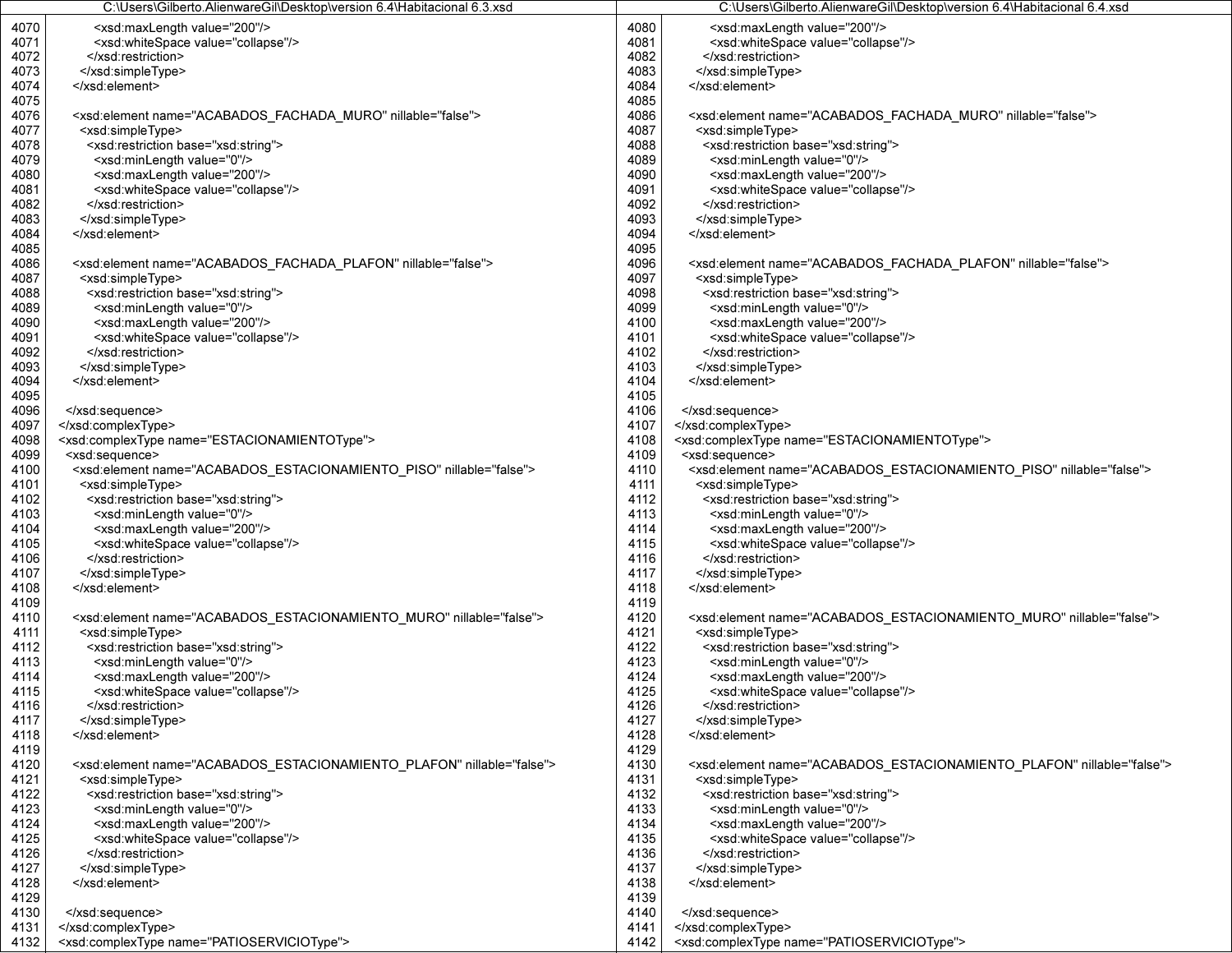|              | C:\Users\Gilberto.AlienwareGil\Desktop\version 6.4\Habitacional 6.3.xsd                             |              | C:\Users\Gilberto.AlienwareGil\Desktop\version 6.4\Habitacional 6.4.xsd                                                 |
|--------------|-----------------------------------------------------------------------------------------------------|--------------|-------------------------------------------------------------------------------------------------------------------------|
| 4133         | <xsd:sequence></xsd:sequence>                                                                       | 4143         | <xsd:sequence></xsd:sequence>                                                                                           |
| 4134         | <xsd:element name="ACABADOS_PATIOSERVICIO_PISO" nillable="false"></xsd:element>                     | 4144         | <xsd:element name="ACABADOS_PATIOSERVICIO_PISO" nillable="false"></xsd:element>                                         |
| 4135         | <xsd:simpletype></xsd:simpletype>                                                                   | 4145         | <xsd:simpletype></xsd:simpletype>                                                                                       |
| 4136         | <xsd:restriction base="xsd:string"></xsd:restriction>                                               | 4146         | <xsd:restriction base="xsd:string"></xsd:restriction>                                                                   |
| 4137         | <xsd:minlength value="0"></xsd:minlength>                                                           | 4147         | <xsd:minlength value="0"></xsd:minlength>                                                                               |
| 4138         | <xsd:maxlength value="200"></xsd:maxlength>                                                         | 4148         | <xsd:maxlength value="200"></xsd:maxlength>                                                                             |
| 4139         | <xsd:whitespace value="collapse"></xsd:whitespace>                                                  | 4149         | <xsd:whitespace value="collapse"></xsd:whitespace>                                                                      |
| 4140         |                                                                                                     | 4150         |                                                                                                                         |
| 4141         |                                                                                                     | 4151         |                                                                                                                         |
| 4142         |                                                                                                     | 4152         |                                                                                                                         |
| 4143         |                                                                                                     | 4153         |                                                                                                                         |
| 4144         | <xsd:element name="ACABADOS_PATIOSERVICIO_MURO" nillable="false"></xsd:element>                     | 4154         | <xsd:element name="ACABADOS_PATIOSERVICIO_MURO" nillable="false"></xsd:element>                                         |
| 4145         | <xsd:simpletype></xsd:simpletype>                                                                   | 4155         | <xsd:simpletype></xsd:simpletype>                                                                                       |
| 4146         | <xsd:restriction base="xsd:string"></xsd:restriction>                                               | 4156         | <xsd:restriction base="xsd:string"></xsd:restriction>                                                                   |
| 4147         | <xsd:minlength value="0"></xsd:minlength>                                                           | 4157         | <xsd:minlength value="0"></xsd:minlength>                                                                               |
| 4148         | <xsd:maxlength value="200"></xsd:maxlength>                                                         | 4158         | <xsd:maxlength value="200"></xsd:maxlength>                                                                             |
| 4149         | <xsd:whitespace value="collapse"></xsd:whitespace>                                                  | 4159         | <xsd:whitespace value="collapse"></xsd:whitespace>                                                                      |
| 4150         |                                                                                                     | 4160         | $\le$ /xsd:restriction>                                                                                                 |
| 4151         |                                                                                                     | 4161         |                                                                                                                         |
| 4152         |                                                                                                     | 4162         |                                                                                                                         |
| 4153         | <xsd:element name="ACABADOS_PATIOSERVICIO_PLAFON" nillable="false"></xsd:element>                   | 4163         |                                                                                                                         |
| 4154<br>4155 | <xsd:simpletype></xsd:simpletype>                                                                   | 4164<br>4165 | <xsd:element name="ACABADOS_PATIOSERVICIO_PLAFON" nillable="false"><br/><xsd:simpletype></xsd:simpletype></xsd:element> |
| 4156         | <xsd:restriction base="xsd:string"></xsd:restriction>                                               | 4166         | <xsd:restriction base="xsd:string"></xsd:restriction>                                                                   |
| 4157         | <xsd:minlength value="0"></xsd:minlength>                                                           | 4167         | <xsd:minlength value="0"></xsd:minlength>                                                                               |
| 4158         | <xsd:maxlength value="200"></xsd:maxlength>                                                         | 4168         | <xsd:maxlength value="200"></xsd:maxlength>                                                                             |
| 4159         | <xsd:whitespace value="collapse"></xsd:whitespace>                                                  | 4169         | <xsd:whitespace value="collapse"></xsd:whitespace>                                                                      |
| 4160         |                                                                                                     | 4170         |                                                                                                                         |
| 4161         |                                                                                                     | 4171         |                                                                                                                         |
| 4162         |                                                                                                     | 4172         |                                                                                                                         |
| 4163         |                                                                                                     | 4173         |                                                                                                                         |
| 4164         |                                                                                                     | 4174         |                                                                                                                         |
| 4165         |                                                                                                     | 4175         |                                                                                                                         |
| 4166         | <xsd:complextype name="COCINAType"></xsd:complextype>                                               | 4176         | <xsd:complextype name="COCINAType"></xsd:complextype>                                                                   |
| 4167         | <xsd:sequence></xsd:sequence>                                                                       | 4177         | <xsd:sequence></xsd:sequence>                                                                                           |
| 4168         | <xsd:element name="ACABADOS_COCINA_PISO" nillable="false"></xsd:element>                            | 4178         | <xsd:element name="ACABADOS_COCINA_PISO" nillable="false"></xsd:element>                                                |
| 4169         | <xsd:simpletype></xsd:simpletype>                                                                   | 4179         | <xsd:simpletype></xsd:simpletype>                                                                                       |
| 4170         | <xsd:restriction base="xsd:string"></xsd:restriction>                                               | 4180         | <xsd:restriction base="xsd:string"></xsd:restriction>                                                                   |
| 4171         | <xsd:minlength value="0"></xsd:minlength>                                                           | 4181         | <xsd:minlength value="0"></xsd:minlength>                                                                               |
| 4172         | <xsd:maxlength value="200"></xsd:maxlength>                                                         | 4182         | <xsd:maxlength value="200"></xsd:maxlength>                                                                             |
| 4173         | <xsd:whitespace value="collapse"></xsd:whitespace>                                                  | 4183         | <xsd:whitespace value="collapse"></xsd:whitespace>                                                                      |
| 4174         |                                                                                                     | 4184         |                                                                                                                         |
| 4175         |                                                                                                     | 4185         |                                                                                                                         |
| 4176         |                                                                                                     | 4186         |                                                                                                                         |
| 4177         |                                                                                                     | 4187         |                                                                                                                         |
| 4178         | <xsd:element name="ACABADOS_COCINA_MURO" nillable="false"></xsd:element>                            | 4188         | <xsd:element name="ACABADOS_COCINA_MURO" nillable="false"></xsd:element>                                                |
| 4179         | <xsd:simpletype></xsd:simpletype>                                                                   | 4189         | <xsd:simpletype></xsd:simpletype>                                                                                       |
| 4180<br>4181 | <xsd:restriction base="xsd:string"><br/><xsd:minlength value="0"></xsd:minlength></xsd:restriction> | 4190<br>4191 | <xsd:restriction base="xsd:string"><br/><xsd:minlength value="0"></xsd:minlength></xsd:restriction>                     |
| 4182         | <xsd:maxlength value="200"></xsd:maxlength>                                                         | 4192         | <xsd:maxlength value="200"></xsd:maxlength>                                                                             |
| 4183         | <xsd:whitespace value="collapse"></xsd:whitespace>                                                  | 4193         | <xsd:whitespace value="collapse"></xsd:whitespace>                                                                      |
| 4184         |                                                                                                     | 4194         |                                                                                                                         |
| 4185         |                                                                                                     | 4195         |                                                                                                                         |
| 4186         |                                                                                                     | 4196         |                                                                                                                         |
| 4187         |                                                                                                     | 4197         |                                                                                                                         |
| 4188         | <xsd:element name="ACABADOS COCINA PLAFON" nillable="false"></xsd:element>                          | 4198         | <xsd:element name="ACABADOS_COCINA_PLAFON" nillable="false"></xsd:element>                                              |
| 4189         | <xsd:simpletype></xsd:simpletype>                                                                   | 4199         | <xsd:simpletype></xsd:simpletype>                                                                                       |
| 4190         | <xsd:restriction base="xsd:string"></xsd:restriction>                                               | 4200         | <xsd:restriction base="xsd:string"></xsd:restriction>                                                                   |
| 4191         | <xsd:minlength value="0"></xsd:minlength>                                                           | 4201         | <xsd:minlength value="0"></xsd:minlength>                                                                               |
| 4192         | <xsd:maxlength value="200"></xsd:maxlength>                                                         | 4202         | <xsd:maxlength value="200"></xsd:maxlength>                                                                             |
| 4193         | <xsd:whitespace value="collapse"></xsd:whitespace>                                                  | 4203         | <xsd:whitespace value="collapse"></xsd:whitespace>                                                                      |
| 4194         |                                                                                                     | 4204         |                                                                                                                         |
| 4195         |                                                                                                     | 4205         |                                                                                                                         |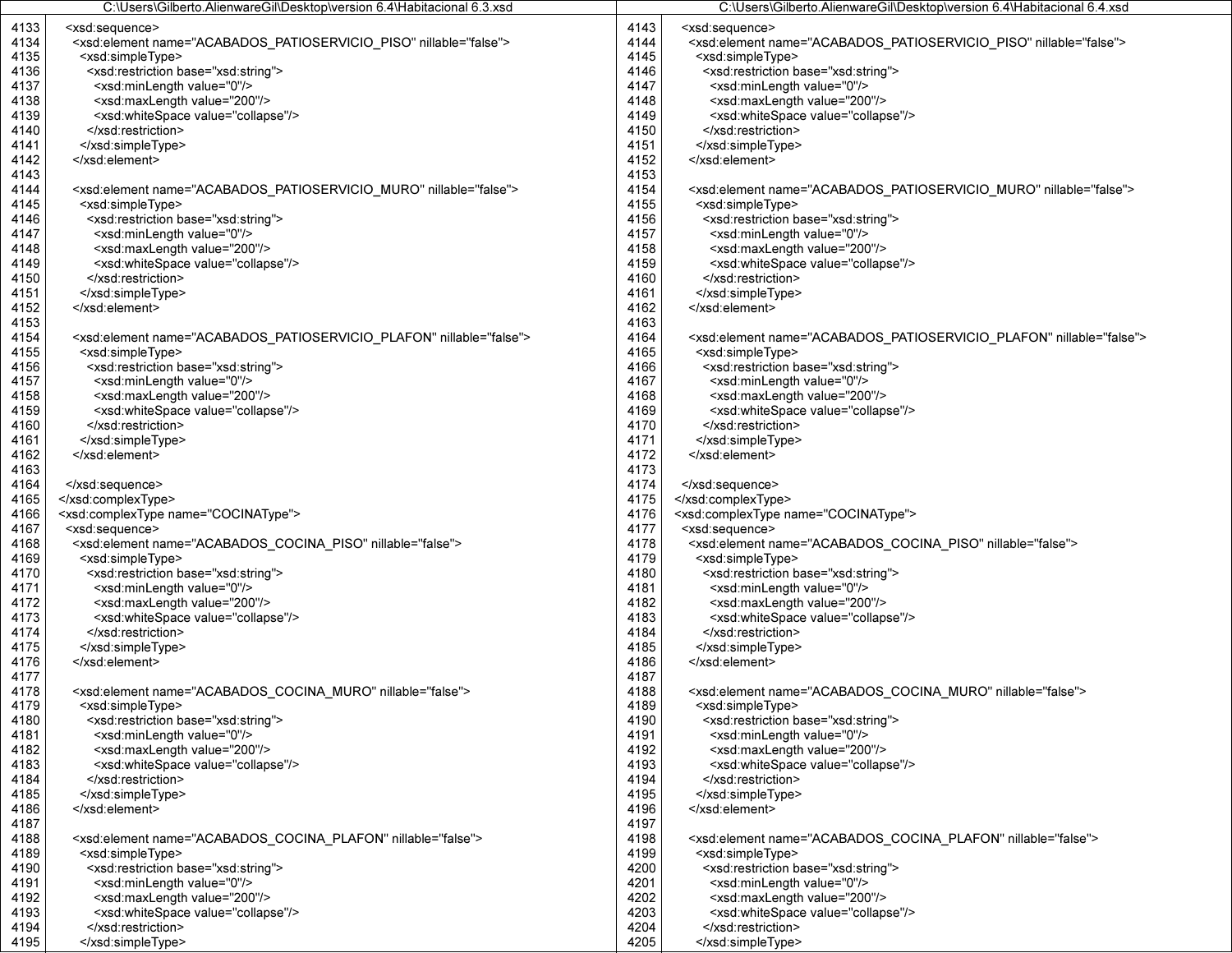|              | C:\Users\Gilberto.AlienwareGil\Desktop\version 6.4\Habitacional 6.3.xsd                           |              | C:\Users\Gilberto.AlienwareGil\Desktop\version 6.4\Habitacional 6.4.xsd                           |
|--------------|---------------------------------------------------------------------------------------------------|--------------|---------------------------------------------------------------------------------------------------|
| 4196<br>4197 |                                                                                                   | 4206<br>4207 |                                                                                                   |
| 4198         |                                                                                                   | 4208         |                                                                                                   |
| 4199         |                                                                                                   | 4209         |                                                                                                   |
| 4200         | <xsd:complextype name="ESCALERASType"></xsd:complextype>                                          | 4210         | <xsd:complextype name="ESCALERASType"></xsd:complextype>                                          |
| 4201         | <xsd:sequence></xsd:sequence>                                                                     | 4211         | <xsd:sequence></xsd:sequence>                                                                     |
| 4202         | <xsd:element name="ACABADOS_ESCALERA_PISO" nillable="false"></xsd:element>                        | 4212         | <xsd:element name="ACABADOS_ESCALERA_PISO" nillable="false"></xsd:element>                        |
| 4203         | <xsd:simpletype></xsd:simpletype>                                                                 | 4213         | <xsd:simpletype></xsd:simpletype>                                                                 |
| 4204         | <xsd:restriction base="xsd:string"></xsd:restriction>                                             | 4214         | <xsd:restriction base="xsd:string"></xsd:restriction>                                             |
| 4205         | <xsd:minlength value="0"></xsd:minlength>                                                         | 4215         | <xsd:minlength value="0"></xsd:minlength>                                                         |
| 4206         | <xsd:maxlength value="200"></xsd:maxlength>                                                       | 4216         | <xsd:maxlength value="200"></xsd:maxlength>                                                       |
| 4207         | <xsd:whitespace value="collapse"></xsd:whitespace>                                                | 4217         | <xsd:whitespace value="collapse"></xsd:whitespace>                                                |
| 4208         |                                                                                                   | 4218         | $\le$ /xsd:restriction>                                                                           |
| 4209         |                                                                                                   | 4219         |                                                                                                   |
| 4210         |                                                                                                   | 4220         |                                                                                                   |
| 4211         |                                                                                                   | 4221         |                                                                                                   |
| 4212         | <xsd:element name="ACABADOS_ESCALERA_MURO" nillable="false"></xsd:element>                        | 4222         | <xsd:element name="ACABADOS_ESCALERA_MURO" nillable="false"></xsd:element>                        |
| 4213         | <xsd:simpletype></xsd:simpletype>                                                                 | 4223         | <xsd:simpletype></xsd:simpletype>                                                                 |
| 4214         | <xsd:restriction base="xsd:string"></xsd:restriction>                                             | 4224         | <xsd:restriction base="xsd:string"></xsd:restriction>                                             |
| 4215         | <xsd:minlength value="0"></xsd:minlength>                                                         | 4225         | <xsd:minlength value="0"></xsd:minlength>                                                         |
| 4216         | <xsd:maxlength value="200"></xsd:maxlength>                                                       | 4226         | <xsd:maxlength value="200"></xsd:maxlength>                                                       |
| 4217         | <xsd:whitespace value="collapse"></xsd:whitespace>                                                | 4227         | <xsd:whitespace value="collapse"></xsd:whitespace>                                                |
| 4218         |                                                                                                   | 4228         |                                                                                                   |
| 4219         |                                                                                                   | 4229         |                                                                                                   |
| 4220         |                                                                                                   | 4230         |                                                                                                   |
| 4221<br>4222 | <xsd:element name="ACABADOS_ESCALERA_PLAFON" nillable="false"></xsd:element>                      | 4231<br>4232 | <xsd:element name="ACABADOS_ESCALERA_PLAFON" nillable="false"></xsd:element>                      |
| 4223         | <xsd:simpletype></xsd:simpletype>                                                                 | 4233         | <xsd:simpletype></xsd:simpletype>                                                                 |
| 4224         | <xsd:restriction base="xsd:string"></xsd:restriction>                                             | 4234         | <xsd:restriction base="xsd:string"></xsd:restriction>                                             |
| 4225         | <xsd:minlength value="0"></xsd:minlength>                                                         | 4235         | <xsd:minlength value="0"></xsd:minlength>                                                         |
| 4226         | <xsd:maxlength value="200"></xsd:maxlength>                                                       | 4236         | <xsd:maxlength value="200"></xsd:maxlength>                                                       |
| 4227         | <xsd:whitespace value="collapse"></xsd:whitespace>                                                | 4237         | <xsd:whitespace value="collapse"></xsd:whitespace>                                                |
| 4228         |                                                                                                   | 4238         |                                                                                                   |
| 4229         |                                                                                                   | 4239         |                                                                                                   |
| 4230         |                                                                                                   | 4240         |                                                                                                   |
| 4231         |                                                                                                   | 4241         |                                                                                                   |
| 4232         |                                                                                                   | 4242         |                                                                                                   |
| 4233         |                                                                                                   | 4243         |                                                                                                   |
| 4234         | <xsd:complextype name="BANIOSType"></xsd:complextype>                                             | 4244         | <xsd:complextype name="BANIOSType"></xsd:complextype>                                             |
| 4235         | <xsd:sequence></xsd:sequence>                                                                     | 4245         | <xsd:sequence></xsd:sequence>                                                                     |
| 4236         | <xsd:element name="ACABADOS_BANIOS_PISO" nillable="false"></xsd:element>                          | 4246         | <xsd:element name="ACABADOS_BANIOS_PISO" nillable="false"></xsd:element>                          |
| 4237         | <xsd:simpletype></xsd:simpletype>                                                                 | 4247         | <xsd:simpletype></xsd:simpletype>                                                                 |
| 4238         | <xsd:restriction base="xsd:string"></xsd:restriction>                                             | 4248         | <xsd:restriction base="xsd:string"></xsd:restriction>                                             |
| 4239         | <xsd:minlength value="0"></xsd:minlength>                                                         | 4249         | <xsd:minlength value="0"></xsd:minlength>                                                         |
| 4240<br>4241 | <xsd:maxlength value="200"></xsd:maxlength><br><xsd:whitespace value="collapse"></xsd:whitespace> | 4250<br>4251 | <xsd:maxlength value="200"></xsd:maxlength><br><xsd:whitespace value="collapse"></xsd:whitespace> |
| 4242         | $\le$ /xsd:restriction>                                                                           | 4252         | $\le$ /xsd:restriction>                                                                           |
| 4243         |                                                                                                   | 4253         |                                                                                                   |
| 4244         |                                                                                                   | 4254         |                                                                                                   |
| 4245         |                                                                                                   | 4255         |                                                                                                   |
| 4246         | <xsd:element name="ACABADOS_BANIOS_MURO" nillable="false"></xsd:element>                          | 4256         | <xsd:element name="ACABADOS_BANIOS_MURO" nillable="false"></xsd:element>                          |
| 4247         | <xsd:simpletype></xsd:simpletype>                                                                 | 4257         | <xsd:simpletype></xsd:simpletype>                                                                 |
| 4248         | <xsd:restriction base="xsd:string"></xsd:restriction>                                             | 4258         | <xsd:restriction base="xsd:string"></xsd:restriction>                                             |
| 4249         | <xsd:minlength value="0"></xsd:minlength>                                                         | 4259         | <xsd:minlength value="0"></xsd:minlength>                                                         |
| 4250         | <xsd:maxlength value="200"></xsd:maxlength>                                                       | 4260         | <xsd:maxlength value="200"></xsd:maxlength>                                                       |
| 4251         | <xsd:whitespace value="collapse"></xsd:whitespace>                                                | 4261         | <xsd:whitespace value="collapse"></xsd:whitespace>                                                |
| 4252         |                                                                                                   | 4262         |                                                                                                   |
| 4253         |                                                                                                   | 4263         |                                                                                                   |
| 4254         |                                                                                                   | 4264         |                                                                                                   |
| 4255         |                                                                                                   | 4265         |                                                                                                   |
| 4256         | <xsd:element name="ACABADOS_BANIOS_PLAFON" nillable="false"></xsd:element>                        | 4266         | <xsd:element name="ACABADOS_BANIOS_PLAFON" nillable="false"></xsd:element>                        |
| 4257         | <xsd:simpletype></xsd:simpletype>                                                                 | 4267         | <xsd:simpletype></xsd:simpletype>                                                                 |
| 4258         | <xsd:restriction base="xsd:string"></xsd:restriction>                                             | 4268         | <xsd:restriction base="xsd:string"></xsd:restriction>                                             |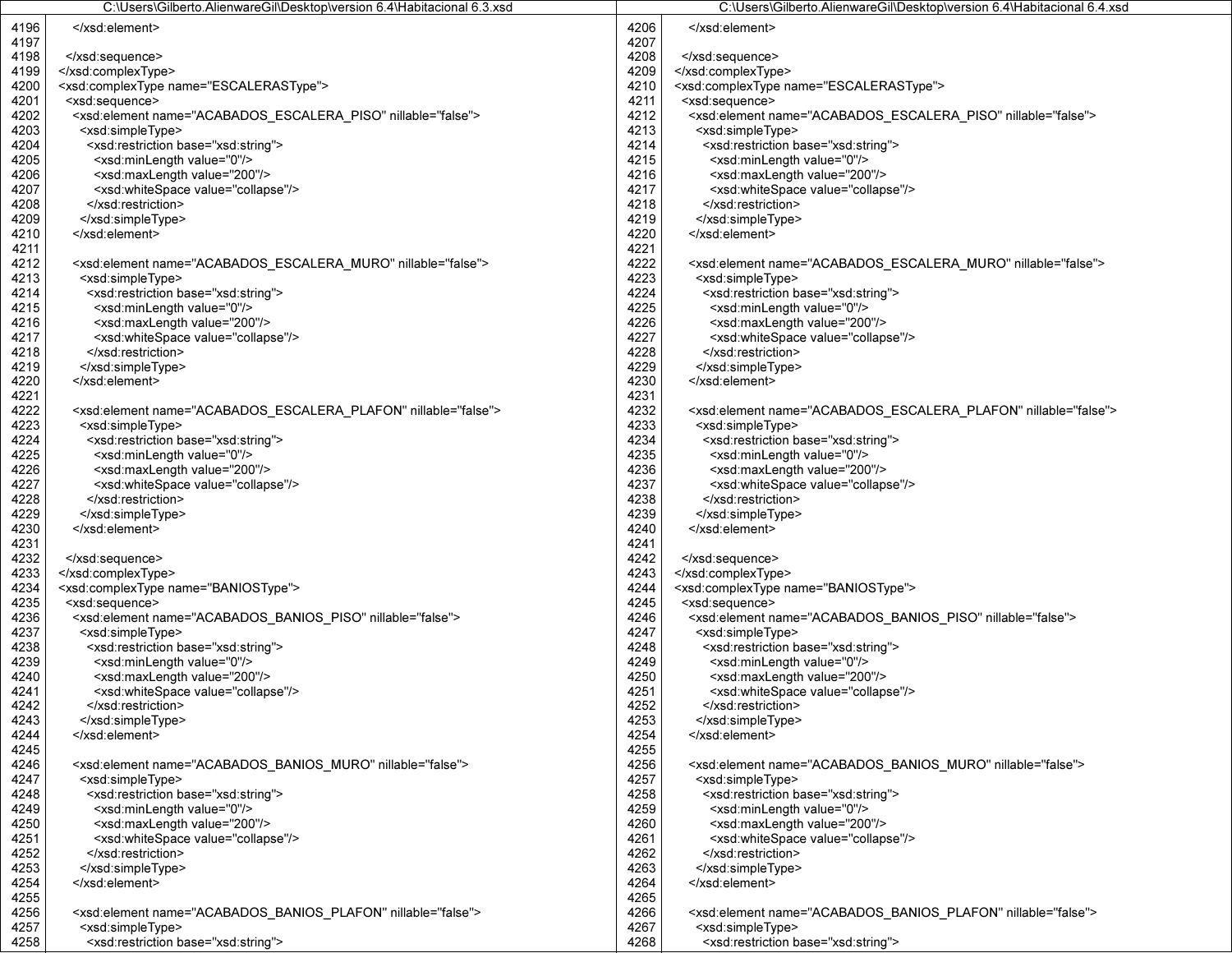|              | C:\Users\Gilberto.AlienwareGil\Desktop\version 6.4\Habitacional 6.3.xsd                             |              | C:\Users\Gilberto.AlienwareGil\Desktop\version 6.4\Habitacional 6.4.xsd                           |
|--------------|-----------------------------------------------------------------------------------------------------|--------------|---------------------------------------------------------------------------------------------------|
| 4259         | <xsd:minlength value="0"></xsd:minlength>                                                           | 4269         | <xsd:minlength value="0"></xsd:minlength>                                                         |
| 4260         | <xsd:maxlength value="200"></xsd:maxlength>                                                         | 4270         | <xsd:maxlength value="200"></xsd:maxlength>                                                       |
| 4261         | <xsd:whitespace value="collapse"></xsd:whitespace>                                                  | 4271         | <xsd:whitespace value="collapse"></xsd:whitespace>                                                |
| 4262         |                                                                                                     | 4272         | $\le$ /xsd:restriction>                                                                           |
| 4263         |                                                                                                     | 4273         |                                                                                                   |
| 4264         |                                                                                                     | 4274         |                                                                                                   |
| 4265         |                                                                                                     | 4275         |                                                                                                   |
| 4266         |                                                                                                     | 4276         |                                                                                                   |
| 4267         |                                                                                                     | 4277         |                                                                                                   |
| 4268         | <xsd:complextype name="ESTANCIACOMEDORType"></xsd:complextype>                                      | 4278         | <xsd:complextype name="ESTANCIACOMEDORType"></xsd:complextype>                                    |
| 4269         | <xsd:sequence></xsd:sequence>                                                                       | 4279         | <xsd:sequence></xsd:sequence>                                                                     |
| 4270         | <xsd:element name="ACABADOS_ESTANCIA_COMEDOR_PISO" nillable="false"></xsd:element>                  | 4280         | <xsd:element name="ACABADOS_ESTANCIA_COMEDOR_PISO" nillable="false"></xsd:element>                |
| 4271         | <xsd:simpletype></xsd:simpletype>                                                                   | 4281         | <xsd:simpletype></xsd:simpletype>                                                                 |
| 4272<br>4273 | <xsd:restriction base="xsd:string"></xsd:restriction>                                               | 4282<br>4283 | <xsd:restriction base="xsd:string"></xsd:restriction>                                             |
| 4274         | <xsd:minlength value="0"></xsd:minlength><br><xsd:maxlength value="200"></xsd:maxlength>            | 4284         | <xsd:minlength value="0"></xsd:minlength><br><xsd:maxlength value="200"></xsd:maxlength>          |
| 4275         | <xsd:whitespace value="collapse"></xsd:whitespace>                                                  | 4285         | <xsd:whitespace value="collapse"></xsd:whitespace>                                                |
| 4276         |                                                                                                     | 4286         |                                                                                                   |
| 4277         |                                                                                                     | 4287         |                                                                                                   |
| 4278         |                                                                                                     | 4288         |                                                                                                   |
| 4279         |                                                                                                     | 4289         |                                                                                                   |
| 4280         | <xsd:element name="ACABADOS_ESTANCIA_COMEDOR_MURO" nillable="false"></xsd:element>                  | 4290         | <xsd:element name="ACABADOS_ESTANCIA_COMEDOR_MURO" nillable="false"></xsd:element>                |
| 4281         | <xsd:simpletype></xsd:simpletype>                                                                   | 4291         | <xsd:simpletype></xsd:simpletype>                                                                 |
| 4282         | <xsd:restriction base="xsd:string"></xsd:restriction>                                               | 4292         | <xsd:restriction base="xsd:string"></xsd:restriction>                                             |
| 4283         | <xsd:minlength value="0"></xsd:minlength>                                                           | 4293         | <xsd:minlength value="0"></xsd:minlength>                                                         |
| 4284         | <xsd:maxlength value="200"></xsd:maxlength>                                                         | 4294         | <xsd:maxlength value="200"></xsd:maxlength>                                                       |
| 4285         | <xsd:whitespace value="collapse"></xsd:whitespace>                                                  | 4295         | <xsd:whitespace value="collapse"></xsd:whitespace>                                                |
| 4286         |                                                                                                     | 4296         |                                                                                                   |
| 4287         |                                                                                                     | 4297         |                                                                                                   |
| 4288         |                                                                                                     | 4298         |                                                                                                   |
| 4289         |                                                                                                     | 4299         |                                                                                                   |
| 4290         | <xsd:element name="ACABADOS_ESTANCIA_COMEDOR_PLAFON" nillable="false"></xsd:element>                | 4300         | <xsd:element name="ACABADOS_ESTANCIA_COMEDOR_PLAFON" nillable="false"></xsd:element>              |
| 4291         | <xsd:simpletype></xsd:simpletype>                                                                   | 4301<br>4302 | <xsd:simpletype></xsd:simpletype>                                                                 |
| 4292<br>4293 | <xsd:restriction base="xsd:string"><br/><xsd:minlength value="0"></xsd:minlength></xsd:restriction> | 4303         | <xsd:restriction base="xsd:string"></xsd:restriction>                                             |
| 4294         | <xsd:maxlength value="200"></xsd:maxlength>                                                         | 4304         | <xsd:minlength value="0"></xsd:minlength><br><xsd:maxlength value="200"></xsd:maxlength>          |
| 4295         | <xsd:whitespace value="collapse"></xsd:whitespace>                                                  | 4305         | <xsd:whitespace value="collapse"></xsd:whitespace>                                                |
| 4296         |                                                                                                     | 4306         |                                                                                                   |
| 4297         |                                                                                                     | 4307         |                                                                                                   |
| 4298         |                                                                                                     | 4308         |                                                                                                   |
| 4299         |                                                                                                     | 4309         |                                                                                                   |
| 4300         |                                                                                                     | 4310         |                                                                                                   |
| 4301         |                                                                                                     | 4311         |                                                                                                   |
| 4302         | <xsd:complextype name="RECAMARASType"></xsd:complextype>                                            | 4312         | <xsd:complextype name="RECAMARASType"></xsd:complextype>                                          |
| 4303         | <xsd:sequence></xsd:sequence>                                                                       | 4313         | <xsd:sequence></xsd:sequence>                                                                     |
| 4304         | <xsd:element name="ACABADOS RECAMARAS PISO" nillable="false"></xsd:element>                         | 4314         | <xsd:element name="ACABADOS RECAMARAS PISO" nillable="false"></xsd:element>                       |
| 4305         | <xsd:simpletype></xsd:simpletype>                                                                   | 4315         | <xsd:simpletype></xsd:simpletype>                                                                 |
| 4306         | <xsd:restriction base="xsd:string"></xsd:restriction>                                               | 4316         | <xsd:restriction base="xsd:string"></xsd:restriction>                                             |
| 4307         | <xsd:minlength value="0"></xsd:minlength>                                                           | 4317         | <xsd:minlength value="0"></xsd:minlength>                                                         |
| 4308<br>4309 | <xsd:maxlength value="200"></xsd:maxlength><br><xsd:whitespace value="collapse"></xsd:whitespace>   | 4318<br>4319 | <xsd:maxlength value="200"></xsd:maxlength><br><xsd:whitespace value="collapse"></xsd:whitespace> |
| 4310         |                                                                                                     | 4320         |                                                                                                   |
| 4311         |                                                                                                     | 4321         |                                                                                                   |
| 4312         |                                                                                                     | 4322         |                                                                                                   |
| 4313         |                                                                                                     | 4323         |                                                                                                   |
| 4314         | <xsd:element name="ACABADOS RECAMARAS MURO" nillable="false"></xsd:element>                         | 4324         | <xsd:element name="ACABADOS RECAMARAS MURO" nillable="false"></xsd:element>                       |
| 4315         | <xsd:simpletype></xsd:simpletype>                                                                   | 4325         | <xsd:simpletype></xsd:simpletype>                                                                 |
| 4316         | <xsd:restriction base="xsd:string"></xsd:restriction>                                               | 4326         | <xsd:restriction base="xsd:string"></xsd:restriction>                                             |
| 4317         | <xsd:minlength value="0"></xsd:minlength>                                                           | 4327         | <xsd:minlength value="0"></xsd:minlength>                                                         |
| 4318         | <xsd:maxlength value="200"></xsd:maxlength>                                                         | 4328         | <xsd:maxlength value="200"></xsd:maxlength>                                                       |
| 4319         | <xsd:whitespace value="collapse"></xsd:whitespace>                                                  | 4329         | <xsd:whitespace value="collapse"></xsd:whitespace>                                                |
| 4320         |                                                                                                     | 4330         |                                                                                                   |
| 4321         |                                                                                                     | 4331         |                                                                                                   |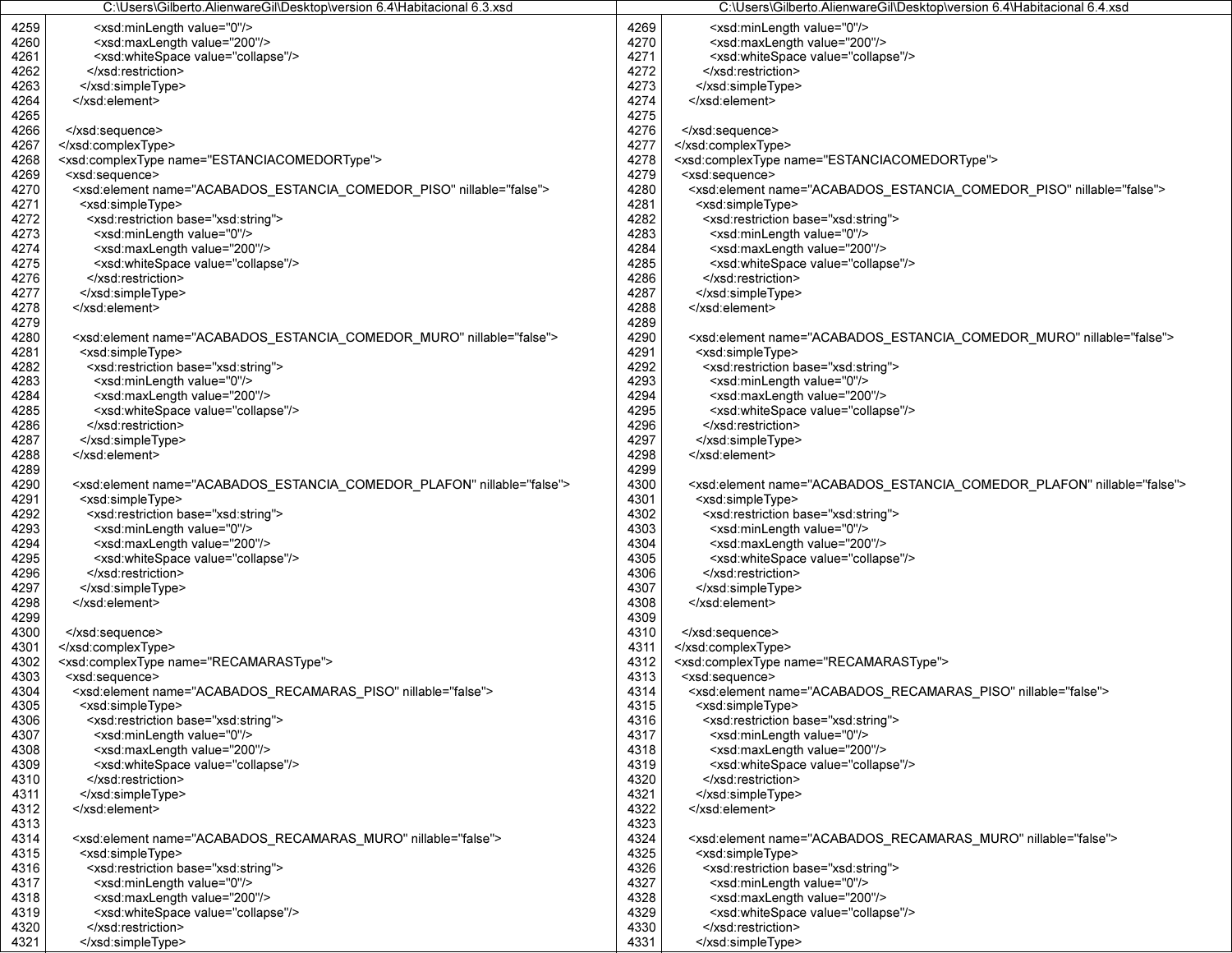|              | C:\Users\Gilberto.AlienwareGil\Desktop\version 6.4\Habitacional 6.3.xsd                                                                                              |              | C:\Users\Gilberto.AlienwareGil\Desktop\version 6.4\Habitacional 6.4 xsd                                        |
|--------------|----------------------------------------------------------------------------------------------------------------------------------------------------------------------|--------------|----------------------------------------------------------------------------------------------------------------|
| 4322<br>4323 |                                                                                                                                                                      | 4332<br>4333 |                                                                                                                |
| 4324         | <xsd:element name="ACABADOS_RECAMARAS_PLAFON" nillable="false"></xsd:element>                                                                                        | 4334         | <xsd:element name="ACABADOS_RECAMARAS_PLAFON" nillable="false"></xsd:element>                                  |
| 4325         | <xsd:simpletype></xsd:simpletype>                                                                                                                                    | 4335<br>4336 | <xsd:simpletype><br/><xsd:restriction base="xsd:string"></xsd:restriction></xsd:simpletype>                    |
| 4326<br>4327 | <xsd:restriction base="xsd:string"><br/><xsd:minlength value="0"></xsd:minlength></xsd:restriction>                                                                  | 4337         | <xsd:minlength value="0"></xsd:minlength>                                                                      |
|              |                                                                                                                                                                      | 4338         |                                                                                                                |
| 4328<br>4329 | <xsd:maxlength value="200"></xsd:maxlength><br><xsd:whitespace value="collapse"></xsd:whitespace>                                                                    | 4339         | <xsd:maxlength value="200"></xsd:maxlength><br><xsd:whitespace value="collapse"></xsd:whitespace>              |
| 4330         |                                                                                                                                                                      | 4340         |                                                                                                                |
| 4331         |                                                                                                                                                                      | 4341         |                                                                                                                |
| 4332         |                                                                                                                                                                      | 4342         |                                                                                                                |
| 4333         |                                                                                                                                                                      | 4343         |                                                                                                                |
| 4334         |                                                                                                                                                                      | 4344         |                                                                                                                |
| 4335         |                                                                                                                                                                      | 4345         |                                                                                                                |
| 4336         | <xsd:complextype name="DESCRIPCIONINMUEBLEType"></xsd:complextype>                                                                                                   | 4346         | <xsd:complextype name="DESCRIPCIONINMUEBLEType"></xsd:complextype>                                             |
| 4337         | <xsd:sequence></xsd:sequence>                                                                                                                                        | 4347         | <xsd:sequence></xsd:sequence>                                                                                  |
| 4338         | <xsd:element name="CONSTRUCCIONESPRIVATIVAS" type<br="">="CONSTRUCCIONESPRIVATIVASType"/&gt;</xsd:element>                                                           | 4348         | <xsd:element name="CONSTRUCCIONESPRIVATIVAS" type<br="">="CONSTRUCCIONESPRIVATIVASType"/&gt;</xsd:element>     |
| 4339         | <xsd:element name="CONSTRUCCIONESCOMUNES" td="" type<=""><td>4349</td><td><xsd:element name="CONSTRUCCIONESCOMUNES" td="" type<=""></xsd:element></td></xsd:element> | 4349         | <xsd:element name="CONSTRUCCIONESCOMUNES" td="" type<=""></xsd:element>                                        |
|              | ="CONSTRUCCIONESCOMUNESType"/>                                                                                                                                       |              | ="CONSTRUCCIONESCOMUNESType"/>                                                                                 |
| 4340<br>4341 | <xsd:element name="VIDA_UTIL_TOTAL_PONDERADA_INMUEBLE" nillable="false"></xsd:element>                                                                               | 4350<br>4351 | <xsd:element name="VIDA_UTIL_TOTAL_PONDERADA_INMUEBLE" nillable="false"></xsd:element>                         |
| 4342         | <xsd:simpletype><br/><xsd:restriction base="xsd:integer"> </xsd:restriction></xsd:simpletype>                                                                        | 4352         | <xsd:simpletype><br/><xsd:restriction base="xsd:integer"> </xsd:restriction></xsd:simpletype>                  |
| 4343         | $\le$ /xsd:simpleType>                                                                                                                                               | 4353         |                                                                                                                |
| 4344         |                                                                                                                                                                      | 4354         |                                                                                                                |
| 4345         |                                                                                                                                                                      | 4355         |                                                                                                                |
| 4346         | <xsd:element name="EDAD_PONDERADA_INMUEBLE" nillable="false"></xsd:element>                                                                                          | 4356         | <xsd:element name="EDAD_PONDERADA_INMUEBLE" nillable="false"></xsd:element>                                    |
| 4347         | <xsd:simpletype></xsd:simpletype>                                                                                                                                    | 4357         | <xsd:simpletype></xsd:simpletype>                                                                              |
| 4348         | <xsd:restriction base="xsd:integer"> </xsd:restriction>                                                                                                              | 4358         | <xsd:restriction base="xsd:integer"> </xsd:restriction>                                                        |
| 4349         |                                                                                                                                                                      | 4359         |                                                                                                                |
| 4350         |                                                                                                                                                                      | 4360         |                                                                                                                |
| 4351         |                                                                                                                                                                      | 4361         |                                                                                                                |
| 4352         | <xsd:element name="VIDA_UTIL_REMANENTE_PONDERADA_INMUEBLE" nillable="false"></xsd:element>                                                                           | 4362         | <xsd:element name="VIDA_UTIL_REMANENTE_PONDERADA_INMUEBLE" nillable="false"></xsd:element>                     |
| 4353         | <xsd:simpletype></xsd:simpletype>                                                                                                                                    | 4363         | <xsd:simpletype></xsd:simpletype>                                                                              |
| 4354         | <xsd:restriction base="xsd:integer"> </xsd:restriction>                                                                                                              | 4364         | <xsd:restriction base="xsd:integer"> </xsd:restriction>                                                        |
| 4355         |                                                                                                                                                                      | 4365         |                                                                                                                |
| 4356         |                                                                                                                                                                      | 4366         |                                                                                                                |
| 4357         |                                                                                                                                                                      | 4367         |                                                                                                                |
| 4358         | <xsd:element name="SUPERFICIE_CONSTRUIDA" nillable="false"></xsd:element>                                                                                            | 4368         | <xsd:element name="SUPERFICIE_CONSTRUIDA" nillable="false"></xsd:element>                                      |
| 4359         | <xsd:simpletype></xsd:simpletype>                                                                                                                                    | 4369         | <xsd:simpletype></xsd:simpletype>                                                                              |
| 4360         | <xsd:restriction base="xsd:decimal"></xsd:restriction>                                                                                                               | 4370         | <xsd:restriction base="xsd:decimal"></xsd:restriction>                                                         |
| 4361         | <xsd:fractiondigits value="2"></xsd:fractiondigits>                                                                                                                  | 4371         | <xsd:fractiondigits value="2"></xsd:fractiondigits>                                                            |
| 4362         |                                                                                                                                                                      | 4372         |                                                                                                                |
| 4363         |                                                                                                                                                                      | 4373         |                                                                                                                |
| 4364         |                                                                                                                                                                      | 4374         |                                                                                                                |
| 4365         |                                                                                                                                                                      | 4375         |                                                                                                                |
| 4366<br>4367 | <xsd:element name="SUPERFICIE_ACCESORIA" nillable="false"><br/><xsd:simpletype></xsd:simpletype></xsd:element>                                                       | 4376<br>4377 | <xsd:element name="SUPERFICIE_ACCESORIA" nillable="false"><br/><xsd:simpletype></xsd:simpletype></xsd:element> |
| 4368         | <xsd:restriction base="xsd:decimal"></xsd:restriction>                                                                                                               | 4378         | <xsd:restriction base="xsd:decimal"></xsd:restriction>                                                         |
| 4369         | <xsd:fractiondigits value="2"></xsd:fractiondigits>                                                                                                                  | 4379         | <xsd:fractiondigits value="2"></xsd:fractiondigits>                                                            |
| 4370         |                                                                                                                                                                      | 4380         |                                                                                                                |
| 4371         |                                                                                                                                                                      | 4381         |                                                                                                                |
| 4372         |                                                                                                                                                                      | 4382         |                                                                                                                |
| 4373         |                                                                                                                                                                      | 4383         |                                                                                                                |
| 4374         | <xsd:element name="SUPERFICIE_VENDIBLE" nillable="false"></xsd:element>                                                                                              | 4384         | <xsd:element name="SUPERFICIE_VENDIBLE" nillable="false"></xsd:element>                                        |
| 4375         | <xsd:simpletype></xsd:simpletype>                                                                                                                                    | 4385         | <xsd:simpletype></xsd:simpletype>                                                                              |
| 4376         | <xsd:restriction base="xsd:decimal"></xsd:restriction>                                                                                                               | 4386         | <xsd:restriction base="xsd:decimal"></xsd:restriction>                                                         |
| 4377         | <xsd:fractiondigits value="2"></xsd:fractiondigits>                                                                                                                  | 4387         | <xsd:fractiondigits value="2"></xsd:fractiondigits>                                                            |
| 4378         |                                                                                                                                                                      | 4388         |                                                                                                                |
| 4379         |                                                                                                                                                                      | 4389         |                                                                                                                |
| 4380         |                                                                                                                                                                      | 4390         |                                                                                                                |
| 4381         |                                                                                                                                                                      | 4391         |                                                                                                                |
| 4382         | <xsd:element name="FUENTE_VALOR_REPOSICION" nillable="false"></xsd:element>                                                                                          | 4392         | <xsd:element name="FUENTE_VALOR_REPOSICION" nillable="false"></xsd:element>                                    |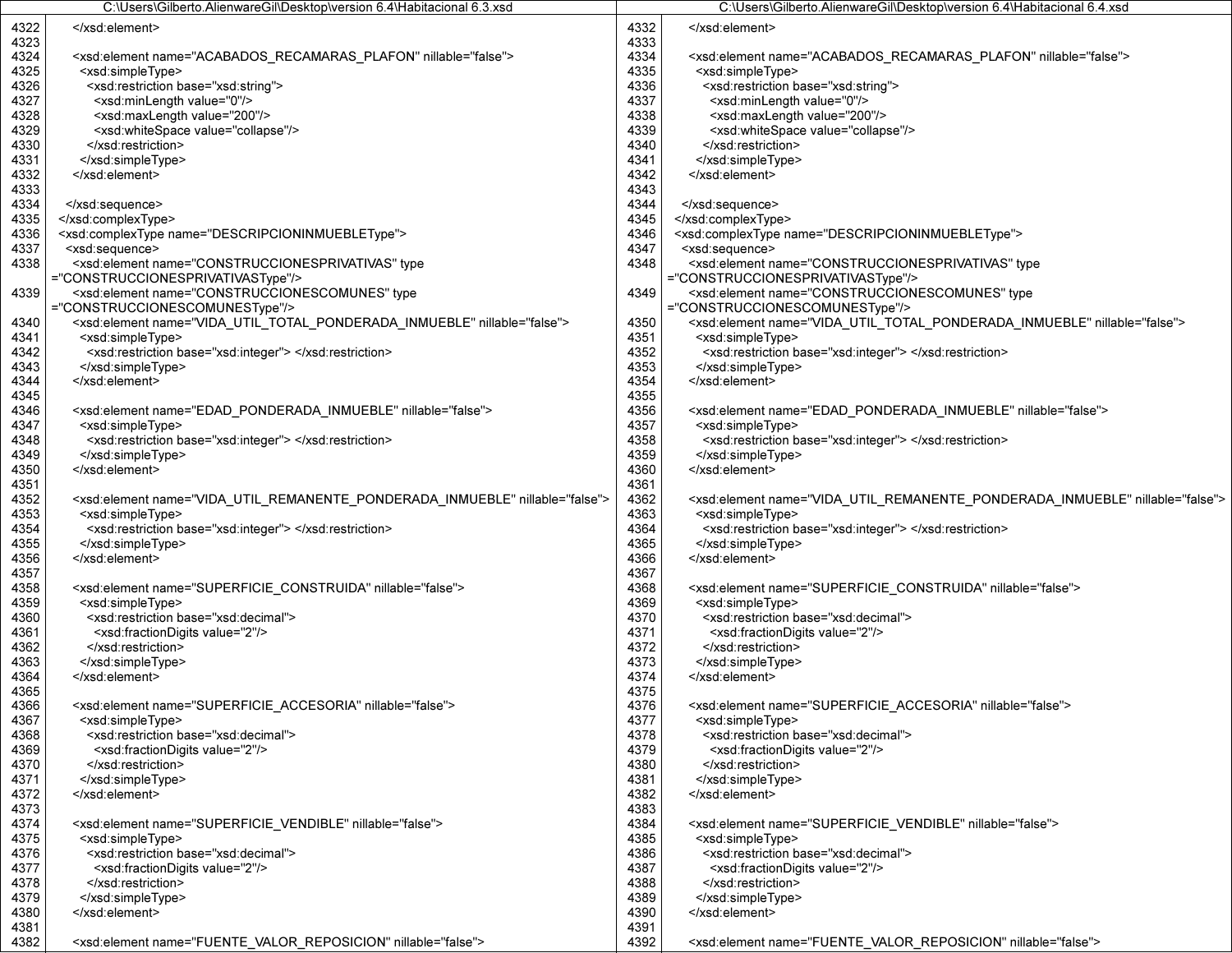|      | C:\Users\Gilberto.AlienwareGil\Desktop\version 6.4\Habitacional 6.3.xsd                                                                                                                                          |      | C:\Users\Gilberto.AlienwareGil\Desktop\version 6.4\Habitacional 6.4.xsd                       |
|------|------------------------------------------------------------------------------------------------------------------------------------------------------------------------------------------------------------------|------|-----------------------------------------------------------------------------------------------|
| 4383 | <xsd:simpletype></xsd:simpletype>                                                                                                                                                                                | 4393 | <xsd:simpletype></xsd:simpletype>                                                             |
| 4384 | <xsd:restriction base="xsd:string"></xsd:restriction>                                                                                                                                                            | 4394 | <xsd:restriction base="xsd:string"></xsd:restriction>                                         |
| 4385 | <xsd:minlength value="1"></xsd:minlength>                                                                                                                                                                        | 4395 | <xsd:minlength value="1"></xsd:minlength>                                                     |
| 4386 | <xsd:maxlength value="50"></xsd:maxlength>                                                                                                                                                                       | 4396 | <xsd:maxlength value="50"></xsd:maxlength>                                                    |
| 4387 | <xsd:whitespace value="collapse"></xsd:whitespace>                                                                                                                                                               | 4397 | <xsd:whitespace value="collapse"></xsd:whitespace>                                            |
|      |                                                                                                                                                                                                                  | 4398 |                                                                                               |
| 4388 |                                                                                                                                                                                                                  |      |                                                                                               |
| 4389 |                                                                                                                                                                                                                  | 4399 |                                                                                               |
| 4390 |                                                                                                                                                                                                                  | 4400 |                                                                                               |
| 4391 |                                                                                                                                                                                                                  | 4401 |                                                                                               |
| 4392 |                                                                                                                                                                                                                  | 4402 |                                                                                               |
| 4393 | <xsd:attribute name="id" type="xsd:string"></xsd:attribute>                                                                                                                                                      | 4403 | <xsd:attribute name="id" type="xsd:string"></xsd:attribute>                                   |
| 4394 |                                                                                                                                                                                                                  | 4404 |                                                                                               |
| 4395 | <xsd:complextype name="CONSTRUCCIONESCOMUNESType"></xsd:complextype>                                                                                                                                             | 4405 | <xsd:complextype name="CONSTRUCCIONESCOMUNESType"></xsd:complextype>                          |
| 4396 | <xsd:sequence></xsd:sequence>                                                                                                                                                                                    | 4406 | <xsd:sequence></xsd:sequence>                                                                 |
| 4397 | <xsd:element maxoccurs<="" minoccurs="0" name="COMUN" td="" type="COMUNType"><td>4407</td><td><xsd:element maxoccurs<="" minoccurs="0" name="COMUN" td="" type="COMUNType"></xsd:element></td></xsd:element>     | 4407 | <xsd:element maxoccurs<="" minoccurs="0" name="COMUN" td="" type="COMUNType"></xsd:element>   |
|      | ="unbounded"/>                                                                                                                                                                                                   |      | $=$ "unbounded"/>                                                                             |
| 4398 | <xsd:element name="SUPERFICIE_TOTAL_CONSTRUCCIONES_COMUNES" nillable<="" td=""><td>4408</td><td><xsd:element name="SUPERFICIE_TOTAL_CONSTRUCCIONES_COMUNES" nillable<="" td=""></xsd:element></td></xsd:element> | 4408 | <xsd:element name="SUPERFICIE_TOTAL_CONSTRUCCIONES_COMUNES" nillable<="" td=""></xsd:element> |
|      | ="false">                                                                                                                                                                                                        |      | ="false">                                                                                     |
| 4399 | <xsd:simpletype></xsd:simpletype>                                                                                                                                                                                | 4409 | <xsd:simpletype></xsd:simpletype>                                                             |
| 4400 | <xsd:restriction base="xsd:decimal"></xsd:restriction>                                                                                                                                                           | 4410 | <xsd:restriction base="xsd:decimal"></xsd:restriction>                                        |
| 4401 | <xsd:fractiondigits value="2"></xsd:fractiondigits>                                                                                                                                                              | 4411 | <xsd:fractiondigits value="2"></xsd:fractiondigits>                                           |
| 4402 | $\le$ /xsd:restriction>                                                                                                                                                                                          | 4412 |                                                                                               |
|      |                                                                                                                                                                                                                  | 4413 |                                                                                               |
| 4403 |                                                                                                                                                                                                                  |      |                                                                                               |
| 4404 |                                                                                                                                                                                                                  | 4414 |                                                                                               |
| 4405 |                                                                                                                                                                                                                  | 4415 |                                                                                               |
| 4406 | <xsd:element name="VALOR_TOTAL_CONSTRUCCIONES_COMUNES" nillable="false"></xsd:element>                                                                                                                           | 4416 | <xsd:element name="VALOR_TOTAL_CONSTRUCCIONES_COMUNES" nillable="false"></xsd:element>        |
| 4407 | <xsd:simpletype></xsd:simpletype>                                                                                                                                                                                | 4417 | <xsd:simpletype></xsd:simpletype>                                                             |
| 4408 | <xsd:restriction base="xsd:decimal"></xsd:restriction>                                                                                                                                                           | 4418 | <xsd:restriction base="xsd:decimal"></xsd:restriction>                                        |
| 4409 | <xsd:fractiondigits value="2"></xsd:fractiondigits>                                                                                                                                                              | 4419 | <xsd:fractiondigits value="2"></xsd:fractiondigits>                                           |
| 4410 |                                                                                                                                                                                                                  | 4420 |                                                                                               |
| 4411 |                                                                                                                                                                                                                  | 4421 |                                                                                               |
| 4412 |                                                                                                                                                                                                                  | 4422 |                                                                                               |
| 4413 |                                                                                                                                                                                                                  | 4423 |                                                                                               |
| 4414 | <xsd:element <="" name="VALOR_TOTAL_CONSTRUCCIONES_COMUNES_PORINDIVISO" td=""><td>4424</td><td><xsd:element <="" name="VALOR_TOTAL_CONSTRUCCIONES_COMUNES_PORINDIVISO" td=""></xsd:element></td></xsd:element>   | 4424 | <xsd:element <="" name="VALOR_TOTAL_CONSTRUCCIONES_COMUNES_PORINDIVISO" td=""></xsd:element>  |
|      | nillable="false">                                                                                                                                                                                                |      | nillable="false">                                                                             |
| 4415 | <xsd:simpletype></xsd:simpletype>                                                                                                                                                                                | 4425 | <xsd:simpletype></xsd:simpletype>                                                             |
| 4416 | <xsd:restriction base="xsd:decimal"></xsd:restriction>                                                                                                                                                           | 4426 | <xsd:restriction base="xsd:decimal"></xsd:restriction>                                        |
| 4417 | <xsd:fractiondigits value="2"></xsd:fractiondigits>                                                                                                                                                              | 4427 | <xsd:fractiondigits value="2"></xsd:fractiondigits>                                           |
|      |                                                                                                                                                                                                                  |      |                                                                                               |
| 4418 |                                                                                                                                                                                                                  | 4428 |                                                                                               |
| 4419 |                                                                                                                                                                                                                  | 4429 |                                                                                               |
| 4420 |                                                                                                                                                                                                                  | 4430 |                                                                                               |
| 4421 |                                                                                                                                                                                                                  | 4431 |                                                                                               |
| 4422 |                                                                                                                                                                                                                  | 4432 |                                                                                               |
| 4423 |                                                                                                                                                                                                                  | 4433 |                                                                                               |
| 4424 | <xsd:complextype name="COMUNType"></xsd:complextype>                                                                                                                                                             | 4434 | <xsd:complextype name="COMUNType"></xsd:complextype>                                          |
| 4425 | <xsd:sequence></xsd:sequence>                                                                                                                                                                                    | 4435 | <xsd:sequence></xsd:sequence>                                                                 |
| 4426 | <xsd:element name="DESCRIPCION_COMUNES" nillable="false"></xsd:element>                                                                                                                                          | 4436 | <xsd:element name="DESCRIPCION_COMUNES" nillable="false"></xsd:element>                       |
| 4427 | <xsd:simpletype></xsd:simpletype>                                                                                                                                                                                | 4437 | <xsd:simpletype></xsd:simpletype>                                                             |
| 4428 | <xsd:restriction base="xsd:string"></xsd:restriction>                                                                                                                                                            | 4438 | <xsd:restriction base="xsd:string"></xsd:restriction>                                         |
| 4429 | <xsd:minlength value="1"></xsd:minlength>                                                                                                                                                                        | 4439 | <xsd:minlength value="1"></xsd:minlength>                                                     |
| 4430 | <xsd:maxlength value="50"></xsd:maxlength>                                                                                                                                                                       | 4440 | <xsd:maxlength value="50"></xsd:maxlength>                                                    |
| 4431 | <xsd:whitespace value="collapse"></xsd:whitespace>                                                                                                                                                               | 4441 | <xsd:whitespace value="collapse"></xsd:whitespace>                                            |
| 4432 |                                                                                                                                                                                                                  | 4442 |                                                                                               |
| 4433 |                                                                                                                                                                                                                  | 4443 |                                                                                               |
| 4434 |                                                                                                                                                                                                                  | 4444 |                                                                                               |
| 4435 |                                                                                                                                                                                                                  | 4445 |                                                                                               |
|      |                                                                                                                                                                                                                  | 4446 |                                                                                               |
| 4436 | <xsd:element name="CLAVE_USO_COMUNES" nillable="false"></xsd:element>                                                                                                                                            |      | <xsd:element name="CLAVE_USO_COMUNES" nillable="false"></xsd:element>                         |
| 4437 | <xsd:simpletype></xsd:simpletype>                                                                                                                                                                                | 4447 | <xsd:simpletype></xsd:simpletype>                                                             |
| 4438 | <xsd:restriction base="xsd:string"></xsd:restriction>                                                                                                                                                            | 4448 | <xsd:restriction base="xsd:string"></xsd:restriction>                                         |
| 4439 | <xsd:minlength value="1"></xsd:minlength>                                                                                                                                                                        | 4449 | <xsd:minlength value="1"></xsd:minlength>                                                     |
| 4440 | <xsd:maxlength value="2"></xsd:maxlength>                                                                                                                                                                        | 4450 | <xsd:maxlength value="2"></xsd:maxlength>                                                     |
| 4441 | <xsd:whitespace value="collapse"></xsd:whitespace>                                                                                                                                                               | 4451 | <xsd:whitespace value="collapse"></xsd:whitespace>                                            |
| 4442 |                                                                                                                                                                                                                  | 4452 | $\le$ /xsd:restriction>                                                                       |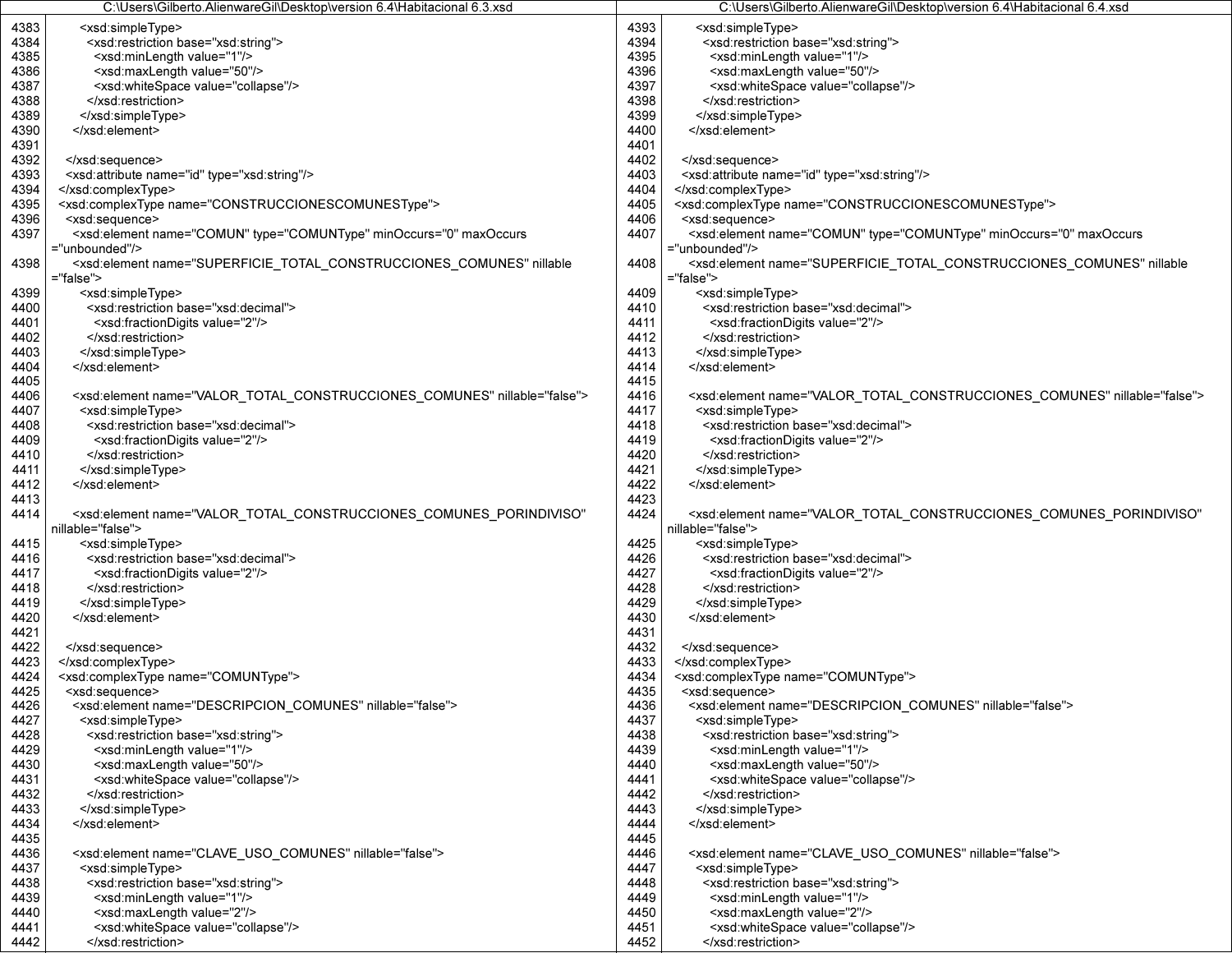|              | C:\Users\Gilberto.AlienwareGil\Desktop\version 6.4\Habitacional 6.3.xsd                                    |              | C:\Users\Gilberto.AlienwareGil\Desktop\version 6.4\Habitacional 6.4.xsd                                    |
|--------------|------------------------------------------------------------------------------------------------------------|--------------|------------------------------------------------------------------------------------------------------------|
| 4443         |                                                                                                            | 4453         |                                                                                                            |
| 4444         |                                                                                                            | 4454         |                                                                                                            |
| 4445         |                                                                                                            | 4455         |                                                                                                            |
| 4446         | <xsd:element name="NUMERO_NIVELES_TIPO_COMUNES" nillable="false"></xsd:element>                            | 4456         | <xsd:element name="NUMERO_NIVELES_TIPO_COMUNES" nillable="false"></xsd:element>                            |
| 4447         | <xsd:simpletype></xsd:simpletype>                                                                          | 4457         | <xsd:simpletype></xsd:simpletype>                                                                          |
| 4448         | <xsd:restriction base="xsd:integer"> </xsd:restriction>                                                    | 4458         | <xsd:restriction base="xsd:integer"> </xsd:restriction>                                                    |
| 4449         |                                                                                                            | 4459         |                                                                                                            |
| 4450         |                                                                                                            | 4460         |                                                                                                            |
| 4451         |                                                                                                            | 4461         |                                                                                                            |
| 4452         | <xsd:element name="CLAVE_RANGO_NIVELES_COMUNES" nillable="false"></xsd:element>                            | 4462         | <xsd:element name="CLAVE_RANGO_NIVELES_COMUNES" nillable="false"></xsd:element>                            |
| 4453         | <xsd:simpletype></xsd:simpletype>                                                                          | 4463         | <xsd:simpletype></xsd:simpletype>                                                                          |
| 4454         | <xsd:restriction base="xsd:string"></xsd:restriction>                                                      | 4464         | <xsd:restriction base="xsd:string"></xsd:restriction>                                                      |
| 4455         | <xsd:minlength value="1"></xsd:minlength>                                                                  | 4465         | <xsd:minlength value="1"></xsd:minlength>                                                                  |
| 4456         | <xsd:maxlength value="2"></xsd:maxlength>                                                                  | 4466         | <xsd:maxlength value="2"></xsd:maxlength>                                                                  |
| 4457         | <xsd:whitespace value="collapse"></xsd:whitespace>                                                         | 4467         | <xsd:whitespace value="collapse"></xsd:whitespace>                                                         |
| 4458         |                                                                                                            | 4468         |                                                                                                            |
| 4459         |                                                                                                            | 4469         |                                                                                                            |
| 4460         |                                                                                                            | 4470         |                                                                                                            |
| 4461         |                                                                                                            | 4471         |                                                                                                            |
| 4462<br>4463 | <xsd:element name="PUNTAJE_CLASIFICACION_COMUNES" nillable="false"></xsd:element>                          | 4472<br>4473 | <xsd:element name="PUNTAJE_CLASIFICACION_COMUNES" nillable="false"></xsd:element>                          |
| 4464         | <xsd:simpletype></xsd:simpletype>                                                                          | 4474         | <xsd:simpletype></xsd:simpletype>                                                                          |
| 4465         | <xsd:restriction base="xsd:integer"><br/><xsd:mininclusive value="0"></xsd:mininclusive></xsd:restriction> | 4475         | <xsd:restriction base="xsd:integer"><br/><xsd:mininclusive value="0"></xsd:mininclusive></xsd:restriction> |
| 4466         | <xsd:maxinclusive value="300"></xsd:maxinclusive>                                                          | 4476         | <xsd:maxinclusive value="300"></xsd:maxinclusive>                                                          |
| 4467         |                                                                                                            | 4477         |                                                                                                            |
| 4468         |                                                                                                            | 4478         |                                                                                                            |
| 4469         |                                                                                                            | 4479         |                                                                                                            |
| 4470         |                                                                                                            | 4480         |                                                                                                            |
| 4471         | <xsd:element name="CVE_CLASE_COMUNES" nillable="false"></xsd:element>                                      | 4481         | <xsd:element name="CVE_CLASE_COMUNES" nillable="false"></xsd:element>                                      |
| 4472         | <xsd:simpletype></xsd:simpletype>                                                                          | 4482         | <xsd:simpletype></xsd:simpletype>                                                                          |
| 4473         | <xsd:restriction base="xsd:integer"></xsd:restriction>                                                     | 4483         | <xsd:restriction base="xsd:integer"></xsd:restriction>                                                     |
| 4474         | <xsd:enumeration value="0"></xsd:enumeration>                                                              | 4484         | <xsd:enumeration value="0"></xsd:enumeration>                                                              |
| 4475         | <xsd:enumeration value="1"></xsd:enumeration>                                                              | 4485         | <xsd:enumeration value="1"></xsd:enumeration>                                                              |
| 4476         | <xsd:enumeration value="2"></xsd:enumeration>                                                              | 4486         | <xsd:enumeration value="2"></xsd:enumeration>                                                              |
| 4477         | <xsd:enumeration value="3"></xsd:enumeration>                                                              | 4487         | <xsd:enumeration value="3"></xsd:enumeration>                                                              |
| 4478         | <xsd:enumeration value="4"></xsd:enumeration>                                                              | 4488         | <xsd:enumeration value="4"></xsd:enumeration>                                                              |
| 4479         | <xsd:enumeration value="5"></xsd:enumeration>                                                              | 4489         | <xsd:enumeration value="5"></xsd:enumeration>                                                              |
| 4480         | <xsd:enumeration value="6"></xsd:enumeration>                                                              | 4490         | <xsd:enumeration value="6"></xsd:enumeration>                                                              |
| 4481         | <xsd:enumeration value="7"></xsd:enumeration>                                                              | 4491         | <xsd:enumeration value="7"></xsd:enumeration>                                                              |
| 4482         | <xsd:enumeration value="8"></xsd:enumeration>                                                              | 4492         | <xsd:enumeration value="8"></xsd:enumeration>                                                              |
| 4483         |                                                                                                            | 4493         |                                                                                                            |
| 4484         |                                                                                                            | 4494         |                                                                                                            |
| 4485         |                                                                                                            | 4495         |                                                                                                            |
| 4486         |                                                                                                            | 4496         |                                                                                                            |
| 4487         | <xsd:element name="EDAD_COMUNES" nillable="false"></xsd:element>                                           | 4497<br>4498 | <xsd:element name="EDAD_COMUNES" nillable="false"></xsd:element>                                           |
| 4488<br>4489 | <xsd:simpletype><br/><xsd:restriction base="xsd:integer"> </xsd:restriction></xsd:simpletype>              | 4499         | <xsd:simpletype><br/><xsd:restriction base="xsd:integer"> </xsd:restriction></xsd:simpletype>              |
| 4490         |                                                                                                            | 4500         |                                                                                                            |
| 4491         |                                                                                                            | 4501         |                                                                                                            |
| 4492         |                                                                                                            | 4502         |                                                                                                            |
| 4493         | <xsd:element name="VIDA_UTIL_TOTAL_TIPO_COMUNES" nillable="false"></xsd:element>                           | 4503         | <xsd:element name="VIDA_UTIL_TOTAL_TIPO_COMUNES" nillable="false"></xsd:element>                           |
| 4494         | <xsd:simpletype></xsd:simpletype>                                                                          | 4504         | <xsd:simpletype></xsd:simpletype>                                                                          |
| 4495         | <xsd:restriction base="xsd:integer"> </xsd:restriction>                                                    | 4505         | <xsd:restriction base="xsd:integer"> </xsd:restriction>                                                    |
| 4496         |                                                                                                            | 4506         |                                                                                                            |
| 4497         |                                                                                                            | 4507         |                                                                                                            |
| 4498         |                                                                                                            | 4508         |                                                                                                            |
| 4499         | <xsd:element name="VIDA_UTIL_REMANENTE_COMUNES" nillable="false"></xsd:element>                            | 4509         | <xsd:element name="VIDA_UTIL_REMANENTE_COMUNES" nillable="false"></xsd:element>                            |
| 4500         | <xsd:simpletype></xsd:simpletype>                                                                          | 4510         | <xsd:simpletype></xsd:simpletype>                                                                          |
| 4501         | <xsd:restriction base="xsd:integer"> </xsd:restriction>                                                    | 4511         | <xsd:restriction base="xsd:integer"> </xsd:restriction>                                                    |
| 4502         |                                                                                                            | 4512         |                                                                                                            |
| 4503         |                                                                                                            | 4513         |                                                                                                            |
| 4504         |                                                                                                            | 4514         |                                                                                                            |
| 4505         | <xsd:element name="CVE_CONSERVACION_COMUNES" nillable="false"></xsd:element>                               | 4515         | <xsd:element name="CVE_CONSERVACION_COMUNES" nillable="false"></xsd:element>                               |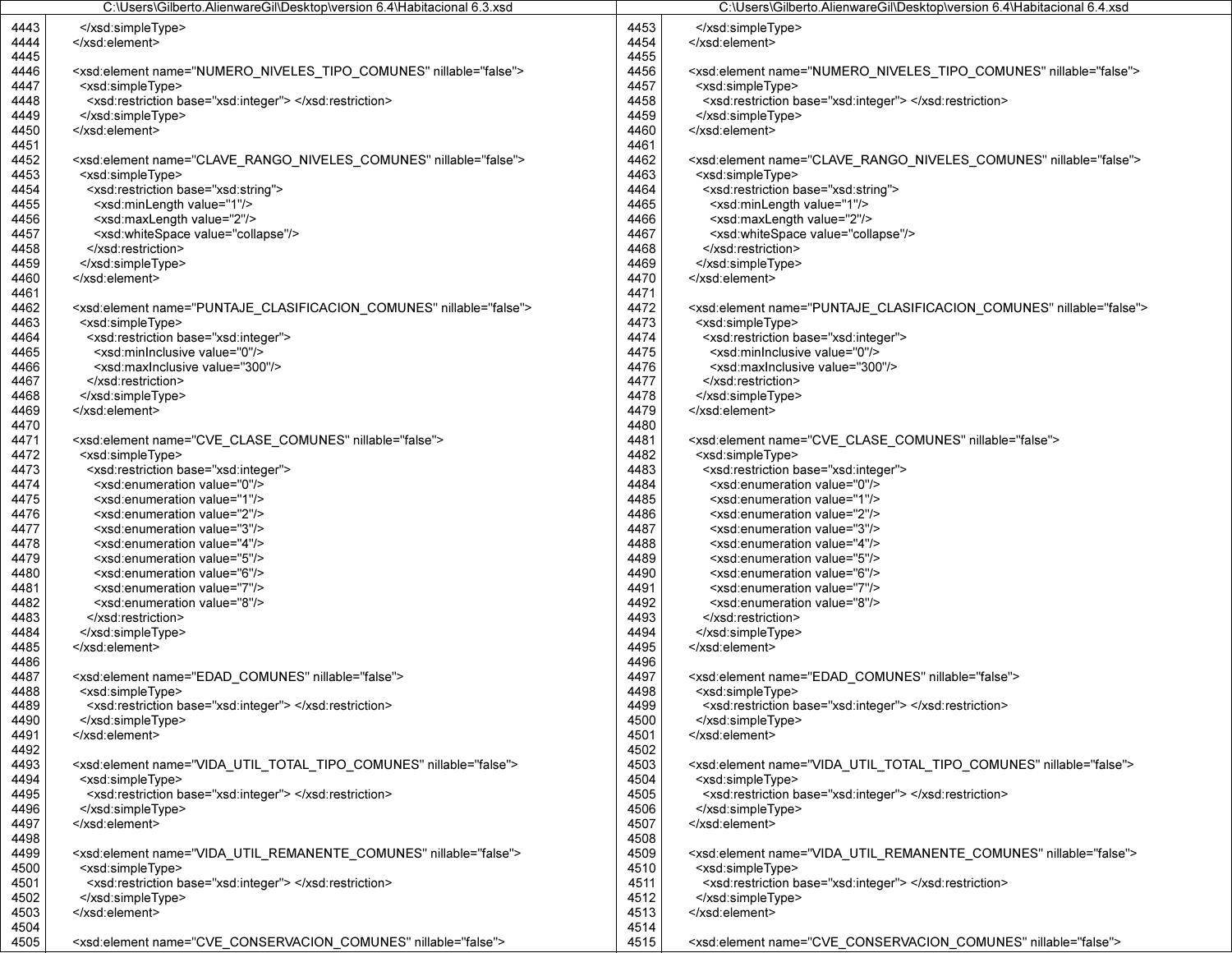|      | C:\Users\Gilberto.AlienwareGil\Desktop\version 6.4\Habitacional 6.3.xsd                               |      | C:\Users\Gilberto.AlienwareGil\Desktop\version 6.4\Habitacional 6.4 xsd                               |
|------|-------------------------------------------------------------------------------------------------------|------|-------------------------------------------------------------------------------------------------------|
| 4506 | <xsd:simpletype></xsd:simpletype>                                                                     | 4516 | <xsd:simpletype></xsd:simpletype>                                                                     |
| 4507 | <xsd:restriction base="xsd:integer"></xsd:restriction>                                                | 4517 | <xsd:restriction base="xsd:integer"></xsd:restriction>                                                |
| 4508 | <xsd:enumeration value="0"></xsd:enumeration>                                                         | 4518 | <xsd:enumeration value="0"></xsd:enumeration>                                                         |
| 4509 | <xsd:enumeration value="1"></xsd:enumeration>                                                         | 4519 | <xsd:enumeration value="1"></xsd:enumeration>                                                         |
| 4510 | <xsd:enumeration value="2"></xsd:enumeration>                                                         | 4520 | <xsd:enumeration value="2"></xsd:enumeration>                                                         |
| 4511 | <xsd:enumeration value="3"></xsd:enumeration>                                                         | 4521 | <xsd:enumeration value="3"></xsd:enumeration>                                                         |
| 4512 | <xsd:enumeration value="4"></xsd:enumeration>                                                         | 4522 | <xsd:enumeration value="4"></xsd:enumeration>                                                         |
| 4513 | <xsd:enumeration value="5"></xsd:enumeration>                                                         | 4523 | <xsd:enumeration value="5"></xsd:enumeration>                                                         |
| 4514 | <xsd:enumeration value="6"></xsd:enumeration>                                                         | 4524 | <xsd:enumeration value="6"></xsd:enumeration>                                                         |
| 4515 | <xsd:enumeration value="7"></xsd:enumeration>                                                         | 4525 | <xsd:enumeration value="7"></xsd:enumeration>                                                         |
| 4516 |                                                                                                       | 4526 |                                                                                                       |
| 4517 |                                                                                                       | 4527 |                                                                                                       |
| 4518 |                                                                                                       | 4528 |                                                                                                       |
| 4519 |                                                                                                       | 4529 |                                                                                                       |
| 4520 | <xsd:element name="SUPERFICIE_COMUNES" nillable="false"></xsd:element>                                | 4530 | <xsd:element name="SUPERFICIE_COMUNES" nillable="false"></xsd:element>                                |
| 4521 | <xsd:simpletype></xsd:simpletype>                                                                     | 4531 | <xsd:simpletype></xsd:simpletype>                                                                     |
| 4522 | <xsd:restriction base="xsd:decimal"></xsd:restriction>                                                | 4532 | <xsd:restriction base="xsd:decimal"></xsd:restriction>                                                |
| 4523 | <xsd:fractiondigits value="2"></xsd:fractiondigits>                                                   | 4533 | <xsd:fractiondigits value="2"></xsd:fractiondigits>                                                   |
| 4524 |                                                                                                       | 4534 |                                                                                                       |
| 4525 |                                                                                                       | 4535 |                                                                                                       |
| 4526 |                                                                                                       | 4536 |                                                                                                       |
| 4527 |                                                                                                       | 4537 |                                                                                                       |
| 4528 | <xsd:element name="VALOR_UNITARIODEREPOSICIONNUEVO_COMUNES" nillable<br="">="false"&gt;</xsd:element> | 4538 | <xsd:element name="VALOR_UNITARIODEREPOSICIONNUEVO_COMUNES" nillable<br="">="false"&gt;</xsd:element> |
| 4529 | <xsd:simpletype></xsd:simpletype>                                                                     | 4539 | <xsd:simpletype></xsd:simpletype>                                                                     |
| 4530 | <xsd:restriction base="xsd:decimal"></xsd:restriction>                                                | 4540 | <xsd:restriction base="xsd:decimal"></xsd:restriction>                                                |
| 4531 | <xsd:fractiondigits value="2"></xsd:fractiondigits>                                                   | 4541 | <xsd:fractiondigits value="2"></xsd:fractiondigits>                                                   |
| 4532 |                                                                                                       | 4542 |                                                                                                       |
| 4533 |                                                                                                       | 4543 |                                                                                                       |
| 4534 |                                                                                                       | 4544 |                                                                                                       |
| 4535 |                                                                                                       | 4545 |                                                                                                       |
| 4536 | <xsd:element name="FACTOR_EDAD_COMUNES" nillable="false"></xsd:element>                               | 4546 | <xsd:element name="FACTOR_EDAD_COMUNES" nillable="false"></xsd:element>                               |
| 4537 | <xsd:simpletype></xsd:simpletype>                                                                     | 4547 | <xsd:simpletype></xsd:simpletype>                                                                     |
| 4538 | <xsd:restriction base="xsd:decimal"></xsd:restriction>                                                | 4548 | <xsd:restriction base="xsd:decimal"></xsd:restriction>                                                |
| 4539 | <xsd:fractiondigits value="2"></xsd:fractiondigits>                                                   | 4549 | <xsd:fractiondigits value="2"></xsd:fractiondigits>                                                   |
| 4540 |                                                                                                       | 4550 |                                                                                                       |
| 4541 |                                                                                                       | 4551 |                                                                                                       |
| 4542 |                                                                                                       | 4552 |                                                                                                       |
| 4543 |                                                                                                       | 4553 |                                                                                                       |
| 4544 | <xsd:element name="FACTOR_CONSERVACION_COMUNES" nillable="false"></xsd:element>                       | 4554 | <xsd:element name="FACTOR_CONSERVACION_COMUNES" nillable="false"></xsd:element>                       |
| 4545 | <xsd:simpletype></xsd:simpletype>                                                                     | 4555 | <xsd:simpletype></xsd:simpletype>                                                                     |
| 4546 | <xsd:restriction base="xsd:decimal"></xsd:restriction>                                                | 4556 | <xsd:restriction base="xsd:decimal"></xsd:restriction>                                                |
| 4547 | <xsd:fractiondigits value="2"></xsd:fractiondigits>                                                   | 4557 | <xsd:fractiondigits value="2"></xsd:fractiondigits>                                                   |
| 4548 |                                                                                                       | 4558 |                                                                                                       |
| 4549 |                                                                                                       | 4559 |                                                                                                       |
| 4550 |                                                                                                       | 4560 |                                                                                                       |
| 4551 |                                                                                                       | 4561 |                                                                                                       |
| 4552 | <xsd:element name="AVANCE_OBRA_COMUNES" nillable="false"></xsd:element>                               | 4562 | <xsd:element name="AVANCE_OBRA_COMUNES" nillable="false"></xsd:element>                               |
| 4553 | <xsd:simpletype></xsd:simpletype>                                                                     | 4563 | <xsd:simpletype></xsd:simpletype>                                                                     |
| 4554 | <xsd:restriction base="xsd:decimal"></xsd:restriction>                                                | 4564 | <xsd:restriction base="xsd:decimal"></xsd:restriction>                                                |
| 4555 | <xsd:fractiondigits value="2"></xsd:fractiondigits>                                                   | 4565 | <xsd:fractiondigits value="2"></xsd:fractiondigits>                                                   |
| 4556 |                                                                                                       | 4566 |                                                                                                       |
| 4557 |                                                                                                       | 4567 |                                                                                                       |
| 4558 |                                                                                                       | 4568 |                                                                                                       |
| 4559 |                                                                                                       | 4569 |                                                                                                       |
| 4560 | <xsd:element name="FACTOR_RESULTANTE_COMUNES" nillable="false"></xsd:element>                         | 4570 | <xsd:element name="FACTOR_RESULTANTE_COMUNES" nillable="false"></xsd:element>                         |
| 4561 | <xsd:simpletype></xsd:simpletype>                                                                     | 4571 | <xsd:simpletype></xsd:simpletype>                                                                     |
| 4562 | <xsd:restriction base="xsd:decimal"></xsd:restriction>                                                | 4572 | <xsd:restriction base="xsd:decimal"></xsd:restriction>                                                |
| 4563 | <xsd:fractiondigits value="2"></xsd:fractiondigits>                                                   | 4573 | <xsd:fractiondigits value="2"></xsd:fractiondigits>                                                   |
| 4564 |                                                                                                       | 4574 |                                                                                                       |
| 4565 |                                                                                                       | 4575 |                                                                                                       |
| 4566 |                                                                                                       | 4576 |                                                                                                       |
| 4567 |                                                                                                       | 4577 |                                                                                                       |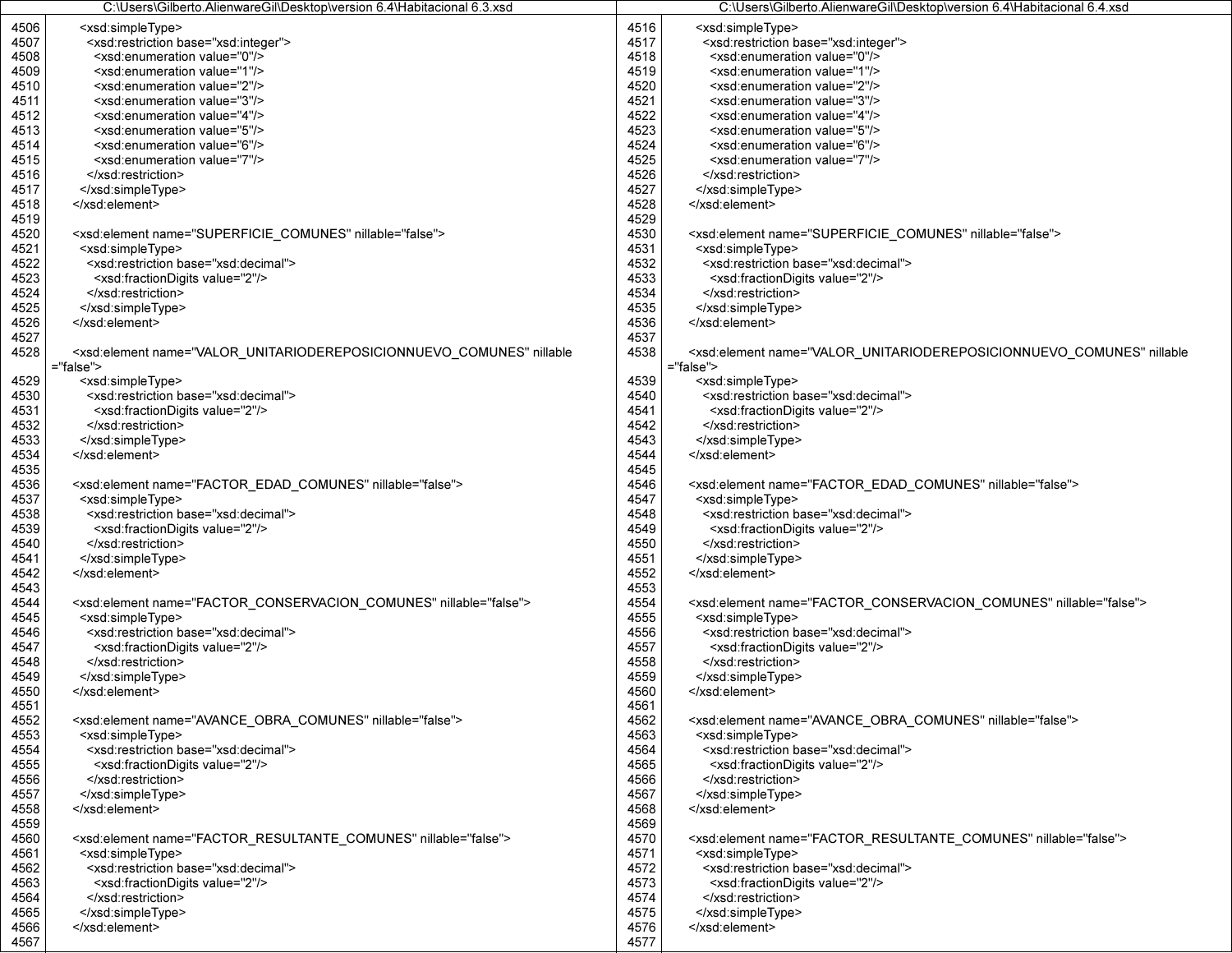|              | C:\Users\Gilberto.AlienwareGil\Desktop\version 6.4\Habitacional 6.3.xsd                                                                                                                                                      |              | C:\Users\Gilberto.AlienwareGil\Desktop\version 6.4\Habitacional 6.4.xsd                             |
|--------------|------------------------------------------------------------------------------------------------------------------------------------------------------------------------------------------------------------------------------|--------------|-----------------------------------------------------------------------------------------------------|
| 4568         | <xsd:element name="VALOR_NETO_REPOSICION_COMUNES" nillable="false"></xsd:element>                                                                                                                                            | 4578         | <xsd:element name="VALOR_NETO_REPOSICION_COMUNES" nillable="false"></xsd:element>                   |
| 4569         | <xsd:simpletype></xsd:simpletype>                                                                                                                                                                                            | 4579         | <xsd:simpletype></xsd:simpletype>                                                                   |
| 4570         | <xsd:restriction base="xsd:decimal"></xsd:restriction>                                                                                                                                                                       | 4580         | <xsd:restriction base="xsd:decimal"></xsd:restriction>                                              |
| 4571         | <xsd:fractiondigits value="2"></xsd:fractiondigits>                                                                                                                                                                          | 4581         | <xsd:fractiondigits value="2"></xsd:fractiondigits>                                                 |
| 4572         |                                                                                                                                                                                                                              | 4582         |                                                                                                     |
| 4573         |                                                                                                                                                                                                                              | 4583         |                                                                                                     |
| 4574         |                                                                                                                                                                                                                              | 4584         |                                                                                                     |
| 4575         |                                                                                                                                                                                                                              | 4585         |                                                                                                     |
| 4576         | <xsd:element name="INDIVISO_COMUNES" nillable="false"></xsd:element>                                                                                                                                                         | 4586         | <xsd:element name="INDIVISO_COMUNES" nillable="false"></xsd:element>                                |
| 4577         | <xsd:simpletype></xsd:simpletype>                                                                                                                                                                                            | 4587         | <xsd:simpletype></xsd:simpletype>                                                                   |
| 4578         | <xsd:restriction base="xsd:decimal"></xsd:restriction>                                                                                                                                                                       | 4588         | <xsd:restriction base="xsd:decimal"></xsd:restriction>                                              |
| 4579         | <xsd:fractiondigits value="8"></xsd:fractiondigits>                                                                                                                                                                          | 4589         | <xsd:fractiondigits value="8"></xsd:fractiondigits>                                                 |
| 4580         |                                                                                                                                                                                                                              | 4590         |                                                                                                     |
| 4581         |                                                                                                                                                                                                                              | 4591         |                                                                                                     |
| 4582         |                                                                                                                                                                                                                              | 4592         |                                                                                                     |
| 4583         |                                                                                                                                                                                                                              | 4593         |                                                                                                     |
| 4584         | <xsd:element name="VALOR_FRACCION_COMUNES" nillable="false"></xsd:element>                                                                                                                                                   | 4594         | <xsd:element name="VALOR_FRACCION_COMUNES" nillable="false"></xsd:element>                          |
| 4585         | <xsd:simpletype></xsd:simpletype>                                                                                                                                                                                            | 4595         | <xsd:simpletype></xsd:simpletype>                                                                   |
| 4586         | <xsd:restriction base="xsd:decimal"></xsd:restriction>                                                                                                                                                                       | 4596         | <xsd:restriction base="xsd:decimal"></xsd:restriction>                                              |
| 4587         | <xsd:fractiondigits value="2"></xsd:fractiondigits>                                                                                                                                                                          | 4597         | <xsd:fractiondigits value="2"></xsd:fractiondigits>                                                 |
| 4588         |                                                                                                                                                                                                                              | 4598         |                                                                                                     |
| 4589         |                                                                                                                                                                                                                              | 4599         |                                                                                                     |
| 4590         |                                                                                                                                                                                                                              | 4600         |                                                                                                     |
| 4591         |                                                                                                                                                                                                                              | 4601         |                                                                                                     |
| 4592         |                                                                                                                                                                                                                              | 4602         |                                                                                                     |
| 4593         |                                                                                                                                                                                                                              | 4603         |                                                                                                     |
| 4594         | <xsd:complextype name="CONSTRUCCIONESPRIVATIVASType"></xsd:complextype>                                                                                                                                                      | 4604         | <xsd:complextype name="CONSTRUCCIONESPRIVATIVASType"></xsd:complextype>                             |
| 4595         | <xsd:sequence></xsd:sequence>                                                                                                                                                                                                | 4605         | <xsd:sequence></xsd:sequence>                                                                       |
| 4596         | <xsd:element maxoccurs<="" minoccurs="1" name="PRIVATIVA" td="" type="PRIVATIVAType"><td>4606</td><td><xsd:element maxoccurs<="" minoccurs="1" name="PRIVATIVA" td="" type="PRIVATIVAType"></xsd:element></td></xsd:element> | 4606         | <xsd:element maxoccurs<="" minoccurs="1" name="PRIVATIVA" td="" type="PRIVATIVAType"></xsd:element> |
|              | ="unbounded"/>                                                                                                                                                                                                               |              | ="unbounded"/>                                                                                      |
| 4597         | <xsd:element name="SUPERFICIE_TOTAL_CONSTRUCCIONES_PRIVATIVAS" nillable<="" td=""><td>4607</td><td><xsd:element name="SUPERFICIE_TOTAL_CONSTRUCCIONES_PRIVATIVAS" nillable<="" td=""></xsd:element></td></xsd:element>       | 4607         | <xsd:element name="SUPERFICIE_TOTAL_CONSTRUCCIONES_PRIVATIVAS" nillable<="" td=""></xsd:element>    |
|              | ="false">                                                                                                                                                                                                                    |              | ="false">                                                                                           |
| 4598         | <xsd:simpletype></xsd:simpletype>                                                                                                                                                                                            | 4608         | <xsd:simpletype></xsd:simpletype>                                                                   |
| 4599         | <xsd:restriction base="xsd:decimal"></xsd:restriction>                                                                                                                                                                       | 4609         | <xsd:restriction base="xsd:decimal"></xsd:restriction>                                              |
| 4600         | <xsd:fractiondigits value="2"></xsd:fractiondigits>                                                                                                                                                                          | 4610         | <xsd:fractiondigits value="2"></xsd:fractiondigits>                                                 |
| 4601         |                                                                                                                                                                                                                              | 4611         |                                                                                                     |
| 4602         |                                                                                                                                                                                                                              | 4612         |                                                                                                     |
| 4603         | $\le$ /xsd:element>                                                                                                                                                                                                          | 4613         |                                                                                                     |
| 4604         |                                                                                                                                                                                                                              | 4614         |                                                                                                     |
| 4605         | <xsd:element name="VALOR_TOTAL_CONSTRUCCIONES_PRIVATIVAS" nillable="false"></xsd:element>                                                                                                                                    | 4615         | <xsd:element name="VALOR_TOTAL_CONSTRUCCIONES_PRIVATIVAS" nillable="false"></xsd:element>           |
| 4606         | <xsd:simpletype></xsd:simpletype>                                                                                                                                                                                            | 4616         | <xsd:simpletype></xsd:simpletype>                                                                   |
| 4607         | <xsd:restriction base="xsd:decimal"></xsd:restriction>                                                                                                                                                                       | 4617         | <xsd:restriction base="xsd:decimal"></xsd:restriction>                                              |
| 4608         | <xsd:fractiondigits value="2"></xsd:fractiondigits>                                                                                                                                                                          | 4618         | <xsd:fractiondigits value="2"></xsd:fractiondigits>                                                 |
| 4609         |                                                                                                                                                                                                                              | 4619         |                                                                                                     |
| 4610         |                                                                                                                                                                                                                              | 4620         |                                                                                                     |
| 4611         |                                                                                                                                                                                                                              | 4621         |                                                                                                     |
| 4612         |                                                                                                                                                                                                                              | 4622         |                                                                                                     |
| 4613         |                                                                                                                                                                                                                              | 4623         |                                                                                                     |
| 4614         |                                                                                                                                                                                                                              | 4624         |                                                                                                     |
| 4615         | <xsd:complextype name="PRIVATIVAType"></xsd:complextype>                                                                                                                                                                     | 4625         | <xsd:complextype name="PRIVATIVAType"></xsd:complextype>                                            |
| 4616         | <xsd:sequence></xsd:sequence>                                                                                                                                                                                                | 4626         | <xsd:sequence></xsd:sequence>                                                                       |
| 4617         | <xsd:element name="DESCRIPCION_PRIVATIVAS" nillable="false"></xsd:element>                                                                                                                                                   | 4627         | <xsd:element name="DESCRIPCION_PRIVATIVAS" nillable="false"></xsd:element>                          |
| 4618         | <xsd:simpletype></xsd:simpletype>                                                                                                                                                                                            | 4628         | <xsd:simpletype></xsd:simpletype>                                                                   |
| 4619         | <xsd:restriction base="xsd:string"></xsd:restriction>                                                                                                                                                                        | 4629         | <xsd:restriction base="xsd:string"></xsd:restriction>                                               |
| 4620         | <xsd:minlength value="1"></xsd:minlength>                                                                                                                                                                                    | 4630         | <xsd:minlength value="1"></xsd:minlength>                                                           |
| 4621         | <xsd:maxlength value="50"></xsd:maxlength>                                                                                                                                                                                   | 4631         | <xsd:maxlength value="50"></xsd:maxlength>                                                          |
| 4622         | <xsd:whitespace value="collapse"></xsd:whitespace>                                                                                                                                                                           | 4632         | <xsd:whitespace value="collapse"></xsd:whitespace>                                                  |
| 4623         |                                                                                                                                                                                                                              | 4633         |                                                                                                     |
| 4624         |                                                                                                                                                                                                                              | 4634         |                                                                                                     |
| 4625         |                                                                                                                                                                                                                              | 4635         |                                                                                                     |
| 4626<br>4627 | <xsd:element name="CLAVE_USO_PRIVATIVAS" nillable="false"></xsd:element>                                                                                                                                                     | 4636<br>4637 | <xsd:element name="CLAVE_USO_PRIVATIVAS" nillable="false"></xsd:element>                            |
| 4628         | <xsd:simpletype></xsd:simpletype>                                                                                                                                                                                            | 4638         | <xsd:simpletype></xsd:simpletype>                                                                   |
|              |                                                                                                                                                                                                                              |              |                                                                                                     |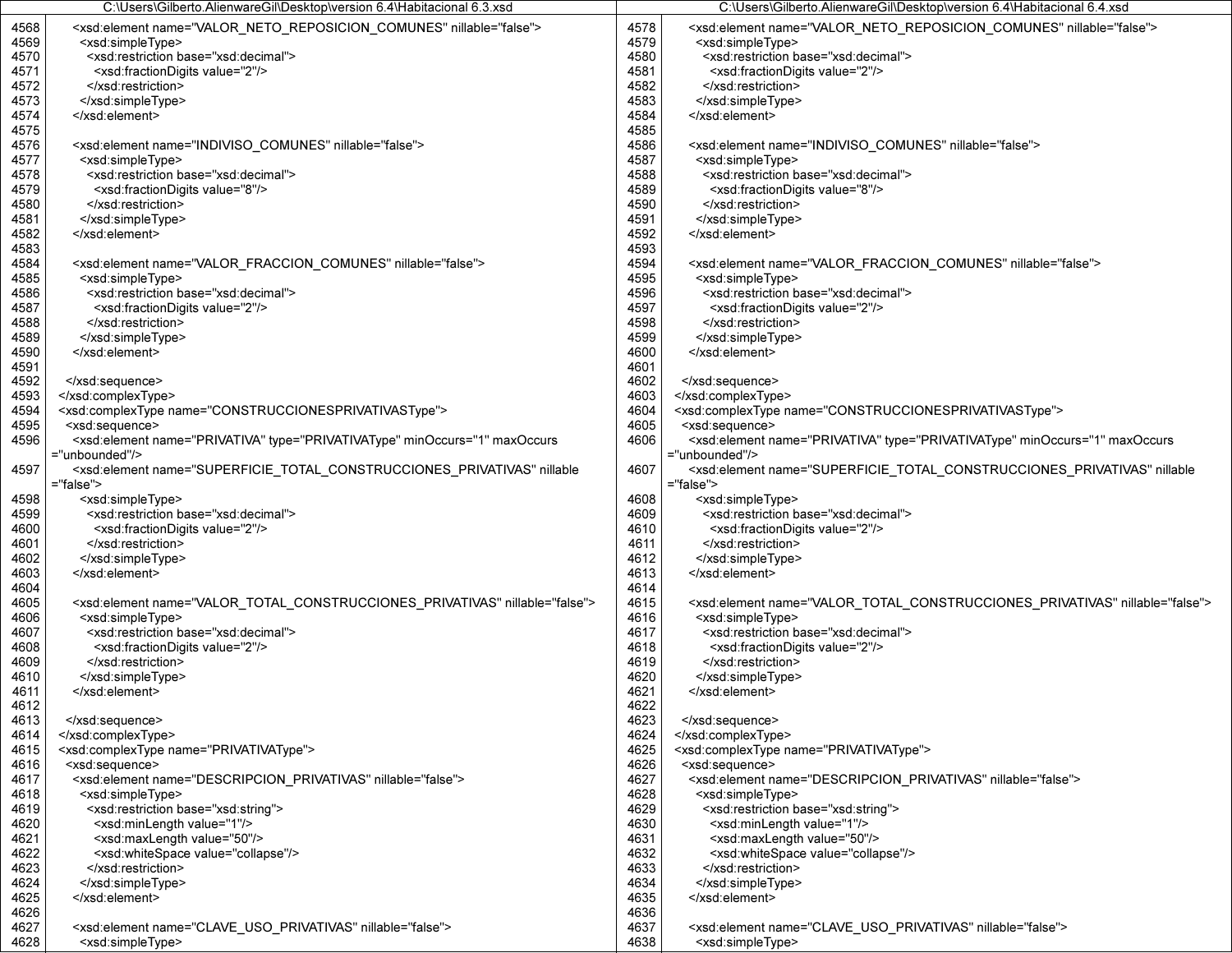|              | C:\Users\Gilberto.AlienwareGil\Desktop\version 6.4\Habitacional 6.3.xsd                       |              | C:\Users\Gilberto.AlienwareGil\Desktop\version 6.4\Habitacional 6.4.xsd                       |
|--------------|-----------------------------------------------------------------------------------------------|--------------|-----------------------------------------------------------------------------------------------|
| 4629         | <xsd:restriction base="xsd:string"></xsd:restriction>                                         | 4639         | <xsd:restriction base="xsd:string"></xsd:restriction>                                         |
| 4630         | <xsd:minlength value="1"></xsd:minlength>                                                     | 4640         | <xsd:minlength value="1"></xsd:minlength>                                                     |
| 4631         | <xsd:maxlength value="2"></xsd:maxlength>                                                     | 4641         | <xsd:maxlength value="2"></xsd:maxlength>                                                     |
| 4632         | <xsd:whitespace value="collapse"></xsd:whitespace>                                            | 4642         | <xsd:whitespace value="collapse"></xsd:whitespace>                                            |
| 4633         |                                                                                               | 4643         |                                                                                               |
| 4634         |                                                                                               | 4644         |                                                                                               |
| 4635         |                                                                                               | 4645         |                                                                                               |
| 4636         |                                                                                               | 4646         |                                                                                               |
| 4637         | <xsd:element name="NUMERO_NIVELES_TIPO_PRIVATIVAS" nillable="false"></xsd:element>            | 4647         | <xsd:element name="NUMERO_NIVELES_TIPO_PRIVATIVAS" nillable="false"></xsd:element>            |
| 4638         | <xsd:simpletype></xsd:simpletype>                                                             | 4648         | <xsd:simpletype></xsd:simpletype>                                                             |
| 4639         | <xsd:restriction base="xsd:integer"> </xsd:restriction>                                       | 4649         | <xsd:restriction base="xsd:integer"> </xsd:restriction>                                       |
| 4640         |                                                                                               | 4650         |                                                                                               |
| 4641         |                                                                                               | 4651         |                                                                                               |
| 4642         |                                                                                               | 4652         |                                                                                               |
| 4643         | <xsd:element name="CLAVE_RANGO_NIVELES_PRIVATIVAS" nillable="false"></xsd:element>            | 4653         | <xsd:element name="CLAVE_RANGO_NIVELES_PRIVATIVAS" nillable="false"></xsd:element>            |
| 4644         | <xsd:simpletype></xsd:simpletype>                                                             | 4654         | <xsd:simpletype></xsd:simpletype>                                                             |
| 4645         | <xsd:restriction base="xsd:string"></xsd:restriction>                                         | 4655         | <xsd:restriction base="xsd:string"></xsd:restriction>                                         |
| 4646         | <xsd:minlength value="1"></xsd:minlength>                                                     | 4656         | <xsd:minlength value="1"></xsd:minlength>                                                     |
| 4647         | <xsd:maxlength value="2"></xsd:maxlength>                                                     | 4657         | <xsd:maxlength value="2"></xsd:maxlength>                                                     |
| 4648         | <xsd:whitespace value="collapse"></xsd:whitespace>                                            | 4658         | <xsd:whitespace value="collapse"></xsd:whitespace>                                            |
| 4649         |                                                                                               | 4659         |                                                                                               |
| 4650         |                                                                                               | 4660         |                                                                                               |
| 4651         |                                                                                               | 4661         |                                                                                               |
| 4652         |                                                                                               | 4662         |                                                                                               |
| 4653         | <xsd:element name="PUNTAJE_CLASIFICACION_PRIVATIVAS" nillable="false"></xsd:element>          | 4663         | <xsd:element name="PUNTAJE_CLASIFICACION_PRIVATIVAS" nillable="false"></xsd:element>          |
| 4654         | <xsd:simpletype></xsd:simpletype>                                                             | 4664         | <xsd:simpletype></xsd:simpletype>                                                             |
| 4655         | <xsd:restriction base="xsd:integer"></xsd:restriction>                                        | 4665         | <xsd:restriction base="xsd:integer"></xsd:restriction>                                        |
| 4656         | <xsd:mininclusive value="0"></xsd:mininclusive>                                               | 4666         | <xsd:mininclusive value="0"></xsd:mininclusive>                                               |
| 4657         | <xsd:maxinclusive value="300"></xsd:maxinclusive>                                             | 4667         | <xsd:maxinclusive value="300"></xsd:maxinclusive>                                             |
| 4658         |                                                                                               | 4668         |                                                                                               |
| 4659         |                                                                                               | 4669         |                                                                                               |
| 4660         |                                                                                               | 4670         | $\le$ /xsd:element>                                                                           |
| 4661         |                                                                                               | 4671         |                                                                                               |
| 4662         | <xsd:element name="CVE_CLASE_PRIVATIVAS" nillable="false"></xsd:element>                      | 4672         | <xsd:element name="CVE_CLASE_PRIVATIVAS" nillable="false"></xsd:element>                      |
| 4663         | <xsd:simpletype></xsd:simpletype>                                                             | 4673         | <xsd:simpletype></xsd:simpletype>                                                             |
| 4664         | <xsd:restriction base="xsd:integer"></xsd:restriction>                                        | 4674         | <xsd:restriction base="xsd:integer"></xsd:restriction>                                        |
| 4665         | <xsd:enumeration value="0"></xsd:enumeration>                                                 | 4675         | <xsd:enumeration value="0"></xsd:enumeration>                                                 |
| 4666         | <xsd:enumeration value="1"></xsd:enumeration>                                                 | 4676         | <xsd:enumeration value="1"></xsd:enumeration>                                                 |
| 4667         | <xsd:enumeration value="2"></xsd:enumeration>                                                 | 4677         | <xsd:enumeration value="2"></xsd:enumeration>                                                 |
| 4668         | <xsd:enumeration value="3"></xsd:enumeration>                                                 | 4678         | <xsd:enumeration value="3"></xsd:enumeration>                                                 |
| 4669         | <xsd:enumeration value="4"></xsd:enumeration>                                                 | 4679         | <xsd:enumeration value="4"></xsd:enumeration>                                                 |
| 4670         | <xsd:enumeration value="5"></xsd:enumeration>                                                 | 4680         | <xsd:enumeration value="5"></xsd:enumeration>                                                 |
| 4671         | <xsd:enumeration value="6"></xsd:enumeration>                                                 | 4681         | <xsd:enumeration value="6"></xsd:enumeration>                                                 |
| 4672         | <xsd:enumeration value="7"></xsd:enumeration>                                                 | 4682         | <xsd:enumeration value="7"></xsd:enumeration>                                                 |
| 4673         | <xsd:enumeration value="8"></xsd:enumeration>                                                 | 4683         | <xsd:enumeration value="8"></xsd:enumeration>                                                 |
| 4674         |                                                                                               | 4684         |                                                                                               |
| 4675         |                                                                                               | 4685         |                                                                                               |
| 4676         |                                                                                               | 4686         |                                                                                               |
| 4677         |                                                                                               | 4687         |                                                                                               |
| 4678         | <xsd:element name="EDAD_PRIVATIVAS" nillable="false"></xsd:element>                           | 4688         | <xsd:element name="EDAD_PRIVATIVAS" nillable="false"></xsd:element>                           |
| 4679<br>4680 | <xsd:simpletype><br/><xsd:restriction base="xsd:integer"> </xsd:restriction></xsd:simpletype> | 4689<br>4690 | <xsd:simpletype><br/><xsd:restriction base="xsd:integer"> </xsd:restriction></xsd:simpletype> |
| 4681         |                                                                                               | 4691         |                                                                                               |
| 4682         |                                                                                               | 4692         |                                                                                               |
| 4683         |                                                                                               | 4693         |                                                                                               |
| 4684         | <xsd:element name="VIDA_UTIL_TOTAL_TIPO_PRIVATIVAS" nillable="false"></xsd:element>           | 4694         | <xsd:element name="VIDA_UTIL_TOTAL_TIPO_PRIVATIVAS" nillable="false"></xsd:element>           |
| 4685         | <xsd:simpletype></xsd:simpletype>                                                             | 4695         | <xsd:simpletype></xsd:simpletype>                                                             |
| 4686         | <xsd:restriction base="xsd:integer"> </xsd:restriction>                                       | 4696         | <xsd:restriction base="xsd:integer"> </xsd:restriction>                                       |
| 4687         |                                                                                               | 4697         |                                                                                               |
| 4688         |                                                                                               | 4698         |                                                                                               |
| 4689         |                                                                                               | 4699         |                                                                                               |
| 4690         | <xsd:element name="VIDA_UTIL_REMANENTE_PRIVATIVAS" nillable="false"></xsd:element>            | 4700         | <xsd:element name="VIDA_UTIL_REMANENTE_PRIVATIVAS" nillable="false"></xsd:element>            |
| 4691         | <xsd:simpletype></xsd:simpletype>                                                             | 4701         | <xsd:simpletype></xsd:simpletype>                                                             |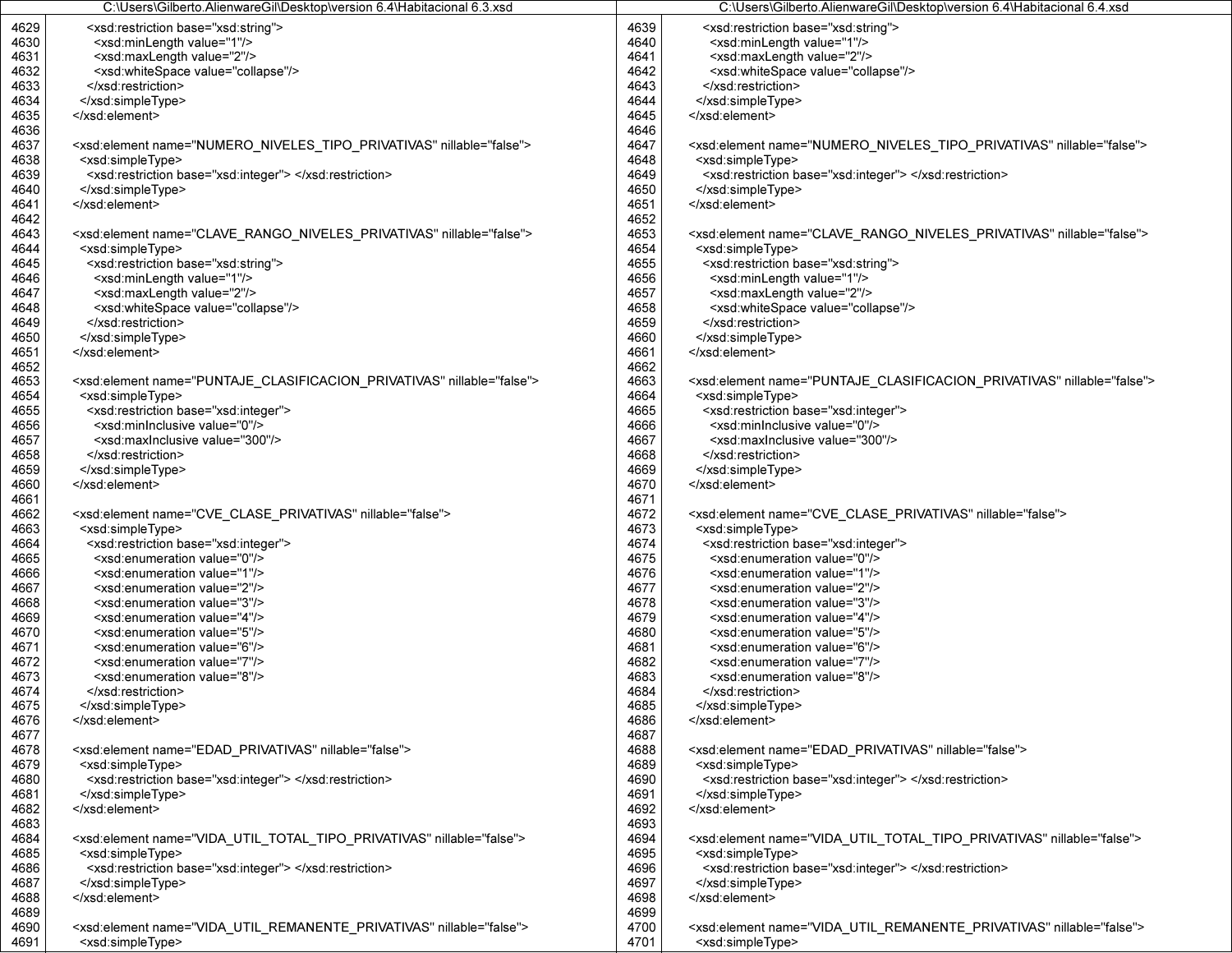|      | C:\Users\Gilberto.AlienwareGil\Desktop\version 6.4\Habitacional 6.3.xsd                                                                                                                                                |      | C:\Users\Gilberto.AlienwareGil\Desktop\version 6.4\Habitacional 6.4.xsd                          |
|------|------------------------------------------------------------------------------------------------------------------------------------------------------------------------------------------------------------------------|------|--------------------------------------------------------------------------------------------------|
| 4692 | <xsd:restriction base="xsd:integer"> </xsd:restriction>                                                                                                                                                                | 4702 | <xsd:restriction base="xsd:integer"> </xsd:restriction>                                          |
| 4693 |                                                                                                                                                                                                                        | 4703 |                                                                                                  |
| 4694 |                                                                                                                                                                                                                        | 4704 |                                                                                                  |
| 4695 |                                                                                                                                                                                                                        | 4705 |                                                                                                  |
| 4696 | <xsd:element name="CVE_CONSERVACION_PRIVATIVAS" nillable="false"></xsd:element>                                                                                                                                        | 4706 | <xsd:element name="CVE_CONSERVACION_PRIVATIVAS" nillable="false"></xsd:element>                  |
| 4697 | <xsd:simpletype></xsd:simpletype>                                                                                                                                                                                      | 4707 | <xsd:simpletype></xsd:simpletype>                                                                |
| 4698 | <xsd:restriction base="xsd:integer"></xsd:restriction>                                                                                                                                                                 | 4708 | <xsd:restriction base="xsd:integer"></xsd:restriction>                                           |
| 4699 | <xsd:enumeration value="0"></xsd:enumeration>                                                                                                                                                                          | 4709 | <xsd:enumeration value="0"></xsd:enumeration>                                                    |
| 4700 | <xsd:enumeration value="1"></xsd:enumeration>                                                                                                                                                                          | 4710 | <xsd:enumeration value="1"></xsd:enumeration>                                                    |
| 4701 | <xsd:enumeration value="2"></xsd:enumeration>                                                                                                                                                                          | 4711 | <xsd:enumeration value="2"></xsd:enumeration>                                                    |
| 4702 | <xsd:enumeration value="3"></xsd:enumeration>                                                                                                                                                                          | 4712 | <xsd:enumeration value="3"></xsd:enumeration>                                                    |
| 4703 | <xsd:enumeration value="4"></xsd:enumeration>                                                                                                                                                                          | 4713 | <xsd:enumeration value="4"></xsd:enumeration>                                                    |
| 4704 | <xsd:enumeration value="5"></xsd:enumeration>                                                                                                                                                                          | 4714 | <xsd:enumeration value="5"></xsd:enumeration>                                                    |
|      |                                                                                                                                                                                                                        | 4715 |                                                                                                  |
| 4705 | <xsd:enumeration value="6"></xsd:enumeration>                                                                                                                                                                          |      | <xsd:enumeration value="6"></xsd:enumeration>                                                    |
| 4706 | <xsd:enumeration value="7"></xsd:enumeration>                                                                                                                                                                          | 4716 | <xsd:enumeration value="7"></xsd:enumeration>                                                    |
| 4707 |                                                                                                                                                                                                                        | 4717 |                                                                                                  |
| 4708 |                                                                                                                                                                                                                        | 4718 |                                                                                                  |
| 4709 |                                                                                                                                                                                                                        | 4719 |                                                                                                  |
| 4710 |                                                                                                                                                                                                                        | 4720 |                                                                                                  |
| 4711 | <xsd:element name="SUPERFICIE_PRIVATIVAS" nillable="false"></xsd:element>                                                                                                                                              | 4721 | <xsd:element name="SUPERFICIE_PRIVATIVAS" nillable="false"></xsd:element>                        |
| 4712 | <xsd:simpletype></xsd:simpletype>                                                                                                                                                                                      | 4722 | <xsd:simpletype></xsd:simpletype>                                                                |
| 4713 | <xsd:restriction base="xsd:decimal"></xsd:restriction>                                                                                                                                                                 | 4723 | <xsd:restriction base="xsd:decimal"></xsd:restriction>                                           |
| 4714 | <xsd:fractiondigits value="2"></xsd:fractiondigits>                                                                                                                                                                    | 4724 | <xsd:fractiondigits value="2"></xsd:fractiondigits>                                              |
| 4715 |                                                                                                                                                                                                                        | 4725 |                                                                                                  |
| 4716 |                                                                                                                                                                                                                        | 4726 |                                                                                                  |
| 4717 |                                                                                                                                                                                                                        | 4727 |                                                                                                  |
| 4718 |                                                                                                                                                                                                                        | 4728 |                                                                                                  |
| 4719 | <xsd:element name="VALOR_UNITARIODEREPOSICIONNUEVO_PRIVATIVAS" nillable<="" td=""><td>4729</td><td><xsd:element name="VALOR_UNITARIODEREPOSICIONNUEVO_PRIVATIVAS" nillable<="" td=""></xsd:element></td></xsd:element> | 4729 | <xsd:element name="VALOR_UNITARIODEREPOSICIONNUEVO_PRIVATIVAS" nillable<="" td=""></xsd:element> |
|      | ="false">                                                                                                                                                                                                              |      | ="false">                                                                                        |
| 4720 | <xsd:simpletype></xsd:simpletype>                                                                                                                                                                                      | 4730 | <xsd:simpletype></xsd:simpletype>                                                                |
| 4721 | <xsd:restriction base="xsd:decimal"></xsd:restriction>                                                                                                                                                                 | 4731 | <xsd:restriction base="xsd:decimal"></xsd:restriction>                                           |
| 4722 | <xsd:fractiondigits value="2"></xsd:fractiondigits>                                                                                                                                                                    | 4732 | <xsd:fractiondigits value="2"></xsd:fractiondigits>                                              |
| 4723 | $\le$ /xsd:restriction>                                                                                                                                                                                                | 4733 |                                                                                                  |
| 4724 |                                                                                                                                                                                                                        | 4734 |                                                                                                  |
| 4725 |                                                                                                                                                                                                                        | 4735 |                                                                                                  |
| 4726 |                                                                                                                                                                                                                        | 4736 |                                                                                                  |
| 4727 | <xsd:element name="FACTOR_EDAD_PRIVATIVAS" nillable="false"></xsd:element>                                                                                                                                             | 4737 | <xsd:element name="FACTOR_EDAD_PRIVATIVAS" nillable="false"></xsd:element>                       |
| 4728 | <xsd:simpletype></xsd:simpletype>                                                                                                                                                                                      | 4738 | <xsd:simpletype></xsd:simpletype>                                                                |
| 4729 | <xsd:restriction base="xsd:decimal"></xsd:restriction>                                                                                                                                                                 | 4739 | <xsd:restriction base="xsd:decimal"></xsd:restriction>                                           |
| 4730 | <xsd:fractiondigits value="2"></xsd:fractiondigits>                                                                                                                                                                    | 4740 | <xsd:fractiondigits value="2"></xsd:fractiondigits>                                              |
| 4731 |                                                                                                                                                                                                                        | 4741 |                                                                                                  |
| 4732 |                                                                                                                                                                                                                        | 4742 |                                                                                                  |
| 4733 |                                                                                                                                                                                                                        | 4743 |                                                                                                  |
| 4734 |                                                                                                                                                                                                                        | 4744 |                                                                                                  |
| 4735 | <xsd:element name="FACTOR_CONSERVACION_PRIVATIVAS" nillable="false"></xsd:element>                                                                                                                                     | 4745 | <xsd:element name="FACTOR_CONSERVACION_PRIVATIVAS" nillable="false"></xsd:element>               |
| 4736 | <xsd:simpletype></xsd:simpletype>                                                                                                                                                                                      | 4746 | <xsd:simpletype></xsd:simpletype>                                                                |
| 4737 | <xsd:restriction base="xsd:decimal"></xsd:restriction>                                                                                                                                                                 | 4747 | <xsd:restriction base="xsd:decimal"></xsd:restriction>                                           |
| 4738 | <xsd:fractiondigits value="2"></xsd:fractiondigits>                                                                                                                                                                    | 4748 | <xsd:fractiondigits value="2"></xsd:fractiondigits>                                              |
| 4739 |                                                                                                                                                                                                                        | 4749 |                                                                                                  |
| 4740 |                                                                                                                                                                                                                        | 4750 |                                                                                                  |
| 4741 |                                                                                                                                                                                                                        | 4751 |                                                                                                  |
|      |                                                                                                                                                                                                                        | 4752 |                                                                                                  |
| 4742 |                                                                                                                                                                                                                        |      |                                                                                                  |
| 4743 | <xsd:element name="AVANCE_OBRA_PRIVATIVAS" nillable="false"></xsd:element>                                                                                                                                             | 4753 | <xsd:element name="AVANCE_OBRA_PRIVATIVAS" nillable="false"></xsd:element>                       |
| 4744 | <xsd:simpletype></xsd:simpletype>                                                                                                                                                                                      | 4754 | <xsd:simpletype></xsd:simpletype>                                                                |
| 4745 | <xsd:restriction base="xsd:decimal"></xsd:restriction>                                                                                                                                                                 | 4755 | <xsd:restriction base="xsd:decimal"></xsd:restriction>                                           |
| 4746 | <xsd:fractiondigits value="2"></xsd:fractiondigits>                                                                                                                                                                    | 4756 | <xsd:fractiondigits value="2"></xsd:fractiondigits>                                              |
| 4747 |                                                                                                                                                                                                                        | 4757 |                                                                                                  |
| 4748 |                                                                                                                                                                                                                        | 4758 |                                                                                                  |
| 4749 |                                                                                                                                                                                                                        | 4759 |                                                                                                  |
| 4750 |                                                                                                                                                                                                                        | 4760 |                                                                                                  |
| 4751 | <xsd:element name="FACTOR_RESULTANTE_PRIVATIVAS" nillable="false"></xsd:element>                                                                                                                                       | 4761 | <xsd:element name="FACTOR_RESULTANTE_PRIVATIVAS" nillable="false"></xsd:element>                 |
| 4752 | <xsd:simpletype></xsd:simpletype>                                                                                                                                                                                      | 4762 | <xsd:simpletype></xsd:simpletype>                                                                |
| 4753 | <xsd:restriction base="xsd:decimal"></xsd:restriction>                                                                                                                                                                 | 4763 | <xsd:restriction base="xsd:decimal"></xsd:restriction>                                           |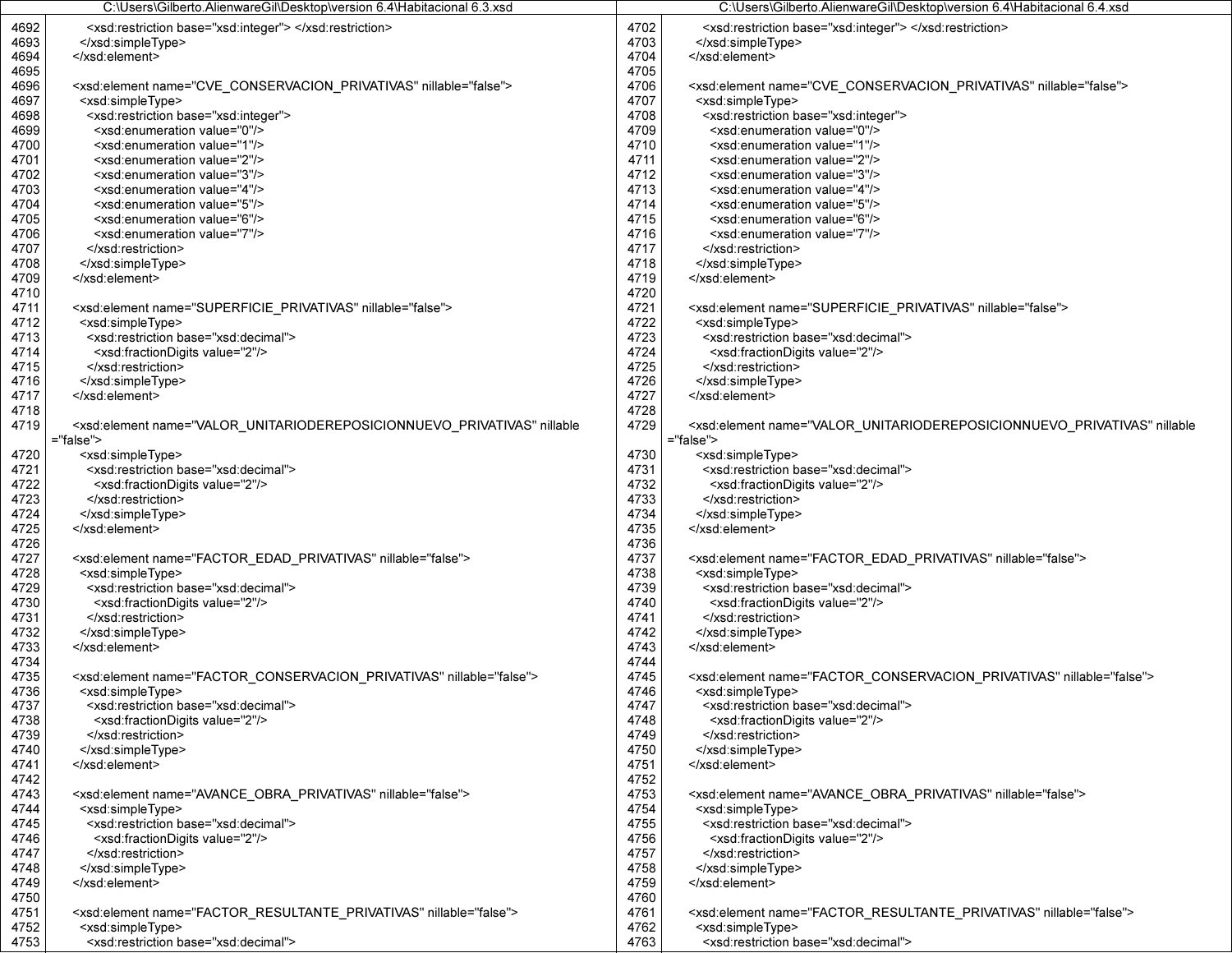|      | C:\Users\Gilberto.AlienwareGil\Desktop\version 6.4\Habitacional 6.3.xsd                                                                                                                                                |      | C:\Users\Gilberto.AlienwareGil\Desktop\version 6.4\Habitacional 6.4.xsd                                             |
|------|------------------------------------------------------------------------------------------------------------------------------------------------------------------------------------------------------------------------|------|---------------------------------------------------------------------------------------------------------------------|
| 4754 | <xsd:fractiondigits value="2"></xsd:fractiondigits>                                                                                                                                                                    | 4764 | <xsd:fractiondigits value="2"></xsd:fractiondigits>                                                                 |
| 4755 |                                                                                                                                                                                                                        | 4765 |                                                                                                                     |
| 4756 |                                                                                                                                                                                                                        | 4766 |                                                                                                                     |
| 4757 |                                                                                                                                                                                                                        | 4767 |                                                                                                                     |
| 4758 |                                                                                                                                                                                                                        | 4768 |                                                                                                                     |
| 4759 | <xsd:element name="VALOR_NETO_REPOSICION_PRIVATIVAS" nillable="false"></xsd:element>                                                                                                                                   | 4769 | <xsd:element name="VALOR_NETO_REPOSICION_PRIVATIVAS" nillable="false"></xsd:element>                                |
|      |                                                                                                                                                                                                                        |      |                                                                                                                     |
| 4760 | <xsd:simpletype></xsd:simpletype>                                                                                                                                                                                      | 4770 | <xsd:simpletype></xsd:simpletype>                                                                                   |
| 4761 | <xsd:restriction base="xsd:decimal"></xsd:restriction>                                                                                                                                                                 | 4771 | <xsd:restriction base="xsd:decimal"></xsd:restriction>                                                              |
| 4762 | <xsd:fractiondigits value="2"></xsd:fractiondigits>                                                                                                                                                                    | 4772 | <xsd:fractiondigits value="2"></xsd:fractiondigits>                                                                 |
| 4763 |                                                                                                                                                                                                                        | 4773 |                                                                                                                     |
| 4764 |                                                                                                                                                                                                                        | 4774 |                                                                                                                     |
| 4765 |                                                                                                                                                                                                                        | 4775 |                                                                                                                     |
| 4766 |                                                                                                                                                                                                                        | 4776 |                                                                                                                     |
| 4767 | <xsd:element name="VALOR_FRACCION_PRIVATIVAS" nillable="false"></xsd:element>                                                                                                                                          | 4777 | <xsd:element name="VALOR_FRACCION_PRIVATIVAS" nillable="false"></xsd:element>                                       |
| 4768 | <xsd:simpletype></xsd:simpletype>                                                                                                                                                                                      | 4778 | <xsd:simpletype></xsd:simpletype>                                                                                   |
| 4769 | <xsd:restriction base="xsd:decimal"></xsd:restriction>                                                                                                                                                                 | 4779 | <xsd:restriction base="xsd:decimal"></xsd:restriction>                                                              |
| 4770 | <xsd:fractiondigits value="2"></xsd:fractiondigits>                                                                                                                                                                    | 4780 | <xsd:fractiondigits value="2"></xsd:fractiondigits>                                                                 |
| 4771 |                                                                                                                                                                                                                        | 4781 |                                                                                                                     |
| 4772 |                                                                                                                                                                                                                        | 4782 |                                                                                                                     |
| 4773 |                                                                                                                                                                                                                        | 4783 |                                                                                                                     |
| 4774 |                                                                                                                                                                                                                        | 4784 |                                                                                                                     |
| 4775 |                                                                                                                                                                                                                        | 4785 |                                                                                                                     |
| 4776 |                                                                                                                                                                                                                        | 4786 |                                                                                                                     |
| 4777 | <xsd:complextype name="TERRENOType"></xsd:complextype>                                                                                                                                                                 | 4787 | <xsd:complextype name="TERRENOType"></xsd:complextype>                                                              |
|      |                                                                                                                                                                                                                        |      |                                                                                                                     |
| 4778 | <xsd:sequence></xsd:sequence>                                                                                                                                                                                          | 4788 | <xsd:sequence></xsd:sequence>                                                                                       |
| 4779 | <xsd:element <="" name="CALLES_TRANSVERSALES_LIMITROFES_Y_ORIENTACION" td=""><td>4789</td><td><xsd:element <="" name="CALLES_TRANSVERSALES_LIMITROFES_Y_ORIENTACION" td=""></xsd:element></td></xsd:element>           | 4789 | <xsd:element <="" name="CALLES_TRANSVERSALES_LIMITROFES_Y_ORIENTACION" td=""></xsd:element>                         |
|      | nillable="false">                                                                                                                                                                                                      |      | nillable="false">                                                                                                   |
| 4780 | <xsd:simpletype></xsd:simpletype>                                                                                                                                                                                      | 4790 | <xsd:simpletype></xsd:simpletype>                                                                                   |
| 4781 | <xsd:restriction base="xsd:string"></xsd:restriction>                                                                                                                                                                  | 4791 | <xsd:restriction base="xsd:string"></xsd:restriction>                                                               |
| 4782 | <xsd:minlength value="0"></xsd:minlength>                                                                                                                                                                              | 4792 | <xsd:minlength value="0"></xsd:minlength>                                                                           |
| 4783 | <xsd:maxlength value="500"></xsd:maxlength>                                                                                                                                                                            | 4793 | <xsd:maxlength value="500"></xsd:maxlength>                                                                         |
| 4784 | <xsd:whitespace value="collapse"></xsd:whitespace>                                                                                                                                                                     | 4794 | <xsd:whitespace value="collapse"></xsd:whitespace>                                                                  |
| 4785 |                                                                                                                                                                                                                        | 4795 |                                                                                                                     |
| 4786 |                                                                                                                                                                                                                        | 4796 |                                                                                                                     |
| 4787 |                                                                                                                                                                                                                        | 4797 |                                                                                                                     |
| 4788 |                                                                                                                                                                                                                        | 4798 |                                                                                                                     |
| 4789 | <xsd:element name="CROQUIS_MICROLOCALIZACION" nillable="false"></xsd:element>                                                                                                                                          | 4799 | <xsd:element name="CROQUIS_MICROLOCALIZACION" nillable="false"></xsd:element>                                       |
| 4790 | <xsd:simpletype></xsd:simpletype>                                                                                                                                                                                      | 4800 | <xsd:simpletype></xsd:simpletype>                                                                                   |
| 4791 | <xsd:restriction base="xsd:base64Binary"> </xsd:restriction>                                                                                                                                                           | 4801 | <xsd:restriction base="xsd:base64Binary"> </xsd:restriction>                                                        |
| 4792 |                                                                                                                                                                                                                        | 4802 |                                                                                                                     |
| 4793 |                                                                                                                                                                                                                        | 4803 |                                                                                                                     |
| 4794 |                                                                                                                                                                                                                        | 4804 |                                                                                                                     |
| 4795 |                                                                                                                                                                                                                        | 4805 |                                                                                                                     |
|      | <xsd:element name="CROQUIS_MACROLOCALIZACION" nillable="false"></xsd:element>                                                                                                                                          |      | <xsd:element name="CROQUIS_MACROLOCALIZACION" nillable="false"><br/><xsd:simpletype></xsd:simpletype></xsd:element> |
| 4796 | <xsd:simpletype></xsd:simpletype>                                                                                                                                                                                      | 4806 |                                                                                                                     |
| 4797 | <xsd:restriction base="xsd:base64Binary"> </xsd:restriction>                                                                                                                                                           | 4807 | <xsd:restriction base="xsd:base64Binary"> </xsd:restriction>                                                        |
| 4798 |                                                                                                                                                                                                                        | 4808 |                                                                                                                     |
| 4799 |                                                                                                                                                                                                                        | 4809 |                                                                                                                     |
| 4800 |                                                                                                                                                                                                                        | 4810 |                                                                                                                     |
| 4801 | <xsd:element name="FUENTELEGAL" type="FUENTELEGALType"></xsd:element>                                                                                                                                                  | 4811 | <xsd:element name="FUENTELEGAL" type="FUENTELEGALType"></xsd:element>                                               |
| 4802 | <xsd:element <="" name="MEDIDASCOLINDANCIAS" td="" type="MEDIDASCOLINDANCIASType"><td>4812</td><td><xsd:element <="" name="MEDIDASCOLINDANCIAS" td="" type="MEDIDASCOLINDANCIASType"></xsd:element></td></xsd:element> | 4812 | <xsd:element <="" name="MEDIDASCOLINDANCIAS" td="" type="MEDIDASCOLINDANCIASType"></xsd:element>                    |
|      | minOccurs="1" maxOccurs="unbounded"/>                                                                                                                                                                                  |      | minOccurs="1" maxOccurs="unbounded"/>                                                                               |
| 4803 | <xsd:element name="TERRENOENESTUDIO" type="TERRENOENESTUDIOType"></xsd:element>                                                                                                                                        | 4813 | <xsd:element name="TERRENOENESTUDIO" type="TERRENOENESTUDIOType"></xsd:element>                                     |
| 4804 |                                                                                                                                                                                                                        | 4814 |                                                                                                                     |
| 4805 | <xsd:attribute name="id" type="xsd:string"></xsd:attribute>                                                                                                                                                            | 4815 | <xsd:attribute name="id" type="xsd:string"></xsd:attribute>                                                         |
| 4806 |                                                                                                                                                                                                                        | 4816 |                                                                                                                     |
| 4807 | <xsd:complextype name="TERRENOENESTUDIOType"></xsd:complextype>                                                                                                                                                        | 4817 | <xsd:complextype name="TERRENOENESTUDIOType"></xsd:complextype>                                                     |
| 4808 | <xsd:sequence></xsd:sequence>                                                                                                                                                                                          | 4818 | <xsd:sequence></xsd:sequence>                                                                                       |
| 4809 | <xsd:element <="" name="SUPERFICIE_TERRENO" td="" type="SUPERFICIE_TERRENOType"><td>4819</td><td><xsd:element <="" name="SUPERFICIE_TERRENO" td="" type="SUPERFICIE_TERRENOType"></xsd:element></td></xsd:element>     | 4819 | <xsd:element <="" name="SUPERFICIE_TERRENO" td="" type="SUPERFICIE_TERRENOType"></xsd:element>                      |
|      | minOccurs="1" maxOccurs="10"/>                                                                                                                                                                                         |      | minOccurs="1" maxOccurs="10"/>                                                                                      |
| 4810 |                                                                                                                                                                                                                        | 4820 | <xsd:element name="TOTAL_VALOR_TERRENO" nillable="false"></xsd:element>                                             |
|      | <xsd:element name="TOTAL_VALOR_TERRENO" nillable="false"></xsd:element>                                                                                                                                                |      |                                                                                                                     |
| 4811 | <xsd:simpletype></xsd:simpletype>                                                                                                                                                                                      | 4821 | <xsd:simpletype></xsd:simpletype>                                                                                   |
| 4812 | <xsd:restriction base="xsd:decimal"></xsd:restriction>                                                                                                                                                                 | 4822 | <xsd:restriction base="xsd:decimal"></xsd:restriction>                                                              |
| 4813 | <xsd:fractiondigits value="2"></xsd:fractiondigits>                                                                                                                                                                    | 4823 | <xsd:fractiondigits value="2"></xsd:fractiondigits>                                                                 |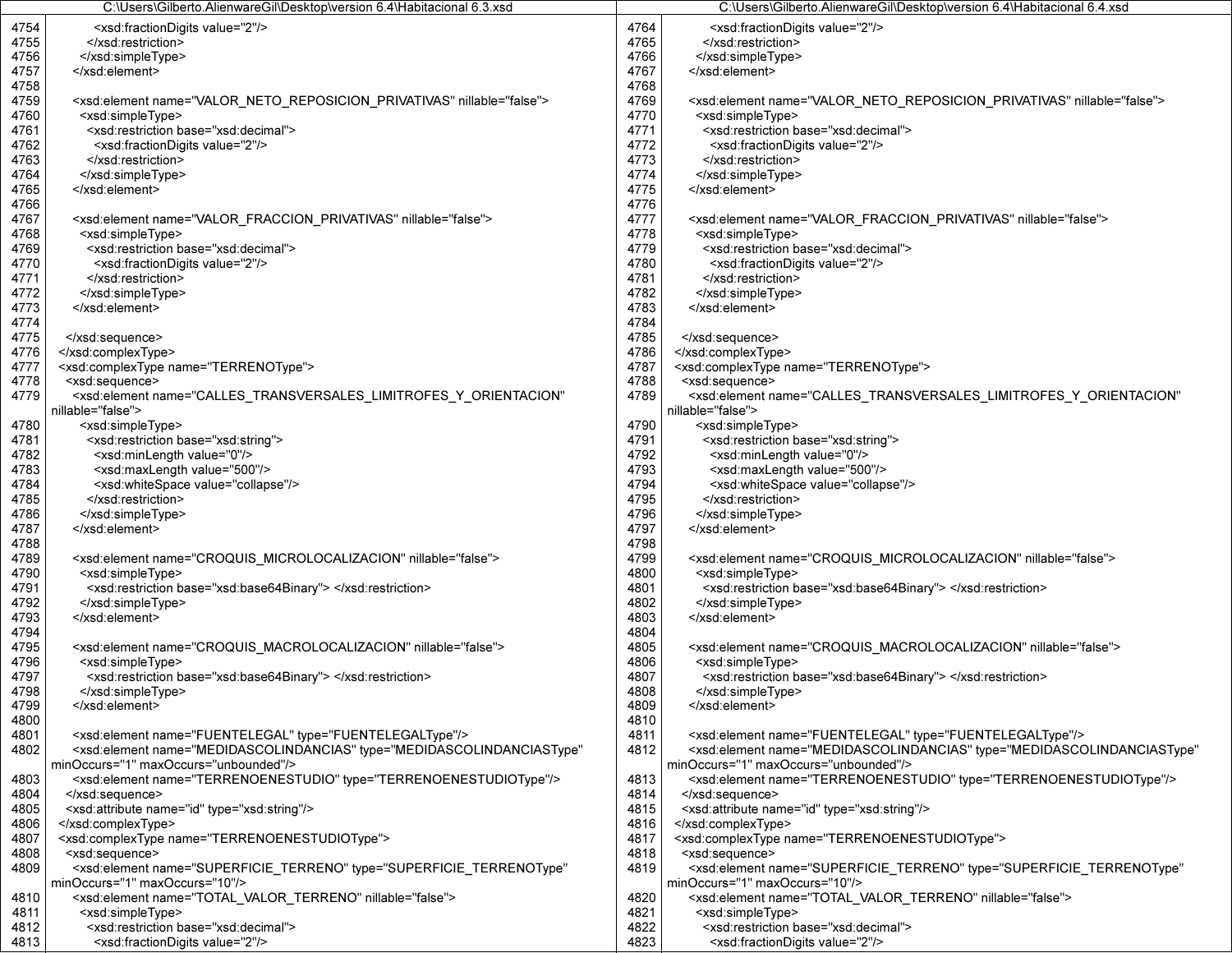|              | C:\Users\Gilberto.AlienwareGil\Desktop\version 6.4\Habitacional 6.3.xsd                                                                                                                                                                |              | C:\Users\Gilberto.AlienwareGil\Desktop\version 6.4\Habitacional 6.4.xsd                                        |
|--------------|----------------------------------------------------------------------------------------------------------------------------------------------------------------------------------------------------------------------------------------|--------------|----------------------------------------------------------------------------------------------------------------|
| 4814         |                                                                                                                                                                                                                                        | 4824         |                                                                                                                |
| 4815         |                                                                                                                                                                                                                                        | 4825         |                                                                                                                |
| 4816         |                                                                                                                                                                                                                                        | 4826         |                                                                                                                |
| 4817         |                                                                                                                                                                                                                                        | 4827         |                                                                                                                |
| 4818         | <xsd:element name="INDIVISOS_CONSTRUCCION" nillable="false"></xsd:element>                                                                                                                                                             | 4828         | <xsd:element name="INDIVISOS_CONSTRUCCION" nillable="false"></xsd:element>                                     |
| 4819         | <xsd:simpletype></xsd:simpletype>                                                                                                                                                                                                      | 4829         | <xsd:simpletype></xsd:simpletype>                                                                              |
| 4820         | <xsd:restriction base="xsd:decimal"></xsd:restriction>                                                                                                                                                                                 | 4830         | <xsd:restriction base="xsd:decimal"></xsd:restriction>                                                         |
| 4821         | <xsd:fractiondigits value="8"></xsd:fractiondigits>                                                                                                                                                                                    | 4831         | <xsd:fractiondigits value="8"></xsd:fractiondigits>                                                            |
| 4822         |                                                                                                                                                                                                                                        | 4832         |                                                                                                                |
| 4823<br>4824 | <br>                                                                                                                                                                                                                                   | 4833<br>4834 | <br>                                                                                                           |
| 4825         |                                                                                                                                                                                                                                        | 4835         |                                                                                                                |
| 4826         | <xsd:element name="INDIVISOS_TERRENO" nillable="false"></xsd:element>                                                                                                                                                                  | 4836         | <xsd:element name="INDIVISOS_TERRENO" nillable="false"></xsd:element>                                          |
| 4827         | <xsd:simpletype></xsd:simpletype>                                                                                                                                                                                                      | 4837         | <xsd:simpletype></xsd:simpletype>                                                                              |
| 4828         | <xsd:restriction base="xsd:decimal"></xsd:restriction>                                                                                                                                                                                 | 4838         | <xsd:restriction base="xsd:decimal"></xsd:restriction>                                                         |
| 4829         | <xsd:fractiondigits value="8"></xsd:fractiondigits>                                                                                                                                                                                    | 4839         | <xsd:fractiondigits value="8"></xsd:fractiondigits>                                                            |
| 4830         |                                                                                                                                                                                                                                        | 4840         |                                                                                                                |
| 4831         |                                                                                                                                                                                                                                        | 4841         |                                                                                                                |
| 4832         |                                                                                                                                                                                                                                        | 4842         |                                                                                                                |
| 4833         |                                                                                                                                                                                                                                        | 4843         |                                                                                                                |
| 4834         |                                                                                                                                                                                                                                        | 4844         |                                                                                                                |
| 4835         |                                                                                                                                                                                                                                        | 4845         |                                                                                                                |
| 4836         | <xsd:complextype name="SUPERFICIE_TERRENOType"></xsd:complextype>                                                                                                                                                                      | 4846         | <xsd:complextype name="SUPERFICIE_TERRENOType"></xsd:complextype>                                              |
| 4837         | <xsd:sequence></xsd:sequence>                                                                                                                                                                                                          | 4847         | <xsd:sequence></xsd:sequence>                                                                                  |
| 4838         | <xsd:element name="IDENTIFICADOR_FRACCION" nillable="false"></xsd:element>                                                                                                                                                             | 4848         | <xsd:element name="IDENTIFICADOR_FRACCION" nillable="false"></xsd:element>                                     |
| 4839         | <xsd:simpletype></xsd:simpletype>                                                                                                                                                                                                      | 4849         | <xsd:simpletype></xsd:simpletype>                                                                              |
| 4840         | <xsd:restriction base="xsd:integer"> </xsd:restriction>                                                                                                                                                                                | 4850<br>4851 | <xsd:restriction base="xsd:integer"> </xsd:restriction><br>                                                    |
| 4841<br>4842 | <br>                                                                                                                                                                                                                                   | 4852         |                                                                                                                |
| 4843         |                                                                                                                                                                                                                                        | 4853         |                                                                                                                |
| 4844         | <xsd:element name="SUPERFICIE_TERRENO_CONJUNTO" nillable="false"></xsd:element>                                                                                                                                                        | 4854         | <xsd:element name="SUPERFICIE_TERRENO_CONJUNTO" nillable="false"></xsd:element>                                |
| 4845         | <xsd:simpletype></xsd:simpletype>                                                                                                                                                                                                      | 4855         | <xsd:simpletype></xsd:simpletype>                                                                              |
| 4846         | <xsd:restriction base="xsd:decimal"></xsd:restriction>                                                                                                                                                                                 | 4856         | <xsd:restriction base="xsd:decimal"></xsd:restriction>                                                         |
| 4847         | <xsd:fractiondigits value="2"></xsd:fractiondigits>                                                                                                                                                                                    | 4857         | <xsd:fractiondigits value="2"></xsd:fractiondigits>                                                            |
| 4848         |                                                                                                                                                                                                                                        | 4858         |                                                                                                                |
| 4849         |                                                                                                                                                                                                                                        | 4859         |                                                                                                                |
| 4850         |                                                                                                                                                                                                                                        | 4860         |                                                                                                                |
| 4851         |                                                                                                                                                                                                                                        | 4861         |                                                                                                                |
| 4852         | <xsd:element maxoccurs<="" minoccurs="1" name="SUPERFICIE_TERRENO" nillable="false" td=""><td>4862</td><td><xsd:element maxoccurs<="" minoccurs="1" name="SUPERFICIE_TERRENO" nillable="false" td=""></xsd:element></td></xsd:element> | 4862         | <xsd:element maxoccurs<="" minoccurs="1" name="SUPERFICIE_TERRENO" nillable="false" td=""></xsd:element>       |
|              | $=$ "10">                                                                                                                                                                                                                              |              | $=$ "10">                                                                                                      |
| 4853<br>4854 | <xsd:simpletype><br/><xsd:restriction base="xsd:decimal"></xsd:restriction></xsd:simpletype>                                                                                                                                           | 4863<br>4864 | <xsd:simpletype><br/><xsd:restriction base="xsd:decimal"></xsd:restriction></xsd:simpletype>                   |
| 4855         | <xsd:fractiondigits value="2"></xsd:fractiondigits>                                                                                                                                                                                    | 4865         | <xsd:fractiondigits value="2"></xsd:fractiondigits>                                                            |
| 4856         |                                                                                                                                                                                                                                        | 4866         |                                                                                                                |
| 4857         |                                                                                                                                                                                                                                        | 4867         |                                                                                                                |
| 4858         |                                                                                                                                                                                                                                        | 4868         |                                                                                                                |
| 4859         |                                                                                                                                                                                                                                        | 4869         |                                                                                                                |
| 4860         | <xsd:element name="FZO" nillable="false"></xsd:element>                                                                                                                                                                                | 4870         | <xsd:element name="FZO" nillable="false"></xsd:element>                                                        |
| 4861         | <xsd:simpletype></xsd:simpletype>                                                                                                                                                                                                      | 4871         | <xsd:simpletype></xsd:simpletype>                                                                              |
| 4862         | <xsd:restriction base="xsd:decimal"></xsd:restriction>                                                                                                                                                                                 | 4872         | <xsd:restriction base="xsd:decimal"></xsd:restriction>                                                         |
| 4863         | <xsd:fractiondigits value="2"></xsd:fractiondigits>                                                                                                                                                                                    | 4873         | <xsd:fractiondigits value="2"></xsd:fractiondigits>                                                            |
| 4864         |                                                                                                                                                                                                                                        | 4874         |                                                                                                                |
| 4865         |                                                                                                                                                                                                                                        | 4875         |                                                                                                                |
| 4866         |                                                                                                                                                                                                                                        | 4876         |                                                                                                                |
| 4867         |                                                                                                                                                                                                                                        | 4877         |                                                                                                                |
| 4868         | <xsd:element name="FUB" nillable="false"></xsd:element>                                                                                                                                                                                | 4878         | <xsd:element name="FUB" nillable="false"></xsd:element>                                                        |
| 4869         | <xsd:simpletype></xsd:simpletype>                                                                                                                                                                                                      | 4879         | <xsd:simpletype></xsd:simpletype>                                                                              |
| 4870<br>4871 | <xsd:restriction base="xsd:decimal"><br/><xsd:fractiondigits value="2"></xsd:fractiondigits></xsd:restriction>                                                                                                                         | 4880<br>4881 | <xsd:restriction base="xsd:decimal"><br/><xsd:fractiondigits value="2"></xsd:fractiondigits></xsd:restriction> |
| 4872         |                                                                                                                                                                                                                                        | 4882         |                                                                                                                |
| 4873         |                                                                                                                                                                                                                                        | 4883         |                                                                                                                |
| 4874         |                                                                                                                                                                                                                                        | 4884         |                                                                                                                |
| 4875         |                                                                                                                                                                                                                                        | 4885         |                                                                                                                |
|              |                                                                                                                                                                                                                                        |              |                                                                                                                |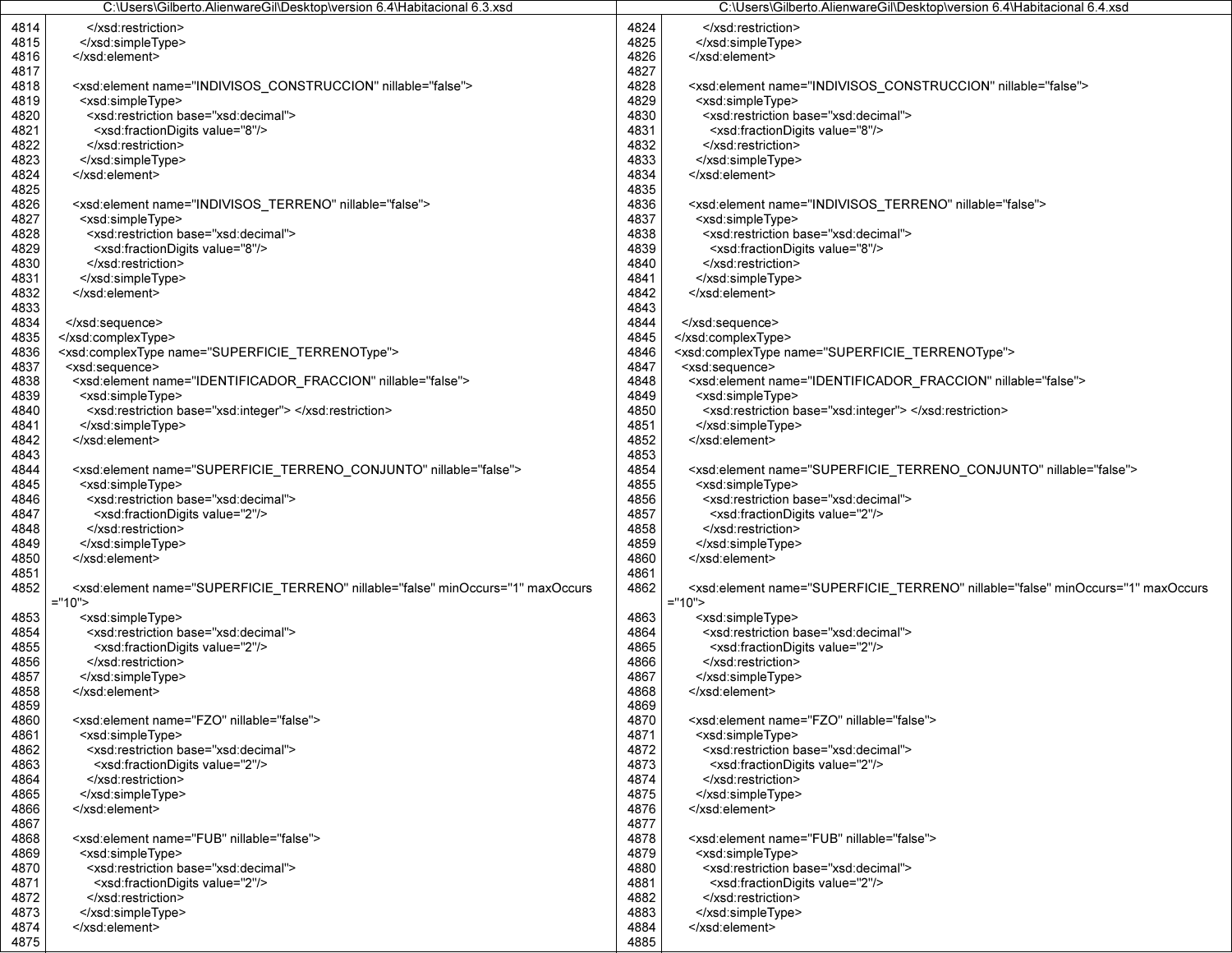|              | C:\Users\Gilberto.AlienwareGil\Desktop\version 6.4\Habitacional 6.3.xsd                       |              | C:\Users\Gilberto.AlienwareGil\Desktop\version 6.4\Habitacional 6.4.xsd                       |
|--------------|-----------------------------------------------------------------------------------------------|--------------|-----------------------------------------------------------------------------------------------|
| 4876         | <xsd:element name="FFR" nillable="false"></xsd:element>                                       | 4886         | <xsd:element name="FFR" nillable="false"></xsd:element>                                       |
| 4877         | <xsd:simpletype></xsd:simpletype>                                                             | 4887         | <xsd:simpletype></xsd:simpletype>                                                             |
| 4878         | <xsd:restriction base="xsd:decimal"></xsd:restriction>                                        | 4888         | <xsd:restriction base="xsd:decimal"></xsd:restriction>                                        |
| 4879         | <xsd:fractiondigits value="2"></xsd:fractiondigits>                                           | 4889         | <xsd:fractiondigits value="2"></xsd:fractiondigits>                                           |
| 4880         |                                                                                               | 4890         |                                                                                               |
| 4881         |                                                                                               | 4891         |                                                                                               |
| 4882         |                                                                                               | 4892         |                                                                                               |
| 4883         |                                                                                               | 4893         |                                                                                               |
| 4884         | <xsd:element name="FFO" nillable="false"></xsd:element>                                       | 4894         | <xsd:element name="FFO" nillable="false"></xsd:element>                                       |
| 4885         | <xsd:simpletype></xsd:simpletype>                                                             | 4895         | <xsd:simpletype></xsd:simpletype>                                                             |
| 4886         | <xsd:restriction base="xsd:decimal"></xsd:restriction>                                        | 4896         | <xsd:restriction base="xsd:decimal"></xsd:restriction>                                        |
| 4887         | <xsd:fractiondigits value="2"></xsd:fractiondigits>                                           | 4897         | <xsd:fractiondigits value="2"></xsd:fractiondigits>                                           |
| 4888         |                                                                                               | 4898         |                                                                                               |
| 4889         |                                                                                               | 4899         |                                                                                               |
| 4890         |                                                                                               | 4900<br>4901 |                                                                                               |
| 4891         |                                                                                               | 4902         |                                                                                               |
| 4892<br>4893 | <xsd:element name="FSU" nillable="false"><br/><xsd:simpletype></xsd:simpletype></xsd:element> | 4903         | <xsd:element name="FSU" nillable="false"><br/><xsd:simpletype></xsd:simpletype></xsd:element> |
| 4894         | <xsd:restriction base="xsd:decimal"></xsd:restriction>                                        | 4904         | <xsd:restriction base="xsd:decimal"></xsd:restriction>                                        |
| 4895         | <xsd:fractiondigits value="2"></xsd:fractiondigits>                                           | 4905         | <xsd:fractiondigits value="2"></xsd:fractiondigits>                                           |
| 4896         |                                                                                               | 4906         |                                                                                               |
| 4897         |                                                                                               | 4907         |                                                                                               |
| 4898         |                                                                                               | 4908         |                                                                                               |
| 4899         |                                                                                               | 4909         |                                                                                               |
| 4900         | <xsd:element name="FOT" nillable="false"></xsd:element>                                       | 4910         | <xsd:element name="FOT" nillable="false"></xsd:element>                                       |
| 4901         | <xsd:simpletype></xsd:simpletype>                                                             | 4911         | <xsd:simpletype></xsd:simpletype>                                                             |
| 4902         | <xsd:restriction base="xsd:decimal"></xsd:restriction>                                        | 4912         | <xsd:restriction base="xsd:decimal"></xsd:restriction>                                        |
| 4903         | <xsd:fractiondigits value="2"></xsd:fractiondigits>                                           | 4913         | <xsd:fractiondigits value="2"></xsd:fractiondigits>                                           |
| 4904         |                                                                                               | 4914         |                                                                                               |
| 4905         |                                                                                               | 4915         |                                                                                               |
| 4906         |                                                                                               | 4916         |                                                                                               |
| 4907         |                                                                                               | 4917         |                                                                                               |
| 4908         | <xsd:element name="DESCRIPCION_FOT" nillable="false"></xsd:element>                           | 4918         | <xsd:element name="DESCRIPCION_FOT" nillable="false"></xsd:element>                           |
| 4909         | <xsd:simpletype></xsd:simpletype>                                                             | 4919         | <xsd:simpletype></xsd:simpletype>                                                             |
| 4910         | <xsd:restriction base="xsd:string"></xsd:restriction>                                         | 4920         | <xsd:restriction base="xsd:string"></xsd:restriction>                                         |
| 4911         | <xsd:whitespace value="collapse"></xsd:whitespace>                                            | 4921         | <xsd:whitespace value="collapse"></xsd:whitespace>                                            |
| 4912<br>4913 |                                                                                               | 4922<br>4923 |                                                                                               |
| 4914         | <br>                                                                                          | 4924         | <br>                                                                                          |
| 4915         |                                                                                               | 4925         |                                                                                               |
| 4916         | <xsd:element name="FRE" nillable="false"></xsd:element>                                       | 4926         | <xsd:element name="FRE" nillable="false"></xsd:element>                                       |
| 4917         | <xsd:simpletype></xsd:simpletype>                                                             | 4927         | <xsd:simpletype></xsd:simpletype>                                                             |
| 4918         | <xsd:restriction base="xsd:decimal"></xsd:restriction>                                        | 4928         | <xsd:restriction base="xsd:decimal"></xsd:restriction>                                        |
| 4919         | <xsd:fractiondigits value="4"></xsd:fractiondigits>                                           | 4929         | <xsd:fractiondigits value="4"></xsd:fractiondigits>                                           |
| 4920         |                                                                                               | 4930         |                                                                                               |
| 4921         |                                                                                               | 4931         |                                                                                               |
| 4922         |                                                                                               | 4932         |                                                                                               |
| 4923         |                                                                                               | 4933         |                                                                                               |
| 4924         | <xsd:element name="CLAVE_AREA_VALOR" nillable="false"></xsd:element>                          | 4934         | <xsd:element name="CLAVE_AREA_VALOR" nillable="false"></xsd:element>                          |
| 4925         | <xsd:simpletype></xsd:simpletype>                                                             | 4935         | <xsd:simpletype></xsd:simpletype>                                                             |
| 4926         | <xsd:restriction base="xsd:string"></xsd:restriction>                                         | 4936         | <xsd:restriction base="xsd:string"></xsd:restriction>                                         |
| 4927         | <xsd:minlength value="0"></xsd:minlength>                                                     | 4937         | <xsd:minlength value="0"></xsd:minlength>                                                     |
| 4928         | <xsd:maxlength value="10"></xsd:maxlength>                                                    | 4938         | <xsd:maxlength value="10"></xsd:maxlength>                                                    |
| 4929         | <xsd:whitespace value="collapse"></xsd:whitespace>                                            | 4939         | <xsd:whitespace value="collapse"></xsd:whitespace>                                            |
| 4930         |                                                                                               | 4940         |                                                                                               |
| 4931         |                                                                                               | 4941         |                                                                                               |
| 4932         |                                                                                               | 4942         |                                                                                               |
| 4933         |                                                                                               | 4943         |                                                                                               |
| 4934         | <xsd:element name="VALOR_PARCIAL" nillable="false"></xsd:element>                             | 4944         | <xsd:element name="VALOR_PARCIAL" nillable="false"></xsd:element>                             |
| 4935<br>4936 | <xsd:simpletype><br/><xsd:restriction base="xsd:decimal"></xsd:restriction></xsd:simpletype>  | 4945<br>4946 | <xsd:simpletype><br/><xsd:restriction base="xsd:decimal"></xsd:restriction></xsd:simpletype>  |
| 4937         | <xsd:fractiondigits value="2"></xsd:fractiondigits>                                           | 4947         | <xsd:fractiondigits value="2"></xsd:fractiondigits>                                           |
| 4938         |                                                                                               | 4948         |                                                                                               |
|              |                                                                                               |              |                                                                                               |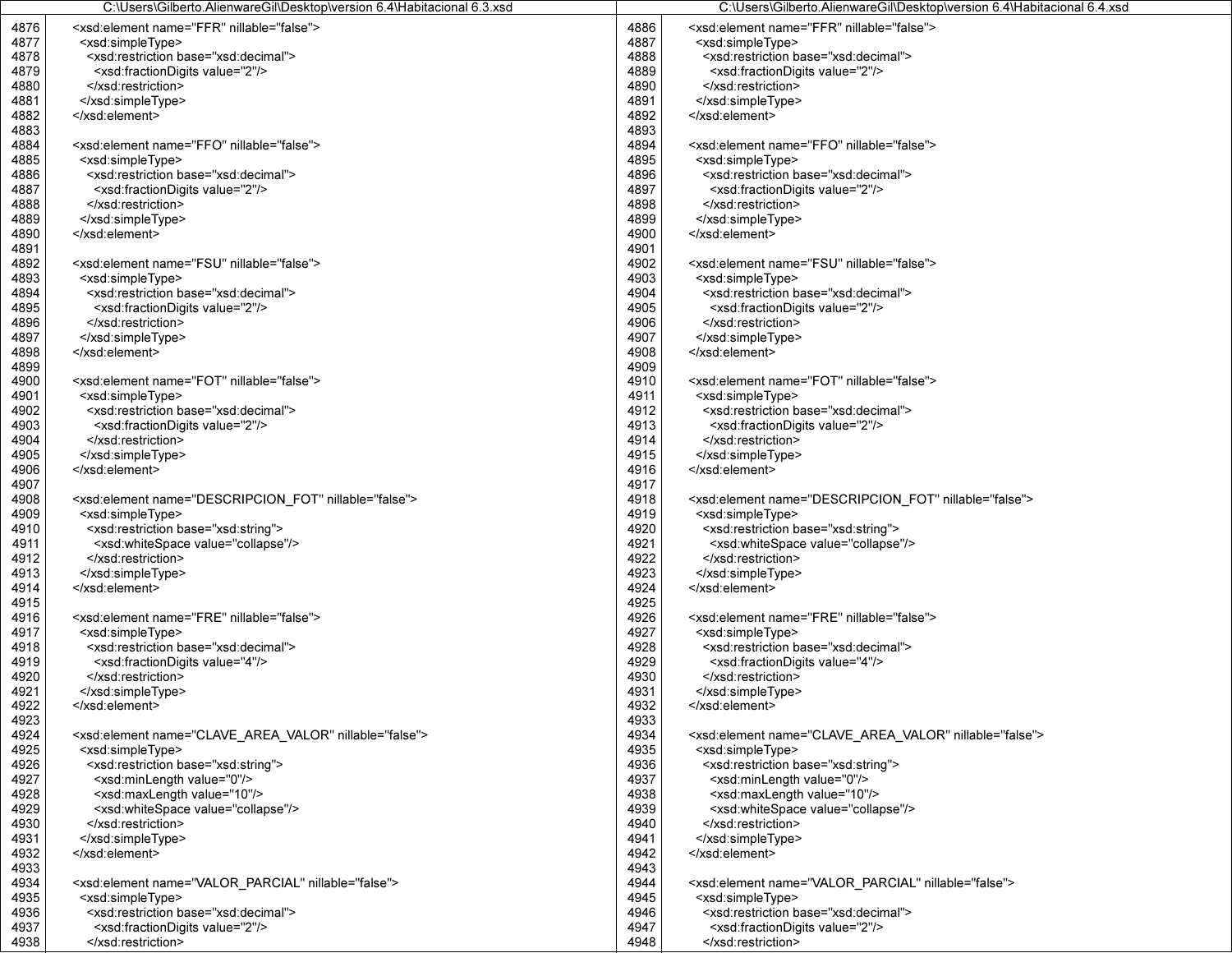|              | C:\Users\Gilberto.AlienwareGil\Desktop\version 6.4\Habitacional 6.3.xsd         |      | C:\Users\Gilberto.AlienwareGil\Desktop\version 6.4\Habitacional 6.4 xsd         |
|--------------|---------------------------------------------------------------------------------|------|---------------------------------------------------------------------------------|
| 4939         |                                                                                 | 4949 |                                                                                 |
| 4940         |                                                                                 | 4950 |                                                                                 |
| 4941         |                                                                                 | 4951 |                                                                                 |
| 4942         | <xsd:element name="VALOR_UNITARIO_DE_TIERRA_M2" nillable="false"></xsd:element> | 4952 | <xsd:element name="VALOR_UNITARIO_DE_TIERRA_M2" nillable="false"></xsd:element> |
| 4943         | <xsd:simpletype></xsd:simpletype>                                               | 4953 | <xsd:simpletype></xsd:simpletype>                                               |
|              |                                                                                 |      |                                                                                 |
| 4944         | <xsd:restriction base="xsd:decimal"></xsd:restriction>                          | 4954 | <xsd:restriction base="xsd:decimal"></xsd:restriction>                          |
| 4945         | <xsd:fractiondigits value="2"></xsd:fractiondigits>                             | 4955 | <xsd:fractiondigits value="2"></xsd:fractiondigits>                             |
| 4946         | $\le$ /xsd:restriction>                                                         | 4956 |                                                                                 |
| 4947         |                                                                                 | 4957 |                                                                                 |
| 4948         |                                                                                 | 4958 |                                                                                 |
| 4949         |                                                                                 | 4959 |                                                                                 |
| 4950         | <xsd:element name="VALOR_UNITARIO_NETO" nillable="false"></xsd:element>         | 4960 | <xsd:element name="VALOR_UNITARIO_NETO" nillable="false"></xsd:element>         |
| 4951         | <xsd:simpletype></xsd:simpletype>                                               | 4961 | <xsd:simpletype></xsd:simpletype>                                               |
| 4952         | <xsd:restriction base="xsd:decimal"></xsd:restriction>                          | 4962 | <xsd:restriction base="xsd:decimal"></xsd:restriction>                          |
| 4953         | <xsd:fractiondigits value="2"></xsd:fractiondigits>                             | 4963 | <xsd:fractiondigits value="2"></xsd:fractiondigits>                             |
| 4954         |                                                                                 | 4964 |                                                                                 |
| 4955         |                                                                                 | 4965 |                                                                                 |
| 4956         |                                                                                 | 4966 |                                                                                 |
| 4957         |                                                                                 | 4967 |                                                                                 |
| 4958         |                                                                                 | 4968 |                                                                                 |
| 4959         |                                                                                 | 4969 |                                                                                 |
| 4960         | <xsd:complextype name="MEDIDASCOLINDANCIASType"></xsd:complextype>              | 4970 | <xsd:complextype name="MEDIDASCOLINDANCIASType"></xsd:complextype>              |
| 4961         | <xsd:sequence></xsd:sequence>                                                   | 4971 | <xsd:sequence></xsd:sequence>                                                   |
| 4962         | <xsd:element name="ORIENTACION" nillable="false"></xsd:element>                 | 4972 | <xsd:element name="ORIENTACION" nillable="false"></xsd:element>                 |
| 4963         | <xsd:simpletype></xsd:simpletype>                                               | 4973 | <xsd:simpletype></xsd:simpletype>                                               |
| 4964         |                                                                                 | 4974 |                                                                                 |
| 4965         | <xsd:restriction base="xsd:string"></xsd:restriction>                           | 4975 | <xsd:restriction base="xsd:string"></xsd:restriction>                           |
|              | <xsd:minlength value="0"></xsd:minlength>                                       |      | <xsd:minlength value="0"></xsd:minlength>                                       |
| 4966         | <xsd:maxlength value="50"></xsd:maxlength>                                      | 4976 | <xsd:maxlength value="50"></xsd:maxlength>                                      |
| 4967         | <xsd:whitespace value="collapse"></xsd:whitespace>                              | 4977 | <xsd:whitespace value="collapse"></xsd:whitespace>                              |
| 4968         |                                                                                 | 4978 |                                                                                 |
| 4969         |                                                                                 | 4979 |                                                                                 |
| 4970         |                                                                                 | 4980 |                                                                                 |
| 4971         |                                                                                 | 4981 |                                                                                 |
| 4972         | <xsd:element name="MEDIDA_METROS" nillable="false"></xsd:element>               | 4982 | <xsd:element name="MEDIDA_METROS" nillable="false"></xsd:element>               |
| 4973         | <xsd:simpletype></xsd:simpletype>                                               | 4983 | <xsd:simpletype></xsd:simpletype>                                               |
| 4974         | <xsd:restriction base="xsd:decimal"></xsd:restriction>                          | 4984 | <xsd:restriction base="xsd:decimal"></xsd:restriction>                          |
| 4975         | <xsd:fractiondigits value="2"></xsd:fractiondigits>                             | 4985 | <xsd:fractiondigits value="2"></xsd:fractiondigits>                             |
| 4976         |                                                                                 | 4986 |                                                                                 |
| 4977         |                                                                                 | 4987 |                                                                                 |
| 4978         |                                                                                 | 4988 |                                                                                 |
| 4979         |                                                                                 | 4989 |                                                                                 |
| 4980         | <xsd:element name="DESCRIPCION_COLINDANTE" nillable="false"></xsd:element>      | 4990 | <xsd:element name="DESCRIPCION_COLINDANTE" nillable="false"></xsd:element>      |
| 4981         | <xsd:simpletype></xsd:simpletype>                                               | 4991 | <xsd:simpletype></xsd:simpletype>                                               |
| 4982         | <xsd:restriction base="xsd:string"></xsd:restriction>                           | 4992 | <xsd:restriction base="xsd:string"></xsd:restriction>                           |
| 4983         | <xsd:minlength value="0"></xsd:minlength>                                       | 4993 | <xsd:minlength value="0"></xsd:minlength>                                       |
| 4984         | <xsd:maxlength value="500"></xsd:maxlength>                                     | 4994 | <xsd:maxlength value="500"></xsd:maxlength>                                     |
| 4985         | <xsd:whitespace value="collapse"></xsd:whitespace>                              | 4995 | <xsd:whitespace value="collapse"></xsd:whitespace>                              |
| 4986         |                                                                                 | 4996 |                                                                                 |
| 4987         |                                                                                 | 4997 |                                                                                 |
| 4988         |                                                                                 | 4998 |                                                                                 |
| 4989         |                                                                                 | 4999 |                                                                                 |
| 4990         |                                                                                 | 5000 |                                                                                 |
| 4991         |                                                                                 | 5001 |                                                                                 |
| 4992         | <xsd:complextype name="FUENTELEGALType"></xsd:complextype>                      | 5002 | <xsd:complextype name="FUENTELEGALType"></xsd:complextype>                      |
| 4993         | <xsd:sequence></xsd:sequence>                                                   | 5003 | <xsd:sequence></xsd:sequence>                                                   |
| 4994         | <xsd:element name="ID_FUENTE_INFORMACION_LEGAL" nillable="false"></xsd:element> | 5004 | <xsd:element name="ID_FUENTE_INFORMACION_LEGAL" nillable="false"></xsd:element> |
|              | <xsd:simpletype></xsd:simpletype>                                               | 5005 |                                                                                 |
| 4995<br>4996 |                                                                                 |      | <xsd:simpletype></xsd:simpletype>                                               |
|              | <xsd:restriction base="xsd:integer"></xsd:restriction>                          | 5006 | <xsd:restriction base="xsd:integer"></xsd:restriction>                          |
| 4997         | <xsd:enumeration value="1"></xsd:enumeration>                                   | 5007 | <xsd:enumeration value="1"></xsd:enumeration>                                   |
| 4998         | <xsd:enumeration value="2"></xsd:enumeration>                                   | 5008 | <xsd:enumeration value="2"></xsd:enumeration>                                   |
| 4999         | <xsd:enumeration value="3"></xsd:enumeration>                                   | 5009 | <xsd:enumeration value="3"></xsd:enumeration>                                   |
| 5000         | <xsd:enumeration value="4"></xsd:enumeration>                                   | 5010 | <xsd:enumeration value="4"></xsd:enumeration>                                   |
| 5001         | <xsd:enumeration value="5"></xsd:enumeration>                                   | 5011 | <xsd:enumeration value="5"></xsd:enumeration>                                   |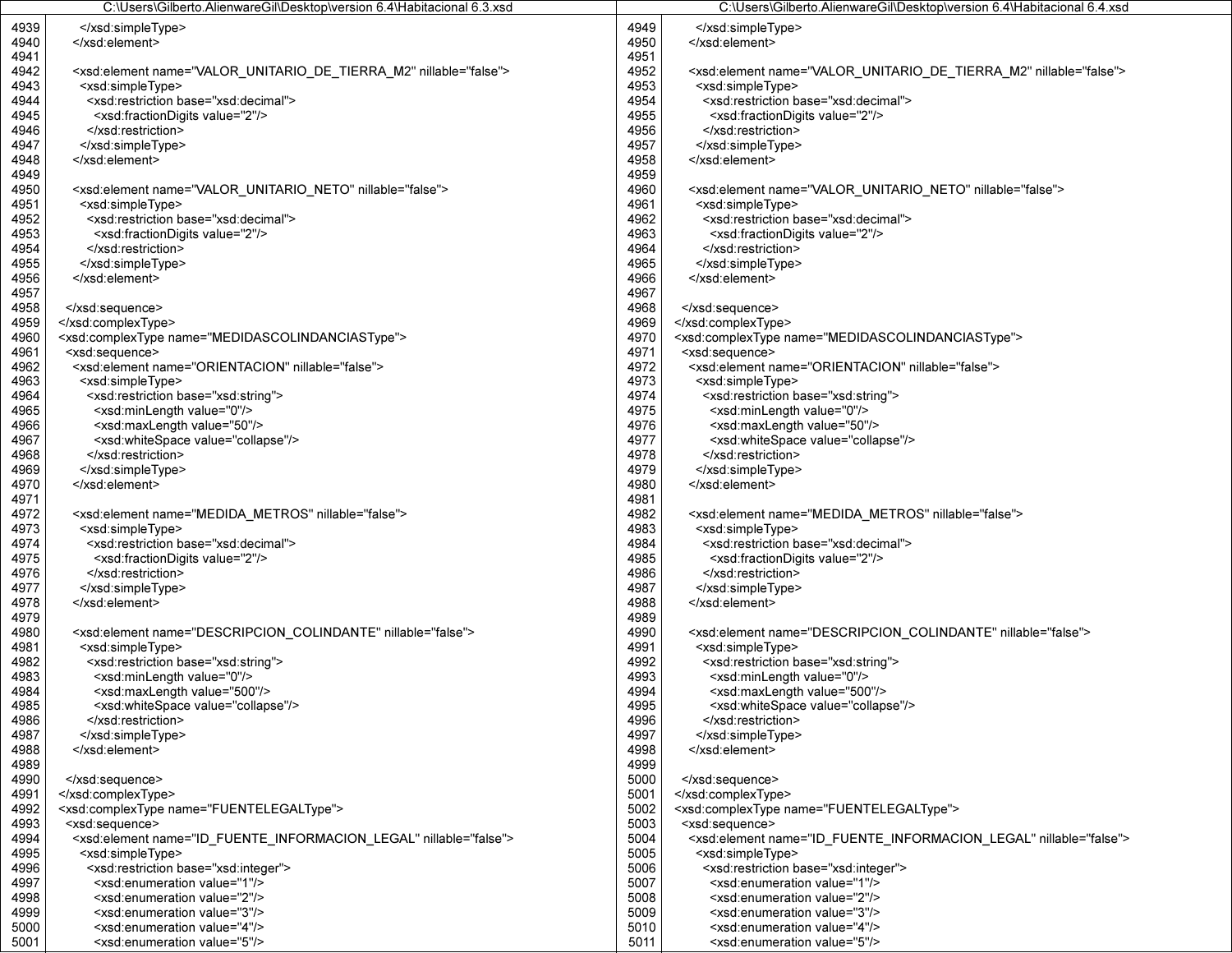|              | C:\Users\Gilberto.AlienwareGil\Desktop\version 6.4\Habitacional 6.3.xsd                |              | C:\Users\Gilberto.AlienwareGil\Desktop\version 6.4\Habitacional 6.4.xsd                |
|--------------|----------------------------------------------------------------------------------------|--------------|----------------------------------------------------------------------------------------|
| 5002         |                                                                                        | 5012         |                                                                                        |
| 5003         |                                                                                        | 5013         |                                                                                        |
| 5004         |                                                                                        | 5014         |                                                                                        |
| 5005         |                                                                                        | 5015         |                                                                                        |
| 5006         | <xsd:choice></xsd:choice>                                                              | 5016         | <xsd:choice></xsd:choice>                                                              |
| 5007         | <xsd:element name="ESCRITURA" type="ESCRITURAType"></xsd:element>                      | 5017         | <xsd:element name="ESCRITURA" type="ESCRITURAType"></xsd:element>                      |
| 5008         | <xsd:element name="SENTENCIA" type="SENTENCIAType"></xsd:element>                      | 5018         | <xsd:element name="SENTENCIA" type="SENTENCIAType"></xsd:element>                      |
| 5009         | <xsd:element name="CONTRATOPRIVADO" type="CONTRATOPRIVADOType"></xsd:element>          | 5019         | <xsd:element name="CONTRATOPRIVADO" type="CONTRATOPRIVADOType"></xsd:element>          |
| 5010         | <xsd:element name="ALINEAMIENTO" type="ALINEAMIENTOType"></xsd:element>                | 5020         | <xsd:element name="ALINEAMIENTO" type="ALINEAMIENTOType"></xsd:element>                |
| 5011         | <xsd:element name="OTRAFUENTE" type="OTRAFUENTEType"></xsd:element>                    | 5021         | <xsd:element name="OTRAFUENTE" type="OTRAFUENTEType"></xsd:element>                    |
| 5012         |                                                                                        | 5022         |                                                                                        |
| 5013         |                                                                                        | 5023         |                                                                                        |
| 5014         |                                                                                        | 5024         |                                                                                        |
| 5015         | <xsd:complextype name="OTRAFUENTEType"></xsd:complextype>                              | 5025<br>5026 | <xsd:complextype name="OTRAFUENTEType"></xsd:complextype>                              |
| 5016<br>5017 | <xsd:sequence><br/><xsd:element name="FECHA_OTRA_FUENTE"></xsd:element></xsd:sequence> | 5027         | <xsd:sequence><br/><xsd:element name="FECHA_OTRA_FUENTE"></xsd:element></xsd:sequence> |
| 5018         | <xsd:simpletype></xsd:simpletype>                                                      | 5028         | <xsd:simpletype></xsd:simpletype>                                                      |
| 5019         | <xsd:restriction base="xsd:string"></xsd:restriction>                                  | 5029         | <xsd:restriction base="xsd:string"></xsd:restriction>                                  |
| 5020         | <xsd:pattern value="[0-2][0-9][0-9][0-9][-][0-1][0-9][-][0-3][0-9]"></xsd:pattern>     | 5030         | <xsd:pattern value="[0-2][0-9][0-9][0-9][-][0-1][0-9][-][0-3][0-9]"></xsd:pattern>     |
| 5021         |                                                                                        | 5031         |                                                                                        |
| 5022         |                                                                                        | 5032         |                                                                                        |
| 5023         |                                                                                        | 5033         |                                                                                        |
| 5024         |                                                                                        | 5034         |                                                                                        |
| 5025         | <xsd:element name="NUMERO_FOLIO_OTRA_FUENTE" nillable="false"></xsd:element>           | 5035         | <xsd:element name="NUMERO_FOLIO_OTRA_FUENTE" nillable="false"></xsd:element>           |
| 5026         | <xsd:simpletype></xsd:simpletype>                                                      | 5036         | <xsd:simpletype></xsd:simpletype>                                                      |
| 5027         | <xsd:restriction base="xsd:string"></xsd:restriction>                                  | 5037         | <xsd:restriction base="xsd:string"></xsd:restriction>                                  |
| 5028         | <xsd:minlength value="0"></xsd:minlength>                                              | 5038         | <xsd:minlength value="0"></xsd:minlength>                                              |
| 5029         | <xsd:maxlength value="20"></xsd:maxlength>                                             | 5039         | <xsd:maxlength value="20"></xsd:maxlength>                                             |
| 5030         | <xsd:whitespace value="collapse"></xsd:whitespace>                                     | 5040         | <xsd:whitespace value="collapse"></xsd:whitespace>                                     |
| 5031         |                                                                                        | 5041         |                                                                                        |
| 5032         |                                                                                        | 5042         |                                                                                        |
| 5033         | $\le$ /xsd:element>                                                                    | 5043         |                                                                                        |
| 5034         |                                                                                        | 5044         |                                                                                        |
| 5035         |                                                                                        | 5045<br>5046 |                                                                                        |
| 5036<br>5037 | <br><xsd:complextype name="ALINEAMIENTOType"></xsd:complextype>                        | 5047         | <br><xsd:complextype name="ALINEAMIENTOType"></xsd:complextype>                        |
| 5038         | <xsd:sequence></xsd:sequence>                                                          | 5048         | <xsd:sequence></xsd:sequence>                                                          |
| 5039         | <xsd:element name="FECHA_ALINEAMIENTO"></xsd:element>                                  | 5049         | <xsd:element name="FECHA_ALINEAMIENTO"></xsd:element>                                  |
| 5040         | <xsd:simpletype></xsd:simpletype>                                                      | 5050         | <xsd:simpletype></xsd:simpletype>                                                      |
| 5041         | <xsd:restriction base="xsd:string"></xsd:restriction>                                  | 5051         | <xsd:restriction base="xsd:string"></xsd:restriction>                                  |
| 5042         | <xsd:pattern value="[0-2][0-9][0-9][0-9][-][0-1][0-9][-][0-3][0-9]"></xsd:pattern>     | 5052         | <xsd:pattern value="[0-2][0-9][0-9][0-9][-][0-1][0-9][-][0-3][0-9]"></xsd:pattern>     |
| 5043         |                                                                                        | 5053         |                                                                                        |
| 5044         |                                                                                        | 5054         |                                                                                        |
| 5045         |                                                                                        | 5055         |                                                                                        |
| 5046         |                                                                                        | 5056         |                                                                                        |
| 5047         | <xsd:element name="NUMERO_FOLIO_ALINEAMIENTO" nillable="false"></xsd:element>          | 5057         | <xsd:element name="NUMERO_FOLIO_ALINEAMIENTO" nillable="false"></xsd:element>          |
| 5048         | <xsd:simpletype></xsd:simpletype>                                                      | 5058         | <xsd:simpletype></xsd:simpletype>                                                      |
| 5049         | <xsd:restriction base="xsd:string"></xsd:restriction>                                  | 5059         | <xsd:restriction base="xsd:string"></xsd:restriction>                                  |
| 5050         | <xsd:minlength value="0"></xsd:minlength>                                              | 5060         | <xsd:minlength value="0"></xsd:minlength>                                              |
| 5051         | <xsd:maxlength value="20"></xsd:maxlength>                                             | 5061         | <xsd:maxlength value="20"></xsd:maxlength>                                             |
| 5052         | <xsd:whitespace value="collapse"></xsd:whitespace>                                     | 5062         | <xsd:whitespace value="collapse"></xsd:whitespace>                                     |
| 5053         |                                                                                        | 5063         |                                                                                        |
| 5054<br>5055 | <br>                                                                                   | 5064<br>5065 | <br>                                                                                   |
| 5056         |                                                                                        | 5066         |                                                                                        |
| 5057         |                                                                                        | 5067         |                                                                                        |
| 5058         |                                                                                        | 5068         |                                                                                        |
| 5059         | <xsd:complextype name="CONTRATOPRIVADOType"></xsd:complextype>                         | 5069         | <xsd:complextype name="CONTRATOPRIVADOType"></xsd:complextype>                         |
| 5060         | <xsd:sequence></xsd:sequence>                                                          | 5070         | <xsd:sequence></xsd:sequence>                                                          |
| 5061         | <xsd:element name="FECHA_CONTRATO"></xsd:element>                                      | 5071         | <xsd:element name="FECHA_CONTRATO"></xsd:element>                                      |
| 5062         | <xsd:simpletype></xsd:simpletype>                                                      | 5072         | <xsd:simpletype></xsd:simpletype>                                                      |
| 5063         | <xsd:restriction base="xsd:string"></xsd:restriction>                                  | 5073         | <xsd:restriction base="xsd:string"></xsd:restriction>                                  |
| 5064         | <xsd:pattern value="[0-2][0-9][0-9][0-9][-][0-1][0-9][-][0-3][0-9]"></xsd:pattern>     | 5074         | <xsd:pattern value="[0-2][0-9][0-9][0-9][-][0-1][0-9][-][0-3][0-9]"></xsd:pattern>     |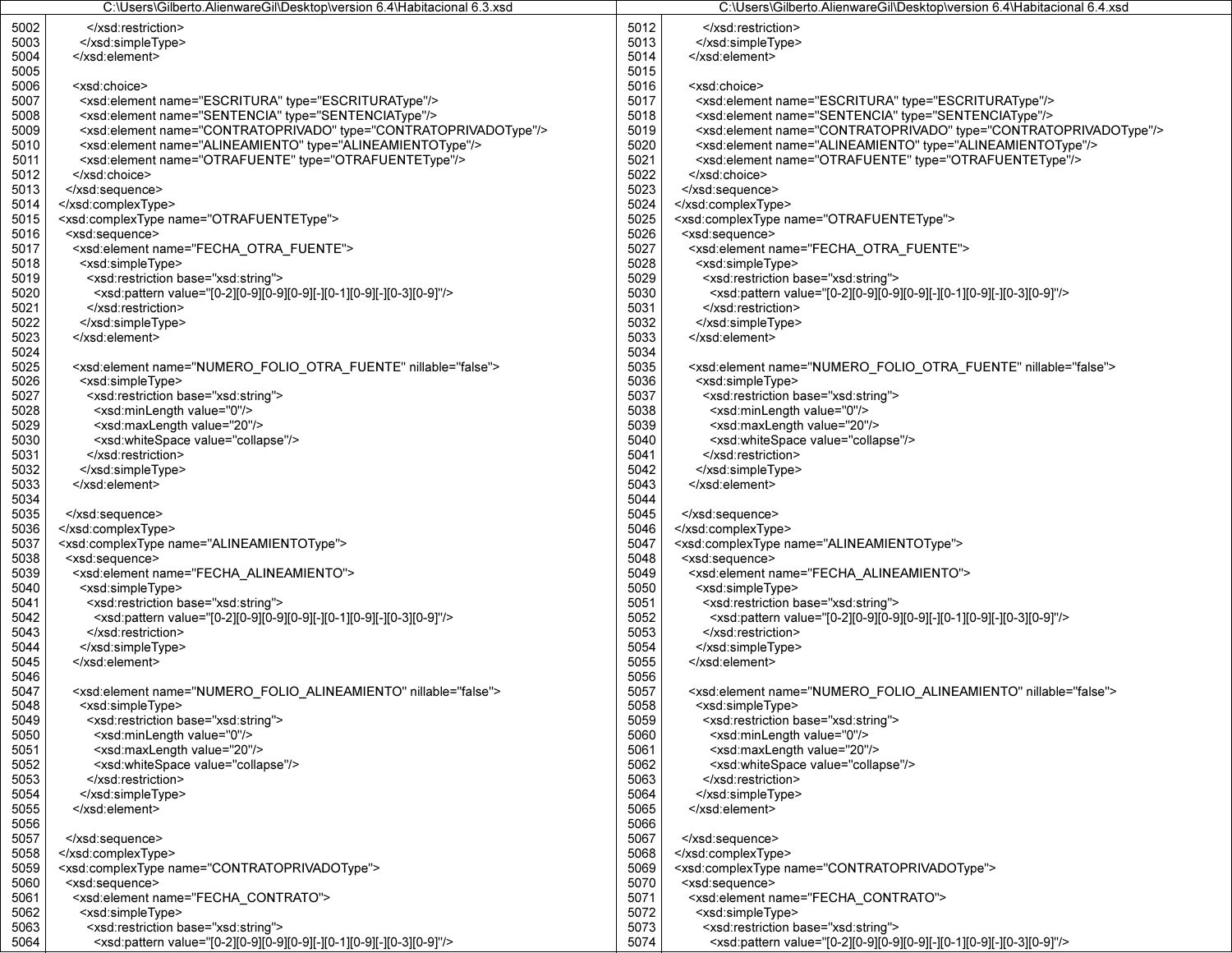|              | C:\Users\Gilberto.AlienwareGil\Desktop\version 6.4\Habitacional 6.3.xsd                          |              | C:\Users\Gilberto.AlienwareGil\Desktop\version 6.4\Habitacional 6.4.xsd          |
|--------------|--------------------------------------------------------------------------------------------------|--------------|----------------------------------------------------------------------------------|
| 5065         |                                                                                                  | 5075         |                                                                                  |
| 5066         |                                                                                                  | 5076         |                                                                                  |
| 5067         |                                                                                                  | 5077         |                                                                                  |
| 5068         |                                                                                                  | 5078         |                                                                                  |
| 5069         | <xsd:element name="NOMBRE_ADQUIRIENTE" nillable="false"></xsd:element>                           | 5079         | <xsd:element name="NOMBRE_ADQUIRIENTE" nillable="false"></xsd:element>           |
| 5070         | <xsd:simpletype></xsd:simpletype>                                                                | 5080         | <xsd:simpletype></xsd:simpletype>                                                |
| 5071         | <xsd:restriction base="xsd:string"></xsd:restriction>                                            | 5081         | <xsd:restriction base="xsd:string"></xsd:restriction>                            |
| 5072         | <xsd:minlength value="0"></xsd:minlength>                                                        | 5082         | <xsd:minlength value="0"></xsd:minlength>                                        |
| 5073         | <xsd:maxlength value="50"></xsd:maxlength>                                                       | 5083         | <xsd:maxlength value="50"></xsd:maxlength>                                       |
| 5074         | <xsd:whitespace value="collapse"></xsd:whitespace>                                               | 5084         | <xsd:whitespace value="collapse"></xsd:whitespace>                               |
| 5075         |                                                                                                  | 5085         |                                                                                  |
| 5076         |                                                                                                  | 5086         |                                                                                  |
| 5077         |                                                                                                  | 5087         |                                                                                  |
| 5078         |                                                                                                  | 5088         |                                                                                  |
| 5079         | <xsd:element name="APELLIDO_PATERNO_ADQUIRIENTE" nillable="false"></xsd:element>                 | 5089         | <xsd:element name="APELLIDO_PATERNO_ADQUIRIENTE" nillable="false"></xsd:element> |
| 5080         | <xsd:simpletype></xsd:simpletype>                                                                | 5090         | <xsd:simpletype></xsd:simpletype>                                                |
| 5081         | <xsd:restriction base="xsd:string"></xsd:restriction>                                            | 5091         | <xsd:restriction base="xsd:string"></xsd:restriction>                            |
| 5082         | <xsd:minlength value="0"></xsd:minlength>                                                        | 5092         | <xsd:minlength value="0"></xsd:minlength>                                        |
| 5083         | <xsd:maxlength value="50"></xsd:maxlength>                                                       | 5093         | <xsd:maxlength value="50"></xsd:maxlength>                                       |
| 5084         | <xsd:whitespace value="collapse"></xsd:whitespace>                                               | 5094         | <xsd:whitespace value="collapse"></xsd:whitespace>                               |
| 5085         |                                                                                                  | 5095         |                                                                                  |
| 5086<br>5087 | <br>                                                                                             | 5096<br>5097 | <br>                                                                             |
| 5088         |                                                                                                  | 5098         |                                                                                  |
| 5089         | <xsd:element name="APELLIDO_MATERNO_ADQUIRIENTE" nillable="false"></xsd:element>                 | 5099         | <xsd:element name="APELLIDO_MATERNO_ADQUIRIENTE" nillable="false"></xsd:element> |
| 5090         | <xsd:simpletype></xsd:simpletype>                                                                | 5100         | <xsd:simpletype></xsd:simpletype>                                                |
| 5091         | <xsd:restriction base="xsd:string"></xsd:restriction>                                            | 5101         | <xsd:restriction base="xsd:string"></xsd:restriction>                            |
| 5092         | <xsd:minlength value="0"></xsd:minlength>                                                        | 5102         | <xsd:minlength value="0"></xsd:minlength>                                        |
| 5093         | <xsd:maxlength value="50"></xsd:maxlength>                                                       | 5103         | <xsd:maxlength value="50"></xsd:maxlength>                                       |
| 5094         | <xsd:whitespace value="collapse"></xsd:whitespace>                                               | 5104         | <xsd:whitespace value="collapse"></xsd:whitespace>                               |
| 5095         |                                                                                                  | 5105         |                                                                                  |
| 5096         |                                                                                                  | 5106         |                                                                                  |
| 5097         |                                                                                                  | 5107         |                                                                                  |
| 5098         |                                                                                                  | 5108         |                                                                                  |
| 5099         | <xsd:element name="NOMBRE_ENAJENANTE" nillable="false"></xsd:element>                            | 5109         | <xsd:element name="NOMBRE_ENAJENANTE" nillable="false"></xsd:element>            |
| 5100         | <xsd:simpletype></xsd:simpletype>                                                                | 5110         | <xsd:simpletype></xsd:simpletype>                                                |
| 5101         | <xsd:restriction base="xsd:string"></xsd:restriction>                                            | 5111         | <xsd:restriction base="xsd:string"></xsd:restriction>                            |
| 5102         | <xsd:minlength value="0"></xsd:minlength>                                                        | 5112         | <xsd:minlength value="0"></xsd:minlength>                                        |
| 5103         | <xsd:maxlength value="50"></xsd:maxlength>                                                       | 5113         | <xsd:maxlength value="50"></xsd:maxlength>                                       |
| 5104         | <xsd:whitespace value="collapse"></xsd:whitespace>                                               | 5114         | <xsd:whitespace value="collapse"></xsd:whitespace>                               |
| 5105         |                                                                                                  | 5115         |                                                                                  |
| 5106         |                                                                                                  | 5116         |                                                                                  |
| 5107         |                                                                                                  | 5117         |                                                                                  |
| 5108         |                                                                                                  | 5118         |                                                                                  |
| 5109         | <xsd:element name="APELLIDO_PATERNO_ENAJENANTE" nillable="false"></xsd:element>                  | 5119         | <xsd:element name="APELLIDO_PATERNO_ENAJENANTE" nillable="false"></xsd:element>  |
| 5110         | <xsd:simpletype></xsd:simpletype>                                                                | 5120         | <xsd:simpletype></xsd:simpletype>                                                |
| 5111         | <xsd:restriction base="xsd:string"></xsd:restriction>                                            | 5121         | <xsd:restriction base="xsd:string"></xsd:restriction>                            |
| 5112         | <xsd:minlength value="0"></xsd:minlength>                                                        | 5122<br>5123 | <xsd:minlength value="0"></xsd:minlength>                                        |
| 5113         | <xsd:maxlength value="50"></xsd:maxlength><br><xsd:whitespace value="collapse"></xsd:whitespace> |              | <xsd:maxlength value="50"></xsd:maxlength>                                       |
| 5114<br>5115 |                                                                                                  | 5124<br>5125 | <xsd:whitespace value="collapse"></xsd:whitespace><br>                           |
| 5116         |                                                                                                  | 5126         |                                                                                  |
| 5117         |                                                                                                  | 5127         |                                                                                  |
| 5118         |                                                                                                  | 5128         |                                                                                  |
| 5119         | <xsd:element name="APELLIDO MATERNO ENAJENANTE" nillable="false"></xsd:element>                  | 5129         | <xsd:element name="APELLIDO_MATERNO_ENAJENANTE" nillable="false"></xsd:element>  |
| 5120         | <xsd:simpletype></xsd:simpletype>                                                                | 5130         | <xsd:simpletype></xsd:simpletype>                                                |
| 5121         | <xsd:restriction base="xsd:string"></xsd:restriction>                                            | 5131         | <xsd:restriction base="xsd:string"></xsd:restriction>                            |
| 5122         | <xsd:minlength value="0"></xsd:minlength>                                                        | 5132         | <xsd:minlength value="0"></xsd:minlength>                                        |
| 5123         | <xsd:maxlength value="50"></xsd:maxlength>                                                       | 5133         | <xsd:maxlength value="50"></xsd:maxlength>                                       |
| 5124         | <xsd:whitespace value="collapse"></xsd:whitespace>                                               | 5134         | <xsd:whitespace value="collapse"></xsd:whitespace>                               |
| 5125         |                                                                                                  | 5135         |                                                                                  |
| 5126         |                                                                                                  | 5136         |                                                                                  |
| 5127         |                                                                                                  | 5137         |                                                                                  |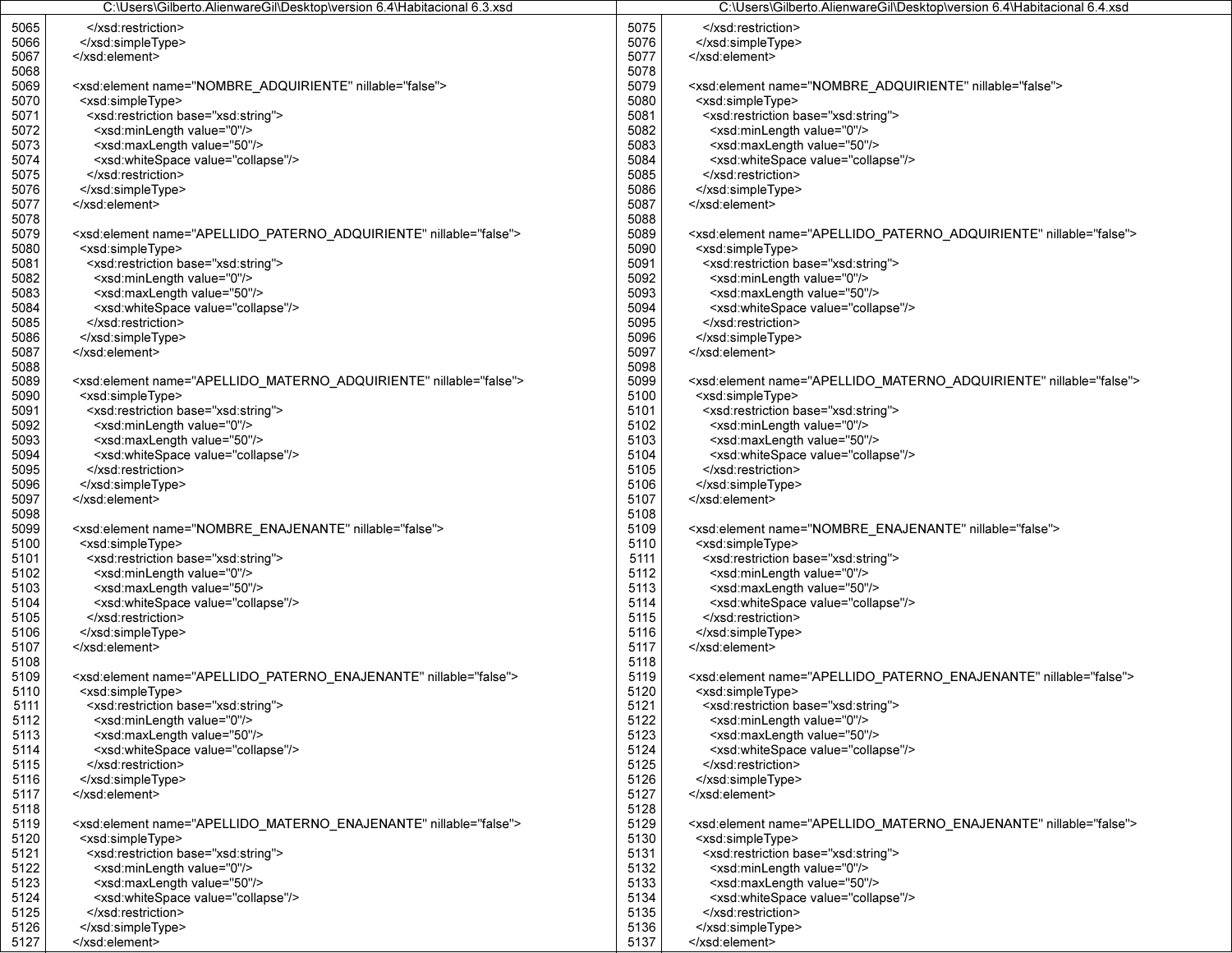|      | C:\Users\Gilberto.AlienwareGil\Desktop\version 6.4\Habitacional 6.3.xsd             |      | C:\Users\Gilberto.AlienwareGil\Desktop\version 6.4\Habitacional 6.4.xsd            |
|------|-------------------------------------------------------------------------------------|------|------------------------------------------------------------------------------------|
| 5128 |                                                                                     | 5138 |                                                                                    |
| 5129 |                                                                                     | 5139 |                                                                                    |
| 5130 |                                                                                     | 5140 |                                                                                    |
| 5131 | <xsd:complextype name="SENTENCIAType"></xsd:complextype>                            | 5141 | <xsd:complextype name="SENTENCIAType"></xsd:complextype>                           |
| 5132 | <xsd:sequence></xsd:sequence>                                                       | 5142 | <xsd:sequence></xsd:sequence>                                                      |
| 5133 | <xsd:element name="JUZGADO_SENTENCIA" nillable="false"></xsd:element>               | 5143 | <xsd:element name="JUZGADO_SENTENCIA" nillable="false"></xsd:element>              |
| 5134 | <xsd:simpletype></xsd:simpletype>                                                   | 5144 | <xsd:simpletype></xsd:simpletype>                                                  |
| 5135 | <xsd:restriction base="xsd:string"></xsd:restriction>                               | 5145 | <xsd:restriction base="xsd:string"></xsd:restriction>                              |
|      |                                                                                     |      |                                                                                    |
| 5136 | <xsd:minlength value="0"></xsd:minlength>                                           | 5146 | <xsd:minlength value="0"></xsd:minlength>                                          |
| 5137 | <xsd:maxlength value="50"></xsd:maxlength>                                          | 5147 | <xsd:maxlength value="50"></xsd:maxlength>                                         |
| 5138 | <xsd:whitespace value="collapse"></xsd:whitespace>                                  | 5148 | <xsd:whitespace value="collapse"></xsd:whitespace>                                 |
| 5139 |                                                                                     | 5149 |                                                                                    |
| 5140 |                                                                                     | 5150 |                                                                                    |
| 5141 |                                                                                     | 5151 |                                                                                    |
| 5142 |                                                                                     | 5152 |                                                                                    |
| 5143 | <xsd:element name="FECHA_SENTENCIA"></xsd:element>                                  | 5153 | <xsd:element name="FECHA_SENTENCIA"></xsd:element>                                 |
| 5144 | <xsd:simpletype></xsd:simpletype>                                                   | 5154 | <xsd:simpletype></xsd:simpletype>                                                  |
| 5145 | <xsd:restriction base="xsd:string"></xsd:restriction>                               | 5155 | <xsd:restriction base="xsd:string"></xsd:restriction>                              |
| 5146 | <xsd:pattern value="[0-2][0-9][0-9][0-9][-1][0-1][0-9][-][0-3][0-9]"></xsd:pattern> | 5156 | <xsd:pattern value="[0-2][0-9][0-9][0-9][-][0-1][0-9][-][0-3][0-9]"></xsd:pattern> |
| 5147 |                                                                                     | 5157 |                                                                                    |
| 5148 |                                                                                     | 5158 |                                                                                    |
| 5149 |                                                                                     | 5159 |                                                                                    |
| 5150 |                                                                                     | 5160 |                                                                                    |
| 5151 | <xsd:element name="NUMERO_EXPEDIENTE_SENTENCIA" nillable="false"></xsd:element>     | 5161 | <xsd:element name="NUMERO_EXPEDIENTE_SENTENCIA" nillable="false"></xsd:element>    |
| 5152 | <xsd:simpletype></xsd:simpletype>                                                   | 5162 | <xsd:simpletype></xsd:simpletype>                                                  |
| 5153 | <xsd:restriction base="xsd:string"></xsd:restriction>                               | 5163 | <xsd:restriction base="xsd:string"></xsd:restriction>                              |
| 5154 | <xsd:minlength value="0"></xsd:minlength>                                           | 5164 | <xsd:minlength value="0"></xsd:minlength>                                          |
| 5155 | <xsd:maxlength value="20"></xsd:maxlength>                                          | 5165 | <xsd:maxlength value="20"></xsd:maxlength>                                         |
| 5156 | <xsd:whitespace value="collapse"></xsd:whitespace>                                  | 5166 | <xsd:whitespace value="collapse"></xsd:whitespace>                                 |
| 5157 |                                                                                     | 5167 |                                                                                    |
| 5158 |                                                                                     | 5168 |                                                                                    |
| 5159 |                                                                                     | 5169 |                                                                                    |
| 5160 |                                                                                     | 5170 |                                                                                    |
| 5161 | $\le$ /xsd:sequence>                                                                | 5171 | $\le$ /xsd:sequence>                                                               |
| 5162 |                                                                                     | 5172 |                                                                                    |
| 5163 | <xsd:complextype name="ESCRITURAType"></xsd:complextype>                            | 5173 | <xsd:complextype name="ESCRITURAType"></xsd:complextype>                           |
| 5164 | <xsd:sequence></xsd:sequence>                                                       | 5174 | <xsd:sequence></xsd:sequence>                                                      |
| 5165 | <xsd:element name="NUMERO_ESCRITURA" nillable="false"></xsd:element>                | 5175 | <xsd:element name="NUMERO_ESCRITURA" nillable="false"></xsd:element>               |
| 5166 | <xsd:simpletype></xsd:simpletype>                                                   | 5176 | <xsd:simpletype></xsd:simpletype>                                                  |
| 5167 | <xsd:restriction base="xsd:string"></xsd:restriction>                               | 5177 | <xsd:restriction base="xsd:string"></xsd:restriction>                              |
| 5168 | <xsd:minlength value="0"></xsd:minlength>                                           | 5178 | <xsd:minlength value="0"></xsd:minlength>                                          |
|      |                                                                                     |      |                                                                                    |
| 5169 | <xsd:maxlength value="20"></xsd:maxlength>                                          | 5179 | <xsd:maxlength value="20"></xsd:maxlength>                                         |
| 5170 | <xsd:whitespace value="collapse"></xsd:whitespace>                                  | 5180 | <xsd:whitespace value="collapse"></xsd:whitespace>                                 |
| 5171 |                                                                                     | 5181 |                                                                                    |
| 5172 |                                                                                     | 5182 |                                                                                    |
| 5173 |                                                                                     | 5183 |                                                                                    |
| 5174 |                                                                                     | 5184 |                                                                                    |
| 5175 | <xsd:element name="NUMERO_VOLUMEN" nillable="false"></xsd:element>                  | 5185 | <xsd:element name="NUMERO_VOLUMEN" nillable="false"></xsd:element>                 |
| 5176 | <xsd:simpletype></xsd:simpletype>                                                   | 5186 | <xsd:simpletype></xsd:simpletype>                                                  |
| 5177 | <xsd:restriction base="xsd:string"></xsd:restriction>                               | 5187 | <xsd:restriction base="xsd:string"></xsd:restriction>                              |
| 5178 | <xsd:minlength value="0"></xsd:minlength>                                           | 5188 | <xsd:minlength value="0"></xsd:minlength>                                          |
| 5179 | <xsd:maxlength value="20"></xsd:maxlength>                                          | 5189 | <xsd:maxlength value="20"></xsd:maxlength>                                         |
| 5180 | <xsd:whitespace value="collapse"></xsd:whitespace>                                  | 5190 | <xsd:whitespace value="collapse"></xsd:whitespace>                                 |
| 5181 |                                                                                     | 5191 |                                                                                    |
| 5182 |                                                                                     | 5192 |                                                                                    |
| 5183 |                                                                                     | 5193 |                                                                                    |
| 5184 |                                                                                     | 5194 |                                                                                    |
| 5185 | <xsd:element name="FECHA_ESCRITURA"></xsd:element>                                  | 5195 | <xsd:element name="FECHA_ESCRITURA"></xsd:element>                                 |
| 5186 | <xsd:simpletype></xsd:simpletype>                                                   | 5196 | <xsd:simpletype></xsd:simpletype>                                                  |
| 5187 | <xsd:restriction base="xsd:string"></xsd:restriction>                               | 5197 | <xsd:restriction base="xsd:string"></xsd:restriction>                              |
| 5188 | <xsd:pattern value="[0-2][0-9][0-9][0-9][-][0-1][0-9][-][0-3][0-9]"></xsd:pattern>  | 5198 | <xsd:pattern value="[0-2][0-9][0-9][0-9][-][0-1][0-9][-][0-3][0-9]"></xsd:pattern> |
|      |                                                                                     |      |                                                                                    |
| 5189 |                                                                                     | 5199 |                                                                                    |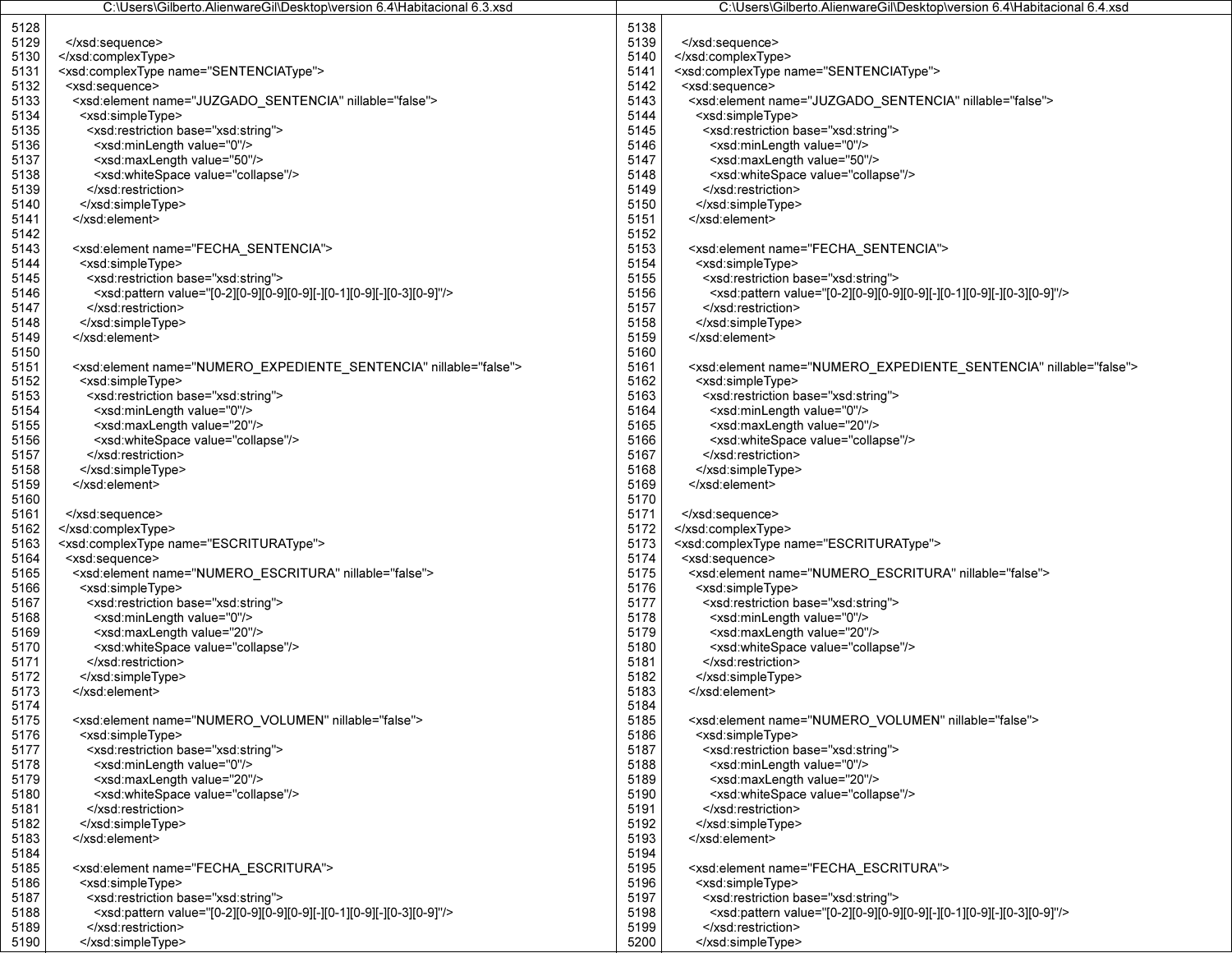|              | C:\Users\Gilberto.AlienwareGil\Desktop\version 6.4\Habitacional 6.3.xsd                             |              | C:\Users\Gilberto.AlienwareGil\Desktop\version 6.4\Habitacional 6.4.xsd                             |
|--------------|-----------------------------------------------------------------------------------------------------|--------------|-----------------------------------------------------------------------------------------------------|
| 5191<br>5192 |                                                                                                     | 5201<br>5202 |                                                                                                     |
| 5193         | <xsd:element name="NUMERO_NOTARIA" nillable="false"></xsd:element>                                  | 5203         | <xsd:element name="NUMERO_NOTARIA" nillable="false"></xsd:element>                                  |
| 5194         | <xsd:simpletype></xsd:simpletype>                                                                   | 5204         | <xsd:simpletype></xsd:simpletype>                                                                   |
| 5195         | <xsd:restriction base="xsd:string"></xsd:restriction>                                               | 5205         | <xsd:restriction base="xsd:string"></xsd:restriction>                                               |
| 5196         | <xsd:whitespace value="collapse"></xsd:whitespace>                                                  | 5206         | <xsd:whitespace value="collapse"></xsd:whitespace>                                                  |
| 5197         |                                                                                                     | 5207         | $\le$ /xsd:restriction>                                                                             |
| 5198         |                                                                                                     | 5208         |                                                                                                     |
| 5199         |                                                                                                     | 5209         |                                                                                                     |
| 5200         |                                                                                                     | 5210         |                                                                                                     |
| 5201         | <xsd:element name="NOMBRE_NOTARIO" nillable="false"></xsd:element>                                  | 5211         | <xsd:element name="NOMBRE_NOTARIO" nillable="false"></xsd:element>                                  |
| 5202         | <xsd:simpletype></xsd:simpletype>                                                                   | 5212         | <xsd:simpletype></xsd:simpletype>                                                                   |
| 5203         | <xsd:restriction base="xsd:string"></xsd:restriction>                                               | 5213         | <xsd:restriction base="xsd:string"></xsd:restriction>                                               |
| 5204         | <xsd:minlength value="0"></xsd:minlength>                                                           | 5214         | <xsd:minlength value="0"></xsd:minlength>                                                           |
| 5205         | <xsd:maxlength value="100"></xsd:maxlength>                                                         | 5215         | <xsd:maxlength value="100"></xsd:maxlength>                                                         |
| 5206         | <xsd:whitespace value="collapse"></xsd:whitespace>                                                  | 5216         | <xsd:whitespace value="collapse"></xsd:whitespace>                                                  |
| 5207         |                                                                                                     | 5217         |                                                                                                     |
| 5208         |                                                                                                     | 5218         |                                                                                                     |
| 5209         |                                                                                                     | 5219         |                                                                                                     |
| 5210         |                                                                                                     | 5220         |                                                                                                     |
| 5211         | <xsd:element name="DISTRITO_JUDICIAL_NOTARIO" nillable="false"></xsd:element>                       | 5221         | <xsd:element name="DISTRITO_JUDICIAL_NOTARIO" nillable="false"></xsd:element>                       |
| 5212         | <xsd:simpletype></xsd:simpletype>                                                                   | 5222         | <xsd:simpletype></xsd:simpletype>                                                                   |
| 5213<br>5214 | <xsd:restriction base="xsd:string"><br/><xsd:minlength value="0"></xsd:minlength></xsd:restriction> | 5223<br>5224 | <xsd:restriction base="xsd:string"><br/><xsd:minlength value="0"></xsd:minlength></xsd:restriction> |
| 5215         | <xsd:maxlength value="50"></xsd:maxlength>                                                          | 5225         | <xsd:maxlength value="50"></xsd:maxlength>                                                          |
| 5216         | <xsd:whitespace value="collapse"></xsd:whitespace>                                                  | 5226         | <xsd:whitespace value="collapse"></xsd:whitespace>                                                  |
| 5217         |                                                                                                     | 5227         | $\le$ /xsd:restriction>                                                                             |
| 5218         |                                                                                                     | 5228         |                                                                                                     |
| 5219         |                                                                                                     | 5229         |                                                                                                     |
| 5220         |                                                                                                     | 5230         |                                                                                                     |
| 5221         |                                                                                                     | 5231         |                                                                                                     |
| 5222         |                                                                                                     | 5232         |                                                                                                     |
| 5223         | <xsd:complextype name="CARACTERISTICASINMUEBLEType"></xsd:complextype>                              | 5233         | <xsd:complextype name="CARACTERISTICASINMUEBLEType"></xsd:complextype>                              |
| 5224         | <xsd:sequence></xsd:sequence>                                                                       | 5234         | <xsd:sequence></xsd:sequence>                                                                       |
| 5225         | <xsd:element name="CVE_UBICACION_INMUEBLE_TERRENO" nillable="false"></xsd:element>                  | 5235         | <xsd:element name="CVE_UBICACION_INMUEBLE_TERRENO" nillable="false"></xsd:element>                  |
| 5226         | <xsd:simpletype></xsd:simpletype>                                                                   | 5236         | <xsd:simpletype></xsd:simpletype>                                                                   |
| 5227         | <xsd:restriction base="xsd:integer"></xsd:restriction>                                              | 5237         | <xsd:restriction base="xsd:integer"></xsd:restriction>                                              |
| 5228         | <xsd:enumeration value="1"></xsd:enumeration>                                                       | 5238         | <xsd:enumeration value="1"></xsd:enumeration>                                                       |
| 5229         | <xsd:enumeration value="2"></xsd:enumeration>                                                       | 5239         | <xsd:enumeration value="2"></xsd:enumeration>                                                       |
| 5230         | <xsd:enumeration value="3"></xsd:enumeration>                                                       | 5240         | <xsd:enumeration value="3"></xsd:enumeration>                                                       |
| 5231         | <xsd:enumeration value="4"></xsd:enumeration>                                                       | 5241         | <xsd:enumeration value="4"></xsd:enumeration>                                                       |
| 5232         | <xsd:enumeration value="5"></xsd:enumeration>                                                       | 5242         | <xsd:enumeration value="5"></xsd:enumeration>                                                       |
| 5233         |                                                                                                     | 5243<br>5244 |                                                                                                     |
| 5234<br>5235 | <br>                                                                                                | 5245         | <br>                                                                                                |
| 5236         |                                                                                                     | 5246         |                                                                                                     |
| 5237         | <xsd:element name="CVE_CONFIGURACION_INMUEBLE" nillable="false"></xsd:element>                      | 5247         | <xsd:element name="CVE_CONFIGURACION_INMUEBLE" nillable="false"></xsd:element>                      |
| 5238         | <xsd:simpletype></xsd:simpletype>                                                                   | 5248         | <xsd:simpletype></xsd:simpletype>                                                                   |
| 5239         | <xsd:restriction base="xsd:integer"></xsd:restriction>                                              | 5249         | <xsd:restriction base="xsd:integer"></xsd:restriction>                                              |
| 5240         | <xsd:enumeration value="0"></xsd:enumeration>                                                       | 5250         | <xsd:enumeration value="0"></xsd:enumeration>                                                       |
| 5241         | <xsd:enumeration value="1"></xsd:enumeration>                                                       | 5251         | <xsd:enumeration value="1"></xsd:enumeration>                                                       |
| 5242         | <xsd:enumeration value="2"></xsd:enumeration>                                                       | 5252         | <xsd:enumeration value="2"></xsd:enumeration>                                                       |
| 5243         |                                                                                                     | 5253         |                                                                                                     |
| 5244         |                                                                                                     | 5254         |                                                                                                     |
| 5245         |                                                                                                     | 5255         |                                                                                                     |
| 5246         |                                                                                                     | 5256         |                                                                                                     |
| 5247         | <xsd:element name="CVE_TOPOGRAFIA_INMUEBLE" nillable="false"></xsd:element>                         | 5257         | <xsd:element name="CVE_TOPOGRAFIA_INMUEBLE" nillable="false"></xsd:element>                         |
| 5248         | <xsd:simpletype></xsd:simpletype>                                                                   | 5258         | <xsd:simpletype></xsd:simpletype>                                                                   |
| 5249         | <xsd:restriction base="xsd:integer"></xsd:restriction>                                              | 5259         | <xsd:restriction base="xsd:integer"></xsd:restriction>                                              |
| 5250         | <xsd:enumeration value="0"></xsd:enumeration>                                                       | 5260         | <xsd:enumeration value="0"></xsd:enumeration>                                                       |
| 5251         | <xsd:enumeration value="1"></xsd:enumeration>                                                       | 5261         | <xsd:enumeration value="1"></xsd:enumeration>                                                       |
| 5252         | <xsd:enumeration value="2"></xsd:enumeration>                                                       | 5262         | <xsd:enumeration value="2"></xsd:enumeration>                                                       |
| 5253         | <xsd:enumeration value="3"></xsd:enumeration>                                                       | 5263         | <xsd:enumeration value="3"></xsd:enumeration>                                                       |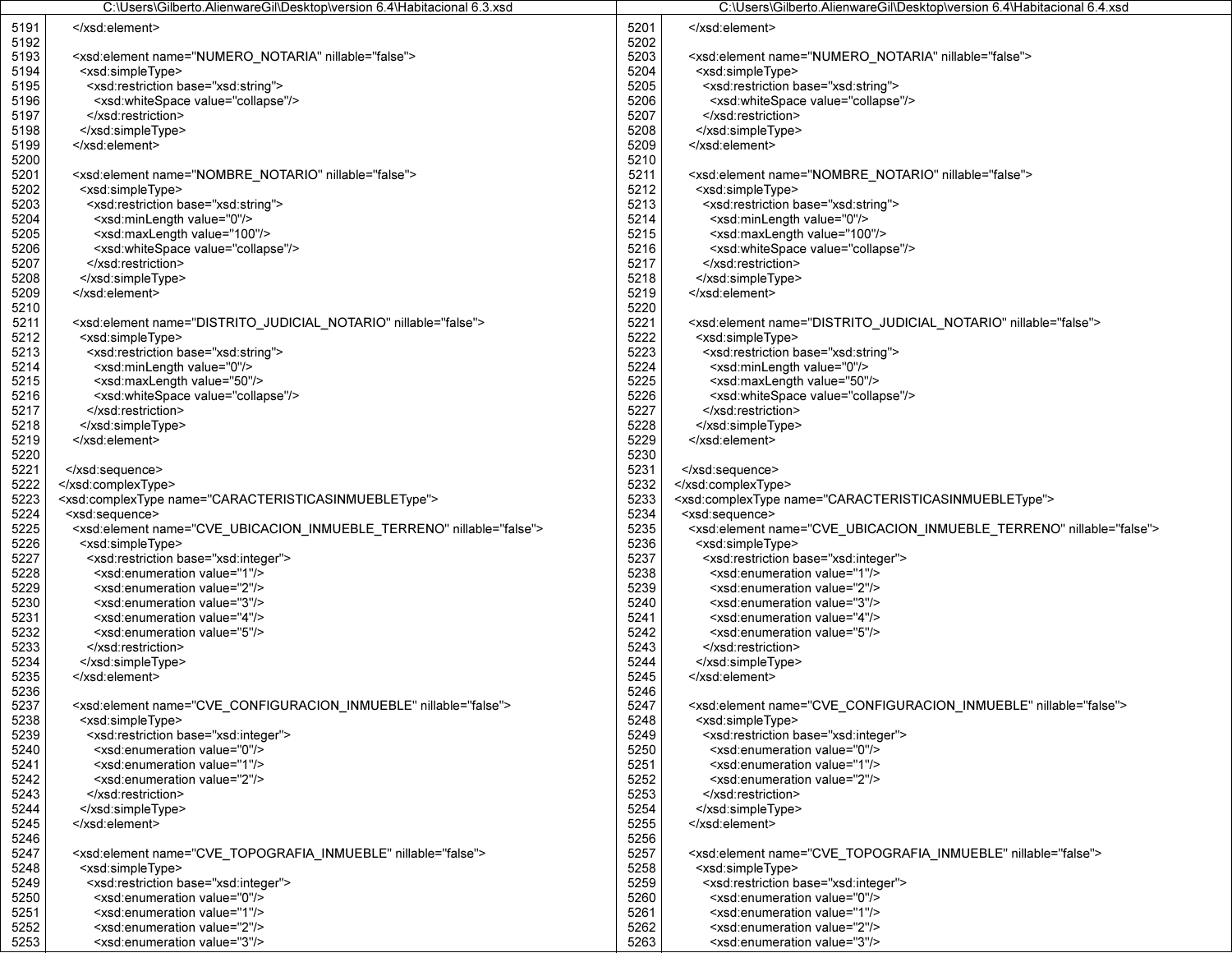|      | C:\Users\Gilberto.AlienwareGil\Desktop\version 6.4\Habitacional 6.3.xsd               |      | C:\Users\Gilberto.AlienwareGil\Desktop\version 6.4\Habitacional 6.4.xsd               |
|------|---------------------------------------------------------------------------------------|------|---------------------------------------------------------------------------------------|
| 5254 | <xsd:enumeration value="4"></xsd:enumeration>                                         | 5264 | <xsd:enumeration value="4"></xsd:enumeration>                                         |
| 5255 |                                                                                       | 5265 |                                                                                       |
| 5256 |                                                                                       | 5266 |                                                                                       |
| 5257 |                                                                                       | 5267 |                                                                                       |
| 5258 |                                                                                       | 5268 |                                                                                       |
| 5259 | <xsd:element name="CARACTERISTICASPANORAMICAS" nillable="false"></xsd:element>        | 5269 | <xsd:element name="CARACTERISTICASPANORAMICAS" nillable="false"></xsd:element>        |
| 5260 | <xsd:simpletype></xsd:simpletype>                                                     | 5270 | <xsd:simpletype></xsd:simpletype>                                                     |
| 5261 | <xsd:restriction base="xsd:string"></xsd:restriction>                                 | 5271 | <xsd:restriction base="xsd:string"></xsd:restriction>                                 |
| 5262 |                                                                                       | 5272 |                                                                                       |
|      | <xsd:minlength value="0"></xsd:minlength>                                             |      | <xsd:minlength value="0"></xsd:minlength>                                             |
| 5263 | <xsd:maxlength value="250"></xsd:maxlength>                                           | 5273 | <xsd:maxlength value="250"></xsd:maxlength>                                           |
| 5264 | <xsd:whitespace value="collapse"></xsd:whitespace>                                    | 5274 | <xsd:whitespace value="collapse"></xsd:whitespace>                                    |
| 5265 |                                                                                       | 5275 |                                                                                       |
| 5266 |                                                                                       | 5276 |                                                                                       |
| 5267 |                                                                                       | 5277 |                                                                                       |
| 5268 |                                                                                       | 5278 |                                                                                       |
| 5269 | <xsd:element name="USO SUELO" nillable="false"></xsd:element>                         | 5279 | <xsd:element name="USO SUELO" nillable="false"></xsd:element>                         |
| 5270 | <xsd:simpletype></xsd:simpletype>                                                     | 5280 | <xsd:simpletype></xsd:simpletype>                                                     |
| 5271 | <xsd:restriction base="xsd:string"></xsd:restriction>                                 | 5281 | <xsd:restriction base="xsd:string"></xsd:restriction>                                 |
| 5272 | <xsd:minlength value="0"></xsd:minlength>                                             | 5282 | <xsd:minlength value="0"></xsd:minlength>                                             |
| 5273 | <xsd:maxlength value="50"></xsd:maxlength>                                            | 5283 | <xsd:maxlength value="50"></xsd:maxlength>                                            |
| 5274 | <xsd:whitespace value="collapse"></xsd:whitespace>                                    | 5284 | <xsd:whitespace value="collapse"></xsd:whitespace>                                    |
| 5275 |                                                                                       | 5285 |                                                                                       |
| 5276 |                                                                                       | 5286 |                                                                                       |
| 5277 |                                                                                       | 5287 |                                                                                       |
| 5278 |                                                                                       | 5288 |                                                                                       |
| 5279 | <xsd:element name="AREA_LIBRE_OBLIGATORIA" nillable="false"></xsd:element>            | 5289 | <xsd:element name="AREA_LIBRE_OBLIGATORIA" nillable="false"></xsd:element>            |
| 5280 | <xsd:simpletype></xsd:simpletype>                                                     | 5290 | <xsd:simpletype></xsd:simpletype>                                                     |
| 5281 | <xsd:restriction base="xsd:integer"></xsd:restriction>                                | 5291 | <xsd:restriction base="xsd:integer"></xsd:restriction>                                |
| 5282 | <xsd:mininclusive value="0"></xsd:mininclusive>                                       | 5292 | <xsd:mininclusive value="0"></xsd:mininclusive>                                       |
| 5283 | <xsd:maxinclusive value="100"></xsd:maxinclusive>                                     | 5293 | <xsd:maxinclusive value="100"></xsd:maxinclusive>                                     |
| 5284 |                                                                                       | 5294 |                                                                                       |
| 5285 |                                                                                       | 5295 |                                                                                       |
| 5286 | <br>                                                                                  | 5296 | <br>                                                                                  |
|      |                                                                                       | 5297 |                                                                                       |
| 5287 |                                                                                       |      |                                                                                       |
| 5288 | <xsd:element name="NUMERO_MAXIMO_NIVELES_A_CONSTRUIR" nillable="false"></xsd:element> | 5298 | <xsd:element name="NUMERO_MAXIMO_NIVELES_A_CONSTRUIR" nillable="false"></xsd:element> |
| 5289 | <xsd:simpletype></xsd:simpletype>                                                     | 5299 | <xsd:simpletype></xsd:simpletype>                                                     |
| 5290 | <xsd:restriction base="xsd:integer"></xsd:restriction>                                | 5300 | <xsd:restriction base="xsd:integer"></xsd:restriction>                                |
| 5291 | <xsd:mininclusive value="0"></xsd:mininclusive>                                       | 5301 | <xsd:mininclusive value="0"></xsd:mininclusive>                                       |
| 5292 | <xsd:maxinclusive value="100"></xsd:maxinclusive>                                     | 5302 | <xsd:maxinclusive value="100"></xsd:maxinclusive>                                     |
| 5293 |                                                                                       | 5303 |                                                                                       |
| 5294 |                                                                                       | 5304 |                                                                                       |
| 5295 |                                                                                       | 5305 |                                                                                       |
| 5296 |                                                                                       | 5306 |                                                                                       |
| 5297 | <xsd:element name="COEFICIENTE_USO_SUELO" nillable="false"></xsd:element>             | 5307 | <xsd:element name="COEFICIENTE_USO_SUELO" nillable="false"></xsd:element>             |
| 5298 | <xsd:simpletype></xsd:simpletype>                                                     | 5308 | <xsd:simpletype></xsd:simpletype>                                                     |
| 5299 | <xsd:restriction base="xsd:decimal"></xsd:restriction>                                | 5309 | <xsd:restriction base="xsd:decimal"></xsd:restriction>                                |
| 5300 | <xsd:fractiondigits value="2"></xsd:fractiondigits>                                   | 5310 | <xsd:fractiondigits value="2"></xsd:fractiondigits>                                   |
| 5301 |                                                                                       | 5311 |                                                                                       |
| 5302 |                                                                                       | 5312 |                                                                                       |
| 5303 |                                                                                       | 5313 |                                                                                       |
| 5304 |                                                                                       | 5314 |                                                                                       |
| 5305 | <xsd:element name="VIAS_ACCESO_IMPORTANCIA" nillable="false"></xsd:element>           | 5315 | <xsd:element name="VIAS_ACCESO_IMPORTANCIA" nillable="false"></xsd:element>           |
| 5306 | <xsd:simpletype></xsd:simpletype>                                                     | 5316 | <xsd:simpletype></xsd:simpletype>                                                     |
| 5307 | <xsd:restriction base="xsd:string"></xsd:restriction>                                 | 5317 | <xsd:restriction base="xsd:string"></xsd:restriction>                                 |
| 5308 | <xsd:minlength value="1"></xsd:minlength>                                             | 5318 | <xsd:minlength value="1"></xsd:minlength>                                             |
| 5309 | <xsd:maxlength value="250"></xsd:maxlength>                                           | 5319 | <xsd:maxlength value="250"></xsd:maxlength>                                           |
|      | <xsd:whitespace value="collapse"></xsd:whitespace>                                    |      |                                                                                       |
| 5310 |                                                                                       | 5320 | <xsd:whitespace value="collapse"></xsd:whitespace>                                    |
| 5311 |                                                                                       | 5321 |                                                                                       |
| 5312 |                                                                                       | 5322 |                                                                                       |
| 5313 |                                                                                       | 5323 |                                                                                       |
| 5314 |                                                                                       | 5324 |                                                                                       |
| 5315 | <xsd:element name="CVE_DENSIDAD_HABITACIONAL" nillable="false"></xsd:element>         | 5325 | <xsd:element name="CVE_DENSIDAD_HABITACIONAL" nillable="false"></xsd:element>         |
| 5316 | <xsd:simpletype></xsd:simpletype>                                                     | 5326 | <xsd:simpletype></xsd:simpletype>                                                     |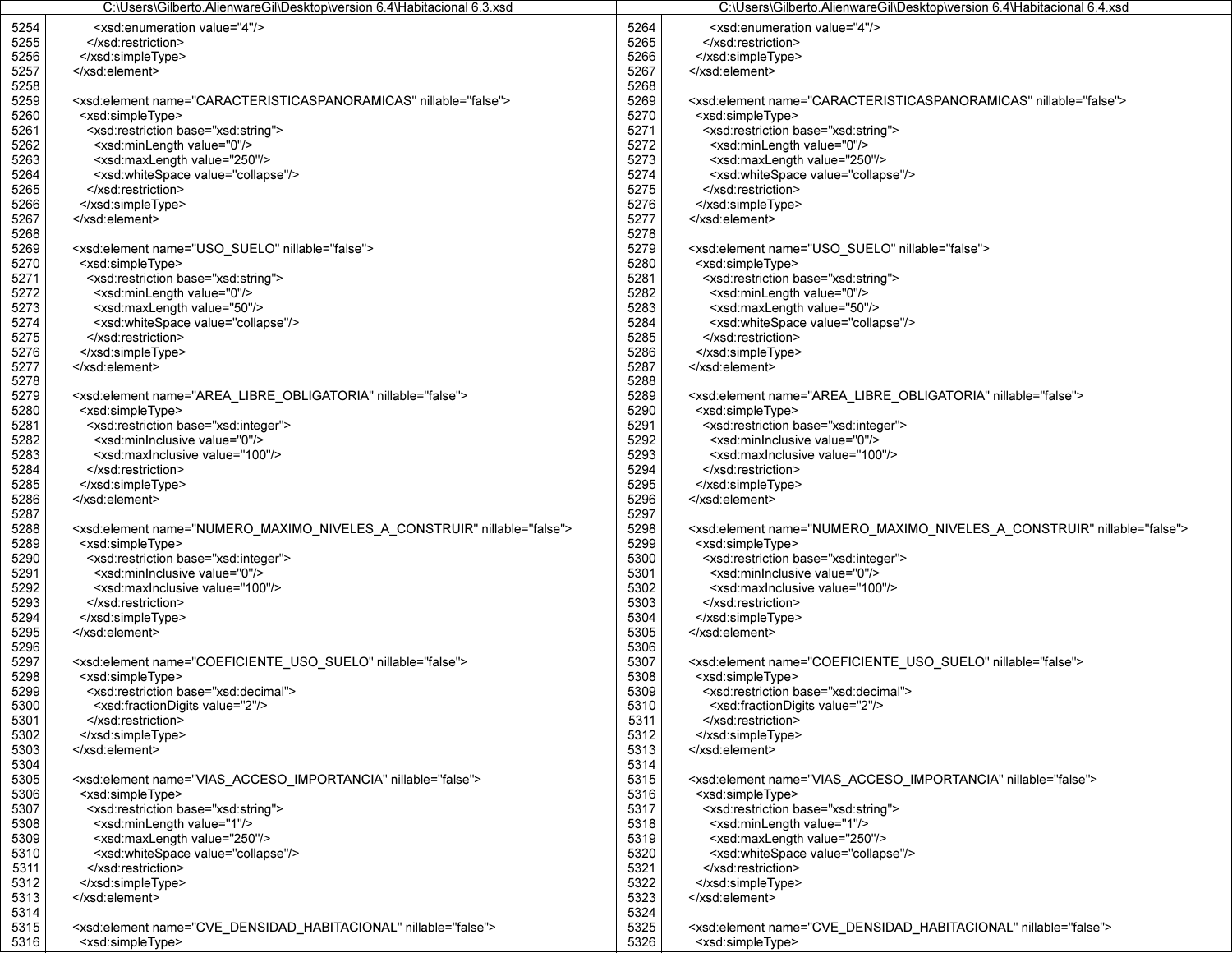|      | C:\Users\Gilberto.AlienwareGil\Desktop\version 6.4\Habitacional 6.3.xsd             |      | C:\Users\Gilberto.AlienwareGil\Desktop\version 6.4\Habitacional 6.4.xsd             |
|------|-------------------------------------------------------------------------------------|------|-------------------------------------------------------------------------------------|
| 5317 | <xsd:restriction base="xsd:integer"></xsd:restriction>                              | 5327 | <xsd:restriction base="xsd:integer"></xsd:restriction>                              |
| 5318 | <xsd:enumeration value="0"></xsd:enumeration>                                       | 5328 | <xsd:enumeration value="0"></xsd:enumeration>                                       |
| 5319 | <xsd:enumeration value="1"></xsd:enumeration>                                       | 5329 | <xsd:enumeration value="1"></xsd:enumeration>                                       |
| 5320 | <xsd:enumeration value="2"></xsd:enumeration>                                       | 5330 | <xsd:enumeration value="2"></xsd:enumeration>                                       |
| 5321 | <xsd:enumeration value="3"></xsd:enumeration>                                       | 5331 | <xsd:enumeration value="3"></xsd:enumeration>                                       |
| 5322 | <xsd:enumeration value="4"></xsd:enumeration>                                       | 5332 | <xsd:enumeration value="4"></xsd:enumeration>                                       |
| 5323 | <xsd:enumeration value="5"></xsd:enumeration>                                       | 5333 | <xsd:enumeration value="5"></xsd:enumeration>                                       |
| 5324 |                                                                                     | 5334 |                                                                                     |
| 5325 |                                                                                     | 5335 |                                                                                     |
| 5326 |                                                                                     | 5336 |                                                                                     |
| 5327 |                                                                                     | 5337 |                                                                                     |
| 5328 | <xsd:element name="DENSIDAD_HABITACIONAL_VIVIENDAS" nillable="false"></xsd:element> | 5338 | <xsd:element name="DENSIDAD_HABITACIONAL_VIVIENDAS" nillable="false"></xsd:element> |
| 5329 | <xsd:simpletype></xsd:simpletype>                                                   | 5339 | <xsd:simpletype></xsd:simpletype>                                                   |
| 5330 | <xsd:restriction base="xsd:integer"> </xsd:restriction>                             | 5340 | <xsd:restriction base="xsd:integer"> </xsd:restriction>                             |
| 5331 |                                                                                     | 5341 |                                                                                     |
| 5332 |                                                                                     | 5342 |                                                                                     |
| 5333 |                                                                                     | 5343 |                                                                                     |
| 5334 | <xsd:element name="SERVIDUMBRES_O_RESTRICCIONES" nillable="false"></xsd:element>    | 5344 | <xsd:element name="SERVIDUMBRES_O_RESTRICCIONES" nillable="false"></xsd:element>    |
| 5335 | <xsd:simpletype></xsd:simpletype>                                                   | 5345 | <xsd:simpletype></xsd:simpletype>                                                   |
| 5336 | <xsd:restriction base="xsd:string"></xsd:restriction>                               | 5346 | <xsd:restriction base="xsd:string"></xsd:restriction>                               |
| 5337 | <xsd:minlength value="0"></xsd:minlength>                                           | 5347 | <xsd:minlength value="0"></xsd:minlength>                                           |
| 5338 | <xsd:maxlength value="250"></xsd:maxlength>                                         | 5348 | <xsd:maxlength value="250"></xsd:maxlength>                                         |
| 5339 | <xsd:whitespace value="collapse"></xsd:whitespace>                                  | 5349 | <xsd:whitespace value="collapse"></xsd:whitespace>                                  |
| 5340 |                                                                                     | 5350 |                                                                                     |
| 5341 |                                                                                     | 5351 |                                                                                     |
| 5342 |                                                                                     | 5352 |                                                                                     |
| 5343 |                                                                                     | 5353 |                                                                                     |
| 5344 | <xsd:element name="CVE_REPORTE_DENSIDAD" nillable="false"></xsd:element>            | 5354 | <xsd:element name="CVE_REPORTE_DENSIDAD" nillable="false"></xsd:element>            |
| 5345 | <xsd:simpletype></xsd:simpletype>                                                   | 5355 | <xsd:simpletype></xsd:simpletype>                                                   |
| 5346 | <xsd:restriction base="xsd:integer"></xsd:restriction>                              | 5356 | <xsd:restriction base="xsd:integer"></xsd:restriction>                              |
| 5347 | <xsd:enumeration value="1"></xsd:enumeration>                                       | 5357 | <xsd:enumeration value="1"></xsd:enumeration>                                       |
| 5348 | <xsd:enumeration value="2"></xsd:enumeration>                                       | 5358 | <xsd:enumeration value="2"></xsd:enumeration>                                       |
| 5349 | $\le$ /xsd:restriction>                                                             | 5359 | $\le$ /xsd:restriction>                                                             |
| 5350 |                                                                                     | 5360 |                                                                                     |
| 5351 |                                                                                     | 5361 |                                                                                     |
| 5352 |                                                                                     | 5362 |                                                                                     |
| 5353 | <xsd:element name="USO_ACTUAL" nillable="false"></xsd:element>                      | 5363 | <xsd:element name="USO_ACTUAL" nillable="false"></xsd:element>                      |
| 5354 | <xsd:simpletype></xsd:simpletype>                                                   | 5364 | <xsd:simpletype></xsd:simpletype>                                                   |
| 5355 | <xsd:restriction base="xsd:string"></xsd:restriction>                               | 5365 | <xsd:restriction base="xsd:string"></xsd:restriction>                               |
| 5356 | <xsd:minlength value="1"></xsd:minlength>                                           | 5366 | <xsd:minlength value="1"></xsd:minlength>                                           |
| 5357 | <xsd:maxlength value="2000"></xsd:maxlength>                                        | 5367 | <xsd:maxlength value="2000"></xsd:maxlength>                                        |
| 5358 | <xsd:whitespace value="collapse"></xsd:whitespace>                                  | 5368 | <xsd:whitespace value="collapse"></xsd:whitespace>                                  |
| 5359 |                                                                                     | 5369 |                                                                                     |
| 5360 |                                                                                     | 5370 |                                                                                     |
| 5361 |                                                                                     | 5371 |                                                                                     |
| 5362 |                                                                                     | 5372 |                                                                                     |
| 5363 | <xsd:element name="CAT_ESPACIO_USO_MULTIPLE" nillable="true"></xsd:element>         | 5373 | <xsd:element name="CAT_ESPACIO_USO_MULTIPLE" nillable="true"></xsd:element>         |
| 5364 | <xsd:simpletype></xsd:simpletype>                                                   | 5374 | <xsd:simpletype></xsd:simpletype>                                                   |
| 5365 | <xsd:restriction base="xsd:integer"></xsd:restriction>                              | 5375 | <xsd:restriction base="xsd:integer"></xsd:restriction>                              |
| 5366 | <xsd:enumeration value="0"></xsd:enumeration>                                       | 5376 | <xsd:enumeration value="0"></xsd:enumeration>                                       |
| 5367 | <xsd:enumeration value="1"></xsd:enumeration>                                       | 5377 | <xsd:enumeration value="1"></xsd:enumeration>                                       |
| 5368 | <xsd:enumeration value="2"></xsd:enumeration>                                       | 5378 | <xsd:enumeration value="2"></xsd:enumeration>                                       |
| 5369 |                                                                                     | 5379 |                                                                                     |
| 5370 |                                                                                     | 5380 |                                                                                     |
| 5371 |                                                                                     | 5381 |                                                                                     |
| 5372 |                                                                                     | 5382 |                                                                                     |
| 5373 | <xsd:element name="NUMERO_RECAMARAS" nillable="false"></xsd:element>                | 5383 | <xsd:element name="NUMERO_RECAMARAS" nillable="false"></xsd:element>                |
| 5374 | <xsd:simpletype></xsd:simpletype>                                                   | 5384 | <xsd:simpletype></xsd:simpletype>                                                   |
| 5375 | <xsd:restriction base="xsd:integer"> </xsd:restriction>                             | 5385 | <xsd:restriction base="xsd:integer"> </xsd:restriction>                             |
| 5376 |                                                                                     | 5386 |                                                                                     |
| 5377 |                                                                                     | 5387 |                                                                                     |
| 5378 |                                                                                     | 5388 |                                                                                     |
| 5379 | <xsd:element name="NUMERO_BANIOS" nillable="false"></xsd:element>                   | 5389 | <xsd:element name="NUMERO BANIOS" nillable="false"></xsd:element>                   |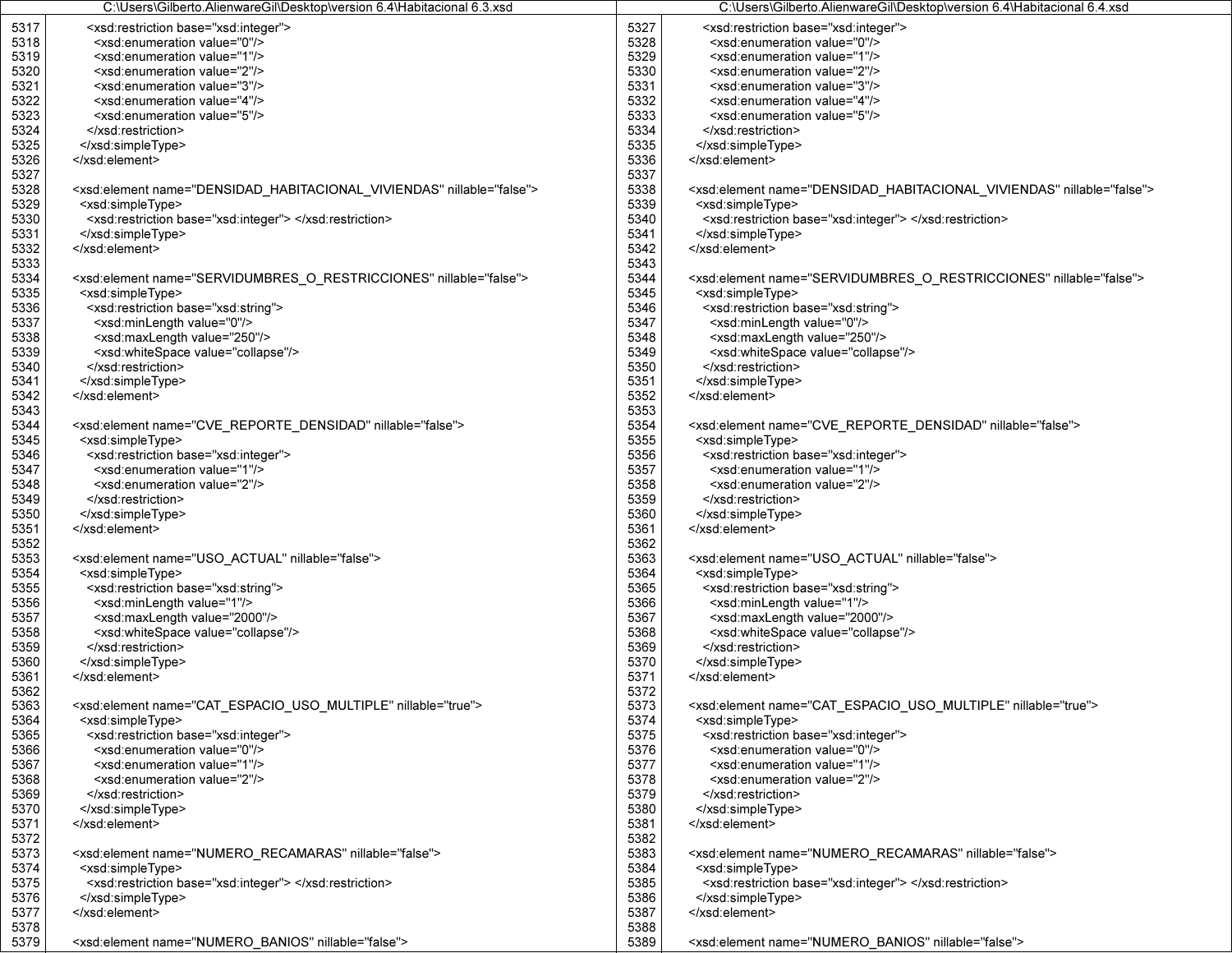|      | C:\Users\Gilberto.AlienwareGil\Desktop\version 6.4\Habitacional 6.3.xsd        |      | C:\Users\Gilberto.AlienwareGil\Desktop\version 6.4\Habitacional 6.4.xsd        |
|------|--------------------------------------------------------------------------------|------|--------------------------------------------------------------------------------|
| 5380 | <xsd:simpletype></xsd:simpletype>                                              | 5390 | <xsd:simpletype></xsd:simpletype>                                              |
| 5381 | <xsd:restriction base="xsd:integer"> </xsd:restriction>                        | 5391 | <xsd:restriction base="xsd:integer"> </xsd:restriction>                        |
| 5382 |                                                                                | 5392 |                                                                                |
| 5383 |                                                                                | 5393 |                                                                                |
| 5384 |                                                                                | 5394 |                                                                                |
| 5385 | <xsd:element name="NUMERO_MEDIOS_BANOS" nillable="false"></xsd:element>        | 5395 | <xsd:element name="NUMERO_MEDIOS_BANOS" nillable="false"></xsd:element>        |
| 5386 | <xsd:simpletype></xsd:simpletype>                                              | 5396 | <xsd:simpletype></xsd:simpletype>                                              |
| 5387 | <xsd:restriction base="xsd:integer"> </xsd:restriction>                        | 5397 | <xsd:restriction base="xsd:integer"> </xsd:restriction>                        |
| 5388 |                                                                                | 5398 |                                                                                |
| 5389 |                                                                                | 5399 |                                                                                |
| 5390 |                                                                                | 5400 |                                                                                |
| 5391 | <xsd:element name="NUMERO_ESTACIONAMIENTOS" nillable="false"></xsd:element>    | 5401 | <xsd:element name="NUMERO_ESTACIONAMIENTOS" nillable="false"></xsd:element>    |
| 5392 | <xsd:simpletype></xsd:simpletype>                                              | 5402 | <xsd:simpletype></xsd:simpletype>                                              |
| 5393 | <xsd:restriction base="xsd:integer"> </xsd:restriction>                        | 5403 | <xsd:restriction base="xsd:integer"> </xsd:restriction>                        |
| 5394 |                                                                                | 5404 |                                                                                |
| 5395 |                                                                                | 5405 |                                                                                |
| 5396 |                                                                                | 5406 |                                                                                |
| 5397 | <xsd:element name="CVE_CALIDAD_PROYECTO" nillable="false"></xsd:element>       | 5407 | <xsd:element name="CVE_CALIDAD_PROYECTO" nillable="false"></xsd:element>       |
| 5398 | <xsd:simpletype></xsd:simpletype>                                              | 5408 | <xsd:simpletype></xsd:simpletype>                                              |
| 5399 | <xsd:restriction base="xsd:integer"></xsd:restriction>                         | 5409 | <xsd:restriction base="xsd:integer"></xsd:restriction>                         |
| 5400 | <xsd:enumeration value="0"></xsd:enumeration>                                  | 5410 | <xsd:enumeration value="0"></xsd:enumeration>                                  |
| 5401 | <xsd:enumeration value="1"></xsd:enumeration>                                  | 5411 | <xsd:enumeration value="1"></xsd:enumeration>                                  |
| 5402 | <xsd:enumeration value="2"></xsd:enumeration>                                  | 5412 | <xsd:enumeration value="2"></xsd:enumeration>                                  |
| 5403 | <xsd:enumeration value="3"></xsd:enumeration>                                  | 5413 | <xsd:enumeration value="3"></xsd:enumeration>                                  |
| 5404 |                                                                                | 5414 |                                                                                |
| 5405 |                                                                                | 5415 |                                                                                |
| 5406 |                                                                                | 5416 |                                                                                |
| 5407 |                                                                                | 5417 |                                                                                |
| 5408 | <xsd:element name="RESULTADO_CALIDAD_PROYECTO" nillable="false"></xsd:element> | 5418 | <xsd:element name="RESULTADO_CALIDAD_PROYECTO" nillable="false"></xsd:element> |
| 5409 | <xsd:simpletype></xsd:simpletype>                                              | 5419 | <xsd:simpletype></xsd:simpletype>                                              |
| 5410 | <xsd:restriction base="xsd:string"></xsd:restriction>                          | 5420 | <xsd:restriction base="xsd:string"></xsd:restriction>                          |
| 5411 | <xsd:minlength value="0"></xsd:minlength>                                      | 5421 | <xsd:minlength value="0"></xsd:minlength>                                      |
| 5412 | <xsd:maxlength value="50"></xsd:maxlength>                                     | 5422 | <xsd:maxlength value="50"></xsd:maxlength>                                     |
| 5413 | <xsd:whitespace value="collapse"></xsd:whitespace>                             | 5423 | <xsd:whitespace value="collapse"></xsd:whitespace>                             |
| 5414 |                                                                                | 5424 |                                                                                |
| 5415 |                                                                                | 5425 |                                                                                |
| 5416 |                                                                                | 5426 |                                                                                |
| 5417 |                                                                                | 5427 |                                                                                |
| 5418 | <xsd:element name="CVE_CLASE_INMUEBLE" nillable="false"></xsd:element>         | 5428 | <xsd:element name="CVE_CLASE_INMUEBLE" nillable="false"></xsd:element>         |
| 5419 | <xsd:simpletype></xsd:simpletype>                                              | 5429 | <xsd:simpletype></xsd:simpletype>                                              |
| 5420 | <xsd:restriction base="xsd:integer"></xsd:restriction>                         | 5430 | <xsd:restriction base="xsd:integer"></xsd:restriction>                         |
| 5421 | <xsd:enumeration value="0"></xsd:enumeration>                                  | 5431 | <xsd:enumeration value="0"></xsd:enumeration>                                  |
| 5422 | <xsd:enumeration value="1"></xsd:enumeration>                                  | 5432 | <xsd:enumeration value="1"></xsd:enumeration>                                  |
| 5423 | <xsd:enumeration value="2"></xsd:enumeration>                                  | 5433 | <xsd:enumeration value="2"></xsd:enumeration>                                  |
| 5424 | <xsd:enumeration value="3"></xsd:enumeration>                                  | 5434 | <xsd:enumeration value="3"></xsd:enumeration>                                  |
| 5425 | <xsd:enumeration value="4"></xsd:enumeration>                                  | 5435 | <xsd:enumeration value="4"></xsd:enumeration>                                  |
| 5426 | <xsd:enumeration value="5"></xsd:enumeration>                                  | 5436 | <xsd:enumeration value="5"></xsd:enumeration>                                  |
| 5427 | <xsd:enumeration value="6"></xsd:enumeration>                                  | 5437 | <xsd:enumeration value="6"></xsd:enumeration>                                  |
| 5428 | <xsd:enumeration value="7"></xsd:enumeration>                                  | 5438 | <xsd:enumeration value="7"></xsd:enumeration>                                  |
| 5429 | <xsd:enumeration value="8"></xsd:enumeration>                                  | 5439 | <xsd:enumeration value="8"></xsd:enumeration>                                  |
| 5430 | $\le$ /xsd:restriction>                                                        | 5440 |                                                                                |
| 5431 |                                                                                | 5441 |                                                                                |
| 5432 |                                                                                | 5442 |                                                                                |
| 5433 |                                                                                | 5443 |                                                                                |
| 5434 | <xsd:element name="CVE_ESTADO_CONSERVACION" nillable="false"></xsd:element>    | 5444 | <xsd:element name="CVE_ESTADO_CONSERVACION" nillable="false"></xsd:element>    |
| 5435 | <xsd:simpletype></xsd:simpletype>                                              | 5445 | <xsd:simpletype></xsd:simpletype>                                              |
| 5436 | <xsd:restriction base="xsd:integer"></xsd:restriction>                         | 5446 | <xsd:restriction base="xsd:integer"></xsd:restriction>                         |
| 5437 | <xsd:enumeration value="0"></xsd:enumeration>                                  | 5447 | <xsd:enumeration value="0"></xsd:enumeration>                                  |
| 5438 | <xsd:enumeration value="1"></xsd:enumeration>                                  | 5448 | <xsd:enumeration value="1"></xsd:enumeration>                                  |
| 5439 | <xsd:enumeration value="2"></xsd:enumeration>                                  | 5449 | <xsd:enumeration value="2"></xsd:enumeration>                                  |
| 5440 | <xsd:enumeration value="3"></xsd:enumeration>                                  | 5450 | <xsd:enumeration value="3"></xsd:enumeration>                                  |
| 5441 | <xsd:enumeration value="4"></xsd:enumeration>                                  | 5451 | <xsd:enumeration value="4"></xsd:enumeration>                                  |
| 5442 | <xsd:enumeration value="5"></xsd:enumeration>                                  | 5452 | <xsd:enumeration value="5"></xsd:enumeration>                                  |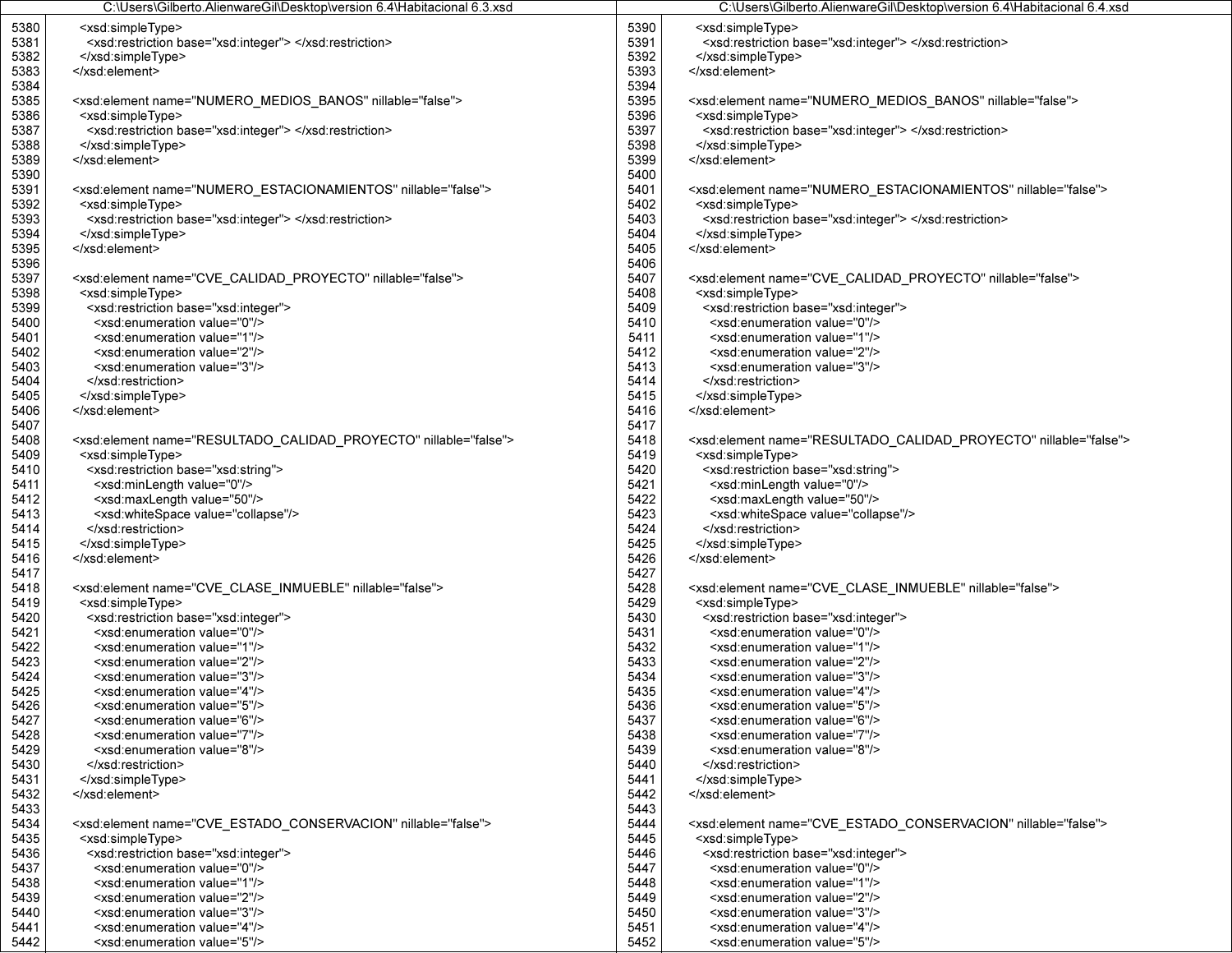|              | C:\Users\Gilberto.AlienwareGil\Desktop\version 6.4\Habitacional 6.3.xsd             |              | C:\Users\Gilberto.AlienwareGil\Desktop\version 6.4\Habitacional 6.4.xsd             |
|--------------|-------------------------------------------------------------------------------------|--------------|-------------------------------------------------------------------------------------|
| 5443         | <xsd:enumeration value="6"></xsd:enumeration>                                       | 5453         | <xsd:enumeration value="6"></xsd:enumeration>                                       |
| 5444         | <xsd:enumeration value="7"></xsd:enumeration>                                       | 5454         | <xsd:enumeration value="7"></xsd:enumeration>                                       |
| 5445         | $\le$ /xsd:restriction>                                                             | 5455         |                                                                                     |
| 5446         |                                                                                     | 5456         |                                                                                     |
| 5447         |                                                                                     | 5457         |                                                                                     |
| 5448         |                                                                                     | 5458         |                                                                                     |
| 5449         | <xsd:element name="COMENTARIOS_ESTADO_CONSERVACION" nillable="false"></xsd:element> | 5459         | <xsd:element name="COMENTARIOS_ESTADO_CONSERVACION" nillable="false"></xsd:element> |
| 5450         | <xsd:simpletype></xsd:simpletype>                                                   | 5460         | <xsd:simpletype></xsd:simpletype>                                                   |
| 5451         | <xsd:restriction base="xsd:string"></xsd:restriction>                               | 5461         | <xsd:restriction base="xsd:string"></xsd:restriction>                               |
| 5452         | <xsd:minlength value="0"></xsd:minlength>                                           | 5462         | <xsd:minlength value="0"></xsd:minlength>                                           |
| 5453         | <xsd:maxlength value="100"></xsd:maxlength>                                         | 5463         | <xsd:maxlength value="100"></xsd:maxlength>                                         |
| 5454         | <xsd:whitespace value="collapse"></xsd:whitespace>                                  | 5464         | <xsd:whitespace value="collapse"></xsd:whitespace>                                  |
| 5455         |                                                                                     | 5465         |                                                                                     |
| 5456         |                                                                                     | 5466         |                                                                                     |
| 5457         |                                                                                     | 5467         |                                                                                     |
| 5458         |                                                                                     | 5468         |                                                                                     |
| 5459         | <xsd:element name="NUMERO_NIVELES" nillable="false"></xsd:element>                  | 5469         | <xsd:element name="NUMERO_NIVELES" nillable="false"></xsd:element>                  |
| 5460         | <xsd:simpletype></xsd:simpletype>                                                   | 5470         | <xsd:simpletype></xsd:simpletype>                                                   |
| 5461         | <xsd:restriction base="xsd:integer"> </xsd:restriction>                             | 5471         | <xsd:restriction base="xsd:integer"> </xsd:restriction>                             |
| 5462         |                                                                                     | 5472         |                                                                                     |
| 5463         |                                                                                     | 5473         |                                                                                     |
| 5464         |                                                                                     | 5474         |                                                                                     |
| 5465         | <xsd:element name="NIVEL EDIFICIO" nillable="false"></xsd:element>                  | 5475         | <xsd:element name="NIVEL_EDIFICIO" nillable="false"></xsd:element>                  |
| 5466         | <xsd:simpletype></xsd:simpletype>                                                   | 5476         | <xsd:simpletype></xsd:simpletype>                                                   |
| 5467         | <xsd:restriction base="xsd:integer"> </xsd:restriction>                             | 5477         | <xsd:restriction base="xsd:integer"> </xsd:restriction>                             |
| 5468         |                                                                                     | 5478         |                                                                                     |
| 5469         |                                                                                     | 5479         |                                                                                     |
| 5470         |                                                                                     | 5480         |                                                                                     |
| 5471         | <xsd:element name="UNIDAD_RENTABLE_GENERAL" nillable="false"></xsd:element>         | 5481         | <xsd:element name="UNIDAD_RENTABLE_GENERAL" nillable="false"></xsd:element>         |
| 5472         | <xsd:simpletype></xsd:simpletype>                                                   | 5482         | <xsd:simpletype></xsd:simpletype>                                                   |
| 5473         | <xsd:restriction base="xsd:integer"> </xsd:restriction>                             | 5483         | <xsd:restriction base="xsd:integer"> </xsd:restriction>                             |
| 5474         |                                                                                     | 5484         |                                                                                     |
| 5475         |                                                                                     | 5485         |                                                                                     |
| 5476         |                                                                                     | 5486         |                                                                                     |
| 5477         | <xsd:element name="UNIDAD_RENTABLE_OBJETO" nillable="false"></xsd:element>          | 5487         | <xsd:element name="UNIDAD_RENTABLE_OBJETO" nillable="false"></xsd:element>          |
| 5478         | <xsd:simpletype></xsd:simpletype>                                                   | 5488         | <xsd:simpletype></xsd:simpletype>                                                   |
| 5479         | <xsd:restriction base="xsd:integer"> </xsd:restriction>                             | 5489         | <xsd:restriction base="xsd:integer"> </xsd:restriction>                             |
| 5480         |                                                                                     | 5490         |                                                                                     |
| 5481         |                                                                                     | 5491         |                                                                                     |
| 5482         |                                                                                     | 5492         |                                                                                     |
| 5483         | <xsd:element name="ANIO_TERMINACION_OBRA" nillable="false"></xsd:element>           | 5493         | <xsd:element name="ANIO_TERMINACION_OBRA" nillable="false"></xsd:element>           |
| 5484         | <xsd:simpletype></xsd:simpletype>                                                   | 5494         | <xsd:simpletype></xsd:simpletype>                                                   |
| 5485         | <xsd:restriction base="xsd:integer"> </xsd:restriction>                             | 5495         | <xsd:restriction base="xsd:integer"> </xsd:restriction>                             |
| 5486         |                                                                                     | 5496         |                                                                                     |
| 5487         |                                                                                     | 5497         |                                                                                     |
| 5488         |                                                                                     | 5498         |                                                                                     |
| 5489         | <xsd:element name="GRADO_TERMINACION_OBRA" nillable="false"></xsd:element>          | 5499         | <xsd:element name="GRADO_TERMINACION_OBRA" nillable="false"></xsd:element>          |
| 5490         | <xsd:simpletype></xsd:simpletype>                                                   | 5500         | <xsd:simpletype></xsd:simpletype>                                                   |
| 5491         | <xsd:restriction base="xsd:decimal"></xsd:restriction>                              | 5501         | <xsd:restriction base="xsd:decimal"></xsd:restriction>                              |
| 5492         | <xsd:fractiondigits value="2"></xsd:fractiondigits>                                 | 5502         | <xsd:fractiondigits value="2"></xsd:fractiondigits>                                 |
| 5493         |                                                                                     | 5503         |                                                                                     |
| 5494         |                                                                                     | 5504         |                                                                                     |
| 5495         |                                                                                     | 5505         |                                                                                     |
| 5496         |                                                                                     | 5506         |                                                                                     |
| 5497         | <xsd:element name="GRADO_AVANCE_AREAS_COMUNES" nillable="false"></xsd:element>      | 5507         | <xsd:element name="GRADO_AVANCE_AREAS_COMUNES" nillable="false"></xsd:element>      |
| 5498         | <xsd:simpletype></xsd:simpletype>                                                   | 5508         | <xsd:simpletype></xsd:simpletype>                                                   |
| 5499         | <xsd:restriction base="xsd:decimal"></xsd:restriction>                              | 5509         | <xsd:restriction base="xsd:decimal"></xsd:restriction>                              |
| 5500         | <xsd:fractiondigits value="2"></xsd:fractiondigits>                                 | 5510         | <xsd:fractiondigits value="2"></xsd:fractiondigits>                                 |
| 5501         |                                                                                     | 5511         |                                                                                     |
| 5502         |                                                                                     | 5512         |                                                                                     |
| 5503         |                                                                                     | 5513         |                                                                                     |
| 5504<br>5505 |                                                                                     | 5514<br>5515 |                                                                                     |
|              |                                                                                     |              |                                                                                     |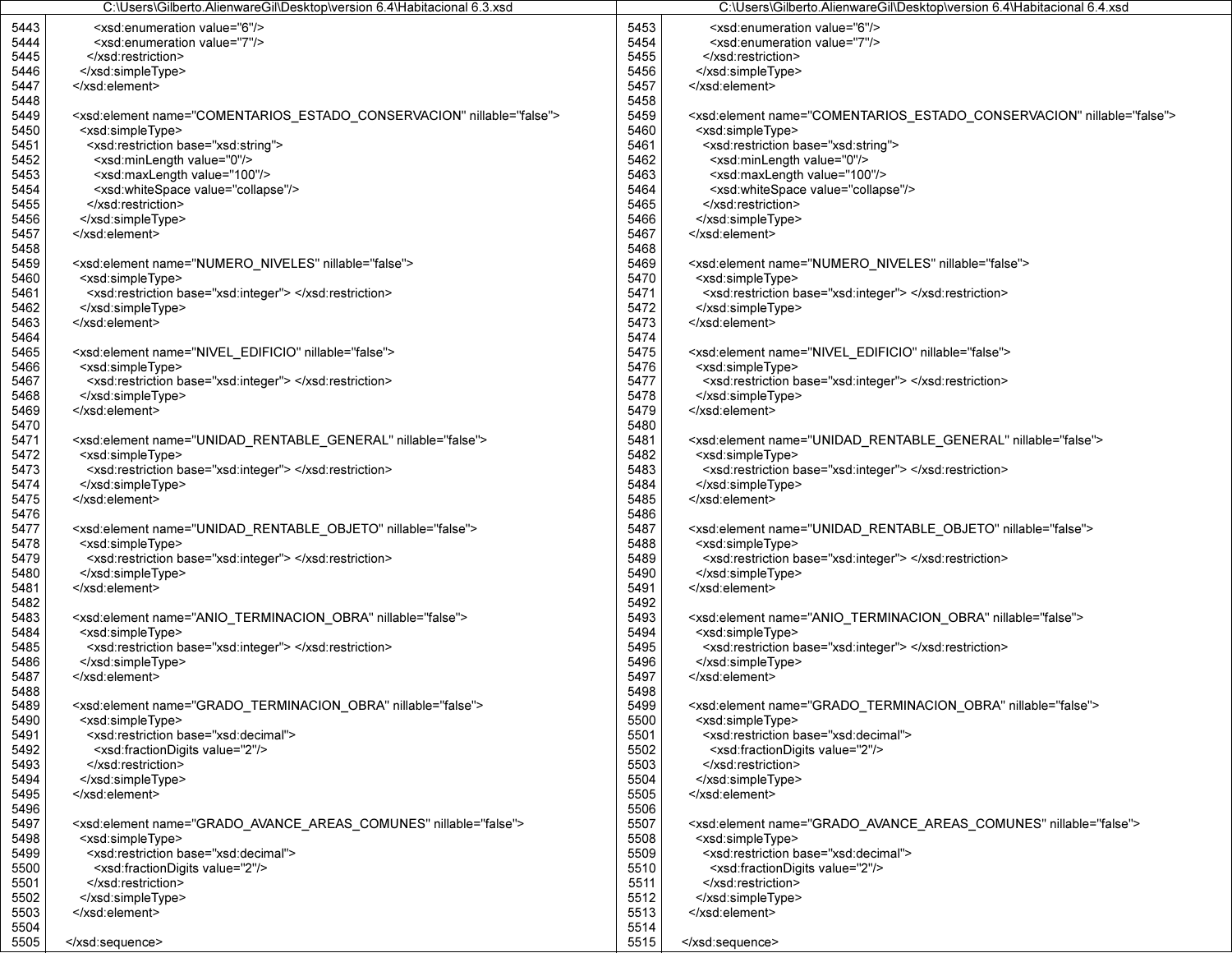|              | C:\Users\Gilberto.AlienwareGil\Desktop\version 6.4\Habitacional 6.3.xsd             |              | C:\Users\Gilberto.AlienwareGil\Desktop\version 6.4\Habitacional 6.4.xsd             |
|--------------|-------------------------------------------------------------------------------------|--------------|-------------------------------------------------------------------------------------|
| 5506         | <xsd:attribute name="id" type="xsd:string"></xsd:attribute>                         | 5516         | <xsd:attribute name="id" type="xsd:string"></xsd:attribute>                         |
| 5507         |                                                                                     | 5517         |                                                                                     |
| 5508         | <xsd:complextype name="EQUIPAMIENTOURBANOType"></xsd:complextype>                   | 5518         | <xsd:complextype name="EQUIPAMIENTOURBANOType"></xsd:complextype>                   |
| 5509         | <xsd:sequence></xsd:sequence>                                                       | 5519         | <xsd:sequence></xsd:sequence>                                                       |
| 5510         | <xsd:element name="IGLESIA" type="IGLESIAType"></xsd:element>                       | 5520         | <xsd:element name="IGLESIA" type="IGLESIAType"></xsd:element>                       |
| 5511         | <xsd:element name="MERCADOS" type="MERCADOSType"></xsd:element>                     | 5521         | <xsd:element name="MERCADOS" type="MERCADOSType"></xsd:element>                     |
| 5512         | <xsd:element name="SUPERMERCADOS" type="SUPERMERCADOSType"></xsd:element>           | 5522         | <xsd:element name="SUPERMERCADOS" type="SUPERMERCADOSType"></xsd:element>           |
| 5513         | <xsd:element name="LOCALESCOMERCIALES" type="LOCALESCOMERCIALESType"></xsd:element> | 5523         | <xsd:element name="LOCALESCOMERCIALES" type="LOCALESCOMERCIALESType"></xsd:element> |
| 5514         | <xsd:element name="PLAZASPUBLICAS" type="PLAZASPUBLICASType"></xsd:element>         | 5524         | <xsd:element name="PLAZASPUBLICAS" type="PLAZASPUBLICASType"></xsd:element>         |
| 5515         | <xsd:element name="PARQUES" type="PARQUESType"></xsd:element>                       | 5525         | <xsd:element name="PARQUES" type="PARQUESType"></xsd:element>                       |
| 5516         | <xsd:element name="JARDINES" type="JARDINESType"></xsd:element>                     | 5526         | <xsd:element name="JARDINES" type="JARDINESType"></xsd:element>                     |
| 5517         | <xsd:element name="CANCHASDEPORTIVAS" type="CANCHASDEPORTIVASType"></xsd:element>   | 5527         | <xsd:element name="CANCHASDEPORTIVAS" type="CANCHASDEPORTIVASType"></xsd:element>   |
| 5518         | <xsd:element name="CENTRODEPORTIVO" type="CENTRODEPORTIVOType"></xsd:element>       | 5528         | <xsd:element name="CENTRODEPORTIVO" type="CENTRODEPORTIVOType"></xsd:element>       |
| 5519         | <xsd:element name="ESCUELAS" type="ESCUELASType"></xsd:element>                     | 5529         | <xsd:element name="ESCUELAS" type="ESCUELASType"></xsd:element>                     |
| 5520         | <xsd:element name="HOSPITALES" type="HOSPITALESType"></xsd:element>                 | 5530         | <xsd:element name="HOSPITALES" type="HOSPITALESType"></xsd:element>                 |
| 5521         | <xsd:element name="BANCOS" type="BANCOSType"></xsd:element>                         | 5531         | <xsd:element name="BANCOS" type="BANCOSType"></xsd:element>                         |
| 5522         | <xsd:element name="CENTROCOMUNITARIO" type="CENTROCOMUNITARIOType"></xsd:element>   | 5532         | <xsd:element name="CENTROCOMUNITARIO" type="CENTROCOMUNITARIOType"></xsd:element>   |
| 5523         | <xsd:element name="CVE_NIVEL_EQUIPAMIENTO_URBANO" nillable="false"></xsd:element>   | 5533         | <xsd:element name="CVE_NIVEL_EQUIPAMIENTO_URBANO" nillable="false"></xsd:element>   |
| 5524         | <xsd:simpletype></xsd:simpletype>                                                   | 5534         | <xsd:simpletype></xsd:simpletype>                                                   |
| 5525         | <xsd:restriction base="xsd:integer"></xsd:restriction>                              | 5535         | <xsd:restriction base="xsd:integer"></xsd:restriction>                              |
| 5526         | <xsd:enumeration value="1"></xsd:enumeration>                                       | 5536         | <xsd:enumeration value="1"></xsd:enumeration>                                       |
| 5527         | <xsd:enumeration value="2"></xsd:enumeration>                                       | 5537         | <xsd:enumeration value="2"></xsd:enumeration>                                       |
| 5528         | <xsd:enumeration value="3"></xsd:enumeration>                                       | 5538<br>5539 | <xsd:enumeration value="3"></xsd:enumeration>                                       |
| 5529         | <xsd:enumeration value="4"></xsd:enumeration><br>                                   |              | <xsd:enumeration value="4"></xsd:enumeration><br>                                   |
| 5530         |                                                                                     | 5540         |                                                                                     |
| 5531<br>5532 | <br>                                                                                | 5541<br>5542 | $\le$ /xsd:simpleType><br>                                                          |
| 5533         |                                                                                     | 5543         |                                                                                     |
| 5534         |                                                                                     | 5544         |                                                                                     |
| 5535         | <xsd:attribute name="id" type="xsd:string"></xsd:attribute>                         | 5545         | <xsd:attribute name="id" type="xsd:string"></xsd:attribute>                         |
| 5536         |                                                                                     | 5546         |                                                                                     |
| 5537         | <xsd:complextype name="CENTROCOMUNITARIOType"></xsd:complextype>                    | 5547         | <xsd:complextype name="CENTROCOMUNITARIOType"></xsd:complextype>                    |
| 5538         | <xsd:sequence></xsd:sequence>                                                       | 5548         | <xsd:sequence></xsd:sequence>                                                       |
| 5539         | <xsd:element name="CVE_CENTRO_COMUNITARIO" nillable="false"></xsd:element>          | 5549         | <xsd:element name="CVE_CENTRO_COMUNITARIO" nillable="false"></xsd:element>          |
| 5540         | <xsd:simpletype></xsd:simpletype>                                                   | 5550         | <xsd:simpletype></xsd:simpletype>                                                   |
| 5541         | <xsd:restriction base="xsd:integer"></xsd:restriction>                              | 5551         | <xsd:restriction base="xsd:integer"></xsd:restriction>                              |
| 5542         | <xsd:enumeration value="0"></xsd:enumeration>                                       | 5552         | <xsd:enumeration value="0"></xsd:enumeration>                                       |
| 5543         | <xsd:enumeration value="1"></xsd:enumeration>                                       | 5553         | <xsd:enumeration value="1"></xsd:enumeration>                                       |
| 5544         | <xsd:enumeration value="2"></xsd:enumeration>                                       | 5554         | <xsd:enumeration value="2"></xsd:enumeration>                                       |
| 5545         | $\le$ /xsd:restriction>                                                             | 5555         |                                                                                     |
| 5546         |                                                                                     | 5556         |                                                                                     |
| 5547         |                                                                                     | 5557         | $\le$ /xsd:element>                                                                 |
| 5548         |                                                                                     | 5558         |                                                                                     |
| 5549         | <xsd:element name="DISTANCIA_CENTRO_COMUNITARIO" nillable="false"></xsd:element>    | 5559         | <xsd:element name="DISTANCIA CENTRO COMUNITARIO" nillable="false"></xsd:element>    |
| 5550         | <xsd:simpletype></xsd:simpletype>                                                   | 5560         | <xsd:simpletype></xsd:simpletype>                                                   |
| 5551         | <xsd:restriction base="xsd:integer"> </xsd:restriction>                             | 5561         | <xsd:restriction base="xsd:integer"> </xsd:restriction>                             |
| 5552         |                                                                                     | 5562         |                                                                                     |
| 5553         |                                                                                     | 5563         |                                                                                     |
| 5554         |                                                                                     | 5564<br>5565 |                                                                                     |
| 5555<br>5556 | <br>                                                                                | 5566         | <br>                                                                                |
| 5557         | <xsd:complextype name="BANCOSType"></xsd:complextype>                               | 5567         | <xsd:complextype name="BANCOSType"></xsd:complextype>                               |
| 5558         | <xsd:sequence></xsd:sequence>                                                       | 5568         | <xsd:sequence></xsd:sequence>                                                       |
| 5559         | <xsd:element name="CVE_BANCOS" nillable="false"></xsd:element>                      | 5569         | <xsd:element name="CVE_BANCOS" nillable="false"></xsd:element>                      |
| 5560         | <xsd:simpletype></xsd:simpletype>                                                   | 5570         | <xsd:simpletype></xsd:simpletype>                                                   |
| 5561         | <xsd:restriction base="xsd:integer"></xsd:restriction>                              | 5571         | <xsd:restriction base="xsd:integer"></xsd:restriction>                              |
| 5562         | <xsd:enumeration value="0"></xsd:enumeration>                                       | 5572         | <xsd:enumeration value="0"></xsd:enumeration>                                       |
| 5563         | <xsd:enumeration value="1"></xsd:enumeration>                                       | 5573         | <xsd:enumeration value="1"></xsd:enumeration>                                       |
| 5564         | <xsd:enumeration value="2"></xsd:enumeration>                                       | 5574         | <xsd:enumeration value="2"></xsd:enumeration>                                       |
| 5565         |                                                                                     | 5575         |                                                                                     |
| 5566         |                                                                                     | 5576         |                                                                                     |
| 5567         |                                                                                     | 5577         |                                                                                     |
| 5568         |                                                                                     | 5578         |                                                                                     |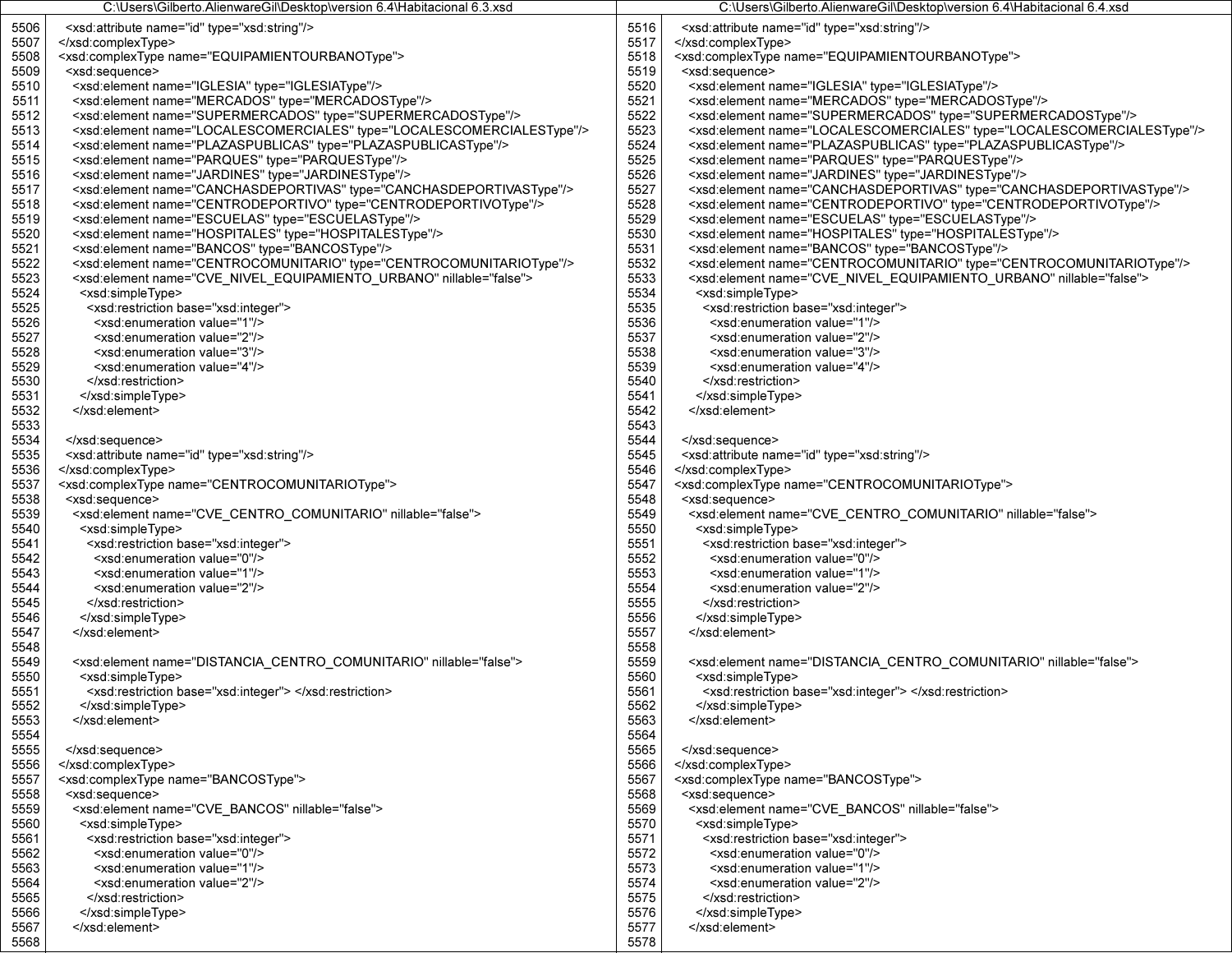|              | C:\Users\Gilberto.AlienwareGil\Desktop\version 6.4\Habitacional 6.3.xsd                                                                                                                                            |              | C:\Users\Gilberto.AlienwareGil\Desktop\version 6.4\Habitacional 6.4.xsd                        |
|--------------|--------------------------------------------------------------------------------------------------------------------------------------------------------------------------------------------------------------------|--------------|------------------------------------------------------------------------------------------------|
| 5569         | <xsd:element name="DISTANCIA_BANCOS" nillable="false"></xsd:element>                                                                                                                                               | 5579         | <xsd:element name="DISTANCIA_BANCOS" nillable="false"></xsd:element>                           |
| 5570         | <xsd:simpletype></xsd:simpletype>                                                                                                                                                                                  | 5580         | <xsd:simpletype></xsd:simpletype>                                                              |
| 5571         | <xsd:restriction base="xsd:integer"> </xsd:restriction>                                                                                                                                                            | 5581         | <xsd:restriction base="xsd:integer"> </xsd:restriction>                                        |
| 5572         |                                                                                                                                                                                                                    | 5582         |                                                                                                |
| 5573         |                                                                                                                                                                                                                    | 5583         |                                                                                                |
| 5574         |                                                                                                                                                                                                                    | 5584         |                                                                                                |
| 5575         |                                                                                                                                                                                                                    | 5585         |                                                                                                |
| 5576         |                                                                                                                                                                                                                    | 5586         |                                                                                                |
| 5577         | <xsd:complextype name="HOSPITALESType"></xsd:complextype>                                                                                                                                                          | 5587         | <xsd:complextype name="HOSPITALESType"></xsd:complextype>                                      |
| 5578         | <xsd:sequence></xsd:sequence>                                                                                                                                                                                      | 5588         | <xsd:sequence></xsd:sequence>                                                                  |
| 5579         | <xsd:element name="SERVICIOSPRIMERNIVEL" type="SERVICIOSPRIMERNIVELType"></xsd:element>                                                                                                                            | 5589         | <xsd:element name="SERVICIOSPRIMERNIVEL" type="SERVICIOSPRIMERNIVELType"></xsd:element>        |
| 5580         | <xsd:element name="SERVICIOSSEGUNDONIVEL" td="" type<=""><td>5590</td><td><xsd:element name="SERVICIOSSEGUNDONIVEL" td="" type<=""></xsd:element></td></xsd:element>                                               | 5590         | <xsd:element name="SERVICIOSSEGUNDONIVEL" td="" type<=""></xsd:element>                        |
|              | ="SERVICIOSSEGUNDONIVELType"/>                                                                                                                                                                                     |              | ="SERVICIOSSEGUNDONIVELType"/>                                                                 |
| 5581<br>5582 | <xsd:element name="SERVICIOSTERCERNIVEL" type="SERVICIOSTERCERNIVELType"></xsd:element>                                                                                                                            | 5591<br>5592 | <xsd:element name="SERVICIOSTERCERNIVEL" type="SERVICIOSTERCERNIVELType"></xsd:element><br>    |
| 5583         | <br>                                                                                                                                                                                                               | 5593         |                                                                                                |
| 5584         | <xsd:complextype name="SERVICIOSTERCERNIVELType"></xsd:complextype>                                                                                                                                                | 5594         | <xsd:complextype name="SERVICIOSTERCERNIVELType"></xsd:complextype>                            |
| 5585         | <xsd:sequence></xsd:sequence>                                                                                                                                                                                      | 5595         | <xsd:sequence></xsd:sequence>                                                                  |
| 5586         | <xsd:element name="CVE_SERVICIOS_SALUD_TERCER_NIVEL_" nillable="false"></xsd:element>                                                                                                                              | 5596         | <xsd:element name="CVE_SERVICIOS_SALUD_TERCER_NIVEL_" nillable="false"></xsd:element>          |
| 5587         | <xsd:simpletype></xsd:simpletype>                                                                                                                                                                                  | 5597         | <xsd:simpletype></xsd:simpletype>                                                              |
| 5588         | <xsd:restriction base="xsd:integer"></xsd:restriction>                                                                                                                                                             | 5598         | <xsd:restriction base="xsd:integer"></xsd:restriction>                                         |
| 5589         | <xsd:enumeration value="0"></xsd:enumeration>                                                                                                                                                                      | 5599         | <xsd:enumeration value="0"></xsd:enumeration>                                                  |
| 5590         | <xsd:enumeration value="1"></xsd:enumeration>                                                                                                                                                                      | 5600         | <xsd:enumeration value="1"></xsd:enumeration>                                                  |
| 5591         | <xsd:enumeration value="2"></xsd:enumeration>                                                                                                                                                                      | 5601         | <xsd:enumeration value="2"></xsd:enumeration>                                                  |
| 5592         |                                                                                                                                                                                                                    | 5602         |                                                                                                |
| 5593         |                                                                                                                                                                                                                    | 5603         |                                                                                                |
| 5594         |                                                                                                                                                                                                                    | 5604         |                                                                                                |
| 5595         |                                                                                                                                                                                                                    | 5605         |                                                                                                |
| 5596         | <xsd:element name="DISTANCIA_SERVICIOS_SALUD_TERCER_NIVEL_" nillable="false"></xsd:element>                                                                                                                        | 5606         | <xsd:element name="DISTANCIA_SERVICIOS_SALUD_TERCER_NIVEL_" nillable="false"></xsd:element>    |
| 5597         | <xsd:simpletype></xsd:simpletype>                                                                                                                                                                                  | 5607         | <xsd:simpletype></xsd:simpletype>                                                              |
| 5598         | <xsd:restriction base="xsd:integer"> </xsd:restriction>                                                                                                                                                            | 5608         | <xsd:restriction base="xsd:integer"> </xsd:restriction>                                        |
| 5599<br>5600 | <br>                                                                                                                                                                                                               | 5609<br>5610 | <br>                                                                                           |
| 5601         |                                                                                                                                                                                                                    | 5611         |                                                                                                |
| 5602         |                                                                                                                                                                                                                    | 5612         |                                                                                                |
| 5603         |                                                                                                                                                                                                                    | 5613         |                                                                                                |
| 5604         | <xsd:complextype name="SERVICIOSSEGUNDONIVELType"></xsd:complextype>                                                                                                                                               | 5614         | <xsd:complextype name="SERVICIOSSEGUNDONIVELType"></xsd:complextype>                           |
| 5605         | <xsd:sequence></xsd:sequence>                                                                                                                                                                                      | 5615         | <xsd:sequence></xsd:sequence>                                                                  |
| 5606         | <xsd:element name="CVE_SERVICIOS_SALUD_SEGUNDO_NIVEL_" nillable="false"></xsd:element>                                                                                                                             | 5616         | <xsd:element name="CVE_SERVICIOS_SALUD_SEGUNDO_NIVEL_" nillable="false"></xsd:element>         |
| 5607         | <xsd:simpletype></xsd:simpletype>                                                                                                                                                                                  | 5617         | <xsd:simpletype></xsd:simpletype>                                                              |
| 5608         | <xsd:restriction base="xsd:integer"></xsd:restriction>                                                                                                                                                             | 5618         | <xsd:restriction base="xsd:integer"></xsd:restriction>                                         |
| 5609         | <xsd:enumeration value="0"></xsd:enumeration>                                                                                                                                                                      | 5619         | <xsd:enumeration value="0"></xsd:enumeration>                                                  |
| 5610         | <xsd:enumeration value="1"></xsd:enumeration>                                                                                                                                                                      | 5620         | <xsd:enumeration value="1"></xsd:enumeration>                                                  |
| 5611         | <xsd:enumeration value="2"></xsd:enumeration>                                                                                                                                                                      | 5621         | <xsd:enumeration value="2"></xsd:enumeration>                                                  |
| 5612         |                                                                                                                                                                                                                    | 5622         |                                                                                                |
| 5613         |                                                                                                                                                                                                                    | 5623         | $\le$ /xsd:simpleType>                                                                         |
| 5614<br>5615 |                                                                                                                                                                                                                    | 5624<br>5625 |                                                                                                |
| 5616         | <xsd:element name="DISTANCIA_SERVICIOS_SALUD_SEGUNDO_NIVEL_" nillable<="" td=""><td>5626</td><td><xsd:element name="DISTANCIA_SERVICIOS_SALUD_SEGUNDO_NIVEL_" nillable<="" td=""></xsd:element></td></xsd:element> | 5626         | <xsd:element name="DISTANCIA_SERVICIOS_SALUD_SEGUNDO_NIVEL_" nillable<="" td=""></xsd:element> |
|              | ="false">                                                                                                                                                                                                          |              | ="false">                                                                                      |
| 5617         | <xsd:simpletype></xsd:simpletype>                                                                                                                                                                                  | 5627         | <xsd:simpletype></xsd:simpletype>                                                              |
| 5618         | <xsd:restriction base="xsd:integer"> </xsd:restriction>                                                                                                                                                            | 5628         | <xsd:restriction base="xsd:integer"> </xsd:restriction>                                        |
| 5619         |                                                                                                                                                                                                                    | 5629         |                                                                                                |
| 5620         |                                                                                                                                                                                                                    | 5630         |                                                                                                |
| 5621         |                                                                                                                                                                                                                    | 5631         |                                                                                                |
| 5622         |                                                                                                                                                                                                                    | 5632         |                                                                                                |
| 5623         |                                                                                                                                                                                                                    | 5633         |                                                                                                |
| 5624         | <xsd:complextype name="SERVICIOSPRIMERNIVELType"></xsd:complextype>                                                                                                                                                | 5634         | <xsd:complextype name="SERVICIOSPRIMERNIVELType"></xsd:complextype>                            |
| 5625         | <xsd:sequence></xsd:sequence>                                                                                                                                                                                      | 5635         | <xsd:sequence></xsd:sequence>                                                                  |
| 5626         | <xsd:element name="CVE_SERVICIOS_SALUD_PRIMER_NIVEL_" nillable="false"></xsd:element>                                                                                                                              | 5636         | <xsd:element name="CVE_SERVICIOS_SALUD_PRIMER_NIVEL_" nillable="false"></xsd:element>          |
| 5627         | <xsd:simpletype></xsd:simpletype>                                                                                                                                                                                  | 5637         | <xsd:simpletype></xsd:simpletype>                                                              |
| 5628         | <xsd:restriction base="xsd:integer"></xsd:restriction>                                                                                                                                                             | 5638         | <xsd:restriction base="xsd:integer"></xsd:restriction>                                         |
| 5629         | <xsd:enumeration value="0"></xsd:enumeration>                                                                                                                                                                      | 5639         | <xsd:enumeration value="0"></xsd:enumeration>                                                  |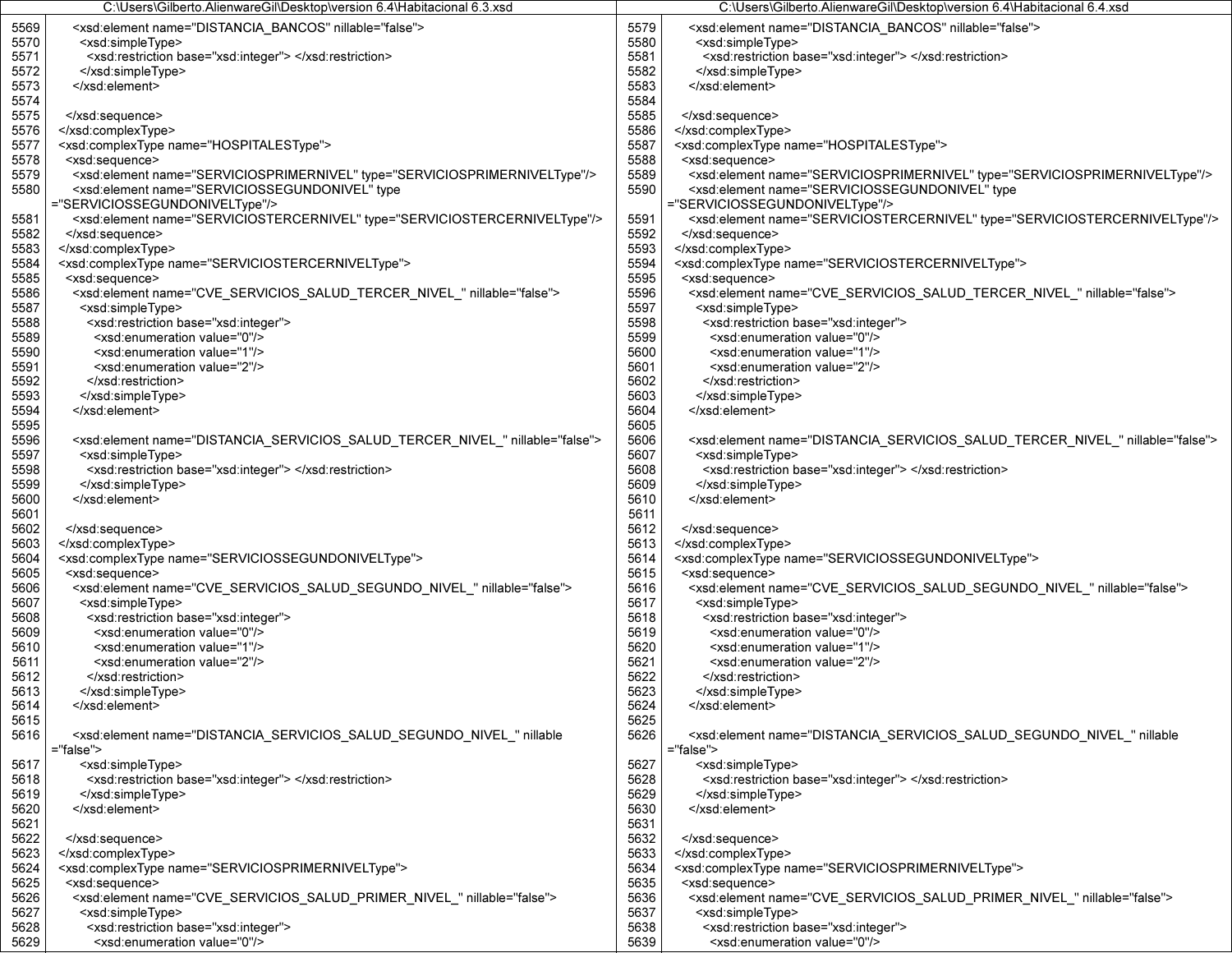|      | C:\Users\Gilberto.AlienwareGil\Desktop\version 6.4\Habitacional 6.3.xsd                     |      | C:\Users\Gilberto.AlienwareGil\Desktop\version 6.4\Habitacional 6.4.xsd                       |
|------|---------------------------------------------------------------------------------------------|------|-----------------------------------------------------------------------------------------------|
| 5630 | <xsd:enumeration value="1"></xsd:enumeration>                                               | 5640 | <xsd:enumeration value="1"></xsd:enumeration>                                                 |
| 5631 | <xsd:enumeration value="2"></xsd:enumeration>                                               | 5641 | <xsd:enumeration value="2"></xsd:enumeration>                                                 |
| 5632 |                                                                                             | 5642 |                                                                                               |
|      |                                                                                             |      |                                                                                               |
| 5633 |                                                                                             | 5643 |                                                                                               |
| 5634 |                                                                                             | 5644 |                                                                                               |
| 5635 |                                                                                             | 5645 |                                                                                               |
| 5636 | <xsd:element name="DISTANCIA_SERVICIOS_SALUD_PRIMER_NIVEL_" nillable="false"></xsd:element> | 5646 | <xsd:element name="DISTANCIA_SERVICIOS_SALUD_PRIMER_NIVEL_" nillable="false"></xsd:element>   |
| 5637 | <xsd:simpletype></xsd:simpletype>                                                           | 5647 | <xsd:simpletype></xsd:simpletype>                                                             |
| 5638 | <xsd:restriction base="xsd:integer"> </xsd:restriction>                                     | 5648 | <xsd:restriction base="xsd:integer"> </xsd:restriction>                                       |
| 5639 |                                                                                             | 5649 |                                                                                               |
| 5640 |                                                                                             | 5650 |                                                                                               |
| 5641 |                                                                                             | 5651 |                                                                                               |
| 5642 |                                                                                             | 5652 |                                                                                               |
| 5643 |                                                                                             | 5653 |                                                                                               |
| 5644 | <xsd:complextype name="ESCUELASType"></xsd:complextype>                                     | 5654 | <xsd:complextype name="ESCUELASType"></xsd:complextype>                                       |
| 5645 | <xsd:sequence></xsd:sequence>                                                               | 5655 | <xsd:sequence></xsd:sequence>                                                                 |
| 5646 | <xsd:element name="PRIMARIAS" type="PRIMARIASType"></xsd:element>                           | 5656 | <xsd:element name="PRIMARIAS" type="PRIMARIASType"></xsd:element>                             |
| 5647 | <xsd:element name="SECUNDARIAS" type="SECUNDARIASType"></xsd:element>                       | 5657 | <xsd:element name="SECUNDARIAS" type="SECUNDARIASType"></xsd:element>                         |
| 5648 | <xsd:element name="PREPARATORIAS" type="PREPARATORIASType"></xsd:element>                   | 5658 | <xsd:element name="PREPARATORIAS" type="PREPARATORIASType"></xsd:element>                     |
| 5649 | <xsd:element name="UNIVERSIDAD" type="UNIVERSIDADType"></xsd:element>                       | 5659 | <xsd:element name="UNIVERSIDAD" type="UNIVERSIDADType"></xsd:element>                         |
|      |                                                                                             |      |                                                                                               |
| 5650 | <xsd:element name="OTRASESCUELAS" type="OTRASESCUELASType"></xsd:element>                   | 5660 | <xsd:element name="OTRASESCUELAS" type="OTRASESCUELASType"></xsd:element>                     |
| 5651 |                                                                                             | 5661 |                                                                                               |
| 5652 |                                                                                             | 5662 |                                                                                               |
| 5653 | <xsd:complextype name="OTRASESCUELASType"></xsd:complextype>                                | 5663 | <xsd:complextype name="OTRASESCUELASType"></xsd:complextype>                                  |
| 5654 | <xsd:sequence></xsd:sequence>                                                               | 5664 | <xsd:sequence></xsd:sequence>                                                                 |
| 5655 | <xsd:element name="CVE_OTRAS_ESCUELAS" nillable="false"></xsd:element>                      | 5665 | <xsd:element name="CVE_OTRAS_ESCUELAS" nillable="false"></xsd:element>                        |
| 5656 | <xsd:simpletype></xsd:simpletype>                                                           | 5666 | <xsd:simpletype></xsd:simpletype>                                                             |
| 5657 | <xsd:restriction base="xsd:integer"></xsd:restriction>                                      | 5667 | <xsd:restriction base="xsd:integer"></xsd:restriction>                                        |
| 5658 | <xsd:enumeration value="0"></xsd:enumeration>                                               | 5668 | <xsd:enumeration value="0"></xsd:enumeration>                                                 |
| 5659 | <xsd:enumeration value="1"></xsd:enumeration>                                               | 5669 | <xsd:enumeration value="1"></xsd:enumeration>                                                 |
| 5660 | <xsd:enumeration value="2"></xsd:enumeration>                                               | 5670 | <xsd:enumeration value="2"></xsd:enumeration>                                                 |
| 5661 |                                                                                             | 5671 |                                                                                               |
| 5662 | $\le$ /xsd:simpleType>                                                                      | 5672 |                                                                                               |
| 5663 |                                                                                             | 5673 |                                                                                               |
| 5664 |                                                                                             | 5674 |                                                                                               |
| 5665 | <xsd:element name="DISTANCIA_ESCUELA_CERCANA" nillable="false"></xsd:element>               | 5675 | <xsd:element name="DISTANCIA_ESCUELA_CERCANA" nillable="false"></xsd:element>                 |
| 5666 | <xsd:simpletype></xsd:simpletype>                                                           | 5676 | <xsd:simpletype></xsd:simpletype>                                                             |
| 5667 | <xsd:restriction base="xsd:integer"> </xsd:restriction>                                     | 5677 | <xsd:restriction base="xsd:integer"> </xsd:restriction>                                       |
| 5668 | $\le$ /xsd:simpleType>                                                                      | 5678 |                                                                                               |
| 5669 |                                                                                             | 5679 |                                                                                               |
| 5670 |                                                                                             | 5680 |                                                                                               |
| 5671 |                                                                                             | 5681 |                                                                                               |
| 5672 |                                                                                             | 5682 |                                                                                               |
| 5673 | <xsd:complextype name="UNIVERSIDADType"></xsd:complextype>                                  | 5683 | <xsd:complextype name="UNIVERSIDADType"></xsd:complextype>                                    |
| 5674 | <xsd:sequence></xsd:sequence>                                                               | 5684 | <xsd:sequence></xsd:sequence>                                                                 |
| 5675 | <xsd:element name="CVE_UNIVERSIDAD" nillable="false"></xsd:element>                         | 5685 | <xsd:element name="CVE_UNIVERSIDAD" nillable="false"></xsd:element>                           |
| 5676 | <xsd:simpletype></xsd:simpletype>                                                           | 5686 | <xsd:simpletype></xsd:simpletype>                                                             |
| 5677 | <xsd:restriction base="xsd:integer"></xsd:restriction>                                      | 5687 | <xsd:restriction base="xsd:integer"></xsd:restriction>                                        |
| 5678 | <xsd:enumeration value="0"></xsd:enumeration>                                               | 5688 | <xsd:enumeration value="0"></xsd:enumeration>                                                 |
| 5679 | <xsd:enumeration value="1"></xsd:enumeration>                                               | 5689 | <xsd:enumeration value="1"></xsd:enumeration>                                                 |
| 5680 | <xsd:enumeration value="2"></xsd:enumeration>                                               | 5690 | <xsd:enumeration value="2"></xsd:enumeration>                                                 |
| 5681 |                                                                                             | 5691 |                                                                                               |
| 5682 |                                                                                             | 5692 |                                                                                               |
| 5683 |                                                                                             | 5693 |                                                                                               |
| 5684 |                                                                                             | 5694 |                                                                                               |
| 5685 | <xsd:element name="DISTANCIA_UNIVERSIDAD" nillable="false"></xsd:element>                   | 5695 | <xsd:element name="DISTANCIA_UNIVERSIDAD" nillable="false"></xsd:element>                     |
| 5686 | <xsd:simpletype></xsd:simpletype>                                                           | 5696 |                                                                                               |
| 5687 | <xsd:restriction base="xsd:integer"> </xsd:restriction>                                     | 5697 | <xsd:simpletype><br/><xsd:restriction base="xsd:integer"> </xsd:restriction></xsd:simpletype> |
|      |                                                                                             | 5698 |                                                                                               |
| 5688 |                                                                                             |      |                                                                                               |
| 5689 |                                                                                             | 5699 |                                                                                               |
| 5690 |                                                                                             | 5700 |                                                                                               |
| 5691 |                                                                                             | 5701 |                                                                                               |
| 5692 |                                                                                             | 5702 |                                                                                               |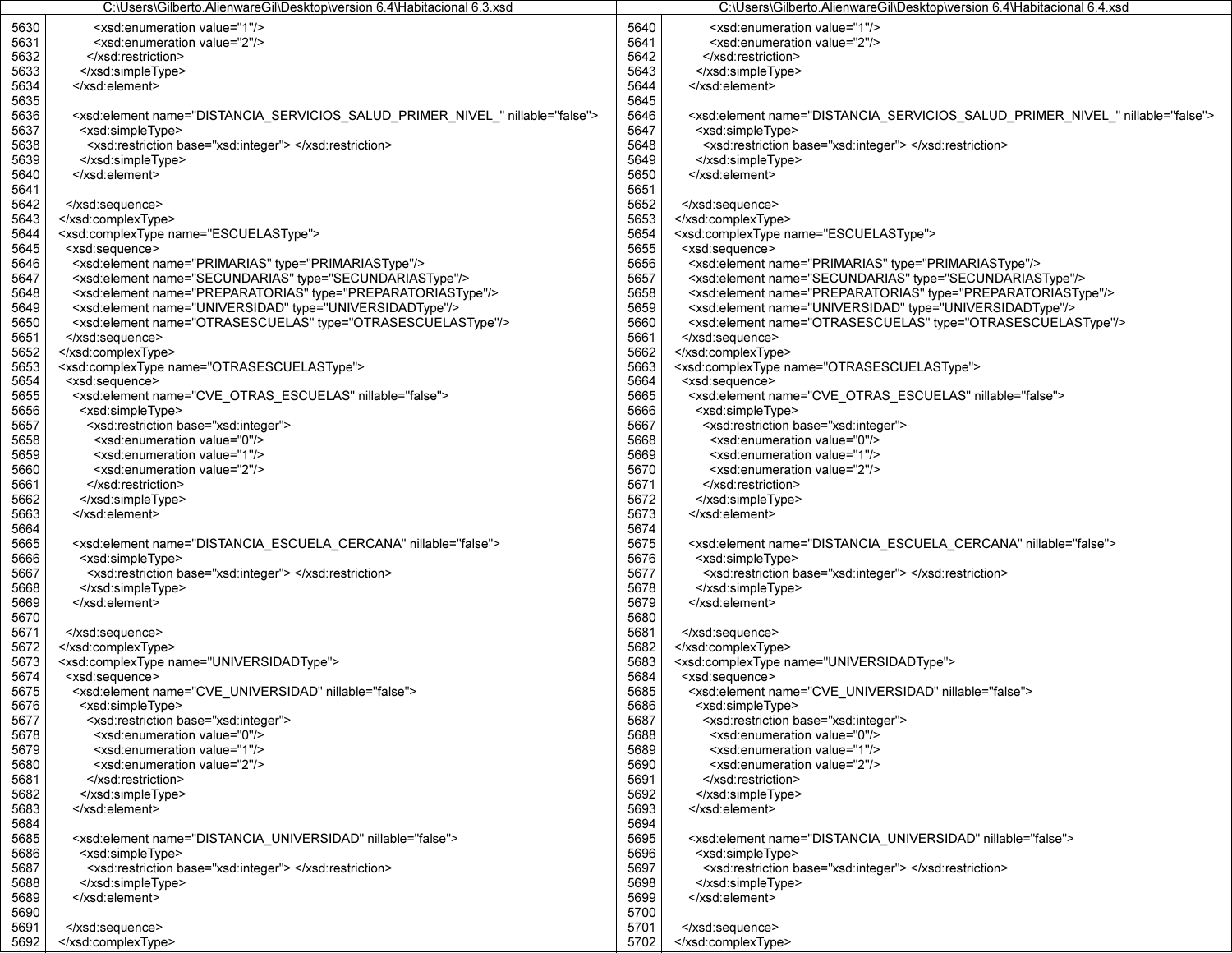|      | C:\Users\Gilberto.AlienwareGil\Desktop\version 6.4\Habitacional 6.3.xsd             |      | C:\Users\Gilberto.AlienwareGil\Desktop\version 6.4\Habitacional 6.4.xsd             |
|------|-------------------------------------------------------------------------------------|------|-------------------------------------------------------------------------------------|
| 5693 | <xsd:complextype name="PREPARATORIASType"></xsd:complextype>                        | 5703 | <xsd:complextype name="PREPARATORIASType"></xsd:complextype>                        |
| 5694 | <xsd:sequence></xsd:sequence>                                                       | 5704 | <xsd:sequence></xsd:sequence>                                                       |
| 5695 | <xsd:element name="CVE_ESCUELAS_PREPARATORIA" nillable="false"></xsd:element>       | 5705 | <xsd:element name="CVE_ESCUELAS_PREPARATORIA" nillable="false"></xsd:element>       |
| 5696 | <xsd:simpletype></xsd:simpletype>                                                   | 5706 | <xsd:simpletype></xsd:simpletype>                                                   |
| 5697 | <xsd:restriction base="xsd:integer"></xsd:restriction>                              | 5707 | <xsd:restriction base="xsd:integer"></xsd:restriction>                              |
| 5698 | <xsd:enumeration value="0"></xsd:enumeration>                                       | 5708 | <xsd:enumeration value="0"></xsd:enumeration>                                       |
| 5699 | <xsd:enumeration value="1"></xsd:enumeration>                                       | 5709 | <xsd:enumeration value="1"></xsd:enumeration>                                       |
| 5700 | <xsd:enumeration value="2"></xsd:enumeration>                                       | 5710 | <xsd:enumeration value="2"></xsd:enumeration>                                       |
| 5701 |                                                                                     | 5711 |                                                                                     |
| 5702 |                                                                                     | 5712 |                                                                                     |
| 5703 |                                                                                     | 5713 |                                                                                     |
| 5704 |                                                                                     | 5714 |                                                                                     |
| 5705 | <xsd:element name="DISTANCIA_ESCUELAS_PREPARATORIA" nillable="false"></xsd:element> | 5715 | <xsd:element name="DISTANCIA_ESCUELAS_PREPARATORIA" nillable="false"></xsd:element> |
| 5706 | <xsd:simpletype></xsd:simpletype>                                                   | 5716 | <xsd:simpletype></xsd:simpletype>                                                   |
| 5707 | <xsd:restriction base="xsd:integer"> </xsd:restriction>                             | 5717 | <xsd:restriction base="xsd:integer"> </xsd:restriction>                             |
| 5708 |                                                                                     | 5718 |                                                                                     |
| 5709 |                                                                                     | 5719 |                                                                                     |
| 5710 |                                                                                     | 5720 |                                                                                     |
| 5711 |                                                                                     | 5721 |                                                                                     |
| 5712 |                                                                                     | 5722 |                                                                                     |
| 5713 | <xsd:complextype name="SECUNDARIASType"></xsd:complextype>                          | 5723 | <xsd:complextype name="SECUNDARIASType"></xsd:complextype>                          |
| 5714 | <xsd:sequence></xsd:sequence>                                                       | 5724 | <xsd:sequence></xsd:sequence>                                                       |
| 5715 | <xsd:element name="CVE_ESCUELAS_SECUNDARIAS" nillable="false"></xsd:element>        | 5725 | <xsd:element name="CVE_ESCUELAS_SECUNDARIAS" nillable="false"></xsd:element>        |
| 5716 | <xsd:simpletype></xsd:simpletype>                                                   | 5726 | <xsd:simpletype></xsd:simpletype>                                                   |
| 5717 | <xsd:restriction base="xsd:integer"></xsd:restriction>                              | 5727 | <xsd:restriction base="xsd:integer"></xsd:restriction>                              |
| 5718 | <xsd:enumeration value="0"></xsd:enumeration>                                       | 5728 | <xsd:enumeration value="0"></xsd:enumeration>                                       |
| 5719 | <xsd:enumeration value="1"></xsd:enumeration>                                       | 5729 | <xsd:enumeration value="1"></xsd:enumeration>                                       |
| 5720 | <xsd:enumeration value="2"></xsd:enumeration>                                       | 5730 | <xsd:enumeration value="2"></xsd:enumeration>                                       |
| 5721 |                                                                                     | 5731 |                                                                                     |
| 5722 |                                                                                     | 5732 |                                                                                     |
| 5723 |                                                                                     | 5733 |                                                                                     |
| 5724 |                                                                                     | 5734 |                                                                                     |
| 5725 | <xsd:element name="DISTANCIA_ESCUELAS_SECUNDARIAS" nillable="false"></xsd:element>  | 5735 | <xsd:element name="DISTANCIA_ESCUELAS_SECUNDARIAS" nillable="false"></xsd:element>  |
| 5726 | <xsd:simpletype></xsd:simpletype>                                                   | 5736 | <xsd:simpletype></xsd:simpletype>                                                   |
| 5727 | <xsd:restriction base="xsd:integer"> </xsd:restriction>                             | 5737 | <xsd:restriction base="xsd:integer"> </xsd:restriction>                             |
| 5728 |                                                                                     | 5738 |                                                                                     |
| 5729 |                                                                                     | 5739 |                                                                                     |
| 5730 |                                                                                     | 5740 |                                                                                     |
| 5731 |                                                                                     | 5741 |                                                                                     |
| 5732 |                                                                                     | 5742 |                                                                                     |
| 5733 | <xsd:complextype name="PRIMARIASType"></xsd:complextype>                            | 5743 | <xsd:complextype name="PRIMARIASType"></xsd:complextype>                            |
| 5734 | <xsd:sequence></xsd:sequence>                                                       | 5744 | <xsd:sequence></xsd:sequence>                                                       |
| 5735 | <xsd:element name="CVE_ESCUELAS_PRIMARIAS" nillable="false"></xsd:element>          | 5745 | <xsd:element name="CVE_ESCUELAS_PRIMARIAS" nillable="false"></xsd:element>          |
| 5736 | <xsd:simpletype></xsd:simpletype>                                                   | 5746 | <xsd:simpletype></xsd:simpletype>                                                   |
| 5737 | <xsd:restriction base="xsd:integer"></xsd:restriction>                              | 5747 | <xsd:restriction base="xsd:integer"></xsd:restriction>                              |
| 5738 | <xsd:enumeration value="0"></xsd:enumeration>                                       | 5748 | <xsd:enumeration value="0"></xsd:enumeration>                                       |
| 5739 | <xsd:enumeration value="1"></xsd:enumeration>                                       | 5749 | <xsd:enumeration value="1"></xsd:enumeration>                                       |
| 5740 | <xsd:enumeration value="2"></xsd:enumeration>                                       | 5750 | <xsd:enumeration value="2"></xsd:enumeration>                                       |
| 5741 |                                                                                     | 5751 |                                                                                     |
| 5742 |                                                                                     | 5752 |                                                                                     |
| 5743 |                                                                                     | 5753 |                                                                                     |
| 5744 |                                                                                     | 5754 |                                                                                     |
| 5745 | <xsd:element name="DISTANCIA ESCUELAS PRIMARIAS" nillable="false"></xsd:element>    | 5755 | <xsd:element name="DISTANCIA_ESCUELAS_PRIMARIAS" nillable="false"></xsd:element>    |
| 5746 | <xsd:simpletype></xsd:simpletype>                                                   | 5756 | <xsd:simpletype></xsd:simpletype>                                                   |
| 5747 | <xsd:restriction base="xsd:integer"> </xsd:restriction>                             | 5757 | <xsd:restriction base="xsd:integer"> </xsd:restriction>                             |
| 5748 |                                                                                     | 5758 |                                                                                     |
| 5749 |                                                                                     | 5759 |                                                                                     |
| 5750 |                                                                                     | 5760 |                                                                                     |
| 5751 |                                                                                     | 5761 |                                                                                     |
| 5752 |                                                                                     | 5762 |                                                                                     |
| 5753 | <xsd:complextype name="CENTRODEPORTIVOType"></xsd:complextype>                      | 5763 | <xsd:complextype name="CENTRODEPORTIVOType"></xsd:complextype>                      |
| 5754 | <xsd:sequence></xsd:sequence>                                                       | 5764 | <xsd:sequence></xsd:sequence>                                                       |
| 5755 | <xsd:element name="CVE_CENTRO_DEPORTIVO" nillable="false"></xsd:element>            | 5765 | <xsd:element name="CVE_CENTRO_DEPORTIVO" nillable="false"></xsd:element>            |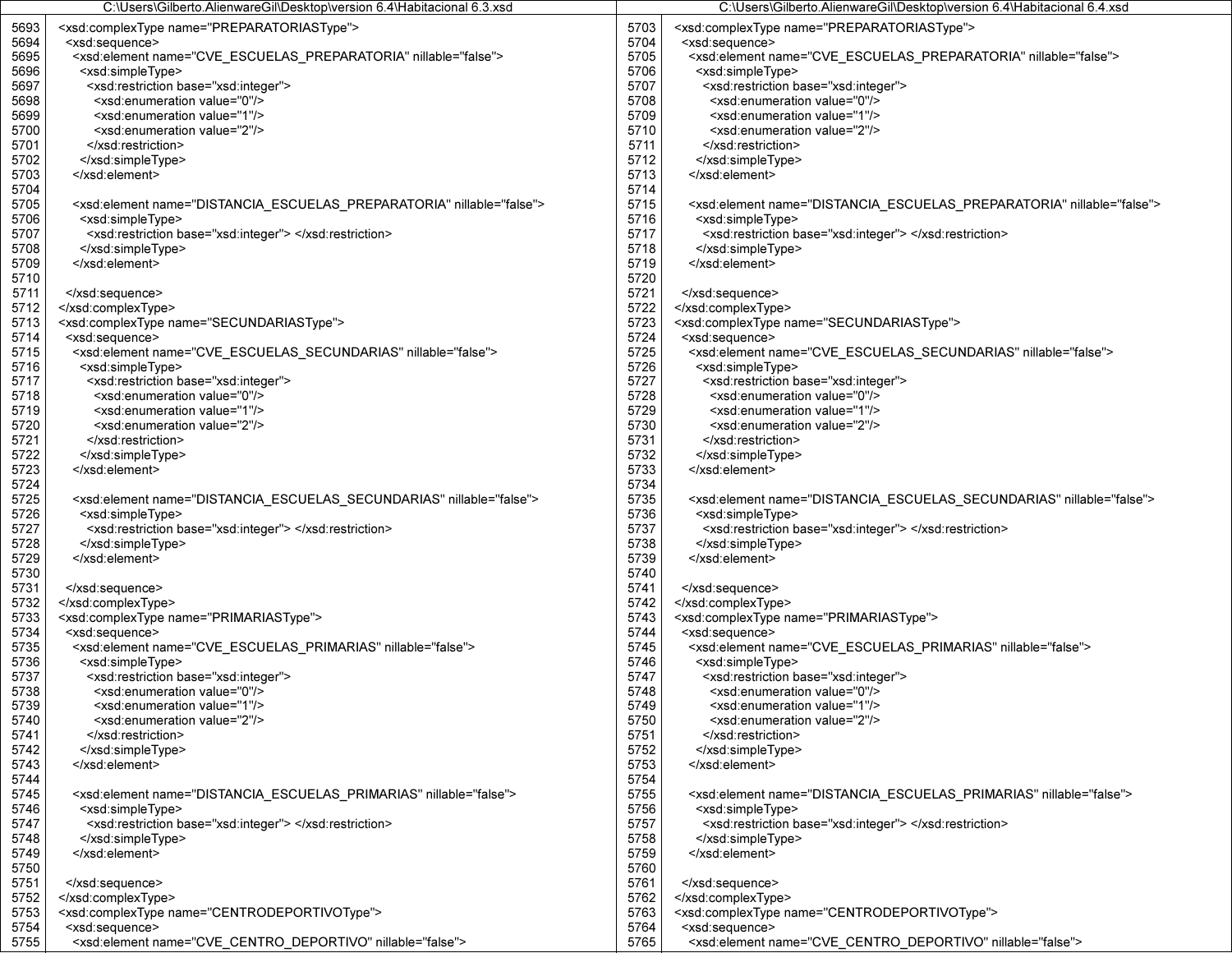|              | C:\Users\Gilberto.AlienwareGil\Desktop\version 6.4\Habitacional 6.3.xsd                                          | C:\Users\Gilberto.AlienwareGil\Desktop\version 6.4\Habitacional 6.4.xsd                                           |
|--------------|------------------------------------------------------------------------------------------------------------------|-------------------------------------------------------------------------------------------------------------------|
| 5756         | <xsd:simpletype></xsd:simpletype>                                                                                | 5766<br><xsd:simpletype></xsd:simpletype>                                                                         |
| 5757         | <xsd:restriction base="xsd:integer"></xsd:restriction>                                                           | 5767<br><xsd:restriction base="xsd:integer"></xsd:restriction>                                                    |
| 5758         | <xsd:enumeration value="0"></xsd:enumeration>                                                                    | 5768<br><xsd:enumeration value="0"></xsd:enumeration>                                                             |
| 5759         | <xsd:enumeration value="1"></xsd:enumeration>                                                                    | 5769<br><xsd:enumeration value="1"></xsd:enumeration>                                                             |
| 5760         | <xsd:enumeration value="2"></xsd:enumeration>                                                                    | 5770<br><xsd:enumeration value="2"></xsd:enumeration>                                                             |
| 5761         |                                                                                                                  | 5771<br>                                                                                                          |
| 5762         |                                                                                                                  | 5772<br>                                                                                                          |
| 5763         |                                                                                                                  | 5773<br>                                                                                                          |
| 5764         |                                                                                                                  | 5774                                                                                                              |
| 5765         | <xsd:element name="DISTANCIA_CENTRO_DEPORTIVO" nillable="false"></xsd:element>                                   | 5775<br><xsd:element name="DISTANCIA_CENTRO_DEPORTIVO" nillable="false"></xsd:element>                            |
| 5766         | <xsd:simpletype></xsd:simpletype>                                                                                | 5776<br><xsd:simpletype></xsd:simpletype>                                                                         |
| 5767         | <xsd:restriction base="xsd:integer"> </xsd:restriction>                                                          | 5777<br><xsd:restriction base="xsd:integer"> </xsd:restriction>                                                   |
| 5768         |                                                                                                                  | 5778<br>                                                                                                          |
| 5769         |                                                                                                                  | 5779<br>                                                                                                          |
| 5770         |                                                                                                                  | 5780                                                                                                              |
| 5771         |                                                                                                                  | 5781<br>                                                                                                          |
| 5772         |                                                                                                                  | 5782<br>                                                                                                          |
| 5773         | <xsd:complextype name="CANCHASDEPORTIVASType"></xsd:complextype>                                                 | 5783<br><xsd:complextype name="CANCHASDEPORTIVASType"></xsd:complextype>                                          |
| 5774         | <xsd:sequence></xsd:sequence>                                                                                    | 5784<br><xsd:sequence><br/>5785</xsd:sequence>                                                                    |
| 5775         | <xsd:element name="CVE_CANCHAS_DEPORTIVAS" nillable="false"><br/><xsd:simpletype></xsd:simpletype></xsd:element> | <xsd:element name="CVE_CANCHAS_DEPORTIVAS" nillable="false"><br/>5786</xsd:element>                               |
| 5776<br>5777 |                                                                                                                  | <xsd:simpletype><br/>5787</xsd:simpletype>                                                                        |
| 5778         | <xsd:restriction base="xsd:integer"><br/><xsd:enumeration value="0"></xsd:enumeration></xsd:restriction>         | <xsd:restriction base="xsd:integer"><br/>5788<br/><xsd:enumeration value="0"></xsd:enumeration></xsd:restriction> |
| 5779         | <xsd:enumeration value="1"></xsd:enumeration>                                                                    | 5789<br><xsd:enumeration value="1"></xsd:enumeration>                                                             |
| 5780         | <xsd:enumeration value="2"></xsd:enumeration>                                                                    | 5790<br><xsd:enumeration value="2"></xsd:enumeration>                                                             |
| 5781         | $\le$ /xsd:restriction>                                                                                          | 5791<br>                                                                                                          |
| 5782         |                                                                                                                  | 5792<br>                                                                                                          |
| 5783         |                                                                                                                  | 5793<br>                                                                                                          |
| 5784         |                                                                                                                  | 5794                                                                                                              |
| 5785         | <xsd:element name="DISTANCIA_CANCHAS_DEPORTIVAS" nillable="false"></xsd:element>                                 | 5795<br><xsd:element name="DISTANCIA_CANCHAS_DEPORTIVAS" nillable="false"></xsd:element>                          |
| 5786         | <xsd:simpletype></xsd:simpletype>                                                                                | 5796<br><xsd:simpletype></xsd:simpletype>                                                                         |
| 5787         | <xsd:restriction base="xsd:integer"> </xsd:restriction>                                                          | 5797<br><xsd:restriction base="xsd:integer"> </xsd:restriction>                                                   |
| 5788         |                                                                                                                  | 5798<br>                                                                                                          |
| 5789         |                                                                                                                  | 5799<br>                                                                                                          |
| 5790         |                                                                                                                  | 5800                                                                                                              |
| 5791         |                                                                                                                  | 5801<br>                                                                                                          |
| 5792         |                                                                                                                  | 5802<br>                                                                                                          |
| 5793         | <xsd:complextype name="JARDINESType"></xsd:complextype>                                                          | 5803<br><xsd:complextype name="JARDINESType"></xsd:complextype>                                                   |
| 5794         | <xsd:sequence></xsd:sequence>                                                                                    | 5804<br><xsd:sequence></xsd:sequence>                                                                             |
| 5795         | <xsd:element name="CVE_JARDINES" nillable="false"></xsd:element>                                                 | 5805<br><xsd:element name="CVE_JARDINES" nillable="false"></xsd:element>                                          |
| 5796         | <xsd:simpletype></xsd:simpletype>                                                                                | 5806<br><xsd:simpletype></xsd:simpletype>                                                                         |
| 5797         | <xsd:restriction base="xsd:integer"></xsd:restriction>                                                           | 5807<br><xsd:restriction base="xsd:integer"></xsd:restriction>                                                    |
| 5798         | <xsd:enumeration value="0"></xsd:enumeration>                                                                    | 5808<br><xsd:enumeration value="0"></xsd:enumeration>                                                             |
| 5799         | <xsd:enumeration value="1"></xsd:enumeration>                                                                    | 5809<br><xsd:enumeration value="1"></xsd:enumeration>                                                             |
| 5800         | <xsd:enumeration value="2"></xsd:enumeration>                                                                    | 5810<br><xsd:enumeration value="2"></xsd:enumeration>                                                             |
| 5801         |                                                                                                                  | 5811<br>$\le$ /xsd:restriction>                                                                                   |
| 5802         |                                                                                                                  | 5812<br>                                                                                                          |
| 5803<br>5804 |                                                                                                                  | 5813<br><br>5814                                                                                                  |
| 5805         |                                                                                                                  | 5815<br><xsd:element name="DISTANCIA_JARDINES" nillable="false"></xsd:element>                                    |
| 5806         | <xsd:element name="DISTANCIA_JARDINES" nillable="false"><br/><xsd:simpletype></xsd:simpletype></xsd:element>     | 5816<br><xsd:simpletype></xsd:simpletype>                                                                         |
| 5807         | <xsd:restriction base="xsd:integer"> </xsd:restriction>                                                          | 5817<br><xsd:restriction base="xsd:integer"> </xsd:restriction>                                                   |
| 5808         |                                                                                                                  | 5818<br>                                                                                                          |
| 5809         |                                                                                                                  | 5819<br>                                                                                                          |
| 5810         |                                                                                                                  | 5820                                                                                                              |
| 5811         |                                                                                                                  | 5821<br>                                                                                                          |
| 5812         |                                                                                                                  | 5822<br>                                                                                                          |
| 5813         | <xsd:complextype name="PARQUESType"></xsd:complextype>                                                           | 5823<br><xsd:complextype name="PARQUESType"></xsd:complextype>                                                    |
| 5814         | <xsd:sequence></xsd:sequence>                                                                                    | 5824<br><xsd:sequence></xsd:sequence>                                                                             |
| 5815         | <xsd:element name="CVE_PARQUES" nillable="false"></xsd:element>                                                  | 5825<br><xsd:element name="CVE_PARQUES" nillable="false"></xsd:element>                                           |
| 5816         | <xsd:simpletype></xsd:simpletype>                                                                                | 5826<br><xsd:simpletype></xsd:simpletype>                                                                         |
| 5817         | <xsd:restriction base="xsd:integer"></xsd:restriction>                                                           | 5827<br><xsd:restriction base="xsd:integer"></xsd:restriction>                                                    |
| 5818         | <xsd:enumeration value="0"></xsd:enumeration>                                                                    | 5828<br><xsd:enumeration value="0"></xsd:enumeration>                                                             |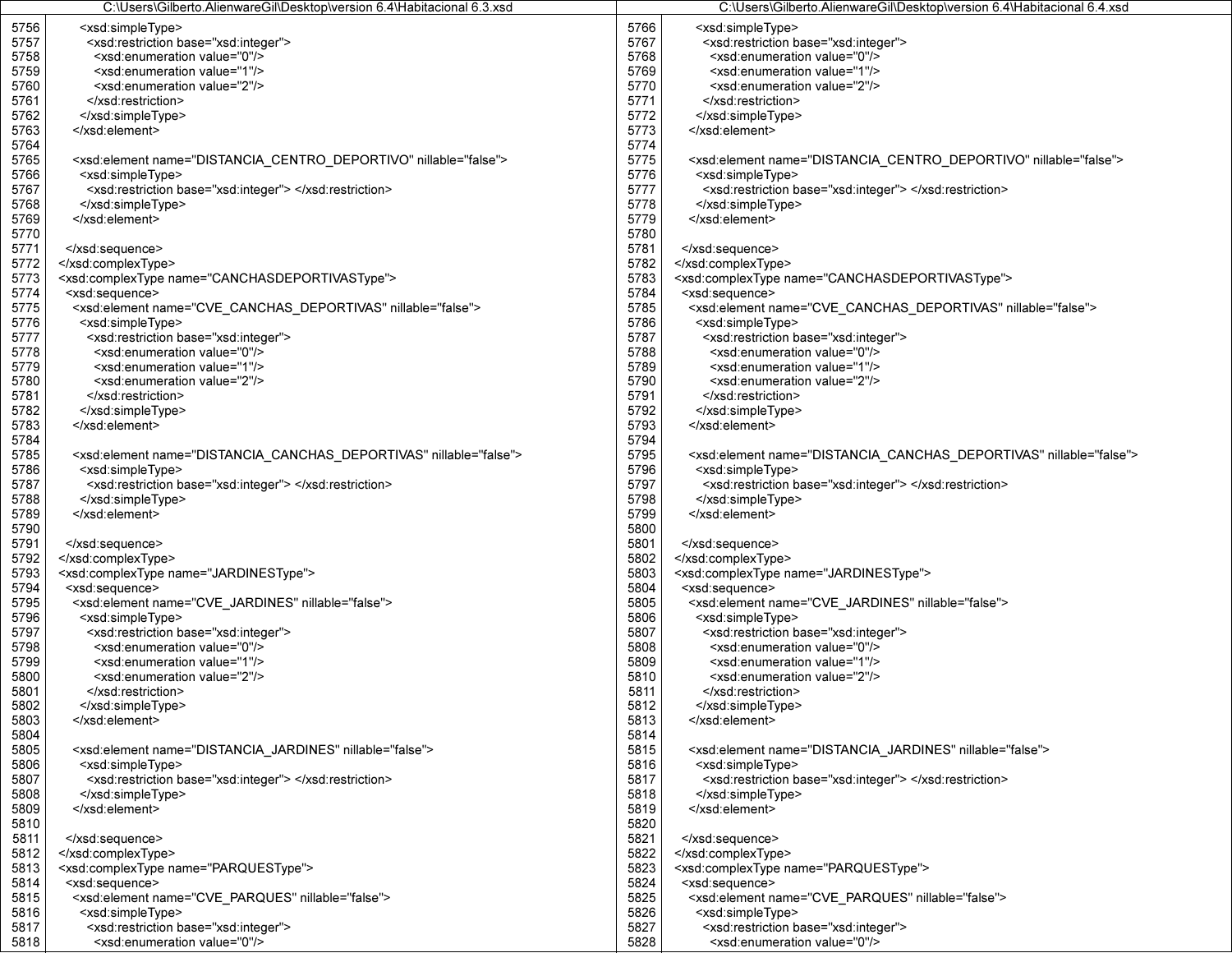| 5829<br>5819<br><xsd:enumeration value="1"></xsd:enumeration><br><xsd:enumeration value="1"></xsd:enumeration><br>5820<br>5830<br><xsd:enumeration value="2"></xsd:enumeration><br><xsd:enumeration value="2"></xsd:enumeration><br>5821<br><br>5831<br>$\le$ /xsd:restriction><br>5822<br>5832<br><br><br>5823<br>5833<br><br><br>5824<br>5834<br>5825<br>5835<br><xsd:element name="DISTANCIA_PARQUES" nillable="false"><br/><xsd:element name="DISTANCIA_PARQUES" nillable="false"><br/>5826<br/>5836<br/><xsd:simpletype><br/><xsd:simpletype><br/>5827<br/>5837<br/><xsd:restriction base="xsd:integer"> </xsd:restriction><br/><xsd:restriction base="xsd:integer"> </xsd:restriction><br/>5828<br/>5838<br/></xsd:simpletype><br/></xsd:simpletype><br/>5829<br/>5839<br/></xsd:element><br/></xsd:element><br>5830<br>5840<br>5831<br><br><br>5841<br>5832<br>5842<br><br><br>5833<br><xsd:complextype name="PLAZASPUBLICASType"><br/>5843<br/><xsd:complextype name="PLAZASPUBLICASType"><br/>5834<br/><xsd:sequence><br/>5844<br/><xsd:sequence><br/>5835<br/><xsd:element name="CVE_PLAZAS_PUBLICAS" nillable="false"><br/>5845<br/><xsd:element name="CVE_PLAZAS_PUBLICAS" nillable="false"><br/>5836<br/>5846<br/><xsd:simpletype><br/><xsd:simpletype><br/>5837<br/><xsd:restriction base="xsd:integer"><br/><xsd:restriction base="xsd:integer"><br/>5847<br/>5838<br/><xsd:enumeration value="0"></xsd:enumeration><br/>5848<br/><xsd:enumeration value="0"></xsd:enumeration><br/>5839<br/>5849<br/><xsd:enumeration value="1"></xsd:enumeration><br/><xsd:enumeration value="1"></xsd:enumeration><br/>5850<br/>5840<br/><xsd:enumeration value="2"></xsd:enumeration><br/><xsd:enumeration value="2"></xsd:enumeration><br/>5841<br/>5851<br/></xsd:restriction><br/><math>\le</math>/xsd:restriction&gt;<br/>5842<br/>5852<br/></xsd:restriction></xsd:simpletype><br/></xsd:simpletype><br/>5843<br/>5853<br/></xsd:element><br/></xsd:element><br/>5844<br/>5854<br/>5845<br/><xsd:element name="DISTANCIA_PLAZASPUBLICAS" nillable="false"><br/>5855<br/><xsd:element name="DISTANCIA_PLAZASPUBLICAS" nillable="false"><br/>5846<br/><xsd:simpletype><br/>5856<br/><xsd:simpletype><br/>5847<br/>5857<br/><xsd:restriction base="xsd:integer"> </xsd:restriction><br/><xsd:restriction base="xsd:integer"> </xsd:restriction><br/>5848<br/>5858<br/></xsd:simpletype><br/></xsd:simpletype><br/>5849<br/>5859<br/></xsd:element><br/></xsd:element><br/>5850<br/>5860<br/>5851<br/>5861<br/></xsd:sequence><br/></xsd:sequence><br/>5852<br/>5862<br/></xsd:complextype><br/></xsd:complextype><br>5853<br><xsd:complextype name="LOCALESCOMERCIALESType"><br/>5863<br/><xsd:complextype name="LOCALESCOMERCIALESType"><br/>5854<br/>5864<br/><xsd:sequence><br/><xsd:sequence><br/>5855<br/>5865<br/><xsd:element name="CVE_LOCALES_COMERCIALES" nillable="false"><br/><xsd:element name="CVE_LOCALES_COMERCIALES" nillable="false"><br/>5856<br/>5866<br/><xsd:simpletype><br/><xsd:simpletype><br/>5857<br/>5867<br/><xsd:restriction base="xsd:integer"><br/><xsd:restriction base="xsd:integer"><br/>5858<br/><xsd:enumeration value="0"></xsd:enumeration><br/>5868<br/><xsd:enumeration value="0"></xsd:enumeration><br/>5859<br/>5869<br/><xsd:enumeration value="1"></xsd:enumeration><br/><xsd:enumeration value="1"></xsd:enumeration><br/>5860<br/>5870<br/><xsd:enumeration value="2"></xsd:enumeration><br/><xsd:enumeration value="2"></xsd:enumeration><br/>5871</xsd:restriction></xsd:restriction></xsd:simpletype></xsd:simpletype></xsd:element></xsd:element></xsd:sequence></xsd:sequence></xsd:complextype></xsd:complextype> |  |
|-----------------------------------------------------------------------------------------------------------------------------------------------------------------------------------------------------------------------------------------------------------------------------------------------------------------------------------------------------------------------------------------------------------------------------------------------------------------------------------------------------------------------------------------------------------------------------------------------------------------------------------------------------------------------------------------------------------------------------------------------------------------------------------------------------------------------------------------------------------------------------------------------------------------------------------------------------------------------------------------------------------------------------------------------------------------------------------------------------------------------------------------------------------------------------------------------------------------------------------------------------------------------------------------------------------------------------------------------------------------------------------------------------------------------------------------------------------------------------------------------------------------------------------------------------------------------------------------------------------------------------------------------------------------------------------------------------------------------------------------------------------------------------------------------------------------------------------------------------------------------------------------------------------------------------------------------------------------------------------------------------------------------------------------------------------------------------------------------------------------------------------------------------------------------------------------------------------------------------------------------------------------------------------------------------------------------------------------------------------------------------------------------------------------------------------------------------------------------------------------------------------------------------------------------------------------------------------------------------------------------------------------------------------------------------------------------------------------------------------------------------------------------------------------------------------------------------------------------------------------------------------------------------------------------------------------------------------------------------------------------------------------------------------------------------------------------------------------------------------------------------------------------------------------------------------------------------------------------------------------------------------------------------------------------------------------------------------------------------------------------------------------------------------------------------------------------------------------------------------------------------------------------------------------------------------------------------------------------------------------------------------------------------------------------------|--|
|                                                                                                                                                                                                                                                                                                                                                                                                                                                                                                                                                                                                                                                                                                                                                                                                                                                                                                                                                                                                                                                                                                                                                                                                                                                                                                                                                                                                                                                                                                                                                                                                                                                                                                                                                                                                                                                                                                                                                                                                                                                                                                                                                                                                                                                                                                                                                                                                                                                                                                                                                                                                                                                                                                                                                                                                                                                                                                                                                                                                                                                                                                                                                                                                                                                                                                                                                                                                                                                                                                                                                                                                                                                                             |  |
|                                                                                                                                                                                                                                                                                                                                                                                                                                                                                                                                                                                                                                                                                                                                                                                                                                                                                                                                                                                                                                                                                                                                                                                                                                                                                                                                                                                                                                                                                                                                                                                                                                                                                                                                                                                                                                                                                                                                                                                                                                                                                                                                                                                                                                                                                                                                                                                                                                                                                                                                                                                                                                                                                                                                                                                                                                                                                                                                                                                                                                                                                                                                                                                                                                                                                                                                                                                                                                                                                                                                                                                                                                                                             |  |
|                                                                                                                                                                                                                                                                                                                                                                                                                                                                                                                                                                                                                                                                                                                                                                                                                                                                                                                                                                                                                                                                                                                                                                                                                                                                                                                                                                                                                                                                                                                                                                                                                                                                                                                                                                                                                                                                                                                                                                                                                                                                                                                                                                                                                                                                                                                                                                                                                                                                                                                                                                                                                                                                                                                                                                                                                                                                                                                                                                                                                                                                                                                                                                                                                                                                                                                                                                                                                                                                                                                                                                                                                                                                             |  |
|                                                                                                                                                                                                                                                                                                                                                                                                                                                                                                                                                                                                                                                                                                                                                                                                                                                                                                                                                                                                                                                                                                                                                                                                                                                                                                                                                                                                                                                                                                                                                                                                                                                                                                                                                                                                                                                                                                                                                                                                                                                                                                                                                                                                                                                                                                                                                                                                                                                                                                                                                                                                                                                                                                                                                                                                                                                                                                                                                                                                                                                                                                                                                                                                                                                                                                                                                                                                                                                                                                                                                                                                                                                                             |  |
|                                                                                                                                                                                                                                                                                                                                                                                                                                                                                                                                                                                                                                                                                                                                                                                                                                                                                                                                                                                                                                                                                                                                                                                                                                                                                                                                                                                                                                                                                                                                                                                                                                                                                                                                                                                                                                                                                                                                                                                                                                                                                                                                                                                                                                                                                                                                                                                                                                                                                                                                                                                                                                                                                                                                                                                                                                                                                                                                                                                                                                                                                                                                                                                                                                                                                                                                                                                                                                                                                                                                                                                                                                                                             |  |
|                                                                                                                                                                                                                                                                                                                                                                                                                                                                                                                                                                                                                                                                                                                                                                                                                                                                                                                                                                                                                                                                                                                                                                                                                                                                                                                                                                                                                                                                                                                                                                                                                                                                                                                                                                                                                                                                                                                                                                                                                                                                                                                                                                                                                                                                                                                                                                                                                                                                                                                                                                                                                                                                                                                                                                                                                                                                                                                                                                                                                                                                                                                                                                                                                                                                                                                                                                                                                                                                                                                                                                                                                                                                             |  |
|                                                                                                                                                                                                                                                                                                                                                                                                                                                                                                                                                                                                                                                                                                                                                                                                                                                                                                                                                                                                                                                                                                                                                                                                                                                                                                                                                                                                                                                                                                                                                                                                                                                                                                                                                                                                                                                                                                                                                                                                                                                                                                                                                                                                                                                                                                                                                                                                                                                                                                                                                                                                                                                                                                                                                                                                                                                                                                                                                                                                                                                                                                                                                                                                                                                                                                                                                                                                                                                                                                                                                                                                                                                                             |  |
|                                                                                                                                                                                                                                                                                                                                                                                                                                                                                                                                                                                                                                                                                                                                                                                                                                                                                                                                                                                                                                                                                                                                                                                                                                                                                                                                                                                                                                                                                                                                                                                                                                                                                                                                                                                                                                                                                                                                                                                                                                                                                                                                                                                                                                                                                                                                                                                                                                                                                                                                                                                                                                                                                                                                                                                                                                                                                                                                                                                                                                                                                                                                                                                                                                                                                                                                                                                                                                                                                                                                                                                                                                                                             |  |
|                                                                                                                                                                                                                                                                                                                                                                                                                                                                                                                                                                                                                                                                                                                                                                                                                                                                                                                                                                                                                                                                                                                                                                                                                                                                                                                                                                                                                                                                                                                                                                                                                                                                                                                                                                                                                                                                                                                                                                                                                                                                                                                                                                                                                                                                                                                                                                                                                                                                                                                                                                                                                                                                                                                                                                                                                                                                                                                                                                                                                                                                                                                                                                                                                                                                                                                                                                                                                                                                                                                                                                                                                                                                             |  |
|                                                                                                                                                                                                                                                                                                                                                                                                                                                                                                                                                                                                                                                                                                                                                                                                                                                                                                                                                                                                                                                                                                                                                                                                                                                                                                                                                                                                                                                                                                                                                                                                                                                                                                                                                                                                                                                                                                                                                                                                                                                                                                                                                                                                                                                                                                                                                                                                                                                                                                                                                                                                                                                                                                                                                                                                                                                                                                                                                                                                                                                                                                                                                                                                                                                                                                                                                                                                                                                                                                                                                                                                                                                                             |  |
|                                                                                                                                                                                                                                                                                                                                                                                                                                                                                                                                                                                                                                                                                                                                                                                                                                                                                                                                                                                                                                                                                                                                                                                                                                                                                                                                                                                                                                                                                                                                                                                                                                                                                                                                                                                                                                                                                                                                                                                                                                                                                                                                                                                                                                                                                                                                                                                                                                                                                                                                                                                                                                                                                                                                                                                                                                                                                                                                                                                                                                                                                                                                                                                                                                                                                                                                                                                                                                                                                                                                                                                                                                                                             |  |
|                                                                                                                                                                                                                                                                                                                                                                                                                                                                                                                                                                                                                                                                                                                                                                                                                                                                                                                                                                                                                                                                                                                                                                                                                                                                                                                                                                                                                                                                                                                                                                                                                                                                                                                                                                                                                                                                                                                                                                                                                                                                                                                                                                                                                                                                                                                                                                                                                                                                                                                                                                                                                                                                                                                                                                                                                                                                                                                                                                                                                                                                                                                                                                                                                                                                                                                                                                                                                                                                                                                                                                                                                                                                             |  |
|                                                                                                                                                                                                                                                                                                                                                                                                                                                                                                                                                                                                                                                                                                                                                                                                                                                                                                                                                                                                                                                                                                                                                                                                                                                                                                                                                                                                                                                                                                                                                                                                                                                                                                                                                                                                                                                                                                                                                                                                                                                                                                                                                                                                                                                                                                                                                                                                                                                                                                                                                                                                                                                                                                                                                                                                                                                                                                                                                                                                                                                                                                                                                                                                                                                                                                                                                                                                                                                                                                                                                                                                                                                                             |  |
|                                                                                                                                                                                                                                                                                                                                                                                                                                                                                                                                                                                                                                                                                                                                                                                                                                                                                                                                                                                                                                                                                                                                                                                                                                                                                                                                                                                                                                                                                                                                                                                                                                                                                                                                                                                                                                                                                                                                                                                                                                                                                                                                                                                                                                                                                                                                                                                                                                                                                                                                                                                                                                                                                                                                                                                                                                                                                                                                                                                                                                                                                                                                                                                                                                                                                                                                                                                                                                                                                                                                                                                                                                                                             |  |
|                                                                                                                                                                                                                                                                                                                                                                                                                                                                                                                                                                                                                                                                                                                                                                                                                                                                                                                                                                                                                                                                                                                                                                                                                                                                                                                                                                                                                                                                                                                                                                                                                                                                                                                                                                                                                                                                                                                                                                                                                                                                                                                                                                                                                                                                                                                                                                                                                                                                                                                                                                                                                                                                                                                                                                                                                                                                                                                                                                                                                                                                                                                                                                                                                                                                                                                                                                                                                                                                                                                                                                                                                                                                             |  |
|                                                                                                                                                                                                                                                                                                                                                                                                                                                                                                                                                                                                                                                                                                                                                                                                                                                                                                                                                                                                                                                                                                                                                                                                                                                                                                                                                                                                                                                                                                                                                                                                                                                                                                                                                                                                                                                                                                                                                                                                                                                                                                                                                                                                                                                                                                                                                                                                                                                                                                                                                                                                                                                                                                                                                                                                                                                                                                                                                                                                                                                                                                                                                                                                                                                                                                                                                                                                                                                                                                                                                                                                                                                                             |  |
|                                                                                                                                                                                                                                                                                                                                                                                                                                                                                                                                                                                                                                                                                                                                                                                                                                                                                                                                                                                                                                                                                                                                                                                                                                                                                                                                                                                                                                                                                                                                                                                                                                                                                                                                                                                                                                                                                                                                                                                                                                                                                                                                                                                                                                                                                                                                                                                                                                                                                                                                                                                                                                                                                                                                                                                                                                                                                                                                                                                                                                                                                                                                                                                                                                                                                                                                                                                                                                                                                                                                                                                                                                                                             |  |
|                                                                                                                                                                                                                                                                                                                                                                                                                                                                                                                                                                                                                                                                                                                                                                                                                                                                                                                                                                                                                                                                                                                                                                                                                                                                                                                                                                                                                                                                                                                                                                                                                                                                                                                                                                                                                                                                                                                                                                                                                                                                                                                                                                                                                                                                                                                                                                                                                                                                                                                                                                                                                                                                                                                                                                                                                                                                                                                                                                                                                                                                                                                                                                                                                                                                                                                                                                                                                                                                                                                                                                                                                                                                             |  |
|                                                                                                                                                                                                                                                                                                                                                                                                                                                                                                                                                                                                                                                                                                                                                                                                                                                                                                                                                                                                                                                                                                                                                                                                                                                                                                                                                                                                                                                                                                                                                                                                                                                                                                                                                                                                                                                                                                                                                                                                                                                                                                                                                                                                                                                                                                                                                                                                                                                                                                                                                                                                                                                                                                                                                                                                                                                                                                                                                                                                                                                                                                                                                                                                                                                                                                                                                                                                                                                                                                                                                                                                                                                                             |  |
|                                                                                                                                                                                                                                                                                                                                                                                                                                                                                                                                                                                                                                                                                                                                                                                                                                                                                                                                                                                                                                                                                                                                                                                                                                                                                                                                                                                                                                                                                                                                                                                                                                                                                                                                                                                                                                                                                                                                                                                                                                                                                                                                                                                                                                                                                                                                                                                                                                                                                                                                                                                                                                                                                                                                                                                                                                                                                                                                                                                                                                                                                                                                                                                                                                                                                                                                                                                                                                                                                                                                                                                                                                                                             |  |
|                                                                                                                                                                                                                                                                                                                                                                                                                                                                                                                                                                                                                                                                                                                                                                                                                                                                                                                                                                                                                                                                                                                                                                                                                                                                                                                                                                                                                                                                                                                                                                                                                                                                                                                                                                                                                                                                                                                                                                                                                                                                                                                                                                                                                                                                                                                                                                                                                                                                                                                                                                                                                                                                                                                                                                                                                                                                                                                                                                                                                                                                                                                                                                                                                                                                                                                                                                                                                                                                                                                                                                                                                                                                             |  |
|                                                                                                                                                                                                                                                                                                                                                                                                                                                                                                                                                                                                                                                                                                                                                                                                                                                                                                                                                                                                                                                                                                                                                                                                                                                                                                                                                                                                                                                                                                                                                                                                                                                                                                                                                                                                                                                                                                                                                                                                                                                                                                                                                                                                                                                                                                                                                                                                                                                                                                                                                                                                                                                                                                                                                                                                                                                                                                                                                                                                                                                                                                                                                                                                                                                                                                                                                                                                                                                                                                                                                                                                                                                                             |  |
|                                                                                                                                                                                                                                                                                                                                                                                                                                                                                                                                                                                                                                                                                                                                                                                                                                                                                                                                                                                                                                                                                                                                                                                                                                                                                                                                                                                                                                                                                                                                                                                                                                                                                                                                                                                                                                                                                                                                                                                                                                                                                                                                                                                                                                                                                                                                                                                                                                                                                                                                                                                                                                                                                                                                                                                                                                                                                                                                                                                                                                                                                                                                                                                                                                                                                                                                                                                                                                                                                                                                                                                                                                                                             |  |
|                                                                                                                                                                                                                                                                                                                                                                                                                                                                                                                                                                                                                                                                                                                                                                                                                                                                                                                                                                                                                                                                                                                                                                                                                                                                                                                                                                                                                                                                                                                                                                                                                                                                                                                                                                                                                                                                                                                                                                                                                                                                                                                                                                                                                                                                                                                                                                                                                                                                                                                                                                                                                                                                                                                                                                                                                                                                                                                                                                                                                                                                                                                                                                                                                                                                                                                                                                                                                                                                                                                                                                                                                                                                             |  |
|                                                                                                                                                                                                                                                                                                                                                                                                                                                                                                                                                                                                                                                                                                                                                                                                                                                                                                                                                                                                                                                                                                                                                                                                                                                                                                                                                                                                                                                                                                                                                                                                                                                                                                                                                                                                                                                                                                                                                                                                                                                                                                                                                                                                                                                                                                                                                                                                                                                                                                                                                                                                                                                                                                                                                                                                                                                                                                                                                                                                                                                                                                                                                                                                                                                                                                                                                                                                                                                                                                                                                                                                                                                                             |  |
|                                                                                                                                                                                                                                                                                                                                                                                                                                                                                                                                                                                                                                                                                                                                                                                                                                                                                                                                                                                                                                                                                                                                                                                                                                                                                                                                                                                                                                                                                                                                                                                                                                                                                                                                                                                                                                                                                                                                                                                                                                                                                                                                                                                                                                                                                                                                                                                                                                                                                                                                                                                                                                                                                                                                                                                                                                                                                                                                                                                                                                                                                                                                                                                                                                                                                                                                                                                                                                                                                                                                                                                                                                                                             |  |
|                                                                                                                                                                                                                                                                                                                                                                                                                                                                                                                                                                                                                                                                                                                                                                                                                                                                                                                                                                                                                                                                                                                                                                                                                                                                                                                                                                                                                                                                                                                                                                                                                                                                                                                                                                                                                                                                                                                                                                                                                                                                                                                                                                                                                                                                                                                                                                                                                                                                                                                                                                                                                                                                                                                                                                                                                                                                                                                                                                                                                                                                                                                                                                                                                                                                                                                                                                                                                                                                                                                                                                                                                                                                             |  |
|                                                                                                                                                                                                                                                                                                                                                                                                                                                                                                                                                                                                                                                                                                                                                                                                                                                                                                                                                                                                                                                                                                                                                                                                                                                                                                                                                                                                                                                                                                                                                                                                                                                                                                                                                                                                                                                                                                                                                                                                                                                                                                                                                                                                                                                                                                                                                                                                                                                                                                                                                                                                                                                                                                                                                                                                                                                                                                                                                                                                                                                                                                                                                                                                                                                                                                                                                                                                                                                                                                                                                                                                                                                                             |  |
|                                                                                                                                                                                                                                                                                                                                                                                                                                                                                                                                                                                                                                                                                                                                                                                                                                                                                                                                                                                                                                                                                                                                                                                                                                                                                                                                                                                                                                                                                                                                                                                                                                                                                                                                                                                                                                                                                                                                                                                                                                                                                                                                                                                                                                                                                                                                                                                                                                                                                                                                                                                                                                                                                                                                                                                                                                                                                                                                                                                                                                                                                                                                                                                                                                                                                                                                                                                                                                                                                                                                                                                                                                                                             |  |
|                                                                                                                                                                                                                                                                                                                                                                                                                                                                                                                                                                                                                                                                                                                                                                                                                                                                                                                                                                                                                                                                                                                                                                                                                                                                                                                                                                                                                                                                                                                                                                                                                                                                                                                                                                                                                                                                                                                                                                                                                                                                                                                                                                                                                                                                                                                                                                                                                                                                                                                                                                                                                                                                                                                                                                                                                                                                                                                                                                                                                                                                                                                                                                                                                                                                                                                                                                                                                                                                                                                                                                                                                                                                             |  |
|                                                                                                                                                                                                                                                                                                                                                                                                                                                                                                                                                                                                                                                                                                                                                                                                                                                                                                                                                                                                                                                                                                                                                                                                                                                                                                                                                                                                                                                                                                                                                                                                                                                                                                                                                                                                                                                                                                                                                                                                                                                                                                                                                                                                                                                                                                                                                                                                                                                                                                                                                                                                                                                                                                                                                                                                                                                                                                                                                                                                                                                                                                                                                                                                                                                                                                                                                                                                                                                                                                                                                                                                                                                                             |  |
|                                                                                                                                                                                                                                                                                                                                                                                                                                                                                                                                                                                                                                                                                                                                                                                                                                                                                                                                                                                                                                                                                                                                                                                                                                                                                                                                                                                                                                                                                                                                                                                                                                                                                                                                                                                                                                                                                                                                                                                                                                                                                                                                                                                                                                                                                                                                                                                                                                                                                                                                                                                                                                                                                                                                                                                                                                                                                                                                                                                                                                                                                                                                                                                                                                                                                                                                                                                                                                                                                                                                                                                                                                                                             |  |
|                                                                                                                                                                                                                                                                                                                                                                                                                                                                                                                                                                                                                                                                                                                                                                                                                                                                                                                                                                                                                                                                                                                                                                                                                                                                                                                                                                                                                                                                                                                                                                                                                                                                                                                                                                                                                                                                                                                                                                                                                                                                                                                                                                                                                                                                                                                                                                                                                                                                                                                                                                                                                                                                                                                                                                                                                                                                                                                                                                                                                                                                                                                                                                                                                                                                                                                                                                                                                                                                                                                                                                                                                                                                             |  |
|                                                                                                                                                                                                                                                                                                                                                                                                                                                                                                                                                                                                                                                                                                                                                                                                                                                                                                                                                                                                                                                                                                                                                                                                                                                                                                                                                                                                                                                                                                                                                                                                                                                                                                                                                                                                                                                                                                                                                                                                                                                                                                                                                                                                                                                                                                                                                                                                                                                                                                                                                                                                                                                                                                                                                                                                                                                                                                                                                                                                                                                                                                                                                                                                                                                                                                                                                                                                                                                                                                                                                                                                                                                                             |  |
|                                                                                                                                                                                                                                                                                                                                                                                                                                                                                                                                                                                                                                                                                                                                                                                                                                                                                                                                                                                                                                                                                                                                                                                                                                                                                                                                                                                                                                                                                                                                                                                                                                                                                                                                                                                                                                                                                                                                                                                                                                                                                                                                                                                                                                                                                                                                                                                                                                                                                                                                                                                                                                                                                                                                                                                                                                                                                                                                                                                                                                                                                                                                                                                                                                                                                                                                                                                                                                                                                                                                                                                                                                                                             |  |
|                                                                                                                                                                                                                                                                                                                                                                                                                                                                                                                                                                                                                                                                                                                                                                                                                                                                                                                                                                                                                                                                                                                                                                                                                                                                                                                                                                                                                                                                                                                                                                                                                                                                                                                                                                                                                                                                                                                                                                                                                                                                                                                                                                                                                                                                                                                                                                                                                                                                                                                                                                                                                                                                                                                                                                                                                                                                                                                                                                                                                                                                                                                                                                                                                                                                                                                                                                                                                                                                                                                                                                                                                                                                             |  |
|                                                                                                                                                                                                                                                                                                                                                                                                                                                                                                                                                                                                                                                                                                                                                                                                                                                                                                                                                                                                                                                                                                                                                                                                                                                                                                                                                                                                                                                                                                                                                                                                                                                                                                                                                                                                                                                                                                                                                                                                                                                                                                                                                                                                                                                                                                                                                                                                                                                                                                                                                                                                                                                                                                                                                                                                                                                                                                                                                                                                                                                                                                                                                                                                                                                                                                                                                                                                                                                                                                                                                                                                                                                                             |  |
|                                                                                                                                                                                                                                                                                                                                                                                                                                                                                                                                                                                                                                                                                                                                                                                                                                                                                                                                                                                                                                                                                                                                                                                                                                                                                                                                                                                                                                                                                                                                                                                                                                                                                                                                                                                                                                                                                                                                                                                                                                                                                                                                                                                                                                                                                                                                                                                                                                                                                                                                                                                                                                                                                                                                                                                                                                                                                                                                                                                                                                                                                                                                                                                                                                                                                                                                                                                                                                                                                                                                                                                                                                                                             |  |
|                                                                                                                                                                                                                                                                                                                                                                                                                                                                                                                                                                                                                                                                                                                                                                                                                                                                                                                                                                                                                                                                                                                                                                                                                                                                                                                                                                                                                                                                                                                                                                                                                                                                                                                                                                                                                                                                                                                                                                                                                                                                                                                                                                                                                                                                                                                                                                                                                                                                                                                                                                                                                                                                                                                                                                                                                                                                                                                                                                                                                                                                                                                                                                                                                                                                                                                                                                                                                                                                                                                                                                                                                                                                             |  |
|                                                                                                                                                                                                                                                                                                                                                                                                                                                                                                                                                                                                                                                                                                                                                                                                                                                                                                                                                                                                                                                                                                                                                                                                                                                                                                                                                                                                                                                                                                                                                                                                                                                                                                                                                                                                                                                                                                                                                                                                                                                                                                                                                                                                                                                                                                                                                                                                                                                                                                                                                                                                                                                                                                                                                                                                                                                                                                                                                                                                                                                                                                                                                                                                                                                                                                                                                                                                                                                                                                                                                                                                                                                                             |  |
| 5861<br><br>                                                                                                                                                                                                                                                                                                                                                                                                                                                                                                                                                                                                                                                                                                                                                                                                                                                                                                                                                                                                                                                                                                                                                                                                                                                                                                                                                                                                                                                                                                                                                                                                                                                                                                                                                                                                                                                                                                                                                                                                                                                                                                                                                                                                                                                                                                                                                                                                                                                                                                                                                                                                                                                                                                                                                                                                                                                                                                                                                                                                                                                                                                                                                                                                                                                                                                                                                                                                                                                                                                                                                                                                                                                                |  |
| 5862<br>5872<br><br>                                                                                                                                                                                                                                                                                                                                                                                                                                                                                                                                                                                                                                                                                                                                                                                                                                                                                                                                                                                                                                                                                                                                                                                                                                                                                                                                                                                                                                                                                                                                                                                                                                                                                                                                                                                                                                                                                                                                                                                                                                                                                                                                                                                                                                                                                                                                                                                                                                                                                                                                                                                                                                                                                                                                                                                                                                                                                                                                                                                                                                                                                                                                                                                                                                                                                                                                                                                                                                                                                                                                                                                                                                                        |  |
| 5863<br><br>5873<br>                                                                                                                                                                                                                                                                                                                                                                                                                                                                                                                                                                                                                                                                                                                                                                                                                                                                                                                                                                                                                                                                                                                                                                                                                                                                                                                                                                                                                                                                                                                                                                                                                                                                                                                                                                                                                                                                                                                                                                                                                                                                                                                                                                                                                                                                                                                                                                                                                                                                                                                                                                                                                                                                                                                                                                                                                                                                                                                                                                                                                                                                                                                                                                                                                                                                                                                                                                                                                                                                                                                                                                                                                                                        |  |
| 5874<br>5864                                                                                                                                                                                                                                                                                                                                                                                                                                                                                                                                                                                                                                                                                                                                                                                                                                                                                                                                                                                                                                                                                                                                                                                                                                                                                                                                                                                                                                                                                                                                                                                                                                                                                                                                                                                                                                                                                                                                                                                                                                                                                                                                                                                                                                                                                                                                                                                                                                                                                                                                                                                                                                                                                                                                                                                                                                                                                                                                                                                                                                                                                                                                                                                                                                                                                                                                                                                                                                                                                                                                                                                                                                                                |  |
| 5875<br>5865<br><xsd:element name="NUM_LOCALES_COMERCIALES" nillable="false"><br/><xsd:element name="NUM_LOCALES_COMERCIALES" nillable="false"></xsd:element></xsd:element>                                                                                                                                                                                                                                                                                                                                                                                                                                                                                                                                                                                                                                                                                                                                                                                                                                                                                                                                                                                                                                                                                                                                                                                                                                                                                                                                                                                                                                                                                                                                                                                                                                                                                                                                                                                                                                                                                                                                                                                                                                                                                                                                                                                                                                                                                                                                                                                                                                                                                                                                                                                                                                                                                                                                                                                                                                                                                                                                                                                                                                                                                                                                                                                                                                                                                                                                                                                                                                                                                                 |  |
| 5866<br>5876<br><xsd:simpletype><br/><xsd:simpletype></xsd:simpletype></xsd:simpletype>                                                                                                                                                                                                                                                                                                                                                                                                                                                                                                                                                                                                                                                                                                                                                                                                                                                                                                                                                                                                                                                                                                                                                                                                                                                                                                                                                                                                                                                                                                                                                                                                                                                                                                                                                                                                                                                                                                                                                                                                                                                                                                                                                                                                                                                                                                                                                                                                                                                                                                                                                                                                                                                                                                                                                                                                                                                                                                                                                                                                                                                                                                                                                                                                                                                                                                                                                                                                                                                                                                                                                                                     |  |
| 5867<br>5877<br><xsd:restriction base="xsd:string"><br/><xsd:restriction base="xsd:string"></xsd:restriction></xsd:restriction>                                                                                                                                                                                                                                                                                                                                                                                                                                                                                                                                                                                                                                                                                                                                                                                                                                                                                                                                                                                                                                                                                                                                                                                                                                                                                                                                                                                                                                                                                                                                                                                                                                                                                                                                                                                                                                                                                                                                                                                                                                                                                                                                                                                                                                                                                                                                                                                                                                                                                                                                                                                                                                                                                                                                                                                                                                                                                                                                                                                                                                                                                                                                                                                                                                                                                                                                                                                                                                                                                                                                             |  |
| 5868<br><xsd:minlength value="1"></xsd:minlength><br>5878<br><xsd:minlength value="1"></xsd:minlength>                                                                                                                                                                                                                                                                                                                                                                                                                                                                                                                                                                                                                                                                                                                                                                                                                                                                                                                                                                                                                                                                                                                                                                                                                                                                                                                                                                                                                                                                                                                                                                                                                                                                                                                                                                                                                                                                                                                                                                                                                                                                                                                                                                                                                                                                                                                                                                                                                                                                                                                                                                                                                                                                                                                                                                                                                                                                                                                                                                                                                                                                                                                                                                                                                                                                                                                                                                                                                                                                                                                                                                      |  |
| 5869<br>5879<br><xsd:maxlength value="2"></xsd:maxlength><br><xsd:maxlength value="2"></xsd:maxlength>                                                                                                                                                                                                                                                                                                                                                                                                                                                                                                                                                                                                                                                                                                                                                                                                                                                                                                                                                                                                                                                                                                                                                                                                                                                                                                                                                                                                                                                                                                                                                                                                                                                                                                                                                                                                                                                                                                                                                                                                                                                                                                                                                                                                                                                                                                                                                                                                                                                                                                                                                                                                                                                                                                                                                                                                                                                                                                                                                                                                                                                                                                                                                                                                                                                                                                                                                                                                                                                                                                                                                                      |  |
| 5870<br>5880<br><xsd:whitespace value="collapse"></xsd:whitespace><br><xsd:whitespace value="collapse"></xsd:whitespace>                                                                                                                                                                                                                                                                                                                                                                                                                                                                                                                                                                                                                                                                                                                                                                                                                                                                                                                                                                                                                                                                                                                                                                                                                                                                                                                                                                                                                                                                                                                                                                                                                                                                                                                                                                                                                                                                                                                                                                                                                                                                                                                                                                                                                                                                                                                                                                                                                                                                                                                                                                                                                                                                                                                                                                                                                                                                                                                                                                                                                                                                                                                                                                                                                                                                                                                                                                                                                                                                                                                                                    |  |
| 5871<br><br>5881<br>                                                                                                                                                                                                                                                                                                                                                                                                                                                                                                                                                                                                                                                                                                                                                                                                                                                                                                                                                                                                                                                                                                                                                                                                                                                                                                                                                                                                                                                                                                                                                                                                                                                                                                                                                                                                                                                                                                                                                                                                                                                                                                                                                                                                                                                                                                                                                                                                                                                                                                                                                                                                                                                                                                                                                                                                                                                                                                                                                                                                                                                                                                                                                                                                                                                                                                                                                                                                                                                                                                                                                                                                                                                        |  |
| 5872<br><br>5882<br>                                                                                                                                                                                                                                                                                                                                                                                                                                                                                                                                                                                                                                                                                                                                                                                                                                                                                                                                                                                                                                                                                                                                                                                                                                                                                                                                                                                                                                                                                                                                                                                                                                                                                                                                                                                                                                                                                                                                                                                                                                                                                                                                                                                                                                                                                                                                                                                                                                                                                                                                                                                                                                                                                                                                                                                                                                                                                                                                                                                                                                                                                                                                                                                                                                                                                                                                                                                                                                                                                                                                                                                                                                                        |  |
| 5873<br>5883<br><br><br>5874<br>5884                                                                                                                                                                                                                                                                                                                                                                                                                                                                                                                                                                                                                                                                                                                                                                                                                                                                                                                                                                                                                                                                                                                                                                                                                                                                                                                                                                                                                                                                                                                                                                                                                                                                                                                                                                                                                                                                                                                                                                                                                                                                                                                                                                                                                                                                                                                                                                                                                                                                                                                                                                                                                                                                                                                                                                                                                                                                                                                                                                                                                                                                                                                                                                                                                                                                                                                                                                                                                                                                                                                                                                                                                                        |  |
| 5875<br>5885                                                                                                                                                                                                                                                                                                                                                                                                                                                                                                                                                                                                                                                                                                                                                                                                                                                                                                                                                                                                                                                                                                                                                                                                                                                                                                                                                                                                                                                                                                                                                                                                                                                                                                                                                                                                                                                                                                                                                                                                                                                                                                                                                                                                                                                                                                                                                                                                                                                                                                                                                                                                                                                                                                                                                                                                                                                                                                                                                                                                                                                                                                                                                                                                                                                                                                                                                                                                                                                                                                                                                                                                                                                                |  |
| <xsd:element name="DISTANCIA_LOCALES_COMERCIALES" nillable="false"><br/><xsd:element name="DISTANCIA_LOCALES_COMERCIALES" nillable="false"><br/>5876<br/>5886<br/><xsd:simpletype><br/><xsd:simpletype></xsd:simpletype></xsd:simpletype></xsd:element></xsd:element>                                                                                                                                                                                                                                                                                                                                                                                                                                                                                                                                                                                                                                                                                                                                                                                                                                                                                                                                                                                                                                                                                                                                                                                                                                                                                                                                                                                                                                                                                                                                                                                                                                                                                                                                                                                                                                                                                                                                                                                                                                                                                                                                                                                                                                                                                                                                                                                                                                                                                                                                                                                                                                                                                                                                                                                                                                                                                                                                                                                                                                                                                                                                                                                                                                                                                                                                                                                                       |  |
| 5877<br>5887<br><xsd:restriction base="xsd:integer"> </xsd:restriction><br><xsd:restriction base="xsd:integer"> </xsd:restriction>                                                                                                                                                                                                                                                                                                                                                                                                                                                                                                                                                                                                                                                                                                                                                                                                                                                                                                                                                                                                                                                                                                                                                                                                                                                                                                                                                                                                                                                                                                                                                                                                                                                                                                                                                                                                                                                                                                                                                                                                                                                                                                                                                                                                                                                                                                                                                                                                                                                                                                                                                                                                                                                                                                                                                                                                                                                                                                                                                                                                                                                                                                                                                                                                                                                                                                                                                                                                                                                                                                                                          |  |
| 5878<br>5888<br><br>$\le$ /xsd:simpleType>                                                                                                                                                                                                                                                                                                                                                                                                                                                                                                                                                                                                                                                                                                                                                                                                                                                                                                                                                                                                                                                                                                                                                                                                                                                                                                                                                                                                                                                                                                                                                                                                                                                                                                                                                                                                                                                                                                                                                                                                                                                                                                                                                                                                                                                                                                                                                                                                                                                                                                                                                                                                                                                                                                                                                                                                                                                                                                                                                                                                                                                                                                                                                                                                                                                                                                                                                                                                                                                                                                                                                                                                                                  |  |
| 5879<br>5889<br><br>                                                                                                                                                                                                                                                                                                                                                                                                                                                                                                                                                                                                                                                                                                                                                                                                                                                                                                                                                                                                                                                                                                                                                                                                                                                                                                                                                                                                                                                                                                                                                                                                                                                                                                                                                                                                                                                                                                                                                                                                                                                                                                                                                                                                                                                                                                                                                                                                                                                                                                                                                                                                                                                                                                                                                                                                                                                                                                                                                                                                                                                                                                                                                                                                                                                                                                                                                                                                                                                                                                                                                                                                                                                        |  |
| 5880<br>5890                                                                                                                                                                                                                                                                                                                                                                                                                                                                                                                                                                                                                                                                                                                                                                                                                                                                                                                                                                                                                                                                                                                                                                                                                                                                                                                                                                                                                                                                                                                                                                                                                                                                                                                                                                                                                                                                                                                                                                                                                                                                                                                                                                                                                                                                                                                                                                                                                                                                                                                                                                                                                                                                                                                                                                                                                                                                                                                                                                                                                                                                                                                                                                                                                                                                                                                                                                                                                                                                                                                                                                                                                                                                |  |
| 5881<br><br>5891<br>                                                                                                                                                                                                                                                                                                                                                                                                                                                                                                                                                                                                                                                                                                                                                                                                                                                                                                                                                                                                                                                                                                                                                                                                                                                                                                                                                                                                                                                                                                                                                                                                                                                                                                                                                                                                                                                                                                                                                                                                                                                                                                                                                                                                                                                                                                                                                                                                                                                                                                                                                                                                                                                                                                                                                                                                                                                                                                                                                                                                                                                                                                                                                                                                                                                                                                                                                                                                                                                                                                                                                                                                                                                        |  |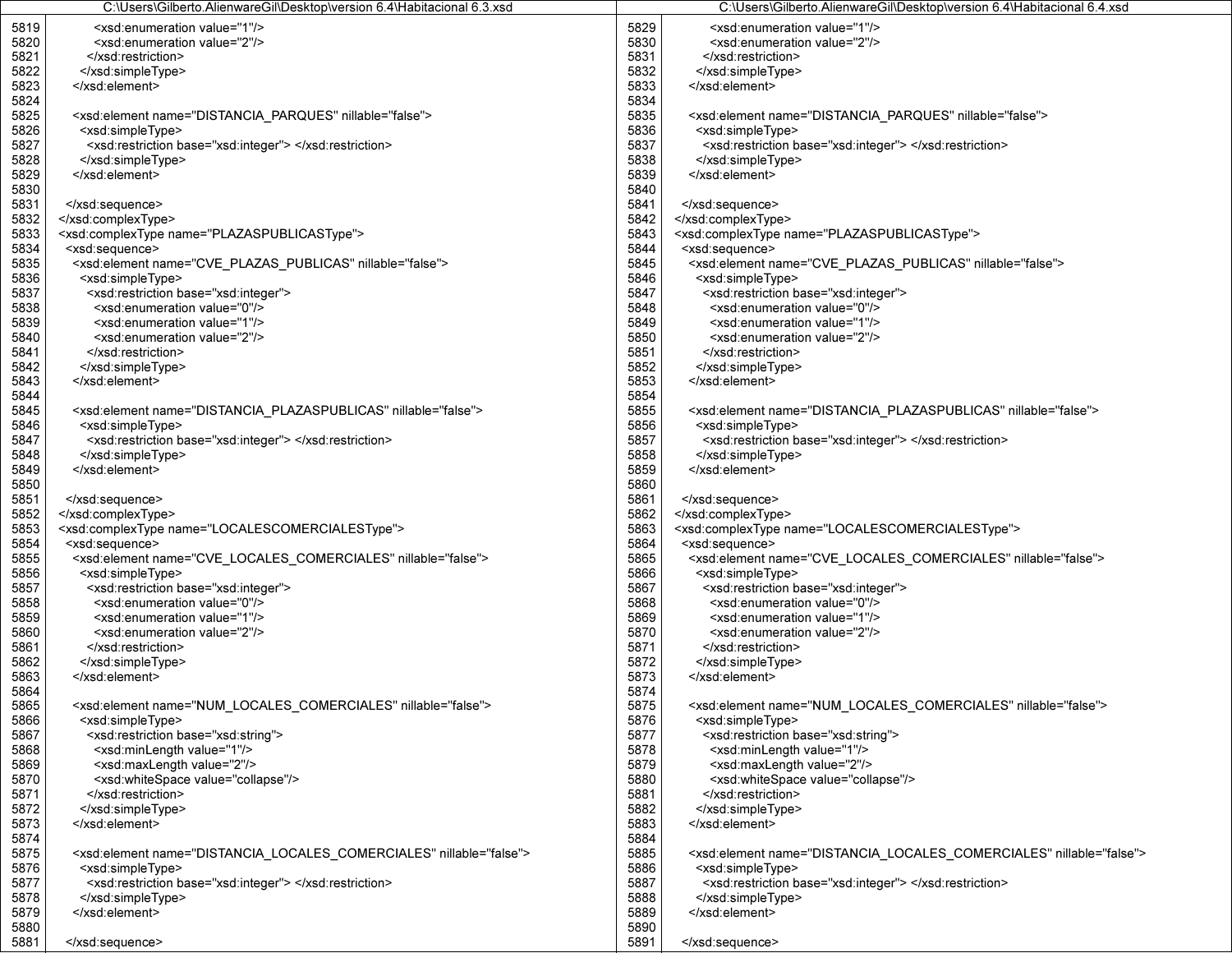|              | C:\Users\Gilberto.AlienwareGil\Desktop\version 6.4\Habitacional 6.3.xsd                      |              | C:\Users\Gilberto.AlienwareGil\Desktop\version 6.4\Habitacional 6.4.xsd                      |
|--------------|----------------------------------------------------------------------------------------------|--------------|----------------------------------------------------------------------------------------------|
| 5882         |                                                                                              | 5892         |                                                                                              |
| 5883         | <xsd:complextype name="SUPERMERCADOSType"></xsd:complextype>                                 | 5893         | <xsd:complextype name="SUPERMERCADOSType"></xsd:complextype>                                 |
| 5884         | <xsd:sequence></xsd:sequence>                                                                | 5894         | <xsd:sequence></xsd:sequence>                                                                |
| 5885         | <xsd:element name="CVE_SUPERMERCADOS" nillable="false"></xsd:element>                        | 5895         | <xsd:element name="CVE_SUPERMERCADOS" nillable="false"></xsd:element>                        |
| 5886         | <xsd:simpletype></xsd:simpletype>                                                            | 5896         | <xsd:simpletype></xsd:simpletype>                                                            |
| 5887         | <xsd:restriction base="xsd:integer"></xsd:restriction>                                       | 5897         | <xsd:restriction base="xsd:integer"></xsd:restriction>                                       |
| 5888         | <xsd:enumeration value="0"></xsd:enumeration>                                                | 5898         | <xsd:enumeration value="0"></xsd:enumeration>                                                |
| 5889         | <xsd:enumeration value="1"></xsd:enumeration>                                                | 5899         | <xsd:enumeration value="1"></xsd:enumeration>                                                |
| 5890         | <xsd:enumeration value="2"></xsd:enumeration>                                                | 5900         | <xsd:enumeration value="2"></xsd:enumeration>                                                |
| 5891         |                                                                                              | 5901         |                                                                                              |
| 5892         |                                                                                              | 5902         |                                                                                              |
| 5893         |                                                                                              | 5903         |                                                                                              |
| 5894         |                                                                                              | 5904         |                                                                                              |
| 5895         | <xsd:element name="DISTANCIA_SUPERMERCADOS" nillable="false"></xsd:element>                  | 5905         | <xsd:element name="DISTANCIA_SUPERMERCADOS" nillable="false"></xsd:element>                  |
| 5896         | <xsd:simpletype></xsd:simpletype>                                                            | 5906         | <xsd:simpletype></xsd:simpletype>                                                            |
| 5897         | <xsd:restriction base="xsd:integer"> </xsd:restriction>                                      | 5907         | <xsd:restriction base="xsd:integer"> </xsd:restriction>                                      |
| 5898         |                                                                                              | 5908         | $\le$ /xsd:simpleType>                                                                       |
| 5899         |                                                                                              | 5909         |                                                                                              |
| 5900         |                                                                                              | 5910         |                                                                                              |
| 5901         |                                                                                              | 5911         |                                                                                              |
| 5902         |                                                                                              | 5912         |                                                                                              |
| 5903         | <xsd:complextype name="MERCADOSType"></xsd:complextype>                                      | 5913         | <xsd:complextype name="MERCADOSType"></xsd:complextype>                                      |
| 5904         | <xsd:sequence></xsd:sequence>                                                                | 5914         | <xsd:sequence></xsd:sequence>                                                                |
| 5905         | <xsd:element name="CVE_MERCADOS" nillable="false"></xsd:element>                             | 5915<br>5916 | <xsd:element name="CVE_MERCADOS" nillable="false"></xsd:element>                             |
| 5906<br>5907 | <xsd:simpletype><br/><xsd:restriction base="xsd:integer"></xsd:restriction></xsd:simpletype> | 5917         | <xsd:simpletype><br/><xsd:restriction base="xsd:integer"></xsd:restriction></xsd:simpletype> |
| 5908         | <xsd:enumeration value="0"></xsd:enumeration>                                                | 5918         | <xsd:enumeration value="0"></xsd:enumeration>                                                |
| 5909         | <xsd:enumeration value="1"></xsd:enumeration>                                                | 5919         | <xsd:enumeration value="1"></xsd:enumeration>                                                |
| 5910         | <xsd:enumeration value="2"></xsd:enumeration>                                                | 5920         | <xsd:enumeration value="2"></xsd:enumeration>                                                |
| 5911         |                                                                                              | 5921         |                                                                                              |
| 5912         |                                                                                              | 5922         |                                                                                              |
| 5913         |                                                                                              | 5923         |                                                                                              |
| 5914         |                                                                                              | 5924         |                                                                                              |
| 5915         | <xsd:element name="DISTANCIA_MERCADOS" nillable="false"></xsd:element>                       | 5925         | <xsd:element name="DISTANCIA_MERCADOS" nillable="false"></xsd:element>                       |
| 5916         | <xsd:simpletype></xsd:simpletype>                                                            | 5926         | <xsd:simpletype></xsd:simpletype>                                                            |
| 5917         | <xsd:restriction base="xsd:integer"> </xsd:restriction>                                      | 5927         | <xsd:restriction base="xsd:integer"> </xsd:restriction>                                      |
| 5918         |                                                                                              | 5928         |                                                                                              |
| 5919         |                                                                                              | 5929         |                                                                                              |
| 5920         |                                                                                              | 5930         |                                                                                              |
| 5921         |                                                                                              | 5931         |                                                                                              |
| 5922         |                                                                                              | 5932         |                                                                                              |
| 5923         | <xsd:complextype name="IGLESIAType"></xsd:complextype>                                       | 5933         | <xsd:complextype name="IGLESIAType"></xsd:complextype>                                       |
| 5924         | <xsd:sequence></xsd:sequence>                                                                | 5934         | <xsd:sequence></xsd:sequence>                                                                |
| 5925         | <xsd:element name="CVE_TEMPLO" nillable="false"></xsd:element>                               | 5935         | <xsd:element name="CVE_TEMPLO" nillable="false"></xsd:element>                               |
| 5926         | <xsd:simpletype></xsd:simpletype>                                                            | 5936         | <xsd:simpletype></xsd:simpletype>                                                            |
| 5927         | <xsd:restriction base="xsd:integer"></xsd:restriction>                                       | 5937         | <xsd:restriction base="xsd:integer"></xsd:restriction>                                       |
| 5928         | <xsd:enumeration value="0"></xsd:enumeration>                                                | 5938         | <xsd:enumeration value="0"></xsd:enumeration>                                                |
| 5929         | <xsd:enumeration value="1"></xsd:enumeration>                                                | 5939         | <xsd:enumeration value="1"></xsd:enumeration>                                                |
| 5930         | <xsd:enumeration value="2"></xsd:enumeration>                                                | 5940         | <xsd:enumeration value="2"></xsd:enumeration>                                                |
| 5931         |                                                                                              | 5941         |                                                                                              |
| 5932         |                                                                                              | 5942         |                                                                                              |
| 5933         |                                                                                              | 5943         |                                                                                              |
| 5934         |                                                                                              | 5944         |                                                                                              |
| 5935         | <xsd:element name="DISTANCIA_IGLESIA" nillable="false"></xsd:element>                        | 5945         | <xsd:element name="DISTANCIA_IGLESIA" nillable="false"></xsd:element>                        |
| 5936         | <xsd:simpletype></xsd:simpletype>                                                            | 5946         | <xsd:simpletype></xsd:simpletype>                                                            |
| 5937         | <xsd:restriction base="xsd:integer"> </xsd:restriction>                                      | 5947         | <xsd:restriction base="xsd:integer"> </xsd:restriction>                                      |
| 5938         |                                                                                              | 5948         |                                                                                              |
| 5939         |                                                                                              | 5949         |                                                                                              |
| 5940         |                                                                                              | 5950         |                                                                                              |
| 5941         |                                                                                              | 5951         |                                                                                              |
| 5942         |                                                                                              | 5952         |                                                                                              |
| 5943         | <xsd:complextype name="INFRAESTRUCTURAZONAType"></xsd:complextype>                           | 5953         | <xsd:complextype name="INFRAESTRUCTURAZONAType"></xsd:complextype>                           |
| 5944         | <xsd:sequence></xsd:sequence>                                                                | 5954         | <xsd:sequence></xsd:sequence>                                                                |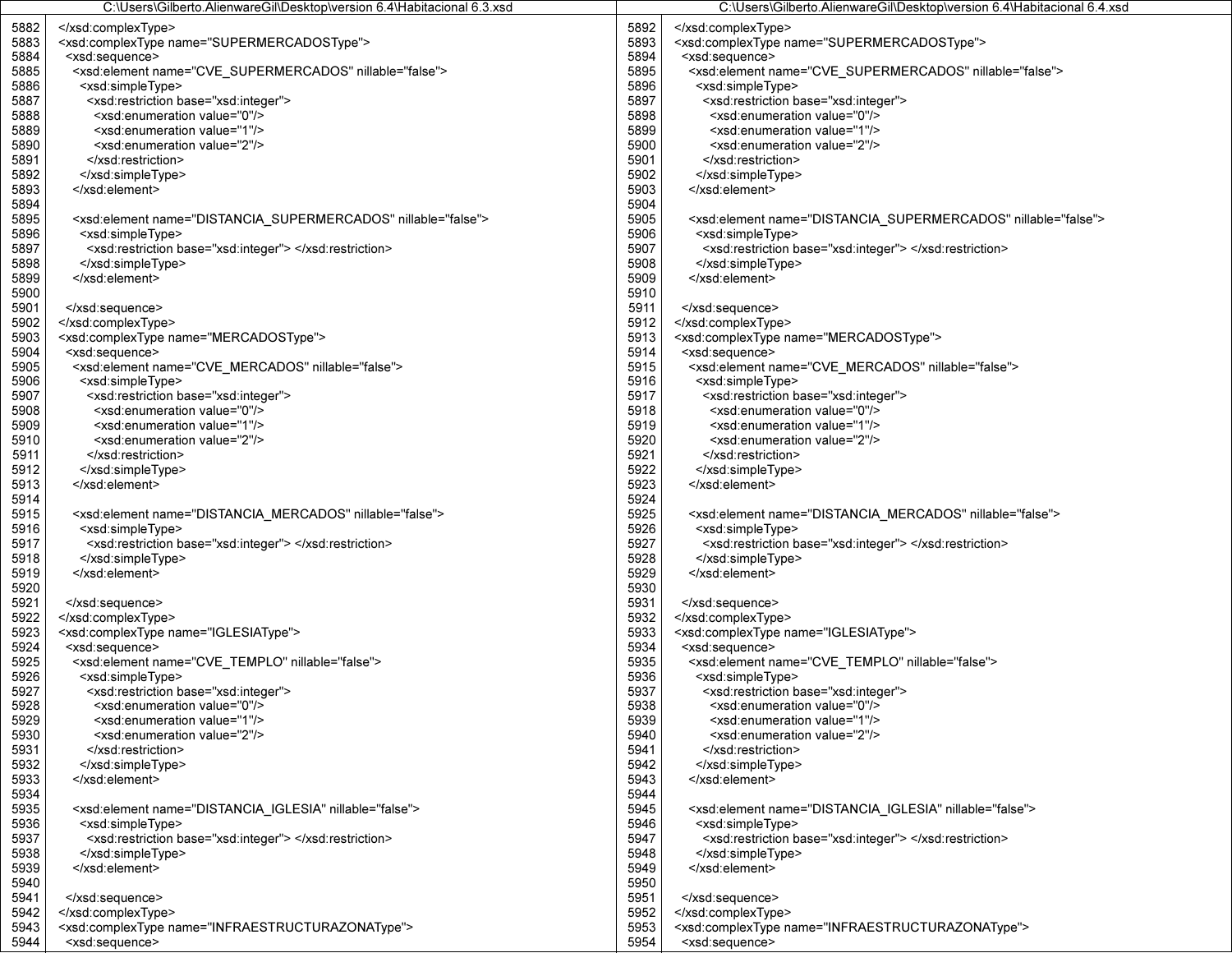|      | C:\Users\Gilberto.AlienwareGil\Desktop\version 6.4\Habitacional 6.3.xsd                                                                                                                                                |      | C:\Users\Gilberto.AlienwareGil\Desktop\version 6.4\Habitacional 6.4 xsd                          |
|------|------------------------------------------------------------------------------------------------------------------------------------------------------------------------------------------------------------------------|------|--------------------------------------------------------------------------------------------------|
| 5945 | <xsd:element name="AGUAPOTABLE" type="AGUAPOTABLEType"></xsd:element>                                                                                                                                                  | 5955 | <xsd:element name="AGUAPOTABLE" type="AGUAPOTABLEType"></xsd:element>                            |
| 5946 | <xsd:element name="DRENAJE" type="DRENAJEType"></xsd:element>                                                                                                                                                          | 5956 | <xsd:element name="DRENAJE" type="DRENAJEType"></xsd:element>                                    |
| 5947 | <xsd:element name="ELECTRIFICACION" type="ELECTRIFICACIONType"></xsd:element>                                                                                                                                          | 5957 | <xsd:element name="ELECTRIFICACION" type="ELECTRIFICACIONType"></xsd:element>                    |
| 5948 | <xsd:element name="ALUMBRADO" type="ALUMBRADOType"></xsd:element>                                                                                                                                                      | 5958 | <xsd:element name="ALUMBRADO" type="ALUMBRADOType"></xsd:element>                                |
| 5949 | <xsd:element name="VIALIDADES" type="VIALIDADESType"></xsd:element>                                                                                                                                                    | 5959 | <xsd:element name="VIALIDADES" type="VIALIDADESType"></xsd:element>                              |
| 5950 | <xsd:element name="BANQUETAS" type="BANQUETASType"></xsd:element>                                                                                                                                                      | 5960 | <xsd:element name="BANQUETAS" type="BANQUETASType"></xsd:element>                                |
| 5951 | <xsd:element name="GUARNICIONES" type="GUARNICIONESType"></xsd:element>                                                                                                                                                | 5961 | <xsd:element name="GUARNICIONES" type="GUARNICIONESType"></xsd:element>                          |
| 5952 | <xsd:element name="GASNATURAL" type="GASNATURALType"></xsd:element>                                                                                                                                                    | 5962 | <xsd:element name="GASNATURAL" type="GASNATURALType"></xsd:element>                              |
| 5953 | <xsd:element name="TELEFONO" type="TELEFONOType"></xsd:element>                                                                                                                                                        | 5963 | <xsd:element name="TELEFONO" type="TELEFONOType"></xsd:element>                                  |
| 5954 | <xsd:element name="SENALIZACIONVIAS" type="SENALIZACIONVIASType"></xsd:element>                                                                                                                                        | 5964 | <xsd:element name="SENALIZACIONVIAS" type="SENALIZACIONVIASType"></xsd:element>                  |
| 5955 | <xsd:element name="NOMENCLATURACALLES" type="NOMENCLATURACALLESType"></xsd:element>                                                                                                                                    | 5965 | <xsd:element name="NOMENCLATURACALLES" type="NOMENCLATURACALLESType"></xsd:element>              |
| 5956 | <xsd:element name="TRANSPORTE" type="TRANSPORTEType"></xsd:element>                                                                                                                                                    | 5966 | <xsd:element name="TRANSPORTE" type="TRANSPORTEType"></xsd:element>                              |
| 5957 | <xsd:element name="VIGILANCIA" type="VIGILANCIAType"></xsd:element>                                                                                                                                                    | 5967 | <xsd:element name="VIGILANCIA" type="VIGILANCIAType"></xsd:element>                              |
| 5958 | <xsd:element name="RECOLECCIONBASURA" type="RECOLECCIONBASURAType"></xsd:element>                                                                                                                                      | 5968 | <xsd:element name="RECOLECCIONBASURA" type="RECOLECCIONBASURAType"></xsd:element>                |
| 5959 | <xsd:element name="NIVEL_INFRAESTRUCTURA" nillable="false"></xsd:element>                                                                                                                                              | 5969 | <xsd:element name="NIVEL_INFRAESTRUCTURA" nillable="false"></xsd:element>                        |
| 5960 | <xsd:simpletype></xsd:simpletype>                                                                                                                                                                                      | 5970 | <xsd:simpletype></xsd:simpletype>                                                                |
| 5961 | <xsd:restriction base="xsd:string"></xsd:restriction>                                                                                                                                                                  | 5971 | <xsd:restriction base="xsd:string"></xsd:restriction>                                            |
| 5962 | <xsd:whitespace value="collapse"></xsd:whitespace>                                                                                                                                                                     | 5972 | <xsd:whitespace value="collapse"></xsd:whitespace>                                               |
| 5963 |                                                                                                                                                                                                                        | 5973 |                                                                                                  |
| 5964 |                                                                                                                                                                                                                        | 5974 |                                                                                                  |
|      |                                                                                                                                                                                                                        |      |                                                                                                  |
| 5965 |                                                                                                                                                                                                                        | 5975 |                                                                                                  |
| 5966 |                                                                                                                                                                                                                        | 5976 |                                                                                                  |
| 5967 | <xsd:element name="CVE_NIVEL_INFRAESTR_URBANA" nillable="false"></xsd:element>                                                                                                                                         | 5977 | <xsd:element name="CVE_NIVEL_INFRAESTR_URBANA" nillable="false"></xsd:element>                   |
| 5968 | <xsd:simpletype></xsd:simpletype>                                                                                                                                                                                      | 5978 | <xsd:simpletype></xsd:simpletype>                                                                |
| 5969 | <xsd:restriction base="xsd:integer"></xsd:restriction>                                                                                                                                                                 | 5979 | <xsd:restriction base="xsd:integer"></xsd:restriction>                                           |
| 5970 | <xsd:enumeration value="1"></xsd:enumeration>                                                                                                                                                                          | 5980 | <xsd:enumeration value="1"></xsd:enumeration>                                                    |
| 5971 | <xsd:enumeration value="2"></xsd:enumeration>                                                                                                                                                                          | 5981 | <xsd:enumeration value="2"></xsd:enumeration>                                                    |
| 5972 | <xsd:enumeration value="3"></xsd:enumeration>                                                                                                                                                                          | 5982 | <xsd:enumeration value="3"></xsd:enumeration>                                                    |
| 5973 | <xsd:enumeration value="4"></xsd:enumeration>                                                                                                                                                                          | 5983 | <xsd:enumeration value="4"></xsd:enumeration>                                                    |
| 5974 | $\le$ /xsd:restriction>                                                                                                                                                                                                | 5984 |                                                                                                  |
| 5975 |                                                                                                                                                                                                                        | 5985 |                                                                                                  |
| 5976 |                                                                                                                                                                                                                        | 5986 |                                                                                                  |
| 5977 |                                                                                                                                                                                                                        | 5987 |                                                                                                  |
| 5978 |                                                                                                                                                                                                                        | 5988 |                                                                                                  |
| 5979 | <xsd:attribute name="id" type="xsd:string"></xsd:attribute>                                                                                                                                                            | 5989 | <xsd:attribute name="id" type="xsd:string"></xsd:attribute>                                      |
| 5980 |                                                                                                                                                                                                                        | 5990 |                                                                                                  |
| 5981 | <xsd:complextype name="RECOLECCIONBASURAType"></xsd:complextype>                                                                                                                                                       | 5991 | <xsd:complextype name="RECOLECCIONBASURAType"></xsd:complextype>                                 |
| 5982 | <xsd:sequence></xsd:sequence>                                                                                                                                                                                          | 5992 | <xsd:sequence></xsd:sequence>                                                                    |
| 5983 | <xsd:element name="CVE_RECOLECCION_BASURA" nillable="false"></xsd:element>                                                                                                                                             | 5993 | <xsd:element name="CVE_RECOLECCION_BASURA" nillable="false"></xsd:element>                       |
| 5984 | <xsd:simpletype></xsd:simpletype>                                                                                                                                                                                      | 5994 | <xsd:simpletype></xsd:simpletype>                                                                |
| 5985 | <xsd:restriction base="xsd:string"> </xsd:restriction>                                                                                                                                                                 | 5995 | <xsd:restriction base="xsd:string"> </xsd:restriction>                                           |
| 5986 |                                                                                                                                                                                                                        | 5996 |                                                                                                  |
| 5987 |                                                                                                                                                                                                                        | 5997 |                                                                                                  |
| 5988 |                                                                                                                                                                                                                        | 5998 |                                                                                                  |
| 5989 | <xsd:element name="FRECUENCIA_RECOLECCION_DESECHOIS_MUNICIPAL" nillable<="" td=""><td>5999</td><td><xsd:element name="FRECUENCIA_RECOLECCION_DESECHOIS_MUNICIPAL" nillable<="" td=""></xsd:element></td></xsd:element> | 5999 | <xsd:element name="FRECUENCIA_RECOLECCION_DESECHOIS_MUNICIPAL" nillable<="" td=""></xsd:element> |
|      | ="false">                                                                                                                                                                                                              |      | ="false">                                                                                        |
| 5990 | <xsd:simpletype></xsd:simpletype>                                                                                                                                                                                      | 6000 | <xsd:simpletype></xsd:simpletype>                                                                |
| 5991 | <xsd:restriction base="xsd:string"></xsd:restriction>                                                                                                                                                                  | 6001 | <xsd:restriction base="xsd:string"></xsd:restriction>                                            |
| 5992 | <xsd:minlength value="0"></xsd:minlength>                                                                                                                                                                              | 6002 | <xsd:minlength value="0"></xsd:minlength>                                                        |
| 5993 | <xsd:maxlength value="2"></xsd:maxlength>                                                                                                                                                                              | 6003 | <xsd:maxlength value="2"></xsd:maxlength>                                                        |
| 5994 | <xsd:whitespace value="collapse"></xsd:whitespace>                                                                                                                                                                     | 6004 | <xsd:whitespace value="collapse"></xsd:whitespace>                                               |
| 5995 |                                                                                                                                                                                                                        | 6005 |                                                                                                  |
| 5996 |                                                                                                                                                                                                                        | 6006 |                                                                                                  |
| 5997 |                                                                                                                                                                                                                        | 6007 |                                                                                                  |
| 5998 |                                                                                                                                                                                                                        | 6008 |                                                                                                  |
| 5999 |                                                                                                                                                                                                                        | 6009 |                                                                                                  |
|      |                                                                                                                                                                                                                        |      |                                                                                                  |
| 6000 |                                                                                                                                                                                                                        | 6010 |                                                                                                  |
| 6001 | <xsd:complextype name="VIGILANCIAType"></xsd:complextype>                                                                                                                                                              | 6011 | <xsd:complextype name="VIGILANCIAType"></xsd:complextype>                                        |
| 6002 | <xsd:sequence></xsd:sequence>                                                                                                                                                                                          | 6012 | <xsd:sequence></xsd:sequence>                                                                    |
| 6003 | <xsd:element name="CVE_VIGILANCIA" nillable="false"></xsd:element>                                                                                                                                                     | 6013 | <xsd:element name="CVE_VIGILANCIA" nillable="false"></xsd:element>                               |
| 6004 | <xsd:simpletype></xsd:simpletype>                                                                                                                                                                                      | 6014 | <xsd:simpletype></xsd:simpletype>                                                                |
| 6005 | <xsd:restriction base="xsd:integer"></xsd:restriction>                                                                                                                                                                 | 6015 | <xsd:restriction base="xsd:integer"></xsd:restriction>                                           |
| 6006 | <xsd:enumeration value="0"></xsd:enumeration>                                                                                                                                                                          | 6016 | <xsd:enumeration value="0"></xsd:enumeration>                                                    |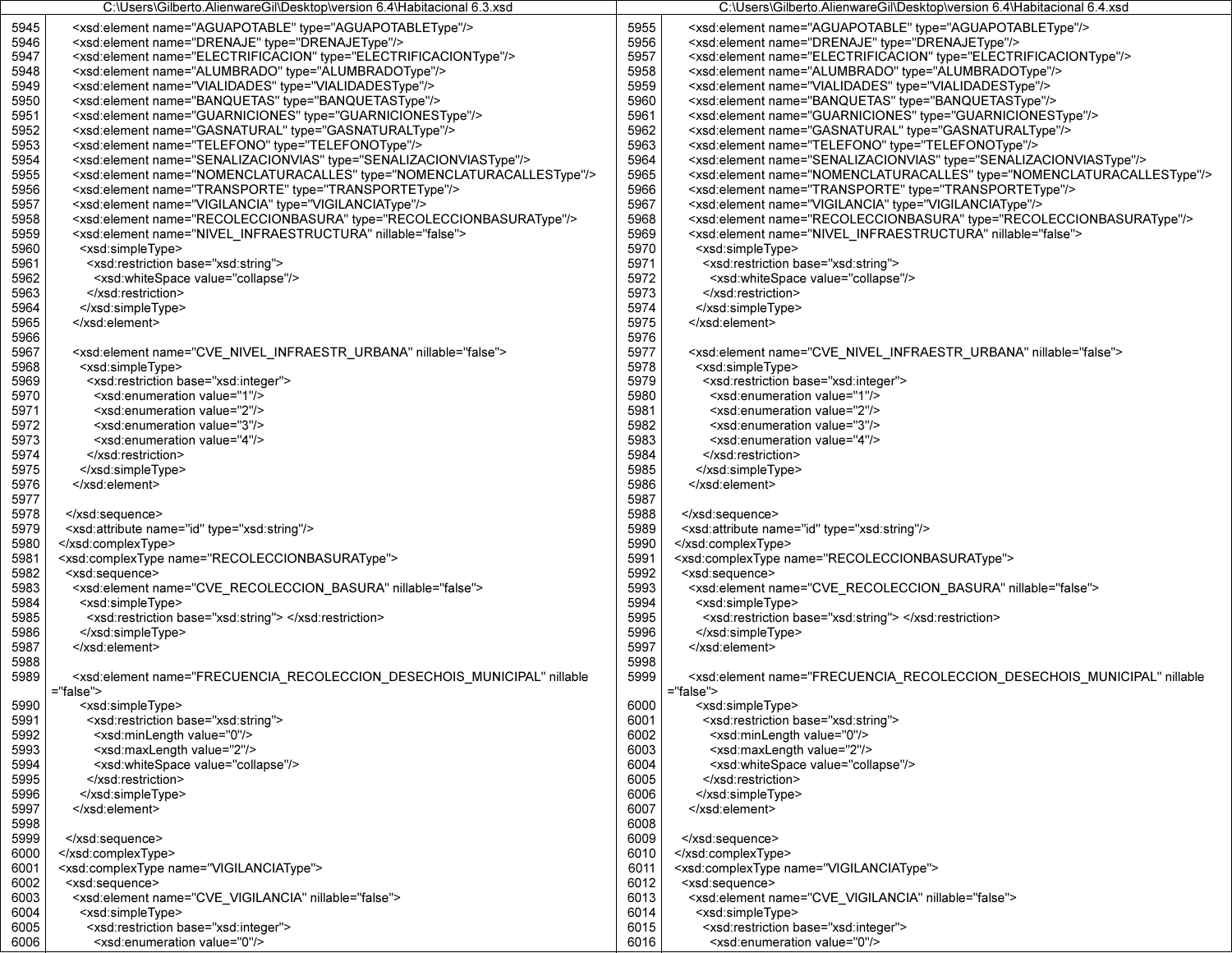|      | C:\Users\Gilberto.AlienwareGil\Desktop\version 6.4\Habitacional 6.3.xsd             |      | C:\Users\Gilberto.AlienwareGil\Desktop\version 6.4\Habitacional 6.4.xsd             |
|------|-------------------------------------------------------------------------------------|------|-------------------------------------------------------------------------------------|
| 6007 | <xsd:enumeration value="1"></xsd:enumeration>                                       | 6017 | <xsd:enumeration value="1"></xsd:enumeration>                                       |
| 6008 | <xsd:enumeration value="2"></xsd:enumeration>                                       | 6018 | <xsd:enumeration value="2"></xsd:enumeration>                                       |
| 6009 | <xsd:enumeration value="3"></xsd:enumeration>                                       | 6019 | <xsd:enumeration value="3"></xsd:enumeration>                                       |
| 6010 |                                                                                     | 6020 | $\le$ /xsd:restriction>                                                             |
| 6011 |                                                                                     | 6021 |                                                                                     |
| 6012 |                                                                                     | 6022 |                                                                                     |
| 6013 |                                                                                     | 6023 |                                                                                     |
| 6014 |                                                                                     | 6024 |                                                                                     |
| 6015 |                                                                                     | 6025 |                                                                                     |
| 6016 | <xsd:complextype name="TRANSPORTEType"></xsd:complextype>                           | 6026 | <xsd:complextype name="TRANSPORTEType"></xsd:complextype>                           |
| 6017 | <xsd:sequence></xsd:sequence>                                                       | 6027 | <xsd:sequence></xsd:sequence>                                                       |
| 6018 | <xsd:element name="URBANO" type="URBANOType"></xsd:element>                         | 6028 | <xsd:element name="URBANO" type="URBANOType"></xsd:element>                         |
| 6019 | <xsd:element name="SUBURBANO" type="SUBURBANOType"></xsd:element>                   | 6029 | <xsd:element name="SUBURBANO" type="SUBURBANOType"></xsd:element>                   |
| 6020 | $\le$ /xsd:sequence>                                                                | 6030 |                                                                                     |
| 6021 |                                                                                     | 6031 |                                                                                     |
| 6022 | <xsd:complextype name="SUBURBANOType"></xsd:complextype>                            | 6032 | <xsd:complextype name="SUBURBANOType"></xsd:complextype>                            |
| 6023 | <xsd:sequence></xsd:sequence>                                                       | 6033 | <xsd:sequence></xsd:sequence>                                                       |
| 6024 | <xsd:element name="TRANSPORTE_SUBURBANO" nillable="false"></xsd:element>            | 6034 | <xsd:element name="TRANSPORTE_SUBURBANO" nillable="false"></xsd:element>            |
| 6025 | <xsd:simpletype></xsd:simpletype>                                                   | 6035 | <xsd:simpletype></xsd:simpletype>                                                   |
| 6026 | <xsd:restriction base="xsd:integer"></xsd:restriction>                              | 6036 | <xsd:restriction base="xsd:integer"></xsd:restriction>                              |
| 6027 | <xsd:enumeration value="0"></xsd:enumeration>                                       | 6037 | <xsd:enumeration value="0"></xsd:enumeration>                                       |
| 6028 | <xsd:enumeration value="1"></xsd:enumeration>                                       | 6038 | <xsd:enumeration value="1"></xsd:enumeration>                                       |
| 6029 | <xsd:enumeration value="2"></xsd:enumeration>                                       | 6039 | <xsd:enumeration value="2"></xsd:enumeration>                                       |
| 6030 |                                                                                     | 6040 | $\le$ /xsd:restriction>                                                             |
| 6031 |                                                                                     | 6041 |                                                                                     |
| 6032 |                                                                                     | 6042 |                                                                                     |
| 6033 |                                                                                     | 6043 |                                                                                     |
| 6034 | <xsd:element name="TRANSPORTE_SUBURBANO_DISTANCIA" nillable="false"></xsd:element>  | 6044 | <xsd:element name="TRANSPORTE_SUBURBANO_DISTANCIA" nillable="false"></xsd:element>  |
| 6035 | <xsd:simpletype></xsd:simpletype>                                                   | 6045 | <xsd:simpletype></xsd:simpletype>                                                   |
| 6036 | <xsd:restriction base="xsd:integer"> </xsd:restriction>                             | 6046 | <xsd:restriction base="xsd:integer"> </xsd:restriction>                             |
| 6037 |                                                                                     | 6047 |                                                                                     |
| 6038 |                                                                                     | 6048 |                                                                                     |
| 6039 |                                                                                     | 6049 |                                                                                     |
| 6040 | <xsd:element name="TRANSPORTE_SUBURBANO_FRECUENCIA" nillable="false"></xsd:element> | 6050 | <xsd:element name="TRANSPORTE_SUBURBANO_FRECUENCIA" nillable="false"></xsd:element> |
| 6041 | <xsd:simpletype></xsd:simpletype>                                                   | 6051 | <xsd:simpletype></xsd:simpletype>                                                   |
| 6042 | <xsd:restriction base="xsd:integer"> </xsd:restriction>                             | 6052 | <xsd:restriction base="xsd:integer"> </xsd:restriction>                             |
| 6043 |                                                                                     | 6053 |                                                                                     |
| 6044 |                                                                                     | 6054 | $\le$ /xsd:element>                                                                 |
| 6045 |                                                                                     | 6055 |                                                                                     |
| 6046 |                                                                                     | 6056 |                                                                                     |
| 6047 |                                                                                     | 6057 |                                                                                     |
| 6048 | <xsd:complextype name="URBANOType"></xsd:complextype>                               | 6058 | <xsd:complextype name="URBANOType"></xsd:complextype>                               |
| 6049 | <xsd:sequence></xsd:sequence>                                                       | 6059 | <xsd:sequence></xsd:sequence>                                                       |
| 6050 | <xsd:element name="TRANSPORTE_URBANO" nillable="false"></xsd:element>               | 6060 | <xsd:element name="TRANSPORTE_URBANO" nillable="false"></xsd:element>               |
| 6051 | <xsd:simpletype></xsd:simpletype>                                                   | 6061 | <xsd:simpletype></xsd:simpletype>                                                   |
| 6052 | <xsd:restriction base="xsd:integer"></xsd:restriction>                              | 6062 | <xsd:restriction base="xsd:integer"></xsd:restriction>                              |
| 6053 | <xsd:enumeration value="0"></xsd:enumeration>                                       | 6063 | <xsd:enumeration value="0"></xsd:enumeration>                                       |
| 6054 | <xsd:enumeration value="1"></xsd:enumeration>                                       | 6064 | <xsd:enumeration value="1"></xsd:enumeration>                                       |
| 6055 | <xsd:enumeration value="2"></xsd:enumeration>                                       | 6065 | <xsd:enumeration value="2"></xsd:enumeration>                                       |
| 6056 |                                                                                     | 6066 | $\le$ /xsd:restriction>                                                             |
| 6057 |                                                                                     | 6067 |                                                                                     |
| 6058 |                                                                                     | 6068 |                                                                                     |
| 6059 |                                                                                     | 6069 |                                                                                     |
| 6060 | <xsd:element name="TRANSPORTE_URBANO_DISTANCIA" nillable="false"></xsd:element>     | 6070 | <xsd:element name="TRANSPORTE_URBANO_DISTANCIA" nillable="false"></xsd:element>     |
| 6061 | <xsd:simpletype></xsd:simpletype>                                                   | 6071 | <xsd:simpletype></xsd:simpletype>                                                   |
| 6062 | <xsd:restriction base="xsd:integer"> </xsd:restriction>                             | 6072 | <xsd:restriction base="xsd:integer"> </xsd:restriction>                             |
| 6063 |                                                                                     | 6073 |                                                                                     |
| 6064 |                                                                                     | 6074 |                                                                                     |
| 6065 |                                                                                     | 6075 |                                                                                     |
| 6066 | <xsd:element name="TRANSPORTE_URBANO_FRECUENCIA" nillable="false"></xsd:element>    | 6076 | <xsd:element name="TRANSPORTE_URBANO_FRECUENCIA" nillable="false"></xsd:element>    |
| 6067 | <xsd:simpletype></xsd:simpletype>                                                   | 6077 | <xsd:simpletype></xsd:simpletype>                                                   |
| 6068 | <xsd:restriction base="xsd:integer"> </xsd:restriction>                             | 6078 | <xsd:restriction base="xsd:integer"> </xsd:restriction>                             |
| 6069 |                                                                                     | 6079 |                                                                                     |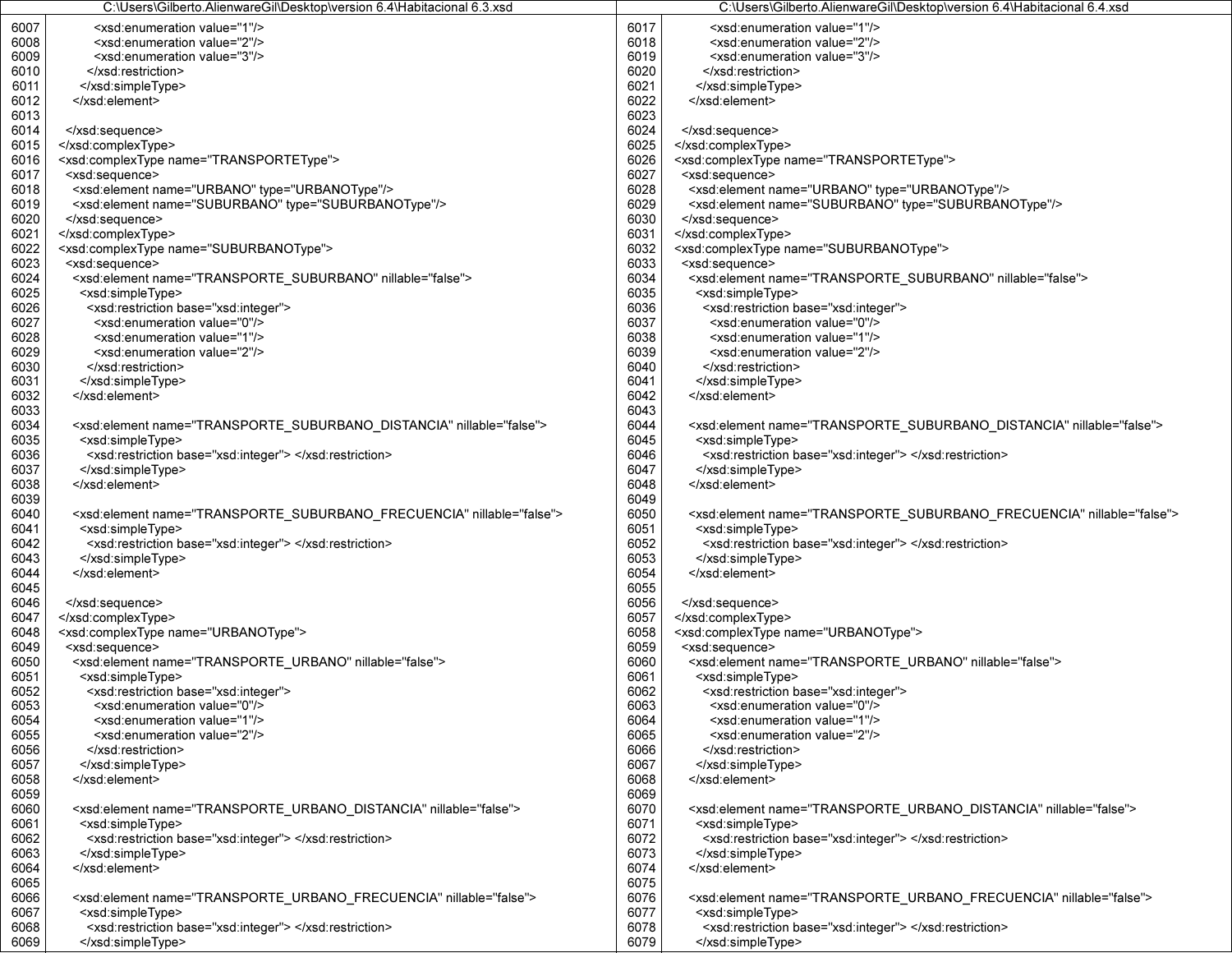|              | C:\Users\Gilberto.AlienwareGil\Desktop\version 6.4\Habitacional 6.3.xsd                                         |              | C:\Users\Gilberto.AlienwareGil\Desktop\version 6.4\Habitacional 6.4.xsd                                         |
|--------------|-----------------------------------------------------------------------------------------------------------------|--------------|-----------------------------------------------------------------------------------------------------------------|
| 6070         |                                                                                                                 | 6080         |                                                                                                                 |
| 6071         |                                                                                                                 | 6081         |                                                                                                                 |
| 6072         |                                                                                                                 | 6082         |                                                                                                                 |
| 6073         |                                                                                                                 | 6083         |                                                                                                                 |
| 6074         | <xsd:complextype name="NOMENCLATURACALLESType"></xsd:complextype>                                               | 6084         | <xsd:complextype name="NOMENCLATURACALLESType"></xsd:complextype>                                               |
| 6075         | <xsd:sequence></xsd:sequence>                                                                                   | 6085         | <xsd:sequence></xsd:sequence>                                                                                   |
| 6076         | <xsd:element name="CVE_NOMENCLATURA_CALLES" nillable="false"></xsd:element>                                     | 6086         | <xsd:element name="CVE_NOMENCLATURA_CALLES" nillable="false"></xsd:element>                                     |
| 6077         | <xsd:simpletype></xsd:simpletype>                                                                               | 6087         | <xsd:simpletype></xsd:simpletype>                                                                               |
| 6078         | <xsd:restriction base="xsd:integer"></xsd:restriction>                                                          | 6088         | <xsd:restriction base="xsd:integer"></xsd:restriction>                                                          |
| 6079         | <xsd:enumeration value="0"></xsd:enumeration>                                                                   | 6089         | <xsd:enumeration value="0"></xsd:enumeration>                                                                   |
| 6080         | <xsd:enumeration value="1"></xsd:enumeration>                                                                   | 6090         | <xsd:enumeration value="1"></xsd:enumeration>                                                                   |
| 6081         | <xsd:enumeration value="2"></xsd:enumeration>                                                                   | 6091         | <xsd:enumeration value="2"></xsd:enumeration>                                                                   |
| 6082         |                                                                                                                 | 6092         |                                                                                                                 |
| 6083         |                                                                                                                 | 6093         |                                                                                                                 |
| 6084         |                                                                                                                 | 6094         |                                                                                                                 |
| 6085         |                                                                                                                 | 6095         |                                                                                                                 |
| 6086         |                                                                                                                 | 6096         |                                                                                                                 |
| 6087         |                                                                                                                 | 6097         |                                                                                                                 |
| 6088         | <xsd:complextype name="SENALIZACIONVIASType"><br/><xsd:sequence></xsd:sequence></xsd:complextype>               | 6098         | <xsd:complextype name="SENALIZACIONVIASType"><br/><xsd:sequence></xsd:sequence></xsd:complextype>               |
| 6089<br>6090 |                                                                                                                 | 6099<br>6100 |                                                                                                                 |
| 6091         | <xsd:element name="CVE_SENALIZACION_VIAS" nillable="false"><br/><xsd:simpletype></xsd:simpletype></xsd:element> | 6101         | <xsd:element name="CVE_SENALIZACION_VIAS" nillable="false"><br/><xsd:simpletype></xsd:simpletype></xsd:element> |
| 6092         | <xsd:restriction base="xsd:integer"></xsd:restriction>                                                          | 6102         | <xsd:restriction base="xsd:integer"></xsd:restriction>                                                          |
| 6093         | <xsd:enumeration value="0"></xsd:enumeration>                                                                   | 6103         | <xsd:enumeration value="0"></xsd:enumeration>                                                                   |
| 6094         | <xsd:enumeration value="1"></xsd:enumeration>                                                                   | 6104         | <xsd:enumeration value="1"></xsd:enumeration>                                                                   |
| 6095         | <xsd:enumeration value="2"></xsd:enumeration>                                                                   | 6105         | <xsd:enumeration value="2"></xsd:enumeration>                                                                   |
| 6096         |                                                                                                                 | 6106         |                                                                                                                 |
| 6097         |                                                                                                                 | 6107         |                                                                                                                 |
| 6098         |                                                                                                                 | 6108         |                                                                                                                 |
| 6099         |                                                                                                                 | 6109         |                                                                                                                 |
| 6100         |                                                                                                                 | 6110         |                                                                                                                 |
| 6101         |                                                                                                                 | 6111         |                                                                                                                 |
| 6102         | <xsd:complextype name="TELEFONOType"></xsd:complextype>                                                         | 6112         | <xsd:complextype name="TELEFONOType"></xsd:complextype>                                                         |
| 6103         | <xsd:sequence></xsd:sequence>                                                                                   | 6113         | <xsd:sequence></xsd:sequence>                                                                                   |
| 6104         | <xsd:element name="CVE_TELEFONOS_SUMINISTRO" nillable="false"></xsd:element>                                    | 6114         | <xsd:element name="CVE_TELEFONOS_SUMINISTRO" nillable="false"></xsd:element>                                    |
| 6105         | <xsd:simpletype></xsd:simpletype>                                                                               | 6115         | <xsd:simpletype></xsd:simpletype>                                                                               |
| 6106         | <xsd:restriction base="xsd:integer"></xsd:restriction>                                                          | 6116         | <xsd:restriction base="xsd:integer"></xsd:restriction>                                                          |
| 6107         | <xsd:enumeration value="0"></xsd:enumeration>                                                                   | 6117         | <xsd:enumeration value="0"></xsd:enumeration>                                                                   |
| 6108         | <xsd:enumeration value="1"></xsd:enumeration>                                                                   | 6118         | <xsd:enumeration value="1"></xsd:enumeration>                                                                   |
| 6109         | <xsd:enumeration value="2"></xsd:enumeration>                                                                   | 6119         | <xsd:enumeration value="2"></xsd:enumeration>                                                                   |
| 6110         | <xsd:enumeration value="3"></xsd:enumeration>                                                                   | 6120         | <xsd:enumeration value="3"></xsd:enumeration>                                                                   |
| 6111         |                                                                                                                 | 6121         |                                                                                                                 |
| 6112         |                                                                                                                 | 6122         |                                                                                                                 |
| 6113         |                                                                                                                 | 6123         |                                                                                                                 |
| 6114         |                                                                                                                 | 6124         |                                                                                                                 |
| 6115         | <xsd:element name="CVE_ACOMETIDA_INMUEBLE_TEL" nillable="false"></xsd:element>                                  | 6125         | <xsd:element name="CVE_ACOMETIDA_INMUEBLE_TEL" nillable="false"></xsd:element>                                  |
| 6116<br>6117 | <xsd:simpletype><br/><xsd:restriction base="xsd:integer"></xsd:restriction></xsd:simpletype>                    | 6126<br>6127 | <xsd:simpletype><br/><xsd:restriction base="xsd:integer"></xsd:restriction></xsd:simpletype>                    |
| 6118         | <xsd:enumeration value="0"></xsd:enumeration>                                                                   | 6128         | <xsd:enumeration value="0"></xsd:enumeration>                                                                   |
| 6119         | <xsd:enumeration value="1"></xsd:enumeration>                                                                   | 6129         | <xsd:enumeration value="1"></xsd:enumeration>                                                                   |
| 6120         | <xsd:enumeration value="2"></xsd:enumeration>                                                                   | 6130         | <xsd:enumeration value="2"></xsd:enumeration>                                                                   |
| 6121         |                                                                                                                 | 6131         |                                                                                                                 |
| 6122         |                                                                                                                 | 6132         |                                                                                                                 |
| 6123         |                                                                                                                 | 6133         |                                                                                                                 |
| 6124         |                                                                                                                 | 6134         |                                                                                                                 |
| 6125         |                                                                                                                 | 6135         |                                                                                                                 |
| 6126         |                                                                                                                 | 6136         |                                                                                                                 |
| 6127         | <xsd:complextype name="GASNATURALType"></xsd:complextype>                                                       | 6137         | <xsd:complextype name="GASNATURALType"></xsd:complextype>                                                       |
| 6128         | <xsd:sequence></xsd:sequence>                                                                                   | 6138         | <xsd:sequence></xsd:sequence>                                                                                   |
| 6129         | <xsd:element name="CVE_GAS_NATURAL" nillable="false"></xsd:element>                                             | 6139         | <xsd:element name="CVE_GAS_NATURAL" nillable="false"></xsd:element>                                             |
| 6130         | <xsd:simpletype></xsd:simpletype>                                                                               | 6140         | <xsd:simpletype></xsd:simpletype>                                                                               |
| 6131         | <xsd:restriction base="xsd:integer"></xsd:restriction>                                                          | 6141         | <xsd:restriction base="xsd:integer"></xsd:restriction>                                                          |
| 6132         | <xsd:enumeration value="0"></xsd:enumeration>                                                                   | 6142         | <xsd:enumeration value="0"></xsd:enumeration>                                                                   |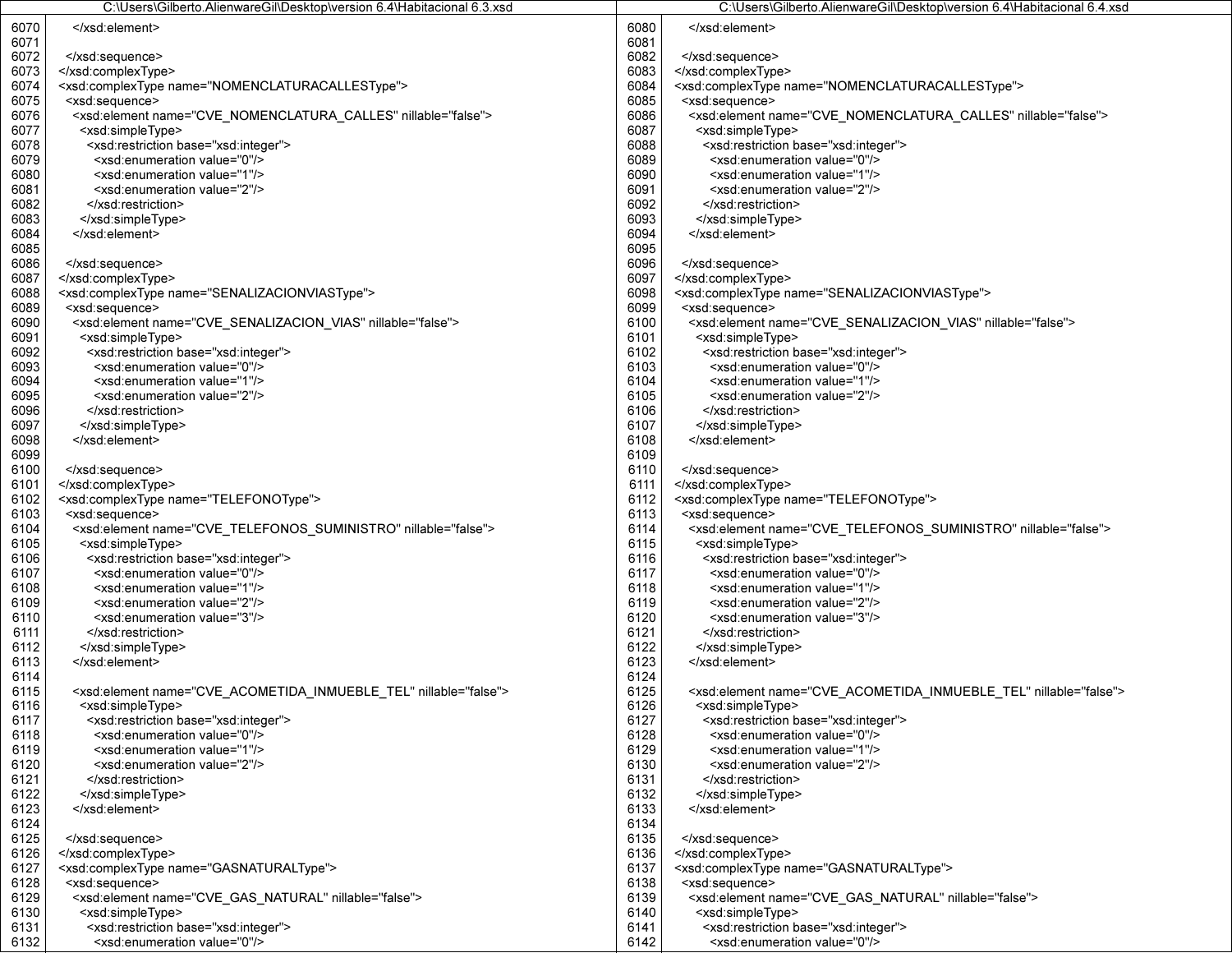|              | C:\Users\Gilberto.AlienwareGil\Desktop\version 6.4\Habitacional 6.3.xsd                                        |              | C:\Users\Gilberto.AlienwareGil\Desktop\version 6.4\Habitacional 6.4.xsd                        |
|--------------|----------------------------------------------------------------------------------------------------------------|--------------|------------------------------------------------------------------------------------------------|
| 6133         | <xsd:enumeration value="1"></xsd:enumeration>                                                                  | 6143         | <xsd:enumeration value="1"></xsd:enumeration>                                                  |
| 6134         | <xsd:enumeration value="2"></xsd:enumeration>                                                                  | 6144         | <xsd:enumeration value="2"></xsd:enumeration>                                                  |
| 6135         | <xsd:enumeration value="3"></xsd:enumeration>                                                                  | 6145         | <xsd:enumeration value="3"></xsd:enumeration>                                                  |
| 6136         |                                                                                                                | 6146         |                                                                                                |
| 6137         | $\le$ /xsd:simpleType>                                                                                         | 6147         |                                                                                                |
| 6138         |                                                                                                                | 6148         |                                                                                                |
| 6139         |                                                                                                                | 6149         |                                                                                                |
| 6140         |                                                                                                                | 6150         |                                                                                                |
| 6141         |                                                                                                                | 6151         |                                                                                                |
| 6142         | <xsd:complextype name="GUARNICIONESType"></xsd:complextype>                                                    | 6152         | <xsd:complextype name="GUARNICIONESType"></xsd:complextype>                                    |
| 6143         | <xsd:sequence></xsd:sequence>                                                                                  | 6153         | <xsd:sequence></xsd:sequence>                                                                  |
| 6144         | <xsd:element name="ANCHOS_GUARNICIONES" nillable="false"></xsd:element>                                        | 6154         | <xsd:element name="ANCHOS_GUARNICIONES" nillable="false"></xsd:element>                        |
| 6145         | <xsd:simpletype></xsd:simpletype>                                                                              | 6155         | <xsd:simpletype></xsd:simpletype>                                                              |
| 6146         | <xsd:restriction base="xsd:decimal"></xsd:restriction>                                                         | 6156         | <xsd:restriction base="xsd:decimal"></xsd:restriction>                                         |
| 6147         | <xsd:fractiondigits value="2"></xsd:fractiondigits>                                                            | 6157         | <xsd:fractiondigits value="2"></xsd:fractiondigits>                                            |
| 6148         |                                                                                                                | 6158         |                                                                                                |
| 6149         |                                                                                                                | 6159         |                                                                                                |
| 6150         |                                                                                                                | 6160         |                                                                                                |
| 6151         |                                                                                                                | 6161         |                                                                                                |
| 6152         | <xsd:element name="CVE_MATERIAL_GUARNICIONES" nillable="true"></xsd:element>                                   | 6162         | <xsd:element name="CVE_MATERIAL_GUARNICIONES" nillable="true"></xsd:element>                   |
| 6153         | <xsd:simpletype></xsd:simpletype>                                                                              | 6163         | <xsd:simpletype></xsd:simpletype>                                                              |
| 6154         | <xsd:restriction base="xsd:integer"></xsd:restriction>                                                         | 6164         | <xsd:restriction base="xsd:integer"></xsd:restriction>                                         |
| 6155         | <xsd:enumeration value="0"></xsd:enumeration>                                                                  | 6165         | <xsd:enumeration value="0"></xsd:enumeration>                                                  |
| 6156         | <xsd:enumeration value="1"></xsd:enumeration>                                                                  | 6166         |                                                                                                |
| 6157         |                                                                                                                | 6167         | <xsd:enumeration value="1"></xsd:enumeration><br><xsd:enumeration value="2"></xsd:enumeration> |
|              | <xsd:enumeration value="2"></xsd:enumeration>                                                                  | 6168         |                                                                                                |
| 6158         | <xsd:enumeration value="3"></xsd:enumeration>                                                                  | 6169         | <xsd:enumeration value="3"></xsd:enumeration>                                                  |
| 6159         |                                                                                                                |              |                                                                                                |
| 6160         |                                                                                                                | 6170         |                                                                                                |
| 6161         |                                                                                                                | 6171<br>6172 |                                                                                                |
| 6162<br>6163 |                                                                                                                | 6173         |                                                                                                |
| 6164         | <xsd:element name="OTRO_MATERIAL_GUARNICIONES" nillable="true"></xsd:element>                                  |              | <xsd:element name="OTRO_MATERIAL_GUARNICIONES" nillable="true"></xsd:element>                  |
|              | <xsd:simpletype></xsd:simpletype>                                                                              | 6174         | <xsd:simpletype></xsd:simpletype>                                                              |
| 6165         | <xsd:restriction base="xsd:string"></xsd:restriction>                                                          | 6175         | <xsd:restriction base="xsd:string"></xsd:restriction>                                          |
| 6166         | <xsd:minlength value="0"></xsd:minlength>                                                                      | 6176         | <xsd:minlength value="0"></xsd:minlength>                                                      |
| 6167         | <xsd:maxlength value="50"></xsd:maxlength>                                                                     | 6177         | <xsd:maxlength value="50"></xsd:maxlength>                                                     |
| 6168<br>6169 | <xsd:whitespace value="collapse"></xsd:whitespace>                                                             | 6178<br>6179 | <xsd:whitespace value="collapse"></xsd:whitespace>                                             |
|              |                                                                                                                |              |                                                                                                |
| 6170         |                                                                                                                | 6180<br>6181 | <br>                                                                                           |
| 6171<br>6172 |                                                                                                                | 6182         |                                                                                                |
| 6173         |                                                                                                                | 6183         |                                                                                                |
| 6174         |                                                                                                                | 6184         |                                                                                                |
| 6175         |                                                                                                                | 6185         | <br><xsd:complextype name="BANQUETASType"></xsd:complextype>                                   |
| 6176         | <xsd:complextype name="BANQUETASType"><br/><xsd:sequence></xsd:sequence></xsd:complextype>                     | 6186         | <xsd:sequence></xsd:sequence>                                                                  |
| 6177         |                                                                                                                | 6187         |                                                                                                |
| 6178         | <xsd:element name="ANCHOS_BANQUETAS" nillable="false"></xsd:element>                                           | 6188         | <xsd:element name="ANCHOS_BANQUETAS" nillable="false"></xsd:element>                           |
|              | <xsd:simpletype></xsd:simpletype>                                                                              |              | <xsd:simpletype><br/><xsd:restriction base="xsd:decimal"></xsd:restriction></xsd:simpletype>   |
| 6179<br>6180 | <xsd:restriction base="xsd:decimal"><br/><xsd:fractiondigits value="2"></xsd:fractiondigits></xsd:restriction> | 6189<br>6190 | <xsd:fractiondigits value="2"></xsd:fractiondigits>                                            |
| 6181         |                                                                                                                | 6191         |                                                                                                |
|              |                                                                                                                | 6192         |                                                                                                |
| 6182<br>6183 |                                                                                                                |              |                                                                                                |
| 6184         |                                                                                                                | 6193<br>6194 |                                                                                                |
|              |                                                                                                                |              |                                                                                                |
| 6185         | <xsd:element name="CVE_MATERIAL_BANQUETAS" nillable="false"></xsd:element>                                     | 6195         | <xsd:element name="CVE_MATERIAL_BANQUETAS" nillable="false"></xsd:element>                     |
| 6186         | <xsd:simpletype></xsd:simpletype>                                                                              | 6196         | <xsd:simpletype></xsd:simpletype>                                                              |
| 6187         | <xsd:restriction base="xsd:integer"></xsd:restriction>                                                         | 6197         | <xsd:restriction base="xsd:integer"></xsd:restriction>                                         |
| 6188         | <xsd:enumeration value="0"></xsd:enumeration>                                                                  | 6198         | <xsd:enumeration value="0"></xsd:enumeration>                                                  |
| 6189         | <xsd:enumeration value="1"></xsd:enumeration>                                                                  | 6199         | <xsd:enumeration value="1"></xsd:enumeration>                                                  |
| 6190         | <xsd:enumeration value="2"></xsd:enumeration>                                                                  | 6200         | <xsd:enumeration value="2"></xsd:enumeration>                                                  |
| 6191         | <xsd:enumeration value="3"></xsd:enumeration>                                                                  | 6201         | <xsd:enumeration value="3"></xsd:enumeration>                                                  |
| 6192         | <xsd:enumeration value="4"></xsd:enumeration>                                                                  | 6202         | <xsd:enumeration value="4"></xsd:enumeration>                                                  |
| 6193         | <xsd:enumeration value="5"></xsd:enumeration>                                                                  | 6203         | <xsd:enumeration value="5"></xsd:enumeration>                                                  |
| 6194         |                                                                                                                | 6204         |                                                                                                |
| 6195         |                                                                                                                | 6205         |                                                                                                |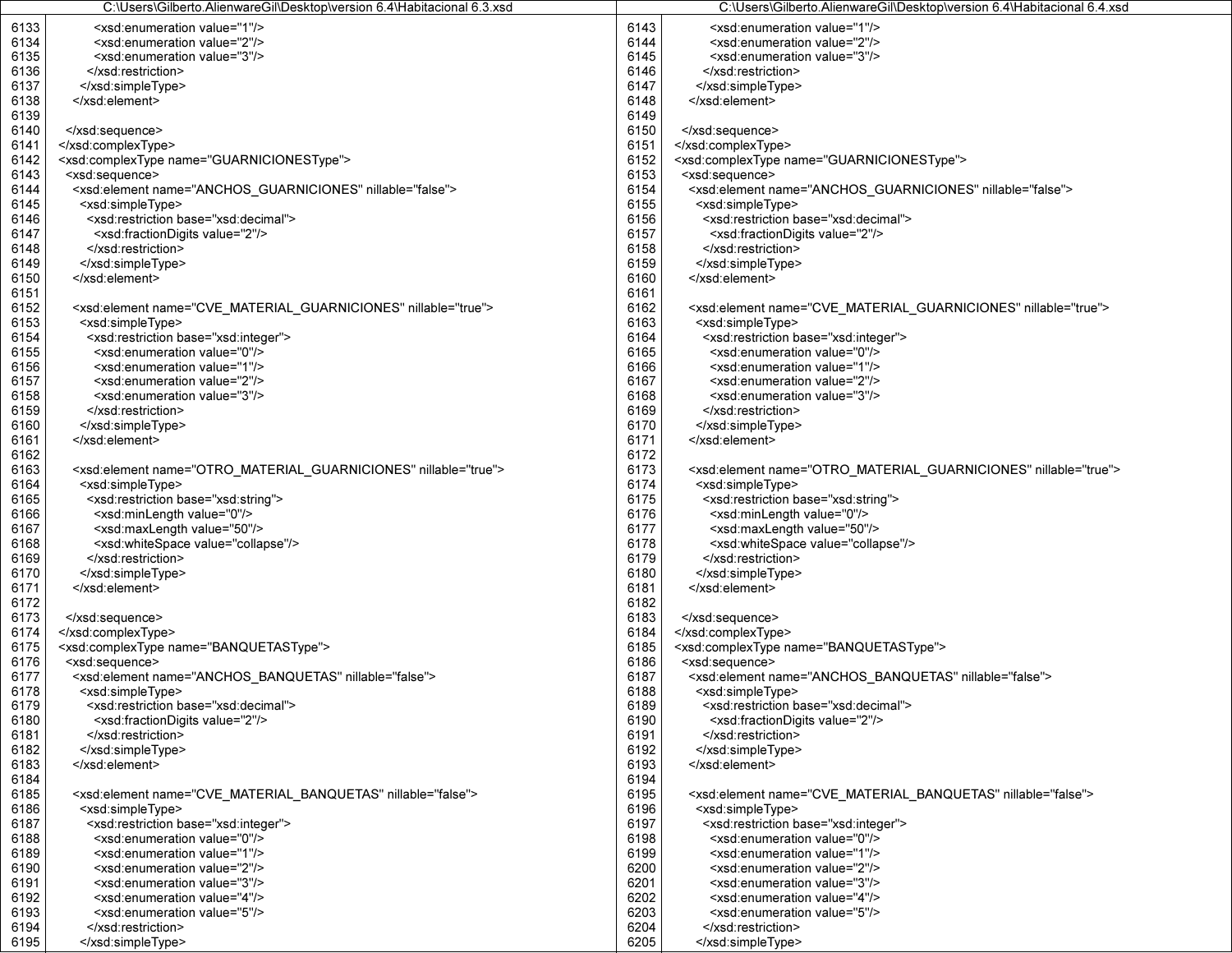|              | C:\Users\Gilberto.AlienwareGil\Desktop\version 6.4\Habitacional 6.3.xsd                        |              | C:\Users\Gilberto.AlienwareGil\Desktop\version 6.4\Habitacional 6.4.xsd                        |
|--------------|------------------------------------------------------------------------------------------------|--------------|------------------------------------------------------------------------------------------------|
| 6196<br>6197 | $\le$ /xsd:element>                                                                            | 6206         |                                                                                                |
| 6198         | <xsd:element name="OTRO_MATERIAL_BANQUETAS" nillable="true"></xsd:element>                     | 6207<br>6208 | <xsd:element name="OTRO_MATERIAL_BANQUETAS" nillable="true"></xsd:element>                     |
| 6199         | <xsd:simpletype></xsd:simpletype>                                                              | 6209         | <xsd:simpletype></xsd:simpletype>                                                              |
| 6200         | <xsd:restriction base="xsd:string"></xsd:restriction>                                          | 6210         | <xsd:restriction base="xsd:string"></xsd:restriction>                                          |
| 6201         | <xsd:minlength value="0"></xsd:minlength>                                                      | 6211         | <xsd:minlength value="0"></xsd:minlength>                                                      |
| 6202         | <xsd:maxlength value="50"></xsd:maxlength>                                                     | 6212         | <xsd:maxlength value="50"></xsd:maxlength>                                                     |
| 6203         | <xsd:whitespace value="collapse"></xsd:whitespace>                                             | 6213         | <xsd:whitespace value="collapse"></xsd:whitespace>                                             |
| 6204         |                                                                                                | 6214         |                                                                                                |
| 6205         |                                                                                                | 6215         |                                                                                                |
| 6206         |                                                                                                | 6216         |                                                                                                |
| 6207         |                                                                                                | 6217         |                                                                                                |
| 6208         |                                                                                                | 6218         |                                                                                                |
| 6209         |                                                                                                | 6219         |                                                                                                |
| 6210         | <xsd:complextype name="VIALIDADESType"></xsd:complextype>                                      | 6220         | <xsd:complextype name="VIALIDADESType"></xsd:complextype>                                      |
| 6211         | <xsd:sequence></xsd:sequence>                                                                  | 6221         | <xsd:sequence></xsd:sequence>                                                                  |
| 6212         | <xsd:element name="ANCHOS_VIALIDADES" nillable="false"></xsd:element>                          | 6222         | <xsd:element name="ANCHOS_VIALIDADES" nillable="false"></xsd:element>                          |
| 6213         | <xsd:simpletype></xsd:simpletype>                                                              | 6223         | <xsd:simpletype></xsd:simpletype>                                                              |
| 6214         | <xsd:restriction base="xsd:decimal"></xsd:restriction>                                         | 6224         | <xsd:restriction base="xsd:decimal"></xsd:restriction>                                         |
| 6215         | <xsd:fractiondigits value="2"></xsd:fractiondigits>                                            | 6225         | <xsd:fractiondigits value="2"></xsd:fractiondigits>                                            |
| 6216         |                                                                                                | 6226         |                                                                                                |
| 6217         |                                                                                                | 6227         |                                                                                                |
| 6218         | $\le$ /xsd:element>                                                                            | 6228         |                                                                                                |
| 6219         |                                                                                                | 6229         |                                                                                                |
| 6220         | <xsd:element name="CVE_MATERIAL_VIALIDADES" nillable="false"></xsd:element>                    | 6230         | <xsd:element name="CVE_MATERIAL_VIALIDADES" nillable="false"></xsd:element>                    |
| 6221         | <xsd:simpletype></xsd:simpletype>                                                              | 6231         | <xsd:simpletype></xsd:simpletype>                                                              |
| 6222         | <xsd:restriction base="xsd:integer"></xsd:restriction>                                         | 6232         | <xsd:restriction base="xsd:integer"></xsd:restriction>                                         |
| 6223         | <xsd:enumeration value="0"></xsd:enumeration><br><xsd:enumeration value="1"></xsd:enumeration> | 6233<br>6234 | <xsd:enumeration value="0"></xsd:enumeration>                                                  |
| 6224<br>6225 | <xsd:enumeration value="2"></xsd:enumeration>                                                  | 6235         | <xsd:enumeration value="1"></xsd:enumeration><br><xsd:enumeration value="2"></xsd:enumeration> |
| 6226         | <xsd:enumeration value="3"></xsd:enumeration>                                                  | 6236         | <xsd:enumeration value="3"></xsd:enumeration>                                                  |
| 6227         | <xsd:enumeration value="4"></xsd:enumeration>                                                  | 6237         | <xsd:enumeration value="4"></xsd:enumeration>                                                  |
| 6228         | <xsd:enumeration value="5"></xsd:enumeration>                                                  | 6238         | <xsd:enumeration value="5"></xsd:enumeration>                                                  |
| 6229         | <xsd:enumeration value="6"></xsd:enumeration>                                                  | 6239         | <xsd:enumeration value="6"></xsd:enumeration>                                                  |
| 6230         | <xsd:enumeration value="7"></xsd:enumeration>                                                  | 6240         | <xsd:enumeration value="7"></xsd:enumeration>                                                  |
| 6231         | <xsd:enumeration value="8"></xsd:enumeration>                                                  | 6241         | <xsd:enumeration value="8"></xsd:enumeration>                                                  |
| 6232         |                                                                                                | 6242         |                                                                                                |
| 6233         |                                                                                                | 6243         |                                                                                                |
| 6234         |                                                                                                | 6244         |                                                                                                |
| 6235         |                                                                                                | 6245         |                                                                                                |
| 6236         | <xsd:element name="OTRO_MATERIAL_VIALIDADES" nillable="true"></xsd:element>                    | 6246         | <xsd:element name="OTRO_MATERIAL_VIALIDADES" nillable="true"></xsd:element>                    |
| 6237         | <xsd:simpletype></xsd:simpletype>                                                              | 6247         | <xsd:simpletype></xsd:simpletype>                                                              |
| 6238         | <xsd:restriction base="xsd:string"></xsd:restriction>                                          | 6248         | <xsd:restriction base="xsd:string"></xsd:restriction>                                          |
| 6239         | <xsd:minlength value="0"></xsd:minlength>                                                      | 6249         | <xsd:minlength value="0"></xsd:minlength>                                                      |
| 6240         | <xsd:maxlength value="50"></xsd:maxlength>                                                     | 6250         | <xsd:maxlength value="50"></xsd:maxlength>                                                     |
| 6241         | <xsd:whitespace value="collapse"></xsd:whitespace>                                             | 6251         | <xsd:whitespace value="collapse"></xsd:whitespace>                                             |
| 6242         |                                                                                                | 6252         |                                                                                                |
| 6243         |                                                                                                | 6253         |                                                                                                |
| 6244         |                                                                                                | 6254         |                                                                                                |
| 6245         |                                                                                                | 6255         |                                                                                                |
| 6246<br>6247 | <br>                                                                                           | 6256<br>6257 | <br>                                                                                           |
| 6248         | <xsd:complextype name="ALUMBRADOType"></xsd:complextype>                                       | 6258         | <xsd:complextype name="ALUMBRADOType"></xsd:complextype>                                       |
| 6249         | <xsd:sequence></xsd:sequence>                                                                  | 6259         | <xsd:sequence></xsd:sequence>                                                                  |
| 6250         | <xsd:element name="CVE_ALUMBRADO_PUBLICO" nillable="false"></xsd:element>                      | 6260         | <xsd:element name="CVE_ALUMBRADO_PUBLICO" nillable="false"></xsd:element>                      |
| 6251         | <xsd:simpletype></xsd:simpletype>                                                              | 6261         | <xsd:simpletype></xsd:simpletype>                                                              |
| 6252         | <xsd:restriction base="xsd:integer"></xsd:restriction>                                         | 6262         | <xsd:restriction base="xsd:integer"></xsd:restriction>                                         |
| 6253         | <xsd:enumeration value="0"></xsd:enumeration>                                                  | 6263         | <xsd:enumeration value="0"></xsd:enumeration>                                                  |
| 6254         | <xsd:enumeration value="1"></xsd:enumeration>                                                  | 6264         | <xsd:enumeration value="1"></xsd:enumeration>                                                  |
| 6255         | <xsd:enumeration value="2"></xsd:enumeration>                                                  | 6265         | <xsd:enumeration value="2"></xsd:enumeration>                                                  |
| 6256         | <xsd:enumeration value="3"></xsd:enumeration>                                                  | 6266         | <xsd:enumeration value="3"></xsd:enumeration>                                                  |
| 6257         |                                                                                                | 6267         |                                                                                                |
| 6258         |                                                                                                | 6268         |                                                                                                |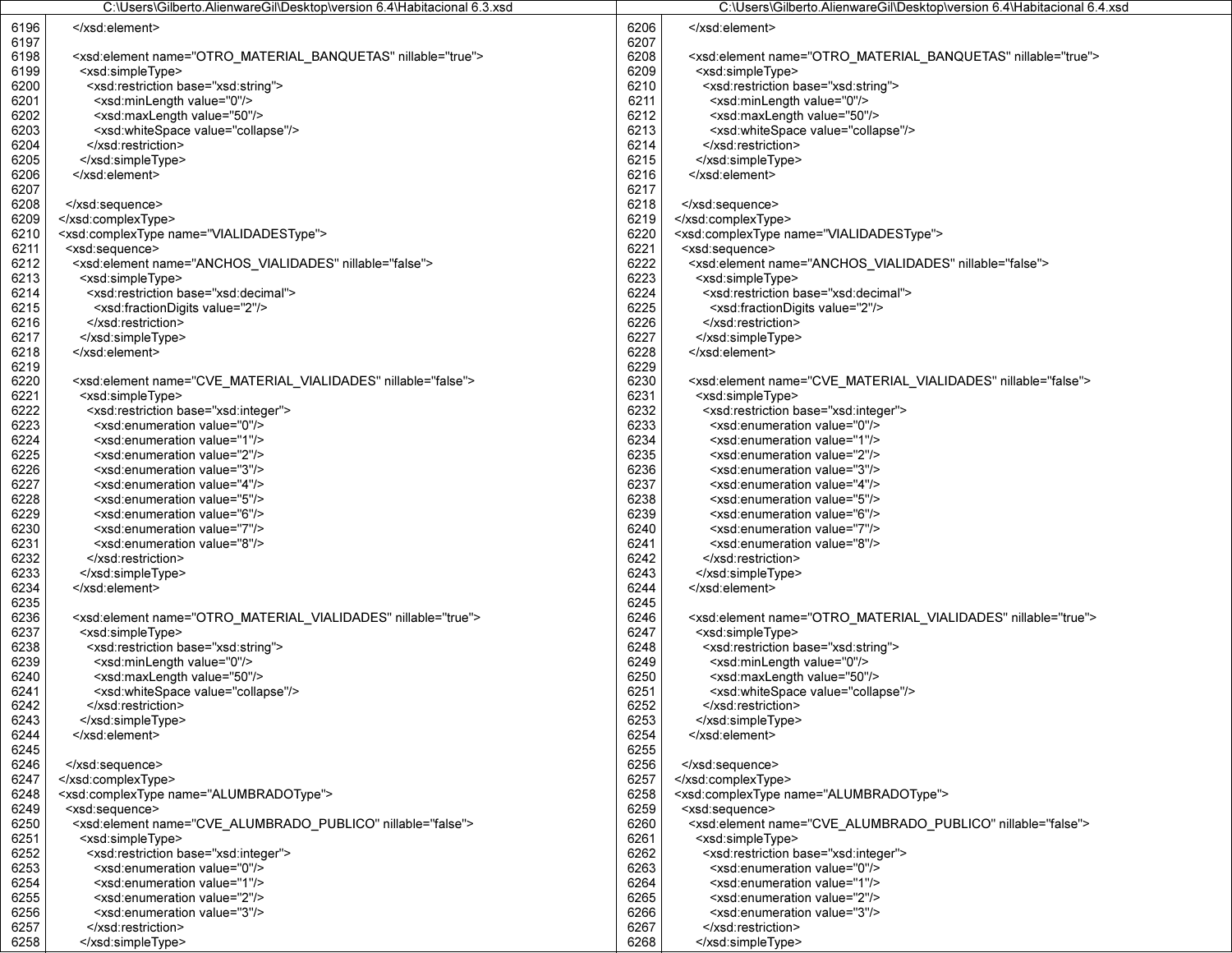|              | C:\Users\Gilberto.AlienwareGil\Desktop\version 6.4\Habitacional 6.3.xsd               |              | C:\Users\Gilberto.AlienwareGil\Desktop\version 6.4\Habitacional 6.4.xsd                                  |
|--------------|---------------------------------------------------------------------------------------|--------------|----------------------------------------------------------------------------------------------------------|
| 6259<br>6260 |                                                                                       | 6269<br>6270 |                                                                                                          |
| 6261         |                                                                                       | 6271         |                                                                                                          |
| 6262         |                                                                                       | 6272         |                                                                                                          |
| 6263         | <xsd:complextype name="ELECTRIFICACIONType"></xsd:complextype>                        | 6273         | <xsd:complextype name="ELECTRIFICACIONType"></xsd:complextype>                                           |
| 6264         | <xsd:sequence></xsd:sequence>                                                         | 6274         | <xsd:sequence></xsd:sequence>                                                                            |
| 6265         | <xsd:element name="CVE_SUMINISTRO_ELECTRICO" nillable="false"></xsd:element>          | 6275         | <xsd:element name="CVE_SUMINISTRO_ELECTRICO" nillable="false"></xsd:element>                             |
| 6266         | <xsd:simpletype></xsd:simpletype>                                                     | 6276         | <xsd:simpletype></xsd:simpletype>                                                                        |
| 6267         | <xsd:restriction base="xsd:integer"></xsd:restriction>                                | 6277         | <xsd:restriction base="xsd:integer"></xsd:restriction>                                                   |
| 6268         | <xsd:enumeration value="0"></xsd:enumeration>                                         | 6278         | <xsd:enumeration value="0"></xsd:enumeration>                                                            |
| 6269         | <xsd:enumeration value="1"></xsd:enumeration>                                         | 6279         | <xsd:enumeration value="1"></xsd:enumeration>                                                            |
| 6270         | <xsd:enumeration value="2"></xsd:enumeration>                                         | 6280         | <xsd:enumeration value="2"></xsd:enumeration>                                                            |
| 6271         | <xsd:enumeration value="3"></xsd:enumeration>                                         | 6281         | <xsd:enumeration value="3"></xsd:enumeration>                                                            |
| 6272         |                                                                                       | 6282         |                                                                                                          |
| 6273         |                                                                                       | 6283         |                                                                                                          |
| 6274         |                                                                                       | 6284         |                                                                                                          |
| 6275         |                                                                                       | 6285         |                                                                                                          |
| 6276         | <xsd:element name="CVE_ACOMETIDA_INMUEBLE" nillable="false"></xsd:element>            | 6286         | <xsd:element name="CVE_ACOMETIDA_INMUEBLE" nillable="false"></xsd:element>                               |
| 6277         | <xsd:simpletype></xsd:simpletype>                                                     | 6287         | <xsd:simpletype></xsd:simpletype>                                                                        |
| 6278         | <xsd:restriction base="xsd:integer"></xsd:restriction>                                | 6288         | <xsd:restriction base="xsd:integer"></xsd:restriction>                                                   |
| 6279         | <xsd:enumeration value="0"></xsd:enumeration>                                         | 6289         | <xsd:enumeration value="0"></xsd:enumeration>                                                            |
| 6280         | <xsd:enumeration value="1"></xsd:enumeration>                                         | 6290         | <xsd:enumeration value="1"></xsd:enumeration>                                                            |
| 6281         | <xsd:enumeration value="2"></xsd:enumeration>                                         | 6291         | <xsd:enumeration value="2"></xsd:enumeration>                                                            |
| 6282         |                                                                                       | 6292         |                                                                                                          |
| 6283         |                                                                                       | 6293         |                                                                                                          |
| 6284         |                                                                                       | 6294         |                                                                                                          |
| 6285         |                                                                                       | 6295         |                                                                                                          |
| 6286         |                                                                                       | 6296         |                                                                                                          |
| 6287         |                                                                                       | 6297         |                                                                                                          |
| 6288         | <xsd:complextype name="DRENAJEType"></xsd:complextype>                                | 6298         | <xsd:complextype name="DRENAJEType"></xsd:complextype>                                                   |
| 6289         | <xsd:sequence></xsd:sequence>                                                         | 6299         | <xsd:sequence></xsd:sequence>                                                                            |
| 6290         | <xsd:element name="AGUASRESIDUALES" type="AGUASRESIDUALESType"></xsd:element>         | 6300         | <xsd:element name="AGUASRESIDUALES" type="AGUASRESIDUALESType"></xsd:element>                            |
| 6291         | <xsd:element name="DRENAJEPLUVIALCALLE" type="DRENAJEPLUVIALCALLEType"></xsd:element> | 6301         | <xsd:element name="DRENAJEPLUVIALCALLE" type="DRENAJEPLUVIALCALLEType"></xsd:element>                    |
| 6292         | <xsd:element name="DRENAJEPLUVIALZONA" type="DRENAJEPLUVIALZONAType"></xsd:element>   | 6302         | <xsd:element name="DRENAJEPLUVIALZONA" type="DRENAJEPLUVIALZONAType"></xsd:element>                      |
| 6293         | <xsd:element name="SISTEMAMIXTO" type="SISTEMAMIXTOType"></xsd:element>               | 6303         | <xsd:element name="SISTEMAMIXTO" type="SISTEMAMIXTOType"></xsd:element>                                  |
| 6294         | <xsd:element name="OTROTIPODESALOJO" type="OTROTIPODESALOJOType"></xsd:element>       | 6304         | <xsd:element name="OTROTIPODESALOJO" type="OTROTIPODESALOJOType"></xsd:element>                          |
| 6295         |                                                                                       | 6305         |                                                                                                          |
| 6296         |                                                                                       | 6306         |                                                                                                          |
| 6297         | <xsd:complextype name="OTROTIPODESALOJOType"></xsd:complextype>                       | 6307         | <xsd:complextype name="OTROTIPODESALOJOType"></xsd:complextype>                                          |
| 6298         | <xsd:sequence></xsd:sequence>                                                         | 6308<br>6309 | <xsd:sequence><br/><xsd:element name="OTRO_DESALOJO_AGUA" nillable="false"></xsd:element></xsd:sequence> |
| 6299         | <xsd:element name="OTRO_DESALOJO_AGUA" nillable="false"></xsd:element>                | 6310         |                                                                                                          |
| 6300         | <xsd:simpletype></xsd:simpletype>                                                     | 6311         | <xsd:simpletype></xsd:simpletype>                                                                        |
| 6301<br>6302 | <xsd:restriction base="xsd:string"> </xsd:restriction><br>                            | 6312         | <xsd:restriction base="xsd:string"> </xsd:restriction><br>                                               |
| 6303         |                                                                                       | 6313         |                                                                                                          |
| 6304         |                                                                                       | 6314         |                                                                                                          |
| 6305         |                                                                                       | 6315         | $\le$ /xsd:sequence>                                                                                     |
| 6306         |                                                                                       | 6316         |                                                                                                          |
| 6307         | <xsd:complextype name="SISTEMAMIXTOType"></xsd:complextype>                           | 6317         | <xsd:complextype name="SISTEMAMIXTOType"></xsd:complextype>                                              |
| 6308         | <xsd:sequence></xsd:sequence>                                                         | 6318         | <xsd:sequence></xsd:sequence>                                                                            |
| 6309         | <xsd:element name="CVE_SISTEMA_MIXTO" nillable="false"></xsd:element>                 | 6319         | <xsd:element name="CVE_SISTEMA_MIXTO" nillable="false"></xsd:element>                                    |
| 6310         | <xsd:simpletype></xsd:simpletype>                                                     | 6320         | <xsd:simpletype></xsd:simpletype>                                                                        |
| 6311         | <xsd:restriction base="xsd:integer"></xsd:restriction>                                | 6321         | <xsd:restriction base="xsd:integer"></xsd:restriction>                                                   |
| 6312         | <xsd:enumeration value="0"></xsd:enumeration>                                         | 6322         | <xsd:enumeration value="0"></xsd:enumeration>                                                            |
| 6313         | <xsd:enumeration value="1"></xsd:enumeration>                                         | 6323         | <xsd:enumeration value="1"></xsd:enumeration>                                                            |
| 6314         | <xsd:enumeration value="2"></xsd:enumeration>                                         | 6324         | <xsd:enumeration value="2"></xsd:enumeration>                                                            |
| 6315         | $\le$ /xsd:restriction>                                                               | 6325         |                                                                                                          |
| 6316         | $\le$ /xsd:simpleType>                                                                | 6326         |                                                                                                          |
| 6317         |                                                                                       | 6327         |                                                                                                          |
| 6318         |                                                                                       | 6328         |                                                                                                          |
| 6319         |                                                                                       | 6329         |                                                                                                          |
| 6320         |                                                                                       | 6330         |                                                                                                          |
| 6321         | <xsd:complextype name="DRENAJEPLUVIALZONAType"></xsd:complextype>                     | 6331         | <xsd:complextype name="DRENAJEPLUVIALZONAType"></xsd:complextype>                                        |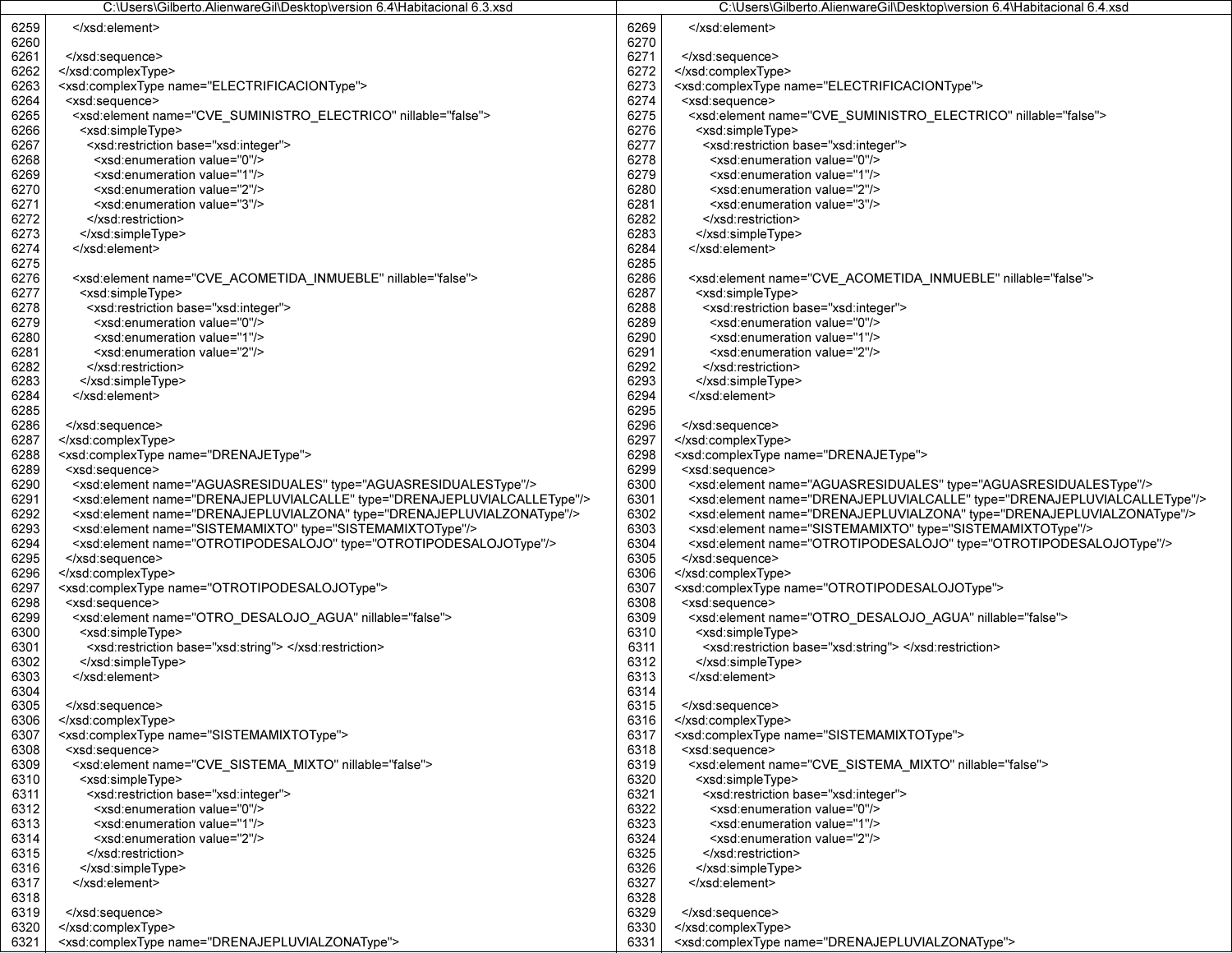|      | C:\Users\Gilberto.AlienwareGil\Desktop\version 6.4\Habitacional 6.3.xsd                   |      | C:\Users\Gilberto.AlienwareGil\Desktop\version 6.4\Habitacional 6.4.xsd                   |
|------|-------------------------------------------------------------------------------------------|------|-------------------------------------------------------------------------------------------|
| 6322 | <xsd:sequence></xsd:sequence>                                                             | 6332 | <xsd:sequence></xsd:sequence>                                                             |
| 6323 | <xsd:element name="CVE_RED_DRENAJE_AGUAS_PLUVIALES_ZONA" nillable="false"></xsd:element>  | 6333 | <xsd:element name="CVE_RED_DRENAJE_AGUAS_PLUVIALES_ZONA" nillable="false"></xsd:element>  |
| 6324 | <xsd:simpletype></xsd:simpletype>                                                         | 6334 | <xsd:simpletype></xsd:simpletype>                                                         |
| 6325 | <xsd:restriction base="xsd:integer"></xsd:restriction>                                    | 6335 | <xsd:restriction base="xsd:integer"></xsd:restriction>                                    |
| 6326 | <xsd:enumeration value="0"></xsd:enumeration>                                             | 6336 | <xsd:enumeration value="0"></xsd:enumeration>                                             |
| 6327 | <xsd:enumeration value="1"></xsd:enumeration>                                             | 6337 | <xsd:enumeration value="1"></xsd:enumeration>                                             |
| 6328 | <xsd:enumeration value="2"></xsd:enumeration>                                             | 6338 | <xsd:enumeration value="2"></xsd:enumeration>                                             |
| 6329 |                                                                                           | 6339 |                                                                                           |
| 6330 |                                                                                           | 6340 |                                                                                           |
| 6331 |                                                                                           | 6341 |                                                                                           |
| 6332 |                                                                                           | 6342 |                                                                                           |
| 6333 |                                                                                           | 6343 |                                                                                           |
| 6334 |                                                                                           | 6344 |                                                                                           |
| 6335 | <xsd:complextype name="DRENAJEPLUVIALCALLEType"></xsd:complextype>                        | 6345 | <xsd:complextype name="DRENAJEPLUVIALCALLEType"></xsd:complextype>                        |
| 6336 | <xsd:sequence></xsd:sequence>                                                             | 6346 | <xsd:sequence></xsd:sequence>                                                             |
| 6337 | <xsd:element name="CVE_RED_DRENAJE_AGUAS_PLUVIALES_CALLE" nillable="false"></xsd:element> | 6347 | <xsd:element name="CVE_RED_DRENAJE_AGUAS_PLUVIALES_CALLE" nillable="false"></xsd:element> |
| 6338 | <xsd:simpletype></xsd:simpletype>                                                         | 6348 | <xsd:simpletype></xsd:simpletype>                                                         |
| 6339 | <xsd:restriction base="xsd:integer"></xsd:restriction>                                    | 6349 | <xsd:restriction base="xsd:integer"></xsd:restriction>                                    |
| 6340 | <xsd:enumeration value="0"></xsd:enumeration>                                             | 6350 | <xsd:enumeration value="0"></xsd:enumeration>                                             |
| 6341 | <xsd:enumeration value="1"></xsd:enumeration>                                             | 6351 | <xsd:enumeration value="1"></xsd:enumeration>                                             |
| 6342 | <xsd:enumeration value="2"></xsd:enumeration>                                             | 6352 | <xsd:enumeration value="2"></xsd:enumeration>                                             |
| 6343 |                                                                                           | 6353 |                                                                                           |
| 6344 |                                                                                           | 6354 |                                                                                           |
| 6345 |                                                                                           | 6355 |                                                                                           |
| 6346 |                                                                                           | 6356 |                                                                                           |
| 6347 |                                                                                           | 6357 |                                                                                           |
| 6348 |                                                                                           | 6358 |                                                                                           |
| 6349 | <xsd:complextype name="AGUASRESIDUALESType"></xsd:complextype>                            | 6359 | <xsd:complextype name="AGUASRESIDUALESType"></xsd:complextype>                            |
| 6350 | <xsd:sequence></xsd:sequence>                                                             | 6360 | <xsd:sequence></xsd:sequence>                                                             |
| 6351 | <xsd:element name="CVE_RED_RECOLECCION_AGUAS_RESIDUALES" nillable="false"></xsd:element>  | 6361 | <xsd:element name="CVE_RED_RECOLECCION_AGUAS_RESIDUALES" nillable="false"></xsd:element>  |
| 6352 | <xsd:simpletype></xsd:simpletype>                                                         | 6362 | <xsd:simpletype></xsd:simpletype>                                                         |
| 6353 | <xsd:restriction base="xsd:integer"></xsd:restriction>                                    | 6363 | <xsd:restriction base="xsd:integer"></xsd:restriction>                                    |
| 6354 | <xsd:enumeration value="0"></xsd:enumeration>                                             | 6364 | <xsd:enumeration value="0"></xsd:enumeration>                                             |
| 6355 | <xsd:enumeration value="1"></xsd:enumeration>                                             | 6365 | <xsd:enumeration value="1"></xsd:enumeration>                                             |
| 6356 | <xsd:enumeration value="2"></xsd:enumeration>                                             | 6366 | <xsd:enumeration value="2"></xsd:enumeration>                                             |
| 6357 | <xsd:enumeration value="3"></xsd:enumeration>                                             | 6367 | <xsd:enumeration value="3"></xsd:enumeration>                                             |
| 6358 | <xsd:enumeration value="4"></xsd:enumeration>                                             | 6368 | <xsd:enumeration value="4"></xsd:enumeration>                                             |
| 6359 |                                                                                           | 6369 |                                                                                           |
| 6360 |                                                                                           | 6370 |                                                                                           |
| 6361 |                                                                                           | 6371 |                                                                                           |
| 6362 |                                                                                           | 6372 |                                                                                           |
| 6363 |                                                                                           | 6373 |                                                                                           |
| 6364 |                                                                                           | 6374 |                                                                                           |
| 6365 | <xsd:complextype name="AGUAPOTABLEType"></xsd:complextype>                                | 6375 | <xsd:complextype name="AGUAPOTABLEType"></xsd:complextype>                                |
| 6366 | <xsd:sequence></xsd:sequence>                                                             | 6376 | <xsd:sequence></xsd:sequence>                                                             |
| 6367 | <xsd:element name="CLAVE_AGUA_POTABLE" nillable="false"></xsd:element>                    | 6377 | <xsd:element name="CLAVE_AGUA_POTABLE" nillable="false"></xsd:element>                    |
| 6368 | <xsd:simpletype></xsd:simpletype>                                                         | 6378 | <xsd:simpletype></xsd:simpletype>                                                         |
| 6369 | <xsd:restriction base="xsd:string"> </xsd:restriction>                                    | 6379 | <xsd:restriction base="xsd:string"> </xsd:restriction>                                    |
| 6370 |                                                                                           | 6380 |                                                                                           |
| 6371 |                                                                                           | 6381 |                                                                                           |
| 6372 |                                                                                           | 6382 |                                                                                           |
| 6373 |                                                                                           | 6383 |                                                                                           |
| 6374 |                                                                                           | 6384 |                                                                                           |
| 6375 | <xsd:complextype name="CONSTRUCCIONESPREDOMINANTESZONAType"></xsd:complextype>            | 6385 | <xsd:complextype name="CONSTRUCCIONESPREDOMINANTESZONAType"></xsd:complextype>            |
| 6376 | <xsd:sequence></xsd:sequence>                                                             | 6386 | <xsd:sequence></xsd:sequence>                                                             |
| 6377 | <xsd:element name="CVE_CLASE_GENERAL_INMUEBLES_ZONA" nillable="false"></xsd:element>      | 6387 | <xsd:element name="CVE_CLASE_GENERAL_INMUEBLES_ZONA" nillable="false"></xsd:element>      |
| 6378 | <xsd:simpletype></xsd:simpletype>                                                         | 6388 | <xsd:simpletype></xsd:simpletype>                                                         |
| 6379 | <xsd:restriction base="xsd:integer"></xsd:restriction>                                    | 6389 | <xsd:restriction base="xsd:integer"></xsd:restriction>                                    |
| 6380 | <xsd:enumeration value="0"></xsd:enumeration>                                             | 6390 | <xsd:enumeration value="0"></xsd:enumeration>                                             |
| 6381 | <xsd:enumeration value="1"></xsd:enumeration>                                             | 6391 | <xsd:enumeration value="1"></xsd:enumeration>                                             |
| 6382 | <xsd:enumeration value="2"></xsd:enumeration>                                             | 6392 | <xsd:enumeration value="2"></xsd:enumeration>                                             |
| 6383 | <xsd:enumeration value="3"></xsd:enumeration>                                             | 6393 | <xsd:enumeration value="3"></xsd:enumeration>                                             |
| 6384 | <xsd:enumeration value="4"></xsd:enumeration>                                             | 6394 | <xsd:enumeration value="4"></xsd:enumeration>                                             |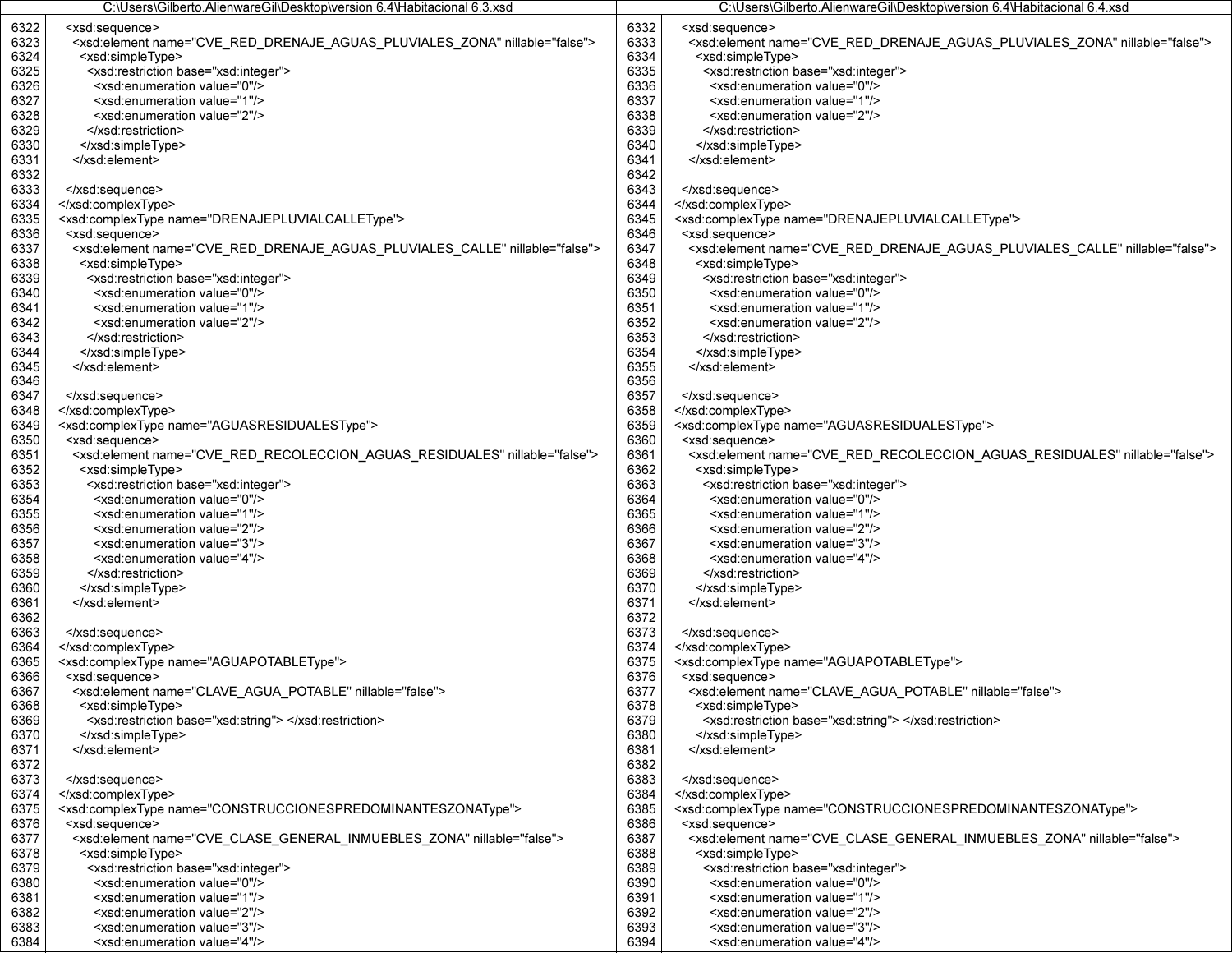|      | C:\Users\Gilberto.AlienwareGil\Desktop\version 6.4\Habitacional 6.3.xsd                          |      | C:\Users\Gilberto.AlienwareGil\Desktop\version 6.4\Habitacional 6.4.xsd            |
|------|--------------------------------------------------------------------------------------------------|------|------------------------------------------------------------------------------------|
| 6385 | <xsd:enumeration value="5"></xsd:enumeration>                                                    | 6395 | <xsd:enumeration value="5"></xsd:enumeration>                                      |
| 6386 | <xsd:enumeration value="6"></xsd:enumeration>                                                    | 6396 | <xsd:enumeration value="6"></xsd:enumeration>                                      |
| 6387 | <xsd:enumeration value="7"></xsd:enumeration>                                                    | 6397 | <xsd:enumeration value="7"></xsd:enumeration>                                      |
| 6388 | <xsd:enumeration value="8"></xsd:enumeration>                                                    | 6398 | <xsd:enumeration value="8"></xsd:enumeration>                                      |
|      |                                                                                                  |      |                                                                                    |
| 6389 |                                                                                                  | 6399 |                                                                                    |
| 6390 |                                                                                                  | 6400 |                                                                                    |
| 6391 |                                                                                                  | 6401 |                                                                                    |
| 6392 |                                                                                                  | 6402 |                                                                                    |
| 6393 | <xsd:element name="NIVELES_ZONA" nillable="false"></xsd:element>                                 | 6403 | <xsd:element name="NIVELES_ZONA" nillable="false"></xsd:element>                   |
| 6394 | <xsd:simpletype></xsd:simpletype>                                                                | 6404 | <xsd:simpletype></xsd:simpletype>                                                  |
| 6395 | <xsd:restriction base="xsd:integer"></xsd:restriction>                                           | 6405 | <xsd:restriction base="xsd:integer"></xsd:restriction>                             |
| 6396 | <xsd:mininclusive value="0"></xsd:mininclusive>                                                  | 6406 | <xsd:mininclusive value="0"></xsd:mininclusive>                                    |
| 6397 | <xsd:maxinclusive value="100"></xsd:maxinclusive>                                                | 6407 | <xsd:maxinclusive value="100"></xsd:maxinclusive>                                  |
| 6398 |                                                                                                  | 6408 |                                                                                    |
| 6399 |                                                                                                  | 6409 |                                                                                    |
| 6400 |                                                                                                  | 6410 |                                                                                    |
| 6401 |                                                                                                  | 6411 |                                                                                    |
| 6402 | <xsd:element name="CVE_USO_CONSTRUCCION" nillable="false"></xsd:element>                         | 6412 | <xsd:element name="CVE_USO_CONSTRUCCION" nillable="false"></xsd:element>           |
| 6403 | <xsd:simpletype></xsd:simpletype>                                                                | 6413 | <xsd:simpletype></xsd:simpletype>                                                  |
| 6404 | <xsd:restriction base="xsd:string"> </xsd:restriction>                                           | 6414 | <xsd:restriction base="xsd:string"> </xsd:restriction>                             |
| 6405 |                                                                                                  | 6415 |                                                                                    |
| 6406 |                                                                                                  | 6416 |                                                                                    |
| 6407 |                                                                                                  | 6417 |                                                                                    |
| 6408 | <xsd:element name="OTRO_USO_CONSTRUCCIONES" nillable="true"></xsd:element>                       | 6418 | <xsd:element name="OTRO_USO_CONSTRUCCIONES" nillable="true"></xsd:element>         |
| 6409 | <xsd:simpletype></xsd:simpletype>                                                                | 6419 | <xsd:simpletype></xsd:simpletype>                                                  |
| 6410 | <xsd:restriction base="xsd:string"></xsd:restriction>                                            | 6420 | <xsd:restriction base="xsd:string"></xsd:restriction>                              |
| 6411 | <xsd:minlength value="0"></xsd:minlength>                                                        | 6421 | <xsd:minlength value="0"></xsd:minlength>                                          |
| 6412 |                                                                                                  | 6422 | <xsd:maxlength value="50"></xsd:maxlength>                                         |
| 6413 | <xsd:maxlength value="50"></xsd:maxlength><br><xsd:whitespace value="collapse"></xsd:whitespace> | 6423 |                                                                                    |
| 6414 |                                                                                                  | 6424 | <xsd:whitespace value="collapse"></xsd:whitespace><br>                             |
| 6415 |                                                                                                  | 6425 |                                                                                    |
|      |                                                                                                  |      |                                                                                    |
| 6416 |                                                                                                  | 6426 |                                                                                    |
| 6417 |                                                                                                  | 6427 |                                                                                    |
| 6418 | <xsd:element name="INDICE_SATURACION_ZONA" nillable="false"></xsd:element>                       | 6428 | <xsd:element name="INDICE_SATURACION_ZONA" nillable="false"></xsd:element>         |
| 6419 | <xsd:simpletype></xsd:simpletype>                                                                | 6429 | <xsd:simpletype></xsd:simpletype>                                                  |
| 6420 | <xsd:restriction base="xsd:integer"></xsd:restriction>                                           | 6430 | <xsd:restriction base="xsd:integer"></xsd:restriction>                             |
| 6421 | <xsd:mininclusive value="5"></xsd:mininclusive>                                                  | 6431 | <xsd:mininclusive value="5"></xsd:mininclusive>                                    |
| 6422 | <xsd:maxinclusive value="100"></xsd:maxinclusive>                                                | 6432 | <xsd:maxinclusive value="100"></xsd:maxinclusive>                                  |
| 6423 |                                                                                                  | 6433 |                                                                                    |
| 6424 |                                                                                                  | 6434 |                                                                                    |
| 6425 |                                                                                                  | 6435 |                                                                                    |
| 6426 |                                                                                                  | 6436 |                                                                                    |
| 6427 | <xsd:element name="CVE_DENSIDAD_POBLACION" nillable="false"></xsd:element>                       | 6437 | <xsd:element name="CVE_DENSIDAD_POBLACION" nillable="false"></xsd:element>         |
| 6428 | <xsd:simpletype></xsd:simpletype>                                                                | 6438 | <xsd:simpletype></xsd:simpletype>                                                  |
| 6429 | <xsd:restriction base="xsd:integer"></xsd:restriction>                                           | 6439 | <xsd:restriction base="xsd:integer"></xsd:restriction>                             |
| 6430 | <xsd:enumeration value="0"></xsd:enumeration>                                                    | 6440 | <xsd:enumeration value="0"></xsd:enumeration>                                      |
| 6431 | <xsd:enumeration value="1"></xsd:enumeration>                                                    | 6441 | <xsd:enumeration value="1"></xsd:enumeration>                                      |
| 6432 | <xsd:enumeration value="2"></xsd:enumeration>                                                    | 6442 | <xsd:enumeration value="2"></xsd:enumeration>                                      |
| 6433 | <xsd:enumeration value="3"></xsd:enumeration>                                                    | 6443 | <xsd:enumeration value="3"></xsd:enumeration>                                      |
| 6434 | <xsd:enumeration value="4"></xsd:enumeration>                                                    | 6444 | <xsd:enumeration value="4"></xsd:enumeration>                                      |
| 6435 | <xsd:enumeration value="5"></xsd:enumeration>                                                    | 6445 | <xsd:enumeration value="5"></xsd:enumeration>                                      |
| 6436 | <xsd:enumeration value="6"></xsd:enumeration>                                                    | 6446 | <xsd:enumeration value="6"></xsd:enumeration>                                      |
| 6437 | <xsd:enumeration value="7"></xsd:enumeration>                                                    | 6447 | <xsd:enumeration value="7"></xsd:enumeration>                                      |
| 6438 |                                                                                                  | 6448 |                                                                                    |
| 6439 |                                                                                                  | 6449 |                                                                                    |
| 6440 |                                                                                                  | 6450 |                                                                                    |
| 6441 |                                                                                                  | 6451 |                                                                                    |
| 6442 | <xsd:element name="CVE_NIVEL_SOCIO_ECONOMICO_ZONA" nillable="false"></xsd:element>               | 6452 | <xsd:element name="CVE_NIVEL_SOCIO_ECONOMICO_ZONA" nillable="false"></xsd:element> |
| 6443 | <xsd:simpletype></xsd:simpletype>                                                                | 6453 | <xsd:simpletype></xsd:simpletype>                                                  |
| 6444 | <xsd:restriction base="xsd:integer"></xsd:restriction>                                           | 6454 | <xsd:restriction base="xsd:integer"></xsd:restriction>                             |
| 6445 | <xsd:enumeration value="0"></xsd:enumeration>                                                    | 6455 | <xsd:enumeration value="0"></xsd:enumeration>                                      |
| 6446 | <xsd:enumeration value="1"></xsd:enumeration>                                                    | 6456 | <xsd:enumeration value="1"></xsd:enumeration>                                      |
| 6447 | <xsd:enumeration value="2"></xsd:enumeration>                                                    | 6457 | <xsd:enumeration value="2"></xsd:enumeration>                                      |
|      |                                                                                                  |      |                                                                                    |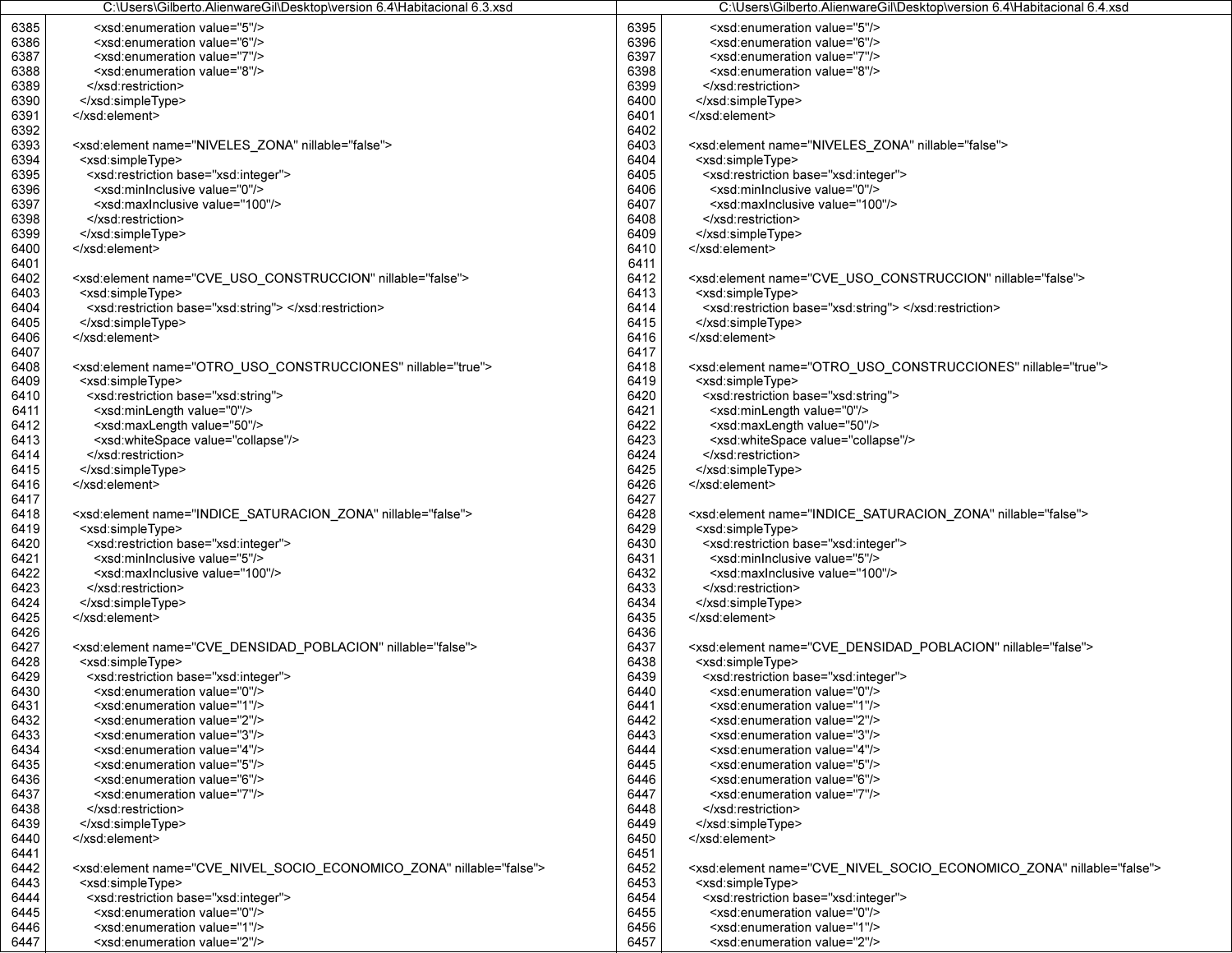|      | C:\Users\Gilberto.AlienwareGil\Desktop\version 6.4\Habitacional 6.3.xsd          |      | C:\Users\Gilberto.AlienwareGil\Desktop\version 6.4\Habitacional 6.4.xsd          |
|------|----------------------------------------------------------------------------------|------|----------------------------------------------------------------------------------|
| 6448 | <xsd:enumeration value="3"></xsd:enumeration>                                    | 6458 | <xsd:enumeration value="3"></xsd:enumeration>                                    |
| 6449 | <xsd:enumeration value="4"></xsd:enumeration>                                    | 6459 | <xsd:enumeration value="4"></xsd:enumeration>                                    |
| 6450 | <xsd:enumeration value="5"></xsd:enumeration>                                    | 6460 | <xsd:enumeration value="5"></xsd:enumeration>                                    |
| 6451 | <xsd:enumeration value="6"></xsd:enumeration>                                    | 6461 | <xsd:enumeration value="6"></xsd:enumeration>                                    |
| 6452 |                                                                                  | 6462 |                                                                                  |
| 6453 |                                                                                  | 6463 |                                                                                  |
| 6454 |                                                                                  | 6464 |                                                                                  |
| 6455 |                                                                                  | 6465 |                                                                                  |
| 6456 | $\le$ /xsd:sequence>                                                             | 6466 |                                                                                  |
| 6457 | <xsd:attribute name="id" type="xsd:string"></xsd:attribute>                      | 6467 | <xsd:attribute name="id" type="xsd:string"></xsd:attribute>                      |
| 6458 |                                                                                  | 6468 |                                                                                  |
| 6459 | <xsd:complextype name="CARACTERISTICASURBANASType"></xsd:complextype>            | 6469 | <xsd:complextype name="CARACTERISTICASURBANASType"></xsd:complextype>            |
| 6460 | <xsd:sequence></xsd:sequence>                                                    | 6470 | <xsd:sequence></xsd:sequence>                                                    |
| 6461 | <xsd:element name="CONTAMINACION_AMBIENTAL_ZONA" nillable="false"></xsd:element> | 6471 | <xsd:element name="CONTAMINACION_AMBIENTAL_ZONA" nillable="false"></xsd:element> |
| 6462 | <xsd:simpletype></xsd:simpletype>                                                | 6472 | <xsd:simpletype></xsd:simpletype>                                                |
| 6463 | <xsd:restriction base="xsd:string"></xsd:restriction>                            | 6473 | <xsd:restriction base="xsd:string"></xsd:restriction>                            |
| 6464 | <xsd:minlength value="0"></xsd:minlength>                                        | 6474 | <xsd:minlength value="0"></xsd:minlength>                                        |
| 6465 | <xsd:maxlength value="250"></xsd:maxlength>                                      | 6475 | <xsd:maxlength value="250"></xsd:maxlength>                                      |
| 6466 | <xsd:whitespace value="collapse"></xsd:whitespace>                               | 6476 | <xsd:whitespace value="collapse"></xsd:whitespace>                               |
| 6467 |                                                                                  | 6477 |                                                                                  |
| 6468 |                                                                                  | 6478 |                                                                                  |
| 6469 |                                                                                  | 6479 |                                                                                  |
| 6470 |                                                                                  | 6480 |                                                                                  |
| 6471 | <xsd:element name="CVE_CLASIFICACION_ZONA" nillable="false"></xsd:element>       | 6481 | <xsd:element name="CVE_CLASIFICACION_ZONA" nillable="false"></xsd:element>       |
| 6472 | <xsd:simpletype></xsd:simpletype>                                                | 6482 | <xsd:simpletype></xsd:simpletype>                                                |
| 6473 | <xsd:restriction base="xsd:integer"></xsd:restriction>                           | 6483 | <xsd:restriction base="xsd:integer"></xsd:restriction>                           |
| 6474 | <xsd:enumeration value="0"></xsd:enumeration>                                    | 6484 | <xsd:enumeration value="0"></xsd:enumeration>                                    |
| 6475 | <xsd:enumeration value="1"></xsd:enumeration>                                    | 6485 | <xsd:enumeration value="1"></xsd:enumeration>                                    |
| 6476 | <xsd:enumeration value="2"></xsd:enumeration>                                    | 6486 | <xsd:enumeration value="2"></xsd:enumeration>                                    |
| 6477 | <xsd:enumeration value="3"></xsd:enumeration>                                    | 6487 | <xsd:enumeration value="3"></xsd:enumeration>                                    |
| 6478 | <xsd:enumeration value="4"></xsd:enumeration>                                    | 6488 | <xsd:enumeration value="4"></xsd:enumeration>                                    |
| 6479 | <xsd:enumeration value="5"></xsd:enumeration>                                    | 6489 | <xsd:enumeration value="5"></xsd:enumeration>                                    |
| 6480 | <xsd:enumeration value="6"></xsd:enumeration>                                    | 6490 | <xsd:enumeration value="6"></xsd:enumeration>                                    |
| 6481 | <xsd:enumeration value="7"></xsd:enumeration>                                    | 6491 | <xsd:enumeration value="7"></xsd:enumeration>                                    |
| 6482 | <xsd:enumeration value="8"></xsd:enumeration>                                    | 6492 | <xsd:enumeration value="8"></xsd:enumeration>                                    |
| 6483 | <xsd:enumeration value="9"></xsd:enumeration>                                    | 6493 | <xsd:enumeration value="9"></xsd:enumeration>                                    |
| 6484 | <xsd:enumeration value="10"></xsd:enumeration>                                   | 6494 | <xsd:enumeration value="10"></xsd:enumeration>                                   |
| 6485 | <xsd:enumeration value="11"></xsd:enumeration>                                   | 6495 | <xsd:enumeration value="11"></xsd:enumeration>                                   |
| 6486 | <xsd:enumeration value="12"></xsd:enumeration>                                   | 6496 | <xsd:enumeration value="12"></xsd:enumeration>                                   |
| 6487 | <xsd:enumeration value="13"></xsd:enumeration>                                   | 6497 | <xsd:enumeration value="13"></xsd:enumeration>                                   |
| 6488 | <xsd:enumeration value="14"></xsd:enumeration>                                   | 6498 | <xsd:enumeration value="14"></xsd:enumeration>                                   |
| 6489 | <xsd:enumeration value="15"></xsd:enumeration>                                   | 6499 | <xsd:enumeration value="15"></xsd:enumeration>                                   |
| 6490 | <xsd:enumeration value="16"></xsd:enumeration>                                   | 6500 | <xsd:enumeration value="16"></xsd:enumeration>                                   |
| 6491 | <xsd:enumeration value="17"></xsd:enumeration>                                   | 6501 | <xsd:enumeration value="17"></xsd:enumeration>                                   |
| 6492 |                                                                                  | 6502 |                                                                                  |
| 6493 |                                                                                  | 6503 |                                                                                  |
| 6494 |                                                                                  | 6504 |                                                                                  |
| 6495 |                                                                                  | 6505 |                                                                                  |
| 6496 | <xsd:element name="CVE_REF_PROXIMIDAD_URBANA" nillable="false"></xsd:element>    | 6506 | <xsd:element name="CVE_REF_PROXIMIDAD_URBANA" nillable="false"></xsd:element>    |
| 6497 | <xsd:simpletype></xsd:simpletype>                                                | 6507 | <xsd:simpletype></xsd:simpletype>                                                |
| 6498 | <xsd:restriction base="xsd:integer"></xsd:restriction>                           | 6508 | <xsd:restriction base="xsd:integer"></xsd:restriction>                           |
| 6499 | <xsd:enumeration value="1"></xsd:enumeration>                                    | 6509 | <xsd:enumeration value="1"></xsd:enumeration>                                    |
| 6500 | <xsd:enumeration value="2"></xsd:enumeration>                                    | 6510 | <xsd:enumeration value="2"></xsd:enumeration>                                    |
| 6501 | <xsd:enumeration value="3"></xsd:enumeration>                                    | 6511 | <xsd:enumeration value="3"></xsd:enumeration>                                    |
| 6502 | <xsd:enumeration value="4"></xsd:enumeration>                                    | 6512 | <xsd:enumeration value="4"></xsd:enumeration>                                    |
| 6503 | <xsd:enumeration value="5"></xsd:enumeration>                                    | 6513 | <xsd:enumeration value="5"></xsd:enumeration>                                    |
| 6504 |                                                                                  | 6514 |                                                                                  |
| 6505 |                                                                                  | 6515 |                                                                                  |
| 6506 |                                                                                  | 6516 |                                                                                  |
| 6507 |                                                                                  | 6517 |                                                                                  |
| 6508 |                                                                                  | 6518 |                                                                                  |
| 6509 | <xsd:attribute name="id" type="xsd:string"></xsd:attribute>                      | 6519 | <xsd:attribute name="id" type="xsd:string"></xsd:attribute>                      |
| 6510 |                                                                                  | 6520 |                                                                                  |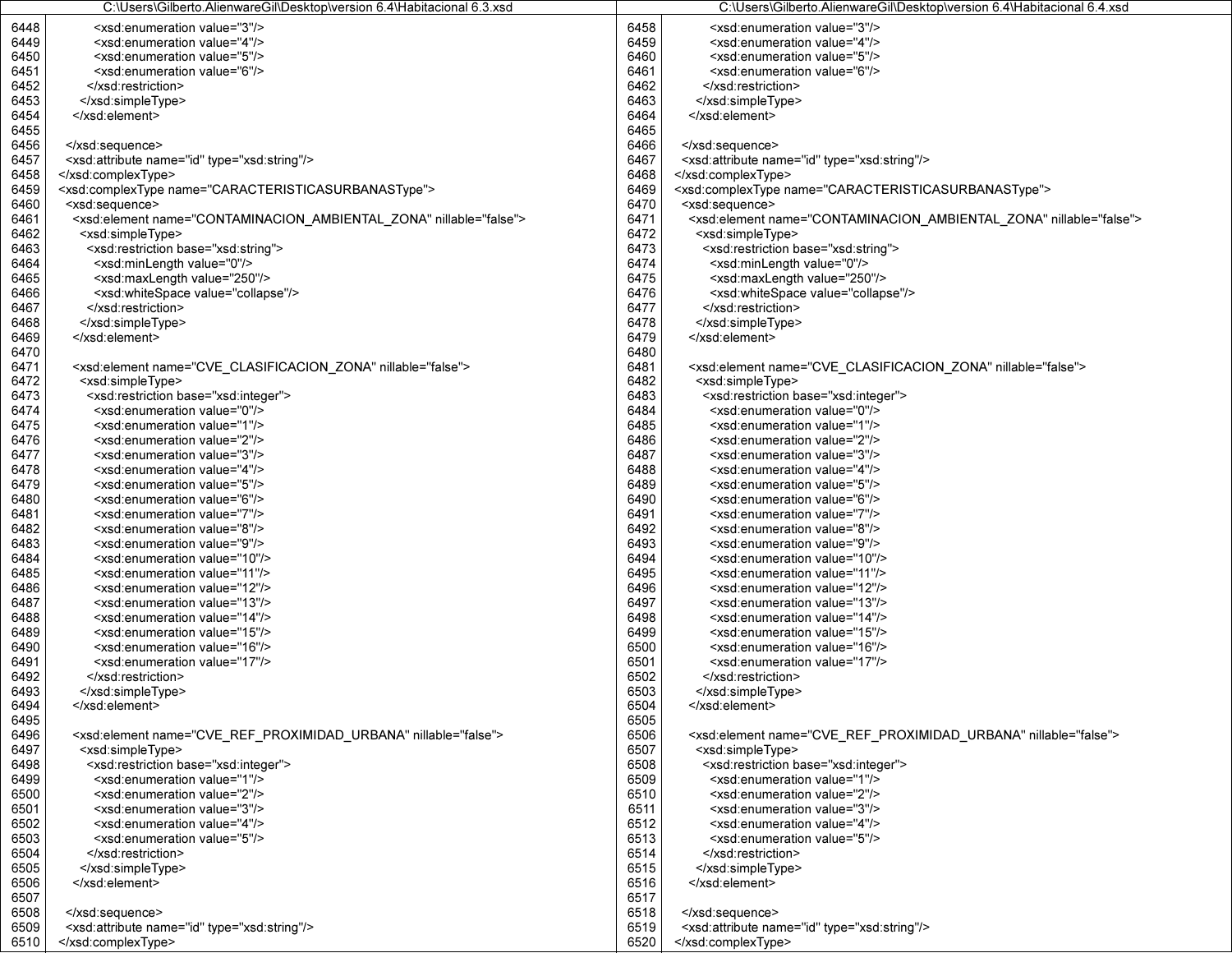| 6521<br><xsd:complextype name="INFORMACIONGENERALINMUEBLEType"><br/>6511<br/><xsd:complextype name="INFORMACIONGENERALINMUEBLEType"><br/>6522<br/>6512<br/><xsd:sequence><br/><xsd:sequence><br/>6523<br/>6513<br/><xsd:element name="CAT_TIPO_INMUEBLE" nillable="false"><br/><xsd:element name="CAT_TIPO_INMUEBLE" nillable="false"><br/>6524<br/>6514<br/><xsd:simpletype><br/><xsd:simpletype><br/>6525<br/>6515<br/><xsd:restriction base="xsd:integer"><br/><xsd:restriction base="xsd:integer"><br/>6526<br/>6516<br/><xsd:enumeration value="1"></xsd:enumeration><br/><xsd:enumeration value="1"></xsd:enumeration><br/>6527<br/>6517<br/><xsd:enumeration value="2"></xsd:enumeration><br/><xsd:enumeration value="2"></xsd:enumeration><br/>6528<br/>6518<br/><xsd:enumeration value="3"></xsd:enumeration><br/><xsd:enumeration value="3"></xsd:enumeration><br/>6529<br/>6519<br/><xsd:enumeration value="4"></xsd:enumeration><br/><xsd:enumeration value="4"></xsd:enumeration><br/>6520<br/>6530<br/><xsd:enumeration value="5"></xsd:enumeration><br/><xsd:enumeration value="5"></xsd:enumeration><br/>6521<br/>6531<br/></xsd:restriction><br/></xsd:restriction><br/>6532<br/>6522<br/></xsd:simpletype><br/></xsd:simpletype><br/>6533<br/>6523<br/></xsd:element><br/></xsd:element><br/>6534<br/>6524<br/>6535<br/>6525<br/><xsd:element name="TIPO_INMUEBLE_OTRO" nillable="true"><br/><xsd:element name="TIPO_INMUEBLE_OTRO" nillable="true"><br/>6536<br/>6526<br/><xsd:simpletype><br/><xsd:simpletype><br/>6537<br/>6527<br/><xsd:restriction base="xsd:string"><br/><xsd:restriction base="xsd:string"><br/>6538<br/>6528<br/><xsd:minlength value="0"></xsd:minlength><br/><xsd:minlength value="0"></xsd:minlength><br/>6539<br/>6529<br/><xsd:maxlength value="30"></xsd:maxlength><br/><xsd:maxlength value="30"></xsd:maxlength><br/>6540<br/>6530<br/><xsd:whitespace value="collapse"></xsd:whitespace><br/><xsd:whitespace value="collapse"></xsd:whitespace><br/>6541<br/>6531<br/></xsd:restriction><br/></xsd:restriction><br/>6532<br/>6542<br/></xsd:simpletype><br/></xsd:simpletype><br/>6533<br/>6543<br/></xsd:element><br/></xsd:element><br/>6534<br/>6544<br/>6545<br/>6535<br/><xsd:element name="NOMBRE_CONSTRUCTOR" nillable="true"><br/><xsd:element name="NOMBRE CONSTRUCTOR" nillable="true"><br/>6536<br/>6546<br/><xsd:simpletype><br/><xsd:simpletype><br/>6537<br/>6547<br/><xsd:restriction base="xsd:string"><br/><xsd:restriction base="xsd:string"><br/>6538<br/><xsd:minlength value="0"></xsd:minlength><br/>6548<br/><xsd:minlength value="0"></xsd:minlength><br/>6539<br/>6549<br/><xsd:maxlength value="40"></xsd:maxlength><br/><xsd:maxlength value="40"></xsd:maxlength><br/>6550<br/>6540<br/><xsd:whitespace value="collapse"></xsd:whitespace><br/><xsd:whitespace value="collapse"></xsd:whitespace><br/>6551<br/>6541<br/></xsd:restriction><br/></xsd:restriction><br/></xsd:simpletype><br/>6552<br/>6542<br/></xsd:simpletype><br/>6553<br/>6543<br/></xsd:element><br/></xsd:element><br/>6554<br/>6544<br/>6555<br/>6545<br/><xsd:element name="CLAVE_VIVIENDA" nillable="true"><br/><xsd:element name="CLAVE_VIVIENDA" nillable="true"><br/>6556<br/>6546<br/><xsd:simpletype><br/><xsd:simpletype><br/>6557<br/>6547<br/><xsd:restriction base="xsd:string"><br/><xsd:restriction base="xsd:string"><br/>6558<br/>6548<br/><xsd:minlength value="0"></xsd:minlength><br/><xsd:minlength value="0"></xsd:minlength><br/>6559<br/>6549<br/><xsd:maxlength value="7"></xsd:maxlength><br/><xsd:maxlength value="7"></xsd:maxlength><br/>6560<br/>6550<br/><xsd:whitespace value="collapse"></xsd:whitespace><br/><xsd:whitespace value="collapse"></xsd:whitespace><br/>6561<br/>6551<br/></xsd:restriction><br/></xsd:restriction><br/>6552<br/></xsd:simpletype><br/>6562<br/></xsd:simpletype><br/>6563<br/>6553<br/></xsd:element><br/></xsd:element><br/>6564<br/>6554<br/><xsd:element name="NOMBRE_CONJUNTO" nillable="true"><br/>6565<br/><xsd:element name="NOMBRE_CONJUNTO" nillable="true"><br/>6555<br/>6566<br/>6556<br/><xsd:simpletype><br/><xsd:simpletype><br/>6557<br/><xsd:restriction base="xsd:string"><br/>6567<br/><xsd:restriction base="xsd:string"><br/>6568<br/>6558<br/><xsd:minlength value="0"></xsd:minlength><br/><xsd:minlength value="0"></xsd:minlength><br/>6559<br/>6569<br/><xsd:maxlength value="100"></xsd:maxlength><br/><xsd:maxlength value="100"></xsd:maxlength><br/><xsd:whitespace value="collapse"></xsd:whitespace><br/>6560<br/><xsd:whitespace value="collapse"></xsd:whitespace><br/>6570<br/>6571<br/></xsd:restriction><br/>6561<br/></xsd:restriction><br/>6562<br/>6572<br/></xsd:simpletype><br/></xsd:simpletype><br/>6563<br/>6573<br/></xsd:element><br/></xsd:element><br/>6574<br/>6564<br/>6565<br/>6575<br/><xsd:element name="UBICACION" type="UBICACIONType"></xsd:element><br/><xsd:element name="UBICACION" type="UBICACIONType"></xsd:element><br/><xsd:element name="DOMICILIOGEOGRAFICO" type="DOMICILIOGEOGRAFICOType"></xsd:element><br/>6576<br/><xsd:element name="DOMICILIOGEOGRAFICO" type="DOMICILIOGEOGRAFICOType"></xsd:element><br/>6566<br/>6567<br/><xsd:element name="CUENTA_PREDIAL" nillable="false"><br/>6577<br/><xsd:element name="CUENTA_PREDIAL" nillable="false"><br/>6578<br/>6568<br/><xsd:simpletype><br/><xsd:simpletype><br/><xsd:restriction base="xsd:string"><br/>6579<br/>6569<br/><xsd:restriction base="xsd:string"><br/><xsd:minlength value="0"></xsd:minlength><br/>6580<br/>6570<br/><xsd:minlength value="0"></xsd:minlength><br/>6581<br/>6571<br/><xsd:maxlength value="50"></xsd:maxlength><br/><xsd:maxlength value="50"></xsd:maxlength><br/>6582<br/><xsd:whitespace value="collapse"></xsd:whitespace><br/>6572<br/><xsd:whitespace value="collapse"></xsd:whitespace><br/>6583<br/>6573<br/></xsd:restriction><br/><math>\le</math>/xsd:restriction&gt;</xsd:restriction></xsd:simpletype></xsd:simpletype></xsd:element></xsd:element></xsd:sequence></xsd:sequence></xsd:complextype></xsd:complextype> | C:\Users\Gilberto.AlienwareGil\Desktop\version 6.4\Habitacional 6.3.xsd | C:\Users\Gilberto.AlienwareGil\Desktop\version 6.4\Habitacional 6.4 xsd |
|----------------------------------------------------------------------------------------------------------------------------------------------------------------------------------------------------------------------------------------------------------------------------------------------------------------------------------------------------------------------------------------------------------------------------------------------------------------------------------------------------------------------------------------------------------------------------------------------------------------------------------------------------------------------------------------------------------------------------------------------------------------------------------------------------------------------------------------------------------------------------------------------------------------------------------------------------------------------------------------------------------------------------------------------------------------------------------------------------------------------------------------------------------------------------------------------------------------------------------------------------------------------------------------------------------------------------------------------------------------------------------------------------------------------------------------------------------------------------------------------------------------------------------------------------------------------------------------------------------------------------------------------------------------------------------------------------------------------------------------------------------------------------------------------------------------------------------------------------------------------------------------------------------------------------------------------------------------------------------------------------------------------------------------------------------------------------------------------------------------------------------------------------------------------------------------------------------------------------------------------------------------------------------------------------------------------------------------------------------------------------------------------------------------------------------------------------------------------------------------------------------------------------------------------------------------------------------------------------------------------------------------------------------------------------------------------------------------------------------------------------------------------------------------------------------------------------------------------------------------------------------------------------------------------------------------------------------------------------------------------------------------------------------------------------------------------------------------------------------------------------------------------------------------------------------------------------------------------------------------------------------------------------------------------------------------------------------------------------------------------------------------------------------------------------------------------------------------------------------------------------------------------------------------------------------------------------------------------------------------------------------------------------------------------------------------------------------------------------------------------------------------------------------------------------------------------------------------------------------------------------------------------------------------------------------------------------------------------------------------------------------------------------------------------------------------------------------------------------------------------------------------------------------------------------------------------------------------------------------------------------------------------------------------------------------------------------------------------------------------------------------------------------------------------------------------------------------------------------------------------------------------------------------------------------------------------------------------------------------------------------------------------------------------------------------------------------------------------------------------------------------------------------------------------------------------------------------------------------------------------------------------------------------------------------------------------------------------------------------------------------------------------------------------------------------------------------------------------------------------------------------------------------------------------------------------------------------------------------------------------------------------------------------------------------------------------------------------------------------------------------------------------------------------------------------------------------------------------------------------------------------------------------------------------------------------------------------------------------------------------------------------------------------------------------------------------------------------------------------------------------------------------------------------------------------------------------------------------------------------------------------------------------------------------------------------------------------------------------------------------------------------------------------------------------------------------------------------------------------------|-------------------------------------------------------------------------|-------------------------------------------------------------------------|
|                                                                                                                                                                                                                                                                                                                                                                                                                                                                                                                                                                                                                                                                                                                                                                                                                                                                                                                                                                                                                                                                                                                                                                                                                                                                                                                                                                                                                                                                                                                                                                                                                                                                                                                                                                                                                                                                                                                                                                                                                                                                                                                                                                                                                                                                                                                                                                                                                                                                                                                                                                                                                                                                                                                                                                                                                                                                                                                                                                                                                                                                                                                                                                                                                                                                                                                                                                                                                                                                                                                                                                                                                                                                                                                                                                                                                                                                                                                                                                                                                                                                                                                                                                                                                                                                                                                                                                                                                                                                                                                                                                                                                                                                                                                                                                                                                                                                                                                                                                                                                                                                                                                                                                                                                                                                                                                                                                                                                                                                                                                                                                                                                                                                                                                                                                                                                                                                                                                                                                                                                                                                                                                |                                                                         |                                                                         |
|                                                                                                                                                                                                                                                                                                                                                                                                                                                                                                                                                                                                                                                                                                                                                                                                                                                                                                                                                                                                                                                                                                                                                                                                                                                                                                                                                                                                                                                                                                                                                                                                                                                                                                                                                                                                                                                                                                                                                                                                                                                                                                                                                                                                                                                                                                                                                                                                                                                                                                                                                                                                                                                                                                                                                                                                                                                                                                                                                                                                                                                                                                                                                                                                                                                                                                                                                                                                                                                                                                                                                                                                                                                                                                                                                                                                                                                                                                                                                                                                                                                                                                                                                                                                                                                                                                                                                                                                                                                                                                                                                                                                                                                                                                                                                                                                                                                                                                                                                                                                                                                                                                                                                                                                                                                                                                                                                                                                                                                                                                                                                                                                                                                                                                                                                                                                                                                                                                                                                                                                                                                                                                                |                                                                         |                                                                         |
|                                                                                                                                                                                                                                                                                                                                                                                                                                                                                                                                                                                                                                                                                                                                                                                                                                                                                                                                                                                                                                                                                                                                                                                                                                                                                                                                                                                                                                                                                                                                                                                                                                                                                                                                                                                                                                                                                                                                                                                                                                                                                                                                                                                                                                                                                                                                                                                                                                                                                                                                                                                                                                                                                                                                                                                                                                                                                                                                                                                                                                                                                                                                                                                                                                                                                                                                                                                                                                                                                                                                                                                                                                                                                                                                                                                                                                                                                                                                                                                                                                                                                                                                                                                                                                                                                                                                                                                                                                                                                                                                                                                                                                                                                                                                                                                                                                                                                                                                                                                                                                                                                                                                                                                                                                                                                                                                                                                                                                                                                                                                                                                                                                                                                                                                                                                                                                                                                                                                                                                                                                                                                                                |                                                                         |                                                                         |
|                                                                                                                                                                                                                                                                                                                                                                                                                                                                                                                                                                                                                                                                                                                                                                                                                                                                                                                                                                                                                                                                                                                                                                                                                                                                                                                                                                                                                                                                                                                                                                                                                                                                                                                                                                                                                                                                                                                                                                                                                                                                                                                                                                                                                                                                                                                                                                                                                                                                                                                                                                                                                                                                                                                                                                                                                                                                                                                                                                                                                                                                                                                                                                                                                                                                                                                                                                                                                                                                                                                                                                                                                                                                                                                                                                                                                                                                                                                                                                                                                                                                                                                                                                                                                                                                                                                                                                                                                                                                                                                                                                                                                                                                                                                                                                                                                                                                                                                                                                                                                                                                                                                                                                                                                                                                                                                                                                                                                                                                                                                                                                                                                                                                                                                                                                                                                                                                                                                                                                                                                                                                                                                |                                                                         |                                                                         |
|                                                                                                                                                                                                                                                                                                                                                                                                                                                                                                                                                                                                                                                                                                                                                                                                                                                                                                                                                                                                                                                                                                                                                                                                                                                                                                                                                                                                                                                                                                                                                                                                                                                                                                                                                                                                                                                                                                                                                                                                                                                                                                                                                                                                                                                                                                                                                                                                                                                                                                                                                                                                                                                                                                                                                                                                                                                                                                                                                                                                                                                                                                                                                                                                                                                                                                                                                                                                                                                                                                                                                                                                                                                                                                                                                                                                                                                                                                                                                                                                                                                                                                                                                                                                                                                                                                                                                                                                                                                                                                                                                                                                                                                                                                                                                                                                                                                                                                                                                                                                                                                                                                                                                                                                                                                                                                                                                                                                                                                                                                                                                                                                                                                                                                                                                                                                                                                                                                                                                                                                                                                                                                                |                                                                         |                                                                         |
|                                                                                                                                                                                                                                                                                                                                                                                                                                                                                                                                                                                                                                                                                                                                                                                                                                                                                                                                                                                                                                                                                                                                                                                                                                                                                                                                                                                                                                                                                                                                                                                                                                                                                                                                                                                                                                                                                                                                                                                                                                                                                                                                                                                                                                                                                                                                                                                                                                                                                                                                                                                                                                                                                                                                                                                                                                                                                                                                                                                                                                                                                                                                                                                                                                                                                                                                                                                                                                                                                                                                                                                                                                                                                                                                                                                                                                                                                                                                                                                                                                                                                                                                                                                                                                                                                                                                                                                                                                                                                                                                                                                                                                                                                                                                                                                                                                                                                                                                                                                                                                                                                                                                                                                                                                                                                                                                                                                                                                                                                                                                                                                                                                                                                                                                                                                                                                                                                                                                                                                                                                                                                                                |                                                                         |                                                                         |
|                                                                                                                                                                                                                                                                                                                                                                                                                                                                                                                                                                                                                                                                                                                                                                                                                                                                                                                                                                                                                                                                                                                                                                                                                                                                                                                                                                                                                                                                                                                                                                                                                                                                                                                                                                                                                                                                                                                                                                                                                                                                                                                                                                                                                                                                                                                                                                                                                                                                                                                                                                                                                                                                                                                                                                                                                                                                                                                                                                                                                                                                                                                                                                                                                                                                                                                                                                                                                                                                                                                                                                                                                                                                                                                                                                                                                                                                                                                                                                                                                                                                                                                                                                                                                                                                                                                                                                                                                                                                                                                                                                                                                                                                                                                                                                                                                                                                                                                                                                                                                                                                                                                                                                                                                                                                                                                                                                                                                                                                                                                                                                                                                                                                                                                                                                                                                                                                                                                                                                                                                                                                                                                |                                                                         |                                                                         |
|                                                                                                                                                                                                                                                                                                                                                                                                                                                                                                                                                                                                                                                                                                                                                                                                                                                                                                                                                                                                                                                                                                                                                                                                                                                                                                                                                                                                                                                                                                                                                                                                                                                                                                                                                                                                                                                                                                                                                                                                                                                                                                                                                                                                                                                                                                                                                                                                                                                                                                                                                                                                                                                                                                                                                                                                                                                                                                                                                                                                                                                                                                                                                                                                                                                                                                                                                                                                                                                                                                                                                                                                                                                                                                                                                                                                                                                                                                                                                                                                                                                                                                                                                                                                                                                                                                                                                                                                                                                                                                                                                                                                                                                                                                                                                                                                                                                                                                                                                                                                                                                                                                                                                                                                                                                                                                                                                                                                                                                                                                                                                                                                                                                                                                                                                                                                                                                                                                                                                                                                                                                                                                                |                                                                         |                                                                         |
|                                                                                                                                                                                                                                                                                                                                                                                                                                                                                                                                                                                                                                                                                                                                                                                                                                                                                                                                                                                                                                                                                                                                                                                                                                                                                                                                                                                                                                                                                                                                                                                                                                                                                                                                                                                                                                                                                                                                                                                                                                                                                                                                                                                                                                                                                                                                                                                                                                                                                                                                                                                                                                                                                                                                                                                                                                                                                                                                                                                                                                                                                                                                                                                                                                                                                                                                                                                                                                                                                                                                                                                                                                                                                                                                                                                                                                                                                                                                                                                                                                                                                                                                                                                                                                                                                                                                                                                                                                                                                                                                                                                                                                                                                                                                                                                                                                                                                                                                                                                                                                                                                                                                                                                                                                                                                                                                                                                                                                                                                                                                                                                                                                                                                                                                                                                                                                                                                                                                                                                                                                                                                                                |                                                                         |                                                                         |
|                                                                                                                                                                                                                                                                                                                                                                                                                                                                                                                                                                                                                                                                                                                                                                                                                                                                                                                                                                                                                                                                                                                                                                                                                                                                                                                                                                                                                                                                                                                                                                                                                                                                                                                                                                                                                                                                                                                                                                                                                                                                                                                                                                                                                                                                                                                                                                                                                                                                                                                                                                                                                                                                                                                                                                                                                                                                                                                                                                                                                                                                                                                                                                                                                                                                                                                                                                                                                                                                                                                                                                                                                                                                                                                                                                                                                                                                                                                                                                                                                                                                                                                                                                                                                                                                                                                                                                                                                                                                                                                                                                                                                                                                                                                                                                                                                                                                                                                                                                                                                                                                                                                                                                                                                                                                                                                                                                                                                                                                                                                                                                                                                                                                                                                                                                                                                                                                                                                                                                                                                                                                                                                |                                                                         |                                                                         |
|                                                                                                                                                                                                                                                                                                                                                                                                                                                                                                                                                                                                                                                                                                                                                                                                                                                                                                                                                                                                                                                                                                                                                                                                                                                                                                                                                                                                                                                                                                                                                                                                                                                                                                                                                                                                                                                                                                                                                                                                                                                                                                                                                                                                                                                                                                                                                                                                                                                                                                                                                                                                                                                                                                                                                                                                                                                                                                                                                                                                                                                                                                                                                                                                                                                                                                                                                                                                                                                                                                                                                                                                                                                                                                                                                                                                                                                                                                                                                                                                                                                                                                                                                                                                                                                                                                                                                                                                                                                                                                                                                                                                                                                                                                                                                                                                                                                                                                                                                                                                                                                                                                                                                                                                                                                                                                                                                                                                                                                                                                                                                                                                                                                                                                                                                                                                                                                                                                                                                                                                                                                                                                                |                                                                         |                                                                         |
|                                                                                                                                                                                                                                                                                                                                                                                                                                                                                                                                                                                                                                                                                                                                                                                                                                                                                                                                                                                                                                                                                                                                                                                                                                                                                                                                                                                                                                                                                                                                                                                                                                                                                                                                                                                                                                                                                                                                                                                                                                                                                                                                                                                                                                                                                                                                                                                                                                                                                                                                                                                                                                                                                                                                                                                                                                                                                                                                                                                                                                                                                                                                                                                                                                                                                                                                                                                                                                                                                                                                                                                                                                                                                                                                                                                                                                                                                                                                                                                                                                                                                                                                                                                                                                                                                                                                                                                                                                                                                                                                                                                                                                                                                                                                                                                                                                                                                                                                                                                                                                                                                                                                                                                                                                                                                                                                                                                                                                                                                                                                                                                                                                                                                                                                                                                                                                                                                                                                                                                                                                                                                                                |                                                                         |                                                                         |
|                                                                                                                                                                                                                                                                                                                                                                                                                                                                                                                                                                                                                                                                                                                                                                                                                                                                                                                                                                                                                                                                                                                                                                                                                                                                                                                                                                                                                                                                                                                                                                                                                                                                                                                                                                                                                                                                                                                                                                                                                                                                                                                                                                                                                                                                                                                                                                                                                                                                                                                                                                                                                                                                                                                                                                                                                                                                                                                                                                                                                                                                                                                                                                                                                                                                                                                                                                                                                                                                                                                                                                                                                                                                                                                                                                                                                                                                                                                                                                                                                                                                                                                                                                                                                                                                                                                                                                                                                                                                                                                                                                                                                                                                                                                                                                                                                                                                                                                                                                                                                                                                                                                                                                                                                                                                                                                                                                                                                                                                                                                                                                                                                                                                                                                                                                                                                                                                                                                                                                                                                                                                                                                |                                                                         |                                                                         |
|                                                                                                                                                                                                                                                                                                                                                                                                                                                                                                                                                                                                                                                                                                                                                                                                                                                                                                                                                                                                                                                                                                                                                                                                                                                                                                                                                                                                                                                                                                                                                                                                                                                                                                                                                                                                                                                                                                                                                                                                                                                                                                                                                                                                                                                                                                                                                                                                                                                                                                                                                                                                                                                                                                                                                                                                                                                                                                                                                                                                                                                                                                                                                                                                                                                                                                                                                                                                                                                                                                                                                                                                                                                                                                                                                                                                                                                                                                                                                                                                                                                                                                                                                                                                                                                                                                                                                                                                                                                                                                                                                                                                                                                                                                                                                                                                                                                                                                                                                                                                                                                                                                                                                                                                                                                                                                                                                                                                                                                                                                                                                                                                                                                                                                                                                                                                                                                                                                                                                                                                                                                                                                                |                                                                         |                                                                         |
|                                                                                                                                                                                                                                                                                                                                                                                                                                                                                                                                                                                                                                                                                                                                                                                                                                                                                                                                                                                                                                                                                                                                                                                                                                                                                                                                                                                                                                                                                                                                                                                                                                                                                                                                                                                                                                                                                                                                                                                                                                                                                                                                                                                                                                                                                                                                                                                                                                                                                                                                                                                                                                                                                                                                                                                                                                                                                                                                                                                                                                                                                                                                                                                                                                                                                                                                                                                                                                                                                                                                                                                                                                                                                                                                                                                                                                                                                                                                                                                                                                                                                                                                                                                                                                                                                                                                                                                                                                                                                                                                                                                                                                                                                                                                                                                                                                                                                                                                                                                                                                                                                                                                                                                                                                                                                                                                                                                                                                                                                                                                                                                                                                                                                                                                                                                                                                                                                                                                                                                                                                                                                                                |                                                                         |                                                                         |
|                                                                                                                                                                                                                                                                                                                                                                                                                                                                                                                                                                                                                                                                                                                                                                                                                                                                                                                                                                                                                                                                                                                                                                                                                                                                                                                                                                                                                                                                                                                                                                                                                                                                                                                                                                                                                                                                                                                                                                                                                                                                                                                                                                                                                                                                                                                                                                                                                                                                                                                                                                                                                                                                                                                                                                                                                                                                                                                                                                                                                                                                                                                                                                                                                                                                                                                                                                                                                                                                                                                                                                                                                                                                                                                                                                                                                                                                                                                                                                                                                                                                                                                                                                                                                                                                                                                                                                                                                                                                                                                                                                                                                                                                                                                                                                                                                                                                                                                                                                                                                                                                                                                                                                                                                                                                                                                                                                                                                                                                                                                                                                                                                                                                                                                                                                                                                                                                                                                                                                                                                                                                                                                |                                                                         |                                                                         |
|                                                                                                                                                                                                                                                                                                                                                                                                                                                                                                                                                                                                                                                                                                                                                                                                                                                                                                                                                                                                                                                                                                                                                                                                                                                                                                                                                                                                                                                                                                                                                                                                                                                                                                                                                                                                                                                                                                                                                                                                                                                                                                                                                                                                                                                                                                                                                                                                                                                                                                                                                                                                                                                                                                                                                                                                                                                                                                                                                                                                                                                                                                                                                                                                                                                                                                                                                                                                                                                                                                                                                                                                                                                                                                                                                                                                                                                                                                                                                                                                                                                                                                                                                                                                                                                                                                                                                                                                                                                                                                                                                                                                                                                                                                                                                                                                                                                                                                                                                                                                                                                                                                                                                                                                                                                                                                                                                                                                                                                                                                                                                                                                                                                                                                                                                                                                                                                                                                                                                                                                                                                                                                                |                                                                         |                                                                         |
|                                                                                                                                                                                                                                                                                                                                                                                                                                                                                                                                                                                                                                                                                                                                                                                                                                                                                                                                                                                                                                                                                                                                                                                                                                                                                                                                                                                                                                                                                                                                                                                                                                                                                                                                                                                                                                                                                                                                                                                                                                                                                                                                                                                                                                                                                                                                                                                                                                                                                                                                                                                                                                                                                                                                                                                                                                                                                                                                                                                                                                                                                                                                                                                                                                                                                                                                                                                                                                                                                                                                                                                                                                                                                                                                                                                                                                                                                                                                                                                                                                                                                                                                                                                                                                                                                                                                                                                                                                                                                                                                                                                                                                                                                                                                                                                                                                                                                                                                                                                                                                                                                                                                                                                                                                                                                                                                                                                                                                                                                                                                                                                                                                                                                                                                                                                                                                                                                                                                                                                                                                                                                                                |                                                                         |                                                                         |
|                                                                                                                                                                                                                                                                                                                                                                                                                                                                                                                                                                                                                                                                                                                                                                                                                                                                                                                                                                                                                                                                                                                                                                                                                                                                                                                                                                                                                                                                                                                                                                                                                                                                                                                                                                                                                                                                                                                                                                                                                                                                                                                                                                                                                                                                                                                                                                                                                                                                                                                                                                                                                                                                                                                                                                                                                                                                                                                                                                                                                                                                                                                                                                                                                                                                                                                                                                                                                                                                                                                                                                                                                                                                                                                                                                                                                                                                                                                                                                                                                                                                                                                                                                                                                                                                                                                                                                                                                                                                                                                                                                                                                                                                                                                                                                                                                                                                                                                                                                                                                                                                                                                                                                                                                                                                                                                                                                                                                                                                                                                                                                                                                                                                                                                                                                                                                                                                                                                                                                                                                                                                                                                |                                                                         |                                                                         |
|                                                                                                                                                                                                                                                                                                                                                                                                                                                                                                                                                                                                                                                                                                                                                                                                                                                                                                                                                                                                                                                                                                                                                                                                                                                                                                                                                                                                                                                                                                                                                                                                                                                                                                                                                                                                                                                                                                                                                                                                                                                                                                                                                                                                                                                                                                                                                                                                                                                                                                                                                                                                                                                                                                                                                                                                                                                                                                                                                                                                                                                                                                                                                                                                                                                                                                                                                                                                                                                                                                                                                                                                                                                                                                                                                                                                                                                                                                                                                                                                                                                                                                                                                                                                                                                                                                                                                                                                                                                                                                                                                                                                                                                                                                                                                                                                                                                                                                                                                                                                                                                                                                                                                                                                                                                                                                                                                                                                                                                                                                                                                                                                                                                                                                                                                                                                                                                                                                                                                                                                                                                                                                                |                                                                         |                                                                         |
|                                                                                                                                                                                                                                                                                                                                                                                                                                                                                                                                                                                                                                                                                                                                                                                                                                                                                                                                                                                                                                                                                                                                                                                                                                                                                                                                                                                                                                                                                                                                                                                                                                                                                                                                                                                                                                                                                                                                                                                                                                                                                                                                                                                                                                                                                                                                                                                                                                                                                                                                                                                                                                                                                                                                                                                                                                                                                                                                                                                                                                                                                                                                                                                                                                                                                                                                                                                                                                                                                                                                                                                                                                                                                                                                                                                                                                                                                                                                                                                                                                                                                                                                                                                                                                                                                                                                                                                                                                                                                                                                                                                                                                                                                                                                                                                                                                                                                                                                                                                                                                                                                                                                                                                                                                                                                                                                                                                                                                                                                                                                                                                                                                                                                                                                                                                                                                                                                                                                                                                                                                                                                                                |                                                                         |                                                                         |
|                                                                                                                                                                                                                                                                                                                                                                                                                                                                                                                                                                                                                                                                                                                                                                                                                                                                                                                                                                                                                                                                                                                                                                                                                                                                                                                                                                                                                                                                                                                                                                                                                                                                                                                                                                                                                                                                                                                                                                                                                                                                                                                                                                                                                                                                                                                                                                                                                                                                                                                                                                                                                                                                                                                                                                                                                                                                                                                                                                                                                                                                                                                                                                                                                                                                                                                                                                                                                                                                                                                                                                                                                                                                                                                                                                                                                                                                                                                                                                                                                                                                                                                                                                                                                                                                                                                                                                                                                                                                                                                                                                                                                                                                                                                                                                                                                                                                                                                                                                                                                                                                                                                                                                                                                                                                                                                                                                                                                                                                                                                                                                                                                                                                                                                                                                                                                                                                                                                                                                                                                                                                                                                |                                                                         |                                                                         |
|                                                                                                                                                                                                                                                                                                                                                                                                                                                                                                                                                                                                                                                                                                                                                                                                                                                                                                                                                                                                                                                                                                                                                                                                                                                                                                                                                                                                                                                                                                                                                                                                                                                                                                                                                                                                                                                                                                                                                                                                                                                                                                                                                                                                                                                                                                                                                                                                                                                                                                                                                                                                                                                                                                                                                                                                                                                                                                                                                                                                                                                                                                                                                                                                                                                                                                                                                                                                                                                                                                                                                                                                                                                                                                                                                                                                                                                                                                                                                                                                                                                                                                                                                                                                                                                                                                                                                                                                                                                                                                                                                                                                                                                                                                                                                                                                                                                                                                                                                                                                                                                                                                                                                                                                                                                                                                                                                                                                                                                                                                                                                                                                                                                                                                                                                                                                                                                                                                                                                                                                                                                                                                                |                                                                         |                                                                         |
|                                                                                                                                                                                                                                                                                                                                                                                                                                                                                                                                                                                                                                                                                                                                                                                                                                                                                                                                                                                                                                                                                                                                                                                                                                                                                                                                                                                                                                                                                                                                                                                                                                                                                                                                                                                                                                                                                                                                                                                                                                                                                                                                                                                                                                                                                                                                                                                                                                                                                                                                                                                                                                                                                                                                                                                                                                                                                                                                                                                                                                                                                                                                                                                                                                                                                                                                                                                                                                                                                                                                                                                                                                                                                                                                                                                                                                                                                                                                                                                                                                                                                                                                                                                                                                                                                                                                                                                                                                                                                                                                                                                                                                                                                                                                                                                                                                                                                                                                                                                                                                                                                                                                                                                                                                                                                                                                                                                                                                                                                                                                                                                                                                                                                                                                                                                                                                                                                                                                                                                                                                                                                                                |                                                                         |                                                                         |
|                                                                                                                                                                                                                                                                                                                                                                                                                                                                                                                                                                                                                                                                                                                                                                                                                                                                                                                                                                                                                                                                                                                                                                                                                                                                                                                                                                                                                                                                                                                                                                                                                                                                                                                                                                                                                                                                                                                                                                                                                                                                                                                                                                                                                                                                                                                                                                                                                                                                                                                                                                                                                                                                                                                                                                                                                                                                                                                                                                                                                                                                                                                                                                                                                                                                                                                                                                                                                                                                                                                                                                                                                                                                                                                                                                                                                                                                                                                                                                                                                                                                                                                                                                                                                                                                                                                                                                                                                                                                                                                                                                                                                                                                                                                                                                                                                                                                                                                                                                                                                                                                                                                                                                                                                                                                                                                                                                                                                                                                                                                                                                                                                                                                                                                                                                                                                                                                                                                                                                                                                                                                                                                |                                                                         |                                                                         |
|                                                                                                                                                                                                                                                                                                                                                                                                                                                                                                                                                                                                                                                                                                                                                                                                                                                                                                                                                                                                                                                                                                                                                                                                                                                                                                                                                                                                                                                                                                                                                                                                                                                                                                                                                                                                                                                                                                                                                                                                                                                                                                                                                                                                                                                                                                                                                                                                                                                                                                                                                                                                                                                                                                                                                                                                                                                                                                                                                                                                                                                                                                                                                                                                                                                                                                                                                                                                                                                                                                                                                                                                                                                                                                                                                                                                                                                                                                                                                                                                                                                                                                                                                                                                                                                                                                                                                                                                                                                                                                                                                                                                                                                                                                                                                                                                                                                                                                                                                                                                                                                                                                                                                                                                                                                                                                                                                                                                                                                                                                                                                                                                                                                                                                                                                                                                                                                                                                                                                                                                                                                                                                                |                                                                         |                                                                         |
|                                                                                                                                                                                                                                                                                                                                                                                                                                                                                                                                                                                                                                                                                                                                                                                                                                                                                                                                                                                                                                                                                                                                                                                                                                                                                                                                                                                                                                                                                                                                                                                                                                                                                                                                                                                                                                                                                                                                                                                                                                                                                                                                                                                                                                                                                                                                                                                                                                                                                                                                                                                                                                                                                                                                                                                                                                                                                                                                                                                                                                                                                                                                                                                                                                                                                                                                                                                                                                                                                                                                                                                                                                                                                                                                                                                                                                                                                                                                                                                                                                                                                                                                                                                                                                                                                                                                                                                                                                                                                                                                                                                                                                                                                                                                                                                                                                                                                                                                                                                                                                                                                                                                                                                                                                                                                                                                                                                                                                                                                                                                                                                                                                                                                                                                                                                                                                                                                                                                                                                                                                                                                                                |                                                                         |                                                                         |
|                                                                                                                                                                                                                                                                                                                                                                                                                                                                                                                                                                                                                                                                                                                                                                                                                                                                                                                                                                                                                                                                                                                                                                                                                                                                                                                                                                                                                                                                                                                                                                                                                                                                                                                                                                                                                                                                                                                                                                                                                                                                                                                                                                                                                                                                                                                                                                                                                                                                                                                                                                                                                                                                                                                                                                                                                                                                                                                                                                                                                                                                                                                                                                                                                                                                                                                                                                                                                                                                                                                                                                                                                                                                                                                                                                                                                                                                                                                                                                                                                                                                                                                                                                                                                                                                                                                                                                                                                                                                                                                                                                                                                                                                                                                                                                                                                                                                                                                                                                                                                                                                                                                                                                                                                                                                                                                                                                                                                                                                                                                                                                                                                                                                                                                                                                                                                                                                                                                                                                                                                                                                                                                |                                                                         |                                                                         |
|                                                                                                                                                                                                                                                                                                                                                                                                                                                                                                                                                                                                                                                                                                                                                                                                                                                                                                                                                                                                                                                                                                                                                                                                                                                                                                                                                                                                                                                                                                                                                                                                                                                                                                                                                                                                                                                                                                                                                                                                                                                                                                                                                                                                                                                                                                                                                                                                                                                                                                                                                                                                                                                                                                                                                                                                                                                                                                                                                                                                                                                                                                                                                                                                                                                                                                                                                                                                                                                                                                                                                                                                                                                                                                                                                                                                                                                                                                                                                                                                                                                                                                                                                                                                                                                                                                                                                                                                                                                                                                                                                                                                                                                                                                                                                                                                                                                                                                                                                                                                                                                                                                                                                                                                                                                                                                                                                                                                                                                                                                                                                                                                                                                                                                                                                                                                                                                                                                                                                                                                                                                                                                                |                                                                         |                                                                         |
|                                                                                                                                                                                                                                                                                                                                                                                                                                                                                                                                                                                                                                                                                                                                                                                                                                                                                                                                                                                                                                                                                                                                                                                                                                                                                                                                                                                                                                                                                                                                                                                                                                                                                                                                                                                                                                                                                                                                                                                                                                                                                                                                                                                                                                                                                                                                                                                                                                                                                                                                                                                                                                                                                                                                                                                                                                                                                                                                                                                                                                                                                                                                                                                                                                                                                                                                                                                                                                                                                                                                                                                                                                                                                                                                                                                                                                                                                                                                                                                                                                                                                                                                                                                                                                                                                                                                                                                                                                                                                                                                                                                                                                                                                                                                                                                                                                                                                                                                                                                                                                                                                                                                                                                                                                                                                                                                                                                                                                                                                                                                                                                                                                                                                                                                                                                                                                                                                                                                                                                                                                                                                                                |                                                                         |                                                                         |
|                                                                                                                                                                                                                                                                                                                                                                                                                                                                                                                                                                                                                                                                                                                                                                                                                                                                                                                                                                                                                                                                                                                                                                                                                                                                                                                                                                                                                                                                                                                                                                                                                                                                                                                                                                                                                                                                                                                                                                                                                                                                                                                                                                                                                                                                                                                                                                                                                                                                                                                                                                                                                                                                                                                                                                                                                                                                                                                                                                                                                                                                                                                                                                                                                                                                                                                                                                                                                                                                                                                                                                                                                                                                                                                                                                                                                                                                                                                                                                                                                                                                                                                                                                                                                                                                                                                                                                                                                                                                                                                                                                                                                                                                                                                                                                                                                                                                                                                                                                                                                                                                                                                                                                                                                                                                                                                                                                                                                                                                                                                                                                                                                                                                                                                                                                                                                                                                                                                                                                                                                                                                                                                |                                                                         |                                                                         |
|                                                                                                                                                                                                                                                                                                                                                                                                                                                                                                                                                                                                                                                                                                                                                                                                                                                                                                                                                                                                                                                                                                                                                                                                                                                                                                                                                                                                                                                                                                                                                                                                                                                                                                                                                                                                                                                                                                                                                                                                                                                                                                                                                                                                                                                                                                                                                                                                                                                                                                                                                                                                                                                                                                                                                                                                                                                                                                                                                                                                                                                                                                                                                                                                                                                                                                                                                                                                                                                                                                                                                                                                                                                                                                                                                                                                                                                                                                                                                                                                                                                                                                                                                                                                                                                                                                                                                                                                                                                                                                                                                                                                                                                                                                                                                                                                                                                                                                                                                                                                                                                                                                                                                                                                                                                                                                                                                                                                                                                                                                                                                                                                                                                                                                                                                                                                                                                                                                                                                                                                                                                                                                                |                                                                         |                                                                         |
|                                                                                                                                                                                                                                                                                                                                                                                                                                                                                                                                                                                                                                                                                                                                                                                                                                                                                                                                                                                                                                                                                                                                                                                                                                                                                                                                                                                                                                                                                                                                                                                                                                                                                                                                                                                                                                                                                                                                                                                                                                                                                                                                                                                                                                                                                                                                                                                                                                                                                                                                                                                                                                                                                                                                                                                                                                                                                                                                                                                                                                                                                                                                                                                                                                                                                                                                                                                                                                                                                                                                                                                                                                                                                                                                                                                                                                                                                                                                                                                                                                                                                                                                                                                                                                                                                                                                                                                                                                                                                                                                                                                                                                                                                                                                                                                                                                                                                                                                                                                                                                                                                                                                                                                                                                                                                                                                                                                                                                                                                                                                                                                                                                                                                                                                                                                                                                                                                                                                                                                                                                                                                                                |                                                                         |                                                                         |
|                                                                                                                                                                                                                                                                                                                                                                                                                                                                                                                                                                                                                                                                                                                                                                                                                                                                                                                                                                                                                                                                                                                                                                                                                                                                                                                                                                                                                                                                                                                                                                                                                                                                                                                                                                                                                                                                                                                                                                                                                                                                                                                                                                                                                                                                                                                                                                                                                                                                                                                                                                                                                                                                                                                                                                                                                                                                                                                                                                                                                                                                                                                                                                                                                                                                                                                                                                                                                                                                                                                                                                                                                                                                                                                                                                                                                                                                                                                                                                                                                                                                                                                                                                                                                                                                                                                                                                                                                                                                                                                                                                                                                                                                                                                                                                                                                                                                                                                                                                                                                                                                                                                                                                                                                                                                                                                                                                                                                                                                                                                                                                                                                                                                                                                                                                                                                                                                                                                                                                                                                                                                                                                |                                                                         |                                                                         |
|                                                                                                                                                                                                                                                                                                                                                                                                                                                                                                                                                                                                                                                                                                                                                                                                                                                                                                                                                                                                                                                                                                                                                                                                                                                                                                                                                                                                                                                                                                                                                                                                                                                                                                                                                                                                                                                                                                                                                                                                                                                                                                                                                                                                                                                                                                                                                                                                                                                                                                                                                                                                                                                                                                                                                                                                                                                                                                                                                                                                                                                                                                                                                                                                                                                                                                                                                                                                                                                                                                                                                                                                                                                                                                                                                                                                                                                                                                                                                                                                                                                                                                                                                                                                                                                                                                                                                                                                                                                                                                                                                                                                                                                                                                                                                                                                                                                                                                                                                                                                                                                                                                                                                                                                                                                                                                                                                                                                                                                                                                                                                                                                                                                                                                                                                                                                                                                                                                                                                                                                                                                                                                                |                                                                         |                                                                         |
|                                                                                                                                                                                                                                                                                                                                                                                                                                                                                                                                                                                                                                                                                                                                                                                                                                                                                                                                                                                                                                                                                                                                                                                                                                                                                                                                                                                                                                                                                                                                                                                                                                                                                                                                                                                                                                                                                                                                                                                                                                                                                                                                                                                                                                                                                                                                                                                                                                                                                                                                                                                                                                                                                                                                                                                                                                                                                                                                                                                                                                                                                                                                                                                                                                                                                                                                                                                                                                                                                                                                                                                                                                                                                                                                                                                                                                                                                                                                                                                                                                                                                                                                                                                                                                                                                                                                                                                                                                                                                                                                                                                                                                                                                                                                                                                                                                                                                                                                                                                                                                                                                                                                                                                                                                                                                                                                                                                                                                                                                                                                                                                                                                                                                                                                                                                                                                                                                                                                                                                                                                                                                                                |                                                                         |                                                                         |
|                                                                                                                                                                                                                                                                                                                                                                                                                                                                                                                                                                                                                                                                                                                                                                                                                                                                                                                                                                                                                                                                                                                                                                                                                                                                                                                                                                                                                                                                                                                                                                                                                                                                                                                                                                                                                                                                                                                                                                                                                                                                                                                                                                                                                                                                                                                                                                                                                                                                                                                                                                                                                                                                                                                                                                                                                                                                                                                                                                                                                                                                                                                                                                                                                                                                                                                                                                                                                                                                                                                                                                                                                                                                                                                                                                                                                                                                                                                                                                                                                                                                                                                                                                                                                                                                                                                                                                                                                                                                                                                                                                                                                                                                                                                                                                                                                                                                                                                                                                                                                                                                                                                                                                                                                                                                                                                                                                                                                                                                                                                                                                                                                                                                                                                                                                                                                                                                                                                                                                                                                                                                                                                |                                                                         |                                                                         |
|                                                                                                                                                                                                                                                                                                                                                                                                                                                                                                                                                                                                                                                                                                                                                                                                                                                                                                                                                                                                                                                                                                                                                                                                                                                                                                                                                                                                                                                                                                                                                                                                                                                                                                                                                                                                                                                                                                                                                                                                                                                                                                                                                                                                                                                                                                                                                                                                                                                                                                                                                                                                                                                                                                                                                                                                                                                                                                                                                                                                                                                                                                                                                                                                                                                                                                                                                                                                                                                                                                                                                                                                                                                                                                                                                                                                                                                                                                                                                                                                                                                                                                                                                                                                                                                                                                                                                                                                                                                                                                                                                                                                                                                                                                                                                                                                                                                                                                                                                                                                                                                                                                                                                                                                                                                                                                                                                                                                                                                                                                                                                                                                                                                                                                                                                                                                                                                                                                                                                                                                                                                                                                                |                                                                         |                                                                         |
|                                                                                                                                                                                                                                                                                                                                                                                                                                                                                                                                                                                                                                                                                                                                                                                                                                                                                                                                                                                                                                                                                                                                                                                                                                                                                                                                                                                                                                                                                                                                                                                                                                                                                                                                                                                                                                                                                                                                                                                                                                                                                                                                                                                                                                                                                                                                                                                                                                                                                                                                                                                                                                                                                                                                                                                                                                                                                                                                                                                                                                                                                                                                                                                                                                                                                                                                                                                                                                                                                                                                                                                                                                                                                                                                                                                                                                                                                                                                                                                                                                                                                                                                                                                                                                                                                                                                                                                                                                                                                                                                                                                                                                                                                                                                                                                                                                                                                                                                                                                                                                                                                                                                                                                                                                                                                                                                                                                                                                                                                                                                                                                                                                                                                                                                                                                                                                                                                                                                                                                                                                                                                                                |                                                                         |                                                                         |
|                                                                                                                                                                                                                                                                                                                                                                                                                                                                                                                                                                                                                                                                                                                                                                                                                                                                                                                                                                                                                                                                                                                                                                                                                                                                                                                                                                                                                                                                                                                                                                                                                                                                                                                                                                                                                                                                                                                                                                                                                                                                                                                                                                                                                                                                                                                                                                                                                                                                                                                                                                                                                                                                                                                                                                                                                                                                                                                                                                                                                                                                                                                                                                                                                                                                                                                                                                                                                                                                                                                                                                                                                                                                                                                                                                                                                                                                                                                                                                                                                                                                                                                                                                                                                                                                                                                                                                                                                                                                                                                                                                                                                                                                                                                                                                                                                                                                                                                                                                                                                                                                                                                                                                                                                                                                                                                                                                                                                                                                                                                                                                                                                                                                                                                                                                                                                                                                                                                                                                                                                                                                                                                |                                                                         |                                                                         |
|                                                                                                                                                                                                                                                                                                                                                                                                                                                                                                                                                                                                                                                                                                                                                                                                                                                                                                                                                                                                                                                                                                                                                                                                                                                                                                                                                                                                                                                                                                                                                                                                                                                                                                                                                                                                                                                                                                                                                                                                                                                                                                                                                                                                                                                                                                                                                                                                                                                                                                                                                                                                                                                                                                                                                                                                                                                                                                                                                                                                                                                                                                                                                                                                                                                                                                                                                                                                                                                                                                                                                                                                                                                                                                                                                                                                                                                                                                                                                                                                                                                                                                                                                                                                                                                                                                                                                                                                                                                                                                                                                                                                                                                                                                                                                                                                                                                                                                                                                                                                                                                                                                                                                                                                                                                                                                                                                                                                                                                                                                                                                                                                                                                                                                                                                                                                                                                                                                                                                                                                                                                                                                                |                                                                         |                                                                         |
|                                                                                                                                                                                                                                                                                                                                                                                                                                                                                                                                                                                                                                                                                                                                                                                                                                                                                                                                                                                                                                                                                                                                                                                                                                                                                                                                                                                                                                                                                                                                                                                                                                                                                                                                                                                                                                                                                                                                                                                                                                                                                                                                                                                                                                                                                                                                                                                                                                                                                                                                                                                                                                                                                                                                                                                                                                                                                                                                                                                                                                                                                                                                                                                                                                                                                                                                                                                                                                                                                                                                                                                                                                                                                                                                                                                                                                                                                                                                                                                                                                                                                                                                                                                                                                                                                                                                                                                                                                                                                                                                                                                                                                                                                                                                                                                                                                                                                                                                                                                                                                                                                                                                                                                                                                                                                                                                                                                                                                                                                                                                                                                                                                                                                                                                                                                                                                                                                                                                                                                                                                                                                                                |                                                                         |                                                                         |
|                                                                                                                                                                                                                                                                                                                                                                                                                                                                                                                                                                                                                                                                                                                                                                                                                                                                                                                                                                                                                                                                                                                                                                                                                                                                                                                                                                                                                                                                                                                                                                                                                                                                                                                                                                                                                                                                                                                                                                                                                                                                                                                                                                                                                                                                                                                                                                                                                                                                                                                                                                                                                                                                                                                                                                                                                                                                                                                                                                                                                                                                                                                                                                                                                                                                                                                                                                                                                                                                                                                                                                                                                                                                                                                                                                                                                                                                                                                                                                                                                                                                                                                                                                                                                                                                                                                                                                                                                                                                                                                                                                                                                                                                                                                                                                                                                                                                                                                                                                                                                                                                                                                                                                                                                                                                                                                                                                                                                                                                                                                                                                                                                                                                                                                                                                                                                                                                                                                                                                                                                                                                                                                |                                                                         |                                                                         |
|                                                                                                                                                                                                                                                                                                                                                                                                                                                                                                                                                                                                                                                                                                                                                                                                                                                                                                                                                                                                                                                                                                                                                                                                                                                                                                                                                                                                                                                                                                                                                                                                                                                                                                                                                                                                                                                                                                                                                                                                                                                                                                                                                                                                                                                                                                                                                                                                                                                                                                                                                                                                                                                                                                                                                                                                                                                                                                                                                                                                                                                                                                                                                                                                                                                                                                                                                                                                                                                                                                                                                                                                                                                                                                                                                                                                                                                                                                                                                                                                                                                                                                                                                                                                                                                                                                                                                                                                                                                                                                                                                                                                                                                                                                                                                                                                                                                                                                                                                                                                                                                                                                                                                                                                                                                                                                                                                                                                                                                                                                                                                                                                                                                                                                                                                                                                                                                                                                                                                                                                                                                                                                                |                                                                         |                                                                         |
|                                                                                                                                                                                                                                                                                                                                                                                                                                                                                                                                                                                                                                                                                                                                                                                                                                                                                                                                                                                                                                                                                                                                                                                                                                                                                                                                                                                                                                                                                                                                                                                                                                                                                                                                                                                                                                                                                                                                                                                                                                                                                                                                                                                                                                                                                                                                                                                                                                                                                                                                                                                                                                                                                                                                                                                                                                                                                                                                                                                                                                                                                                                                                                                                                                                                                                                                                                                                                                                                                                                                                                                                                                                                                                                                                                                                                                                                                                                                                                                                                                                                                                                                                                                                                                                                                                                                                                                                                                                                                                                                                                                                                                                                                                                                                                                                                                                                                                                                                                                                                                                                                                                                                                                                                                                                                                                                                                                                                                                                                                                                                                                                                                                                                                                                                                                                                                                                                                                                                                                                                                                                                                                |                                                                         |                                                                         |
|                                                                                                                                                                                                                                                                                                                                                                                                                                                                                                                                                                                                                                                                                                                                                                                                                                                                                                                                                                                                                                                                                                                                                                                                                                                                                                                                                                                                                                                                                                                                                                                                                                                                                                                                                                                                                                                                                                                                                                                                                                                                                                                                                                                                                                                                                                                                                                                                                                                                                                                                                                                                                                                                                                                                                                                                                                                                                                                                                                                                                                                                                                                                                                                                                                                                                                                                                                                                                                                                                                                                                                                                                                                                                                                                                                                                                                                                                                                                                                                                                                                                                                                                                                                                                                                                                                                                                                                                                                                                                                                                                                                                                                                                                                                                                                                                                                                                                                                                                                                                                                                                                                                                                                                                                                                                                                                                                                                                                                                                                                                                                                                                                                                                                                                                                                                                                                                                                                                                                                                                                                                                                                                |                                                                         |                                                                         |
|                                                                                                                                                                                                                                                                                                                                                                                                                                                                                                                                                                                                                                                                                                                                                                                                                                                                                                                                                                                                                                                                                                                                                                                                                                                                                                                                                                                                                                                                                                                                                                                                                                                                                                                                                                                                                                                                                                                                                                                                                                                                                                                                                                                                                                                                                                                                                                                                                                                                                                                                                                                                                                                                                                                                                                                                                                                                                                                                                                                                                                                                                                                                                                                                                                                                                                                                                                                                                                                                                                                                                                                                                                                                                                                                                                                                                                                                                                                                                                                                                                                                                                                                                                                                                                                                                                                                                                                                                                                                                                                                                                                                                                                                                                                                                                                                                                                                                                                                                                                                                                                                                                                                                                                                                                                                                                                                                                                                                                                                                                                                                                                                                                                                                                                                                                                                                                                                                                                                                                                                                                                                                                                |                                                                         |                                                                         |
|                                                                                                                                                                                                                                                                                                                                                                                                                                                                                                                                                                                                                                                                                                                                                                                                                                                                                                                                                                                                                                                                                                                                                                                                                                                                                                                                                                                                                                                                                                                                                                                                                                                                                                                                                                                                                                                                                                                                                                                                                                                                                                                                                                                                                                                                                                                                                                                                                                                                                                                                                                                                                                                                                                                                                                                                                                                                                                                                                                                                                                                                                                                                                                                                                                                                                                                                                                                                                                                                                                                                                                                                                                                                                                                                                                                                                                                                                                                                                                                                                                                                                                                                                                                                                                                                                                                                                                                                                                                                                                                                                                                                                                                                                                                                                                                                                                                                                                                                                                                                                                                                                                                                                                                                                                                                                                                                                                                                                                                                                                                                                                                                                                                                                                                                                                                                                                                                                                                                                                                                                                                                                                                |                                                                         |                                                                         |
|                                                                                                                                                                                                                                                                                                                                                                                                                                                                                                                                                                                                                                                                                                                                                                                                                                                                                                                                                                                                                                                                                                                                                                                                                                                                                                                                                                                                                                                                                                                                                                                                                                                                                                                                                                                                                                                                                                                                                                                                                                                                                                                                                                                                                                                                                                                                                                                                                                                                                                                                                                                                                                                                                                                                                                                                                                                                                                                                                                                                                                                                                                                                                                                                                                                                                                                                                                                                                                                                                                                                                                                                                                                                                                                                                                                                                                                                                                                                                                                                                                                                                                                                                                                                                                                                                                                                                                                                                                                                                                                                                                                                                                                                                                                                                                                                                                                                                                                                                                                                                                                                                                                                                                                                                                                                                                                                                                                                                                                                                                                                                                                                                                                                                                                                                                                                                                                                                                                                                                                                                                                                                                                |                                                                         |                                                                         |
|                                                                                                                                                                                                                                                                                                                                                                                                                                                                                                                                                                                                                                                                                                                                                                                                                                                                                                                                                                                                                                                                                                                                                                                                                                                                                                                                                                                                                                                                                                                                                                                                                                                                                                                                                                                                                                                                                                                                                                                                                                                                                                                                                                                                                                                                                                                                                                                                                                                                                                                                                                                                                                                                                                                                                                                                                                                                                                                                                                                                                                                                                                                                                                                                                                                                                                                                                                                                                                                                                                                                                                                                                                                                                                                                                                                                                                                                                                                                                                                                                                                                                                                                                                                                                                                                                                                                                                                                                                                                                                                                                                                                                                                                                                                                                                                                                                                                                                                                                                                                                                                                                                                                                                                                                                                                                                                                                                                                                                                                                                                                                                                                                                                                                                                                                                                                                                                                                                                                                                                                                                                                                                                |                                                                         |                                                                         |
|                                                                                                                                                                                                                                                                                                                                                                                                                                                                                                                                                                                                                                                                                                                                                                                                                                                                                                                                                                                                                                                                                                                                                                                                                                                                                                                                                                                                                                                                                                                                                                                                                                                                                                                                                                                                                                                                                                                                                                                                                                                                                                                                                                                                                                                                                                                                                                                                                                                                                                                                                                                                                                                                                                                                                                                                                                                                                                                                                                                                                                                                                                                                                                                                                                                                                                                                                                                                                                                                                                                                                                                                                                                                                                                                                                                                                                                                                                                                                                                                                                                                                                                                                                                                                                                                                                                                                                                                                                                                                                                                                                                                                                                                                                                                                                                                                                                                                                                                                                                                                                                                                                                                                                                                                                                                                                                                                                                                                                                                                                                                                                                                                                                                                                                                                                                                                                                                                                                                                                                                                                                                                                                |                                                                         |                                                                         |
|                                                                                                                                                                                                                                                                                                                                                                                                                                                                                                                                                                                                                                                                                                                                                                                                                                                                                                                                                                                                                                                                                                                                                                                                                                                                                                                                                                                                                                                                                                                                                                                                                                                                                                                                                                                                                                                                                                                                                                                                                                                                                                                                                                                                                                                                                                                                                                                                                                                                                                                                                                                                                                                                                                                                                                                                                                                                                                                                                                                                                                                                                                                                                                                                                                                                                                                                                                                                                                                                                                                                                                                                                                                                                                                                                                                                                                                                                                                                                                                                                                                                                                                                                                                                                                                                                                                                                                                                                                                                                                                                                                                                                                                                                                                                                                                                                                                                                                                                                                                                                                                                                                                                                                                                                                                                                                                                                                                                                                                                                                                                                                                                                                                                                                                                                                                                                                                                                                                                                                                                                                                                                                                |                                                                         |                                                                         |
|                                                                                                                                                                                                                                                                                                                                                                                                                                                                                                                                                                                                                                                                                                                                                                                                                                                                                                                                                                                                                                                                                                                                                                                                                                                                                                                                                                                                                                                                                                                                                                                                                                                                                                                                                                                                                                                                                                                                                                                                                                                                                                                                                                                                                                                                                                                                                                                                                                                                                                                                                                                                                                                                                                                                                                                                                                                                                                                                                                                                                                                                                                                                                                                                                                                                                                                                                                                                                                                                                                                                                                                                                                                                                                                                                                                                                                                                                                                                                                                                                                                                                                                                                                                                                                                                                                                                                                                                                                                                                                                                                                                                                                                                                                                                                                                                                                                                                                                                                                                                                                                                                                                                                                                                                                                                                                                                                                                                                                                                                                                                                                                                                                                                                                                                                                                                                                                                                                                                                                                                                                                                                                                |                                                                         |                                                                         |
|                                                                                                                                                                                                                                                                                                                                                                                                                                                                                                                                                                                                                                                                                                                                                                                                                                                                                                                                                                                                                                                                                                                                                                                                                                                                                                                                                                                                                                                                                                                                                                                                                                                                                                                                                                                                                                                                                                                                                                                                                                                                                                                                                                                                                                                                                                                                                                                                                                                                                                                                                                                                                                                                                                                                                                                                                                                                                                                                                                                                                                                                                                                                                                                                                                                                                                                                                                                                                                                                                                                                                                                                                                                                                                                                                                                                                                                                                                                                                                                                                                                                                                                                                                                                                                                                                                                                                                                                                                                                                                                                                                                                                                                                                                                                                                                                                                                                                                                                                                                                                                                                                                                                                                                                                                                                                                                                                                                                                                                                                                                                                                                                                                                                                                                                                                                                                                                                                                                                                                                                                                                                                                                |                                                                         |                                                                         |
|                                                                                                                                                                                                                                                                                                                                                                                                                                                                                                                                                                                                                                                                                                                                                                                                                                                                                                                                                                                                                                                                                                                                                                                                                                                                                                                                                                                                                                                                                                                                                                                                                                                                                                                                                                                                                                                                                                                                                                                                                                                                                                                                                                                                                                                                                                                                                                                                                                                                                                                                                                                                                                                                                                                                                                                                                                                                                                                                                                                                                                                                                                                                                                                                                                                                                                                                                                                                                                                                                                                                                                                                                                                                                                                                                                                                                                                                                                                                                                                                                                                                                                                                                                                                                                                                                                                                                                                                                                                                                                                                                                                                                                                                                                                                                                                                                                                                                                                                                                                                                                                                                                                                                                                                                                                                                                                                                                                                                                                                                                                                                                                                                                                                                                                                                                                                                                                                                                                                                                                                                                                                                                                |                                                                         |                                                                         |
|                                                                                                                                                                                                                                                                                                                                                                                                                                                                                                                                                                                                                                                                                                                                                                                                                                                                                                                                                                                                                                                                                                                                                                                                                                                                                                                                                                                                                                                                                                                                                                                                                                                                                                                                                                                                                                                                                                                                                                                                                                                                                                                                                                                                                                                                                                                                                                                                                                                                                                                                                                                                                                                                                                                                                                                                                                                                                                                                                                                                                                                                                                                                                                                                                                                                                                                                                                                                                                                                                                                                                                                                                                                                                                                                                                                                                                                                                                                                                                                                                                                                                                                                                                                                                                                                                                                                                                                                                                                                                                                                                                                                                                                                                                                                                                                                                                                                                                                                                                                                                                                                                                                                                                                                                                                                                                                                                                                                                                                                                                                                                                                                                                                                                                                                                                                                                                                                                                                                                                                                                                                                                                                |                                                                         |                                                                         |
|                                                                                                                                                                                                                                                                                                                                                                                                                                                                                                                                                                                                                                                                                                                                                                                                                                                                                                                                                                                                                                                                                                                                                                                                                                                                                                                                                                                                                                                                                                                                                                                                                                                                                                                                                                                                                                                                                                                                                                                                                                                                                                                                                                                                                                                                                                                                                                                                                                                                                                                                                                                                                                                                                                                                                                                                                                                                                                                                                                                                                                                                                                                                                                                                                                                                                                                                                                                                                                                                                                                                                                                                                                                                                                                                                                                                                                                                                                                                                                                                                                                                                                                                                                                                                                                                                                                                                                                                                                                                                                                                                                                                                                                                                                                                                                                                                                                                                                                                                                                                                                                                                                                                                                                                                                                                                                                                                                                                                                                                                                                                                                                                                                                                                                                                                                                                                                                                                                                                                                                                                                                                                                                |                                                                         |                                                                         |
|                                                                                                                                                                                                                                                                                                                                                                                                                                                                                                                                                                                                                                                                                                                                                                                                                                                                                                                                                                                                                                                                                                                                                                                                                                                                                                                                                                                                                                                                                                                                                                                                                                                                                                                                                                                                                                                                                                                                                                                                                                                                                                                                                                                                                                                                                                                                                                                                                                                                                                                                                                                                                                                                                                                                                                                                                                                                                                                                                                                                                                                                                                                                                                                                                                                                                                                                                                                                                                                                                                                                                                                                                                                                                                                                                                                                                                                                                                                                                                                                                                                                                                                                                                                                                                                                                                                                                                                                                                                                                                                                                                                                                                                                                                                                                                                                                                                                                                                                                                                                                                                                                                                                                                                                                                                                                                                                                                                                                                                                                                                                                                                                                                                                                                                                                                                                                                                                                                                                                                                                                                                                                                                |                                                                         |                                                                         |
|                                                                                                                                                                                                                                                                                                                                                                                                                                                                                                                                                                                                                                                                                                                                                                                                                                                                                                                                                                                                                                                                                                                                                                                                                                                                                                                                                                                                                                                                                                                                                                                                                                                                                                                                                                                                                                                                                                                                                                                                                                                                                                                                                                                                                                                                                                                                                                                                                                                                                                                                                                                                                                                                                                                                                                                                                                                                                                                                                                                                                                                                                                                                                                                                                                                                                                                                                                                                                                                                                                                                                                                                                                                                                                                                                                                                                                                                                                                                                                                                                                                                                                                                                                                                                                                                                                                                                                                                                                                                                                                                                                                                                                                                                                                                                                                                                                                                                                                                                                                                                                                                                                                                                                                                                                                                                                                                                                                                                                                                                                                                                                                                                                                                                                                                                                                                                                                                                                                                                                                                                                                                                                                |                                                                         |                                                                         |
|                                                                                                                                                                                                                                                                                                                                                                                                                                                                                                                                                                                                                                                                                                                                                                                                                                                                                                                                                                                                                                                                                                                                                                                                                                                                                                                                                                                                                                                                                                                                                                                                                                                                                                                                                                                                                                                                                                                                                                                                                                                                                                                                                                                                                                                                                                                                                                                                                                                                                                                                                                                                                                                                                                                                                                                                                                                                                                                                                                                                                                                                                                                                                                                                                                                                                                                                                                                                                                                                                                                                                                                                                                                                                                                                                                                                                                                                                                                                                                                                                                                                                                                                                                                                                                                                                                                                                                                                                                                                                                                                                                                                                                                                                                                                                                                                                                                                                                                                                                                                                                                                                                                                                                                                                                                                                                                                                                                                                                                                                                                                                                                                                                                                                                                                                                                                                                                                                                                                                                                                                                                                                                                |                                                                         |                                                                         |
|                                                                                                                                                                                                                                                                                                                                                                                                                                                                                                                                                                                                                                                                                                                                                                                                                                                                                                                                                                                                                                                                                                                                                                                                                                                                                                                                                                                                                                                                                                                                                                                                                                                                                                                                                                                                                                                                                                                                                                                                                                                                                                                                                                                                                                                                                                                                                                                                                                                                                                                                                                                                                                                                                                                                                                                                                                                                                                                                                                                                                                                                                                                                                                                                                                                                                                                                                                                                                                                                                                                                                                                                                                                                                                                                                                                                                                                                                                                                                                                                                                                                                                                                                                                                                                                                                                                                                                                                                                                                                                                                                                                                                                                                                                                                                                                                                                                                                                                                                                                                                                                                                                                                                                                                                                                                                                                                                                                                                                                                                                                                                                                                                                                                                                                                                                                                                                                                                                                                                                                                                                                                                                                |                                                                         |                                                                         |
|                                                                                                                                                                                                                                                                                                                                                                                                                                                                                                                                                                                                                                                                                                                                                                                                                                                                                                                                                                                                                                                                                                                                                                                                                                                                                                                                                                                                                                                                                                                                                                                                                                                                                                                                                                                                                                                                                                                                                                                                                                                                                                                                                                                                                                                                                                                                                                                                                                                                                                                                                                                                                                                                                                                                                                                                                                                                                                                                                                                                                                                                                                                                                                                                                                                                                                                                                                                                                                                                                                                                                                                                                                                                                                                                                                                                                                                                                                                                                                                                                                                                                                                                                                                                                                                                                                                                                                                                                                                                                                                                                                                                                                                                                                                                                                                                                                                                                                                                                                                                                                                                                                                                                                                                                                                                                                                                                                                                                                                                                                                                                                                                                                                                                                                                                                                                                                                                                                                                                                                                                                                                                                                |                                                                         |                                                                         |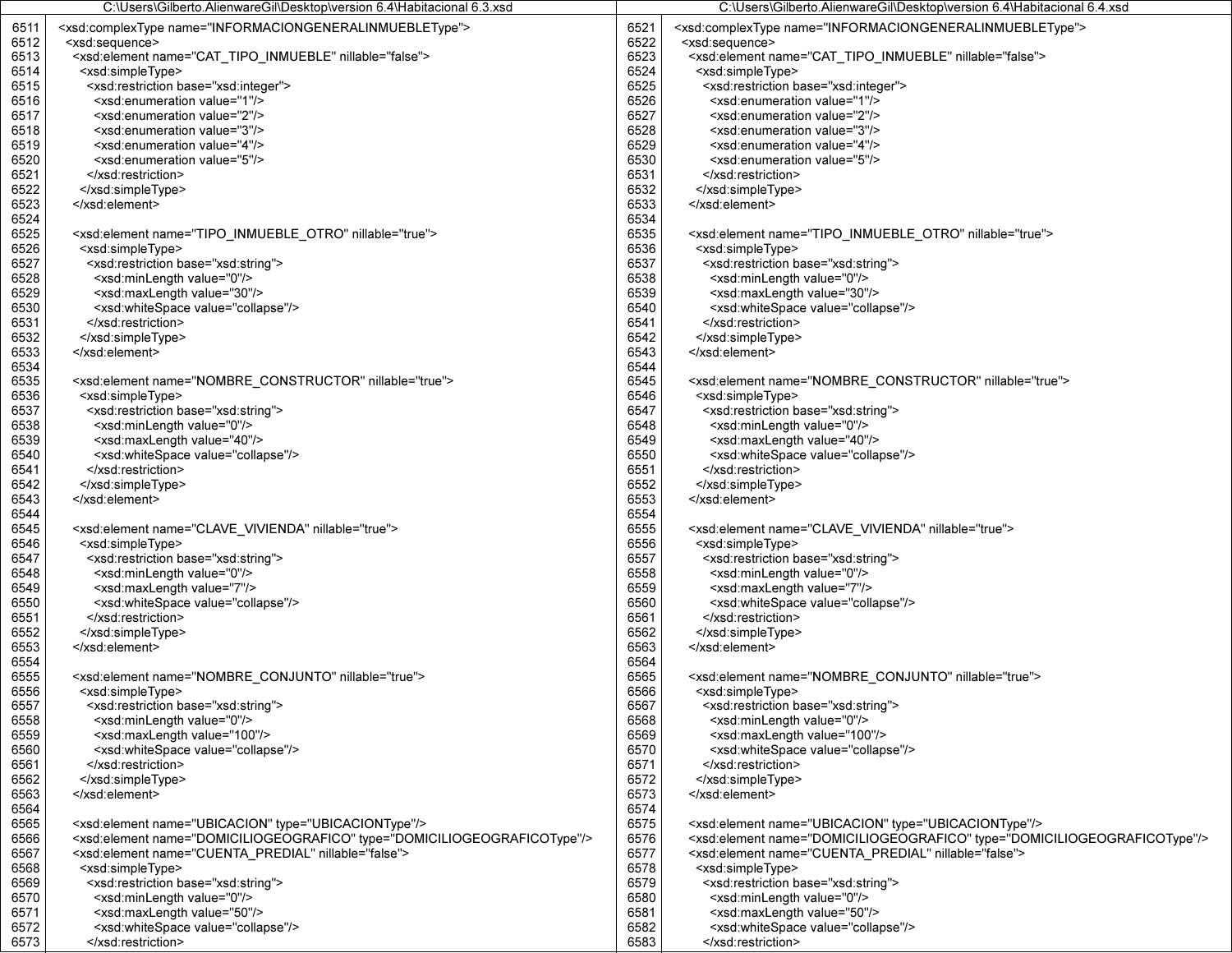|      | C:\Users\Gilberto.AlienwareGil\Desktop\version 6.4\Habitacional 6.3.xsd       |      | C:\Users\Gilberto.AlienwareGil\Desktop\version 6.4\Habitacional 6.4.xsd       |
|------|-------------------------------------------------------------------------------|------|-------------------------------------------------------------------------------|
| 6574 |                                                                               | 6584 |                                                                               |
| 6575 |                                                                               | 6585 |                                                                               |
| 6576 |                                                                               | 6586 |                                                                               |
| 6577 | <xsd:element name="CUENTACATASTRAL" type="CUENTACATASTRALType"></xsd:element> | 6587 | <xsd:element name="CUENTACATASTRAL" type="CUENTACATASTRALType"></xsd:element> |
| 6578 | <xsd:element name="CIUDAD" nillable="false"></xsd:element>                    | 6588 | <xsd:element name="CIUDAD" nillable="false"></xsd:element>                    |
| 6579 | <xsd:simpletype></xsd:simpletype>                                             | 6589 | <xsd:simpletype></xsd:simpletype>                                             |
| 6580 | <xsd:restriction base="xsd:string"></xsd:restriction>                         | 6590 | <xsd:restriction base="xsd:string"></xsd:restriction>                         |
|      |                                                                               |      |                                                                               |
| 6581 | <xsd:minlength value="0"></xsd:minlength>                                     | 6591 | <xsd:minlength value="0"></xsd:minlength>                                     |
| 6582 | <xsd:maxlength value="100"></xsd:maxlength>                                   | 6592 | <xsd:maxlength value="100"></xsd:maxlength>                                   |
| 6583 | <xsd:whitespace value="collapse"></xsd:whitespace>                            | 6593 | <xsd:whitespace value="collapse"></xsd:whitespace>                            |
| 6584 |                                                                               | 6594 |                                                                               |
| 6585 |                                                                               | 6595 |                                                                               |
| 6586 |                                                                               | 6596 |                                                                               |
| 6587 |                                                                               | 6597 |                                                                               |
| 6588 | <xsd:element name="LONGITUD" nillable="false"></xsd:element>                  | 6598 | <xsd:element name="LONGITUD" nillable="false"></xsd:element>                  |
| 6589 | <xsd:simpletype></xsd:simpletype>                                             | 6599 | <xsd:simpletype></xsd:simpletype>                                             |
| 6590 | <xsd:restriction base="xsd:decimal"></xsd:restriction>                        | 6600 | <xsd:restriction base="xsd:decimal"></xsd:restriction>                        |
| 6591 | <xsd:fractiondigits value="7"></xsd:fractiondigits>                           | 6601 | <xsd:fractiondigits value="7"></xsd:fractiondigits>                           |
| 6592 |                                                                               | 6602 |                                                                               |
| 6593 |                                                                               | 6603 |                                                                               |
| 6594 |                                                                               | 6604 |                                                                               |
| 6595 |                                                                               | 6605 |                                                                               |
| 6596 | <xsd:element name="LATITUD" nillable="false"></xsd:element>                   | 6606 | <xsd:element name="LATITUD" nillable="false"></xsd:element>                   |
| 6597 | <xsd:simpletype></xsd:simpletype>                                             | 6607 | <xsd:simpletype></xsd:simpletype>                                             |
| 6598 | <xsd:restriction base="xsd:decimal"></xsd:restriction>                        | 6608 | <xsd:restriction base="xsd:decimal"></xsd:restriction>                        |
| 6599 | <xsd:fractiondigits value="7"></xsd:fractiondigits>                           | 6609 | <xsd:fractiondigits value="7"></xsd:fractiondigits>                           |
| 6600 |                                                                               | 6610 |                                                                               |
| 6601 |                                                                               | 6611 |                                                                               |
|      |                                                                               | 6612 |                                                                               |
| 6602 |                                                                               | 6613 |                                                                               |
| 6603 |                                                                               |      |                                                                               |
| 6604 | <xsd:element name="ALTITUD" nillable="false"></xsd:element>                   | 6614 | <xsd:element name="ALTITUD" nillable="false"></xsd:element>                   |
| 6605 | <xsd:simpletype></xsd:simpletype>                                             | 6615 | <xsd:simpletype></xsd:simpletype>                                             |
| 6606 | <xsd:restriction base="xsd:integer"> </xsd:restriction>                       | 6616 | <xsd:restriction base="xsd:integer"> </xsd:restriction>                       |
| 6607 |                                                                               | 6617 |                                                                               |
| 6608 |                                                                               | 6618 |                                                                               |
| 6609 |                                                                               | 6619 |                                                                               |
| 6610 |                                                                               | 6620 |                                                                               |
| 6611 | <xsd:attribute name="id" type="xsd:string"></xsd:attribute>                   | 6621 | <xsd:attribute name="id" type="xsd:string"></xsd:attribute>                   |
| 6612 |                                                                               | 6622 |                                                                               |
| 6613 | <xsd:complextype name="CUENTACATASTRALType"></xsd:complextype>                | 6623 | <xsd:complextype name="CUENTACATASTRALType"></xsd:complextype>                |
| 6614 | <xsd:sequence></xsd:sequence>                                                 | 6624 | <xsd:sequence></xsd:sequence>                                                 |
| 6615 | <xsd:element name="CLAVE_REGION" nillable="true"></xsd:element>               | 6625 | <xsd:element name="CLAVE_REGION" nillable="true"></xsd:element>               |
| 6616 | <xsd:simpletype></xsd:simpletype>                                             | 6626 | <xsd:simpletype></xsd:simpletype>                                             |
| 6617 | <xsd:restriction base="xsd:string"></xsd:restriction>                         | 6627 | <xsd:restriction base="xsd:string"></xsd:restriction>                         |
| 6618 | <xsd:pattern value="[A-Z0-9]{3}"></xsd:pattern>                               | 6628 | <xsd:pattern value="[A-Z0-9]{3}"></xsd:pattern>                               |
| 6619 |                                                                               | 6629 |                                                                               |
| 6620 |                                                                               | 6630 |                                                                               |
| 6621 |                                                                               | 6631 |                                                                               |
| 6622 |                                                                               | 6632 |                                                                               |
| 6623 | <xsd:element name="CLAVE_MANZANA" nillable="true"></xsd:element>              | 6633 | <xsd:element name="CLAVE_MANZANA" nillable="true"></xsd:element>              |
| 6624 | <xsd:simpletype></xsd:simpletype>                                             | 6634 | <xsd:simpletype></xsd:simpletype>                                             |
| 6625 | <xsd:restriction base="xsd:string"></xsd:restriction>                         | 6635 | <xsd:restriction base="xsd:string"></xsd:restriction>                         |
|      |                                                                               |      |                                                                               |
| 6626 | <xsd:pattern value="[A-Z0-9]{3}"></xsd:pattern>                               | 6636 | <xsd:pattern value="[A-Z0-9]{3}"></xsd:pattern>                               |
| 6627 |                                                                               | 6637 |                                                                               |
| 6628 |                                                                               | 6638 |                                                                               |
| 6629 |                                                                               | 6639 |                                                                               |
| 6630 |                                                                               | 6640 |                                                                               |
| 6631 | <xsd:element name="CLAVE_LOTE" nillable="true"></xsd:element>                 | 6641 | <xsd:element name="CLAVE_LOTE" nillable="true"></xsd:element>                 |
| 6632 | <xsd:simpletype></xsd:simpletype>                                             | 6642 | <xsd:simpletype></xsd:simpletype>                                             |
| 6633 | <xsd:restriction base="xsd:string"></xsd:restriction>                         | 6643 | <xsd:restriction base="xsd:string"></xsd:restriction>                         |
| 6634 | <xsd:pattern value="[A-Z0-9]{2}"></xsd:pattern>                               | 6644 | <xsd:pattern value="[A-Z0-9]{2}"></xsd:pattern>                               |
| 6635 |                                                                               | 6645 |                                                                               |
| 6636 |                                                                               | 6646 |                                                                               |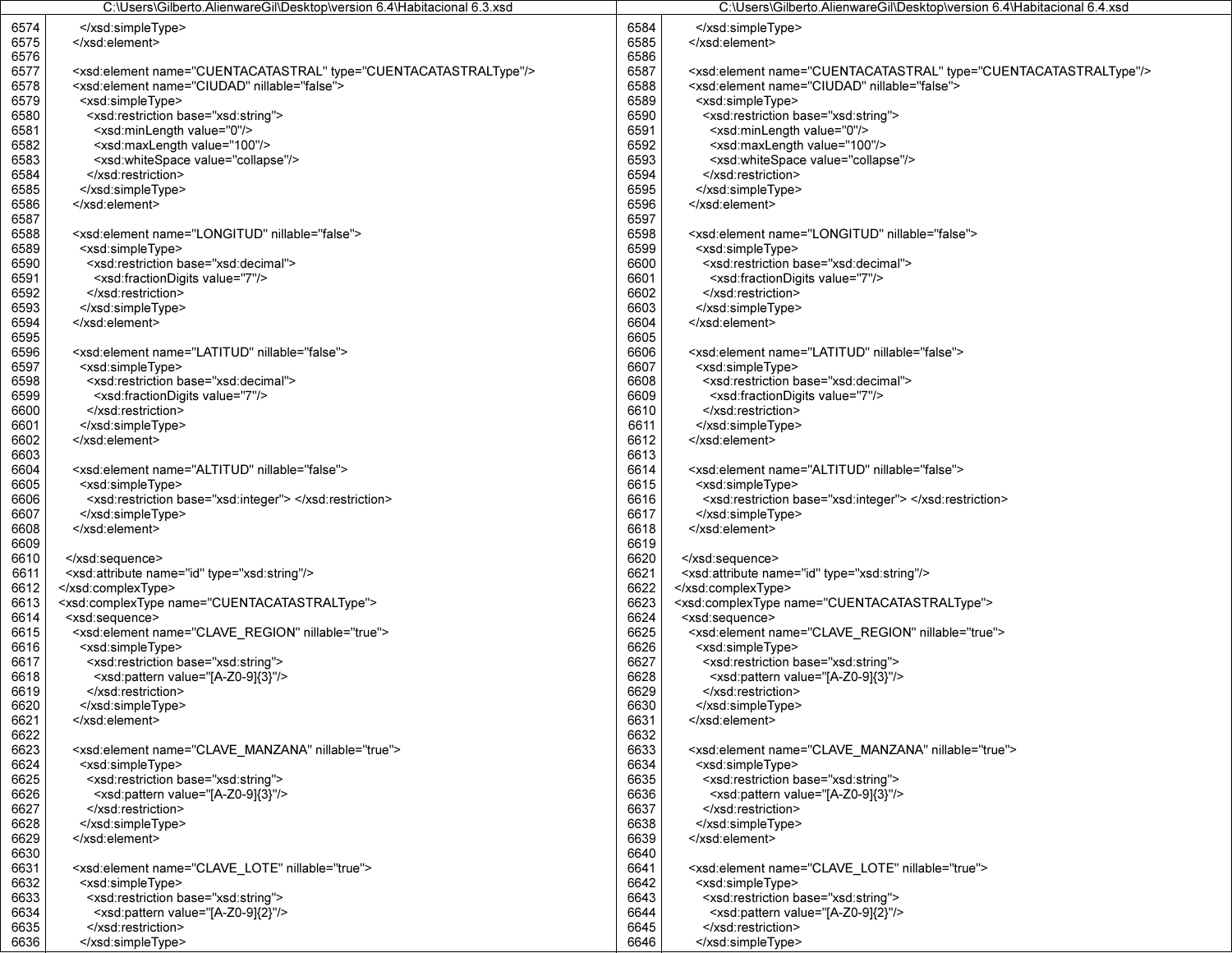|              | C:\Users\Gilberto.AlienwareGil\Desktop\version 6.4\Habitacional 6.3.xsd                         |              | C:\Users\Gilberto.AlienwareGil\Desktop\version 6.4\Habitacional 6.4.xsd                         |
|--------------|-------------------------------------------------------------------------------------------------|--------------|-------------------------------------------------------------------------------------------------|
| 6637         |                                                                                                 | 6647         |                                                                                                 |
| 6638         |                                                                                                 | 6648         |                                                                                                 |
| 6639         | <xsd:element name="CLAVE_LOCALIDAD" nillable="true"></xsd:element>                              | 6649         | <xsd:element name="CLAVE_LOCALIDAD" nillable="true"></xsd:element>                              |
| 6640         | <xsd:simpletype></xsd:simpletype>                                                               | 6650         | <xsd:simpletype></xsd:simpletype>                                                               |
| 6641         | <xsd:restriction base="xsd:string"></xsd:restriction>                                           | 6651         | <xsd:restriction base="xsd:string"></xsd:restriction>                                           |
| 6642         | <xsd:pattern value="[A-Z0-9]{3}"></xsd:pattern>                                                 | 6652         | <xsd:pattern value="[A-Z0-9]{3}"></xsd:pattern>                                                 |
| 6643         |                                                                                                 | 6653         |                                                                                                 |
| 6644         |                                                                                                 | 6654         |                                                                                                 |
| 6645         |                                                                                                 | 6655         |                                                                                                 |
| 6646         |                                                                                                 | 6656         |                                                                                                 |
| 6647         | <xsd:element name="CLAVE_DIGITO" nillable="true"></xsd:element>                                 | 6657         | <xsd:element name="CLAVE_DIGITO" nillable="true"></xsd:element>                                 |
| 6648         | <xsd:simpletype></xsd:simpletype>                                                               | 6658         | <xsd:simpletype></xsd:simpletype>                                                               |
| 6649         | <xsd:restriction base="xsd:string"></xsd:restriction>                                           | 6659         | <xsd:restriction base="xsd:string"></xsd:restriction>                                           |
| 6650         | <xsd:minlength value="0"></xsd:minlength>                                                       | 6660<br>6661 | <xsd:minlength value="0"></xsd:minlength>                                                       |
| 6651<br>6652 | <xsd:maxlength value="1"></xsd:maxlength><br><xsd:whitespace value="collapse"></xsd:whitespace> | 6662         | <xsd:maxlength value="1"></xsd:maxlength><br><xsd:whitespace value="collapse"></xsd:whitespace> |
| 6653         |                                                                                                 | 6663         |                                                                                                 |
| 6654         |                                                                                                 | 6664         |                                                                                                 |
| 6655         |                                                                                                 | 6665         |                                                                                                 |
| 6656         |                                                                                                 | 6666         |                                                                                                 |
| 6657         |                                                                                                 | 6667         |                                                                                                 |
| 6658         |                                                                                                 | 6668         |                                                                                                 |
| 6659         | <xsd:complextype name="DOMICILIOGEOGRAFICOType"></xsd:complextype>                              | 6669         | <xsd:complextype name="DOMICILIOGEOGRAFICOType"></xsd:complextype>                              |
| 6660         | <xsd:sequence></xsd:sequence>                                                                   | 6670         | <xsd:sequence></xsd:sequence>                                                                   |
| 6661         | <xsd:element name="TIPODOMICILIOID" nillable="true"></xsd:element>                              | 6671         | <xsd:element name="TIPODOMICILIOID" nillable="true"></xsd:element>                              |
| 6662         | <xsd:simpletype></xsd:simpletype>                                                               | 6672         | <xsd:simpletype></xsd:simpletype>                                                               |
| 6663         | <xsd:restriction base="xsd:integer"></xsd:restriction>                                          | 6673         | <xsd:restriction base="xsd:integer"></xsd:restriction>                                          |
| 6664         | <xsd:enumeration value="1"></xsd:enumeration>                                                   | 6674         | <xsd:enumeration value="1"></xsd:enumeration>                                                   |
| 6665         | <xsd:enumeration value="2"></xsd:enumeration>                                                   | 6675         | <xsd:enumeration value="2"></xsd:enumeration>                                                   |
| 6666         | <xsd:enumeration value="3"></xsd:enumeration>                                                   | 6676         | <xsd:enumeration value="3"></xsd:enumeration>                                                   |
| 6667         | <xsd:enumeration value="4"></xsd:enumeration>                                                   | 6677         | <xsd:enumeration value="4"></xsd:enumeration>                                                   |
| 6668         |                                                                                                 | 6678         |                                                                                                 |
| 6669<br>6670 | <br>                                                                                            | 6679<br>6680 | <br>                                                                                            |
| 6671         |                                                                                                 | 6681         |                                                                                                 |
| 6672         | <xsd:element name="TIPODOMICILIO" type="TIPODOMICILIOType"></xsd:element>                       | 6682         | <xsd:element name="TIPODOMICILIO" type="TIPODOMICILIOType"></xsd:element>                       |
| 6673         | <xsd:element name="NUMEROEXTERIORNUM" nillable="true"></xsd:element>                            | 6683         | <xsd:element name="NUMEROEXTERIORNUM" nillable="true"></xsd:element>                            |
| 6674         | <xsd:simpletype></xsd:simpletype>                                                               | 6684         | <xsd:simpletype></xsd:simpletype>                                                               |
| 6675         | <xsd:restriction base="xsd:integer"> </xsd:restriction>                                         | 6685         | <xsd:restriction base="xsd:integer"> </xsd:restriction>                                         |
| 6676         |                                                                                                 | 6686         |                                                                                                 |
| 6677         |                                                                                                 | 6687         |                                                                                                 |
| 6678         |                                                                                                 | 6688         |                                                                                                 |
| 6679         | <xsd:element name="NUMEROEXTERIORALFA" nillable="true"></xsd:element>                           | 6689         | <xsd:element name="NUMEROEXTERIORALFA" nillable="true"></xsd:element>                           |
| 6680         | <xsd:simpletype></xsd:simpletype>                                                               | 6690         | <xsd:simpletype></xsd:simpletype>                                                               |
| 6681         | <xsd:restriction base="xsd:string"></xsd:restriction>                                           | 6691         | <xsd:restriction base="xsd:string"></xsd:restriction>                                           |
| 6682         | <xsd:minlength value="0"></xsd:minlength>                                                       | 6692         | <xsd:minlength value="0"></xsd:minlength>                                                       |
| 6683         | <xsd:maxlength value="50"></xsd:maxlength>                                                      | 6693         | <xsd:maxlength value="50"></xsd:maxlength>                                                      |
| 6684<br>6685 | <xsd:whitespace value="collapse"></xsd:whitespace><br>                                          | 6694<br>6695 | <xsd:whitespace value="collapse"></xsd:whitespace><br>                                          |
| 6686         |                                                                                                 | 6696         |                                                                                                 |
| 6687         |                                                                                                 | 6697         |                                                                                                 |
| 6688         |                                                                                                 | 6698         |                                                                                                 |
| 6689         | <xsd:element name="NUMEROEXTERIORANT" nillable="true"></xsd:element>                            | 6699         | <xsd:element name="NUMEROEXTERIORANT" nillable="true"></xsd:element>                            |
| 6690         | <xsd:simpletype></xsd:simpletype>                                                               | 6700         | <xsd:simpletype></xsd:simpletype>                                                               |
| 6691         | <xsd:restriction base="xsd:string"></xsd:restriction>                                           | 6701         | <xsd:restriction base="xsd:string"></xsd:restriction>                                           |
| 6692         | <xsd:minlength value="0"></xsd:minlength>                                                       | 6702         | <xsd:minlength value="0"></xsd:minlength>                                                       |
| 6693         | <xsd:maxlength value="50"></xsd:maxlength>                                                      | 6703         | <xsd:maxlength value="50"></xsd:maxlength>                                                      |
| 6694         | <xsd:whitespace value="collapse"></xsd:whitespace>                                              | 6704         | <xsd:whitespace value="collapse"></xsd:whitespace>                                              |
| 6695         |                                                                                                 | 6705         |                                                                                                 |
| 6696         |                                                                                                 | 6706         |                                                                                                 |
| 6697         |                                                                                                 | 6707         |                                                                                                 |
| 6698         |                                                                                                 | 6708         |                                                                                                 |
| 6699         | <xsd:element name="NUMEROINTERIORNUM" nillable="true"></xsd:element>                            | 6709         | <xsd:element name="NUMEROINTERIORNUM" nillable="true"></xsd:element>                            |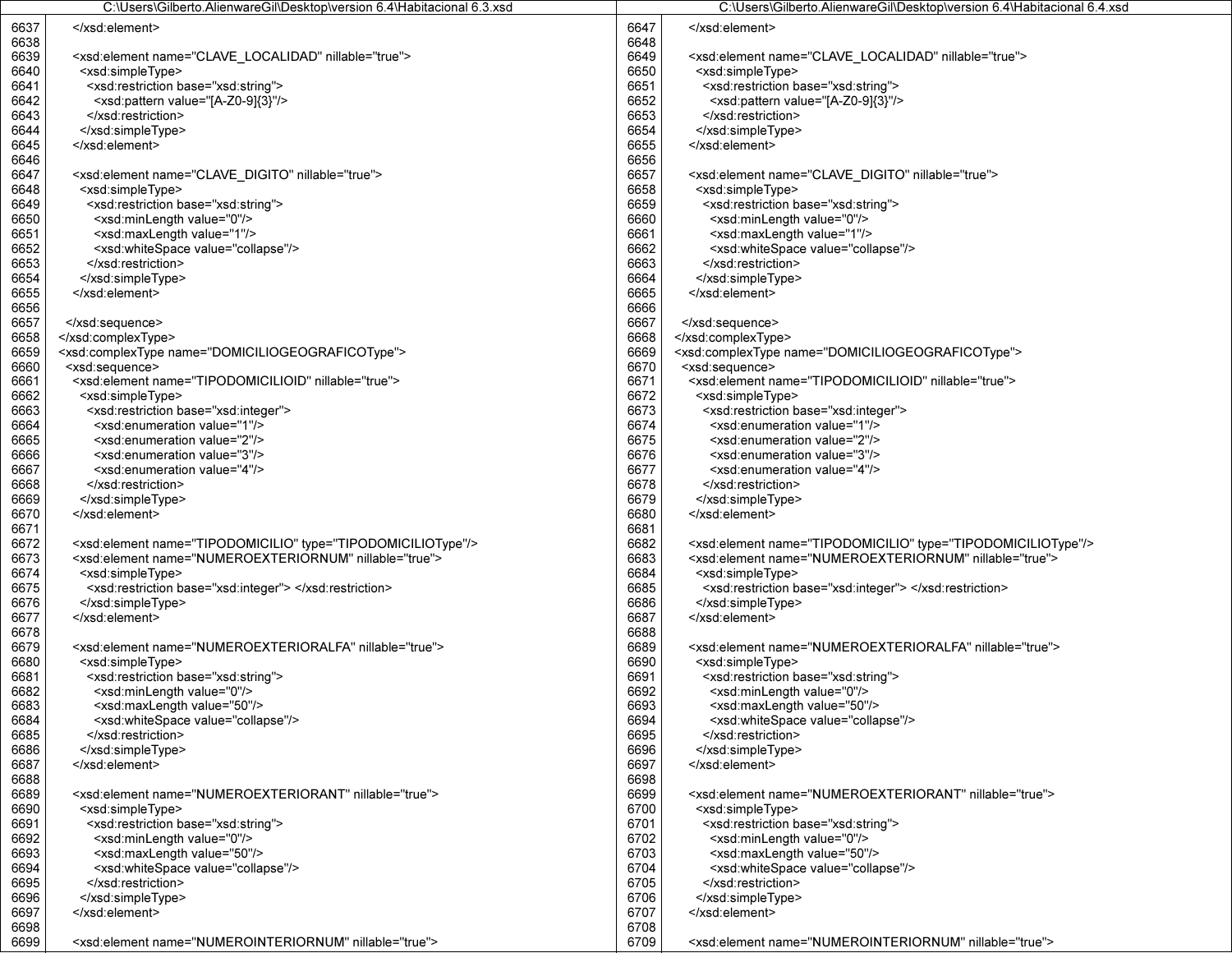|              | C:\Users\Gilberto.AlienwareGil\Desktop\version 6.4\Habitacional 6.3.xsd                        |              | C:\Users\Gilberto.AlienwareGil\Desktop\version 6.4\Habitacional 6.4.xsd                        |
|--------------|------------------------------------------------------------------------------------------------|--------------|------------------------------------------------------------------------------------------------|
| 6700         | <xsd:simpletype></xsd:simpletype>                                                              | 6710         | <xsd:simpletype></xsd:simpletype>                                                              |
| 6701         | <xsd:restriction base="xsd:string"></xsd:restriction>                                          | 6711         | <xsd:restriction base="xsd:string"></xsd:restriction>                                          |
| 6702         | <xsd:minlength value="0"></xsd:minlength>                                                      | 6712         | <xsd:minlength value="0"></xsd:minlength>                                                      |
| 6703         | <xsd:maxlength value="5"></xsd:maxlength>                                                      | 6713         | <xsd:maxlength value="5"></xsd:maxlength>                                                      |
| 6704         | <xsd:whitespace value="collapse"></xsd:whitespace>                                             | 6714         | <xsd:whitespace value="collapse"></xsd:whitespace>                                             |
| 6705         |                                                                                                | 6715         |                                                                                                |
| 6706         |                                                                                                | 6716         |                                                                                                |
| 6707         |                                                                                                | 6717         |                                                                                                |
| 6708         |                                                                                                | 6718         |                                                                                                |
| 6709         | <xsd:element name="NUMEROINTERIORALFA" nillable="true"></xsd:element>                          | 6719         | <xsd:element name="NUMEROINTERIORALFA" nillable="true"></xsd:element>                          |
| 6710         | <xsd:simpletype></xsd:simpletype>                                                              | 6720         | <xsd:simpletype></xsd:simpletype>                                                              |
| 6711         | <xsd:restriction base="xsd:string"></xsd:restriction>                                          | 6721         | <xsd:restriction base="xsd:string"></xsd:restriction>                                          |
| 6712         | <xsd:minlength value="0"></xsd:minlength>                                                      | 6722         | <xsd:minlength value="0"></xsd:minlength>                                                      |
| 6713         | <xsd:maxlength value="50"></xsd:maxlength>                                                     | 6723         | <xsd:maxlength value="50"></xsd:maxlength>                                                     |
| 6714         | <xsd:whitespace value="collapse"></xsd:whitespace>                                             | 6724         | <xsd:whitespace value="collapse"></xsd:whitespace>                                             |
| 6715         |                                                                                                | 6725         |                                                                                                |
| 6716         |                                                                                                | 6726         |                                                                                                |
| 6717         |                                                                                                | 6727         |                                                                                                |
| 6718         |                                                                                                | 6728         |                                                                                                |
| 6719         | <xsd:element name="TIPOASENTAMIENTOID" nillable="true"></xsd:element>                          | 6729         | <xsd:element name="TIPOASENTAMIENTOID" nillable="true"></xsd:element>                          |
| 6720         | <xsd:simpletype></xsd:simpletype>                                                              | 6730         | <xsd:simpletype></xsd:simpletype>                                                              |
| 6721         | <xsd:restriction base="xsd:integer"></xsd:restriction>                                         | 6731         | <xsd:restriction base="xsd:integer"></xsd:restriction>                                         |
| 6722         | <xsd:enumeration value="1"></xsd:enumeration>                                                  | 6732         | <xsd:enumeration value="1"></xsd:enumeration>                                                  |
| 6723         |                                                                                                | 6733         |                                                                                                |
| 6724         | <xsd:enumeration value="2"></xsd:enumeration>                                                  | 6734         | <xsd:enumeration value="2"></xsd:enumeration>                                                  |
|              | <xsd:enumeration value="3"></xsd:enumeration>                                                  | 6735         | <xsd:enumeration value="3"></xsd:enumeration>                                                  |
| 6725<br>6726 | <xsd:enumeration value="4"></xsd:enumeration><br><xsd:enumeration value="5"></xsd:enumeration> | 6736         | <xsd:enumeration value="4"></xsd:enumeration><br><xsd:enumeration value="5"></xsd:enumeration> |
|              |                                                                                                | 6737         |                                                                                                |
| 6727         | <xsd:enumeration value="6"></xsd:enumeration>                                                  |              | <xsd:enumeration value="6"></xsd:enumeration>                                                  |
| 6728         | <xsd:enumeration value="7"></xsd:enumeration>                                                  | 6738<br>6739 | <xsd:enumeration value="7"></xsd:enumeration>                                                  |
| 6729         | <xsd:enumeration value="8"></xsd:enumeration>                                                  |              | <xsd:enumeration value="8"></xsd:enumeration>                                                  |
| 6730         | <xsd:enumeration value="9"></xsd:enumeration>                                                  | 6740         | <xsd:enumeration value="9"></xsd:enumeration>                                                  |
| 6731         | <xsd:enumeration value="10"></xsd:enumeration>                                                 | 6741         | <xsd:enumeration value="10"></xsd:enumeration>                                                 |
| 6732         | <xsd:enumeration value="11"></xsd:enumeration>                                                 | 6742         | <xsd:enumeration value="11"></xsd:enumeration>                                                 |
| 6733         | <xsd:enumeration value="12"></xsd:enumeration>                                                 | 6743         | <xsd:enumeration value="12"></xsd:enumeration>                                                 |
| 6734         | <xsd:enumeration value="13"></xsd:enumeration>                                                 | 6744         | <xsd:enumeration value="13"></xsd:enumeration>                                                 |
| 6735         | <xsd:enumeration value="14"></xsd:enumeration>                                                 | 6745         | <xsd:enumeration value="14"></xsd:enumeration>                                                 |
| 6736         | <xsd:enumeration value="15"></xsd:enumeration>                                                 | 6746         | <xsd:enumeration value="15"></xsd:enumeration>                                                 |
| 6737         | <xsd:enumeration value="16"></xsd:enumeration>                                                 | 6747         | <xsd:enumeration value="16"></xsd:enumeration>                                                 |
| 6738         | <xsd:enumeration value="17"></xsd:enumeration>                                                 | 6748         | <xsd:enumeration value="17"></xsd:enumeration>                                                 |
| 6739         | <xsd:enumeration value="18"></xsd:enumeration>                                                 | 6749         | <xsd:enumeration value="18"></xsd:enumeration>                                                 |
| 6740         | <xsd:enumeration value="19"></xsd:enumeration>                                                 | 6750         | <xsd:enumeration value="19"></xsd:enumeration>                                                 |
| 6741         | <xsd:enumeration value="20"></xsd:enumeration>                                                 | 6751         | <xsd:enumeration value="20"></xsd:enumeration>                                                 |
| 6742         | <xsd:enumeration value="21"></xsd:enumeration>                                                 | 6752         | <xsd:enumeration value="21"></xsd:enumeration>                                                 |
| 6743         | <xsd:enumeration value="22"></xsd:enumeration>                                                 | 6753         | <xsd:enumeration value="22"></xsd:enumeration>                                                 |
| 6744         | <xsd:enumeration value="23"></xsd:enumeration>                                                 | 6754<br>6755 | <xsd:enumeration value="23"></xsd:enumeration>                                                 |
| 6745         | <xsd:enumeration value="24"></xsd:enumeration>                                                 |              | <xsd:enumeration value="24"></xsd:enumeration>                                                 |
| 6746         | <xsd:enumeration value="25"></xsd:enumeration>                                                 | 6756         | <xsd:enumeration value="25"></xsd:enumeration>                                                 |
| 6747         | <xsd:enumeration value="26"></xsd:enumeration>                                                 | 6757         | <xsd:enumeration value="26"></xsd:enumeration>                                                 |
| 6748         | <xsd:enumeration value="27"></xsd:enumeration>                                                 | 6758         | <xsd:enumeration value="27"></xsd:enumeration>                                                 |
| 6749         | <xsd:enumeration value="28"></xsd:enumeration>                                                 | 6759         | <xsd:enumeration value="28"></xsd:enumeration>                                                 |
| 6750         | <xsd:enumeration value="29"></xsd:enumeration>                                                 | 6760         | <xsd:enumeration value="29"></xsd:enumeration>                                                 |
| 6751         | <xsd:enumeration value="30"></xsd:enumeration>                                                 | 6761         | <xsd:enumeration value="30"></xsd:enumeration>                                                 |
| 6752         | <xsd:enumeration value="31"></xsd:enumeration>                                                 | 6762         | <xsd:enumeration value="31"></xsd:enumeration>                                                 |
| 6753         | <xsd:enumeration value="32"></xsd:enumeration>                                                 | 6763         | <xsd:enumeration value="32"></xsd:enumeration>                                                 |
| 6754         | <xsd:enumeration value="33"></xsd:enumeration>                                                 | 6764         | <xsd:enumeration value="33"></xsd:enumeration>                                                 |
| 6755         | <xsd:enumeration value="34"></xsd:enumeration>                                                 | 6765         | <xsd:enumeration value="34"></xsd:enumeration>                                                 |
| 6756         | <xsd:enumeration value="35"></xsd:enumeration>                                                 | 6766         | <xsd:enumeration value="35"></xsd:enumeration>                                                 |
| 6757         | <xsd:enumeration value="36"></xsd:enumeration>                                                 | 6767         | <xsd:enumeration value="36"></xsd:enumeration>                                                 |
| 6758         | <xsd:enumeration value="37"></xsd:enumeration>                                                 | 6768         | <xsd:enumeration value="37"></xsd:enumeration>                                                 |
| 6759         | <xsd:enumeration value="38"></xsd:enumeration>                                                 | 6769         | <xsd:enumeration value="38"></xsd:enumeration>                                                 |
| 6760         | <xsd:enumeration value="39"></xsd:enumeration>                                                 | 6770         | <xsd:enumeration value="39"></xsd:enumeration>                                                 |
| 6761         | <xsd:enumeration value="40"></xsd:enumeration>                                                 | 6771         | <xsd:enumeration value="40"></xsd:enumeration>                                                 |
| 6762         | <xsd:enumeration value="41"></xsd:enumeration>                                                 | 6772         | <xsd:enumeration value="41"></xsd:enumeration>                                                 |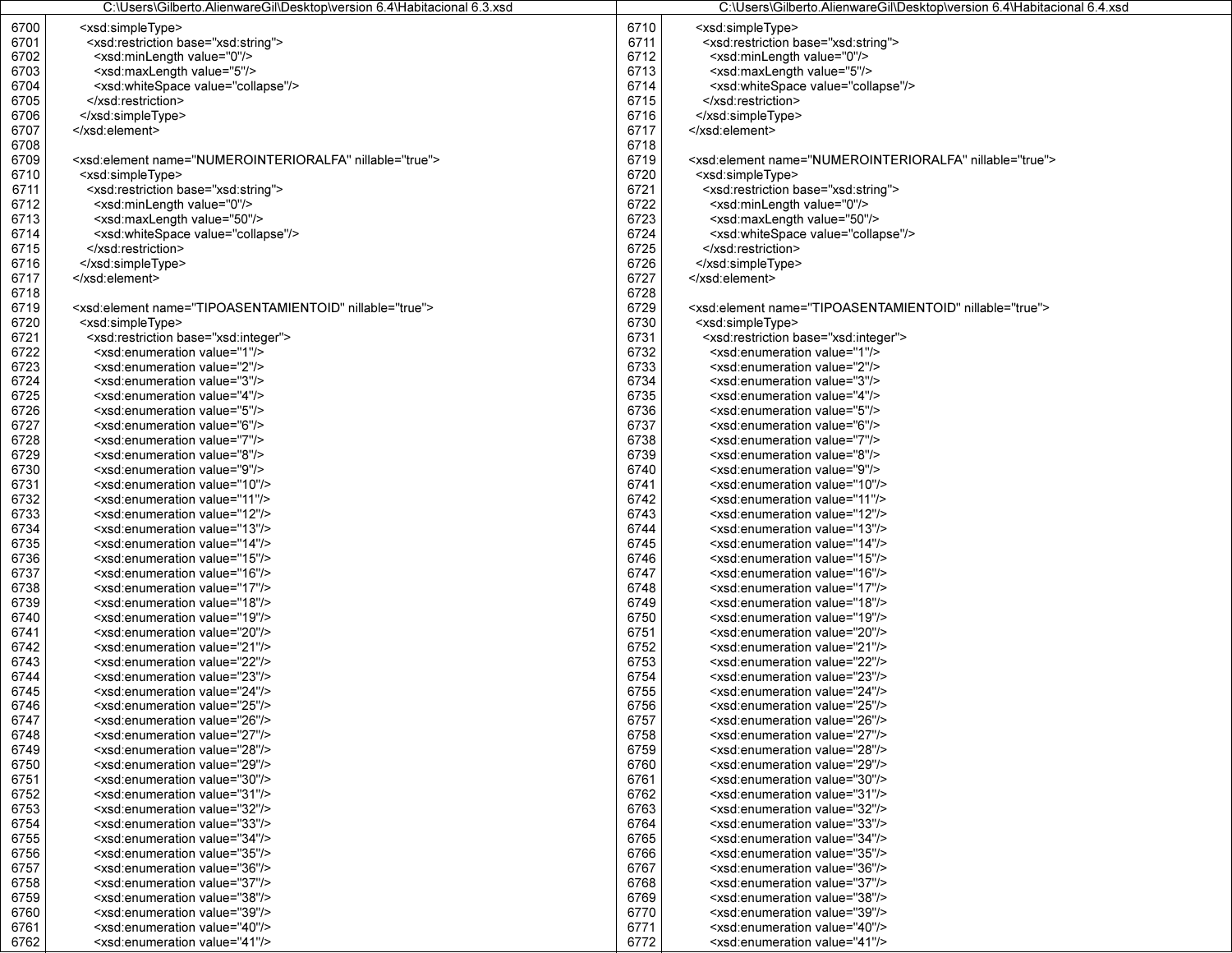|      | C:\Users\Gilberto.AlienwareGil\Desktop\version 6.4\Habitacional 6.3.xsd |      | C:\Users\Gilberto.AlienwareGil\Desktop\version 6.4\Habitacional 6.4.xsd                      |
|------|-------------------------------------------------------------------------|------|----------------------------------------------------------------------------------------------|
| 6763 | <xsd:enumeration value="42"></xsd:enumeration>                          | 6773 | <xsd:enumeration value="42"></xsd:enumeration>                                               |
| 6764 | <xsd:enumeration value="43"></xsd:enumeration>                          | 6774 | <xsd:enumeration value="43"></xsd:enumeration>                                               |
| 6765 | $\le$ /xsd:restriction>                                                 | 6775 |                                                                                              |
| 6766 |                                                                         | 6776 |                                                                                              |
| 6767 |                                                                         | 6777 |                                                                                              |
|      |                                                                         |      |                                                                                              |
| 6768 |                                                                         | 6778 |                                                                                              |
| 6769 | <xsd:element name="NOMBREASENTAMIENTO" nillable="true"></xsd:element>   | 6779 | <xsd:element name="NOMBREASENTAMIENTO" nillable="true"></xsd:element>                        |
| 6770 | <xsd:simpletype></xsd:simpletype>                                       | 6780 | <xsd:simpletype></xsd:simpletype>                                                            |
| 6771 | <xsd:restriction base="xsd:string"></xsd:restriction>                   | 6781 | <xsd:restriction base="xsd:string"></xsd:restriction>                                        |
| 6772 | <xsd:minlength value="1"></xsd:minlength>                               | 6782 | <xsd:minlength value="1"></xsd:minlength>                                                    |
| 6773 | <xsd:maxlength value="100"></xsd:maxlength>                             | 6783 | <xsd:maxlength value="100"></xsd:maxlength>                                                  |
| 6774 | <xsd:whitespace value="collapse"></xsd:whitespace>                      | 6784 | <xsd:whitespace value="collapse"></xsd:whitespace>                                           |
| 6775 |                                                                         | 6785 |                                                                                              |
| 6776 |                                                                         | 6786 |                                                                                              |
| 6777 |                                                                         | 6787 |                                                                                              |
| 6778 |                                                                         | 6788 |                                                                                              |
| 6779 | <xsd:element name="CODIGOPOSTAL" nillable="true"></xsd:element>         | 6789 | <xsd:element name="CODIGOPOSTAL" nillable="true"></xsd:element>                              |
| 6780 | <xsd:simpletype></xsd:simpletype>                                       | 6790 | <xsd:simpletype></xsd:simpletype>                                                            |
| 6781 | <xsd:restriction base="xsd:string"></xsd:restriction>                   | 6791 | <xsd:restriction base="xsd:string"></xsd:restriction>                                        |
| 6782 | <xsd:minlength value="1"></xsd:minlength>                               | 6792 | <xsd:minlength value="1"></xsd:minlength>                                                    |
| 6783 | <xsd:maxlength value="5"></xsd:maxlength>                               | 6793 | <xsd:maxlength value="5"></xsd:maxlength>                                                    |
|      |                                                                         |      |                                                                                              |
| 6784 | <xsd:whitespace value="collapse"></xsd:whitespace>                      | 6794 | <xsd:whitespace value="collapse"></xsd:whitespace>                                           |
| 6785 |                                                                         | 6795 |                                                                                              |
| 6786 |                                                                         | 6796 |                                                                                              |
| 6787 |                                                                         | 6797 |                                                                                              |
| 6788 |                                                                         | 6798 |                                                                                              |
| 6789 | <xsd:element name="LOCALIDADID" nillable="true"></xsd:element>          | 6799 | <xsd:element name="LOCALIDADID" nillable="true"></xsd:element>                               |
| 6790 | <xsd:simpletype></xsd:simpletype>                                       | 6800 | <xsd:simpletype></xsd:simpletype>                                                            |
| 6791 | <xsd:restriction base="xsd:string"></xsd:restriction>                   | 6801 | <xsd:restriction base="xsd:string"></xsd:restriction>                                        |
| 6792 | <xsd:minlength value="1"></xsd:minlength>                               | 6802 | <xsd:minlength value="1"></xsd:minlength>                                                    |
| 6793 | <xsd:maxlength value="4"></xsd:maxlength>                               | 6803 | <xsd:maxlength value="4"></xsd:maxlength>                                                    |
| 6794 | <xsd:whitespace value="collapse"></xsd:whitespace>                      | 6804 | <xsd:whitespace value="collapse"></xsd:whitespace>                                           |
| 6795 |                                                                         | 6805 |                                                                                              |
| 6796 |                                                                         | 6806 |                                                                                              |
| 6797 |                                                                         | 6807 |                                                                                              |
| 6798 |                                                                         | 6808 |                                                                                              |
| 6799 | <xsd:element name="MUNICIPIOID" nillable="true"></xsd:element>          | 6809 | <xsd:element name="MUNICIPIOID" nillable="true"></xsd:element>                               |
| 6800 | <xsd:simpletype></xsd:simpletype>                                       | 6810 | <xsd:simpletype></xsd:simpletype>                                                            |
| 6801 | <xsd:restriction base="xsd:string"></xsd:restriction>                   | 6811 | <xsd:restriction base="xsd:string"></xsd:restriction>                                        |
| 6802 | <xsd:minlength value="3"></xsd:minlength>                               | 6812 | <xsd:minlength value="3"></xsd:minlength>                                                    |
| 6803 | <xsd:maxlength value="3"></xsd:maxlength>                               | 6813 | <xsd:maxlength value="3"></xsd:maxlength>                                                    |
| 6804 | <xsd:whitespace value="collapse"></xsd:whitespace>                      | 6814 | <xsd:whitespace value="collapse"></xsd:whitespace>                                           |
| 6805 |                                                                         | 6815 |                                                                                              |
| 6806 |                                                                         | 6816 |                                                                                              |
| 6807 |                                                                         | 6817 |                                                                                              |
| 6808 |                                                                         | 6818 |                                                                                              |
| 6809 | <xsd:element name="ESTADOID" nillable="true"></xsd:element>             | 6819 | <xsd:element name="ESTADOID" nillable="true"></xsd:element>                                  |
| 6810 | <xsd:simpletype></xsd:simpletype>                                       | 6820 | <xsd:simpletype></xsd:simpletype>                                                            |
| 6811 | <xsd:restriction base="xsd:string"></xsd:restriction>                   | 6821 | <xsd:restriction base="xsd:string"></xsd:restriction>                                        |
| 6812 | <xsd:minlength value="2"></xsd:minlength>                               | 6822 | <xsd:minlength value="2"></xsd:minlength>                                                    |
| 6813 | <xsd:maxlength value="2"></xsd:maxlength>                               | 6823 | <xsd:maxlength value="2"></xsd:maxlength>                                                    |
| 6814 | <xsd:whitespace value="collapse"></xsd:whitespace>                      | 6824 | <xsd:whitespace value="collapse"></xsd:whitespace>                                           |
| 6815 |                                                                         | 6825 |                                                                                              |
| 6816 |                                                                         | 6826 |                                                                                              |
| 6817 |                                                                         | 6827 |                                                                                              |
| 6818 |                                                                         | 6828 |                                                                                              |
| 6819 | <xsd:element name="TIPOVIALIDADIDREF1" nillable="true"></xsd:element>   | 6829 | <xsd:element name="TIPOVIALIDADIDREF1" nillable="true"></xsd:element>                        |
| 6820 | <xsd:simpletype></xsd:simpletype>                                       | 6830 |                                                                                              |
| 6821 | <xsd:restriction base="xsd:integer"></xsd:restriction>                  | 6831 | <xsd:simpletype><br/><xsd:restriction base="xsd:integer"></xsd:restriction></xsd:simpletype> |
| 6822 | <xsd:enumeration value="0"></xsd:enumeration>                           | 6832 | <xsd:enumeration value="0"></xsd:enumeration>                                                |
| 6823 |                                                                         | 6833 |                                                                                              |
| 6824 | <xsd:enumeration value="1"></xsd:enumeration>                           | 6834 | <xsd:enumeration value="1"></xsd:enumeration>                                                |
|      | <xsd:enumeration value="2"></xsd:enumeration>                           |      | <xsd:enumeration value="2"></xsd:enumeration>                                                |
| 6825 | <xsd:enumeration value="3"></xsd:enumeration>                           | 6835 | <xsd:enumeration value="3"></xsd:enumeration>                                                |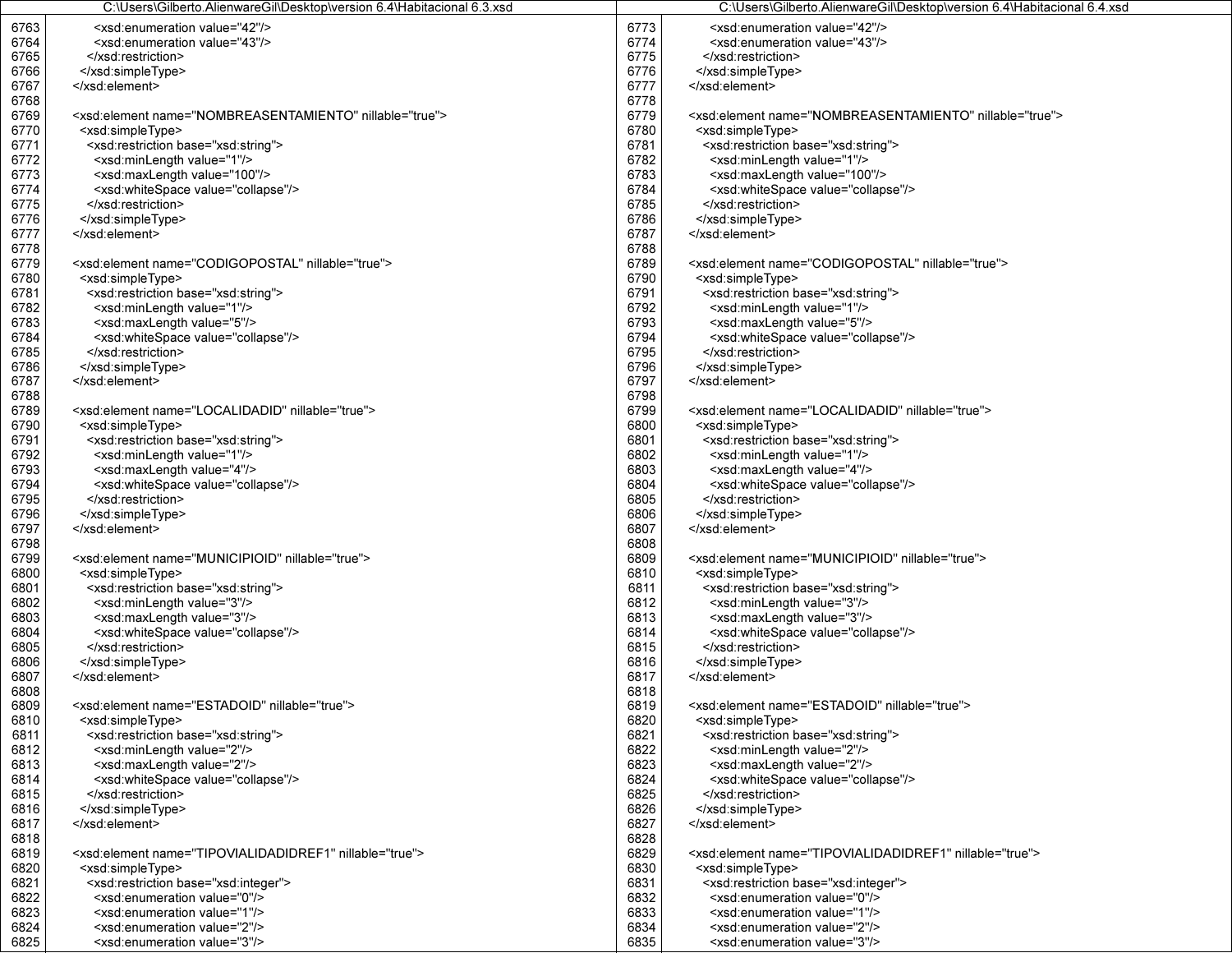|      | C:\Users\Gilberto.AlienwareGil\Desktop\version 6.4\Habitacional 6.3.xsd |      | C:\Users\Gilberto.AlienwareGil\Desktop\version 6.4\Habitacional 6.4.xsd |
|------|-------------------------------------------------------------------------|------|-------------------------------------------------------------------------|
| 6826 | <xsd:enumeration value="4"></xsd:enumeration>                           | 6836 | <xsd:enumeration value="4"></xsd:enumeration>                           |
| 6827 | <xsd:enumeration value="5"></xsd:enumeration>                           | 6837 | <xsd:enumeration value="5"></xsd:enumeration>                           |
| 6828 | <xsd:enumeration value="6"></xsd:enumeration>                           | 6838 | <xsd:enumeration value="6"></xsd:enumeration>                           |
| 6829 | <xsd:enumeration value="7"></xsd:enumeration>                           | 6839 | <xsd:enumeration value="7"></xsd:enumeration>                           |
|      |                                                                         |      |                                                                         |
| 6830 | <xsd:enumeration value="8"></xsd:enumeration>                           | 6840 | <xsd:enumeration value="8"></xsd:enumeration>                           |
| 6831 | <xsd:enumeration value="9"></xsd:enumeration>                           | 6841 | <xsd:enumeration value="9"></xsd:enumeration>                           |
| 6832 | <xsd:enumeration value="10"></xsd:enumeration>                          | 6842 | <xsd:enumeration value="10"></xsd:enumeration>                          |
| 6833 | <xsd:enumeration value="11"></xsd:enumeration>                          | 6843 | <xsd:enumeration value="11"></xsd:enumeration>                          |
| 6834 | <xsd:enumeration value="12"></xsd:enumeration>                          | 6844 | <xsd:enumeration value="12"></xsd:enumeration>                          |
| 6835 | <xsd:enumeration value="13"></xsd:enumeration>                          | 6845 | <xsd:enumeration value="13"></xsd:enumeration>                          |
| 6836 | <xsd:enumeration value="14"></xsd:enumeration>                          | 6846 | <xsd:enumeration value="14"></xsd:enumeration>                          |
| 6837 | <xsd:enumeration value="15"></xsd:enumeration>                          | 6847 | <xsd:enumeration value="15"></xsd:enumeration>                          |
| 6838 | <xsd:enumeration value="16"></xsd:enumeration>                          | 6848 | <xsd:enumeration value="16"></xsd:enumeration>                          |
| 6839 | <xsd:enumeration value="17"></xsd:enumeration>                          | 6849 | <xsd:enumeration value="17"></xsd:enumeration>                          |
| 6840 | <xsd:enumeration value="18"></xsd:enumeration>                          | 6850 | <xsd:enumeration value="18"></xsd:enumeration>                          |
| 6841 | <xsd:enumeration value="19"></xsd:enumeration>                          | 6851 | <xsd:enumeration value="19"></xsd:enumeration>                          |
| 6842 | <xsd:enumeration value="20"></xsd:enumeration>                          | 6852 | <xsd:enumeration value="20"></xsd:enumeration>                          |
| 6843 | <xsd:enumeration value="21"></xsd:enumeration>                          | 6853 | <xsd:enumeration value="21"></xsd:enumeration>                          |
| 6844 | <xsd:enumeration value="22"></xsd:enumeration>                          | 6854 | <xsd:enumeration value="22"></xsd:enumeration>                          |
| 6845 | <xsd:enumeration value="23"></xsd:enumeration>                          | 6855 | <xsd:enumeration value="23"></xsd:enumeration>                          |
|      |                                                                         |      |                                                                         |
| 6846 | <xsd:enumeration value="24"></xsd:enumeration>                          | 6856 | <xsd:enumeration value="24"></xsd:enumeration>                          |
| 6847 | <xsd:enumeration value="25"></xsd:enumeration>                          | 6857 | <xsd:enumeration value="25"></xsd:enumeration>                          |
| 6848 | <xsd:enumeration value="26"></xsd:enumeration>                          | 6858 | <xsd:enumeration value="26"></xsd:enumeration>                          |
| 6849 |                                                                         | 6859 |                                                                         |
| 6850 |                                                                         | 6860 |                                                                         |
| 6851 |                                                                         | 6861 |                                                                         |
| 6852 |                                                                         | 6862 |                                                                         |
| 6853 | <xsd:element name="NOMBREVIALIDADREF1" nillable="true"></xsd:element>   | 6863 | <xsd:element name="NOMBREVIALIDADREF1" nillable="true"></xsd:element>   |
| 6854 | <xsd:simpletype></xsd:simpletype>                                       | 6864 | <xsd:simpletype></xsd:simpletype>                                       |
| 6855 | <xsd:restriction base="xsd:string"></xsd:restriction>                   | 6865 | <xsd:restriction base="xsd:string"></xsd:restriction>                   |
| 6856 | <xsd:minlength value="1"></xsd:minlength>                               | 6866 | <xsd:minlength value="1"></xsd:minlength>                               |
| 6857 | <xsd:maxlength value="100"></xsd:maxlength>                             | 6867 | <xsd:maxlength value="100"></xsd:maxlength>                             |
| 6858 | <xsd:whitespace value="collapse"></xsd:whitespace>                      | 6868 | <xsd:whitespace value="collapse"></xsd:whitespace>                      |
| 6859 |                                                                         | 6869 |                                                                         |
| 6860 |                                                                         | 6870 |                                                                         |
| 6861 |                                                                         | 6871 |                                                                         |
| 6862 |                                                                         | 6872 |                                                                         |
| 6863 | <xsd:element name="CLAVEVIALIDADREF1" nillable="true"></xsd:element>    | 6873 | <xsd:element name="CLAVEVIALIDADREF1" nillable="true"></xsd:element>    |
| 6864 | <xsd:simpletype></xsd:simpletype>                                       | 6874 | <xsd:simpletype></xsd:simpletype>                                       |
| 6865 | <xsd:restriction base="xsd:integer"> </xsd:restriction>                 | 6875 | <xsd:restriction base="xsd:integer"> </xsd:restriction>                 |
| 6866 |                                                                         | 6876 |                                                                         |
| 6867 |                                                                         | 6877 |                                                                         |
| 6868 |                                                                         | 6878 |                                                                         |
| 6869 | <xsd:element name="TIPOVIALIDADIDREF2" nillable="true"></xsd:element>   | 6879 | <xsd:element name="TIPOVIALIDADIDREF2" nillable="true"></xsd:element>   |
| 6870 | <xsd:simpletype></xsd:simpletype>                                       | 6880 | <xsd:simpletype></xsd:simpletype>                                       |
| 6871 | <xsd:restriction base="xsd:integer"></xsd:restriction>                  | 6881 | <xsd:restriction base="xsd:integer"></xsd:restriction>                  |
| 6872 | <xsd:enumeration value="0"></xsd:enumeration>                           | 6882 | <xsd:enumeration value="0"></xsd:enumeration>                           |
| 6873 | <xsd:enumeration value="1"></xsd:enumeration>                           | 6883 | <xsd:enumeration value="1"></xsd:enumeration>                           |
| 6874 | <xsd:enumeration value="2"></xsd:enumeration>                           | 6884 | <xsd:enumeration value="2"></xsd:enumeration>                           |
| 6875 | <xsd:enumeration value="3"></xsd:enumeration>                           | 6885 | <xsd:enumeration value="3"></xsd:enumeration>                           |
| 6876 | <xsd:enumeration value="4"></xsd:enumeration>                           | 6886 | <xsd:enumeration value="4"></xsd:enumeration>                           |
| 6877 | <xsd:enumeration value="5"></xsd:enumeration>                           | 6887 | <xsd:enumeration value="5"></xsd:enumeration>                           |
| 6878 |                                                                         |      | <xsd:enumeration value="6"></xsd:enumeration>                           |
|      | <xsd:enumeration value="6"></xsd:enumeration>                           | 6888 |                                                                         |
| 6879 | <xsd:enumeration value="7"></xsd:enumeration>                           | 6889 | <xsd:enumeration value="7"></xsd:enumeration>                           |
| 6880 | <xsd:enumeration value="8"></xsd:enumeration>                           | 6890 | <xsd:enumeration value="8"></xsd:enumeration>                           |
| 6881 | <xsd:enumeration value="9"></xsd:enumeration>                           | 6891 | <xsd:enumeration value="9"></xsd:enumeration>                           |
| 6882 | <xsd:enumeration value="10"></xsd:enumeration>                          | 6892 | <xsd:enumeration value="10"></xsd:enumeration>                          |
| 6883 | <xsd:enumeration value="11"></xsd:enumeration>                          | 6893 | <xsd:enumeration value="11"></xsd:enumeration>                          |
| 6884 | <xsd:enumeration value="12"></xsd:enumeration>                          | 6894 | <xsd:enumeration value="12"></xsd:enumeration>                          |
| 6885 | <xsd:enumeration value="13"></xsd:enumeration>                          | 6895 | <xsd:enumeration value="13"></xsd:enumeration>                          |
| 6886 | <xsd:enumeration value="14"></xsd:enumeration>                          | 6896 | <xsd:enumeration value="14"></xsd:enumeration>                          |
| 6887 | <xsd:enumeration value="15"></xsd:enumeration>                          | 6897 | <xsd:enumeration value="15"></xsd:enumeration>                          |
| 6888 | <xsd:enumeration value="16"></xsd:enumeration>                          | 6898 | <xsd:enumeration value="16"></xsd:enumeration>                          |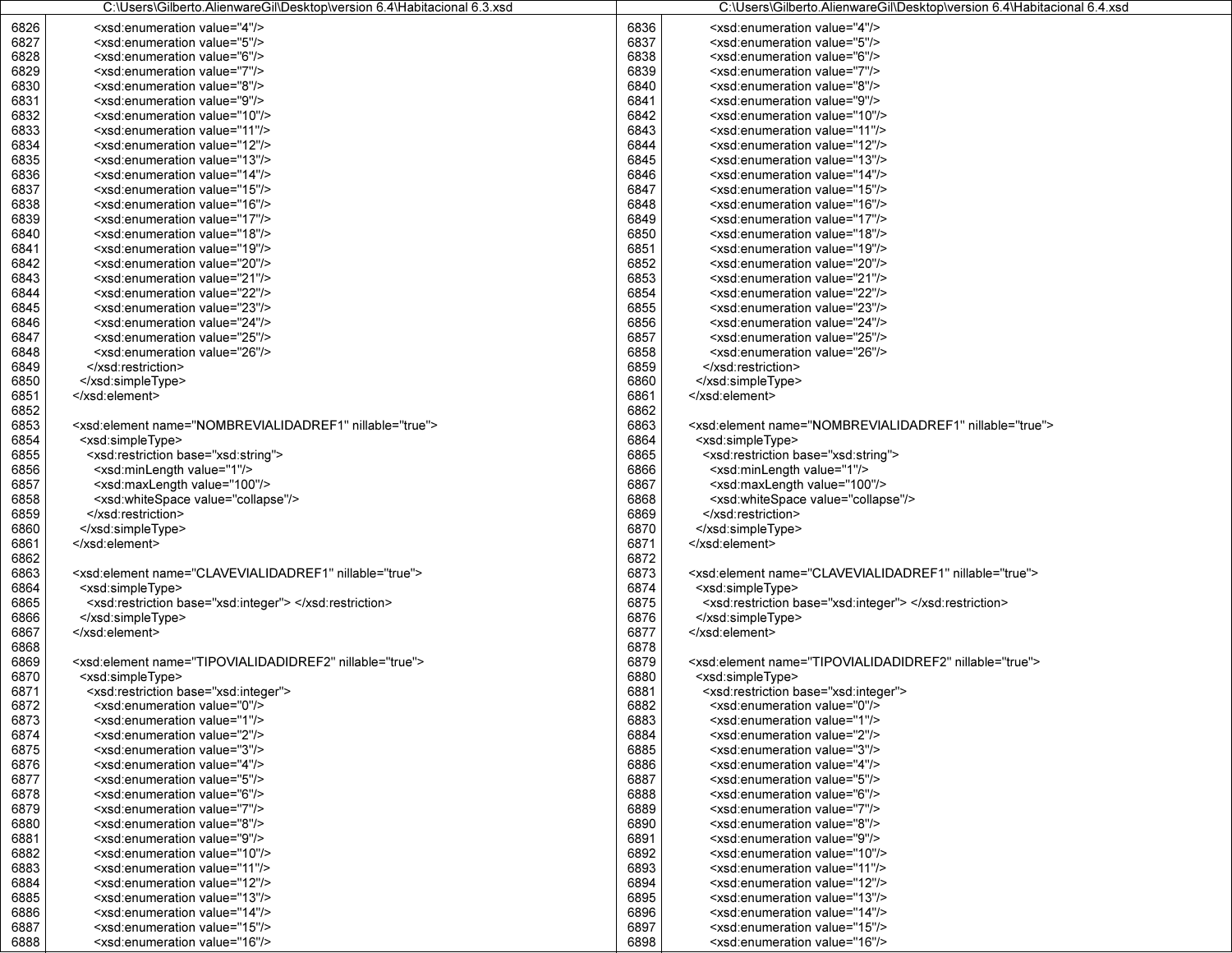|      | C:\Users\Gilberto.AlienwareGil\Desktop\version 6.4\Habitacional 6.3.xsd |      | C:\Users\Gilberto.AlienwareGil\Desktop\version 6.4\Habitacional 6.4.xsd |
|------|-------------------------------------------------------------------------|------|-------------------------------------------------------------------------|
| 6889 | <xsd:enumeration value="17"></xsd:enumeration>                          | 6899 | <xsd:enumeration value="17"></xsd:enumeration>                          |
| 6890 | <xsd:enumeration value="18"></xsd:enumeration>                          | 6900 | <xsd:enumeration value="18"></xsd:enumeration>                          |
| 6891 | <xsd:enumeration value="19"></xsd:enumeration>                          | 6901 | <xsd:enumeration value="19"></xsd:enumeration>                          |
| 6892 | <xsd:enumeration value="20"></xsd:enumeration>                          | 6902 | <xsd:enumeration value="20"></xsd:enumeration>                          |
|      |                                                                         |      |                                                                         |
| 6893 | <xsd:enumeration value="21"></xsd:enumeration>                          | 6903 | <xsd:enumeration value="21"></xsd:enumeration>                          |
| 6894 | <xsd:enumeration value="22"></xsd:enumeration>                          | 6904 | <xsd:enumeration value="22"></xsd:enumeration>                          |
| 6895 | <xsd:enumeration value="23"></xsd:enumeration>                          | 6905 | <xsd:enumeration value="23"></xsd:enumeration>                          |
| 6896 | <xsd:enumeration value="24"></xsd:enumeration>                          | 6906 | <xsd:enumeration value="24"></xsd:enumeration>                          |
| 6897 | <xsd:enumeration value="25"></xsd:enumeration>                          | 6907 | <xsd:enumeration value="25"></xsd:enumeration>                          |
| 6898 | <xsd:enumeration value="26"></xsd:enumeration>                          | 6908 | <xsd:enumeration value="26"></xsd:enumeration>                          |
| 6899 |                                                                         | 6909 |                                                                         |
| 6900 |                                                                         | 6910 |                                                                         |
| 6901 |                                                                         | 6911 |                                                                         |
| 6902 |                                                                         | 6912 |                                                                         |
| 6903 | <xsd:element name="NOMBREVIALIDADREF2" nillable="true"></xsd:element>   | 6913 | <xsd:element name="NOMBREVIALIDADREF2" nillable="true"></xsd:element>   |
| 6904 | <xsd:simpletype></xsd:simpletype>                                       | 6914 | <xsd:simpletype></xsd:simpletype>                                       |
| 6905 | <xsd:restriction base="xsd:string"></xsd:restriction>                   | 6915 | <xsd:restriction base="xsd:string"></xsd:restriction>                   |
| 6906 | <xsd:minlength value="1"></xsd:minlength>                               | 6916 | <xsd:minlength value="1"></xsd:minlength>                               |
| 6907 | <xsd:maxlength value="100"></xsd:maxlength>                             | 6917 | <xsd:maxlength value="100"></xsd:maxlength>                             |
| 6908 |                                                                         | 6918 |                                                                         |
|      | <xsd:whitespace value="collapse"></xsd:whitespace>                      |      | <xsd:whitespace value="collapse"></xsd:whitespace>                      |
| 6909 |                                                                         | 6919 |                                                                         |
| 6910 |                                                                         | 6920 |                                                                         |
| 6911 |                                                                         | 6921 |                                                                         |
| 6912 |                                                                         | 6922 |                                                                         |
| 6913 | <xsd:element name="CLAVEVIALIDADREF2" nillable="true"></xsd:element>    | 6923 | <xsd:element name="CLAVEVIALIDADREF2" nillable="true"></xsd:element>    |
| 6914 | <xsd:simpletype></xsd:simpletype>                                       | 6924 | <xsd:simpletype></xsd:simpletype>                                       |
| 6915 | <xsd:restriction base="xsd:integer"> </xsd:restriction>                 | 6925 | <xsd:restriction base="xsd:integer"> </xsd:restriction>                 |
| 6916 |                                                                         | 6926 |                                                                         |
| 6917 |                                                                         | 6927 |                                                                         |
| 6918 |                                                                         | 6928 |                                                                         |
| 6919 | <xsd:element name="TIPOVIALIDADIDREF3" nillable="true"></xsd:element>   | 6929 | <xsd:element name="TIPOVIALIDADIDREF3" nillable="true"></xsd:element>   |
| 6920 | <xsd:simpletype></xsd:simpletype>                                       | 6930 | <xsd:simpletype></xsd:simpletype>                                       |
| 6921 | <xsd:restriction base="xsd:integer"></xsd:restriction>                  | 6931 | <xsd:restriction base="xsd:integer"></xsd:restriction>                  |
| 6922 | <xsd:enumeration value="0"></xsd:enumeration>                           | 6932 | <xsd:enumeration value="0"></xsd:enumeration>                           |
| 6923 | <xsd:enumeration value="1"></xsd:enumeration>                           | 6933 | <xsd:enumeration value="1"></xsd:enumeration>                           |
| 6924 | <xsd:enumeration value="2"></xsd:enumeration>                           | 6934 | <xsd:enumeration value="2"></xsd:enumeration>                           |
| 6925 | <xsd:enumeration value="3"></xsd:enumeration>                           | 6935 | <xsd:enumeration value="3"></xsd:enumeration>                           |
| 6926 | <xsd:enumeration value="4"></xsd:enumeration>                           | 6936 | <xsd:enumeration value="4"></xsd:enumeration>                           |
| 6927 | <xsd:enumeration value="5"></xsd:enumeration>                           | 6937 | <xsd:enumeration value="5"></xsd:enumeration>                           |
| 6928 | <xsd:enumeration value="6"></xsd:enumeration>                           | 6938 | <xsd:enumeration value="6"></xsd:enumeration>                           |
| 6929 | <xsd:enumeration value="7"></xsd:enumeration>                           | 6939 | <xsd:enumeration value="7"></xsd:enumeration>                           |
| 6930 | <xsd:enumeration value="8"></xsd:enumeration>                           | 6940 | <xsd:enumeration value="8"></xsd:enumeration>                           |
| 6931 | <xsd:enumeration value="9"></xsd:enumeration>                           | 6941 | <xsd:enumeration value="9"></xsd:enumeration>                           |
| 6932 | <xsd:enumeration value="10"></xsd:enumeration>                          | 6942 | <xsd:enumeration value="10"></xsd:enumeration>                          |
| 6933 | <xsd:enumeration value="11"></xsd:enumeration>                          | 6943 | <xsd:enumeration value="11"></xsd:enumeration>                          |
| 6934 | <xsd:enumeration value="12"></xsd:enumeration>                          | 6944 | <xsd:enumeration value="12"></xsd:enumeration>                          |
| 6935 | <xsd:enumeration value="13"></xsd:enumeration>                          | 6945 | <xsd:enumeration value="13"></xsd:enumeration>                          |
| 6936 | <xsd:enumeration value="14"></xsd:enumeration>                          | 6946 | <xsd:enumeration value="14"></xsd:enumeration>                          |
| 6937 | <xsd:enumeration value="15"></xsd:enumeration>                          | 6947 | <xsd:enumeration value="15"></xsd:enumeration>                          |
| 6938 | <xsd:enumeration value="16"></xsd:enumeration>                          | 6948 | <xsd:enumeration value="16"></xsd:enumeration>                          |
| 6939 | <xsd:enumeration value="17"></xsd:enumeration>                          | 6949 | <xsd:enumeration value="17"></xsd:enumeration>                          |
| 6940 | <xsd:enumeration value="18"></xsd:enumeration>                          | 6950 | <xsd:enumeration value="18"></xsd:enumeration>                          |
| 6941 | <xsd:enumeration value="19"></xsd:enumeration>                          | 6951 | <xsd:enumeration value="19"></xsd:enumeration>                          |
| 6942 | <xsd:enumeration value="20"></xsd:enumeration>                          | 6952 | <xsd:enumeration value="20"></xsd:enumeration>                          |
| 6943 | <xsd:enumeration value="21"></xsd:enumeration>                          | 6953 | <xsd:enumeration value="21"></xsd:enumeration>                          |
|      |                                                                         | 6954 | <xsd:enumeration value="22"></xsd:enumeration>                          |
| 6944 | <xsd:enumeration value="22"></xsd:enumeration>                          |      |                                                                         |
| 6945 | <xsd:enumeration value="23"></xsd:enumeration>                          | 6955 | <xsd:enumeration value="23"></xsd:enumeration>                          |
| 6946 | <xsd:enumeration value="24"></xsd:enumeration>                          | 6956 | <xsd:enumeration value="24"></xsd:enumeration>                          |
| 6947 | <xsd:enumeration value="25"></xsd:enumeration>                          | 6957 | <xsd:enumeration value="25"></xsd:enumeration>                          |
| 6948 | <xsd:enumeration value="26"></xsd:enumeration>                          | 6958 | <xsd:enumeration value="26"></xsd:enumeration>                          |
| 6949 |                                                                         | 6959 |                                                                         |
| 6950 |                                                                         | 6960 |                                                                         |
| 6951 |                                                                         | 6961 |                                                                         |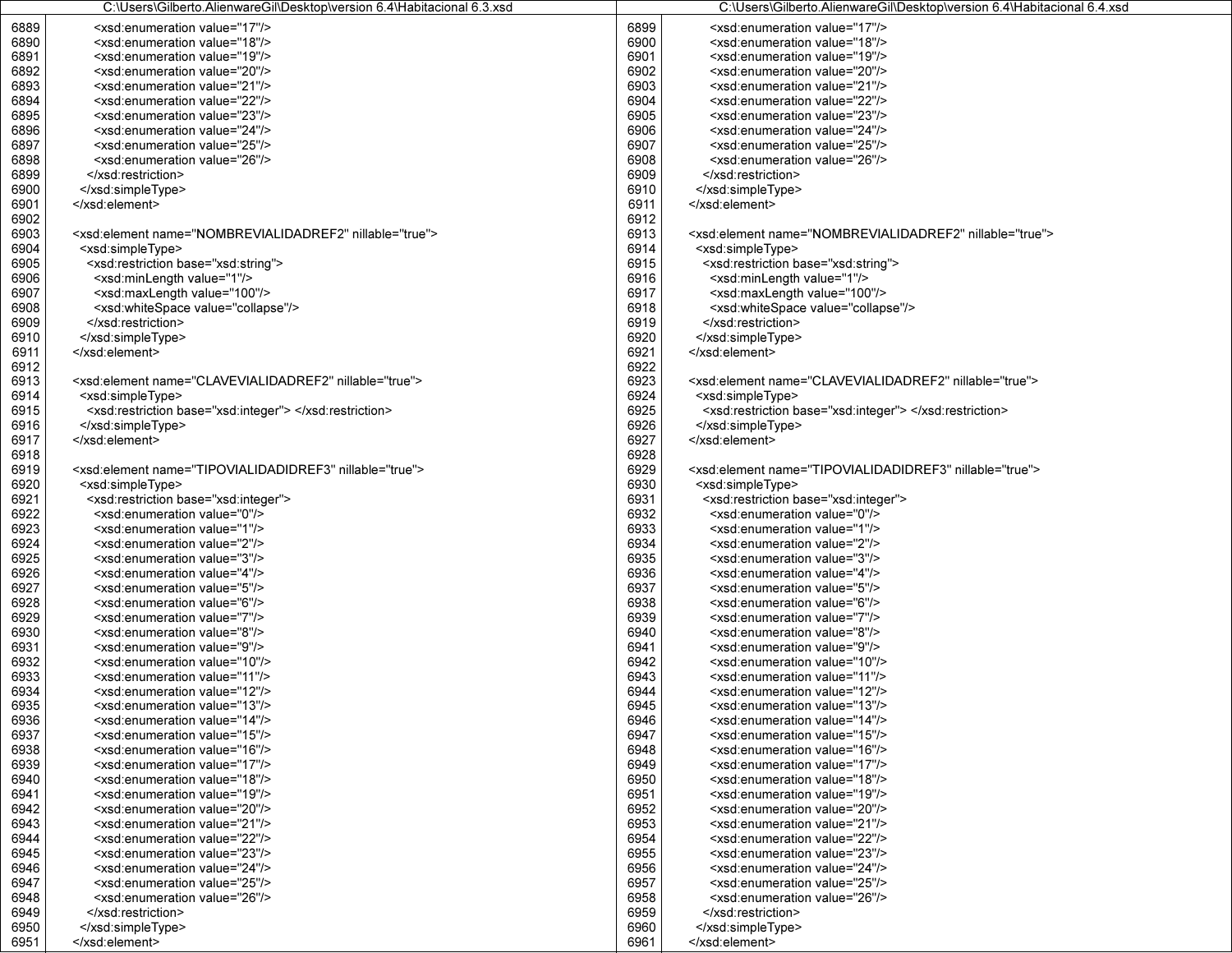|      | C:\Users\Gilberto.AlienwareGil\Desktop\version 6.4\Habitacional 6.3.xsd                                                                                            |      | C:\Users\Gilberto.AlienwareGil\Desktop\version 6.4\Habitacional 6.4 xsd             |
|------|--------------------------------------------------------------------------------------------------------------------------------------------------------------------|------|-------------------------------------------------------------------------------------|
| 6952 |                                                                                                                                                                    | 6962 |                                                                                     |
|      |                                                                                                                                                                    |      |                                                                                     |
| 6953 | <xsd:element name="NOMBREVIALIDADREF3" nillable="true"></xsd:element>                                                                                              | 6963 | <xsd:element name="NOMBREVIALIDADREF3" nillable="true"></xsd:element>               |
| 6954 | <xsd:simpletype></xsd:simpletype>                                                                                                                                  | 6964 | <xsd:simpletype></xsd:simpletype>                                                   |
| 6955 | <xsd:restriction base="xsd:string"></xsd:restriction>                                                                                                              | 6965 | <xsd:restriction base="xsd:string"></xsd:restriction>                               |
| 6956 | <xsd:minlength value="1"></xsd:minlength>                                                                                                                          | 6966 | <xsd:minlength value="1"></xsd:minlength>                                           |
|      |                                                                                                                                                                    |      |                                                                                     |
| 6957 | <xsd:maxlength value="100"></xsd:maxlength>                                                                                                                        | 6967 | <xsd:maxlength value="100"></xsd:maxlength>                                         |
| 6958 | <xsd:whitespace value="collapse"></xsd:whitespace>                                                                                                                 | 6968 | <xsd:whitespace value="collapse"></xsd:whitespace>                                  |
| 6959 |                                                                                                                                                                    | 6969 | $\le$ /xsd:restriction>                                                             |
| 6960 |                                                                                                                                                                    | 6970 |                                                                                     |
|      |                                                                                                                                                                    |      |                                                                                     |
| 6961 |                                                                                                                                                                    | 6971 |                                                                                     |
| 6962 |                                                                                                                                                                    | 6972 |                                                                                     |
| 6963 | <xsd:element name="CLAVEVIALIDADREF3" nillable="true"></xsd:element>                                                                                               | 6973 | <xsd:element name="CLAVEVIALIDADREF3" nillable="true"></xsd:element>                |
| 6964 | <xsd:simpletype></xsd:simpletype>                                                                                                                                  | 6974 | <xsd:simpletype></xsd:simpletype>                                                   |
|      |                                                                                                                                                                    |      |                                                                                     |
| 6965 | <xsd:restriction base="xsd:integer"> </xsd:restriction>                                                                                                            | 6975 | <xsd:restriction base="xsd:integer"> </xsd:restriction>                             |
| 6966 |                                                                                                                                                                    | 6976 |                                                                                     |
| 6967 |                                                                                                                                                                    | 6977 |                                                                                     |
| 6968 |                                                                                                                                                                    | 6978 |                                                                                     |
|      |                                                                                                                                                                    |      |                                                                                     |
| 6969 | <xsd:element name="DESCRIPCIONUBICACION" nillable="true"></xsd:element>                                                                                            | 6979 | <xsd:element name="DESCRIPCIONUBICACION" nillable="true"></xsd:element>             |
| 6970 | <xsd:simpletype></xsd:simpletype>                                                                                                                                  | 6980 | <xsd:simpletype></xsd:simpletype>                                                   |
| 6971 | <xsd:restriction base="xsd:string"></xsd:restriction>                                                                                                              | 6981 | <xsd:restriction base="xsd:string"></xsd:restriction>                               |
| 6972 | <xsd:minlength value="1"></xsd:minlength>                                                                                                                          | 6982 | <xsd:minlength value="1"></xsd:minlength>                                           |
|      |                                                                                                                                                                    |      |                                                                                     |
| 6973 | <xsd:maxlength value="255"></xsd:maxlength>                                                                                                                        | 6983 | <xsd:maxlength value="255"></xsd:maxlength>                                         |
| 6974 | <xsd:whitespace value="collapse"></xsd:whitespace>                                                                                                                 | 6984 | <xsd:whitespace value="collapse"></xsd:whitespace>                                  |
| 6975 |                                                                                                                                                                    | 6985 |                                                                                     |
| 6976 |                                                                                                                                                                    | 6986 |                                                                                     |
|      |                                                                                                                                                                    |      |                                                                                     |
| 6977 |                                                                                                                                                                    | 6987 |                                                                                     |
| 6978 |                                                                                                                                                                    | 6988 |                                                                                     |
| 6979 |                                                                                                                                                                    | 6989 |                                                                                     |
| 6980 |                                                                                                                                                                    | 6990 |                                                                                     |
|      |                                                                                                                                                                    |      |                                                                                     |
| 6981 | <xsd:complextype name="TIPODOMICILIOType"></xsd:complextype>                                                                                                       | 6991 | <xsd:complextype name="TIPODOMICILIOType"></xsd:complextype>                        |
| 6982 | <xsd:sequence></xsd:sequence>                                                                                                                                      | 6992 | <xsd:sequence></xsd:sequence>                                                       |
| 6983 | <xsd:choice></xsd:choice>                                                                                                                                          | 6993 | <xsd:choice></xsd:choice>                                                           |
| 6984 | <xsd:element name="DOMICILIOURBANORURAL" td="" type<=""><td>6994</td><td><xsd:element name="DOMICILIOURBANORURAL" td="" type<=""></xsd:element></td></xsd:element> | 6994 | <xsd:element name="DOMICILIOURBANORURAL" td="" type<=""></xsd:element>              |
|      |                                                                                                                                                                    |      |                                                                                     |
|      | ="DOMICILIOURBANORURALType"/>                                                                                                                                      |      | ="DOMICILIOURBANORURALType"/>                                                       |
| 6985 | <xsd:element name="DOMICILIOCARRETERA" type="DOMICILIOCARRETERAType"></xsd:element>                                                                                | 6995 | <xsd:element name="DOMICILIOCARRETERA" type="DOMICILIOCARRETERAType"></xsd:element> |
| 6986 | <xsd:element name="DOMICILIOCAMINO" type="DOMICILIOCAMINOType"></xsd:element>                                                                                      | 6996 | <xsd:element name="DOMICILIOCAMINO" type="DOMICILIOCAMINOType"></xsd:element>       |
| 6987 |                                                                                                                                                                    | 6997 |                                                                                     |
| 6988 |                                                                                                                                                                    | 6998 |                                                                                     |
|      |                                                                                                                                                                    |      |                                                                                     |
| 6989 |                                                                                                                                                                    | 6999 |                                                                                     |
| 6990 | <xsd:complextype name="DOMICILIOCAMINOType"></xsd:complextype>                                                                                                     | 7000 | <xsd:complextype name="DOMICILIOCAMINOType"></xsd:complextype>                      |
| 6991 | <xsd:sequence></xsd:sequence>                                                                                                                                      | 7001 | <xsd:sequence></xsd:sequence>                                                       |
| 6992 | <xsd:element name="CVETERMINOGENERICO" nillable="true"></xsd:element>                                                                                              | 7002 | <xsd:element name="CVETERMINOGENERICO" nillable="true"></xsd:element>               |
|      |                                                                                                                                                                    |      |                                                                                     |
| 6993 | <xsd:simpletype></xsd:simpletype>                                                                                                                                  | 7003 | <xsd:simpletype></xsd:simpletype>                                                   |
| 6994 | <xsd:restriction base="xsd:integer"></xsd:restriction>                                                                                                             | 7004 | <xsd:restriction base="xsd:integer"></xsd:restriction>                              |
| 6995 | <xsd:enumeration value="1"></xsd:enumeration>                                                                                                                      | 7005 | <xsd:enumeration value="1"></xsd:enumeration>                                       |
| 6996 | <xsd:enumeration value="2"></xsd:enumeration>                                                                                                                      | 7006 | <xsd:enumeration value="2"></xsd:enumeration>                                       |
|      |                                                                                                                                                                    |      |                                                                                     |
| 6997 | <xsd:enumeration value="3"></xsd:enumeration>                                                                                                                      | 7007 | <xsd:enumeration value="3"></xsd:enumeration>                                       |
| 6998 | <xsd:enumeration value="4"></xsd:enumeration>                                                                                                                      | 7008 | <xsd:enumeration value="4"></xsd:enumeration>                                       |
| 6999 | <xsd:enumeration value="5"></xsd:enumeration>                                                                                                                      | 7009 | <xsd:enumeration value="5"></xsd:enumeration>                                       |
| 7000 |                                                                                                                                                                    | 7010 |                                                                                     |
| 7001 |                                                                                                                                                                    | 7011 |                                                                                     |
|      |                                                                                                                                                                    |      |                                                                                     |
| 7002 |                                                                                                                                                                    | 7012 |                                                                                     |
| 7003 |                                                                                                                                                                    | 7013 |                                                                                     |
| 7004 | <xsd:element name="TRAMOORIGEN" nillable="true"></xsd:element>                                                                                                     | 7014 | <xsd:element name="TRAMOORIGEN" nillable="true"></xsd:element>                      |
| 7005 | <xsd:simpletype></xsd:simpletype>                                                                                                                                  | 7015 | <xsd:simpletype></xsd:simpletype>                                                   |
|      |                                                                                                                                                                    |      |                                                                                     |
| 7006 | <xsd:restriction base="xsd:string"></xsd:restriction>                                                                                                              | 7016 | <xsd:restriction base="xsd:string"></xsd:restriction>                               |
| 7007 | <xsd:minlength value="0"></xsd:minlength>                                                                                                                          | 7017 | <xsd:minlength value="0"></xsd:minlength>                                           |
| 7008 | <xsd:maxlength value="100"></xsd:maxlength>                                                                                                                        | 7018 | <xsd:maxlength value="100"></xsd:maxlength>                                         |
| 7009 | <xsd:whitespace value="collapse"></xsd:whitespace>                                                                                                                 | 7019 | <xsd:whitespace value="collapse"></xsd:whitespace>                                  |
|      |                                                                                                                                                                    |      |                                                                                     |
| 7010 |                                                                                                                                                                    | 7020 |                                                                                     |
| 7011 |                                                                                                                                                                    | 7021 |                                                                                     |
| 7012 |                                                                                                                                                                    | 7022 |                                                                                     |
| 7013 |                                                                                                                                                                    | 7023 |                                                                                     |
|      |                                                                                                                                                                    |      |                                                                                     |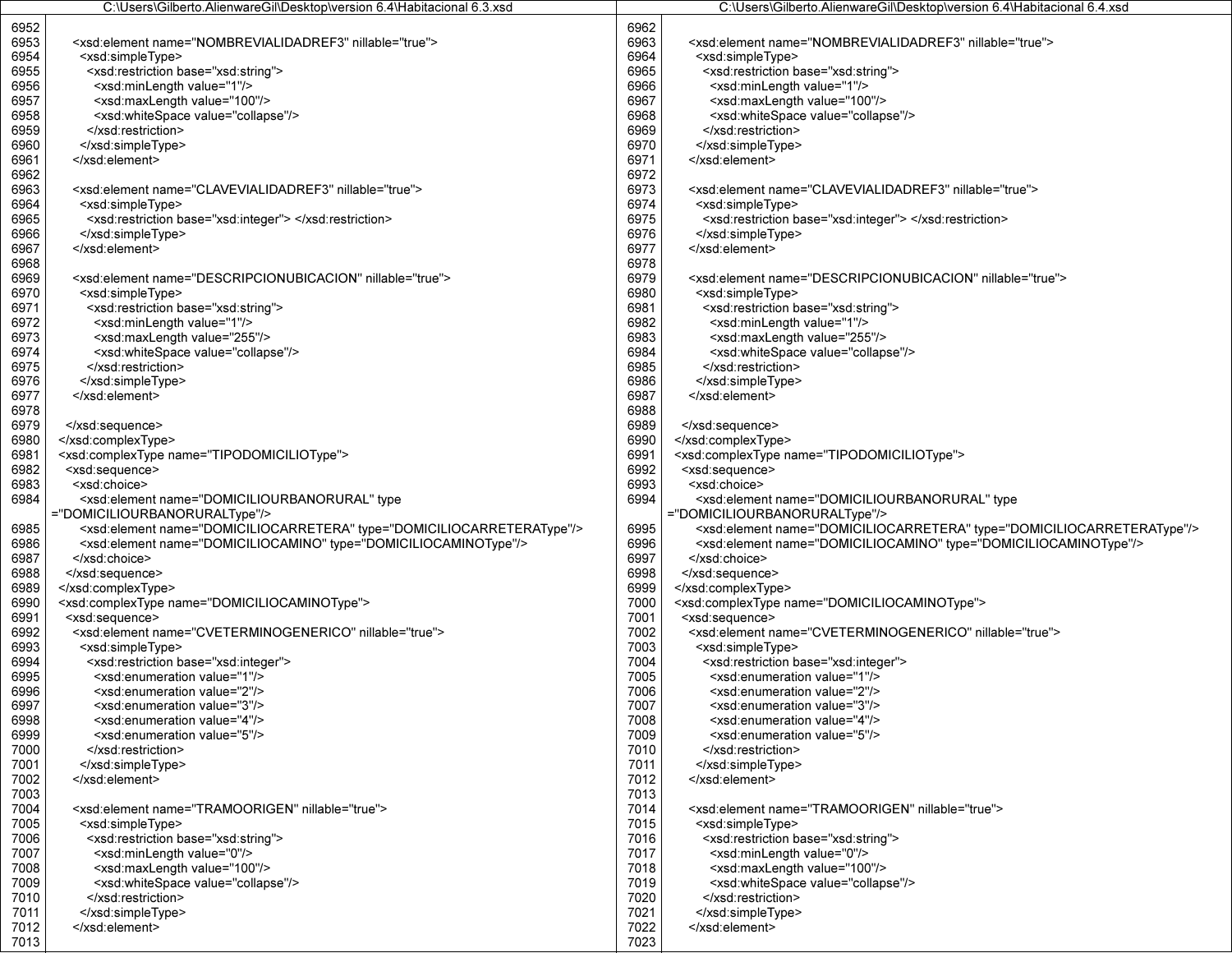|              | C:\Users\Gilberto.AlienwareGil\Desktop\version 6.4\Habitacional 6.3.xsd |              | C:\Users\Gilberto.AlienwareGil\Desktop\version 6.4\Habitacional 6.4.xsd |
|--------------|-------------------------------------------------------------------------|--------------|-------------------------------------------------------------------------|
| 7014         | <xsd:element name="TRAMODESTINO" nillable="true"></xsd:element>         | 7024         | <xsd:element name="TRAMODESTINO" nillable="true"></xsd:element>         |
| 7015         | <xsd:simpletype></xsd:simpletype>                                       | 7025         | <xsd:simpletype></xsd:simpletype>                                       |
| 7016         | <xsd:restriction base="xsd:string"></xsd:restriction>                   | 7026         | <xsd:restriction base="xsd:string"></xsd:restriction>                   |
| 7017         | <xsd:minlength value="0"></xsd:minlength>                               | 7027         | <xsd:minlength value="0"></xsd:minlength>                               |
| 7018         | <xsd:maxlength value="100"></xsd:maxlength>                             | 7028         | <xsd:maxlength value="100"></xsd:maxlength>                             |
| 7019         | <xsd:whitespace value="collapse"></xsd:whitespace>                      | 7029         | <xsd:whitespace value="collapse"></xsd:whitespace>                      |
| 7020         |                                                                         | 7030         |                                                                         |
| 7021         |                                                                         | 7031         |                                                                         |
| 7022         |                                                                         | 7032         |                                                                         |
| 7023         |                                                                         | 7033         |                                                                         |
| 7024         | <xsd:element name="MARGEN" nillable="true"></xsd:element>               | 7034         | <xsd:element name="MARGEN" nillable="true"></xsd:element>               |
| 7025         | <xsd:simpletype></xsd:simpletype>                                       | 7035         | <xsd:simpletype></xsd:simpletype>                                       |
| 7026         | <xsd:restriction base="xsd:string"> </xsd:restriction>                  | 7036         | <xsd:restriction base="xsd:string"> </xsd:restriction>                  |
| 7027         |                                                                         | 7037         |                                                                         |
| 7028         |                                                                         | 7038         |                                                                         |
| 7029         |                                                                         | 7039         |                                                                         |
| 7030         | <xsd:element name="CADENAMIENTO" nillable="true"></xsd:element>         | 7040         | <xsd:element name="CADENAMIENTO" nillable="true"></xsd:element>         |
| 7031         | <xsd:simpletype></xsd:simpletype>                                       | 7041         | <xsd:simpletype></xsd:simpletype>                                       |
| 7032         | <xsd:restriction base="xsd:string"></xsd:restriction>                   | 7042         | <xsd:restriction base="xsd:string"></xsd:restriction>                   |
| 7033         | <xsd:minlength value="0"></xsd:minlength>                               | 7043         | <xsd:minlength value="0"></xsd:minlength>                               |
| 7034         | <xsd:maxlength value="50"></xsd:maxlength>                              | 7044         | <xsd:maxlength value="50"></xsd:maxlength>                              |
| 7035         | <xsd:whitespace value="collapse"></xsd:whitespace>                      | 7045         | <xsd:whitespace value="collapse"></xsd:whitespace>                      |
| 7036         |                                                                         | 7046         |                                                                         |
| 7037         |                                                                         | 7047         |                                                                         |
| 7038         |                                                                         | 7048         |                                                                         |
| 7039         |                                                                         | 7049<br>7050 |                                                                         |
| 7040         |                                                                         | 7051         |                                                                         |
| 7041<br>7042 | <br><xsd:complextype name="DOMICILIOCARRETERAType"></xsd:complextype>   | 7052         | <br><xsd:complextype name="DOMICILIOCARRETERAType"></xsd:complextype>   |
| 7043         | <xsd:sequence></xsd:sequence>                                           | 7053         | <xsd:sequence></xsd:sequence>                                           |
| 7044         | <xsd:element name="TERMINOGENERICOID" nillable="true"></xsd:element>    | 7054         | <xsd:element name="TERMINOGENERICOID" nillable="true"></xsd:element>    |
| 7045         | <xsd:simpletype></xsd:simpletype>                                       | 7055         | <xsd:simpletype></xsd:simpletype>                                       |
| 7046         | <xsd:restriction base="xsd:integer"></xsd:restriction>                  | 7056         | <xsd:restriction base="xsd:integer"></xsd:restriction>                  |
| 7047         | <xsd:enumeration value="1"></xsd:enumeration>                           | 7057         | <xsd:enumeration value="1"></xsd:enumeration>                           |
| 7048         |                                                                         | 7058         |                                                                         |
| 7049         |                                                                         | 7059         |                                                                         |
| 7050         |                                                                         | 7060         |                                                                         |
| 7051         |                                                                         | 7061         |                                                                         |
| 7052         | <xsd:element name="CVEADMINISTRACION" nillable="true"></xsd:element>    | 7062         | <xsd:element name="CVEADMINISTRACION" nillable="true"></xsd:element>    |
| 7053         | <xsd:simpletype></xsd:simpletype>                                       | 7063         | <xsd:simpletype></xsd:simpletype>                                       |
| 7054         | <xsd:restriction base="xsd:integer"></xsd:restriction>                  | 7064         | <xsd:restriction base="xsd:integer"></xsd:restriction>                  |
| 7055         | <xsd:enumeration value="1"></xsd:enumeration>                           | 7065         | <xsd:enumeration value="1"></xsd:enumeration>                           |
| 7056         | <xsd:enumeration value="2"></xsd:enumeration>                           | 7066         | <xsd:enumeration value="2"></xsd:enumeration>                           |
| 7057         | <xsd:enumeration value="3"></xsd:enumeration>                           | 7067         | <xsd:enumeration value="3"></xsd:enumeration>                           |
| 7058         | <xsd:enumeration value="4"></xsd:enumeration>                           | 7068         | <xsd:enumeration value="4"></xsd:enumeration>                           |
| 7059         |                                                                         | 7069         |                                                                         |
| 7060         |                                                                         | 7070         |                                                                         |
| 7061         |                                                                         | 7071         |                                                                         |
| 7062         |                                                                         | 7072         |                                                                         |
| 7063         | <xsd:element name="CVEDERECHOTRANSITO" nillable="true"></xsd:element>   | 7073         | <xsd:element name="CVEDERECHOTRANSITO" nillable="true"></xsd:element>   |
| 7064         | <xsd:simpletype></xsd:simpletype>                                       | 7074         | <xsd:simpletype></xsd:simpletype>                                       |
| 7065         | <xsd:restriction base="xsd:integer"></xsd:restriction>                  | 7075         | <xsd:restriction base="xsd:integer"></xsd:restriction>                  |
| 7066         | <xsd:enumeration value="1"></xsd:enumeration>                           | 7076         | <xsd:enumeration value="1"></xsd:enumeration>                           |
| 7067         | <xsd:enumeration value="2"></xsd:enumeration>                           | 7077         | <xsd:enumeration value="2"></xsd:enumeration>                           |
| 7068         |                                                                         | 7078         |                                                                         |
| 7069         |                                                                         | 7079         |                                                                         |
| 7070         |                                                                         | 7080         |                                                                         |
| 7071         |                                                                         | 7081         |                                                                         |
| 7072         | <xsd:element name="CODIGO" nillable="true"></xsd:element>               | 7082         | <xsd:element name="CODIGO" nillable="true"></xsd:element>               |
| 7073         | <xsd:simpletype></xsd:simpletype>                                       | 7083         | <xsd:simpletype></xsd:simpletype>                                       |
| 7074         | <xsd:restriction base="xsd:string"></xsd:restriction>                   | 7084         | <xsd:restriction base="xsd:string"></xsd:restriction>                   |
| 7075         | <xsd:minlength value="0"></xsd:minlength>                               | 7085         | <xsd:minlength value="0"></xsd:minlength>                               |
| 7076         | <xsd:maxlength value="50"></xsd:maxlength>                              | 7086         | <xsd:maxlength value="50"></xsd:maxlength>                              |

Г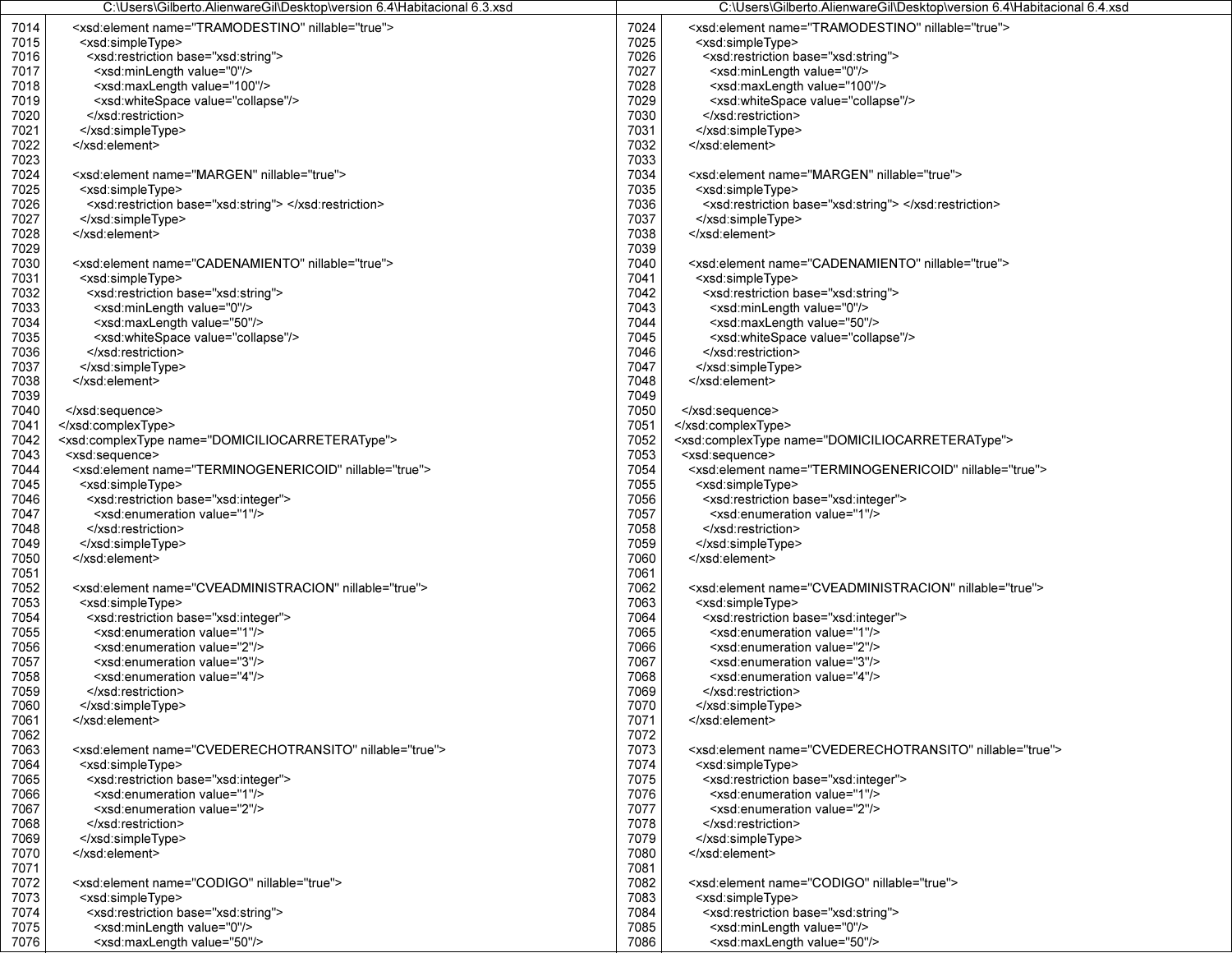|      | C:\Users\Gilberto.AlienwareGil\Desktop\version 6.4\Habitacional 6.3.xsd |      | C:\Users\Gilberto.AlienwareGil\Desktop\version 6.4\Habitacional 6.4.xsd |
|------|-------------------------------------------------------------------------|------|-------------------------------------------------------------------------|
| 7077 | <xsd:whitespace value="collapse"></xsd:whitespace>                      | 7087 | <xsd:whitespace value="collapse"></xsd:whitespace>                      |
| 7078 |                                                                         | 7088 |                                                                         |
| 7079 |                                                                         | 7089 |                                                                         |
| 7080 | $\le$ /xsd:element>                                                     | 7090 |                                                                         |
| 7081 |                                                                         | 7091 |                                                                         |
|      |                                                                         |      |                                                                         |
| 7082 | <xsd:element name="TRAMOORIGEN" nillable="true"></xsd:element>          | 7092 | <xsd:element name="TRAMOORIGEN" nillable="true"></xsd:element>          |
| 7083 | <xsd:simpletype></xsd:simpletype>                                       | 7093 | <xsd:simpletype></xsd:simpletype>                                       |
| 7084 | <xsd:restriction base="xsd:string"></xsd:restriction>                   | 7094 | <xsd:restriction base="xsd:string"></xsd:restriction>                   |
| 7085 | <xsd:minlength value="0"></xsd:minlength>                               | 7095 | <xsd:minlength value="0"></xsd:minlength>                               |
| 7086 | <xsd:maxlength value="100"></xsd:maxlength>                             | 7096 | <xsd:maxlength value="100"></xsd:maxlength>                             |
| 7087 | <xsd:whitespace value="collapse"></xsd:whitespace>                      | 7097 | <xsd:whitespace value="collapse"></xsd:whitespace>                      |
| 7088 |                                                                         | 7098 |                                                                         |
| 7089 |                                                                         | 7099 |                                                                         |
| 7090 |                                                                         | 7100 |                                                                         |
| 7091 |                                                                         | 7101 |                                                                         |
| 7092 | <xsd:element name="TRAMODESTINO" nillable="true"></xsd:element>         | 7102 | <xsd:element name="TRAMODESTINO" nillable="true"></xsd:element>         |
| 7093 | <xsd:simpletype></xsd:simpletype>                                       | 7103 | <xsd:simpletype></xsd:simpletype>                                       |
| 7094 | <xsd:restriction base="xsd:string"></xsd:restriction>                   | 7104 | <xsd:restriction base="xsd:string"></xsd:restriction>                   |
| 7095 | <xsd:minlength value="0"></xsd:minlength>                               | 7105 | <xsd:minlength value="0"></xsd:minlength>                               |
| 7096 | <xsd:maxlength value="100"></xsd:maxlength>                             | 7106 | <xsd:maxlength value="100"></xsd:maxlength>                             |
| 7097 | <xsd:whitespace value="collapse"></xsd:whitespace>                      | 7107 | <xsd:whitespace value="collapse"></xsd:whitespace>                      |
| 7098 |                                                                         | 7108 | $\le$ /xsd:restriction>                                                 |
| 7099 |                                                                         | 7109 |                                                                         |
| 7100 |                                                                         | 7110 |                                                                         |
|      |                                                                         |      |                                                                         |
| 7101 |                                                                         | 7111 |                                                                         |
| 7102 | <xsd:element name="CADENAMIENTO" nillable="true"></xsd:element>         | 7112 | <xsd:element name="CADENAMIENTO" nillable="true"></xsd:element>         |
| 7103 | <xsd:simpletype></xsd:simpletype>                                       | 7113 | <xsd:simpletype></xsd:simpletype>                                       |
| 7104 | <xsd:restriction base="xsd:string"></xsd:restriction>                   | 7114 | <xsd:restriction base="xsd:string"></xsd:restriction>                   |
| 7105 | <xsd:minlength value="0"></xsd:minlength>                               | 7115 | <xsd:minlength value="0"></xsd:minlength>                               |
| 7106 | <xsd:maxlength value="50"></xsd:maxlength>                              | 7116 | <xsd:maxlength value="50"></xsd:maxlength>                              |
| 7107 | <xsd:whitespace value="collapse"></xsd:whitespace>                      | 7117 | <xsd:whitespace value="collapse"></xsd:whitespace>                      |
| 7108 |                                                                         | 7118 |                                                                         |
| 7109 |                                                                         | 7119 |                                                                         |
| 7110 |                                                                         | 7120 |                                                                         |
| 7111 |                                                                         | 7121 |                                                                         |
| 7112 |                                                                         | 7122 |                                                                         |
| 7113 |                                                                         | 7123 |                                                                         |
| 7114 | <xsd:complextype name="DOMICILIOURBANORURALType"></xsd:complextype>     | 7124 | <xsd:complextype name="DOMICILIOURBANORURALType"></xsd:complextype>     |
| 7115 | <xsd:sequence></xsd:sequence>                                           | 7125 | <xsd:sequence></xsd:sequence>                                           |
| 7116 | <xsd:element name="TIPOVIALIDADID" nillable="true"></xsd:element>       | 7126 | <xsd:element name="TIPOVIALIDADID" nillable="true"></xsd:element>       |
| 7117 | <xsd:simpletype></xsd:simpletype>                                       | 7127 | <xsd:simpletype></xsd:simpletype>                                       |
| 7118 | <xsd:restriction base="xsd:integer"></xsd:restriction>                  | 7128 | <xsd:restriction base="xsd:integer"></xsd:restriction>                  |
| 7119 | <xsd:enumeration value="0"></xsd:enumeration>                           | 7129 | <xsd:enumeration value="0"></xsd:enumeration>                           |
| 7120 | <xsd:enumeration value="1"></xsd:enumeration>                           | 7130 | <xsd:enumeration value="1"></xsd:enumeration>                           |
| 7121 | <xsd:enumeration value="2"></xsd:enumeration>                           | 7131 | <xsd:enumeration value="2"></xsd:enumeration>                           |
| 7122 | <xsd:enumeration value="3"></xsd:enumeration>                           | 7132 | <xsd:enumeration value="3"></xsd:enumeration>                           |
| 7123 | <xsd:enumeration value="4"></xsd:enumeration>                           | 7133 | <xsd:enumeration value="4"></xsd:enumeration>                           |
| 7124 | <xsd:enumeration value="5"></xsd:enumeration>                           | 7134 | <xsd:enumeration value="5"></xsd:enumeration>                           |
| 7125 | <xsd:enumeration value="6"></xsd:enumeration>                           | 7135 | <xsd:enumeration value="6"></xsd:enumeration>                           |
| 7126 | <xsd:enumeration value="7"></xsd:enumeration>                           | 7136 | <xsd:enumeration value="7"></xsd:enumeration>                           |
| 7127 | <xsd:enumeration value="8"></xsd:enumeration>                           | 7137 | <xsd:enumeration value="8"></xsd:enumeration>                           |
| 7128 | <xsd:enumeration value="9"></xsd:enumeration>                           | 7138 | <xsd:enumeration value="9"></xsd:enumeration>                           |
| 7129 | <xsd:enumeration value="10"></xsd:enumeration>                          | 7139 | <xsd:enumeration value="10"></xsd:enumeration>                          |
| 7130 | <xsd:enumeration value="11"></xsd:enumeration>                          | 7140 | <xsd:enumeration value="11"></xsd:enumeration>                          |
| 7131 | <xsd:enumeration value="12"></xsd:enumeration>                          | 7141 | <xsd:enumeration value="12"></xsd:enumeration>                          |
| 7132 | <xsd:enumeration value="13"></xsd:enumeration>                          | 7142 | <xsd:enumeration value="13"></xsd:enumeration>                          |
| 7133 | <xsd:enumeration value="14"></xsd:enumeration>                          | 7143 | <xsd:enumeration value="14"></xsd:enumeration>                          |
| 7134 | <xsd:enumeration value="15"></xsd:enumeration>                          | 7144 | <xsd:enumeration value="15"></xsd:enumeration>                          |
| 7135 | <xsd:enumeration value="16"></xsd:enumeration>                          | 7145 | <xsd:enumeration value="16"></xsd:enumeration>                          |
|      |                                                                         | 7146 | <xsd:enumeration value="17"></xsd:enumeration>                          |
| 7136 | <xsd:enumeration value="17"></xsd:enumeration>                          |      |                                                                         |
| 7137 | <xsd:enumeration value="18"></xsd:enumeration>                          | 7147 | <xsd:enumeration value="18"></xsd:enumeration>                          |
| 7138 | <xsd:enumeration value="19"></xsd:enumeration>                          | 7148 | <xsd:enumeration value="19"></xsd:enumeration>                          |
| 7139 | <xsd:enumeration value="20"></xsd:enumeration>                          | 7149 | <xsd:enumeration value="20"></xsd:enumeration>                          |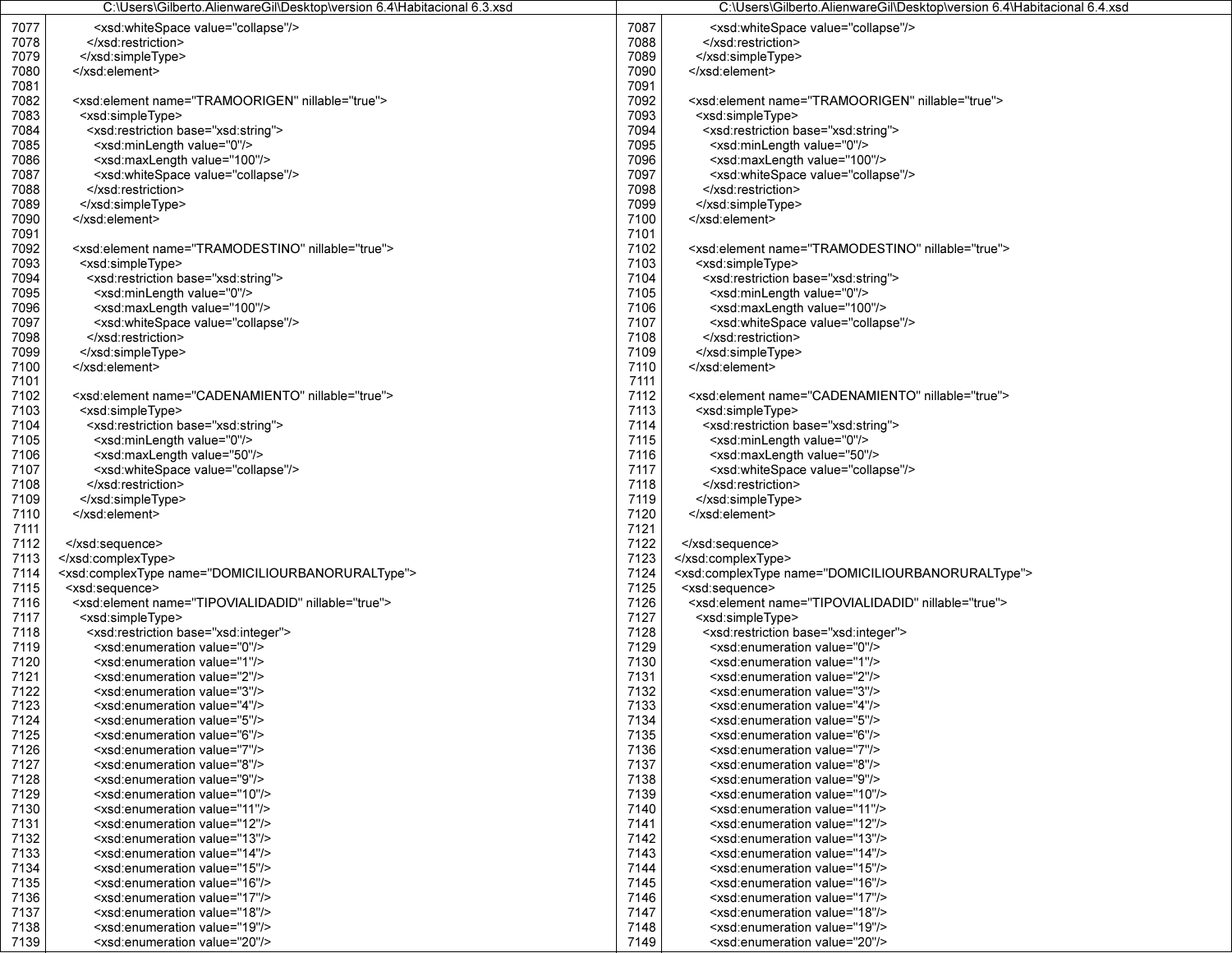|      | C:\Users\Gilberto.AlienwareGil\Desktop\version 6.4\Habitacional 6.3.xsd             |      | C:\Users\Gilberto.AlienwareGil\Desktop\version 6.4\Habitacional 6.4.xsd             |
|------|-------------------------------------------------------------------------------------|------|-------------------------------------------------------------------------------------|
| 7140 | <xsd:enumeration value="21"></xsd:enumeration>                                      | 7150 | <xsd:enumeration value="21"></xsd:enumeration>                                      |
| 7141 |                                                                                     | 7151 | <xsd:enumeration value="22"></xsd:enumeration>                                      |
|      | <xsd:enumeration value="22"></xsd:enumeration>                                      |      |                                                                                     |
| 7142 | <xsd:enumeration value="23"></xsd:enumeration>                                      | 7152 | <xsd:enumeration value="23"></xsd:enumeration>                                      |
| 7143 | <xsd:enumeration value="24"></xsd:enumeration>                                      | 7153 | <xsd:enumeration value="24"></xsd:enumeration>                                      |
| 7144 | <xsd:enumeration value="25"></xsd:enumeration>                                      | 7154 | <xsd:enumeration value="25"></xsd:enumeration>                                      |
| 7145 | <xsd:enumeration value="26"></xsd:enumeration>                                      | 7155 | <xsd:enumeration value="26"></xsd:enumeration>                                      |
| 7146 | $\le$ /xsd:restriction>                                                             | 7156 | $\le$ /xsd:restriction>                                                             |
| 7147 |                                                                                     | 7157 |                                                                                     |
|      |                                                                                     |      |                                                                                     |
| 7148 |                                                                                     | 7158 |                                                                                     |
| 7149 |                                                                                     | 7159 |                                                                                     |
| 7150 | <xsd:element name="NOMBREVIALIDAD" nillable="true"></xsd:element>                   | 7160 | <xsd:element name="NOMBREVIALIDAD" nillable="true"></xsd:element>                   |
| 7151 | <xsd:simpletype></xsd:simpletype>                                                   | 7161 | <xsd:simpletype></xsd:simpletype>                                                   |
| 7152 | <xsd:restriction base="xsd:string"></xsd:restriction>                               | 7162 | <xsd:restriction base="xsd:string"></xsd:restriction>                               |
| 7153 | <xsd:minlength value="1"></xsd:minlength>                                           | 7163 | <xsd:minlength value="1"></xsd:minlength>                                           |
| 7154 | <xsd:maxlength value="100"></xsd:maxlength>                                         | 7164 | <xsd:maxlength value="100"></xsd:maxlength>                                         |
| 7155 | <xsd:whitespace value="collapse"></xsd:whitespace>                                  | 7165 | <xsd:whitespace value="collapse"></xsd:whitespace>                                  |
|      |                                                                                     |      |                                                                                     |
| 7156 |                                                                                     | 7166 |                                                                                     |
| 7157 |                                                                                     | 7167 |                                                                                     |
| 7158 |                                                                                     | 7168 |                                                                                     |
| 7159 |                                                                                     | 7169 |                                                                                     |
| 7160 |                                                                                     | 7170 |                                                                                     |
| 7161 |                                                                                     | 7171 |                                                                                     |
| 7162 | <xsd:complextype name="UBICACIONType"></xsd:complextype>                            | 7172 | <xsd:complextype name="UBICACIONType"></xsd:complextype>                            |
|      |                                                                                     |      |                                                                                     |
| 7163 | <xsd:sequence></xsd:sequence>                                                       | 7173 | <xsd:sequence></xsd:sequence>                                                       |
| 7164 | <xsd:element name="CALLE_UBICACION_INMUEBLE" nillable="false"></xsd:element>        | 7174 | <xsd:element name="CALLE_UBICACION_INMUEBLE" nillable="false"></xsd:element>        |
| 7165 | <xsd:simpletype></xsd:simpletype>                                                   | 7175 | <xsd:simpletype></xsd:simpletype>                                                   |
| 7166 | <xsd:restriction base="xsd:string"></xsd:restriction>                               | 7176 | <xsd:restriction base="xsd:string"></xsd:restriction>                               |
| 7167 | <xsd:minlength value="0"></xsd:minlength>                                           | 7177 | <xsd:minlength value="0"></xsd:minlength>                                           |
| 7168 | <xsd:maxlength value="100"></xsd:maxlength>                                         | 7178 | <xsd:maxlength value="100"></xsd:maxlength>                                         |
| 7169 | <xsd:whitespace value="collapse"></xsd:whitespace>                                  | 7179 | <xsd:whitespace value="collapse"></xsd:whitespace>                                  |
| 7170 |                                                                                     | 7180 |                                                                                     |
| 7171 |                                                                                     | 7181 |                                                                                     |
|      |                                                                                     |      |                                                                                     |
| 7172 |                                                                                     | 7182 |                                                                                     |
| 7173 |                                                                                     | 7183 |                                                                                     |
| 7174 | <xsd:element name="SUPER_MANZANA_UBICACION_INMUEBLE" nillable="true"></xsd:element> | 7184 | <xsd:element name="SUPER_MANZANA_UBICACION_INMUEBLE" nillable="true"></xsd:element> |
| 7175 | <xsd:simpletype></xsd:simpletype>                                                   | 7185 | <xsd:simpletype></xsd:simpletype>                                                   |
| 7176 | <xsd:restriction base="xsd:string"></xsd:restriction>                               | 7186 | <xsd:restriction base="xsd:string"></xsd:restriction>                               |
| 7177 | <xsd:minlength value="0"></xsd:minlength>                                           | 7187 | <xsd:minlength value="0"></xsd:minlength>                                           |
| 7178 | <xsd:maxlength value="30"></xsd:maxlength>                                          | 7188 | <xsd:maxlength value="30"></xsd:maxlength>                                          |
| 7179 | <xsd:whitespace value="collapse"></xsd:whitespace>                                  | 7189 | <xsd:whitespace value="collapse"></xsd:whitespace>                                  |
| 7180 | $\le$ /xsd:restriction>                                                             | 7190 |                                                                                     |
| 7181 |                                                                                     | 7191 |                                                                                     |
| 7182 |                                                                                     | 7192 |                                                                                     |
|      |                                                                                     |      |                                                                                     |
| 7183 |                                                                                     | 7193 |                                                                                     |
| 7184 | <xsd:element name="MANZANA_UBICACION_INMUEBLE" nillable="true"></xsd:element>       | 7194 | <xsd:element name="MANZANA_UBICACION_INMUEBLE" nillable="true"></xsd:element>       |
| 7185 | <xsd:simpletype></xsd:simpletype>                                                   | 7195 | <xsd:simpletype></xsd:simpletype>                                                   |
| 7186 | <xsd:restriction base="xsd:string"></xsd:restriction>                               | 7196 | <xsd:restriction base="xsd:string"></xsd:restriction>                               |
| 7187 | <xsd:minlength value="0"></xsd:minlength>                                           | 7197 | <xsd:minlength value="0"></xsd:minlength>                                           |
| 7188 | <xsd:maxlength value="30"></xsd:maxlength>                                          | 7198 | <xsd:maxlength value="30"></xsd:maxlength>                                          |
| 7189 | <xsd:whitespace value="collapse"></xsd:whitespace>                                  | 7199 | <xsd:whitespace value="collapse"></xsd:whitespace>                                  |
| 7190 |                                                                                     | 7200 |                                                                                     |
| 7191 |                                                                                     | 7201 |                                                                                     |
| 7192 |                                                                                     | 7202 |                                                                                     |
|      |                                                                                     |      |                                                                                     |
| 7193 |                                                                                     | 7203 |                                                                                     |
| 7194 | <xsd:element name="LOTE_UBICACION_INMUEBLE" nillable="true"></xsd:element>          | 7204 | <xsd:element name="LOTE_UBICACION_INMUEBLE" nillable="true"></xsd:element>          |
| 7195 | <xsd:simpletype></xsd:simpletype>                                                   | 7205 | <xsd:simpletype></xsd:simpletype>                                                   |
| 7196 | <xsd:restriction base="xsd:string"></xsd:restriction>                               | 7206 | <xsd:restriction base="xsd:string"></xsd:restriction>                               |
| 7197 | <xsd:minlength value="0"></xsd:minlength>                                           | 7207 | <xsd:minlength value="0"></xsd:minlength>                                           |
| 7198 | <xsd:maxlength value="30"></xsd:maxlength>                                          | 7208 | <xsd:maxlength value="30"></xsd:maxlength>                                          |
| 7199 | <xsd:whitespace value="collapse"></xsd:whitespace>                                  | 7209 | <xsd:whitespace value="collapse"></xsd:whitespace>                                  |
| 7200 |                                                                                     | 7210 |                                                                                     |
| 7201 |                                                                                     | 7211 |                                                                                     |
| 7202 |                                                                                     | 7212 |                                                                                     |
|      |                                                                                     |      |                                                                                     |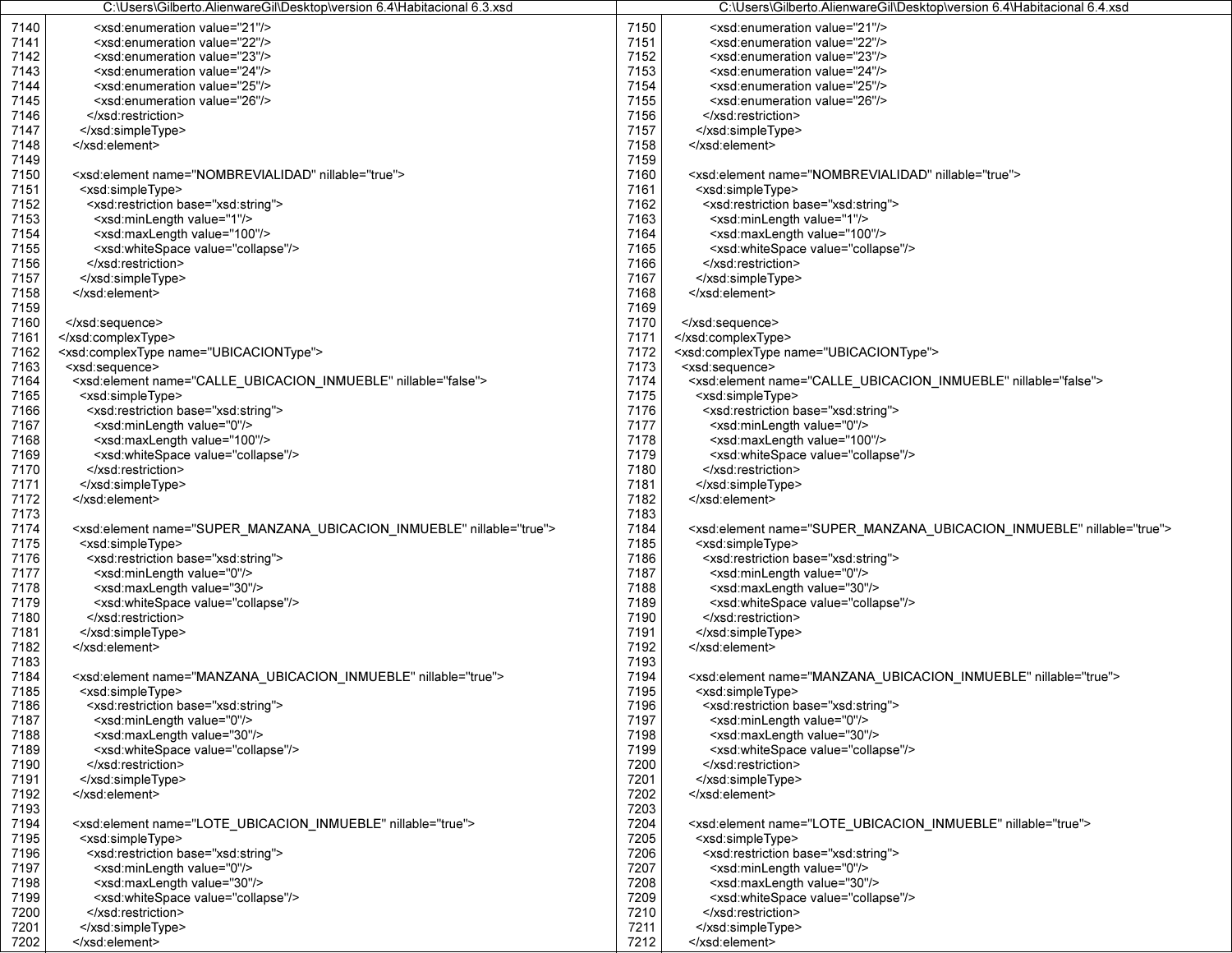|      | C:\Users\Gilberto.AlienwareGil\Desktop\version 6.4\Habitacional 6.3.xsd                             |      | C:\Users\Gilberto.AlienwareGil\Desktop\version 6.4\Habitacional 6.4.xsd                |
|------|-----------------------------------------------------------------------------------------------------|------|----------------------------------------------------------------------------------------|
| 7203 |                                                                                                     | 7213 |                                                                                        |
| 7204 | <xsd:element name="NUMERO_EXTERIOR_UBICACION_INMUEBLE" nillable="false"></xsd:element>              | 7214 | <xsd:element name="NUMERO_EXTERIOR_UBICACION_INMUEBLE" nillable="false"></xsd:element> |
| 7205 | <xsd:simpletype></xsd:simpletype>                                                                   | 7215 | <xsd:simpletype></xsd:simpletype>                                                      |
| 7206 | <xsd:restriction base="xsd:string"></xsd:restriction>                                               | 7216 | <xsd:restriction base="xsd:string"></xsd:restriction>                                  |
| 7207 | <xsd:minlength value="0"></xsd:minlength>                                                           | 7217 | <xsd:minlength value="0"></xsd:minlength>                                              |
| 7208 | <xsd:maxlength value="25"></xsd:maxlength>                                                          | 7218 | <xsd:maxlength value="25"></xsd:maxlength>                                             |
| 7209 | <xsd:whitespace value="collapse"></xsd:whitespace>                                                  | 7219 | <xsd:whitespace value="collapse"></xsd:whitespace>                                     |
| 7210 | $\le$ /xsd:restriction>                                                                             | 7220 |                                                                                        |
| 7211 |                                                                                                     | 7221 |                                                                                        |
|      |                                                                                                     | 7222 |                                                                                        |
| 7212 |                                                                                                     |      |                                                                                        |
| 7213 |                                                                                                     | 7223 |                                                                                        |
| 7214 | <xsd:element name="ENTRADA_UBICACION_INMUEBLE" nillable="true"></xsd:element>                       | 7224 | <xsd:element name="ENTRADA_UBICACION_INMUEBLE" nillable="true"></xsd:element>          |
| 7215 | <xsd:simpletype></xsd:simpletype>                                                                   | 7225 | <xsd:simpletype></xsd:simpletype>                                                      |
| 7216 | <xsd:restriction base="xsd:string"></xsd:restriction>                                               | 7226 | <xsd:restriction base="xsd:string"></xsd:restriction>                                  |
| 7217 | <xsd:minlength value="0"></xsd:minlength>                                                           | 7227 | <xsd:minlength value="0"></xsd:minlength>                                              |
| 7218 | <xsd:maxlength value="30"></xsd:maxlength>                                                          | 7228 | <xsd:maxlength value="30"></xsd:maxlength>                                             |
| 7219 | <xsd:whitespace value="collapse"></xsd:whitespace>                                                  | 7229 | <xsd:whitespace value="collapse"></xsd:whitespace>                                     |
| 7220 |                                                                                                     | 7230 |                                                                                        |
| 7221 |                                                                                                     | 7231 |                                                                                        |
| 7222 |                                                                                                     | 7232 |                                                                                        |
| 7223 |                                                                                                     | 7233 |                                                                                        |
| 7224 | <xsd:element name="EDIFICIO_UBICACION_INMUEBLE" nillable="true"></xsd:element>                      | 7234 | <xsd:element name="EDIFICIO_UBICACION_INMUEBLE" nillable="true"></xsd:element>         |
| 7225 | <xsd:simpletype></xsd:simpletype>                                                                   | 7235 | <xsd:simpletype></xsd:simpletype>                                                      |
| 7226 | <xsd:restriction base="xsd:string"></xsd:restriction>                                               | 7236 | <xsd:restriction base="xsd:string"></xsd:restriction>                                  |
| 7227 | <xsd:minlength value="0"></xsd:minlength>                                                           | 7237 | <xsd:minlength value="0"></xsd:minlength>                                              |
| 7228 | <xsd:maxlength value="30"></xsd:maxlength>                                                          | 7238 | <xsd:maxlength value="30"></xsd:maxlength>                                             |
| 7229 | <xsd:whitespace value="collapse"></xsd:whitespace>                                                  | 7239 | <xsd:whitespace value="collapse"></xsd:whitespace>                                     |
| 7230 |                                                                                                     | 7240 |                                                                                        |
| 7231 |                                                                                                     | 7241 |                                                                                        |
| 7232 |                                                                                                     | 7242 |                                                                                        |
| 7233 |                                                                                                     | 7243 |                                                                                        |
| 7234 | <xsd:element name="NUMERO_INTERIOR_UBICACION_INMUEBLE" nillable="true"></xsd:element>               | 7244 | <xsd:element name="NUMERO_INTERIOR_UBICACION_INMUEBLE" nillable="true"></xsd:element>  |
| 7235 | <xsd:simpletype></xsd:simpletype>                                                                   | 7245 | <xsd:simpletype></xsd:simpletype>                                                      |
| 7236 | <xsd:restriction base="xsd:string"></xsd:restriction>                                               | 7246 | <xsd:restriction base="xsd:string"></xsd:restriction>                                  |
| 7237 | <xsd:minlength value="0"></xsd:minlength>                                                           | 7247 | <xsd:minlength value="0"></xsd:minlength>                                              |
| 7238 | <xsd:maxlength value="50"></xsd:maxlength>                                                          | 7248 | <xsd:maxlength value="50"></xsd:maxlength>                                             |
| 7239 | <xsd:whitespace value="collapse"></xsd:whitespace>                                                  | 7249 | <xsd:whitespace value="collapse"></xsd:whitespace>                                     |
| 7240 |                                                                                                     | 7250 |                                                                                        |
| 7241 |                                                                                                     | 7251 |                                                                                        |
| 7242 |                                                                                                     | 7252 |                                                                                        |
| 7243 |                                                                                                     | 7253 |                                                                                        |
| 7244 | <xsd:element name="ENTRE_CALLE_UBICACION_INMUEBLE" nillable="false"></xsd:element>                  | 7254 | <xsd:element name="ENTRE_CALLE_UBICACION_INMUEBLE" nillable="false"></xsd:element>     |
| 7245 | <xsd:simpletype></xsd:simpletype>                                                                   | 7255 | <xsd:simpletype></xsd:simpletype>                                                      |
| 7246 | <xsd:restriction base="xsd:string"></xsd:restriction>                                               | 7256 | <xsd:restriction base="xsd:string"></xsd:restriction>                                  |
| 7247 | <xsd:minlength value="0"></xsd:minlength>                                                           | 7257 | <xsd:minlength value="0"></xsd:minlength>                                              |
| 7248 | <xsd:maxlength value="100"></xsd:maxlength>                                                         | 7258 | <xsd:maxlength value="100"></xsd:maxlength>                                            |
| 7249 | <xsd:whitespace value="collapse"></xsd:whitespace>                                                  | 7259 | <xsd:whitespace value="collapse"></xsd:whitespace>                                     |
| 7250 |                                                                                                     | 7260 |                                                                                        |
| 7251 |                                                                                                     | 7261 |                                                                                        |
| 7252 |                                                                                                     | 7262 |                                                                                        |
| 7253 |                                                                                                     | 7263 |                                                                                        |
| 7254 | <xsd:element name="Y_CALLE_UBICACION_INMUEBLE" nillable="false"></xsd:element>                      | 7264 | <xsd:element name="Y_CALLE_UBICACION_INMUEBLE" nillable="false"></xsd:element>         |
|      |                                                                                                     | 7265 |                                                                                        |
| 7255 | <xsd:simpletype></xsd:simpletype>                                                                   |      | <xsd:simpletype></xsd:simpletype>                                                      |
| 7256 | <xsd:restriction base="xsd:string"><br/><xsd:minlength value="0"></xsd:minlength></xsd:restriction> | 7266 | <xsd:restriction base="xsd:string"></xsd:restriction>                                  |
| 7257 |                                                                                                     | 7267 | <xsd:minlength value="0"></xsd:minlength>                                              |
| 7258 | <xsd:maxlength value="100"></xsd:maxlength>                                                         | 7268 | <xsd:maxlength value="100"></xsd:maxlength>                                            |
| 7259 | <xsd:whitespace value="collapse"></xsd:whitespace>                                                  | 7269 | <xsd:whitespace value="collapse"></xsd:whitespace>                                     |
| 7260 |                                                                                                     | 7270 |                                                                                        |
| 7261 |                                                                                                     | 7271 |                                                                                        |
| 7262 |                                                                                                     | 7272 |                                                                                        |
| 7263 |                                                                                                     | 7273 |                                                                                        |
| 7264 | <xsd:element name="COLONIA_UBICACION_INMUEBLE" nillable="false"></xsd:element>                      | 7274 | <xsd:element name="COLONIA_UBICACION_INMUEBLE" nillable="false"></xsd:element>         |
| 7265 | <xsd:simpletype></xsd:simpletype>                                                                   | 7275 | <xsd:simpletype></xsd:simpletype>                                                      |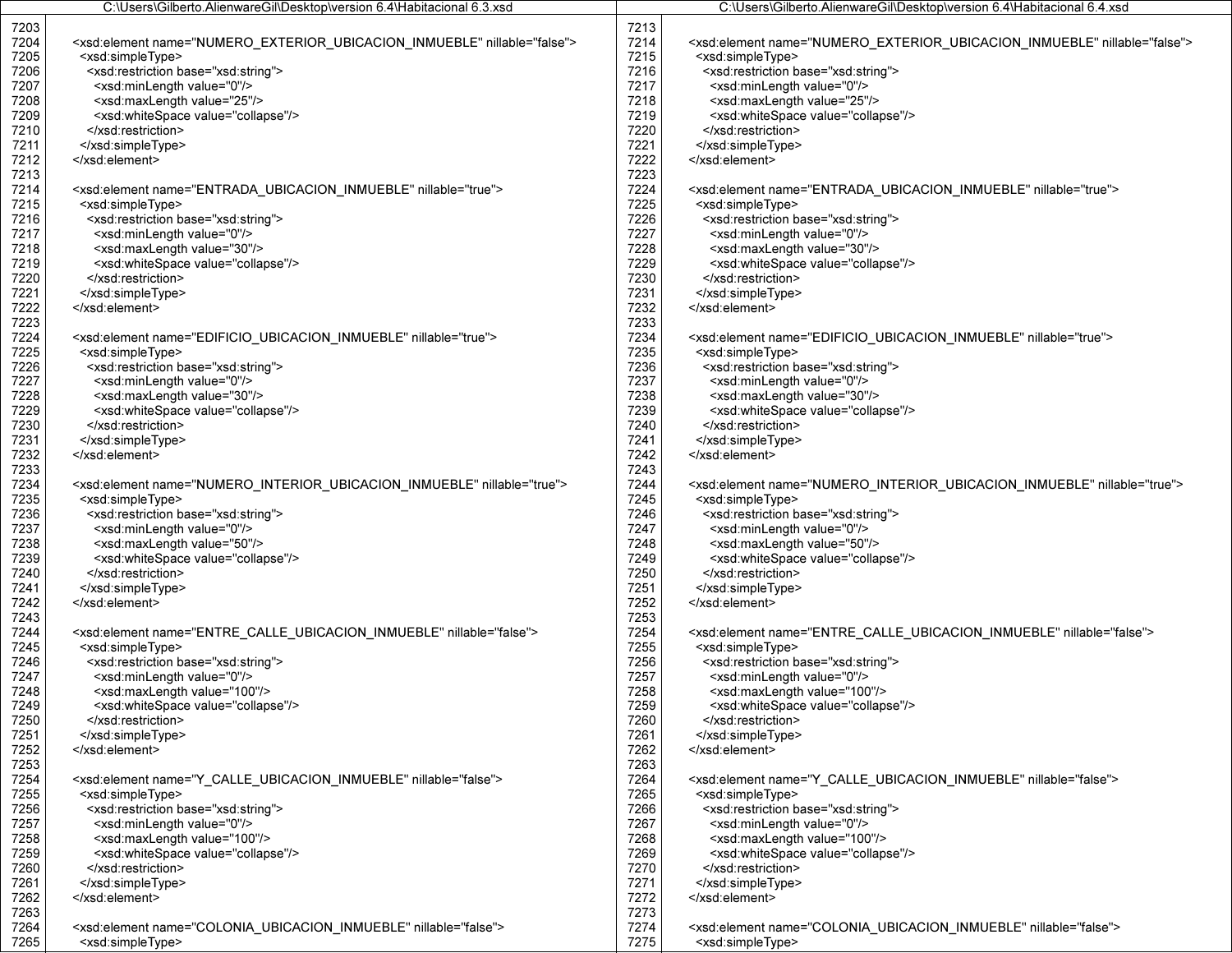|              | C:\Users\Gilberto.AlienwareGil\Desktop\version 6.4\Habitacional 6.3.xsd              |      | C:\Users\Gilberto.AlienwareGil\Desktop\version 6.4\Habitacional 6.4.xsd              |
|--------------|--------------------------------------------------------------------------------------|------|--------------------------------------------------------------------------------------|
| 7266         | <xsd:restriction base="xsd:string"></xsd:restriction>                                | 7276 | <xsd:restriction base="xsd:string"></xsd:restriction>                                |
| 7267         | <xsd:minlength value="0"></xsd:minlength>                                            | 7277 | <xsd:minlength value="0"></xsd:minlength>                                            |
| 7268         | <xsd:maxlength value="100"></xsd:maxlength>                                          | 7278 | <xsd:maxlength value="100"></xsd:maxlength>                                          |
| 7269         | <xsd:whitespace value="collapse"></xsd:whitespace>                                   | 7279 | <xsd:whitespace value="collapse"></xsd:whitespace>                                   |
| 7270         |                                                                                      | 7280 |                                                                                      |
| 7271         |                                                                                      | 7281 |                                                                                      |
|              |                                                                                      |      |                                                                                      |
| 7272         |                                                                                      | 7282 |                                                                                      |
| 7273         |                                                                                      | 7283 |                                                                                      |
| 7274         | <xsd:element name="DEPARTAMENTO" nillable="true"></xsd:element>                      | 7284 | <xsd:element name="DEPARTAMENTO" nillable="true"></xsd:element>                      |
| 7275         | <xsd:simpletype></xsd:simpletype>                                                    | 7285 | <xsd:simpletype></xsd:simpletype>                                                    |
| 7276         | <xsd:restriction base="xsd:string"></xsd:restriction>                                | 7286 | <xsd:restriction base="xsd:string"></xsd:restriction>                                |
| 7277         | <xsd:minlength value="0"></xsd:minlength>                                            | 7287 | <xsd:minlength value="0"></xsd:minlength>                                            |
| 7278         | <xsd:maxlength value="50"></xsd:maxlength>                                           | 7288 | <xsd:maxlength value="50"></xsd:maxlength>                                           |
| 7279         | <xsd:whitespace value="collapse"></xsd:whitespace>                                   | 7289 | <xsd:whitespace value="collapse"></xsd:whitespace>                                   |
| 7280         |                                                                                      | 7290 |                                                                                      |
| 7281         |                                                                                      | 7291 |                                                                                      |
| 7282         |                                                                                      | 7292 | $\le$ /xsd:element>                                                                  |
| 7283         |                                                                                      | 7293 |                                                                                      |
| 7284         | <xsd:element name="NIVEL_UBICACION_INMUEBLE" nillable="false"></xsd:element>         | 7294 | <xsd:element name="NIVEL_UBICACION_INMUEBLE" nillable="false"></xsd:element>         |
| 7285         | <xsd:simpletype></xsd:simpletype>                                                    | 7295 | <xsd:simpletype></xsd:simpletype>                                                    |
| 7286         | <xsd:restriction base="xsd:integer"></xsd:restriction>                               | 7296 | <xsd:restriction base="xsd:integer"></xsd:restriction>                               |
| 7287         | <xsd:enumeration value="0"></xsd:enumeration>                                        | 7297 | <xsd:enumeration value="0"></xsd:enumeration>                                        |
|              | <xsd:enumeration value="1"></xsd:enumeration>                                        |      |                                                                                      |
| 7288         |                                                                                      | 7298 | <xsd:enumeration value="1"></xsd:enumeration>                                        |
| 7289         | <xsd:enumeration value="2"></xsd:enumeration>                                        | 7299 | <xsd:enumeration value="2"></xsd:enumeration>                                        |
| 7290         | <xsd:enumeration value="3"></xsd:enumeration>                                        | 7300 | <xsd:enumeration value="3"></xsd:enumeration>                                        |
| 7291         | <xsd:enumeration value="4"></xsd:enumeration>                                        | 7301 | <xsd:enumeration value="4"></xsd:enumeration>                                        |
| 7292         | <xsd:enumeration value="5"></xsd:enumeration>                                        | 7302 | <xsd:enumeration value="5"></xsd:enumeration>                                        |
| 7293         | <xsd:enumeration value="6"></xsd:enumeration>                                        | 7303 | <xsd:enumeration value="6"></xsd:enumeration>                                        |
| 7294         | <xsd:enumeration value="7"></xsd:enumeration>                                        | 7304 | <xsd:enumeration value="7"></xsd:enumeration>                                        |
| 7295         | <xsd:enumeration value="8"></xsd:enumeration>                                        | 7305 | <xsd:enumeration value="8"></xsd:enumeration>                                        |
| 7296         | <xsd:enumeration value="9"></xsd:enumeration>                                        | 7306 | <xsd:enumeration value="9"></xsd:enumeration>                                        |
| 7297         | <xsd:enumeration value="10"></xsd:enumeration>                                       | 7307 | <xsd:enumeration value="10"></xsd:enumeration>                                       |
| 7298         | <xsd:enumeration value="11"></xsd:enumeration>                                       | 7308 | <xsd:enumeration value="11"></xsd:enumeration>                                       |
| 7299         | <xsd:enumeration value="12"></xsd:enumeration>                                       | 7309 | <xsd:enumeration value="12"></xsd:enumeration>                                       |
| 7300         | <xsd:enumeration value="13"></xsd:enumeration>                                       | 7310 | <xsd:enumeration value="13"></xsd:enumeration>                                       |
| 7301         | <xsd:enumeration value="14"></xsd:enumeration>                                       | 7311 | <xsd:enumeration value="14"></xsd:enumeration>                                       |
| 7302         | <xsd:enumeration value="15"></xsd:enumeration>                                       | 7312 | <xsd:enumeration value="15"></xsd:enumeration>                                       |
| 7303         | <xsd:enumeration value="16"></xsd:enumeration>                                       | 7313 | <xsd:enumeration value="16"></xsd:enumeration>                                       |
| 7304         | <xsd:enumeration value="17"></xsd:enumeration>                                       | 7314 | <xsd:enumeration value="17"></xsd:enumeration>                                       |
| 7305         | <xsd:enumeration value="18"></xsd:enumeration>                                       | 7315 | <xsd:enumeration value="18"></xsd:enumeration>                                       |
| 7306         | <xsd:enumeration value="19"></xsd:enumeration>                                       | 7316 | <xsd:enumeration value="19"></xsd:enumeration>                                       |
|              | <xsd:enumeration value="20"></xsd:enumeration>                                       | 7317 | <xsd:enumeration value="20"></xsd:enumeration>                                       |
| 7307<br>7308 |                                                                                      | 7318 |                                                                                      |
|              | <xsd:enumeration value="21"></xsd:enumeration>                                       |      | <xsd:enumeration value="21"></xsd:enumeration>                                       |
| 7309         | <xsd:enumeration value="22"></xsd:enumeration>                                       | 7319 | <xsd:enumeration value="22"></xsd:enumeration>                                       |
| 7310         | <xsd:enumeration value="23"></xsd:enumeration>                                       | 7320 | <xsd:enumeration value="23"></xsd:enumeration>                                       |
| 7311         | <xsd:enumeration value="24"></xsd:enumeration>                                       | 7321 | <xsd:enumeration value="24"></xsd:enumeration>                                       |
| 7312         | <xsd:enumeration value="25"></xsd:enumeration>                                       | 7322 | <xsd:enumeration value="25"></xsd:enumeration>                                       |
| 7313         | <xsd:enumeration value="26"></xsd:enumeration>                                       | 7323 | <xsd:enumeration value="26"></xsd:enumeration>                                       |
| 7314         | <xsd:enumeration value="27"></xsd:enumeration>                                       | 7324 | <xsd:enumeration value="27"></xsd:enumeration>                                       |
| 7315         | <xsd:enumeration value="28"></xsd:enumeration>                                       | 7325 | <xsd:enumeration value="28"></xsd:enumeration>                                       |
| 7316         | <xsd:enumeration value="29"></xsd:enumeration>                                       | 7326 | <xsd:enumeration value="29"></xsd:enumeration>                                       |
| 7317         | <xsd:enumeration value="30"></xsd:enumeration>                                       | 7327 | <xsd:enumeration value="30"></xsd:enumeration>                                       |
| 7318         | <xsd:enumeration value="31"></xsd:enumeration>                                       | 7328 | <xsd:enumeration value="31"></xsd:enumeration>                                       |
| 7319         | <xsd:enumeration value="32"></xsd:enumeration>                                       | 7329 | <xsd:enumeration value="32"></xsd:enumeration>                                       |
| 7320         | <xsd:enumeration value="33"></xsd:enumeration>                                       | 7330 | <xsd:enumeration value="33"></xsd:enumeration>                                       |
| 7321         |                                                                                      | 7331 |                                                                                      |
| 7322         |                                                                                      | 7332 |                                                                                      |
| 7323         |                                                                                      | 7333 |                                                                                      |
| 7324         |                                                                                      | 7334 |                                                                                      |
| 7325         | <xsd:element name="CODIGO_POSTAL_UBICACION_INMUEBLE" nillable="false"></xsd:element> | 7335 | <xsd:element name="CODIGO_POSTAL_UBICACION_INMUEBLE" nillable="false"></xsd:element> |
| 7326         | <xsd:simpletype></xsd:simpletype>                                                    | 7336 | <xsd:simpletype></xsd:simpletype>                                                    |
| 7327         | <xsd:restriction base="xsd:string"></xsd:restriction>                                | 7337 | <xsd:restriction base="xsd:string"></xsd:restriction>                                |
| 7328         |                                                                                      | 7338 |                                                                                      |
|              | <xsd:minlength value="1"></xsd:minlength>                                            |      | <xsd:minlength value="1"></xsd:minlength>                                            |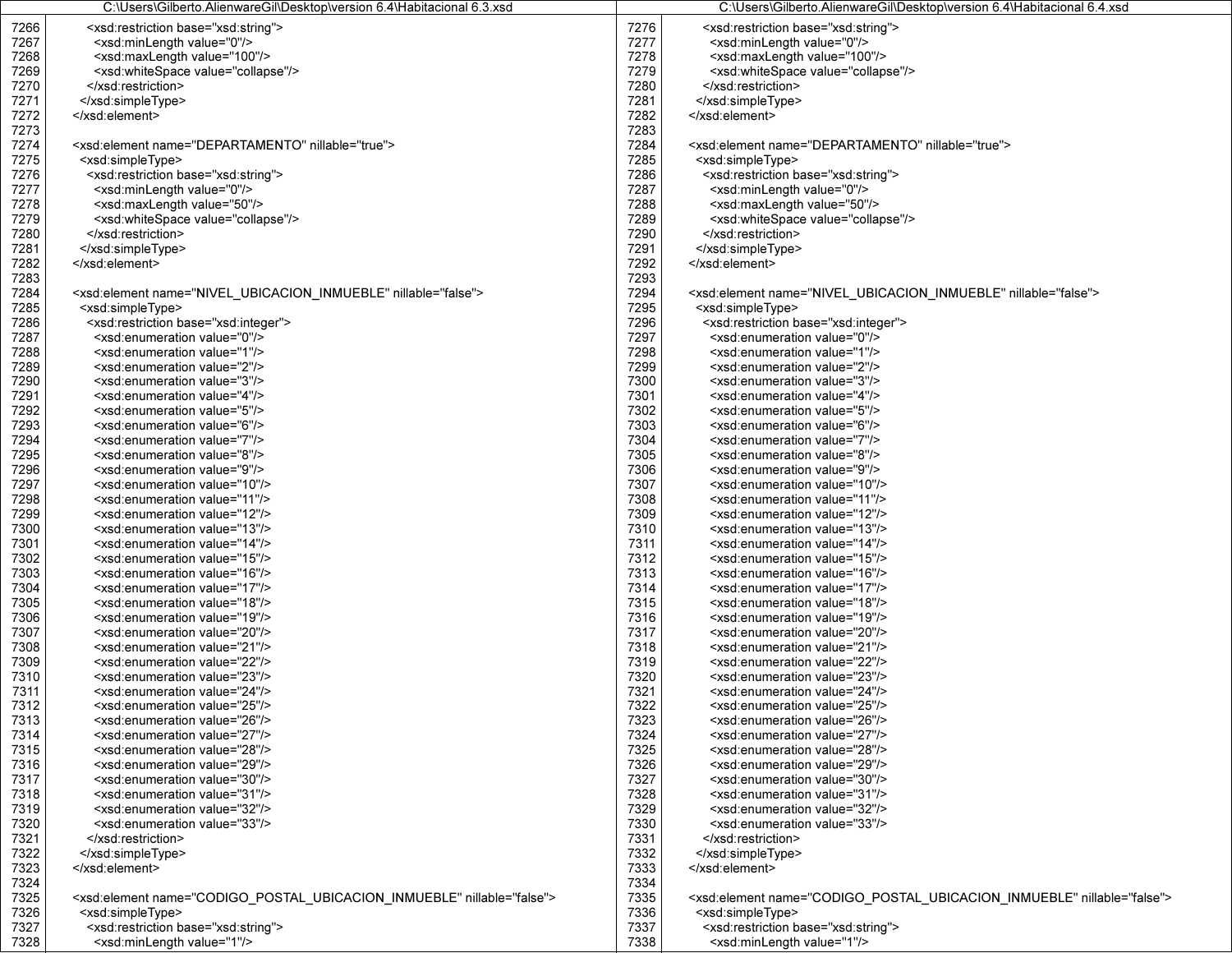|      | C:\Users\Gilberto.AlienwareGil\Desktop\version 6.4\Habitacional 6.3.xsd                                                                                                                                                  |      | C:\Users\Gilberto.AlienwareGil\Desktop\version 6.4\Habitacional 6.4.xsd                           |
|------|--------------------------------------------------------------------------------------------------------------------------------------------------------------------------------------------------------------------------|------|---------------------------------------------------------------------------------------------------|
| 7329 | <xsd:maxlength value="5"></xsd:maxlength>                                                                                                                                                                                | 7339 | <xsd:maxlength value="5"></xsd:maxlength>                                                         |
| 7330 | <xsd:whitespace value="collapse"></xsd:whitespace>                                                                                                                                                                       | 7340 | <xsd:whitespace value="collapse"></xsd:whitespace>                                                |
| 7331 |                                                                                                                                                                                                                          | 7341 |                                                                                                   |
| 7332 |                                                                                                                                                                                                                          | 7342 |                                                                                                   |
| 7333 |                                                                                                                                                                                                                          | 7343 |                                                                                                   |
| 7334 |                                                                                                                                                                                                                          | 7344 |                                                                                                   |
| 7335 | <xsd:element name="MUNICIPIO_UBICACION_INMUEBLE" nillable="false"></xsd:element>                                                                                                                                         | 7345 | <xsd:element name="MUNICIPIO_UBICACION_INMUEBLE" nillable="false"></xsd:element>                  |
| 7336 | <xsd:simpletype></xsd:simpletype>                                                                                                                                                                                        | 7346 | <xsd:simpletype></xsd:simpletype>                                                                 |
| 7337 | <xsd:restriction base="xsd:string"></xsd:restriction>                                                                                                                                                                    | 7347 | <xsd:restriction base="xsd:string"></xsd:restriction>                                             |
| 7338 | <xsd:minlength value="0"></xsd:minlength>                                                                                                                                                                                | 7348 | <xsd:minlength value="0"></xsd:minlength>                                                         |
| 7339 | <xsd:maxlength value="100"></xsd:maxlength>                                                                                                                                                                              | 7349 | <xsd:maxlength value="100"></xsd:maxlength>                                                       |
| 7340 | <xsd:whitespace value="collapse"></xsd:whitespace>                                                                                                                                                                       | 7350 | <xsd:whitespace value="collapse"></xsd:whitespace>                                                |
| 7341 |                                                                                                                                                                                                                          | 7351 |                                                                                                   |
| 7342 |                                                                                                                                                                                                                          | 7352 |                                                                                                   |
| 7343 |                                                                                                                                                                                                                          | 7353 |                                                                                                   |
| 7344 |                                                                                                                                                                                                                          | 7354 |                                                                                                   |
| 7345 | <xsd:element name="NOMBRE_ESTADO_UBICACION_INMUEBLE" nillable="false"></xsd:element>                                                                                                                                     | 7355 | <xsd:element name="NOMBRE_ESTADO_UBICACION_INMUEBLE" nillable="false"></xsd:element>              |
| 7346 | <xsd:simpletype></xsd:simpletype>                                                                                                                                                                                        | 7356 | <xsd:simpletype></xsd:simpletype>                                                                 |
| 7347 | <xsd:restriction base="xsd:string"></xsd:restriction>                                                                                                                                                                    | 7357 | <xsd:restriction base="xsd:string"></xsd:restriction>                                             |
| 7348 | <xsd:minlength value="1"></xsd:minlength>                                                                                                                                                                                | 7358 | <xsd:minlength value="1"></xsd:minlength>                                                         |
| 7349 | <xsd:maxlength value="100"></xsd:maxlength>                                                                                                                                                                              | 7359 | <xsd:maxlength value="100"></xsd:maxlength>                                                       |
| 7350 | <xsd:whitespace value="collapse"></xsd:whitespace>                                                                                                                                                                       | 7360 | <xsd:whitespace value="collapse"></xsd:whitespace>                                                |
| 7351 |                                                                                                                                                                                                                          | 7361 |                                                                                                   |
| 7352 |                                                                                                                                                                                                                          | 7362 |                                                                                                   |
| 7353 |                                                                                                                                                                                                                          | 7363 |                                                                                                   |
| 7354 |                                                                                                                                                                                                                          | 7364 |                                                                                                   |
| 7355 | <xsd:element name="CLAVE_ENTIDAD_FEDERATIVA_UBICACION_INMUEBLE" nillable<="" td=""><td>7365</td><td><xsd:element name="CLAVE_ENTIDAD_FEDERATIVA_UBICACION_INMUEBLE" nillable<="" td=""></xsd:element></td></xsd:element> | 7365 | <xsd:element name="CLAVE_ENTIDAD_FEDERATIVA_UBICACION_INMUEBLE" nillable<="" td=""></xsd:element> |
|      | ="false">                                                                                                                                                                                                                |      | $="false"$                                                                                        |
| 7356 | <xsd:simpletype></xsd:simpletype>                                                                                                                                                                                        | 7366 | <xsd:simpletype></xsd:simpletype>                                                                 |
| 7357 | <xsd:restriction base="xsd:string"></xsd:restriction>                                                                                                                                                                    | 7367 | <xsd:restriction base="xsd:string"></xsd:restriction>                                             |
| 7358 | <xsd:minlength value="2"></xsd:minlength>                                                                                                                                                                                | 7368 | <xsd:minlength value="2"></xsd:minlength>                                                         |
| 7359 | <xsd:maxlength value="2"></xsd:maxlength>                                                                                                                                                                                | 7369 | <xsd:maxlength value="2"></xsd:maxlength>                                                         |
| 7360 | <xsd:whitespace value="collapse"></xsd:whitespace>                                                                                                                                                                       | 7370 | <xsd:whitespace value="collapse"></xsd:whitespace>                                                |
| 7361 |                                                                                                                                                                                                                          | 7371 |                                                                                                   |
| 7362 |                                                                                                                                                                                                                          | 7372 |                                                                                                   |
| 7363 |                                                                                                                                                                                                                          | 7373 |                                                                                                   |
| 7364 |                                                                                                                                                                                                                          | 7374 |                                                                                                   |
| 7365 | <xsd:element name="CLAVE_MUNICIPIO_UBICACION_INMUEBLE" nillable="false"></xsd:element>                                                                                                                                   | 7375 | <xsd:element name="CLAVE_MUNICIPIO_UBICACION_INMUEBLE" nillable="false"></xsd:element>            |
| 7366 | <xsd:simpletype></xsd:simpletype>                                                                                                                                                                                        | 7376 | <xsd:simpletype></xsd:simpletype>                                                                 |
| 7367 | <xsd:restriction base="xsd:string"></xsd:restriction>                                                                                                                                                                    | 7377 | <xsd:restriction base="xsd:string"></xsd:restriction>                                             |
| 7368 | <xsd:minlength value="3"></xsd:minlength>                                                                                                                                                                                | 7378 | <xsd:minlength value="3"></xsd:minlength>                                                         |
| 7369 | <xsd:maxlength value="3"></xsd:maxlength>                                                                                                                                                                                | 7379 | <xsd:maxlength value="3"></xsd:maxlength>                                                         |
| 7370 | <xsd:whitespace value="collapse"></xsd:whitespace>                                                                                                                                                                       | 7380 | <xsd:whitespace value="collapse"></xsd:whitespace>                                                |
| 7371 |                                                                                                                                                                                                                          | 7381 |                                                                                                   |
| 7372 |                                                                                                                                                                                                                          | 7382 |                                                                                                   |
| 7373 |                                                                                                                                                                                                                          | 7383 |                                                                                                   |
| 7374 |                                                                                                                                                                                                                          | 7384 |                                                                                                   |
| 7375 |                                                                                                                                                                                                                          | 7385 |                                                                                                   |
| 7376 |                                                                                                                                                                                                                          | 7386 |                                                                                                   |
| 7377 | <xsd:complextype name="DATOSGENERALESType"></xsd:complextype>                                                                                                                                                            | 7387 | <xsd:complextype name="DATOSGENERALESType"></xsd:complextype>                                     |
| 7378 | <xsd:sequence></xsd:sequence>                                                                                                                                                                                            | 7388 | <xsd:sequence></xsd:sequence>                                                                     |
| 7379 | <xsd:element name="CONTROLADOR" type="CONTROLADORType"></xsd:element>                                                                                                                                                    | 7389 | <xsd:element name="CONTROLADOR" type="CONTROLADORType"></xsd:element>                             |
| 7380 | <xsd:element name="VALUADOR" type="VALUADORType"></xsd:element>                                                                                                                                                          | 7390 | <xsd:element name="VALUADOR" type="VALUADORType"></xsd:element>                                   |
| 7381 | <xsd:element name="SOLICITANTE" type="SOLICITANTEType"></xsd:element>                                                                                                                                                    | 7391 | <xsd:element name="SOLICITANTE" type="SOLICITANTEType"></xsd:element>                             |
| 7382 | <xsd:element name="PROPIETARIO" type="PROPIETARIOType"></xsd:element>                                                                                                                                                    | 7392 | <xsd:element name="PROPIETARIO" type="PROPIETARIOType"></xsd:element>                             |
| 7383 | <xsd:element name="PROPOSITO_AVALUO" nillable="false"></xsd:element>                                                                                                                                                     | 7393 | <xsd:element name="PROPOSITO_AVALUO" nillable="false"></xsd:element>                              |
| 7384 | <xsd:simpletype></xsd:simpletype>                                                                                                                                                                                        | 7394 | <xsd:simpletype></xsd:simpletype>                                                                 |
| 7385 | <xsd:restriction base="xsd:string"></xsd:restriction>                                                                                                                                                                    | 7395 | <xsd:restriction base="xsd:string"></xsd:restriction>                                             |
| 7386 | <xsd:minlength value="1"></xsd:minlength>                                                                                                                                                                                | 7396 | <xsd:minlength value="1"></xsd:minlength>                                                         |
| 7387 | <xsd:maxlength value="50"></xsd:maxlength>                                                                                                                                                                               | 7397 | <xsd:maxlength value="50"></xsd:maxlength>                                                        |
| 7388 | <xsd:whitespace value="collapse"></xsd:whitespace>                                                                                                                                                                       | 7398 | <xsd:whitespace value="collapse"></xsd:whitespace>                                                |
| 7389 |                                                                                                                                                                                                                          | 7399 |                                                                                                   |
| 7390 |                                                                                                                                                                                                                          | 7400 |                                                                                                   |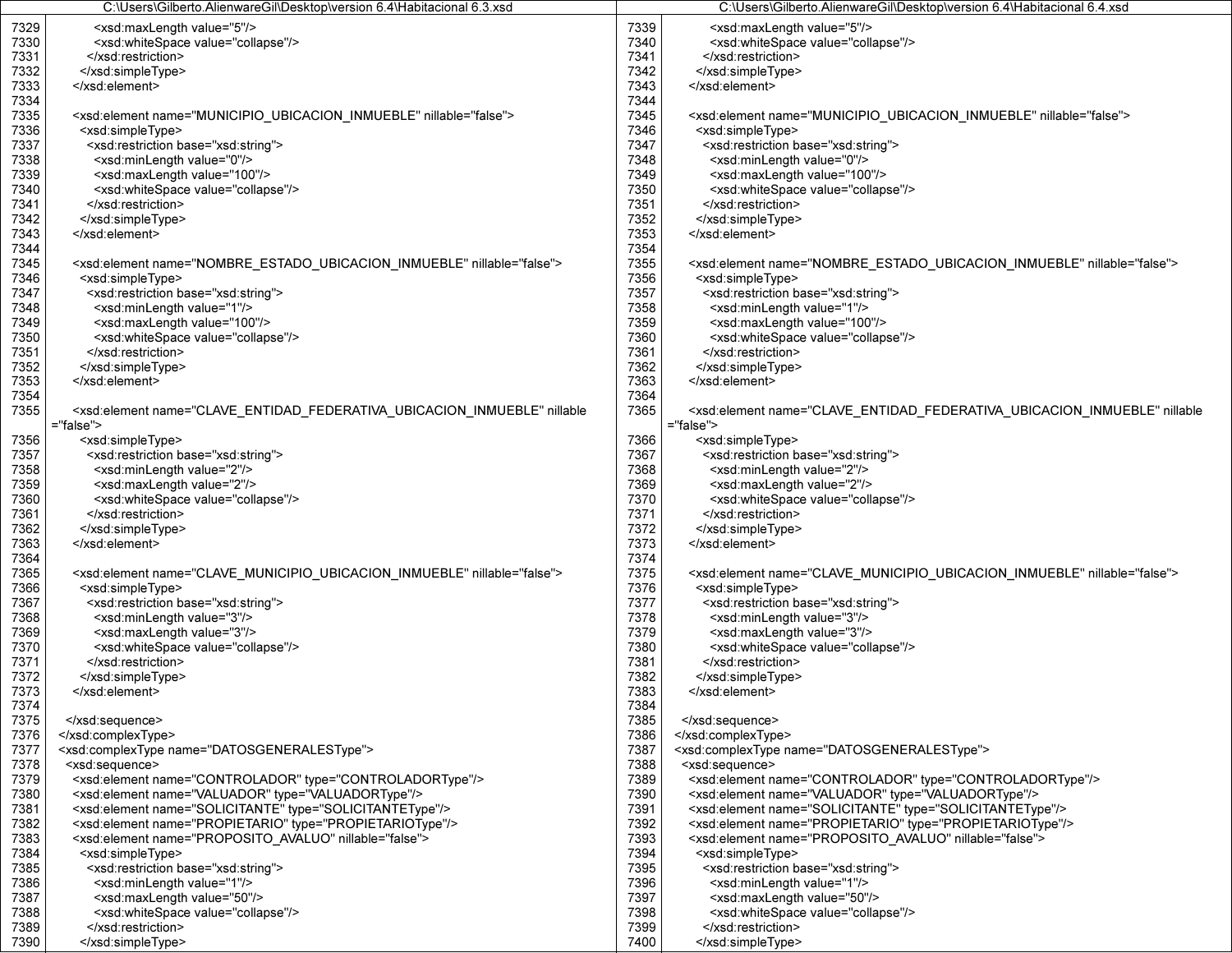| 7391<br>7401<br><br><br>7392<br>7402<br>7403<br>7393<br><xsd:element name="OBJETO_AVALUO" nillable="false"><br/><xsd:element name="OBJETO_AVALUO" nillable="false"><br/>7394<br/>7404<br/><xsd:simpletype><br/><xsd:simpletype><br/>7395<br/>7405<br/><xsd:restriction base="xsd:string"><br/><xsd:restriction base="xsd:string"><br/>7396<br/>7406<br/><xsd:minlength value="0"></xsd:minlength><br/><xsd:minlength value="0"></xsd:minlength><br/>7397<br/>7407<br/><xsd:maxlength value="50"></xsd:maxlength><br/><xsd:maxlength value="50"></xsd:maxlength><br/>7398<br/>7408<br/><xsd:whitespace value="collapse"></xsd:whitespace><br/><xsd:whitespace value="collapse"></xsd:whitespace><br/>7399<br/>7409<br/></xsd:restriction><br/></xsd:restriction><br/>7400<br/>7410<br/></xsd:simpletype><br/></xsd:simpletype><br/>7401<br/></xsd:element><br/>7411<br/></xsd:element><br>7402<br>7412<br>7403<br><xsd:element name="CAT_REGIMEN_PROPIEDAD" nillable="false"><br/>7413<br/><xsd:element name="CAT_REGIMEN_PROPIEDAD" nillable="false"><br/>7404<br/>7414<br/><xsd:simpletype><br/><xsd:simpletype><br/>7405<br/>7415<br/><xsd:restriction base="xsd:integer"><br/><xsd:restriction base="xsd:integer"><br/><xsd:enumeration value="1"></xsd:enumeration><br/>7416<br/><xsd:enumeration value="1"></xsd:enumeration><br/>7406<br/>7407<br/>7417<br/><xsd:enumeration value="2"></xsd:enumeration><br/><xsd:enumeration value="2"></xsd:enumeration><br/>7408<br/>7418<br/><xsd:enumeration value="3"></xsd:enumeration><br/><xsd:enumeration value="3"></xsd:enumeration><br/>7419<br/>7409<br/><xsd:enumeration value="4"></xsd:enumeration><br/><xsd:enumeration value="4"></xsd:enumeration><br/>7410<br/></xsd:restriction><br/>7420<br/></xsd:restriction><br/>7411<br/>7421<br/></xsd:simpletype><br/></xsd:simpletype><br/>7412<br/>7422<br/></xsd:element><br/></xsd:element><br>7413<br>7423<br>7414<br>7424<br>$\le$ /xsd:sequence><br><br>7425<br>7415<br><xsd:attribute name="id" type="xsd:string"></xsd:attribute><br><xsd:attribute name="id" type="xsd:string"></xsd:attribute><br>7426<br>7416<br><br><br>7417<br>7427<br><xsd:complextype name="PROPIETARIOType"><br/><xsd:complextype name="PROPIETARIOType"><br/>7428<br/>7418<br/><xsd:sequence><br/><xsd:sequence><br/>7419<br/>7429<br/><xsd:element name="TIPO_PROPIETARIO" nillable="false"><br/><xsd:element name="TIPO_PROPIETARIO" nillable="false"><br/>7420<br/>7430<br/><xsd:simpletype><br/><xsd:simpletype><br/>7431<br/>7421<br/><xsd:restriction base="xsd:integer"><br/><xsd:restriction base="xsd:integer"><br/>7422<br/>7432<br/><xsd:enumeration value="1"></xsd:enumeration><br/><xsd:enumeration value="1"></xsd:enumeration><br/>7423<br/>7433<br/><xsd:enumeration value="2"></xsd:enumeration><br/><xsd:enumeration value="2"></xsd:enumeration><br/>7434<br/>7424<br/></xsd:restriction><br/></xsd:restriction><br/>7425<br/>7435<br/></xsd:simpletype><br/></xsd:simpletype><br/>7426<br/>7436<br/></xsd:element><br/></xsd:element><br/>7427<br/>7437<br/>7428<br/><xsd:element name="APELLIDO_PATERNO_PROPIETARIO" nillable="false"><br/>7438<br/><xsd:element name="APELLIDO_PATERNO_PROPIETARIO" nillable="false"><br/>7439<br/>7429<br/><xsd:simpletype><br/><xsd:simpletype><br/>7430<br/>7440<br/><xsd:restriction base="xsd:string"><br/><xsd:restriction base="xsd:string"><br/>7431<br/>7441<br/><xsd:minlength value="0"></xsd:minlength><br/><xsd:minlength value="0"></xsd:minlength><br/>7432<br/>7442<br/><xsd:maxlength value="50"></xsd:maxlength><br/><xsd:maxlength value="50"></xsd:maxlength><br/>7433<br/><xsd:whitespace value="collapse"></xsd:whitespace><br/>7443<br/><xsd:whitespace value="collapse"></xsd:whitespace><br/>7434<br/></xsd:restriction><br/>7444<br/></xsd:restriction><br/>7435<br/>7445<br/></xsd:simpletype><br/></xsd:simpletype><br/>7436<br/>7446<br/></xsd:element><br/></xsd:element><br/>7437<br/>7447<br/>7438<br/><xsd:element name="APELLIDO_MATERNO_PROPIETARIO" nillable="false"><br/>7448<br/><xsd:element name="APELLIDO MATERNO PROPIETARIO" nillable="false"><br/>7439<br/>7449<br/><xsd:simpletype><br/><xsd:simpletype><br/><xsd:restriction base="xsd:string"><br/>7450<br/><xsd:restriction base="xsd:string"><br/>7440<br/>7441<br/><xsd:minlength value="0"></xsd:minlength><br/>7451<br/><xsd:minlength value="0"></xsd:minlength><br/>7442<br/><xsd:maxlength value="50"></xsd:maxlength><br/>7452<br/><xsd:maxlength value="50"></xsd:maxlength><br/>7443<br/><xsd:whitespace value="collapse"></xsd:whitespace><br/>7453<br/><xsd:whitespace value="collapse"></xsd:whitespace><br/>7444<br/></xsd:restriction><br/>7454<br/></xsd:restriction><br/>7445<br/>7455<br/></xsd:simpletype><br/></xsd:simpletype><br/>7446<br/></xsd:element><br/>7456<br/></xsd:element><br/>7447<br/>7457<br/>7448<br/><xsd:element name="NOMBRE_PROPIETARIO" nillable="false"><br/>7458<br/><xsd:element name="NOMBRE_PROPIETARIO" nillable="false"><br/>7449<br/>7459<br/><xsd:simpletype><br/><xsd:simpletype><br/>7450<br/><xsd:restriction base="xsd:string"><br/>7460<br/><xsd:restriction base="xsd:string"><br/>7451<br/><xsd:minlength value="0"></xsd:minlength><br/>7461<br/><xsd:minlength value="0"></xsd:minlength><br/>7452<br/><xsd:maxlength value="100"></xsd:maxlength><br/>7462<br/><xsd:maxlength value="100"></xsd:maxlength><br/>7453<br/>7463</xsd:restriction></xsd:restriction></xsd:simpletype></xsd:simpletype></xsd:element></xsd:element></xsd:sequence></xsd:sequence></xsd:complextype></xsd:complextype> | C:\Users\Gilberto.AlienwareGil\Desktop\version 6.4\Habitacional 6.3.xsd |  | C:\Users\Gilberto.AlienwareGil\Desktop\version 6.4\Habitacional 6.4.xsd |  |  |
|------------------------------------------------------------------------------------------------------------------------------------------------------------------------------------------------------------------------------------------------------------------------------------------------------------------------------------------------------------------------------------------------------------------------------------------------------------------------------------------------------------------------------------------------------------------------------------------------------------------------------------------------------------------------------------------------------------------------------------------------------------------------------------------------------------------------------------------------------------------------------------------------------------------------------------------------------------------------------------------------------------------------------------------------------------------------------------------------------------------------------------------------------------------------------------------------------------------------------------------------------------------------------------------------------------------------------------------------------------------------------------------------------------------------------------------------------------------------------------------------------------------------------------------------------------------------------------------------------------------------------------------------------------------------------------------------------------------------------------------------------------------------------------------------------------------------------------------------------------------------------------------------------------------------------------------------------------------------------------------------------------------------------------------------------------------------------------------------------------------------------------------------------------------------------------------------------------------------------------------------------------------------------------------------------------------------------------------------------------------------------------------------------------------------------------------------------------------------------------------------------------------------------------------------------------------------------------------------------------------------------------------------------------------------------------------------------------------------------------------------------------------------------------------------------------------------------------------------------------------------------------------------------------------------------------------------------------------------------------------------------------------------------------------------------------------------------------------------------------------------------------------------------------------------------------------------------------------------------------------------------------------------------------------------------------------------------------------------------------------------------------------------------------------------------------------------------------------------------------------------------------------------------------------------------------------------------------------------------------------------------------------------------------------------------------------------------------------------------------------------------------------------------------------------------------------------------------------------------------------------------------------------------------------------------------------------------------------------------------------------------------------------------------------------------------------------------------------------------------------------------------------------------------------------------------------------------------------------------------------------------------------------------------------------------------------------------------------------------------------------------------------------------------------------------------------------------------------------------------------------------------------------------------------------------------------------------------------------------------------------------------------------------------------------------------------------------------------------------------------------------------------------------------------------------------------------------------------------------------------------------------------------------------------------------------------------------------------------------------------------------------------------------------------------------------------------------------------------------------------------------------------------------------------------------------------------------------------------------------------------------------------------------------------------------------------------------------------------------------------------------------------------------------------------------------------------------------------------------------------------------------------------------------------------------------------------------------------------------------|-------------------------------------------------------------------------|--|-------------------------------------------------------------------------|--|--|
|                                                                                                                                                                                                                                                                                                                                                                                                                                                                                                                                                                                                                                                                                                                                                                                                                                                                                                                                                                                                                                                                                                                                                                                                                                                                                                                                                                                                                                                                                                                                                                                                                                                                                                                                                                                                                                                                                                                                                                                                                                                                                                                                                                                                                                                                                                                                                                                                                                                                                                                                                                                                                                                                                                                                                                                                                                                                                                                                                                                                                                                                                                                                                                                                                                                                                                                                                                                                                                                                                                                                                                                                                                                                                                                                                                                                                                                                                                                                                                                                                                                                                                                                                                                                                                                                                                                                                                                                                                                                                                                                                                                                                                                                                                                                                                                                                                                                                                                                                                                                                                                                                                                                                                                                                                                                                                                                                                                                                                                                                                                                                                                                            |                                                                         |  |                                                                         |  |  |
|                                                                                                                                                                                                                                                                                                                                                                                                                                                                                                                                                                                                                                                                                                                                                                                                                                                                                                                                                                                                                                                                                                                                                                                                                                                                                                                                                                                                                                                                                                                                                                                                                                                                                                                                                                                                                                                                                                                                                                                                                                                                                                                                                                                                                                                                                                                                                                                                                                                                                                                                                                                                                                                                                                                                                                                                                                                                                                                                                                                                                                                                                                                                                                                                                                                                                                                                                                                                                                                                                                                                                                                                                                                                                                                                                                                                                                                                                                                                                                                                                                                                                                                                                                                                                                                                                                                                                                                                                                                                                                                                                                                                                                                                                                                                                                                                                                                                                                                                                                                                                                                                                                                                                                                                                                                                                                                                                                                                                                                                                                                                                                                                            |                                                                         |  |                                                                         |  |  |
|                                                                                                                                                                                                                                                                                                                                                                                                                                                                                                                                                                                                                                                                                                                                                                                                                                                                                                                                                                                                                                                                                                                                                                                                                                                                                                                                                                                                                                                                                                                                                                                                                                                                                                                                                                                                                                                                                                                                                                                                                                                                                                                                                                                                                                                                                                                                                                                                                                                                                                                                                                                                                                                                                                                                                                                                                                                                                                                                                                                                                                                                                                                                                                                                                                                                                                                                                                                                                                                                                                                                                                                                                                                                                                                                                                                                                                                                                                                                                                                                                                                                                                                                                                                                                                                                                                                                                                                                                                                                                                                                                                                                                                                                                                                                                                                                                                                                                                                                                                                                                                                                                                                                                                                                                                                                                                                                                                                                                                                                                                                                                                                                            |                                                                         |  |                                                                         |  |  |
|                                                                                                                                                                                                                                                                                                                                                                                                                                                                                                                                                                                                                                                                                                                                                                                                                                                                                                                                                                                                                                                                                                                                                                                                                                                                                                                                                                                                                                                                                                                                                                                                                                                                                                                                                                                                                                                                                                                                                                                                                                                                                                                                                                                                                                                                                                                                                                                                                                                                                                                                                                                                                                                                                                                                                                                                                                                                                                                                                                                                                                                                                                                                                                                                                                                                                                                                                                                                                                                                                                                                                                                                                                                                                                                                                                                                                                                                                                                                                                                                                                                                                                                                                                                                                                                                                                                                                                                                                                                                                                                                                                                                                                                                                                                                                                                                                                                                                                                                                                                                                                                                                                                                                                                                                                                                                                                                                                                                                                                                                                                                                                                                            |                                                                         |  |                                                                         |  |  |
|                                                                                                                                                                                                                                                                                                                                                                                                                                                                                                                                                                                                                                                                                                                                                                                                                                                                                                                                                                                                                                                                                                                                                                                                                                                                                                                                                                                                                                                                                                                                                                                                                                                                                                                                                                                                                                                                                                                                                                                                                                                                                                                                                                                                                                                                                                                                                                                                                                                                                                                                                                                                                                                                                                                                                                                                                                                                                                                                                                                                                                                                                                                                                                                                                                                                                                                                                                                                                                                                                                                                                                                                                                                                                                                                                                                                                                                                                                                                                                                                                                                                                                                                                                                                                                                                                                                                                                                                                                                                                                                                                                                                                                                                                                                                                                                                                                                                                                                                                                                                                                                                                                                                                                                                                                                                                                                                                                                                                                                                                                                                                                                                            |                                                                         |  |                                                                         |  |  |
|                                                                                                                                                                                                                                                                                                                                                                                                                                                                                                                                                                                                                                                                                                                                                                                                                                                                                                                                                                                                                                                                                                                                                                                                                                                                                                                                                                                                                                                                                                                                                                                                                                                                                                                                                                                                                                                                                                                                                                                                                                                                                                                                                                                                                                                                                                                                                                                                                                                                                                                                                                                                                                                                                                                                                                                                                                                                                                                                                                                                                                                                                                                                                                                                                                                                                                                                                                                                                                                                                                                                                                                                                                                                                                                                                                                                                                                                                                                                                                                                                                                                                                                                                                                                                                                                                                                                                                                                                                                                                                                                                                                                                                                                                                                                                                                                                                                                                                                                                                                                                                                                                                                                                                                                                                                                                                                                                                                                                                                                                                                                                                                                            |                                                                         |  |                                                                         |  |  |
|                                                                                                                                                                                                                                                                                                                                                                                                                                                                                                                                                                                                                                                                                                                                                                                                                                                                                                                                                                                                                                                                                                                                                                                                                                                                                                                                                                                                                                                                                                                                                                                                                                                                                                                                                                                                                                                                                                                                                                                                                                                                                                                                                                                                                                                                                                                                                                                                                                                                                                                                                                                                                                                                                                                                                                                                                                                                                                                                                                                                                                                                                                                                                                                                                                                                                                                                                                                                                                                                                                                                                                                                                                                                                                                                                                                                                                                                                                                                                                                                                                                                                                                                                                                                                                                                                                                                                                                                                                                                                                                                                                                                                                                                                                                                                                                                                                                                                                                                                                                                                                                                                                                                                                                                                                                                                                                                                                                                                                                                                                                                                                                                            |                                                                         |  |                                                                         |  |  |
|                                                                                                                                                                                                                                                                                                                                                                                                                                                                                                                                                                                                                                                                                                                                                                                                                                                                                                                                                                                                                                                                                                                                                                                                                                                                                                                                                                                                                                                                                                                                                                                                                                                                                                                                                                                                                                                                                                                                                                                                                                                                                                                                                                                                                                                                                                                                                                                                                                                                                                                                                                                                                                                                                                                                                                                                                                                                                                                                                                                                                                                                                                                                                                                                                                                                                                                                                                                                                                                                                                                                                                                                                                                                                                                                                                                                                                                                                                                                                                                                                                                                                                                                                                                                                                                                                                                                                                                                                                                                                                                                                                                                                                                                                                                                                                                                                                                                                                                                                                                                                                                                                                                                                                                                                                                                                                                                                                                                                                                                                                                                                                                                            |                                                                         |  |                                                                         |  |  |
|                                                                                                                                                                                                                                                                                                                                                                                                                                                                                                                                                                                                                                                                                                                                                                                                                                                                                                                                                                                                                                                                                                                                                                                                                                                                                                                                                                                                                                                                                                                                                                                                                                                                                                                                                                                                                                                                                                                                                                                                                                                                                                                                                                                                                                                                                                                                                                                                                                                                                                                                                                                                                                                                                                                                                                                                                                                                                                                                                                                                                                                                                                                                                                                                                                                                                                                                                                                                                                                                                                                                                                                                                                                                                                                                                                                                                                                                                                                                                                                                                                                                                                                                                                                                                                                                                                                                                                                                                                                                                                                                                                                                                                                                                                                                                                                                                                                                                                                                                                                                                                                                                                                                                                                                                                                                                                                                                                                                                                                                                                                                                                                                            |                                                                         |  |                                                                         |  |  |
|                                                                                                                                                                                                                                                                                                                                                                                                                                                                                                                                                                                                                                                                                                                                                                                                                                                                                                                                                                                                                                                                                                                                                                                                                                                                                                                                                                                                                                                                                                                                                                                                                                                                                                                                                                                                                                                                                                                                                                                                                                                                                                                                                                                                                                                                                                                                                                                                                                                                                                                                                                                                                                                                                                                                                                                                                                                                                                                                                                                                                                                                                                                                                                                                                                                                                                                                                                                                                                                                                                                                                                                                                                                                                                                                                                                                                                                                                                                                                                                                                                                                                                                                                                                                                                                                                                                                                                                                                                                                                                                                                                                                                                                                                                                                                                                                                                                                                                                                                                                                                                                                                                                                                                                                                                                                                                                                                                                                                                                                                                                                                                                                            |                                                                         |  |                                                                         |  |  |
|                                                                                                                                                                                                                                                                                                                                                                                                                                                                                                                                                                                                                                                                                                                                                                                                                                                                                                                                                                                                                                                                                                                                                                                                                                                                                                                                                                                                                                                                                                                                                                                                                                                                                                                                                                                                                                                                                                                                                                                                                                                                                                                                                                                                                                                                                                                                                                                                                                                                                                                                                                                                                                                                                                                                                                                                                                                                                                                                                                                                                                                                                                                                                                                                                                                                                                                                                                                                                                                                                                                                                                                                                                                                                                                                                                                                                                                                                                                                                                                                                                                                                                                                                                                                                                                                                                                                                                                                                                                                                                                                                                                                                                                                                                                                                                                                                                                                                                                                                                                                                                                                                                                                                                                                                                                                                                                                                                                                                                                                                                                                                                                                            |                                                                         |  |                                                                         |  |  |
|                                                                                                                                                                                                                                                                                                                                                                                                                                                                                                                                                                                                                                                                                                                                                                                                                                                                                                                                                                                                                                                                                                                                                                                                                                                                                                                                                                                                                                                                                                                                                                                                                                                                                                                                                                                                                                                                                                                                                                                                                                                                                                                                                                                                                                                                                                                                                                                                                                                                                                                                                                                                                                                                                                                                                                                                                                                                                                                                                                                                                                                                                                                                                                                                                                                                                                                                                                                                                                                                                                                                                                                                                                                                                                                                                                                                                                                                                                                                                                                                                                                                                                                                                                                                                                                                                                                                                                                                                                                                                                                                                                                                                                                                                                                                                                                                                                                                                                                                                                                                                                                                                                                                                                                                                                                                                                                                                                                                                                                                                                                                                                                                            |                                                                         |  |                                                                         |  |  |
|                                                                                                                                                                                                                                                                                                                                                                                                                                                                                                                                                                                                                                                                                                                                                                                                                                                                                                                                                                                                                                                                                                                                                                                                                                                                                                                                                                                                                                                                                                                                                                                                                                                                                                                                                                                                                                                                                                                                                                                                                                                                                                                                                                                                                                                                                                                                                                                                                                                                                                                                                                                                                                                                                                                                                                                                                                                                                                                                                                                                                                                                                                                                                                                                                                                                                                                                                                                                                                                                                                                                                                                                                                                                                                                                                                                                                                                                                                                                                                                                                                                                                                                                                                                                                                                                                                                                                                                                                                                                                                                                                                                                                                                                                                                                                                                                                                                                                                                                                                                                                                                                                                                                                                                                                                                                                                                                                                                                                                                                                                                                                                                                            |                                                                         |  |                                                                         |  |  |
|                                                                                                                                                                                                                                                                                                                                                                                                                                                                                                                                                                                                                                                                                                                                                                                                                                                                                                                                                                                                                                                                                                                                                                                                                                                                                                                                                                                                                                                                                                                                                                                                                                                                                                                                                                                                                                                                                                                                                                                                                                                                                                                                                                                                                                                                                                                                                                                                                                                                                                                                                                                                                                                                                                                                                                                                                                                                                                                                                                                                                                                                                                                                                                                                                                                                                                                                                                                                                                                                                                                                                                                                                                                                                                                                                                                                                                                                                                                                                                                                                                                                                                                                                                                                                                                                                                                                                                                                                                                                                                                                                                                                                                                                                                                                                                                                                                                                                                                                                                                                                                                                                                                                                                                                                                                                                                                                                                                                                                                                                                                                                                                                            |                                                                         |  |                                                                         |  |  |
|                                                                                                                                                                                                                                                                                                                                                                                                                                                                                                                                                                                                                                                                                                                                                                                                                                                                                                                                                                                                                                                                                                                                                                                                                                                                                                                                                                                                                                                                                                                                                                                                                                                                                                                                                                                                                                                                                                                                                                                                                                                                                                                                                                                                                                                                                                                                                                                                                                                                                                                                                                                                                                                                                                                                                                                                                                                                                                                                                                                                                                                                                                                                                                                                                                                                                                                                                                                                                                                                                                                                                                                                                                                                                                                                                                                                                                                                                                                                                                                                                                                                                                                                                                                                                                                                                                                                                                                                                                                                                                                                                                                                                                                                                                                                                                                                                                                                                                                                                                                                                                                                                                                                                                                                                                                                                                                                                                                                                                                                                                                                                                                                            |                                                                         |  |                                                                         |  |  |
|                                                                                                                                                                                                                                                                                                                                                                                                                                                                                                                                                                                                                                                                                                                                                                                                                                                                                                                                                                                                                                                                                                                                                                                                                                                                                                                                                                                                                                                                                                                                                                                                                                                                                                                                                                                                                                                                                                                                                                                                                                                                                                                                                                                                                                                                                                                                                                                                                                                                                                                                                                                                                                                                                                                                                                                                                                                                                                                                                                                                                                                                                                                                                                                                                                                                                                                                                                                                                                                                                                                                                                                                                                                                                                                                                                                                                                                                                                                                                                                                                                                                                                                                                                                                                                                                                                                                                                                                                                                                                                                                                                                                                                                                                                                                                                                                                                                                                                                                                                                                                                                                                                                                                                                                                                                                                                                                                                                                                                                                                                                                                                                                            |                                                                         |  |                                                                         |  |  |
|                                                                                                                                                                                                                                                                                                                                                                                                                                                                                                                                                                                                                                                                                                                                                                                                                                                                                                                                                                                                                                                                                                                                                                                                                                                                                                                                                                                                                                                                                                                                                                                                                                                                                                                                                                                                                                                                                                                                                                                                                                                                                                                                                                                                                                                                                                                                                                                                                                                                                                                                                                                                                                                                                                                                                                                                                                                                                                                                                                                                                                                                                                                                                                                                                                                                                                                                                                                                                                                                                                                                                                                                                                                                                                                                                                                                                                                                                                                                                                                                                                                                                                                                                                                                                                                                                                                                                                                                                                                                                                                                                                                                                                                                                                                                                                                                                                                                                                                                                                                                                                                                                                                                                                                                                                                                                                                                                                                                                                                                                                                                                                                                            |                                                                         |  |                                                                         |  |  |
|                                                                                                                                                                                                                                                                                                                                                                                                                                                                                                                                                                                                                                                                                                                                                                                                                                                                                                                                                                                                                                                                                                                                                                                                                                                                                                                                                                                                                                                                                                                                                                                                                                                                                                                                                                                                                                                                                                                                                                                                                                                                                                                                                                                                                                                                                                                                                                                                                                                                                                                                                                                                                                                                                                                                                                                                                                                                                                                                                                                                                                                                                                                                                                                                                                                                                                                                                                                                                                                                                                                                                                                                                                                                                                                                                                                                                                                                                                                                                                                                                                                                                                                                                                                                                                                                                                                                                                                                                                                                                                                                                                                                                                                                                                                                                                                                                                                                                                                                                                                                                                                                                                                                                                                                                                                                                                                                                                                                                                                                                                                                                                                                            |                                                                         |  |                                                                         |  |  |
|                                                                                                                                                                                                                                                                                                                                                                                                                                                                                                                                                                                                                                                                                                                                                                                                                                                                                                                                                                                                                                                                                                                                                                                                                                                                                                                                                                                                                                                                                                                                                                                                                                                                                                                                                                                                                                                                                                                                                                                                                                                                                                                                                                                                                                                                                                                                                                                                                                                                                                                                                                                                                                                                                                                                                                                                                                                                                                                                                                                                                                                                                                                                                                                                                                                                                                                                                                                                                                                                                                                                                                                                                                                                                                                                                                                                                                                                                                                                                                                                                                                                                                                                                                                                                                                                                                                                                                                                                                                                                                                                                                                                                                                                                                                                                                                                                                                                                                                                                                                                                                                                                                                                                                                                                                                                                                                                                                                                                                                                                                                                                                                                            |                                                                         |  |                                                                         |  |  |
|                                                                                                                                                                                                                                                                                                                                                                                                                                                                                                                                                                                                                                                                                                                                                                                                                                                                                                                                                                                                                                                                                                                                                                                                                                                                                                                                                                                                                                                                                                                                                                                                                                                                                                                                                                                                                                                                                                                                                                                                                                                                                                                                                                                                                                                                                                                                                                                                                                                                                                                                                                                                                                                                                                                                                                                                                                                                                                                                                                                                                                                                                                                                                                                                                                                                                                                                                                                                                                                                                                                                                                                                                                                                                                                                                                                                                                                                                                                                                                                                                                                                                                                                                                                                                                                                                                                                                                                                                                                                                                                                                                                                                                                                                                                                                                                                                                                                                                                                                                                                                                                                                                                                                                                                                                                                                                                                                                                                                                                                                                                                                                                                            |                                                                         |  |                                                                         |  |  |
|                                                                                                                                                                                                                                                                                                                                                                                                                                                                                                                                                                                                                                                                                                                                                                                                                                                                                                                                                                                                                                                                                                                                                                                                                                                                                                                                                                                                                                                                                                                                                                                                                                                                                                                                                                                                                                                                                                                                                                                                                                                                                                                                                                                                                                                                                                                                                                                                                                                                                                                                                                                                                                                                                                                                                                                                                                                                                                                                                                                                                                                                                                                                                                                                                                                                                                                                                                                                                                                                                                                                                                                                                                                                                                                                                                                                                                                                                                                                                                                                                                                                                                                                                                                                                                                                                                                                                                                                                                                                                                                                                                                                                                                                                                                                                                                                                                                                                                                                                                                                                                                                                                                                                                                                                                                                                                                                                                                                                                                                                                                                                                                                            |                                                                         |  |                                                                         |  |  |
|                                                                                                                                                                                                                                                                                                                                                                                                                                                                                                                                                                                                                                                                                                                                                                                                                                                                                                                                                                                                                                                                                                                                                                                                                                                                                                                                                                                                                                                                                                                                                                                                                                                                                                                                                                                                                                                                                                                                                                                                                                                                                                                                                                                                                                                                                                                                                                                                                                                                                                                                                                                                                                                                                                                                                                                                                                                                                                                                                                                                                                                                                                                                                                                                                                                                                                                                                                                                                                                                                                                                                                                                                                                                                                                                                                                                                                                                                                                                                                                                                                                                                                                                                                                                                                                                                                                                                                                                                                                                                                                                                                                                                                                                                                                                                                                                                                                                                                                                                                                                                                                                                                                                                                                                                                                                                                                                                                                                                                                                                                                                                                                                            |                                                                         |  |                                                                         |  |  |
|                                                                                                                                                                                                                                                                                                                                                                                                                                                                                                                                                                                                                                                                                                                                                                                                                                                                                                                                                                                                                                                                                                                                                                                                                                                                                                                                                                                                                                                                                                                                                                                                                                                                                                                                                                                                                                                                                                                                                                                                                                                                                                                                                                                                                                                                                                                                                                                                                                                                                                                                                                                                                                                                                                                                                                                                                                                                                                                                                                                                                                                                                                                                                                                                                                                                                                                                                                                                                                                                                                                                                                                                                                                                                                                                                                                                                                                                                                                                                                                                                                                                                                                                                                                                                                                                                                                                                                                                                                                                                                                                                                                                                                                                                                                                                                                                                                                                                                                                                                                                                                                                                                                                                                                                                                                                                                                                                                                                                                                                                                                                                                                                            |                                                                         |  |                                                                         |  |  |
|                                                                                                                                                                                                                                                                                                                                                                                                                                                                                                                                                                                                                                                                                                                                                                                                                                                                                                                                                                                                                                                                                                                                                                                                                                                                                                                                                                                                                                                                                                                                                                                                                                                                                                                                                                                                                                                                                                                                                                                                                                                                                                                                                                                                                                                                                                                                                                                                                                                                                                                                                                                                                                                                                                                                                                                                                                                                                                                                                                                                                                                                                                                                                                                                                                                                                                                                                                                                                                                                                                                                                                                                                                                                                                                                                                                                                                                                                                                                                                                                                                                                                                                                                                                                                                                                                                                                                                                                                                                                                                                                                                                                                                                                                                                                                                                                                                                                                                                                                                                                                                                                                                                                                                                                                                                                                                                                                                                                                                                                                                                                                                                                            |                                                                         |  |                                                                         |  |  |
|                                                                                                                                                                                                                                                                                                                                                                                                                                                                                                                                                                                                                                                                                                                                                                                                                                                                                                                                                                                                                                                                                                                                                                                                                                                                                                                                                                                                                                                                                                                                                                                                                                                                                                                                                                                                                                                                                                                                                                                                                                                                                                                                                                                                                                                                                                                                                                                                                                                                                                                                                                                                                                                                                                                                                                                                                                                                                                                                                                                                                                                                                                                                                                                                                                                                                                                                                                                                                                                                                                                                                                                                                                                                                                                                                                                                                                                                                                                                                                                                                                                                                                                                                                                                                                                                                                                                                                                                                                                                                                                                                                                                                                                                                                                                                                                                                                                                                                                                                                                                                                                                                                                                                                                                                                                                                                                                                                                                                                                                                                                                                                                                            |                                                                         |  |                                                                         |  |  |
|                                                                                                                                                                                                                                                                                                                                                                                                                                                                                                                                                                                                                                                                                                                                                                                                                                                                                                                                                                                                                                                                                                                                                                                                                                                                                                                                                                                                                                                                                                                                                                                                                                                                                                                                                                                                                                                                                                                                                                                                                                                                                                                                                                                                                                                                                                                                                                                                                                                                                                                                                                                                                                                                                                                                                                                                                                                                                                                                                                                                                                                                                                                                                                                                                                                                                                                                                                                                                                                                                                                                                                                                                                                                                                                                                                                                                                                                                                                                                                                                                                                                                                                                                                                                                                                                                                                                                                                                                                                                                                                                                                                                                                                                                                                                                                                                                                                                                                                                                                                                                                                                                                                                                                                                                                                                                                                                                                                                                                                                                                                                                                                                            |                                                                         |  |                                                                         |  |  |
|                                                                                                                                                                                                                                                                                                                                                                                                                                                                                                                                                                                                                                                                                                                                                                                                                                                                                                                                                                                                                                                                                                                                                                                                                                                                                                                                                                                                                                                                                                                                                                                                                                                                                                                                                                                                                                                                                                                                                                                                                                                                                                                                                                                                                                                                                                                                                                                                                                                                                                                                                                                                                                                                                                                                                                                                                                                                                                                                                                                                                                                                                                                                                                                                                                                                                                                                                                                                                                                                                                                                                                                                                                                                                                                                                                                                                                                                                                                                                                                                                                                                                                                                                                                                                                                                                                                                                                                                                                                                                                                                                                                                                                                                                                                                                                                                                                                                                                                                                                                                                                                                                                                                                                                                                                                                                                                                                                                                                                                                                                                                                                                                            |                                                                         |  |                                                                         |  |  |
|                                                                                                                                                                                                                                                                                                                                                                                                                                                                                                                                                                                                                                                                                                                                                                                                                                                                                                                                                                                                                                                                                                                                                                                                                                                                                                                                                                                                                                                                                                                                                                                                                                                                                                                                                                                                                                                                                                                                                                                                                                                                                                                                                                                                                                                                                                                                                                                                                                                                                                                                                                                                                                                                                                                                                                                                                                                                                                                                                                                                                                                                                                                                                                                                                                                                                                                                                                                                                                                                                                                                                                                                                                                                                                                                                                                                                                                                                                                                                                                                                                                                                                                                                                                                                                                                                                                                                                                                                                                                                                                                                                                                                                                                                                                                                                                                                                                                                                                                                                                                                                                                                                                                                                                                                                                                                                                                                                                                                                                                                                                                                                                                            |                                                                         |  |                                                                         |  |  |
|                                                                                                                                                                                                                                                                                                                                                                                                                                                                                                                                                                                                                                                                                                                                                                                                                                                                                                                                                                                                                                                                                                                                                                                                                                                                                                                                                                                                                                                                                                                                                                                                                                                                                                                                                                                                                                                                                                                                                                                                                                                                                                                                                                                                                                                                                                                                                                                                                                                                                                                                                                                                                                                                                                                                                                                                                                                                                                                                                                                                                                                                                                                                                                                                                                                                                                                                                                                                                                                                                                                                                                                                                                                                                                                                                                                                                                                                                                                                                                                                                                                                                                                                                                                                                                                                                                                                                                                                                                                                                                                                                                                                                                                                                                                                                                                                                                                                                                                                                                                                                                                                                                                                                                                                                                                                                                                                                                                                                                                                                                                                                                                                            |                                                                         |  |                                                                         |  |  |
|                                                                                                                                                                                                                                                                                                                                                                                                                                                                                                                                                                                                                                                                                                                                                                                                                                                                                                                                                                                                                                                                                                                                                                                                                                                                                                                                                                                                                                                                                                                                                                                                                                                                                                                                                                                                                                                                                                                                                                                                                                                                                                                                                                                                                                                                                                                                                                                                                                                                                                                                                                                                                                                                                                                                                                                                                                                                                                                                                                                                                                                                                                                                                                                                                                                                                                                                                                                                                                                                                                                                                                                                                                                                                                                                                                                                                                                                                                                                                                                                                                                                                                                                                                                                                                                                                                                                                                                                                                                                                                                                                                                                                                                                                                                                                                                                                                                                                                                                                                                                                                                                                                                                                                                                                                                                                                                                                                                                                                                                                                                                                                                                            |                                                                         |  |                                                                         |  |  |
|                                                                                                                                                                                                                                                                                                                                                                                                                                                                                                                                                                                                                                                                                                                                                                                                                                                                                                                                                                                                                                                                                                                                                                                                                                                                                                                                                                                                                                                                                                                                                                                                                                                                                                                                                                                                                                                                                                                                                                                                                                                                                                                                                                                                                                                                                                                                                                                                                                                                                                                                                                                                                                                                                                                                                                                                                                                                                                                                                                                                                                                                                                                                                                                                                                                                                                                                                                                                                                                                                                                                                                                                                                                                                                                                                                                                                                                                                                                                                                                                                                                                                                                                                                                                                                                                                                                                                                                                                                                                                                                                                                                                                                                                                                                                                                                                                                                                                                                                                                                                                                                                                                                                                                                                                                                                                                                                                                                                                                                                                                                                                                                                            |                                                                         |  |                                                                         |  |  |
|                                                                                                                                                                                                                                                                                                                                                                                                                                                                                                                                                                                                                                                                                                                                                                                                                                                                                                                                                                                                                                                                                                                                                                                                                                                                                                                                                                                                                                                                                                                                                                                                                                                                                                                                                                                                                                                                                                                                                                                                                                                                                                                                                                                                                                                                                                                                                                                                                                                                                                                                                                                                                                                                                                                                                                                                                                                                                                                                                                                                                                                                                                                                                                                                                                                                                                                                                                                                                                                                                                                                                                                                                                                                                                                                                                                                                                                                                                                                                                                                                                                                                                                                                                                                                                                                                                                                                                                                                                                                                                                                                                                                                                                                                                                                                                                                                                                                                                                                                                                                                                                                                                                                                                                                                                                                                                                                                                                                                                                                                                                                                                                                            |                                                                         |  |                                                                         |  |  |
|                                                                                                                                                                                                                                                                                                                                                                                                                                                                                                                                                                                                                                                                                                                                                                                                                                                                                                                                                                                                                                                                                                                                                                                                                                                                                                                                                                                                                                                                                                                                                                                                                                                                                                                                                                                                                                                                                                                                                                                                                                                                                                                                                                                                                                                                                                                                                                                                                                                                                                                                                                                                                                                                                                                                                                                                                                                                                                                                                                                                                                                                                                                                                                                                                                                                                                                                                                                                                                                                                                                                                                                                                                                                                                                                                                                                                                                                                                                                                                                                                                                                                                                                                                                                                                                                                                                                                                                                                                                                                                                                                                                                                                                                                                                                                                                                                                                                                                                                                                                                                                                                                                                                                                                                                                                                                                                                                                                                                                                                                                                                                                                                            |                                                                         |  |                                                                         |  |  |
|                                                                                                                                                                                                                                                                                                                                                                                                                                                                                                                                                                                                                                                                                                                                                                                                                                                                                                                                                                                                                                                                                                                                                                                                                                                                                                                                                                                                                                                                                                                                                                                                                                                                                                                                                                                                                                                                                                                                                                                                                                                                                                                                                                                                                                                                                                                                                                                                                                                                                                                                                                                                                                                                                                                                                                                                                                                                                                                                                                                                                                                                                                                                                                                                                                                                                                                                                                                                                                                                                                                                                                                                                                                                                                                                                                                                                                                                                                                                                                                                                                                                                                                                                                                                                                                                                                                                                                                                                                                                                                                                                                                                                                                                                                                                                                                                                                                                                                                                                                                                                                                                                                                                                                                                                                                                                                                                                                                                                                                                                                                                                                                                            |                                                                         |  |                                                                         |  |  |
|                                                                                                                                                                                                                                                                                                                                                                                                                                                                                                                                                                                                                                                                                                                                                                                                                                                                                                                                                                                                                                                                                                                                                                                                                                                                                                                                                                                                                                                                                                                                                                                                                                                                                                                                                                                                                                                                                                                                                                                                                                                                                                                                                                                                                                                                                                                                                                                                                                                                                                                                                                                                                                                                                                                                                                                                                                                                                                                                                                                                                                                                                                                                                                                                                                                                                                                                                                                                                                                                                                                                                                                                                                                                                                                                                                                                                                                                                                                                                                                                                                                                                                                                                                                                                                                                                                                                                                                                                                                                                                                                                                                                                                                                                                                                                                                                                                                                                                                                                                                                                                                                                                                                                                                                                                                                                                                                                                                                                                                                                                                                                                                                            |                                                                         |  |                                                                         |  |  |
|                                                                                                                                                                                                                                                                                                                                                                                                                                                                                                                                                                                                                                                                                                                                                                                                                                                                                                                                                                                                                                                                                                                                                                                                                                                                                                                                                                                                                                                                                                                                                                                                                                                                                                                                                                                                                                                                                                                                                                                                                                                                                                                                                                                                                                                                                                                                                                                                                                                                                                                                                                                                                                                                                                                                                                                                                                                                                                                                                                                                                                                                                                                                                                                                                                                                                                                                                                                                                                                                                                                                                                                                                                                                                                                                                                                                                                                                                                                                                                                                                                                                                                                                                                                                                                                                                                                                                                                                                                                                                                                                                                                                                                                                                                                                                                                                                                                                                                                                                                                                                                                                                                                                                                                                                                                                                                                                                                                                                                                                                                                                                                                                            |                                                                         |  |                                                                         |  |  |
|                                                                                                                                                                                                                                                                                                                                                                                                                                                                                                                                                                                                                                                                                                                                                                                                                                                                                                                                                                                                                                                                                                                                                                                                                                                                                                                                                                                                                                                                                                                                                                                                                                                                                                                                                                                                                                                                                                                                                                                                                                                                                                                                                                                                                                                                                                                                                                                                                                                                                                                                                                                                                                                                                                                                                                                                                                                                                                                                                                                                                                                                                                                                                                                                                                                                                                                                                                                                                                                                                                                                                                                                                                                                                                                                                                                                                                                                                                                                                                                                                                                                                                                                                                                                                                                                                                                                                                                                                                                                                                                                                                                                                                                                                                                                                                                                                                                                                                                                                                                                                                                                                                                                                                                                                                                                                                                                                                                                                                                                                                                                                                                                            |                                                                         |  |                                                                         |  |  |
|                                                                                                                                                                                                                                                                                                                                                                                                                                                                                                                                                                                                                                                                                                                                                                                                                                                                                                                                                                                                                                                                                                                                                                                                                                                                                                                                                                                                                                                                                                                                                                                                                                                                                                                                                                                                                                                                                                                                                                                                                                                                                                                                                                                                                                                                                                                                                                                                                                                                                                                                                                                                                                                                                                                                                                                                                                                                                                                                                                                                                                                                                                                                                                                                                                                                                                                                                                                                                                                                                                                                                                                                                                                                                                                                                                                                                                                                                                                                                                                                                                                                                                                                                                                                                                                                                                                                                                                                                                                                                                                                                                                                                                                                                                                                                                                                                                                                                                                                                                                                                                                                                                                                                                                                                                                                                                                                                                                                                                                                                                                                                                                                            |                                                                         |  |                                                                         |  |  |
|                                                                                                                                                                                                                                                                                                                                                                                                                                                                                                                                                                                                                                                                                                                                                                                                                                                                                                                                                                                                                                                                                                                                                                                                                                                                                                                                                                                                                                                                                                                                                                                                                                                                                                                                                                                                                                                                                                                                                                                                                                                                                                                                                                                                                                                                                                                                                                                                                                                                                                                                                                                                                                                                                                                                                                                                                                                                                                                                                                                                                                                                                                                                                                                                                                                                                                                                                                                                                                                                                                                                                                                                                                                                                                                                                                                                                                                                                                                                                                                                                                                                                                                                                                                                                                                                                                                                                                                                                                                                                                                                                                                                                                                                                                                                                                                                                                                                                                                                                                                                                                                                                                                                                                                                                                                                                                                                                                                                                                                                                                                                                                                                            |                                                                         |  |                                                                         |  |  |
|                                                                                                                                                                                                                                                                                                                                                                                                                                                                                                                                                                                                                                                                                                                                                                                                                                                                                                                                                                                                                                                                                                                                                                                                                                                                                                                                                                                                                                                                                                                                                                                                                                                                                                                                                                                                                                                                                                                                                                                                                                                                                                                                                                                                                                                                                                                                                                                                                                                                                                                                                                                                                                                                                                                                                                                                                                                                                                                                                                                                                                                                                                                                                                                                                                                                                                                                                                                                                                                                                                                                                                                                                                                                                                                                                                                                                                                                                                                                                                                                                                                                                                                                                                                                                                                                                                                                                                                                                                                                                                                                                                                                                                                                                                                                                                                                                                                                                                                                                                                                                                                                                                                                                                                                                                                                                                                                                                                                                                                                                                                                                                                                            |                                                                         |  |                                                                         |  |  |
|                                                                                                                                                                                                                                                                                                                                                                                                                                                                                                                                                                                                                                                                                                                                                                                                                                                                                                                                                                                                                                                                                                                                                                                                                                                                                                                                                                                                                                                                                                                                                                                                                                                                                                                                                                                                                                                                                                                                                                                                                                                                                                                                                                                                                                                                                                                                                                                                                                                                                                                                                                                                                                                                                                                                                                                                                                                                                                                                                                                                                                                                                                                                                                                                                                                                                                                                                                                                                                                                                                                                                                                                                                                                                                                                                                                                                                                                                                                                                                                                                                                                                                                                                                                                                                                                                                                                                                                                                                                                                                                                                                                                                                                                                                                                                                                                                                                                                                                                                                                                                                                                                                                                                                                                                                                                                                                                                                                                                                                                                                                                                                                                            |                                                                         |  |                                                                         |  |  |
|                                                                                                                                                                                                                                                                                                                                                                                                                                                                                                                                                                                                                                                                                                                                                                                                                                                                                                                                                                                                                                                                                                                                                                                                                                                                                                                                                                                                                                                                                                                                                                                                                                                                                                                                                                                                                                                                                                                                                                                                                                                                                                                                                                                                                                                                                                                                                                                                                                                                                                                                                                                                                                                                                                                                                                                                                                                                                                                                                                                                                                                                                                                                                                                                                                                                                                                                                                                                                                                                                                                                                                                                                                                                                                                                                                                                                                                                                                                                                                                                                                                                                                                                                                                                                                                                                                                                                                                                                                                                                                                                                                                                                                                                                                                                                                                                                                                                                                                                                                                                                                                                                                                                                                                                                                                                                                                                                                                                                                                                                                                                                                                                            |                                                                         |  |                                                                         |  |  |
|                                                                                                                                                                                                                                                                                                                                                                                                                                                                                                                                                                                                                                                                                                                                                                                                                                                                                                                                                                                                                                                                                                                                                                                                                                                                                                                                                                                                                                                                                                                                                                                                                                                                                                                                                                                                                                                                                                                                                                                                                                                                                                                                                                                                                                                                                                                                                                                                                                                                                                                                                                                                                                                                                                                                                                                                                                                                                                                                                                                                                                                                                                                                                                                                                                                                                                                                                                                                                                                                                                                                                                                                                                                                                                                                                                                                                                                                                                                                                                                                                                                                                                                                                                                                                                                                                                                                                                                                                                                                                                                                                                                                                                                                                                                                                                                                                                                                                                                                                                                                                                                                                                                                                                                                                                                                                                                                                                                                                                                                                                                                                                                                            |                                                                         |  |                                                                         |  |  |
|                                                                                                                                                                                                                                                                                                                                                                                                                                                                                                                                                                                                                                                                                                                                                                                                                                                                                                                                                                                                                                                                                                                                                                                                                                                                                                                                                                                                                                                                                                                                                                                                                                                                                                                                                                                                                                                                                                                                                                                                                                                                                                                                                                                                                                                                                                                                                                                                                                                                                                                                                                                                                                                                                                                                                                                                                                                                                                                                                                                                                                                                                                                                                                                                                                                                                                                                                                                                                                                                                                                                                                                                                                                                                                                                                                                                                                                                                                                                                                                                                                                                                                                                                                                                                                                                                                                                                                                                                                                                                                                                                                                                                                                                                                                                                                                                                                                                                                                                                                                                                                                                                                                                                                                                                                                                                                                                                                                                                                                                                                                                                                                                            |                                                                         |  |                                                                         |  |  |
|                                                                                                                                                                                                                                                                                                                                                                                                                                                                                                                                                                                                                                                                                                                                                                                                                                                                                                                                                                                                                                                                                                                                                                                                                                                                                                                                                                                                                                                                                                                                                                                                                                                                                                                                                                                                                                                                                                                                                                                                                                                                                                                                                                                                                                                                                                                                                                                                                                                                                                                                                                                                                                                                                                                                                                                                                                                                                                                                                                                                                                                                                                                                                                                                                                                                                                                                                                                                                                                                                                                                                                                                                                                                                                                                                                                                                                                                                                                                                                                                                                                                                                                                                                                                                                                                                                                                                                                                                                                                                                                                                                                                                                                                                                                                                                                                                                                                                                                                                                                                                                                                                                                                                                                                                                                                                                                                                                                                                                                                                                                                                                                                            |                                                                         |  |                                                                         |  |  |
|                                                                                                                                                                                                                                                                                                                                                                                                                                                                                                                                                                                                                                                                                                                                                                                                                                                                                                                                                                                                                                                                                                                                                                                                                                                                                                                                                                                                                                                                                                                                                                                                                                                                                                                                                                                                                                                                                                                                                                                                                                                                                                                                                                                                                                                                                                                                                                                                                                                                                                                                                                                                                                                                                                                                                                                                                                                                                                                                                                                                                                                                                                                                                                                                                                                                                                                                                                                                                                                                                                                                                                                                                                                                                                                                                                                                                                                                                                                                                                                                                                                                                                                                                                                                                                                                                                                                                                                                                                                                                                                                                                                                                                                                                                                                                                                                                                                                                                                                                                                                                                                                                                                                                                                                                                                                                                                                                                                                                                                                                                                                                                                                            |                                                                         |  |                                                                         |  |  |
|                                                                                                                                                                                                                                                                                                                                                                                                                                                                                                                                                                                                                                                                                                                                                                                                                                                                                                                                                                                                                                                                                                                                                                                                                                                                                                                                                                                                                                                                                                                                                                                                                                                                                                                                                                                                                                                                                                                                                                                                                                                                                                                                                                                                                                                                                                                                                                                                                                                                                                                                                                                                                                                                                                                                                                                                                                                                                                                                                                                                                                                                                                                                                                                                                                                                                                                                                                                                                                                                                                                                                                                                                                                                                                                                                                                                                                                                                                                                                                                                                                                                                                                                                                                                                                                                                                                                                                                                                                                                                                                                                                                                                                                                                                                                                                                                                                                                                                                                                                                                                                                                                                                                                                                                                                                                                                                                                                                                                                                                                                                                                                                                            |                                                                         |  |                                                                         |  |  |
|                                                                                                                                                                                                                                                                                                                                                                                                                                                                                                                                                                                                                                                                                                                                                                                                                                                                                                                                                                                                                                                                                                                                                                                                                                                                                                                                                                                                                                                                                                                                                                                                                                                                                                                                                                                                                                                                                                                                                                                                                                                                                                                                                                                                                                                                                                                                                                                                                                                                                                                                                                                                                                                                                                                                                                                                                                                                                                                                                                                                                                                                                                                                                                                                                                                                                                                                                                                                                                                                                                                                                                                                                                                                                                                                                                                                                                                                                                                                                                                                                                                                                                                                                                                                                                                                                                                                                                                                                                                                                                                                                                                                                                                                                                                                                                                                                                                                                                                                                                                                                                                                                                                                                                                                                                                                                                                                                                                                                                                                                                                                                                                                            |                                                                         |  |                                                                         |  |  |
|                                                                                                                                                                                                                                                                                                                                                                                                                                                                                                                                                                                                                                                                                                                                                                                                                                                                                                                                                                                                                                                                                                                                                                                                                                                                                                                                                                                                                                                                                                                                                                                                                                                                                                                                                                                                                                                                                                                                                                                                                                                                                                                                                                                                                                                                                                                                                                                                                                                                                                                                                                                                                                                                                                                                                                                                                                                                                                                                                                                                                                                                                                                                                                                                                                                                                                                                                                                                                                                                                                                                                                                                                                                                                                                                                                                                                                                                                                                                                                                                                                                                                                                                                                                                                                                                                                                                                                                                                                                                                                                                                                                                                                                                                                                                                                                                                                                                                                                                                                                                                                                                                                                                                                                                                                                                                                                                                                                                                                                                                                                                                                                                            |                                                                         |  |                                                                         |  |  |
|                                                                                                                                                                                                                                                                                                                                                                                                                                                                                                                                                                                                                                                                                                                                                                                                                                                                                                                                                                                                                                                                                                                                                                                                                                                                                                                                                                                                                                                                                                                                                                                                                                                                                                                                                                                                                                                                                                                                                                                                                                                                                                                                                                                                                                                                                                                                                                                                                                                                                                                                                                                                                                                                                                                                                                                                                                                                                                                                                                                                                                                                                                                                                                                                                                                                                                                                                                                                                                                                                                                                                                                                                                                                                                                                                                                                                                                                                                                                                                                                                                                                                                                                                                                                                                                                                                                                                                                                                                                                                                                                                                                                                                                                                                                                                                                                                                                                                                                                                                                                                                                                                                                                                                                                                                                                                                                                                                                                                                                                                                                                                                                                            |                                                                         |  |                                                                         |  |  |
|                                                                                                                                                                                                                                                                                                                                                                                                                                                                                                                                                                                                                                                                                                                                                                                                                                                                                                                                                                                                                                                                                                                                                                                                                                                                                                                                                                                                                                                                                                                                                                                                                                                                                                                                                                                                                                                                                                                                                                                                                                                                                                                                                                                                                                                                                                                                                                                                                                                                                                                                                                                                                                                                                                                                                                                                                                                                                                                                                                                                                                                                                                                                                                                                                                                                                                                                                                                                                                                                                                                                                                                                                                                                                                                                                                                                                                                                                                                                                                                                                                                                                                                                                                                                                                                                                                                                                                                                                                                                                                                                                                                                                                                                                                                                                                                                                                                                                                                                                                                                                                                                                                                                                                                                                                                                                                                                                                                                                                                                                                                                                                                                            |                                                                         |  |                                                                         |  |  |
|                                                                                                                                                                                                                                                                                                                                                                                                                                                                                                                                                                                                                                                                                                                                                                                                                                                                                                                                                                                                                                                                                                                                                                                                                                                                                                                                                                                                                                                                                                                                                                                                                                                                                                                                                                                                                                                                                                                                                                                                                                                                                                                                                                                                                                                                                                                                                                                                                                                                                                                                                                                                                                                                                                                                                                                                                                                                                                                                                                                                                                                                                                                                                                                                                                                                                                                                                                                                                                                                                                                                                                                                                                                                                                                                                                                                                                                                                                                                                                                                                                                                                                                                                                                                                                                                                                                                                                                                                                                                                                                                                                                                                                                                                                                                                                                                                                                                                                                                                                                                                                                                                                                                                                                                                                                                                                                                                                                                                                                                                                                                                                                                            |                                                                         |  |                                                                         |  |  |
|                                                                                                                                                                                                                                                                                                                                                                                                                                                                                                                                                                                                                                                                                                                                                                                                                                                                                                                                                                                                                                                                                                                                                                                                                                                                                                                                                                                                                                                                                                                                                                                                                                                                                                                                                                                                                                                                                                                                                                                                                                                                                                                                                                                                                                                                                                                                                                                                                                                                                                                                                                                                                                                                                                                                                                                                                                                                                                                                                                                                                                                                                                                                                                                                                                                                                                                                                                                                                                                                                                                                                                                                                                                                                                                                                                                                                                                                                                                                                                                                                                                                                                                                                                                                                                                                                                                                                                                                                                                                                                                                                                                                                                                                                                                                                                                                                                                                                                                                                                                                                                                                                                                                                                                                                                                                                                                                                                                                                                                                                                                                                                                                            |                                                                         |  |                                                                         |  |  |
|                                                                                                                                                                                                                                                                                                                                                                                                                                                                                                                                                                                                                                                                                                                                                                                                                                                                                                                                                                                                                                                                                                                                                                                                                                                                                                                                                                                                                                                                                                                                                                                                                                                                                                                                                                                                                                                                                                                                                                                                                                                                                                                                                                                                                                                                                                                                                                                                                                                                                                                                                                                                                                                                                                                                                                                                                                                                                                                                                                                                                                                                                                                                                                                                                                                                                                                                                                                                                                                                                                                                                                                                                                                                                                                                                                                                                                                                                                                                                                                                                                                                                                                                                                                                                                                                                                                                                                                                                                                                                                                                                                                                                                                                                                                                                                                                                                                                                                                                                                                                                                                                                                                                                                                                                                                                                                                                                                                                                                                                                                                                                                                                            |                                                                         |  |                                                                         |  |  |
|                                                                                                                                                                                                                                                                                                                                                                                                                                                                                                                                                                                                                                                                                                                                                                                                                                                                                                                                                                                                                                                                                                                                                                                                                                                                                                                                                                                                                                                                                                                                                                                                                                                                                                                                                                                                                                                                                                                                                                                                                                                                                                                                                                                                                                                                                                                                                                                                                                                                                                                                                                                                                                                                                                                                                                                                                                                                                                                                                                                                                                                                                                                                                                                                                                                                                                                                                                                                                                                                                                                                                                                                                                                                                                                                                                                                                                                                                                                                                                                                                                                                                                                                                                                                                                                                                                                                                                                                                                                                                                                                                                                                                                                                                                                                                                                                                                                                                                                                                                                                                                                                                                                                                                                                                                                                                                                                                                                                                                                                                                                                                                                                            |                                                                         |  |                                                                         |  |  |
|                                                                                                                                                                                                                                                                                                                                                                                                                                                                                                                                                                                                                                                                                                                                                                                                                                                                                                                                                                                                                                                                                                                                                                                                                                                                                                                                                                                                                                                                                                                                                                                                                                                                                                                                                                                                                                                                                                                                                                                                                                                                                                                                                                                                                                                                                                                                                                                                                                                                                                                                                                                                                                                                                                                                                                                                                                                                                                                                                                                                                                                                                                                                                                                                                                                                                                                                                                                                                                                                                                                                                                                                                                                                                                                                                                                                                                                                                                                                                                                                                                                                                                                                                                                                                                                                                                                                                                                                                                                                                                                                                                                                                                                                                                                                                                                                                                                                                                                                                                                                                                                                                                                                                                                                                                                                                                                                                                                                                                                                                                                                                                                                            |                                                                         |  |                                                                         |  |  |
|                                                                                                                                                                                                                                                                                                                                                                                                                                                                                                                                                                                                                                                                                                                                                                                                                                                                                                                                                                                                                                                                                                                                                                                                                                                                                                                                                                                                                                                                                                                                                                                                                                                                                                                                                                                                                                                                                                                                                                                                                                                                                                                                                                                                                                                                                                                                                                                                                                                                                                                                                                                                                                                                                                                                                                                                                                                                                                                                                                                                                                                                                                                                                                                                                                                                                                                                                                                                                                                                                                                                                                                                                                                                                                                                                                                                                                                                                                                                                                                                                                                                                                                                                                                                                                                                                                                                                                                                                                                                                                                                                                                                                                                                                                                                                                                                                                                                                                                                                                                                                                                                                                                                                                                                                                                                                                                                                                                                                                                                                                                                                                                                            |                                                                         |  |                                                                         |  |  |
|                                                                                                                                                                                                                                                                                                                                                                                                                                                                                                                                                                                                                                                                                                                                                                                                                                                                                                                                                                                                                                                                                                                                                                                                                                                                                                                                                                                                                                                                                                                                                                                                                                                                                                                                                                                                                                                                                                                                                                                                                                                                                                                                                                                                                                                                                                                                                                                                                                                                                                                                                                                                                                                                                                                                                                                                                                                                                                                                                                                                                                                                                                                                                                                                                                                                                                                                                                                                                                                                                                                                                                                                                                                                                                                                                                                                                                                                                                                                                                                                                                                                                                                                                                                                                                                                                                                                                                                                                                                                                                                                                                                                                                                                                                                                                                                                                                                                                                                                                                                                                                                                                                                                                                                                                                                                                                                                                                                                                                                                                                                                                                                                            |                                                                         |  |                                                                         |  |  |
|                                                                                                                                                                                                                                                                                                                                                                                                                                                                                                                                                                                                                                                                                                                                                                                                                                                                                                                                                                                                                                                                                                                                                                                                                                                                                                                                                                                                                                                                                                                                                                                                                                                                                                                                                                                                                                                                                                                                                                                                                                                                                                                                                                                                                                                                                                                                                                                                                                                                                                                                                                                                                                                                                                                                                                                                                                                                                                                                                                                                                                                                                                                                                                                                                                                                                                                                                                                                                                                                                                                                                                                                                                                                                                                                                                                                                                                                                                                                                                                                                                                                                                                                                                                                                                                                                                                                                                                                                                                                                                                                                                                                                                                                                                                                                                                                                                                                                                                                                                                                                                                                                                                                                                                                                                                                                                                                                                                                                                                                                                                                                                                                            |                                                                         |  |                                                                         |  |  |
|                                                                                                                                                                                                                                                                                                                                                                                                                                                                                                                                                                                                                                                                                                                                                                                                                                                                                                                                                                                                                                                                                                                                                                                                                                                                                                                                                                                                                                                                                                                                                                                                                                                                                                                                                                                                                                                                                                                                                                                                                                                                                                                                                                                                                                                                                                                                                                                                                                                                                                                                                                                                                                                                                                                                                                                                                                                                                                                                                                                                                                                                                                                                                                                                                                                                                                                                                                                                                                                                                                                                                                                                                                                                                                                                                                                                                                                                                                                                                                                                                                                                                                                                                                                                                                                                                                                                                                                                                                                                                                                                                                                                                                                                                                                                                                                                                                                                                                                                                                                                                                                                                                                                                                                                                                                                                                                                                                                                                                                                                                                                                                                                            | <xsd:whitespace value="collapse"></xsd:whitespace>                      |  | <xsd:whitespace value="collapse"></xsd:whitespace>                      |  |  |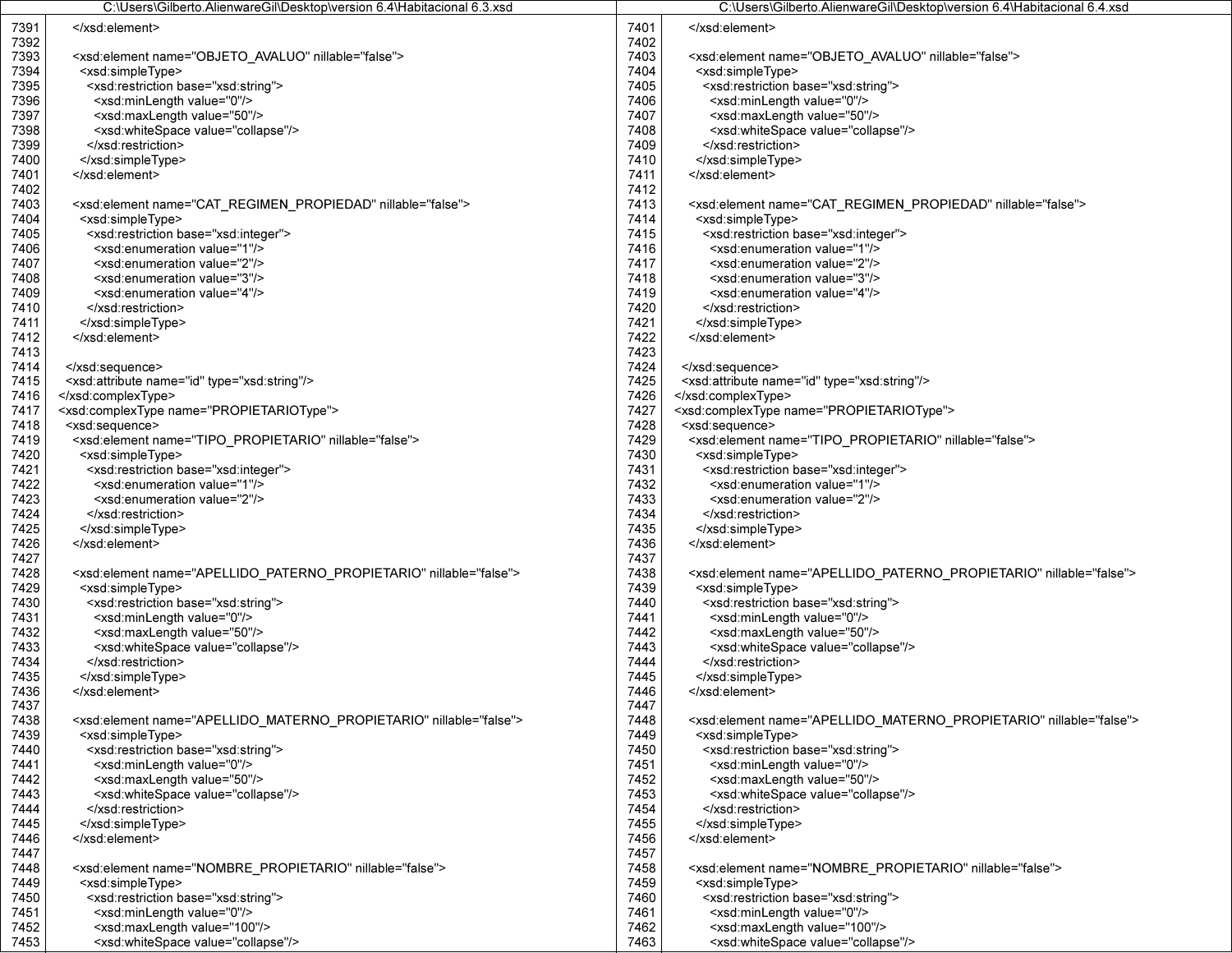|              | C:\Users\Gilberto.AlienwareGil\Desktop\version 6.4\Habitacional 6.3.xsd                          |              | C:\Users\Gilberto.AlienwareGil\Desktop\version 6.4\Habitacional 6.4.xsd                          |  |  |
|--------------|--------------------------------------------------------------------------------------------------|--------------|--------------------------------------------------------------------------------------------------|--|--|
| 7454         |                                                                                                  | 7464         |                                                                                                  |  |  |
| 7455         |                                                                                                  | 7465         |                                                                                                  |  |  |
| 7456         |                                                                                                  | 7466         |                                                                                                  |  |  |
| 7457         |                                                                                                  | 7467         |                                                                                                  |  |  |
| 7458         | <xsd:element name="CALLE_PROPIETARIO" nillable="false"></xsd:element>                            | 7468         | <xsd:element name="CALLE_PROPIETARIO" nillable="false"></xsd:element>                            |  |  |
| 7459         | <xsd:simpletype></xsd:simpletype>                                                                | 7469         | <xsd:simpletype></xsd:simpletype>                                                                |  |  |
| 7460         | <xsd:restriction base="xsd:string"></xsd:restriction>                                            | 7470         | <xsd:restriction base="xsd:string"></xsd:restriction>                                            |  |  |
| 7461         | <xsd:minlength value="0"></xsd:minlength>                                                        | 7471         | <xsd:minlength value="0"></xsd:minlength>                                                        |  |  |
| 7462         | <xsd:maxlength value="50"></xsd:maxlength>                                                       | 7472         | <xsd:maxlength value="50"></xsd:maxlength>                                                       |  |  |
| 7463         | <xsd:whitespace value="collapse"></xsd:whitespace>                                               | 7473         | <xsd:whitespace value="collapse"></xsd:whitespace>                                               |  |  |
| 7464         |                                                                                                  | 7474         |                                                                                                  |  |  |
| 7465         |                                                                                                  | 7475         |                                                                                                  |  |  |
| 7466         |                                                                                                  | 7476         |                                                                                                  |  |  |
| 7467         |                                                                                                  | 7477         |                                                                                                  |  |  |
| 7468         | <xsd:element name="NUMERO_INTERIOR_PROPIETARIO" nillable="false"></xsd:element>                  | 7478         | <xsd:element name="NUMERO_INTERIOR_PROPIETARIO" nillable="false"></xsd:element>                  |  |  |
| 7469         | <xsd:simpletype></xsd:simpletype>                                                                | 7479         | <xsd:simpletype></xsd:simpletype>                                                                |  |  |
| 7470         | <xsd:restriction base="xsd:string"></xsd:restriction>                                            | 7480<br>7481 | <xsd:restriction base="xsd:string"></xsd:restriction>                                            |  |  |
| 7471<br>7472 | <xsd:minlength value="0"></xsd:minlength>                                                        | 7482         | <xsd:minlength value="0"></xsd:minlength>                                                        |  |  |
| 7473         | <xsd:maxlength value="30"></xsd:maxlength><br><xsd:whitespace value="collapse"></xsd:whitespace> | 7483         | <xsd:maxlength value="30"></xsd:maxlength><br><xsd:whitespace value="collapse"></xsd:whitespace> |  |  |
| 7474         |                                                                                                  | 7484         |                                                                                                  |  |  |
| 7475         |                                                                                                  | 7485         |                                                                                                  |  |  |
| 7476         |                                                                                                  | 7486         |                                                                                                  |  |  |
| 7477         |                                                                                                  | 7487         |                                                                                                  |  |  |
| 7478         | <xsd:element name="NUMERO_EXTERIOR_PROPIETARIO" nillable="false"></xsd:element>                  | 7488         | <xsd:element name="NUMERO_EXTERIOR_PROPIETARIO" nillable="false"></xsd:element>                  |  |  |
| 7479         | <xsd:simpletype></xsd:simpletype>                                                                | 7489         | <xsd:simpletype></xsd:simpletype>                                                                |  |  |
| 7480         | <xsd:restriction base="xsd:string"></xsd:restriction>                                            | 7490         | <xsd:restriction base="xsd:string"></xsd:restriction>                                            |  |  |
| 7481         | <xsd:minlength value="0"></xsd:minlength>                                                        | 7491         | <xsd:minlength value="0"></xsd:minlength>                                                        |  |  |
| 7482         | <xsd:maxlength value="25"></xsd:maxlength>                                                       | 7492         | <xsd:maxlength value="25"></xsd:maxlength>                                                       |  |  |
| 7483         | <xsd:whitespace value="collapse"></xsd:whitespace>                                               | 7493         | <xsd:whitespace value="collapse"></xsd:whitespace>                                               |  |  |
| 7484         |                                                                                                  | 7494         |                                                                                                  |  |  |
| 7485         |                                                                                                  | 7495         |                                                                                                  |  |  |
| 7486         |                                                                                                  | 7496         |                                                                                                  |  |  |
| 7487         |                                                                                                  | 7497         |                                                                                                  |  |  |
| 7488         | <xsd:element name="COLONIA_PROPIETARIO" nillable="false"></xsd:element>                          | 7498         | <xsd:element name="COLONIA_PROPIETARIO" nillable="false"></xsd:element>                          |  |  |
| 7489         | <xsd:simpletype></xsd:simpletype>                                                                | 7499         | <xsd:simpletype></xsd:simpletype>                                                                |  |  |
| 7490         | <xsd:restriction base="xsd:string"></xsd:restriction>                                            | 7500         | <xsd:restriction base="xsd:string"></xsd:restriction>                                            |  |  |
| 7491         | <xsd:minlength value="0"></xsd:minlength>                                                        | 7501         | <xsd:minlength value="0"></xsd:minlength>                                                        |  |  |
| 7492         | <xsd:maxlength value="50"></xsd:maxlength>                                                       | 7502<br>7503 | <xsd:maxlength value="50"></xsd:maxlength>                                                       |  |  |
| 7493<br>7494 | <xsd:whitespace value="collapse"></xsd:whitespace><br>                                           | 7504         | <xsd:whitespace value="collapse"></xsd:whitespace><br>                                           |  |  |
| 7495         |                                                                                                  | 7505         |                                                                                                  |  |  |
| 7496         |                                                                                                  | 7506         |                                                                                                  |  |  |
| 7497         |                                                                                                  | 7507         |                                                                                                  |  |  |
| 7498         | <xsd:element name="CODIGO_POSTAL_PROPIETARIO" nillable="false"></xsd:element>                    | 7508         | <xsd:element name="CODIGO_POSTAL_PROPIETARIO" nillable="false"></xsd:element>                    |  |  |
| 7499         | <xsd:simpletype></xsd:simpletype>                                                                | 7509         | <xsd:simpletype></xsd:simpletype>                                                                |  |  |
| 7500         | <xsd:restriction base="xsd:string"></xsd:restriction>                                            | 7510         | <xsd:restriction base="xsd:string"></xsd:restriction>                                            |  |  |
| 7501         | <xsd:minlength value="1"></xsd:minlength>                                                        | 7511         | <xsd:minlength value="1"></xsd:minlength>                                                        |  |  |
| 7502         | <xsd:maxlength value="5"></xsd:maxlength>                                                        | 7512         | <xsd:maxlength value="5"></xsd:maxlength>                                                        |  |  |
| 7503         | <xsd:whitespace value="collapse"></xsd:whitespace>                                               | 7513         | <xsd:whitespace value="collapse"></xsd:whitespace>                                               |  |  |
| 7504         |                                                                                                  | 7514         |                                                                                                  |  |  |
| 7505         |                                                                                                  | 7515         |                                                                                                  |  |  |
| 7506         |                                                                                                  | 7516         |                                                                                                  |  |  |
| 7507         |                                                                                                  | 7517         |                                                                                                  |  |  |
| 7508         | <xsd:element name="DELEGACION_PROPIETARIO" nillable="false"></xsd:element>                       | 7518         | <xsd:element name="DELEGACION_PROPIETARIO" nillable="false"></xsd:element>                       |  |  |
| 7509         | <xsd:simpletype></xsd:simpletype>                                                                | 7519         | <xsd:simpletype></xsd:simpletype>                                                                |  |  |
| 7510         | <xsd:restriction base="xsd:string"></xsd:restriction>                                            | 7520         | <xsd:restriction base="xsd:string"></xsd:restriction>                                            |  |  |
| 7511         | <xsd:minlength value="1"></xsd:minlength>                                                        | 7521         | <xsd:minlength value="1"></xsd:minlength>                                                        |  |  |
| 7512         | <xsd:maxlength value="50"></xsd:maxlength>                                                       | 7522         | <xsd:maxlength value="50"></xsd:maxlength>                                                       |  |  |
| 7513         | <xsd:whitespace value="collapse"></xsd:whitespace>                                               | 7523         | <xsd:whitespace value="collapse"></xsd:whitespace>                                               |  |  |
| 7514         |                                                                                                  | 7524         |                                                                                                  |  |  |
| 7515         |                                                                                                  | 7525         |                                                                                                  |  |  |
| 7516         |                                                                                                  | 7526         |                                                                                                  |  |  |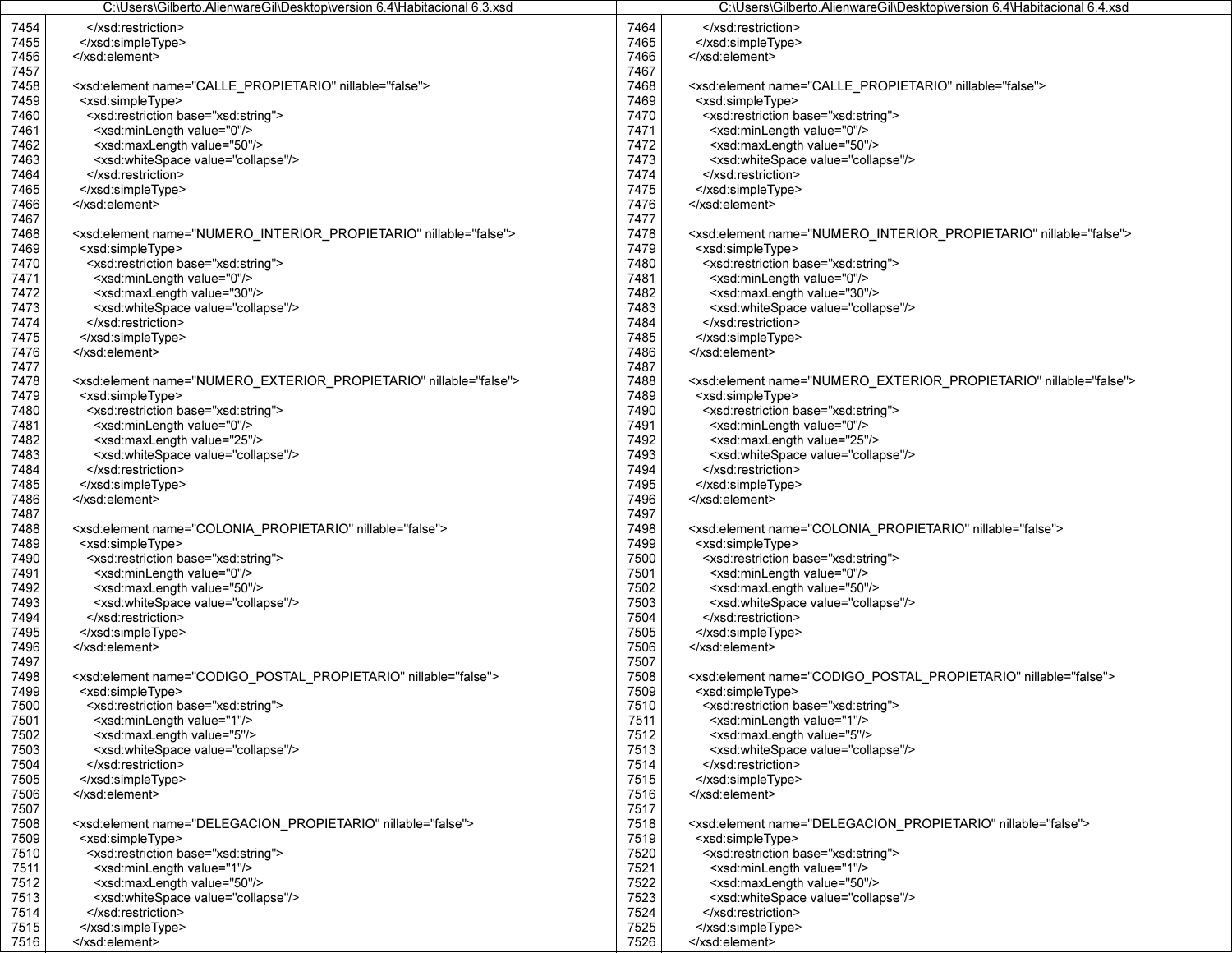|      | C:\Users\Gilberto.AlienwareGil\Desktop\version 6.4\Habitacional 6.3.xsd          |      | C:\Users\Gilberto.AlienwareGil\Desktop\version 6.4\Habitacional 6.4.xsd          |
|------|----------------------------------------------------------------------------------|------|----------------------------------------------------------------------------------|
| 7517 |                                                                                  | 7527 |                                                                                  |
| 7518 |                                                                                  | 7528 |                                                                                  |
|      |                                                                                  |      |                                                                                  |
| 7519 |                                                                                  | 7529 |                                                                                  |
| 7520 | <xsd:complextype name="SOLICITANTEType"></xsd:complextype>                       | 7530 | <xsd:complextype name="SOLICITANTEType"></xsd:complextype>                       |
| 7521 | <xsd:sequence></xsd:sequence>                                                    | 7531 | <xsd:sequence></xsd:sequence>                                                    |
| 7522 | <xsd:element name="TIPO_SOLICITANTE" nillable="false"></xsd:element>             | 7532 | <xsd:element name="TIPO_SOLICITANTE" nillable="false"></xsd:element>             |
| 7523 | <xsd:simpletype></xsd:simpletype>                                                | 7533 | <xsd:simpletype></xsd:simpletype>                                                |
| 7524 | <xsd:restriction base="xsd:integer"></xsd:restriction>                           | 7534 | <xsd:restriction base="xsd:integer"></xsd:restriction>                           |
| 7525 | <xsd:enumeration value="1"></xsd:enumeration>                                    | 7535 | <xsd:enumeration value="1"></xsd:enumeration>                                    |
| 7526 |                                                                                  | 7536 |                                                                                  |
|      | <xsd:enumeration value="2"></xsd:enumeration>                                    |      | <xsd:enumeration value="2"></xsd:enumeration>                                    |
| 7527 |                                                                                  | 7537 |                                                                                  |
| 7528 |                                                                                  | 7538 |                                                                                  |
| 7529 |                                                                                  | 7539 |                                                                                  |
| 7530 |                                                                                  | 7540 |                                                                                  |
| 7531 | <xsd:element name="APELLIDO_PATERNO_SOLICITANTE" nillable="false"></xsd:element> | 7541 | <xsd:element name="APELLIDO_PATERNO_SOLICITANTE" nillable="false"></xsd:element> |
| 7532 | <xsd:simpletype></xsd:simpletype>                                                | 7542 | <xsd:simpletype></xsd:simpletype>                                                |
| 7533 | <xsd:restriction base="xsd:string"></xsd:restriction>                            | 7543 | <xsd:restriction base="xsd:string"></xsd:restriction>                            |
| 7534 |                                                                                  | 7544 |                                                                                  |
|      | <xsd:minlength value="0"></xsd:minlength>                                        |      | <xsd:minlength value="0"></xsd:minlength>                                        |
| 7535 | <xsd:maxlength value="50"></xsd:maxlength>                                       | 7545 | <xsd:maxlength value="50"></xsd:maxlength>                                       |
| 7536 | <xsd:whitespace value="collapse"></xsd:whitespace>                               | 7546 | <xsd:whitespace value="collapse"></xsd:whitespace>                               |
| 7537 |                                                                                  | 7547 |                                                                                  |
| 7538 |                                                                                  | 7548 |                                                                                  |
| 7539 | $\le$ /xsd:element>                                                              | 7549 |                                                                                  |
| 7540 |                                                                                  | 7550 |                                                                                  |
| 7541 | <xsd:element name="APELLIDO_MATERNO_SOLICITANTE" nillable="false"></xsd:element> | 7551 |                                                                                  |
|      |                                                                                  |      | <xsd:element name="APELLIDO_MATERNO_SOLICITANTE" nillable="false"></xsd:element> |
| 7542 | <xsd:simpletype></xsd:simpletype>                                                | 7552 | <xsd:simpletype></xsd:simpletype>                                                |
| 7543 | <xsd:restriction base="xsd:string"></xsd:restriction>                            | 7553 | <xsd:restriction base="xsd:string"></xsd:restriction>                            |
| 7544 | <xsd:minlength value="0"></xsd:minlength>                                        | 7554 | <xsd:minlength value="0"></xsd:minlength>                                        |
| 7545 | <xsd:maxlength value="50"></xsd:maxlength>                                       | 7555 | <xsd:maxlength value="50"></xsd:maxlength>                                       |
| 7546 | <xsd:whitespace value="collapse"></xsd:whitespace>                               | 7556 | <xsd:whitespace value="collapse"></xsd:whitespace>                               |
| 7547 |                                                                                  | 7557 |                                                                                  |
| 7548 |                                                                                  | 7558 |                                                                                  |
|      |                                                                                  |      |                                                                                  |
| 7549 |                                                                                  | 7559 |                                                                                  |
| 7550 |                                                                                  | 7560 |                                                                                  |
| 7551 | <xsd:element name="NOMBRE_SOLICITANTE" nillable="false"></xsd:element>           | 7561 | <xsd:element name="NOMBRE_SOLICITANTE" nillable="false"></xsd:element>           |
| 7552 | <xsd:simpletype></xsd:simpletype>                                                | 7562 | <xsd:simpletype></xsd:simpletype>                                                |
| 7553 | <xsd:restriction base="xsd:string"></xsd:restriction>                            | 7563 | <xsd:restriction base="xsd:string"></xsd:restriction>                            |
| 7554 | <xsd:minlength value="0"></xsd:minlength>                                        | 7564 | <xsd:minlength value="0"></xsd:minlength>                                        |
| 7555 | <xsd:maxlength value="100"></xsd:maxlength>                                      | 7565 | <xsd:maxlength value="100"></xsd:maxlength>                                      |
| 7556 | <xsd:whitespace value="collapse"></xsd:whitespace>                               | 7566 | <xsd:whitespace value="collapse"></xsd:whitespace>                               |
|      |                                                                                  | 7567 |                                                                                  |
| 7557 |                                                                                  |      |                                                                                  |
| 7558 |                                                                                  | 7568 |                                                                                  |
| 7559 |                                                                                  | 7569 |                                                                                  |
| 7560 |                                                                                  | 7570 |                                                                                  |
| 7561 | <xsd:element name="CALLE_SOLICITANTE" nillable="false"></xsd:element>            | 7571 | <xsd:element name="CALLE_SOLICITANTE" nillable="false"></xsd:element>            |
| 7562 | <xsd:simpletype></xsd:simpletype>                                                | 7572 | <xsd:simpletype></xsd:simpletype>                                                |
| 7563 | <xsd:restriction base="xsd:string"></xsd:restriction>                            | 7573 | <xsd:restriction base="xsd:string"></xsd:restriction>                            |
| 7564 | <xsd:minlength value="0"></xsd:minlength>                                        | 7574 | <xsd:minlength value="0"></xsd:minlength>                                        |
|      |                                                                                  | 7575 |                                                                                  |
| 7565 | <xsd:maxlength value="50"></xsd:maxlength>                                       |      | <xsd:maxlength value="50"></xsd:maxlength>                                       |
| 7566 | <xsd:whitespace value="collapse"></xsd:whitespace>                               | 7576 | <xsd:whitespace value="collapse"></xsd:whitespace>                               |
| 7567 |                                                                                  | 7577 |                                                                                  |
| 7568 |                                                                                  | 7578 |                                                                                  |
| 7569 |                                                                                  | 7579 |                                                                                  |
| 7570 |                                                                                  | 7580 |                                                                                  |
| 7571 | <xsd:element name="NUMERO_INTERIOR_SOLICITANTE" nillable="false"></xsd:element>  | 7581 | <xsd:element name="NUMERO_INTERIOR_SOLICITANTE" nillable="false"></xsd:element>  |
|      |                                                                                  |      |                                                                                  |
| 7572 | <xsd:simpletype></xsd:simpletype>                                                | 7582 | <xsd:simpletype></xsd:simpletype>                                                |
| 7573 | <xsd:restriction base="xsd:string"></xsd:restriction>                            | 7583 | <xsd:restriction base="xsd:string"></xsd:restriction>                            |
| 7574 | <xsd:minlength value="0"></xsd:minlength>                                        | 7584 | <xsd:minlength value="0"></xsd:minlength>                                        |
| 7575 | <xsd:maxlength value="30"></xsd:maxlength>                                       | 7585 | <xsd:maxlength value="30"></xsd:maxlength>                                       |
| 7576 | <xsd:whitespace value="collapse"></xsd:whitespace>                               | 7586 | <xsd:whitespace value="collapse"></xsd:whitespace>                               |
| 7577 |                                                                                  | 7587 |                                                                                  |
| 7578 |                                                                                  | 7588 |                                                                                  |
| 7579 |                                                                                  | 7589 |                                                                                  |
|      |                                                                                  |      |                                                                                  |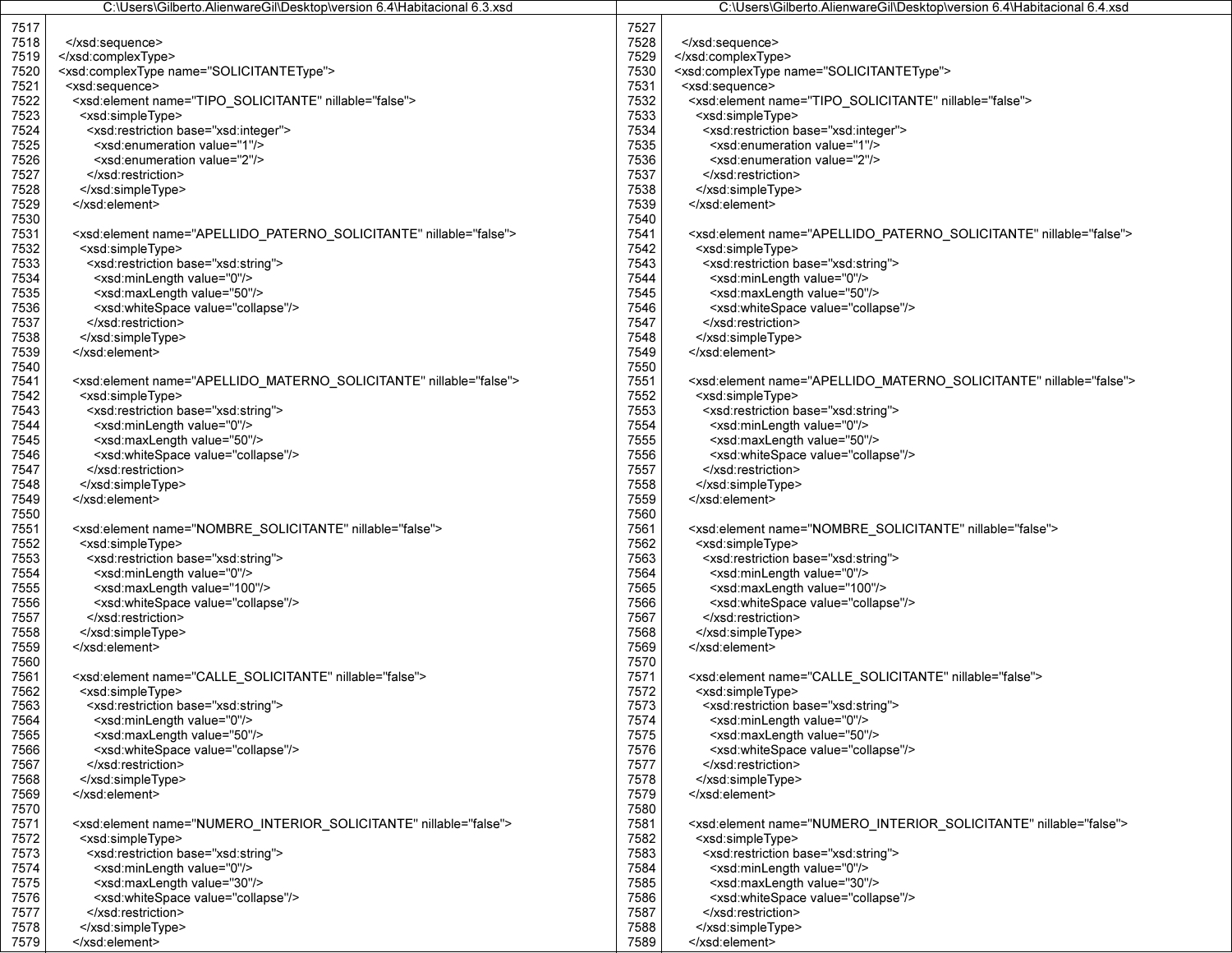|      | C:\Users\Gilberto.AlienwareGil\Desktop\version 6.4\Habitacional 6.3.xsd         |      | C:\Users\Gilberto.AlienwareGil\Desktop\version 6.4\Habitacional 6.4.xsd         |
|------|---------------------------------------------------------------------------------|------|---------------------------------------------------------------------------------|
| 7580 |                                                                                 | 7590 |                                                                                 |
| 7581 | <xsd:element name="NUMERO_EXTERIOR_SOLICITANTE" nillable="false"></xsd:element> | 7591 | <xsd:element name="NUMERO_EXTERIOR_SOLICITANTE" nillable="false"></xsd:element> |
| 7582 | <xsd:simpletype></xsd:simpletype>                                               | 7592 | <xsd:simpletype></xsd:simpletype>                                               |
| 7583 | <xsd:restriction base="xsd:string"></xsd:restriction>                           | 7593 | <xsd:restriction base="xsd:string"></xsd:restriction>                           |
| 7584 | <xsd:minlength value="0"></xsd:minlength>                                       | 7594 | <xsd:minlength value="0"></xsd:minlength>                                       |
| 7585 | <xsd:maxlength value="25"></xsd:maxlength>                                      | 7595 | <xsd:maxlength value="25"></xsd:maxlength>                                      |
| 7586 | <xsd:whitespace value="collapse"></xsd:whitespace>                              | 7596 | <xsd:whitespace value="collapse"></xsd:whitespace>                              |
| 7587 |                                                                                 | 7597 |                                                                                 |
| 7588 |                                                                                 | 7598 |                                                                                 |
| 7589 |                                                                                 | 7599 |                                                                                 |
| 7590 |                                                                                 | 7600 |                                                                                 |
| 7591 | <xsd:element name="COLONIA_SOLICITANTE" nillable="false"></xsd:element>         | 7601 | <xsd:element name="COLONIA_SOLICITANTE" nillable="false"></xsd:element>         |
| 7592 | <xsd:simpletype></xsd:simpletype>                                               | 7602 | <xsd:simpletype></xsd:simpletype>                                               |
| 7593 | <xsd:restriction base="xsd:string"></xsd:restriction>                           | 7603 | <xsd:restriction base="xsd:string"></xsd:restriction>                           |
| 7594 | <xsd:minlength value="0"></xsd:minlength>                                       | 7604 | <xsd:minlength value="0"></xsd:minlength>                                       |
| 7595 | <xsd:maxlength value="50"></xsd:maxlength>                                      | 7605 | <xsd:maxlength value="50"></xsd:maxlength>                                      |
| 7596 | <xsd:whitespace value="collapse"></xsd:whitespace>                              | 7606 | <xsd:whitespace value="collapse"></xsd:whitespace>                              |
| 7597 |                                                                                 | 7607 |                                                                                 |
| 7598 |                                                                                 | 7608 |                                                                                 |
| 7599 |                                                                                 | 7609 |                                                                                 |
| 7600 |                                                                                 | 7610 |                                                                                 |
| 7601 | <xsd:element name="CODIGO_POSTAL_SOLICITANTE" nillable="false"></xsd:element>   | 7611 | <xsd:element name="CODIGO_POSTAL_SOLICITANTE" nillable="false"></xsd:element>   |
| 7602 | <xsd:simpletype></xsd:simpletype>                                               | 7612 | <xsd:simpletype></xsd:simpletype>                                               |
| 7603 | <xsd:restriction base="xsd:string"></xsd:restriction>                           | 7613 | <xsd:restriction base="xsd:string"></xsd:restriction>                           |
| 7604 | <xsd:minlength value="1"></xsd:minlength>                                       | 7614 | <xsd:minlength value="1"></xsd:minlength>                                       |
| 7605 | <xsd:maxlength value="5"></xsd:maxlength>                                       | 7615 | <xsd:maxlength value="5"></xsd:maxlength>                                       |
| 7606 | <xsd:whitespace value="collapse"></xsd:whitespace>                              | 7616 | <xsd:whitespace value="collapse"></xsd:whitespace>                              |
| 7607 |                                                                                 | 7617 |                                                                                 |
| 7608 |                                                                                 | 7618 |                                                                                 |
| 7609 |                                                                                 | 7619 |                                                                                 |
| 7610 |                                                                                 | 7620 |                                                                                 |
| 7611 | <xsd:element name="DELEGACION_SOLICITANTE" nillable="false"></xsd:element>      | 7621 | <xsd:element name="DELEGACION_SOLICITANTE" nillable="false"></xsd:element>      |
| 7612 | <xsd:simpletype></xsd:simpletype>                                               | 7622 | <xsd:simpletype></xsd:simpletype>                                               |
| 7613 | <xsd:restriction base="xsd:string"></xsd:restriction>                           | 7623 | <xsd:restriction base="xsd:string"></xsd:restriction>                           |
| 7614 | <xsd:minlength value="1"></xsd:minlength>                                       | 7624 | <xsd:minlength value="1"></xsd:minlength>                                       |
| 7615 | <xsd:maxlength value="50"></xsd:maxlength>                                      | 7625 | <xsd:maxlength value="50"></xsd:maxlength>                                      |
| 7616 | <xsd:whitespace value="collapse"></xsd:whitespace>                              | 7626 | <xsd:whitespace value="collapse"></xsd:whitespace>                              |
| 7617 |                                                                                 | 7627 |                                                                                 |
| 7618 |                                                                                 | 7628 |                                                                                 |
| 7619 |                                                                                 | 7629 |                                                                                 |
| 7620 |                                                                                 | 7630 |                                                                                 |
| 7621 |                                                                                 | 7631 |                                                                                 |
| 7622 |                                                                                 | 7632 |                                                                                 |
| 7623 | <xsd:complextype name="VALUADORType"></xsd:complextype>                         | 7633 | <xsd:complextype name="VALUADORType"></xsd:complextype>                         |
| 7624 | <xsd:sequence></xsd:sequence>                                                   | 7634 | <xsd:sequence></xsd:sequence>                                                   |
| 7625 | <xsd:element name="APELLIDO_PATERNO_VALUADOR" nillable="false"></xsd:element>   | 7635 | <xsd:element name="APELLIDO_PATERNO_VALUADOR" nillable="false"></xsd:element>   |
| 7626 | <xsd:simpletype></xsd:simpletype>                                               | 7636 | <xsd:simpletype></xsd:simpletype>                                               |
| 7627 | <xsd:restriction base="xsd:string"></xsd:restriction>                           | 7637 | <xsd:restriction base="xsd:string"></xsd:restriction>                           |
| 7628 | <xsd:minlength value="0"></xsd:minlength>                                       | 7638 | <xsd:minlength value="0"></xsd:minlength>                                       |
| 7629 | <xsd:maxlength value="50"></xsd:maxlength>                                      | 7639 | <xsd:maxlength value="50"></xsd:maxlength>                                      |
| 7630 | <xsd:whitespace value="collapse"></xsd:whitespace>                              | 7640 | <xsd:whitespace value="collapse"></xsd:whitespace>                              |
| 7631 |                                                                                 | 7641 |                                                                                 |
| 7632 |                                                                                 | 7642 |                                                                                 |
| 7633 |                                                                                 | 7643 |                                                                                 |
| 7634 |                                                                                 | 7644 |                                                                                 |
| 7635 | <xsd:element name="APELLIDO_MATERNO_VALUADOR" nillable="false"></xsd:element>   | 7645 | <xsd:element name="APELLIDO MATERNO VALUADOR" nillable="false"></xsd:element>   |
| 7636 | <xsd:simpletype></xsd:simpletype>                                               | 7646 | <xsd:simpletype></xsd:simpletype>                                               |
| 7637 | <xsd:restriction base="xsd:string"></xsd:restriction>                           | 7647 | <xsd:restriction base="xsd:string"></xsd:restriction>                           |
| 7638 | <xsd:minlength value="0"></xsd:minlength>                                       | 7648 | <xsd:minlength value="0"></xsd:minlength>                                       |
| 7639 | <xsd:maxlength value="50"></xsd:maxlength>                                      | 7649 | <xsd:maxlength value="50"></xsd:maxlength>                                      |
| 7640 | <xsd:whitespace value="collapse"></xsd:whitespace>                              | 7650 | <xsd:whitespace value="collapse"></xsd:whitespace>                              |
| 7641 |                                                                                 | 7651 |                                                                                 |
| 7642 |                                                                                 | 7652 |                                                                                 |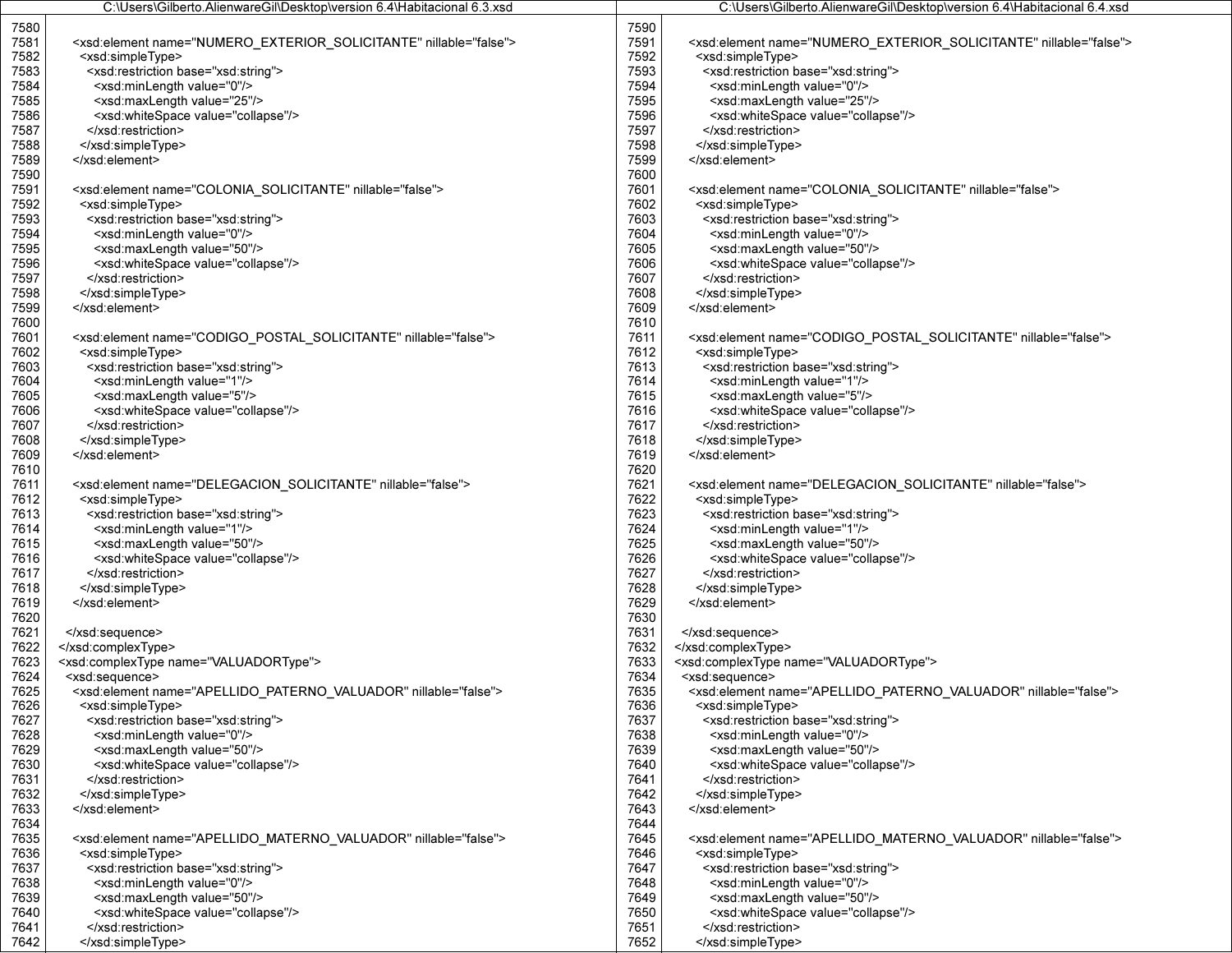|              | C:\Users\Gilberto.AlienwareGil\Desktop\version 6.4\Habitacional 6.3.xsd          |              | C:\Users\Gilberto.AlienwareGil\Desktop\version 6.4\Habitacional 6.4.xsd          |
|--------------|----------------------------------------------------------------------------------|--------------|----------------------------------------------------------------------------------|
| 7643<br>7644 |                                                                                  | 7653<br>7654 |                                                                                  |
| 7645         | <xsd:element name="NOMBRE_VALUADOR" nillable="false"></xsd:element>              | 7655         | <xsd:element name="NOMBRE_VALUADOR" nillable="false"></xsd:element>              |
| 7646         | <xsd:simpletype></xsd:simpletype>                                                | 7656         | <xsd:simpletype></xsd:simpletype>                                                |
| 7647         | <xsd:restriction base="xsd:string"></xsd:restriction>                            | 7657         | <xsd:restriction base="xsd:string"></xsd:restriction>                            |
| 7648         | <xsd:minlength value="1"></xsd:minlength>                                        | 7658         | <xsd:minlength value="1"></xsd:minlength>                                        |
|              |                                                                                  |              |                                                                                  |
| 7649         | <xsd:maxlength value="100"></xsd:maxlength>                                      | 7659<br>7660 | <xsd:maxlength value="100"></xsd:maxlength>                                      |
| 7650         | <xsd:whitespace value="collapse"></xsd:whitespace>                               | 7661         | <xsd:whitespace value="collapse"></xsd:whitespace>                               |
| 7651         |                                                                                  |              |                                                                                  |
| 7652         |                                                                                  | 7662         |                                                                                  |
| 7653         |                                                                                  | 7663         |                                                                                  |
| 7654         |                                                                                  | 7664         |                                                                                  |
| 7655         | <xsd:element name="CLAVE_VALUADOR" nillable="false"></xsd:element>               | 7665         | <xsd:element name="CLAVE_VALUADOR" nillable="false"></xsd:element>               |
| 7656         | <xsd:simpletype></xsd:simpletype>                                                | 7666         | <xsd:simpletype></xsd:simpletype>                                                |
| 7657         | <xsd:restriction base="xsd:string"></xsd:restriction>                            | 7667         | <xsd:restriction base="xsd:string"></xsd:restriction>                            |
| 7658         | <xsd:minlength value="0"></xsd:minlength>                                        | 7668         | <xsd:minlength value="0"></xsd:minlength>                                        |
| 7659         | <xsd:maxlength value="7"></xsd:maxlength>                                        | 7669         | <xsd:maxlength value="7"></xsd:maxlength>                                        |
| 7660         | <xsd:whitespace value="collapse"></xsd:whitespace>                               | 7670         | <xsd:whitespace value="collapse"></xsd:whitespace>                               |
| 7661         |                                                                                  | 7671         |                                                                                  |
| 7662         |                                                                                  | 7672         |                                                                                  |
| 7663         |                                                                                  | 7673         |                                                                                  |
| 7664         |                                                                                  | 7674         |                                                                                  |
| 7665         | <xsd:element name="CLAVE_VALUADOR_TGDF" nillable="false"></xsd:element>          | 7675         | <xsd:element name="CLAVE_VALUADOR_TGDF" nillable="false"></xsd:element>          |
| 7666         | <xsd:simpletype></xsd:simpletype>                                                | 7676         | <xsd:simpletype></xsd:simpletype>                                                |
| 7667         | <xsd:restriction base="xsd:string"></xsd:restriction>                            | 7677         | <xsd:restriction base="xsd:string"></xsd:restriction>                            |
| 7668         | <xsd:minlength value="0"></xsd:minlength>                                        | 7678         | <xsd:minlength value="0"></xsd:minlength>                                        |
| 7669         | <xsd:maxlength value="20"></xsd:maxlength>                                       | 7679         | <xsd:maxlength value="20"></xsd:maxlength>                                       |
| 7670         | <xsd:whitespace value="collapse"></xsd:whitespace>                               | 7680         | <xsd:whitespace value="collapse"></xsd:whitespace>                               |
| 7671         |                                                                                  | 7681         |                                                                                  |
| 7672         |                                                                                  | 7682         |                                                                                  |
| 7673         |                                                                                  | 7683         |                                                                                  |
| 7674         |                                                                                  | 7684         |                                                                                  |
| 7675         | <xsd:element name="RFC_VALUADOR" nillable="false"></xsd:element>                 | 7685         | <xsd:element name="RFC_VALUADOR" nillable="false"></xsd:element>                 |
| 7676         | <xsd:simpletype></xsd:simpletype>                                                | 7686         | <xsd:simpletype></xsd:simpletype>                                                |
| 7677         | <xsd:restriction base="xsd:string"></xsd:restriction>                            | 7687         | <xsd:restriction base="xsd:string"></xsd:restriction>                            |
| 7678         | <xsd:minlength value="0"></xsd:minlength>                                        | 7688         | <xsd:minlength value="0"></xsd:minlength>                                        |
| 7679         | <xsd:maxlength value="13"></xsd:maxlength>                                       | 7689         | <xsd:maxlength value="13"></xsd:maxlength>                                       |
| 7680         | <xsd:whitespace value="collapse"></xsd:whitespace>                               | 7690         | <xsd:whitespace value="collapse"></xsd:whitespace>                               |
| 7681         |                                                                                  | 7691         |                                                                                  |
| 7682         |                                                                                  | 7692         |                                                                                  |
| 7683         |                                                                                  | 7693         |                                                                                  |
| 7684         |                                                                                  | 7694         |                                                                                  |
| 7685         | $\le$ /xsd:sequence>                                                             | 7695         | $\le$ /xsd:sequence>                                                             |
| 7686         |                                                                                  | 7696         |                                                                                  |
| 7687         | <xsd:complextype name="CONTROLADORType"></xsd:complextype>                       | 7697         | <xsd:complextype name="CONTROLADORType"></xsd:complextype>                       |
| 7688         | <xsd:sequence></xsd:sequence>                                                    | 7698         | <xsd:sequence></xsd:sequence>                                                    |
| 7689         | <xsd:element name="APELLIDO_PATERNO_CONTROLADOR" nillable="false"></xsd:element> | 7699         | <xsd:element name="APELLIDO_PATERNO_CONTROLADOR" nillable="false"></xsd:element> |
| 7690         | <xsd:simpletype></xsd:simpletype>                                                | 7700         | <xsd:simpletype></xsd:simpletype>                                                |
| 7691         | <xsd:restriction base="xsd:string"></xsd:restriction>                            | 7701         | <xsd:restriction base="xsd:string"></xsd:restriction>                            |
| 7692         | <xsd:minlength value="0"></xsd:minlength>                                        | 7702         | <xsd:minlength value="0"></xsd:minlength>                                        |
| 7693         | <xsd:maxlength value="50"></xsd:maxlength>                                       | 7703         | <xsd:maxlength value="50"></xsd:maxlength>                                       |
| 7694         | <xsd:whitespace value="collapse"></xsd:whitespace>                               | 7704         | <xsd:whitespace value="collapse"></xsd:whitespace>                               |
| 7695         |                                                                                  | 7705         |                                                                                  |
| 7696         |                                                                                  | 7706         |                                                                                  |
| 7697         |                                                                                  | 7707         |                                                                                  |
| 7698         |                                                                                  | 7708         |                                                                                  |
| 7699         | <xsd:element name="APELLIDO_MATERNO_CONTROLADOR" nillable="false"></xsd:element> | 7709         | <xsd:element name="APELLIDO MATERNO CONTROLADOR" nillable="false"></xsd:element> |
| 7700         | <xsd:simpletype></xsd:simpletype>                                                | 7710         | <xsd:simpletype></xsd:simpletype>                                                |
| 7701         | <xsd:restriction base="xsd:string"></xsd:restriction>                            | 7711         | <xsd:restriction base="xsd:string"></xsd:restriction>                            |
| 7702         | <xsd:minlength value="0"></xsd:minlength>                                        | 7712         | <xsd:minlength value="0"></xsd:minlength>                                        |
| 7703         | <xsd:maxlength value="50"></xsd:maxlength>                                       | 7713         | <xsd:maxlength value="50"></xsd:maxlength>                                       |
| 7704         | <xsd:whitespace value="collapse"></xsd:whitespace>                               | 7714         | <xsd:whitespace value="collapse"></xsd:whitespace>                               |
| 7705         |                                                                                  | 7715         |                                                                                  |
|              |                                                                                  |              |                                                                                  |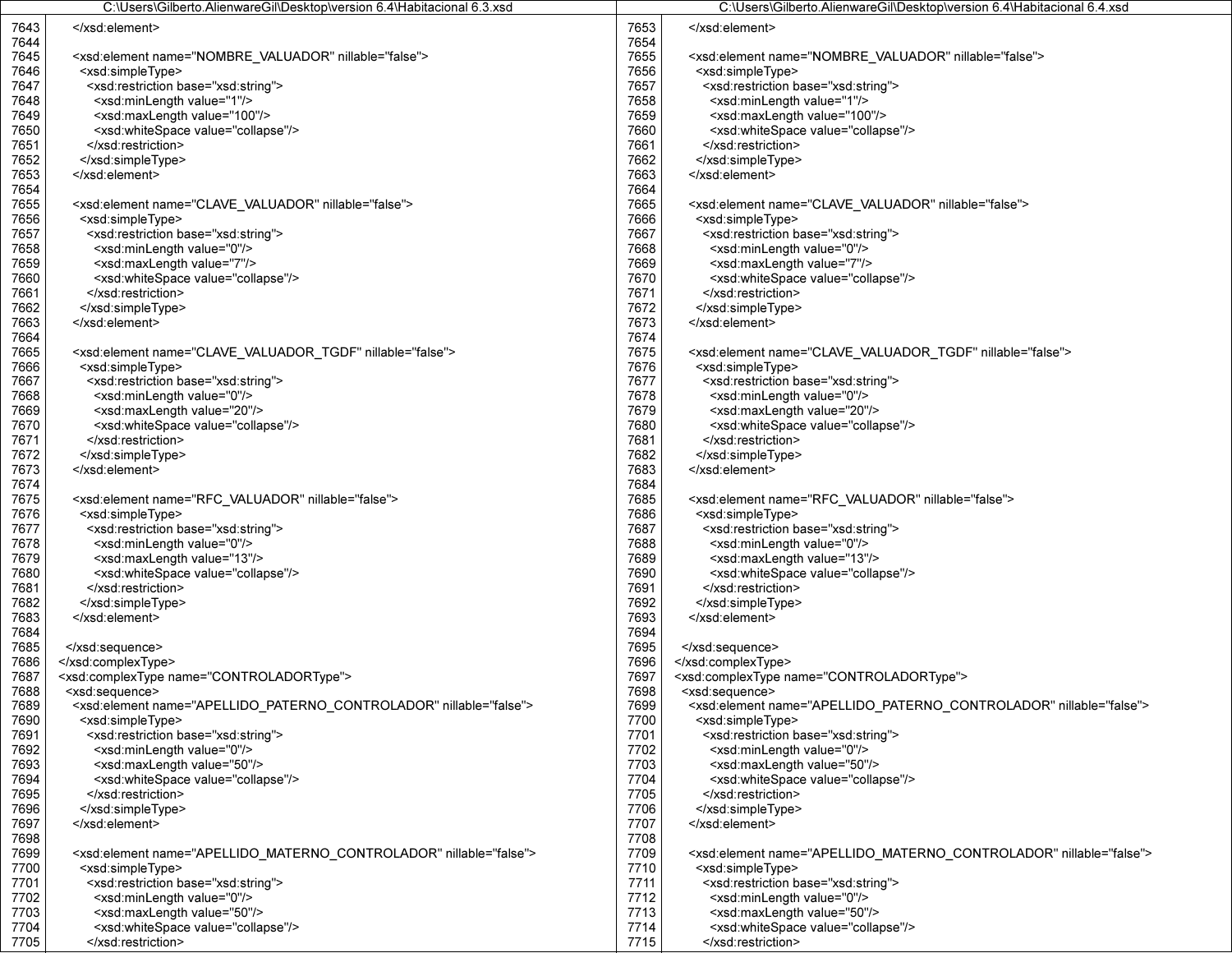|      | C:\Users\Gilberto.AlienwareGil\Desktop\version 6.4\Habitacional 6.3.xsd            |      | C:\Users\Gilberto.AlienwareGil\Desktop\version 6.4\Habitacional 6.4.xsd            |
|------|------------------------------------------------------------------------------------|------|------------------------------------------------------------------------------------|
| 7706 |                                                                                    | 7716 |                                                                                    |
| 7707 |                                                                                    | 7717 |                                                                                    |
| 7708 |                                                                                    | 7718 |                                                                                    |
| 7709 | <xsd:element name="NOMBRE_CONTROLADOR" nillable="false"></xsd:element>             | 7719 | <xsd:element name="NOMBRE_CONTROLADOR" nillable="false"></xsd:element>             |
| 7710 | <xsd:simpletype></xsd:simpletype>                                                  | 7720 | <xsd:simpletype></xsd:simpletype>                                                  |
| 7711 | <xsd:restriction base="xsd:string"></xsd:restriction>                              | 7721 | <xsd:restriction base="xsd:string"></xsd:restriction>                              |
| 7712 | <xsd:minlength value="0"></xsd:minlength>                                          | 7722 | <xsd:minlength value="0"></xsd:minlength>                                          |
| 7713 | <xsd:maxlength value="100"></xsd:maxlength>                                        | 7723 | <xsd:maxlength value="100"></xsd:maxlength>                                        |
| 7714 | <xsd:whitespace value="collapse"></xsd:whitespace>                                 | 7724 |                                                                                    |
|      |                                                                                    |      | <xsd:whitespace value="collapse"></xsd:whitespace>                                 |
| 7715 |                                                                                    | 7725 |                                                                                    |
| 7716 |                                                                                    | 7726 |                                                                                    |
| 7717 |                                                                                    | 7727 |                                                                                    |
| 7718 |                                                                                    | 7728 |                                                                                    |
| 7719 | <xsd:element name="CLAVE_CONTROLADOR" nillable="false"></xsd:element>              | 7729 | <xsd:element name="CLAVE_CONTROLADOR" nillable="false"></xsd:element>              |
| 7720 | <xsd:simpletype></xsd:simpletype>                                                  | 7730 | <xsd:simpletype></xsd:simpletype>                                                  |
| 7721 | <xsd:restriction base="xsd:string"></xsd:restriction>                              | 7731 | <xsd:restriction base="xsd:string"></xsd:restriction>                              |
| 7722 | <xsd:minlength value="0"></xsd:minlength>                                          | 7732 | <xsd:minlength value="0"></xsd:minlength>                                          |
| 7723 | <xsd:maxlength value="7"></xsd:maxlength>                                          | 7733 | <xsd:maxlength value="7"></xsd:maxlength>                                          |
| 7724 | <xsd:whitespace value="collapse"></xsd:whitespace>                                 | 7734 | <xsd:whitespace value="collapse"></xsd:whitespace>                                 |
| 7725 |                                                                                    | 7735 |                                                                                    |
| 7726 |                                                                                    | 7736 |                                                                                    |
| 7727 |                                                                                    | 7737 |                                                                                    |
| 7728 |                                                                                    | 7738 |                                                                                    |
| 7729 | <xsd:element name="RFC_CONTROLADOR" nillable="false"></xsd:element>                | 7739 | <xsd:element name="RFC_CONTROLADOR" nillable="false"></xsd:element>                |
| 7730 | <xsd:simpletype></xsd:simpletype>                                                  | 7740 | <xsd:simpletype></xsd:simpletype>                                                  |
| 7731 | <xsd:restriction base="xsd:string"></xsd:restriction>                              | 7741 | <xsd:restriction base="xsd:string"></xsd:restriction>                              |
| 7732 | <xsd:minlength value="0"></xsd:minlength>                                          | 7742 | <xsd:minlength value="0"></xsd:minlength>                                          |
| 7733 | <xsd:maxlength value="13"></xsd:maxlength>                                         | 7743 | <xsd:maxlength value="13"></xsd:maxlength>                                         |
| 7734 | <xsd:whitespace value="collapse"></xsd:whitespace>                                 | 7744 | <xsd:whitespace value="collapse"></xsd:whitespace>                                 |
| 7735 |                                                                                    | 7745 |                                                                                    |
| 7736 |                                                                                    | 7746 |                                                                                    |
| 7737 | $\le$ /xsd:element>                                                                | 7747 |                                                                                    |
| 7738 |                                                                                    | 7748 |                                                                                    |
| 7739 |                                                                                    | 7749 |                                                                                    |
| 7740 |                                                                                    | 7750 |                                                                                    |
| 7741 | <xsd:complextype name="IDENTIFICACIONType"></xsd:complextype>                      | 7751 | <xsd:complextype name="IDENTIFICACIONType"></xsd:complextype>                      |
| 7742 | <xsd:sequence></xsd:sequence>                                                      | 7752 | <xsd:sequence></xsd:sequence>                                                      |
| 7743 | <xsd:element name="FECHA_AVALUO"></xsd:element>                                    | 7753 | <xsd:element name="FECHA_AVALUO"></xsd:element>                                    |
| 7744 | <xsd:simpletype></xsd:simpletype>                                                  | 7754 | <xsd:simpletype></xsd:simpletype>                                                  |
| 7745 | <xsd:restriction base="xsd:string"></xsd:restriction>                              | 7755 | <xsd:restriction base="xsd:string"></xsd:restriction>                              |
| 7746 | <xsd:pattern value="[0-2][0-2][0-9][0-9][-][0-1][0-9][-][0-3][0-9]"></xsd:pattern> | 7756 | <xsd:pattern value="[0-2][0-2][0-9][0-9][-][0-1][0-9][-][0-3][0-9]"></xsd:pattern> |
| 7747 |                                                                                    | 7757 |                                                                                    |
| 7748 |                                                                                    | 7758 |                                                                                    |
| 7749 |                                                                                    | 7759 |                                                                                    |
| 7750 |                                                                                    | 7760 |                                                                                    |
| 7751 | <xsd:element name="CLAVE_AVALUO" nillable="false"></xsd:element>                   | 7761 | <xsd:element name="CLAVE_AVALUO" nillable="false"></xsd:element>                   |
| 7752 | <xsd:simpletype></xsd:simpletype>                                                  | 7762 | <xsd:simpletype></xsd:simpletype>                                                  |
| 7753 | <xsd:restriction base="xsd:string"></xsd:restriction>                              | 7763 | <xsd:restriction base="xsd:string"></xsd:restriction>                              |
| 7754 | <xsd:minlength value="1"></xsd:minlength>                                          | 7764 | <xsd:minlength value="1"></xsd:minlength>                                          |
| 7755 | <xsd:maxlength value="17"></xsd:maxlength>                                         | 7765 | <xsd:maxlength value="17"></xsd:maxlength>                                         |
| 7756 | <xsd:whitespace value="collapse"></xsd:whitespace>                                 | 7766 | <xsd:whitespace value="collapse"></xsd:whitespace>                                 |
| 7757 |                                                                                    | 7767 |                                                                                    |
| 7758 |                                                                                    | 7768 |                                                                                    |
| 7759 |                                                                                    | 7769 |                                                                                    |
| 7760 |                                                                                    | 7770 |                                                                                    |
| 7761 | <xsd:element name="FOLIO UNICO" nillable="false"></xsd:element>                    | 7771 | <xsd:element name="FOLIO UNICO" nillable="false"></xsd:element>                    |
|      |                                                                                    |      |                                                                                    |
| 7762 | <xsd:simpletype></xsd:simpletype>                                                  | 7772 | <xsd:simpletype></xsd:simpletype>                                                  |
| 7763 | <xsd:restriction base="xsd:string"></xsd:restriction>                              | 7773 | <xsd:restriction base="xsd:string"></xsd:restriction>                              |
| 7764 | <xsd:minlength value="1"></xsd:minlength>                                          | 7774 | <xsd:minlength value="1"></xsd:minlength>                                          |
| 7765 | <xsd:maxlength value="19"></xsd:maxlength>                                         | 7775 | <xsd:maxlength value="19"></xsd:maxlength>                                         |
| 7766 | <xsd:whitespace value="collapse"></xsd:whitespace>                                 | 7776 | <xsd:whitespace value="collapse"></xsd:whitespace>                                 |
| 7767 |                                                                                    | 7777 |                                                                                    |
| 7768 |                                                                                    | 7778 |                                                                                    |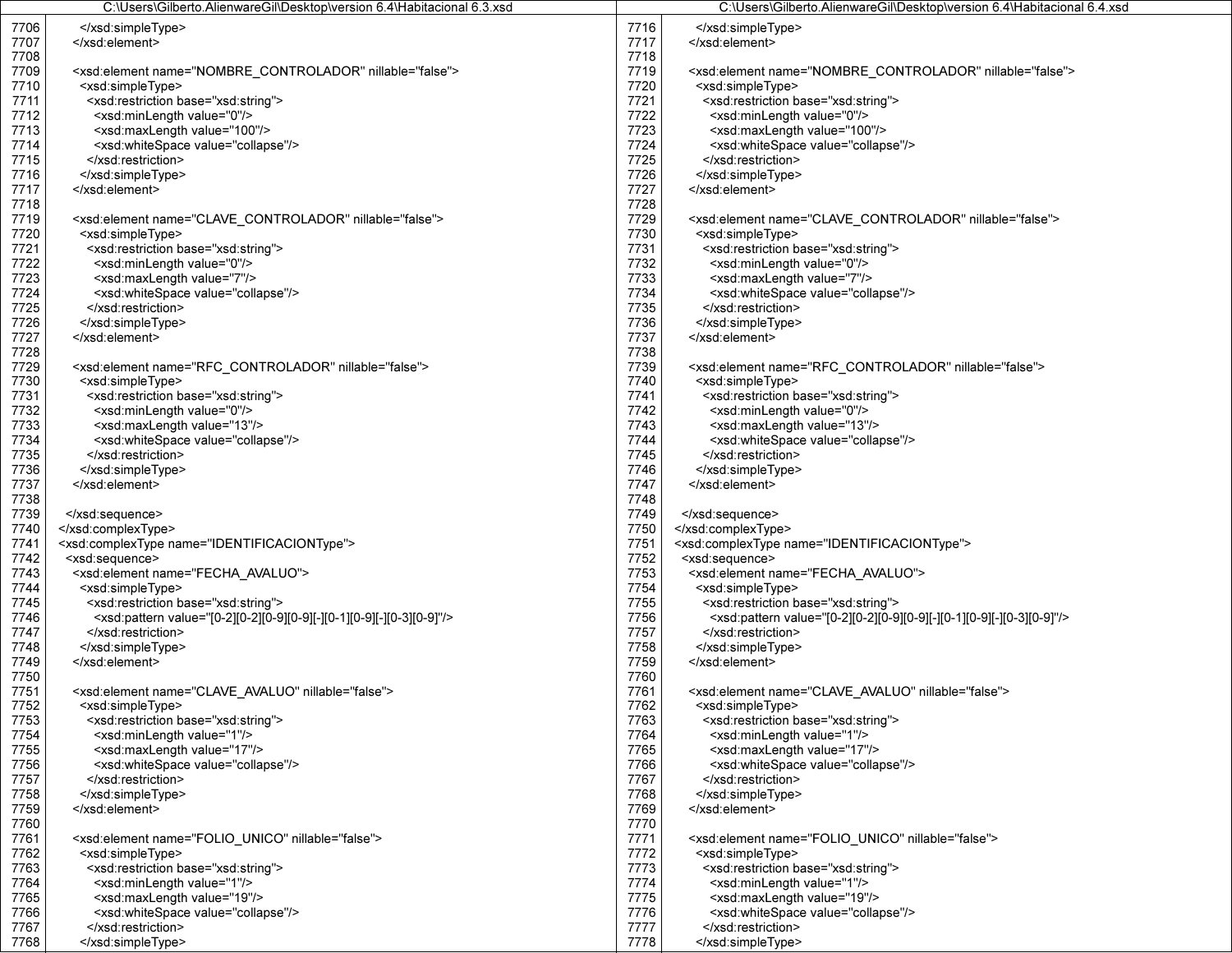|              | C:\Users\Gilberto.AlienwareGil\Desktop\version 6.4\Habitacional 6.3.xsd     |              | C:\Users\Gilberto.AlienwareGil\Desktop\version 6.4\Habitacional 6.4.xsd     |
|--------------|-----------------------------------------------------------------------------|--------------|-----------------------------------------------------------------------------|
| 7769         |                                                                             | 7779         |                                                                             |
| 7770         |                                                                             | 7780         |                                                                             |
| 7771         | <xsd:element name="NOMBRE_UNIDAD_VALUACION" nillable="false"></xsd:element> | 7781         | <xsd:element name="NOMBRE_UNIDAD_VALUACION" nillable="false"></xsd:element> |
| 7772         | <xsd:simpletype></xsd:simpletype>                                           | 7782         | <xsd:simpletype></xsd:simpletype>                                           |
| 7773         | <xsd:restriction base="xsd:string"></xsd:restriction>                       | 7783         | <xsd:restriction base="xsd:string"></xsd:restriction>                       |
| 7774         | <xsd:minlength value="1"></xsd:minlength>                                   | 7784         | <xsd:minlength value="1"></xsd:minlength>                                   |
| 7775         | <xsd:maxlength value="256"></xsd:maxlength>                                 | 7785         | <xsd:maxlength value="256"></xsd:maxlength>                                 |
| 7776         | <xsd:whitespace value="collapse"></xsd:whitespace>                          | 7786         | <xsd:whitespace value="collapse"></xsd:whitespace>                          |
| 7777         |                                                                             | 7787         |                                                                             |
| 7778         |                                                                             | 7788         |                                                                             |
| 7779         |                                                                             | 7789         |                                                                             |
| 7780         |                                                                             | 7790         |                                                                             |
| 7781         | <xsd:element name="CLAVE_UNIDAD_VALUACION" nillable="false"></xsd:element>  | 7791         | <xsd:element name="CLAVE_UNIDAD_VALUACION" nillable="false"></xsd:element>  |
| 7782         | <xsd:simpletype></xsd:simpletype>                                           | 7792         |                                                                             |
| 7783         |                                                                             | 7793         | <xsd:simpletype></xsd:simpletype>                                           |
|              | <xsd:restriction base="xsd:string"></xsd:restriction>                       | 7794         | <xsd:restriction base="xsd:string"></xsd:restriction>                       |
| 7784         | <xsd:minlength value="1"></xsd:minlength>                                   |              | <xsd:minlength value="1"></xsd:minlength>                                   |
| 7785         | <xsd:maxlength value="5"></xsd:maxlength>                                   | 7795         | <xsd:maxlength value="5"></xsd:maxlength>                                   |
| 7786         | <xsd:whitespace value="collapse"></xsd:whitespace>                          | 7796         | <xsd:whitespace value="collapse"></xsd:whitespace>                          |
| 7787         |                                                                             | 7797         |                                                                             |
| 7788         |                                                                             | 7798         |                                                                             |
| 7789         |                                                                             | 7799         |                                                                             |
| 7790         |                                                                             | 7800         |                                                                             |
| 7791         | <xsd:element name="CLAVE_SOCIEDAD" nillable="true"></xsd:element>           | 7801         | <xsd:element name="CLAVE SOCIEDAD" nillable="true"></xsd:element>           |
| 7792         | <xsd:simpletype></xsd:simpletype>                                           | 7802         | <xsd:simpletype></xsd:simpletype>                                           |
| 7793         | <xsd:restriction base="xsd:string"></xsd:restriction>                       | 7803         | <xsd:restriction base="xsd:string"></xsd:restriction>                       |
| 7794         | <xsd:minlength value="0"></xsd:minlength>                                   | 7804         | <xsd:minlength value="0"></xsd:minlength>                                   |
| 7795         | <xsd:maxlength value="20"></xsd:maxlength>                                  | 7805         | <xsd:maxlength value="20"></xsd:maxlength>                                  |
| 7796         | <xsd:whitespace value="collapse"></xsd:whitespace>                          | 7806         | <xsd:whitespace value="collapse"></xsd:whitespace>                          |
| 7797         |                                                                             | 7807         |                                                                             |
| 7798         |                                                                             | 7808         |                                                                             |
| 7799         |                                                                             | 7809         |                                                                             |
| 7800         |                                                                             | 7810         |                                                                             |
| 7801         | <xsd:element name="RFC_UNIDAD_VALUACION" nillable="false"></xsd:element>    | 7811         | <xsd:element name="RFC_UNIDAD_VALUACION" nillable="false"></xsd:element>    |
| 7802         | <xsd:simpletype></xsd:simpletype>                                           | 7812         | <xsd:simpletype></xsd:simpletype>                                           |
| 7803         | <xsd:restriction base="xsd:string"></xsd:restriction>                       | 7813         | <xsd:restriction base="xsd:string"></xsd:restriction>                       |
| 7804         | <xsd:minlength value="0"></xsd:minlength>                                   | 7814         | <xsd:minlength value="0"></xsd:minlength>                                   |
| 7805         | <xsd:maxlength value="13"></xsd:maxlength>                                  | 7815         | <xsd:maxlength value="13"></xsd:maxlength>                                  |
| 7806         | <xsd:whitespace value="collapse"></xsd:whitespace>                          | 7816         | <xsd:whitespace value="collapse"></xsd:whitespace>                          |
| 7807         |                                                                             | 7817         |                                                                             |
| 7808         |                                                                             | 7818         |                                                                             |
| 7809         |                                                                             | 7819         |                                                                             |
| 7810         |                                                                             | 7820         |                                                                             |
| 7811         | <xsd:element name="NUMERO_AVALUO" nillable="false"></xsd:element>           | 7821         | <xsd:element name="NUMERO_AVALUO" nillable="false"></xsd:element>           |
| 7812         | <xsd:simpletype></xsd:simpletype>                                           | 7822         | <xsd:simpletype></xsd:simpletype>                                           |
| 7813         | <xsd:restriction base="xsd:string"></xsd:restriction>                       | 7823         | <xsd:restriction base="xsd:string"></xsd:restriction>                       |
| 7814         | <xsd:minlength value="1"></xsd:minlength>                                   | 7824         | <xsd:minlength value="1"></xsd:minlength>                                   |
| 7815         | <xsd:maxlength value="30"></xsd:maxlength>                                  | 7825         | <xsd:maxlength value="30"></xsd:maxlength>                                  |
| 7816         | <xsd:whitespace value="collapse"></xsd:whitespace>                          | 7826         | <xsd:whitespace value="collapse"></xsd:whitespace>                          |
| 7817         |                                                                             | 7827         |                                                                             |
| 7818         |                                                                             | 7828         |                                                                             |
| 7819         |                                                                             | 7829         |                                                                             |
| 7820         |                                                                             | 7830         |                                                                             |
| 7821         | <xsd:element name="CUV" nillable="true"></xsd:element>                      | 7831         | <xsd:element name="CUV" nillable="true"></xsd:element>                      |
| 7822         | <xsd:simpletype></xsd:simpletype>                                           | 7832         | <xsd:simpletype></xsd:simpletype>                                           |
| 7823         | <xsd:restriction base="xsd:string"></xsd:restriction>                       | 7833         | <xsd:restriction base="xsd:string"></xsd:restriction>                       |
| 7824         | <xsd:minlength value="0"></xsd:minlength>                                   | 7834         | <xsd:minlength value="0"></xsd:minlength>                                   |
| 7825         | <xsd:maxlength value="16"></xsd:maxlength>                                  | 7835         | <xsd:maxlength value="16"></xsd:maxlength>                                  |
| 7826         | <xsd:whitespace value="collapse"></xsd:whitespace>                          | 7836         | <xsd:whitespace value="collapse"></xsd:whitespace>                          |
| 7827         |                                                                             | 7837         |                                                                             |
|              |                                                                             | 7838         |                                                                             |
| 7828<br>7829 |                                                                             |              |                                                                             |
|              |                                                                             | 7839<br>7840 |                                                                             |
| 7830         |                                                                             |              | <xsd:element name="CEDULA" nillable="true"></xsd:element>                   |
| 7831         | <xsd:element name="CEDULA" nillable="true"></xsd:element>                   | 7841         |                                                                             |

Г